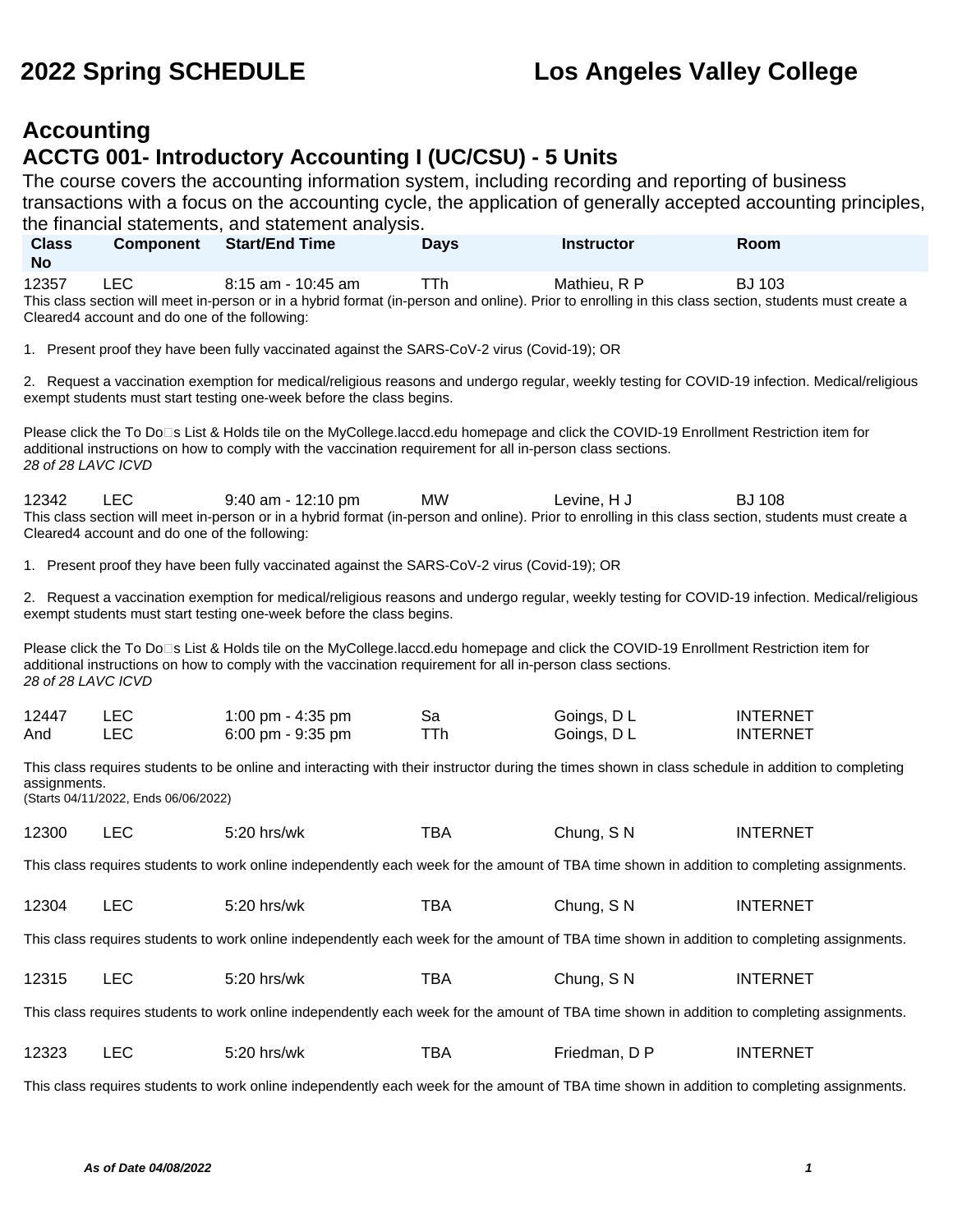| 12374                                                                                                                                                              | <b>LEC</b>                                                                                                                                                                                                                                                                        | 5:20 hrs/wk                                                                                                                                                                                                                                                                                                                                                | <b>TBA</b>  | Mathieu, R P      | <b>INTERNET</b> |  |  |  |
|--------------------------------------------------------------------------------------------------------------------------------------------------------------------|-----------------------------------------------------------------------------------------------------------------------------------------------------------------------------------------------------------------------------------------------------------------------------------|------------------------------------------------------------------------------------------------------------------------------------------------------------------------------------------------------------------------------------------------------------------------------------------------------------------------------------------------------------|-------------|-------------------|-----------------|--|--|--|
| This class requires students to work online independently each week for the amount of TBA time shown in addition to completing assignments.                        |                                                                                                                                                                                                                                                                                   |                                                                                                                                                                                                                                                                                                                                                            |             |                   |                 |  |  |  |
| 12416                                                                                                                                                              | <b>LEC</b>                                                                                                                                                                                                                                                                        | 5:20 hrs/wk                                                                                                                                                                                                                                                                                                                                                | <b>TBA</b>  | Naddafpour, A     | <b>INTERNET</b> |  |  |  |
|                                                                                                                                                                    |                                                                                                                                                                                                                                                                                   | This class requires students to work online independently each week for the amount of TBA time shown in addition to completing assignments.                                                                                                                                                                                                                |             |                   |                 |  |  |  |
| 24552                                                                                                                                                              | <b>LEC</b>                                                                                                                                                                                                                                                                        | 5:20 hrs/wk                                                                                                                                                                                                                                                                                                                                                | <b>TBA</b>  | Mathieu, R P      | <b>INTERNET</b> |  |  |  |
|                                                                                                                                                                    |                                                                                                                                                                                                                                                                                   | This class requires students to work online independently each week for the amount of TBA time shown in addition to completing assignments.                                                                                                                                                                                                                |             |                   |                 |  |  |  |
|                                                                                                                                                                    |                                                                                                                                                                                                                                                                                   | <b>ACCTG 002- Introductory Accounting II (UC/CSU) - 5 Units</b><br><b>Enrollment Requirement:</b> Prerequisite: ACCTG 001 with a grade of C or better.<br>This course will cover managerial and cost accounting topics including cost terms, cost behavior and cost<br>systems as well as the use of accounting data for planning, budgeting, and control. |             |                   |                 |  |  |  |
| <b>Class</b><br><b>No</b>                                                                                                                                          | <b>Component</b>                                                                                                                                                                                                                                                                  | <b>Start/End Time</b>                                                                                                                                                                                                                                                                                                                                      | <b>Days</b> | <b>Instructor</b> | Room            |  |  |  |
| 12936                                                                                                                                                              | <b>LEC</b>                                                                                                                                                                                                                                                                        | 8:00 am - 10:30 am                                                                                                                                                                                                                                                                                                                                         | <b>TTh</b>  | Levine, H J       | <b>BJ 108</b>   |  |  |  |
|                                                                                                                                                                    | This class requires students to be online and interacting with their instructor during the times shown in class schedule in addition to completing<br>assignments.<br>28 of 28 LAVC ICVD                                                                                          |                                                                                                                                                                                                                                                                                                                                                            |             |                   |                 |  |  |  |
| 12939                                                                                                                                                              | <b>LEC</b><br>9:40 am - 12:10 pm<br>MW<br>Mathieu, R P<br><b>BJ 103</b><br>This class section will meet in-person or in a hybrid format (in-person and online). Prior to enrolling in this class section, students must create a<br>Cleared4 account and do one of the following: |                                                                                                                                                                                                                                                                                                                                                            |             |                   |                 |  |  |  |
|                                                                                                                                                                    |                                                                                                                                                                                                                                                                                   | 1. Present proof they have been fully vaccinated against the SARS-CoV-2 virus (Covid-19); OR                                                                                                                                                                                                                                                               |             |                   |                 |  |  |  |
|                                                                                                                                                                    |                                                                                                                                                                                                                                                                                   | 2. Request a vaccination exemption for medical/religious reasons and undergo regular, weekly testing for COVID-19 infection. Medical/religious<br>exempt students must start testing one-week before the class begins.                                                                                                                                     |             |                   |                 |  |  |  |
| 28 of 28 LAVC ICVD                                                                                                                                                 |                                                                                                                                                                                                                                                                                   | Please click the To Do□s List & Holds tile on the MyCollege.laccd.edu homepage and click the COVID-19 Enrollment Restriction item for<br>additional instructions on how to comply with the vaccination requirement for all in-person class sections.                                                                                                       |             |                   |                 |  |  |  |
| 12948                                                                                                                                                              | <b>LEC</b>                                                                                                                                                                                                                                                                        | 6:50 pm - 9:20 pm                                                                                                                                                                                                                                                                                                                                          | <b>MW</b>   | Powder, J M       | <b>INTERNET</b> |  |  |  |
| This class requires students to be online and interacting with their instructor during the times shown in class schedule in addition to completing<br>assignments. |                                                                                                                                                                                                                                                                                   |                                                                                                                                                                                                                                                                                                                                                            |             |                   |                 |  |  |  |
| 12971                                                                                                                                                              | <b>LEC</b>                                                                                                                                                                                                                                                                        | 5:20 hrs/wk                                                                                                                                                                                                                                                                                                                                                | <b>TBA</b>  | Mathieu, R P      | <b>INTERNET</b> |  |  |  |
| This class requires students to work online independently each week for the amount of TBA time shown in addition to completing assignments.                        |                                                                                                                                                                                                                                                                                   |                                                                                                                                                                                                                                                                                                                                                            |             |                   |                 |  |  |  |
| 24554                                                                                                                                                              | <b>LEC</b>                                                                                                                                                                                                                                                                        | 5:20 hrs/wk                                                                                                                                                                                                                                                                                                                                                | <b>TBA</b>  | Ybarra, L F       | <b>INTERNET</b> |  |  |  |
|                                                                                                                                                                    |                                                                                                                                                                                                                                                                                   | This class requires students to work online independently each week for the amount of TBA time shown in addition to completing assignments.                                                                                                                                                                                                                |             |                   |                 |  |  |  |
| ACCTG 003- Intermediate Accounting I (CSU) - 3 Units<br>Prerequisite: ACCTG 002 with a grade of C or better.<br><b>Enrollment Requirement:</b>                     |                                                                                                                                                                                                                                                                                   |                                                                                                                                                                                                                                                                                                                                                            |             |                   |                 |  |  |  |

This course provides complete analytical application and an advanced review of topics discussed in Accounting I and II. Topics include assets (current, fixed, and intangible), investments, financial statements,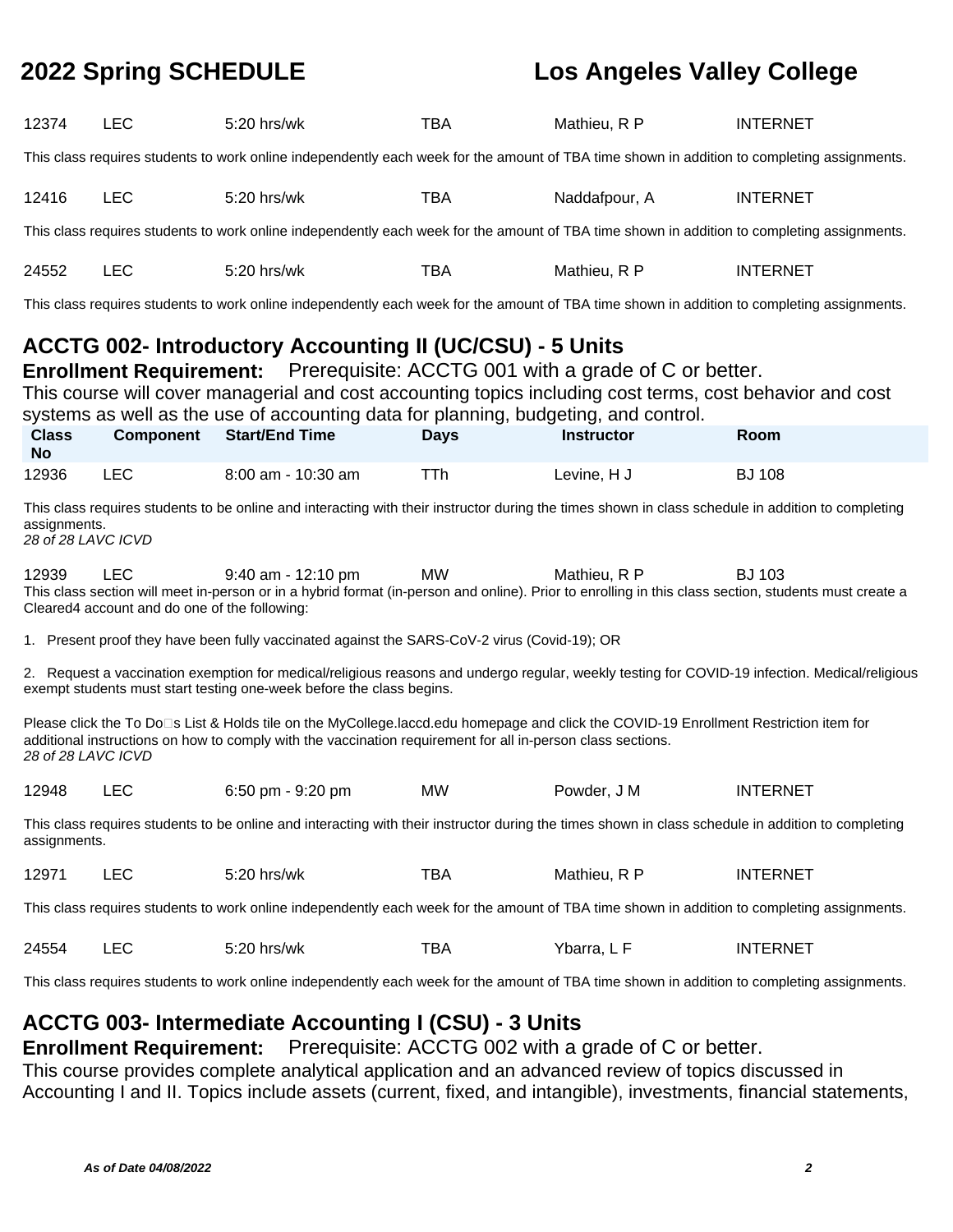|                           |      | income taxes, liabilities, stockholders equity, revenue recognition, asset acquisition and leases. |             |                   |                 |
|---------------------------|------|----------------------------------------------------------------------------------------------------|-------------|-------------------|-----------------|
| <b>Class</b><br><b>No</b> |      | Component Start/End Time                                                                           | <b>Davs</b> | <b>Instructor</b> | <b>Room</b>     |
| 13096                     | LEC. | $3:10$ hrs/wk                                                                                      | TBA         | Friedman, D P     | <b>INTERNET</b> |

This class requires students to work online independently each week for the amount of TBA time shown in addition to completing assignments.

### **ACCTG 008- Income Tax Preparation - 3 Units**

This course is a study of Federal Income Taxes, California Income taxes, and tax laws as they apply to individuals and sole-proprietorships. The class emphasizes accounting procedures and preparation of tax returns and reports.

| <b>Class</b><br><b>No</b> | <b>Component</b> | Start/End Time    | <b>Days</b> | <b>Instructor</b> | Room            |
|---------------------------|------------------|-------------------|-------------|-------------------|-----------------|
| 18002                     | LEC.             | 5:50 pm - 7:55 pm | Th          | Gordon, H S       | <b>INTERNET</b> |

This class requires students to be online and interacting with their instructor during the times shown in class schedule in addition to completing assignments. **AND**

| AND   |     |                    |             |                      |
|-------|-----|--------------------|-------------|----------------------|
| 18003 | -AB | 7:55 pm - 10:00 pm | Gordon. H S | INTERNE <sup>-</sup> |

This class requires students to be online and interacting with their instructor during the times shown in class schedule in addition to completing assignments.

### **ACCTG 018- Computerized Payroll Accounting - 3 Units**

**Enrollment Requirement:** Prerequisite: ACCTG 001 with a grade of C or better.

| Study procedures and practices involved in manual and automated payroll systems. |       |                                 |             |                   |                 |  |  |
|----------------------------------------------------------------------------------|-------|---------------------------------|-------------|-------------------|-----------------|--|--|
| <b>Class</b><br><b>No</b>                                                        |       | <b>Component</b> Start/End Time | <b>Davs</b> | <b>Instructor</b> | Room            |  |  |
| 13169                                                                            | LEC - | 2:00 pm - 4:05 pm               | Th          | Kaller, SZ        | <b>INTERNET</b> |  |  |

This class requires students to be online and interacting with their instructor during the times shown in class schedule in addition to completing assignments. **AND**

|  | 13174 | _AB_ | $4:05$ pm $-6:10$ pm |  | Kaller, S z | INTERNET |
|--|-------|------|----------------------|--|-------------|----------|
|--|-------|------|----------------------|--|-------------|----------|

This class requires students to be online and interacting with their instructor during the times shown in class schedule in addition to completing assignments.

## **ACCTG 019- Ethics For Accounting Professionals (CSU) - 3 Units**

This course is a survey and study of ethics in business and accounting areas including the study of moral values, personal integrity, professional accountability, business legitimacy, equity and fairness. This course also includes the study of the Sarbanes-Oxley Act, Codes of conduct, Circular 230, and case analysis. **Class No Component Start/End Time Days Instructor Room** 16799 LEC 3:10 hrs/wk TBA INTERNET

This class requires students to work online independently each week for the amount of TBA time shown in addition to completing assignments.

## **ACCTG 931- Cooperative Education - Accounting (CSU) (RPT 4) - 3 Units**

**Enrollment Requirement:** Maximum of 16 lifetime units in cooperative education.

Cooperative Education is a work experience program involving the employer, the student-employee and the college to insure that the student receives on the job training and the unit credit for work experience or volunteer work/internship.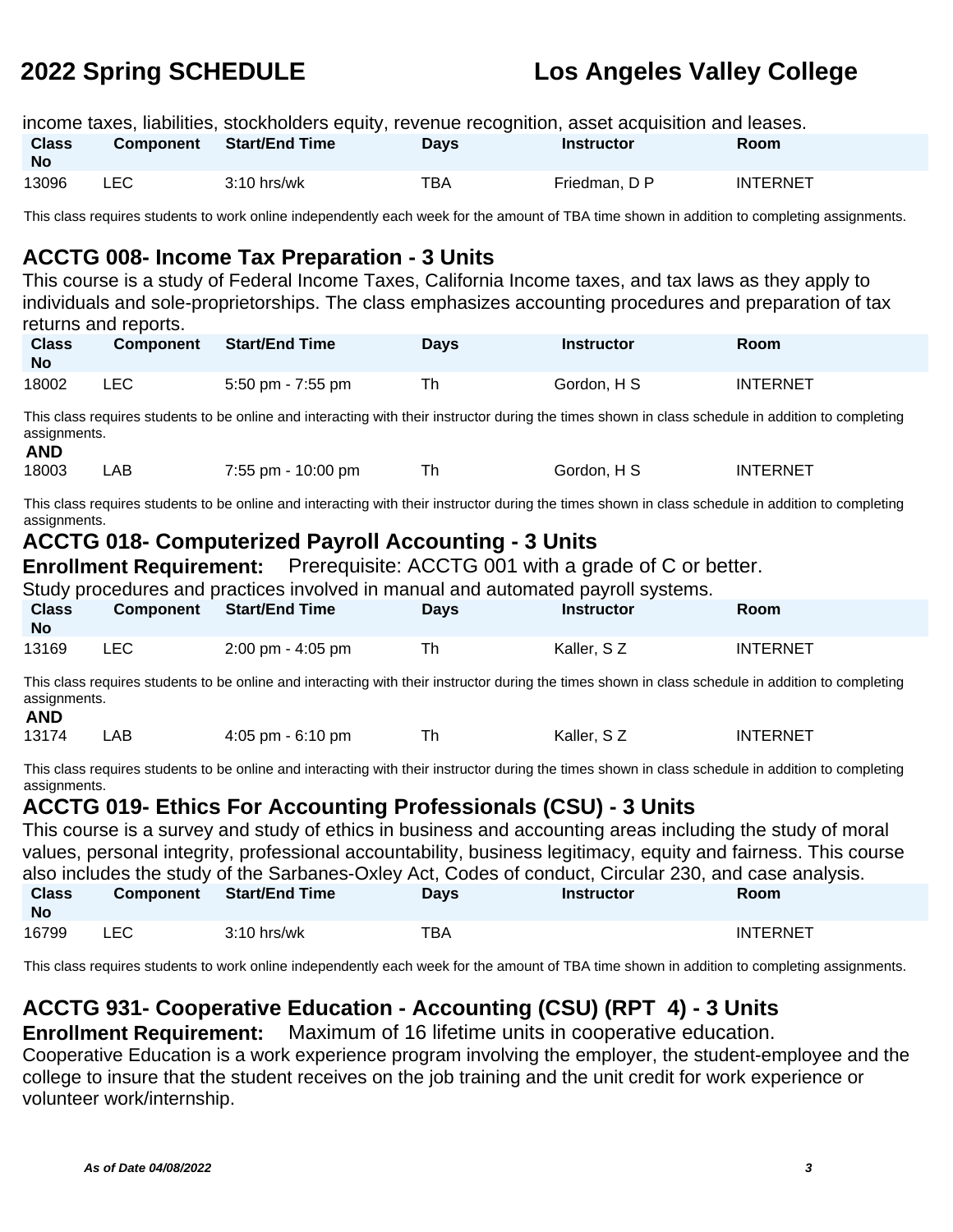| <b>Class</b><br><b>No</b> | <b>Component</b> | <b>Start/End Time</b> | <b>Days</b> | <b>Instructor</b> | Room            |
|---------------------------|------------------|-----------------------|-------------|-------------------|-----------------|
| 27378                     | ∟EC              | $3:10$ hrs/wk         | TBA         | Sabolic, P C      | <b>INTERNET</b> |

First time LAVC Coop. Ed. students must attend 2 (virtual) seminars and complete assignments. Seminar dates and times can be found on our webpage. Repeat students will be given essays to complete. In addition, all students must learn 3 new job skills at their worksite. For full eligibility, course requirements, and application please visit our webpage: www.lavc.edu/cooped.

This class requires students to work online independently each week for the amount of TBA time shown in addition to completing assignments.

## **ACCTG 941- Cooperative Education - Accounting (CSU) (RPT 3) - 4 Units**

**Enrollment Requirement:** Maximum of 16 lifetime units in cooperative education. Cooperative Education is a work experience program involving the employer, the student-employee and the college to insure that the student receives on the job training and the unit credit for work experience or volunteer work/internship.

| <b>Class</b><br><b>No</b>                                                                                                                                 | <b>Component</b> | <b>Start/End Time</b> | <b>Davs</b> | <b>Instructor</b> | <b>Room</b>     |  |  |
|-----------------------------------------------------------------------------------------------------------------------------------------------------------|------------------|-----------------------|-------------|-------------------|-----------------|--|--|
|                                                                                                                                                           |                  |                       |             |                   |                 |  |  |
| 27379                                                                                                                                                     | LEC.             | $4:15$ hrs/wk         | TBA         | Sabolic, P C      | <b>INTERNET</b> |  |  |
| First time LAVC Coop. Ed. students must attend 2 (virtual) seminars and complete assignments. Seminar dates and times can be found on our                 |                  |                       |             |                   |                 |  |  |
| webpage. Repeat students will be given essays to complete. In addition, all students must learn 3 new job skills at their worksite. For full eligibility, |                  |                       |             |                   |                 |  |  |

course requirements, and application please visit our webpage: www.lavc.edu/cooped.

This class requires students to work online independently each week for the amount of TBA time shown in addition to completing assignments.

# **Administration Of Justice**

# **ADM JUS 001- Introduction To Administration Of Justice (UC/CSU) - 3 Units**

Philosophy, history, and theories of the criminal justice system, including the roles and functions of the local, state, and federal jurisdictions. Theories, functions, and interrelationships among criminal justice agencies; law enforcement, courts, and corrections; crime causation, correctional theory, analysis and the social impact of crime. The conceptual approach utilized in this course recognizes that criminal justice is itself a distinct academic discipline rather than an interdisciplinary course of study.

| <b>Class</b><br><b>No</b>      | <b>Component</b>                                | <b>Start/End Time</b>                                                                                                                                                   | <b>Days</b> | <b>Instructor</b> | <b>Room</b>     |
|--------------------------------|-------------------------------------------------|-------------------------------------------------------------------------------------------------------------------------------------------------------------------------|-------------|-------------------|-----------------|
| 25132<br>High School students. | LEC.<br>28 of 28 LAVC Advanced Collg Enrollment | $7:00$ am - 8:05 am<br>This course is part of the LAVC Dual Enrollment program and will take place on the Arleta High School campus. Enrollment is restricted to Arleta | MWF         | STAFF.L           | ARL HIGH        |
| 28626                          | LEC.                                            | $7:00$ am - 8:05 am                                                                                                                                                     | MWF         | Frias, MD         | <b>ARL HIGH</b> |

This class requires students to be online and interacting with their instructor during the times shown in class schedule in addition to completing assignments.

40 of 40 LAVC Advanced Collg Enrollment

| 10792 | -- | 2.10 .<br>0 hrs/wk | тва | W S<br>Hendricks. | INTERNET |
|-------|----|--------------------|-----|-------------------|----------|
|-------|----|--------------------|-----|-------------------|----------|

This class requires students to work online independently each week for the amount of TBA time shown in addition to completing assignments.

### **ADM JUS 003- Legal Aspects Of Evidence (CSU) - 3 Units**

Origin, development, philosophy, and constitutional basis of evidence, constitutional procedural considerations affecting arrest, search and seizure; kinds of and degrees of evidence and rules governing admissibility; judicial decisions interpreting individual rights and case studies.

| <b>Class</b> | Component | <b>Start/End Time</b> | <b>Days</b> | <b>Instructor</b> | Room |
|--------------|-----------|-----------------------|-------------|-------------------|------|
| <b>No</b>    |           |                       |             |                   |      |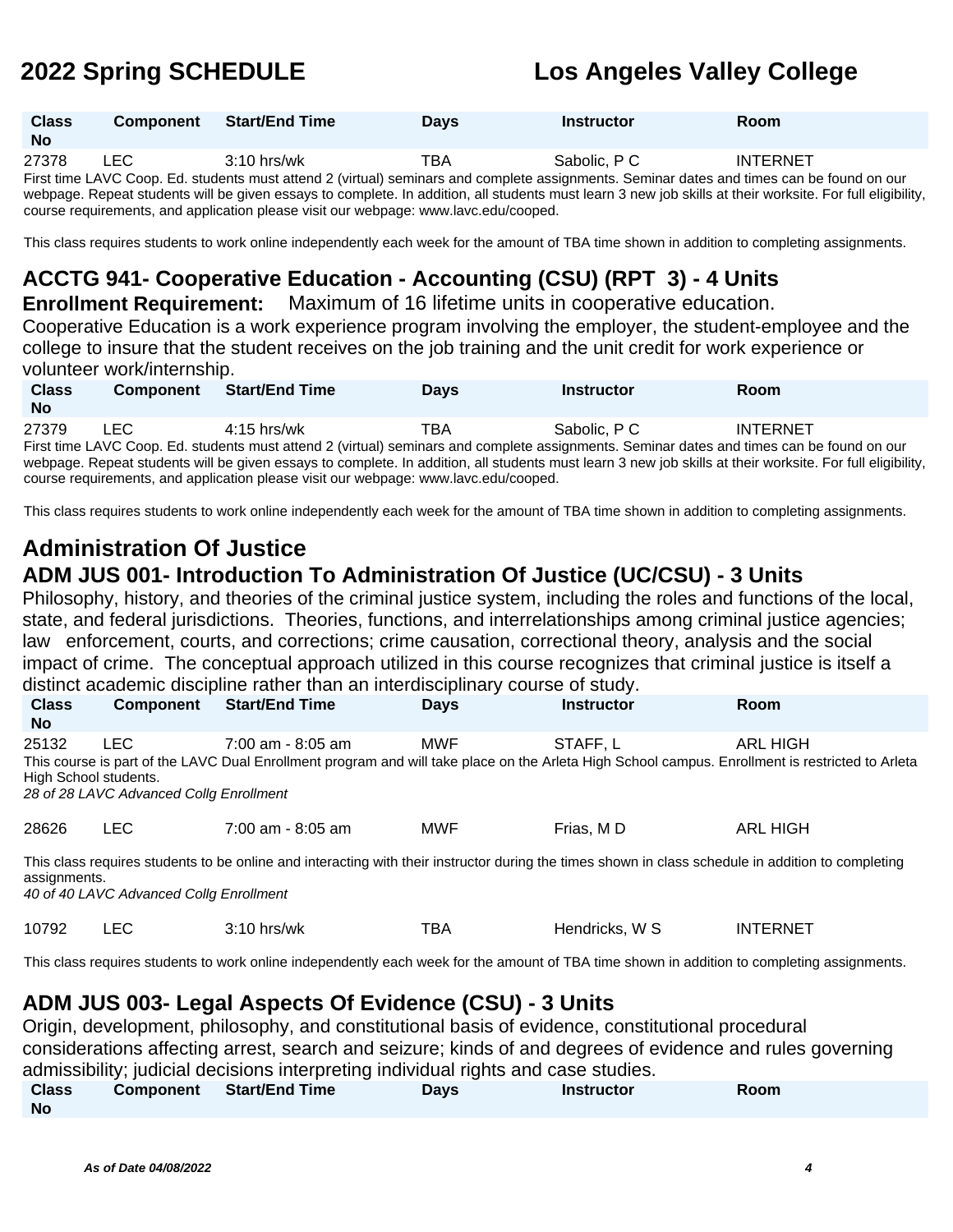19539 LEC 11:20 am - 12:45 pm MW Hendricks, W S EST 110 This class section will meet in-person or in a hybrid format (in-person and online). Prior to enrolling in this class section, students must create a Cleared4 account and do one of the following:

1. Present proof they have been fully vaccinated against the SARS-CoV-2 virus (Covid-19); OR

2. Request a vaccination exemption for medical/religious reasons and undergo regular, weekly testing for COVID-19 infection. Medical/religious exempt students must start testing one-week before the class begins.

Please click the To Do<sup>n</sup>s List & Holds tile on the MyCollege.laccd.edu homepage and click the COVID-19 Enrollment Restriction item for additional instructions on how to comply with the vaccination requirement for all in-person class sections. 28 of 28 LAVC ICVD

## **ADM JUS 006- Patrol Procedures (CSU) - 3 Units**

### Patrol Procedures

| <b>Class</b><br><b>No</b> | <b>Component</b> | <b>Start/End Time</b> | <b>Days</b> | <b>Instructor</b> | Room            |
|---------------------------|------------------|-----------------------|-------------|-------------------|-----------------|
| 28668                     | LEC              | $6:30$ hrs/wk         | TBA         | Hendricks, W S    | <b>INTERNET</b> |

This class requires students to work online independently each week for the amount of TBA time shown in addition to completing assignments. (Starts 04/11/2022, Ends 06/06/2022)

### **ADM JUS 008- Juvenile Procedures (CSU) - 3 Units**

This course covers the juvenile system and related juvenile justice issues. Topics include an overview of the juvenile justice system, treatment and prevention programs, history, theories, methodology, and special areas and laws unique to juveniles.

| <b>Class</b><br><b>No</b> | <b>Component</b> | <b>Start/End Time</b> | Days | Instructor     | Room     |
|---------------------------|------------------|-----------------------|------|----------------|----------|
| 19545                     | LEC              | $3:10$ hrs/wk         | TBA  | Hendricks, W S | INTERNET |

This class requires students to work online independently each week for the amount of TBA time shown in addition to completing assignments.

## **ADM JUS 049- Narcotics And Vice Control (CSU) - 3 Units**

| Narcotics And Vice Control |                  |                       |             |                   |                 |  |  |  |
|----------------------------|------------------|-----------------------|-------------|-------------------|-----------------|--|--|--|
| <b>Class</b>               | <b>Component</b> | <b>Start/End Time</b> | <b>Davs</b> | <b>Instructor</b> | Room            |  |  |  |
| <b>No</b>                  |                  |                       |             |                   |                 |  |  |  |
| 28669                      | LEC.             | $6:30$ hrs/wk         | TBA         | Hendricks, W S    | <b>INTERNET</b> |  |  |  |

This class requires students to work online independently each week for the amount of TBA time shown in addition to completing assignments. (Starts 04/11/2022, Ends 06/06/2022)

## **ADM JUS 385- Directed Study - Administration Of Justice (CSU) - 3 Units**

| Directed Study - Administration Of Justice |           |                |             |                   |                 |  |  |  |
|--------------------------------------------|-----------|----------------|-------------|-------------------|-----------------|--|--|--|
| <b>Class</b><br><b>No</b>                  | Component | Start/End Time | <b>Days</b> | <b>Instructor</b> | Room            |  |  |  |
| 29209                                      | LEC.      | $6:30$ hrs/wk  | TBA         | Hendricks, W S    | <b>INTERNET</b> |  |  |  |

This class requires students to work online independently each week for the amount of TBA time shown in addition to completing assignments. (Starts 04/11/2022, Ends 06/06/2022)

### **ADM JUS 931- Cooperative Education - Administration Of Justice (CSU) (RPT 4) - 3 Units**

**Enrollment Requirement:** Maximum of 16 lifetime units in cooperative education.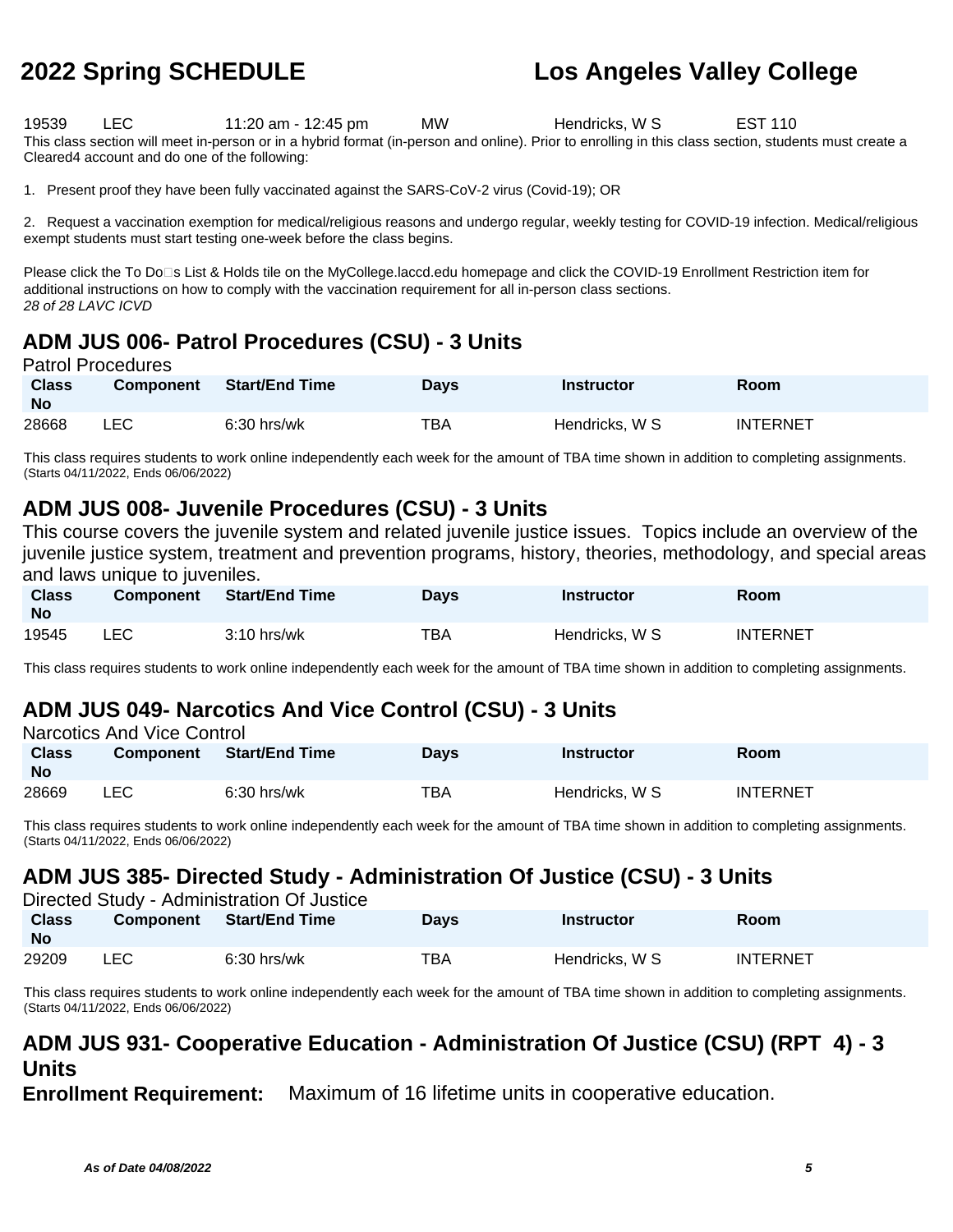### Cooperative Education - Administration Of Justice

| <b>Class</b><br><b>No</b> | <b>Component</b> | <b>Start/End Time</b> | <b>Days</b> | <b>Instructor</b>                                                                                                                                        | <b>Room</b>     |  |
|---------------------------|------------------|-----------------------|-------------|----------------------------------------------------------------------------------------------------------------------------------------------------------|-----------------|--|
| 27386                     | LEC.             | $3:10$ hrs/wk         | ТВА         | Sabolic, P C                                                                                                                                             | <b>INTERNET</b> |  |
|                           |                  |                       |             | First time LAVC Coop. Ed. students must attend 2 (virtual) seminars and complete assignments. Seminar dates and times can be found on our                |                 |  |
|                           |                  |                       |             | webnage. Renest students will be given essays to complete. In addition, all students must learn 3 new iob skills at their worksite. For full eligibility |                 |  |

webpage. Repeat students will be given essays to complete. In addition, all students must learn 3 new job skills at their worksite. For full eligibility, course requirements, and application please visit our webpage: www.lavc.edu/cooped.

This class requires students to work online independently each week for the amount of TBA time shown in addition to completing assignments.

### **ADM JUS 941- Cooperative Education - Administration Of Justice (CSU) (RPT 3) - 4 Units**

**Enrollment Requirement:** Maximum of 16 lifetime units in cooperative education.

Cooperative Education - Administration Of Justice

| <b>Class</b><br><b>No</b> | <b>Component</b> | <b>Start/End Time</b> | <b>Days</b> | <b>Instructor</b> | Room            |
|---------------------------|------------------|-----------------------|-------------|-------------------|-----------------|
| 27387                     | LEC              | $4:15$ hrs/wk         | TBA         | Sabolic, PC       | <b>INTERNET</b> |

First time LAVC Coop. Ed. students must attend 2 (virtual) seminars and complete assignments. Seminar dates and times can be found on our webpage. Repeat students will be given essays to complete. In addition, all students must learn 3 new job skills at their worksite. For full eligibility, course requirements, and application please visit our webpage: www.lavc.edu/cooped.

This class requires students to work online independently each week for the amount of TBA time shown in addition to completing assignments.

# **African American Studies**

## **AFRO AM 002- The African American In Contemporary Urban Society (UC/CSU) - 3 Units**

### Requirement Designation: Meets IGETC 4C CSU D3 E

A survey of the urbanization of the African American with emphasis on contemporary issues, public policy solutions, civil rights, and equality of opportunity. Issues include education, housing, economics (welfare, poverty, and employment), politics, justice and law enforcement, urban and community development, and family.

| <b>Class</b><br><b>No</b> | <b>Component</b> | Start/End Time | Days | Instructor    | Room            |
|---------------------------|------------------|----------------|------|---------------|-----------------|
| 17983                     | ∟EC              | $3:10$ hrs/wk  | ТВА  | Simpkins, A M | <b>INTERNET</b> |

This class requires students to work online independently each week for the amount of TBA time shown in addition to completing assignments.

| 21552 | $6:30$ hrs/wk | тва | Simpkins, A M | <b>INTERNET</b> |
|-------|---------------|-----|---------------|-----------------|
|       |               |     |               |                 |

This class requires students to work online independently each week for the amount of TBA time shown in addition to completing assignments. (Starts 04/11/2022, Ends 06/06/2022)

## **AFRO AM 004- The African American In The History Of The U.S. I (UC/CSU) - 3 Units**

Requirement Designation: Meets IGETC 4C CSU D3 D6 D7 D8 US-1 Students analyze historiographical issues in African American history and how black Americans were active agents in creating their own history from Africa to the Civil War. Emphasis is placed on the African background of African Americans, the institution of slavery, the development of African American community institutions, and African American participation in, and impact on, the Civil War.<br>Class Component Start/End Time Days **Days Class Component Start/End Time Days Instructor Room**

**No**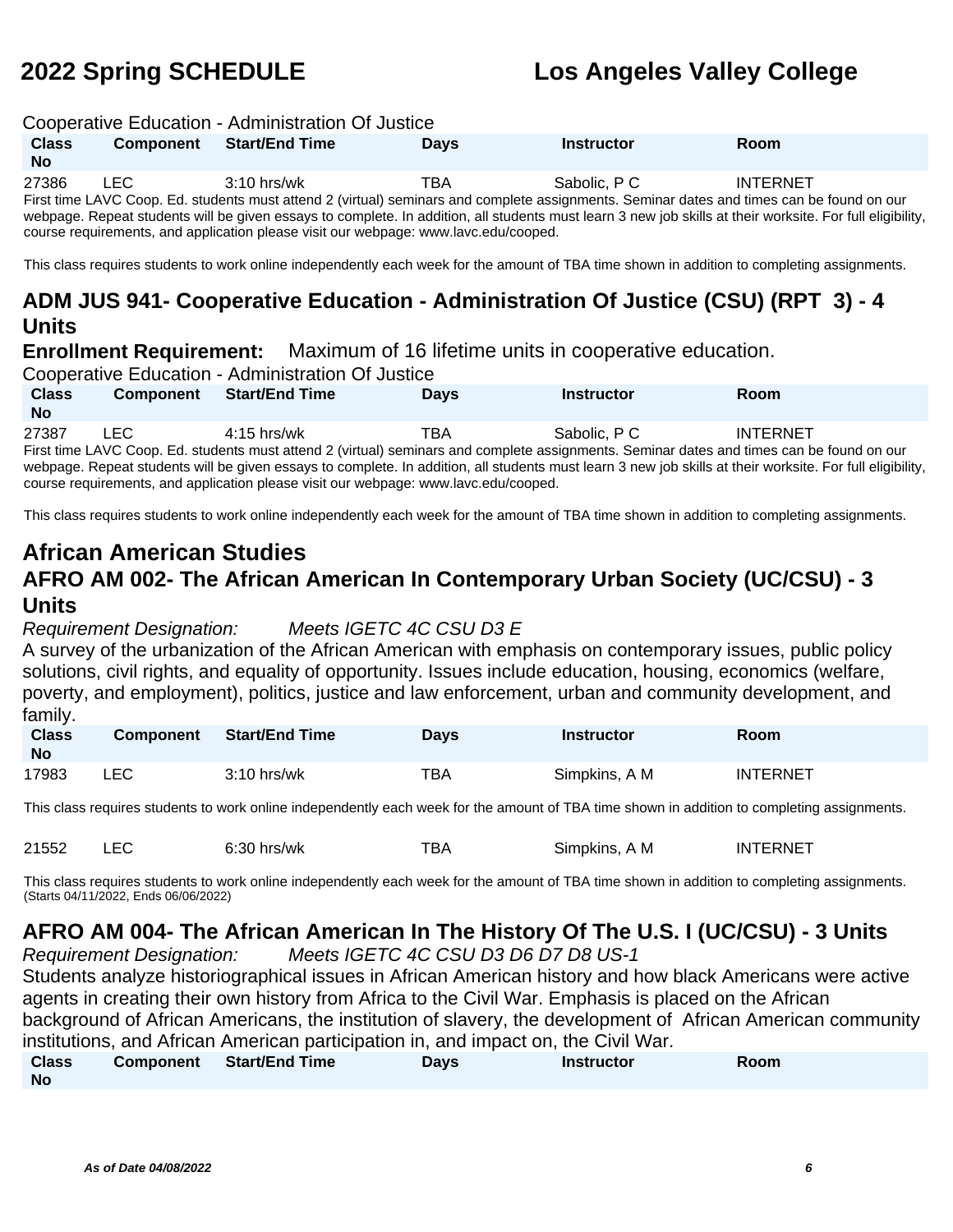| 12802 |  | $3:10$ hrs/wk | TBA | Lee, J | <b>INTERNET</b> |
|-------|--|---------------|-----|--------|-----------------|
|-------|--|---------------|-----|--------|-----------------|

This class requires students to work online independently each week for the amount of TBA time shown in addition to completing assignments.

| 12831 | $ -$<br>ᄂᄂ | $\cdot$<br>hrs/wk<br>ມ.ວ∪ | -- -<br>BA | ee. | TERNET<br>INT |
|-------|------------|---------------------------|------------|-----|---------------|
|-------|------------|---------------------------|------------|-----|---------------|

This class requires students to work online independently each week for the amount of TBA time shown in addition to completing assignments. (Starts 02/07/2022, Ends 03/30/2022)

| 27535 | $6:30$ hrs/wk | тва. | Spielman, D B | INTERNET |
|-------|---------------|------|---------------|----------|
|       |               |      |               |          |

This class requires students to work online independently each week for the amount of TBA time shown in addition to completing assignments. (Starts 04/11/2022, Ends 06/06/2022)

## **AFRO AM 005- The African American in the History of the U.S. II (UC/CSU) - 3 Units**

Requirement Designation: Meets IGETC 4C CSU D3 D6 D7 D8 US-1 This course surveys African-American History from the end of the Civil War to the present with special emphasis on social and political developments in American civilization. Students analyze historiographical issues in African American history and how black Americans were active agents in creating their own history. Emphasis on ideas of black social thought, political protest and efforts to create social change from Reconstruction to the present.

| <b>Class</b><br><b>No</b> | <b>Component</b> | Start/End Time | Days | <b>Instructor</b> | Room            |
|---------------------------|------------------|----------------|------|-------------------|-----------------|
| 16977                     | ∟EC.             | $3:10$ hrs/wk  | TBA  | Lee, J            | <b>INTERNET</b> |

This class requires students to work online independently each week for the amount of TBA time shown in addition to completing assignments.

| 15927 | –∟∪  | .00<br>`hrs/wk<br>0.JU | -- -<br>ВΑ | Simpkins.<br>١M | ITFRNFT<br>INT |
|-------|------|------------------------|------------|-----------------|----------------|
|       | ____ | .                      |            |                 |                |

This class requires students to work online independently each week for the amount of TBA time shown in addition to completing assignments. (Starts 04/11/2022, Ends 06/06/2022)

| 28431 |  | $6:30$ hrs/wk | ТВА | Simpkins, A M | INTERNET |
|-------|--|---------------|-----|---------------|----------|
|-------|--|---------------|-----|---------------|----------|

This class requires students to work online independently each week for the amount of TBA time shown in addition to completing assignments. This course counts for partial completion for Transfer Alliance Program requirements. Prior to the start of the semester, honors sections are open to admitted TAP/Honors students only. After classes begin, honors sections may be open to all students with an instructor add permit. All students must meet course prerequisites.

10 of 10 Los Angeles Valley College Honors (Starts 04/11/2022, Ends 06/06/2022)

## **AFRO AM 020- African-American Literature I (UC/CSU) - 3 Units**

Requirement Designation: Meets IGETC 3B CSU C2

This course provides an analysis of the literary, social, and historical aspects of essays, novels, drama, short stories and poetry written by African-Americans. It examines and reflects upon American society through the literature that African Americans produce, especially as it pertains to their representation of themselves both intellectually and artistically.

| <b>Class</b><br><b>No</b> | <b>Component</b> | <b>Start/End Time</b> | Days | <b>Instructor</b> | <b>Room</b>     |
|---------------------------|------------------|-----------------------|------|-------------------|-----------------|
| 12920                     | LEC              | $3:10$ hrs/wk         | TBA  | Morris, K         | <b>INTERNET</b> |

This class requires students to work online independently each week for the amount of TBA time shown in addition to completing assignments. This course is reserved for students participating in the Umoja Program. For additional guidance or enrollment in this course, follow up with Dr. Elliott Coney via email at coneye@lavc.edu or via cranium cafe at https://lavc.craniumcafe.com/elliottconey 40 of 40 LAVC UMOJA/Passage Program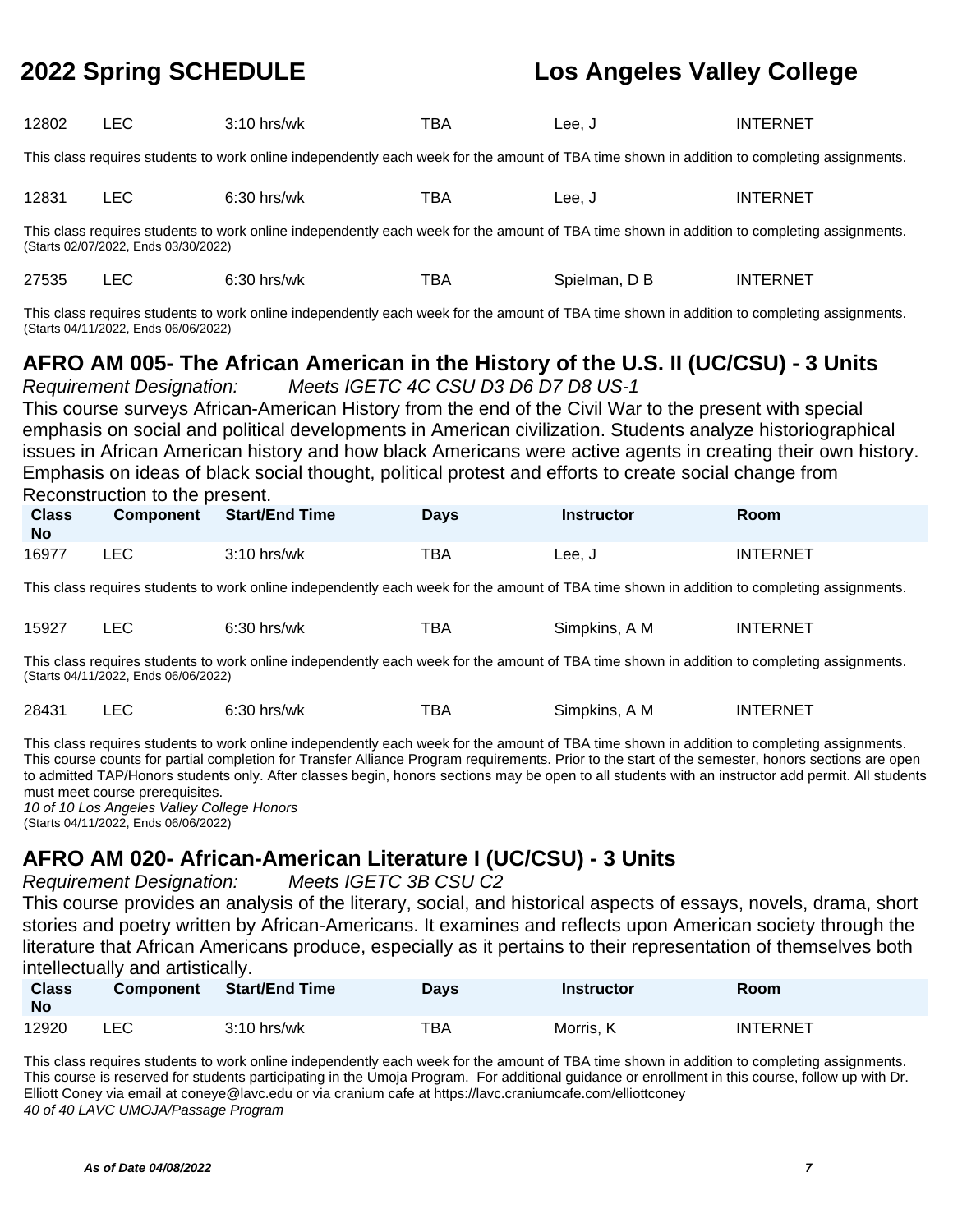25188 LEC 2:50 hrs/wk TBA Morris, K GRNT HIGH This course is part of the LAVC Dual Enrollment program and is offered through Ulysses S. Grant High School. 40 of 40 LAVC Advanced Collg Enrollment (Starts 01/31/2022, Ends 06/03/2022) 27550 LEC 6:30 hrs/wk TBA Spielman, D B INTERNET

This class requires students to work online independently each week for the amount of TBA time shown in addition to completing assignments. (Starts 04/11/2022, Ends 06/06/2022)

# **Anatomy**

### **ANATOMY 001- Introduction To Human Anatomy (UC/CSU) - 4 Units**

Requirement Designation: Meets IGETC 5B 5C CSU B2 B3

**Enrollment Requirement:** Prerequisite: BIOLOGY 003, BIOLOGY 005, or BIOLOGY 006 with a grade of C or better.

Recommended: Self-placement into ENGLISH 101 or E.S.L. 110.

This course examines the structure of cells, tissues, and organs of these human systems: integumentary, skeletal, muscular, nervous, circulatory, respiratory, digestive, urinary, endocrine, lymphatic, and

reproductive. Dissection and microscopy are used extensively in lab.

| <b>Class</b><br><b>No</b> | <b>Component</b> | <b>Start/End Time</b> | Davs | <b>Instructor</b> | Room            |
|---------------------------|------------------|-----------------------|------|-------------------|-----------------|
| 12325                     | LEC              | 8:00 am - 11:10 am    | W    | Pohl. M A         | <b>INTERNET</b> |

This class requires students to be online and interacting with their instructor during the times shown in class schedule in addition to completing assignments.

This class may use an online video proctoring service, such as Proctorio. Students must have access to a computer and may be required to use a webcam and a mic. Contact the instructor for more details. **AND**

| <i>.</i> |     |                     |    |          |                 |
|----------|-----|---------------------|----|----------|-----------------|
| 12328    | LAB | 11:20 am - 12:45 pm | MW | Pohl, MA | <b>INTERNET</b> |

This class requires students to be online and interacting with their instructor during the times shown in class schedule in addition to completing assignments.

This class may use an online video proctoring service, such as Proctorio. Students must have access to a computer and may be required to use a webcam and a mic. Contact the instructor for more details.

| 12338 | <b>LEC</b> | $8:00$ am - $9:25$ am | ΜW | Holmes. J M | <b>INTERNET</b> |
|-------|------------|-----------------------|----|-------------|-----------------|
|-------|------------|-----------------------|----|-------------|-----------------|

This class requires students to be online and interacting with their instructor during the times shown in class schedule in addition to completing assignments.

This class may use an online video proctoring service, such as Proctorio. Students must have access to a computer and may be required to use a webcam and a mic. Contact the instructor for more details.

### **AND**

| 12349 | AB | $9:40$ am - 11:05 am | <b>MW</b> | Holmes. J M | <b>INTERNET</b> |
|-------|----|----------------------|-----------|-------------|-----------------|
|-------|----|----------------------|-----------|-------------|-----------------|

This class requires students to be online and interacting with their instructor during the times shown in class schedule in addition to completing assignments.

This class may use an online video proctoring service, such as Proctorio. Students must have access to a computer and may be required to use a webcam and a mic. Contact the instructor for more details.

| 12542 |  | $2:00 \text{ pm} - 5:05 \text{ pm}$ | W | Thornber, K A | <b>INTERNET</b> |
|-------|--|-------------------------------------|---|---------------|-----------------|
|-------|--|-------------------------------------|---|---------------|-----------------|

This class will be offered in a hybrid format, which requires students to meet in-person, face-to-face with their instructor during the times shown AND to work online during the scheduled times and/or independently each week for the amount of TBA hours shown on schedule in addition to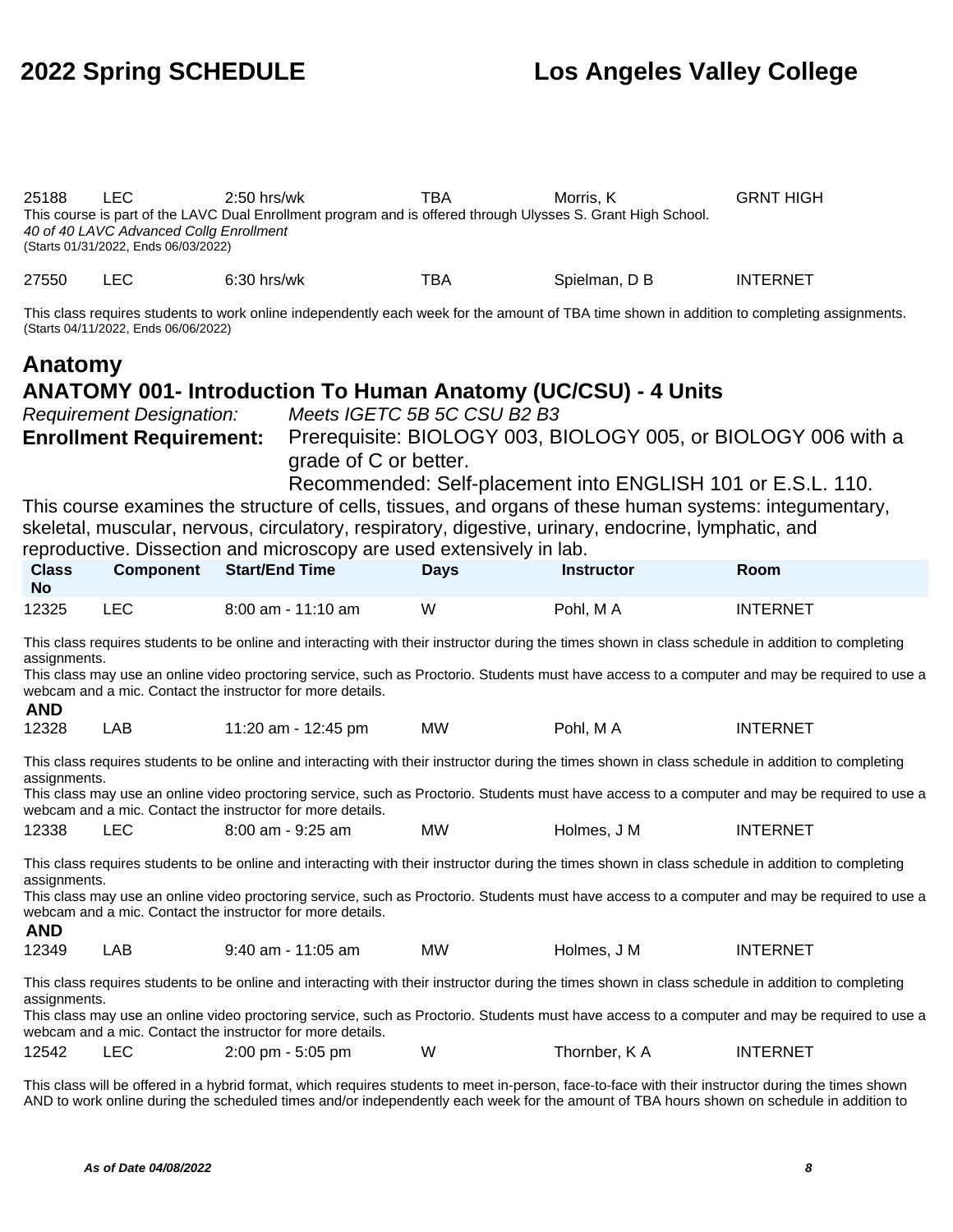completing assignments.

This class section will meet in-person or in a hybrid format (in-person and online). Prior to enrolling in this class section, students must create a Cleared4 account and do one of the following:

1. Present proof they have been fully vaccinated against the SARS-CoV-2 virus (Covid-19); OR

2. Request a vaccination exemption for medical/religious reasons and undergo regular, weekly testing for COVID-19 infection. Medical/religious exempt students must start testing one-week before the class begins.

Please click the To Do□s List & Holds tile on the MyCollege.laccd.edu homepage and click the COVID-19 Enrollment Restriction item for additional instructions on how to comply with the vaccination requirement for all in-person class sections. 24 of 24 LAVC ICVD

### **AND**

|  | 12557 | LAB. | $2:00 \text{ pm} - 5:05 \text{ pm}$ | м | Thornber, K A | <b>AHS 247</b> |
|--|-------|------|-------------------------------------|---|---------------|----------------|
|--|-------|------|-------------------------------------|---|---------------|----------------|

This class will be offered in a hybrid format, which requires students to meet in-person, face-to-face with their instructor during the times shown AND to work online during the scheduled times and/or independently each week for the amount of TBA hours shown on schedule in addition to completing assignments.

This class section will meet in-person or in a hybrid format (in-person and online). Prior to enrolling in this class section, students must create a Cleared4 account and do one of the following:

1. Present proof they have been fully vaccinated against the SARS-CoV-2 virus (Covid-19); OR

2. Request a vaccination exemption for medical/religious reasons and undergo regular, weekly testing for COVID-19 infection. Medical/religious exempt students must start testing one-week before the class begins.

Please click the To Do□s List & Holds tile on the MyCollege.laccd.edu homepage and click the COVID-19 Enrollment Restriction item for additional instructions on how to comply with the vaccination requirement for all in-person class sections.

12507 LEC 5:30 pm - 6:55 pm TTh Wahla, S A AHS 247 This class section will meet in-person or in a hybrid format (in-person and online). Prior to enrolling in this class section, students must create a Cleared4 account and do one of the following:

1. Present proof they have been fully vaccinated against the SARS-CoV-2 virus (Covid-19); OR

2. Request a vaccination exemption for medical/religious reasons and undergo regular, weekly testing for COVID-19 infection. Medical/religious exempt students must start testing one-week before the class begins.

Please click the To Do<sup>n</sup>s List & Holds tile on the MyCollege.laccd.edu homepage and click the COVID-19 Enrollment Restriction item for additional instructions on how to comply with the vaccination requirement for all in-person class sections. 24 of 24 LAVC ICVD

### **AND**

12525 LAB 7:10 pm - 8:35 pm TTh Wahla, S A AHS 247 This class section will meet in-person or in a hybrid format (in-person and online). Prior to enrolling in this class section, students must create a Cleared4 account and do one of the following:

1. Present proof they have been fully vaccinated against the SARS-CoV-2 virus (Covid-19); OR

2. Request a vaccination exemption for medical/religious reasons and undergo regular, weekly testing for COVID-19 infection. Medical/religious exempt students must start testing one-week before the class begins.

Please click the To Do<sup>n</sup>s List & Holds tile on the MyCollege.laccd.edu homepage and click the COVID-19 Enrollment Restriction item for additional instructions on how to comply with the vaccination requirement for all in-person class sections. 12355 LEC 3:10 hrs/wk TBA Zung, L L INTERNET

This class will be offered in a hybrid format, which requires students to meet in-person, face-to-face with their instructor during the times shown AND to work online during the scheduled times and/or independently each week for the amount of TBA hours shown on schedule in addition to completing assignments.

This class may use an online video proctoring service, such as Proctorio. Students must have access to a computer and may be required to use a webcam and a mic. Contact the instructor for more details.

This class section will meet in-person or in a hybrid format (in-person and online). Prior to enrolling in this class section, students must create a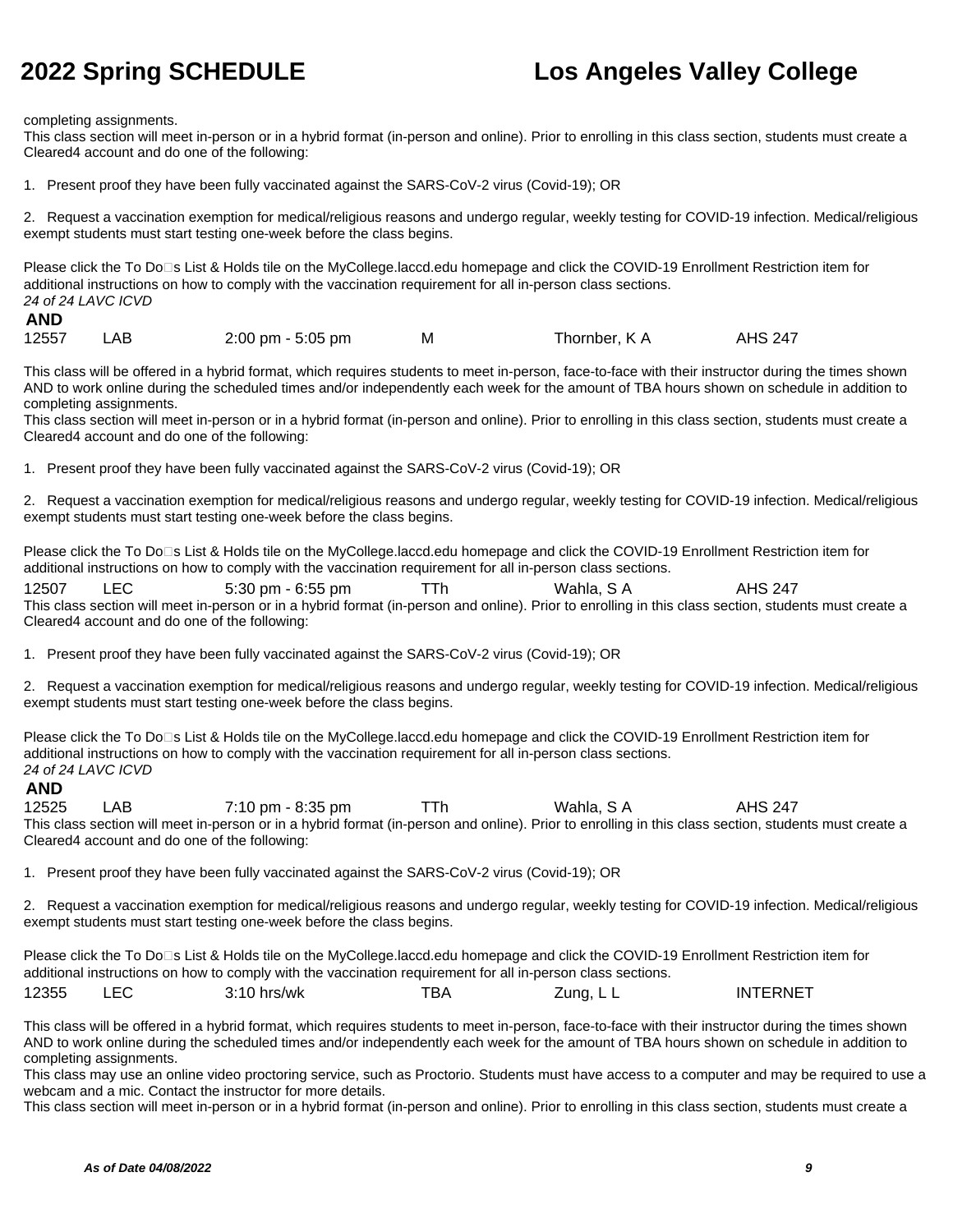Cleared4 account and do one of the following:

1. Present proof they have been fully vaccinated against the SARS-CoV-2 virus (Covid-19); OR

2. Request a vaccination exemption for medical/religious reasons and undergo regular, weekly testing for COVID-19 infection. Medical/religious exempt students must start testing one-week before the class begins.

Please click the To Do□s List & Holds tile on the MyCollege.laccd.edu homepage and click the COVID-19 Enrollment Restriction item for additional instructions on how to comply with the vaccination requirement for all in-person class sections. 24 of 24 LAVC ICVD

### **AND**

12362 LAB 1:00 pm - 4:10 pm W Zung, L L AHS 247

This class will be offered in a hybrid format, which requires students to meet in-person, face-to-face with their instructor during the times shown AND to work online during the scheduled times and/or independently each week for the amount of TBA hours shown on schedule in addition to completing assignments.

This class may use an online video proctoring service, such as Proctorio. Students must have access to a computer and may be required to use a webcam and a mic. Contact the instructor for more details.

This class section will meet in-person or in a hybrid format (in-person and online). Prior to enrolling in this class section, students must create a Cleared4 account and do one of the following:

1. Present proof they have been fully vaccinated against the SARS-CoV-2 virus (Covid-19); OR

2. Request a vaccination exemption for medical/religious reasons and undergo regular, weekly testing for COVID-19 infection. Medical/religious exempt students must start testing one-week before the class begins.

Please click the To Do<sup>n</sup>s List & Holds tile on the MyCollege.laccd.edu homepage and click the COVID-19 Enrollment Restriction item for additional instructions on how to comply with the vaccination requirement for all in-person class sections.

| 12371<br>™ВА<br>Williams,<br>D B<br>Bvrd<br>hrs/wk<br>"10.<br>╺ | <b>INTERNET</b> |
|-----------------------------------------------------------------|-----------------|
|-----------------------------------------------------------------|-----------------|

This class will be offered in a hybrid format, which requires students to meet in-person, face-to-face with their instructor during the times shown AND to work online during the scheduled times and/or independently each week for the amount of TBA hours shown on schedule in addition to completing assignments.

This class may use an online video proctoring service, such as Proctorio. Students must have access to a computer and may be required to use a webcam and a mic. Contact the instructor for more details.

This class section will meet in-person or in a hybrid format (in-person and online). Prior to enrolling in this class section, students must create a Cleared4 account and do one of the following:

1. Present proof they have been fully vaccinated against the SARS-CoV-2 virus (Covid-19); OR

2. Request a vaccination exemption for medical/religious reasons and undergo regular, weekly testing for COVID-19 infection. Medical/religious exempt students must start testing one-week before the class begins.

Please click the To Do<sup>n</sup>s List & Holds tile on the MyCollege.laccd.edu homepage and click the COVID-19 Enrollment Restriction item for additional instructions on how to comply with the vaccination requirement for all in-person class sections. 24 of 24 LAVC ICVD **AND**

|  | 12379 | _AB . | 1:00 pm - 4:10 pm |  | Byrd Williams, P B | <b>AHS 247</b> |
|--|-------|-------|-------------------|--|--------------------|----------------|
|--|-------|-------|-------------------|--|--------------------|----------------|

This class will be offered in a hybrid format, which requires students to meet in-person, face-to-face with their instructor during the times shown AND to work online during the scheduled times and/or independently each week for the amount of TBA hours shown on schedule in addition to completing assignments.

This class may use an online video proctoring service, such as Proctorio. Students must have access to a computer and may be required to use a webcam and a mic. Contact the instructor for more details.

This class section will meet in-person or in a hybrid format (in-person and online). Prior to enrolling in this class section, students must create a Cleared4 account and do one of the following:

1. Present proof they have been fully vaccinated against the SARS-CoV-2 virus (Covid-19); OR

2. Request a vaccination exemption for medical/religious reasons and undergo regular, weekly testing for COVID-19 infection. Medical/religious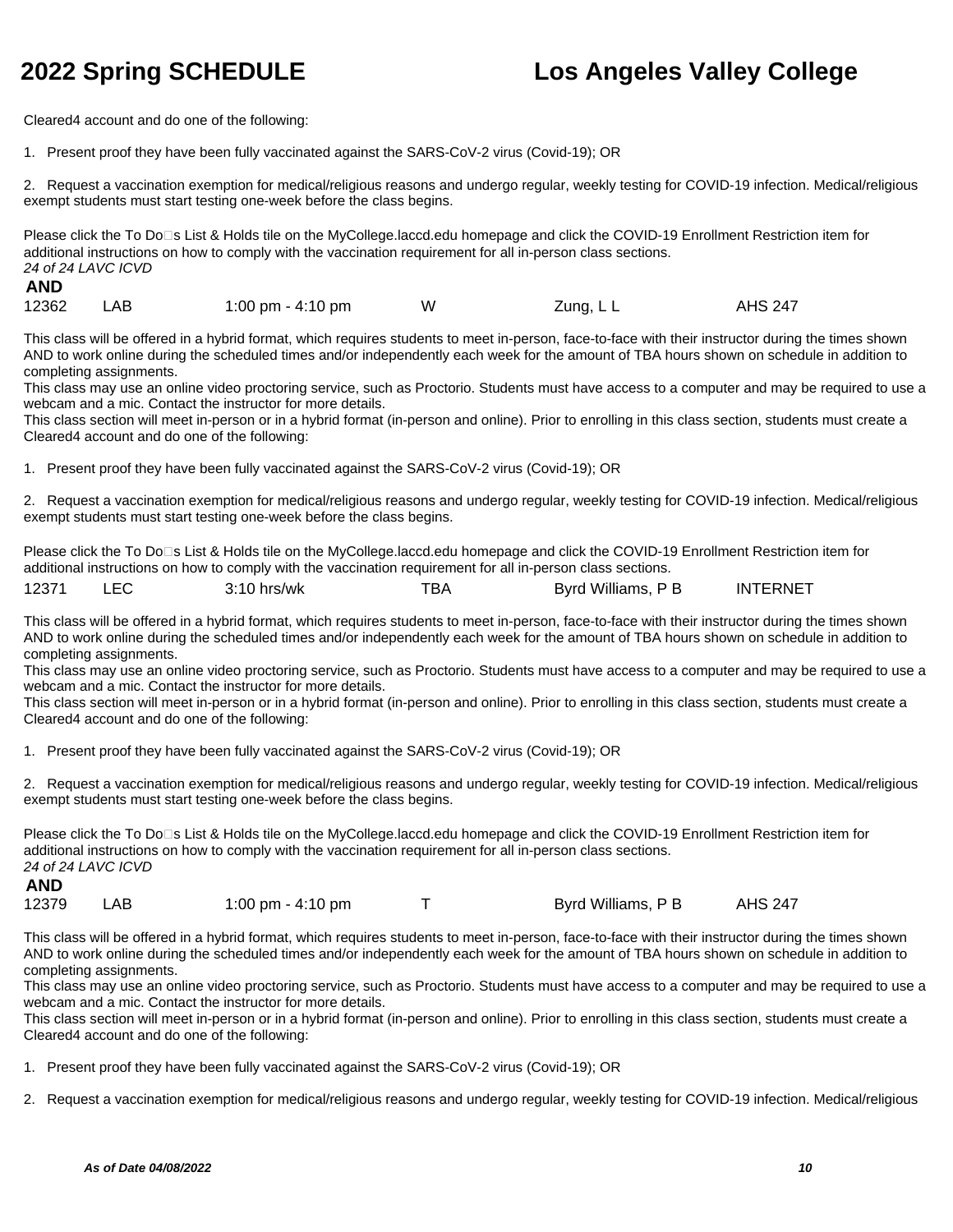exempt students must start testing one-week before the class begins.

Please click the To Do⊡s List & Holds tile on the MyCollege.laccd.edu homepage and click the COVID-19 Enrollment Restriction item for additional instructions on how to comply with the vaccination requirement for all in-person class sections.

| 12394 | ়:10 hrs/wk | "BA | Brockmann. | <b>INTERNET</b> |
|-------|-------------|-----|------------|-----------------|
|       |             |     |            |                 |

This class will be offered in an online blended format, which requires students to be online and interacting with their instructor during the times shown and to work online independently each week for the amount of TBA time shown in addition to completing assignments. This class may use an online video proctoring service, such as Proctorio. Students must have access to a computer and may be required to use a webcam and a mic. Contact the instructor for more details. **AND**

| л11   |     |                    |    |                |                 |
|-------|-----|--------------------|----|----------------|-----------------|
| 12403 | LAB | 9:40 am - 11:05 am | МW | Brockmann, E H | <b>INTERNET</b> |

This class will be offered in an online blended format, which requires students to be online and interacting with their instructor during the times shown and to work online independently each week for the amount of TBA time shown in addition to completing assignments. This class may use an online video proctoring service, such as Proctorio. Students must have access to a computer and may be required to use a webcam and a mic. Contact the instructor for more details.

12422 LEC 3:10 hrs/wk TBA Cazares, J L INTERNET

This class will be offered in a hybrid format, which requires students to meet in-person, face-to-face with their instructor during the times shown AND to work online during the scheduled times and/or independently each week for the amount of TBA hours shown on schedule in addition to completing assignments.

This class may use an online video proctoring service, such as Proctorio. Students must have access to a computer and may be required to use a webcam and a mic. Contact the instructor for more details.

This class section will meet in-person or in a hybrid format (in-person and online). Prior to enrolling in this class section, students must create a Cleared4 account and do one of the following:

1. Present proof they have been fully vaccinated against the SARS-CoV-2 virus (Covid-19); OR

2. Request a vaccination exemption for medical/religious reasons and undergo regular, weekly testing for COVID-19 infection. Medical/religious exempt students must start testing one-week before the class begins.

Please click the To Do<sup>n</sup>s List & Holds tile on the MyCollege.laccd.edu homepage and click the COVID-19 Enrollment Restriction item for additional instructions on how to comply with the vaccination requirement for all in-person class sections. 24 of 24 LAVC ICVD

| 12439 | LAB | $8:00$ am - 11:10 am |  | Cazares, J L | <b>AHS 247</b> |
|-------|-----|----------------------|--|--------------|----------------|
|-------|-----|----------------------|--|--------------|----------------|

This class will be offered in a hybrid format, which requires students to meet in-person, face-to-face with their instructor during the times shown AND to work online during the scheduled times and/or independently each week for the amount of TBA hours shown on schedule in addition to completing assignments.

This class may use an online video proctoring service, such as Proctorio. Students must have access to a computer and may be required to use a webcam and a mic. Contact the instructor for more details.

This class section will meet in-person or in a hybrid format (in-person and online). Prior to enrolling in this class section, students must create a Cleared4 account and do one of the following:

1. Present proof they have been fully vaccinated against the SARS-CoV-2 virus (Covid-19); OR

2. Request a vaccination exemption for medical/religious reasons and undergo regular, weekly testing for COVID-19 infection. Medical/religious exempt students must start testing one-week before the class begins.

Please click the To Do⊡s List & Holds tile on the MyCollege.laccd.edu homepage and click the COVID-19 Enrollment Restriction item for additional instructions on how to comply with the vaccination requirement for all in-person class sections. 12456 LEC 3:10 hrs/wk TBA Manoukian, H A INTERNET

This class will be offered in an online blended format, which requires students to be online and interacting with their instructor during the times

shown and to work online independently each week for the amount of TBA time shown in addition to completing assignments. This class may use an online video proctoring service, such as Proctorio. Students must have access to a computer and may be required to use a webcam and a mic. Contact the instructor for more details.

**AND**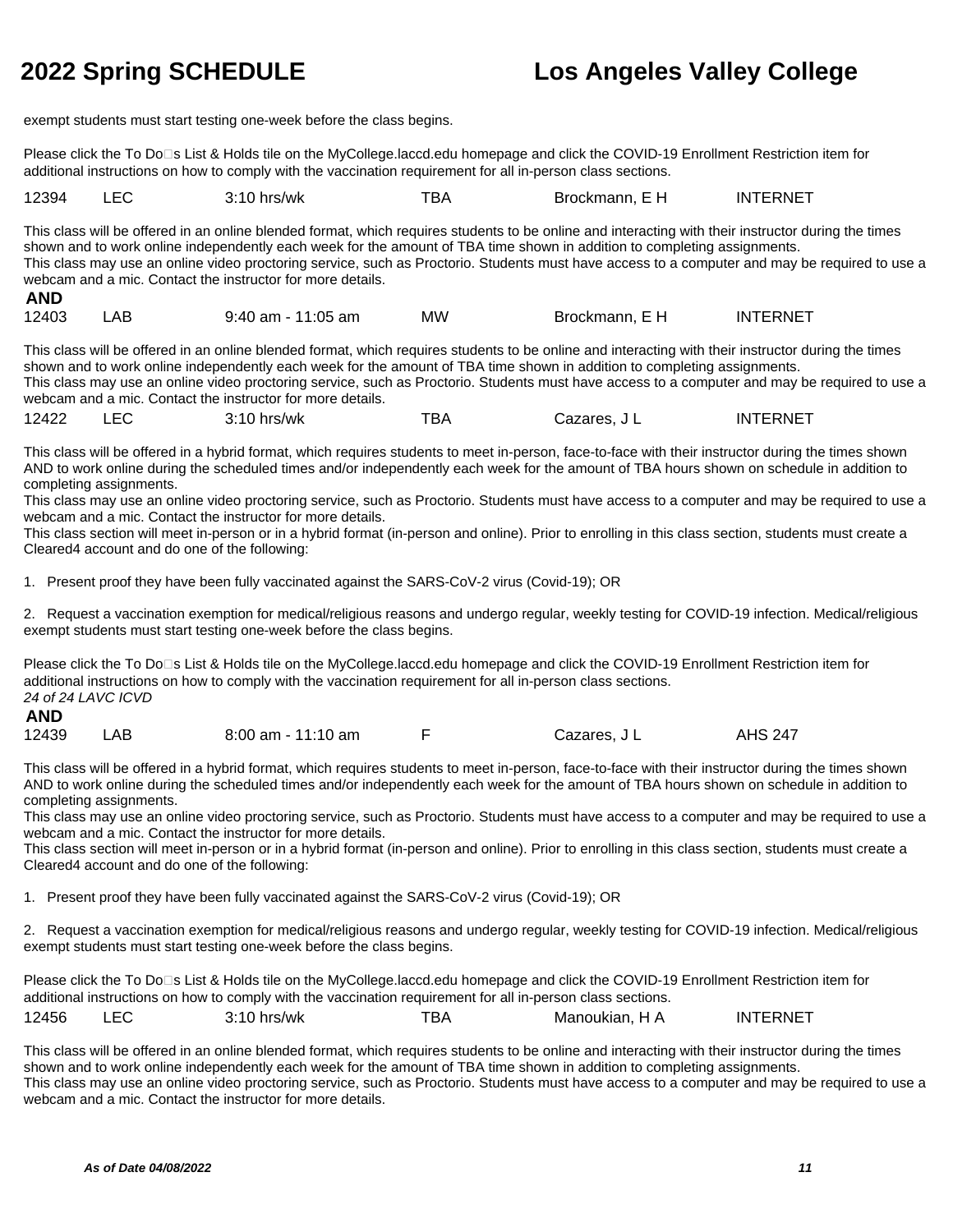| <b>AND</b><br>12470                                                                                                                                                                                                                                                                                                                                                                                                                                                                             | LAB  | 11:20 am - 2:25 pm    | Th  | Manoukian, H A | <b>INTERNET</b> |  |  |  |
|-------------------------------------------------------------------------------------------------------------------------------------------------------------------------------------------------------------------------------------------------------------------------------------------------------------------------------------------------------------------------------------------------------------------------------------------------------------------------------------------------|------|-----------------------|-----|----------------|-----------------|--|--|--|
| This class will be offered in an online blended format, which requires students to be online and interacting with their instructor during the times<br>shown and to work online independently each week for the amount of TBA time shown in addition to completing assignments.<br>This class may use an online video proctoring service, such as Proctorio. Students must have access to a computer and may be required to use a<br>webcam and a mic. Contact the instructor for more details. |      |                       |     |                |                 |  |  |  |
| 12486                                                                                                                                                                                                                                                                                                                                                                                                                                                                                           | LEC. | $3:10$ hrs/wk         | TBA | Baldwin, SL    | <b>INTERNET</b> |  |  |  |
| This class will be offered in an online blended format, which requires students to be online and interacting with their instructor during the times<br>shown and to work online independently each week for the amount of TBA time shown in addition to completing assignments.<br>This class may use an online video proctoring service, such as Proctorio. Students must have access to a computer and may be required to use a<br>webcam and a mic. Contact the instructor for more details. |      |                       |     |                |                 |  |  |  |
| <b>AND</b>                                                                                                                                                                                                                                                                                                                                                                                                                                                                                      |      |                       |     |                |                 |  |  |  |
| 12498                                                                                                                                                                                                                                                                                                                                                                                                                                                                                           | LAB  | $8:00$ am - $9:25$ am | мw  | Baldwin, SL    | <b>INTERNET</b> |  |  |  |

This class will be offered in an online blended format, which requires students to be online and interacting with their instructor during the times shown and to work online independently each week for the amount of TBA time shown in addition to completing assignments. This class may use an online video proctoring service, such as Proctorio. Students must have access to a computer and may be required to use a webcam and a mic. Contact the instructor for more details.

## **Anthropology ANTHRO 101- Human Biological Evolution (UC/CSU) - 3 Units**

Requirement Designation: Meets IGETC 5B CSU B2

This course explores the field of physical anthropology emphasizing the evolution of the human species. Topics will include human heredity, mechanisms of evolutionary change, human variation, and the reconstruction of human evolutionary history through the study of the fossil record and the study of our closest biological relatives, the living monkeys and apes.

| prorogradi raditraci, dramating monitoral dira apoch |           |                       |             |                   |                |  |  |  |
|------------------------------------------------------|-----------|-----------------------|-------------|-------------------|----------------|--|--|--|
| <b>Class</b><br><b>No</b>                            | Component | <b>Start/End Time</b> | <b>Davs</b> | <b>Instructor</b> | Room           |  |  |  |
| 24710                                                | LEC       | $9:40$ am - 11:05 am  | ⊤Th         | Vigil, A          | <b>AHS 143</b> |  |  |  |

This class section will meet in-person or in a hybrid format (in-person and online). Prior to enrolling in this class section, students must create a Cleared4 account and do one of the following:

1. Present proof they have been fully vaccinated against the SARS-CoV-2 virus (Covid-19); OR

2. Request a vaccination exemption for medical/religious reasons and undergo regular, weekly testing for COVID-19 infection. Medical/religious exempt students must start testing one-week before the class begins.

Please click the To Do⊡s List & Holds tile on the MyCollege.laccd.edu homepage and click the COVID-19 Enrollment Restriction item for additional instructions on how to comply with the vaccination requirement for all in-person class sections. 28 of 28 LAVC ICVD

13370 LEC 9:40 am - 11:05 am MW Ramos, G L AHS 143 This class section will meet in-person or in a hybrid format (in-person and online). Prior to enrolling in this class section, students must create a Cleared4 account and do one of the following:

1. Present proof they have been fully vaccinated against the SARS-CoV-2 virus (Covid-19); OR

2. Request a vaccination exemption for medical/religious reasons and undergo regular, weekly testing for COVID-19 infection. Medical/religious exempt students must start testing one-week before the class begins.

Please click the To Do<sup>n</sup>s List & Holds tile on the MyCollege.laccd.edu homepage and click the COVID-19 Enrollment Restriction item for additional instructions on how to comply with the vaccination requirement for all in-person class sections. 28 of 28 LAVC ICVD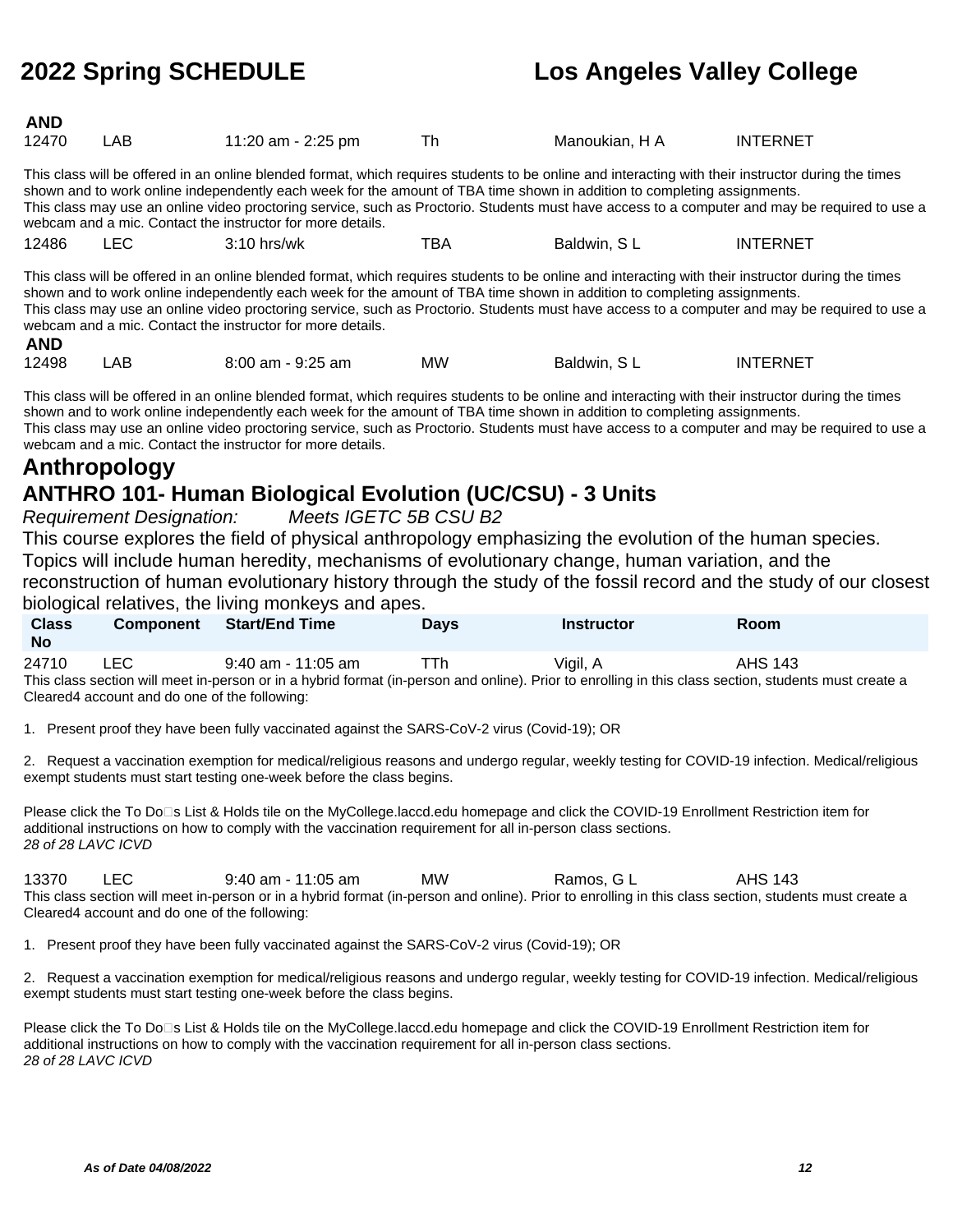| 24711                                                                                                                                                                                                                                                                      | <b>LEC</b>                                                                                                                                                                          | $9:40$ am - 11:05 am                                                                                                                                                                                                                                 | TTh        | Strauss, E M   | <b>INTERNET</b> |  |  |  |  |
|----------------------------------------------------------------------------------------------------------------------------------------------------------------------------------------------------------------------------------------------------------------------------|-------------------------------------------------------------------------------------------------------------------------------------------------------------------------------------|------------------------------------------------------------------------------------------------------------------------------------------------------------------------------------------------------------------------------------------------------|------------|----------------|-----------------|--|--|--|--|
|                                                                                                                                                                                                                                                                            | This class requires students to be online and interacting with their instructor during the times shown in class schedule in addition to completing<br>assignments.                  |                                                                                                                                                                                                                                                      |            |                |                 |  |  |  |  |
| 13380                                                                                                                                                                                                                                                                      | <b>LEC</b><br>Cleared4 account and do one of the following:                                                                                                                         | 11:20 am - 12:45 pm<br>This class section will meet in-person or in a hybrid format (in-person and online). Prior to enrolling in this class section, students must create a                                                                         | <b>MW</b>  | Ramos, GL      | <b>AHS 143</b>  |  |  |  |  |
|                                                                                                                                                                                                                                                                            |                                                                                                                                                                                     | 1. Present proof they have been fully vaccinated against the SARS-CoV-2 virus (Covid-19); OR                                                                                                                                                         |            |                |                 |  |  |  |  |
|                                                                                                                                                                                                                                                                            |                                                                                                                                                                                     | 2. Request a vaccination exemption for medical/religious reasons and undergo regular, weekly testing for COVID-19 infection. Medical/religious<br>exempt students must start testing one-week before the class begins.                               |            |                |                 |  |  |  |  |
| 28 of 28 LAVC ICVD                                                                                                                                                                                                                                                         |                                                                                                                                                                                     | Please click the To Do⊡s List & Holds tile on the MyCollege.laccd.edu homepage and click the COVID-19 Enrollment Restriction item for<br>additional instructions on how to comply with the vaccination requirement for all in-person class sections. |            |                |                 |  |  |  |  |
| 13375                                                                                                                                                                                                                                                                      | <b>LEC</b><br>Cleared4 account and do one of the following:                                                                                                                         | 6:50 pm - 10:00 pm<br>This class section will meet in-person or in a hybrid format (in-person and online). Prior to enrolling in this class section, students must create a                                                                          | W          | Hernandez, O   | <b>AHS 143</b>  |  |  |  |  |
|                                                                                                                                                                                                                                                                            |                                                                                                                                                                                     | 1. Present proof they have been fully vaccinated against the SARS-CoV-2 virus (Covid-19); OR                                                                                                                                                         |            |                |                 |  |  |  |  |
|                                                                                                                                                                                                                                                                            |                                                                                                                                                                                     | 2. Request a vaccination exemption for medical/religious reasons and undergo regular, weekly testing for COVID-19 infection. Medical/religious<br>exempt students must start testing one-week before the class begins.                               |            |                |                 |  |  |  |  |
| Please click the To Do⊡s List & Holds tile on the MyCollege.laccd.edu homepage and click the COVID-19 Enrollment Restriction item for<br>additional instructions on how to comply with the vaccination requirement for all in-person class sections.<br>28 of 28 LAVC ICVD |                                                                                                                                                                                     |                                                                                                                                                                                                                                                      |            |                |                 |  |  |  |  |
| 13372                                                                                                                                                                                                                                                                      | <b>LEC</b>                                                                                                                                                                          | 3:10 hrs/wk                                                                                                                                                                                                                                          | <b>TBA</b> | Feldmeier, K J | <b>INTERNET</b> |  |  |  |  |
|                                                                                                                                                                                                                                                                            |                                                                                                                                                                                     | This class requires students to work online independently each week for the amount of TBA time shown in addition to completing assignments.                                                                                                          |            |                |                 |  |  |  |  |
| 13428                                                                                                                                                                                                                                                                      | <b>LEC</b>                                                                                                                                                                          | 3:10 hrs/wk                                                                                                                                                                                                                                          | <b>TBA</b> | Proctor, J A   | <b>INTERNET</b> |  |  |  |  |
|                                                                                                                                                                                                                                                                            |                                                                                                                                                                                     | This class requires students to work online independently each week for the amount of TBA time shown in addition to completing assignments.                                                                                                          |            |                |                 |  |  |  |  |
| 13392                                                                                                                                                                                                                                                                      | <b>LEC</b>                                                                                                                                                                          | 3:10 hrs/wk                                                                                                                                                                                                                                          | <b>TBA</b> | Strauss, E M   | <b>INTERNET</b> |  |  |  |  |
|                                                                                                                                                                                                                                                                            |                                                                                                                                                                                     | This class requires students to work online independently each week for the amount of TBA time shown in addition to completing assignments.                                                                                                          |            |                |                 |  |  |  |  |
| 13419                                                                                                                                                                                                                                                                      | <b>LEC</b>                                                                                                                                                                          | 6:30 hrs/wk                                                                                                                                                                                                                                          | <b>TBA</b> | Frank, R E     | <b>INTERNET</b> |  |  |  |  |
| This class requires students to work online independently each week for the amount of TBA time shown in addition to completing assignments.<br>(Starts 02/07/2022, Ends 03/30/2022)                                                                                        |                                                                                                                                                                                     |                                                                                                                                                                                                                                                      |            |                |                 |  |  |  |  |
| 13452                                                                                                                                                                                                                                                                      | <b>LEC</b>                                                                                                                                                                          | 6:30 hrs/wk                                                                                                                                                                                                                                          | <b>TBA</b> | Frank, R E     | <b>INTERNET</b> |  |  |  |  |
|                                                                                                                                                                                                                                                                            | This class requires students to work online independently each week for the amount of TBA time shown in addition to completing assignments.<br>(Starts 04/11/2022, Ends 06/06/2022) |                                                                                                                                                                                                                                                      |            |                |                 |  |  |  |  |
| 18806                                                                                                                                                                                                                                                                      | <b>LEC</b>                                                                                                                                                                          | 6:30 hrs/wk                                                                                                                                                                                                                                          | <b>TBA</b> | Henninger, SL  | <b>INTERNET</b> |  |  |  |  |
| This class requires students to work online independently each week for the amount of TBA time shown in addition to completing assignments.<br>(Starts 04/11/2022, Ends 06/06/2022)                                                                                        |                                                                                                                                                                                     |                                                                                                                                                                                                                                                      |            |                |                 |  |  |  |  |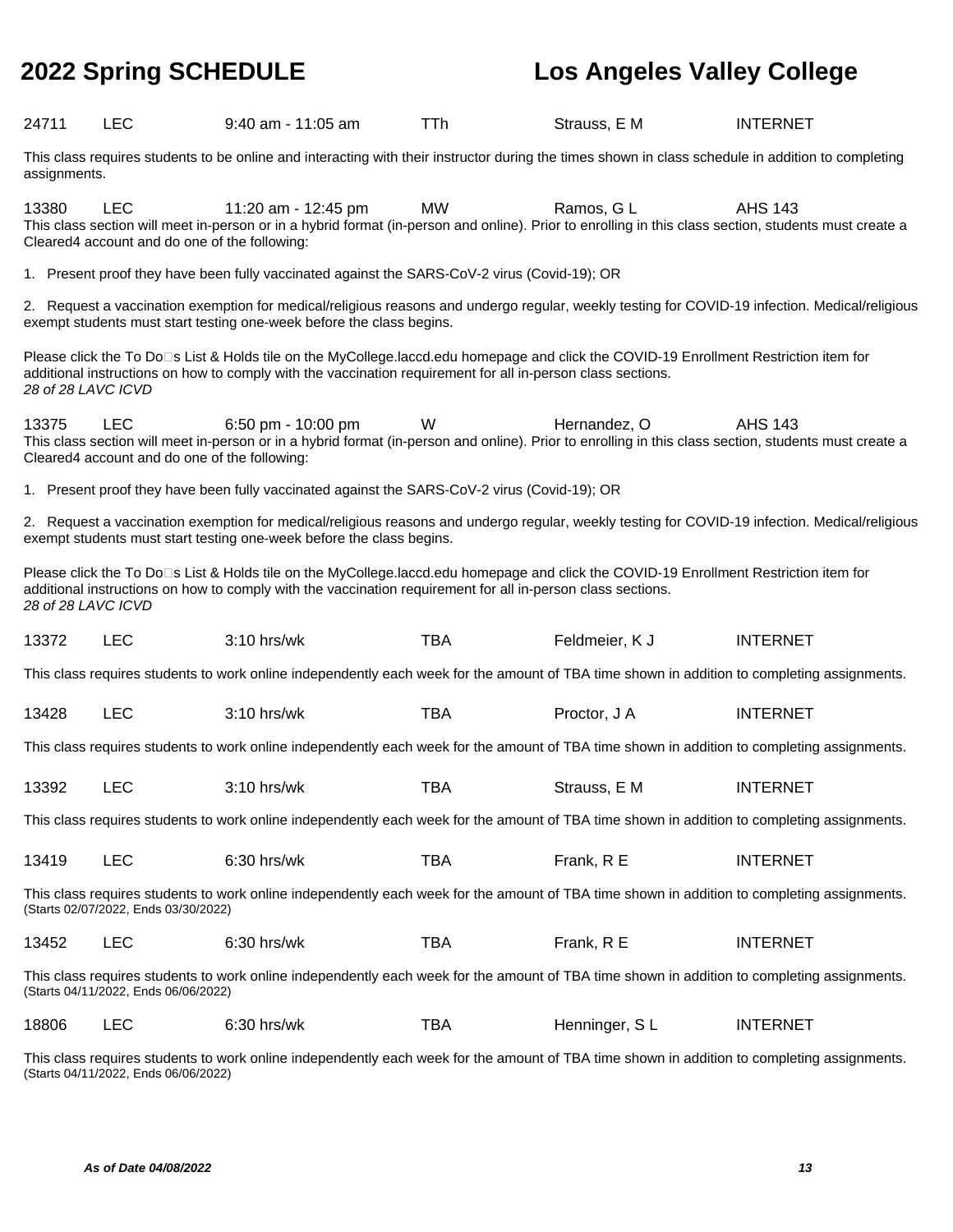| 28524                                                                                                                                       | LEC.<br>(Starts 02/21/2022, Ends 06/06/2022)                                                                                                                                                                                                                                                                                                          | $3:35$ hrs/wk         | TBA         | Ramos, G L        | <b>INTERNET</b> |  |  |  |  |
|---------------------------------------------------------------------------------------------------------------------------------------------|-------------------------------------------------------------------------------------------------------------------------------------------------------------------------------------------------------------------------------------------------------------------------------------------------------------------------------------------------------|-----------------------|-------------|-------------------|-----------------|--|--|--|--|
|                                                                                                                                             | ANTHRO 102- Human Ways Of Life: Cultural Anthropology (UC/CSU) - 3 Units<br>Requirement Designation: Meets IGETC 4A CSU D1<br>Comparative survey of human culture, including the study of human society, language, religion, political and<br>economic organization, with examples drawn from contemporary preliterate, peasant, and urban societies. |                       |             |                   |                 |  |  |  |  |
| <b>Class</b><br>No.                                                                                                                         | <b>Component</b>                                                                                                                                                                                                                                                                                                                                      | <b>Start/End Time</b> | <b>Days</b> | <b>Instructor</b> | Room            |  |  |  |  |
| 13618                                                                                                                                       | <b>LEC</b>                                                                                                                                                                                                                                                                                                                                            | $3:10$ hrs/wk         | <b>TBA</b>  | Edge, TR          | <b>INTERNET</b> |  |  |  |  |
| This class requires students to work online independently each week for the amount of TBA time shown in addition to completing assignments. |                                                                                                                                                                                                                                                                                                                                                       |                       |             |                   |                 |  |  |  |  |

13627 LEC 6:30 hrs/wk TBA Keating, A J INTERNET

This class requires students to work online independently each week for the amount of TBA time shown in addition to completing assignments. (Starts 02/07/2022, Ends 03/30/2022)

| 15463 |  | $6:30$ hrs/wk | ТВА | Magginetti, J R | <b>INTERNET</b> |
|-------|--|---------------|-----|-----------------|-----------------|
|-------|--|---------------|-----|-----------------|-----------------|

This class requires students to work online independently each week for the amount of TBA time shown in addition to completing assignments. (Starts 04/11/2022, Ends 06/06/2022)

# **ANTHRO 103- Archaeology: Reconstructing The Human Past (UC/CSU) - 3 Units**

Requirement Designation: Meets IGETC 4A CSU D1 This course is an introduction to the concepts, theories, and methods of anthropological archaeology as well as a review of significant data and models that contribute to our knowledge of the human past. Topics covered include the history and interdisciplinary nature of archaeological research; dating techniques; methods of survey, excavation, analysis, and interpretation; cultural resource management; professional ethics; and selected cultural sequences.

| <b>Class</b><br><b>No</b> | <b>Component</b> | <b>Start/End Time</b> | <b>Days</b> | <b>Instructor</b> | Room            |
|---------------------------|------------------|-----------------------|-------------|-------------------|-----------------|
| 13655                     | LEC              | 3:10 hrs/wk           | TBA         | Shepard, B A      | <b>INTERNET</b> |

This class requires students to work online independently each week for the amount of TBA time shown in addition to completing assignments.

### **ANTHRO 104- Human Language And Communication (UC/CSU) - 3 Units**

Requirement Designation: Meets IGETC 4A CSU D1

As an introduction to linguistic anthropology, this course will cover the study of language, culture, and society from an anthropological perspective. Language will be presented as a form of social interaction in which participants do things with and through everyday talk. Topics include the biological basis of communication and speech, the relationship between language and culture, the structure of language, language origins, language through time, language variation, language in social context, the ethnography of communication, nonverbal communication and writing, and linguistic anthropology in the contemporary world. Special topics may include pidgins and creoles, language death and revival, and the relationship between language, identity, and power.

| <b>Class</b> | Component | <b>Start/End Time</b> | Davs | <b>Instructor</b> | Room |
|--------------|-----------|-----------------------|------|-------------------|------|
| <b>No</b>    |           |                       |      |                   |      |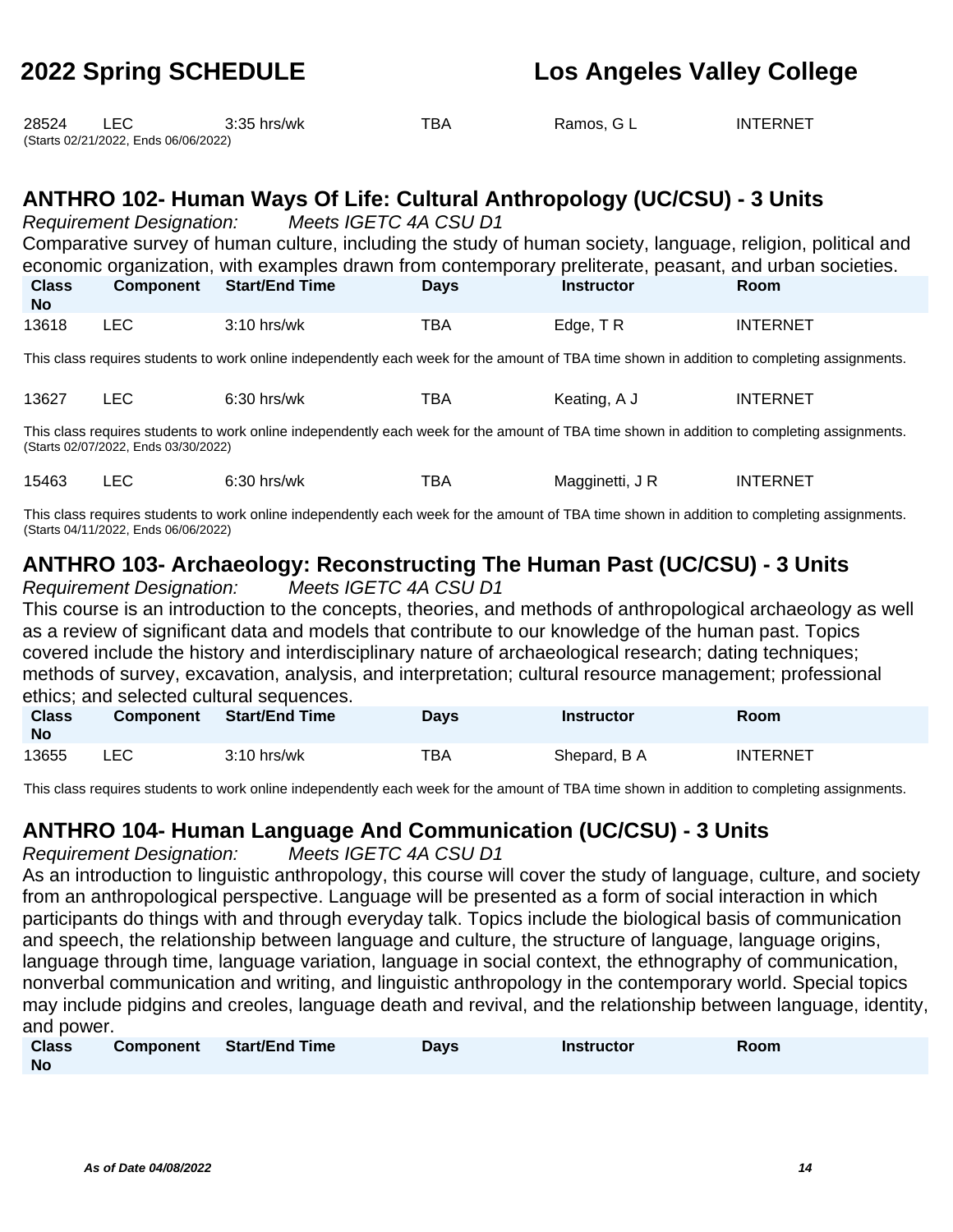| 13667                                                                                                                                                                                                                                                                                                                                                      | <b>LEC</b>                                                        | 3:10 hrs/wk                                                                                                                                                                                                                                                                                          | <b>TBA</b>  | Frank, R E                                                 | <b>INTERNET</b>  |  |  |
|------------------------------------------------------------------------------------------------------------------------------------------------------------------------------------------------------------------------------------------------------------------------------------------------------------------------------------------------------------|-------------------------------------------------------------------|------------------------------------------------------------------------------------------------------------------------------------------------------------------------------------------------------------------------------------------------------------------------------------------------------|-------------|------------------------------------------------------------|------------------|--|--|
|                                                                                                                                                                                                                                                                                                                                                            |                                                                   | This class requires students to work online independently each week for the amount of TBA time shown in addition to completing assignments.                                                                                                                                                          |             |                                                            |                  |  |  |
|                                                                                                                                                                                                                                                                                                                                                            | <b>Requirement Designation:</b><br><b>Enrollment Requirement:</b> | <b>ANTHRO 111- Laboratory In Human Biological Evolution (UC/CSU) - 1 Unit</b><br>Meets IGETC 5C CSU B3                                                                                                                                                                                               |             | Prerequisite: None. Corequisite: ANTHRO 101 or ANTHRO 116. |                  |  |  |
|                                                                                                                                                                                                                                                                                                                                                            |                                                                   | This course will enable students to apply key concepts and techniques in physical anthropology. Through the<br>understanding and use of scientific methodology, students will experience how to solve problems related to<br>genetics, human variation, the living primates, and human paleontology. |             |                                                            |                  |  |  |
| <b>Class</b><br><b>No</b>                                                                                                                                                                                                                                                                                                                                  | <b>Component</b>                                                  | <b>Start/End Time</b>                                                                                                                                                                                                                                                                                | <b>Days</b> | <b>Instructor</b>                                          | Room             |  |  |
| 24716                                                                                                                                                                                                                                                                                                                                                      | LAB<br>Cleared4 account and do one of the following:              | 11:20 am - 2:30 pm<br>This class section will meet in-person or in a hybrid format (in-person and online). Prior to enrolling in this class section, students must create a                                                                                                                          | <b>Th</b>   | Frank, R E                                                 | <b>AHS 143</b>   |  |  |
|                                                                                                                                                                                                                                                                                                                                                            |                                                                   | 1. Present proof they have been fully vaccinated against the SARS-CoV-2 virus (Covid-19); OR                                                                                                                                                                                                         |             |                                                            |                  |  |  |
|                                                                                                                                                                                                                                                                                                                                                            |                                                                   | 2. Request a vaccination exemption for medical/religious reasons and undergo regular, weekly testing for COVID-19 infection. Medical/religious<br>exempt students must start testing one-week before the class begins.                                                                               |             |                                                            |                  |  |  |
| 28 of 28 LAVC ICVD                                                                                                                                                                                                                                                                                                                                         |                                                                   | Please click the To Do⊡s List & Holds tile on the MyCollege.laccd.edu homepage and click the COVID-19 Enrollment Restriction item for<br>additional instructions on how to comply with the vaccination requirement for all in-person class sections.                                                 |             |                                                            |                  |  |  |
| 24715                                                                                                                                                                                                                                                                                                                                                      | LAB                                                               | 3:10 hrs/wk                                                                                                                                                                                                                                                                                          | <b>TBA</b>  | Snyder, J K                                                | <b>INTERNET</b>  |  |  |
|                                                                                                                                                                                                                                                                                                                                                            |                                                                   | This class requires students to work online independently each week for the amount of TBA time shown in addition to completing assignments.                                                                                                                                                          |             |                                                            |                  |  |  |
| 24717                                                                                                                                                                                                                                                                                                                                                      | LAB                                                               | 6:30 hrs/wk                                                                                                                                                                                                                                                                                          | TBA         | Feldmeier, K J                                             | <b>INTERNET</b>  |  |  |
|                                                                                                                                                                                                                                                                                                                                                            | (Starts 04/11/2022, Ends 06/06/2022)                              | This class requires students to work online independently each week for the amount of TBA time shown in addition to completing assignments.                                                                                                                                                          |             |                                                            |                  |  |  |
| 24719                                                                                                                                                                                                                                                                                                                                                      | LAB                                                               | 6:30 hrs/wk                                                                                                                                                                                                                                                                                          | <b>TBA</b>  | Feldmeier, K J                                             | <b>INTERNET</b>  |  |  |
| This class requires students to work online independently each week for the amount of TBA time shown in addition to completing assignments.<br>(Starts 04/11/2022, Ends 06/06/2022)                                                                                                                                                                        |                                                                   |                                                                                                                                                                                                                                                                                                      |             |                                                            |                  |  |  |
| 25138                                                                                                                                                                                                                                                                                                                                                      | LAB                                                               | $6:30$ hrs/wk                                                                                                                                                                                                                                                                                        | <b>TBA</b>  | Proctor, J A                                               | <b>BIRM HIGH</b> |  |  |
| This class requires students to work online independently each week for the amount of TBA time shown in addition to completing assignments.<br>This course is part of the LAVC Dual Enrollment program and is offered through Birmingham Community Charter High School.<br>40 of 55 LAVC Advanced Collg Enrollment<br>(Starts 02/07/2022, Ends 03/31/2022) |                                                                   |                                                                                                                                                                                                                                                                                                      |             |                                                            |                  |  |  |
| 28859                                                                                                                                                                                                                                                                                                                                                      | LAB                                                               | 6:30 hrs/wk                                                                                                                                                                                                                                                                                          | <b>TBA</b>  | Proctor, J A                                               | <b>INTERNET</b>  |  |  |
| This class requires students to work online independently each week for the amount of TBA time shown in addition to completing assignments.<br>(Starts 04/11/2022, Ends 06/06/2022)                                                                                                                                                                        |                                                                   |                                                                                                                                                                                                                                                                                                      |             |                                                            |                  |  |  |

### **ANTHRO 121- Anthropology Of Religion, Magic And Witchcraft (UC/CSU) - 3 Units** Requirement Designation:

Students learn about the origins and varieties of religious beliefs and practices cross-culturally. Topics include mythology, symbolism, shamanism, traditional healing, altered states of consciousness, magic, divination,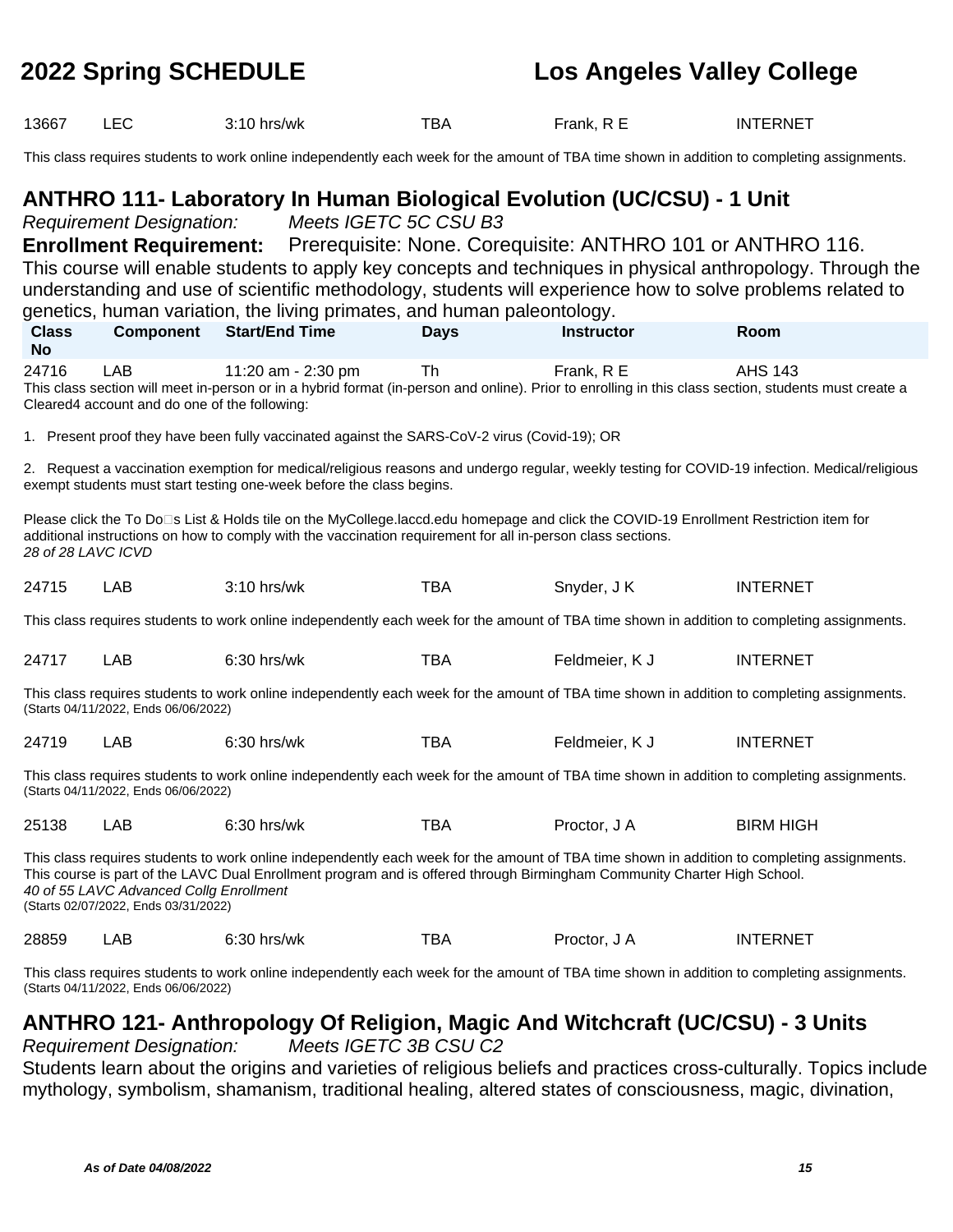|                                                                                                                                             | witchcraft, and the question of cults.                                                                                                                                              |                                                                                                                                                                                                                                                      |             |                   |                 |  |  |
|---------------------------------------------------------------------------------------------------------------------------------------------|-------------------------------------------------------------------------------------------------------------------------------------------------------------------------------------|------------------------------------------------------------------------------------------------------------------------------------------------------------------------------------------------------------------------------------------------------|-------------|-------------------|-----------------|--|--|
| <b>Class</b><br><b>No</b>                                                                                                                   | <b>Component</b>                                                                                                                                                                    | <b>Start/End Time</b>                                                                                                                                                                                                                                | <b>Days</b> | <b>Instructor</b> | Room            |  |  |
| 24723                                                                                                                                       | <b>LEC</b><br>Cleared4 account and do one of the following:                                                                                                                         | $9:40$ am - 11:05 am<br>This class section will meet in-person or in a hybrid format (in-person and online). Prior to enrolling in this class section, students must create a                                                                        | <b>MW</b>   | Toth, AL          | <b>EST 103</b>  |  |  |
|                                                                                                                                             |                                                                                                                                                                                     | 1. Present proof they have been fully vaccinated against the SARS-CoV-2 virus (Covid-19); OR                                                                                                                                                         |             |                   |                 |  |  |
|                                                                                                                                             |                                                                                                                                                                                     | 2. Request a vaccination exemption for medical/religious reasons and undergo regular, weekly testing for COVID-19 infection. Medical/religious<br>exempt students must start testing one-week before the class begins.                               |             |                   |                 |  |  |
| 28 of 28 LAVC ICVD                                                                                                                          |                                                                                                                                                                                     | Please click the To Do⊡s List & Holds tile on the MyCollege.laccd.edu homepage and click the COVID-19 Enrollment Restriction item for<br>additional instructions on how to comply with the vaccination requirement for all in-person class sections. |             |                   |                 |  |  |
| 13805                                                                                                                                       | <b>LEC</b>                                                                                                                                                                          | 11:20 am - 12:45 pm                                                                                                                                                                                                                                  | <b>TTh</b>  | Scott, E K        | <b>INTERNET</b> |  |  |
| assignments.                                                                                                                                |                                                                                                                                                                                     | This class requires students to be online and interacting with their instructor during the times shown in class schedule in addition to completing                                                                                                   |             |                   |                 |  |  |
| 13779                                                                                                                                       | <b>LEC</b><br>Cleared4 account and do one of the following:                                                                                                                         | 1:00 pm - 2:25 pm<br>This class section will meet in-person or in a hybrid format (in-person and online). Prior to enrolling in this class section, students must create a                                                                           | TTh         | Avetyan, M A      | <b>EST 103</b>  |  |  |
|                                                                                                                                             |                                                                                                                                                                                     | 1. Present proof they have been fully vaccinated against the SARS-CoV-2 virus (Covid-19); OR                                                                                                                                                         |             |                   |                 |  |  |
|                                                                                                                                             |                                                                                                                                                                                     | 2. Request a vaccination exemption for medical/religious reasons and undergo regular, weekly testing for COVID-19 infection. Medical/religious<br>exempt students must start testing one-week before the class begins.                               |             |                   |                 |  |  |
| 28 of 28 LAVC ICVD                                                                                                                          |                                                                                                                                                                                     | Please click the To Do⊡s List & Holds tile on the MyCollege.laccd.edu homepage and click the COVID-19 Enrollment Restriction item for<br>additional instructions on how to comply with the vaccination requirement for all in-person class sections. |             |                   |                 |  |  |
| 13837                                                                                                                                       | <b>LEC</b>                                                                                                                                                                          | 6:50 pm - 10:00 pm                                                                                                                                                                                                                                   | Th          | Scott, EK         | <b>INTERNET</b> |  |  |
| assignments.                                                                                                                                |                                                                                                                                                                                     | This class requires students to be online and interacting with their instructor during the times shown in class schedule in addition to completing                                                                                                   |             |                   |                 |  |  |
| 13784                                                                                                                                       | <b>LEC</b>                                                                                                                                                                          | $3:10$ hrs/wk                                                                                                                                                                                                                                        | <b>TBA</b>  | Scott, EK         | <b>INTERNET</b> |  |  |
|                                                                                                                                             |                                                                                                                                                                                     | This class requires students to work online independently each week for the amount of TBA time shown in addition to completing assignments.                                                                                                          |             |                   |                 |  |  |
| 13789                                                                                                                                       | <b>LEC</b>                                                                                                                                                                          | 3:10 hrs/wk                                                                                                                                                                                                                                          | <b>TBA</b>  | Scott, EK         | <b>INTERNET</b> |  |  |
| This class requires students to work online independently each week for the amount of TBA time shown in addition to completing assignments. |                                                                                                                                                                                     |                                                                                                                                                                                                                                                      |             |                   |                 |  |  |
| 13864                                                                                                                                       | <b>LEC</b>                                                                                                                                                                          | 6:30 hrs/wk                                                                                                                                                                                                                                          | <b>TBA</b>  | Kirwin, A R       | <b>INTERNET</b> |  |  |
|                                                                                                                                             | This class requires students to work online independently each week for the amount of TBA time shown in addition to completing assignments.<br>(Starts 02/07/2022, Ends 03/30/2022) |                                                                                                                                                                                                                                                      |             |                   |                 |  |  |
| 13888                                                                                                                                       | <b>LEC</b>                                                                                                                                                                          | 6:30 hrs/wk                                                                                                                                                                                                                                          | <b>TBA</b>  | Scott, EK         | <b>INTERNET</b> |  |  |
|                                                                                                                                             | This class requires students to work online independently each week for the amount of TBA time shown in addition to completing assignments.<br>(Starts 04/11/2022, Ends 06/06/2022) |                                                                                                                                                                                                                                                      |             |                   |                 |  |  |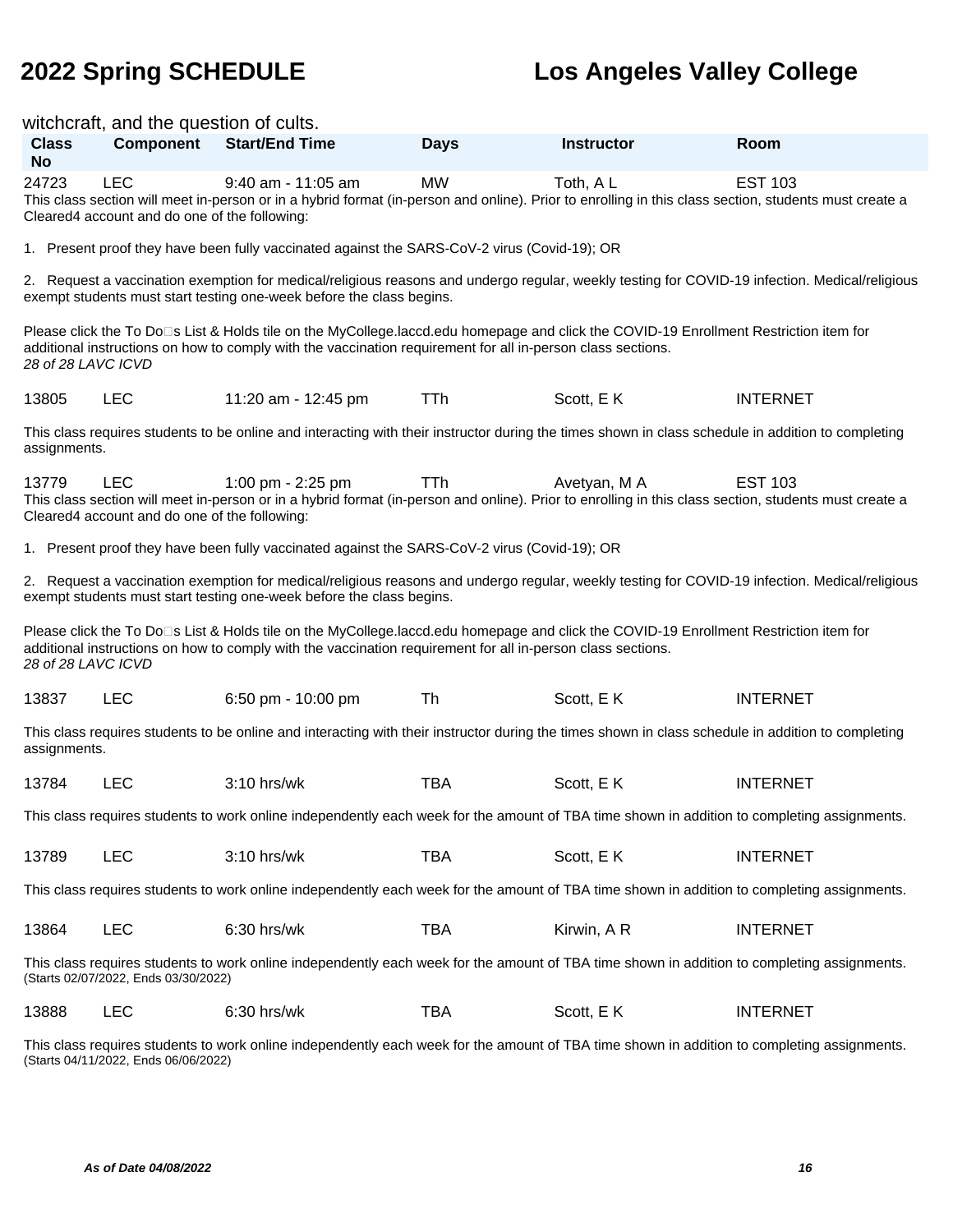| 13901 | $6:30$ hrs/wk | тва | Edge, TR | <b>INTERNET</b> |
|-------|---------------|-----|----------|-----------------|
|       |               |     |          |                 |

This class requires students to work online independently each week for the amount of TBA time shown in addition to completing assignments. (Starts 04/11/2022, Ends 06/06/2022)

| 24737 | -50 | 3:10<br>hrs/wk | тва | Stein.<br>п.<br>___ | <b>INTERNET</b> |
|-------|-----|----------------|-----|---------------------|-----------------|
|       |     |                |     |                     |                 |

This class requires students to work online independently each week for the amount of TBA time shown in addition to completing assignments. This course counts for partial completion for Transfer Alliance Program requirements. Prior to the start of the semester, honors sections are open to admitted TAP/Honors students only. After classes begin, honors sections may be open to all students with an instructor add permit. All students must meet course prerequisites.

35 of 35 Los Angeles Valley College Honors

## **Architecture**

## **ARC 172- Architectural Drawing I (CSU) - 3 Units**

|                           |       | This is an introductory course covering the preparation of construction drawings for a light framed building. |             |                   |                 |
|---------------------------|-------|---------------------------------------------------------------------------------------------------------------|-------------|-------------------|-----------------|
| <b>Class</b><br><b>No</b> |       | Component Start/End Time                                                                                      | <b>Davs</b> | <b>Instructor</b> | <b>Room</b>     |
| 10578                     | LEC . | $1:05$ hrs/wk                                                                                                 | TBA         | Rios. A           | <b>INTERNET</b> |

This class requires students to work online independently each week for the amount of TBA time shown in addition to completing assignments. **AND**

| тва<br>10588<br>5:20 hrs/wk<br>ΑВ<br>RIOS. A | <b>INTERNET</b> |
|----------------------------------------------|-----------------|
|----------------------------------------------|-----------------|

This class requires students to work online independently each week for the amount of TBA time shown in addition to completing assignments.

### **ARC 173- Architectural Drawing II (CSU) - 3 Units**

**Enrollment Requirement:** Prerequisite: ARC 172 with a grade of C or better.

This course covers the preparation of construction drawings for complex structures.

| <b>Class</b><br>No | <b>Component</b> | Start/End Time    | Days | <b>Instructor</b> | Room            |
|--------------------|------------------|-------------------|------|-------------------|-----------------|
| 10657              | LEC              | 6:50 pm - 8:55 pm |      | Woods, E A        | <b>INTERNET</b> |

This class will be offered in an online blended format, which requires students to be online and interacting with their instructor during the times shown and to work online independently each week for the amount of TBA time shown in addition to completing assignments. **AND**

| .     |    |             |                      |                  |          |
|-------|----|-------------|----------------------|------------------|----------|
| 10660 | AE | 4:15 hrs/wk | $\blacksquare$<br>BA | Woods.<br>-<br>. | INTERNET |

This class will be offered in an online blended format, which requires students to be online and interacting with their instructor during the times shown and to work online independently each week for the amount of TBA time shown in addition to completing assignments.

### **ARC 221- Architectural Rendering (CSU) - 2 Units**

**Enrollment Requirement:** Prerequisite: ARC 172 with a grade of C or better.

Architectural Rendering

| <b>Class</b><br><b>No</b> | <b>Component</b> | <b>Start/End Time</b> | Days | <b>Instructor</b> | <b>Room</b>     |
|---------------------------|------------------|-----------------------|------|-------------------|-----------------|
| 10841                     | LEC.             | 6:50 pm - $7:40$ pm   |      | Woods, E A        | <b>INTERNET</b> |

This class will be offered in an online blended format, which requires students to be online and interacting with their instructor during the times shown and to work online independently each week for the amount of TBA time shown in addition to completing assignments. **AND**

| <b>AIV</b> |    |               |     |                                      |          |
|------------|----|---------------|-----|--------------------------------------|----------|
| 10847      | AΒ | $3:10$ hrs/wk | тва | Woods. E.<br>$\overline{\mathbf{A}}$ | INTERNET |

This class will be offered in an online blended format, which requires students to be online and interacting with their instructor during the times shown and to work online independently each week for the amount of TBA time shown in addition to completing assignments.

### **ARC 271- Architectural Drawing III (CSU) - 3 Units**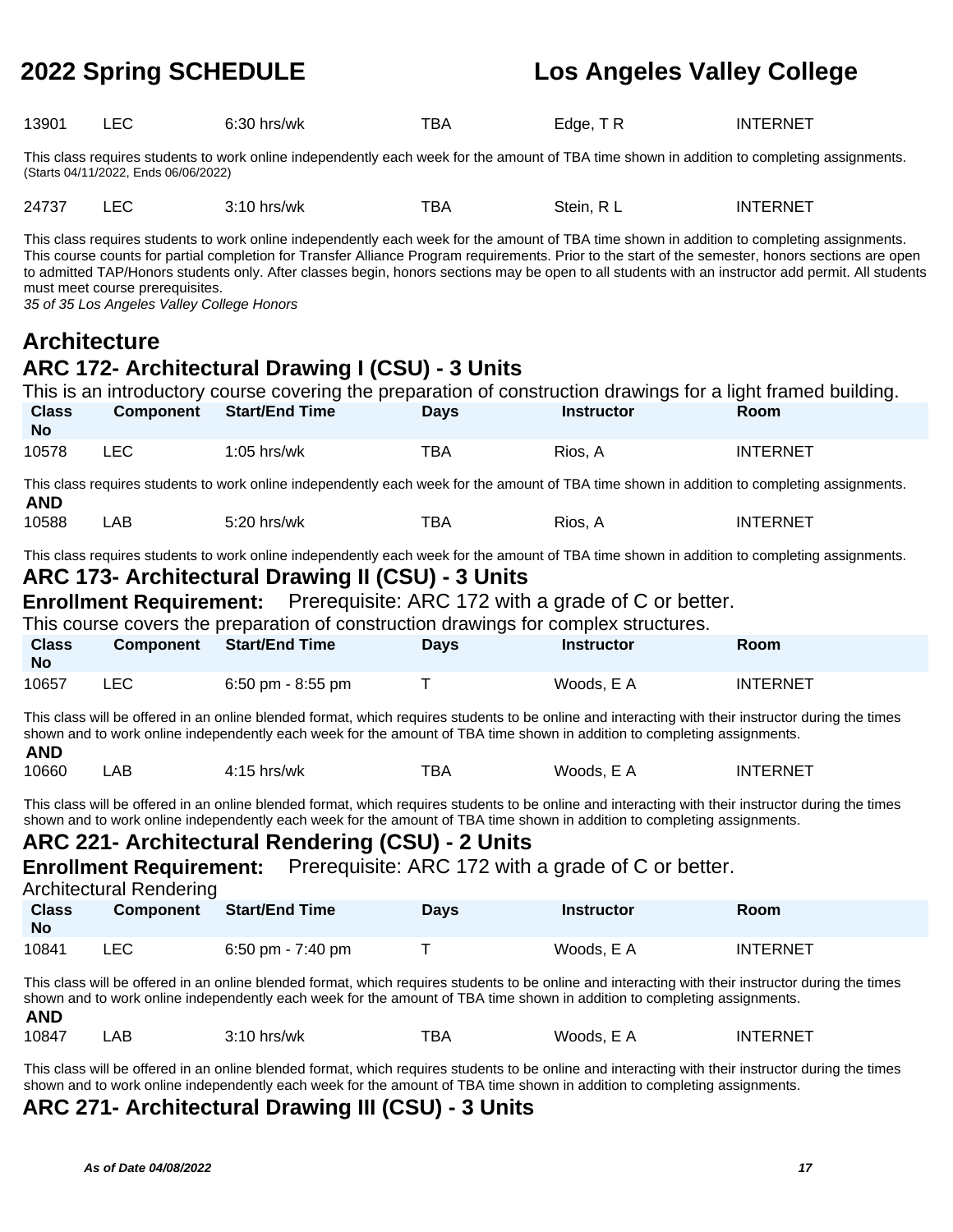## **Enrollment Requirement:** Prerequisite: ARC 172 with a grade of C or better.

|                                                                                                                                                                                                                                                                                                                                                                        |                                                                                                                                                                                                                                                                                 | <b>Enrollment Requirement:</b> Prefequisite: ARC 172 with a grade of C or better.                                                           |             |                   |                 |  |  |
|------------------------------------------------------------------------------------------------------------------------------------------------------------------------------------------------------------------------------------------------------------------------------------------------------------------------------------------------------------------------|---------------------------------------------------------------------------------------------------------------------------------------------------------------------------------------------------------------------------------------------------------------------------------|---------------------------------------------------------------------------------------------------------------------------------------------|-------------|-------------------|-----------------|--|--|
|                                                                                                                                                                                                                                                                                                                                                                        |                                                                                                                                                                                                                                                                                 | This is an intermediate course covering the design and construction drawings for complex buildings.                                         |             |                   |                 |  |  |
| <b>Class</b><br><b>No</b>                                                                                                                                                                                                                                                                                                                                              | <b>Component</b>                                                                                                                                                                                                                                                                | <b>Start/End Time</b>                                                                                                                       | <b>Days</b> | <b>Instructor</b> | Room            |  |  |
| 10913                                                                                                                                                                                                                                                                                                                                                                  | <b>LEC</b>                                                                                                                                                                                                                                                                      | 6:50 pm - 7:40 pm                                                                                                                           | T           | Woods, E A        | <b>INTERNET</b> |  |  |
| <b>AND</b>                                                                                                                                                                                                                                                                                                                                                             | This class will be offered in an online blended format, which requires students to be online and interacting with their instructor during the times<br>shown and to work online independently each week for the amount of TBA time shown in addition to completing assignments. |                                                                                                                                             |             |                   |                 |  |  |
| 10919                                                                                                                                                                                                                                                                                                                                                                  | <b>LAB</b>                                                                                                                                                                                                                                                                      | 5:20 hrs/wk                                                                                                                                 | <b>TBA</b>  | Woods, E A        | <b>INTERNET</b> |  |  |
| This class will be offered in an online blended format, which requires students to be online and interacting with their instructor during the times<br>shown and to work online independently each week for the amount of TBA time shown in addition to completing assignments.<br>Art<br>ART 094- Introduction to Ancient Art of the Mediterranean (UC/CSU) - 3 Units |                                                                                                                                                                                                                                                                                 |                                                                                                                                             |             |                   |                 |  |  |
| Meets IGETC 3A CSU C1<br><b>Requirement Designation:</b><br>A critical history of ancient art and architecture of the Mediterranean to include Egyptian, Cycladic, Minoan,                                                                                                                                                                                             |                                                                                                                                                                                                                                                                                 |                                                                                                                                             |             |                   |                 |  |  |
| Mycenaean, Greek, Etruscan, and Roman before 500 CE, examined in their historical and cultural contexts.<br>Please consult local college catalog for further details.                                                                                                                                                                                                  |                                                                                                                                                                                                                                                                                 |                                                                                                                                             |             |                   |                 |  |  |
| <b>Class</b><br><b>No</b>                                                                                                                                                                                                                                                                                                                                              | Component                                                                                                                                                                                                                                                                       | <b>Start/End Time</b>                                                                                                                       | <b>Days</b> | <b>Instructor</b> | Room            |  |  |
| 24290                                                                                                                                                                                                                                                                                                                                                                  | <b>LEC</b>                                                                                                                                                                                                                                                                      | 3:10 hrs/wk                                                                                                                                 | <b>TBA</b>  | Hight, D M        | <b>INTERNET</b> |  |  |
|                                                                                                                                                                                                                                                                                                                                                                        |                                                                                                                                                                                                                                                                                 | This class requires students to work online independently each week for the amount of TBA time shown in addition to completing assignments. |             |                   |                 |  |  |
| ART 101- Survey Of Art History I (UC/CSU) - 3 Units<br>Meets IGETC 3A CSU C1<br><b>Requirement Designation:</b><br>An introductory survey of the arts of the Western World from the Prehistoric through the Middle Ages. Please<br>consult local college catalog for further details.                                                                                  |                                                                                                                                                                                                                                                                                 |                                                                                                                                             |             |                   |                 |  |  |

| <b>Class</b><br><b>No</b> | Component | <b>Start/End Time</b> | <b>Days</b> | <b>Instructor</b> | Room     |
|---------------------------|-----------|-----------------------|-------------|-------------------|----------|
| 16011                     | LEC       | $9:00$ am - 12:10 pm  |             | Lee, SB           | INTERNET |

This class requires students to be online and interacting with their instructor during the times shown in class schedule in addition to completing assignments.

11194 LEC 9:40 am - 11:05 am MW Sumnik Levins, E INTERNET

This class requires students to be online and interacting with their instructor during the times shown in class schedule in addition to completing assignments.

11172 LEC 9:40 am - 11:05 am TTh Sumnik Levins, E ART 103 This class section will meet in-person or in a hybrid format (in-person and online). Prior to enrolling in this class section, students must create a Cleared4 account and do one of the following:

1. Present proof they have been fully vaccinated against the SARS-CoV-2 virus (Covid-19); OR

2. Request a vaccination exemption for medical/religious reasons and undergo regular, weekly testing for COVID-19 infection. Medical/religious exempt students must start testing one-week before the class begins.

Please click the To Do⊡s List & Holds tile on the MyCollege.laccd.edu homepage and click the COVID-19 Enrollment Restriction item for additional instructions on how to comply with the vaccination requirement for all in-person class sections. 28 of 28 LAVC ICVD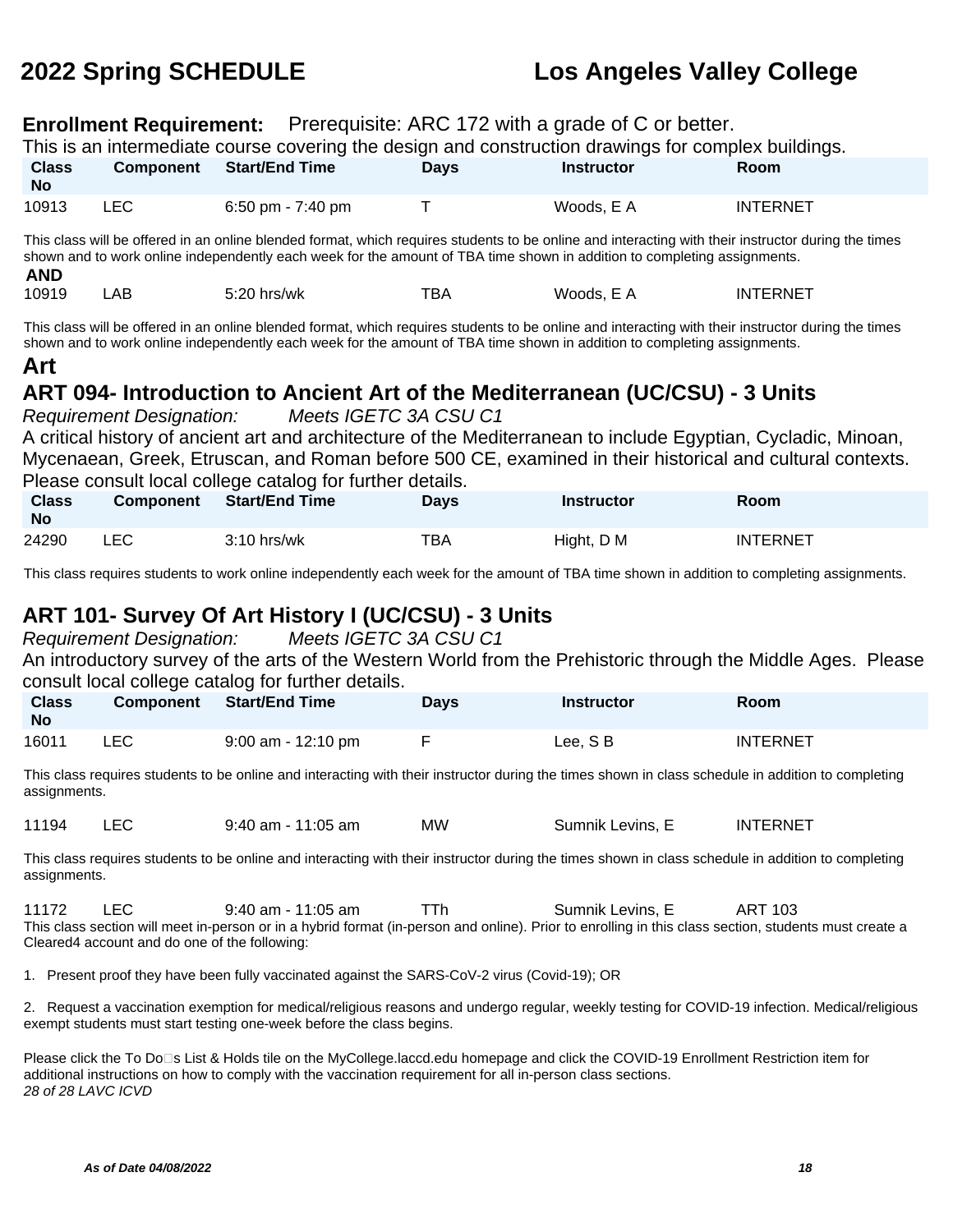| 25148                                                                                                                                                                               | <b>LEC</b><br>40 of 40 LAVC Advanced Collg Enrollment | 12:24 pm - 1:52 pm<br>This course is part of the LAVC Dual Enrollment program and will take place on the Ulysses S. Grant High School campus. Enrollment is<br>restricted to Ulysses S. Grant High School students. | <b>WF</b>  | Majstorovic, M | <b>GRNT HIGH</b> |
|-------------------------------------------------------------------------------------------------------------------------------------------------------------------------------------|-------------------------------------------------------|---------------------------------------------------------------------------------------------------------------------------------------------------------------------------------------------------------------------|------------|----------------|------------------|
| 11166                                                                                                                                                                               | <b>LEC</b>                                            | 2:00 pm - 3:25 pm                                                                                                                                                                                                   | <b>TTh</b> | Lee, SB        | <b>INTERNET</b>  |
| assignments.                                                                                                                                                                        |                                                       | This class requires students to be online and interacting with their instructor during the times shown in class schedule in addition to completing                                                                  |            |                |                  |
| 11235                                                                                                                                                                               | <b>LEC</b>                                            | $3:10$ hrs/wk                                                                                                                                                                                                       | <b>TBA</b> | Lezo, AL       | <b>INTERNET</b>  |
|                                                                                                                                                                                     |                                                       | This class requires students to work online independently each week for the amount of TBA time shown in addition to completing assignments.                                                                         |            |                |                  |
| 18612                                                                                                                                                                               | <b>LEC</b>                                            | 3:10 hrs/wk                                                                                                                                                                                                         | <b>TBA</b> | Hesser, MA     | <b>INTERNET</b>  |
|                                                                                                                                                                                     |                                                       | This class requires students to work online independently each week for the amount of TBA time shown in addition to completing assignments.                                                                         |            |                |                  |
| 11295                                                                                                                                                                               | <b>LEC</b>                                            | 6:30 hrs/wk                                                                                                                                                                                                         | <b>TBA</b> | Hight, D M     | <b>INTERNET</b>  |
| This class requires students to work online independently each week for the amount of TBA time shown in addition to completing assignments.<br>(Starts 04/11/2022, Ends 06/06/2022) |                                                       |                                                                                                                                                                                                                     |            |                |                  |
| 18831                                                                                                                                                                               | <b>LEC</b>                                            | 6:30 hrs/wk                                                                                                                                                                                                         | <b>TBA</b> | Phillips, L M  | <b>INTERNET</b>  |
|                                                                                                                                                                                     | (Starts 04/11/2022, Ends 06/06/2022)                  | This class requires students to work online independently each week for the amount of TBA time shown in addition to completing assignments.                                                                         |            |                |                  |
| 11326                                                                                                                                                                               | <b>LEC</b>                                            | 6:30 hrs/wk                                                                                                                                                                                                         | <b>TBA</b> | Meyer, W       | <b>INTERNET</b>  |
|                                                                                                                                                                                     | (Starts 04/11/2022, Ends 06/06/2022)                  | This class requires students to work online independently each week for the amount of TBA time shown in addition to completing assignments.                                                                         |            |                |                  |
| 27427                                                                                                                                                                               | <b>LEC</b>                                            | $3:10$ hrs/wk                                                                                                                                                                                                       | TBA        | Hight, D M     | <b>INTERNET</b>  |

This class requires students to work online independently each week for the amount of TBA time shown in addition to completing assignments.

## **ART 102- Survey Of Art History II (UC/CSU) - 3 Units**

Requirement Designation: Meets IGETC 3A CSU C1 An introductory survey of the arts of the Western World from the Renaissance to the present. Please consult local college catalog for further details.

| <b>Class</b><br><b>No</b> | <b>Component</b> | Start/End Time      | Days | <b>Instructor</b> | <b>Room</b> |
|---------------------------|------------------|---------------------|------|-------------------|-------------|
| 11507                     | LEC              | 11:20 am - 12:45 pm | МW   | Sumnik Levins, E  | INTERNET    |

This class requires students to be online and interacting with their instructor during the times shown in class schedule in addition to completing assignments.

| 21497<br>МW<br>1:30 pm $-$ 2:55 pm<br>Sumnik Levins, E |  | <b>INTERNET</b> |
|--------------------------------------------------------|--|-----------------|
|--------------------------------------------------------|--|-----------------|

This class requires students to be online and interacting with their instructor during the times shown in class schedule in addition to completing assignments.

Instructor meets online live with students via Zoom, through Canvas. Live, In class interaction not required. Recorded lectures will be posted for viewing by enrolled students in Canvas to allow schedule flexibility. Quizzes, exams and assignments will be submitted through Canvas during a designated window of time, rather than during the scheduled class time.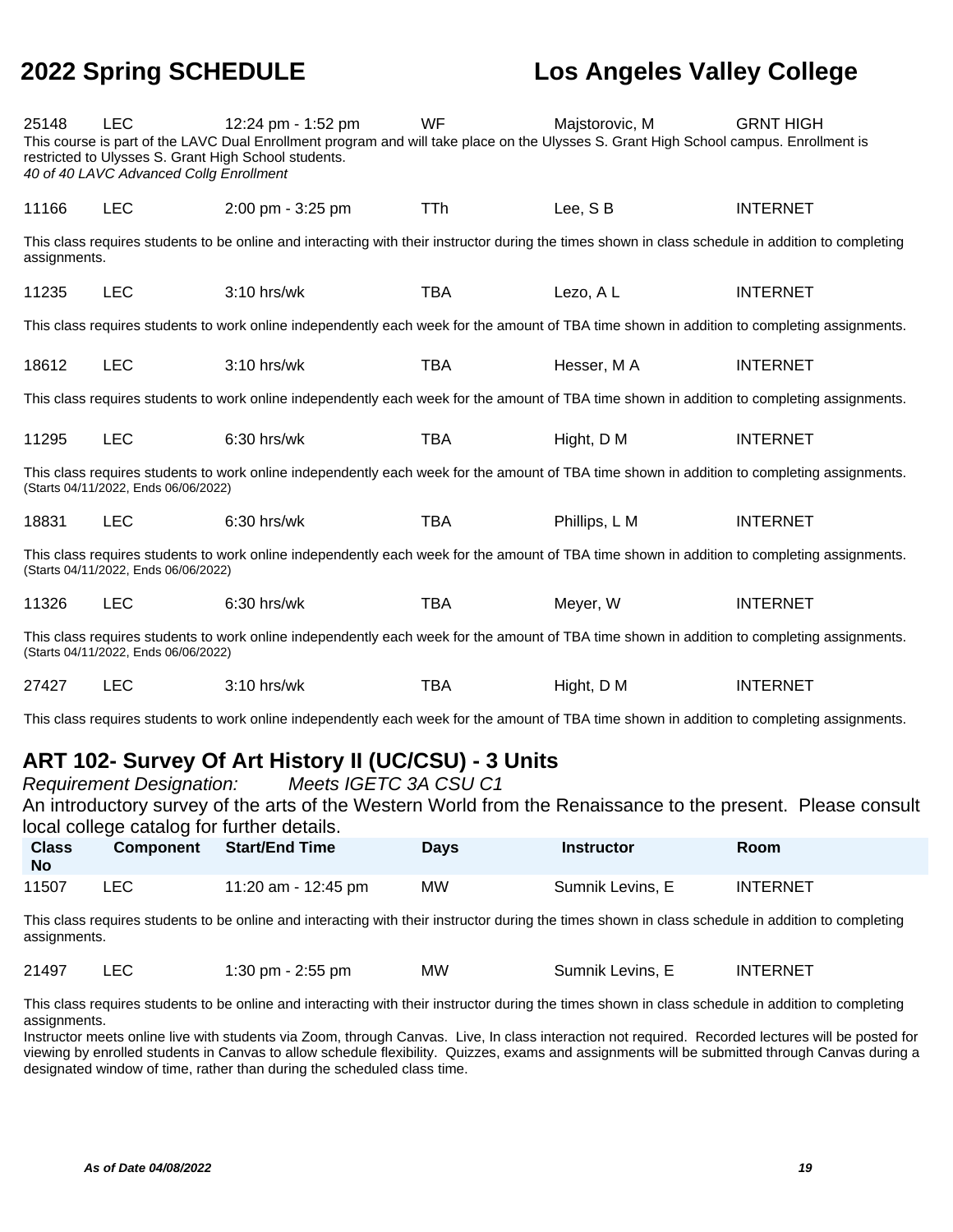| 15863                     | <b>LEC</b>                           | 6:30 hrs/wk                                                                                                                                 | TBA         | Hesser, MA        | <b>INTERNET</b>                                                                                                                                                                                                                     |
|---------------------------|--------------------------------------|---------------------------------------------------------------------------------------------------------------------------------------------|-------------|-------------------|-------------------------------------------------------------------------------------------------------------------------------------------------------------------------------------------------------------------------------------|
|                           | (Starts 04/11/2022, Ends 06/06/2022) | This class requires students to work online independently each week for the amount of TBA time shown in addition to completing assignments. |             |                   |                                                                                                                                                                                                                                     |
|                           | <b>Requirement Designation:</b>      | ART 105- History Of Asian Art (UC/CSU) - 3 Units<br>Meets IGETC 3A CSU C1                                                                   |             |                   |                                                                                                                                                                                                                                     |
| <b>Class</b><br><b>No</b> | <b>Component</b>                     | An introductory survey of the arts of Asia. Please consult local college catalog for further details.<br><b>Start/End Time</b>              | <b>Days</b> | <b>Instructor</b> | Room                                                                                                                                                                                                                                |
| 11926                     | <b>LEC</b>                           | 6:30 hrs/wk                                                                                                                                 | <b>TBA</b>  | Lezo, A L         | <b>INTERNET</b>                                                                                                                                                                                                                     |
|                           | (Starts 04/11/2022, Ends 06/06/2022) | This class requires students to work online independently each week for the amount of TBA time shown in addition to completing assignments. |             |                   |                                                                                                                                                                                                                                     |
|                           | <b>Requirement Designation:</b>      | ART 109- The Arts Of Africa, Oceania, And Ancient America (UC/CSU) - 3 Units<br>Meets IGETC 3A CSU C1                                       |             |                   |                                                                                                                                                                                                                                     |
|                           | college catalog for further details. | The visual culture within selected regions in Africa, Oceania and indigenous America. Please consult local                                  |             |                   |                                                                                                                                                                                                                                     |
| <b>Class</b><br><b>No</b> | <b>Component</b>                     | <b>Start/End Time</b>                                                                                                                       | <b>Days</b> | <b>Instructor</b> | Room                                                                                                                                                                                                                                |
| 17905                     | <b>LEC</b>                           | 3:10 hrs/wk                                                                                                                                 | <b>TBA</b>  | Lezo, A L         | <b>INTERNET</b>                                                                                                                                                                                                                     |
|                           |                                      | This class requires students to work online independently each week for the amount of TBA time shown in addition to completing assignments. |             |                   |                                                                                                                                                                                                                                     |
| 27426                     | <b>LEC</b>                           | 3:10 hrs/wk                                                                                                                                 | <b>TBA</b>  | Medvedev, N       | <b>INTERNET</b>                                                                                                                                                                                                                     |
|                           |                                      | This class requires students to work online independently each week for the amount of TBA time shown in addition to completing assignments. |             |                   |                                                                                                                                                                                                                                     |
|                           |                                      | ART 111- History Of Contemporary Art (UC/CSU) - 3 Units                                                                                     |             |                   |                                                                                                                                                                                                                                     |
|                           | <b>Requirement Designation:</b>      | Meets IGETC 3A CSU C1<br>This course considers thematic and historical developments of contemporary visual art. Please consult local        |             |                   |                                                                                                                                                                                                                                     |
|                           | college catalog for further details. |                                                                                                                                             |             |                   |                                                                                                                                                                                                                                     |
| <b>Class</b><br><b>No</b> | <b>Component</b>                     | <b>Start/End Time</b>                                                                                                                       | <b>Days</b> | <b>Instructor</b> | Room                                                                                                                                                                                                                                |
| 17906                     | <b>LEC</b>                           | 3:10 hrs/wk                                                                                                                                 | <b>TBA</b>  | Folland, TF       | <b>INTERNET</b>                                                                                                                                                                                                                     |
|                           |                                      | This class requires students to work online independently each week for the amount of TBA time shown in addition to completing assignments. |             |                   |                                                                                                                                                                                                                                     |
|                           |                                      | ART 115- History Of Modern Art (UC/CSU) - 3 Units                                                                                           |             |                   |                                                                                                                                                                                                                                     |
|                           | <b>Requirement Designation:</b>      | Meets IGETC 3A CSU C1                                                                                                                       |             |                   |                                                                                                                                                                                                                                     |
|                           |                                      |                                                                                                                                             |             |                   | An examination of Western art and its relationship to social, political, and economic aspects of modern society<br>from the mid-nineteenth through the twentieth century. Please consult local college catalog for further details. |

| <b>Class</b><br><b>No</b> | <b>Component</b> | <b>Start/End Time</b> | Days | <b>Instructor</b> | Room            |  |
|---------------------------|------------------|-----------------------|------|-------------------|-----------------|--|
| 28890                     | ∟EC              | $6:30$ hrs/wk         | TBA  | Klaasmeyer, K A   | <b>INTERNET</b> |  |

This class requires students to work online independently each week for the amount of TBA time shown in addition to completing assignments. (Starts 04/11/2022, Ends 06/06/2022)

# **ART 125- History Of Photography I (UC/CSU) - 3 Units**

Requirement Designation: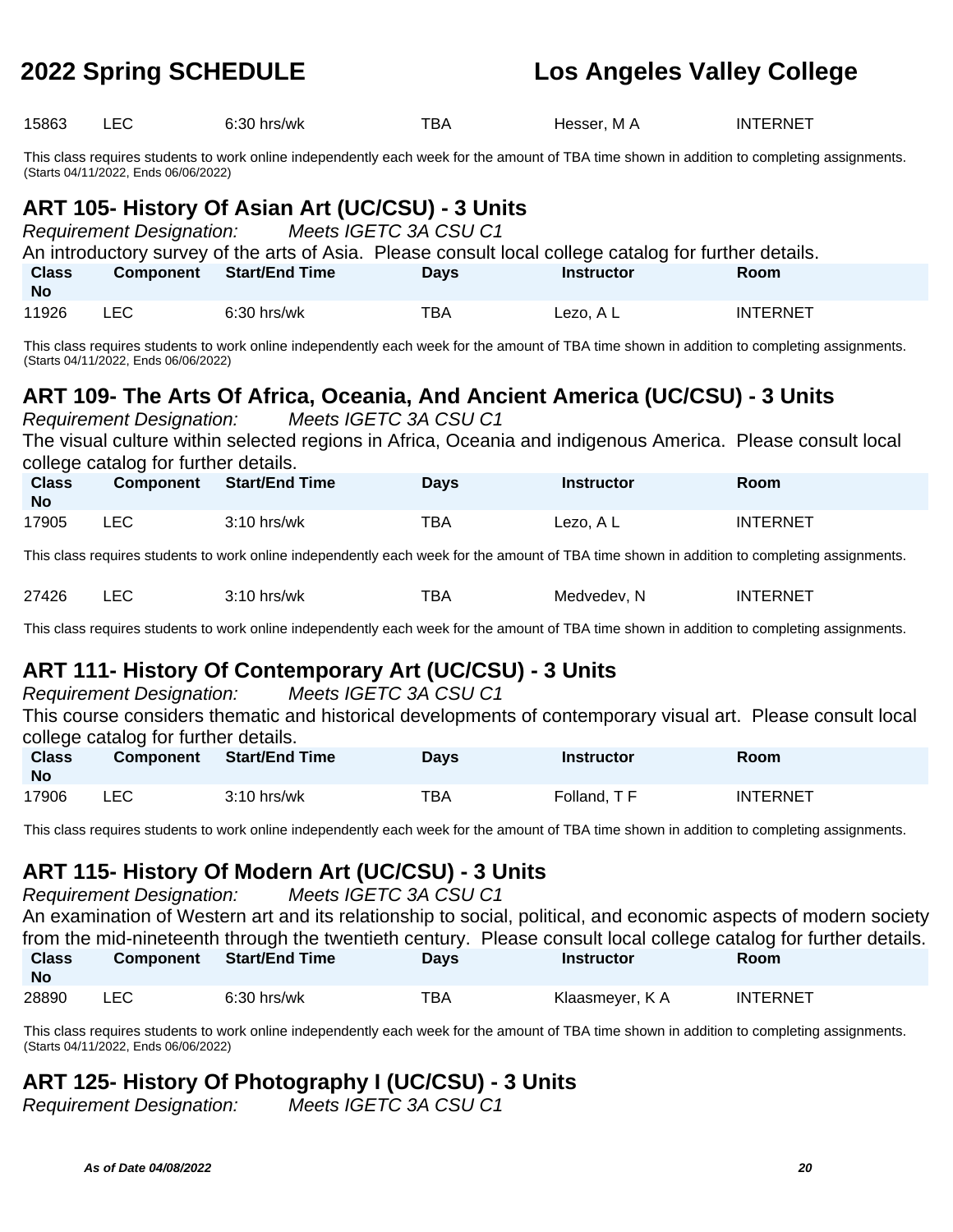An introductory survey of the history of photography from the nineteenth century to present day. Please consult local college catalog for further details.

| <b>Class</b><br><b>No</b>                                                                                                                                                                                                                                                                                        | <b>Component</b>                                                                                                                            | <b>Start/End Time</b>                                                                                                                                                                                                                                | <b>Days</b> | <b>Instructor</b> | Room            |  |  |  |
|------------------------------------------------------------------------------------------------------------------------------------------------------------------------------------------------------------------------------------------------------------------------------------------------------------------|---------------------------------------------------------------------------------------------------------------------------------------------|------------------------------------------------------------------------------------------------------------------------------------------------------------------------------------------------------------------------------------------------------|-------------|-------------------|-----------------|--|--|--|
| 11996                                                                                                                                                                                                                                                                                                            | <b>LEC</b>                                                                                                                                  | 3:10 hrs/wk                                                                                                                                                                                                                                          | <b>TBA</b>  | Reed, D J         | <b>INTERNET</b> |  |  |  |
|                                                                                                                                                                                                                                                                                                                  | This class requires students to work online independently each week for the amount of TBA time shown in addition to completing assignments. |                                                                                                                                                                                                                                                      |             |                   |                 |  |  |  |
| 15941                                                                                                                                                                                                                                                                                                            | <b>LEC</b>                                                                                                                                  | 7:25 hrs/wk                                                                                                                                                                                                                                          | <b>TBA</b>  | Klaasmeyer, K A   | <b>INTERNET</b> |  |  |  |
|                                                                                                                                                                                                                                                                                                                  | (Starts 02/07/2022, Ends 03/30/2022)                                                                                                        | This class requires students to work online independently each week for the amount of TBA time shown in addition to completing assignments.                                                                                                          |             |                   |                 |  |  |  |
|                                                                                                                                                                                                                                                                                                                  |                                                                                                                                             | ART 185- Directed Study - Art (CSU) - 1 Unit<br>Enrollment Requirement: Art - Directed Studies Course Family                                                                                                                                         |             |                   |                 |  |  |  |
|                                                                                                                                                                                                                                                                                                                  |                                                                                                                                             | This one-unit course allows student to pursue independent study in the selected course.                                                                                                                                                              |             |                   |                 |  |  |  |
| <b>Class</b><br><b>No</b>                                                                                                                                                                                                                                                                                        | <b>Component</b>                                                                                                                            | <b>Start/End Time</b>                                                                                                                                                                                                                                | <b>Days</b> | <b>Instructor</b> | Room            |  |  |  |
| 25911                                                                                                                                                                                                                                                                                                            | <b>LEC</b><br>Cleared4 account and do one of the following:                                                                                 | $9:00$ am - $9:50$ am<br>This class section will meet in-person or in a hybrid format (in-person and online). Prior to enrolling in this class section, students must create a                                                                       | Sa          | Queen, KT         | <b>ART 100</b>  |  |  |  |
|                                                                                                                                                                                                                                                                                                                  |                                                                                                                                             | 1. Present proof they have been fully vaccinated against the SARS-CoV-2 virus (Covid-19); OR                                                                                                                                                         |             |                   |                 |  |  |  |
|                                                                                                                                                                                                                                                                                                                  |                                                                                                                                             | 2. Request a vaccination exemption for medical/religious reasons and undergo regular, weekly testing for COVID-19 infection. Medical/religious<br>exempt students must start testing one-week before the class begins.                               |             |                   |                 |  |  |  |
| 1 of 1 LAVC ICVD                                                                                                                                                                                                                                                                                                 |                                                                                                                                             | Please click the To Do⊡s List & Holds tile on the MyCollege.laccd.edu homepage and click the COVID-19 Enrollment Restriction item for<br>additional instructions on how to comply with the vaccination requirement for all in-person class sections. |             |                   |                 |  |  |  |
| 16910                                                                                                                                                                                                                                                                                                            | LEC<br>Cleared4 account and do one of the following:                                                                                        | 11:00 am - 11:50 am<br>This class section will meet in-person or in a hybrid format (in-person and online). Prior to enrolling in this class section, students must create a                                                                         | м           | Queen, KT         | <b>ART 100</b>  |  |  |  |
|                                                                                                                                                                                                                                                                                                                  |                                                                                                                                             | 1. Present proof they have been fully vaccinated against the SARS-CoV-2 virus (Covid-19); OR                                                                                                                                                         |             |                   |                 |  |  |  |
|                                                                                                                                                                                                                                                                                                                  |                                                                                                                                             | 2. Request a vaccination exemption for medical/religious reasons and undergo regular, weekly testing for COVID-19 infection. Medical/religious<br>exempt students must start testing one-week before the class begins.                               |             |                   |                 |  |  |  |
| Please click the To Do⊡s List & Holds tile on the MyCollege.laccd.edu homepage and click the COVID-19 Enrollment Restriction item for<br>additional instructions on how to comply with the vaccination requirement for all in-person class sections.<br>Enrollment by instructor permission.<br>1 of 1 LAVC ICVD |                                                                                                                                             |                                                                                                                                                                                                                                                      |             |                   |                 |  |  |  |
| 17039                                                                                                                                                                                                                                                                                                            | <b>LEC</b>                                                                                                                                  | $0:50$ hrs/wk                                                                                                                                                                                                                                        | <b>TBA</b>  | Carter, J         | <b>INTERNET</b> |  |  |  |
|                                                                                                                                                                                                                                                                                                                  | This class requires students to work online independently each week for the amount of TBA time shown in addition to completing assignments. |                                                                                                                                                                                                                                                      |             |                   |                 |  |  |  |

## **ART 201- Drawing I (UC/CSU) - 3 Units**

Requirement Designation: Meets CSU C1

**Enrollment Requirement:** Maximum of 4 enrollments in the ART - Drawing Course Family. Students apply elements and principles of design to the practice of drawing, employing a wide range of subject matter, drawing techniques and media. They develop observation-based and technical drawing skills and explore their creative responses to materials and subject matter.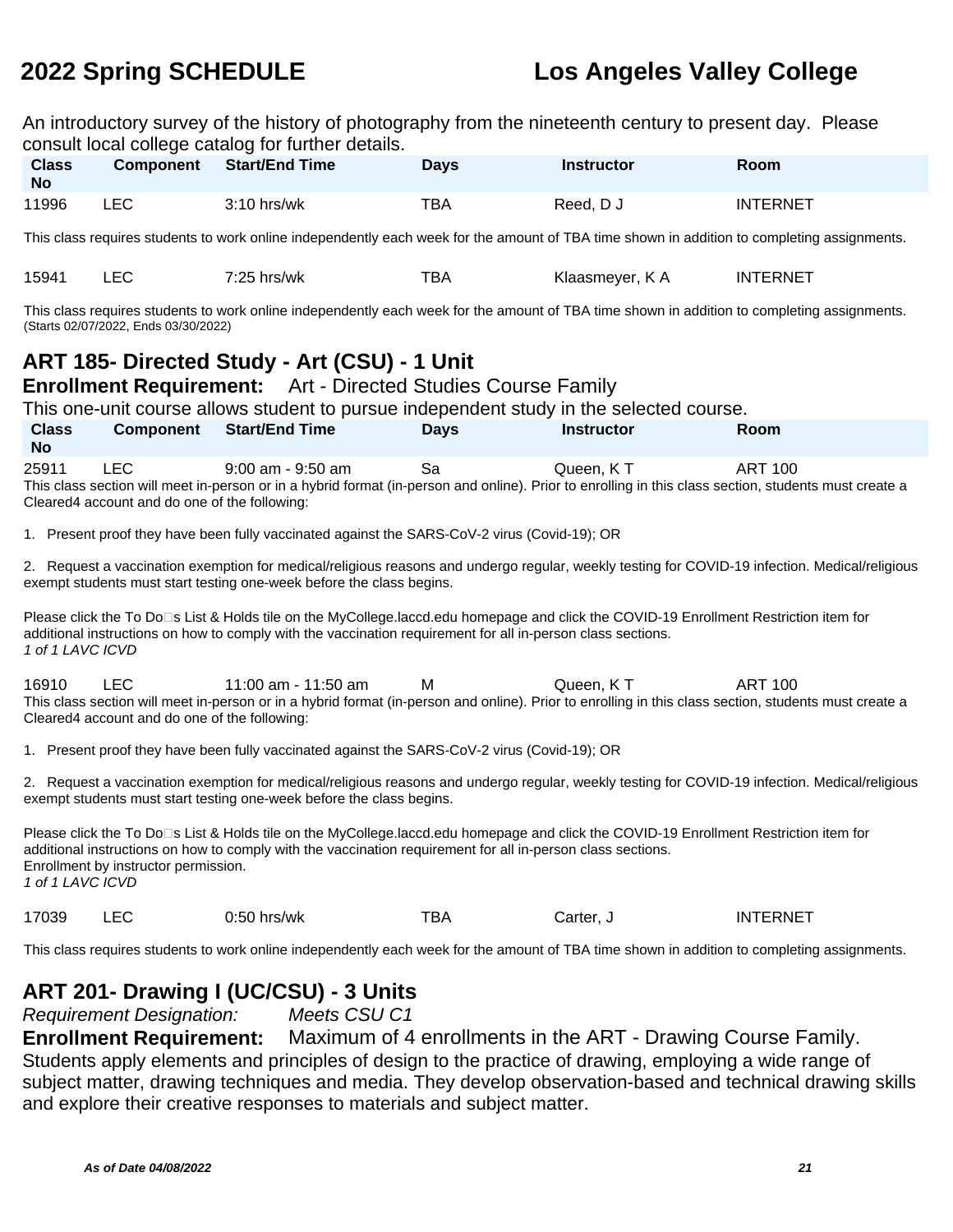| <b>Class</b><br><b>No</b>        | <b>Component</b>                                                                                                                                                                                                                                                                                                                                                                               | <b>Start/End Time</b>                                                                                                                                                                                                                                     | <b>Days</b>     | <b>Instructor</b>        | Room                                 |  |  |
|----------------------------------|------------------------------------------------------------------------------------------------------------------------------------------------------------------------------------------------------------------------------------------------------------------------------------------------------------------------------------------------------------------------------------------------|-----------------------------------------------------------------------------------------------------------------------------------------------------------------------------------------------------------------------------------------------------------|-----------------|--------------------------|--------------------------------------|--|--|
| 12613                            | <b>LEC</b><br>Cleared4 account and do one of the following:                                                                                                                                                                                                                                                                                                                                    | $8:00$ am - 10:05 am<br>This class section will meet in-person or in a hybrid format (in-person and online). Prior to enrolling in this class section, students must create a                                                                             | Τ               | Belin, M A               | <b>ART 104</b>                       |  |  |
|                                  |                                                                                                                                                                                                                                                                                                                                                                                                | 1. Present proof they have been fully vaccinated against the SARS-CoV-2 virus (Covid-19); OR                                                                                                                                                              |                 |                          |                                      |  |  |
|                                  |                                                                                                                                                                                                                                                                                                                                                                                                | 2. Request a vaccination exemption for medical/religious reasons and undergo regular, weekly testing for COVID-19 infection. Medical/religious<br>exempt students must start testing one-week before the class begins.                                    |                 |                          |                                      |  |  |
| 28 of 28 LAVC ICVD<br><b>AND</b> |                                                                                                                                                                                                                                                                                                                                                                                                | Please click the To Do⊡s List & Holds tile on the MyCollege.laccd.edu homepage and click the COVID-19 Enrollment Restriction item for<br>additional instructions on how to comply with the vaccination requirement for all in-person class sections.      |                 |                          |                                      |  |  |
| 12616                            | LAB<br>Cleared4 account and do one of the following:                                                                                                                                                                                                                                                                                                                                           | $8:00$ am - 10:05 am<br>This class section will meet in-person or in a hybrid format (in-person and online). Prior to enrolling in this class section, students must create a                                                                             | Th              | Belin, M A               | <b>ART 104</b>                       |  |  |
|                                  |                                                                                                                                                                                                                                                                                                                                                                                                | 1. Present proof they have been fully vaccinated against the SARS-CoV-2 virus (Covid-19); OR                                                                                                                                                              |                 |                          |                                      |  |  |
|                                  |                                                                                                                                                                                                                                                                                                                                                                                                | 2. Request a vaccination exemption for medical/religious reasons and undergo regular, weekly testing for COVID-19 infection. Medical/religious<br>exempt students must start testing one-week before the class begins.                                    |                 |                          |                                      |  |  |
|                                  |                                                                                                                                                                                                                                                                                                                                                                                                | Please click the To Do⊡s List & Holds tile on the MyCollege.laccd.edu homepage and click the COVID-19 Enrollment Restriction item for<br>additional instructions on how to comply with the vaccination requirement for all in-person class sections.      |                 |                          |                                      |  |  |
| 25805<br>And<br><b>AND</b>       | <b>LEC</b><br><b>LEC</b><br>28 of 28 LAVC Advanced Collg Enrollment<br>(Starts 01/12/2022, Ends 06/03/2022)                                                                                                                                                                                                                                                                                    | 8:30 am - 9:30 am<br>$0:50$ hrs/wk<br>This course is part of the LAVC Dual Enrollment program and will take place on the Science Academy STEM Magnet High School campus.<br>Enrollment is restricted to Science Academy STEM Magnet High School students. | F<br><b>TBA</b> | Borja, A V<br>Borja, A V | <b>STEM MGNT</b><br><b>STEM MGNT</b> |  |  |
| 25806                            | <b>LAB</b>                                                                                                                                                                                                                                                                                                                                                                                     | 8:30 am - 9:30 am<br>This course is part of the LAVC Dual Enrollment program and will take place on the Science Academy STEM Magnet High School campus.<br>Enrollment is restricted to Science Academy STEM Magnet High School students.                  | MW              | Borja, A V               | <b>STEM MGNT</b>                     |  |  |
| 25458<br><b>AND</b>              | (Starts 01/12/2022, Ends 06/03/2022)<br><b>LEC</b><br>$3:30$ pm - $4:40$ pm<br><b>TTh</b><br>Bartlett, M<br><b>BRBK HIGH</b><br>This course is part of the LAVC Dual Enrollment program and will take place on the Burbank High School campus. Enrollment is restricted to<br>Burbank High School students.<br>28 of 28 LAVC Advanced Collg Enrollment<br>(Starts 02/07/2022, Ends 05/16/2022) |                                                                                                                                                                                                                                                           |                 |                          |                                      |  |  |
| 25459                            | <b>LAB</b><br>Burbank High School students.<br>(Starts 02/07/2022, Ends 05/16/2022)                                                                                                                                                                                                                                                                                                            | 4:40 pm - 5:50 pm<br>This course is part of the LAVC Dual Enrollment program and will take place on the Burbank High School campus. Enrollment is restricted to                                                                                           | <b>TTh</b>      | Bartlett, M              | <b>BRBK HIGH</b>                     |  |  |
| 12607                            | <b>LEC</b>                                                                                                                                                                                                                                                                                                                                                                                     | 6:05 pm - 8:10 pm                                                                                                                                                                                                                                         | Th              | Bishop, D L              | <b>INTERNET</b>                      |  |  |
| assignments.<br><b>AND</b>       |                                                                                                                                                                                                                                                                                                                                                                                                | This class requires students to be online and interacting with their instructor during the times shown in class schedule in addition to completing                                                                                                        |                 |                          |                                      |  |  |
| 12611                            | LAB                                                                                                                                                                                                                                                                                                                                                                                            | 8:10 pm - 10:15 pm                                                                                                                                                                                                                                        | Th              | Bishop, DL               | <b>INTERNET</b>                      |  |  |

This class requires students to be online and interacting with their instructor during the times shown in class schedule in addition to completing assignments.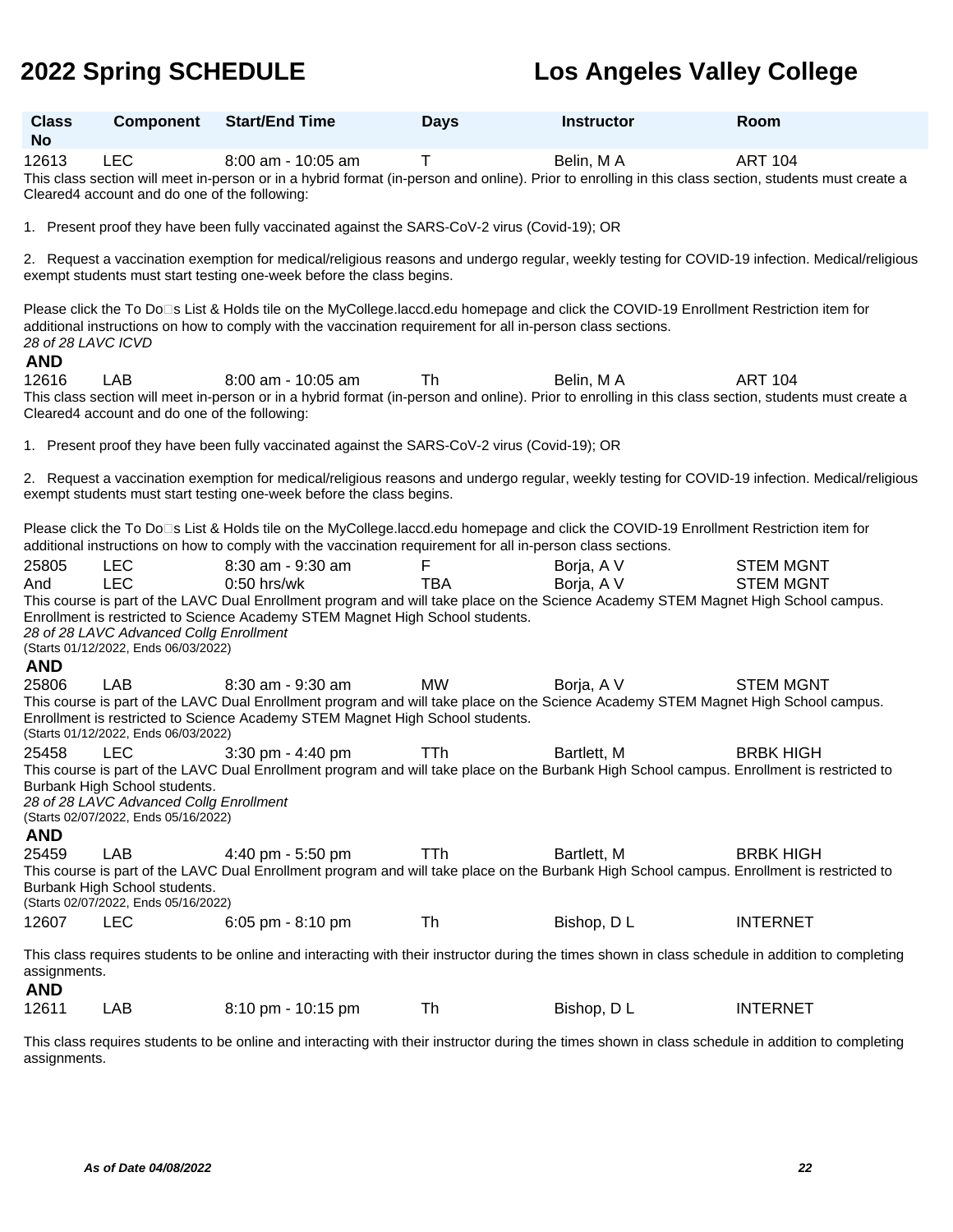| 12601                                                                                                                                                     | <b>LEC</b>                                                                                                                                                                                                                                                                                                                                                                                    | $2:05$ hrs/wk                                                                                                                                                                                                                                                         | <b>TBA</b>  | Impert, W W                                                                                                                                                                                                      | <b>INTERNET</b>                                                                                                      |  |  |
|-----------------------------------------------------------------------------------------------------------------------------------------------------------|-----------------------------------------------------------------------------------------------------------------------------------------------------------------------------------------------------------------------------------------------------------------------------------------------------------------------------------------------------------------------------------------------|-----------------------------------------------------------------------------------------------------------------------------------------------------------------------------------------------------------------------------------------------------------------------|-------------|------------------------------------------------------------------------------------------------------------------------------------------------------------------------------------------------------------------|----------------------------------------------------------------------------------------------------------------------|--|--|
| This class requires students to work online independently each week for the amount of TBA time shown in addition to completing assignments.<br><b>AND</b> |                                                                                                                                                                                                                                                                                                                                                                                               |                                                                                                                                                                                                                                                                       |             |                                                                                                                                                                                                                  |                                                                                                                      |  |  |
| 12604                                                                                                                                                     | LAB                                                                                                                                                                                                                                                                                                                                                                                           | 2:05 hrs/wk                                                                                                                                                                                                                                                           | <b>TBA</b>  | Impert, W W                                                                                                                                                                                                      | <b>INTERNET</b>                                                                                                      |  |  |
| 12623                                                                                                                                                     | <b>LEC</b>                                                                                                                                                                                                                                                                                                                                                                                    | This class requires students to work online independently each week for the amount of TBA time shown in addition to completing assignments.<br>2:05 hrs/wk                                                                                                            | <b>TBA</b>  | Kunke, J E                                                                                                                                                                                                       | <b>INTERNET</b>                                                                                                      |  |  |
| <b>AND</b>                                                                                                                                                |                                                                                                                                                                                                                                                                                                                                                                                               | This class requires students to work online independently each week for the amount of TBA time shown in addition to completing assignments.                                                                                                                           |             |                                                                                                                                                                                                                  |                                                                                                                      |  |  |
| 12630                                                                                                                                                     | LAB                                                                                                                                                                                                                                                                                                                                                                                           | 2:05 hrs/wk                                                                                                                                                                                                                                                           | <b>TBA</b>  | Kunke, J E                                                                                                                                                                                                       | <b>INTERNET</b>                                                                                                      |  |  |
|                                                                                                                                                           |                                                                                                                                                                                                                                                                                                                                                                                               | This class requires students to work online independently each week for the amount of TBA time shown in addition to completing assignments.                                                                                                                           |             |                                                                                                                                                                                                                  |                                                                                                                      |  |  |
| 20140<br><b>AND</b>                                                                                                                                       | <b>LEC</b>                                                                                                                                                                                                                                                                                                                                                                                    | 2:05 hrs/wk                                                                                                                                                                                                                                                           | <b>TBA</b>  | Humphrey, M N                                                                                                                                                                                                    | <b>INTERNET</b>                                                                                                      |  |  |
| 20141                                                                                                                                                     | LAB                                                                                                                                                                                                                                                                                                                                                                                           | 2:05 hrs/wk                                                                                                                                                                                                                                                           | <b>TBA</b>  | Humphrey, M N                                                                                                                                                                                                    | <b>INTERNET</b>                                                                                                      |  |  |
| <b>Class</b>                                                                                                                                              | <b>Enrollment Requirement:</b><br><b>Component</b>                                                                                                                                                                                                                                                                                                                                            | ART 202- Drawing II (UC/CSU) - 3 Units<br>This course is a continuation of Drawing I with continued emphasis on technical, observational and analytical<br>test conceptual skills. Please consult local college catalog for further details.<br><b>Start/End Time</b> | <b>Days</b> | Prerequisite: Art 201 and Art 501 with grades of C or better.<br>Recommended: Self-placement into ENGLISH 101 or E.S.L 110.<br>Maximum of 4 enrollments in the ART - Drawing Course Family.<br><b>Instructor</b> | aspects of drawing with the addition of color media as well as mixed drawing media. Projects are designed to<br>Room |  |  |
| <b>No</b>                                                                                                                                                 |                                                                                                                                                                                                                                                                                                                                                                                               |                                                                                                                                                                                                                                                                       |             |                                                                                                                                                                                                                  |                                                                                                                      |  |  |
| 25462<br><b>AND</b>                                                                                                                                       | <b>LEC</b><br>1:45 pm - 2:35 pm<br><b>MW</b><br><b>STGEN HIGH</b><br>Escalante, D A<br>This course is part of the LAVC Dual Enrollment program and will take place on the St. Genevieve High School campus.<br>Please note that students are required to adhere to the COVID-19 policies of this location.<br>23 of 28 LAVC Advanced Collg Enrollment<br>(Starts 01/17/2022, Ends 05/21/2022) |                                                                                                                                                                                                                                                                       |             |                                                                                                                                                                                                                  |                                                                                                                      |  |  |
| 25463                                                                                                                                                     | LAB<br>(Starts 01/17/2022, Ends 05/21/2022)                                                                                                                                                                                                                                                                                                                                                   | 2:35 pm - 3:25 pm<br>This course is part of the LAVC Dual Enrollment program and will take place on the St. Genevieve High School campus.<br>Please note that students are required to adhere to the COVID-19 policies of this location.                              | <b>MW</b>   | Escalante, D A                                                                                                                                                                                                   | <b>STGEN HIGH</b>                                                                                                    |  |  |
| 12768                                                                                                                                                     | <b>LEC</b>                                                                                                                                                                                                                                                                                                                                                                                    | 6:05 pm - 8:10 pm                                                                                                                                                                                                                                                     | M           | Kunke, J E                                                                                                                                                                                                       | <b>INTERNET</b>                                                                                                      |  |  |
| assignments.<br>A NIN.                                                                                                                                    |                                                                                                                                                                                                                                                                                                                                                                                               | This class requires students to be online and interacting with their instructor during the times shown in class schedule in addition to completing                                                                                                                    |             |                                                                                                                                                                                                                  |                                                                                                                      |  |  |

**AND**<br>12769 LAB 8:10 pm - 10:15 pm M Kunke, J E INTERNET

This class requires students to be online and interacting with their instructor during the times shown in class schedule in addition to completing assignments.

**ART 203- Drawing III (UC/CSU) - 3 Units**

**Enrollment Requirement:** Prerequisite: ART 202 with a grade of C or better. Maximum of 4 enrollments in the ART - Drawing Course Family.

This course provides continuing instruction in drawing, expanding use of materials introduced in Art 202. Students will use a variety of drawing materials and techniques, including color and experimentation with media. Students employ naturalistic and non-objective methods of description and visually interpret abstraction, as well as concrete ideas. Please consult local college catalog for further details.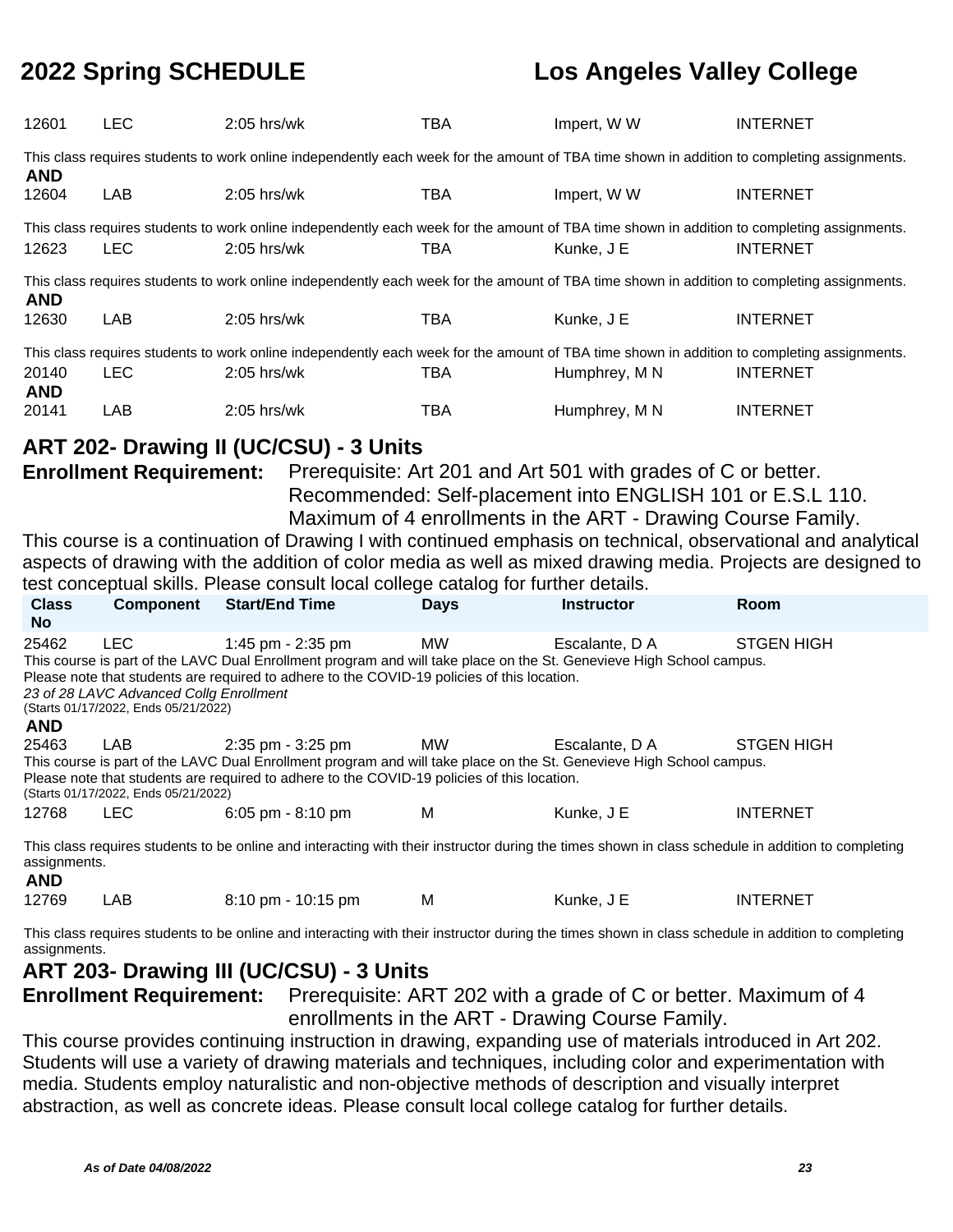| <b>Class</b><br><b>No</b> | <b>Component</b>                                                                                                                                                   | <b>Start/End Time</b>                                                                                                                                                                                                       | <b>Days</b> | <b>Instructor</b>                                                                                                       | Room            |  |  |  |
|---------------------------|--------------------------------------------------------------------------------------------------------------------------------------------------------------------|-----------------------------------------------------------------------------------------------------------------------------------------------------------------------------------------------------------------------------|-------------|-------------------------------------------------------------------------------------------------------------------------|-----------------|--|--|--|
| 12805                     | <b>LEC</b>                                                                                                                                                         | 6:05 pm - 8:10 pm                                                                                                                                                                                                           | M           | Kunke, J E                                                                                                              | <b>INTERNET</b> |  |  |  |
| <b>AND</b>                | This class requires students to be online and interacting with their instructor during the times shown in class schedule in addition to completing<br>assignments. |                                                                                                                                                                                                                             |             |                                                                                                                         |                 |  |  |  |
| 12809                     | LAB                                                                                                                                                                | 8:10 pm - 10:15 pm                                                                                                                                                                                                          | M           | Kunke, J E                                                                                                              | <b>INTERNET</b> |  |  |  |
| assignments.              |                                                                                                                                                                    | This class requires students to be online and interacting with their instructor during the times shown in class schedule in addition to completing                                                                          |             |                                                                                                                         |                 |  |  |  |
|                           |                                                                                                                                                                    | ART 204- Life Drawing I (UC/CSU) - 3 Units                                                                                                                                                                                  |             |                                                                                                                         |                 |  |  |  |
|                           | <b>Enrollment Requirement:</b>                                                                                                                                     |                                                                                                                                                                                                                             |             | Prerequisite: ART 201 with a grade of C or better. Maximum of 4<br>enrollments in the ART - Life Drawing Course Family. |                 |  |  |  |
|                           |                                                                                                                                                                    | This is a beginning-level, figure drawing course. Students will render the human figure in various mediums,                                                                                                                 |             |                                                                                                                         |                 |  |  |  |
|                           | college catalog for further details.                                                                                                                               | solving problems related to structure, anatomy, composition and expressive design. Please consult local                                                                                                                     |             |                                                                                                                         |                 |  |  |  |
| <b>Class</b><br><b>No</b> | <b>Component</b>                                                                                                                                                   | <b>Start/End Time</b>                                                                                                                                                                                                       | <b>Days</b> | <b>Instructor</b>                                                                                                       | Room            |  |  |  |
| 12893                     | <b>LEC</b>                                                                                                                                                         | 2:05 hrs/wk                                                                                                                                                                                                                 | <b>TBA</b>  | Ryan Stallones, E C                                                                                                     | <b>INTERNET</b> |  |  |  |
| <b>AND</b>                |                                                                                                                                                                    | This class requires students to work online independently each week for the amount of TBA time shown in addition to completing assignments.                                                                                 |             |                                                                                                                         |                 |  |  |  |
| 12899                     | LAB                                                                                                                                                                | 2:05 hrs/wk                                                                                                                                                                                                                 | <b>TBA</b>  | Ryan Stallones, E C                                                                                                     | <b>INTERNET</b> |  |  |  |
|                           |                                                                                                                                                                    | This class requires students to work online independently each week for the amount of TBA time shown in addition to completing assignments.<br>ART 205- Life Drawing II (UC/CSU) - 3 Units                                  |             |                                                                                                                         |                 |  |  |  |
|                           | <b>Enrollment Requirement:</b>                                                                                                                                     |                                                                                                                                                                                                                             |             | Prerequisite: ART 201 and ART 204 with grades of C or better.                                                           |                 |  |  |  |
|                           |                                                                                                                                                                    | This is a second-level, figure drawing course. Students will further develop their ability to draw from life in                                                                                                             |             | Maximum of 4 enrollments in the ART - Life Drawing Course Family.                                                       |                 |  |  |  |
| <b>Class</b><br><b>No</b> | <b>Component</b>                                                                                                                                                   | various media using quick sketch and long pose. Please consult local college catalog for further details.<br><b>Start/End Time</b>                                                                                          | <b>Days</b> | <b>Instructor</b>                                                                                                       | Room            |  |  |  |
| 12947                     | <b>LEC</b>                                                                                                                                                         | 2:05 hrs/wk                                                                                                                                                                                                                 | <b>TBA</b>  | Ryan Stallones, E C                                                                                                     | <b>INTERNET</b> |  |  |  |
| <b>AND</b>                |                                                                                                                                                                    | This class requires students to work online independently each week for the amount of TBA time shown in addition to completing assignments.                                                                                 |             |                                                                                                                         |                 |  |  |  |
| 12951                     | <b>LAB</b>                                                                                                                                                         | 2:05 hrs/wk                                                                                                                                                                                                                 | <b>TBA</b>  | Ryan Stallones, E C                                                                                                     | <b>INTERNET</b> |  |  |  |
|                           |                                                                                                                                                                    | This class requires students to work online independently each week for the amount of TBA time shown in addition to completing assignments.<br>ART 206- Life Drawing III (UC/CSU) - 3 Units                                 |             |                                                                                                                         |                 |  |  |  |
|                           | <b>Enrollment Requirement:</b>                                                                                                                                     |                                                                                                                                                                                                                             |             | Prerequisite: ART 205 with a grade of C or better. Maximum of 4<br>enrollments in the ART - Life Drawing Course Family. |                 |  |  |  |
|                           |                                                                                                                                                                    | This is a third-level, figure drawing course. Students will further develop their ability to draw from life in<br>various media using quick sketch and long pose. Please consult local college catalog for further details. |             |                                                                                                                         |                 |  |  |  |
| <b>Class</b><br><b>No</b> | <b>Component</b>                                                                                                                                                   | <b>Start/End Time</b>                                                                                                                                                                                                       | <b>Days</b> | <b>Instructor</b>                                                                                                       | Room            |  |  |  |
| 12979                     | <b>LEC</b>                                                                                                                                                         | 2:05 hrs/wk                                                                                                                                                                                                                 | <b>TBA</b>  | Ryan Stallones, E C                                                                                                     | <b>INTERNET</b> |  |  |  |

This class requires students to work online independently each week for the amount of TBA time shown in addition to completing assignments. **AND**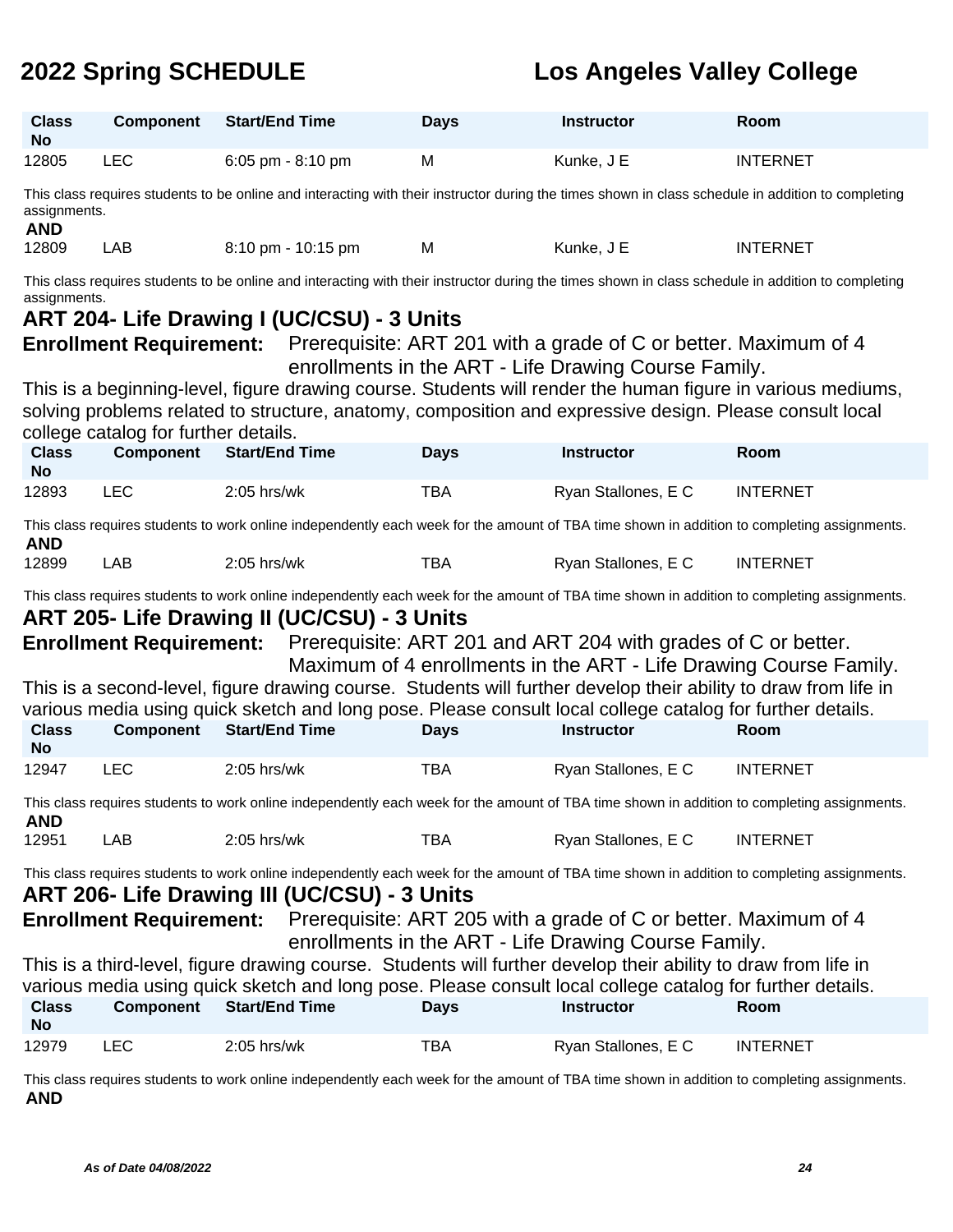| 12981                      | LAB                             | 2:05 hrs/wk                                                                                                                                                         | <b>TBA</b>  | Ryan Stallones, E C                                  | <b>INTERNET</b> |
|----------------------------|---------------------------------|---------------------------------------------------------------------------------------------------------------------------------------------------------------------|-------------|------------------------------------------------------|-----------------|
|                            |                                 | This class requires students to work online independently each week for the amount of TBA time shown in addition to completing assignments.                         |             |                                                      |                 |
|                            |                                 | ART 207- Life Drawing IV (UC/CSU) - 3 Units                                                                                                                         |             |                                                      |                 |
|                            |                                 | <b>Enrollment Requirement:</b> Prerequisite: ART 206 with a grade of C or better. Maximum of 4                                                                      |             |                                                      |                 |
|                            |                                 | This is a fourth-level, figure drawing course. Students will further develop their ability to draw from life with                                                   |             | enrollments in the ART - Life Drawing Course Family. |                 |
|                            |                                 | emphasis on an advanced knowledge of human anatomy. Please consult local college catalog for further                                                                |             |                                                      |                 |
| details.<br><b>Class</b>   | <b>Component</b>                | <b>Start/End Time</b>                                                                                                                                               | <b>Days</b> | <b>Instructor</b>                                    | Room            |
| <b>No</b>                  |                                 |                                                                                                                                                                     |             |                                                      |                 |
| 12998                      | <b>LEC</b>                      | 2:05 hrs/wk                                                                                                                                                         | <b>TBA</b>  | Ryan Stallones, E C                                  | <b>INTERNET</b> |
| <b>AND</b>                 |                                 | This class requires students to work online independently each week for the amount of TBA time shown in addition to completing assignments.                         |             |                                                      |                 |
| 13001                      | LAB                             | 2:05 hrs/wk                                                                                                                                                         | <b>TBA</b>  | Ryan Stallones, E C                                  | <b>INTERNET</b> |
|                            |                                 | This class requires students to work online independently each week for the amount of TBA time shown in addition to completing assignments.                         |             |                                                      |                 |
|                            |                                 | ART 213- Color Theory (UC/CSU) - 3 Units                                                                                                                            |             |                                                      |                 |
|                            | <b>Requirement Designation:</b> | Meets IGETC 3A CSU C1<br><b>Enrollment Requirement:</b> Prerequisite: ART 501 with a grade of C or better.                                                          |             |                                                      |                 |
|                            |                                 | This course examines color relationships and application of color palettes. The major color theorists are                                                           |             |                                                      |                 |
|                            |                                 | introduced. Students will use digital and traditional media.                                                                                                        |             |                                                      |                 |
|                            |                                 |                                                                                                                                                                     |             |                                                      |                 |
| <b>Class</b><br><b>No</b>  | <b>Component</b>                | <b>Start/End Time</b>                                                                                                                                               | <b>Days</b> | <b>Instructor</b>                                    | Room            |
| 13014                      | <b>LEC</b>                      | 1:00 pm - 3:05 pm                                                                                                                                                   | Τ           | Queen, KT                                            | <b>INTERNET</b> |
|                            |                                 | This class requires students to be online and interacting with their instructor during the times shown in class schedule in addition to completing                  |             |                                                      |                 |
| assignments.<br><b>AND</b> |                                 |                                                                                                                                                                     |             |                                                      |                 |
| 13017                      | LAB                             | 3:05 pm - 5:10 pm                                                                                                                                                   | T           | Queen, KT                                            | <b>INTERNET</b> |
|                            |                                 | This class requires students to be online and interacting with their instructor during the times shown in class schedule in addition to completing                  |             |                                                      |                 |
| assignments.               |                                 |                                                                                                                                                                     |             |                                                      |                 |
|                            |                                 | ART 250- Introduction To Digital Art (UC/CSU) - 3 Units<br>Students are introduced to fundamental concepts, practices, and theories of vector-based and pixel-based |             |                                                      |                 |
|                            |                                 | digital art production. Topics include integration of traditional design, color, and compositional principles with                                                  |             |                                                      |                 |
|                            |                                 | contemporary digital tools. Please consult local college catalog for further details.                                                                               |             |                                                      |                 |
| <b>Class</b><br><b>No</b>  | <b>Component</b>                | <b>Start/End Time</b>                                                                                                                                               | <b>Days</b> | <b>Instructor</b>                                    | Room            |
| 19786                      | <b>LEC</b>                      | 1:00 pm - 1:30 pm                                                                                                                                                   | <b>MW</b>   | Mossman, TL                                          | <b>INTERNET</b> |
| assignments.               |                                 | This class requires students to be online and interacting with their instructor during the times shown in class schedule in addition to completing                  |             |                                                      |                 |
| <b>AND</b><br>19787        | LAB                             | 1:30 pm - $4:00$ pm                                                                                                                                                 | <b>MW</b>   | Mossman, TL                                          | <b>INTERNET</b> |
| assignments.               |                                 | This class requires students to be online and interacting with their instructor during the times shown in class schedule in addition to completing                  |             |                                                      |                 |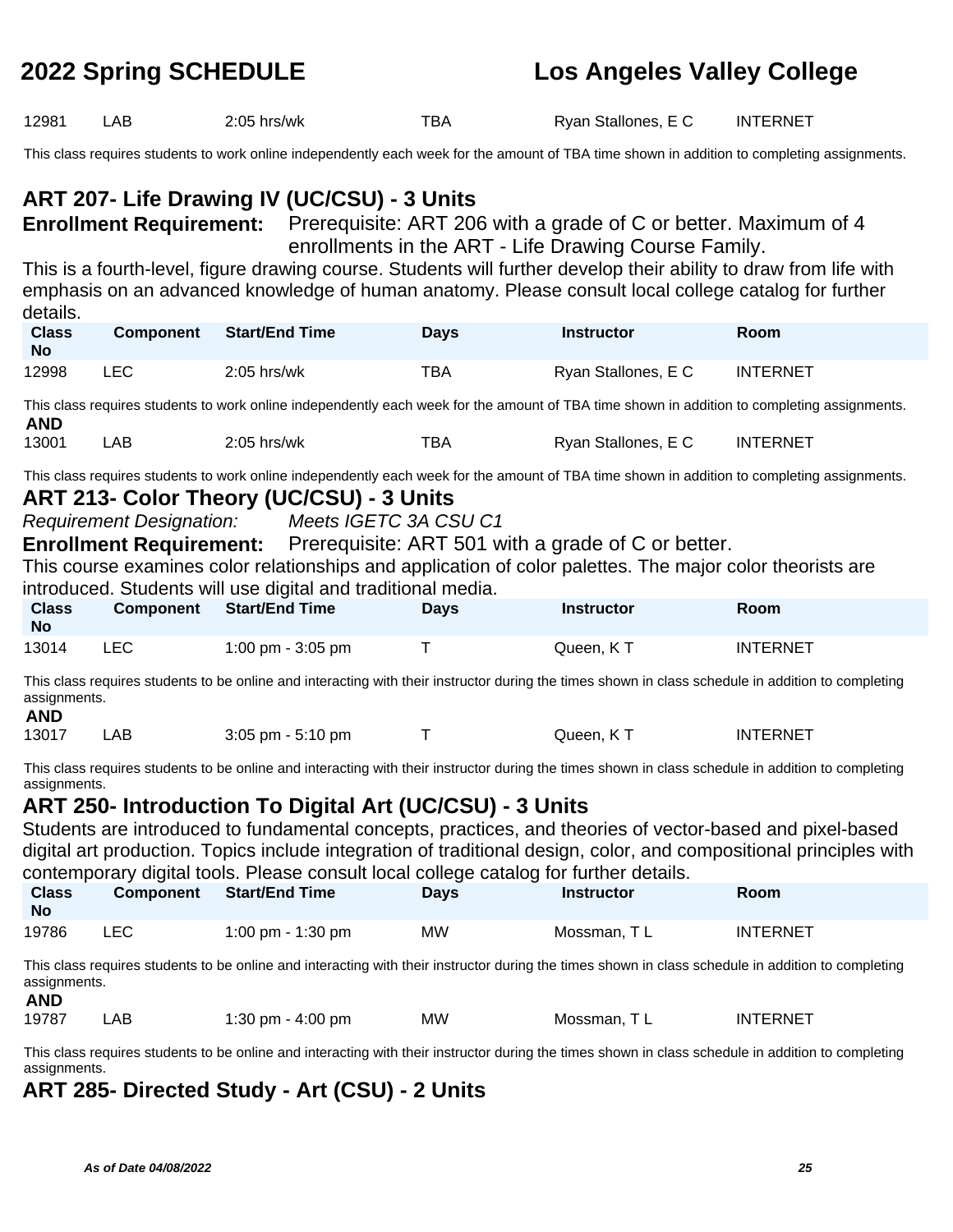| <b>Enrollment Requirement:</b> Art - Directed Studies Course Family<br>This two-unit course allows student to pursue independent study in the selected course. |                                                             |                                                                                                                                                                                                                                                                                                            |                                 |                   |                                                                  |  |  |
|----------------------------------------------------------------------------------------------------------------------------------------------------------------|-------------------------------------------------------------|------------------------------------------------------------------------------------------------------------------------------------------------------------------------------------------------------------------------------------------------------------------------------------------------------------|---------------------------------|-------------------|------------------------------------------------------------------|--|--|
| <b>Class</b><br><b>No</b>                                                                                                                                      | <b>Component</b>                                            | <b>Start/End Time</b>                                                                                                                                                                                                                                                                                      | <b>Days</b>                     | <b>Instructor</b> | Room                                                             |  |  |
| 25912                                                                                                                                                          | <b>LEC</b><br>Cleared4 account and do one of the following: | 9:00 am - 11:05 am<br>This class section will meet in-person or in a hybrid format (in-person and online). Prior to enrolling in this class section, students must create a                                                                                                                                | Sa                              | Queen, KT         | <b>ART 100</b>                                                   |  |  |
|                                                                                                                                                                |                                                             | 1. Present proof they have been fully vaccinated against the SARS-CoV-2 virus (Covid-19); OR                                                                                                                                                                                                               |                                 |                   |                                                                  |  |  |
|                                                                                                                                                                |                                                             | 2. Request a vaccination exemption for medical/religious reasons and undergo regular, weekly testing for COVID-19 infection. Medical/religious<br>exempt students must start testing one-week before the class begins.                                                                                     |                                 |                   |                                                                  |  |  |
| 1 of 1 LAVC ICVD                                                                                                                                               |                                                             | Please click the To Do□s List & Holds tile on the MyCollege.laccd.edu homepage and click the COVID-19 Enrollment Restriction item for<br>additional instructions on how to comply with the vaccination requirement for all in-person class sections.                                                       |                                 |                   |                                                                  |  |  |
| 16909                                                                                                                                                          | LEC<br>Cleared4 account and do one of the following:        | 11:00 am - 1:05 pm<br>This class section will meet in-person or in a hybrid format (in-person and online). Prior to enrolling in this class section, students must create a                                                                                                                                | M                               | Queen, KT         | <b>ART 100</b>                                                   |  |  |
|                                                                                                                                                                |                                                             | 1. Present proof they have been fully vaccinated against the SARS-CoV-2 virus (Covid-19); OR                                                                                                                                                                                                               |                                 |                   |                                                                  |  |  |
|                                                                                                                                                                |                                                             | 2. Request a vaccination exemption for medical/religious reasons and undergo regular, weekly testing for COVID-19 infection. Medical/religious<br>exempt students must start testing one-week before the class begins.                                                                                     |                                 |                   |                                                                  |  |  |
| 1 of 1 LAVC ICVD                                                                                                                                               | Enrollment by instructor permission.                        | Please click the To Do□s List & Holds tile on the MyCollege.laccd.edu homepage and click the COVID-19 Enrollment Restriction item for<br>additional instructions on how to comply with the vaccination requirement for all in-person class sections.                                                       |                                 |                   |                                                                  |  |  |
| 17040                                                                                                                                                          | <b>LEC</b>                                                  | 2:05 hrs/wk                                                                                                                                                                                                                                                                                                | <b>TBA</b>                      | Carter, J         | <b>INTERNET</b>                                                  |  |  |
|                                                                                                                                                                |                                                             | This class requires students to work online independently each week for the amount of TBA time shown in addition to completing assignments.                                                                                                                                                                |                                 |                   |                                                                  |  |  |
|                                                                                                                                                                | <b>Enrollment Requirement:</b>                              | <b>ART 300- Introduction To Painting (UC/CSU) - 3 Units</b>                                                                                                                                                                                                                                                | into ENGLISH 101 or E.S.L. 110. |                   | Prerequisite: None. Recommended: ART 201 and 501, self-placement |  |  |
|                                                                                                                                                                |                                                             | Introduction to principles, elements, and practices of painting. Focuses on exploration of painting materials,<br>perceptual skills, color theory, paint mixing and technique, as well as creative responses to materials and<br>subject matter. Please consult local college catalog for further details. |                                 |                   |                                                                  |  |  |
| <b>Class</b><br><b>No</b>                                                                                                                                      | <b>Component</b>                                            | <b>Start/End Time</b>                                                                                                                                                                                                                                                                                      | <b>Days</b>                     | <b>Instructor</b> | Room                                                             |  |  |
| 13168                                                                                                                                                          | <b>LEC</b>                                                  | 2:05 hrs/wk                                                                                                                                                                                                                                                                                                | <b>TBA</b>                      | Nagy, J           | <b>INTERNET</b>                                                  |  |  |
| <b>AND</b>                                                                                                                                                     |                                                             | This class requires students to work online independently each week for the amount of TBA time shown in addition to completing assignments.                                                                                                                                                                |                                 |                   |                                                                  |  |  |
| 13171                                                                                                                                                          | LAB                                                         | 2:05 hrs/wk                                                                                                                                                                                                                                                                                                | <b>TBA</b>                      | Nagy, J           | <b>INTERNET</b>                                                  |  |  |
|                                                                                                                                                                |                                                             | This class requires students to work online independently each week for the amount of TBA time shown in addition to completing assignments.                                                                                                                                                                |                                 |                   |                                                                  |  |  |

### **ART 304- Acrylic Painting I (UC/CSU) - 3 Units**

**Enrollment Requirement:** Recommended: ART 201 and 501, self-placement into ENGLISH 101 or E.S.L. 110. Maximum of 4 enrollments in the ART - Acrylic Course Family.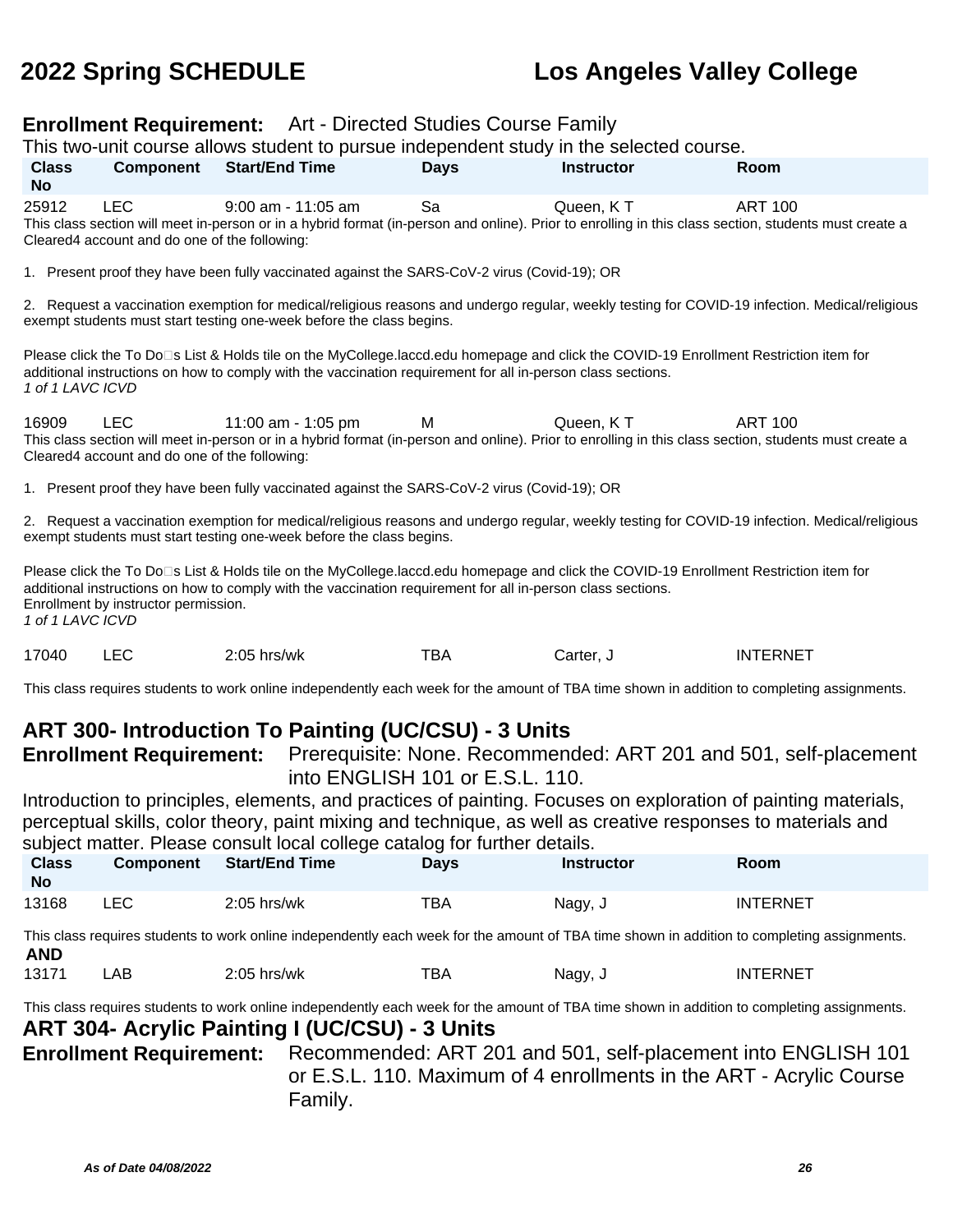This is a beginning level acrylic painting course. Students learn a variety of techniques employing acrylic paints and related grounds and tools. A variety of subject matter is used to introduce a series of stylistic approaches. Please consult local college catalog for further details.

| <b>Class</b><br><b>No</b>  | <b>Component</b>                                                                                                                                                                                                                                                                                                                                                                                                                                                                                                                                                                                                                                                                       | <b>Start/End Time</b>                                                                                                                              | <b>Days</b> | <b>Instructor</b> | Room            |  |  |
|----------------------------|----------------------------------------------------------------------------------------------------------------------------------------------------------------------------------------------------------------------------------------------------------------------------------------------------------------------------------------------------------------------------------------------------------------------------------------------------------------------------------------------------------------------------------------------------------------------------------------------------------------------------------------------------------------------------------------|----------------------------------------------------------------------------------------------------------------------------------------------------|-------------|-------------------|-----------------|--|--|
| 13247                      | <b>LEC</b>                                                                                                                                                                                                                                                                                                                                                                                                                                                                                                                                                                                                                                                                             | 1:30 pm - 3:35 pm                                                                                                                                  | M           | Edmonds, J C      | <b>INTERNET</b> |  |  |
| assignments.<br><b>AND</b> |                                                                                                                                                                                                                                                                                                                                                                                                                                                                                                                                                                                                                                                                                        | This class requires students to be online and interacting with their instructor during the times shown in class schedule in addition to completing |             |                   |                 |  |  |
| 13251                      | LAB                                                                                                                                                                                                                                                                                                                                                                                                                                                                                                                                                                                                                                                                                    | $3:35$ pm - $5:40$ pm                                                                                                                              | М           | Edmonds, J C      | <b>INTERNET</b> |  |  |
|                            | This class requires students to be online and interacting with their instructor during the times shown in class schedule in addition to completing<br>assignments.<br><b>ART 305- Acrylic Painting II (UC/CSU) - 3 Units</b><br><b>Enrollment Requirement:</b> Prerequisite: ART 304 with a grade of C or better. Maximum of 4<br>enrollments in the ART - Acrylic Course Family.<br>This is a second level acrylic painting course. Students learn a variety of techniques employing acrylic paints<br>and related grounds and tools. A variety of subject matter is used to introduce a series of stylistic approaches.<br>Please consult local college catalog for further details. |                                                                                                                                                    |             |                   |                 |  |  |
| <b>Class</b><br><b>No</b>  | <b>Component</b>                                                                                                                                                                                                                                                                                                                                                                                                                                                                                                                                                                                                                                                                       | <b>Start/End Time</b>                                                                                                                              | <b>Days</b> | <b>Instructor</b> | Room            |  |  |
| 13274                      | <b>LEC</b>                                                                                                                                                                                                                                                                                                                                                                                                                                                                                                                                                                                                                                                                             | 1:30 pm - 3:35 pm                                                                                                                                  | M           | Edmonds, J C      | <b>INTERNET</b> |  |  |
|                            |                                                                                                                                                                                                                                                                                                                                                                                                                                                                                                                                                                                                                                                                                        | This class requires students to be online and interacting with their instructor during the times shown in class schedule in addition to completing |             |                   |                 |  |  |

This class requires students to be online and interacting with their instructor during the times shown in class schedule in addition to completing assignments. **AND**

| ----- |     |                      |   |              |                 |
|-------|-----|----------------------|---|--------------|-----------------|
| 13275 | LAB | $3:35$ pm $-5:40$ pm | M | Edmonds, J C | <b>INTERNET</b> |

This class requires students to be online and interacting with their instructor during the times shown in class schedule in addition to completing assignments.

# **ART 306- Acrylic Painting III (UC/CSU) - 3 Units**

**Enrollment Requirement:** Prerequisite: ART 305 with a grade of C or better. Maximum of 4 enrollments in the ART - Acrylic Course Family.

This is a third level acrylic painting course. Students learn a variety of techniques employing acrylic paints and related grounds and tools. A variety of subject matter is used to introduce a series of stylistic approaches. Please consult local college catalog for further details.

| <b>Class</b><br><b>No</b> | <b>Component</b> | <b>Start/End Time</b> | <b>Days</b> | <b>Instructor</b> | <b>Room</b>     |
|---------------------------|------------------|-----------------------|-------------|-------------------|-----------------|
| 13291                     | ∟EC.             | 1:30 pm - 3:35 pm     | м           | Edmonds, J C      | <b>INTERNET</b> |

This class requires students to be online and interacting with their instructor during the times shown in class schedule in addition to completing assignments.

### **AND**

```
13294 LAB 3:35 pm - 5:40 pm M Edmonds, J C INTERNET
```
This class requires students to be online and interacting with their instructor during the times shown in class schedule in addition to completing assignments.

## **ART 307- Oil Painting I (UC/CSU) - 3 Units**

**Enrollment Requirement:** Maximum of 4 enrollments in the ART - Oil Painting Course Family. Recommended: ART 201 and 501.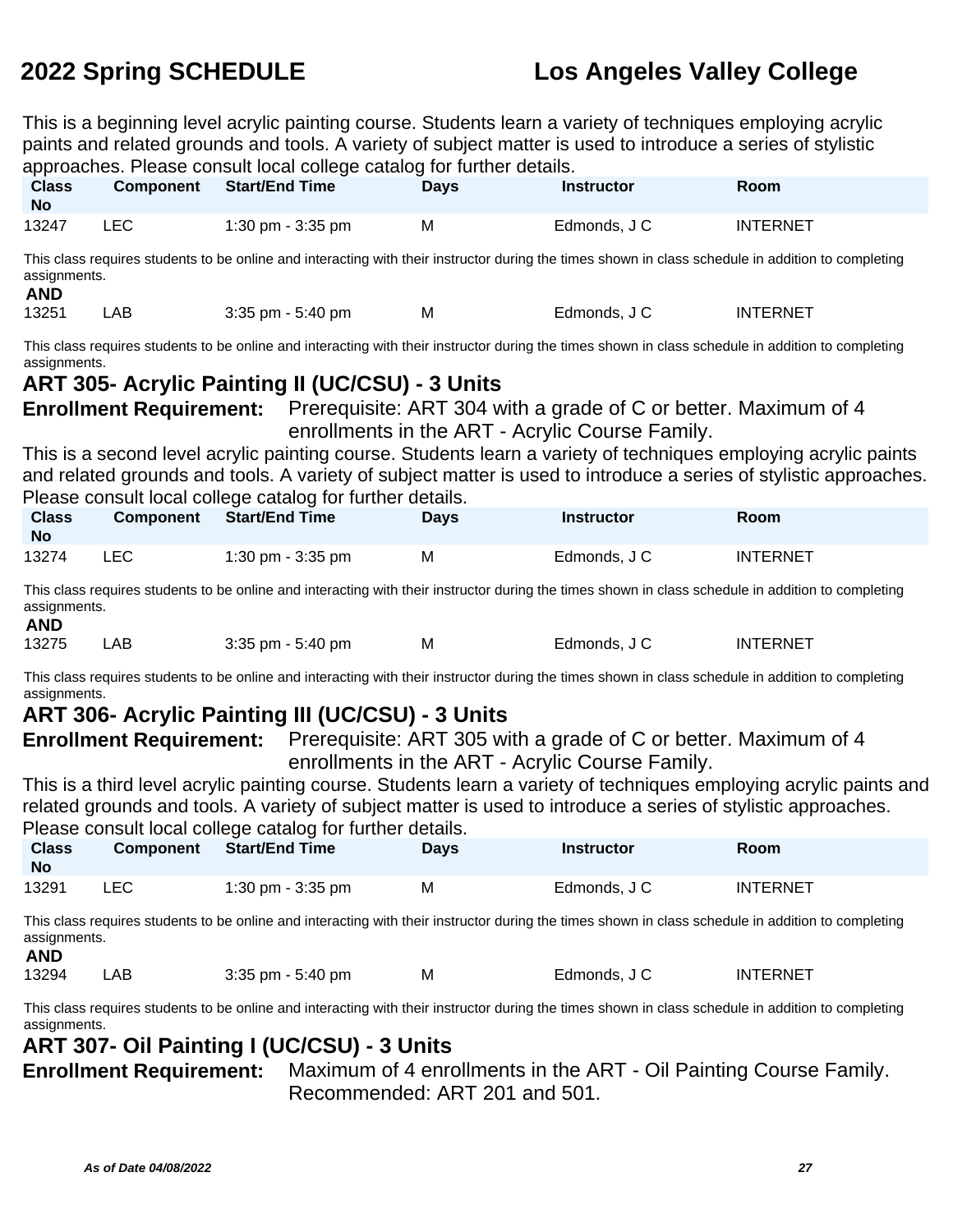This is a beginning level oil painting course. Students learn a variety of techniques employing oil paints and related grounds and tools. A variety of subject matter is used to introduce a series of stylistic approaches. Please consult local college catalog for further details.

| <b>Class</b><br><b>No</b>                                                                                                                             | <b>Component</b>                              | <b>Start/End Time</b> | <b>Davs</b> | <b>Instructor</b> | Room    |  |  |  |
|-------------------------------------------------------------------------------------------------------------------------------------------------------|-----------------------------------------------|-----------------------|-------------|-------------------|---------|--|--|--|
| 13316                                                                                                                                                 | LEC .                                         | 10:00 am - 12:05 pm   |             | Boria, A V        | ART 105 |  |  |  |
| This class section will meet in-person or in a hybrid format (in-person and online). Prior to enrolling in this class section, students must create a |                                               |                       |             |                   |         |  |  |  |
|                                                                                                                                                       | Cleared4 account and do one of the following: |                       |             |                   |         |  |  |  |

1. Present proof they have been fully vaccinated against the SARS-CoV-2 virus (Covid-19); OR

2. Request a vaccination exemption for medical/religious reasons and undergo regular, weekly testing for COVID-19 infection. Medical/religious exempt students must start testing one-week before the class begins.

Please click the □To Do□s List & Holds□ tile on the MyCollege.laccd.edu homepage and click the □COVID-19 Enrollment Restriction□ item for additional instructions on how to comply with the vaccination requirement for all in-person class sections. 20 of 20 LAVC ICVD

### **AND**

13318 LAB 12:05 pm - 2:10 pm F Borja, A V ART 105 This class section will meet in-person or in a hybrid format (in-person and online). Prior to enrolling in this class section, students must create a Cleared4 account and do one of the following:

1. Present proof they have been fully vaccinated against the SARS-CoV-2 virus (Covid-19); OR

2. Request a vaccination exemption for medical/religious reasons and undergo regular, weekly testing for COVID-19 infection. Medical/religious exempt students must start testing one-week before the class begins.

Please click the □To Do□s List & Holds□ tile on the MyCollege.laccd.edu homepage and click the □COVID-19 Enrollment Restriction□ item for additional instructions on how to comply with the vaccination requirement for all in-person class sections.

### **ART 308- Oil Painting II (UC/CSU) - 3 Units**

**Enrollment Requirement:** Prerequisite: ART 307 with a grade of C or better. Maximum of 4 enrollments in the ART - Oil Painting Course Family.

This is a second level oil painting course. Students learn a variety of techniques employing oil paints and related grounds and tools. A variety of subject matter is used to introduce a series of stylistic approaches. Please consult local college catalog for further details.

| <b>Class</b><br><b>No</b>                                                                                                                             | <b>Component</b> | <b>Start/End Time</b> | <b>Davs</b> | <b>Instructor</b> | <b>Room</b> |  |  |
|-------------------------------------------------------------------------------------------------------------------------------------------------------|------------------|-----------------------|-------------|-------------------|-------------|--|--|
| 13325                                                                                                                                                 | LEC.             | 10:00 am - 12:05 pm   |             | Boria, A V        | ART 105     |  |  |
| This class section will meet in-person or in a hybrid format (in-person and online). Prior to enrolling in this class section, students must create a |                  |                       |             |                   |             |  |  |
| Cleared4 account and do one of the following:                                                                                                         |                  |                       |             |                   |             |  |  |

1. Present proof they have been fully vaccinated against the SARS-CoV-2 virus (Covid-19); OR

2. Request a vaccination exemption for medical/religious reasons and undergo regular, weekly testing for COVID-19 infection. Medical/religious exempt students must start testing one-week before the class begins.

Please click the □To Do□s List & Holds□ tile on the MyCollege.laccd.edu homepage and click the □COVID-19 Enrollment Restriction□ item for additional instructions on how to comply with the vaccination requirement for all in-person class sections. 15 of 15 LAVC ICVD

**AND**

13328 LAB 12:05 pm - 2:10 pm F Borja, A V ART 105 This class section will meet in-person or in a hybrid format (in-person and online). Prior to enrolling in this class section, students must create a Cleared4 account and do one of the following:

1. Present proof they have been fully vaccinated against the SARS-CoV-2 virus (Covid-19); OR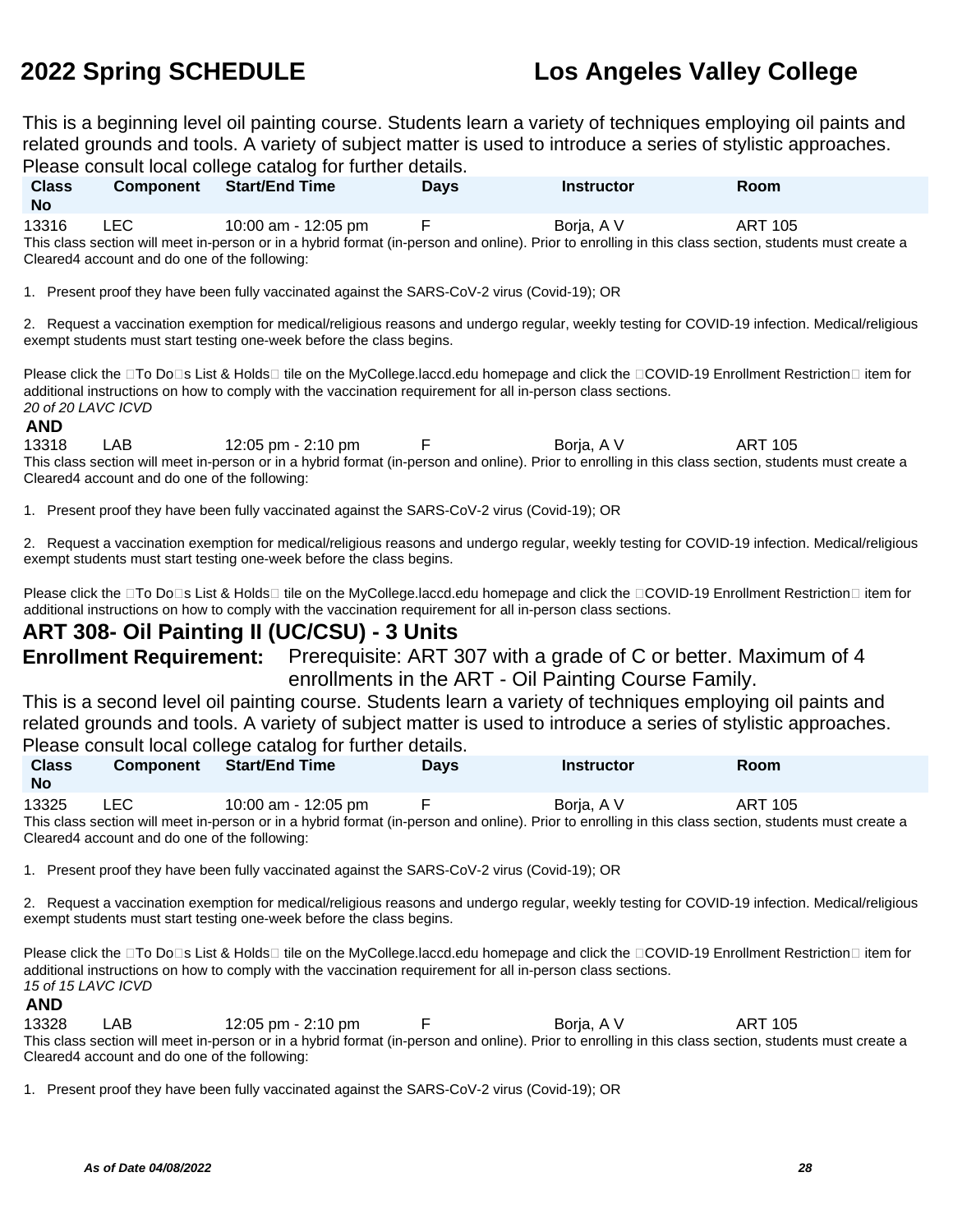2. Request a vaccination exemption for medical/religious reasons and undergo regular, weekly testing for COVID-19 infection. Medical/religious exempt students must start testing one-week before the class begins.

Please click the □To Do□s List & Holds□ tile on the MyCollege.laccd.edu homepage and click the □COVID-19 Enrollment Restriction□ item for additional instructions on how to comply with the vaccination requirement for all in-person class sections.

## **ART 309- Oil Painting III (UC/CSU) - 3 Units**

**Enrollment Requirement:** Prerequisite: ART 308 with a grade of C or better. Recommended: ART 201 and ART 501. Maximum of 4 enrollments in the ART - Oil Painting Course Family.

This is a third level oil painting course. Students learn a variety of techniques employing oil paints and related grounds and tools. A variety of subject matter is used to introduce a series of stylistic approaches. Please consult local college catalog for further details.

| <b>Class</b><br><b>No</b> | Component     | Start/End Time                   | <b>Days</b> | <b>Instructor</b> | Room         |  |
|---------------------------|---------------|----------------------------------|-------------|-------------------|--------------|--|
| .                         | $\sim$ $\sim$ | .<br>$\sim$ $\sim$ $\sim$ $\sim$ |             |                   | . <b>. .</b> |  |

13331 LEC 10:00 am - 12:05 pm F Boria, A V ART 105 This class section will meet in-person or in a hybrid format (in-person and online). Prior to enrolling in this class section, students must create a Cleared4 account and do one of the following:

1. Present proof they have been fully vaccinated against the SARS-CoV-2 virus (Covid-19); OR

2. Request a vaccination exemption for medical/religious reasons and undergo regular, weekly testing for COVID-19 infection. Medical/religious exempt students must start testing one-week before the class begins.

Please click the □To Do□s List & Holds□ tile on the MyCollege.laccd.edu homepage and click the □COVID-19 Enrollment Restriction□ item for additional instructions on how to comply with the vaccination requirement for all in-person class sections. 5 of 5 LAVC ICVD

### **AND**

13333 LAB 12:05 pm - 2:10 pm F Borja, A V ART 105 This class section will meet in-person or in a hybrid format (in-person and online). Prior to enrolling in this class section, students must create a Cleared4 account and do one of the following:

1. Present proof they have been fully vaccinated against the SARS-CoV-2 virus (Covid-19); OR

2. Request a vaccination exemption for medical/religious reasons and undergo regular, weekly testing for COVID-19 infection. Medical/religious exempt students must start testing one-week before the class begins.

Please click the □To Do□s List & Holds□ tile on the MyCollege.laccd.edu homepage and click the □COVID-19 Enrollment Restriction□ item for additional instructions on how to comply with the vaccination requirement for all in-person class sections.

# **ART 385- Directed Study - Art (CSU) - 3 Units**

**Enrollment Requirement:** Art - Directed Studies Course Family

This three-unit course allows student to pursue independent study in the selected course.

| <b>Class</b><br>No | <b>Component</b> | <b>Start/End Time</b> | Davs | <b>Instructor</b> | Room    |  |
|--------------------|------------------|-----------------------|------|-------------------|---------|--|
| 25913              | LEC              | $9:00$ am - 12:10 pm  | Sa   | Queen. K T        | ART 100 |  |

This class section will meet in-person or in a hybrid format (in-person and online). Prior to enrolling in this class section, students must create a Cleared4 account and do one of the following:

1. Present proof they have been fully vaccinated against the SARS-CoV-2 virus (Covid-19); OR

2. Request a vaccination exemption for medical/religious reasons and undergo regular, weekly testing for COVID-19 infection. Medical/religious exempt students must start testing one-week before the class begins.

Please click the To Do<sup>n</sup>s List & Holds tile on the MyCollege.laccd.edu homepage and click the COVID-19 Enrollment Restriction item for additional instructions on how to comply with the vaccination requirement for all in-person class sections. 1 of 1 LAVC ICVD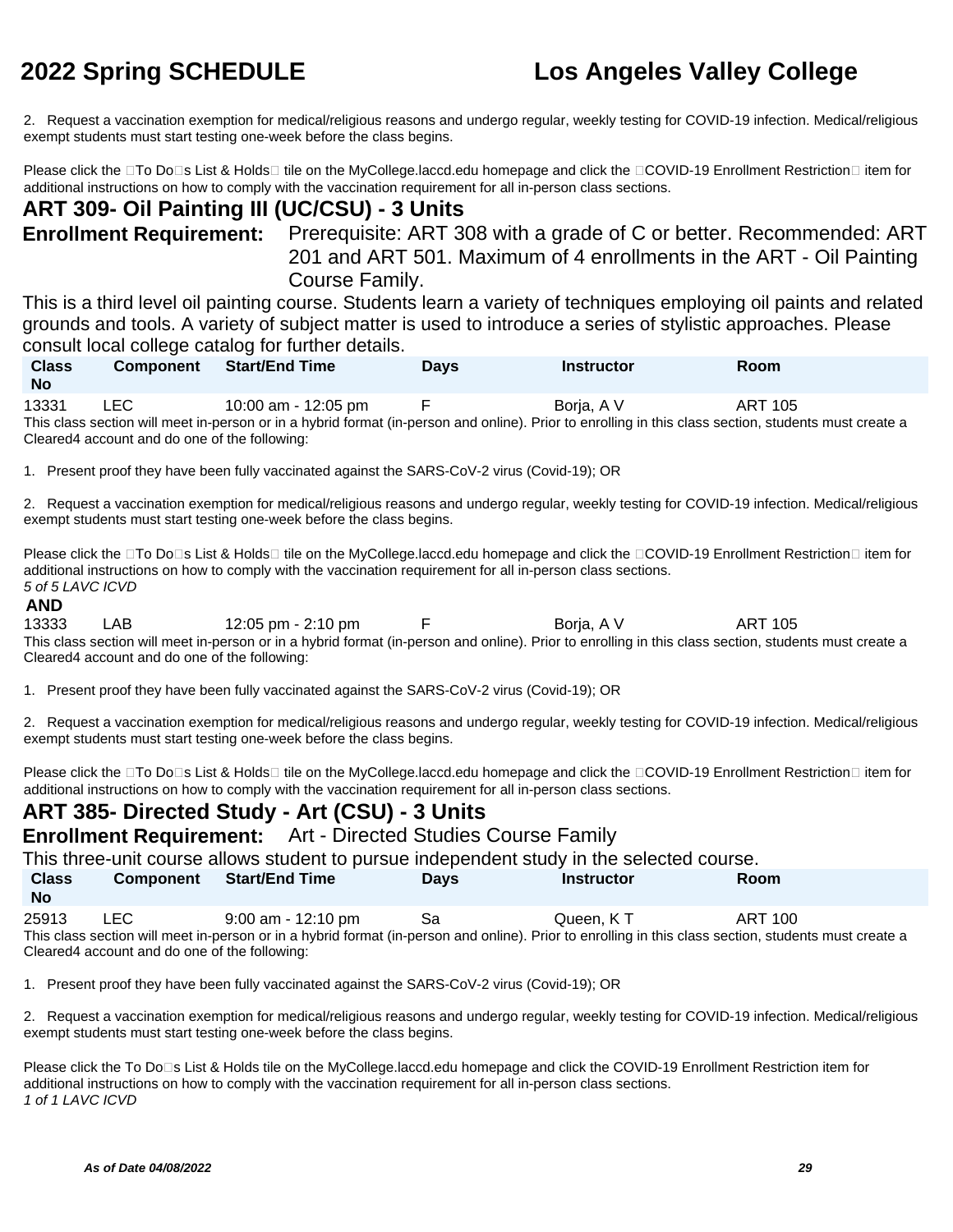18577 LEC 11:00 am - 12:25 pm MW Queen, K T ART 100 This class section will meet in-person or in a hybrid format (in-person and online). Prior to enrolling in this class section, students must create a Cleared4 account and do one of the following:

1. Present proof they have been fully vaccinated against the SARS-CoV-2 virus (Covid-19); OR

2. Request a vaccination exemption for medical/religious reasons and undergo regular, weekly testing for COVID-19 infection. Medical/religious exempt students must start testing one-week before the class begins.

Please click the To Do□s List & Holds tile on the MyCollege.laccd.edu homepage and click the COVID-19 Enrollment Restriction item for additional instructions on how to comply with the vaccination requirement for all in-person class sections. 1 of 1 LAVC ICVD

17041 LEC 3:10 hrs/wk TBA Carter, J INTERNET

This class requires students to work online independently each week for the amount of TBA time shown in addition to completing assignments.

### **ART 501- Beginning Two-Dimensional Design (UC/CSU) - 3 Units**

Requirement Designation: Meets IGETC 3A CSU C1

**Enrollment Requirement:** Maximum of 4 enrollments in the ART - DESIGN Course Family. Introduction to the concepts, applications, and influences related to two-dimensional art and composition, including the study of the basic principles and elements of line, shape, texture, value, color and spatial illusion. Consult local college catalog for details.

| <b>Class</b>                                                                                                                                                                     | Component                                                                                                                                                          | sonodit ibodi bonogo batalog ibi dotalio.<br><b>Start/End Time</b> | <b>Days</b> | <b>Instructor</b> | Room            |  |  |  |
|----------------------------------------------------------------------------------------------------------------------------------------------------------------------------------|--------------------------------------------------------------------------------------------------------------------------------------------------------------------|--------------------------------------------------------------------|-------------|-------------------|-----------------|--|--|--|
| No                                                                                                                                                                               |                                                                                                                                                                    |                                                                    |             |                   |                 |  |  |  |
| 13397                                                                                                                                                                            | <b>LEC</b>                                                                                                                                                         | 9:00 am - 11:05 am                                                 | F           | Queen, KT         | <b>INTERNET</b> |  |  |  |
| This class requires students to be online and interacting with their instructor during the times shown in class schedule in addition to completing<br>assignments.<br><b>AND</b> |                                                                                                                                                                    |                                                                    |             |                   |                 |  |  |  |
| 13398                                                                                                                                                                            | LAB                                                                                                                                                                | 11:05 am - 1:10 pm                                                 | F           | Queen, KT         | <b>INTERNET</b> |  |  |  |
|                                                                                                                                                                                  | This class requires students to be online and interacting with their instructor during the times shown in class schedule in addition to completing<br>assignments. |                                                                    |             |                   |                 |  |  |  |
| 20273                                                                                                                                                                            | <b>LEC</b>                                                                                                                                                         | $9:00$ am - 11:05 am                                               | т           | Bishop, D L       | <b>INTERNET</b> |  |  |  |
| This class requires students to be online and interacting with their instructor during the times shown in class schedule in addition to completing<br>assignments.<br><b>AND</b> |                                                                                                                                                                    |                                                                    |             |                   |                 |  |  |  |
| 20274                                                                                                                                                                            | LAB                                                                                                                                                                | 11:05 am - 1:10 pm                                                 | Τ           | Bishop, D L       | <b>INTERNET</b> |  |  |  |
| This class requires students to be online and interacting with their instructor during the times shown in class schedule in addition to completing<br>assignments.               |                                                                                                                                                                    |                                                                    |             |                   |                 |  |  |  |
| 13399                                                                                                                                                                            | <b>LEC</b>                                                                                                                                                         | $2:05$ hrs/wk                                                      | <b>TBA</b>  | Nagy, J           | <b>INTERNET</b> |  |  |  |
| This class requires students to work online independently each week for the amount of TBA time shown in addition to completing assignments.<br><b>AND</b>                        |                                                                                                                                                                    |                                                                    |             |                   |                 |  |  |  |
| 13401                                                                                                                                                                            | LAB                                                                                                                                                                | $2:05$ hrs/wk                                                      | <b>TBA</b>  | Nagy, J           | <b>INTERNET</b> |  |  |  |

This class requires students to work online independently each week for the amount of TBA time shown in addition to completing assignments. **ART 502- Beginning Three-Dimensional Design (UC/CSU) - 3 Units**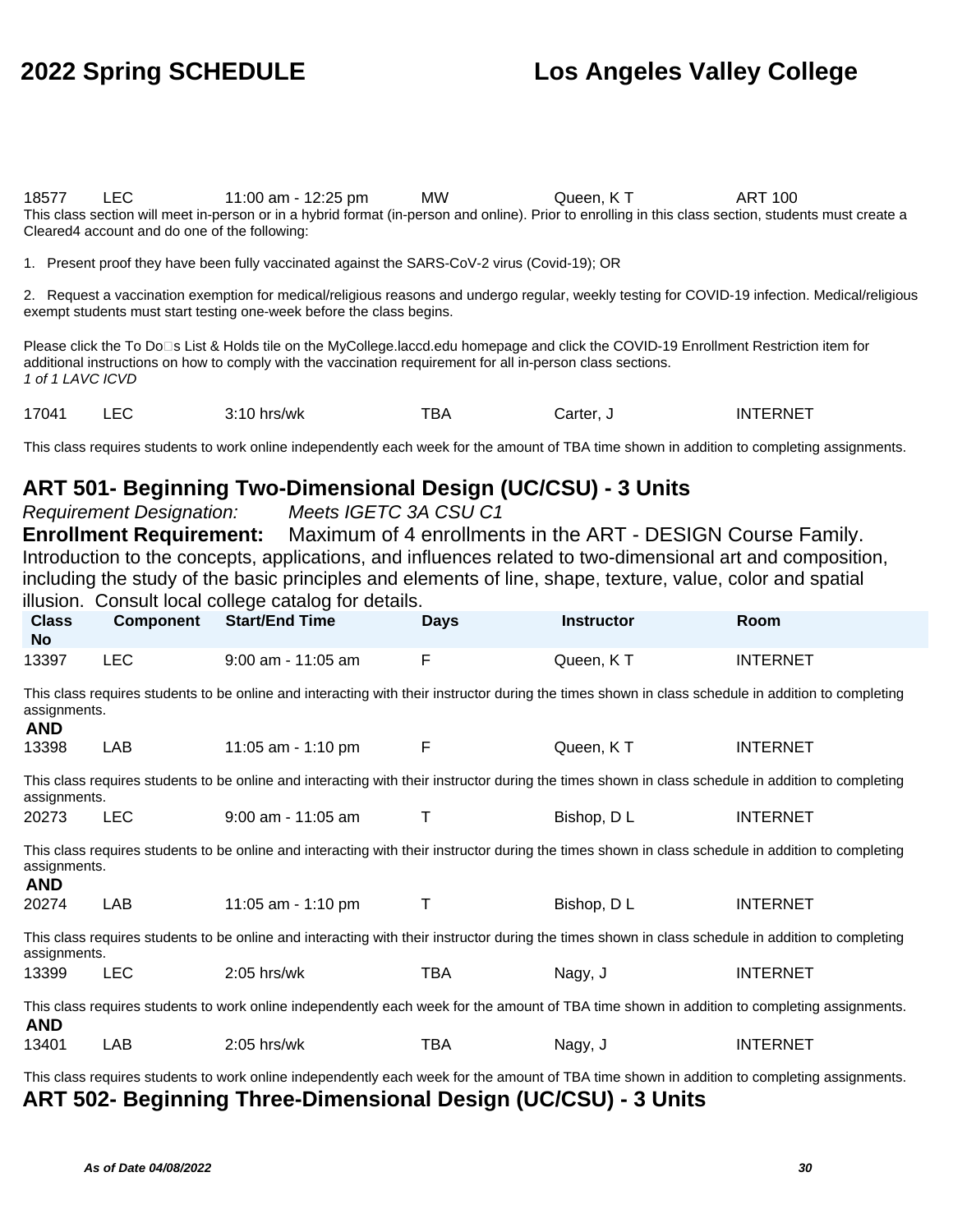**Enrollment Requirement:** Maximum of 4 enrollments in the ART - DESIGN Course Family. Introduction to the concepts, applications, and influences related to three-dimensional design and spatial composition, including the study of the elements and organizing principles of design as they apply to threedimensional space and form. Consult local college catalog for details. **Class No Component Start/End Time Days Instructor Room** 13437 LEC 10:00 am - 12:05 pm W Carter, J ART 110 This class section will meet in-person or in a hybrid format (in-person and online). Prior to enrolling in this class section, students must create a Cleared4 account and do one of the following: 1. Present proof they have been fully vaccinated against the SARS-CoV-2 virus (Covid-19); OR 2. Request a vaccination exemption for medical/religious reasons and undergo regular, weekly testing for COVID-19 infection. Medical/religious exempt students must start testing one-week before the class begins. Please click the To Do□s List & Holds tile on the MyCollege.laccd.edu homepage and click the COVID-19 Enrollment Restriction item for additional instructions on how to comply with the vaccination requirement for all in-person class sections. 18 of 18 LAVC ICVD **AND** 13439 LAB 12:05 pm - 2:10 pm W Carter, J ART 110 This class section will meet in-person or in a hybrid format (in-person and online). Prior to enrolling in this class section, students must create a Cleared4 account and do one of the following: 1. Present proof they have been fully vaccinated against the SARS-CoV-2 virus (Covid-19); OR 2. Request a vaccination exemption for medical/religious reasons and undergo regular, weekly testing for COVID-19 infection. Medical/religious exempt students must start testing one-week before the class begins. Please click the To Do<sup>n</sup>s List & Holds tile on the MyCollege.laccd.edu homepage and click the COVID-19 Enrollment Restriction item for additional instructions on how to comply with the vaccination requirement for all in-person class sections. 13440 LEC 6:00 pm - 8:05 pm T Carter, J ART 110 This class section will meet in-person or in a hybrid format (in-person and online). Prior to enrolling in this class section, students must create a Cleared4 account and do one of the following: 1. Present proof they have been fully vaccinated against the SARS-CoV-2 virus (Covid-19); OR 2. Request a vaccination exemption for medical/religious reasons and undergo regular, weekly testing for COVID-19 infection. Medical/religious exempt students must start testing one-week before the class begins. Please click the To Do<sup>n</sup>s List & Holds tile on the MyCollege.laccd.edu homepage and click the COVID-19 Enrollment Restriction item for additional instructions on how to comply with the vaccination requirement for all in-person class sections. 18 of 18 LAVC ICVD **AND** 13445 LAB 6:00 pm - 8:05 pm Th Carter, J ART 110 This class section will meet in-person or in a hybrid format (in-person and online). Prior to enrolling in this class section, students must create a Cleared4 account and do one of the following: 1. Present proof they have been fully vaccinated against the SARS-CoV-2 virus (Covid-19); OR 2. Request a vaccination exemption for medical/religious reasons and undergo regular, weekly testing for COVID-19 infection. Medical/religious exempt students must start testing one-week before the class begins. Please click the To Do□s List & Holds tile on the MyCollege.laccd.edu homepage and click the COVID-19 Enrollment Restriction item for additional instructions on how to comply with the vaccination requirement for all in-person class sections.

### **ART 600- Typography I (CSU) - 3 Units**

**Enrollment Requirement:** Maximum of 4 enrollments in the ART - Typography Family. A study of letterforms with emphasis on their use in graphic communication where the focus is placed on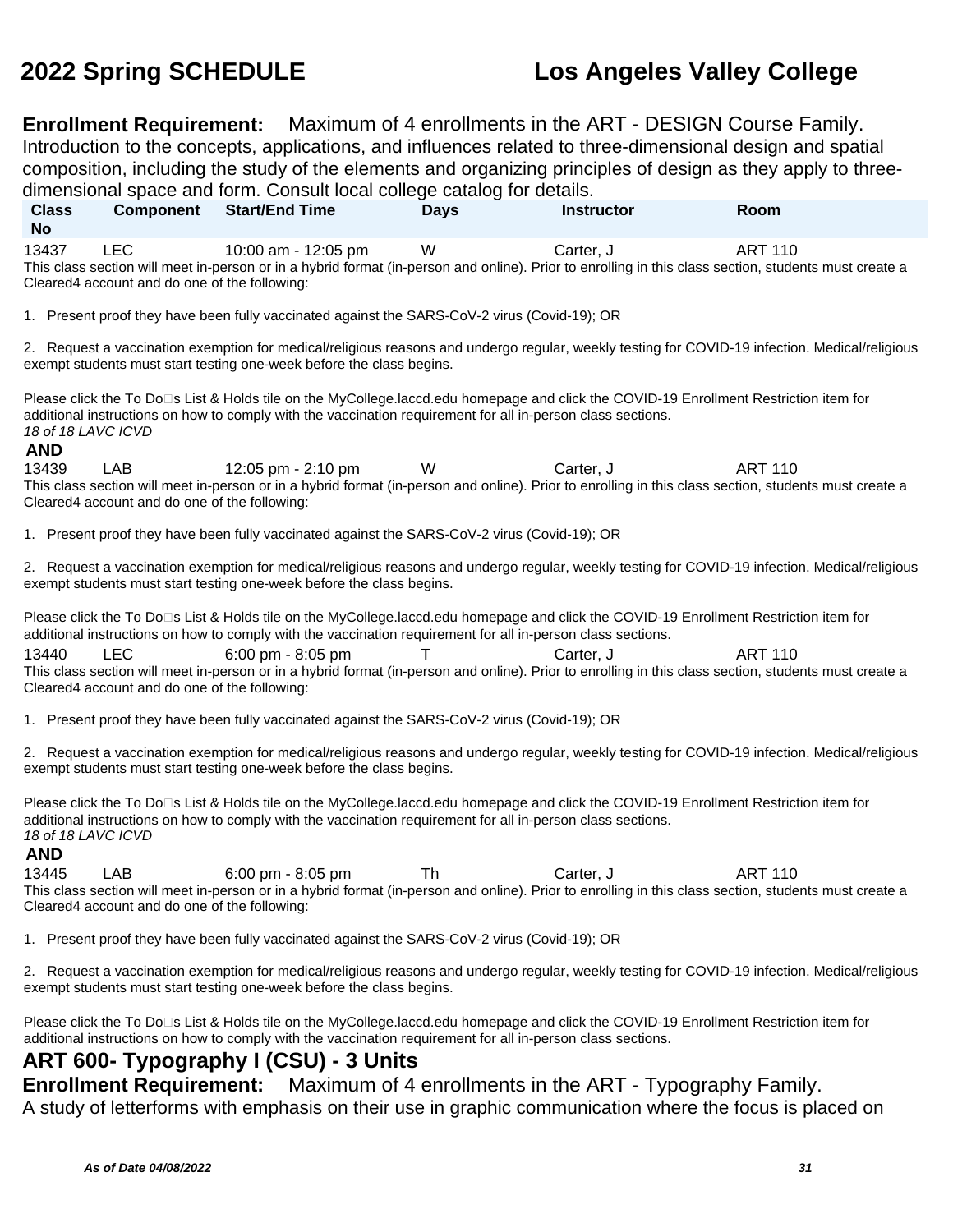| style, spacing, proportion and their applied use in Graphic Design. Consult local college catalog for details.                                                                   |                  |                       |             |                   |                 |  |  |
|----------------------------------------------------------------------------------------------------------------------------------------------------------------------------------|------------------|-----------------------|-------------|-------------------|-----------------|--|--|
| <b>Class</b><br>No.                                                                                                                                                              | <b>Component</b> | <b>Start/End Time</b> | <b>Days</b> | <b>Instructor</b> | <b>Room</b>     |  |  |
| 13487                                                                                                                                                                            | LEC.             | 10:00 am - 12:05 pm   |             | Mossman, TL       | <b>INTERNET</b> |  |  |
| This class requires students to be online and interacting with their instructor during the times shown in class schedule in addition to completing<br>assignments.<br><b>AND</b> |                  |                       |             |                   |                 |  |  |
| 13489                                                                                                                                                                            | <b>LAB</b>       | 10:00 am - 12:05 pm   | Th          | Mossman, TL       | <b>INTERNET</b> |  |  |
| This class requires students to be online and interacting with their instructor during the times shown in class schedule in addition to completing<br>assignments.               |                  |                       |             |                   |                 |  |  |

### **ART 604- Graphic Design I (CSU) - 3 Units**

**Enrollment Requirement:** Prerequisite: ART 501 and ART 600 with a grade of C or better.

Maximum of 4 enrollments in the ART - Graphic Design Course Family. Students explore the concepts, principles, and procedures used in the field of graphic design and their application in visual communication through type, image, form, and color. Communication problems are solved graphically using the computer as a tool for presentation and production. Consult local college catalog for details.

| <b>Class</b><br>No | <b>Component</b> | <b>Start/End Time</b> | <b>Days</b> | <b>Instructor</b> | Room            |
|--------------------|------------------|-----------------------|-------------|-------------------|-----------------|
| 10311              | LEC.             | 10:00 am - 12:05 pm   | M           | Mossman, TL       | <b>INTERNET</b> |

This class requires students to be online and interacting with their instructor during the times shown in class schedule in addition to completing assignments.

### **AND**

| ----- |     |                     |   |              |                 |
|-------|-----|---------------------|---|--------------|-----------------|
| 10321 | .AB | 10:00 am - 12:05 pm | W | Mossman. T L | <b>INTERNET</b> |

This class requires students to be online and interacting with their instructor during the times shown in class schedule in addition to completing assignments.

## **ART 605- Graphic Design II (CSU) - 3 Units**

**Enrollment Requirement:** Prerequisite: ART 604 with a grade of C or better. Maximum of 4 enrollments in the ART - Graphic Design Course Family.

Students continue their study of graphic communication with projects that introduce the interaction between designer, client and audience. Projects in advertising, publication design, packaging and corporate identity. Continued emphasis on the computer as a tool. Consult local college catalog for details.

| <b>Class</b><br><b>No</b> |            | Component Start/End Time | <b>Days</b> | <b>Instructor</b> | <b>Room</b>     |
|---------------------------|------------|--------------------------|-------------|-------------------|-----------------|
| 10420                     | <b>LEC</b> | 10:00 am - 12:05 pm      | м           | Mossman. T L      | <b>INTERNET</b> |

This class requires students to be online and interacting with their instructor during the times shown in class schedule in addition to completing assignments.

### **AND**

|  | 10430 | AВ | 10:00 am - 12:05 pm | W | Mossman. | <b>INTERNET</b> |
|--|-------|----|---------------------|---|----------|-----------------|
|--|-------|----|---------------------|---|----------|-----------------|

This class requires students to be online and interacting with their instructor during the times shown in class schedule in addition to completing assignments.

### **ART 606- Graphic Design III (CSU) - 3 Units**

**Enrollment Requirement:** Prerequisite: ART 605 with a grade of C or better. Maximum of 4 enrollments in the ART - Graphic Design Course Family.

This course is a continuation of principles of Art 605 and emphasizes advanced problem-solving skills and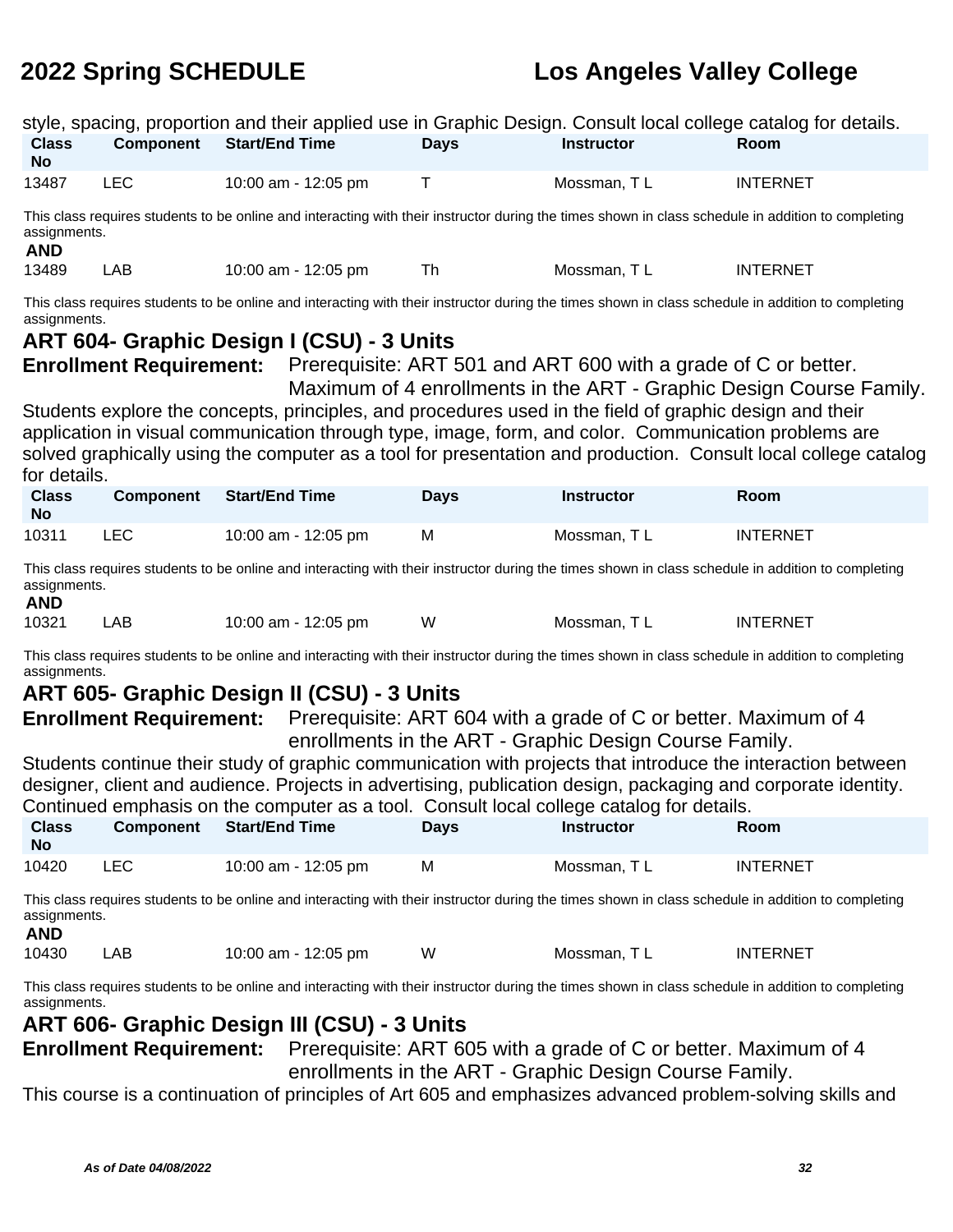solutions to more advanced advertising/promotional graphic design. It includes a graphic design workshop and computer graphics. Emphasis is placed on corporate identity (logos, letterheads and promotional communications) and portfolio preparation and evaluation. Consult local college catalog for details.

| <b>Class</b><br><b>No</b> | <b>Component</b> | <b>Start/End Time</b> | <b>Davs</b> | <b>Instructor</b> | Room            |
|---------------------------|------------------|-----------------------|-------------|-------------------|-----------------|
| 10497                     | LEC              | 10:00 am - 12:05 pm   | м           | Mossman. T L      | <b>INTERNET</b> |

This class requires students to be online and interacting with their instructor during the times shown in class schedule in addition to completing assignments.

10508 LAB 10:00 am - 12:05 pm W Mossman, T L INTERNET

This class requires students to be online and interacting with their instructor during the times shown in class schedule in addition to completing assignments.

### **ART 618- Advertising Photo/Graphics I - 4 Units**

**Enrollment Requirement:** Maximum of 4 enrollments in the ART - Imaging Course Family. Advertising Photo/Graphics I is an introduction to digital photographic imaging for graphic design. Students will study the technical, aesthetic and organizational aspects of photography for graphic communication. Consult local college catalog for details.

| <b>Class</b><br><b>No</b> | <b>Component</b> | Start/End Time    | <b>Days</b> | <b>Instructor</b> | Room     |
|---------------------------|------------------|-------------------|-------------|-------------------|----------|
| 10534                     | LEC.             | 1:00 pm - 1:50 pm | ⊤Th         | Mossman. T L      | INTERNET |

This class requires students to be online and interacting with their instructor during the times shown in class schedule in addition to completing assignments.

### **AND**

10541 LAB 2:00 pm - 4:05 pm TTh Mossman, TL INTERNET

This class requires students to be online and interacting with their instructor during the times shown in class schedule in addition to completing assignments.

### **ART 619- Advertising Photo/Graphics II - 4 Units**

**Enrollment Requirement:** Maximum of 4 enrollments in the ART - Imaging Course Family. This is an advanced photographic imaging class for graphic design. Students will study the technical, aesthetic and organizational aspects of photography for graphic communication, focusing on the computer as an essential tool. Consult local college catalog for details.

| <b>Class</b><br>No | <b>Component</b> | Start/End Time    | Davs | <b>Instructor</b> | Room            |
|--------------------|------------------|-------------------|------|-------------------|-----------------|
| 10548              | LEC              | 1:00 pm - 1:50 pm | ⊤Тh  | Mossman, TL       | <b>INTERNET</b> |

This class requires students to be online and interacting with their instructor during the times shown in class schedule in addition to completing assignments.

### **AND**

10555 LAB 2:00 pm - 4:05 pm TTh Mossman, TL INTERNET

This class requires students to be online and interacting with their instructor during the times shown in class schedule in addition to completing assignments.

### **ART 700- Introduction To Sculpture (UC/CSU) - 3 Units**

**Enrollment Requirement:** Maximum of 4 enrollments in the ART - Sculpture Course Family. Recommended: ART 502.

Students will create three-dimensional sculptures while refining their artistic expression, with sensitivity to materials and concepts. The course focuses on a variety of traditional and nontraditional sculptural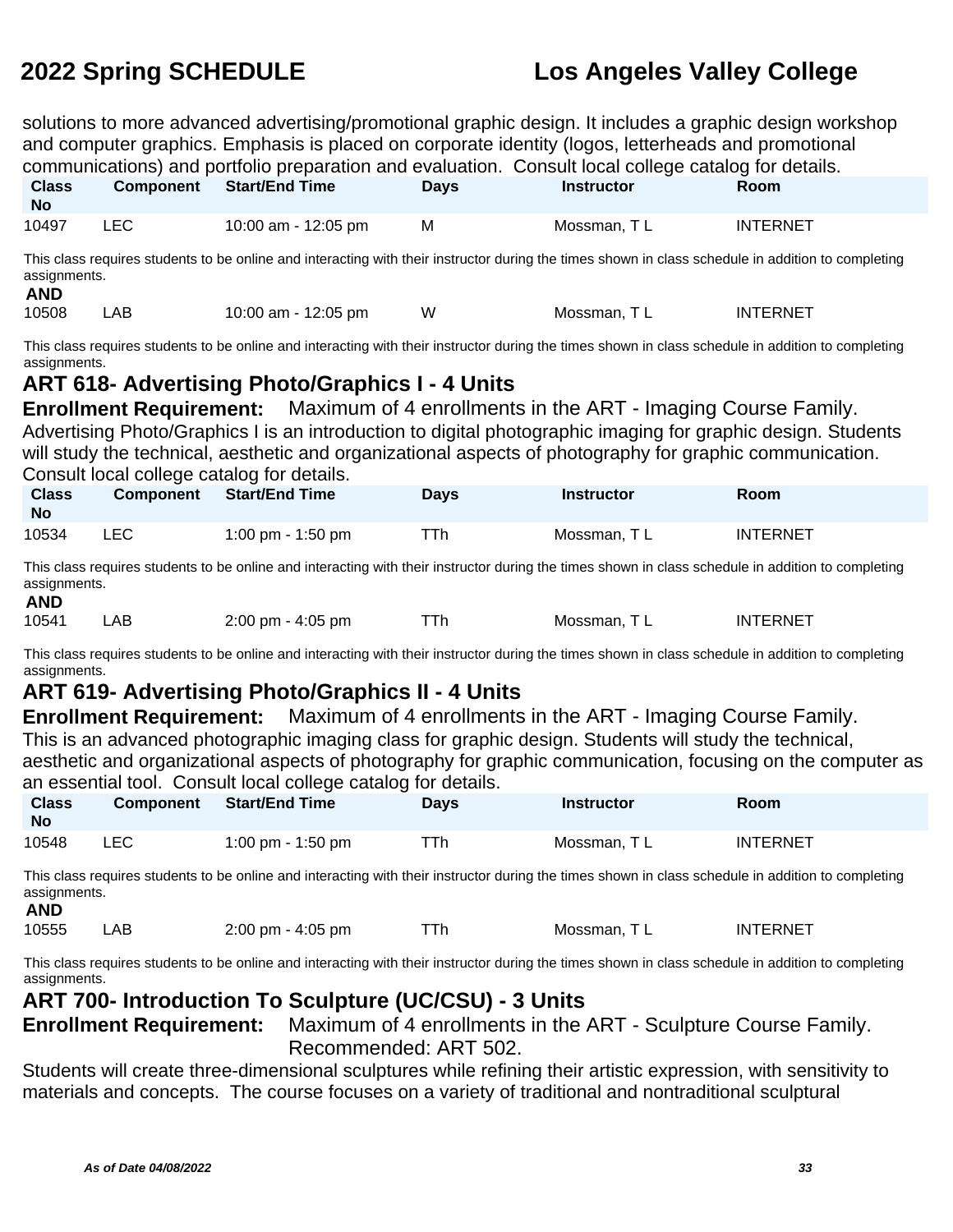techniques and philosophies including historical content designed to introduce a range of sculptural expressions and media. Consult the catalog of local college for details.

| <b>Class</b><br><b>No</b> | <b>Component</b>                                      | <b>Start/End Time</b>                                                                                                                                                      | <b>Davs</b> | <b>Instructor</b> | <b>Room</b> |
|---------------------------|-------------------------------------------------------|----------------------------------------------------------------------------------------------------------------------------------------------------------------------------|-------------|-------------------|-------------|
| 10832                     | LEC.<br>Cleared4 account and do one of the following: | 1:00 pm - 1:30 pm<br>This class section will meet in-person or in a hybrid format (in-person and online). Prior to enrolling in this class section, students must create a | TTh         | Carter. J         | ART 110     |

1. Present proof they have been fully vaccinated against the SARS-CoV-2 virus (Covid-19); OR

2. Request a vaccination exemption for medical/religious reasons and undergo regular, weekly testing for COVID-19 infection. Medical/religious exempt students must start testing one-week before the class begins.

Please click the To Do⊡s List & Holds tile on the MyCollege.laccd.edu homepage and click the COVID-19 Enrollment Restriction item for additional instructions on how to comply with the vaccination requirement for all in-person class sections. 14 of 14 LAVC ICVD

### **AND**

10839 LAB 1:30 pm - 4:00 pm TTh Carter, J ART 110 This class section will meet in-person or in a hybrid format (in-person and online). Prior to enrolling in this class section, students must create a Cleared4 account and do one of the following:

1. Present proof they have been fully vaccinated against the SARS-CoV-2 virus (Covid-19); OR

2. Request a vaccination exemption for medical/religious reasons and undergo regular, weekly testing for COVID-19 infection. Medical/religious exempt students must start testing one-week before the class begins.

Please click the To Do<sup>n</sup>s List & Holds tile on the MyCollege.laccd.edu homepage and click the COVID-19 Enrollment Restriction item for additional instructions on how to comply with the vaccination requirement for all in-person class sections.

### **ART 701- Sculpture I (UC/CSU) - 3 Units**

**Enrollment Requirement:** Prerequisite: ART 502 and ART 700 with grades of C or better.

Maximum of 4 enrollments in the ART - Sculpture Course Family. In the course, students design and execute sculptural forms. The course focuses on a variety of traditional and nontraditional sculptural techniques and philosophies, at an intermediate level. Use of hand and stationary power tools and equipment may be required. Consult the catalog of local college for details.

| <b>Class</b><br><b>No</b> | Component Start/End Time                                                                                                                                                   | <b>Davs</b> | <b>Instructor</b> | <b>Room</b> |
|---------------------------|----------------------------------------------------------------------------------------------------------------------------------------------------------------------------|-------------|-------------------|-------------|
| 10883<br><b>LEC</b>       | 1:00 pm - 1:30 pm<br>This algon contion will meet in person or in a bubrid format (in person and oplina). Driar to enrolling in this algon contion, students must create a | TTh.        | Carter. J         | ART 110     |

This class section will meet in-person or in a hybrid format (in-person and online). Prior to enrolling in this class section, students must create a Cleared4 account and do one of the following:

1. Present proof they have been fully vaccinated against the SARS-CoV-2 virus (Covid-19); OR

2. Request a vaccination exemption for medical/religious reasons and undergo regular, weekly testing for COVID-19 infection. Medical/religious exempt students must start testing one-week before the class begins.

Please click the To Do<sup>n</sup>s List & Holds tile on the MyCollege.laccd.edu homepage and click the COVID-19 Enrollment Restriction item for additional instructions on how to comply with the vaccination requirement for all in-person class sections. 2 of 2 LAVC ICVD

### **AND**

10889 LAB 1:30 pm - 4:00 pm TTh Carter, J ART 110 This class section will meet in-person or in a hybrid format (in-person and online). Prior to enrolling in this class section, students must create a Cleared4 account and do one of the following:

1. Present proof they have been fully vaccinated against the SARS-CoV-2 virus (Covid-19); OR

2. Request a vaccination exemption for medical/religious reasons and undergo regular, weekly testing for COVID-19 infection. Medical/religious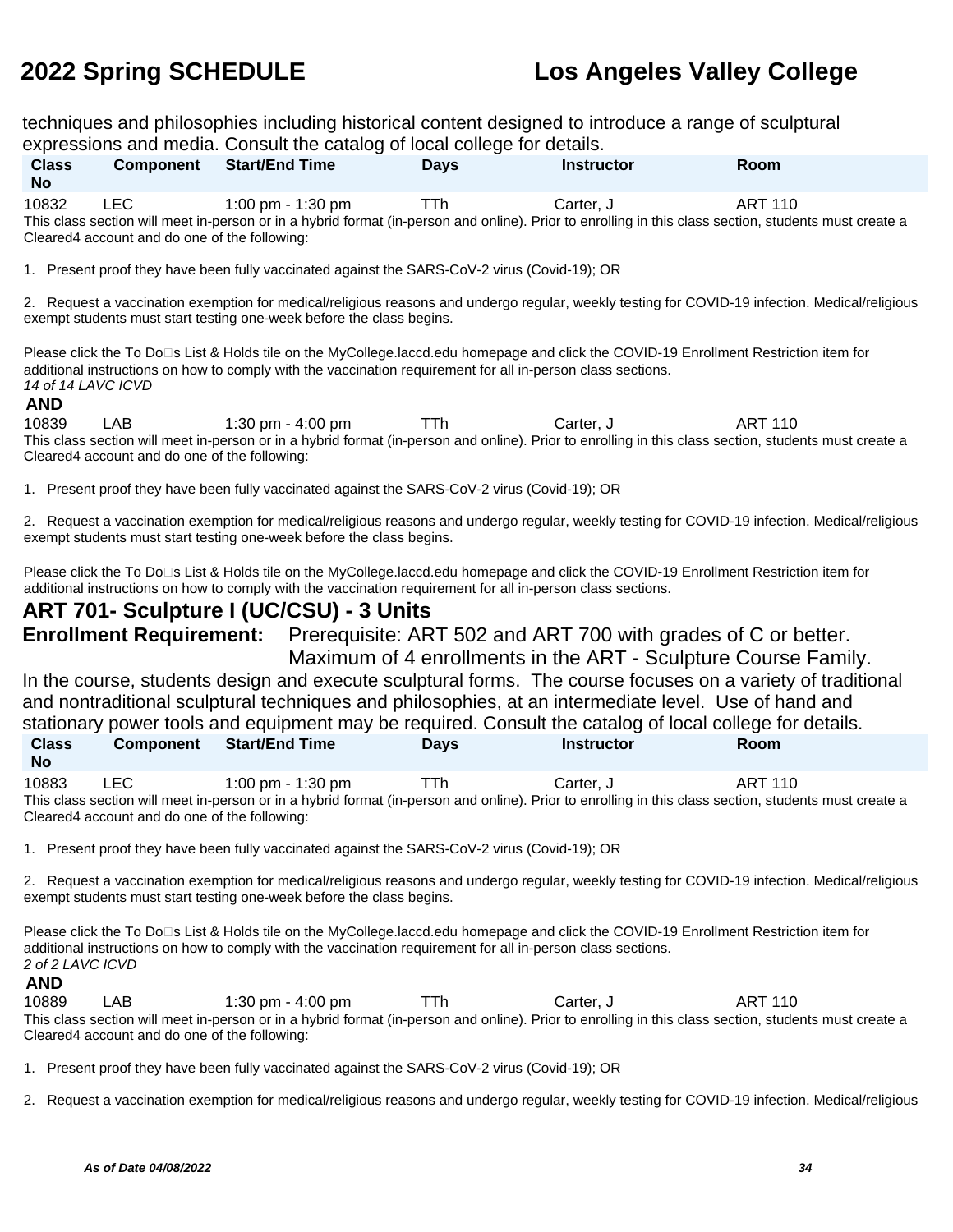exempt students must start testing one-week before the class begins.

Please click the To Do<sup>n</sup>s List & Holds tile on the MyCollege.laccd.edu homepage and click the COVID-19 Enrollment Restriction item for additional instructions on how to comply with the vaccination requirement for all in-person class sections.

### **ART 702- Sculpture II (UC/CSU) - 3 Units**

**Enrollment Requirement:** Prerequisite: ART 701 with a grade of C or better. Maximum of 4 enrollments in the ART - Sculpture Course Family.

Students will engage in problem solving to advance creative growth. The course focuses on a variety of traditional and nontraditional sculptural techniques and philosophies, at an intermediate/advanced level. Use of hand and stationary power tools and equipment may be required. Consult the catalog of local college for details.

| <b>Class</b><br><b>No</b> | Component      | <b>Start/End Time</b>                                                          | <b>Days</b> | <b>Instructor</b> | Room        |
|---------------------------|----------------|--------------------------------------------------------------------------------|-------------|-------------------|-------------|
| 10027                     | $\overline{1}$ | $1.00 \, \text{m} \cdot \text{m} \cdot \text{m} \cdot \text{m} \cdot \text{m}$ | TTL         | <b>Course</b>     | $ADT$ $440$ |

10927 LEC 1:00 pm - 1:30 pm TTh Carter, J ART 110 This class section will meet in-person or in a hybrid format (in-person and online). Prior to enrolling in this class section, students must create a Cleared4 account and do one of the following:

1. Present proof they have been fully vaccinated against the SARS-CoV-2 virus (Covid-19); OR

2. Request a vaccination exemption for medical/religious reasons and undergo regular, weekly testing for COVID-19 infection. Medical/religious exempt students must start testing one-week before the class begins.

Please click the To Do□s List & Holds tile on the MyCollege.laccd.edu homepage and click the COVID-19 Enrollment Restriction item for additional instructions on how to comply with the vaccination requirement for all in-person class sections. 2 of 2 LAVC ICVD

### **AND**

10929 LAB 1:30 pm - 4:00 pm TTh Carter, J ART 110 This class section will meet in-person or in a hybrid format (in-person and online). Prior to enrolling in this class section, students must create a Cleared4 account and do one of the following:

1. Present proof they have been fully vaccinated against the SARS-CoV-2 virus (Covid-19); OR

2. Request a vaccination exemption for medical/religious reasons and undergo regular, weekly testing for COVID-19 infection. Medical/religious exempt students must start testing one-week before the class begins.

Please click the To Do□s List & Holds tile on the MyCollege.laccd.edu homepage and click the COVID-19 Enrollment Restriction item for additional instructions on how to comply with the vaccination requirement for all in-person class sections.

### **ART 708- Introduction To Ceramics (UC/CSU) - 3 Units**

**Enrollment Requirement:** Prerequisite: None. Recommended: ART 501 or ART 502.

Students in this beginning course learn the basic methods of creating ceramics that include basic design principles. Hand building techniques introduced in this course include slab, coil and pinch methods of construction and ceramic terminology. The emphasis will be drawn to the technical understanding of the behavior of clay and glazes. The course covers aesthetics and creative development of clay objects examining historical, contemporary, and personal modes of expression across cultures. Consult the catalog of local college for details

| <b>Class</b><br><b>No</b> | <b>Component</b> | <b>Start/End Time</b> | <b>Days</b> | Instructor | <b>Room</b>    |  |
|---------------------------|------------------|-----------------------|-------------|------------|----------------|--|
| 11164                     | LEC              | 9:00 am - 9:50 am     | Sa          | Queen. K T | <b>ART 100</b> |  |

This class section will meet in-person or in a hybrid format (in-person and online). Prior to enrolling in this class section, students must create a Cleared4 account and do one of the following:

1. Present proof they have been fully vaccinated against the SARS-CoV-2 virus (Covid-19); OR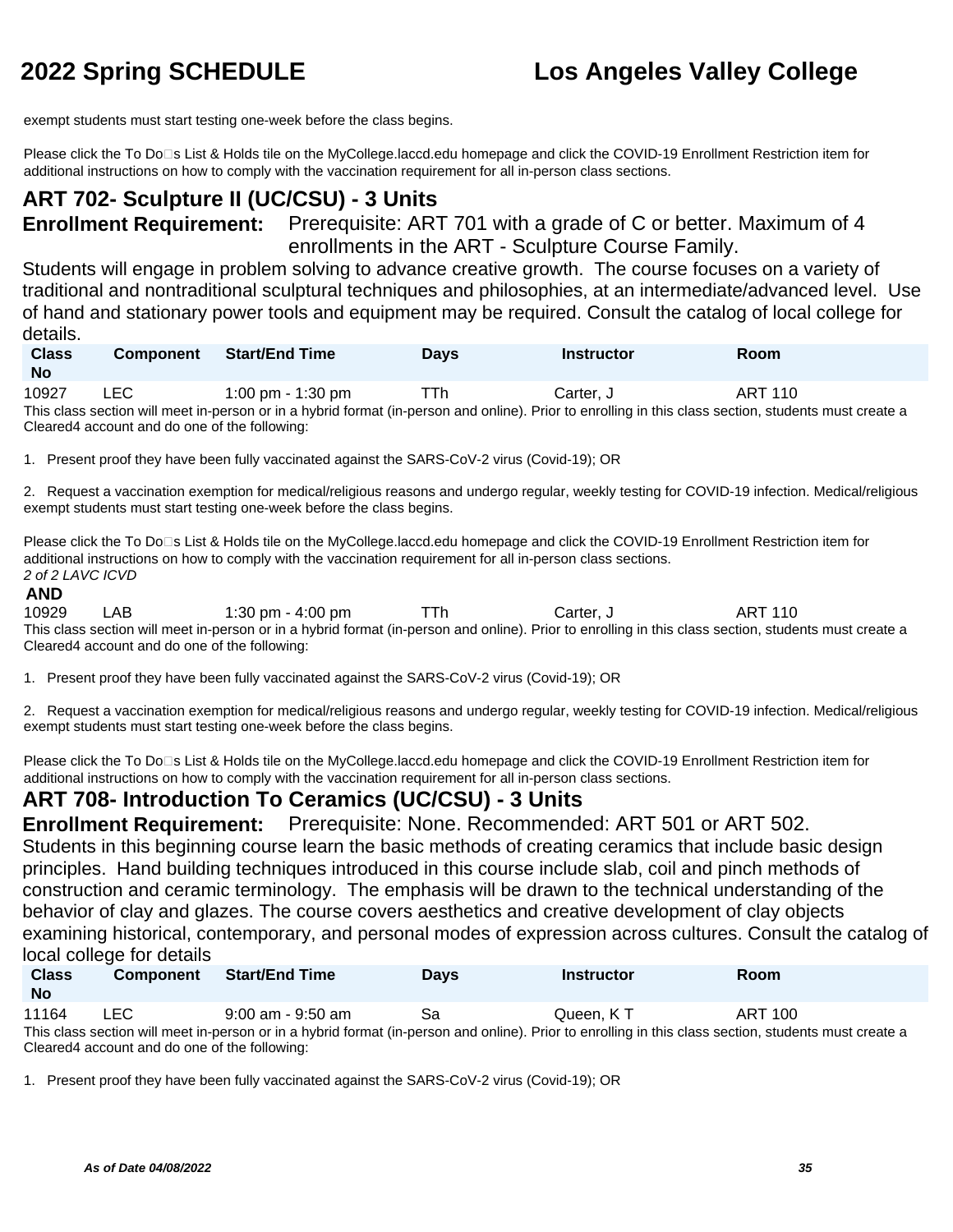2. Request a vaccination exemption for medical/religious reasons and undergo regular, weekly testing for COVID-19 infection. Medical/religious exempt students must start testing one-week before the class begins.

Please click the To Do⊡s List & Holds tile on the MyCollege.laccd.edu homepage and click the COVID-19 Enrollment Restriction item for additional instructions on how to comply with the vaccination requirement for all in-person class sections. 28 of 28 LAVC ICVD

# **AND**

LAB 9:50 am - 3:10 pm Sa Queen, K T ART 100 This class section will meet in-person or in a hybrid format (in-person and online). Prior to enrolling in this class section, students must create a Cleared4 account and do one of the following:

1. Present proof they have been fully vaccinated against the SARS-CoV-2 virus (Covid-19); OR

2. Request a vaccination exemption for medical/religious reasons and undergo regular, weekly testing for COVID-19 infection. Medical/religious exempt students must start testing one-week before the class begins.

Please click the To Do□s List & Holds tile on the MyCollege.laccd.edu homepage and click the COVID-19 Enrollment Restriction item for additional instructions on how to comply with the vaccination requirement for all in-person class sections. 25914 LEC 9:00 am - 9:50 am F Starks, B A ART 100 This class section will meet in-person or in a hybrid format (in-person and online). Prior to enrolling in this class section, students must create a Cleared4 account and do one of the following:

1. Present proof they have been fully vaccinated against the SARS-CoV-2 virus (Covid-19); OR

2. Request a vaccination exemption for medical/religious reasons and undergo regular, weekly testing for COVID-19 infection. Medical/religious exempt students must start testing one-week before the class begins.

Please click the To Do<sup>n</sup>s List & Holds tile on the MyCollege.laccd.edu homepage and click the COVID-19 Enrollment Restriction item for additional instructions on how to comply with the vaccination requirement for all in-person class sections. 28 of 28 LAVC ICVD

### **AND**

25915 LAB 9:50 am - 3:10 pm F Starks, B A ART 100 This class section will meet in-person or in a hybrid format (in-person and online). Prior to enrolling in this class section, students must create a Cleared4 account and do one of the following:

1. Present proof they have been fully vaccinated against the SARS-CoV-2 virus (Covid-19); OR

2. Request a vaccination exemption for medical/religious reasons and undergo regular, weekly testing for COVID-19 infection. Medical/religious exempt students must start testing one-week before the class begins.

Please click the To Do<sup>n</sup>s List & Holds tile on the MyCollege.laccd.edu homepage and click the COVID-19 Enrollment Restriction item for additional instructions on how to comply with the vaccination requirement for all in-person class sections.

24316 LEC 11:00 am - 11:30 am MW Queen, K T ART 100 This class section will meet in-person or in a hybrid format (in-person and online). Prior to enrolling in this class section, students must create a Cleared4 account and do one of the following:

1. Present proof they have been fully vaccinated against the SARS-CoV-2 virus (Covid-19); OR

2. Request a vaccination exemption for medical/religious reasons and undergo regular, weekly testing for COVID-19 infection. Medical/religious exempt students must start testing one-week before the class begins.

Please click the To Do□s List & Holds tile on the MyCollege.laccd.edu homepage and click the COVID-19 Enrollment Restriction item for additional instructions on how to comply with the vaccination requirement for all in-person class sections. 28 of 28 LAVC ICVD

### **AND**

24317 LAB 11:30 am - 2:00 pm MW Queen, K T ART 100 This class section will meet in-person or in a hybrid format (in-person and online). Prior to enrolling in this class section, students must create a Cleared4 account and do one of the following: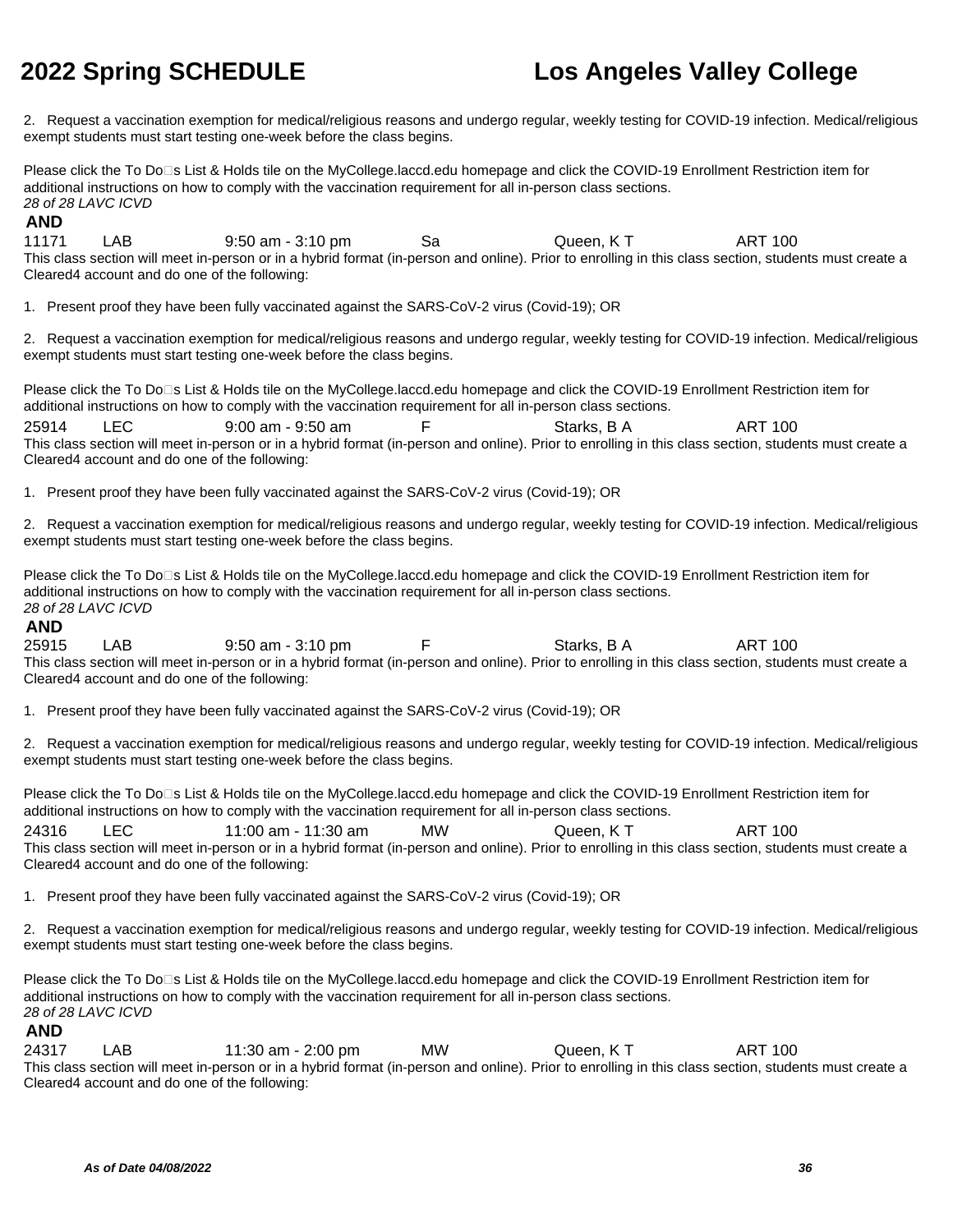1. Present proof they have been fully vaccinated against the SARS-CoV-2 virus (Covid-19); OR

2. Request a vaccination exemption for medical/religious reasons and undergo regular, weekly testing for COVID-19 infection. Medical/religious exempt students must start testing one-week before the class begins.

Please click the To Do<sup>n</sup>s List & Holds tile on the MyCollege.laccd.edu homepage and click the COVID-19 Enrollment Restriction item for additional instructions on how to comply with the vaccination requirement for all in-person class sections.

### **ART 709- Ceramics I (UC/CSU) - 3 Units**

**Enrollment Requirement:** Prerequisite: ART 708 with a grade of C or better. Recommended: ART 502. Maximum of 4 enrollments in the ART - CERAMICS Course Family

This course provides continuation of introduction to ceramics. The emphasis of this course is learning to form vessels on the throwing wheel. The course material stresses further concepts of design. Art 709 curriculum has students investigate a more complex understanding of surface with glazing techniques, ceramic terminology, and clay and glaze chemistry. The course covers aesthetics and creative development of clay objects examining cultural, historical, contemporary, and personal modes of expression. Consult the catalog of local college for details.

| <b>Class</b><br><b>No</b> | <b>Component</b> | <b>Start/End Time</b> | Days | Instructor                                                                                                                                           | <b>Room</b> |
|---------------------------|------------------|-----------------------|------|------------------------------------------------------------------------------------------------------------------------------------------------------|-------------|
| 11290                     | LEC.             | 9:00 am - 9:50 am     | Sa   | Queen. K T                                                                                                                                           | ART 100     |
|                           |                  |                       |      | This class section will meet in person or in a bybrid format (in person and online) Drior to enrolling in this class section, students must create a |             |

This class section will meet in-person or in a hybrid format (in-person and online). Prior to enrolling in this class section, students must create a Cleared4 account and do one of the following:

1. Present proof they have been fully vaccinated against the SARS-CoV-2 virus (Covid-19); OR

2. Request a vaccination exemption for medical/religious reasons and undergo regular, weekly testing for COVID-19 infection. Medical/religious exempt students must start testing one-week before the class begins.

Please click the To Do⊡s List & Holds tile on the MyCollege.laccd.edu homepage and click the COVID-19 Enrollment Restriction item for additional instructions on how to comply with the vaccination requirement for all in-person class sections. 5 of 5 LAVC ICVD

### **AND**

11298 LAB 9:50 am - 3:10 pm Sa Queen, K T ART 100 This class section will meet in-person or in a hybrid format (in-person and online). Prior to enrolling in this class section, students must create a Cleared4 account and do one of the following:

1. Present proof they have been fully vaccinated against the SARS-CoV-2 virus (Covid-19); OR

2. Request a vaccination exemption for medical/religious reasons and undergo regular, weekly testing for COVID-19 infection. Medical/religious exempt students must start testing one-week before the class begins.

Please click the To Do<sup>n</sup>s List & Holds tile on the MyCollege.laccd.edu homepage and click the COVID-19 Enrollment Restriction item for additional instructions on how to comply with the vaccination requirement for all in-person class sections.

24318 LEC 11:00 am - 11:30 am MW Queen, K T ART 100 This class section will meet in-person or in a hybrid format (in-person and online). Prior to enrolling in this class section, students must create a Cleared4 account and do one of the following:

1. Present proof they have been fully vaccinated against the SARS-CoV-2 virus (Covid-19); OR

2. Request a vaccination exemption for medical/religious reasons and undergo regular, weekly testing for COVID-19 infection. Medical/religious exempt students must start testing one-week before the class begins.

Please click the To Do□s List & Holds tile on the MyCollege.laccd.edu homepage and click the COVID-19 Enrollment Restriction item for additional instructions on how to comply with the vaccination requirement for all in-person class sections. 5 of 5 LAVC ICVD

### **AND**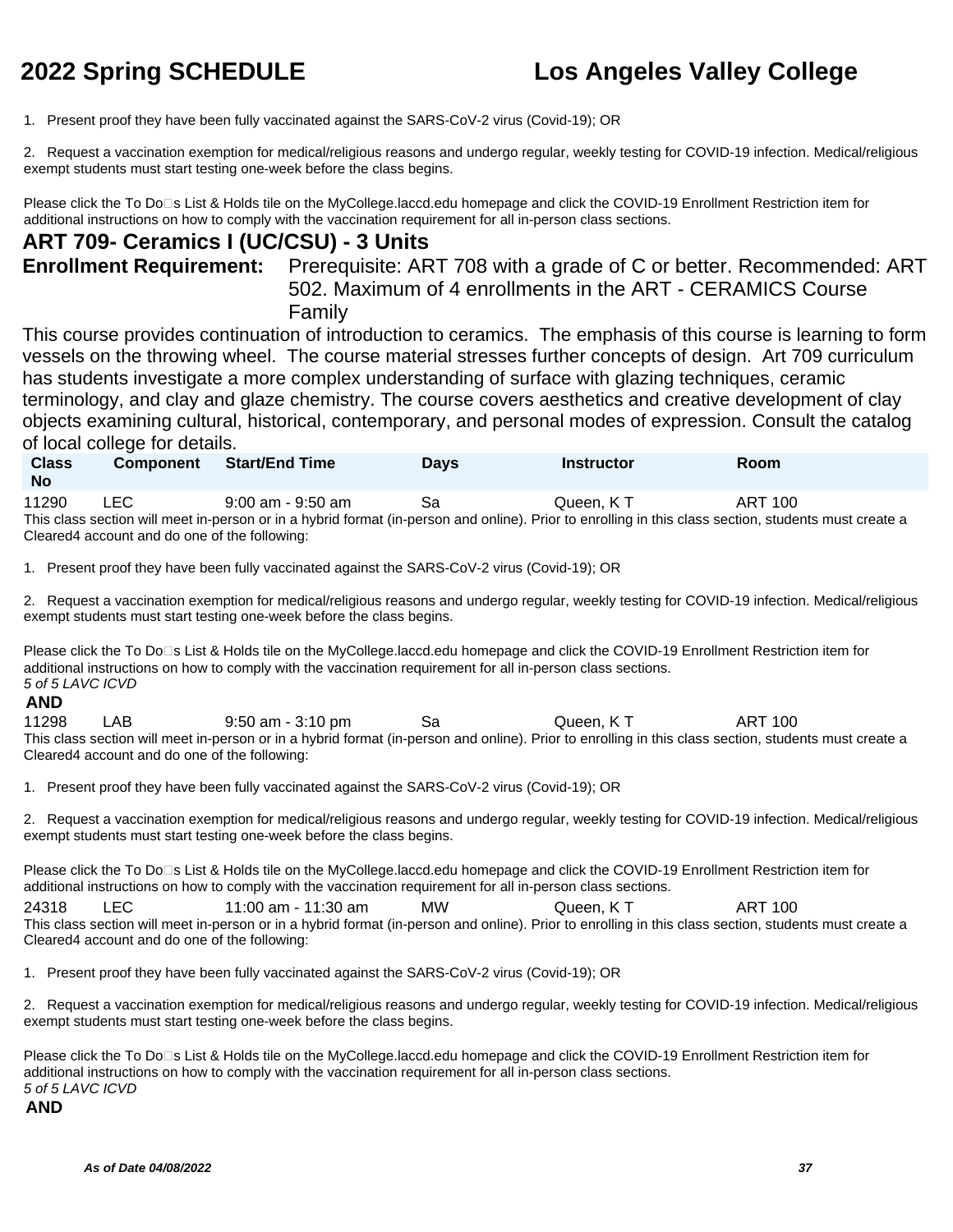24319 LAB 11:30 am - 2:00 pm MW Queen, K T ART 100 This class section will meet in-person or in a hybrid format (in-person and online). Prior to enrolling in this class section, students must create a Cleared4 account and do one of the following:

1. Present proof they have been fully vaccinated against the SARS-CoV-2 virus (Covid-19); OR

2. Request a vaccination exemption for medical/religious reasons and undergo regular, weekly testing for COVID-19 infection. Medical/religious exempt students must start testing one-week before the class begins.

Please click the To Do□s List & Holds tile on the MyCollege.laccd.edu homepage and click the COVID-19 Enrollment Restriction item for additional instructions on how to comply with the vaccination requirement for all in-person class sections.

### **ART 710- Ceramics II (UC/CSU) - 3 Units**

**Enrollment Requirement:** Prerequisite: ART 709 with a grade of C or better. Maximum of 4 enrollments in the ART - CERAMICS Course Family.

This intermediate level course provides continuing practice in ceramic forming processes and surface treatments. Students will explore methods of combining forms and making multiples or sets. The course covers aesthetics and creative development of clay objects examining cultural, historical, contemporary, and personal modes of expression. Consult the catalog of local college for details.

**No** 11360 LEC 9:00 am - 9:50 am Sa Queen, K T ART 100 This class section will meet in-person or in a hybrid format (in-person and online). Prior to enrolling in this class section, students must create a Cleared4 account and do one of the following:

**Component Start/End Time Days Instructor Room**

1. Present proof they have been fully vaccinated against the SARS-CoV-2 virus (Covid-19); OR

2. Request a vaccination exemption for medical/religious reasons and undergo regular, weekly testing for COVID-19 infection. Medical/religious exempt students must start testing one-week before the class begins.

Please click the To Do<sup>n</sup>s List & Holds tile on the MyCollege.laccd.edu homepage and click the COVID-19 Enrollment Restriction item for additional instructions on how to comply with the vaccination requirement for all in-person class sections. 5 of 5 LAVC ICVD

### **AND**

**Class** 

11367 LAB 9:50 am - 3:10 pm Sa Queen, K T ART 100 This class section will meet in-person or in a hybrid format (in-person and online). Prior to enrolling in this class section, students must create a Cleared4 account and do one of the following:

1. Present proof they have been fully vaccinated against the SARS-CoV-2 virus (Covid-19); OR

2. Request a vaccination exemption for medical/religious reasons and undergo regular, weekly testing for COVID-19 infection. Medical/religious exempt students must start testing one-week before the class begins.

Please click the To Do<sup>n</sup>s List & Holds tile on the MyCollege.laccd.edu homepage and click the COVID-19 Enrollment Restriction item for additional instructions on how to comply with the vaccination requirement for all in-person class sections.

24320 LEC 11:00 am - 11:30 am MW Queen, K T ART 100 This class section will meet in-person or in a hybrid format (in-person and online). Prior to enrolling in this class section, students must create a Cleared4 account and do one of the following:

1. Present proof they have been fully vaccinated against the SARS-CoV-2 virus (Covid-19); OR

2. Request a vaccination exemption for medical/religious reasons and undergo regular, weekly testing for COVID-19 infection. Medical/religious exempt students must start testing one-week before the class begins.

Please click the To Do<sup>n</sup>s List & Holds tile on the MyCollege.laccd.edu homepage and click the COVID-19 Enrollment Restriction item for additional instructions on how to comply with the vaccination requirement for all in-person class sections. 5 of 5 LAVC ICVD

### **AND**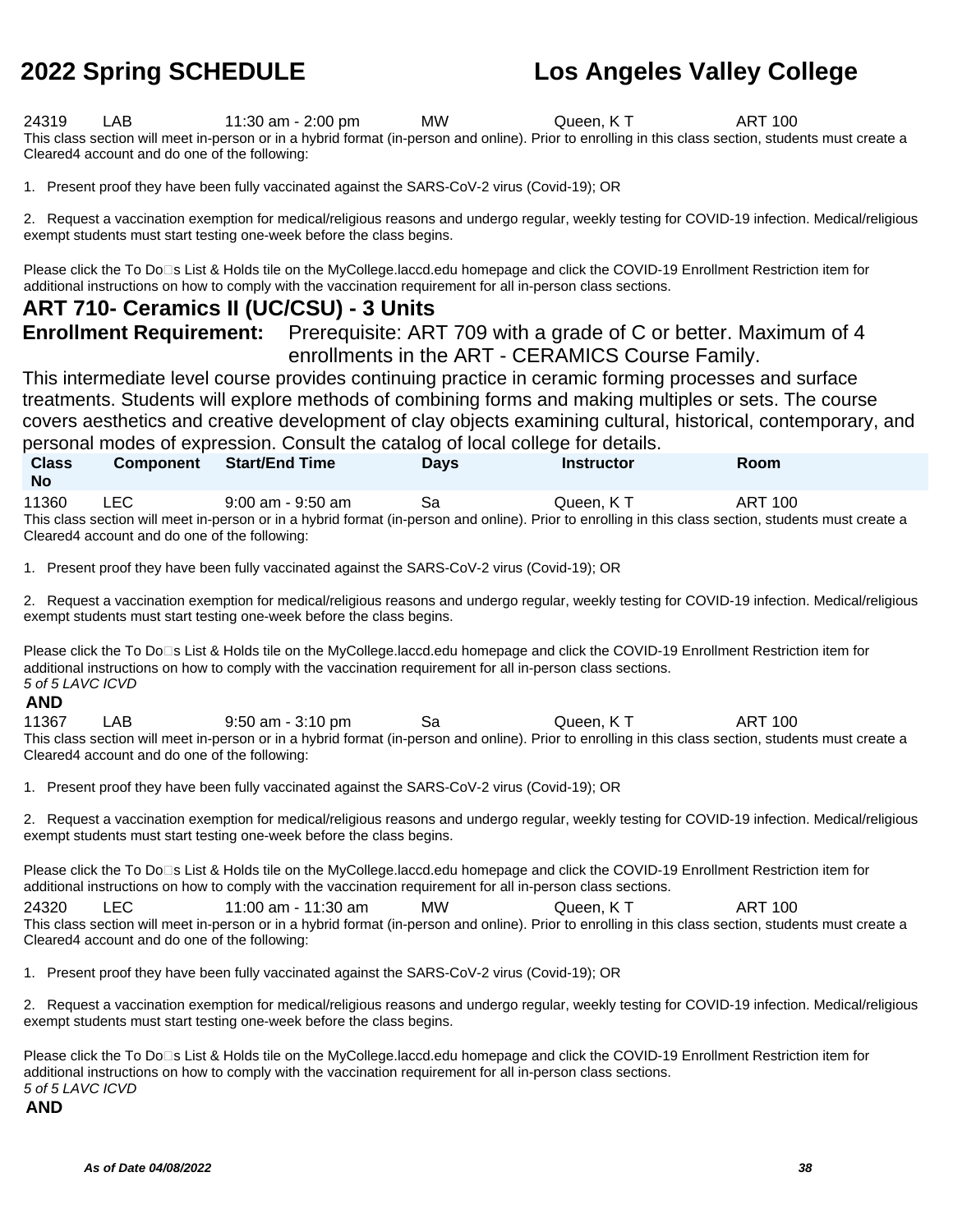24321 LAB 11:30 am - 2:00 pm MW Queen, K T ART 100 This class section will meet in-person or in a hybrid format (in-person and online). Prior to enrolling in this class section, students must create a Cleared4 account and do one of the following:

1. Present proof they have been fully vaccinated against the SARS-CoV-2 virus (Covid-19); OR

2. Request a vaccination exemption for medical/religious reasons and undergo regular, weekly testing for COVID-19 infection. Medical/religious exempt students must start testing one-week before the class begins.

Please click the To Do<sup>n</sup>s List & Holds tile on the MyCollege.laccd.edu homepage and click the COVID-19 Enrollment Restriction item for additional instructions on how to comply with the vaccination requirement for all in-person class sections.

### **ART 711- Ceramics III (UC/CSU) - 3 Units**

**Enrollment Requirement:** Prerequisite: ART 710 with a grade of C or better. Maximum of 4 enrollments in the ART - CERAMICS Course Family.

This Advanced level course focuses on independent projects in ceramics, integrating multiple techniques to produce a cohesive body of work. Art genres, art theories, historical objects and contemporary ceramics will be examined through lectures and research. Consult the catalog of local college for details.

| <b>Class</b>                                                                                                                                          | <b>Component</b>                              | <b>Start/End Time</b> | <b>Davs</b> | <b>Instructor</b> | Room    |  |  |  |
|-------------------------------------------------------------------------------------------------------------------------------------------------------|-----------------------------------------------|-----------------------|-------------|-------------------|---------|--|--|--|
| <b>No</b>                                                                                                                                             |                                               |                       |             |                   |         |  |  |  |
| 11416                                                                                                                                                 | LEC.                                          | $9:00$ am - $9:50$ am | Sа          | Queen, KT         | ART 100 |  |  |  |
| This class section will meet in-person or in a hybrid format (in-person and online). Prior to enrolling in this class section, students must create a |                                               |                       |             |                   |         |  |  |  |
|                                                                                                                                                       | Cleared4 account and do one of the following: |                       |             |                   |         |  |  |  |

1. Present proof they have been fully vaccinated against the SARS-CoV-2 virus (Covid-19); OR

2. Request a vaccination exemption for medical/religious reasons and undergo regular, weekly testing for COVID-19 infection. Medical/religious exempt students must start testing one-week before the class begins.

Please click the To Do<sup>n</sup>s List & Holds tile on the MyCollege.laccd.edu homepage and click the COVID-19 Enrollment Restriction item for additional instructions on how to comply with the vaccination requirement for all in-person class sections. 5 of 5 LAVC ICVD

### **AND**

**AND**

11421 LAB 9:50 am - 3:10 pm Sa Queen, K T ART 100 This class section will meet in-person or in a hybrid format (in-person and online). Prior to enrolling in this class section, students must create a Cleared4 account and do one of the following:

1. Present proof they have been fully vaccinated against the SARS-CoV-2 virus (Covid-19); OR

2. Request a vaccination exemption for medical/religious reasons and undergo regular, weekly testing for COVID-19 infection. Medical/religious exempt students must start testing one-week before the class begins.

Please click the To Do<sup>n</sup>s List & Holds tile on the MyCollege.laccd.edu homepage and click the COVID-19 Enrollment Restriction item for additional instructions on how to comply with the vaccination requirement for all in-person class sections.

24322 LEC 11:00 am - 11:30 am MW Queen, K T ART 100 This class section will meet in-person or in a hybrid format (in-person and online). Prior to enrolling in this class section, students must create a Cleared4 account and do one of the following:

1. Present proof they have been fully vaccinated against the SARS-CoV-2 virus (Covid-19); OR

2. Request a vaccination exemption for medical/religious reasons and undergo regular, weekly testing for COVID-19 infection. Medical/religious exempt students must start testing one-week before the class begins.

Please click the To Do<sup>n</sup>s List & Holds tile on the MyCollege.laccd.edu homepage and click the COVID-19 Enrollment Restriction item for additional instructions on how to comply with the vaccination requirement for all in-person class sections. 5 of 5 LAVC ICVD

|  | 24325 | LAB | 11:30 am - 2:00 pm | <b>MW</b> | Queen, KT | <b>ART 100</b> |
|--|-------|-----|--------------------|-----------|-----------|----------------|
|--|-------|-----|--------------------|-----------|-----------|----------------|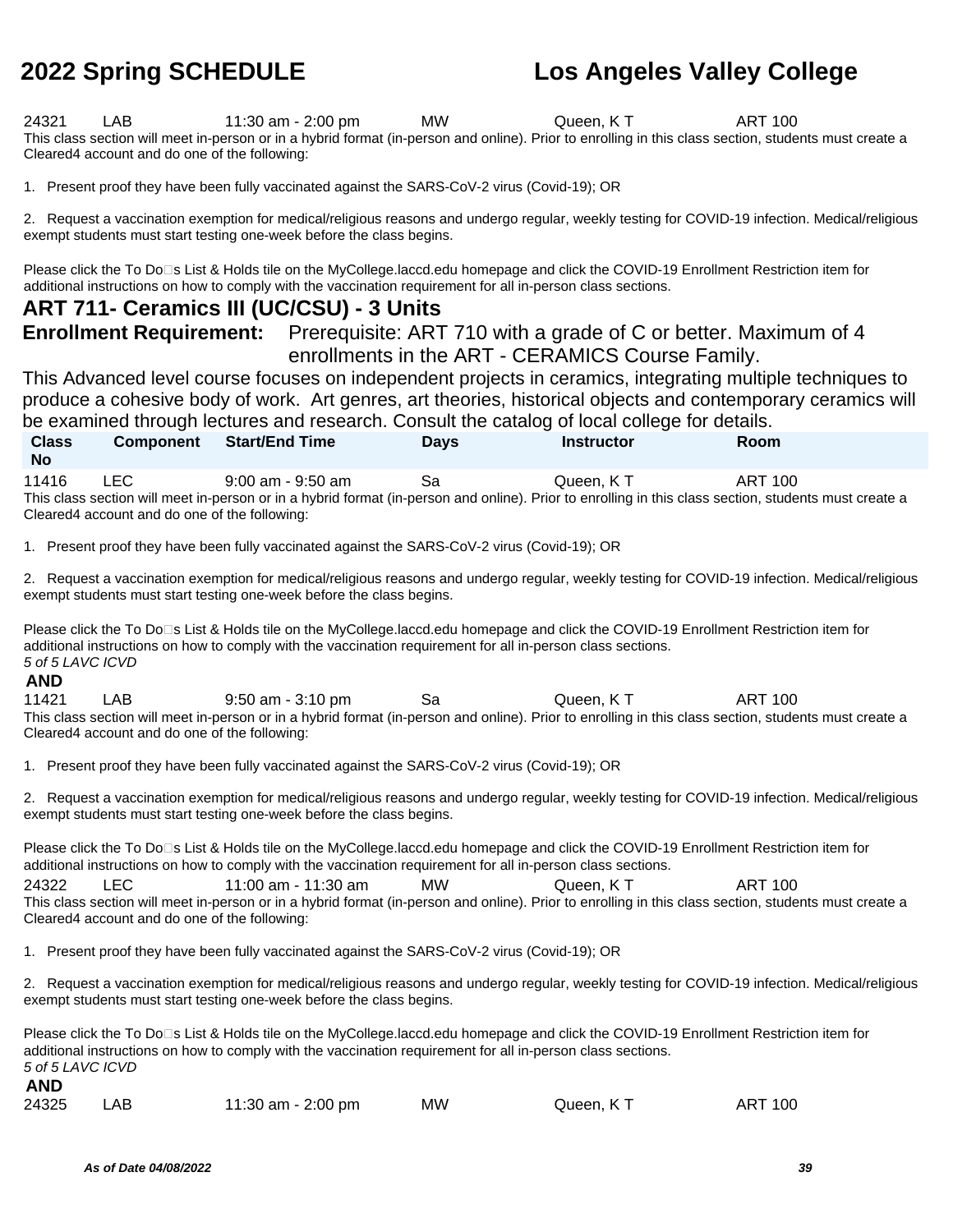This class section will meet in-person or in a hybrid format (in-person and online). Prior to enrolling in this class section, students must create a Cleared4 account and do one of the following:

1. Present proof they have been fully vaccinated against the SARS-CoV-2 virus (Covid-19); OR

2. Request a vaccination exemption for medical/religious reasons and undergo regular, weekly testing for COVID-19 infection. Medical/religious exempt students must start testing one-week before the class begins.

Please click the To Do<sup>n</sup>s List & Holds tile on the MyCollege.laccd.edu homepage and click the COVID-19 Enrollment Restriction item for additional instructions on how to comply with the vaccination requirement for all in-person class sections.

### **Astronomy**

## **ASTRON 001- Elementary Astronomy (UC/CSU) - 3 Units**

Requirement Designation: Meets IGETC 5A CSU B1

Students will study of the history of astronomy, celestial motions, the solar system, stellar origins and evolution, nebulae, galaxies and cosmology.

**Class No Component Start/End Time Days Instructor Room** 24602 LEC 9:00 am - 12:10 pm F Mok, HH P LN This class section will meet in-person or in a hybrid format (in-person and online). Prior to enrolling in this class section, students must create a Cleared4 account and do one of the following:

1. Present proof they have been fully vaccinated against the SARS-CoV-2 virus (Covid-19); OR

2. Request a vaccination exemption for medical/religious reasons and undergo regular, weekly testing for COVID-19 infection. Medical/religious exempt students must start testing one-week before the class begins.

Please click the To Do□s List & Holds tile on the MyCollege.laccd.edu homepage and click the COVID-19 Enrollment Restriction item for additional instructions on how to comply with the vaccination requirement for all in-person class sections. 28 of 28 LAVC ICVD

12141 LEC 9:40 am - 11:05 am MW Lucero, G A P LN This class section will meet in-person or in a hybrid format (in-person and online). Prior to enrolling in this class section, students must create a Cleared4 account and do one of the following:

1. Present proof they have been fully vaccinated against the SARS-CoV-2 virus (Covid-19); OR

2. Request a vaccination exemption for medical/religious reasons and undergo regular, weekly testing for COVID-19 infection. Medical/religious exempt students must start testing one-week before the class begins.

Please click the To Do<sup>n</sup>s List & Holds tile on the MyCollege.laccd.edu homepage and click the COVID-19 Enrollment Restriction item for additional instructions on how to comply with the vaccination requirement for all in-person class sections. 28 of 28 LAVC ICVD

12145 LEC 11:20 am - 12:45 pm TTh Sepikas, J P INTERNET

This class requires students to be online and interacting with their instructor during the times shown in class schedule in addition to completing assignments.

| 12155<br><b>MW</b><br>11:20 am - 12:45 pm<br>Rowe. T S<br>_____<br>the contract of the contract of the contract of | <b>INTERNET</b> |
|--------------------------------------------------------------------------------------------------------------------|-----------------|
|--------------------------------------------------------------------------------------------------------------------|-----------------|

This class requires students to be online and interacting with their instructor during the times shown in class schedule in addition to completing assignments.

| 12172 | $3:10$ hrs/wk | тва | Sepikas, J P | INTERNET |
|-------|---------------|-----|--------------|----------|
|       |               |     |              |          |

This class requires students to work online independently each week for the amount of TBA time shown in addition to completing assignments.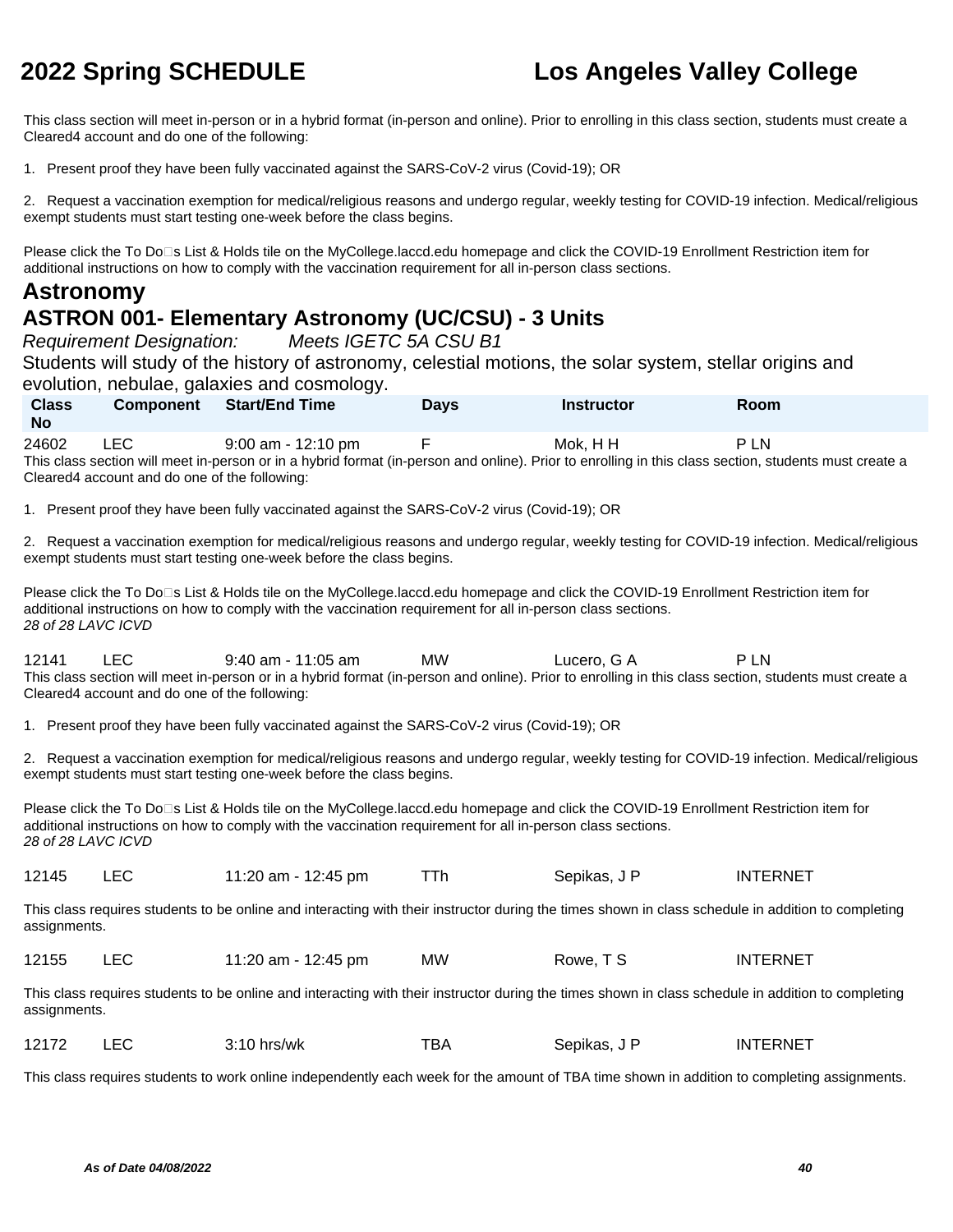28050 LEC 3:10 hrs/wk TBA Sepikas, J P INTERNET

This class requires students to work online independently each week for the amount of TBA time shown in addition to completing assignments.

## **ASTRON 005- Fundamentals Of Astronomy Laboratory (UC/CSU) - 1 Unit**

Requirement Designation: Meets IGETC 5C CSU B3

**Enrollment Requirement:** Prerequisite: ASTRON 001 with a grade of C or better; or concurrent enrollment.

Using the planetarium and telescopes (as available on campuses) and/or planetarium software, star atlases and planispheres, this class will study the methods used by astronomers to determine the nature of the universe.

| <b>Class</b><br><b>No</b> | <b>Component</b> | <b>Start/End Time</b> | <b>Days</b> | Instructor  | Room |
|---------------------------|------------------|-----------------------|-------------|-------------|------|
| 12430                     | LAB              | 6:50 pm - 10:00 pm    | м           | Lucero, G A | P LN |
|                           |                  |                       |             |             |      |

This class section will meet in-person or in a hybrid format (in-person and online). Prior to enrolling in this class section, students must create a Cleared4 account and do one of the following:

1. Present proof they have been fully vaccinated against the SARS-CoV-2 virus (Covid-19); OR

2. Request a vaccination exemption for medical/religious reasons and undergo regular, weekly testing for COVID-19 infection. Medical/religious exempt students must start testing one-week before the class begins.

Please click the To Do□s List & Holds tile on the MyCollege.laccd.edu homepage and click the COVID-19 Enrollment Restriction item for additional instructions on how to comply with the vaccination requirement for all in-person class sections. 28 of 28 LAVC ICVD

12438 LAB 6:50 pm - 10:00 pm Th Klutch, PI PLN This class section will meet in-person or in a hybrid format (in-person and online). Prior to enrolling in this class section, students must create a Cleared4 account and do one of the following:

1. Present proof they have been fully vaccinated against the SARS-CoV-2 virus (Covid-19); OR

2. Request a vaccination exemption for medical/religious reasons and undergo regular, weekly testing for COVID-19 infection. Medical/religious exempt students must start testing one-week before the class begins.

Please click the To Do□s List & Holds tile on the MyCollege.laccd.edu homepage and click the COVID-19 Enrollment Restriction item for additional instructions on how to comply with the vaccination requirement for all in-person class sections. 28 of 28 LAVC ICVD

### **Basic Skills BSICSKL 110CE- 21st Century Employability Skills: Empathy (Repeatable) - 0 Unit**

This class is part of the professional competencies outlined in the New World Work 21st Century Skills list. The workshop focuses on building empathy in the workplace. Students will focus on understanding the difference between empathy and sympathy and developing good communicative skills that build positive verbal/nonverbal trust in the workplace. Students will also understand the importance of developing social and vocational relationships that create a positive and productive work environment.

| <b>Class</b><br><b>No</b> | <b>Component</b> | <b>Start/End Time</b> | <b>Days</b> | <b>Instructor</b> | Room     |
|---------------------------|------------------|-----------------------|-------------|-------------------|----------|
| 21149                     | ∟EC.             | $1:15$ hrs/wk         | TBA         | Palmer, P B       | INTERNET |

This class requires students to work online independently each week for the amount of TBA time shown in addition to completing assignments. (Starts 04/11/2022, Ends 05/22/2022)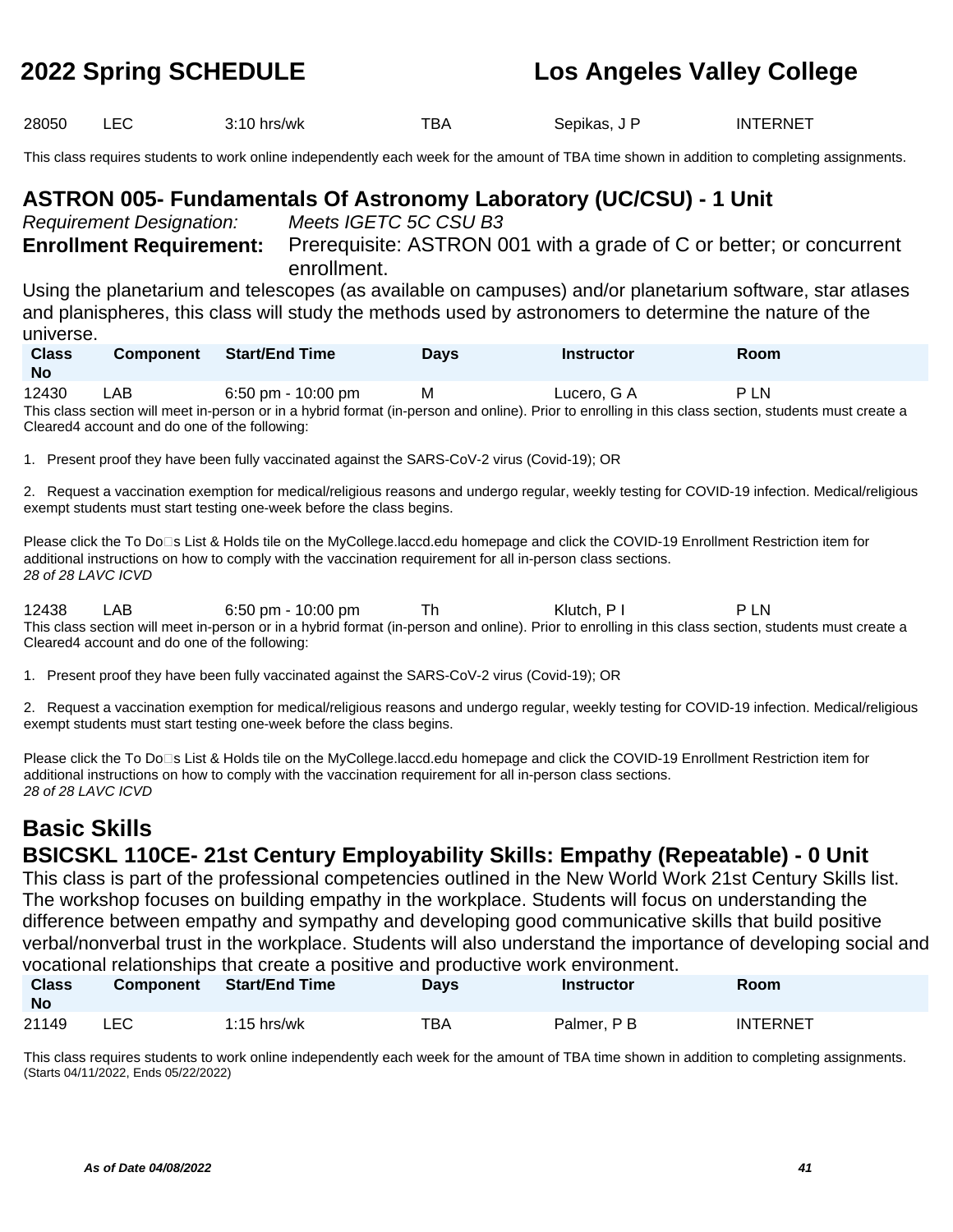## **BSICSKL 112CE- 21st Century Employability Skills: Diversity Awareness (Repeatable) - 0 Unit**

This course is part of the professional competencies outlined in the New World Work 21st Century Skills list. The course focuses on the importance of developing sensitivity to differences in background, beliefs, gender, sexual orientation, ethnicity, and age in the workplace. Students will engage in professional and interpersonal skills that enable them to establish rewarding relationships with diverse individuals and groups.

| <b>Class</b><br><b>No</b> | <b>Component</b> | Start/End Time | <b>Days</b> | Instructor  | Room            |  |
|---------------------------|------------------|----------------|-------------|-------------|-----------------|--|
| 21151                     | LEC              | $1:15$ hrs/wk  | тва         | Palmer, P B | <b>INTERNET</b> |  |

This class requires students to work online independently each week for the amount of TBA time shown in addition to completing assignments. (Starts 04/11/2022, Ends 05/22/2022)

## **BSICSKL 113CE- 21st Century Employability Skills: Collaboration (Repeatable) - 0 Unit**

This course is part of the professional competencies outlined in the New World Work 21st Century Skills list. The course focuses on building collaboration and leadership models in the workplace. Students will focus on developing skills that enable them respect people's differences, resolve conflicts, and find commonality that enhances the workplace.

| <b>Class</b><br><b>No</b> | <b>Component</b>                                                                                                | <b>Start/End Time</b> | <b>Days</b> | <b>Instructor</b> | <b>Room</b>     |  |  |  |
|---------------------------|-----------------------------------------------------------------------------------------------------------------|-----------------------|-------------|-------------------|-----------------|--|--|--|
| 25378                     | LEC                                                                                                             | $0:50$ hrs/wk         | TBA         | Meza. B S         | <b>BRBK USD</b> |  |  |  |
|                           | This course is part of the LAVC Dual Enrollment program and is offered through Burbank Unified School District. |                       |             |                   |                 |  |  |  |
|                           | 40 of 40 LAVC Advanced Collg Enrollment                                                                         |                       |             |                   |                 |  |  |  |
|                           | (Starts 02/07/2022, Ends 04/15/2022)                                                                            |                       |             |                   |                 |  |  |  |

### **BSICSKL 114CE- 21st Century Employability Skills: Self-Awareness (Repeatable) - 0 Unit**

This course is part of the professional competencies outlined in the New World Work 21st Century Skills list. This course focuses on helping students understand the importance of self-awareness in the context of social awareness. Students will focus on work opportunities that would be a good match for personal strengths and skills. Students will learn how to improve professional manner by learning guidelines or rules of the work setting, such as appropriate clothing and ways of communicating.

| <b>Class</b><br><b>No</b> | <b>Component</b> | <b>Start/End Time</b> | Davs | Instructor | Room            |
|---------------------------|------------------|-----------------------|------|------------|-----------------|
| 21128                     | ∟EC.             | $1:15$ hrs/wk         | TBA  | Meza, B S  | <b>INTERNET</b> |

This class requires students to work online independently each week for the amount of TBA time shown in addition to completing assignments. (Starts 04/11/2022, Ends 05/22/2022)

## **BSICSKL 115CE- 21st Century Employability Skills: Resilience (Repeatable) - 0 Unit**

This course is part of the professional competencies outlined in the New World Work 21st Century Skills list. This course focuses on teaching students the capabilities, skills and self-care practices that contribute to resilience. This will enable students to build their resilience so they're ready to meet challenges at work, at home and other areas of their life.

| <b>Class</b><br><b>No</b> | <b>Component</b> | <b>Start/End Time</b> | Days | <b>Instructor</b> | <b>Room</b>     |
|---------------------------|------------------|-----------------------|------|-------------------|-----------------|
| 21129                     | LEC              | $1:15$ hrs/wk         | TBA  | Kahwajian, R      | <b>INTERNET</b> |

This class requires students to work online independently each week for the amount of TBA time shown in addition to completing assignments. (Starts 04/11/2022, Ends 05/22/2022)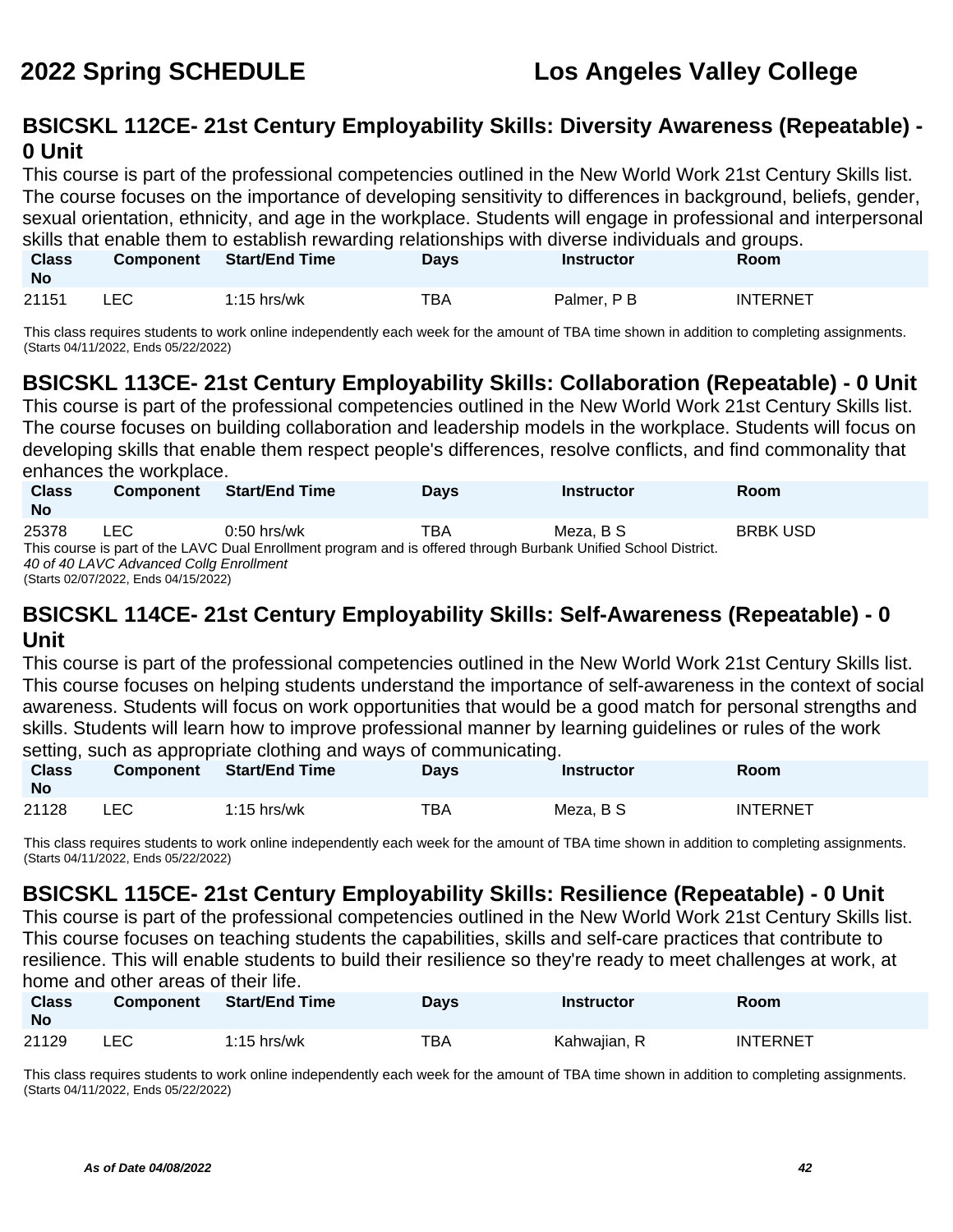## **BSICSKL 116CE- 21st Century Employability Skills: Communication (Repeatable) - 0 Unit**

This course is part of the professional competencies outlined in the New World Work 21st Century Skills list. The course focuses on helping students understand the importance of communication skills in the workplace. Students will focus on developing workplace-related writing skills, verbal and nonverbal communication skills, and passive and active listening skills that will enable them to act professionally and emphatically in the workplace.

| <b>Class</b><br><b>No</b> | <b>Component</b>                          | <b>Start/End Time</b>                                                                                           | <b>Days</b> | <b>Instructor</b> | Room            |
|---------------------------|-------------------------------------------|-----------------------------------------------------------------------------------------------------------------|-------------|-------------------|-----------------|
| 25478                     | ∟EC.                                      | $0:50$ hrs/wk                                                                                                   | TBA         | Kahwaiian, R      | <b>BRBK USD</b> |
|                           | 10 of 10   AVO Advanced Calley Forallward | This course is part of the LAVC Dual Enrollment program and is offered through Burbank Unified School District. |             |                   |                 |

40 of 40 LAVC Advanced Collg Enrollment (Starts 02/07/2022, Ends 04/15/2022)

### **BSICSKL 117CE- 21st Century Employability Skills: Digital Fluency (Repeatable) - 0 Unit**

This course is part of the professional competencies outlined in the New World Work 21st Century Skills list. The course focuses on helping students understand the importance of digital literacy and gaining a basic understanding of computer, tablet, smart phone hardware and software and how they work in the workplace. Students use online tools like Google and YouTube to find data, information, answer a question, or help solve a problem and determine the

"usefulness" and "truthfulness" of sources. They will also use social media tools in their job search and identify steps to create a positive and professional online presence.

| <b>Class</b><br><b>No</b> | <b>Component</b> | <b>Start/End Time</b> | Days | Instructor | Room            |
|---------------------------|------------------|-----------------------|------|------------|-----------------|
| 21131                     | ∟EC.             | $1:15$ hrs/wk         | TBA  | Angel, A M | <b>INTERNET</b> |

This class requires students to work online independently each week for the amount of TBA time shown in addition to completing assignments. (Starts 04/11/2022, Ends 05/22/2022)

## **Biology BIOLOGY 003- Introduction To Biology (UC/CSU) - 4 Units**

Requirement Designation: Meets IGETC 5B 5C CSU B2 B3

This course for non-majors examines the fundamental principles of biology with laboratories emphasizing hands-on investigations. Topics include an introduction to evolutionary theory, basic biological chemistry, cell function and reproduction, cellular respiration and photosynthesis, classical and contemporary genetics, gene expression and an introduction to animal structure and function. Meets UC/CSU GE requirement of natural science with a lab.

| <b>Class</b><br>No | <b>Component</b> | <b>Start/End Time</b> | Days | <b>Instructor</b> | Room           |
|--------------------|------------------|-----------------------|------|-------------------|----------------|
| 13574              | LEC.             | 1:00 pm - 4:10 pm     |      | Banerjee, R       | <b>EST 108</b> |

This class section will meet in-person or in a hybrid format (in-person and online). Prior to enrolling in this class section, students must create a Cleared4 account and do one of the following:

1. Present proof they have been fully vaccinated against the SARS-CoV-2 virus (Covid-19); OR

2. Request a vaccination exemption for medical/religious reasons and undergo regular, weekly testing for COVID-19 infection. Medical/religious exempt students must start testing one-week before the class begins.

Please click the To Do<sup>n</sup>s List & Holds tile on the MyCollege.laccd.edu homepage and click the COVID-19 Enrollment Restriction item for additional instructions on how to comply with the vaccination requirement for all in-person class sections.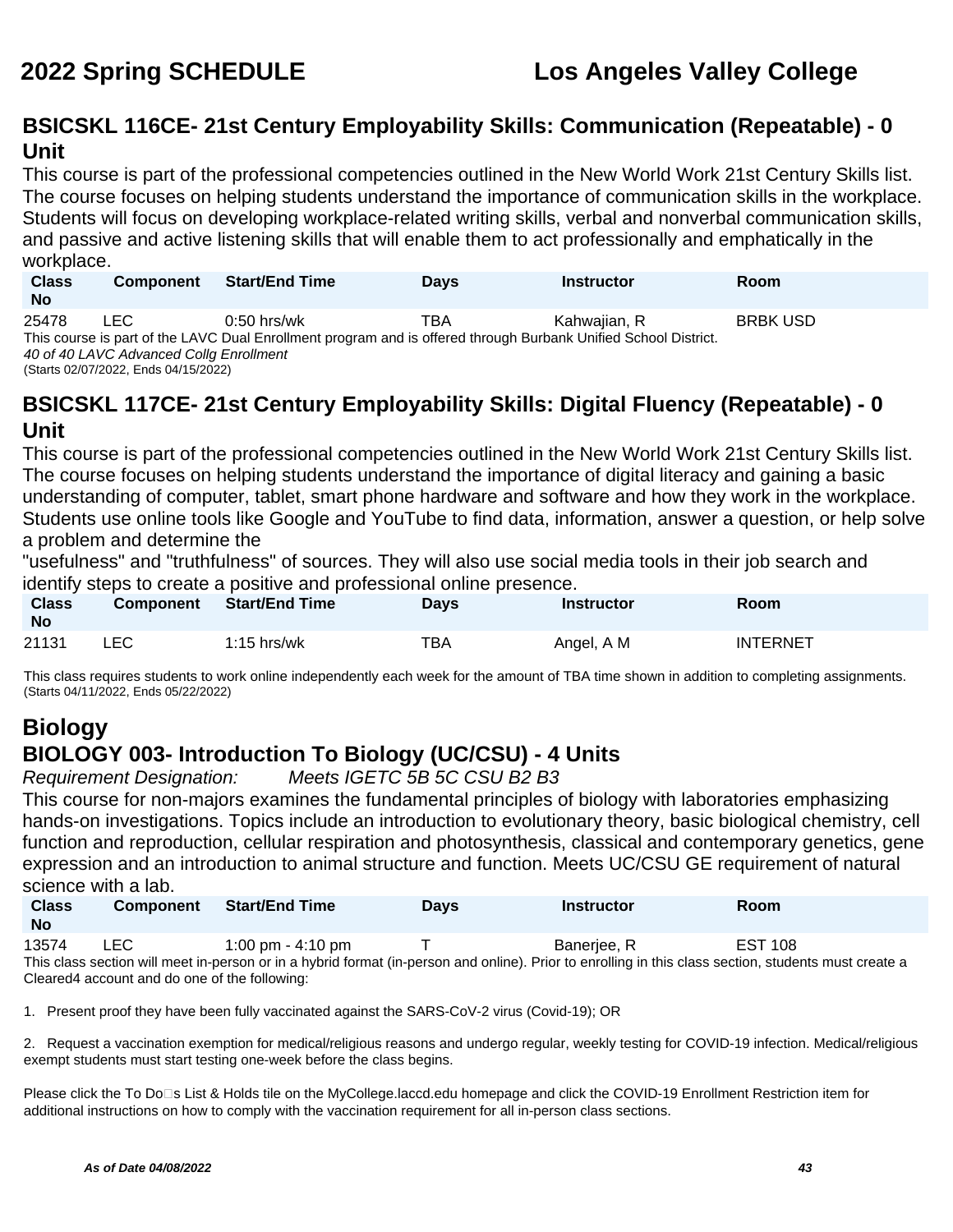This class may use an online video proctoring service, such as Proctorio. Students must have access to a computer and may be required to use a webcam and a mic. Contact the instructor for more details. 28 of 28 LAVC ICVD

### **AND**

13578 LAB 1:00 pm - 4:10 pm Th Baneriee, R AHS 151 This class section will meet in-person or in a hybrid format (in-person and online). Prior to enrolling in this class section, students must create a Cleared4 account and do one of the following:

1. Present proof they have been fully vaccinated against the SARS-CoV-2 virus (Covid-19); OR

2. Request a vaccination exemption for medical/religious reasons and undergo regular, weekly testing for COVID-19 infection. Medical/religious exempt students must start testing one-week before the class begins.

Please click the To Do<sup>n</sup>s List & Holds tile on the MyCollege.laccd.edu homepage and click the COVID-19 Enrollment Restriction item for additional instructions on how to comply with the vaccination requirement for all in-person class sections. This class may use an online video proctoring service, such as Proctorio. Students must have access to a computer and may be required to use a webcam and a mic. Contact the instructor for more details.

| 13561 | $3:10$ hrs/wk | твд | Benseman, S A | <b>INTERNET</b> |
|-------|---------------|-----|---------------|-----------------|
|       |               |     |               |                 |

This class will be offered in a hybrid format, which requires students to meet in-person, face-to-face with their instructor during the times shown AND to work online during the scheduled times and/or independently each week for the amount of TBA hours shown on schedule in addition to completing assignments.

This class may use an online video proctoring service, such as Proctorio. Students must have access to a computer and may be required to use a webcam and a mic. Contact the instructor for more details.

This class section will meet in-person or in a hybrid format (in-person and online). Prior to enrolling in this class section, students must create a Cleared4 account and do one of the following:

1. Present proof they have been fully vaccinated against the SARS-CoV-2 virus (Covid-19); OR

2. Request a vaccination exemption for medical/religious reasons and undergo regular, weekly testing for COVID-19 infection. Medical/religious exempt students must start testing one-week before the class begins.

Please click the To Do⊡s List & Holds tile on the MyCollege.laccd.edu homepage and click the COVID-19 Enrollment Restriction item for additional instructions on how to comply with the vaccination requirement for all in-person class sections. 28 of 56 LAVC ICVD

### **AND Select One of the following:**

|       | <b>ART OUT ON ONE OF THE REPORT OF A</b> |                     |              |                |
|-------|------------------------------------------|---------------------|--------------|----------------|
| 13562 | LAB                                      | 6:00 pm - $9:10$ pm | Benseman, SA | <b>AHS 151</b> |

This class will be offered in a hybrid format, which requires students to meet in-person, face-to-face with their instructor during the times shown AND to work online during the scheduled times and/or independently each week for the amount of TBA hours shown on schedule in addition to completing assignments.

This class may use an online video proctoring service, such as Proctorio. Students must have access to a computer and may be required to use a webcam and a mic. Contact the instructor for more details.

This class section will meet in-person or in a hybrid format (in-person and online). Prior to enrolling in this class section, students must create a Cleared4 account and do one of the following:

1. Present proof they have been fully vaccinated against the SARS-CoV-2 virus (Covid-19); OR

2. Request a vaccination exemption for medical/religious reasons and undergo regular, weekly testing for COVID-19 infection. Medical/religious exempt students must start testing one-week before the class begins.

Please click the To Do□s List & Holds tile on the MyCollege.laccd.edu homepage and click the COVID-19 Enrollment Restriction item for additional instructions on how to comply with the vaccination requirement for all in-person class sections.

25637 LAB 6:00 pm - 9:10 pm W Benseman, S A AHS 151 This class section will meet in-person or in a hybrid format (in-person and online). Prior to enrolling in this class section, students must create a Cleared4 account and do one of the following:

1. Present proof they have been fully vaccinated against the SARS-CoV-2 virus (Covid-19); OR

2. Request a vaccination exemption for medical/religious reasons and undergo regular, weekly testing for COVID-19 infection. Medical/religious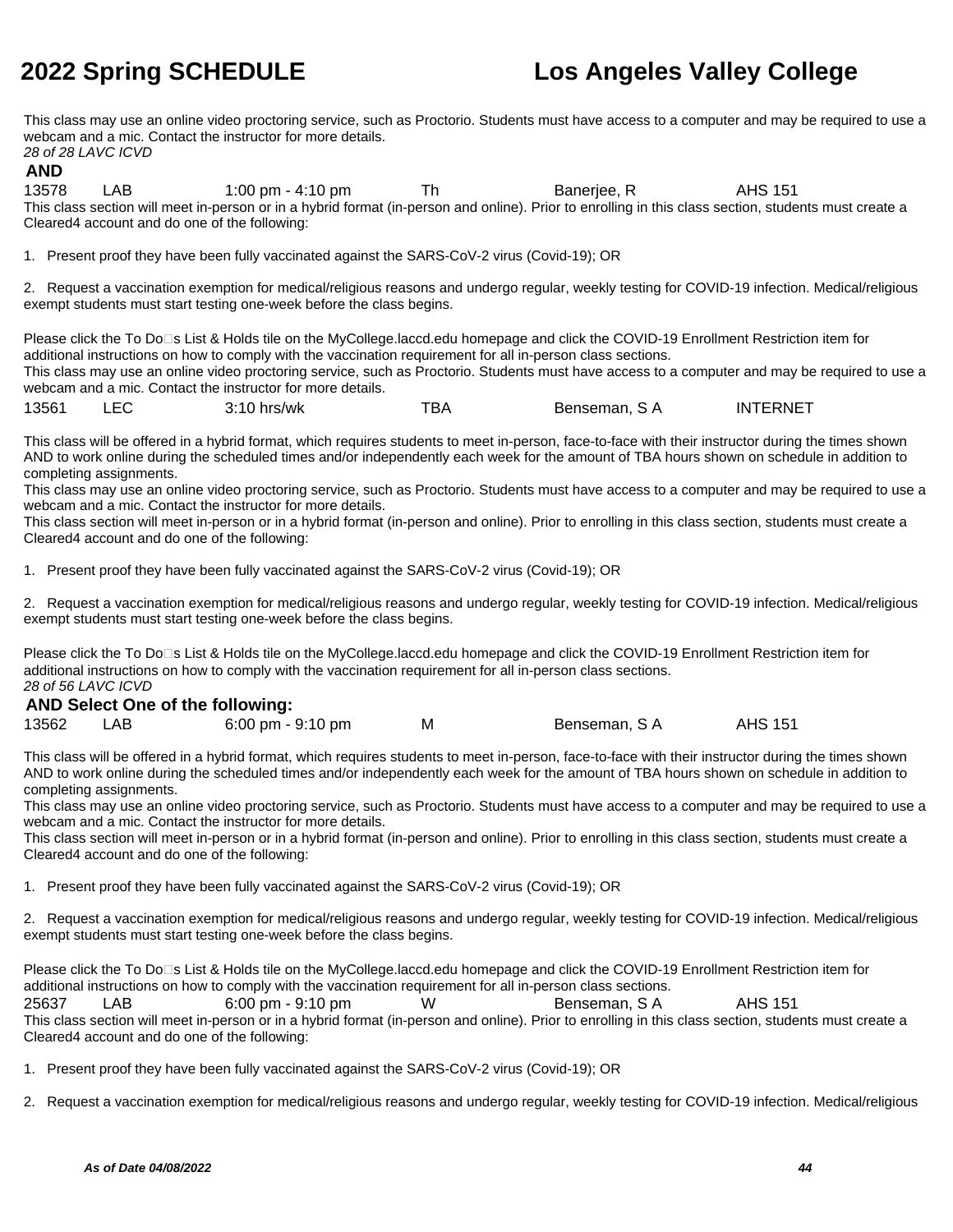exempt students must start testing one-week before the class begins.

Please click the To Do⊡s List & Holds tile on the MyCollege.laccd.edu homepage and click the COVID-19 Enrollment Restriction item for additional instructions on how to comply with the vaccination requirement for all in-person class sections.

13567 LEC 3:10 hrs/wk TBA Harfouche, Y G INTERNET

This class will be offered in a hybrid format, which requires students to meet in-person, face-to-face with their instructor during the times shown AND to work online during the scheduled times and/or independently each week for the amount of TBA hours shown on schedule in addition to completing assignments.

This class may use an online video proctoring service, such as Proctorio. Students must have access to a computer and may be required to use a webcam and a mic. Contact the instructor for more details.

This class section will meet in-person or in a hybrid format (in-person and online). Prior to enrolling in this class section, students must create a Cleared4 account and do one of the following:

1. Present proof they have been fully vaccinated against the SARS-CoV-2 virus (Covid-19); OR

2. Request a vaccination exemption for medical/religious reasons and undergo regular, weekly testing for COVID-19 infection. Medical/religious exempt students must start testing one-week before the class begins.

Please click the To Do□s List & Holds tile on the MyCollege.laccd.edu homepage and click the COVID-19 Enrollment Restriction item for additional instructions on how to comply with the vaccination requirement for all in-person class sections. 28 of 28 LAVC ICVD

### **AND**

13571 LAB 8:00 am - 11:10 am T Harfouche, Y G AHS 151

This class will be offered in a hybrid format, which requires students to meet in-person, face-to-face with their instructor during the times shown AND to work online during the scheduled times and/or independently each week for the amount of TBA hours shown on schedule in addition to completing assignments.

This class may use an online video proctoring service, such as Proctorio. Students must have access to a computer and may be required to use a webcam and a mic. Contact the instructor for more details.

This class section will meet in-person or in a hybrid format (in-person and online). Prior to enrolling in this class section, students must create a Cleared4 account and do one of the following:

1. Present proof they have been fully vaccinated against the SARS-CoV-2 virus (Covid-19); OR

2. Request a vaccination exemption for medical/religious reasons and undergo regular, weekly testing for COVID-19 infection. Medical/religious exempt students must start testing one-week before the class begins.

Please click the To Do□s List & Holds tile on the MyCollege.laccd.edu homepage and click the COVID-19 Enrollment Restriction item for additional instructions on how to comply with the vaccination requirement for all in-person class sections.

| 13595 |  | $9:40$ am - 11:05 am | МW | Zuna. L L<br>. | <b>INTERNE</b> |
|-------|--|----------------------|----|----------------|----------------|
|-------|--|----------------------|----|----------------|----------------|

This class will be offered in an online blended format, which requires students to be online and interacting with their instructor during the times shown and to work online independently each week for the amount of TBA time shown in addition to completing assignments. This class may use an online video proctoring service, such as Proctorio. Students must have access to a computer and may be required to use a webcam and a mic. Contact the instructor for more details. **AND**

| 13601 | AB | $3:10$ hrs/wk | тва | Zuna. L L | <b>INTERNET</b> |
|-------|----|---------------|-----|-----------|-----------------|
|-------|----|---------------|-----|-----------|-----------------|

This class will be offered in an online blended format, which requires students to be online and interacting with their instructor during the times shown and to work online independently each week for the amount of TBA time shown in addition to completing assignments. This class may use an online video proctoring service, such as Proctorio. Students must have access to a computer and may be required to use a webcam and a mic. Contact the instructor for more details.

13656 LEC 3:10 hrs/wk TBA Harfouche, Y G INTERNET

This class will be offered in a hybrid format, which requires students to meet in-person, face-to-face with their instructor during the times shown AND to work online during the scheduled times and/or independently each week for the amount of TBA hours shown on schedule in addition to completing assignments.

This class may use an online video proctoring service, such as Proctorio. Students must have access to a computer and may be required to use a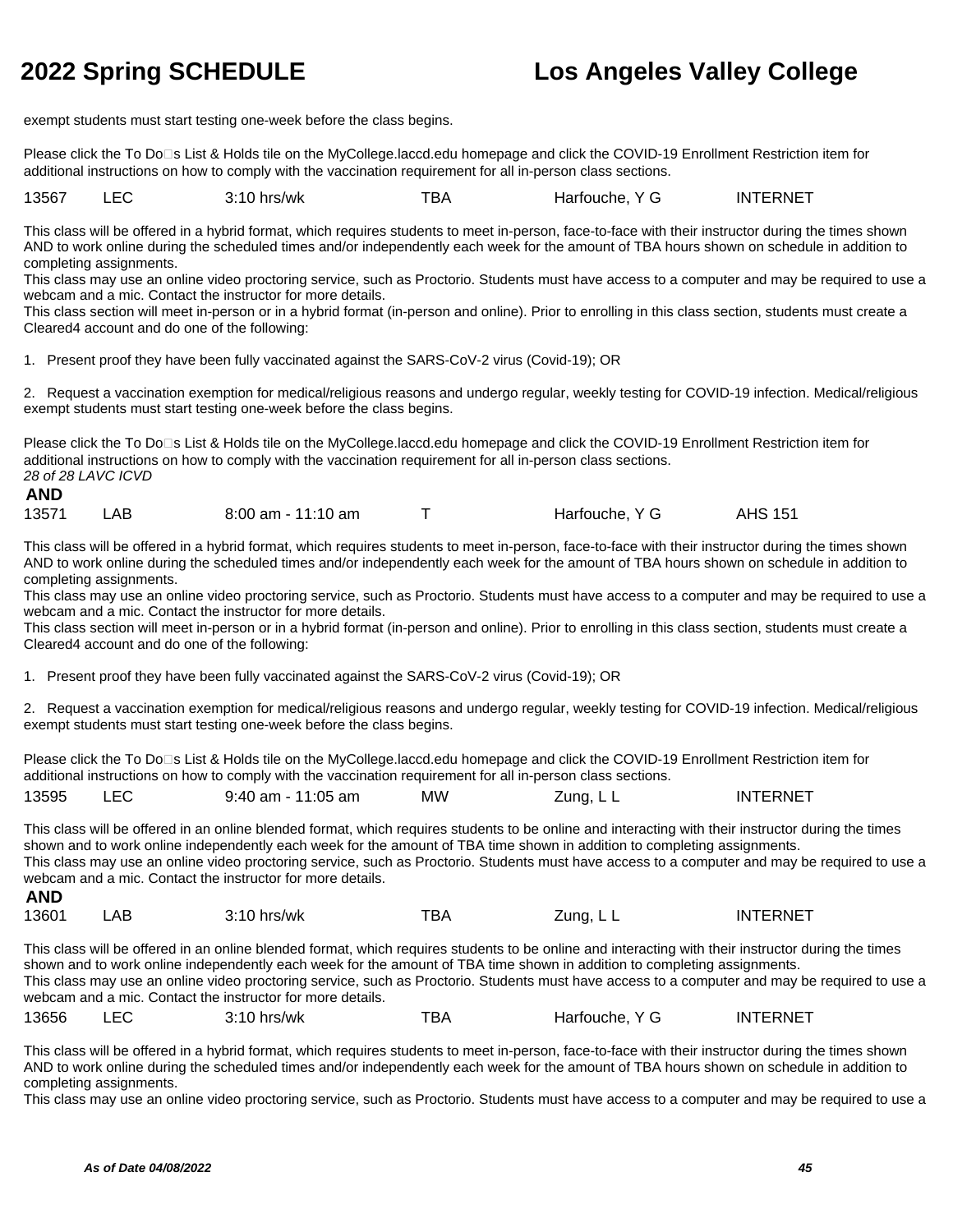webcam and a mic. Contact the instructor for more details.

This class section will meet in-person or in a hybrid format (in-person and online). Prior to enrolling in this class section, students must create a Cleared4 account and do one of the following:

1. Present proof they have been fully vaccinated against the SARS-CoV-2 virus (Covid-19); OR

2. Request a vaccination exemption for medical/religious reasons and undergo regular, weekly testing for COVID-19 infection. Medical/religious exempt students must start testing one-week before the class begins.

Please click the To Do<sup>n</sup>s List & Holds tile on the MyCollege.laccd.edu homepage and click the COVID-19 Enrollment Restriction item for additional instructions on how to comply with the vaccination requirement for all in-person class sections. 28 of 28 LAVC ICVD

### **AND**

| 13674 | LAB | 1:00 pm - 4:10 pm |  | Harfouche, Y G | <b>AHS 151</b> |
|-------|-----|-------------------|--|----------------|----------------|
|-------|-----|-------------------|--|----------------|----------------|

This class will be offered in a hybrid format, which requires students to meet in-person, face-to-face with their instructor during the times shown AND to work online during the scheduled times and/or independently each week for the amount of TBA hours shown on schedule in addition to completing assignments.

This class may use an online video proctoring service, such as Proctorio. Students must have access to a computer and may be required to use a webcam and a mic. Contact the instructor for more details.

This class section will meet in-person or in a hybrid format (in-person and online). Prior to enrolling in this class section, students must create a Cleared4 account and do one of the following:

1. Present proof they have been fully vaccinated against the SARS-CoV-2 virus (Covid-19); OR

2. Request a vaccination exemption for medical/religious reasons and undergo regular, weekly testing for COVID-19 infection. Medical/religious exempt students must start testing one-week before the class begins.

Please click the To Do⊡s List & Holds tile on the MyCollege.laccd.edu homepage and click the COVID-19 Enrollment Restriction item for additional instructions on how to comply with the vaccination requirement for all in-person class sections.

| 13689 | 9:40 am - 11:05 am | <b>MW</b> | Harfouche, Y G | <b>INTERNET</b> |
|-------|--------------------|-----------|----------------|-----------------|
|       |                    |           |                |                 |

This class will be offered in an online blended format, which requires students to be online and interacting with their instructor during the times shown and to work online independently each week for the amount of TBA time shown in addition to completing assignments. This class may use an online video proctoring service, such as Proctorio. Students must have access to a computer and may be required to use a webcam and a mic. Contact the instructor for more details.

This class is part of the LAVC UMOJA Program. For additional guidance or enrollment in this course, follow up with Dr. Elliott Coney via email at coneye@lavc.edu or via cranium cafe at https://lavc.craniumcafe.com/elliottconey

40 of 40 LAVC UMOJA/Passage Program

| <b>AND</b> |     |               |     |                |                 |
|------------|-----|---------------|-----|----------------|-----------------|
| 13702      | .AB | $3:10$ hrs/wk | тва | Harfouche, Y G | <b>INTERNET</b> |

This class will be offered in an online blended format, which requires students to be online and interacting with their instructor during the times shown and to work online independently each week for the amount of TBA time shown in addition to completing assignments. This class may use an online video proctoring service, such as Proctorio. Students must have access to a computer and may be required to use a

webcam and a mic. Contact the instructor for more details.

This class is part of the LAVC UMOJA Program. For additional guidance or enrollment in this course, follow up with Dr. Elliott Coney via email at coneye@lavc.edu or via cranium cafe at https://lavc.craniumcafe.com/elliottconey

13717 LEC 1:00 pm - 2:25 pm MW Brockmann, E H INTERNET

This class will be offered in an online blended format, which requires students to be online and interacting with their instructor during the times shown and to work online independently each week for the amount of TBA time shown in addition to completing assignments. This class may use an online video proctoring service, such as Proctorio. Students must have access to a computer and may be required to use a webcam and a mic. Contact the instructor for more details. **AND**

| 13736 | AB | 3:10 hrs/wk | тва | Huang. | <b>INTERNET</b> |
|-------|----|-------------|-----|--------|-----------------|
|       |    |             |     | د د    |                 |

This class will be offered in an online blended format, which requires students to be online and interacting with their instructor during the times shown and to work online independently each week for the amount of TBA time shown in addition to completing assignments. This class may use an online video proctoring service, such as Proctorio. Students must have access to a computer and may be required to use a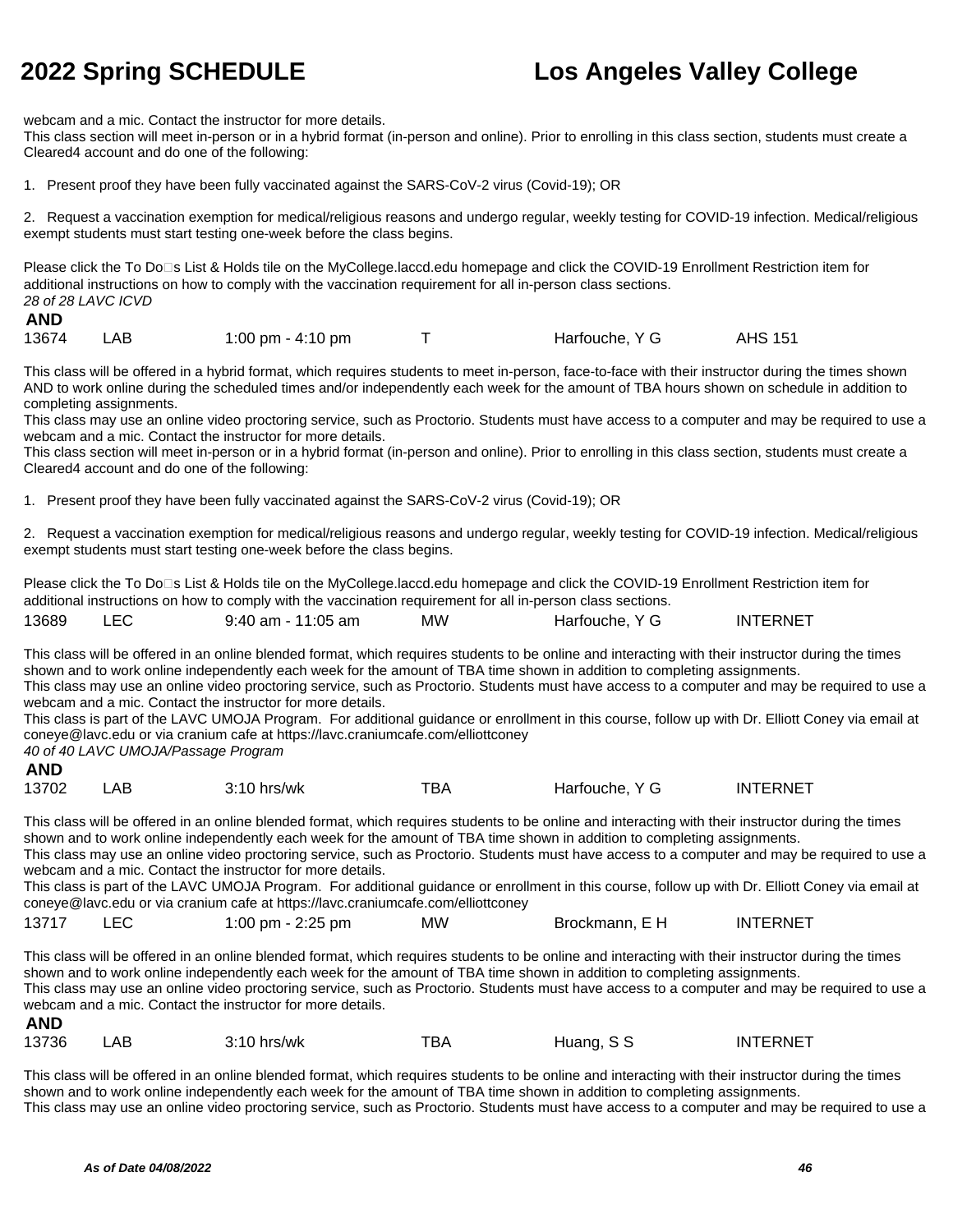**AND**

## **2022 Spring SCHEDULE Los Angeles Valley College**

webcam and a mic. Contact the instructor for more details.

| 13774 | $3:10$ hrs/wk | --<br>BA | McEachin. S C | INTERNE <sup>-</sup> |
|-------|---------------|----------|---------------|----------------------|
|       |               |          |               |                      |

This class will be offered in an online blended format, which requires students to be online and interacting with their instructor during the times shown and to work online independently each week for the amount of TBA time shown in addition to completing assignments. This class may use an online video proctoring service, such as Proctorio. Students must have access to a computer and may be required to use a webcam and a mic. Contact the instructor for more details.

This class section will meet in-person or in a hybrid format (in-person and online). Prior to enrolling in this class section, students must create a Cleared4 account and do one of the following:

1. Present proof they have been fully vaccinated against the SARS-CoV-2 virus (Covid-19); OR

2. Request a vaccination exemption for medical/religious reasons and undergo regular, weekly testing for COVID-19 infection. Medical/religious exempt students must start testing one-week before the class begins.

Please click the To Do<sup>n</sup>s List & Holds tile on the MyCollege.laccd.edu homepage and click the COVID-19 Enrollment Restriction item for additional instructions on how to comply with the vaccination requirement for all in-person class sections.

| 13795 | .AB | $8:00$ am - 11:10 am |  | McEachin, S C | <b>INTERNET</b> |
|-------|-----|----------------------|--|---------------|-----------------|
|-------|-----|----------------------|--|---------------|-----------------|

This class will be offered in an online blended format, which requires students to be online and interacting with their instructor during the times shown and to work online independently each week for the amount of TBA time shown in addition to completing assignments. This class may use an online video proctoring service, such as Proctorio. Students must have access to a computer and may be required to use a webcam and a mic. Contact the instructor for more details.

This class section will meet in-person or in a hybrid format (in-person and online). Prior to enrolling in this class section, students must create a Cleared4 account and do one of the following:

1. Present proof they have been fully vaccinated against the SARS-CoV-2 virus (Covid-19); OR

2. Request a vaccination exemption for medical/religious reasons and undergo regular, weekly testing for COVID-19 infection. Medical/religious exempt students must start testing one-week before the class begins.

Please click the To Do<sup>n</sup>s List & Holds tile on the MyCollege.laccd.edu homepage and click the COVID-19 Enrollment Restriction item for additional instructions on how to comply with the vaccination requirement for all in-person class sections.

| 13811<br>$  -$ | $\Gamma$<br>-EU<br>__ | <br>hrs/wk<br>ັ. | TBA | dalev<br>−<br>_ _ | TERNET<br>IN |
|----------------|-----------------------|------------------|-----|-------------------|--------------|
|                |                       |                  |     |                   |              |

This class will be offered in an online blended format, which requires students to be online and interacting with their instructor during the times shown and to work online independently each week for the amount of TBA time shown in addition to completing assignments. This class may use an online video proctoring service, such as Proctorio. Students must have access to a computer and may be required to use a webcam and a mic. Contact the instructor for more details. **AND**

| 13838 | ΑB | $8:00$ am - 11:10 am |  | Haley, EL | <b>INTERNET</b> |
|-------|----|----------------------|--|-----------|-----------------|
|-------|----|----------------------|--|-----------|-----------------|

This class will be offered in an online blended format, which requires students to be online and interacting with their instructor during the times shown and to work online independently each week for the amount of TBA time shown in addition to completing assignments. This class may use an online video proctoring service, such as Proctorio. Students must have access to a computer and may be required to use a webcam and a mic. Contact the instructor for more details.

| 13932<br>$3:30$ pm - $4:55$ pm | Sanchez. B D | <b>INTERNET</b> |
|--------------------------------|--------------|-----------------|
|--------------------------------|--------------|-----------------|

This class will be offered in an online blended format, which requires students to be online and interacting with their instructor during the times shown and to work online independently each week for the amount of TBA time shown in addition to completing assignments. This class may use an online video proctoring service, such as Proctorio. Students must have access to a computer and may be required to use a webcam and a mic. Contact the instructor for more details. **AND**

| 13953<br>тва<br>ΑB<br>$3:10$ hrs/wk<br>Sanchez. B D | INTERNET |
|-----------------------------------------------------|----------|
|-----------------------------------------------------|----------|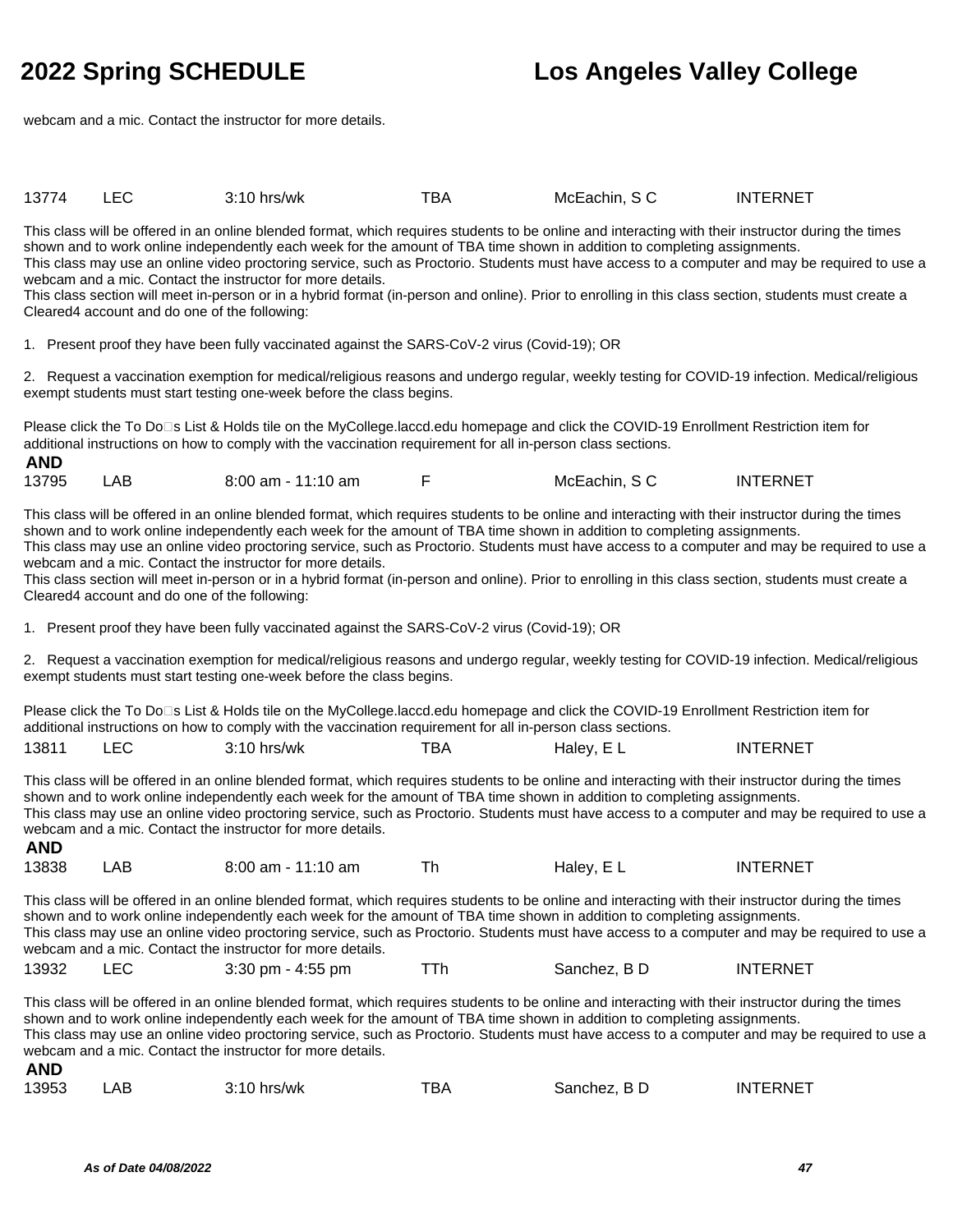This class will be offered in an online blended format, which requires students to be online and interacting with their instructor during the times shown and to work online independently each week for the amount of TBA time shown in addition to completing assignments. This class may use an online video proctoring service, such as Proctorio. Students must have access to a computer and may be required to use a webcam and a mic. Contact the instructor for more details.

28644 LEC 6:30 hrs/wk TBA Paz, A INTERNET This class section will meet in-person or in a hybrid format (in-person and online). Prior to enrolling in this class section, students must create a Cleared4 account and do one of the following:

1. Present proof they have been fully vaccinated against the SARS-CoV-2 virus (Covid-19); OR

2. Request a vaccination exemption for medical/religious reasons and undergo regular, weekly testing for COVID-19 infection. Medical/religious exempt students must start testing one-week before the class begins.

Please click the To Do□s List & Holds tile on the MyCollege.laccd.edu homepage and click the COVID-19 Enrollment Restriction item for additional instructions on how to comply with the vaccination requirement for all in-person class sections.

This class will be offered in a hybrid format, which requires students to meet in-person, face-to-face with their instructor during the times shown AND to work online during the scheduled times and/or independently each week for the amount of TBA hours shown on schedule in addition to completing assignments. 28 of 28 LAVC ICVD

(Starts 04/11/2022, Ends 06/06/2022)

### **AND**

28645 LAB 9:40 am - 12:50 pm MW Paz, A AHS 151 This class section will meet in-person or in a hybrid format (in-person and online). Prior to enrolling in this class section, students must create a Cleared4 account and do one of the following:

1. Present proof they have been fully vaccinated against the SARS-CoV-2 virus (Covid-19); OR

2. Request a vaccination exemption for medical/religious reasons and undergo regular, weekly testing for COVID-19 infection. Medical/religious exempt students must start testing one-week before the class begins.

Please click the To Do□s List & Holds tile on the MyCollege.laccd.edu homepage and click the COVID-19 Enrollment Restriction item for additional instructions on how to comply with the vaccination requirement for all in-person class sections.

This class will be offered in a hybrid format, which requires students to meet in-person, face-to-face with their instructor during the times shown AND to work online during the scheduled times and/or independently each week for the amount of TBA hours shown on schedule in addition to completing assignments.

(Starts 04/11/2022, Ends 06/06/2022)

### **BIOLOGY 005- Introduction To Human Biology (UC/CSU) - 4 Units**

### Introduction To Human Biology

| <b>Class</b><br><b>No</b> | <b>Component</b> | Start/End Time       | Days | Instructor     | Room     |
|---------------------------|------------------|----------------------|------|----------------|----------|
| 19560                     | LEC              | $9:40$ am - 12:50 pm | м    | Manoukian. H A | INTERNET |

This class will be offered in a hybrid format, which requires students to meet in-person, face-to-face with their instructor during the times shown AND to work online during the scheduled times and/or independently each week for the amount of TBA hours shown on schedule in addition to completing assignments.

This class may use an online video proctoring service, such as Proctorio. Students must have access to a computer and may be required to use a webcam and a mic. Contact the instructor for more details.

This class section will meet in-person or in a hybrid format (in-person and online). Prior to enrolling in this class section, students must create a Cleared4 account and do one of the following:

1. Present proof they have been fully vaccinated against the SARS-CoV-2 virus (Covid-19); OR

2. Request a vaccination exemption for medical/religious reasons and undergo regular, weekly testing for COVID-19 infection. Medical/religious exempt students must start testing one-week before the class begins.

Please click the To Do□s List & Holds tile on the MyCollege.laccd.edu homepage and click the COVID-19 Enrollment Restriction item for additional instructions on how to comply with the vaccination requirement for all in-person class sections.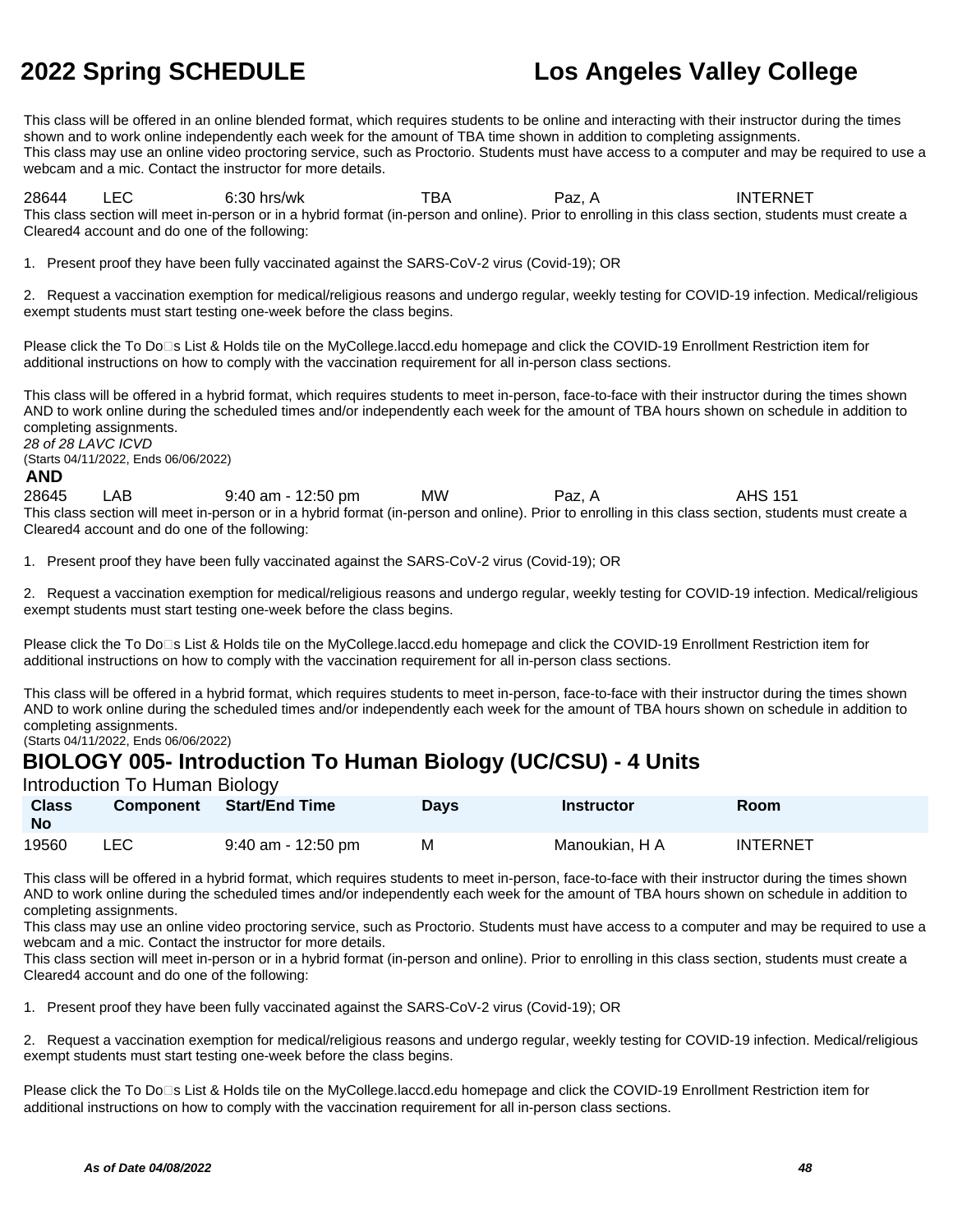24 of 24 LAVC ICVD

| <b>AND</b>   |                                                                                                                                                                                                                            |                                                                                                                                                                                                                                                                                                  |            |                |                                                                                                                                                |  |
|--------------|----------------------------------------------------------------------------------------------------------------------------------------------------------------------------------------------------------------------------|--------------------------------------------------------------------------------------------------------------------------------------------------------------------------------------------------------------------------------------------------------------------------------------------------|------------|----------------|------------------------------------------------------------------------------------------------------------------------------------------------|--|
| 19561        | LAB                                                                                                                                                                                                                        | 9:40 am - 12:50 pm                                                                                                                                                                                                                                                                               | W          | Manoukian, H A | <b>AHS 243</b>                                                                                                                                 |  |
|              | completing assignments.                                                                                                                                                                                                    | This class will be offered in a hybrid format, which requires students to meet in-person, face-to-face with their instructor during the times shown<br>AND to work online during the scheduled times and/or independently each week for the amount of TBA hours shown on schedule in addition to |            |                |                                                                                                                                                |  |
|              |                                                                                                                                                                                                                            | webcam and a mic. Contact the instructor for more details.                                                                                                                                                                                                                                       |            |                | This class may use an online video proctoring service, such as Proctorio. Students must have access to a computer and may be required to use a |  |
|              | Cleared4 account and do one of the following:                                                                                                                                                                              | This class section will meet in-person or in a hybrid format (in-person and online). Prior to enrolling in this class section, students must create a                                                                                                                                            |            |                |                                                                                                                                                |  |
|              |                                                                                                                                                                                                                            | 1. Present proof they have been fully vaccinated against the SARS-CoV-2 virus (Covid-19); OR                                                                                                                                                                                                     |            |                |                                                                                                                                                |  |
|              |                                                                                                                                                                                                                            | 2. Request a vaccination exemption for medical/religious reasons and undergo regular, weekly testing for COVID-19 infection. Medical/religious<br>exempt students must start testing one-week before the class begins.                                                                           |            |                |                                                                                                                                                |  |
|              |                                                                                                                                                                                                                            | Please click the To Do⊡s List & Holds tile on the MyCollege.laccd.edu homepage and click the COVID-19 Enrollment Restriction item for<br>additional instructions on how to comply with the vaccination requirement for all in-person class sections.                                             |            |                |                                                                                                                                                |  |
| 19552        | <b>LEC</b>                                                                                                                                                                                                                 | 5:45 pm - 7:10 pm                                                                                                                                                                                                                                                                                | TTh        | Bakhtiari, S   | <b>INTERNET</b>                                                                                                                                |  |
| assignments. |                                                                                                                                                                                                                            | This class requires students to be online and interacting with their instructor during the times shown in class schedule in addition to completing                                                                                                                                               |            |                |                                                                                                                                                |  |
|              | This class may use an online video proctoring service, such as Proctorio. Students must have access to a computer and may be required to use a<br>webcam and a mic. Contact the instructor for more details.<br><b>AND</b> |                                                                                                                                                                                                                                                                                                  |            |                |                                                                                                                                                |  |
| 19556        | <b>LAB</b>                                                                                                                                                                                                                 | 7:25 pm - 8:50 pm                                                                                                                                                                                                                                                                                | <b>TTh</b> | Bakhtiari, S   | <b>INTERNET</b>                                                                                                                                |  |
| assignments. |                                                                                                                                                                                                                            | This class requires students to be online and interacting with their instructor during the times shown in class schedule in addition to completing                                                                                                                                               |            |                |                                                                                                                                                |  |
|              |                                                                                                                                                                                                                            | webcam and a mic. Contact the instructor for more details.                                                                                                                                                                                                                                       |            |                | This class may use an online video proctoring service, such as Proctorio. Students must have access to a computer and may be required to use a |  |
| 24929        | <b>LEC</b>                                                                                                                                                                                                                 | 5:45 pm - 8:55 pm                                                                                                                                                                                                                                                                                | M          | Bakhtiari, S   | <b>INTERNET</b>                                                                                                                                |  |
| assignments. |                                                                                                                                                                                                                            | This class requires students to be online and interacting with their instructor during the times shown in class schedule in addition to completing                                                                                                                                               |            |                |                                                                                                                                                |  |
| <b>AND</b>   |                                                                                                                                                                                                                            | webcam and a mic. Contact the instructor for more details.                                                                                                                                                                                                                                       |            |                | This class may use an online video proctoring service, such as Proctorio. Students must have access to a computer and may be required to use a |  |
| 24930        | LAB                                                                                                                                                                                                                        | 5:45 pm - 8:55 pm                                                                                                                                                                                                                                                                                | W          | Wahla, SA      | <b>INTERNET</b>                                                                                                                                |  |
|              |                                                                                                                                                                                                                            | This class requires students to be online and interacting with their instructor during the times shown in class schedule in addition to completing                                                                                                                                               |            |                |                                                                                                                                                |  |
| assignments. |                                                                                                                                                                                                                            | webcam and a mic. Contact the instructor for more details.                                                                                                                                                                                                                                       |            |                | This class may use an online video proctoring service, such as Proctorio. Students must have access to a computer and may be required to use a |  |
| 19557        | <b>LEC</b>                                                                                                                                                                                                                 | 3:10 hrs/wk                                                                                                                                                                                                                                                                                      | <b>TBA</b> | Manoukian, H A | <b>INTERNET</b>                                                                                                                                |  |
|              | completing assignments.                                                                                                                                                                                                    | This class will be offered in a hybrid format, which requires students to meet in-person, face-to-face with their instructor during the times shown<br>AND to work online during the scheduled times and/or independently each week for the amount of TBA hours shown on schedule in addition to |            |                |                                                                                                                                                |  |
|              |                                                                                                                                                                                                                            | webcam and a mic. Contact the instructor for more details.                                                                                                                                                                                                                                       |            |                | This class may use an online video proctoring service, such as Proctorio. Students must have access to a computer and may be required to use a |  |
|              | Cleared4 account and do one of the following:                                                                                                                                                                              | This class section will meet in-person or in a hybrid format (in-person and online). Prior to enrolling in this class section, students must create a                                                                                                                                            |            |                |                                                                                                                                                |  |
|              |                                                                                                                                                                                                                            | 1. Present proof they have been fully vaccinated against the SARS-CoV-2 virus (Covid-19); OR                                                                                                                                                                                                     |            |                |                                                                                                                                                |  |

2. Request a vaccination exemption for medical/religious reasons and undergo regular, weekly testing for COVID-19 infection. Medical/religious exempt students must start testing one-week before the class begins.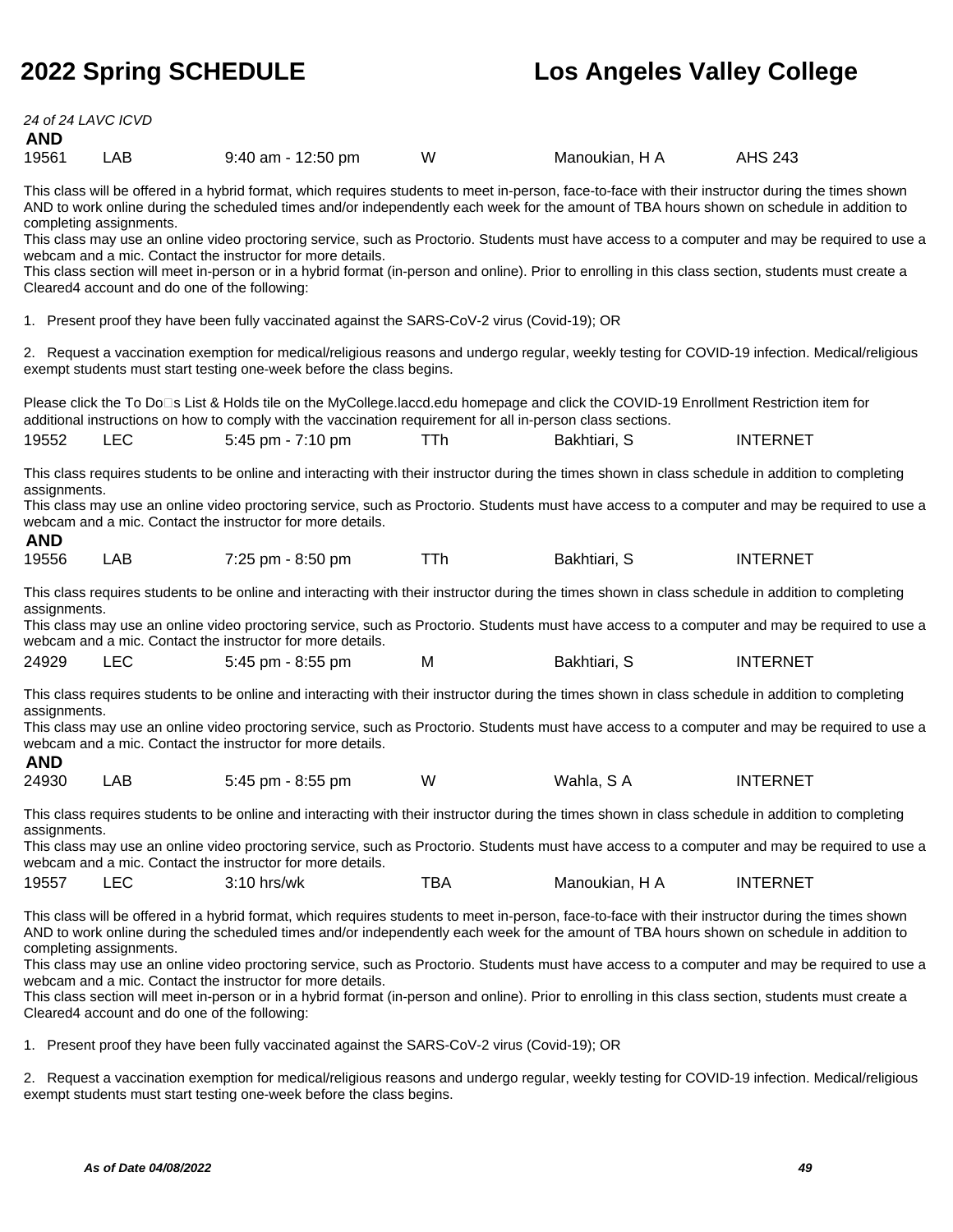Please click the To Do□s List & Holds tile on the MyCollege.laccd.edu homepage and click the COVID-19 Enrollment Restriction item for additional instructions on how to comply with the vaccination requirement for all in-person class sections. 24 of 24 LAVC ICVD

### **AND**

19559 LAB 9:40 am - 12:50 pm T Manoukian, H A AHS 243

This class will be offered in a hybrid format, which requires students to meet in-person, face-to-face with their instructor during the times shown AND to work online during the scheduled times and/or independently each week for the amount of TBA hours shown on schedule in addition to completing assignments.

This class may use an online video proctoring service, such as Proctorio. Students must have access to a computer and may be required to use a webcam and a mic. Contact the instructor for more details.

This class section will meet in-person or in a hybrid format (in-person and online). Prior to enrolling in this class section, students must create a Cleared4 account and do one of the following:

1. Present proof they have been fully vaccinated against the SARS-CoV-2 virus (Covid-19); OR

2. Request a vaccination exemption for medical/religious reasons and undergo regular, weekly testing for COVID-19 infection. Medical/religious exempt students must start testing one-week before the class begins.

Please click the To Do⊡s List & Holds tile on the MyCollege.laccd.edu homepage and click the COVID-19 Enrollment Restriction item for additional instructions on how to comply with the vaccination requirement for all in-person class sections.

### **BIOLOGY 006- General Biology I (UC/CSU) - 5 Units**

Requirement Designation: Meets IGETC 5B 5C CSU B2 B3

**Enrollment Requirement:** Prerequisite: CHEM 101 and MATH 125 with a grade of C or better. (BIOLOGY 007 may be taken before BIOLOGY 006)

This is a general biology course designed for life science and many pre-health majors. It examines basic cellular biology, metabolism, genetics, molecular biology, and the relationship between form and function of living organisms. Note: Some 4-year institutions prefer that Biology 6 and 7 be taken at the same college. **Class No Component Start/End Time Days Instructor Room**

24937 LEC 8:00 am - 9:20 am TTh Zung, LL EST 101 This class section will meet in-person or in a hybrid format (in-person and online). Prior to enrolling in this class section, students must create a Cleared4 account and do one of the following:

1. Present proof they have been fully vaccinated against the SARS-CoV-2 virus (Covid-19); OR

2. Request a vaccination exemption for medical/religious reasons and undergo regular, weekly testing for COVID-19 infection. Medical/religious exempt students must start testing one-week before the class begins.

Please click the To Do⊡s List & Holds tile on the MyCollege.laccd.edu homepage and click the COVID-19 Enrollment Restriction item for additional instructions on how to comply with the vaccination requirement for all in-person class sections. 21 of 24 LAVC ICVD

### **AND** 24938 LAB 9:40 am - 12:50 pm TTh Zung, L L AHS 251

This class section will meet in-person or in a hybrid format (in-person and online). Prior to enrolling in this class section, students must create a Cleared4 account and do one of the following:

1. Present proof they have been fully vaccinated against the SARS-CoV-2 virus (Covid-19); OR

2. Request a vaccination exemption for medical/religious reasons and undergo regular, weekly testing for COVID-19 infection. Medical/religious exempt students must start testing one-week before the class begins.

Please click the To Do<sup>n</sup>s List & Holds tile on the MyCollege.laccd.edu homepage and click the COVID-19 Enrollment Restriction item for additional instructions on how to comply with the vaccination requirement for all in-person class sections.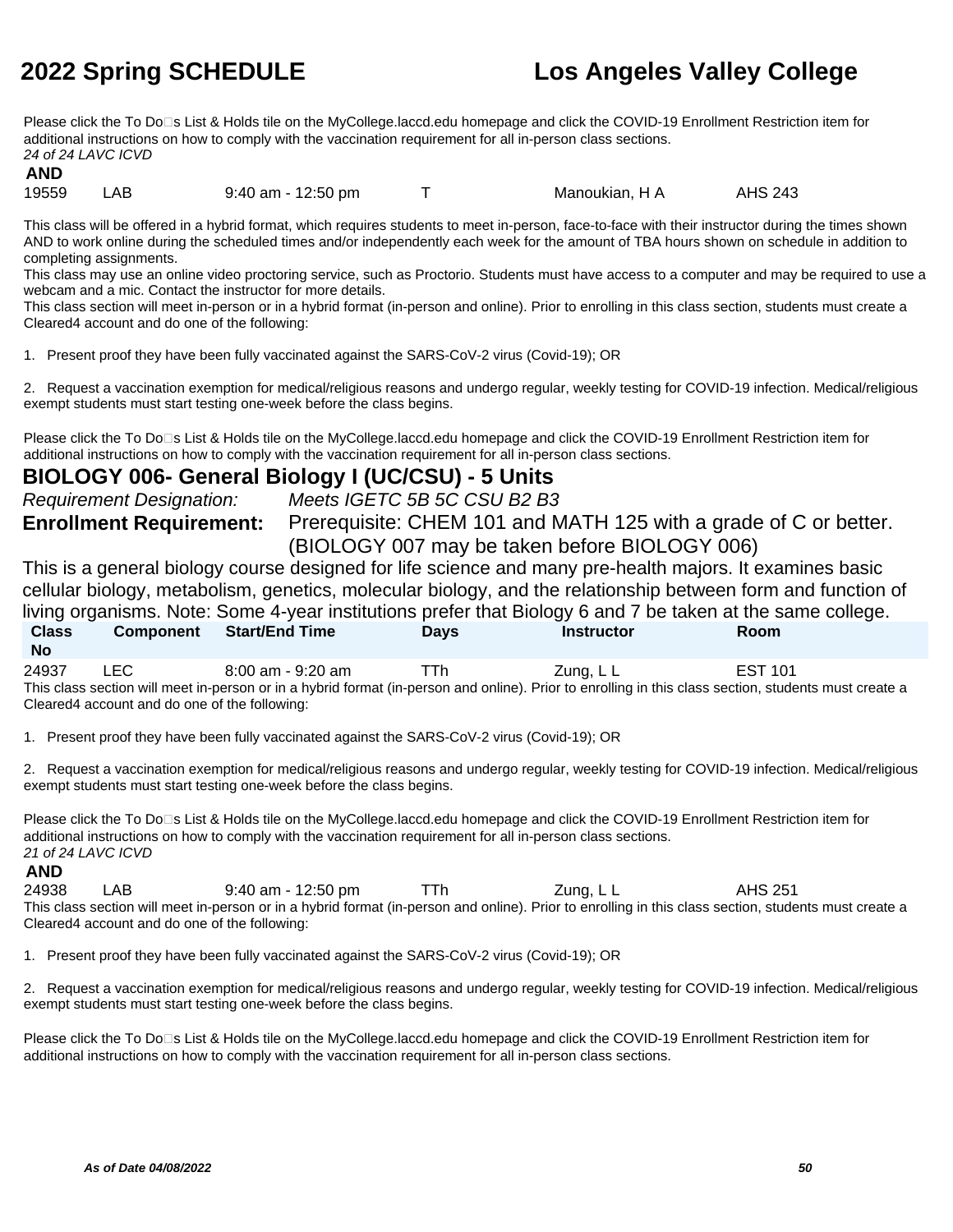14168 LEC 9:40 am - 11:05 am TTh Byrd Williams, P B EST 105 This class section will meet in-person or in a hybrid format (in-person and online). Prior to enrolling in this class section, students must create a Cleared4 account and do one of the following:

1. Present proof they have been fully vaccinated against the SARS-CoV-2 virus (Covid-19); OR

2. Request a vaccination exemption for medical/religious reasons and undergo regular, weekly testing for COVID-19 infection. Medical/religious exempt students must start testing one-week before the class begins.

Please click the To Do⊡s List & Holds tile on the MyCollege.laccd.edu homepage and click the COVID-19 Enrollment Restriction item for additional instructions on how to comply with the vaccination requirement for all in-person class sections. 18 of 18 LAVC ICVD

### **AND**

14170 LAB 9:40 am - 12:50 pm MW Byrd Williams, P B AHS 251 This class section will meet in-person or in a hybrid format (in-person and online). Prior to enrolling in this class section, students must create a Cleared4 account and do one of the following:

1. Present proof they have been fully vaccinated against the SARS-CoV-2 virus (Covid-19); OR

2. Request a vaccination exemption for medical/religious reasons and undergo regular, weekly testing for COVID-19 infection. Medical/religious exempt students must start testing one-week before the class begins.

Please click the To Do<sup>n</sup>s List & Holds tile on the MyCollege.laccd.edu homepage and click the COVID-19 Enrollment Restriction item for additional instructions on how to comply with the vaccination requirement for all in-person class sections.

14174 LEC 9:40 am - 11:05 am TTh Byrd Williams, P B EST 105 This class section will meet in-person or in a hybrid format (in-person and online). Prior to enrolling in this class section, students must create a Cleared4 account and do one of the following:

1. Present proof they have been fully vaccinated against the SARS-CoV-2 virus (Covid-19); OR

2. Request a vaccination exemption for medical/religious reasons and undergo regular, weekly testing for COVID-19 infection. Medical/religious exempt students must start testing one-week before the class begins.

Please click the To Do⊡s List & Holds tile on the MyCollege.laccd.edu homepage and click the COVID-19 Enrollment Restriction item for additional instructions on how to comply with the vaccination requirement for all in-person class sections. This course counts for partial completion for Transfer Alliance Program requirements. Prior to the start of the semester, honors sections are open to admitted TAP/Honors students only. After classes begin, honors sections may be open to all students with an instructor add permit. All students must meet course prerequisites. 3 of 3 LAVC ICVD + VHON

### **AND**

14176 LAB 9:40 am - 12:50 pm MW Byrd Williams, P B AHS 251 This class section will meet in-person or in a hybrid format (in-person and online). Prior to enrolling in this class section, students must create a Cleared4 account and do one of the following:

1. Present proof they have been fully vaccinated against the SARS-CoV-2 virus (Covid-19); OR

2. Request a vaccination exemption for medical/religious reasons and undergo regular, weekly testing for COVID-19 infection. Medical/religious exempt students must start testing one-week before the class begins.

Please click the To Do<sup>n</sup>s List & Holds tile on the MyCollege.laccd.edu homepage and click the COVID-19 Enrollment Restriction item for additional instructions on how to comply with the vaccination requirement for all in-person class sections. This course counts for partial completion for Transfer Alliance Program requirements. Prior to the start of the semester, honors sections are open to admitted TAP/Honors students only. After classes begin, honors sections may be open to all students with an instructor add permit. All students must meet course prerequisites. 14164 LEC 9:40 am - 11:05 am TTh Huang, S S INTERNET

This class will be offered in an online blended format, which requires students to be online and interacting with their instructor during the times shown and to work online independently each week for the amount of TBA time shown in addition to completing assignments. This class may use an online video proctoring service, such as Proctorio. Students must have access to a computer and may be required to use a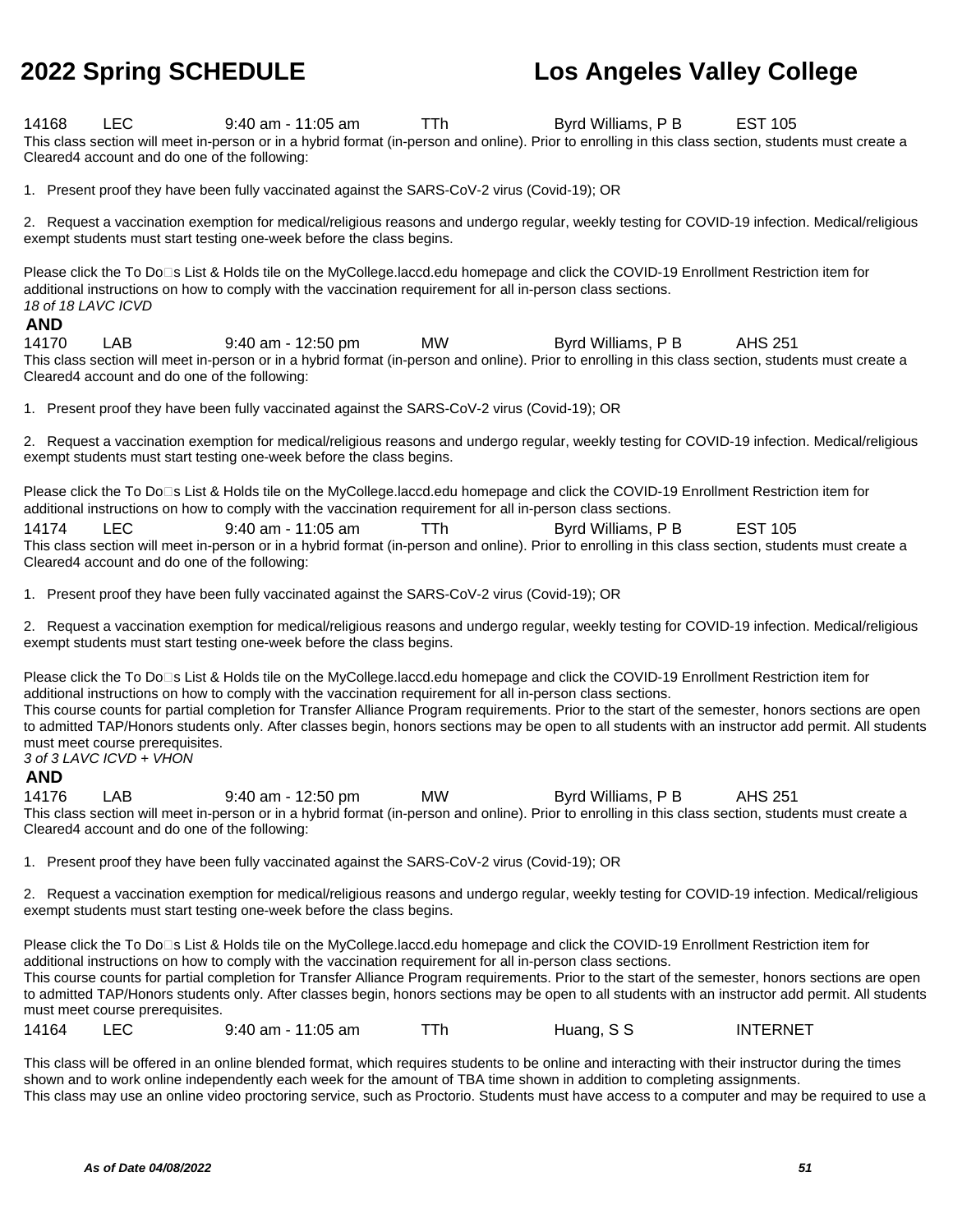**AND**

## **2022 Spring SCHEDULE Los Angeles Valley College**

webcam and a mic. Contact the instructor for more details.

| 14166 | AE | 6:30<br>hrs/wk<br>. | $-$<br>ВΡ | Huand.<br>ა ა | ERNET<br>IN I |
|-------|----|---------------------|-----------|---------------|---------------|
|       |    |                     |           | .             |               |

This class will be offered in an online blended format, which requires students to be online and interacting with their instructor during the times shown and to work online independently each week for the amount of TBA time shown in addition to completing assignments. This class may use an online video proctoring service, such as Proctorio. Students must have access to a computer and may be required to use a webcam and a mic. Contact the instructor for more details.

|  | 20170 | r c<br>3:10<br>hrs/wk | --<br>BΑ | Williams.<br>Bvro | TERNET<br>INT |
|--|-------|-----------------------|----------|-------------------|---------------|
|--|-------|-----------------------|----------|-------------------|---------------|

This class will be offered in a hybrid format, which requires students to meet in-person, face-to-face with their instructor during the times shown AND to work online during the scheduled times and/or independently each week for the amount of TBA hours shown on schedule in addition to completing assignments.

This class may use an online video proctoring service, such as Proctorio. Students must have access to a computer and may be required to use a webcam and a mic. Contact the instructor for more details.

This class section will meet in-person or in a hybrid format (in-person and online). Prior to enrolling in this class section, students must create a Cleared4 account and do one of the following:

1. Present proof they have been fully vaccinated against the SARS-CoV-2 virus (Covid-19); OR

2. Request a vaccination exemption for medical/religious reasons and undergo regular, weekly testing for COVID-19 infection. Medical/religious exempt students must start testing one-week before the class begins.

Please click the To Do□s List & Holds tile on the MyCollege.laccd.edu homepage and click the COVID-19 Enrollment Restriction item for additional instructions on how to comply with the vaccination requirement for all in-person class sections. 21 of 21 LAVC ICVD

| <b>AND</b> |     |                                     |    |                    |         |
|------------|-----|-------------------------------------|----|--------------------|---------|
| 20171      | LAB | $5:00 \text{ pm} - 8:10 \text{ pm}$ | MW | Byrd Williams, P B | AHS 251 |

This class will be offered in a hybrid format, which requires students to meet in-person, face-to-face with their instructor during the times shown AND to work online during the scheduled times and/or independently each week for the amount of TBA hours shown on schedule in addition to completing assignments.

This class will meet on campus. Masks and physical distancing are required.

This class section will meet in-person or in a hybrid format (in-person and online). Prior to enrolling in this class section, students must create a Cleared4 account and do one of the following:

1. Present proof they have been fully vaccinated against the SARS-CoV-2 virus (Covid-19); OR

2. Request a vaccination exemption for medical/religious reasons and undergo regular, weekly testing for COVID-19 infection. Medical/religious exempt students must start testing one-week before the class begins.

Please click the To Do<sup>n</sup>s List & Holds tile on the MyCollege.laccd.edu homepage and click the COVID-19 Enrollment Restriction item for additional instructions on how to comply with the vaccination requirement for all in-person class sections.

### **BIOLOGY 007- General Biology II (UC/CSU) - 5 Units**

| <b>Requirement Designation:</b> | Meets IGETC 5B 5C CSU B2 B3                                                                     |
|---------------------------------|-------------------------------------------------------------------------------------------------|
|                                 | <b>Enrollment Requirement:</b> Prerequisite: MATH 125 with a grade of C or better. (BIOLOGY 007 |
|                                 | may be taken before BIOLOGY 006.)                                                               |

This is a general biology course designed for life science and many pre-health majors. It examines the unifying principles of biology through the study of phylogeny, taxonomy, organismal structure/function, evolution, and ecology. Note: Some 4-year institutions prefer that Biology 6 and 7 be taken at the same college.

| <b>Class</b> | Component Start/End Time | <b>Days</b> | <b>Instructor</b> | Room |
|--------------|--------------------------|-------------|-------------------|------|
| <b>No</b>    |                          |             |                   |      |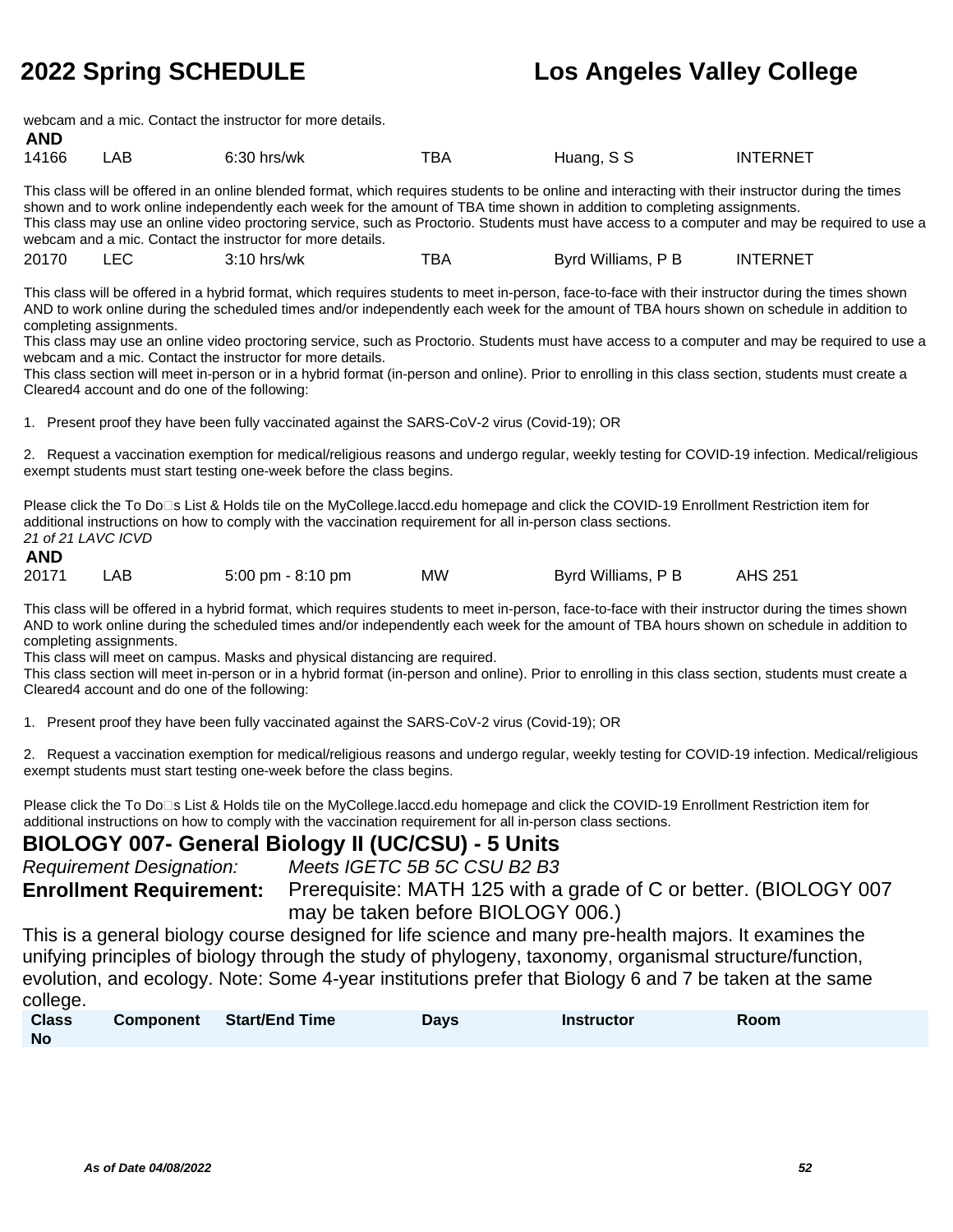24985 LEC 1:00 pm - 2:25 pm TTh Lyons, P J EST 101 This class section will meet in-person or in a hybrid format (in-person and online). Prior to enrolling in this class section, students must create a Cleared4 account and do one of the following:

1. Present proof they have been fully vaccinated against the SARS-CoV-2 virus (Covid-19); OR

2. Request a vaccination exemption for medical/religious reasons and undergo regular, weekly testing for COVID-19 infection. Medical/religious exempt students must start testing one-week before the class begins.

Please click the To Do⊡s List & Holds tile on the MyCollege.laccd.edu homepage and click the COVID-19 Enrollment Restriction item for additional instructions on how to comply with the vaccination requirement for all in-person class sections. 26 of 26 LAVC ICVD

### **AND**

**AND**

24987 LAB 2:40 pm - 5:50 pm TTh Lyons, P J AHS 248 This class section will meet in-person or in a hybrid format (in-person and online). Prior to enrolling in this class section, students must create a Cleared4 account and do one of the following:

1. Present proof they have been fully vaccinated against the SARS-CoV-2 virus (Covid-19); OR

2. Request a vaccination exemption for medical/religious reasons and undergo regular, weekly testing for COVID-19 infection. Medical/religious exempt students must start testing one-week before the class begins.

Please click the To Do⊡s List & Holds tile on the MyCollege.laccd.edu homepage and click the COVID-19 Enrollment Restriction item for additional instructions on how to comply with the vaccination requirement for all in-person class sections. 14216 LEC 3:10 hrs/wk TBA Haley, E L INTERNET

This class will be offered in a hybrid format, which requires students to meet in-person, face-to-face with their instructor during the times shown AND to work online during the scheduled times and/or independently each week for the amount of TBA hours shown on schedule in addition to completing assignments.

This class may use an online video proctoring service, such as Proctorio. Students must have access to a computer and may be required to use a webcam and a mic. Contact the instructor for more details.

This class section will meet in-person or in a hybrid format (in-person and online). Prior to enrolling in this class section, students must create a Cleared4 account and do one of the following:

1. Present proof they have been fully vaccinated against the SARS-CoV-2 virus (Covid-19); OR

2. Request a vaccination exemption for medical/religious reasons and undergo regular, weekly testing for COVID-19 infection. Medical/religious exempt students must start testing one-week before the class begins.

Please click the To Do□s List & Holds tile on the MyCollege.laccd.edu homepage and click the COVID-19 Enrollment Restriction item for additional instructions on how to comply with the vaccination requirement for all in-person class sections. 26 of 26 LAVC ICVD

| 14217<br>ΜW<br>Haley, EL<br>LAB<br>1:00 pm - 4:05 pm | <b>AHS 248</b> |
|------------------------------------------------------|----------------|
|------------------------------------------------------|----------------|

This class will be offered in a hybrid format, which requires students to meet in-person, face-to-face with their instructor during the times shown AND to work online during the scheduled times and/or independently each week for the amount of TBA hours shown on schedule in addition to completing assignments.

This class may use an online video proctoring service, such as Proctorio. Students must have access to a computer and may be required to use a webcam and a mic. Contact the instructor for more details.

This class section will meet in-person or in a hybrid format (in-person and online). Prior to enrolling in this class section, students must create a Cleared4 account and do one of the following:

1. Present proof they have been fully vaccinated against the SARS-CoV-2 virus (Covid-19); OR

2. Request a vaccination exemption for medical/religious reasons and undergo regular, weekly testing for COVID-19 infection. Medical/religious exempt students must start testing one-week before the class begins.

Please click the To Do⊡s List & Holds tile on the MyCollege.laccd.edu homepage and click the COVID-19 Enrollment Restriction item for additional instructions on how to comply with the vaccination requirement for all in-person class sections.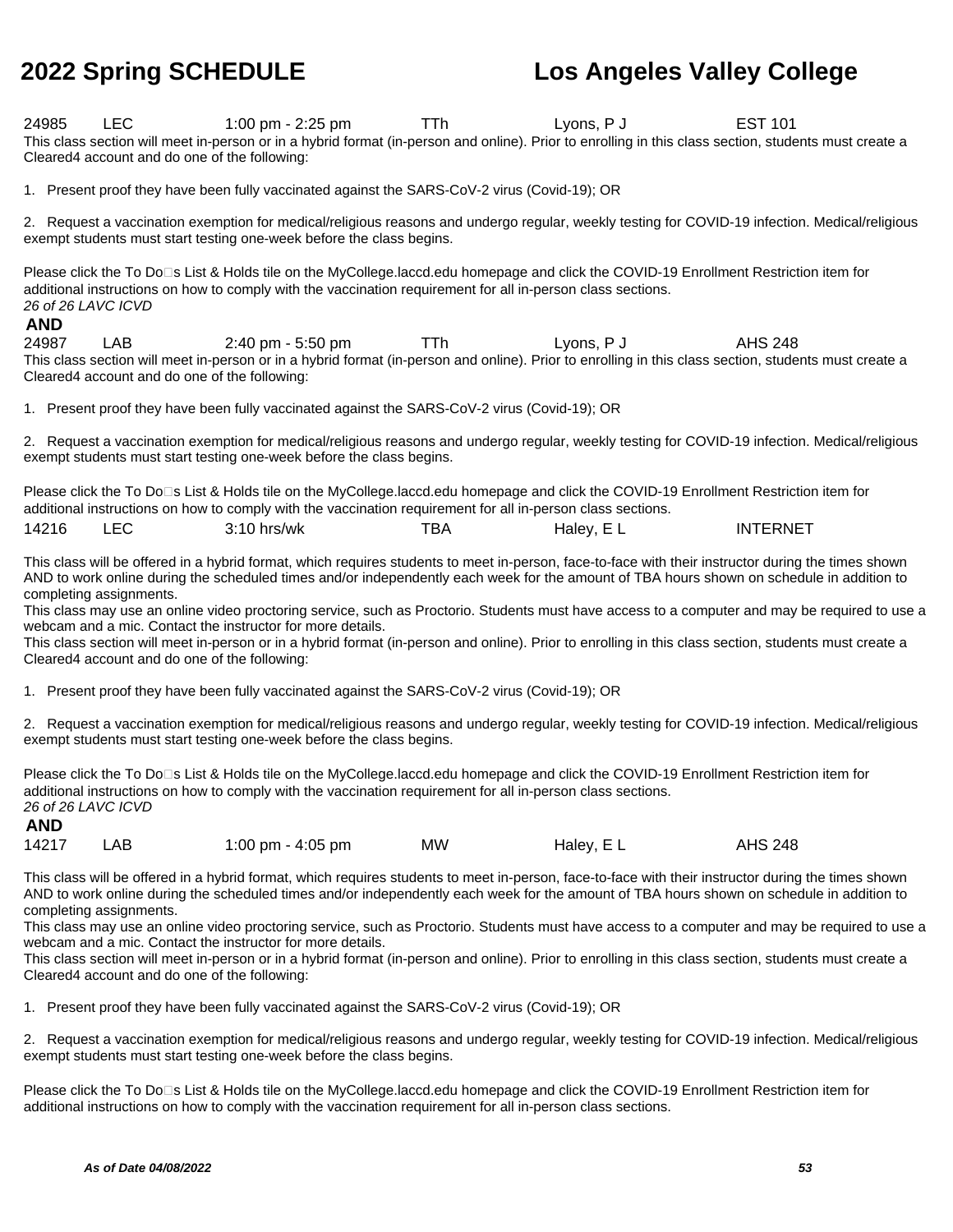14219 LEC 3:05 hrs/wk TBA Green Marroquin, BL INTERNET

This class will be offered in a hybrid format, which requires students to meet in-person, face-to-face with their instructor during the times shown AND to work online during the scheduled times and/or independently each week for the amount of TBA hours shown on schedule in addition to completing assignments.

This class may use an online video proctoring service, such as Proctorio. Students must have access to a computer and may be required to use a webcam and a mic. Contact the instructor for more details.

This class section will meet in-person or in a hybrid format (in-person and online). Prior to enrolling in this class section, students must create a Cleared4 account and do one of the following:

1. Present proof they have been fully vaccinated against the SARS-CoV-2 virus (Covid-19); OR

2. Request a vaccination exemption for medical/religious reasons and undergo regular, weekly testing for COVID-19 infection. Medical/religious exempt students must start testing one-week before the class begins.

Please click the To Do□s List & Holds tile on the MyCollege.laccd.edu homepage and click the COVID-19 Enrollment Restriction item for additional instructions on how to comply with the vaccination requirement for all in-person class sections. 26 of 26 LAVC ICVD

|  | AND |  |  |
|--|-----|--|--|
|  |     |  |  |

|  | 14221 | LAB | $5:00 \text{ pm} - 8:10 \text{ pm}$ | ΜW | Green Marroquin, B L | AHS 248 |
|--|-------|-----|-------------------------------------|----|----------------------|---------|
|--|-------|-----|-------------------------------------|----|----------------------|---------|

This class will be offered in a hybrid format, which requires students to meet in-person, face-to-face with their instructor during the times shown AND to work online during the scheduled times and/or independently each week for the amount of TBA hours shown on schedule in addition to completing assignments.

This class may use an online video proctoring service, such as Proctorio. Students must have access to a computer and may be required to use a webcam and a mic. Contact the instructor for more details.

This class section will meet in-person or in a hybrid format (in-person and online). Prior to enrolling in this class section, students must create a Cleared4 account and do one of the following:

1. Present proof they have been fully vaccinated against the SARS-CoV-2 virus (Covid-19); OR

2. Request a vaccination exemption for medical/religious reasons and undergo regular, weekly testing for COVID-19 infection. Medical/religious exempt students must start testing one-week before the class begins.

Please click the To Do□s List & Holds tile on the MyCollege.laccd.edu homepage and click the COVID-19 Enrollment Restriction item for additional instructions on how to comply with the vaccination requirement for all in-person class sections. 14225 LEC 3:10 hrs/wk TBA Baldwin, S L INTERNET

This class will be offered in an online blended format, which requires students to be online and interacting with their instructor during the times shown and to work online independently each week for the amount of TBA time shown in addition to completing assignments. This class may use an online video proctoring service, such as Proctorio. Students must have access to a computer and may be required to use a webcam and a mic. Contact the instructor for more details.

This class section will meet in-person or in a hybrid format (in-person and online). Prior to enrolling in this class section, students must create a Cleared4 account and do one of the following:

1. Present proof they have been fully vaccinated against the SARS-CoV-2 virus (Covid-19); OR

2. Request a vaccination exemption for medical/religious reasons and undergo regular, weekly testing for COVID-19 infection. Medical/religious exempt students must start testing one-week before the class begins.

Please click the To Do<sup>n</sup>s List & Holds tile on the MyCollege.laccd.edu homepage and click the COVID-19 Enrollment Restriction item for additional instructions on how to comply with the vaccination requirement for all in-person class sections. 22 of 36 LAVC ICVD **AND**

| 14228 | LAB. | $8:00$ am - 11:10 am |  | Baldwin, SL | <b>INTERNET</b> |
|-------|------|----------------------|--|-------------|-----------------|
|-------|------|----------------------|--|-------------|-----------------|

This class will be offered in an online blended format, which requires students to be online and interacting with their instructor during the times shown and to work online independently each week for the amount of TBA time shown in addition to completing assignments. This class may use an online video proctoring service, such as Proctorio. Students must have access to a computer and may be required to use a webcam and a mic. Contact the instructor for more details.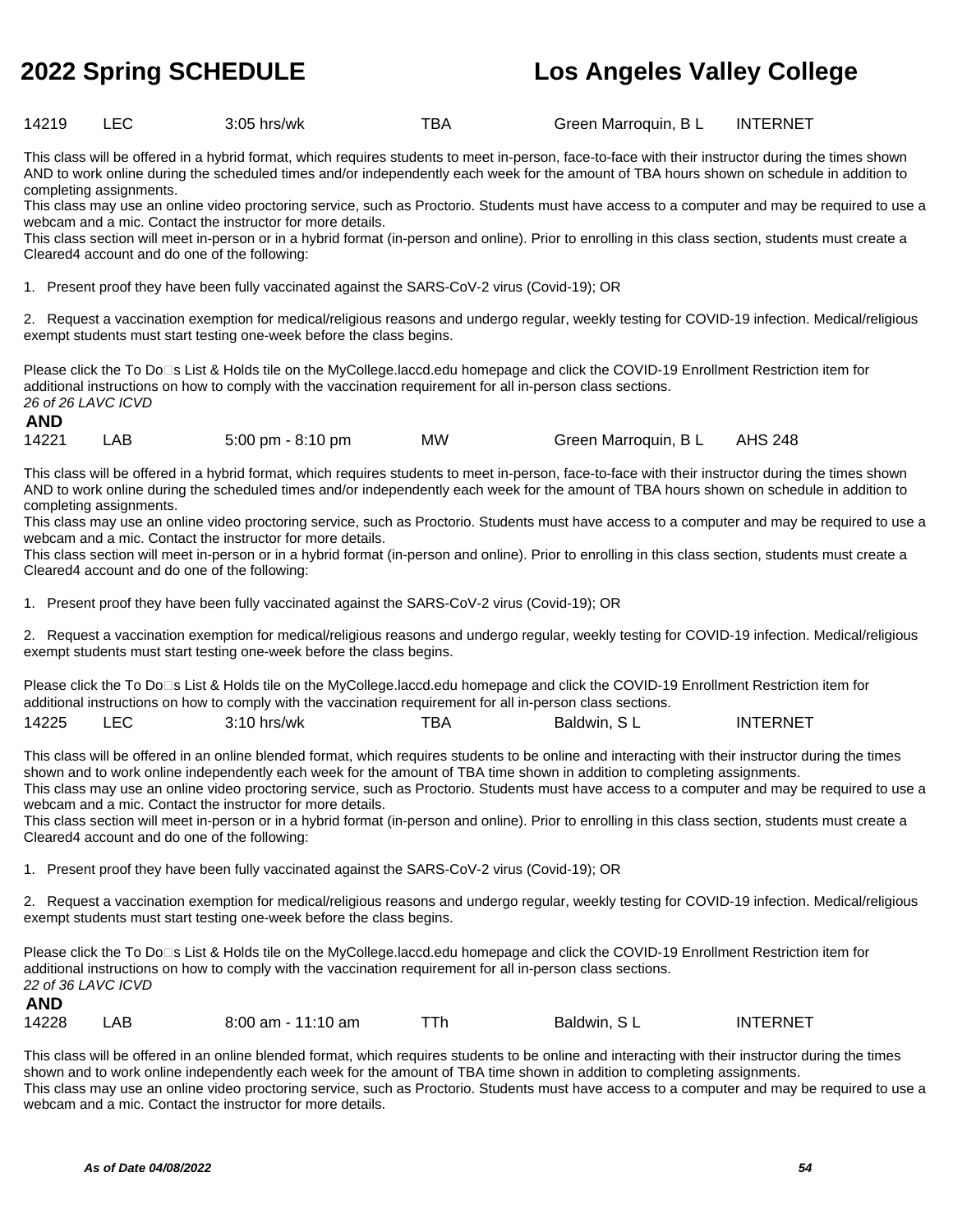This class section will meet in-person or in a hybrid format (in-person and online). Prior to enrolling in this class section, students must create a Cleared4 account and do one of the following:

1. Present proof they have been fully vaccinated against the SARS-CoV-2 virus (Covid-19); OR

2. Request a vaccination exemption for medical/religious reasons and undergo regular, weekly testing for COVID-19 infection. Medical/religious exempt students must start testing one-week before the class begins.

Please click the To Do<sup>n</sup>s List & Holds tile on the MyCollege.laccd.edu homepage and click the COVID-19 Enrollment Restriction item for additional instructions on how to comply with the vaccination requirement for all in-person class sections.

14235 LEC 3:10 hrs/wk TBA Baldwin, S L INTERNET

This class will be offered in an online blended format, which requires students to be online and interacting with their instructor during the times shown and to work online independently each week for the amount of TBA time shown in addition to completing assignments.

This class may use an online video proctoring service, such as Proctorio. Students must have access to a computer and may be required to use a webcam and a mic. Contact the instructor for more details.

This course counts for partial completion for Transfer Alliance Program requirements. Prior to the start of the semester, honors sections are open to admitted TAP/Honors students only. After classes begin, honors sections may be open to all students with an instructor add permit. All students must meet course prerequisites.

This class section will meet in-person or in a hybrid format (in-person and online). Prior to enrolling in this class section, students must create a Cleared4 account and do one of the following:

1. Present proof they have been fully vaccinated against the SARS-CoV-2 virus (Covid-19); OR

2. Request a vaccination exemption for medical/religious reasons and undergo regular, weekly testing for COVID-19 infection. Medical/religious exempt students must start testing one-week before the class begins.

Please click the To Do□s List & Holds tile on the MyCollege.laccd.edu homepage and click the COVID-19 Enrollment Restriction item for additional instructions on how to comply with the vaccination requirement for all in-person class sections. 4 of 4 Los Angeles Valley College Honors **AND**

| 14240 | ΑB | $8:00$ am - 11:10 am |  | Baldwin, SL | <b>INTERNET</b> |
|-------|----|----------------------|--|-------------|-----------------|
|-------|----|----------------------|--|-------------|-----------------|

This class will be offered in an online blended format, which requires students to be online and interacting with their instructor during the times shown and to work online independently each week for the amount of TBA time shown in addition to completing assignments.

This class may use an online video proctoring service, such as Proctorio. Students must have access to a computer and may be required to use a webcam and a mic. Contact the instructor for more details.

This course counts for partial completion for Transfer Alliance Program requirements. Prior to the start of the semester, honors sections are open to admitted TAP/Honors students only. After classes begin, honors sections may be open to all students with an instructor add permit. All students must meet course prerequisites.

This class section will meet in-person or in a hybrid format (in-person and online). Prior to enrolling in this class section, students must create a Cleared4 account and do one of the following:

1. Present proof they have been fully vaccinated against the SARS-CoV-2 virus (Covid-19); OR

2. Request a vaccination exemption for medical/religious reasons and undergo regular, weekly testing for COVID-19 infection. Medical/religious exempt students must start testing one-week before the class begins.

Please click the To Do⊡s List & Holds tile on the MyCollege.laccd.edu homepage and click the COVID-19 Enrollment Restriction item for additional instructions on how to comply with the vaccination requirement for all in-person class sections.

| 24976 | ᄂᄂ | $3:10$ hrs/wk | тва | Halev. E L | INTERNET |
|-------|----|---------------|-----|------------|----------|
|-------|----|---------------|-----|------------|----------|

This class will be offered in an online blended format, which requires students to be online and interacting with their instructor during the times shown and to work online independently each week for the amount of TBA time shown in addition to completing assignments. This class may use an online video proctoring service, such as Proctorio. Students must have access to a computer and may be required to use a webcam and a mic. Contact the instructor for more details. **AND**

| 24977 | LAB | 11:20 am - 2:30 pm |  | Haley, EL | <b>INTERNET</b> |
|-------|-----|--------------------|--|-----------|-----------------|
|-------|-----|--------------------|--|-----------|-----------------|

This class will be offered in an online blended format, which requires students to be online and interacting with their instructor during the times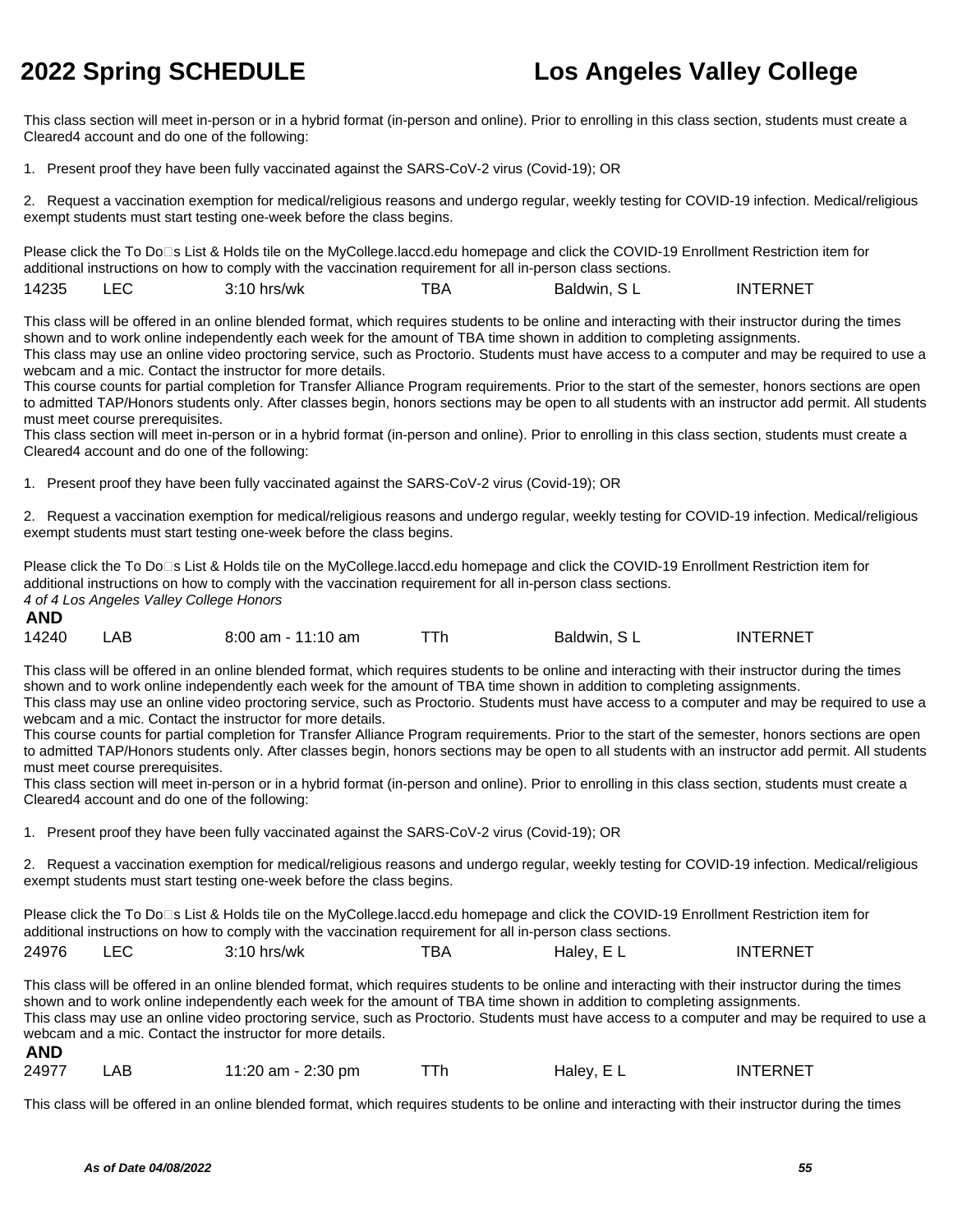shown and to work online independently each week for the amount of TBA time shown in addition to completing assignments.

## **BIOLOGY 022- Marine Biology (UC/CSU) - 4 Units**

Requirement Designation: Meets IGETC 5B 5C CSU B2 B3

| Marine Biology |
|----------------|
|                |

| <b>Class</b><br><b>No</b> | <b>Component</b> | <b>Start/End Time</b> | Days | <b>Instructor</b> | <b>Room</b>     |
|---------------------------|------------------|-----------------------|------|-------------------|-----------------|
| 14277                     | LEC.             | $3:10$ hrs/wk         | TBA  | Lyons, P J        | <b>INTERNET</b> |

This class will be offered in a hybrid format, which requires students to meet in-person, face-to-face with their instructor during the times shown AND to work online during the scheduled times and/or independently each week for the amount of TBA hours shown on schedule in addition to completing assignments.

This class may use an online video proctoring service, such as Proctorio. Students must have access to a computer and may be required to use a webcam and a mic. Contact the instructor for more details.

This class section will meet in-person or in a hybrid format (in-person and online). Prior to enrolling in this class section, students must create a Cleared4 account and do one of the following:

1. Present proof they have been fully vaccinated against the SARS-CoV-2 virus (Covid-19); OR

2. Request a vaccination exemption for medical/religious reasons and undergo regular, weekly testing for COVID-19 infection. Medical/religious exempt students must start testing one-week before the class begins.

Please click the To Do□s List & Holds tile on the MyCollege.laccd.edu homepage and click the COVID-19 Enrollment Restriction item for additional instructions on how to comply with the vaccination requirement for all in-person class sections. 54 of 54 LAVC ICVD

### **AND Select One of the following:**

| 14278 | LAB | 8:00 am - 11:10 am | Lyons, P J | <b>AHS 156</b> |
|-------|-----|--------------------|------------|----------------|

This class will be offered in a hybrid format, which requires students to meet in-person, face-to-face with their instructor during the times shown AND to work online during the scheduled times and/or independently each week for the amount of TBA hours shown on schedule in addition to completing assignments.

This class section will meet in-person or in a hybrid format (in-person and online). Prior to enrolling in this class section, students must create a Cleared4 account and do one of the following:

1. Present proof they have been fully vaccinated against the SARS-CoV-2 virus (Covid-19); OR

2. Request a vaccination exemption for medical/religious reasons and undergo regular, weekly testing for COVID-19 infection. Medical/religious exempt students must start testing one-week before the class begins.

Please click the To Do□s List & Holds tile on the MyCollege.laccd.edu homepage and click the COVID-19 Enrollment Restriction item for additional instructions on how to comply with the vaccination requirement for all in-person class sections. 25641 LAB 8:00 am - 11:10 am Th Lyons, P J AHS 156 This class section will meet in-person or in a hybrid format (in-person and online). Prior to enrolling in this class section, students must create a Cleared4 account and do one of the following:

1. Present proof they have been fully vaccinated against the SARS-CoV-2 virus (Covid-19); OR

2. Request a vaccination exemption for medical/religious reasons and undergo regular, weekly testing for COVID-19 infection. Medical/religious exempt students must start testing one-week before the class begins.

Please click the To Do<sup>n</sup>s List & Holds tile on the MyCollege.laccd.edu homepage and click the COVID-19 Enrollment Restriction item for additional instructions on how to comply with the vaccination requirement for all in-person class sections.

### **BIOLOGY 033- Medical Terminology (CSU) - 3 Units**

This course develops a comprehensive medical vocabulary applicable to all specialties of medicine, through learning Greek and Latin prefixes, suffixes and word roots. Training in the spelling, pronunciation, and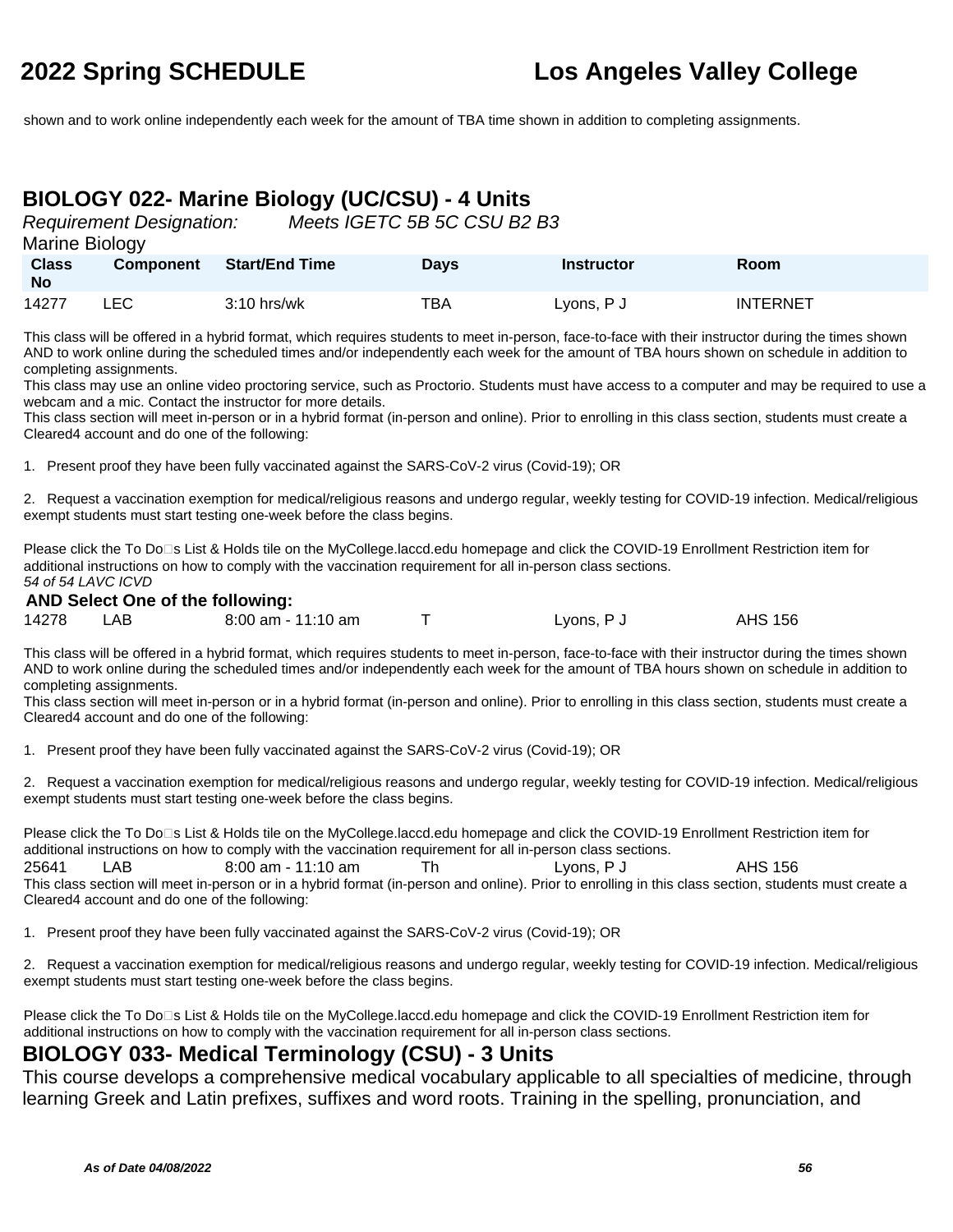|                                                                                                                                                                                                                                                                                                                                                                                                     |                                                                                                                                                                                                                                                                                                                                                             |                       |             | definition of medical terms and abbreviations is provided, as well as the use of a medical dictionary. |                 |  |  |  |  |
|-----------------------------------------------------------------------------------------------------------------------------------------------------------------------------------------------------------------------------------------------------------------------------------------------------------------------------------------------------------------------------------------------------|-------------------------------------------------------------------------------------------------------------------------------------------------------------------------------------------------------------------------------------------------------------------------------------------------------------------------------------------------------------|-----------------------|-------------|--------------------------------------------------------------------------------------------------------|-----------------|--|--|--|--|
| <b>Class</b><br>No.                                                                                                                                                                                                                                                                                                                                                                                 | <b>Component</b>                                                                                                                                                                                                                                                                                                                                            | <b>Start/End Time</b> | <b>Days</b> | <b>Instructor</b>                                                                                      | Room            |  |  |  |  |
| 14285                                                                                                                                                                                                                                                                                                                                                                                               | LEC.                                                                                                                                                                                                                                                                                                                                                        | $3:10$ hrs/wk         | TBA         | Manoukian, H A                                                                                         | <b>INTERNET</b> |  |  |  |  |
|                                                                                                                                                                                                                                                                                                                                                                                                     | This class requires students to work online independently each week for the amount of TBA time shown in addition to completing assignments.<br>This class may use an online video proctoring service, such as Proctorio. Students must have access to a computer and may be required to use a<br>webcam and a mic. Contact the instructor for more details. |                       |             |                                                                                                        |                 |  |  |  |  |
| 14287                                                                                                                                                                                                                                                                                                                                                                                               | LEC.                                                                                                                                                                                                                                                                                                                                                        | $6:30$ hrs/wk         | TBA         | Baldwin, SL                                                                                            | <b>INTERNET</b> |  |  |  |  |
| This class requires students to work online independently each week for the amount of TBA time shown in addition to completing assignments.<br>This class may use an online video proctoring service, such as Proctorio. Students must have access to a computer and may be required to use a<br>webcam and a mic. Contact the instructor for more details.<br>(Starts 04/11/2022, Ends 06/06/2022) |                                                                                                                                                                                                                                                                                                                                                             |                       |             |                                                                                                        |                 |  |  |  |  |
| 14294                                                                                                                                                                                                                                                                                                                                                                                               | LEC                                                                                                                                                                                                                                                                                                                                                         | $6:30$ hrs/wk         | TBA         | Baldwin, SL                                                                                            | <b>INTERNET</b> |  |  |  |  |

This class requires students to work online independently each week for the amount of TBA time shown in addition to completing assignments. This class may use an online video proctoring service, such as Proctorio. Students must have access to a computer and may be required to use a webcam and a mic. Contact the instructor for more details. (Starts 02/07/2022, Ends 03/30/2022)

### **BIOLOGY 046- Genetic Analysis (UC/CSU) - 3 Units**

**Enrollment Requirement:** Prerequisite: BIOLOGY 006 with a grade of C or better.

This course is designed for Life Science majors as a continuance of their general biology studies. It provides a comprehensive introduction to genetic analysis examining topics such as chromosome analysis, population genetics, and genomics.

| <b>Class</b><br><b>No</b> | <b>Component</b> | Start/End Time | Days | <b>Instructor</b>    | Room            |
|---------------------------|------------------|----------------|------|----------------------|-----------------|
| 17774                     | <b>LEC</b>       | $3:10$ hrs/wk  | TBA  | Green Marroquin, B L | <b>INTERNET</b> |

This class requires students to work online independently each week for the amount of TBA time shown in addition to completing assignments. This class may use an online video proctoring service, such as Proctorio. Students must have access to a computer and may be required to use a webcam and a mic. Contact the instructor for more details.

This class is not equivalent to LS 4 at UCLA.

## **BIOLOGY 185- Directed Study - Biology (CSU) - 1 Unit**

| Directed Study - Biology  |                  |                |             |                    |                 |  |  |  |
|---------------------------|------------------|----------------|-------------|--------------------|-----------------|--|--|--|
| <b>Class</b><br><b>No</b> | <b>Component</b> | Start/End Time | <b>Days</b> | <b>Instructor</b>  | Room            |  |  |  |
| 18726                     | LEC              | $0:50$ hrs/wk  | TBA         | Byrd Williams, P B | <b>INTERNET</b> |  |  |  |

This class requires students to work online independently each week for the amount of TBA time shown in addition to completing assignments. This class may use an online video proctoring service, such as Proctorio. Students must have access to a computer and may be required to use a webcam and a mic. Contact the instructor for more details.

## **BIOLOGY 285- Directed Study - Biology (CSU) - 2 Units**

| Directed Study - Biology  |                  |                       |             |                    |                 |  |  |  |
|---------------------------|------------------|-----------------------|-------------|--------------------|-----------------|--|--|--|
| <b>Class</b><br><b>No</b> | <b>Component</b> | <b>Start/End Time</b> | <b>Davs</b> | <b>Instructor</b>  | <b>Room</b>     |  |  |  |
| 14308                     | ∟EC.             | $2:05$ hrs/wk         | <b>TBA</b>  | Byrd Williams, P B | <b>INTERNET</b> |  |  |  |

This class requires students to work online independently each week for the amount of TBA time shown in addition to completing assignments. This class may use an online video proctoring service, such as Proctorio. Students must have access to a computer and may be required to use a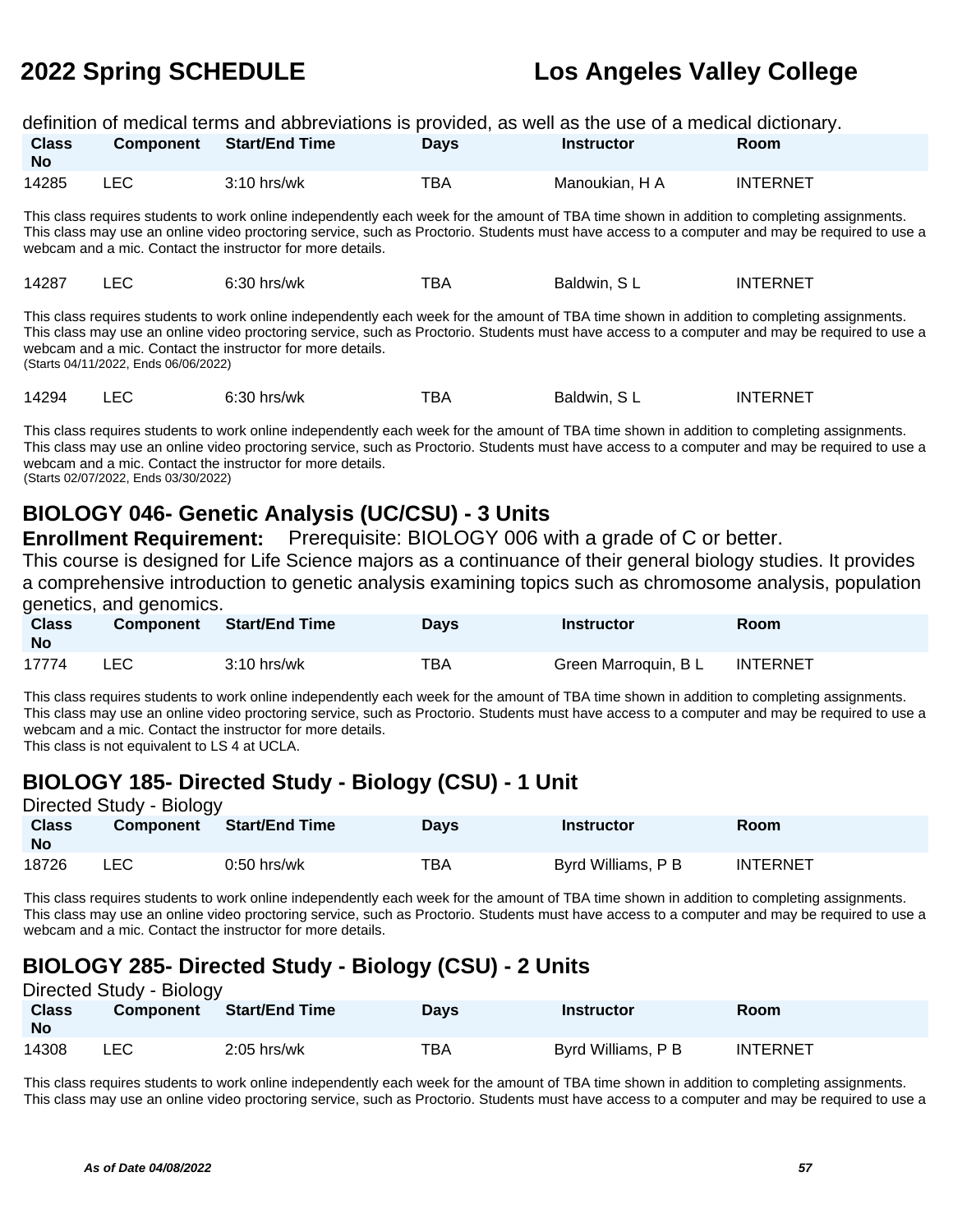webcam and a mic. Contact the instructor for more details.

### **Broadcasting BRDCSTG 001- Fundamentals Of Television And Radio Broadcasting (UC/CSU) - 3 Units**

Requirement Designation: Meets IGETC 4G CSU D7

Students in this course learn an overview of the Radio-TV industry, including its emergence, roles of the networks, governmental regulation, social effects, legal and ethical aspects, programming and employment practices.

| <b>Class</b><br><b>No</b>                                                                                                                                                           | <b>Component</b>                                                                                                                             | <b>Start/End Time</b>                                                                                                                                                      | <b>Days</b> | <b>Instructor</b> | Room             |  |  |  |
|-------------------------------------------------------------------------------------------------------------------------------------------------------------------------------------|----------------------------------------------------------------------------------------------------------------------------------------------|----------------------------------------------------------------------------------------------------------------------------------------------------------------------------|-------------|-------------------|------------------|--|--|--|
| 25183                                                                                                                                                                               | <b>LEC</b><br>Enrollment is restricted to BCCHS students.<br>28 of 28 LAVC Advanced Collg Enrollment<br>(Starts 02/07/2022, Ends 05/30/2022) | $2:00 \text{ pm} - 3:30 \text{ pm}$<br>This course is part of the LAVC Dual Enrollment program and will take place on the Birmingham Community Charter High School campus. | <b>MW</b>   | Thau. J H         | <b>BIRM HIGH</b> |  |  |  |
| 25032                                                                                                                                                                               | <b>LEC</b>                                                                                                                                   | $6:30$ hrs/wk                                                                                                                                                              | TBA         | Morris, J P       | <b>INTERNET</b>  |  |  |  |
| This class requires students to work online independently each week for the amount of TBA time shown in addition to completing assignments.<br>(Starts 04/11/2022, Ends 06/06/2022) |                                                                                                                                              |                                                                                                                                                                            |             |                   |                  |  |  |  |
| 14343                                                                                                                                                                               | LEC                                                                                                                                          | $3:10$ hrs/wk                                                                                                                                                              | TBA         | Beaton, J         | <b>INTERNET</b>  |  |  |  |

This class requires students to work online independently each week for the amount of TBA time shown in addition to completing assignments.

## **BRDCSTG 003- Voice And Diction For Radio And Television (UC/CSU) - 3 Units**

This class focuses on microphone experience in developing and improving effective vocal techniques for radio, television, cable, the Internet and voice-over announcing.

| <b>Class</b><br>No | <b>Component</b> | <b>Start/End Time</b> | <b>Days</b> | Instructor | <b>Room</b>     |
|--------------------|------------------|-----------------------|-------------|------------|-----------------|
| 14348              | LEC              | $3:10$ hrs/wk         | <b>TBA</b>  | Beaton, J  | <b>INTERNET</b> |

This class requires students to work online independently each week for the amount of TBA time shown in addition to completing assignments.

## **BRDCSTG 006- Digital & Social Media Broadcast Communication (UC/CSU) - 3 Units**

Requirement Designation: Meets CSU D This course consists of digital and social media applications that relate to broadcasting and involves the study of how people communicate with others through current electronic means, primarily audio and video. The development of the Internet, new media, and social media will be examined and analyzed as broadcasting and communications applications continue to grow in the digital media age.

| <b>Class</b><br><b>No</b> | <b>Component</b> | <b>Start/End Time</b> | Days | Instructor  | Room            |
|---------------------------|------------------|-----------------------|------|-------------|-----------------|
| 17956                     | ∟EC.             | $6:30$ hrs/wk         | тва  | Morris, J P | <b>INTERNET</b> |

This class requires students to work online independently each week for the amount of TBA time shown in addition to completing assignments. (Starts 04/11/2022, Ends 06/06/2022)

## **BRDCSTG 010- Radio Programming And Production (CSU) - 3 Units**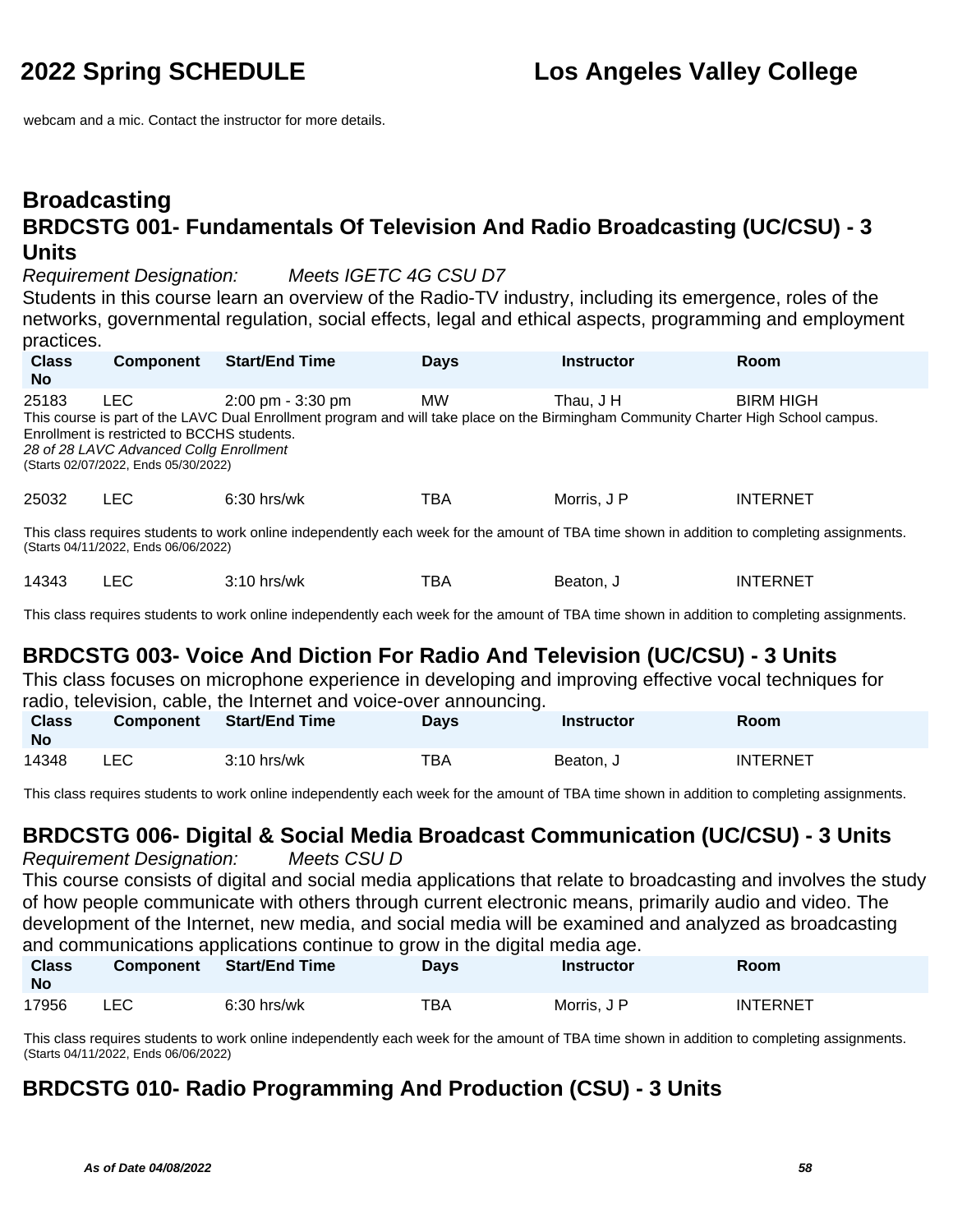Introduction to all aspects of radio station programming and production. Included are instruction and experience in various roles at a radio station. Students will produce content in the form of podcasts and live shows. Basic writing for broadcast, audio storytelling and editing will be covered. Ethical and legal aspects of broadcast communication are also covered.

| <b>Class</b><br><b>No</b> | Component | Start/End Time      | <b>Days</b> | <b>Instructor</b> | Room            |
|---------------------------|-----------|---------------------|-------------|-------------------|-----------------|
| 14349                     | LEC       | 10:00 am - 12:05 pm | M           | Beaton, J         | <b>INTERNET</b> |

This class will be offered in an online blended format, which requires students to be online and interacting with their instructor during the times shown and to work online independently each week for the amount of TBA time shown in addition to completing assignments. **AND**

| 14350 | ΑB |               | тва | Beaton. | <b>INTERNET</b> |
|-------|----|---------------|-----|---------|-----------------|
|       |    | $3:10$ hrs/wk |     |         |                 |

This class will be offered in an online blended format, which requires students to be online and interacting with their instructor during the times shown and to work online independently each week for the amount of TBA time shown in addition to completing assignments.

### **BRDCSTG 017- Introduction To Voice-Over (CSU) - 3 Units**

Development of the ability to narrate, dub and loop films, audio cassettes and videotaped materials for use in: industrial information units, the entertainment media, educational packages, and commercial advertising. Includes the development and use of some world dialects and an in depth study of microphone techniques. NOTE: Students will be required to provide instructional materials to complete class assignments. Additional time required.

| <b>Class</b><br><b>No</b> | <b>Component</b> | Start/End Time     | <b>Davs</b> | <b>Instructor</b>                                                                                                                                     | Room           |
|---------------------------|------------------|--------------------|-------------|-------------------------------------------------------------------------------------------------------------------------------------------------------|----------------|
| 27112                     | LEC.             | 6:50 pm - 10:00 pm | W           | Rve. D F                                                                                                                                              | <b>BSC 100</b> |
|                           |                  |                    |             | This class section will meet in-person or in a hybrid format (in-person and online). Prior to enrolling in this class section, students must create a |                |

Cleared4 account and do one of the following:

1. Present proof they have been fully vaccinated against the SARS-CoV-2 virus (Covid-19); OR

2. Request a vaccination exemption for medical/religious reasons and undergo regular, weekly testing for COVID-19 infection. Medical/religious exempt students must start testing one-week before the class begins.

Please click the To Do□s List & Holds tile on the MyCollege.laccd.edu homepage and click the COVID-19 Enrollment Restriction item for additional instructions on how to comply with the vaccination requirement for all in-person class sections. 28 of 28 LAVC ICVD

## **BRDCSTG 022-1- Introductory Radio/Television Activities (CSU) - 1 Unit**

This course focuses on production, programming, research and management in broadcast media. There will be practical assignments assigned with Los Angeles Valley College broadcasting projects.

| <b>Class</b><br><b>No</b> | <b>Component</b> | <b>Start/End Time</b> | Days | Instructor | Room            |
|---------------------------|------------------|-----------------------|------|------------|-----------------|
| 10306                     | ∟AB.             | $3:10$ hrs/wk         | TBA  | Beaton, J  | <b>INTERNET</b> |

This class requires students to work online independently each week for the amount of TBA time shown in addition to completing assignments.

## **BRDCSTG 022-2- Beginning Radio/Television Activities (CSU) - 1 Unit**

**Enrollment Requirement:** Prerequisite: BRDCSTG 022-1 with a grade of C or better. The course focuses on continuing the skills related to practice production, programming, research and management in broadcast media. There will be practical assignments assigned with Los Angeles Valley College broadcasting projects.

| <b>Class</b> | <b>Component</b> Start/End Time | <b>Days</b> | <b>Instructor</b> | Room |
|--------------|---------------------------------|-------------|-------------------|------|
| <b>No</b>    |                                 |             |                   |      |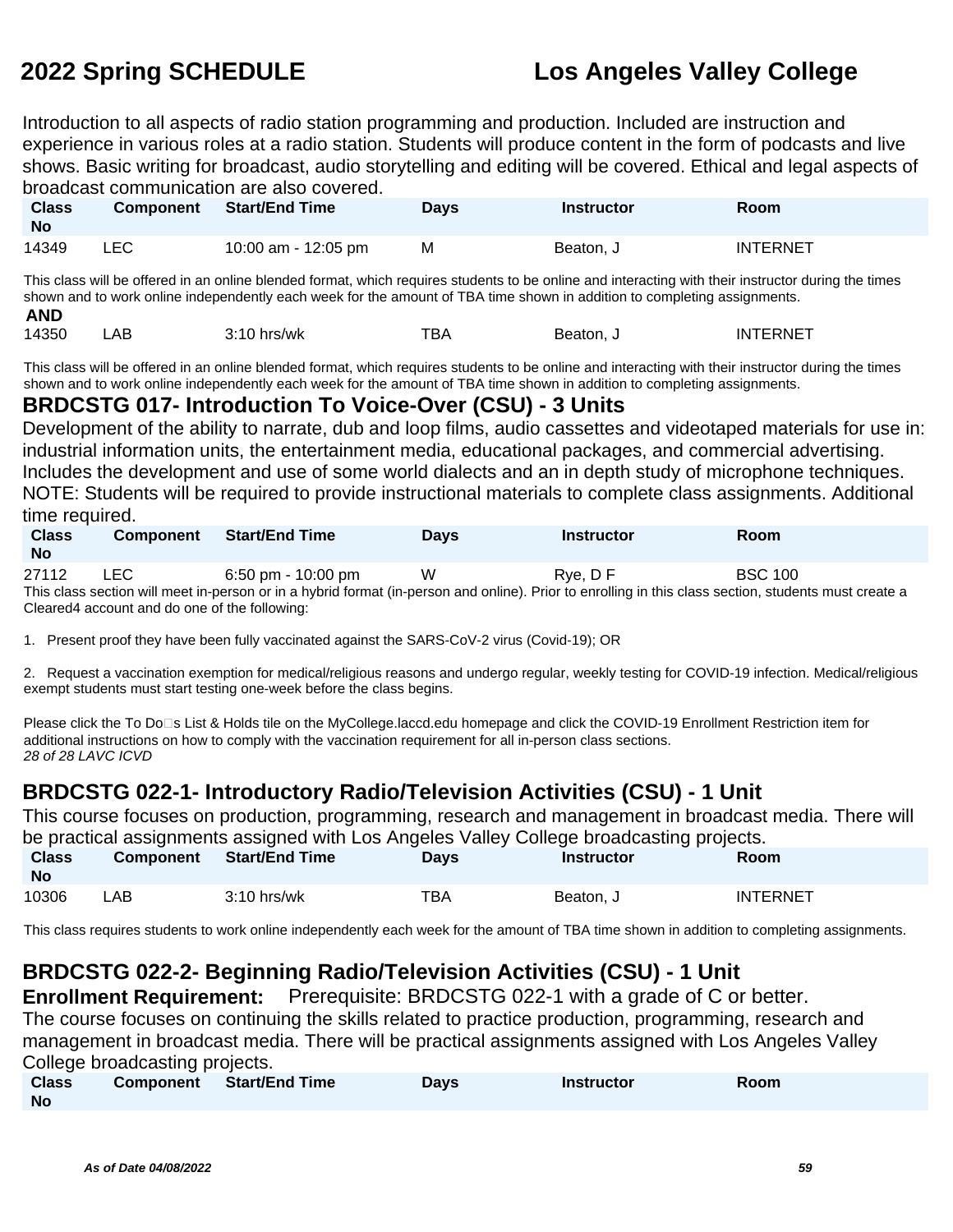| 10313 | ∟AB | $3:10$ hrs/wk | тва | Beaton, J | <b>INTERNET</b> |
|-------|-----|---------------|-----|-----------|-----------------|
|-------|-----|---------------|-----|-----------|-----------------|

This class requires students to work online independently each week for the amount of TBA time shown in addition to completing assignments.

## **BRDCSTG 022-3- Intermediate Radio/Television Activities (CSU) - 1 Unit**

**Enrollment Requirement:** Prerequisite: BRDCSTG 022-2 with a grade of C or better. This course focuses on intermediate skills relating to practice production, programming, research and management in broadcast media. There will be practical assignments assigned with Los Angeles Valley College broadcasting projects.

| <b>Class</b><br><b>No</b> | <b>Component</b> | Start/End Time | <b>Days</b> | <b>Instructor</b> | <b>Room</b> |
|---------------------------|------------------|----------------|-------------|-------------------|-------------|
| 10320                     | _AB .            | $3:10$ hrs/wk  | TBA         | Beaton, J         | INTERNET    |

This class requires students to work online independently each week for the amount of TBA time shown in addition to completing assignments.

## **BRDCSTG 022-4- Advanced Radio/Television Activities (CSU) - 1 Unit**

**Enrollment Requirement:** Prerequisite: BRDCSTG 22-3 with a grade of C or better.

This course focuses on advanced skills relating to practice production, programming, research and management in broadcast media. There will be practical assignments assigned with Los Angeles Valley College broadcasting projects.

| <b>Class</b><br><b>No</b> | <b>Component</b> | <b>Start/End Time</b> | <b>Days</b> | <b>Instructor</b> | <b>Room</b>     |
|---------------------------|------------------|-----------------------|-------------|-------------------|-----------------|
| 10331                     | _AB .            | $3:10$ hrs/wk         | ТВА         | Beaton, J         | <b>INTERNET</b> |

This class requires students to work online independently each week for the amount of TBA time shown in addition to completing assignments.

## **BRDCSTG 025- Radio/Tv/Film Writing (CSU) - 3 Units**

This course features analysis in the form and style of radio, television and film scripts, and program formats. Students will learn the preparation of scripts for radio, television and film.

| <b>Class</b><br>No | <b>Component</b> |               | <b>Days</b> | <b>Instructor</b> | Room     |
|--------------------|------------------|---------------|-------------|-------------------|----------|
| 14355              | LEC              | $3:10$ hrs/wk | TBA         | Watanabe, D S     | INTERNET |

This class requires students to work online independently each week for the amount of TBA time shown in addition to completing assignments.

### **BRDCSTG 026- Tv-Film Aesthetics (UC/CSU) - 3 Units**

Requirement Designation: Meets IGETC 3A CSU C1

This class introduces the analysis of film and television texts. Students will examine the broad questions of form and content, aesthetics and meaning, and history and culture. The class explores the diverse possibilities presented by the cinematic art and television form through an examination of a wide variety of productions. It includes topics such as modes of production, narrative and non-narrative forms, visual design, editing, sound, genre, ideology and critical analysis.

| <b>Class</b><br><b>No</b> | <b>Component</b> | <b>Start/End Time</b> | Days | Instructor | Room            |
|---------------------------|------------------|-----------------------|------|------------|-----------------|
| 15531                     | LEC              | $3:10$ hrs/wk         | TBA  | Beaton, J  | <b>INTERNET</b> |

This class requires students to work online independently each week for the amount of TBA time shown in addition to completing assignments.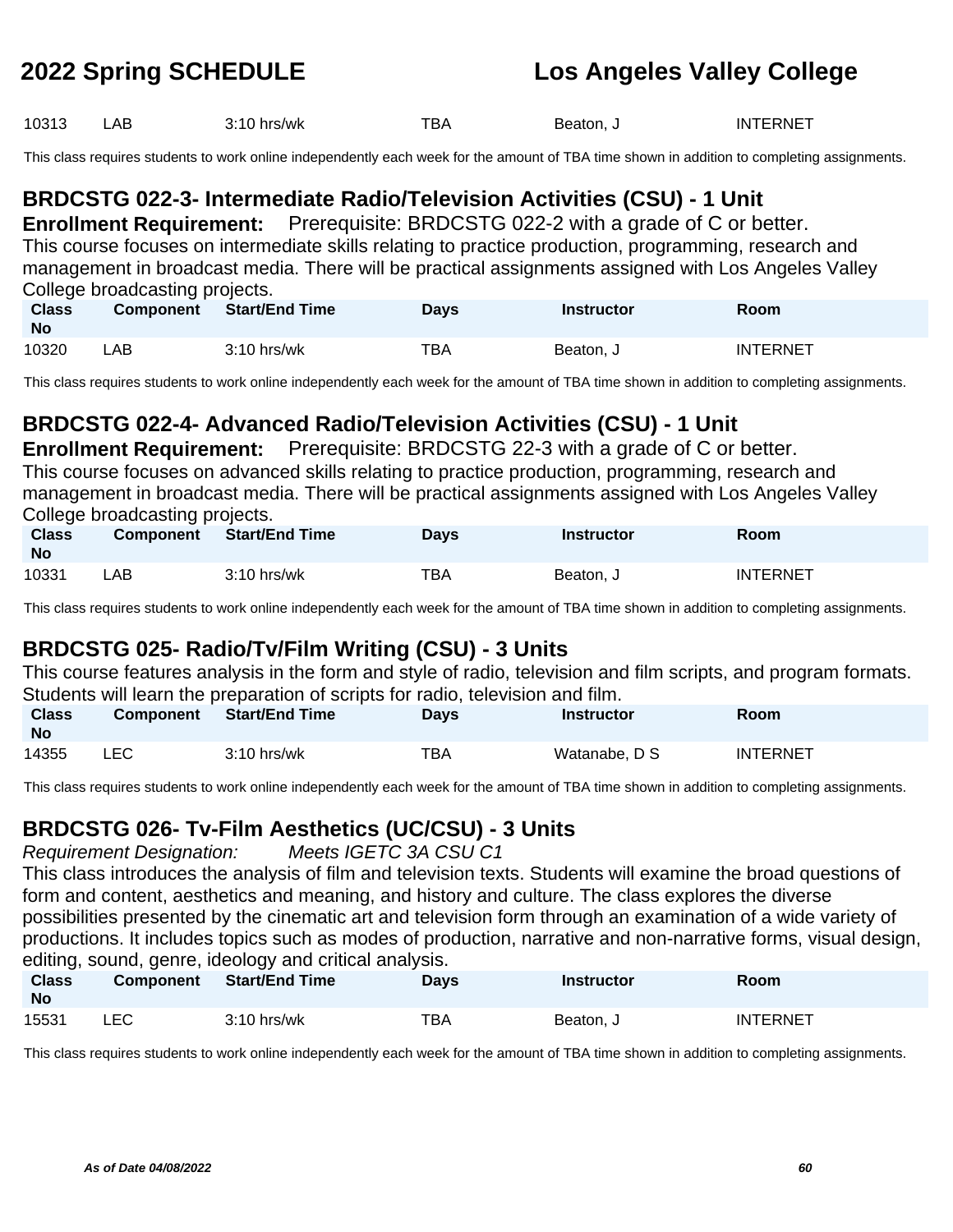18779 LEC 6:30 hrs/wk TBA Williams, J R INTERNET

This class requires students to work online independently each week for the amount of TBA time shown in addition to completing assignments. (Starts 04/11/2022, Ends 06/06/2022)

## **BRDCSTG 028- Television Announcing I (CSU) - 3 Units**

This course provides training in television announcing for newscasts, sportscasts, commercials, interview hosting, and various program performance assignments with emphasis on the development of the student's individual style and personality. In addition, students emphasis on-camera, delivery style, script research, and analysis will be taught.

| <b>Class</b><br><b>No</b> | <b>Component</b> | <b>Start/End Time</b> | Davs | <b>Instructor</b> | Room          |  |
|---------------------------|------------------|-----------------------|------|-------------------|---------------|--|
| 25045                     | <b>LEC</b>       | 6:50 pm - 10:00 pm    |      | Morris, J P       | <b>TV STD</b> |  |

This class section will meet in-person or in a hybrid format (in-person and online). Prior to enrolling in this class section, students must create a Cleared4 account and do one of the following:

1. Present proof they have been fully vaccinated against the SARS-CoV-2 virus (Covid-19); OR

2. Request a vaccination exemption for medical/religious reasons and undergo regular, weekly testing for COVID-19 infection. Medical/religious exempt students must start testing one-week before the class begins.

Please click the To Do⊡s List & Holds tile on the MyCollege.laccd.edu homepage and click the COVID-19 Enrollment Restriction item for additional instructions on how to comply with the vaccination requirement for all in-person class sections. 28 of 28 LAVC ICVD

## **BRDCSTG 031- Advanced Voice-Over (CSU) - 3 Units**

**Enrollment Requirement:** Prerequisite: BRDCSTG 017 with a grade of C or better. Development of skills in advanced voice-over disciplines including but not limited to: animation, ADR, audio books, anime, narration, trailers, promos (including reading to picture), phone systems, point-of-purchase displays and video games.

| <b>Class</b><br><b>No</b> | <b>Component</b>                                                                                                                                      | <b>Start/End Time</b> | <b>Davs</b> | <b>Instructor</b> | <b>Room</b>    |  |  |  |
|---------------------------|-------------------------------------------------------------------------------------------------------------------------------------------------------|-----------------------|-------------|-------------------|----------------|--|--|--|
| 27117                     | LEC .                                                                                                                                                 | $6:50$ pm - 10:00 pm  | W           | Rve. D F          | <b>BSC 100</b> |  |  |  |
|                           | This class section will meet in-person or in a hybrid format (in-person and online). Prior to enrolling in this class section, students must create a |                       |             |                   |                |  |  |  |
|                           | Cleared4 account and do one of the following:                                                                                                         |                       |             |                   |                |  |  |  |

1. Present proof they have been fully vaccinated against the SARS-CoV-2 virus (Covid-19); OR

2. Request a vaccination exemption for medical/religious reasons and undergo regular, weekly testing for COVID-19 infection. Medical/religious exempt students must start testing one-week before the class begins.

Please click the To Do⊡s List & Holds tile on the MyCollege.laccd.edu homepage and click the COVID-19 Enrollment Restriction item for additional instructions on how to comply with the vaccination requirement for all in-person class sections. 28 of 28 LAVC ICVD

## **BRDCSTG 046- Fundamentals Of Television Production (CSU) - 4 Units**

This class teaches production, direction, and operation of audio and video equipment for television, industrial and cable programming.

| <b>Class</b><br><b>No</b> | <b>Component</b> | Start/End Time | <b>Days</b> | <b>Instructor</b> | <b>Room</b>     |
|---------------------------|------------------|----------------|-------------|-------------------|-----------------|
| 14357                     | LEC              | $3:10$ hrs/wk  | TBA         | Stout, J          | <b>INTERNET</b> |

This class will be offered in a hybrid format, which requires students to meet in-person, face-to-face with their instructor during the times shown AND to work online during the scheduled times and/or independently each week for the amount of TBA hours shown on schedule in addition to completing assignments.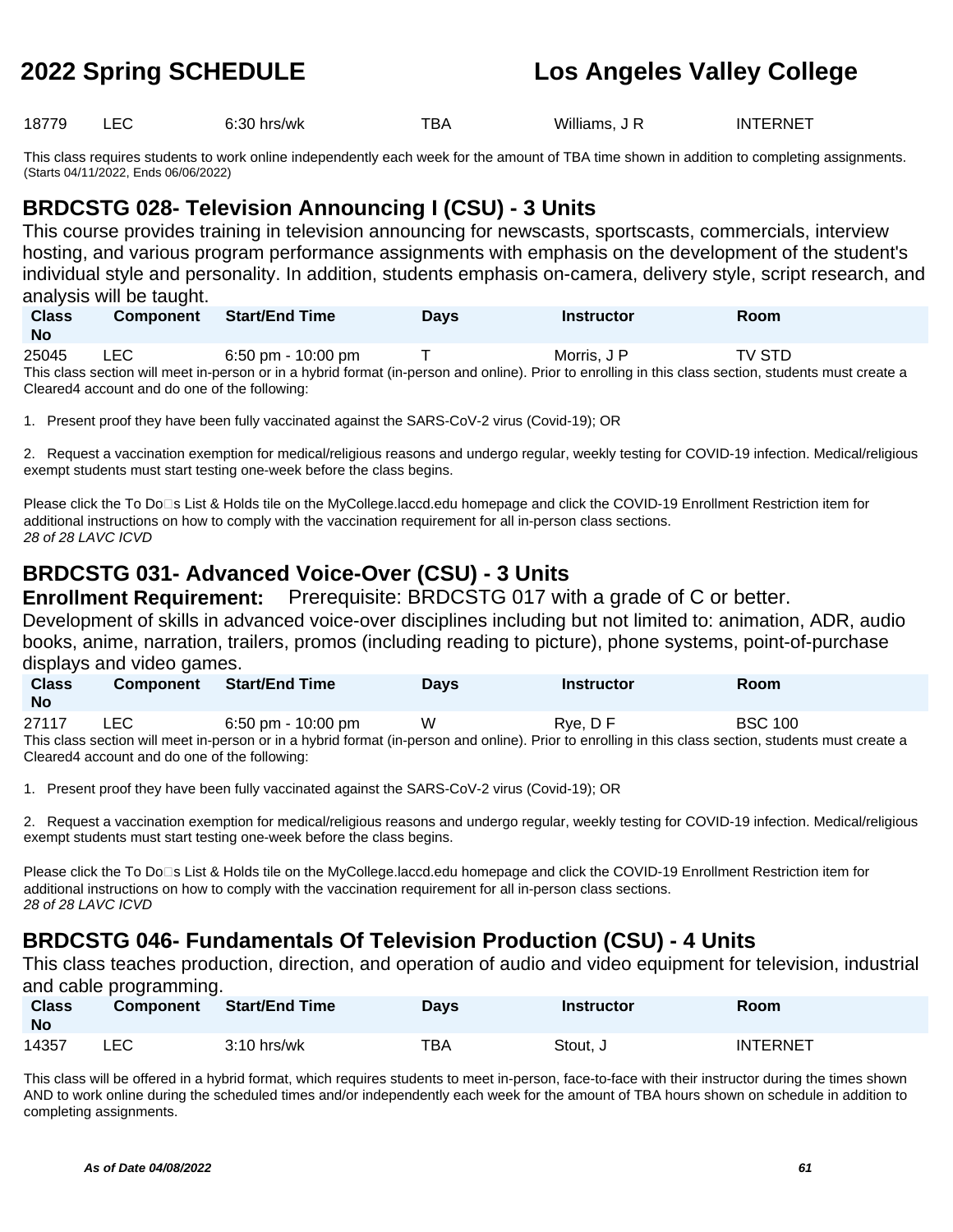This class section will meet in-person or in a hybrid format (in-person and online). Prior to enrolling in this class section, students must create a Cleared4 account and do one of the following:

1. Present proof they have been fully vaccinated against the SARS-CoV-2 virus (Covid-19); OR

2. Request a vaccination exemption for medical/religious reasons and undergo regular, weekly testing for COVID-19 infection. Medical/religious exempt students must start testing one-week before the class begins.

Please click the To Do□s List & Holds tile on the MyCollege.laccd.edu homepage and click the COVID-19 Enrollment Restriction item for additional instructions on how to comply with the vaccination requirement for all in-person class sections. 28 of 28 LAVC ICVD **AND**

| .     |     |                   |   |          |        |
|-------|-----|-------------------|---|----------|--------|
| 14358 | LAB | 1:00 pm - 4:10 pm | W | Stout, J | TV STD |

This class will be offered in a hybrid format, which requires students to meet in-person, face-to-face with their instructor during the times shown AND to work online during the scheduled times and/or independently each week for the amount of TBA hours shown on schedule in addition to completing assignments.

This class section will meet in-person or in a hybrid format (in-person and online). Prior to enrolling in this class section, students must create a Cleared4 account and do one of the following:

1. Present proof they have been fully vaccinated against the SARS-CoV-2 virus (Covid-19); OR

2. Request a vaccination exemption for medical/religious reasons and undergo regular, weekly testing for COVID-19 infection. Medical/religious exempt students must start testing one-week before the class begins.

Please click the To Do□s List & Holds tile on the MyCollege.laccd.edu homepage and click the COVID-19 Enrollment Restriction item for additional instructions on how to comply with the vaccination requirement for all in-person class sections.

### **BRDCSTG 047- Single Camera Production (CSU) - 4 Units**

The course provides an introduction to the theory, terminology, and operation of single camera video production, including composition and editing techniques, camera operation, portable lighting, video recorder operation, audio control and basic editing. This course focuses on the aesthetics and fundamentals of scripting, producing, directing on location, postproduction, and exhibition/distribution.

|                           |                  |                |             | Scripting, producing, directing on location, postproduction, and exhibition/distribution. |                 |  |
|---------------------------|------------------|----------------|-------------|-------------------------------------------------------------------------------------------|-----------------|--|
| <b>Class</b><br><b>No</b> | <b>Component</b> | Start/End Time | <b>Davs</b> | Instructor                                                                                | Room            |  |
| 20167                     | LEC.             | $3:10$ hrs/wk  | TBA         | Williams, J R                                                                             | <b>INTERNET</b> |  |

This class will be offered in a hybrid format, which requires students to meet in-person, face-to-face with their instructor during the times shown AND to work online during the scheduled times and/or independently each week for the amount of TBA hours shown on schedule in addition to completing assignments.

This class section will meet in-person or in a hybrid format (in-person and online). Prior to enrolling in this class section, students must create a Cleared4 account and do one of the following:

1. Present proof they have been fully vaccinated against the SARS-CoV-2 virus (Covid-19); OR

2. Request a vaccination exemption for medical/religious reasons and undergo regular, weekly testing for COVID-19 infection. Medical/religious exempt students must start testing one-week before the class begins.

Please click the To Do<sup>n</sup>s List & Holds tile on the MyCollege.laccd.edu homepage and click the COVID-19 Enrollment Restriction item for additional instructions on how to comply with the vaccination requirement for all in-person class sections. 28 of 28 LAVC ICVD **AND**

| 20168 | LAB. | 1:00 pm - 4:10 pm | Williams, J R | TV STD |
|-------|------|-------------------|---------------|--------|
|       |      |                   |               |        |

This class will be offered in a hybrid format, which requires students to meet in-person, face-to-face with their instructor during the times shown AND to work online during the scheduled times and/or independently each week for the amount of TBA hours shown on schedule in addition to completing assignments.

This class section will meet in-person or in a hybrid format (in-person and online). Prior to enrolling in this class section, students must create a Cleared4 account and do one of the following: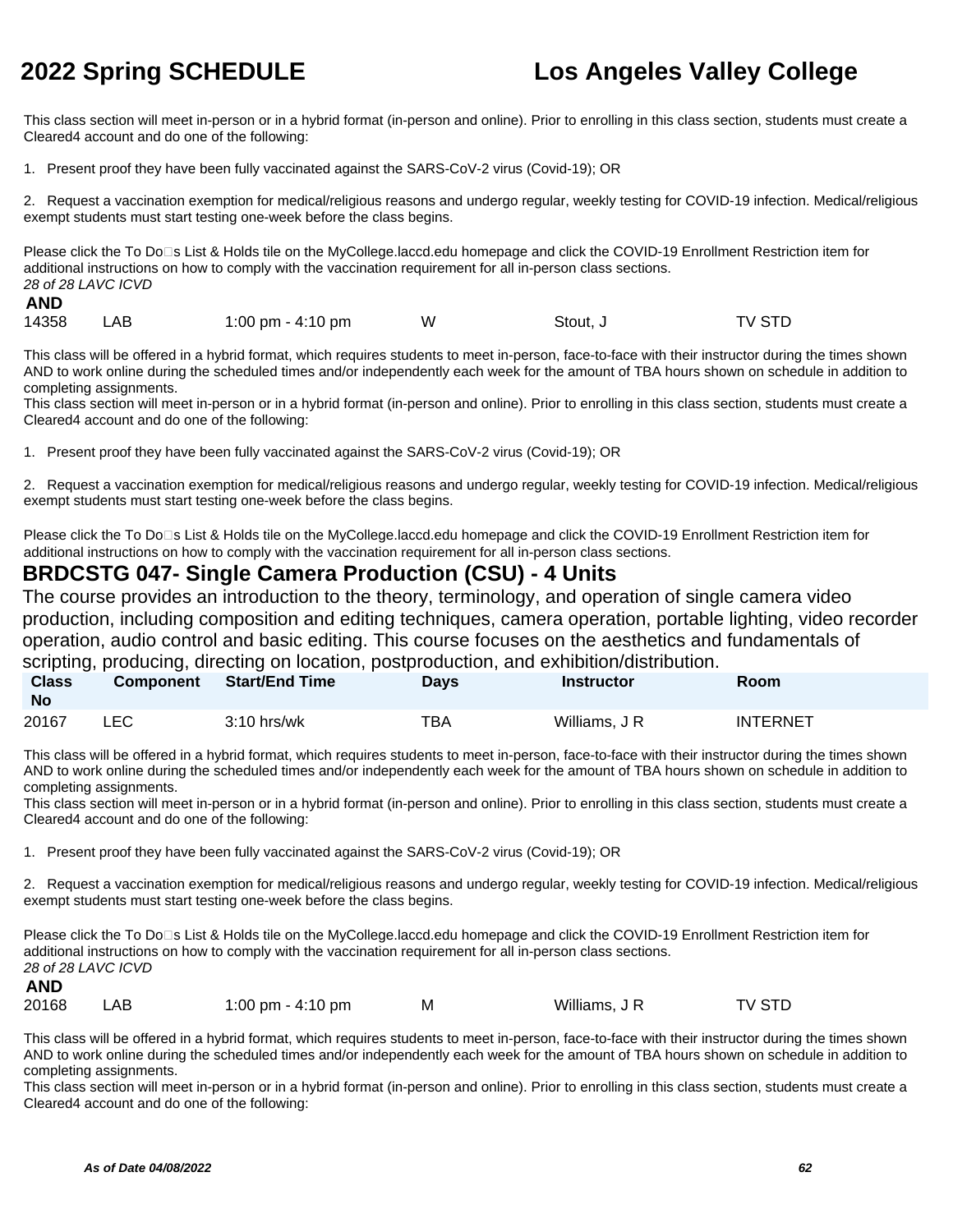1. Present proof they have been fully vaccinated against the SARS-CoV-2 virus (Covid-19); OR

2. Request a vaccination exemption for medical/religious reasons and undergo regular, weekly testing for COVID-19 infection. Medical/religious exempt students must start testing one-week before the class begins.

Please click the To Do⊡s List & Holds tile on the MyCollege.laccd.edu homepage and click the COVID-19 Enrollment Restriction item for additional instructions on how to comply with the vaccination requirement for all in-person class sections. 25387 LEC 12:30 pm - 2:00 pm MW Beery, B J RSDA HIGH This course is part of the LAVC Dual Enrollment program and will take place on the Reseda Charter High School campus. Enrollment is restricted to Reseda Charter High School students. 28 of 28 LAVC Advanced Collg Enrollment (Starts 01/24/2022, Ends 05/30/2022) **AND** 25388 LAB 2:50 hrs/wk TBA Beery, B J RSDA HIGH This course is part of the LAVC Dual Enrollment program and will take place on the Reseda Charter High School campus. Enrollment is restricted to Reseda Charter High School students. (Starts 01/24/2022, Ends 05/30/2022) **BRDCSTG 081- Field Work I - Broadcasting (CSU) - 1 Unit Enrollment Requirement:** Prerequisite: BRDCSTG 010 or BRDCSTG 025 or BRDCSTG 046 or CINEMA 101 or CINEMA 111 or MEDIART 101 with a grade of C or better. In this course students pursue Field Work in Media Arts on a contract basis under the direction of a supervising instructor. **Class Component Start/End Time Days Instructor Room**

| Class<br>No | Component | Start/End Time | Days | Instructor | Room            |
|-------------|-----------|----------------|------|------------|-----------------|
| 14361       | LAB.      | $2:05$ hrs/wk  | ТВА  | Beaton, J  | <b>INTERNET</b> |

This class requires students to work online independently each week for the amount of TBA time shown in addition to completing assignments.

### **BRDCSTG 082- Field Work II - Broadcasting (CSU) - 2 Units**

**Enrollment Requirement:** Prerequisite: BRDCSTG 010 or BRDCSTG 025 or BRDCSTG 046 or CINEMA 101 or CINEMA 111 or MEDIART 101 with a grade of C or better.

Allows student to pursue Field Work in Media Arts on a contract basis under the direction of a supervising instructor.

| <b>Class</b><br><b>No</b> | <b>Component</b> | <b>Start/End Time</b> | Days | <b>Instructor</b> | Room            |
|---------------------------|------------------|-----------------------|------|-------------------|-----------------|
| 14364                     | _AB .            | 4:15 hrs/wk           | тва  | Beaton, J         | <b>INTERNET</b> |

This class requires students to work online independently each week for the amount of TBA time shown in addition to completing assignments.

### **BRDCSTG 083- Field Work III - Broadcasting (CSU) - 3 Units**

**Enrollment Requirement:** Prerequisite: BRDCSTG 010 or BRDCSTG 025 or BRDCSTG 046 or CINEMA 101 or CINEMA 111 or MEDIART 101 with a grade of C or better.

Allows student to pursue Field Work in Media Arts on a contract basis under the direction of a supervising instructor.

| <b>Class</b> | Component Start/End Time | <b>Days</b> | <b>Instructor</b> | Room |
|--------------|--------------------------|-------------|-------------------|------|
| No           |                          |             |                   |      |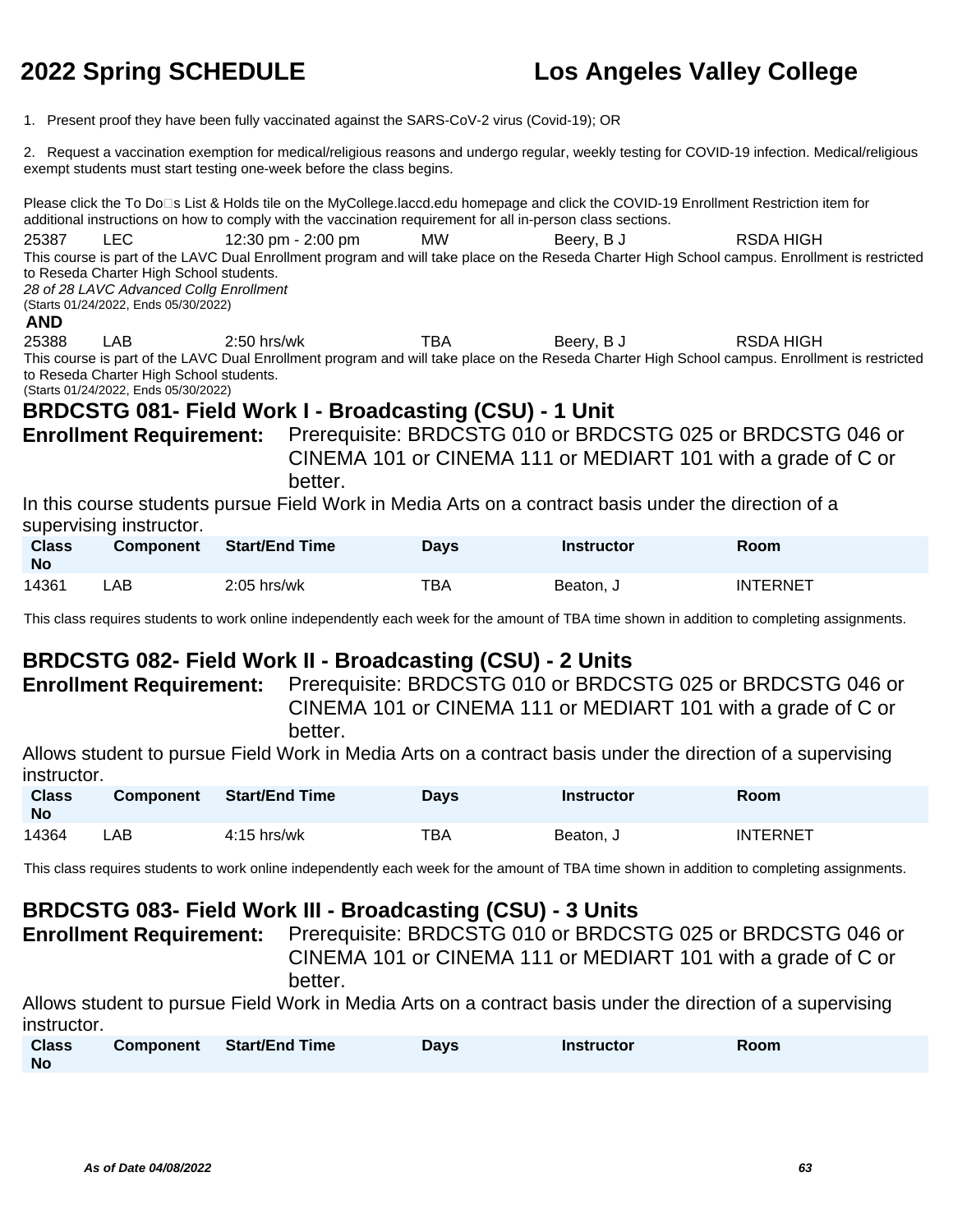10241 LAB 6:30 hrs/wk TBA Beaton, J INTERNET

This class requires students to work online independently each week for the amount of TBA time shown in addition to completing assignments.

## **Business**

**Class** 

### **BUS 001- Introduction To Business (UC/CSU) - 3 Units**

Students engage in a multidisciplinary examination of how culture, society, economic systems, legal, international, political, financial institutions, and human behavior interact to affect a business organization's policy and practices within the U.S. and a global society. The course demonstrates how these influences impact the primary areas of business including: organizational structure and design, leadership, human resource management, risk management and insurance, organized labor practices, ethics and social responsibility, marketing, organizational communication, e-business/technology, entrepreneurship, legal, accounting, and financial practices, and the stock and securities market; and therefore how they affect a business's ability to achieve its organizational goals.

**Component Start/End Time Days Instructor Room**

| <b>No</b>                                                       |                                                                                                                                                                                                                                                      |     |             |               |  |
|-----------------------------------------------------------------|------------------------------------------------------------------------------------------------------------------------------------------------------------------------------------------------------------------------------------------------------|-----|-------------|---------------|--|
| LEC.<br>14716<br>Cleared4 account and do one of the following:  | 9:40 am - 11:05 am<br>This class section will meet in-person or in a hybrid format (in-person and online). Prior to enrolling in this class section, students must create a                                                                          | TTh | Lewis, RD   | <b>BJ</b> 107 |  |
|                                                                 | 1. Present proof they have been fully vaccinated against the SARS-CoV-2 virus (Covid-19); OR                                                                                                                                                         |     |             |               |  |
|                                                                 | 2. Request a vaccination exemption for medical/religious reasons and undergo regular, weekly testing for COVID-19 infection. Medical/religious<br>exempt students must start testing one-week before the class begins.                               |     |             |               |  |
| 28 of 28 LAVC ICVD                                              | Please click the To Do□s List & Holds tile on the MyCollege.laccd.edu homepage and click the COVID-19 Enrollment Restriction item for<br>additional instructions on how to comply with the vaccination requirement for all in-person class sections. |     |             |               |  |
| 14722<br>LEC.<br>Cleared 4 account and do one of the following: | 11:20 am - 12:45 pm<br>This class section will meet in-person or in a hybrid format (in-person and online). Prior to enrolling in this class section, students must create a                                                                         | TTh | Levine, H J | <b>BJ</b> 108 |  |

1. Present proof they have been fully vaccinated against the SARS-CoV-2 virus (Covid-19); OR

2. Request a vaccination exemption for medical/religious reasons and undergo regular, weekly testing for COVID-19 infection. Medical/religious exempt students must start testing one-week before the class begins.

Please click the To Do□s List & Holds tile on the MyCollege.laccd.edu homepage and click the COVID-19 Enrollment Restriction item for additional instructions on how to comply with the vaccination requirement for all in-person class sections. 28 of 28 LAVC ICVD

14726 LEC 11:20 am - 12:45 pm MW Condon, J A BJ 107 This class section will meet in-person or in a hybrid format (in-person and online). Prior to enrolling in this class section, students must create a Cleared4 account and do one of the following:

1. Present proof they have been fully vaccinated against the SARS-CoV-2 virus (Covid-19); OR

2. Request a vaccination exemption for medical/religious reasons and undergo regular, weekly testing for COVID-19 infection. Medical/religious exempt students must start testing one-week before the class begins.

Please click the To Do□s List & Holds tile on the MyCollege.laccd.edu homepage and click the COVID-19 Enrollment Restriction item for additional instructions on how to comply with the vaccination requirement for all in-person class sections. 28 of 28 LAVC ICVD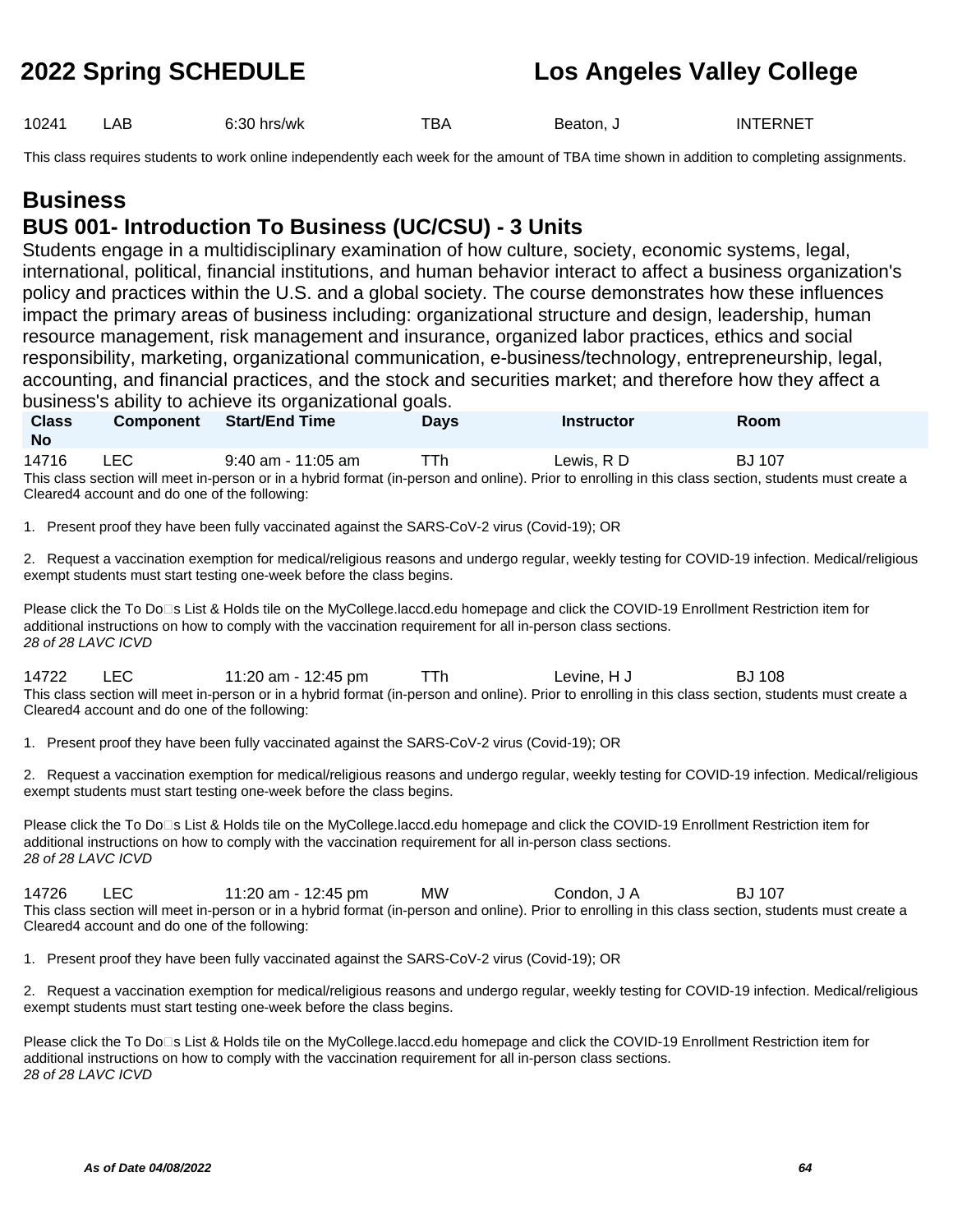| 14729                                                                                                                                                                               | <b>LEC</b>                           | $3:10$ hrs/wk                                                                                                                               | <b>TBA</b> | Sioukas, A V | <b>INTERNET</b> |  |  |  |
|-------------------------------------------------------------------------------------------------------------------------------------------------------------------------------------|--------------------------------------|---------------------------------------------------------------------------------------------------------------------------------------------|------------|--------------|-----------------|--|--|--|
| This class requires students to work online independently each week for the amount of TBA time shown in addition to completing assignments.                                         |                                      |                                                                                                                                             |            |              |                 |  |  |  |
| 14719                                                                                                                                                                               | <b>LEC</b>                           | $3:10$ hrs/wk                                                                                                                               | <b>TBA</b> | Sioukas, A V | <b>INTERNET</b> |  |  |  |
|                                                                                                                                                                                     |                                      | This class requires students to work online independently each week for the amount of TBA time shown in addition to completing assignments. |            |              |                 |  |  |  |
| 14734                                                                                                                                                                               | <b>LEC</b>                           | $3:10$ hrs/wk                                                                                                                               | <b>TBA</b> | Sioukas, A V | <b>INTERNET</b> |  |  |  |
|                                                                                                                                                                                     |                                      | This class requires students to work online independently each week for the amount of TBA time shown in addition to completing assignments. |            |              |                 |  |  |  |
| 14739                                                                                                                                                                               | <b>LEC</b>                           | $3:10$ hrs/wk                                                                                                                               | <b>TBA</b> | Zacharia, R  | <b>INTERNET</b> |  |  |  |
|                                                                                                                                                                                     |                                      | This class requires students to work online independently each week for the amount of TBA time shown in addition to completing assignments. |            |              |                 |  |  |  |
| 14743                                                                                                                                                                               | <b>LEC</b>                           | 6:30 hrs/wk                                                                                                                                 | TBA        | Sanford, KR  | <b>INTERNET</b> |  |  |  |
|                                                                                                                                                                                     | (Starts 04/11/2022, Ends 06/06/2022) | This class requires students to work online independently each week for the amount of TBA time shown in addition to completing assignments. |            |              |                 |  |  |  |
| 18644                                                                                                                                                                               | <b>LEC</b>                           | $6:30$ hrs/wk                                                                                                                               | <b>TBA</b> | Leiva, C Y   | <b>INTERNET</b> |  |  |  |
| This class requires students to work online independently each week for the amount of TBA time shown in addition to completing assignments.<br>(Starts 04/11/2022, Ends 06/06/2022) |                                      |                                                                                                                                             |            |              |                 |  |  |  |
| 24564                                                                                                                                                                               | <b>LEC</b>                           | 6:30 hrs/wk                                                                                                                                 | <b>TBA</b> | Levine, H J  | <b>INTERNET</b> |  |  |  |
| This class requires students to work online independently each week for the amount of TBA time shown in addition to completing assignments.<br>(Starts 04/11/2022, Ends 06/06/2022) |                                      |                                                                                                                                             |            |              |                 |  |  |  |
| 24565                                                                                                                                                                               | <b>LEC</b>                           | 6:30 hrs/wk                                                                                                                                 | TBA        | Leiva, C Y   | <b>INTERNET</b> |  |  |  |

This class requires students to work online independently each week for the amount of TBA time shown in addition to completing assignments. (Starts 04/11/2022, Ends 06/06/2022)

### **BUS 032- Business Communications (CSU) - 3 Units**

**Enrollment Requirement:** Prerequisite: ENGLISH 101 with a grade of C or better, or selfplacement into ENGLISH 101 or E.S.L. 110.

This course will help students to present themselves to potential employers, solve problems, use various forms of written communication, collaborate with work teams, and use technology to communicate. Learn how to succeed in today's competitive, diverse and global business environment through excellent communication and teamwork skills.

| <b>Class</b><br><b>No</b> | <b>Component</b> | <b>Start/End Time</b> | Days | <b>Instructor</b> | Room     |
|---------------------------|------------------|-----------------------|------|-------------------|----------|
| 14857                     | LEC              | $3:10$ hrs/wk         | TBA  | Condon, J A       | INTERNET |

This class requires students to work online independently each week for the amount of TBA time shown in addition to completing assignments.

| 14858 | $\Gamma$ | hrs/wk | ™ВА | M D<br>Johannsen. | TERNET<br>ΙN |
|-------|----------|--------|-----|-------------------|--------------|
|       |          | 1 U    |     |                   |              |

This class requires students to work online independently each week for the amount of TBA time shown in addition to completing assignments.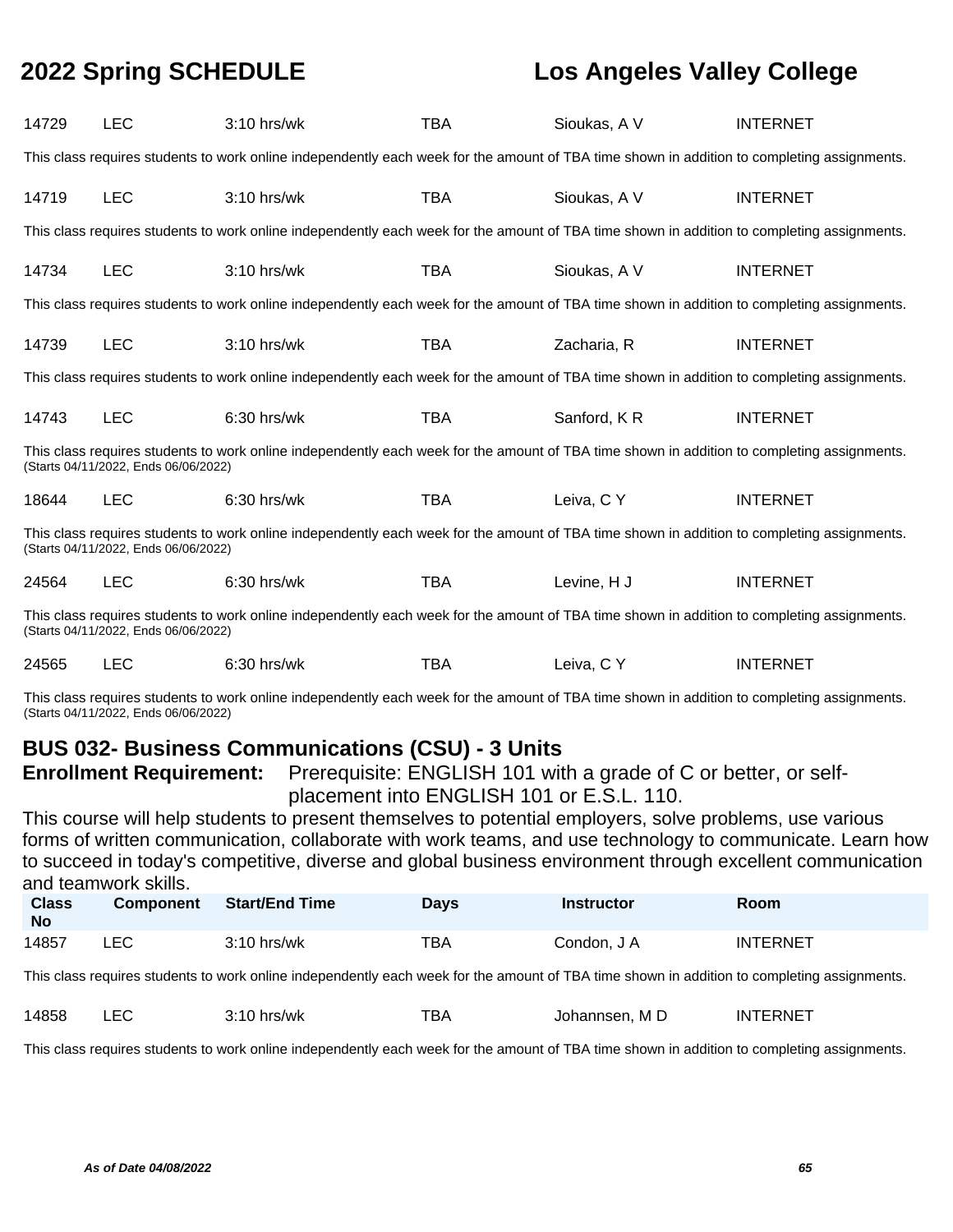| 14862                                                                                                                                                                               | <b>LEC</b>                                                                                                                                                                          | $7:25$ hrs/wk | <b>TBA</b> | Sanford, KR | <b>INTERNET</b> |  |  |  |
|-------------------------------------------------------------------------------------------------------------------------------------------------------------------------------------|-------------------------------------------------------------------------------------------------------------------------------------------------------------------------------------|---------------|------------|-------------|-----------------|--|--|--|
| This class requires students to work online independently each week for the amount of TBA time shown in addition to completing assignments.<br>(Starts 02/07/2022, Ends 03/30/2022) |                                                                                                                                                                                     |               |            |             |                 |  |  |  |
| 18007                                                                                                                                                                               | <b>LEC</b>                                                                                                                                                                          | $7:25$ hrs/wk | <b>TBA</b> | Sanford, KR | <b>INTERNET</b> |  |  |  |
|                                                                                                                                                                                     | This class requires students to work online independently each week for the amount of TBA time shown in addition to completing assignments.<br>(Starts 02/07/2022, Ends 03/30/2022) |               |            |             |                 |  |  |  |
| 18843                                                                                                                                                                               | LEC.                                                                                                                                                                                | $6:30$ hrs/wk | TBA        | Leiva, C Y  | <b>INTERNET</b> |  |  |  |
| This class requires students to work online independently each week for the amount of TBA time shown in addition to completing assignments.<br>(Starts 04/11/2022, Ends 06/06/2022) |                                                                                                                                                                                     |               |            |             |                 |  |  |  |
| 28284                                                                                                                                                                               | <b>LEC</b>                                                                                                                                                                          | $6:30$ hrs/wk | TBA        | Zacharia, R | <b>INTERNET</b> |  |  |  |

This class requires students to work online independently each week for the amount of TBA time shown in addition to completing assignments. (Starts 04/11/2022, Ends 06/06/2022)

## **BUS 038- Business Computations (CSU) - 3 Units**

A course designed to cover the fundamentals of mathematics in business. Practical problems in trade and cash discounts, interest, taxes, and insurance, accounting and finance, fractions and decimals, banking and payroll, and percentage applications.

| <b>Class</b><br><b>No</b> | <b>Component</b> | <b>Start/End Time</b> | Days | Instructor        | <b>Room</b>     |
|---------------------------|------------------|-----------------------|------|-------------------|-----------------|
| 14878                     | LEC              | $3:10$ hrs/wk         | TBA  | Amrikhas Saado, V | <b>INTERNET</b> |

This class requires students to work online independently each week for the amount of TBA time shown in addition to completing assignments.

|  | 17032 |  | 6:30<br>hrs/wk | тва | Amrikhas Saado. | <b>INTERNET</b> |
|--|-------|--|----------------|-----|-----------------|-----------------|
|--|-------|--|----------------|-----|-----------------|-----------------|

This class requires students to work online independently each week for the amount of TBA time shown in addition to completing assignments. (Starts 04/11/2022, Ends 06/06/2022)

## **COUNSELING**

### **COUNSEL 001- Introduction To College (CSU) - 1 Unit**

Designed to provide students with skills needed to succeed in college. Emphasis is placed on college policies, procedures, campus services and resources, study skills, time management, and developing a student educational plan (SEP) to meet those goals. Additional topics include: Certificate, associate degree requirements, and transfer admission requirements.

| <b>Class</b><br><b>No</b> | <b>Component</b>                                                                                                                       | <b>Start/End Time</b>                                                                                                                                      | <b>Days</b> | <b>Instructor</b> | Room             |
|---------------------------|----------------------------------------------------------------------------------------------------------------------------------------|------------------------------------------------------------------------------------------------------------------------------------------------------------|-------------|-------------------|------------------|
| 25249                     | LEC.<br>Enrollment is restricted to BCCHS students.<br>28 of 28 LAVC Advanced Collg Enrollment<br>(Starts 04/01/2022, Ends 05/27/2022) | $7:20$ am - 8:25 am<br>This course is part of the LAVC Dual Enrollment program and will take place on the Birmingham Community Charter High School campus. | <b>MW</b>   | Sosa Lopez, A B   | <b>BIRM HIGH</b> |
| 25250                     | LEC.<br>Enrollment is restricted to BCCHS students.                                                                                    | $7:20$ am - 8:25 am<br>This course is part of the LAVC Dual Enrollment program and will take place on the Birmingham Community Charter High School campus. | <b>TTh</b>  | Sosa Lopez, A B   | <b>BIRM HIGH</b> |

28 of 28 LAVC Advanced Collg Enrollment

(Starts 04/01/2022, Ends 05/27/2022)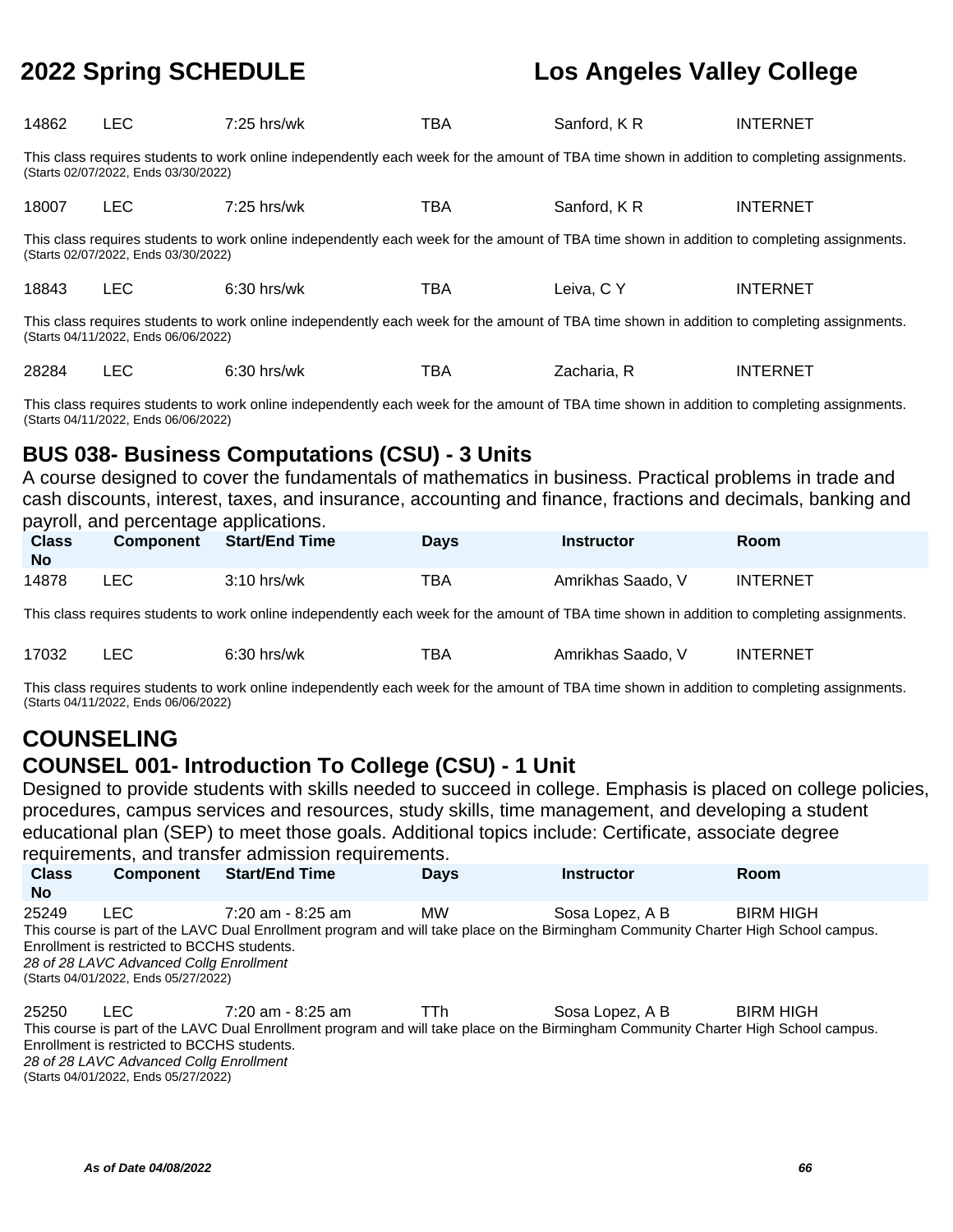| 25263 | <b>LEC</b><br>55 of 55 LAVC Advanced Collg Enrollment<br>(Starts 01/31/2022, Ends 06/03/2022)                                                | $9:00$ am - $9:50$ am<br>This course is part of the LAVC Dual Enrollment program and is offered through Ulysses S. Grant High School.                                                                                                                | W         | Gevorgian, A      | <b>GRNT HIGH</b>                                                                                                                                             |
|-------|----------------------------------------------------------------------------------------------------------------------------------------------|------------------------------------------------------------------------------------------------------------------------------------------------------------------------------------------------------------------------------------------------------|-----------|-------------------|--------------------------------------------------------------------------------------------------------------------------------------------------------------|
| 25350 | <b>LEC</b><br>55 of 55 LAVC Advanced Collg Enrollment<br>(Starts 01/31/2022, Ends 06/03/2022)                                                | $9:00$ am - $9:50$ am<br>This course is part of the LAVC Dual Enrollment program and is offered through Ulysses S. Grant High School.                                                                                                                | W         | Adams, E E        | <b>GRNT HIGH</b>                                                                                                                                             |
| 25351 | <b>LEC</b><br>55 of 55 LAVC Advanced Collg Enrollment<br>(Starts 01/31/2022, Ends 06/03/2022)                                                | 9:00 am - 9:50 am<br>This course is part of the LAVC Dual Enrollment program and is offered through Ulysses S. Grant High School.                                                                                                                    | W         | Delahoussaye, B K | <b>GRNT HIGH</b>                                                                                                                                             |
| 25352 | <b>LEC</b><br>55 of 55 LAVC Advanced Collg Enrollment<br>(Starts 01/31/2022, Ends 06/03/2022)                                                | 10:30 am - 11:20 am<br>This course is part of the LAVC Dual Enrollment program and is offered through Ulysses S. Grant High School.                                                                                                                  | W         | Gevorgian, A      | <b>GRNT HIGH</b>                                                                                                                                             |
| 25353 | <b>LEC</b><br>55 of 55 LAVC Advanced Collg Enrollment<br>(Starts 01/31/2022, Ends 06/03/2022)                                                | 10:30 am - 11:20 am<br>This course is part of the LAVC Dual Enrollment program and is offered through Ulysses S. Grant High School.                                                                                                                  | W         | Adams, E E        | <b>GRNT HIGH</b>                                                                                                                                             |
| 25354 | <b>LEC</b><br>55 of 55 LAVC Advanced Collg Enrollment<br>(Starts 01/31/2022, Ends 06/03/2022)                                                | 10:30 am - 11:20 am<br>This course is part of the LAVC Dual Enrollment program and is offered through Ulysses S. Grant High School.                                                                                                                  | W         | Delahoussaye, B K | <b>GRNT HIGH</b>                                                                                                                                             |
| 25355 | <b>LEC</b><br>55 of 55 LAVC Advanced Collg Enrollment<br>(Starts 01/31/2022, Ends 06/03/2022)                                                | 12:45 pm - 1:35 pm<br>This course is part of the LAVC Dual Enrollment program and is offered through Ulysses S. Grant High School.                                                                                                                   | W         | Adams, E E        | <b>GRNT HIGH</b>                                                                                                                                             |
| 25356 | <b>LEC</b><br>55 of 55 LAVC Advanced Collg Enrollment<br>(Starts 01/31/2022, Ends 06/03/2022)                                                | 12:45 pm - 1:35 pm<br>This course is part of the LAVC Dual Enrollment program and is offered through Ulysses S. Grant High School.                                                                                                                   | W         | Delahoussaye, B K | <b>GRNT HIGH</b>                                                                                                                                             |
| 25261 | <b>LEC</b><br>28 of 28 LAVC Advanced Collg Enrollment<br>(Starts 01/17/2022, Ends 06/10/2022)                                                | 2:15 pm - 3:15 pm<br>This course is part of the LAVC Dual Enrollment program and will take place on the Robert Fulton College Preparatory High School campus.<br>Enrollment is restricted to Robert Fulton College Preparatory High School students. | Th        | Aguilar, A I      | <b>FCP HIGH</b>                                                                                                                                              |
| 25256 | <b>LEC</b><br>to North Hollywood High School students.<br>28 of 28 LAVC Advanced Collg Enrollment<br>(Starts 01/17/2022, Ends 06/09/2022)    | 2:19 pm - 3:14 pm                                                                                                                                                                                                                                    | Th        | Fanelli, C N      | NOHO HIGH<br>This course is part of the LAVC Dual Enrollment program and will take place on the North Hollywood High School campus. Enrollment is restricted |
| 25251 | <b>LEC</b><br>Enrollment is restricted to BCCHS students.<br>28 of 28 LAVC Advanced Collg Enrollment<br>(Starts 04/01/2022, Ends 05/27/2022) | $3:40$ pm - $4:45$ pm<br>This course is part of the LAVC Dual Enrollment program and will take place on the Birmingham Community Charter High School campus.                                                                                         | <b>MW</b> | Fanelli, C N      | <b>BIRM HIGH</b>                                                                                                                                             |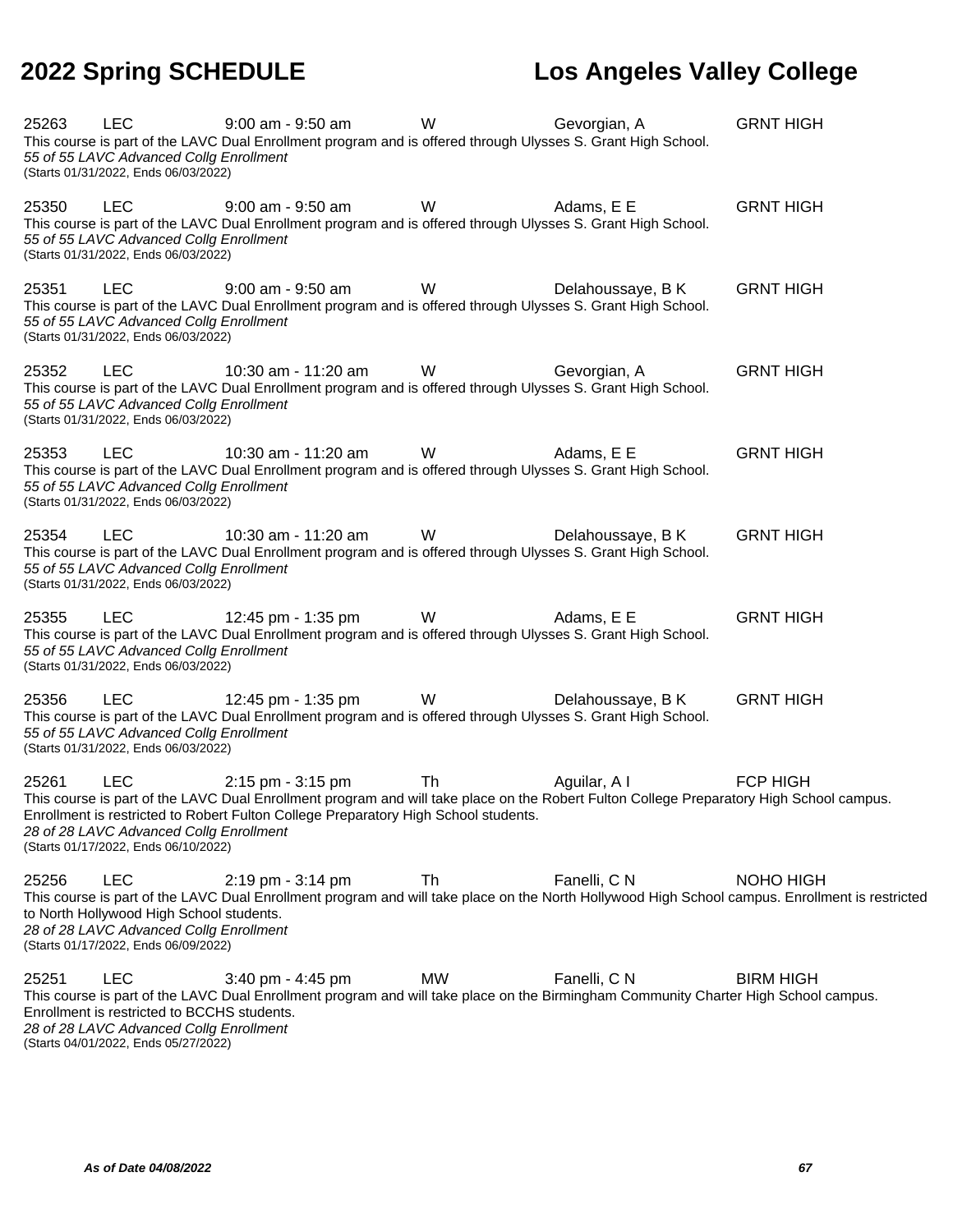| 25252 | LEC.<br>Enrollment is restricted to BCCHS students.<br>28 of 28 LAVC Advanced Collg Enrollment<br>(Starts 04/01/2022, Ends 05/27/2022)                                                                                                                                                                                                                                                                                                                                 | $3:40 \text{ pm} - 4:45 \text{ pm}$<br>This course is part of the LAVC Dual Enrollment program and will take place on the Birmingham Community Charter High School campus. | TTh.           | Fanelli, C N      | <b>BIRM HIGH</b> |  |  |  |  |
|-------|------------------------------------------------------------------------------------------------------------------------------------------------------------------------------------------------------------------------------------------------------------------------------------------------------------------------------------------------------------------------------------------------------------------------------------------------------------------------|----------------------------------------------------------------------------------------------------------------------------------------------------------------------------|----------------|-------------------|------------------|--|--|--|--|
| 25157 | LEC.<br>40 of 40 LAVC Advanced Collg Enrollment                                                                                                                                                                                                                                                                                                                                                                                                                        | 4:00 pm - 4:50 pm<br>This course is part of the LAVC Dual Enrollment program and is offered through Independence High School.                                              | м              | Gevorgian, A      | <b>IND HIGH</b>  |  |  |  |  |
| 12638 | <b>LEC</b>                                                                                                                                                                                                                                                                                                                                                                                                                                                             | $1:30$ hrs/wk                                                                                                                                                              | TBA            | Delahoussaye, B K | <b>INTERNET</b>  |  |  |  |  |
|       | This class requires students to work online independently each week for the amount of TBA time shown in addition to completing assignments.<br>(Starts 02/14/2022, Ends 06/06/2022)                                                                                                                                                                                                                                                                                    |                                                                                                                                                                            |                |                   |                  |  |  |  |  |
|       |                                                                                                                                                                                                                                                                                                                                                                                                                                                                        |                                                                                                                                                                            |                |                   |                  |  |  |  |  |
|       | <b>COUNSEL 004- Career Planning (CSU) - 1 Unit</b><br>Designed to assist students in choosing a major or career. Students will explore their interests, skills,<br>personality type and values through the use of career assessments and on-line resources. Students will<br>access information regarding occupational characteristics, employment trends and labor market updates.<br>Emphasis will be placed on the development of a student educational plan (SEP). |                                                                                                                                                                            |                |                   |                  |  |  |  |  |
|       |                                                                                                                                                                                                                                                                                                                                                                                                                                                                        | Component Clout Cad Time                                                                                                                                                   | Deus Instructo |                   |                  |  |  |  |  |

| <b>Class</b><br><b>No</b> | <b>Component</b>                                                                                                                       | <b>Start/End Time</b>               | <b>Days</b> | <b>Instructor</b> | <b>Room</b>                                                                                                                                             |
|---------------------------|----------------------------------------------------------------------------------------------------------------------------------------|-------------------------------------|-------------|-------------------|---------------------------------------------------------------------------------------------------------------------------------------------------------|
| 25282                     | LEC.<br>Enrollment is restricted to BCCHS students.<br>28 of 28 LAVC Advanced Collg Enrollment<br>(Starts 02/07/2022, Ends 05/27/2022) | $3:40 \text{ pm} - 4:45 \text{ pm}$ |             | Norris, J P       | <b>BIRM HIGH</b><br>This course is part of the LAVC Dual Enrollment program and will take place on the Birmingham Community Charter High School campus. |
| 18585                     | LEC                                                                                                                                    | $2:05$ hrs/wk                       | TBA         | Vasquez, R B      | <b>INTERNET</b>                                                                                                                                         |

This class requires students to work online independently each week for the amount of TBA time shown in addition to completing assignments. This is an Asynchronous course that is taught 100% online (Starts 04/11/2022, Ends 06/06/2022)

### **COUNSEL 020- Post-Secondary Education: The Scope Of Career Planning (UC/CSU) - 3 Units**

Requirement Designation: Meets CSU E

Introduces students to the role of higher education in society and to their role as students. Students explore personal attributes needed for college success, critical thinking and effective study strategies, relating to others in a diverse world, the career planning and decision making process, and transfer. This course will also provide students with an overview of campus resources and policies. A student educational plan (SEP) will be developed.

| <b>Class</b><br><b>No</b> | <b>Component</b>                               | <b>Start/End Time</b>                                                                                                                                                                                                 | <b>Davs</b> | <b>Instructor</b> | <b>Room</b>      |
|---------------------------|------------------------------------------------|-----------------------------------------------------------------------------------------------------------------------------------------------------------------------------------------------------------------------|-------------|-------------------|------------------|
| 25169                     | LEC<br>28 of 28 LAVC Advanced Collg Enrollment | $8:40$ am - 10:05 am<br>This course is part of the LAVC Dual Enrollment program and will take place on the Ulysses S. Grant High School campus. Enrollment is<br>restricted to Ulysses S. Grant High School students. | WF          | Galdamez, A M     | <b>GRNT HIGH</b> |

25244 LEC 9:35 am - 10:25 am MWF Norris, J P STEM MGNT This course is part of the LAVC Dual Enrollment program and will take place on the Science Academy STEM Magnet High School campus. Enrollment is restricted to Science Academy STEM Magnet High School students. 28 of 28 LAVC Advanced Collg Enrollment (Starts 01/12/2022, Ends 06/03/2022)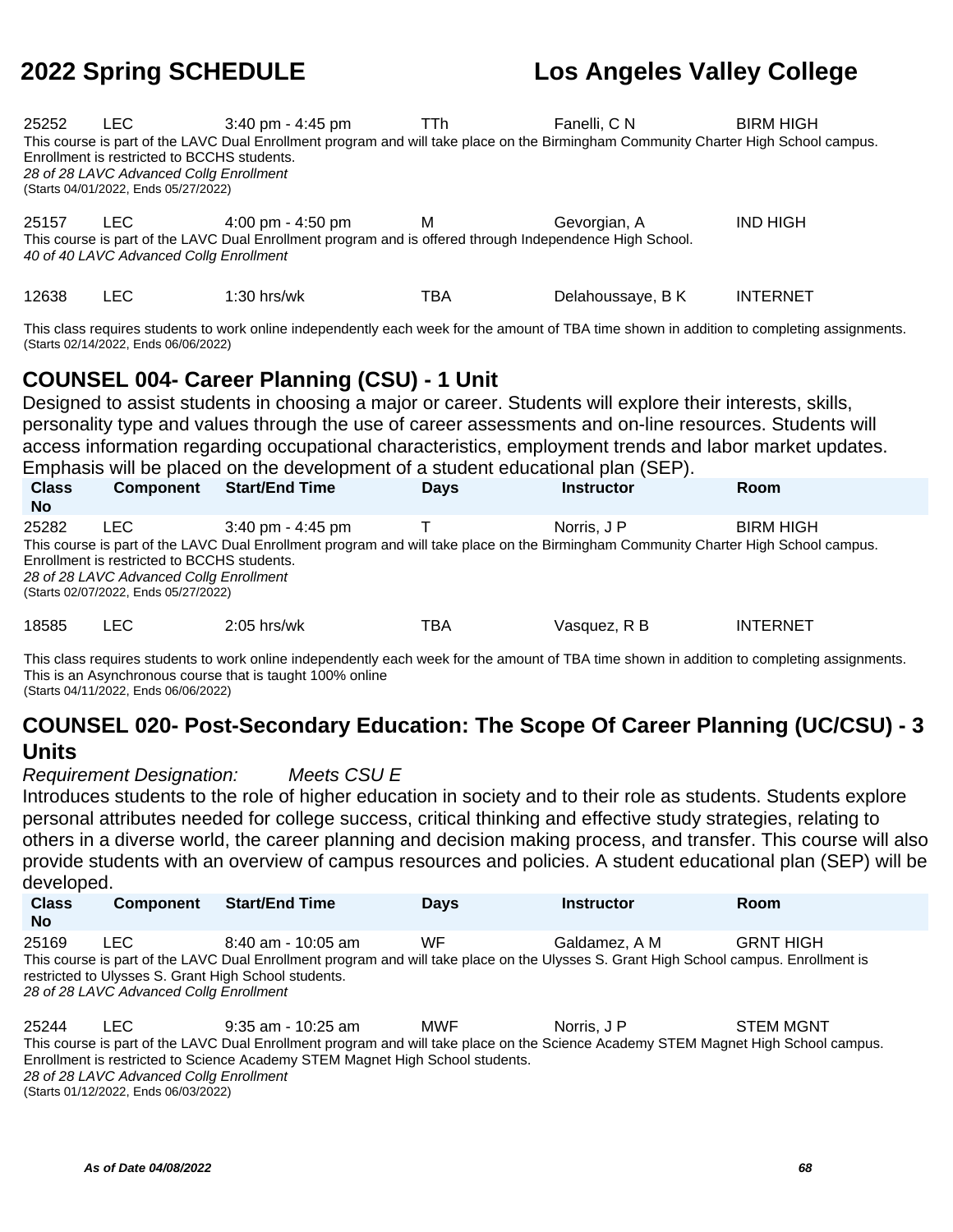25160 LEC 10:15 am - 11:40 am WF Galdamez, A M GRNT HIGH This course is part of the LAVC Dual Enrollment program and will take place on the Ulysses S. Grant High School campus. Enrollment is restricted to Ulysses S. Grant High School students. 40 of 40 LAVC Advanced Collg Enrollment

13187 LEC 11:20 am - 12:45 pm TTh Saltoun, S R INTERNET

This class requires students to be online and interacting with their instructor during the times shown in class schedule in addition to completing assignments.

26152 LEC 11:20 am - 12:45 pm TTh Vasquez, R B INTERNET This class is part of the Puente program. Visit www.lavc.edu/puente for more information. 40 of 40 LAVC Puente Program

25237 LEC 3:30 pm - 5:35 pm TTh Kahwaiian, R JB HIGH This course is part of the LAVC Dual Enrollment program and will take place on the John Burroughs High School campus. Enrollment is restricted to John Burroughs High School students. 40 of 40 LAVC Advanced Collg Enrollment (Starts 02/07/2022, Ends 05/16/2022)

13189 LEC 6:50 pm - 8:15 pm MW Gordon, C A FL 101 This class section will meet in-person or in a hybrid format (in-person and online). Prior to enrolling in this class section, students must create a Cleared4 account and do one of the following:

1. Present proof they have been fully vaccinated against the SARS-CoV-2 virus (Covid-19); OR

2. Request a vaccination exemption for medical/religious reasons and undergo regular, weekly testing for COVID-19 infection. Medical/religious exempt students must start testing one-week before the class begins.

Please click the To Do□s List & Holds tile on the MyCollege.laccd.edu homepage and click the COVID-19 Enrollment Restriction item for additional instructions on how to comply with the vaccination requirement for all in-person class sections.

## **Chemistry CHEM 051- Fundamentals Of Chemistry I (UC/CSU) - 5 Units**

Requirement Designation: Meets IGETC 5A 5C CSU B1 B3

**Enrollment Requirement:** Student can demonstrate math skills by placing into MATH 125 through the Math Assessment Process. Recommended: MATH 122

Chemistry 51 is a descriptive course in general, organic and biological chemistry designed for nursing and Allied Health students. Topics include: the metric system of measurements, chemical symbols, formulas and nomenclature systems, chemical equations and physical and chemical characteristics for all states of matter. Other topics include acids, bases, buffers and pH. Organic topics focus on functional group identification including hydrocarbons, organic halide, alcohols, ethers, ketones, aldehydes, amines, carboxylic acids, esters and other acid derivatives, carbohydrates, lipids and proteins are also surveyed.

| <b>Class</b><br>- No | Component | Start/End Time     | <b>Davs</b> | <b>Instructor</b> | <b>Room</b>    |  |
|----------------------|-----------|--------------------|-------------|-------------------|----------------|--|
| 24990                | LEC       | 11:35 am - 1:40 pm | <b>MW</b>   | Watts, D J        | <b>EST 104</b> |  |

This class section will meet in-person or in a hybrid format (in-person and online). Prior to enrolling in this class section, students must create a Cleared4 account and do one of the following:

1. Present proof they have been fully vaccinated against the SARS-CoV-2 virus (Covid-19); OR

2. Request a vaccination exemption for medical/religious reasons and undergo regular, weekly testing for COVID-19 infection. Medical/religious exempt students must start testing one-week before the class begins.

Please click the To Do□s List & Holds tile on the MyCollege.laccd.edu homepage and click the COVID-19 Enrollment Restriction item for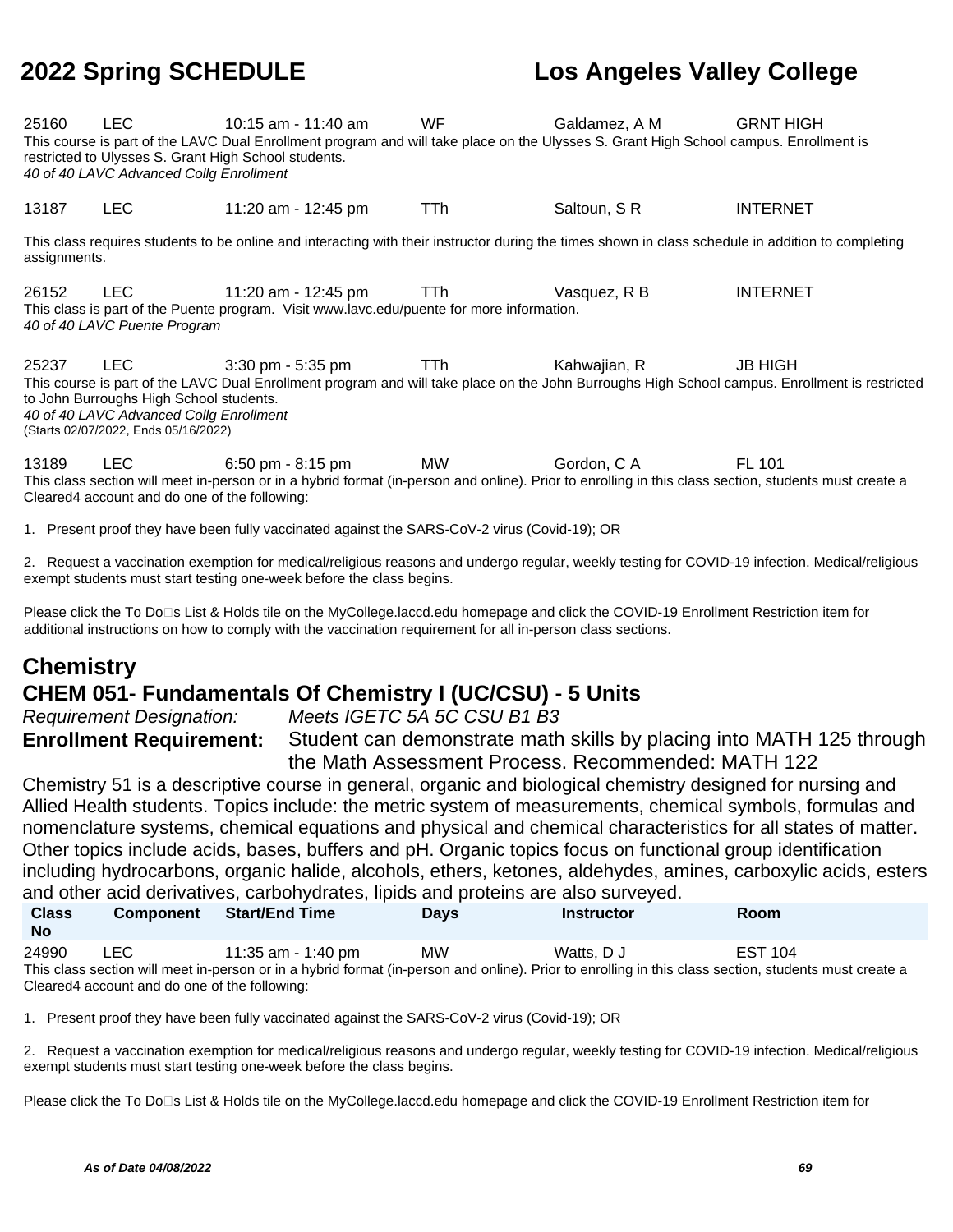additional instructions on how to comply with the vaccination requirement for all in-person class sections. 32 of 32 LAVC ICVD

### **AND Select One of the following:**

24991 LAB 8:00 am - 11:10 am M Watts, D J AHS 346 This class section will meet in-person or in a hybrid format (in-person and online). Prior to enrolling in this class section, students must create a Cleared4 account and do one of the following:

1. Present proof they have been fully vaccinated against the SARS-CoV-2 virus (Covid-19); OR

2. Request a vaccination exemption for medical/religious reasons and undergo regular, weekly testing for COVID-19 infection. Medical/religious exempt students must start testing one-week before the class begins.

Please click the To Do<sup>n</sup>s List & Holds tile on the MyCollege.laccd.edu homepage and click the COVID-19 Enrollment Restriction item for additional instructions on how to comply with the vaccination requirement for all in-person class sections.

24992 LAB 8:00 am - 11:10 am W Watts, D J AHS 346 This class section will meet in-person or in a hybrid format (in-person and online). Prior to enrolling in this class section, students must create a Cleared4 account and do one of the following:

1. Present proof they have been fully vaccinated against the SARS-CoV-2 virus (Covid-19); OR

2. Request a vaccination exemption for medical/religious reasons and undergo regular, weekly testing for COVID-19 infection. Medical/religious exempt students must start testing one-week before the class begins.

Please click the To Do□s List & Holds tile on the MyCollege.laccd.edu homepage and click the COVID-19 Enrollment Restriction item for additional instructions on how to comply with the vaccination requirement for all in-person class sections.

24994 LEC 9:00 am - 1:15 pm F Kokabi, K K AHS 346 This class section will meet in-person or in a hybrid format (in-person and online). Prior to enrolling in this class section, students must create a Cleared4 account and do one of the following:

1. Present proof they have been fully vaccinated against the SARS-CoV-2 virus (Covid-19); OR

2. Request a vaccination exemption for medical/religious reasons and undergo regular, weekly testing for COVID-19 infection. Medical/religious exempt students must start testing one-week before the class begins.

Please click the □To Do□s List & Holds□ tile on the MyCollege.laccd.edu homepage and click the □COVID-19 Enrollment Restriction□ item for additional instructions on how to comply with the vaccination requirement for all in-person class sections. 16 of 16 LAVC ICVD

### **AND**

24995 LAB 1:45 pm - 4:55 pm F Kokabi, K K AHS 346 This class section will meet in-person or in a hybrid format (in-person and online). Prior to enrolling in this class section, students must create a Cleared4 account and do one of the following:

1. Present proof they have been fully vaccinated against the SARS-CoV-2 virus (Covid-19); OR

2. Request a vaccination exemption for medical/religious reasons and undergo regular, weekly testing for COVID-19 infection. Medical/religious exempt students must start testing one-week before the class begins.

Please click the □To Do□s List & Holds□ tile on the MyCollege.laccd.edu homepage and click the □COVID-19 Enrollment Restriction□ item for additional instructions on how to comply with the vaccination requirement for all in-person class sections. This class will meet on campus. Masks and physical distancing are required.

17778 LEC 3:30 pm - 5:35 pm MW Anderiassian, E EST 101 This class section will meet in-person or in a hybrid format (in-person and online). Prior to enrolling in this class section, students must create a Cleared4 account and do one of the following:

1. Present proof they have been fully vaccinated against the SARS-CoV-2 virus (Covid-19); OR

2. Request a vaccination exemption for medical/religious reasons and undergo regular, weekly testing for COVID-19 infection. Medical/religious exempt students must start testing one-week before the class begins.

Please click the To Do<sup>n</sup>s List & Holds tile on the MyCollege.laccd.edu homepage and click the COVID-19 Enrollment Restriction item for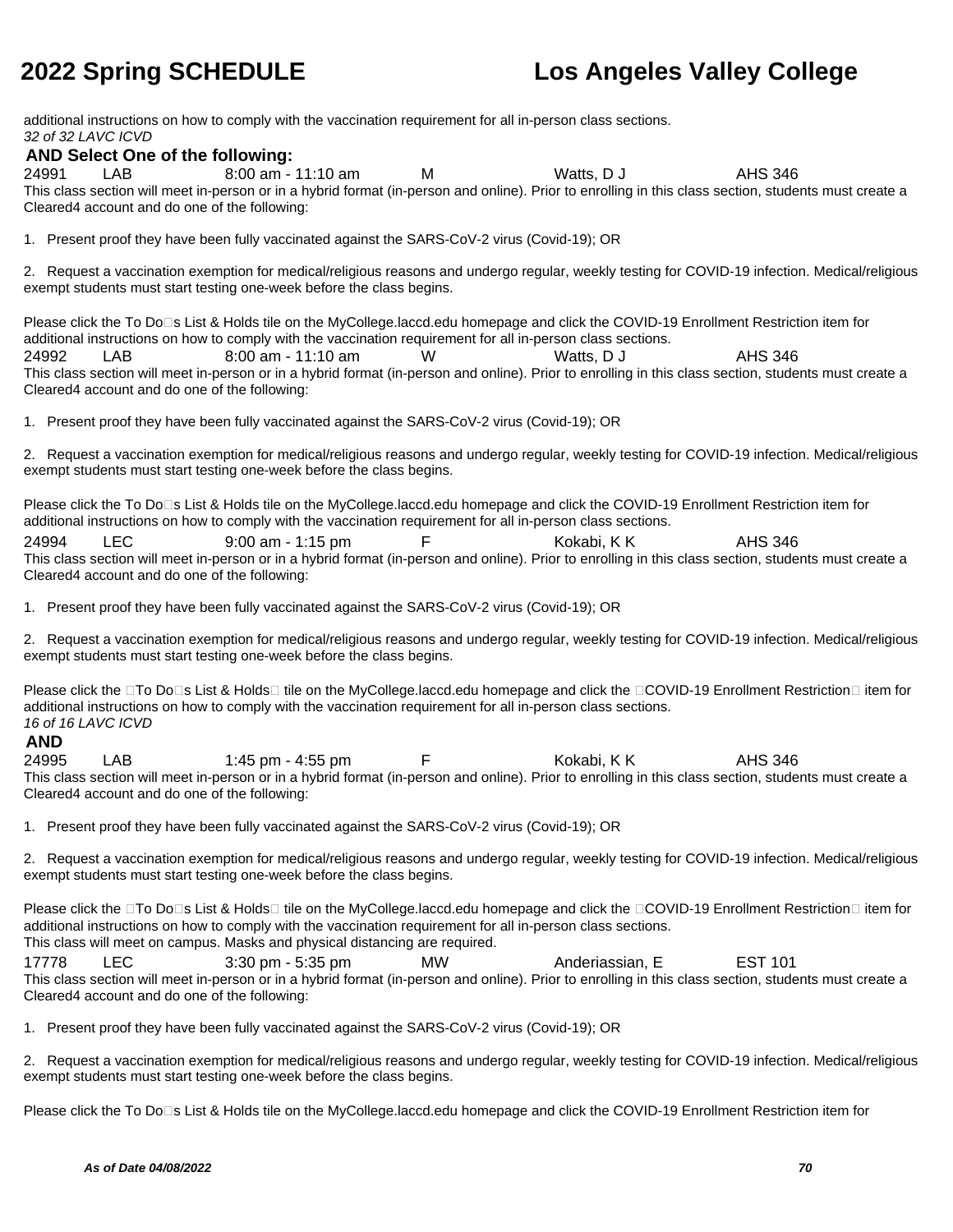additional instructions on how to comply with the vaccination requirement for all in-person class sections. 32 of 32 LAVC ICVD

### **AND Select One of the following:**

17779 LAB 12:00 pm - 3:10 pm M Anderiassian, E AHS 346 This class section will meet in-person or in a hybrid format (in-person and online). Prior to enrolling in this class section, students must create a Cleared4 account and do one of the following:

1. Present proof they have been fully vaccinated against the SARS-CoV-2 virus (Covid-19); OR

2. Request a vaccination exemption for medical/religious reasons and undergo regular, weekly testing for COVID-19 infection. Medical/religious exempt students must start testing one-week before the class begins.

Please click the To Do<sup>n</sup>s List & Holds tile on the MyCollege.laccd.edu homepage and click the COVID-19 Enrollment Restriction item for additional instructions on how to comply with the vaccination requirement for all in-person class sections.

17780 LAB 12:00 pm - 3:10 pm W Anderiassian, E AHS 346 This class section will meet in-person or in a hybrid format (in-person and online). Prior to enrolling in this class section, students must create a Cleared4 account and do one of the following:

1. Present proof they have been fully vaccinated against the SARS-CoV-2 virus (Covid-19); OR

2. Request a vaccination exemption for medical/religious reasons and undergo regular, weekly testing for COVID-19 infection. Medical/religious exempt students must start testing one-week before the class begins.

Please click the To Do□s List & Holds tile on the MyCollege.laccd.edu homepage and click the COVID-19 Enrollment Restriction item for additional instructions on how to comply with the vaccination requirement for all in-person class sections.

| 11175 |     | 7:30 am - 9:35 am | ΙVΙ  | Fickel, T E | <b>INTERNET</b> |
|-------|-----|-------------------|------|-------------|-----------------|
| And   | _EC | $1:50$ hrs/wk     | тва. | Fickel. T E | <b>INTERNET</b> |

This class will be offered in an online blended format, which requires students to be online and interacting with their instructor during the times shown and to work online independently each week for the amount of TBA time shown in addition to completing assignments.

### **AND Select One of the following:** 11193 LAB 3:10 hrs/wk TBA Fickel, T E INTERNET This class will be offered in an online blended format, which requires students to be online and interacting with their instructor during the times shown and to work online independently each week for the amount of TBA time shown in addition to completing assignments. 11251 LAB 3:10 hrs/wk TBA Fickel, T E INTERNET This class will be offered in an online blended format, which requires students to be online and interacting with their instructor during the times shown and to work online independently each week for the amount of TBA time shown in addition to completing assignments. 11055 LEC 10:00 am - 12:05 pm M Fickel, T E INTERNET And LEC 1:50 hrs/wk TBA Fickel, T E INTERNET This class will be offered in an online blended format, which requires students to be online and interacting with their instructor during the times shown and to work online independently each week for the amount of TBA time shown in addition to completing assignments. **AND Select One of the following:** 11064 LAB 3:10 hrs/wk TBA Fickel, T E INTERNET This class will be offered in an online blended format, which requires students to be online and interacting with their instructor during the times shown and to work online independently each week for the amount of TBA time shown in addition to completing assignments. 11090 LAB 3:10 hrs/wk TBA Fickel, T E INTERNET This class will be offered in an online blended format, which requires students to be online and interacting with their instructor during the times shown and to work online independently each week for the amount of TBA time shown in addition to completing assignments. 19676 LEC 11:20 am - 3:35 pm W Shukla Deo, C INTERNET This class will be offered in an online blended format, which requires students to be online and interacting with their instructor during the times shown and to work online independently each week for the amount of TBA time shown in addition to completing assignments. **AND Select One of the following:**

| 19677 | AВ | 3:10 hrs/wk | TBA | Choi, | INTERNET |
|-------|----|-------------|-----|-------|----------|
|       |    |             |     |       |          |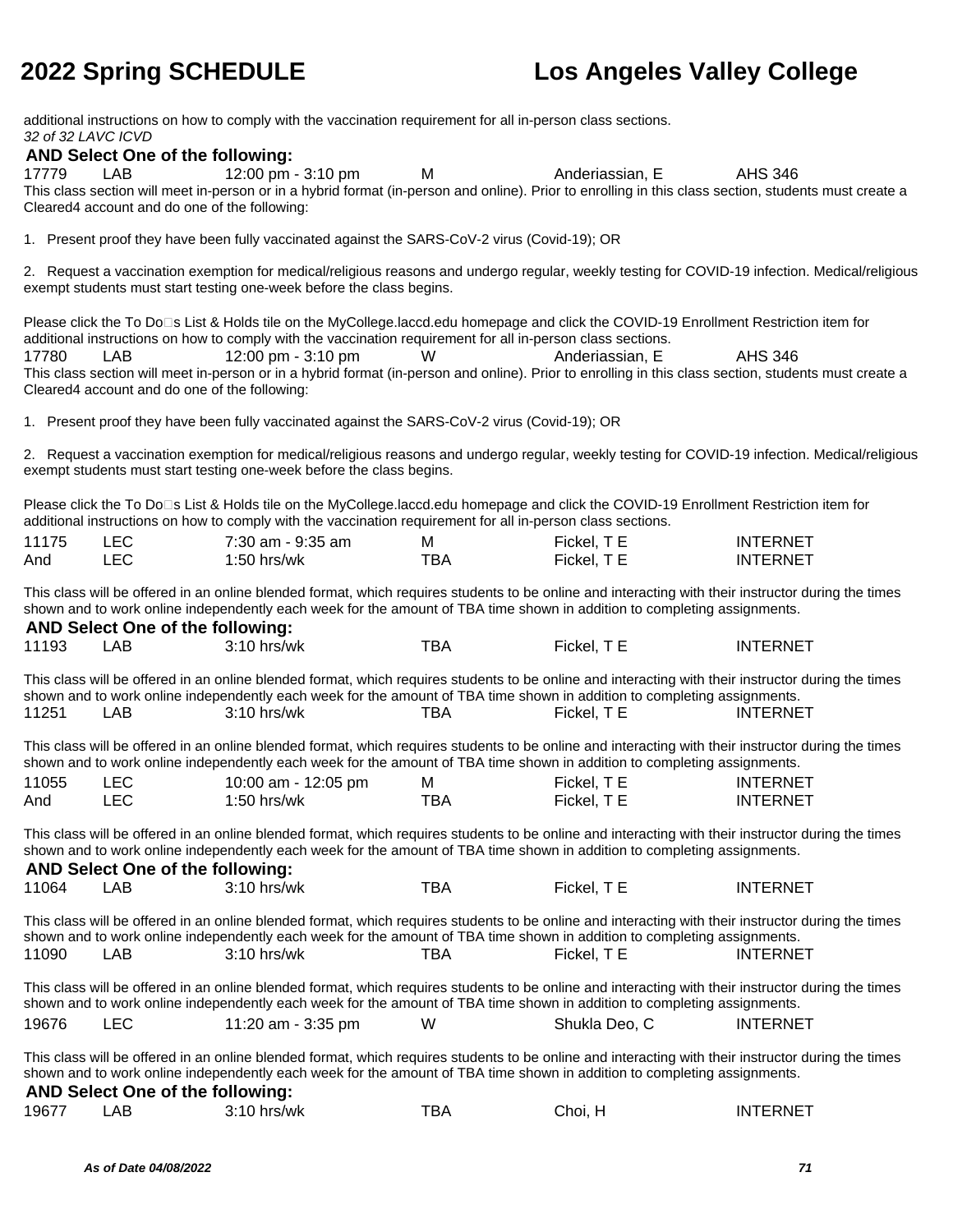This class will be offered in an online blended format, which requires students to be online and interacting with their instructor during the times shown and to work online independently each week for the amount of TBA time shown in addition to completing assignments. 20072 LAB 3:10 hrs/wk TBA Choi, H INTERNET

This class will be offered in an online blended format, which requires students to be online and interacting with their instructor during the times shown and to work online independently each week for the amount of TBA time shown in addition to completing assignments.

### **CHEM 060- Introduction To General Chemistry (UC/CSU) - 5 Units**

Requirement Designation: Meets IGETC 5A 5C CSU B1 B3

**Enrollment Requirement:** Prerequisite: MATH 125 or MATH 134 with a grade of C or better, or Placement in MATH 245.

This course is a survey of basic chemistry topics. The course is intended as preparation for chemistry, some allied health majors, or for students completing their general education. Topics include atoms and elements, nomenclature, chemical bonds, chemical reactions, stoichiometry, energy and states of matter, gas laws, aqueous systems, solutions, and acids, bases and salts. Laboratory activities will support the range of topics covered in lecture including chemical laboratory safety, qualitative and quantitative experiments.

**Class No Component Start/End Time Days Instructor Room** 18692 LEC 11:35 am - 2:05 pm TTh Ahrend, P N EST 104 This class section will meet in-person or in a hybrid format (in-person and online). Prior to enrolling in this class section, students must create a Cleared4 account and do one of the following:

1. Present proof they have been fully vaccinated against the SARS-CoV-2 virus (Covid-19); OR

2. Request a vaccination exemption for medical/religious reasons and undergo regular, weekly testing for COVID-19 infection. Medical/religious exempt students must start testing one-week before the class begins.

Please click the □To Do□s List & Holds□ tile on the MyCollege.laccd.edu homepage and click the □COVID-19 Enrollment Restriction□ item for additional instructions on how to comply with the vaccination requirement for all in-person class sections. 28 of 28 LAVC ICVD

### **AND Select One of the following:**

18693 LAB 9:00 am - 11:05 am T Ahrend, P N AHS 346 This class section will meet in-person or in a hybrid format (in-person and online). Prior to enrolling in this class section, students must create a Cleared4 account and do one of the following:

1. Present proof they have been fully vaccinated against the SARS-CoV-2 virus (Covid-19); OR

2. Request a vaccination exemption for medical/religious reasons and undergo regular, weekly testing for COVID-19 infection. Medical/religious exempt students must start testing one-week before the class begins.

Please click the □To Do□s List & Holds□ tile on the MyCollege.laccd.edu homepage and click the □COVID-19 Enrollment Restriction□ item for additional instructions on how to comply with the vaccination requirement for all in-person class sections. 20073 LAB 9:00 am - 11:05 am Th Ahrend, P N AHS 346 This class section will meet in-person or in a hybrid format (in-person and online). Prior to enrolling in this class section, students must create a Cleared4 account and do one of the following:

1. Present proof they have been fully vaccinated against the SARS-CoV-2 virus (Covid-19); OR

2. Request a vaccination exemption for medical/religious reasons and undergo regular, weekly testing for COVID-19 infection. Medical/religious exempt students must start testing one-week before the class begins.

Please click the □To Do□s List & Holds□ tile on the MyCollege.laccd.edu homepage and click the □COVID-19 Enrollment Restriction□ item for additional instructions on how to comply with the vaccination requirement for all in-person class sections.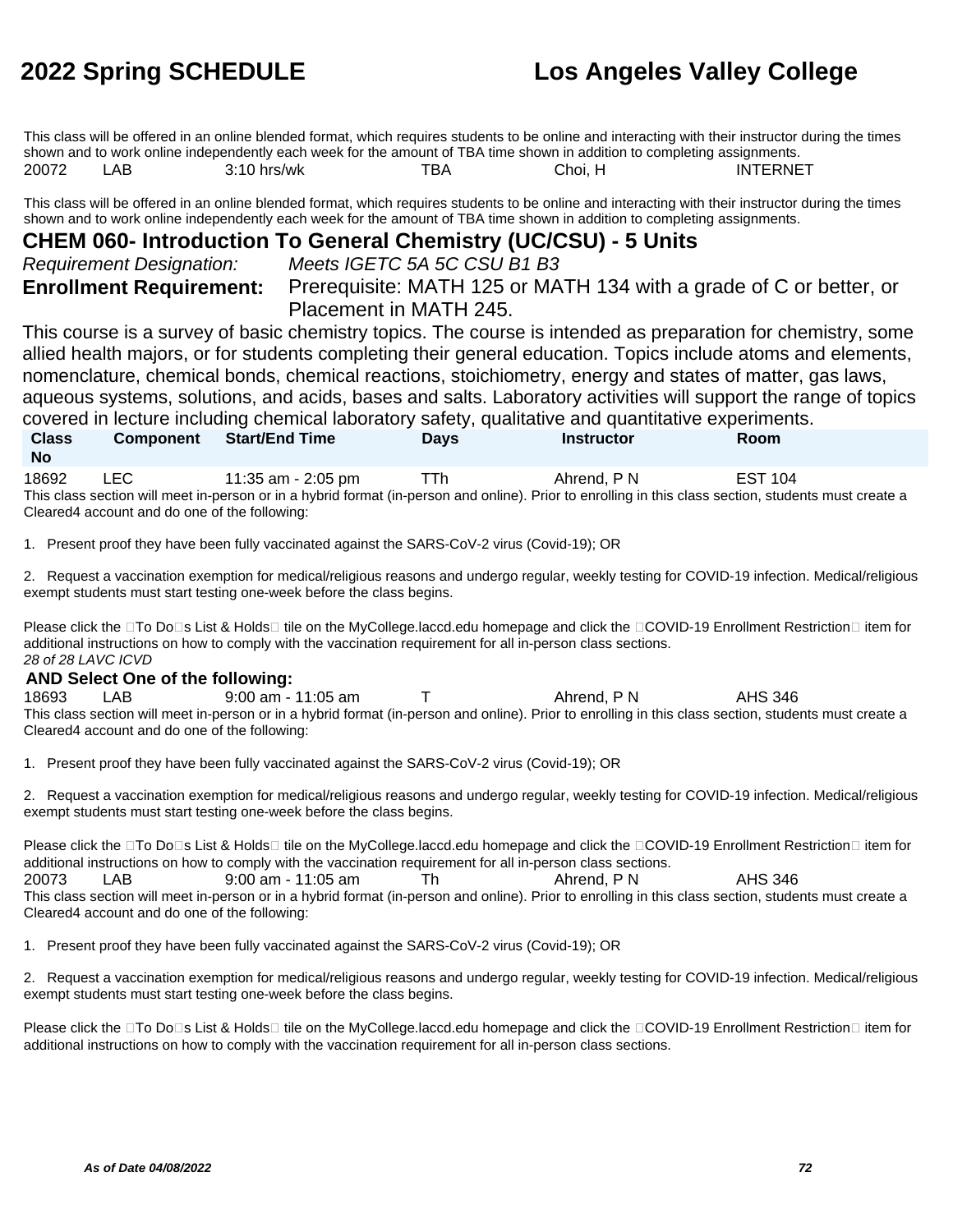| 15444 | $3:30$ pm - $4:55$ pm |     | Khandoker, M | <b>EST 104</b>  |
|-------|-----------------------|-----|--------------|-----------------|
| And   | 1:50 hrs/wk           | ™ВА | Khandoker. M | <b>INTERNET</b> |

This class will be offered in a hybrid format, which requires students to meet in-person, face-to-face with their instructor during the times shown AND to work online during the scheduled times and/or independently each week for the amount of TBA hours shown on schedule in addition to completing assignments.

This class section will meet in-person or in a hybrid format (in-person and online). Prior to enrolling in this class section, students must create a Cleared4 account and do one of the following:

1. Present proof they have been fully vaccinated against the SARS-CoV-2 virus (Covid-19); OR

2. Request a vaccination exemption for medical/religious reasons and undergo regular, weekly testing for COVID-19 infection. Medical/religious exempt students must start testing one-week before the class begins.

Please click the  $\Box$ To Do $\Box$ s List & Holds $\Box$  tile on the MyCollege.laccd.edu homepage and click the  $\Box$ COVID-19 Enrollment Restriction  $\Box$  item for additional instructions on how to comply with the vaccination requirement for all in-person class sections. 32 of 32 LAVC ICVD

### **AND Select One of the following:**

15445 LAB 1:00 pm - 3:05 pm T Khandoker, M AHS 346 This class section will meet in-person or in a hybrid format (in-person and online). Prior to enrolling in this class section, students must create a Cleared4 account and do one of the following:

1. Present proof they have been fully vaccinated against the SARS-CoV-2 virus (Covid-19); OR

2. Request a vaccination exemption for medical/religious reasons and undergo regular, weekly testing for COVID-19 infection. Medical/religious exempt students must start testing one-week before the class begins.

Please click the □To Do□s List & Holds□ tile on the MyCollege.laccd.edu homepage and click the □COVID-19 Enrollment Restriction□ item for additional instructions on how to comply with the vaccination requirement for all in-person class sections. 15446 LAB 1:00 pm - 3:05 pm Th Khandoker, M AHS 346 This class section will meet in-person or in a hybrid format (in-person and online). Prior to enrolling in this class section, students must create a Cleared4 account and do one of the following:

1. Present proof they have been fully vaccinated against the SARS-CoV-2 virus (Covid-19); OR

2. Request a vaccination exemption for medical/religious reasons and undergo regular, weekly testing for COVID-19 infection. Medical/religious exempt students must start testing one-week before the class begins.

Please click the □To Do□s List & Holds□ tile on the MyCollege.laccd.edu homepage and click the □COVID-19 Enrollment Restriction□ item for additional instructions on how to comply with the vaccination requirement for all in-person class sections.

15441 LEC 7:25 pm - 9:55 pm TTh Bartlett, D D EST 107 This class section will meet in-person or in a hybrid format (in-person and online). Prior to enrolling in this class section, students must create a Cleared4 account and do one of the following:

1. Present proof they have been fully vaccinated against the SARS-CoV-2 virus (Covid-19); OR

2. Request a vaccination exemption for medical/religious reasons and undergo regular, weekly testing for COVID-19 infection. Medical/religious exempt students must start testing one-week before the class begins.

Please click the □To Do□s List & Holds□ tile on the MyCollege.laccd.edu homepage and click the □COVID-19 Enrollment Restriction□ item for additional instructions on how to comply with the vaccination requirement for all in-person class sections. 32 of 32 LAVC ICVD

### **AND**

15442 LAB 5:00 pm - 7:05 pm T Bartlett, D D AHS 346 This class section will meet in-person or in a hybrid format (in-person and online). Prior to enrolling in this class section, students must create a Cleared4 account and do one of the following:

1. Present proof they have been fully vaccinated against the SARS-CoV-2 virus (Covid-19); OR

2. Request a vaccination exemption for medical/religious reasons and undergo regular, weekly testing for COVID-19 infection. Medical/religious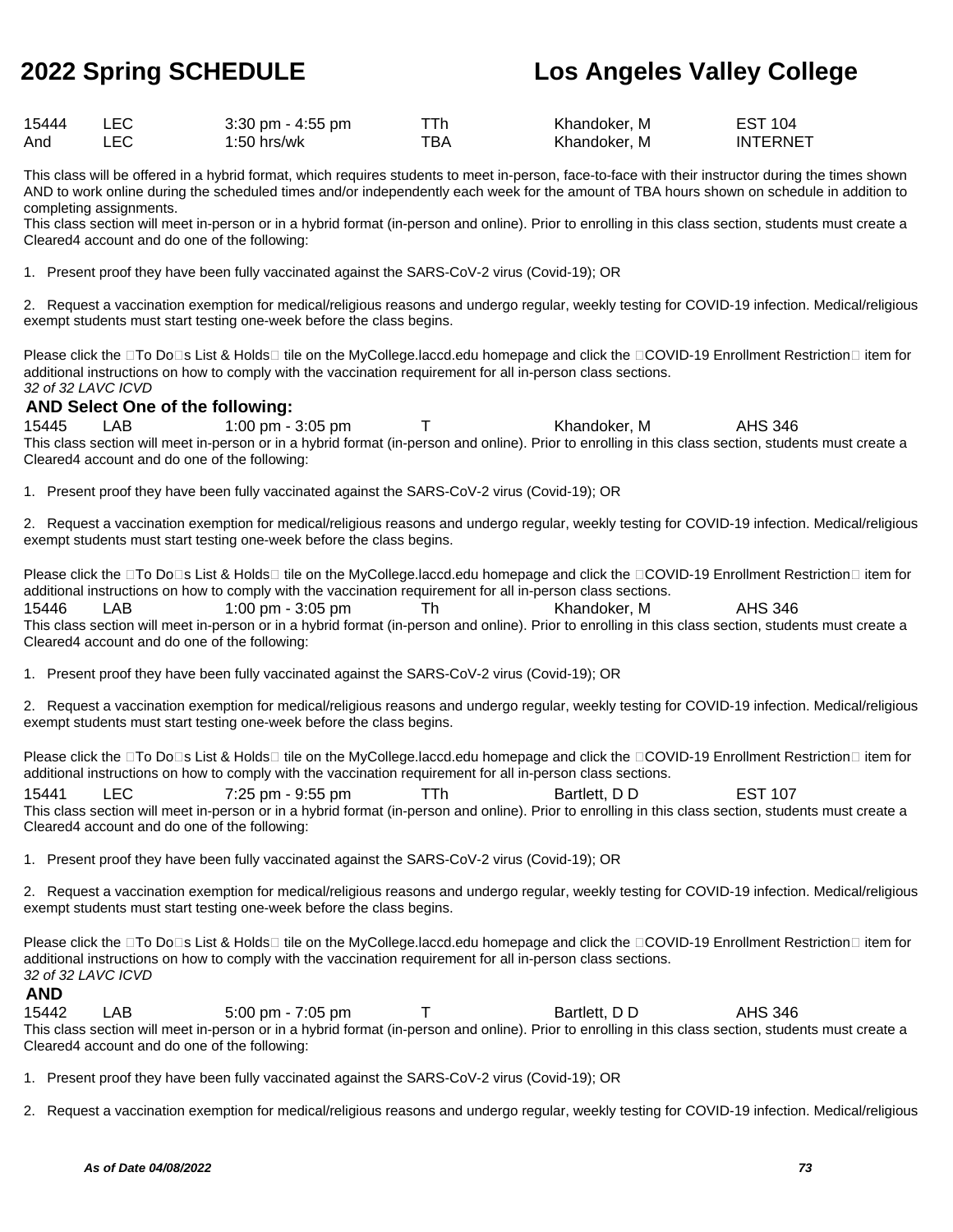exempt students must start testing one-week before the class begins.

Please click the □To Do□s List & Holds□ tile on the MyCollege.laccd.edu homepage and click the □COVID-19 Enrollment Restriction□ item for additional instructions on how to comply with the vaccination requirement for all in-person class sections.

| 17784 | LEC  | 6:00 pm - $7:30$ pm | MW  | Yadegar, S | EST 104         |
|-------|------|---------------------|-----|------------|-----------------|
| And   | LEC. | $0:00$ hrs/wk       | тва | Yadegar, S | <b>INTERNET</b> |

This class will be offered in a hybrid format, which requires students to meet in-person, face-to-face with their instructor during the times shown AND to work online during the scheduled times and/or independently each week for the amount of TBA hours shown on schedule in addition to completing assignments.

This class section will meet in-person or in a hybrid format (in-person and online). Prior to enrolling in this class section, students must create a Cleared4 account and do one of the following:

1. Present proof they have been fully vaccinated against the SARS-CoV-2 virus (Covid-19); OR

2. Request a vaccination exemption for medical/religious reasons and undergo regular, weekly testing for COVID-19 infection. Medical/religious exempt students must start testing one-week before the class begins.

Please click the □To Do□s List & Holds□ tile on the MyCollege.laccd.edu homepage and click the □COVID-19 Enrollment Restriction□ item for additional instructions on how to comply with the vaccination requirement for all in-person class sections. 32 of 32 LAVC ICVD

### **AND Select One of the following:**

17785 LAB 7:50 pm - 9:55 pm M Yadegar, S AHS 346 This class section will meet in-person or in a hybrid format (in-person and online). Prior to enrolling in this class section, students must create a Cleared4 account and do one of the following:

1. Present proof they have been fully vaccinated against the SARS-CoV-2 virus (Covid-19); OR

2. Request a vaccination exemption for medical/religious reasons and undergo regular, weekly testing for COVID-19 infection. Medical/religious exempt students must start testing one-week before the class begins.

Please click the  $\Box$ To Do $\Box$ s List & Holds $\Box$  tile on the MyCollege.laccd.edu homepage and click the  $\Box$ COVID-19 Enrollment Restriction  $\Box$  item for additional instructions on how to comply with the vaccination requirement for all in-person class sections. 17786 LAB 7:50 pm - 9:55 pm W Yadegar, S AHS 346 This class section will meet in-person or in a hybrid format (in-person and online). Prior to enrolling in this class section, students must create a Cleared4 account and do one of the following:

1. Present proof they have been fully vaccinated against the SARS-CoV-2 virus (Covid-19); OR

2. Request a vaccination exemption for medical/religious reasons and undergo regular, weekly testing for COVID-19 infection. Medical/religious exempt students must start testing one-week before the class begins.

Please click the □To Do□s List & Holds□ tile on the MyCollege.laccd.edu homepage and click the □COVID-19 Enrollment Restriction□ item for additional instructions on how to comply with the vaccination requirement for all in-person class sections.

| 17781 | 12:30 pm - 2:20 pm | W   | Fickel. T E | <b>INTERNET</b> |
|-------|--------------------|-----|-------------|-----------------|
| And   | $3:20$ hrs/wk      | TBA | Fickel. T E | <b>INTERNET</b> |

This class will be offered in an online blended format, which requires students to be online and interacting with their instructor during the times shown and to work online independently each week for the amount of TBA time shown in addition to completing assignments. **AND Select One of the following:**

|             |   | AND SEIECT ONE OF the TOROWING.                                                                                 |  |
|-------------|---|-----------------------------------------------------------------------------------------------------------------|--|
| $1 - 2 - 2$ | . | $\begin{array}{ccccccccccccccccc}\n&\circ & \circ & \circ & \circ & \circ & \circ & \circ & \circ\n\end{array}$ |  |

| 17782 | AB | $2:05$ hrs/wk                                                                                                                                       | TBA | Gifford, M E | INTERNET |
|-------|----|-----------------------------------------------------------------------------------------------------------------------------------------------------|-----|--------------|----------|
|       |    | This class will be offered in an online blended format, which requires students to be online and interacting with their instructor during the times |     |              |          |
|       |    | shown and to work online independently each week for the amount of TBA time shown in addition to completing assignments.                            |     |              |          |

17783 LAB 2:05 hrs/wk TBA Yadegar, S INTERNET

This class will be offered in an online blended format, which requires students to be online and interacting with their instructor during the times shown and to work online independently each week for the amount of TBA time shown in addition to completing assignments.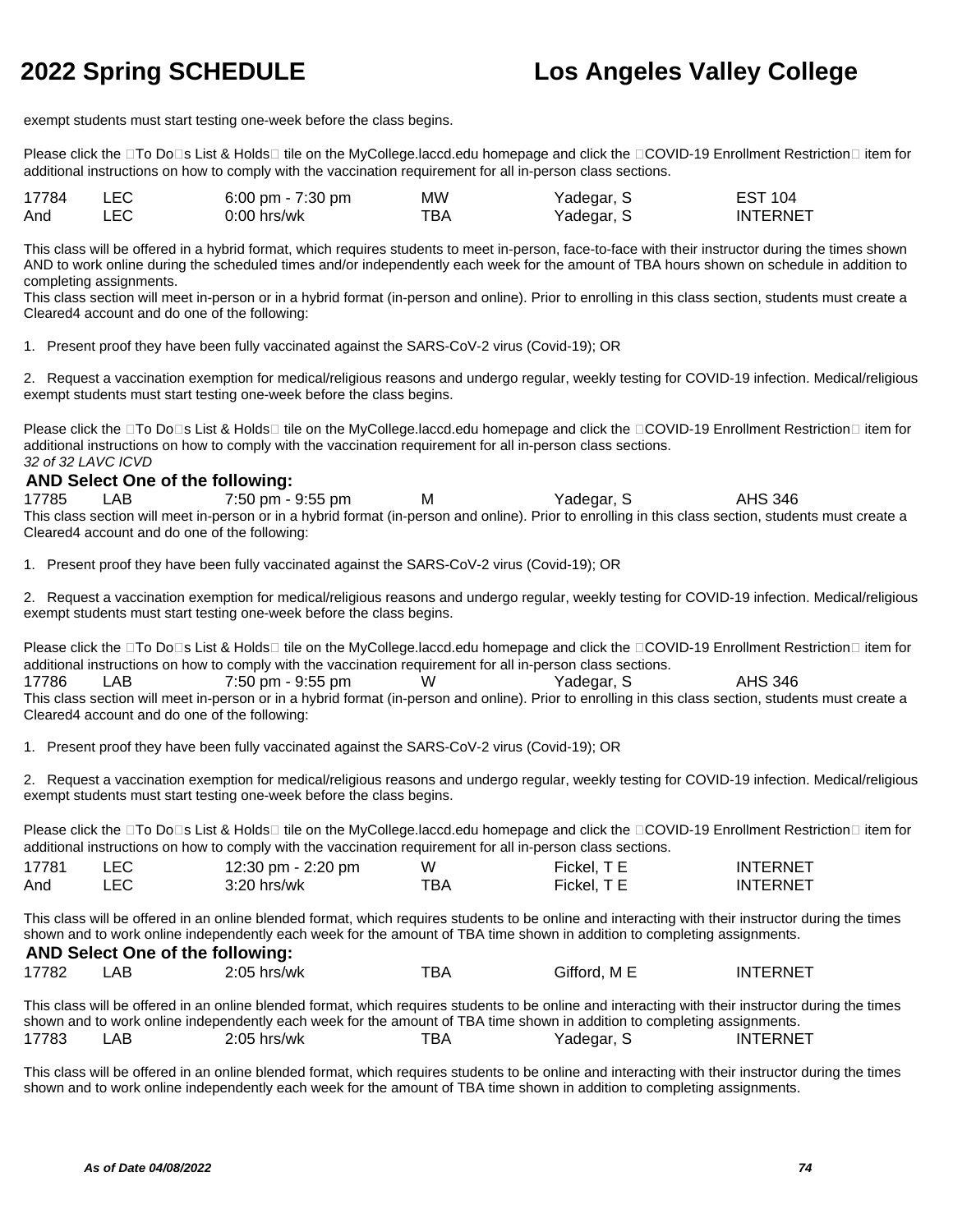| 20074 | <b>LEC</b> | 1:00 pm - 4:10 pm |     | Zelaya, L B | <b>INTERNET</b> |
|-------|------------|-------------------|-----|-------------|-----------------|
| And   | ∟EC I      | $1:50$ hrs/wk     | тва | Zelaya, L B | <b>INTERNET</b> |

This class will be offered in an online blended format, which requires students to be online and interacting with their instructor during the times shown and to work online independently each week for the amount of TBA time shown in addition to completing assignments. **AND Select One of the following:**

| AND SEIECT ONE OF the TONOWING. |     |               |     |             |                 |  |  |
|---------------------------------|-----|---------------|-----|-------------|-----------------|--|--|
| 20075                           | .AB | $2:05$ hrs/wk | тва | Zelaya, L B | <b>INTERNET</b> |  |  |

This class will be offered in an online blended format, which requires students to be online and interacting with their instructor during the times shown and to work online independently each week for the amount of TBA time shown in addition to completing assignments. 20076 LAB 2:05 hrs/wk TBA Zelaya, L B INTERNET

This class will be offered in an online blended format, which requires students to be online and interacting with their instructor during the times shown and to work online independently each week for the amount of TBA time shown in addition to completing assignments.

### **CHEM 101- General Chemistry I (UC/CSU) - 5 Units**

Requirement Designation: Meets IGETC 5A 5C CSU B1 B3

**Enrollment Requirement:** Prerequisite: MATH 125, and CHEM 060 or CHEM 068 with a grade of C or better.

This is the first semester of a one-year course in general chemistry intended for majors in the natural sciences, (chemistry, biochemistry, biology, physics, pre-medicine), mathematics and engineering. Topics presented in this course include chemical nomenclature, atomic structure, quantum theory, bonding theories and molecular geometries, chemical equations, oxidation-reduction, stoichiometry, thermochemistry, solid, liquid and gaseous states and related forces, gas laws, solutions and colligative properties, periodic relationships, and acid-base theories. Lab work involves both qualitative and quantitative analysis.

|                           |                                               |                       |             | relationships, and acid-base theories. Lab work involves both qualitative and quantitative analysis. |                                                                                                                                                       |  |
|---------------------------|-----------------------------------------------|-----------------------|-------------|------------------------------------------------------------------------------------------------------|-------------------------------------------------------------------------------------------------------------------------------------------------------|--|
| <b>Class</b><br><b>No</b> | <b>Component</b>                              | <b>Start/End Time</b> | <b>Davs</b> | <b>Instructor</b>                                                                                    | <b>Room</b>                                                                                                                                           |  |
| 12929                     | LEC.                                          | 8:00 am - 9:25 am     | <b>MW</b>   | Mo. B                                                                                                | AHS 150                                                                                                                                               |  |
|                           |                                               |                       |             |                                                                                                      | This class section will meet in-person or in a hybrid format (in-person and online). Prior to enrolling in this class section, students must create a |  |
|                           | Cleared4 account and do one of the following: |                       |             |                                                                                                      |                                                                                                                                                       |  |

1. Present proof they have been fully vaccinated against the SARS-CoV-2 virus (Covid-19); OR

2. Request a vaccination exemption for medical/religious reasons and undergo regular, weekly testing for COVID-19 infection. Medical/religious exempt students must start testing one-week before the class begins.

Please click the  $\Box$ To Do $\Box$ s List & Holds $\Box$  tile on the MyCollege.laccd.edu homepage and click the  $\Box$ COVID-19 Enrollment Restriction  $\Box$  item for additional instructions on how to comply with the vaccination requirement for all in-person class sections. 16 of 16 LAVC ICVD

### **AND**

12930 LAB 9:55 am - 1:05 pm MW Mo, B AHS 341 This class section will meet in-person or in a hybrid format (in-person and online). Prior to enrolling in this class section, students must create a Cleared4 account and do one of the following:

1. Present proof they have been fully vaccinated against the SARS-CoV-2 virus (Covid-19); OR

2. Request a vaccination exemption for medical/religious reasons and undergo regular, weekly testing for COVID-19 infection. Medical/religious exempt students must start testing one-week before the class begins.

Please click the □To Do□s List & Holds□ tile on the MyCollege.laccd.edu homepage and click the □COVID-19 Enrollment Restriction□ item for additional instructions on how to comply with the vaccination requirement for all in-person class sections. 25013 LEC 11:30 am - 12:55 pm MW Papazyan, A INTERNET

This class requires students to be online and interacting with their instructor during the times shown in class schedule in addition to completing assignments.

**AND**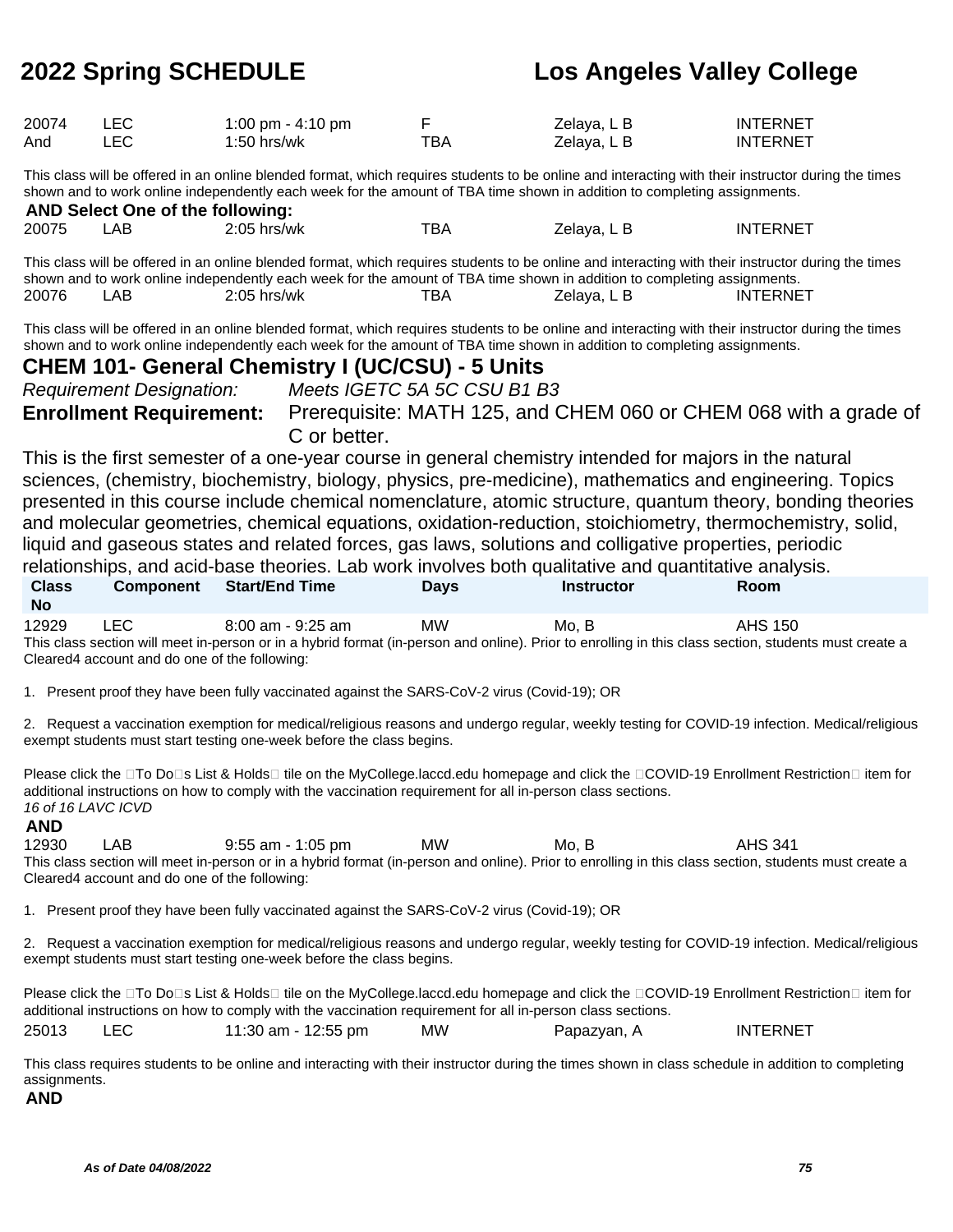| 25014                                                                                                                                                                                                                                                                                        | <b>LAB</b>                                           | $8:00$ am - 11:10 am                                                                                                                                                                                                                                                                                                 | <b>MW</b>  | Papazyan, A    | <b>INTERNET</b> |  |
|----------------------------------------------------------------------------------------------------------------------------------------------------------------------------------------------------------------------------------------------------------------------------------------------|------------------------------------------------------|----------------------------------------------------------------------------------------------------------------------------------------------------------------------------------------------------------------------------------------------------------------------------------------------------------------------|------------|----------------|-----------------|--|
| assignments.                                                                                                                                                                                                                                                                                 |                                                      | This class requires students to be online and interacting with their instructor during the times shown in class schedule in addition to completing                                                                                                                                                                   |            |                |                 |  |
| 12942                                                                                                                                                                                                                                                                                        | <b>LEC</b>                                           | 11:20 am - 12:45 pm                                                                                                                                                                                                                                                                                                  | MW.        | Milligan, J A  | <b>INTERNET</b> |  |
| assignments.                                                                                                                                                                                                                                                                                 | AND Select One of the following:                     | This class requires students to be online and interacting with their instructor during the times shown in class schedule in addition to completing                                                                                                                                                                   |            |                |                 |  |
| 20077                                                                                                                                                                                                                                                                                        | LAB                                                  | 11:20 am - 2:30 pm                                                                                                                                                                                                                                                                                                   | <b>TTh</b> | Milligan, J A  | <b>INTERNET</b> |  |
| assignments.                                                                                                                                                                                                                                                                                 |                                                      | This class requires students to be online and interacting with their instructor during the times shown in class schedule in addition to completing                                                                                                                                                                   |            |                |                 |  |
| 12949                                                                                                                                                                                                                                                                                        | LAB.                                                 | 1:15 pm - 4:25 pm                                                                                                                                                                                                                                                                                                    | <b>MW</b>  | Milligan, J A  | <b>INTERNET</b> |  |
| assignments.                                                                                                                                                                                                                                                                                 |                                                      | This class requires students to be online and interacting with their instructor during the times shown in class schedule in addition to completing                                                                                                                                                                   |            |                |                 |  |
| 15646                                                                                                                                                                                                                                                                                        | LEC<br>Cleared4 account and do one of the following: | 1:25 pm - 2:50 pm<br>This class section will meet in-person or in a hybrid format (in-person and online). Prior to enrolling in this class section, students must create a                                                                                                                                           | <b>TTh</b> | Kautiainen, TL | AHS 341         |  |
|                                                                                                                                                                                                                                                                                              |                                                      | 1. Present proof they have been fully vaccinated against the SARS-CoV-2 virus (Covid-19); OR                                                                                                                                                                                                                         |            |                |                 |  |
|                                                                                                                                                                                                                                                                                              |                                                      | 2. Request a vaccination exemption for medical/religious reasons and undergo regular, weekly testing for COVID-19 infection. Medical/religious<br>exempt students must start testing one-week before the class begins.                                                                                               |            |                |                 |  |
| Please click the □To Do□s List & Holds□ tile on the MyCollege.laccd.edu homepage and click the □COVID-19 Enrollment Restriction□ item for<br>additional instructions on how to comply with the vaccination requirement for all in-person class sections.<br>16 of 16 LAVC ICVD<br><b>AND</b> |                                                      |                                                                                                                                                                                                                                                                                                                      |            |                |                 |  |
| 15647                                                                                                                                                                                                                                                                                        | LAB<br>Cleared4 account and do one of the following: | 3:25 pm - 6:35 pm<br>This class section will meet in-person or in a hybrid format (in-person and online). Prior to enrolling in this class section, students must create a                                                                                                                                           | <b>TTh</b> | Kautiainen, TL | <b>AHS 341</b>  |  |
|                                                                                                                                                                                                                                                                                              |                                                      | 1. Present proof they have been fully vaccinated against the SARS-CoV-2 virus (Covid-19); OR                                                                                                                                                                                                                         |            |                |                 |  |
| 2. Request a vaccination exemption for medical/religious reasons and undergo regular, weekly testing for COVID-19 infection. Medical/religious<br>exempt students must start testing one-week before the class begins.                                                                       |                                                      |                                                                                                                                                                                                                                                                                                                      |            |                |                 |  |
|                                                                                                                                                                                                                                                                                              |                                                      | Please click the □To Do□s List & Holds□ tile on the MyCollege.laccd.edu homepage and click the □COVID-19 Enrollment Restriction□ item for<br>additional instructions on how to comply with the vaccination requirement for all in-person class sections.<br><b>CHEM 102- General Chemistry II (UC/CSU) - 5 Units</b> |            |                |                 |  |
|                                                                                                                                                                                                                                                                                              | <b>Requirement Designation:</b>                      | Meets IGETC 5A 5C CSU B1 B3                                                                                                                                                                                                                                                                                          |            |                |                 |  |
|                                                                                                                                                                                                                                                                                              |                                                      | <b>Enrollment Requirement:</b> Prerequisite: CHEM 101 with a grade of C or better.<br>This is the cocond compater of a one year course in general epercists untended for moiore in the notural                                                                                                                       |            |                |                 |  |

This is the second semester of a one-year course in general chemistry intended for majors in the natural sciences, (chemistry, biochemistry, biology, physics, pre-medicine), mathematics and engineering. Topics presented in this course include chemical kinetics, molecular and ionic equilibria, thermodynamics, electrochemistry, and nuclear, coordination, descriptive and organic chemistry. Lab work involves both qualitative and quantitative analysis.

| <b>Class</b><br><b>No</b>                                                                                                                             | <b>Component</b> | <b>Start/End Time</b> | <b>Davs</b> | <b>Instructor</b> | <b>Room</b>    |  |  |
|-------------------------------------------------------------------------------------------------------------------------------------------------------|------------------|-----------------------|-------------|-------------------|----------------|--|--|
| 15448                                                                                                                                                 | LEC.             | 11:30 am - 12:55 pm   | TTh         | Mo. B             | <b>EST 107</b> |  |  |
| This class section will meet in-person or in a hybrid format (in-person and online). Prior to enrolling in this class section, students must create a |                  |                       |             |                   |                |  |  |

Cleared4 account and do one of the following:

1. Present proof they have been fully vaccinated against the SARS-CoV-2 virus (Covid-19); OR

**As of Date 04/08/2022 76**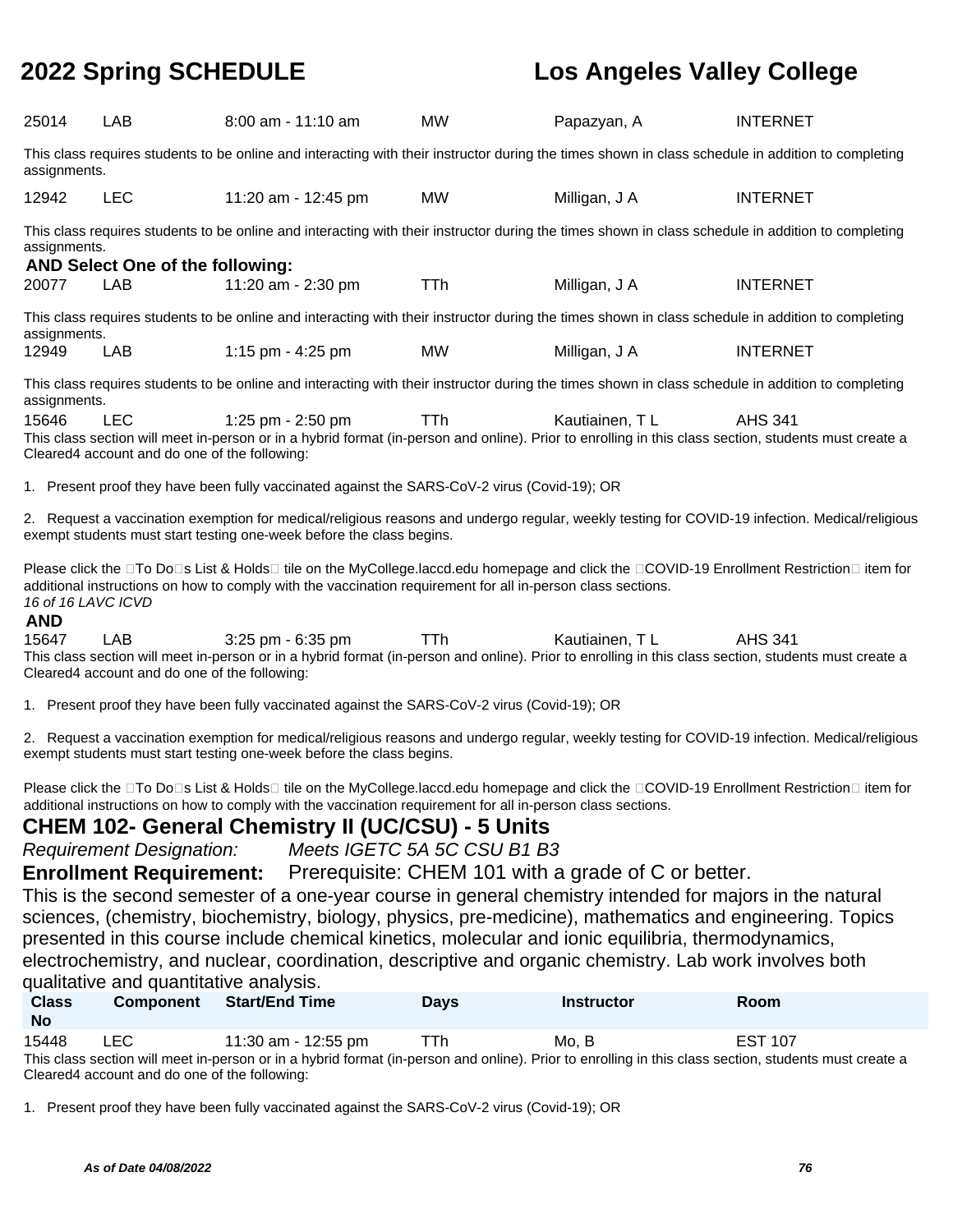2. Request a vaccination exemption for medical/religious reasons and undergo regular, weekly testing for COVID-19 infection. Medical/religious exempt students must start testing one-week before the class begins.

Please click the □To Do□s List & Holds□ tile on the MyCollege.laccd.edu homepage and click the □COVID-19 Enrollment Restriction□ item for additional instructions on how to comply with the vaccination requirement for all in-person class sections. 28 of 28 LAVC ICVD

### **AND Select One of the following:**

15449 LAB 8:00 am - 11:10 am TTh Mo, B AHS 345 This class section will meet in-person or in a hybrid format (in-person and online). Prior to enrolling in this class section, students must create a Cleared4 account and do one of the following:

1. Present proof they have been fully vaccinated against the SARS-CoV-2 virus (Covid-19); OR

2. Request a vaccination exemption for medical/religious reasons and undergo regular, weekly testing for COVID-19 infection. Medical/religious exempt students must start testing one-week before the class begins.

Please click the  $\Box$ To Do $\Box$ s List & Holds $\Box$  tile on the MyCollege.laccd.edu homepage and click the  $\Box$ COVID-19 Enrollment Restriction  $\Box$  item for additional instructions on how to comply with the vaccination requirement for all in-person class sections. 25015 LAB 1:30 pm - 4:40 pm TTh Mo, B AHS 345 This class section will meet in-person or in a hybrid format (in-person and online). Prior to enrolling in this class section, students must create a Cleared4 account and do one of the following:

1. Present proof they have been fully vaccinated against the SARS-CoV-2 virus (Covid-19); OR

2. Request a vaccination exemption for medical/religious reasons and undergo regular, weekly testing for COVID-19 infection. Medical/religious exempt students must start testing one-week before the class begins.

Please click the □To Do□s List & Holds□ tile on the MyCollege.laccd.edu homepage and click the □COVID-19 Enrollment Restriction□ item for additional instructions on how to comply with the vaccination requirement for all in-person class sections.

| 13152<br><b>LEC</b> | $5:00 \text{ pm} - 6:25 \text{ pm}$ | MW | Milligan, J A | <b>INTERNET</b> |
|---------------------|-------------------------------------|----|---------------|-----------------|
|---------------------|-------------------------------------|----|---------------|-----------------|

This class requires students to be online and interacting with their instructor during the times shown in class schedule in addition to completing assignments. **AND**

| 13154 | LAB | 6:50 pm - 10:00 pm | МW | Milligan, J A | <b>INTERNET</b> |
|-------|-----|--------------------|----|---------------|-----------------|
|       |     |                    |    |               |                 |

This class requires students to be online and interacting with their instructor during the times shown in class schedule in addition to completing assignments.

### **CHEM 211- Organic Chemistry For Science Majors I (UC/CSU) - 5 Units**

Requirement Designation: Meets IGETC 5A 5C CSU B3

**Enrollment Requirement:** Prerequisite: CHEM 102 with a grade of C or better.

This course is the first part of a two semester organic chemistry course sequence. Students are introduced to organic molecular structures, bonding, nomenclature including conformational analysis, potential energy plots, hybridization, stereochemistry and functional group chemistry, with emphasis on reactions and reaction mechanisms. It also includes the applications of instrumental methods in functional group analysis and identification of molecular structures. In the laboratory students learn the essential skills and techniques of preparation, isolation, purification, and analysis of organic compounds by employing standard and modern instrumental methods. This course also emphasizes the use and interpretation of Nuclear Magnetic Resonance (NMR), Infrared (IR) Spectroscopy and Gas Chromatography (GC) in the analysis and identification of organic compounds.

This course is part of the transfer sequence for careers in the physical, biological, and health sciences and a requirement for the Associate of Sciences degree in Chemistry.

| <b>Class</b> | <b>Component</b> | Start/End Time | Days | <b>Instructor</b> | Room |
|--------------|------------------|----------------|------|-------------------|------|
|              |                  |                |      |                   |      |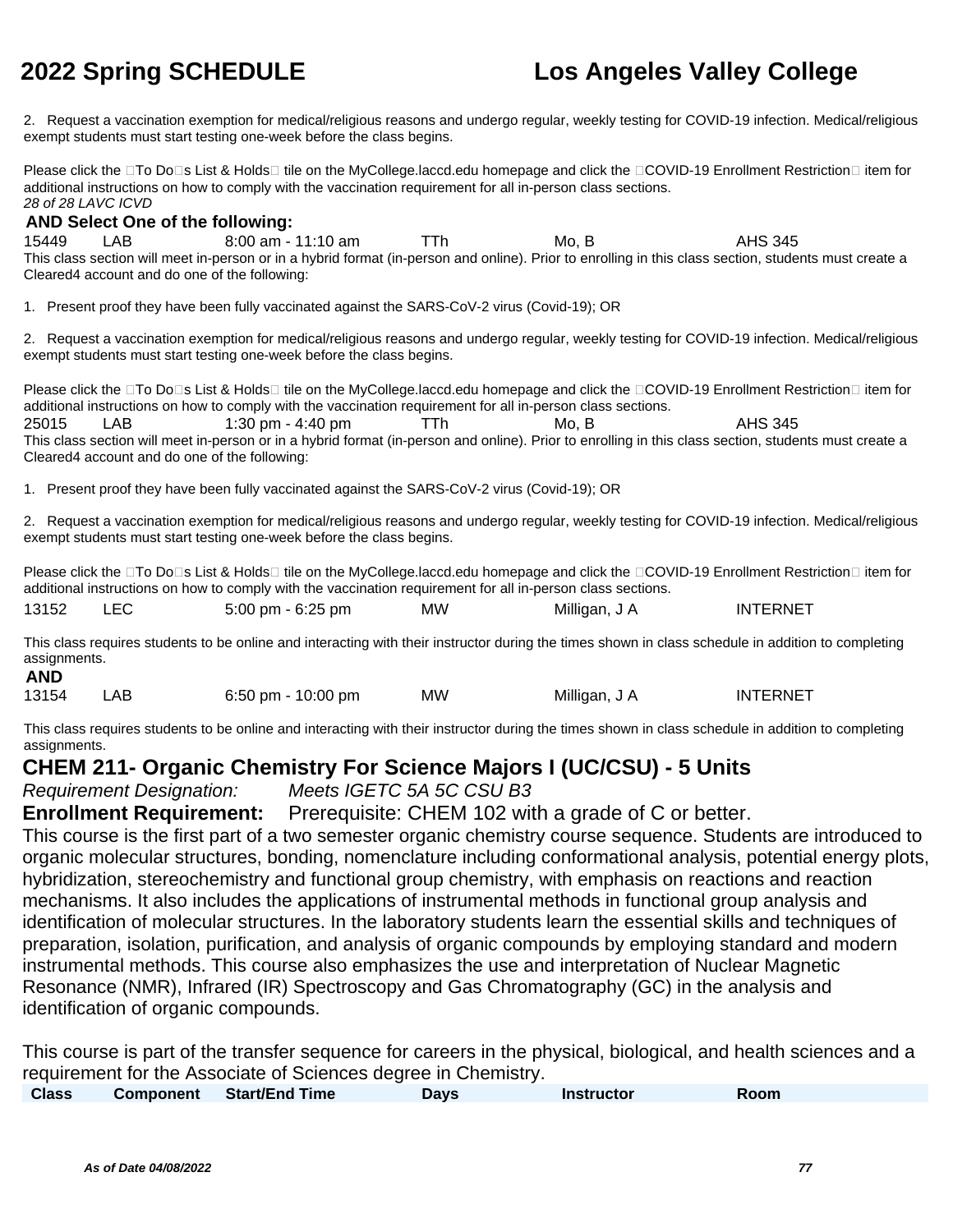| <b>No</b> |     |                     |           |            |                 |
|-----------|-----|---------------------|-----------|------------|-----------------|
| 13258     | LEC | 11:20 am - 12:45 pm | <b>MW</b> | Hajjawi, A | <b>INTERNET</b> |

This class will be offered in an online blended format, which requires students to be online and interacting with their instructor during the times shown and to work online independently each week for the amount of TBA time shown in addition to completing assignments. **AND**

| 13262 | _AB | $6:30$ hrs/wk                                                                                                                                       | TBA | Hajjawi, A | <b>INTERNET</b> |
|-------|-----|-----------------------------------------------------------------------------------------------------------------------------------------------------|-----|------------|-----------------|
|       |     | This class will be offered in an online blended format, which requires students to be online and interacting with their instructor during the times |     |            |                 |
|       |     | shown and to work online independently each week for the amount of TBA time shown in addition to completing assignments.                            |     |            |                 |

25017 LEC 3:10 hrs/wk TBA Gifford, M E INTERNET

This class will be offered in an online blended format, which requires students to be online and interacting with their instructor during the times shown and to work online independently each week for the amount of TBA time shown in addition to completing assignments. This class section will meet in-person or in a hybrid format (in-person and online). Prior to enrolling in this class section, students must create a Cleared4 account and do one of the following:

1. Present proof they have been fully vaccinated against the SARS-CoV-2 virus (Covid-19); OR

2. Request a vaccination exemption for medical/religious reasons and undergo regular, weekly testing for COVID-19 infection. Medical/religious exempt students must start testing one-week before the class begins.

Please click the □To Do□s List & Holds□ tile on the MyCollege.laccd.edu homepage and click the □COVID-19 Enrollment Restriction□ item for additional instructions on how to comply with the vaccination requirement for all in-person class sections. 24 of 24 LAVC ICVD

|       |      | <b>AND Select One of the following:</b> |     |              |                |
|-------|------|-----------------------------------------|-----|--------------|----------------|
| 25018 | LAB. | 8:00 am - 11:10 am                      | TTh | Gifford, M E | <b>AHS 342</b> |

This class will be offered in a hybrid format, which requires students to meet in-person, face-to-face with their instructor during the times shown AND to work online during the scheduled times and/or independently each week for the amount of TBA hours shown on schedule in addition to completing assignments.

This class section will meet in-person or in a hybrid format (in-person and online). Prior to enrolling in this class section, students must create a Cleared4 account and do one of the following:

1. Present proof they have been fully vaccinated against the SARS-CoV-2 virus (Covid-19); OR

2. Request a vaccination exemption for medical/religious reasons and undergo regular, weekly testing for COVID-19 infection. Medical/religious exempt students must start testing one-week before the class begins.

|       |       | Please click the □To Do□s List & Holds□ tile on the MyCollege.laccd.edu homepage and click the □COVID-19 Enrollment Restriction□ item for |     |              |                |
|-------|-------|-------------------------------------------------------------------------------------------------------------------------------------------|-----|--------------|----------------|
|       |       | additional instructions on how to comply with the vaccination requirement for all in-person class sections.                               |     |              |                |
| 25019 | LAB - | 12:00 pm - 3:10 pm                                                                                                                        | TTh | Gifford. M E | <b>AHS 342</b> |

This class will be offered in a hybrid format, which requires students to meet in-person, face-to-face with their instructor during the times shown AND to work online during the scheduled times and/or independently each week for the amount of TBA hours shown on schedule in addition to completing assignments.

This class section will meet in-person or in a hybrid format (in-person and online). Prior to enrolling in this class section, students must create a Cleared4 account and do one of the following:

1. Present proof they have been fully vaccinated against the SARS-CoV-2 virus (Covid-19); OR

2. Request a vaccination exemption for medical/religious reasons and undergo regular, weekly testing for COVID-19 infection. Medical/religious exempt students must start testing one-week before the class begins.

Please click the □To Do□s List & Holds□ tile on the MyCollege.laccd.edu homepage and click the □COVID-19 Enrollment Restriction□ item for additional instructions on how to comply with the vaccination requirement for all in-person class sections.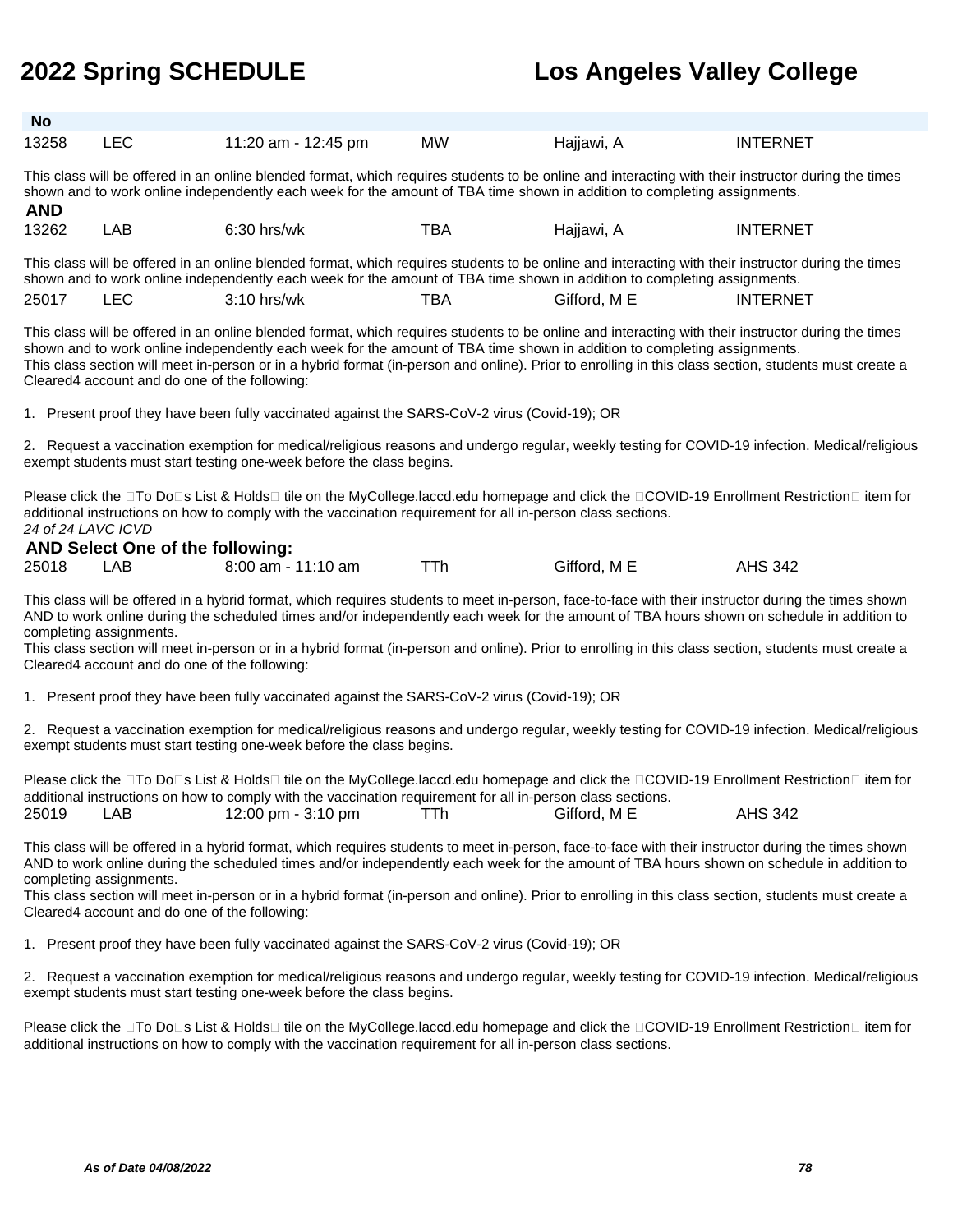| 27544<br><b>INTERNET</b><br>Martinez, C R<br><b>MW</b><br>1:00 pm - 2:25 pm |  |
|-----------------------------------------------------------------------------|--|
|-----------------------------------------------------------------------------|--|

This class will be offered in an online blended format, which requires students to be online and interacting with their instructor during the times shown and to work online independently each week for the amount of TBA time shown in addition to completing assignments. **AND**

27545 LAB 6:30 hrs/wk TBA Martinez, C R INTERNET This class will be offered in an online blended format, which requires students to be online and interacting with their instructor during the times

shown and to work online independently each week for the amount of TBA time shown in addition to completing assignments.

### **CHEM 212- Organic Chemistry For Science Majors II (UC/CSU) - 5 Units**

Requirement Designation: Meets IGETC 5A 5C CSU B1 B3

**Enrollment Requirement:** Prerequisite: CHEM 211 with a grade of C or better.

This course is a continuation of Chemistry 211 with emphasis on the remaining functional groups and aromaticity. Emphasis is put on reactions and reaction mechanisms, stereochemistry, multi-step synthesis of a variety of organic compounds such as aromatic compounds, alcohols, phenols, amines, heterocyclics, aldehydes, ketones, carboxylic acids and their derivatives. The structures, formation and reactions of enoles and enolate anions are also studied. The structures and functional group reactions of biological molecules such as carbohydrates, amino acids, polypeptides, lipids and nucleic acids are discussed. The laboratory work presents more techniques of multi-step synthesis, isolation, purification, and analysis of organic compounds using conventional and modern instrumental methods. This course also emphasizes the use and interpretation of Nuclear Magnetic Resonance (NMR), Infrared (IR), Mass Spectroscopy (MS), Ultraviolet (UV), and Gas Chromatograph (GC) in the analysis and identification of organic compounds.

The Chem. 211 and 212 sequence satisfy the one year organic chemistry requirement for careers in the physical, biological, and health sciences and a requirement for the Associate of Sciences degree in Chemistry.

| <b>Class</b><br><b>No</b> | <b>Component</b> | Start/End Time                      | <b>Days</b> | Instructor | Room            |
|---------------------------|------------------|-------------------------------------|-------------|------------|-----------------|
| 13300                     | <b>LEC</b>       | $5:00 \text{ pm} - 6:25 \text{ pm}$ | MW          | Hajjawi, A | <b>INTERNET</b> |

This class will be offered in an online blended format, which requires students to be online and interacting with their instructor during the times shown and to work online independently each week for the amount of TBA time shown in addition to completing assignments.

### **AND**

13303 LAB 6:30 hrs/wk TBA Hajjawi, A INTERNET

This class will be offered in an online blended format, which requires students to be online and interacting with their instructor during the times shown and to work online independently each week for the amount of TBA time shown in addition to completing assignments.

# **Chicano Studies**

### **CHICANO 002- The Mexican-American In Contemporary Society (UC/CSU) - 3 Units**

Requirement Designation: Meets IGETC 4C CSU D3

Introduces the student to the most relevant issues facing the Chicano community today. Special attention will be given to the growth and impact of political behavior and under-representation, public health concerns, educational inequities, and immigration policies affecting Mexicans, Chicanos, and other Latinos.

| <b>Class</b><br>No | <b>Component</b> | <b>Start/End Time</b> | <b>Davs</b> | <b>Instructor</b>                                                                                                                                     | Room   |  |
|--------------------|------------------|-----------------------|-------------|-------------------------------------------------------------------------------------------------------------------------------------------------------|--------|--|
| 24833              | LEC.             | 11:20 am - 12:45 pm   | TTh         | Lopez. P J                                                                                                                                            | FI 111 |  |
|                    |                  |                       |             | This class section will meet in-person or in a hybrid format (in-person and online). Prior to enrolling in this class section, students must create a |        |  |

Cleared4 account and do one of the following:

1. Present proof they have been fully vaccinated against the SARS-CoV-2 virus (Covid-19); OR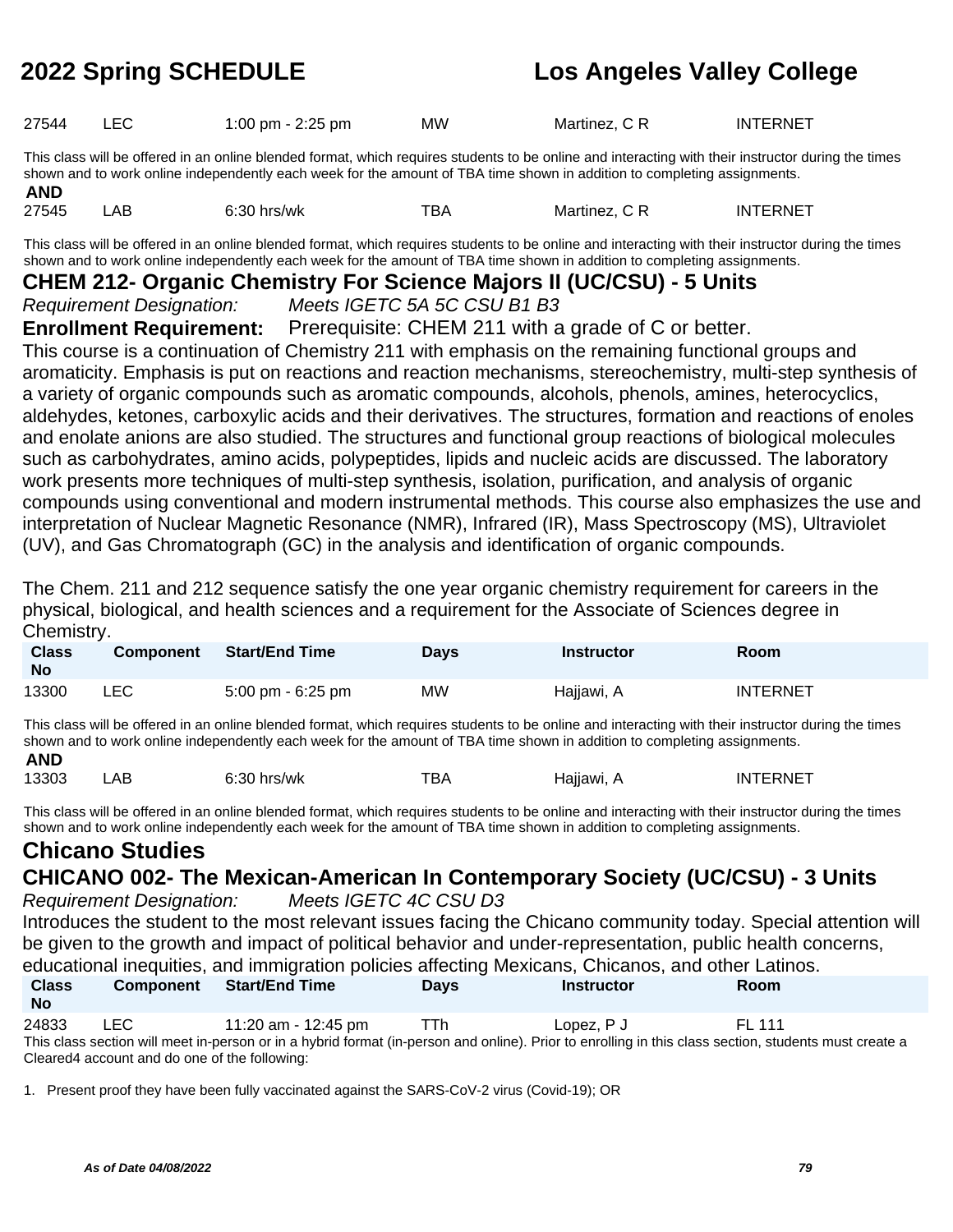2. Request a vaccination exemption for medical/religious reasons and undergo regular, weekly testing for COVID-19 infection. Medical/religious exempt students must start testing one-week before the class begins.

Please click the To Do⊡s List & Holds tile on the MyCollege.laccd.edu homepage and click the COVID-19 Enrollment Restriction item for additional instructions on how to comply with the vaccination requirement for all in-person class sections. 28 of 28 LAVC ICVD

| 13483                                                                                                                                                                               | LEC. | $3:10$ hrs/wk                                                                                                                               | TBA | Lopez, P J    | <b>INTERNET</b> |  |  |
|-------------------------------------------------------------------------------------------------------------------------------------------------------------------------------------|------|---------------------------------------------------------------------------------------------------------------------------------------------|-----|---------------|-----------------|--|--|
|                                                                                                                                                                                     |      | This class requires students to work online independently each week for the amount of TBA time shown in addition to completing assignments. |     |               |                 |  |  |
| 17059                                                                                                                                                                               | LEC. | $6:30$ hrs/wk                                                                                                                               | TBA | De La $O, IJ$ | <b>INTERNET</b> |  |  |
| This class requires students to work online independently each week for the amount of TBA time shown in addition to completing assignments.<br>(Starts 04/11/2022, Ends 06/06/2022) |      |                                                                                                                                             |     |               |                 |  |  |

29105 LEC 6:30 hrs/wk TBA Hernandez, J G INTERNET

This class requires students to work online independently each week for the amount of TBA time shown in addition to completing assignments. (Starts 04/11/2022, Ends 06/06/2022)

### **CHICANO 007- The Mexican-American In The History Of The United States I (UC/CSU) - 3 Units**

### Requirement Designation: Meets IGETC 4C CSU D3 D6 D7 D8

A survey of United States history as it relates to the development of the Chicano in the United States with a special emphasis on Mexican-American contributions to the development of American civilization. This course covers Pre-Columbian and Mexican colonial periods, the northward advance and settlement of the present day U.S. Southwest/Southeast. Topics also include a background in the political and social development of both the United States and Mexico, the role and impact of the American Revolution, U.S. Constitution, and the Bill of Rights.

| <b>Class</b><br><b>No</b> | <b>Component</b> | Start/End Time | <b>Days</b> | <b>Instructor</b> | Room            |
|---------------------------|------------------|----------------|-------------|-------------------|-----------------|
| 13520                     | LEC.             | $3:10$ hrs/wk  | TBA         | Lopez, P J        | <b>INTERNET</b> |

This class requires students to work online independently each week for the amount of TBA time shown in addition to completing assignments.

| 13522 | –∟∪ | $3:10$ hrs/wk | ™ВА | Arrieta. J A | INTERNET |
|-------|-----|---------------|-----|--------------|----------|
|       |     |               |     |              |          |

This class requires students to work online independently each week for the amount of TBA time shown in addition to completing assignments.

### **CHICANO 008- The Mexican-American In The History Of The United States II (UC/CSU) - 3 Units**

Requirement Designation: Meets IGETC 4C CSU D3 D6 D7 D8 US-1

Concentrates on Mexican American history of the nineteenth and twentieth centuries. Discussion centers on the participation, contributions, and experiences by Mexican Americans. Major areas include the sociohistorical, political, judicial, legislative, economic and educational experiences. Topics include the Mexican American Southwest, the U.S Mexico War, American Expansionism, U.S. Treaties, U.S. Constitution, Bill of Rights, California Constitution, desegregation struggle, American Nativism, Mexican Repatriation, WWII, Zoot-Suit Riots, Bracero Program, Mexican American Labor Movement and the Chicano Movement and their impact on political participation. This course fulfills the American History and Institutions requirements under Social Sciences (Section D), both under U.S. History and Political science components.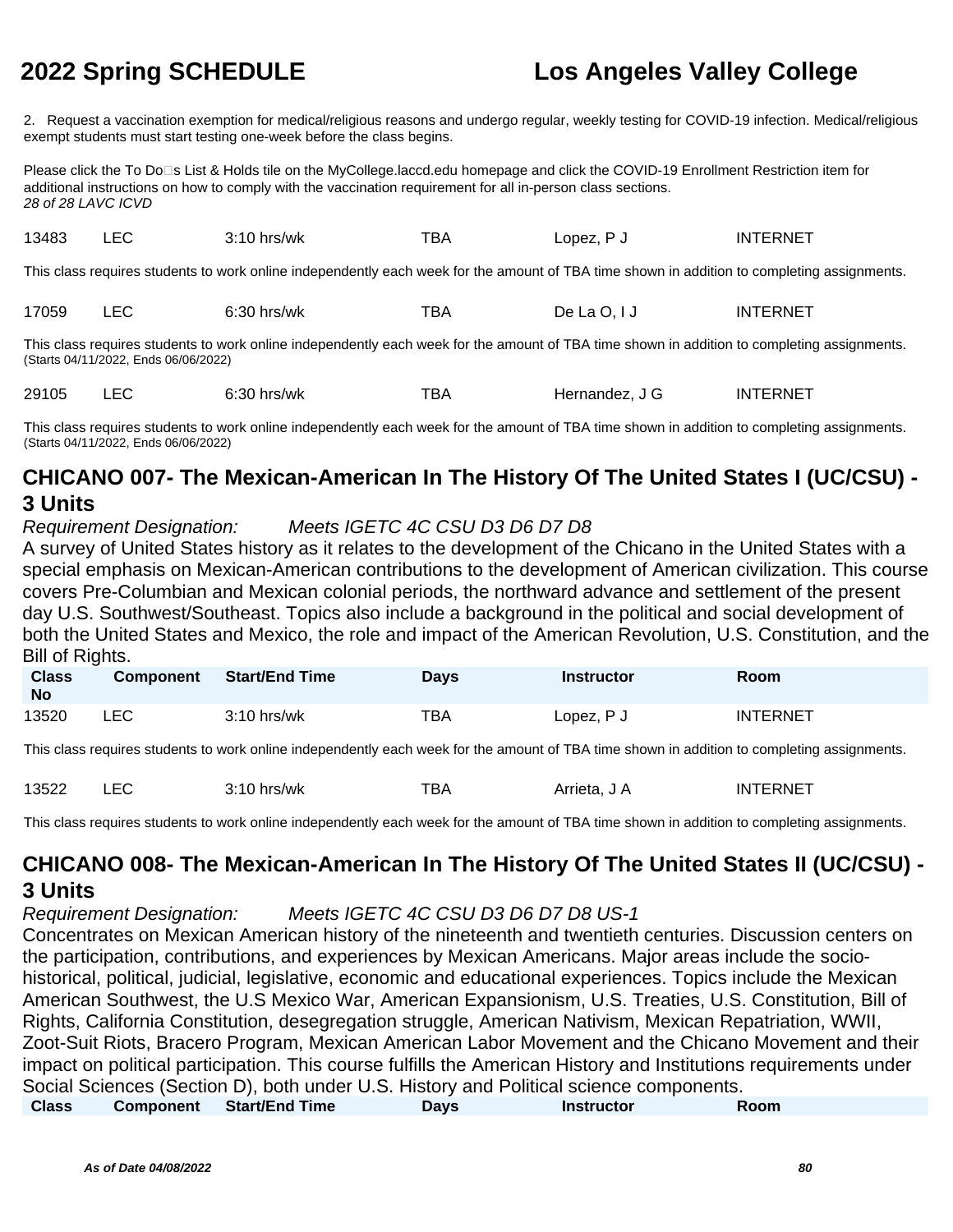| No                                                                                                                                                                                  |                                                                                                                                                                                                                                                                            |                                                                                                                                                                                                                        |            |               |                 |  |  |
|-------------------------------------------------------------------------------------------------------------------------------------------------------------------------------------|----------------------------------------------------------------------------------------------------------------------------------------------------------------------------------------------------------------------------------------------------------------------------|------------------------------------------------------------------------------------------------------------------------------------------------------------------------------------------------------------------------|------------|---------------|-----------------|--|--|
| 24839                                                                                                                                                                               | <b>LEC</b><br>Cleared4 account and do one of the following:                                                                                                                                                                                                                | $9:40$ am - 11:05 am<br>This class section will meet in-person or in a hybrid format (in-person and online). Prior to enrolling in this class section, students must create a                                          | <b>MW</b>  | Arrieta, J A  | FL 110          |  |  |
|                                                                                                                                                                                     |                                                                                                                                                                                                                                                                            | 1. Present proof they have been fully vaccinated against the SARS-CoV-2 virus (Covid-19); OR                                                                                                                           |            |               |                 |  |  |
|                                                                                                                                                                                     |                                                                                                                                                                                                                                                                            | 2. Request a vaccination exemption for medical/religious reasons and undergo regular, weekly testing for COVID-19 infection. Medical/religious<br>exempt students must start testing one-week before the class begins. |            |               |                 |  |  |
|                                                                                                                                                                                     | Please click the To Do□s List & Holds tile on the MyCollege.laccd.edu homepage and click the COVID-19 Enrollment Restriction item for<br>additional instructions on how to comply with the vaccination requirement for all in-person class sections.<br>28 of 28 LAVC ICVD |                                                                                                                                                                                                                        |            |               |                 |  |  |
| 13592                                                                                                                                                                               | <b>LEC</b>                                                                                                                                                                                                                                                                 | 3:10 hrs/wk                                                                                                                                                                                                            | <b>TBA</b> | Lopez, P J    | <b>INTERNET</b> |  |  |
|                                                                                                                                                                                     |                                                                                                                                                                                                                                                                            | This class requires students to work online independently each week for the amount of TBA time shown in addition to completing assignments.                                                                            |            |               |                 |  |  |
| 13585                                                                                                                                                                               | <b>LEC</b>                                                                                                                                                                                                                                                                 | $3:10$ hrs/wk                                                                                                                                                                                                          | <b>TBA</b> | De La $O, IJ$ | <b>INTERNET</b> |  |  |
|                                                                                                                                                                                     |                                                                                                                                                                                                                                                                            | This class requires students to work online independently each week for the amount of TBA time shown in addition to completing assignments.                                                                            |            |               |                 |  |  |
| 13587                                                                                                                                                                               | <b>LEC</b>                                                                                                                                                                                                                                                                 | $3:10$ hrs/wk                                                                                                                                                                                                          | <b>TBA</b> | Arrieta, J A  | <b>INTERNET</b> |  |  |
|                                                                                                                                                                                     |                                                                                                                                                                                                                                                                            | This class requires students to work online independently each week for the amount of TBA time shown in addition to completing assignments.                                                                            |            |               |                 |  |  |
| 13598                                                                                                                                                                               | <b>LEC</b>                                                                                                                                                                                                                                                                 | $6:30$ hrs/wk                                                                                                                                                                                                          | <b>TBA</b> | Arrieta, J A  | <b>INTERNET</b> |  |  |
| This class requires students to work online independently each week for the amount of TBA time shown in addition to completing assignments.<br>(Starts 04/11/2022, Ends 06/06/2022) |                                                                                                                                                                                                                                                                            |                                                                                                                                                                                                                        |            |               |                 |  |  |
| 29106                                                                                                                                                                               | <b>LEC</b>                                                                                                                                                                                                                                                                 | $6:30$ hrs/wk                                                                                                                                                                                                          | TBA        | Lopez, P J    | <b>INTERNET</b> |  |  |
|                                                                                                                                                                                     | This class requires students to work online independently each week for the amount of TBA time shown in addition to completing assignments.<br>(Starts 04/11/2022, Ends 06/06/2022)                                                                                        |                                                                                                                                                                                                                        |            |               |                 |  |  |

### **CHICANO 037- Chicano Literature (UC/CSU) - 3 Units**

Requirement Designation: Meets IGETC 3B CSU C2

An introductory analysis of the literary, social, and cultural aspects of the novel, short story, essay, poetry, and drama written by Mexican-Americans. The course reveals the progression of a people and culture in American society, artistically expressed by Mexican-American writers who seek to understand themselves and the world around them.

| <b>Class</b><br>No | <b>Component</b> | <b>Start/End Time</b> | Days | Instructor   | Room            |
|--------------------|------------------|-----------------------|------|--------------|-----------------|
| 13619              | <b>LEC</b>       | $3:10$ hrs/wk         | TBA  | Arrieta, J A | <b>INTERNET</b> |

This class requires students to work online independently each week for the amount of TBA time shown in addition to completing assignments.

| 17060 | $ \sim$<br>–∽<br>$\sim$ | 3:10<br>hrs/wk | TBA | \rriota<br>AIIIEId.<br>___ | <b>ERNET</b><br>INT |
|-------|-------------------------|----------------|-----|----------------------------|---------------------|
|-------|-------------------------|----------------|-----|----------------------------|---------------------|

This class requires students to work online independently each week for the amount of TBA time shown in addition to completing assignments.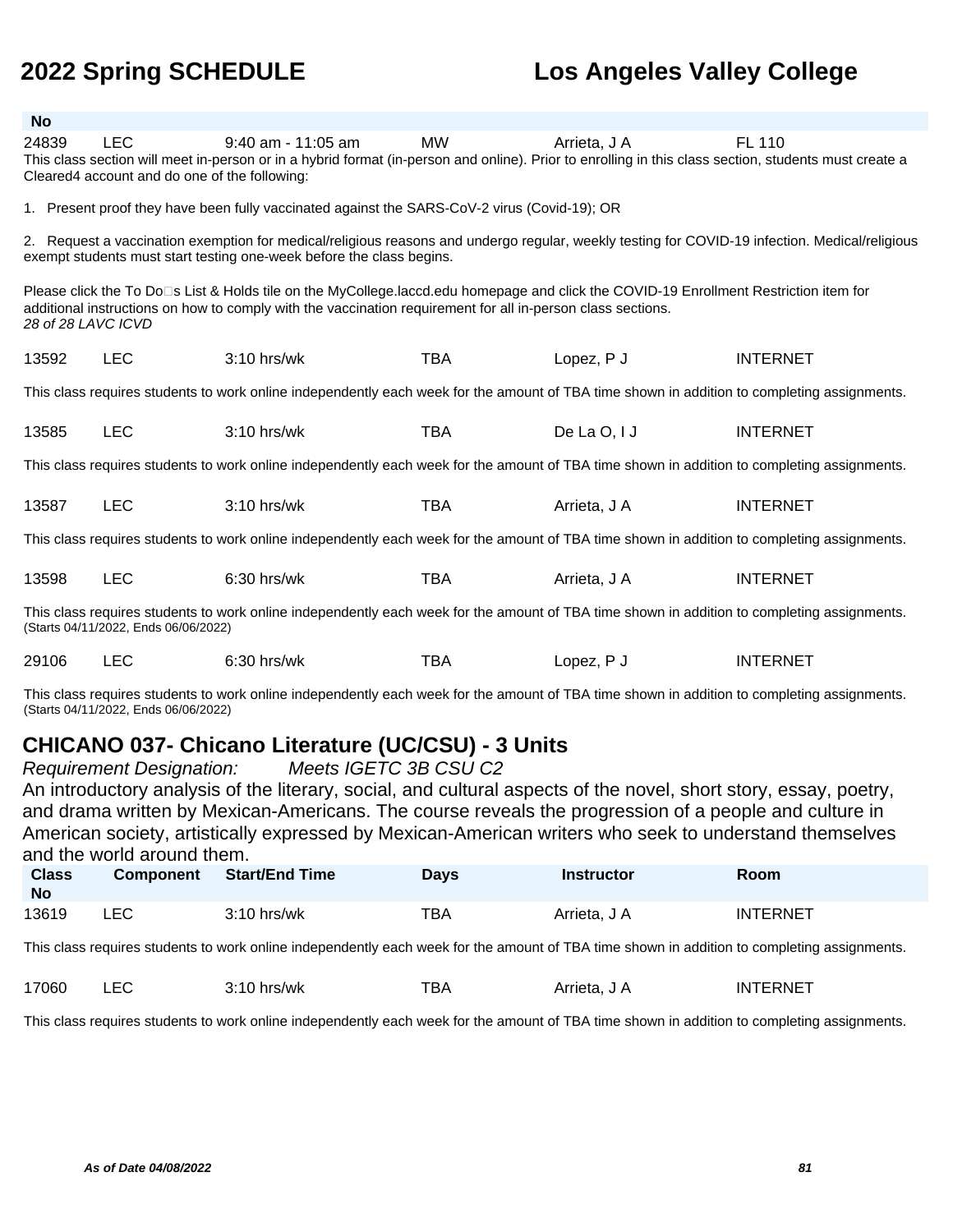| 22152 |                                      | $6:30$ hrs/wk | TBA | Lopez, P J | <b>INTERNET</b> |
|-------|--------------------------------------|---------------|-----|------------|-----------------|
|       | (Starts 04/11/2022, Ends 06/06/2022) |               |     |            |                 |

### **CHICANO 042- Contemporary Mexican Literature (UC/CSU) - 3 Units**

Requirement Designation: Meets IGETC 3B CSU C2

An introduction to contemporary Mexican literature and culture (with a background of earlier aesthetic works). Students read translations of major literary writers.

| <b>Class</b><br><b>No</b>                                                                                                                             | <b>Component</b>                              | <b>Start/End Time</b> | <b>Davs</b> | <b>Instructor</b> | <b>Room</b> |  |  |  |
|-------------------------------------------------------------------------------------------------------------------------------------------------------|-----------------------------------------------|-----------------------|-------------|-------------------|-------------|--|--|--|
| 13621                                                                                                                                                 | LEC.                                          | 9:40 am - 11:05 am    | МW          | Hernandez, J G    | FL 115      |  |  |  |
| This class section will meet in-person or in a hybrid format (in-person and online). Prior to enrolling in this class section, students must create a |                                               |                       |             |                   |             |  |  |  |
|                                                                                                                                                       | Cleared4 account and do one of the following: |                       |             |                   |             |  |  |  |

1. Present proof they have been fully vaccinated against the SARS-CoV-2 virus (Covid-19); OR

2. Request a vaccination exemption for medical/religious reasons and undergo regular, weekly testing for COVID-19 infection. Medical/religious exempt students must start testing one-week before the class begins.

Please click the □To Do□s List & Holds□ tile on the MyCollege.laccd.edu homepage and click the □COVID-19 Enrollment Restriction□ item for additional instructions on how to comply with the vaccination requirement for all in-person class sections. Same as Spanish 12. 28 of 28 LAVC ICVD

### **CHICANO 044- Mexican Civilization (UC/CSU) - 3 Units**

Requirement Designation: Meets IGETC 3B CSU C2

A survey of the significant elements of pre-Columbian Mexican civilization, the impact of the Spanish domination upon the indigenous population and its influence upon mores, art, and industry. It introduces the students to studies in the history, literature, art, and music of Mexico as they evolved from colonial times to the present. The impact of the Mexican Revolution upon all the Americas is considered. It examines the present-day culture of Mexican-Americans as influenced by their Mexican heritage and life in the United States. The course is taught in English.

| <b>Class</b><br><b>No</b> | <b>Component</b> | Start/End Time | <b>Days</b> | Instructor | Room            |
|---------------------------|------------------|----------------|-------------|------------|-----------------|
| 13652                     | LEC              | $3:10$ hrs/wk  | TBA         | Lopez, P J | <b>INTERNET</b> |

This class requires students to work online independently each week for the amount of TBA time shown in addition to completing assignments. Same as Spanish 16.

### **CHICANO 054- Mexican-American Arts In American Culture (UC/CSU) - 3 Units**

Requirement Designation: Meets IGETC 3A CSU C1

A study of Mexican and Mexican American arts, literature, and music. Particular emphasis is given to the identification of the contributions of Mexican and Mexican American artists to the contemporary culture of the United States.

| <b>Class</b><br><b>No</b> | <b>Component</b> | <b>Start/End Time</b> | Days | <b>Instructor</b> | Room            |
|---------------------------|------------------|-----------------------|------|-------------------|-----------------|
| 15499                     | LEC              | $3:10$ hrs/wk         | TBA  | Lopez, P J        | <b>INTERNET</b> |

This class requires students to work online independently each week for the amount of TBA time shown in addition to completing assignments.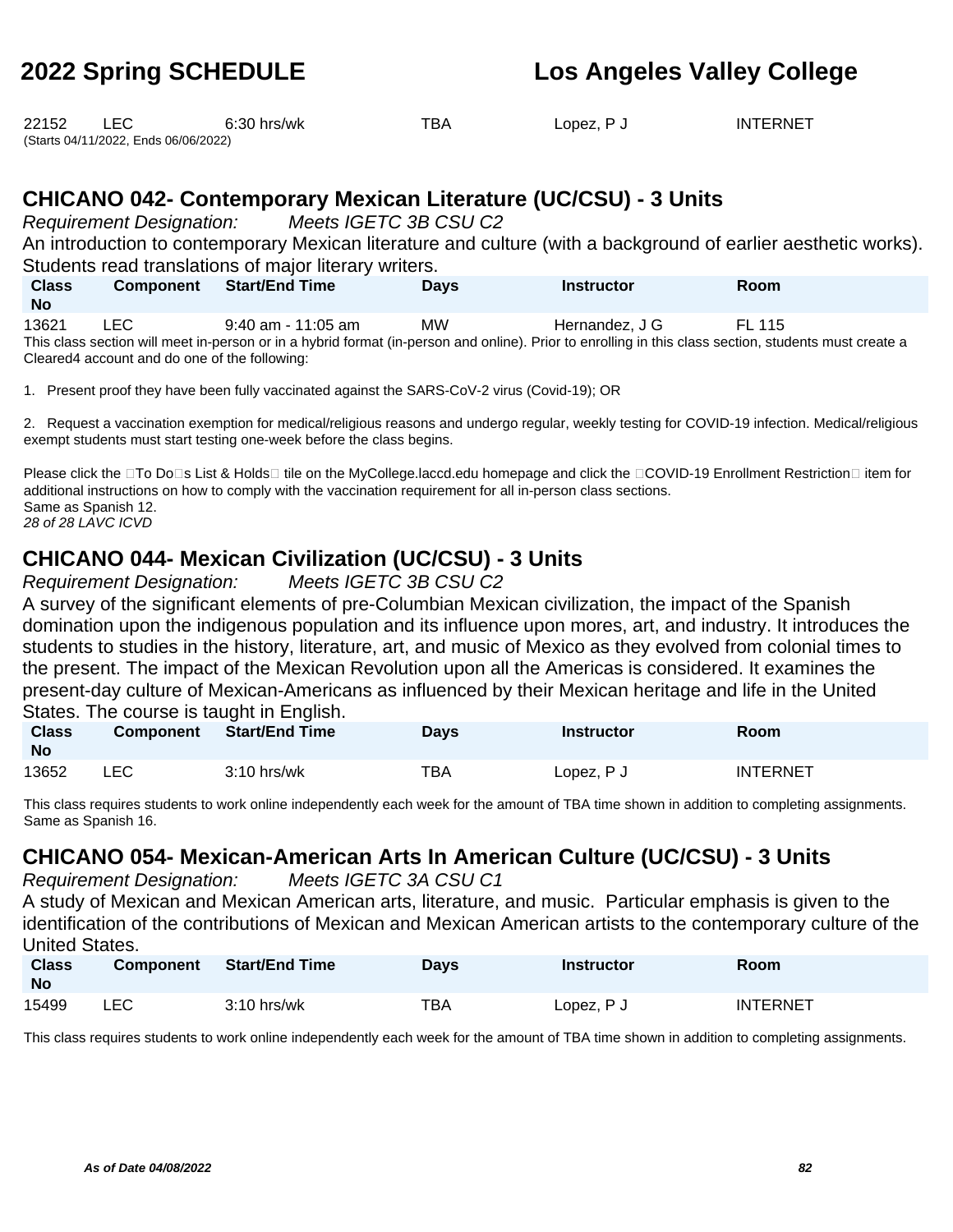| 17984                                                                                                                                                                                                                                                                                                                                                                                                                                                                                                                                                                                                                                                                                                                                                                                            | <b>LEC</b>                                                                                                                                                                          | 3:10 hrs/wk                                                                                                                                 | <b>TBA</b>  | Arrieta, J A      | <b>INTERNET</b> |  |  |  |  |
|--------------------------------------------------------------------------------------------------------------------------------------------------------------------------------------------------------------------------------------------------------------------------------------------------------------------------------------------------------------------------------------------------------------------------------------------------------------------------------------------------------------------------------------------------------------------------------------------------------------------------------------------------------------------------------------------------------------------------------------------------------------------------------------------------|-------------------------------------------------------------------------------------------------------------------------------------------------------------------------------------|---------------------------------------------------------------------------------------------------------------------------------------------|-------------|-------------------|-----------------|--|--|--|--|
| This class requires students to work online independently each week for the amount of TBA time shown in addition to completing assignments.                                                                                                                                                                                                                                                                                                                                                                                                                                                                                                                                                                                                                                                      |                                                                                                                                                                                     |                                                                                                                                             |             |                   |                 |  |  |  |  |
| 27556                                                                                                                                                                                                                                                                                                                                                                                                                                                                                                                                                                                                                                                                                                                                                                                            | <b>LEC</b>                                                                                                                                                                          | 6:30 hrs/wk                                                                                                                                 | <b>TBA</b>  | De La O, I J      | <b>INTERNET</b> |  |  |  |  |
|                                                                                                                                                                                                                                                                                                                                                                                                                                                                                                                                                                                                                                                                                                                                                                                                  | This class requires students to work online independently each week for the amount of TBA time shown in addition to completing assignments.<br>(Starts 04/11/2022, Ends 06/06/2022) |                                                                                                                                             |             |                   |                 |  |  |  |  |
| 29141                                                                                                                                                                                                                                                                                                                                                                                                                                                                                                                                                                                                                                                                                                                                                                                            | <b>LEC</b><br>(Starts 04/11/2022, Ends 06/06/2022)                                                                                                                                  | 6:30 hrs/wk                                                                                                                                 | <b>TBA</b>  | Arrieta, J A      | <b>INTERNET</b> |  |  |  |  |
| <b>Child Development</b><br>CH DEV 001- Child Growth And Development (UC/CSU) - 3 Units<br>Meets IGETC 4I CSU D7<br><b>Requirement Designation:</b><br><b>Enrollment Requirement:</b><br>Prerequisite: Self-placement into ENGLISH 101 or E.S.L. 110.<br>Required for all Child Development majors. Required for Child<br>Development Certificate.<br>Students examine the major physical, psychosocial, and cognitive/language developmental milestones for<br>children, both typical and atypical, from conception through adolescence. There is an emphasis on<br>interactions between maturational processes and environmental factors. While studying developmental theory<br>and investigative research methodologies, students will observe children, evaluate individual differences and |                                                                                                                                                                                     |                                                                                                                                             |             |                   |                 |  |  |  |  |
| <b>Class</b>                                                                                                                                                                                                                                                                                                                                                                                                                                                                                                                                                                                                                                                                                                                                                                                     | <b>Component</b>                                                                                                                                                                    | analyze characteristics of development at various stages.<br><b>Start/End Time</b>                                                          | <b>Days</b> | <b>Instructor</b> | Room            |  |  |  |  |
| <b>No</b>                                                                                                                                                                                                                                                                                                                                                                                                                                                                                                                                                                                                                                                                                                                                                                                        |                                                                                                                                                                                     |                                                                                                                                             |             |                   |                 |  |  |  |  |
| 13438                                                                                                                                                                                                                                                                                                                                                                                                                                                                                                                                                                                                                                                                                                                                                                                            | <b>LEC</b>                                                                                                                                                                          | 3:30 pm - 6:40 pm                                                                                                                           | W           | Berg, RL          | <b>INTERNET</b> |  |  |  |  |
| This class requires students to be online and interacting with their instructor during the times shown in class schedule in addition to completing<br>assignments.                                                                                                                                                                                                                                                                                                                                                                                                                                                                                                                                                                                                                               |                                                                                                                                                                                     |                                                                                                                                             |             |                   |                 |  |  |  |  |
| 13430                                                                                                                                                                                                                                                                                                                                                                                                                                                                                                                                                                                                                                                                                                                                                                                            | <b>LEC</b>                                                                                                                                                                          | $3:10$ hrs/wk                                                                                                                               | <b>TBA</b>  | Baca, TJ          | <b>INTERNET</b> |  |  |  |  |
|                                                                                                                                                                                                                                                                                                                                                                                                                                                                                                                                                                                                                                                                                                                                                                                                  |                                                                                                                                                                                     | This class requires students to work online independently each week for the amount of TBA time shown in addition to completing assignments. |             |                   |                 |  |  |  |  |
| 13444                                                                                                                                                                                                                                                                                                                                                                                                                                                                                                                                                                                                                                                                                                                                                                                            | <b>LEC</b>                                                                                                                                                                          | $3:10$ hrs/wk                                                                                                                               | <b>TBA</b>  | Baghdaserians. E  | <b>INTERNET</b> |  |  |  |  |

This class requires students to work online independently each week for the amount of TBA time shown in addition to completing assignments.

| 13451 | $3:10$ hrs/wk | тва | Baghdaserians, E | <b>INTERNET</b> |
|-------|---------------|-----|------------------|-----------------|
|       |               |     |                  |                 |

This class requires students to work online independently each week for the amount of TBA time shown in addition to completing assignments.

| ______ | 13462 |  | $6:30$ hrs/wk | тва | Daims, G S | INTERNET |
|--------|-------|--|---------------|-----|------------|----------|
|--------|-------|--|---------------|-----|------------|----------|

This class requires students to work online independently each week for the amount of TBA time shown in addition to completing assignments. (Starts 04/11/2022, Ends 06/06/2022)

18685 LEC 6:30 hrs/wk TBA Reed, C L INTERNET

This class requires students to work online independently each week for the amount of TBA time shown in addition to completing assignments. (Starts 02/07/2022, Ends 03/30/2022)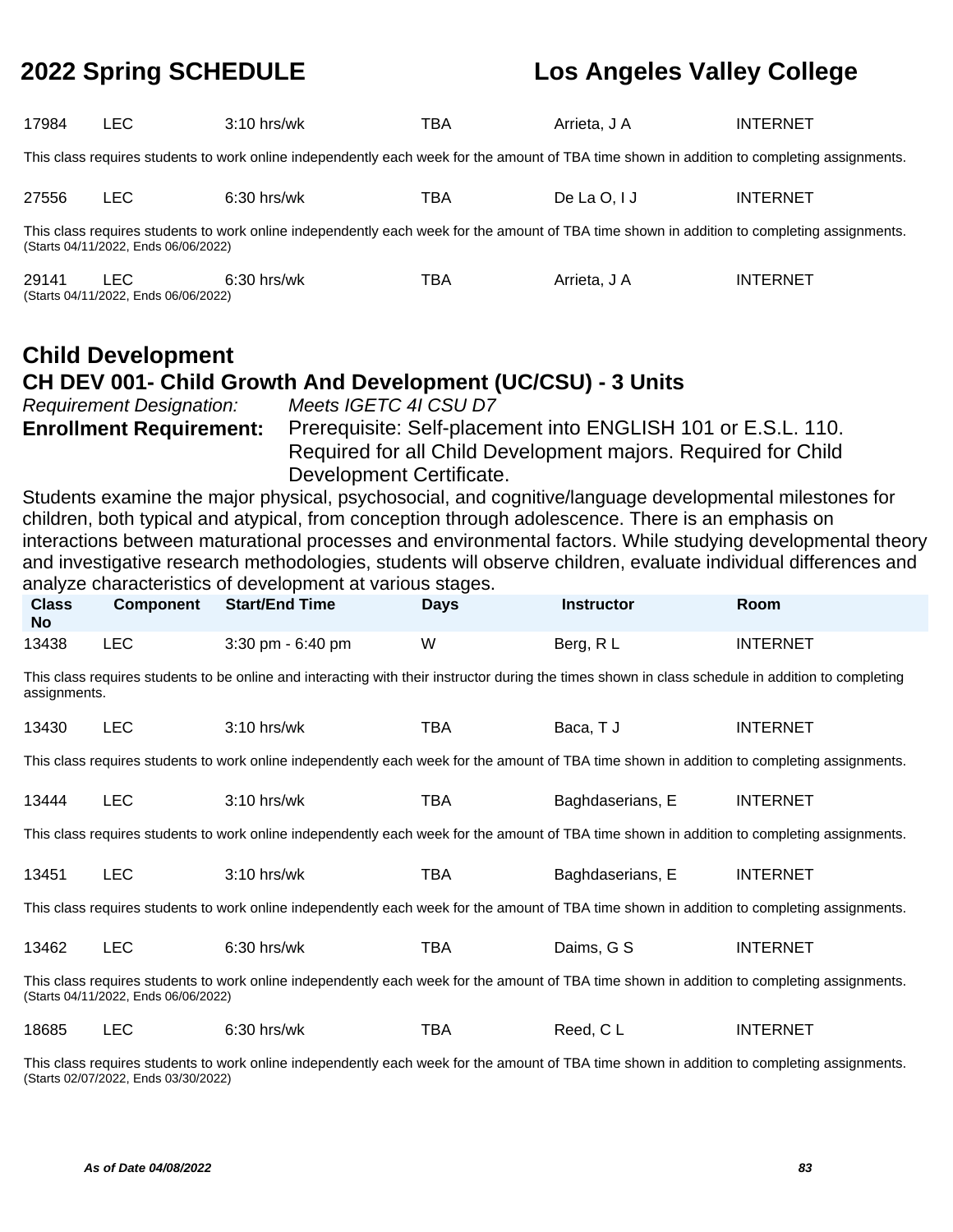| 18713 | ᄂᄂ<br>__ | $\sim$<br>hrs/wk<br>. K.<br>٦١.<br>. | <b>TD</b><br>BA | Mendez | TERNET<br>ΙN |
|-------|----------|--------------------------------------|-----------------|--------|--------------|
|-------|----------|--------------------------------------|-----------------|--------|--------------|

This class requires students to work online independently each week for the amount of TBA time shown in addition to completing assignments. (Starts 04/11/2022, Ends 06/06/2022)

29124 LEC 6:30 hrs/wk TBA Rosner, B M INTERNET

This class requires students to work online independently each week for the amount of TBA time shown in addition to completing assignments. (Starts 04/11/2022, Ends 06/06/2022)

## **CH DEV 002- Early Childhood: Principles And Practices (CSU) - 3 Units**

The student will explore the history of early childhood education as well as current philosophies and practices. Early Childhood programs will be observed and examined in relation to the needs of the child, the arrangement of the environment and the role of the teacher.

|                           |                  | anangunun or the christmannent and the role of the teacher.                                                                                 |             |                   |                 |
|---------------------------|------------------|---------------------------------------------------------------------------------------------------------------------------------------------|-------------|-------------------|-----------------|
| <b>Class</b><br><b>No</b> | <b>Component</b> | <b>Start/End Time</b>                                                                                                                       | <b>Davs</b> | <b>Instructor</b> | <b>Room</b>     |
| 13798                     | LEC.             | $3:10$ hrs/wk                                                                                                                               | TBA         | Baca, T J         | <b>INTERNET</b> |
|                           |                  | This class requires students to work online independently each week for the amount of TBA time shown in addition to completing assignments. |             |                   |                 |
| 27457                     | LEC.             | $3:10$ hrs/wk                                                                                                                               | TBA         | Getskow, V A      | <b>INTERNET</b> |

This class requires students to work online independently each week for the amount of TBA time shown in addition to completing assignments.

| 28306 |  | hrs/wk<br>J.JU<br>_____ | -- -<br>В۶ | . J M<br>laccino.<br>_____ | TERNET<br>INT |
|-------|--|-------------------------|------------|----------------------------|---------------|
|-------|--|-------------------------|------------|----------------------------|---------------|

This class requires students to work online independently each week for the amount of TBA time shown in addition to completing assignments. (Starts 04/11/2022, Ends 06/06/2022)

### **CH DEV 003- Creative Experiences For Children I (CSU) - 3 Units**

The creative approach to program planning in areas of art, dramatic play, blocks, music and movement will be explored. Emphasis will be on the development of creative teaching strategies and the values of these curriculum areas.

| <b>Class</b><br><b>No</b> | <b>Component</b> | <b>Start/End Time</b> | <b>Days</b> | <b>Instructor</b> | <b>Room</b>     |
|---------------------------|------------------|-----------------------|-------------|-------------------|-----------------|
| 15528                     | LEC              | $3:10$ hrs/wk         | TBA         | Reed, C L         | <b>INTERNET</b> |

This class requires students to work online independently each week for the amount of TBA time shown in addition to completing assignments.

| 18686 | <b>LEC</b> | 6:30 hrs/wk | TBA | Taglyan Kourouyan, H | <b>INTERNET</b> |
|-------|------------|-------------|-----|----------------------|-----------------|
|       |            |             |     |                      |                 |

This class requires students to work online independently each week for the amount of TBA time shown in addition to completing assignments. (Starts 04/11/2022, Ends 06/06/2022)

| 27460 | $3:10$ hrs/wk | TBA | Taglyan Kourouyan, H | <b>INTERNET</b> |
|-------|---------------|-----|----------------------|-----------------|
|       |               |     |                      |                 |

This class requires students to work online independently each week for the amount of TBA time shown in addition to completing assignments.

## **CH DEV 007- Introduction To Curriculum In Early Childhood Education (CSU) - 3 Units**

Students learn and develop the knowledge and skills to provide appropriate curriculum and environments for young children from birth to age 6. Students examine a teacher's role in supporting development and fostering the joy of learning for all young children using observation and assessment strategies emphasizing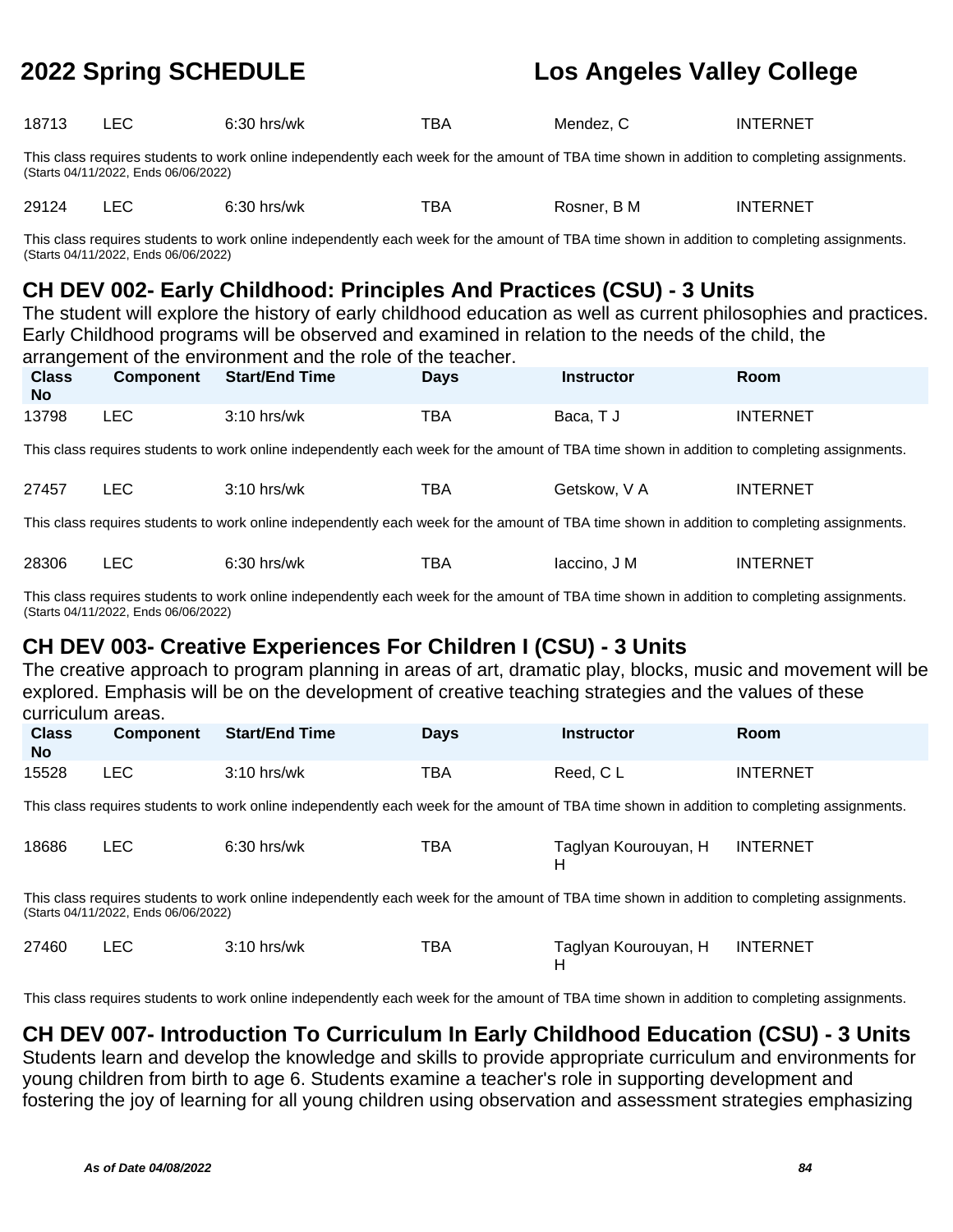the essential role of play. Planning, implementation and evaluation of curriculum includes but not be limited to: language and literacy, social and emotional learning, sensory learning, art and creativity, math, natural and physical sciences.

| <b>Class</b><br><b>No</b>                                                                                                                   | <b>Component</b> | <b>Start/End Time</b>                                                                                                                       | <b>Days</b> | <b>Instructor</b> | <b>Room</b>     |  |
|---------------------------------------------------------------------------------------------------------------------------------------------|------------------|---------------------------------------------------------------------------------------------------------------------------------------------|-------------|-------------------|-----------------|--|
| 13985                                                                                                                                       | <b>LEC</b>       | $3:10$ hrs/wk                                                                                                                               | TBA         | Baca, T J         | <b>INTERNET</b> |  |
|                                                                                                                                             |                  | This class requires students to work online independently each week for the amount of TBA time shown in addition to completing assignments. |             |                   |                 |  |
| 13987                                                                                                                                       | LEC.             | $3:10$ hrs/wk                                                                                                                               | TBA         | Grattidge, SZ     | <b>INTERNET</b> |  |
| This class requires students to work online independently each week for the amount of TBA time shown in addition to completing assignments. |                  |                                                                                                                                             |             |                   |                 |  |

| 13990 | <sup>3</sup> :10 .<br>hrs/wk | $  -$<br>BA | Paz-L<br>Durocher. | INTERNE <sup>-</sup> |
|-------|------------------------------|-------------|--------------------|----------------------|
|       |                              |             |                    |                      |

This class requires students to work online independently each week for the amount of TBA time shown in addition to completing assignments.

## **CH DEV 010- Health, Safety And Nutrition (CSU) - 3 Units**

Students learn about the laws, regulations, standards, policies and procedures and early childhood curriculum related to child health, safety and nutrition. The key components that ensure physical health, mental health, and safety for children and staff are identified along with importance of collaboration with families and health professional. The interrelationship of health, safety and nutrition and the impact on children's growth and development are key focuses

| <b>Class</b><br><b>No</b> | <b>Component</b> | Start/End Time | <b>Days</b> | <b>Instructor</b> | <b>Room</b>     |
|---------------------------|------------------|----------------|-------------|-------------------|-----------------|
| 14039                     | LEC.             | $3:10$ hrs/wk  | TBA         | Getskow, V A      | <b>INTERNET</b> |

This class requires students to work online independently each week for the amount of TBA time shown in addition to completing assignments.

| 27541<br>тва<br>$6:30$ hrs/wk<br>Getskow, V A | INTERNET |
|-----------------------------------------------|----------|
|-----------------------------------------------|----------|

This class requires students to work online independently each week for the amount of TBA time shown in addition to completing assignments. (Starts 04/11/2022, Ends 06/06/2022)

| 28300 |  | 6:30 hrs/wk | ™ВА | Iaccino. J M<br>. | <b>INTERNET</b> |
|-------|--|-------------|-----|-------------------|-----------------|
|-------|--|-------------|-----|-------------------|-----------------|

This class requires students to work online independently each week for the amount of TBA time shown in addition to completing assignments. (Starts 04/11/2022, Ends 06/06/2022)

## **CH DEV 011- Child, Family And Community (CSU) - 3 Units**

An examination of the developing child in a societal context focusing on the interrelationship of family, school and community and emphasizes historical and socio-cultural factors. The processes of socialization and identity development will be highlighted, showing the importance of respectful, reciprocal relationships that support and empower families.

| <b>Class</b><br><b>No</b> | <b>Component</b>                              | <b>Start/End Time</b>               | <b>Days</b> | <b>Instructor</b>                                                                                                                              | Room    |  |
|---------------------------|-----------------------------------------------|-------------------------------------|-------------|------------------------------------------------------------------------------------------------------------------------------------------------|---------|--|
| 25187                     | LEC.                                          | $3:30 \text{ pm} - 5:05 \text{ pm}$ | <b>MW</b>   | laccino. J M                                                                                                                                   | JB HIGH |  |
|                           |                                               |                                     |             | This course is part of the LAVC Dual Enrollment program and will take place on the John Burroughs High School campus. Enrollment is restricted |         |  |
|                           | to John Burroughs High School students.       |                                     |             |                                                                                                                                                |         |  |
|                           | 28 of 28 LAVC Advanced Collg Enrollment       |                                     |             |                                                                                                                                                |         |  |
|                           | $(0.1 - 0.0107)(0.000 - 0.1 - 0.0140)(0.000)$ |                                     |             |                                                                                                                                                |         |  |

(Starts 02/07/2022, Ends 05/16/2022)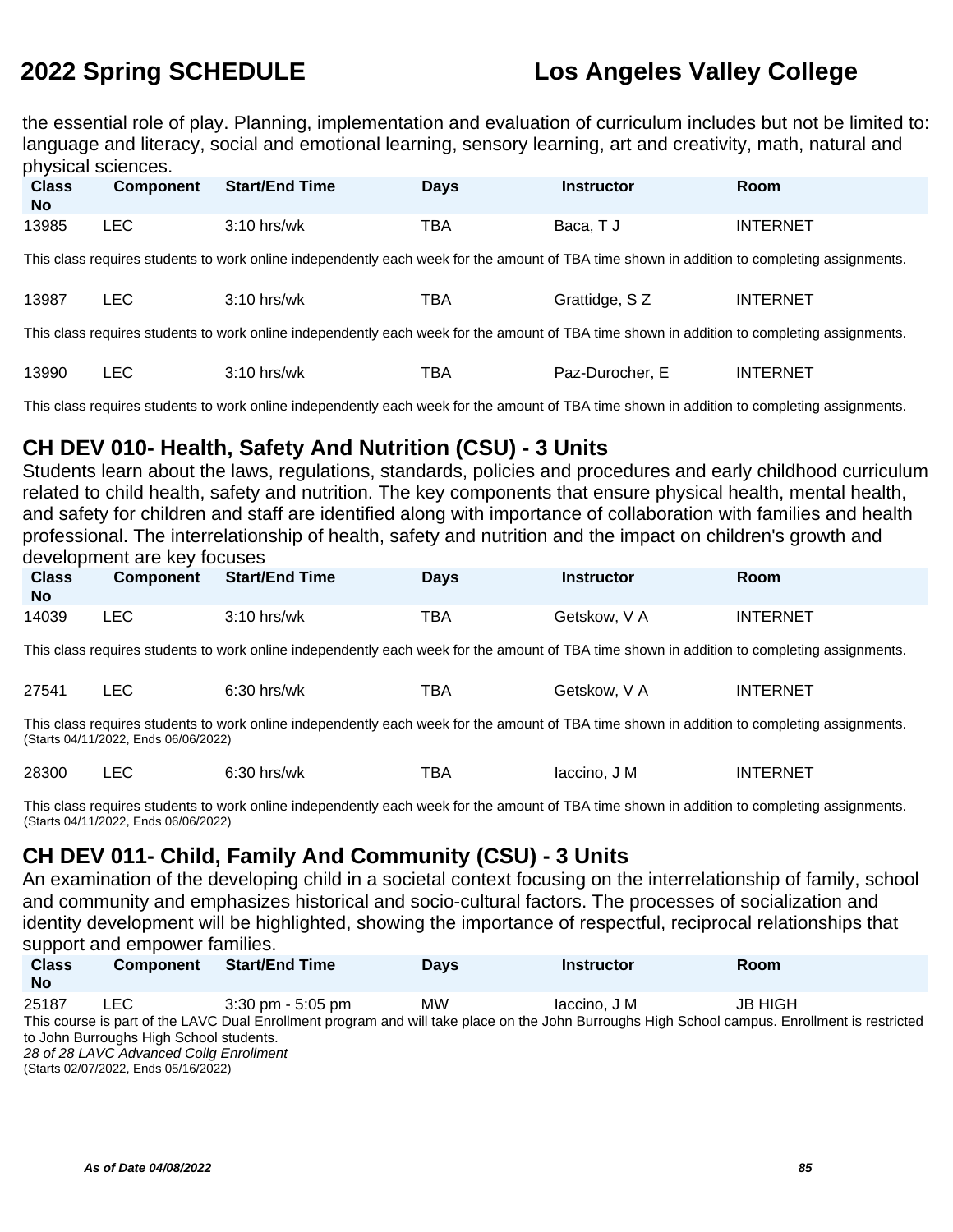| 14073                                                                                                                                                                               | <b>LEC</b>                           | $3:10$ hrs/wk                                                                                                                               | TBA | Baca, TJ                  | <b>INTERNET</b> |  |
|-------------------------------------------------------------------------------------------------------------------------------------------------------------------------------------|--------------------------------------|---------------------------------------------------------------------------------------------------------------------------------------------|-----|---------------------------|-----------------|--|
|                                                                                                                                                                                     |                                      | This class requires students to work online independently each week for the amount of TBA time shown in addition to completing assignments. |     |                           |                 |  |
| 14082                                                                                                                                                                               | <b>LEC</b>                           | $3:10$ hrs/wk                                                                                                                               | TBA | Taglyan Kourouyan, H<br>н | <b>INTERNET</b> |  |
|                                                                                                                                                                                     |                                      | This class requires students to work online independently each week for the amount of TBA time shown in addition to completing assignments. |     |                           |                 |  |
| 15530                                                                                                                                                                               | <b>LEC</b>                           | 6:30 hrs/wk                                                                                                                                 | TBA | Paz-Durocher, E           | <b>INTERNET</b> |  |
|                                                                                                                                                                                     | (Starts 04/11/2022, Ends 06/06/2022) | This class requires students to work online independently each week for the amount of TBA time shown in addition to completing assignments. |     |                           |                 |  |
| 16065                                                                                                                                                                               | <b>LEC</b>                           | $6:30$ hrs/wk                                                                                                                               | TBA | Paz-Durocher, E           | <b>INTERNET</b> |  |
|                                                                                                                                                                                     | (Starts 02/07/2022, Ends 03/30/2022) | This class requires students to work online independently each week for the amount of TBA time shown in addition to completing assignments. |     |                           |                 |  |
| 21551                                                                                                                                                                               | <b>LEC</b>                           | $6:30$ hrs/wk                                                                                                                               | TBA | Daims, G S                | <b>INTERNET</b> |  |
| This class requires students to work online independently each week for the amount of TBA time shown in addition to completing assignments.<br>(Starts 04/11/2022, Ends 06/06/2022) |                                      |                                                                                                                                             |     |                           |                 |  |
| 28310                                                                                                                                                                               | <b>LEC</b>                           | $6:30$ hrs/wk                                                                                                                               | TBA | Getskow, V A              | <b>INTERNET</b> |  |

This class requires students to work online independently each week for the amount of TBA time shown in addition to completing assignments. (Starts 04/11/2022, Ends 06/06/2022)

### **CH DEV 022- Practicum In Child Development I (CSU) - 4 Units**

**Enrollment Requirement:** Prerequisite: CH DEV 001, CH DEV 002, CH DEV 007, and CH DEV 011 with grades of C or better; current TB test. Practicum site may require fingerprinting, Child Abuse Index Check, and Health Exam.

Students are assigned to an approved Early Care and Education program to practice and demonstrate developmentally appropriate early childhood program planning and teaching competencies under the supervision of an ECD/CD faculty and other qualified early education professionals. Students utilize practical classroom experiences to make connections between theory and practice, develop professional behaviors, and build a comprehensive understanding of children and families. Child centered, play-oriented approaches to teaching, learning, assessment, and knowledge of curriculum content areas is emphasized as student teachers design, implement and evaluate experiences that promote positive development and learning.

| <b>Class</b><br>No.                                                                                                                         | <b>Component</b>                                                                                                                            | <b>Start/End Time</b>                                                                                                                       | <b>Days</b> | <b>Instructor</b> | <b>Room</b>     |  |  |  |
|---------------------------------------------------------------------------------------------------------------------------------------------|---------------------------------------------------------------------------------------------------------------------------------------------|---------------------------------------------------------------------------------------------------------------------------------------------|-------------|-------------------|-----------------|--|--|--|
| 14110                                                                                                                                       | LEC                                                                                                                                         | $2:05$ hrs/wk                                                                                                                               | TBA         | Daims, G S        | <b>INTERNET</b> |  |  |  |
| <b>AND</b>                                                                                                                                  | This class requires students to work online independently each week for the amount of TBA time shown in addition to completing assignments. |                                                                                                                                             |             |                   |                 |  |  |  |
| 14111                                                                                                                                       | LAB                                                                                                                                         | $6:30$ hrs/wk                                                                                                                               | TBA         | Daims, G S        | <b>INTERNET</b> |  |  |  |
|                                                                                                                                             |                                                                                                                                             | This class requires students to work online independently each week for the amount of TBA time shown in addition to completing assignments. |             |                   |                 |  |  |  |
| 16702                                                                                                                                       | LEC.                                                                                                                                        | $2:05$ hrs/wk                                                                                                                               | TBA         | Baghdaserians, E  | <b>INTERNET</b> |  |  |  |
| This class requires students to work online independently each week for the amount of TBA time shown in addition to completing assignments. |                                                                                                                                             |                                                                                                                                             |             |                   |                 |  |  |  |

16703 LAB 6:30 hrs/wk TBA Baghdaserians, E INTERNET

**AND**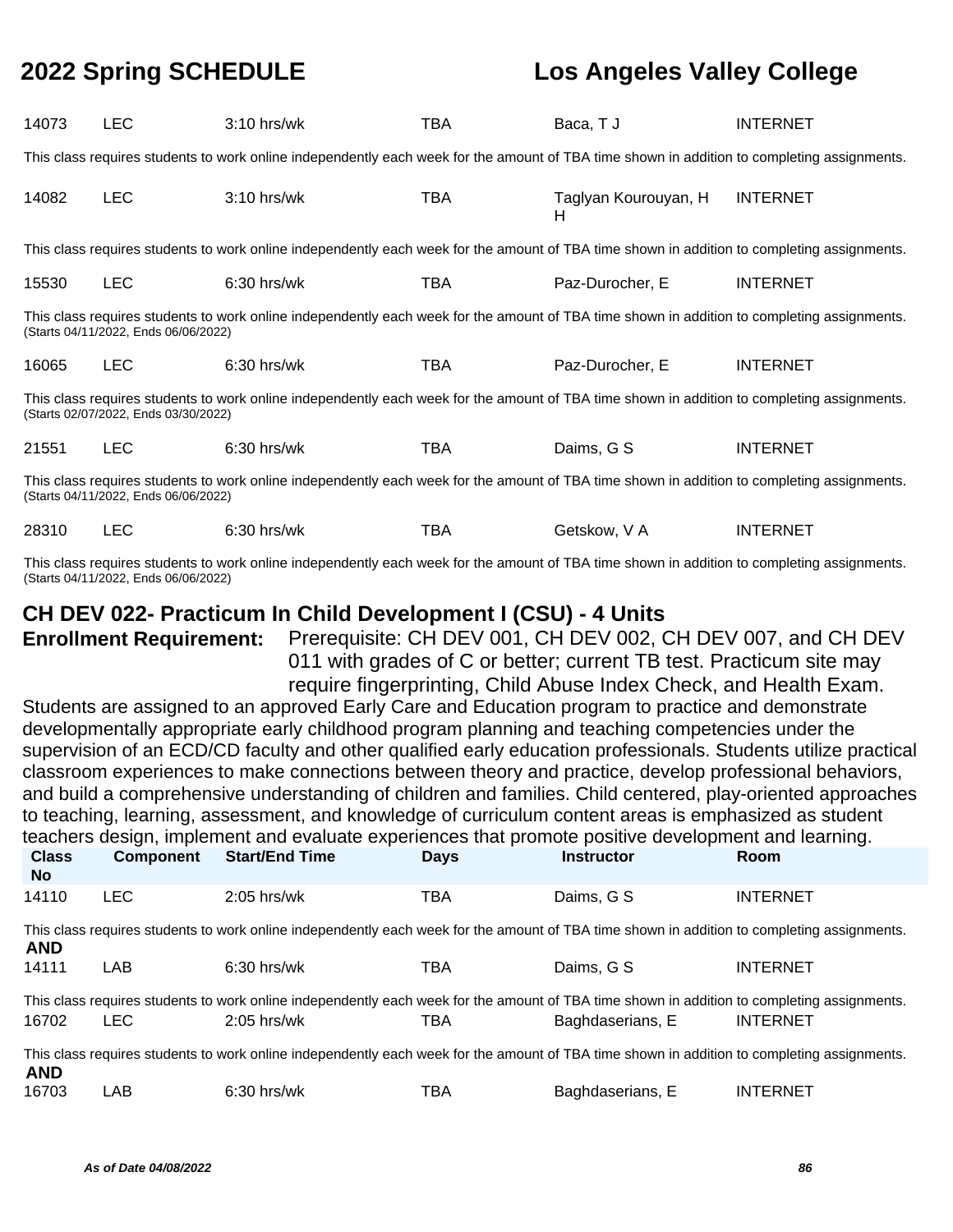This class requires students to work online independently each week for the amount of TBA time shown in addition to completing assignments.

| 26489                                                                                                                                                     | LEC        | $2:05$ hrs/wk                                                                                                                                                | TBA | Pourroy, D      | <b>INTERNET</b> |  |
|-----------------------------------------------------------------------------------------------------------------------------------------------------------|------------|--------------------------------------------------------------------------------------------------------------------------------------------------------------|-----|-----------------|-----------------|--|
| <b>AND</b>                                                                                                                                                |            | This class requires students to work online independently each week for the amount of TBA time shown in addition to completing assignments.                  |     |                 |                 |  |
| 26490                                                                                                                                                     | LAB        | $6:30$ hrs/wk                                                                                                                                                | TBA | Pourroy, D      | <b>INTERNET</b> |  |
| 27542                                                                                                                                                     | <b>LEC</b> | This class requires students to work online independently each week for the amount of TBA time shown in addition to completing assignments.<br>$2:05$ hrs/wk | TBA | Drmandjian, V R | <b>INTERNET</b> |  |
| This class requires students to work online independently each week for the amount of TBA time shown in addition to completing assignments.<br><b>AND</b> |            |                                                                                                                                                              |     |                 |                 |  |
| 27543                                                                                                                                                     | <b>LAB</b> | $6:30$ hrs/wk                                                                                                                                                | TBA | Drmandjian, V R | <b>INTERNET</b> |  |

This class requires students to work online independently each week for the amount of TBA time shown in addition to completing assignments.

### **CH DEV 023- Practicum In Child Development II (CSU) - 4 Units**

**Enrollment Requirement:** Prerequisite: CH DEV 022 with a grade of C or better, current TB test. Practicum field site may require fingerprinting, and Child Abuse Index Check and Health Exam.

This course provides an advanced practicum experience. Students apply assessment strategies to plan, implement, and evaluate developmentally appropriate activities. Techniques that promote partnerships between teachers and families are developed. An educational philosophy statement, a resume, and a professional portfolio are created. Students assigned to directed practicum teaching in a child development center demonstrate professional and ethical behaviors.

| <b>Class</b><br>No | <b>Component</b> | <b>Start/End Time</b> | <b>Davs</b> | <b>Instructor</b> | <b>Room</b>     |
|--------------------|------------------|-----------------------|-------------|-------------------|-----------------|
| 14145              | LEC.             | $2:05$ hrs/wk         | ТВА         | Aslanian. M D     | <b>INTERNET</b> |

This class requires students to work online independently each week for the amount of TBA time shown in addition to completing assignments. **AND**

| 14146 | LAB . | $6:30$ hrs/wk | тва | Aslanian. M D | <b>INTERNET</b> |
|-------|-------|---------------|-----|---------------|-----------------|
|-------|-------|---------------|-----|---------------|-----------------|

This class requires students to work online independently each week for the amount of TBA time shown in addition to completing assignments.

### **CH DEV 030- Infant/Toddler Development (CSU) - 3 Units**

**Enrollment Requirement:** Prerequisite: CH DEV 001 with a grade of C or better.

This course reviews physical, social-emotional, language and cognitive development during the period of infancy and toddlerhood. Focus is on infant/toddler group care and licensing regulations related to this age. The course also addresses the role of the caregiver in meeting the needs of infants and toddlers and their families through responsive, respectful and sensitive caregiving practices. Varying philosophies and issues of diversity are explored.

| <b>Class</b><br><b>No</b> | Component | <b>Start/End Time</b> | <b>Days</b> | <b>Instructor</b> | Room            |
|---------------------------|-----------|-----------------------|-------------|-------------------|-----------------|
| 14173                     | LEC.      | 6:50 pm - 10:00 pm    | Th          | Brauer, L A       | <b>INTERNET</b> |

This class requires students to be online and interacting with their instructor during the times shown in class schedule in addition to completing assignments.

## **CH DEV 034- Observing And Recording Children's Behavior (CSU) - 3 Units**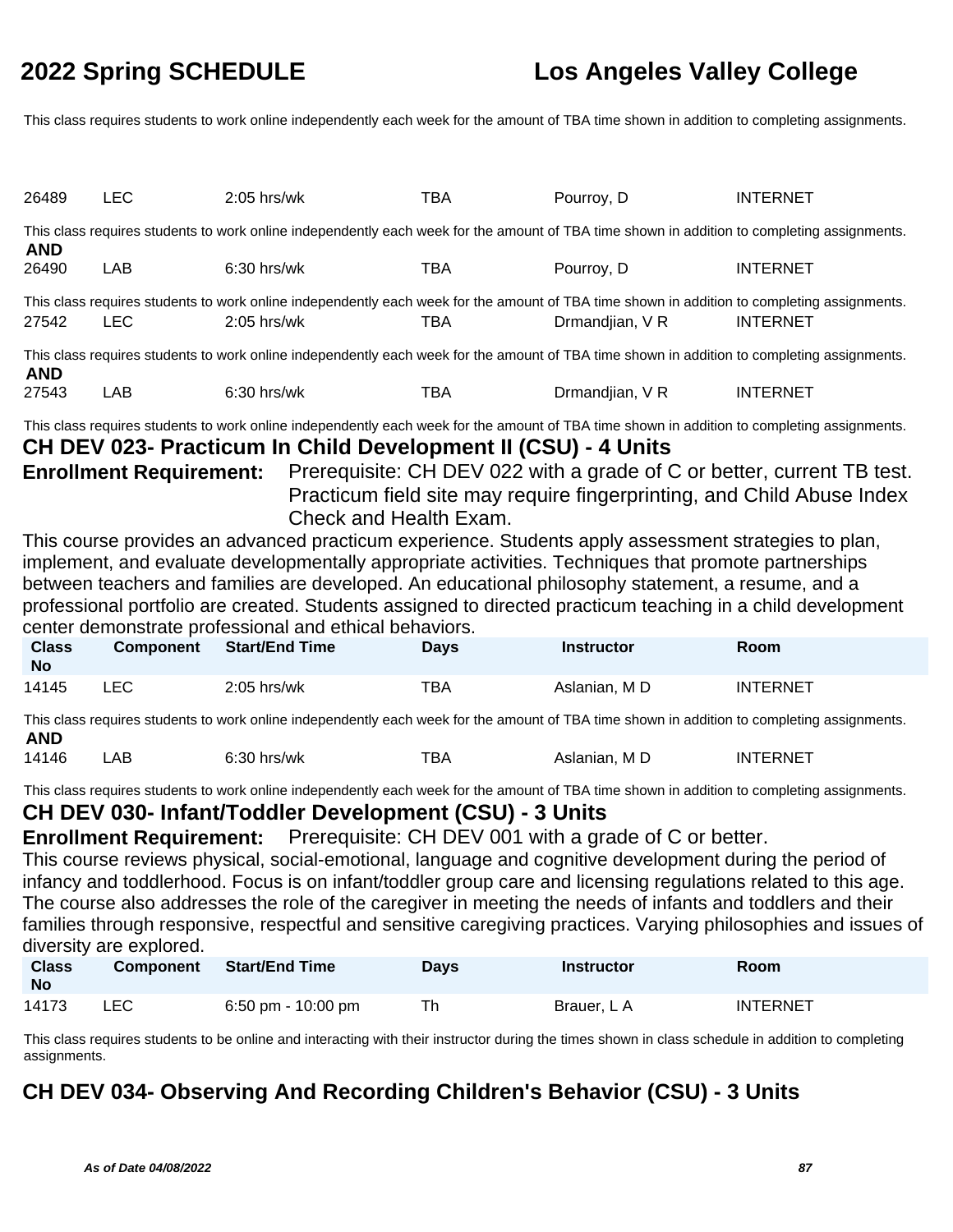### **Enrollment Requirement:** Prerequisite: CH DEV 001 with a grade of C or better.

This course focuses on the appropriate use of a variety of assessment and observation strategies to document child development, growth, behaviors, play and learning, and to join with families and professionals in promoting children's success. Recording strategies, rating systems, portfolios, and multiple assessment tools are explored. Child observations will be conducted and analyzed.

| <b>Class</b><br>No | <b>Component</b> | <b>Start/End Time</b> | Days | <b>Instructor</b> | Room            |
|--------------------|------------------|-----------------------|------|-------------------|-----------------|
| 19834              | LEC              | $3:10$ hrs/wk         | TBA  | Mendez, C         | <b>INTERNET</b> |

This class requires students to work online independently each week for the amount of TBA time shown in addition to completing assignments.

| 28114 |                                      | $6:30$ hrs/wk | ™ВА | Mendez. C | <b>INTERNET</b> |
|-------|--------------------------------------|---------------|-----|-----------|-----------------|
|       | (Starts 04/11/2022, Ends 06/06/2022) |               |     |           |                 |

## **CH DEV 035- Fostering Literacy Development In Young Children (CSU) - 3 Units**

Development of instructional skills, curriculum, activities and environment for promoting language and literacy in young children, beginning at birth. Emphasis on building a foundation for reading, writing, listening and speaking using a developmentally appropriate approach.

| <b>Class</b><br><b>No</b> | <b>Component</b> | <b>Start/End Time</b> | Davs | Instructor   | Room            |
|---------------------------|------------------|-----------------------|------|--------------|-----------------|
| 14250                     | LEC              | $3:10$ hrs/wk         | TBA  | Getskow, V A | <b>INTERNET</b> |

This class requires students to work online independently each week for the amount of TBA time shown in addition to completing assignments.

## **CH DEV 038- Administration & Supervision Of Early Childhood Programs I (CSU) - 3 Units**

**Enrollment Requirement:** Prerequisite: CH DEV 001 and CH DEV 011, and CH DEV 003 or CH DEV 007 with a grade of C or better.

Introduction to the administration of early childhood programs. Covers program types, budget, management, regulations, laws, development and implementation of policies and procedures. Examines administrative tools, philosophies, and techniques needed to organize, open, and operate an early care and education program.

| <b>Class</b><br><b>No</b> | <b>Component</b> | <b>Start/End Time</b> | <b>Davs</b> | <b>Instructor</b> | <b>Room</b>     |
|---------------------------|------------------|-----------------------|-------------|-------------------|-----------------|
| 14260                     | LEC              | $3:10$ hrs/wk         | ТВА         | Baghdaserians, E  | <b>INTERNET</b> |

This class requires students to work online independently each week for the amount of TBA time shown in addition to completing assignments.

| 16056 |  | $3:10$ hrs/wk | тва | Baghdaserians. E | <b>INTERNET</b> |
|-------|--|---------------|-----|------------------|-----------------|
|-------|--|---------------|-----|------------------|-----------------|

This class requires students to work online independently each week for the amount of TBA time shown in addition to completing assignments.

### **CH DEV 039- Administration II: Personnel and Leadership In Early Childhood Education (CSU) - 3 Units**

### **Enrollment Requirement:** Prerequisite: CH DEV 038 with a grade of C or better.

Effective strategies for personnel management and leadership in early care and education settings. Includes legal and ethical responsibilities, supervision techniques, professional development, and reflective practices for a diverse and inclusive early care and education program.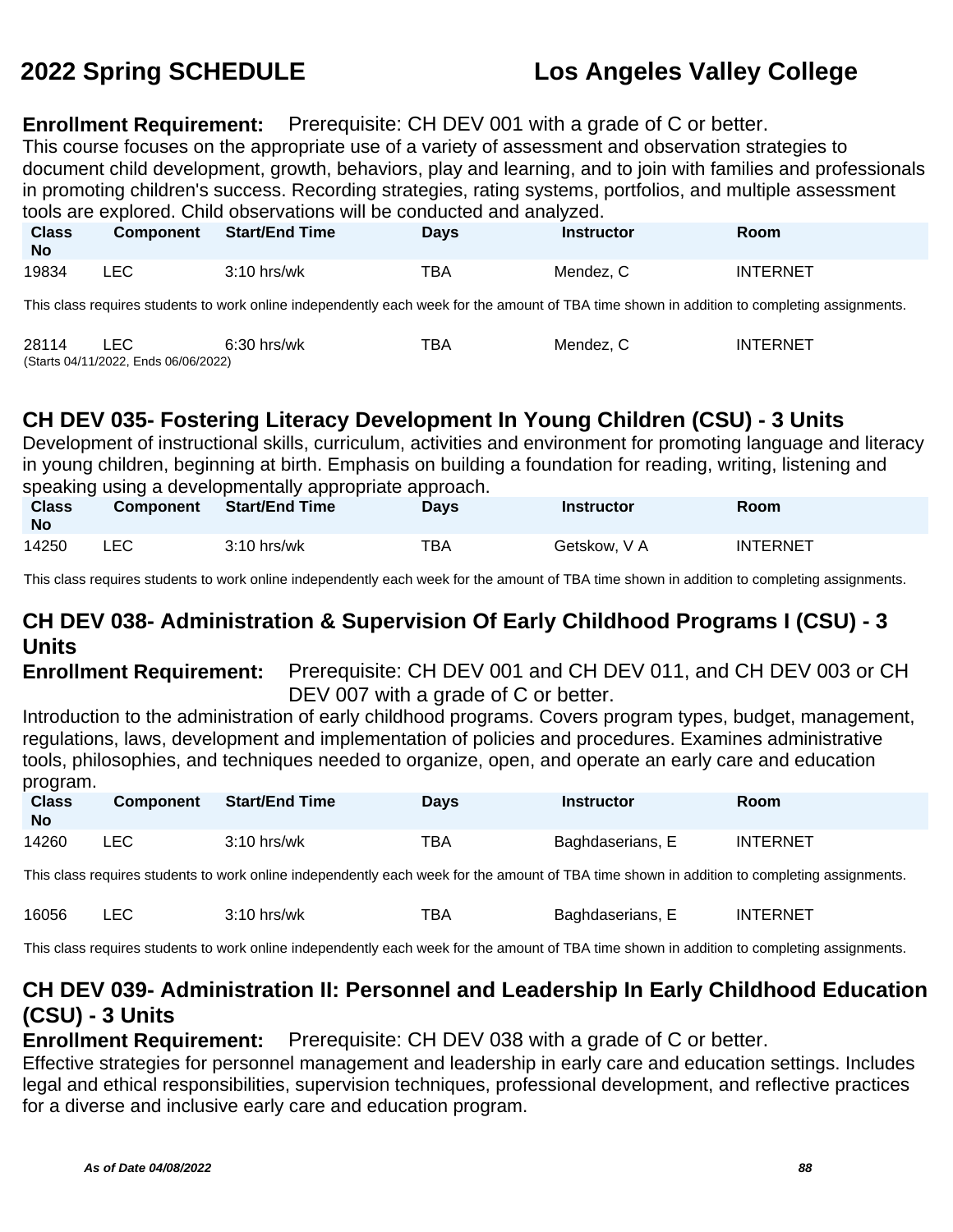| <b>Class</b><br><b>No</b> | <b>Component</b> | Start/End Time | Days | Instructor | <b>Room</b>     |
|---------------------------|------------------|----------------|------|------------|-----------------|
| 19837                     | LEC              | $3:10$ hrs/wk  | TBA  | Hardy, L G | <b>INTERNET</b> |

This class requires students to work online independently each week for the amount of TBA time shown in addition to completing assignments.

## **CH DEV 042- Teaching In A Diverse Society (CSU) - 3 Units**

### Requirement Designation: Meets CSU D7

Students examine the development of social identities in diverse societies including theoretical and practical implications affecting young children, families, programs, teaching, education and schooling. Culturally relevant and linguistically appropriate anti-bias approaches supporting all children in becoming competent members of a diverse society. The course involves self-reflection of one's own understanding of educational principles in integrating anti-bias goals in order to better inform teaching practices and/or program development.

| <b>Class</b><br>No | <b>Component</b> | Start/End Time | Days | Instructor       | <b>Room</b>     |
|--------------------|------------------|----------------|------|------------------|-----------------|
| 14301              | _EC_             | $3:10$ hrs/wk  | TBA  | Baghdaserians, E | <b>INTERNET</b> |

This class requires students to work online independently each week for the amount of TBA time shown in addition to completing assignments.

| 14303 | ᄂᄂ | ?:10 hrs/wk | ТВА | Hardv.<br>ᄓᅴ<br>___ | <b>INTERNET</b> |
|-------|----|-------------|-----|---------------------|-----------------|
|-------|----|-------------|-----|---------------------|-----------------|

This class requires students to work online independently each week for the amount of TBA time shown in addition to completing assignments.

| 28286 | $6:30$ hrs/wk | TBA | Brauer. L A | INTERNET |
|-------|---------------|-----|-------------|----------|
|       |               |     |             |          |

This class requires students to work online independently each week for the amount of TBA time shown in addition to completing assignments. (Starts 04/11/2022, Ends 06/06/2022)

# **CH DEV 044- Early Intervention For Children With Special Needs (CSU) - 3 Units**

**Enrollment Requirement:** Prerequisite: CH DEV 001 with a grade of C or better.

This course is designed for students interested in specializing in working with young children with exceptional needs and their families. Instruction focuses on accommodating and adapting the physical environment, instructional strategies and curriculum to meet the needs of differently-abled very young children and their families.

| <b>Class</b><br><b>No</b> | <b>Component</b> | Start/End Time | <b>Days</b> | Instructor | Room            |
|---------------------------|------------------|----------------|-------------|------------|-----------------|
| 14314                     | LEC              | 7:25 hrs/wk    | TBA         | Daims, G S | <b>INTERNET</b> |

This class requires students to work online independently each week for the amount of TBA time shown in addition to completing assignments. (Starts 02/07/2022, Ends 03/30/2022)

## **CH DEV 045- Programs For Children With Special Needs (CSU) - 3 Units**

This course is an overview of programs providing special education services for children with exceptionalities. Students will become familiar with strategies and techniques to adapt environments and curriculum across the continuum of instructional settings. It will include a study of various educational environments, legislation, characteristics of various exceptionalities and educational implications.

| <b>Class</b> | Component Start/End Time | Days | <b>Instructor</b> | Room |
|--------------|--------------------------|------|-------------------|------|
| <b>No</b>    |                          |      |                   |      |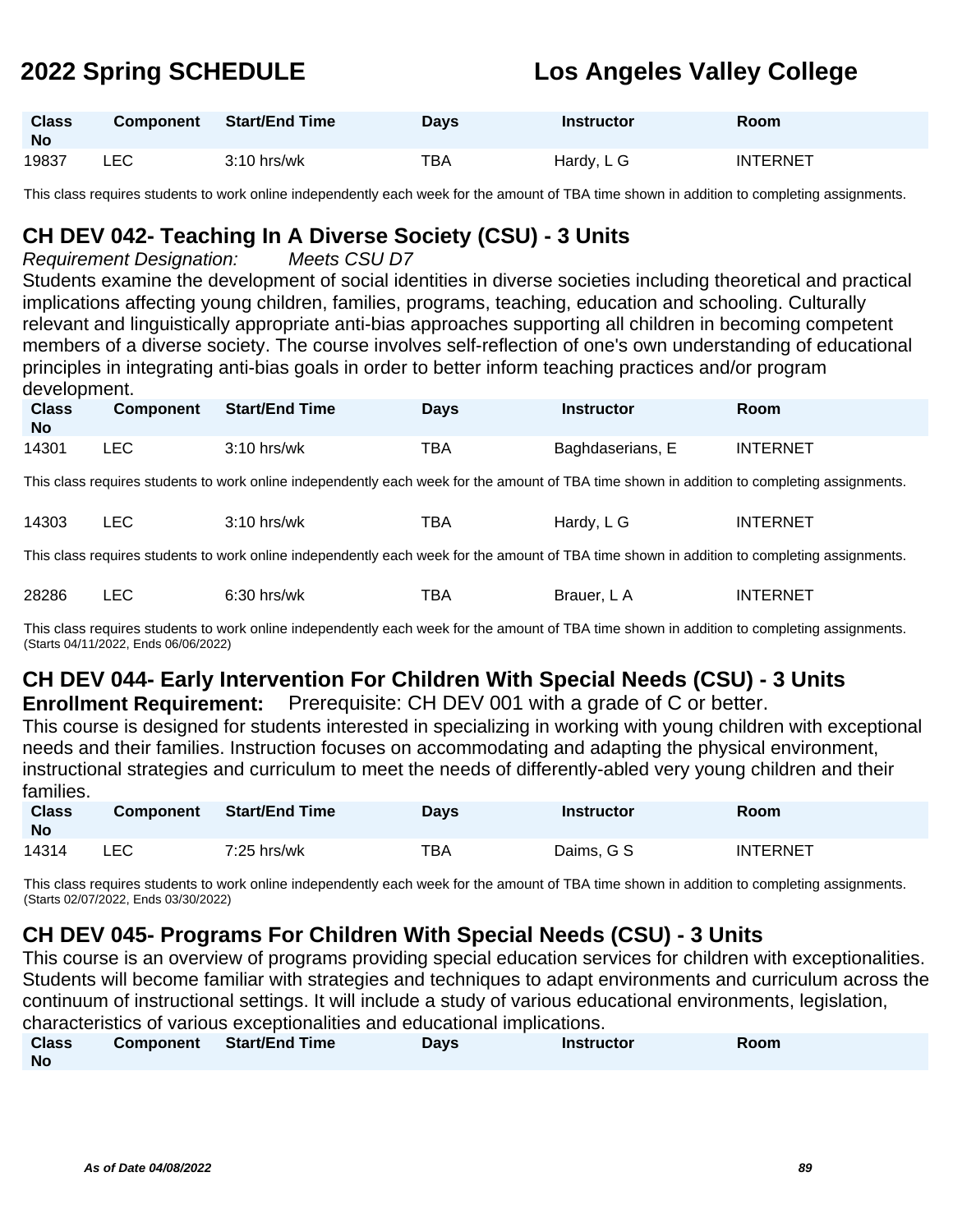| 28118 | LEC                                  | 6:30 hrs/wk | TBA | Kalek. D | <b>INTERNET</b> |
|-------|--------------------------------------|-------------|-----|----------|-----------------|
|       | (Starts 04/11/2022, Ends 06/06/2022) |             |     |          |                 |

## **CH DEV 046- School Age Programs I (CSU) - 3 Units**

This course examines school age care programs designed for those planning to work in before and after school programs. The students will explore the developmental needs of school age children, program models, creation of environments, classroom management techniques and designing developmentally appropriate experiences as well as curriculum.

| <b>Class</b><br><b>No</b> | <b>Component</b> | <b>Start/End Time</b> | Days | Instructor | Room            |
|---------------------------|------------------|-----------------------|------|------------|-----------------|
| 14324                     | ∟EC              | $3:10$ hrs/wk         | тва  | Kalek, D   | <b>INTERNET</b> |

This class requires students to work online independently each week for the amount of TBA time shown in addition to completing assignments.

## **CH DEV 047- School Age Programs II (CSU) - 3 Units**

This course is designed for students interested in working in before/after or out-of school programs for schoolage children. This course includes focus on developmental stages of school-age children, quality programs and program requirements, leadership, guidance strategies, communication between home and school, and community resources.

| <b>Class</b><br><b>No</b> | <b>Component</b> | <b>Start/End Time</b> | <b>Days</b> | <b>Instructor</b> | <b>Room</b>     |
|---------------------------|------------------|-----------------------|-------------|-------------------|-----------------|
| 17914                     | LEC.             | $3:10$ hrs/wk         | TBA         | Grattidge, SZ     | <b>INTERNET</b> |

This class requires students to work online independently each week for the amount of TBA time shown in addition to completing assignments.

## **CH DEV 053- Parenting (CSU) - 3 Units**

This course will examine the role of the parent throughout the early stages of child development and provide strategies for supporting a variety of parenting styles and family structures. In addition, students will learn about positive parenting behaviors and explore techniques for fostering positive teacher-parent interactions. **Class Component Start/End Time Days Instructor Room**

| $\cdot$ |                 |               |           |      |              |
|---------|-----------------|---------------|-----------|------|--------------|
| 19841   | r c<br>-<br>___ | hrs/wk<br>1 U | ___<br>ΒА | 3era | INTE<br>FRNF |

This class requires students to work online independently each week for the amount of TBA time shown in addition to completing assignments.

## **CH DEV 065- Adult Supervision/Early Childhood Mentoring (CSU) - 2 Units**

**Enrollment Requirement:** Prerequisite: CH DEV 001 and CH DEV 011; and CH DEV 003, CH DEV 004, or CH DEV 007 with a grade of C or better.

The class focuses on the principles and practices of supervision and evaluation of staff in Early Childhood Programs. Emphasis is placed on the role of experienced teachers who mentor or supervise new teachers and student teachers. This meets supervision requirement for the Child Development Permit.

| <b>Class</b><br><b>No</b> | <b>Component</b> | Start/End Time | <b>Days</b> | <b>Instructor</b> | Room            |
|---------------------------|------------------|----------------|-------------|-------------------|-----------------|
| 19935                     | ∟EC.             | $2:05$ hrs/wk  | TBA         | Aslanian. M D     | <b>INTERNET</b> |

This class requires students to work online independently each week for the amount of TBA time shown in addition to completing assignments.

## **CH DEV 172- Introduction To Careers In Child Development (CSU) - 1 Unit**

**No**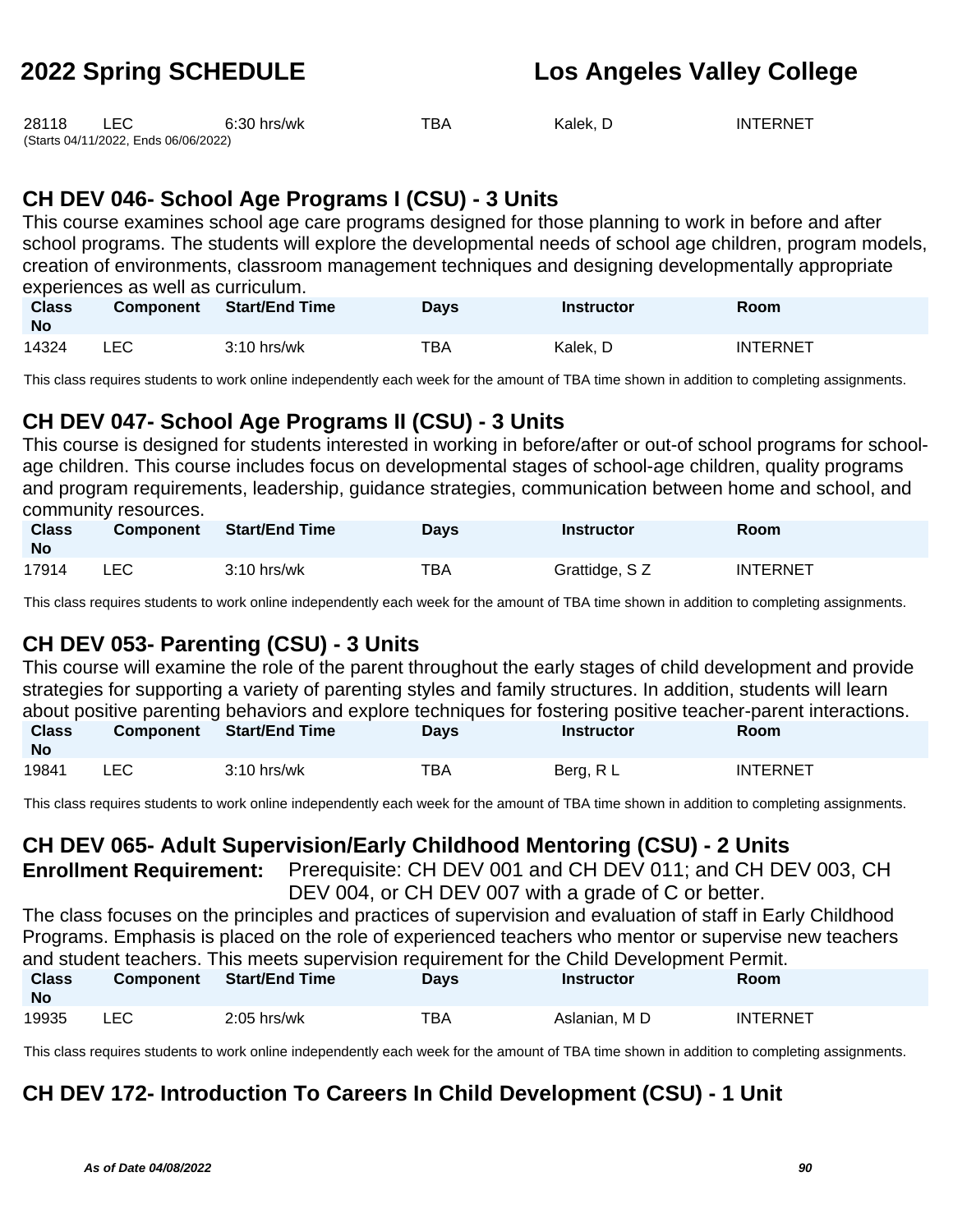This course introduces students to a variety of career options available to Child Development majors. It explores career opportunities, qualifications required, resources available, as well as academic and professional support systems.

| <b>Class</b><br><b>No</b> | <b>Component</b> | Start/End Time | <b>Days</b> | Instructor | <b>Room</b>     |
|---------------------------|------------------|----------------|-------------|------------|-----------------|
| 16156                     | LEC.             | $4:15$ hrs/wk  | TBA         | Pourroy, D | <b>INTERNET</b> |

This class requires students to work online independently each week for the amount of TBA time shown in addition to completing assignments. (Starts 02/28/2022, Ends 04/03/2022)

| ᄕ | 17937 |  | 3:20 hrs/wk | тва | Daims. G S | <b>INTERNET</b> |
|---|-------|--|-------------|-----|------------|-----------------|
|---|-------|--|-------------|-----|------------|-----------------|

This class requires students to work online independently each week for the amount of TBA time shown in addition to completing assignments. (Starts 02/07/2022, Ends 03/13/2022)

## **CH DEV 931- Cooperative Education - Child Development (CSU) (RPT 4) - 3 Units**

**Enrollment Requirement:** Maximum of 16 lifetime units in cooperative education.

Cooperative Education is a work experience program involving the employer, the student-employee and the college to insure that the student receives on the job training and the unit credit for work experience or volunteer work/internship. Completion of at least seven units, including Cooperative Education, at the end of the semester is required. Students must be employed or volunteering/interning in order to participate in program.

| <b>Class</b><br><b>No</b> | <b>Component</b> | <b>Start/End Time</b> | Davs | Instructor   | Room                                                                                                                                    |  |
|---------------------------|------------------|-----------------------|------|--------------|-----------------------------------------------------------------------------------------------------------------------------------------|--|
| 27380                     | LEC              | $3:10$ hrs/wk         | ТВА  | Sabolic, P C | <b>INTERNET</b>                                                                                                                         |  |
|                           |                  |                       |      |              | First time LAVC Coop Edistudents must attend 2 (virtual) seminars and complete assignments. Seminar dates and times can be found on our |  |

First time LAVC Coop. Ed. students must attend 2 (virtual) seminars and complete assignments. Seminar dates and times can be found on our webpage. Repeat students will be given essays to complete. In addition, all students must learn 3 new job skills at their worksite. For full eligibility, course requirements, and application please visit our webpage: www.lavc.edu/cooped.

This class requires students to work online independently each week for the amount of TBA time shown in addition to completing assignments.

# **CH DEV 941- Cooperative Education - Child Development (CSU) (RPT 3) - 4 Units**

**Enrollment Requirement:** Maximum of 16 lifetime units in cooperative education. Cooperative Education is a work experience program involving the employer, the student-employee and the college to insure that the student receives on the job training and the unit credit for work experience or volunteer work/internship. Completion of at least seven units, including Cooperative Education, at the end of the semester is required. Students must be employed or volunteering/interning in order to participate in program

| P                         |                  |                       |             |                   |                                                                                                                                                           |  |
|---------------------------|------------------|-----------------------|-------------|-------------------|-----------------------------------------------------------------------------------------------------------------------------------------------------------|--|
| <b>Class</b><br><b>No</b> | <b>Component</b> | <b>Start/End Time</b> | <b>Davs</b> | <b>Instructor</b> | <b>Room</b>                                                                                                                                               |  |
| 27382                     | LEC.             | 4:15 hrs/wk           | TBA         | Sabolic, P.C.     | <b>INTERNET</b>                                                                                                                                           |  |
|                           |                  |                       |             |                   | First time LAVC Coop. Ed. students must attend 2 (virtual) seminars and complete assignments. Seminar dates and times can be found on our                 |  |
|                           |                  |                       |             |                   | webpage. Repeat students will be given essays to complete. In addition, all students must learn 3 new job skills at their worksite. For full eligibility, |  |
|                           |                  |                       |             |                   |                                                                                                                                                           |  |

course requirements, and application please visit our webpage: www.lavc.edu/cooped.

This class requires students to work online independently each week for the amount of TBA time shown in addition to completing assignments.

## **Cinema CINEMA 101- Beginning Film Production (UC/CSU) - 3 Units Enrollment Requirement:** Corequisite: CINEMA 107

This course is a comprehensive introduction to the process of digital film/video production from script concept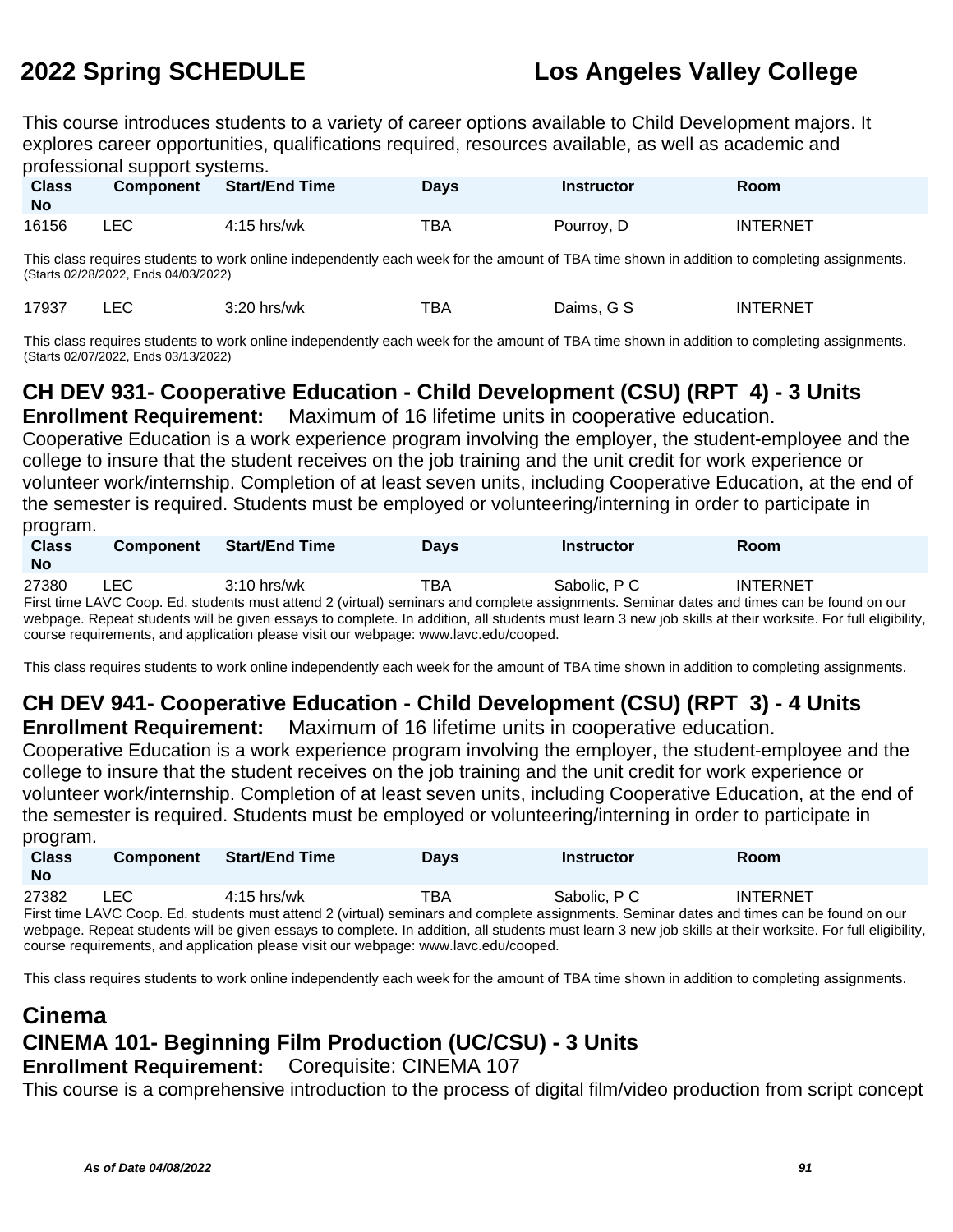to finished project, centering on basic theory, terminology and creative uses of production and post-production equipment via exams, demonstrations, and hands-on experiences with digital and film media exercises. NOTE: Students will be required to provide instructional materials to complete class assignments. Additional out-of-class or lab time may be required to complete projects.

**Class No Component Start/End Time Days Instructor Room** 25046 LEC 9:00 am - 11:05 am Sa Childs, C MP STD This class section will meet in-person or in a hybrid format (in-person and online). Prior to enrolling in this class section, students must create a Cleared4 account and do one of the following: 1. Present proof they have been fully vaccinated against the SARS-CoV-2 virus (Covid-19); OR 2. Request a vaccination exemption for medical/religious reasons and undergo regular, weekly testing for COVID-19 infection. Medical/religious exempt students must start testing one-week before the class begins. Please click the To Do⊡s List & Holds tile on the MyCollege.laccd.edu homepage and click the COVID-19 Enrollment Restriction item for additional instructions on how to comply with the vaccination requirement for all in-person class sections. 28 of 28 LAVC ICVD **AND** 25047 LAB 11:05 am - 2:15 pm Sa Childs, C MP STD This class section will meet in-person or in a hybrid format (in-person and online). Prior to enrolling in this class section, students must create a Cleared4 account and do one of the following: 1. Present proof they have been fully vaccinated against the SARS-CoV-2 virus (Covid-19); OR 2. Request a vaccination exemption for medical/religious reasons and undergo regular, weekly testing for COVID-19 infection. Medical/religious

exempt students must start testing one-week before the class begins.

Please click the To Do<sup>n</sup>s List & Holds tile on the MyCollege.laccd.edu homepage and click the COVID-19 Enrollment Restriction item for additional instructions on how to comply with the vaccination requirement for all in-person class sections.

13865 LEC 9:40 am - 10:45 am TTh Swelstad, E J MP STD This class section will meet in-person or in a hybrid format (in-person and online). Prior to enrolling in this class section, students must create a Cleared4 account and do one of the following:

1. Present proof they have been fully vaccinated against the SARS-CoV-2 virus (Covid-19); OR

2. Request a vaccination exemption for medical/religious reasons and undergo regular, weekly testing for COVID-19 infection. Medical/religious exempt students must start testing one-week before the class begins.

Please click the To Do□s List & Holds tile on the MyCollege.laccd.edu homepage and click the COVID-19 Enrollment Restriction item for additional instructions on how to comply with the vaccination requirement for all in-person class sections. 28 of 28 LAVC ICVD

### **AND**

13867 LAB 10:45 am - 12:10 pm TTh Swelstad, E J MP STD This class section will meet in-person or in a hybrid format (in-person and online). Prior to enrolling in this class section, students must create a Cleared4 account and do one of the following:

1. Present proof they have been fully vaccinated against the SARS-CoV-2 virus (Covid-19); OR

2. Request a vaccination exemption for medical/religious reasons and undergo regular, weekly testing for COVID-19 infection. Medical/religious exempt students must start testing one-week before the class begins.

Please click the To Do<sup>n</sup>s List & Holds tile on the MyCollege.laccd.edu homepage and click the COVID-19 Enrollment Restriction item for additional instructions on how to comply with the vaccination requirement for all in-person class sections.

### **CINEMA 103- Diversity In Cinema (UC/CSU) - 3 Units**

Requirement Designation: Meets IGETC 3B CSU C2

This course is an analytic and critical overview of diverse cultural representation in film from historic,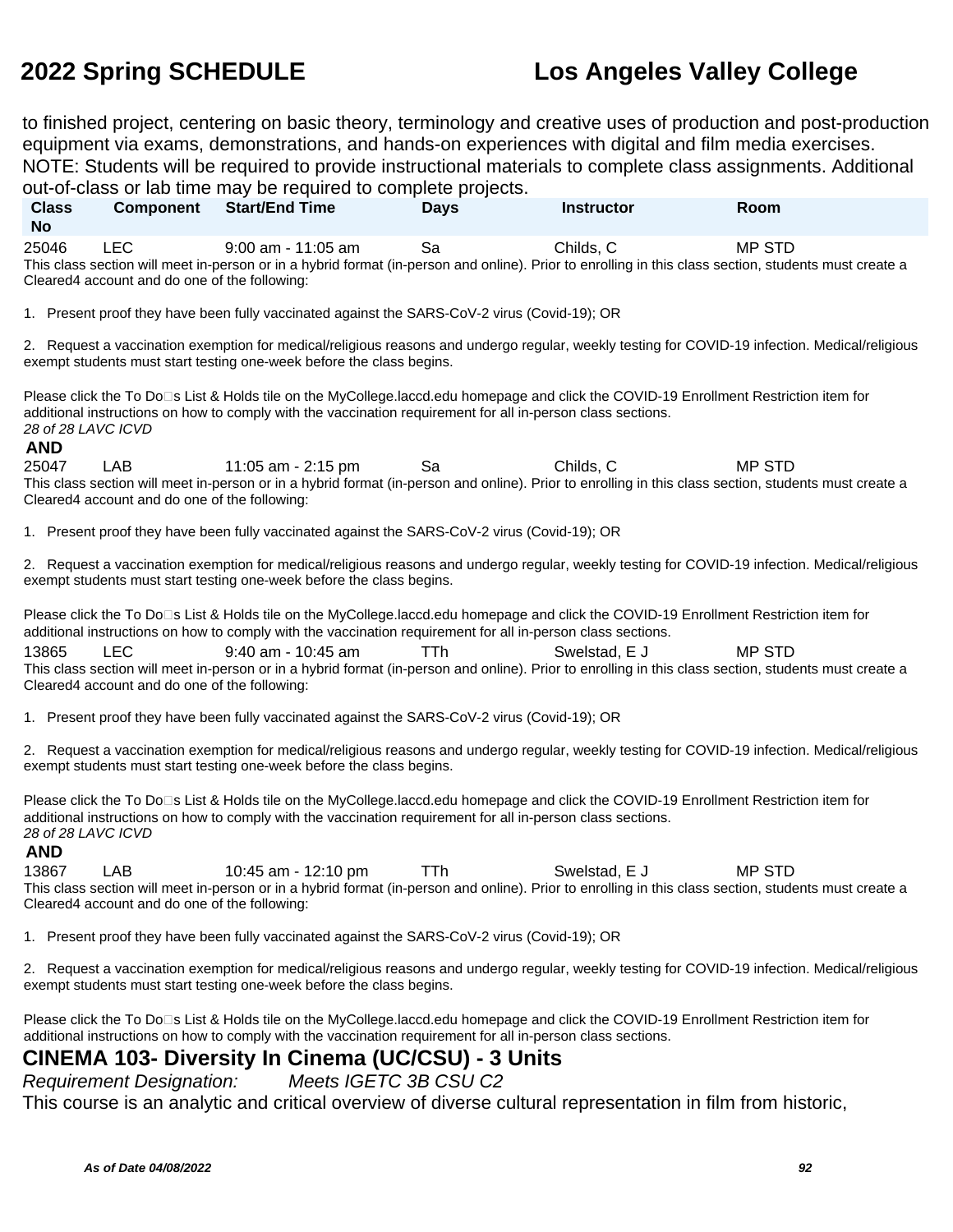aesthetic, sociological, philosophical and psychological perspectives. This includes an examination of established mainstream culture paradigms and how they intersect with minority cultures in terms of gender, ethnicity, religious, and other societal aspects. Further, the discussion will include minority access to development, production, distribution and exhibition.

| <b>Class</b><br><b>No</b> | <b>Component</b> | Start/End Time    | Days | <b>Instructor</b> | <b>Room</b>     |
|---------------------------|------------------|-------------------|------|-------------------|-----------------|
| 13869                     | LEC.             | 1:00 pm - 4:10 pm |      | Rodriguez, A      | <b>INTERNET</b> |

This class requires students to be online and interacting with their instructor during the times shown in class schedule in addition to completing assignments.

### **CINEMA 104- History Of Documentary Film (UC/CSU) - 3 Units**

Requirement Designation: Meets IGETC 3A CSU C1

This course presents a historical overview of the art and craft of documentary and non-fiction films from the silent era to contemporary times, both American and foreign, with an emphasis on the 'classics', propaganda, educational, docudrama, and avant-garde.

| <b>Class</b><br><b>No</b> | <b>Component</b> | <b>Start/End Time</b> | Davs | <b>Instructor</b> | Room            |
|---------------------------|------------------|-----------------------|------|-------------------|-----------------|
| 17957                     | LEC              | $3:10$ hrs/wk         | TBA  | Stout. J          | <b>INTERNET</b> |

This class requires students to work online independently each week for the amount of TBA time shown in addition to completing assignments.

### **CINEMA 105- History Of Motion Pictures (UC/CSU) - 3 Units**

Requirement Designation: Meets IGETC 3A CSU C1 This course provides students with an introductory overview of the history of cinema, both American and foreign, from the earliest silents to contemporary times, with an emphasis on the first 75 years, via screenings, lectures, readings and discussions about the major artistic, social, economic, and technological trends.

| <b>Class</b><br><b>No</b> | <b>Component</b> | <b>Start/End Time</b> | Days | <b>Instructor</b> | Room            |
|---------------------------|------------------|-----------------------|------|-------------------|-----------------|
| 25051                     | LEC              | 8:00 am - 9:25 am     | ΜW   | Smith, TD         | <b>INTERNET</b> |

This class requires students to be online and interacting with their instructor during the times shown in class schedule in addition to completing assignments.

| 13873<br>_EC<br>тва<br>$6:30$ hrs/wk<br>Sustin, C A | <b>INTERNET</b> |
|-----------------------------------------------------|-----------------|
|-----------------------------------------------------|-----------------|

This class requires students to work online independently each week for the amount of TBA time shown in addition to completing assignments. (Starts 02/07/2022, Ends 03/30/2022)

| 13875 |  | $3:10$ hrs/wk | тва | Watanabe, D S | <b>INTERNET</b> |
|-------|--|---------------|-----|---------------|-----------------|
|-------|--|---------------|-----|---------------|-----------------|

This class requires students to work online independently each week for the amount of TBA time shown in addition to completing assignments. This course counts for partial completion for Transfer Alliance Program requirements. Prior to the start of the semester, honors sections are open to admitted TAP/Honors students only. After classes begin, honors sections may be open to all students with an instructor add permit. All students must meet course prerequisites.

35 of 35 Los Angeles Valley College Honors

| 13876 |  | $3:10$ hrs/wk | тва | Rodriguez, A | <b>INTERNET</b> |
|-------|--|---------------|-----|--------------|-----------------|
|-------|--|---------------|-----|--------------|-----------------|

This class requires students to work online independently each week for the amount of TBA time shown in addition to completing assignments.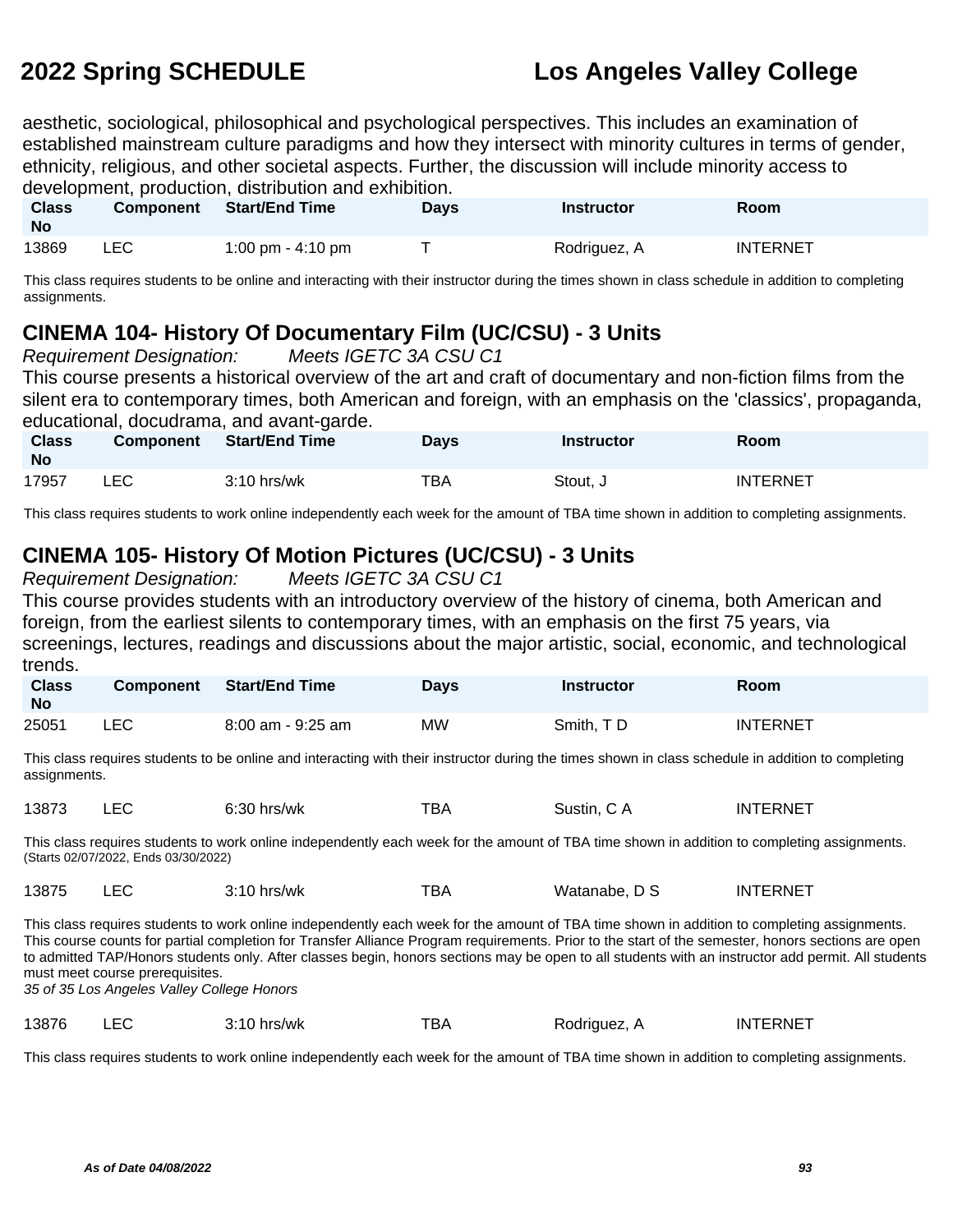18811 LEC 6:30 hrs/wk TBA Sustin, C A INTERNET

This class requires students to work online independently each week for the amount of TBA time shown in addition to completing assignments. (Starts 04/11/2022, Ends 06/06/2022)

### **CINEMA 107- Understanding Motion Pictures (UC/CSU) - 3 Units**

Requirement Designation: Meets IGETC 3A CSU C1 This course provides students with an analytical critical survey of motion pictures as an art form and communication medium via screenings, lectures, readings about 'classic' and contemporary films, American and foreign, theatrical and non-theatrical.

| <b>Class</b><br>No | <b>Component</b> | Start/End Time    | <b>Days</b> | Instructor   | Room            |
|--------------------|------------------|-------------------|-------------|--------------|-----------------|
| 13884              | ∟EC.             | 8:00 am - 9:25 am | ™Th         | Rodriguez, A | <b>INTERNET</b> |

This class requires students to work online independently each week for the amount of TBA time shown in addition to completing assignments.

25362 LEC 10:30 am - 11:50 am MTh Obrow, J D MGNL4HGH

This class requires students to be online and interacting with their instructor during the times shown in class schedule in addition to completing assignments.

This course is part of the LAVC Dual Enrollment program and is offered through Magnolia Science Academy 4. (Starts 01/20/2022, Ends 06/02/2022)

16144 LEC 1:00 pm - 4:10 pm Th Sustin, C A BSC 100 This class section will meet in-person or in a hybrid format (in-person and online). Prior to enrolling in this class section, students must create a Cleared4 account and do one of the following:

1. Present proof they have been fully vaccinated against the SARS-CoV-2 virus (Covid-19); OR

2. Request a vaccination exemption for medical/religious reasons and undergo regular, weekly testing for COVID-19 infection. Medical/religious exempt students must start testing one-week before the class begins.

Please click the □To Do□s List & Holds□ tile on the MyCollege.laccd.edu homepage and click the □COVID-19 Enrollment Restriction□ item for additional instructions on how to comply with the vaccination requirement for all in-person class sections. 28 of 28 LAVC ICVD

13887 LEC 3:10 hrs/wk TBA Swelstad, E J INTERNET

This class requires students to work online independently each week for the amount of TBA time shown in addition to completing assignments.

| 20165 | $\Gamma$<br>-EV | $6:30$ hrs/wk | -- -<br>'BA | Rodriauez. | <b>ERNET</b><br>-IN 7 |
|-------|-----------------|---------------|-------------|------------|-----------------------|
|-------|-----------------|---------------|-------------|------------|-----------------------|

This class requires students to work online independently each week for the amount of TBA time shown in addition to completing assignments. (Starts 04/11/2022, Ends 06/06/2022)

### **CINEMA 110- Motion Picture Sound (CSU) - 3 Units**

**Enrollment Requirement:** Prerequisite: CINEMA 101 or MEDIART 101 with a grade of C or better.

This is an intermediate course dealing with all aspects of film/video sound recording, mixing, and editing from theory to application, centering on learning the basic parts and functions of professional sound recording equipment, as well as sound techniques and aesthetics. NOTE: Students will be required to provide instructional materials to complete class assignments. Additional out-of-class or lab time may be required to complete projects.

| <b>Class</b> | <b>Component</b> | <b>Start/End Time</b> | Days | <b>Instructor</b> | Room |  |
|--------------|------------------|-----------------------|------|-------------------|------|--|
|--------------|------------------|-----------------------|------|-------------------|------|--|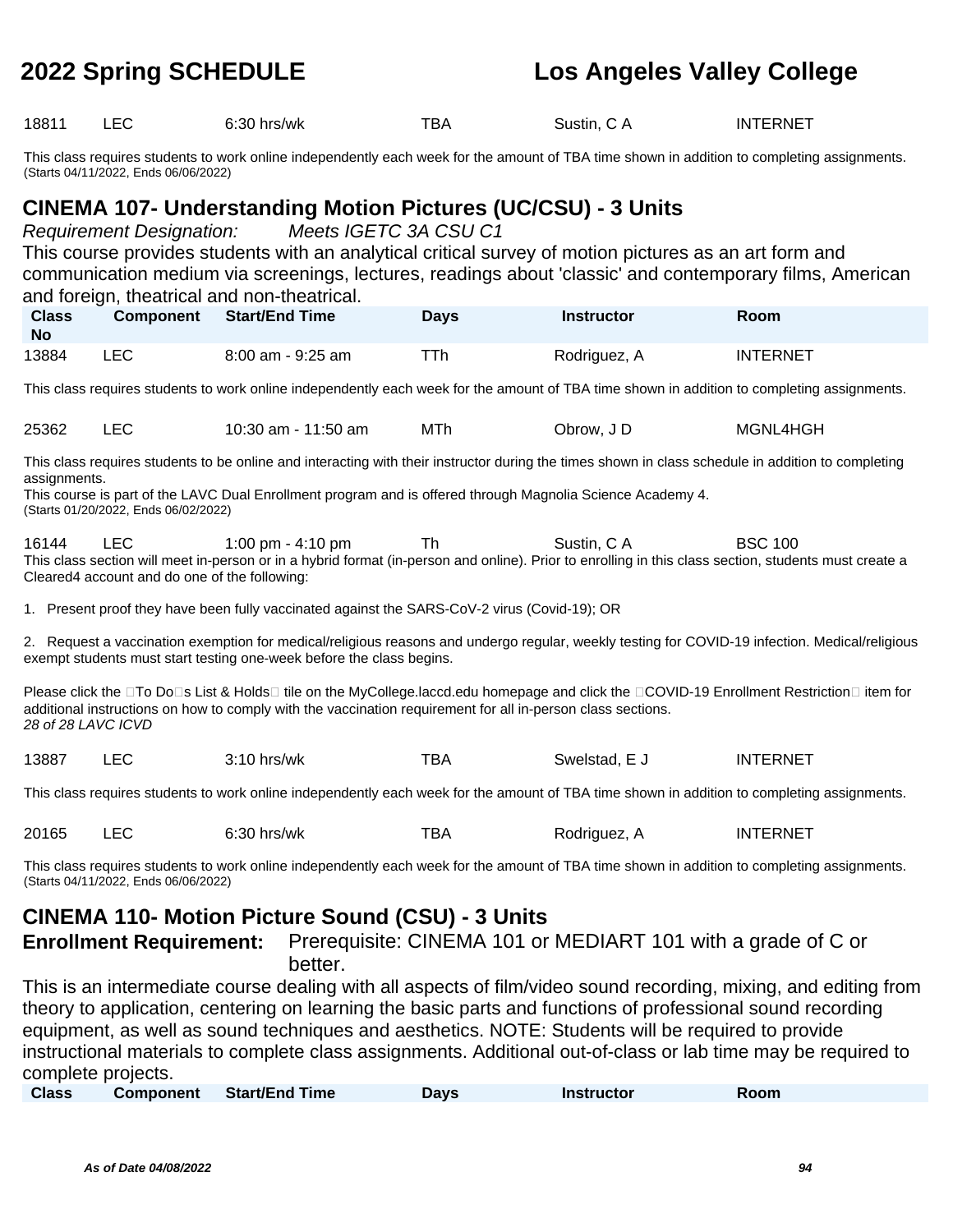| - No  |     |                     |                                                                                                                                                    |          |  |
|-------|-----|---------------------|----------------------------------------------------------------------------------------------------------------------------------------------------|----------|--|
| 13936 | LEC | 10:00 am - 12:05 pm | Sustin, C A                                                                                                                                        | ACA 1807 |  |
|       |     |                     | This close will be effered in a bybrid format, which requires students to meet in person, face to face with their instructor during the times show |          |  |

I his class will be offered in a hybrid format, which requires students to meet in-person, face-to-face with their instructor during the times shown AND to work online during the scheduled times and/or independently each week for the amount of TBA hours shown on schedule in addition to completing assignments.

This class section will meet in-person or in a hybrid format (in-person and online). Prior to enrolling in this class section, students must create a Cleared4 account and do one of the following:

1. Present proof they have been fully vaccinated against the SARS-CoV-2 virus (Covid-19); OR

2. Request a vaccination exemption for medical/religious reasons and undergo regular, weekly testing for COVID-19 infection. Medical/religious exempt students must start testing one-week before the class begins.

Please click the To Do⊡s List & Holds tile on the MyCollege.laccd.edu homepage and click the COVID-19 Enrollment Restriction item for additional instructions on how to comply with the vaccination requirement for all in-person class sections. 28 of 28 LAVC ICVD **AND**

| -- -<br>13940<br>AE<br>2:05<br>hrs/wk<br>BА<br>Sustin.<br>эA |
|--------------------------------------------------------------|
|--------------------------------------------------------------|

This class will be offered in a hybrid format, which requires students to meet in-person, face-to-face with their instructor during the times shown AND to work online during the scheduled times and/or independently each week for the amount of TBA hours shown on schedule in addition to completing assignments.

### **CINEMA 125- Film Production Workshop (CSU) (RPT 3) - 3 Units**

**Enrollment Requirement:** Prerequisite of CINEMA 101 or MEDIART 101, and CINEMA 115 or MEDIART 115, and Cinema 107, and CINEMA 110 or MEDIART 110 (or Corequisite of CINEMA 110 or MEDIART 110), and CINEMA 120 or MEDIART 120 (or Corequisite of CINEMA 120 or MEDIART 120).

Advanced course in practical filmmaking, with each student required to produce/write/direct and tech a professional short film with sound, as well as crew for other assigned films.

| <b>Class</b><br><b>No</b> | <b>Component</b> | Start/End Time    | Davs | Instructor  | Room   |  |
|---------------------------|------------------|-------------------|------|-------------|--------|--|
| 13943                     | LEC              | 1:00 pm - 3:05 pm |      | Sustin, C A | MP STD |  |

This class will be offered in a hybrid format, which requires students to meet in-person, face-to-face with their instructor during the times shown AND to work online during the scheduled times and/or independently each week for the amount of TBA hours shown on schedule in addition to completing assignments.

This class section will meet in-person or in a hybrid format (in-person and online). Prior to enrolling in this class section, students must create a Cleared4 account and do one of the following:

1. Present proof they have been fully vaccinated against the SARS-CoV-2 virus (Covid-19); OR

2. Request a vaccination exemption for medical/religious reasons and undergo regular, weekly testing for COVID-19 infection. Medical/religious exempt students must start testing one-week before the class begins.

Please click the To Do<sup>n</sup>s List & Holds tile on the MyCollege.laccd.edu homepage and click the COVID-19 Enrollment Restriction item for additional instructions on how to comply with the vaccination requirement for all in-person class sections. 28 of 28 LAVC ICVD

**AND**

| 13944<br>тва<br>$2:05$ hrs/wk<br>.AB | INTERNET<br>Sustin, C A |
|--------------------------------------|-------------------------|
|--------------------------------------|-------------------------|

This class will be offered in a hybrid format, which requires students to meet in-person, face-to-face with their instructor during the times shown AND to work online during the scheduled times and/or independently each week for the amount of TBA hours shown on schedule in addition to completing assignments.

## **College**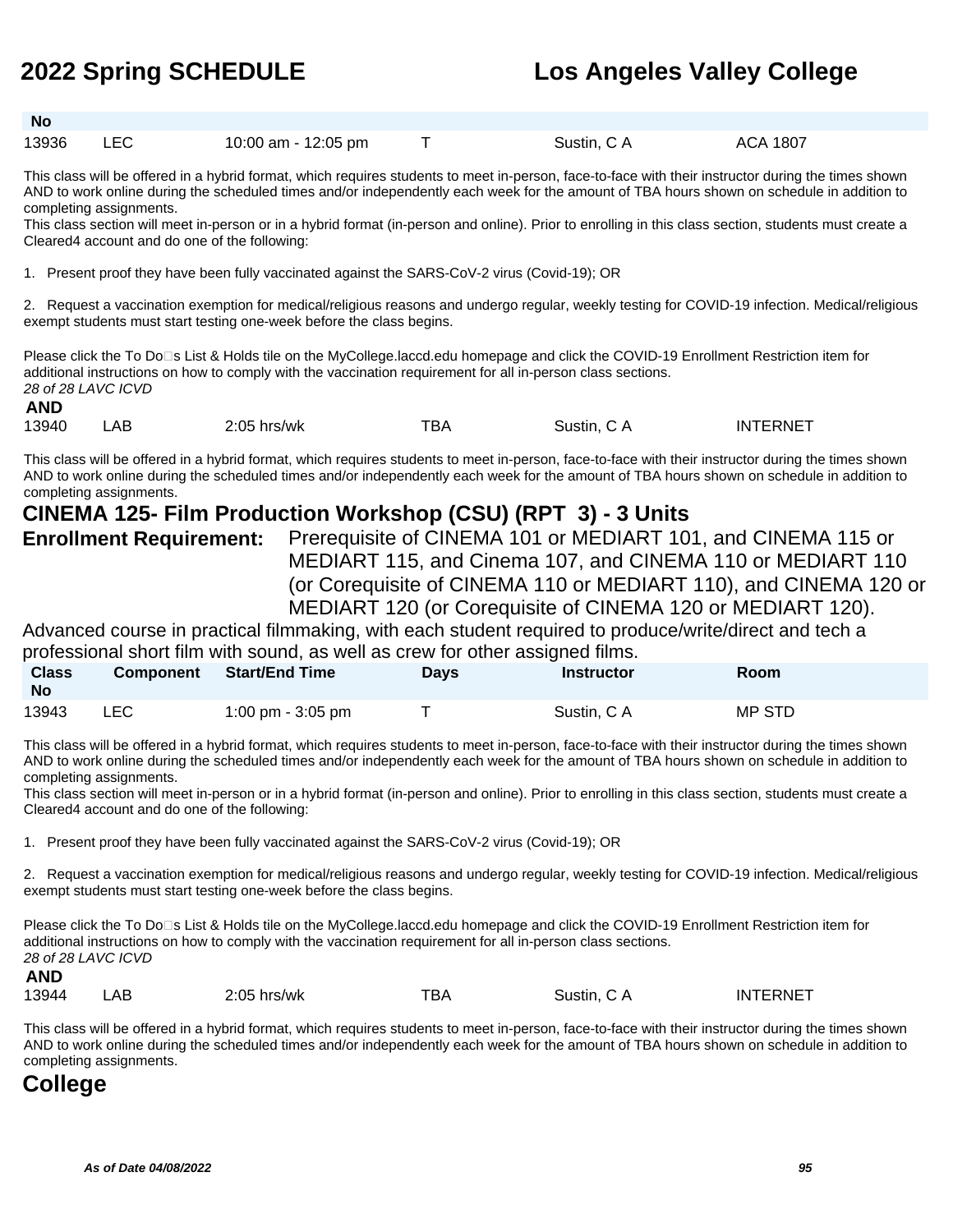### **COLLEGE 101- Navigating Your Path Through College to Career (UC/CSU) - 1 Unit**

College success is strongly predicted by a student's sense of belonging, confidence as a learner, and work towards personally meaningful goals. This course aims to promote growth in all three of these areas. Students will explore career pathways and develop community with faculty and peers who share their academic interests. Students will identify their college readiness strengths and needs, explore relevant campus services, and practice essential academic skills to expand their personal tool-kit for academic success. Assignments and activities will develop critical thinking, communication, research, information literacy, and study skills in ways that integrate the student's career and academic interests and apply across general education disciplines.

| <b>Class</b><br><b>No</b> | <b>Component</b>                                                                                                                                                                                                                                                                                                                                                                                                                                                                                        | <b>Start/End Time</b>                                                                                                                                                                                                                                                           | <b>Days</b> | <b>Instructor</b> | Room              |  |  |  |  |
|---------------------------|---------------------------------------------------------------------------------------------------------------------------------------------------------------------------------------------------------------------------------------------------------------------------------------------------------------------------------------------------------------------------------------------------------------------------------------------------------------------------------------------------------|---------------------------------------------------------------------------------------------------------------------------------------------------------------------------------------------------------------------------------------------------------------------------------|-------------|-------------------|-------------------|--|--|--|--|
| 20294                     | <b>LEC</b>                                                                                                                                                                                                                                                                                                                                                                                                                                                                                              | $0:50$ hrs/wk                                                                                                                                                                                                                                                                   | <b>TBA</b>  | Brusasco, J M     | <b>INTERNET</b>   |  |  |  |  |
| <b>AND</b>                | This class will be offered in an online blended format, which requires students to be online and interacting with their instructor during the times<br>shown and to work online independently each week for the amount of TBA time shown in addition to completing assignments.                                                                                                                                                                                                                         |                                                                                                                                                                                                                                                                                 |             |                   |                   |  |  |  |  |
| 20295                     | LAB                                                                                                                                                                                                                                                                                                                                                                                                                                                                                                     | $9:40$ am - 10:30 am                                                                                                                                                                                                                                                            | W           | Brusasco, J M     | <b>INTERNET</b>   |  |  |  |  |
|                           |                                                                                                                                                                                                                                                                                                                                                                                                                                                                                                         | This class will be offered in an online blended format, which requires students to be online and interacting with their instructor during the times<br>shown and to work online independently each week for the amount of TBA time shown in addition to completing assignments. |             |                   |                   |  |  |  |  |
| 24171                     | <b>LEC</b>                                                                                                                                                                                                                                                                                                                                                                                                                                                                                              | $0:50$ hrs/wk                                                                                                                                                                                                                                                                   | TBA         | Rodriguez, A      | <b>INTERNET</b>   |  |  |  |  |
| <b>AND</b>                |                                                                                                                                                                                                                                                                                                                                                                                                                                                                                                         | This class will be offered in an online blended format, which requires students to be online and interacting with their instructor during the times<br>shown and to work online independently each week for the amount of TBA time shown in addition to completing assignments. |             |                   |                   |  |  |  |  |
| 24172                     | LAB                                                                                                                                                                                                                                                                                                                                                                                                                                                                                                     | 11:20 am - 12:10 pm                                                                                                                                                                                                                                                             | М           | Rodriguez, A      | <b>INTERNET</b>   |  |  |  |  |
|                           |                                                                                                                                                                                                                                                                                                                                                                                                                                                                                                         | This class will be offered in an online blended format, which requires students to be online and interacting with their instructor during the times                                                                                                                             |             |                   |                   |  |  |  |  |
| 25379<br><b>AND</b>       | shown and to work online independently each week for the amount of TBA time shown in addition to completing assignments.<br><b>LEC</b><br>$0:50$ hrs/wk<br><b>STGEN HIGH</b><br><b>TBA</b><br>Meade, C C<br>This course is part of the LAVC Dual Enrollment program and is offered through St. Genevieve High School.<br>Please note that students are required to adhere to the COVID-19 policies of this location.<br>35 of 40 LAVC Advanced Collg Enrollment<br>(Starts 01/17/2022, Ends 05/21/2022) |                                                                                                                                                                                                                                                                                 |             |                   |                   |  |  |  |  |
| 25380                     | LAB<br>(Starts 01/17/2022, Ends 05/21/2022)                                                                                                                                                                                                                                                                                                                                                                                                                                                             | 7:15 am - 8:05 am<br>This course is part of the LAVC Dual Enrollment program and is offered through St. Genevieve High School.<br>Please note that students are required to adhere to the COVID-19 policies of this location.                                                   |             | Meade, C C        | <b>STGEN HIGH</b> |  |  |  |  |
|                           | <b>Communication Studies</b>                                                                                                                                                                                                                                                                                                                                                                                                                                                                            |                                                                                                                                                                                                                                                                                 |             |                   |                   |  |  |  |  |
|                           |                                                                                                                                                                                                                                                                                                                                                                                                                                                                                                         | <b>COMM 101- Public Speaking (UC/CSU) - 3 Units</b>                                                                                                                                                                                                                             |             |                   |                   |  |  |  |  |

Requirement Designation: Meets IGETC 1C CSU A1

Students study the theory and techniques of public speaking in a

democratic society. Students will apply rhetorical principles to topic selection and audience analysis, research and reasoning of information, speech composition and outlining, presentation aids and delivery, and listening and evaluation of public discourse. Students practice effective communicative strategies for various types of original speeches including informative and persuasive speeches. Focus will be on developing credibility as a speaker and demonstrating confidence before an audience. This course meets Communication Studies Associate Degree for and transfer requirements in Oral Communication.

| <b>Class</b> | Component Start/End Time | Days | <b>Instructor</b> | Room |
|--------------|--------------------------|------|-------------------|------|
| <b>No</b>    |                          |      |                   |      |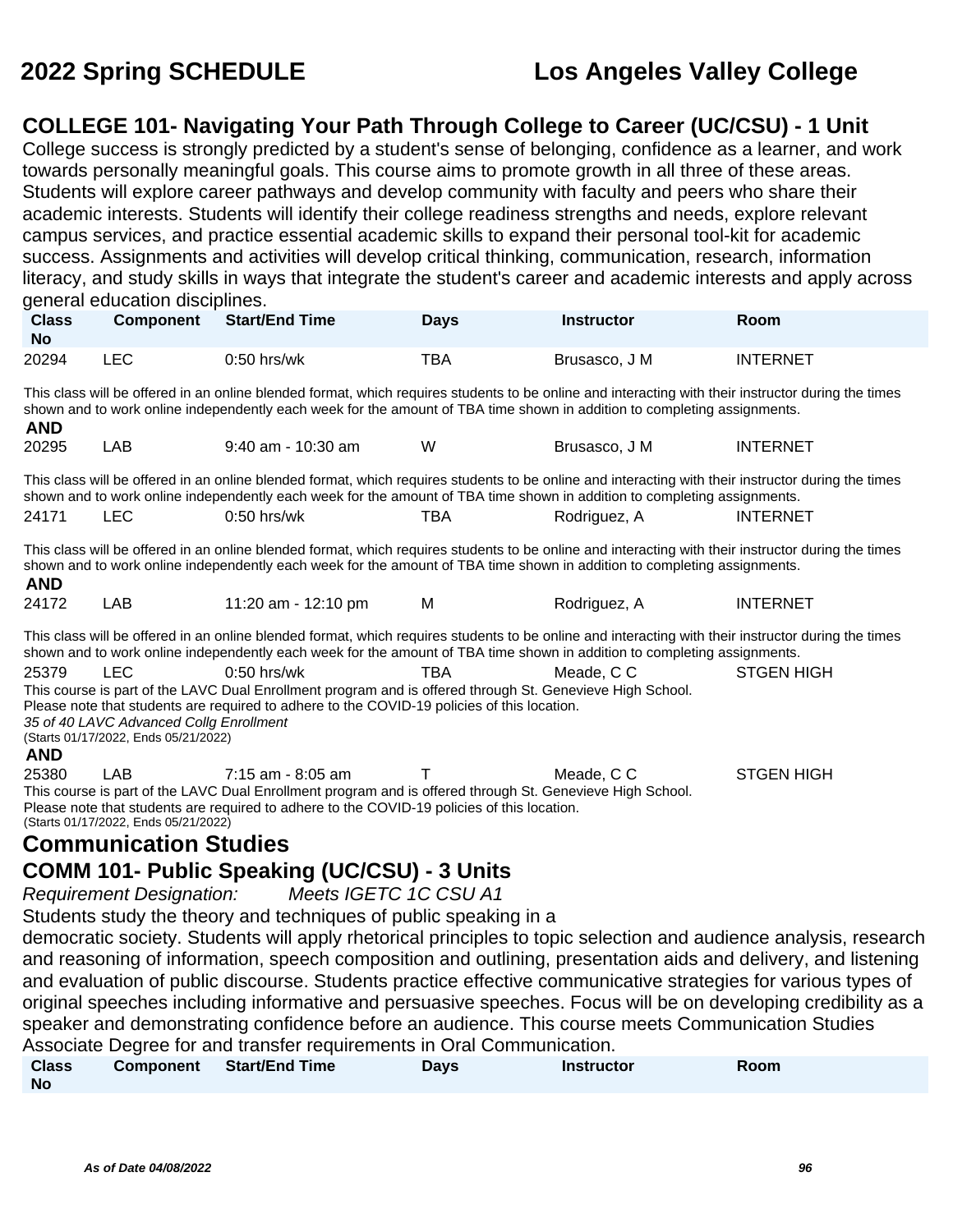25480 LEC 7:20 am - 8:25 am MWF Wolfe, S D SUVY HIGH This course is part of the LAVC Dual Enrollment program and will take place on the Sun Valley Magnet School campus. Enrollment is restricted to Sun Valley Magnet School High School students. 28 of 28 LAVC Advanced Collg Enrollment (Starts 01/31/2022, Ends 05/27/2022)

15556 LEC 8:00 am - 9:25 am MW Kern, S A H 104 This class section will meet in-person or in a hybrid format (in-person and online). Prior to enrolling in this class section, students must create a Cleared4 account and do one of the following:

1. Present proof they have been fully vaccinated against the SARS-CoV-2 virus (Covid-19); OR

2. Request a vaccination exemption for medical/religious reasons and undergo regular, weekly testing for COVID-19 infection. Medical/religious exempt students must start testing one-week before the class begins.

Please click the To Do□s List & Holds tile on the MyCollege.laccd.edu homepage and click the COVID-19 Enrollment Restriction item for additional instructions on how to comply with the vaccination requirement for all in-person class sections. 28 of 28 LAVC ICVD

14518 LEC 9:00 am - 12:10 pm F Torres, A R H 110 This class section will meet in-person or in a hybrid format (in-person and online). Prior to enrolling in this class section, students must create a Cleared4 account and do one of the following:

1. Present proof they have been fully vaccinated against the SARS-CoV-2 virus (Covid-19); OR

2. Request a vaccination exemption for medical/religious reasons and undergo regular, weekly testing for COVID-19 infection. Medical/religious exempt students must start testing one-week before the class begins.

Please click the To Do□s List & Holds tile on the MyCollege.laccd.edu homepage and click the COVID-19 Enrollment Restriction item for additional instructions on how to comply with the vaccination requirement for all in-person class sections. 28 of 28 LAVC ICVD

14454 LEC 9:40 am - 11:05 am TTh Smith, D W H 104 This class section will meet in-person or in a hybrid format (in-person and online). Prior to enrolling in this class section, students must create a Cleared4 account and do one of the following:

1. Present proof they have been fully vaccinated against the SARS-CoV-2 virus (Covid-19); OR

2. Request a vaccination exemption for medical/religious reasons and undergo regular, weekly testing for COVID-19 infection. Medical/religious exempt students must start testing one-week before the class begins.

Please click the To Do⊡s List & Holds tile on the MyCollege.laccd.edu homepage and click the COVID-19 Enrollment Restriction item for additional instructions on how to comply with the vaccination requirement for all in-person class sections. 28 of 28 LAVC ICVD

| 14449 | <b>LEC</b> | $9:45$ am - 11:05 am |     | Faina, J M | H 102           |
|-------|------------|----------------------|-----|------------|-----------------|
| And   | LEC        | $1:30$ hrs/wk        | тва | Faina, J M | <b>INTERNET</b> |

This class will be offered in a hybrid format, which requires students to meet in-person, face-to-face with their instructor during the times shown AND to work online during the scheduled times and/or independently each week for the amount of TBA hours shown on schedule in addition to completing assignments.

This class section will meet in-person or in a hybrid format (in-person and online). Prior to enrolling in this class section, students must create a Cleared4 account and do one of the following:

1. Present proof they have been fully vaccinated against the SARS-CoV-2 virus (Covid-19); OR

2. Request a vaccination exemption for medical/religious reasons and undergo regular, weekly testing for COVID-19 infection. Medical/religious exempt students must start testing one-week before the class begins.

Please click the To Do<sup>n</sup>s List & Holds tile on the MyCollege.laccd.edu homepage and click the COVID-19 Enrollment Restriction item for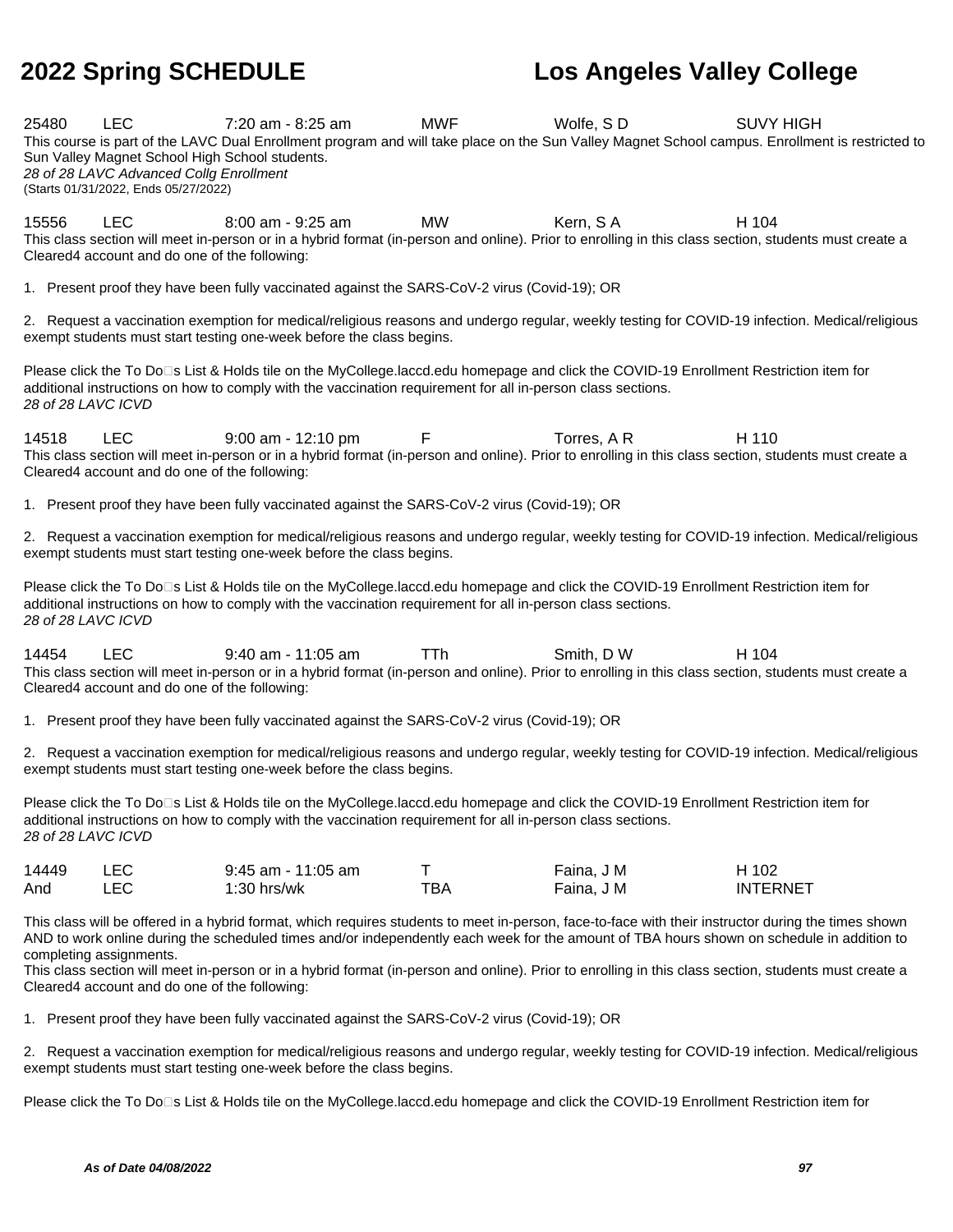additional instructions on how to comply with the vaccination requirement for all in-person class sections. 28 of 28 LAVC ICVD

24401 LEC 11:20 am - 12:45 pm MW Liedtke, C A H 101 This class section will meet in-person or in a hybrid format (in-person and online). Prior to enrolling in this class section, students must create a Cleared4 account and do one of the following:

1. Present proof they have been fully vaccinated against the SARS-CoV-2 virus (Covid-19); OR

2. Request a vaccination exemption for medical/religious reasons and undergo regular, weekly testing for COVID-19 infection. Medical/religious exempt students must start testing one-week before the class begins.

Please click the To Do□s List & Holds tile on the MyCollege.laccd.edu homepage and click the COVID-19 Enrollment Restriction item for additional instructions on how to comply with the vaccination requirement for all in-person class sections. 28 of 28 LAVC ICVD

14479 LEC 11:20 am - 12:45 pm TTh Smith, D W H 104 This class section will meet in-person or in a hybrid format (in-person and online). Prior to enrolling in this class section, students must create a Cleared4 account and do one of the following:

1. Present proof they have been fully vaccinated against the SARS-CoV-2 virus (Covid-19); OR

2. Request a vaccination exemption for medical/religious reasons and undergo regular, weekly testing for COVID-19 infection. Medical/religious exempt students must start testing one-week before the class begins.

Please click the To Do<sup>n</sup>s List & Holds tile on the MyCollege.laccd.edu homepage and click the COVID-19 Enrollment Restriction item for additional instructions on how to comply with the vaccination requirement for all in-person class sections. 28 of 28 LAVC ICVD

25289 LEC 11:40 am - 12:55 pm TTh Moorehead, A STGEN HIGH This course is part of the LAVC Dual Enrollment program and will take place on the St. Genevieve High School campus. Please note that students are required to adhere to the COVID-19 policies of this location. 23 of 28 LAVC Advanced Collg Enrollment (Starts 01/17/2022, Ends 05/21/2022) 25292 LEC 2:30 pm - 4:00 pm T Moorehead, A NOHO HIGH And LEC 0:50 hrs/wk TBA Moorehead, A NOHO HIGH This course is part of the LAVC Dual Enrollment program and will take place on the North Hollywood High School campus. Enrollment is restricted to North Hollywood High School students. 28 of 40 LAVC Advanced Collg Enrollment (Starts 01/17/2022, Ends 06/09/2022) 25484 LEC 2:30 pm - 3:35 pm MWF Kingsley, R MGNL3HGH This course is part of the LAVC Dual Enrollment program and is offered through Magnolia Science Academy 3. 40 of 40 LAVC Advanced Collg Enrollment (Starts 02/07/2022, Ends 05/27/2022) 25153 LEC 3:30 pm - 4:55 pm MW Moorehead, A FCP HIGH This course is part of the LAVC Dual Enrollment program and will take place on the Robert Fulton College Preparatory High School campus. Enrollment is restricted to Robert Fulton College Preparatory High School students. 28 of 28 LAVC Advanced Collg Enrollment (Starts 02/07/2022, Ends 06/10/2022) 25190 LEC 3:30 pm - 5:05 pm MW Kingsley, R BRBK HIGH This course is part of the LAVC Dual Enrollment program and is offered through Burbank High School. 40 of 40 LAVC Advanced Collg Enrollment

(Starts 02/07/2022, Ends 05/16/2022)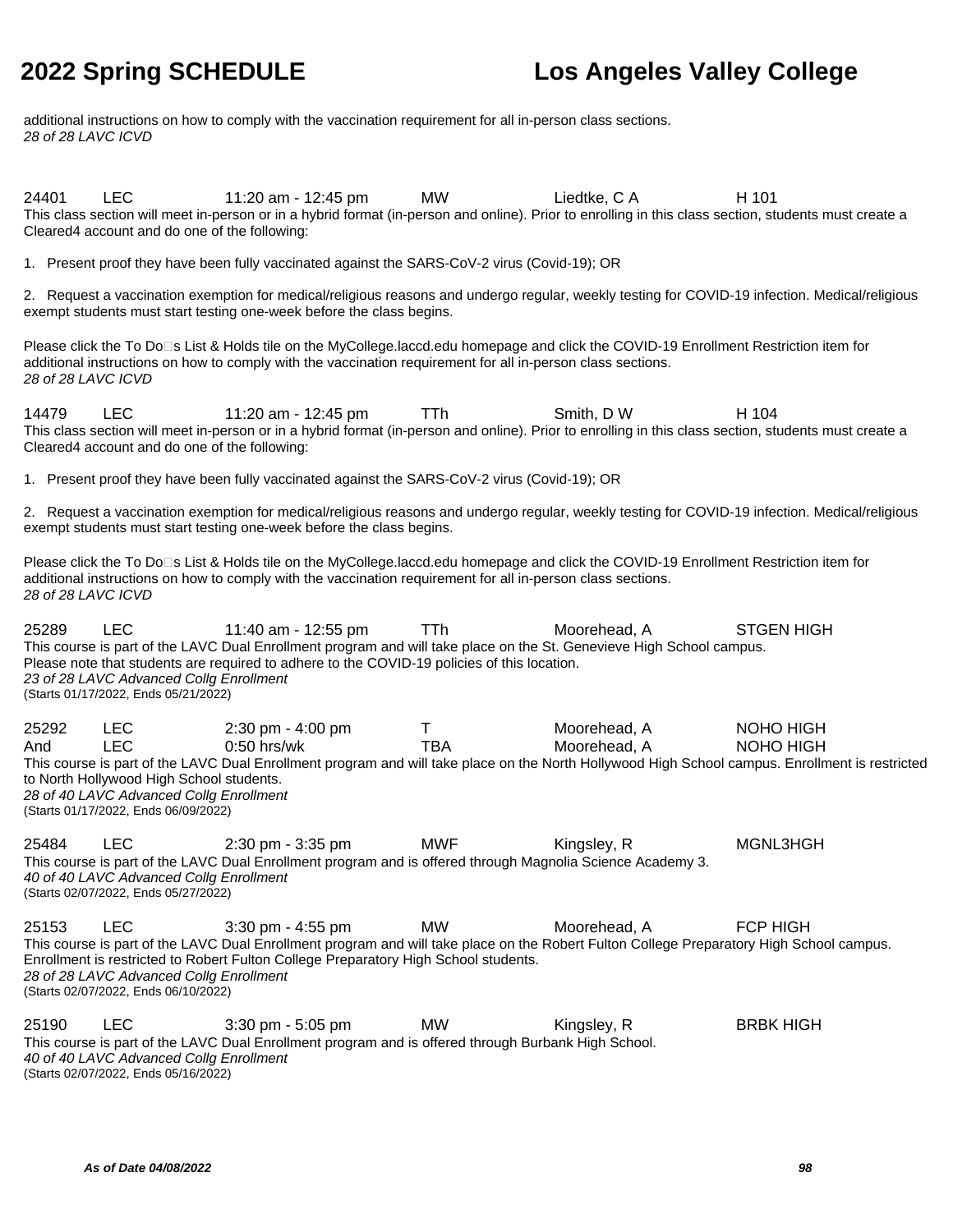| 25192 | LEC                                                                                                                  | $3:30$ pm - $5:05$ pm<br>This course is part of the LAVC Dual Enrollment program and is offered through John Burroughs High School.                                                                                                                                                              | TTh.       | Kingsley, R  | <b>JB HIGH</b>   |
|-------|----------------------------------------------------------------------------------------------------------------------|--------------------------------------------------------------------------------------------------------------------------------------------------------------------------------------------------------------------------------------------------------------------------------------------------|------------|--------------|------------------|
|       | 40 of 40 LAVC Advanced Collg Enrollment<br>(Starts 02/07/2022, Ends 05/16/2022)                                      |                                                                                                                                                                                                                                                                                                  |            |              |                  |
| 25197 | <b>LEC</b><br>28 of 28 LAVC Advanced Collg Enrollment<br>(Starts 01/24/2022, Ends 06/06/2022)                        | $3:30$ pm - $4:45$ pm<br>This course is part of the LAVC Dual Enrollment program and will take place on the Magnolia Science Academy 1 campus. Enrollment is<br>restricted to Magnolia Science Academy 1 high school students.                                                                   | <b>TTh</b> | Liedtke, C A | MGNL1 HGH        |
| 25486 | <b>LEC</b><br>40 of 40 LAVC Advanced Collg Enrollment<br>(Starts 02/07/2022, Ends 05/27/2022)                        | $3:30$ pm - $5:05$ pm<br>This course is part of the LAVC Dual Enrollment program and is offered through Magnolia Science Academy 2.                                                                                                                                                              | MW.        | Liedtke, C A | <b>MGNL HIGH</b> |
| 25290 | <b>LEC</b>                                                                                                           | 3:45 pm - 5:10 pm                                                                                                                                                                                                                                                                                | M          | White, PL    | <b>EV HIGH</b>   |
| And   | LEC.                                                                                                                 | $1:15$ hrs/wk                                                                                                                                                                                                                                                                                    | <b>TBA</b> | White, PL    | EV HIGH          |
|       | East Valley High School students.<br>23 of 40 LAVC Advanced Collg Enrollment<br>(Starts 01/17/2022, Ends 05/26/2022) | This course is part of the LAVC Dual Enrollment program and will take place on the East Valley High School campus. Enrollment is restricted to                                                                                                                                                   |            |              |                  |
| 14511 | <b>LEC</b>                                                                                                           | 7:00 pm - 8:40 pm                                                                                                                                                                                                                                                                                | W          | Karlsen, TO  | H 102            |
| And   | <b>LEC</b>                                                                                                           | $1:15$ hrs/wk                                                                                                                                                                                                                                                                                    | TBA        | Karlsen, TO  | <b>INTERNET</b>  |
|       | completing assignments.                                                                                              | This class will be offered in a hybrid format, which requires students to meet in-person, face-to-face with their instructor during the times shown<br>AND to work online during the scheduled times and/or independently each week for the amount of TBA hours shown on schedule in addition to |            |              |                  |
|       | Cleared4 account and do one of the following:                                                                        | This class section will meet in-person or in a hybrid format (in-person and online). Prior to enrolling in this class section, students must create a                                                                                                                                            |            |              |                  |

1. Present proof they have been fully vaccinated against the SARS-CoV-2 virus (Covid-19); OR

2. Request a vaccination exemption for medical/religious reasons and undergo regular, weekly testing for COVID-19 infection. Medical/religious exempt students must start testing one-week before the class begins.

Please click the To Do□s List & Holds tile on the MyCollege.laccd.edu homepage and click the COVID-19 Enrollment Restriction item for additional instructions on how to comply with the vaccination requirement for all in-person class sections. 28 of 28 LAVC ICVD

| 14520 | 7:00 pm - 8:40 pm |     | Geller, A H | H 102           |
|-------|-------------------|-----|-------------|-----------------|
| And   | 1:15 hrs/wk       | ТВА | Geller. A H | <b>INTERNET</b> |

This class will be offered in a hybrid format, which requires students to meet in-person, face-to-face with their instructor during the times shown AND to work online during the scheduled times and/or independently each week for the amount of TBA hours shown on schedule in addition to completing assignments.

This class section will meet in-person or in a hybrid format (in-person and online). Prior to enrolling in this class section, students must create a Cleared4 account and do one of the following:

1. Present proof they have been fully vaccinated against the SARS-CoV-2 virus (Covid-19); OR

2. Request a vaccination exemption for medical/religious reasons and undergo regular, weekly testing for COVID-19 infection. Medical/religious exempt students must start testing one-week before the class begins.

Please click the To Do⊡s List & Holds tile on the MyCollege.laccd.edu homepage and click the COVID-19 Enrollment Restriction item for additional instructions on how to comply with the vaccination requirement for all in-person class sections. 28 of 28 LAVC ICVD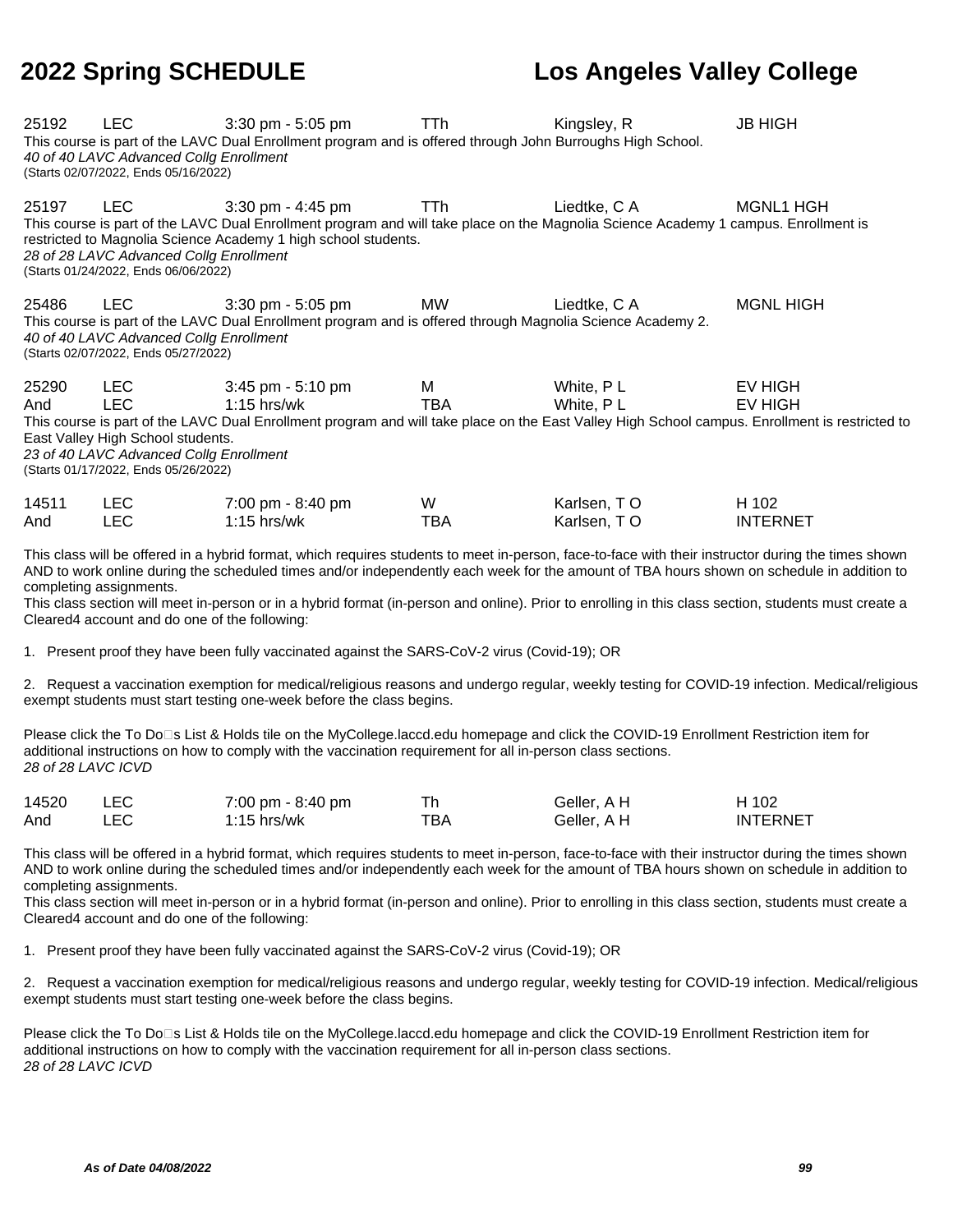| 14445 | <b>LEC</b>                                                                                                                                  | 3:10 hrs/wk                                                                                                                                                                                                                                                                                                                                                                                                     | <b>TBA</b> | Toth, LL       | <b>INTERNET</b> |  |  |  |  |  |
|-------|---------------------------------------------------------------------------------------------------------------------------------------------|-----------------------------------------------------------------------------------------------------------------------------------------------------------------------------------------------------------------------------------------------------------------------------------------------------------------------------------------------------------------------------------------------------------------|------------|----------------|-----------------|--|--|--|--|--|
|       | This class requires students to work online independently each week for the amount of TBA time shown in addition to completing assignments. |                                                                                                                                                                                                                                                                                                                                                                                                                 |            |                |                 |  |  |  |  |  |
| 14446 | <b>LEC</b>                                                                                                                                  | 3:10 hrs/wk                                                                                                                                                                                                                                                                                                                                                                                                     | <b>TBA</b> | Briancesco, KR | <b>INTERNET</b> |  |  |  |  |  |
|       | This class requires students to work online independently each week for the amount of TBA time shown in addition to completing assignments. |                                                                                                                                                                                                                                                                                                                                                                                                                 |            |                |                 |  |  |  |  |  |
| 14451 | <b>LEC</b>                                                                                                                                  | 3:10 hrs/wk                                                                                                                                                                                                                                                                                                                                                                                                     | <b>TBA</b> | Briancesco, KR | <b>INTERNET</b> |  |  |  |  |  |
|       |                                                                                                                                             | This class requires students to work online independently each week for the amount of TBA time shown in addition to completing assignments.                                                                                                                                                                                                                                                                     |            |                |                 |  |  |  |  |  |
| 14456 | <b>LEC</b>                                                                                                                                  | 3:10 hrs/wk                                                                                                                                                                                                                                                                                                                                                                                                     | <b>TBA</b> | LeRette, D E   | <b>INTERNET</b> |  |  |  |  |  |
|       |                                                                                                                                             | This class requires students to work online independently each week for the amount of TBA time shown in addition to completing assignments.                                                                                                                                                                                                                                                                     |            |                |                 |  |  |  |  |  |
| 14459 | <b>LEC</b>                                                                                                                                  | 3:10 hrs/wk                                                                                                                                                                                                                                                                                                                                                                                                     | <b>TBA</b> | Baumwirt, J A  | <b>INTERNET</b> |  |  |  |  |  |
|       |                                                                                                                                             | This class requires students to work online independently each week for the amount of TBA time shown in addition to completing assignments.                                                                                                                                                                                                                                                                     |            |                |                 |  |  |  |  |  |
| 14465 | <b>LEC</b>                                                                                                                                  | 3:10 hrs/wk                                                                                                                                                                                                                                                                                                                                                                                                     | <b>TBA</b> | Briancesco, KR | <b>INTERNET</b> |  |  |  |  |  |
|       |                                                                                                                                             | This class requires students to work online independently each week for the amount of TBA time shown in addition to completing assignments.                                                                                                                                                                                                                                                                     |            |                |                 |  |  |  |  |  |
| 14474 | <b>LEC</b>                                                                                                                                  | 3:10 hrs/wk                                                                                                                                                                                                                                                                                                                                                                                                     | <b>TBA</b> | Briancesco, KR | <b>INTERNET</b> |  |  |  |  |  |
|       |                                                                                                                                             | This class requires students to work online independently each week for the amount of TBA time shown in addition to completing assignments.                                                                                                                                                                                                                                                                     |            |                |                 |  |  |  |  |  |
| 14494 | <b>LEC</b>                                                                                                                                  | 3:10 hrs/wk                                                                                                                                                                                                                                                                                                                                                                                                     | <b>TBA</b> | Miller, J E    | <b>INTERNET</b> |  |  |  |  |  |
|       |                                                                                                                                             | This class requires students to work online independently each week for the amount of TBA time shown in addition to completing assignments.                                                                                                                                                                                                                                                                     |            |                |                 |  |  |  |  |  |
| 16655 | <b>LEC</b>                                                                                                                                  | 3:10 hrs/wk                                                                                                                                                                                                                                                                                                                                                                                                     | <b>TBA</b> | Smith, D W     | <b>INTERNET</b> |  |  |  |  |  |
|       |                                                                                                                                             | This class requires students to work online independently each week for the amount of TBA time shown in addition to completing assignments.                                                                                                                                                                                                                                                                     |            |                |                 |  |  |  |  |  |
| 15871 | <b>LEC</b>                                                                                                                                  | 3:10 hrs/wk                                                                                                                                                                                                                                                                                                                                                                                                     | <b>TBA</b> | Green, V A     | <b>INTERNET</b> |  |  |  |  |  |
|       |                                                                                                                                             | This class requires students to work online independently each week for the amount of TBA time shown in addition to completing assignments.                                                                                                                                                                                                                                                                     |            |                |                 |  |  |  |  |  |
| 18546 | <b>LEC</b>                                                                                                                                  | 3:10 hrs/wk                                                                                                                                                                                                                                                                                                                                                                                                     | <b>TBA</b> | Briancesco, KR | <b>INTERNET</b> |  |  |  |  |  |
|       | 40 of 40 LAVC UMOJA/Passage Program                                                                                                         | This class requires students to work online independently each week for the amount of TBA time shown in addition to completing assignments.<br>This course is reserved for students participating in the Umoja Program. For additional guidance or enrollment in this course, follow up with Dr.<br>Elliott Coney via email at coneye@lavc.edu or via cranium cafe at https://lavc.craniumcafe.com/elliottconey |            |                |                 |  |  |  |  |  |
| 18835 | <b>LEC</b>                                                                                                                                  | 6:30 hrs/wk                                                                                                                                                                                                                                                                                                                                                                                                     | <b>TBA</b> | Miller, J E    | <b>INTERNET</b> |  |  |  |  |  |
|       | (Starts 04/11/2022, Ends 06/06/2022)                                                                                                        | This class requires students to work online independently each week for the amount of TBA time shown in addition to completing assignments.                                                                                                                                                                                                                                                                     |            |                |                 |  |  |  |  |  |
| 16652 | <b>LEC</b>                                                                                                                                  | 7:25 hrs/wk                                                                                                                                                                                                                                                                                                                                                                                                     | <b>TBA</b> | Smith, D W     | <b>INTERNET</b> |  |  |  |  |  |

This class requires students to work online independently each week for the amount of TBA time shown in addition to completing assignments. (Starts 02/07/2022, Ends 03/30/2022)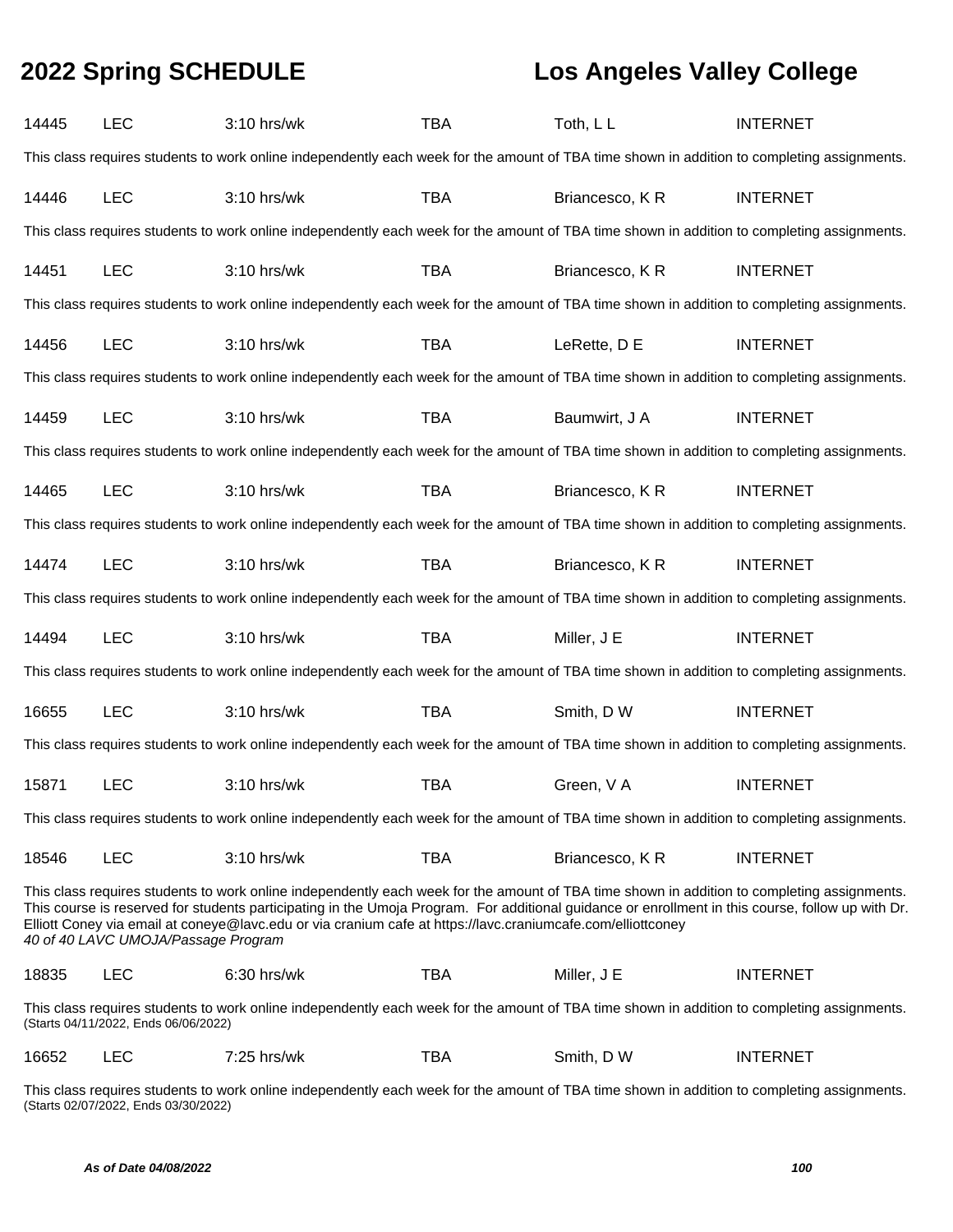| 16653                                                                                                                                                                               | <b>LEC</b>                           | $7:25$ hrs/wk                                                                                                                               | TBA | Smith, D W  | <b>INTERNET</b>                                                                                                                                                                                                                                                                                                                                                                                                                                              |  |  |  |
|-------------------------------------------------------------------------------------------------------------------------------------------------------------------------------------|--------------------------------------|---------------------------------------------------------------------------------------------------------------------------------------------|-----|-------------|--------------------------------------------------------------------------------------------------------------------------------------------------------------------------------------------------------------------------------------------------------------------------------------------------------------------------------------------------------------------------------------------------------------------------------------------------------------|--|--|--|
|                                                                                                                                                                                     | (Starts 02/07/2022, Ends 03/30/2022) | This class requires students to work online independently each week for the amount of TBA time shown in addition to completing assignments. |     |             |                                                                                                                                                                                                                                                                                                                                                                                                                                                              |  |  |  |
| 16654                                                                                                                                                                               | <b>LEC</b>                           | $6:30$ hrs/wk                                                                                                                               | TBA | Smith, D W  | <b>INTERNET</b>                                                                                                                                                                                                                                                                                                                                                                                                                                              |  |  |  |
|                                                                                                                                                                                     | (Starts 04/11/2022, Ends 06/06/2022) | This class requires students to work online independently each week for the amount of TBA time shown in addition to completing assignments. |     |             |                                                                                                                                                                                                                                                                                                                                                                                                                                                              |  |  |  |
| 16032                                                                                                                                                                               | <b>LEC</b>                           | $6:30$ hrs/wk                                                                                                                               | TBA | Smith, D W  | <b>INTERNET</b>                                                                                                                                                                                                                                                                                                                                                                                                                                              |  |  |  |
| This class requires students to work online independently each week for the amount of TBA time shown in addition to completing assignments.<br>(Starts 04/11/2022, Ends 06/06/2022) |                                      |                                                                                                                                             |     |             |                                                                                                                                                                                                                                                                                                                                                                                                                                                              |  |  |  |
| 29035                                                                                                                                                                               | <b>LEC</b>                           | $6:30$ hrs/wk                                                                                                                               | TBA | Miller, J E | <b>INTERNET</b>                                                                                                                                                                                                                                                                                                                                                                                                                                              |  |  |  |
|                                                                                                                                                                                     |                                      |                                                                                                                                             |     |             | $\mathcal{L} = \mathcal{L} = \mathcal{L} = \mathcal{L} = \mathcal{L} = \mathcal{L} = \mathcal{L} = \mathcal{L} = \mathcal{L} = \mathcal{L} = \mathcal{L} = \mathcal{L} = \mathcal{L} = \mathcal{L} = \mathcal{L} = \mathcal{L} = \mathcal{L} = \mathcal{L} = \mathcal{L} = \mathcal{L} = \mathcal{L} = \mathcal{L} = \mathcal{L} = \mathcal{L} = \mathcal{L} = \mathcal{L} = \mathcal{L} = \mathcal{L} = \mathcal{L} = \mathcal{L} = \mathcal{L} = \mathcal$ |  |  |  |

This class requires students to work online independently each week for the amount of TBA time shown in addition to completing assignments. (Starts 04/11/2022, Ends 06/06/2022)

## **COMM 102- Oral Communication Ii (UC/CSU) - 3 Units**

|                           | <b>Requirement Designation:</b><br>Oral Communication li | Meets IGETC 1C CSU A1 |             |                   |             |
|---------------------------|----------------------------------------------------------|-----------------------|-------------|-------------------|-------------|
|                           |                                                          |                       |             |                   |             |
| <b>Class</b><br><b>No</b> | <b>Component</b>                                         | <b>Start/End Time</b> | <b>Davs</b> | <b>Instructor</b> | <b>Room</b> |
| 24437                     | LEC                                                      | 11:20 am - 12:45 pm   | TTh         | Faina, J M        | H 102       |

This class will be offered in a hybrid format, which requires students to meet in-person, face-to-face with their instructor during the times shown AND to work online during the scheduled times and/or independently each week for the amount of TBA hours shown on schedule in addition to completing assignments.

This class section will meet in-person or in a hybrid format (in-person and online). Prior to enrolling in this class section, students must create a Cleared4 account and do one of the following:

1. Present proof they have been fully vaccinated against the SARS-CoV-2 virus (Covid-19); OR

2. Request a vaccination exemption for medical/religious reasons and undergo regular, weekly testing for COVID-19 infection. Medical/religious exempt students must start testing one-week before the class begins.

Please click the To Do□s List & Holds tile on the MyCollege.laccd.edu homepage and click the COVID-19 Enrollment Restriction item for additional instructions on how to comply with the vaccination requirement for all in-person class sections. 28 of 28 LAVC ICVD

### **COMM 104- Argumentation And Debate (UC/CSU) - 3 Units**

Requirement Designation: Meets CSU A3

Students explore methods of critical inquiry, advocacy and argumentation. Students will analyze, present and evaluate oral and written arguments, identify fallacies in reasoning and language, test evidence and evidence sources, advance a reasoned position, and defend and refute arguments orally and in writing. This course meets Communication Studies Associate Degree and transfer requirements in Critical and Analytic Thinking. **Class No Component Start/End Time Days Instructor Room**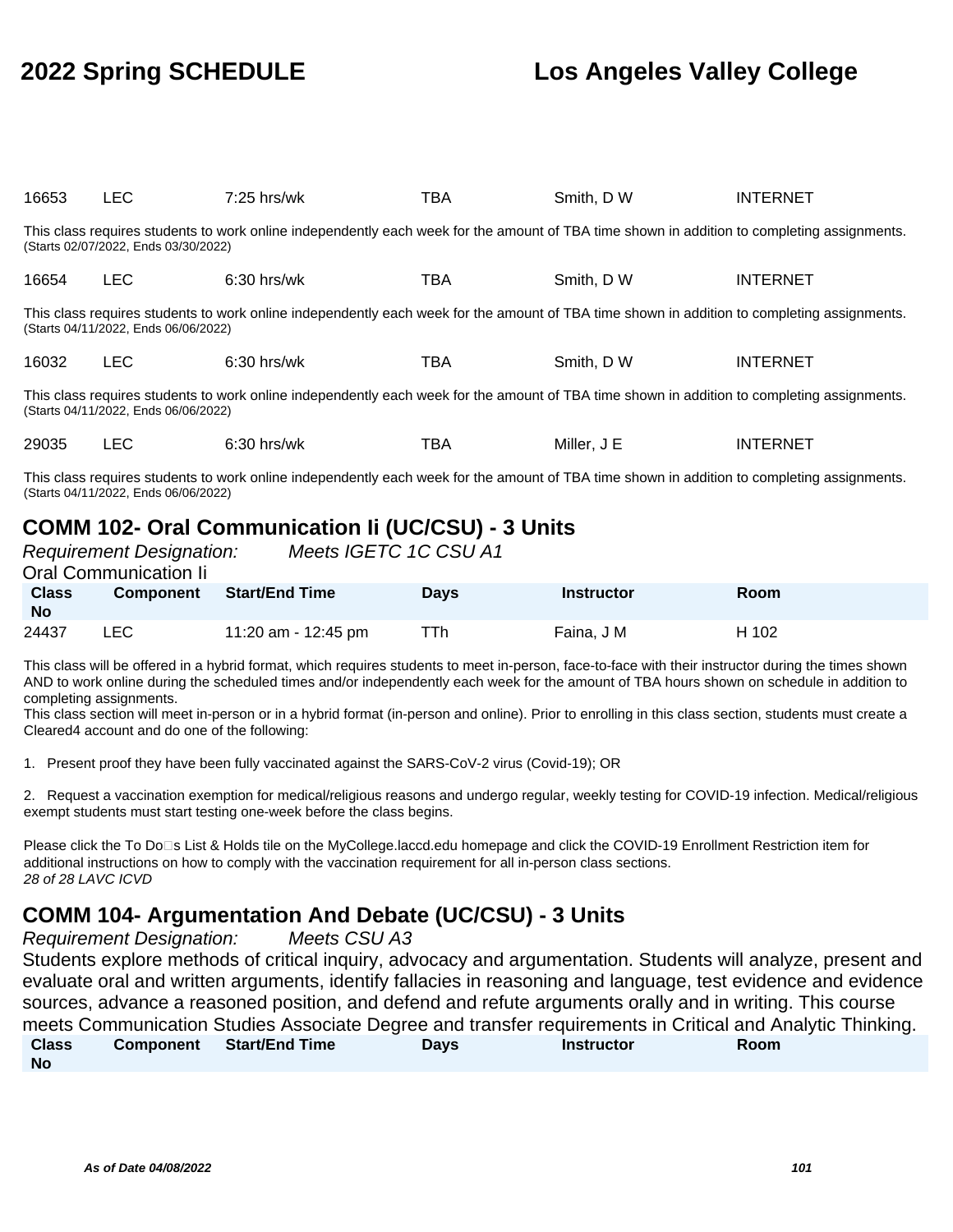| 24433                                                                                                                                                                                                                                                                      | LEC.<br>Cleared4 account and do one of the following: | $9:40$ am - 11:05 am<br>This class section will meet in-person or in a hybrid format (in-person and online). Prior to enrolling in this class section, students must create a | TTh. | Menjivar, MI  | H 105           |  |  |  |  |  |
|----------------------------------------------------------------------------------------------------------------------------------------------------------------------------------------------------------------------------------------------------------------------------|-------------------------------------------------------|-------------------------------------------------------------------------------------------------------------------------------------------------------------------------------|------|---------------|-----------------|--|--|--|--|--|
|                                                                                                                                                                                                                                                                            |                                                       | 1. Present proof they have been fully vaccinated against the SARS-CoV-2 virus (Covid-19); OR                                                                                  |      |               |                 |  |  |  |  |  |
| 2. Request a vaccination exemption for medical/religious reasons and undergo regular, weekly testing for COVID-19 infection. Medical/religious<br>exempt students must start testing one-week before the class begins.                                                     |                                                       |                                                                                                                                                                               |      |               |                 |  |  |  |  |  |
| Please click the To Do□s List & Holds tile on the MyCollege.laccd.edu homepage and click the COVID-19 Enrollment Restriction item for<br>additional instructions on how to comply with the vaccination requirement for all in-person class sections.<br>28 of 28 LAVC ICVD |                                                       |                                                                                                                                                                               |      |               |                 |  |  |  |  |  |
| 14811                                                                                                                                                                                                                                                                      | <b>LEC</b>                                            | $3:10$ hrs/wk                                                                                                                                                                 | TBA  | Duncan, Y A   | <b>INTERNET</b> |  |  |  |  |  |
|                                                                                                                                                                                                                                                                            |                                                       | This class requires students to work online independently each week for the amount of TBA time shown in addition to completing assignments.                                   |      |               |                 |  |  |  |  |  |
| 14816                                                                                                                                                                                                                                                                      | LEC.                                                  | $3:10$ hrs/wk                                                                                                                                                                 | TBA  | Marteney, J I | <b>INTERNET</b> |  |  |  |  |  |
|                                                                                                                                                                                                                                                                            |                                                       | This class requires students to work online independently each week for the amount of TBA time shown in addition to completing assignments.                                   |      |               |                 |  |  |  |  |  |
| 14813                                                                                                                                                                                                                                                                      | LEC.                                                  | $6:30$ hrs/wk                                                                                                                                                                 | TBA  | Marteney, J I | <b>INTERNET</b> |  |  |  |  |  |

This class requires students to work online independently each week for the amount of TBA time shown in addition to completing assignments. (Starts 04/11/2022, Ends 06/06/2022)

### **COMM 105- Critical Thinking (UC/CSU) - 3 Units**

Requirement Designation: Meets IGETC 1B CSU A3

**Enrollment Requirement:** Prerequisite: ENGLISH 101 with a grade of C or better.

Students will develop an understanding of Communication Studies and critical methodology; analysis and evaluation of political, marketplace and social communication; structure of argument; analysis of assumptions, evidence, language, formal and informal fallacies; techniques of creating effective and sound arguments. This course meets Communication Studies Associate Degree and transfer requirements in Critical and Analytic Thinking.

| <b>Class</b><br><b>No</b> | <b>Component</b> | Start/End Time     | Days | <b>Instructor</b>                                                                                                                                     | Room  |
|---------------------------|------------------|--------------------|------|-------------------------------------------------------------------------------------------------------------------------------------------------------|-------|
| 24436                     | LEC.             | 9:40 am - 11:05 am | ⊤h ∶ | Menjivar, M I                                                                                                                                         | H 105 |
|                           |                  |                    |      | This close section will meet in person as in a bubrid format (in person and oplina). Drias to envelling in this close section, students must exacte a |       |

This class section will meet in-person or in a hybrid format (in-person and online). Prior to enrolling in this class section, students must create a Cleared4 account and do one of the following:

1. Present proof they have been fully vaccinated against the SARS-CoV-2 virus (Covid-19); OR

2. Request a vaccination exemption for medical/religious reasons and undergo regular, weekly testing for COVID-19 infection. Medical/religious exempt students must start testing one-week before the class begins.

Please click the To Do□s List & Holds tile on the MyCollege.laccd.edu homepage and click the COVID-19 Enrollment Restriction item for additional instructions on how to comply with the vaccination requirement for all in-person class sections. 28 of 28 LAVC ICVD

14836 LEC 3:10 hrs/wk TBA Duncan, Y A INTERNET

This class requires students to work online independently each week for the amount of TBA time shown in addition to completing assignments.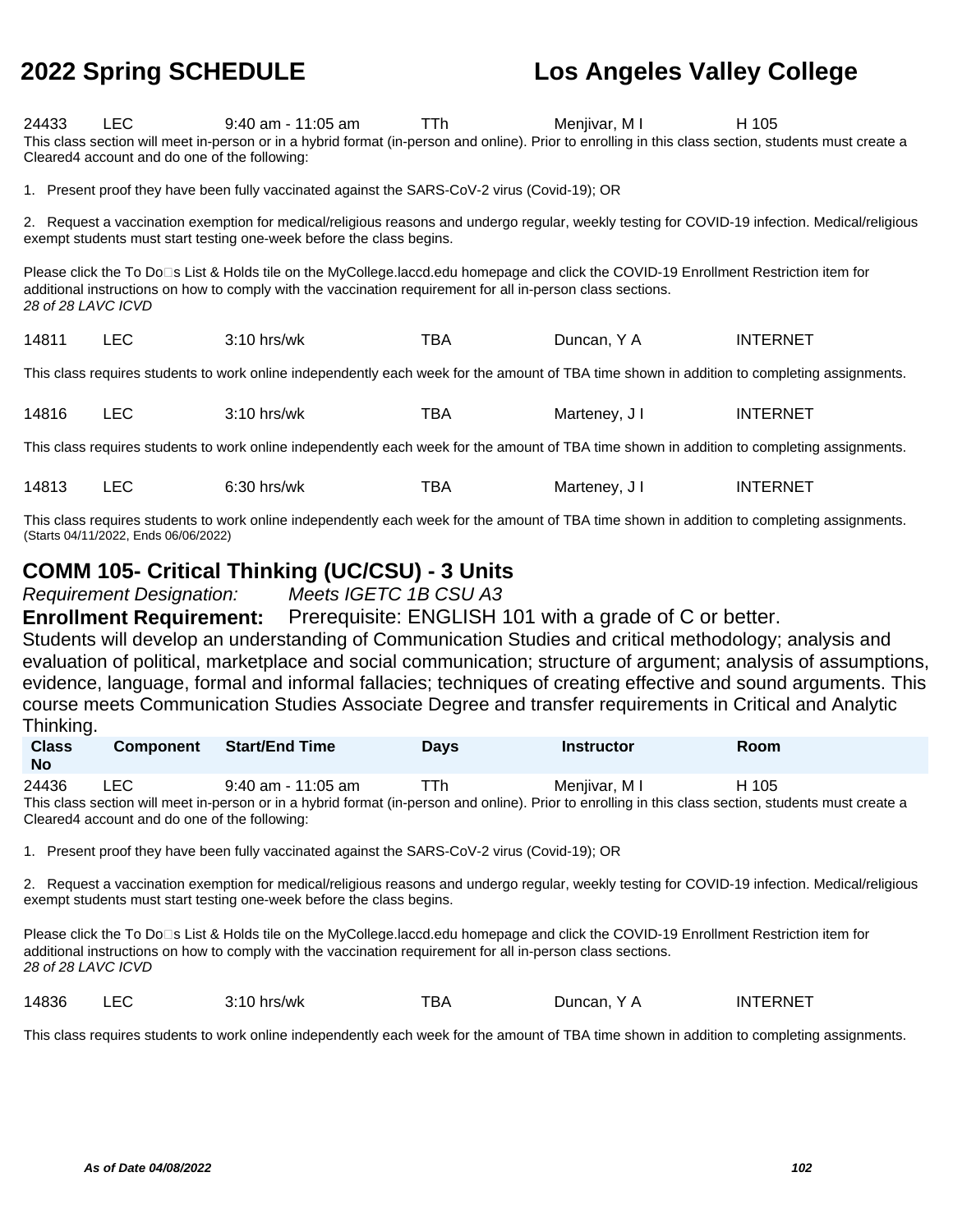| 14839 | $ -$<br>--- | $3:10$ hrs/wk | тва | Allen<br>Κ<br>$\mathbf{\kappa}$ | <b>ERNET</b><br>- INT' |
|-------|-------------|---------------|-----|---------------------------------|------------------------|
|       |             |               |     |                                 |                        |

This class requires students to work online independently each week for the amount of TBA time shown in addition to completing assignments.

| 14848<br>____ | -- -<br>__ | $\sim$<br>'wk<br>' اد.<br>. | $- -$<br>DA | J M<br>anna<br>__ | ------<br>INT<br>-RNF |  |
|---------------|------------|-----------------------------|-------------|-------------------|-----------------------|--|
|---------------|------------|-----------------------------|-------------|-------------------|-----------------------|--|

This class requires students to work online independently each week for the amount of TBA time shown in addition to completing assignments. (Starts 02/07/2022, Ends 03/30/2022)

|  | 15814 |  | $6:30$ hrs/wk | тва | Faina, J M | INTERNET |
|--|-------|--|---------------|-----|------------|----------|
|--|-------|--|---------------|-----|------------|----------|

This class requires students to work online independently each week for the amount of TBA time shown in addition to completing assignments. (Starts 04/11/2022, Ends 06/06/2022)

### **COMM 106- Forensics (CSU) (RPT 3) - 2 Units**

Students participate in competitive speaking in public address, interpretation and/or debate as part of Forensics (speech and debate) Team. Students develop the skills to research and prepare for intercollegiate forensics tournaments outside of regularly scheduled class hours. Students practice effective verbal and nonverbal communicative techniques, develop speaker credibility, and demonstrate confidence before an audience. This course is repeatable up to three times and meets Communication Studies Associate Degree requirements.

| <b>Class</b><br><b>No</b> | <b>Component</b> | Start/End Time | <b>Days</b> | Instructor | Room            |
|---------------------------|------------------|----------------|-------------|------------|-----------------|
| 14851                     | _AB              | $6:30$ hrs/wk  | TBA         | Faina, J M | <b>INTERNET</b> |

This class requires students to work online independently each week for the amount of TBA time shown in addition to completing assignments. This course is designed for the Speech and Debate Team. Contact Kevin Briancesco for information at brianckr@lavc.edu

### **COMM 121- Interpersonal Communication (UC/CSU) - 3 Units**

### Requirement Designation: Meets CSU E

Students explore communication in a variety of interpersonal relationships. Students will study communication behaviors in dyads(pairs) and their impact on personal and professional relationships, developing effective communication skills in areas such as verbal and nonverbal communication, listening, emotional intelligence, and conflict management. This course meets Communication Studies Associate Degree and transfer requirements.

| <b>Class</b><br><b>No</b> | <b>Component</b> | <b>Start/End Time</b> | Days | <b>Instructor</b> | Room            |
|---------------------------|------------------|-----------------------|------|-------------------|-----------------|
| 14891                     | LEC              | $3:10$ hrs/wk         | TBA  | Thornock, R M     | <b>INTERNET</b> |

This class requires students to work online independently each week for the amount of TBA time shown in addition to completing assignments.

| 15813 |  | $6:30$ hrs/wk | тва | Thornock. R M | <b>INTERNET</b> |
|-------|--|---------------|-----|---------------|-----------------|
|-------|--|---------------|-----|---------------|-----------------|

This class requires students to work online independently each week for the amount of TBA time shown in addition to completing assignments. (Starts 04/11/2022, Ends 06/06/2022)

## **COMM 122- Intercultural Communication (UC/CSU) - 3 Units**

Requirement Designation: Meets IGETC 4G CSU D7

Students analyze dynamics of culture within a variety of communication contexts. Students will explore cultural worldviews and values, verbal and nonverbal communication styles, and barriers to intercultural communication. Focus will be on recognizing and appreciating cultural differences and improving intercultural communication competence for more effective interactions with others in a diverse society. This course meets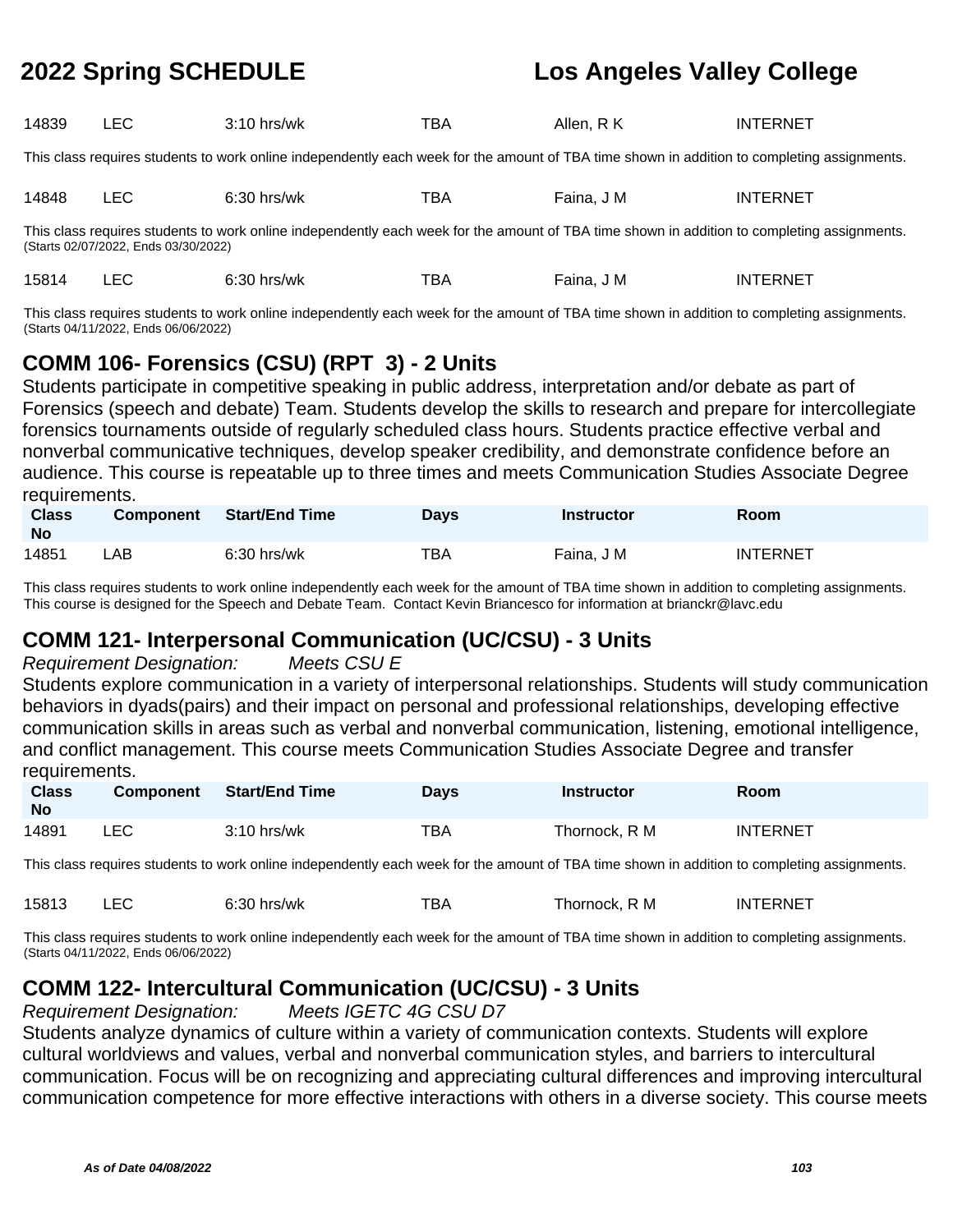| Communication Studies Associate Degree and transfer requirements. |           |                       |             |                   |                 |  |
|-------------------------------------------------------------------|-----------|-----------------------|-------------|-------------------|-----------------|--|
| <b>Class</b><br><b>No</b>                                         | Component | <b>Start/End Time</b> | <b>Davs</b> | <b>Instructor</b> | Room            |  |
| 15555                                                             | LEC.      | $3:10$ hrs/wk         | TBA         | Allen, R K        | <b>INTERNET</b> |  |

This class requires students to work online independently each week for the amount of TBA time shown in addition to completing assignments.

| 14908 | hrs/wk<br>∍∪.<br>_____ | BА | /א ר<br>Smith. | TERNET<br>IN. |
|-------|------------------------|----|----------------|---------------|

This class requires students to work online independently each week for the amount of TBA time shown in addition to completing assignments. (Starts 04/11/2022, Ends 06/06/2022)

## **COMM 130- Introduction To Oral Interpretation Of Literature (UC/CSU) - 3 Units**

Requirement Designation: Meets CSU C2

Students study the theory, principles, and techniques of oral interpretation of literature. Texts include prose, poetry, drama, and other forms of performance text drawn from a diverse range of cultural viewpoints and voices. Students will focus on selection, analysis, editing, performance, and evaluation; developing an appreciation for and an understanding of oral interpretation as a communication medium. This course meets Communication Studies Associate Degree and transfer requirements.

| <b>Class</b><br><b>No</b> | <b>Component</b> | <b>Start/End Time</b> | <b>Days</b> | Instructor     | Room            |
|---------------------------|------------------|-----------------------|-------------|----------------|-----------------|
| 14910                     | _EC              | $3:10$ hrs/wk         | TBA         | Briancesco, KR | <b>INTERNET</b> |

This class requires students to work online independently each week for the amount of TBA time shown in addition to completing assignments.

### **COMM 151- Small Group Communication (UC/CSU) - 3 Units**

Requirement Designation: Meets IGETC 1C CSU A1

Students analyze communication theories, principles, models, and characteristics in a variety of group contexts. Students will explore the nature of power as it relates to effective problem-solving, decision-making, and conflict management. Emphasis is placed on collaborative learning and enhancing small group communication competencies, including the development of leadership skills and responsible group participation. This course meets Communication Studies Associate Degree and transfer requirement in Oral Communication.

| <b>Class</b><br>No | <b>Component</b> | Start/End Time     | <b>Days</b> | Instructor | Room  |
|--------------------|------------------|--------------------|-------------|------------|-------|
| 14921              | LEC.             | 9:40 am - 11:05 am | MW          | Wolfe, SD  | H 105 |

This class section will meet in-person or in a hybrid format (in-person and online). Prior to enrolling in this class section, students must create a Cleared4 account and do one of the following:

1. Present proof they have been fully vaccinated against the SARS-CoV-2 virus (Covid-19); OR

2. Request a vaccination exemption for medical/religious reasons and undergo regular, weekly testing for COVID-19 infection. Medical/religious exempt students must start testing one-week before the class begins.

Please click the To Do<sup>n</sup>s List & Holds tile on the MyCollege.laccd.edu homepage and click the COVID-19 Enrollment Restriction item for additional instructions on how to comply with the vaccination requirement for all in-person class sections. 28 of 28 LAVC ICVD

14922 LEC 3:10 hrs/wk TBA Marteney, S H INTERNET

This class requires students to work online independently each week for the amount of TBA time shown in addition to completing assignments.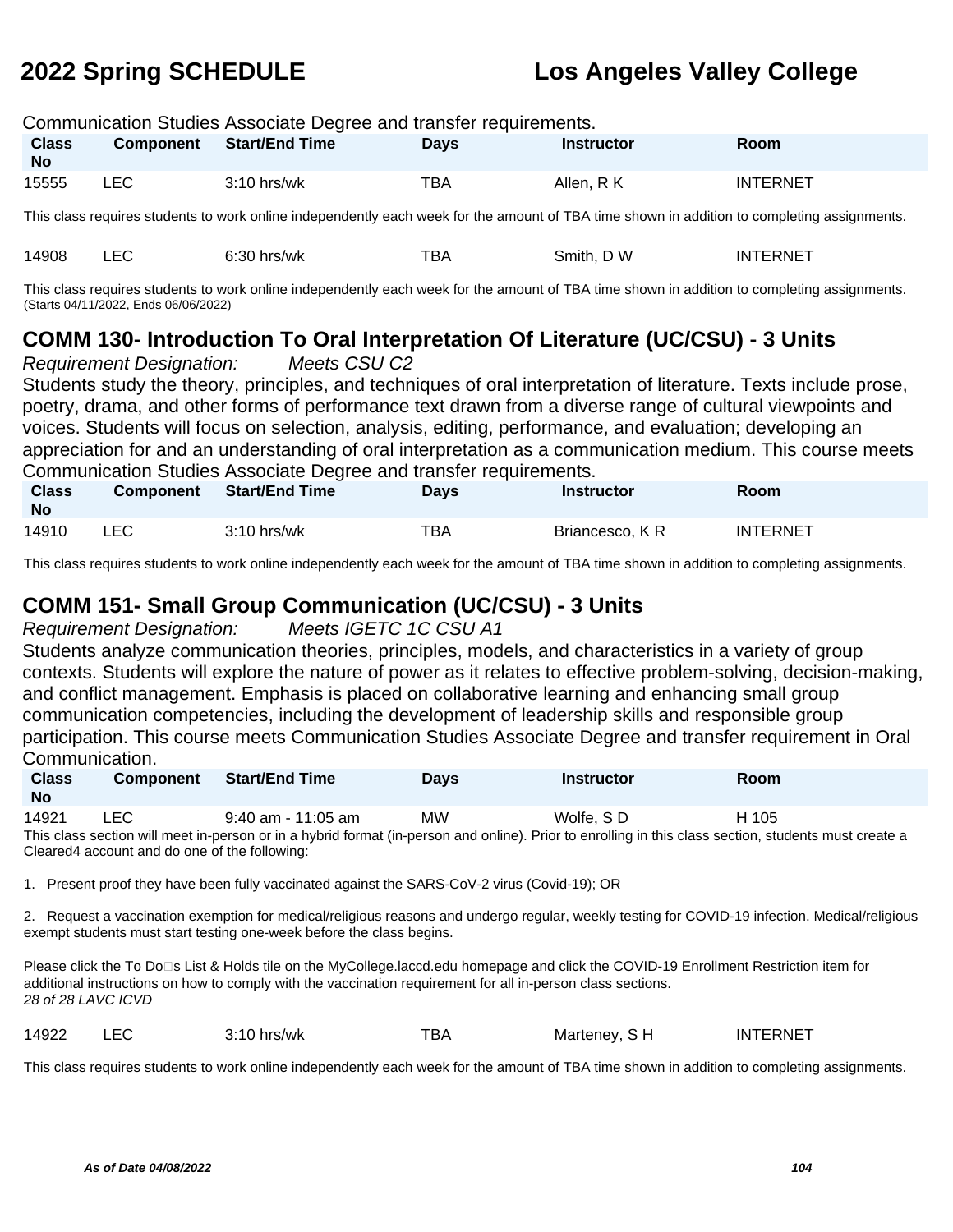| 15812<br>BA<br>⊺hornock.<br>7.10 L<br>hrs/wk<br>- | $\overline{\phantom{a}}$ |  |  | TD 1 | R M | <b>INTERNET</b> |  |
|---------------------------------------------------|--------------------------|--|--|------|-----|-----------------|--|
|---------------------------------------------------|--------------------------|--|--|------|-----|-----------------|--|

This class requires students to work online independently each week for the amount of TBA time shown in addition to completing assignments.

|  | 15870 | -- - | hrs/wk<br>0.JL | тва. | ⊺hornock.<br>. M | NTERNET<br>١N |
|--|-------|------|----------------|------|------------------|---------------|
|--|-------|------|----------------|------|------------------|---------------|

This class requires students to work online independently each week for the amount of TBA time shown in addition to completing assignments. (Starts 04/11/2022, Ends 06/06/2022)

# **Computer Apps Office Tech CAOT 031- Business English (CSU) - 3 Units**

|                           |      | Students learn English grammar and punctuation rules and -practice writing sentences and paragraphs. |             |                   |                 |
|---------------------------|------|------------------------------------------------------------------------------------------------------|-------------|-------------------|-----------------|
| <b>Class</b><br><b>No</b> |      | Component Start/End Time                                                                             | <b>Davs</b> | <b>Instructor</b> | <b>Room</b>     |
| 28687                     | LEC. | $6:30$ hrs/wk                                                                                        | ТВА         | Sambrano, R       | <b>INTERNET</b> |

This class requires students to work online independently each week for the amount of TBA time shown in addition to completing assignments. (Starts 04/11/2022, Ends 06/06/2022)

## **CAOT 032- Business Communications (CSU) - 3 Units**

Students learn application of business communications, principles of writing a variety of business letters, interoffice memorandums, and business reports, and business presentations plus improve their general and business vocabularies.

| <b>Class</b><br><b>No</b> | <b>Component</b> | Start/End Time | Davs | <b>Instructor</b> | Room            |
|---------------------------|------------------|----------------|------|-------------------|-----------------|
| 17884                     | LEC              | $3:10$ hrs/wk  | TBA  | Rockwell, C       | <b>INTERNET</b> |

This class requires students to work online independently each week for the amount of TBA time shown in addition to completing assignments.

# **CAOT 078- Microcomputer Acctg Applications For The Electronic Office (CSU) - 3 Units**

**Enrollment Requirement:** Prerequisite: CAOT 037 or ACCTG 001 or ACCTG 021 with a grade of C or better.

Students receive hands-on experience in analyzing business transactions, keeping records, preparing financial statements, and generating financial management reports using the QuickBooks microcomputer software package for bookkeeping and accounting.

| <b>Class</b><br><b>No</b> | <b>Component</b> | Start/End Time | <b>Davs</b> | <b>Instructor</b> | Room            |
|---------------------------|------------------|----------------|-------------|-------------------|-----------------|
| 15639                     | LEC              | $0:50$ hrs/wk  | TBA         | El Khoury, N R    | <b>INTERNET</b> |

This class requires students to work online independently each week for the amount of TBA time shown in addition to completing assignments. **AND**

15640 LAB 4:15 hrs/wk TBA El Khoury, N R INTERNET

This class requires students to work online independently each week for the amount of TBA time shown in addition to completing assignments.

### **CAOT 082- Microcomputer Software Survey In The Office (CSU) - 3 Units**

This course provides hands-on experience and training in the basic concepts and functions of the Microsoft Office Suite. Students gain core level skills necessary to design, create, and edit word processing documents using Word, spreadsheets using Excel, databases using Access, and presentation graphics using PowerPoint. Other topics may include e-mail and communication software using Outlook, information systems, e-commerce, networking, ethics and security, and computer hardware components, and the Windows operating system.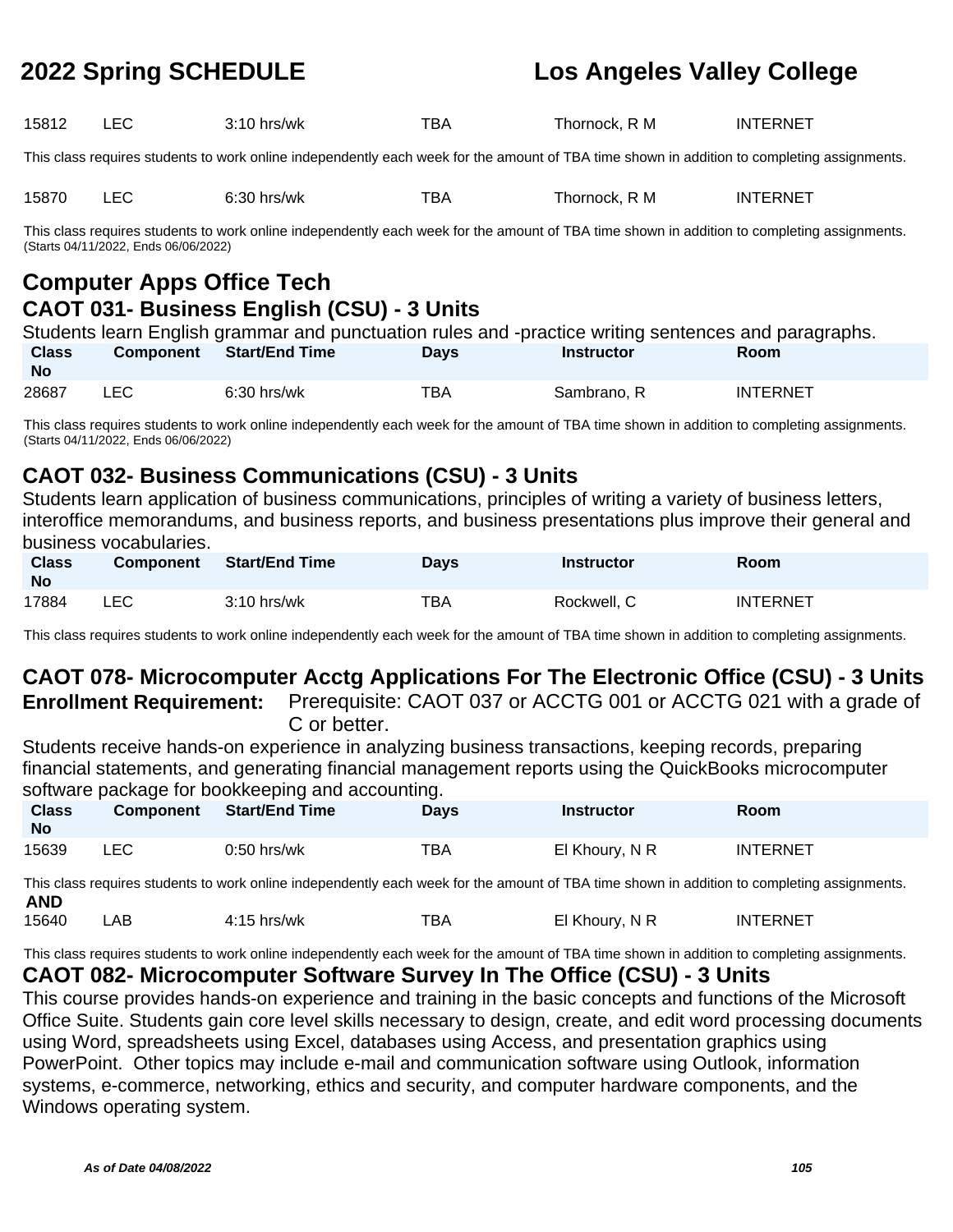| <b>Class</b><br><b>No</b>                                                                                                                                                                                                                                                                     | <b>Component</b>                     | <b>Start/End Time</b>                                                                                                                                                                                                                                                           | <b>Days</b> | <b>Instructor</b> | Room            |  |
|-----------------------------------------------------------------------------------------------------------------------------------------------------------------------------------------------------------------------------------------------------------------------------------------------|--------------------------------------|---------------------------------------------------------------------------------------------------------------------------------------------------------------------------------------------------------------------------------------------------------------------------------|-------------|-------------------|-----------------|--|
| 10600                                                                                                                                                                                                                                                                                         | <b>LEC</b>                           | 9:40 am - 11:45 am                                                                                                                                                                                                                                                              | T           | Valdivia, O       | <b>INTERNET</b> |  |
| This class will be offered in an online blended format, which requires students to be online and interacting with their instructor during the times<br>shown and to work online independently each week for the amount of TBA time shown in addition to completing assignments.<br><b>AND</b> |                                      |                                                                                                                                                                                                                                                                                 |             |                   |                 |  |
| 10608                                                                                                                                                                                                                                                                                         | <b>LAB</b>                           | 3:10 hrs/wk                                                                                                                                                                                                                                                                     | <b>TBA</b>  | Valdivia, O       | <b>INTERNET</b> |  |
|                                                                                                                                                                                                                                                                                               |                                      | This class will be offered in an online blended format, which requires students to be online and interacting with their instructor during the times<br>shown and to work online independently each week for the amount of TBA time shown in addition to completing assignments. |             |                   |                 |  |
| 10623                                                                                                                                                                                                                                                                                         | <b>LEC</b>                           | 1:00 pm - 3:05 pm                                                                                                                                                                                                                                                               | M           | Clark, G B        | <b>INTERNET</b> |  |
| <b>AND</b>                                                                                                                                                                                                                                                                                    |                                      | This class will be offered in an online blended format, which requires students to be online and interacting with their instructor during the times<br>shown and to work online independently each week for the amount of TBA time shown in addition to completing assignments. |             |                   |                 |  |
| 10632                                                                                                                                                                                                                                                                                         | <b>LAB</b>                           | 3:10 hrs/wk                                                                                                                                                                                                                                                                     | <b>TBA</b>  | Clark, G B        | <b>INTERNET</b> |  |
|                                                                                                                                                                                                                                                                                               |                                      | This class will be offered in an online blended format, which requires students to be online and interacting with their instructor during the times<br>shown and to work online independently each week for the amount of TBA time shown in addition to completing assignments. |             |                   |                 |  |
| 10644                                                                                                                                                                                                                                                                                         | <b>LEC</b>                           | $2:05$ hrs/wk                                                                                                                                                                                                                                                                   | TBA         | Jerry, G S        | <b>INTERNET</b> |  |
| <b>AND</b>                                                                                                                                                                                                                                                                                    |                                      | This class requires students to work online independently each week for the amount of TBA time shown in addition to completing assignments.                                                                                                                                     |             |                   |                 |  |
| 10658                                                                                                                                                                                                                                                                                         | <b>LAB</b>                           | 3:10 hrs/wk                                                                                                                                                                                                                                                                     | <b>TBA</b>  | Jerry, G S        | <b>INTERNET</b> |  |
| 16937                                                                                                                                                                                                                                                                                         | <b>LEC</b>                           | This class requires students to work online independently each week for the amount of TBA time shown in addition to completing assignments.<br>4:15 hrs/wk                                                                                                                      | <b>TBA</b>  | Clark, G B        | <b>INTERNET</b> |  |
| <b>AND</b>                                                                                                                                                                                                                                                                                    | (Starts 04/11/2022, Ends 06/06/2022) | This class requires students to work online independently each week for the amount of TBA time shown in addition to completing assignments.                                                                                                                                     |             |                   |                 |  |
| 16938                                                                                                                                                                                                                                                                                         | LAB                                  | 6:30 hrs/wk                                                                                                                                                                                                                                                                     | <b>TBA</b>  | Clark, G B        | <b>INTERNET</b> |  |
|                                                                                                                                                                                                                                                                                               | (Starts 04/11/2022, Ends 06/06/2022) | This class requires students to work online independently each week for the amount of TBA time shown in addition to completing assignments.                                                                                                                                     |             |                   |                 |  |
| 17036                                                                                                                                                                                                                                                                                         | <b>LEC</b>                           | 4:15 hrs/wk                                                                                                                                                                                                                                                                     | <b>TBA</b>  | Rahni, M          | <b>INTERNET</b> |  |
| This class requires students to work online independently each week for the amount of TBA time shown in addition to completing assignments.<br>(Starts 04/11/2022, Ends 06/06/2022)<br><b>AND</b>                                                                                             |                                      |                                                                                                                                                                                                                                                                                 |             |                   |                 |  |
| 17037                                                                                                                                                                                                                                                                                         | <b>LAB</b>                           | 6:30 hrs/wk                                                                                                                                                                                                                                                                     | <b>TBA</b>  | Rahni, M          | <b>INTERNET</b> |  |
| This class requires students to work online independently each week for the amount of TBA time shown in addition to completing assignments.<br>(Starts 04/11/2022, Ends 06/06/2022)                                                                                                           |                                      |                                                                                                                                                                                                                                                                                 |             |                   |                 |  |
| 21527                                                                                                                                                                                                                                                                                         | <b>LEC</b>                           | 4:50 hrs/wk                                                                                                                                                                                                                                                                     | <b>TBA</b>  | Clark, G B        | <b>INTERNET</b> |  |
| This class requires students to work online independently each week for the amount of TBA time shown in addition to completing assignments.<br>(Starts 04/18/2022, Ends 06/06/2022)<br><b>AND</b>                                                                                             |                                      |                                                                                                                                                                                                                                                                                 |             |                   |                 |  |
| 21528                                                                                                                                                                                                                                                                                         | LAB                                  | 7:25 hrs/wk                                                                                                                                                                                                                                                                     | <b>TBA</b>  | Clark, G B        | <b>INTERNET</b> |  |
|                                                                                                                                                                                                                                                                                               |                                      |                                                                                                                                                                                                                                                                                 |             |                   |                 |  |

This class requires students to work online independently each week for the amount of TBA time shown in addition to completing assignments. (Starts 04/18/2022, Ends 06/06/2022)

### **CAOT 084- Microcomputer Office Applications: Word Processing (CSU) - 3 Units**

Use basic and advanced commands in Microsoft Word or other word processing software to create, format, edit, save, and print documents including letters, tables, reports, and merge documents. Use desktop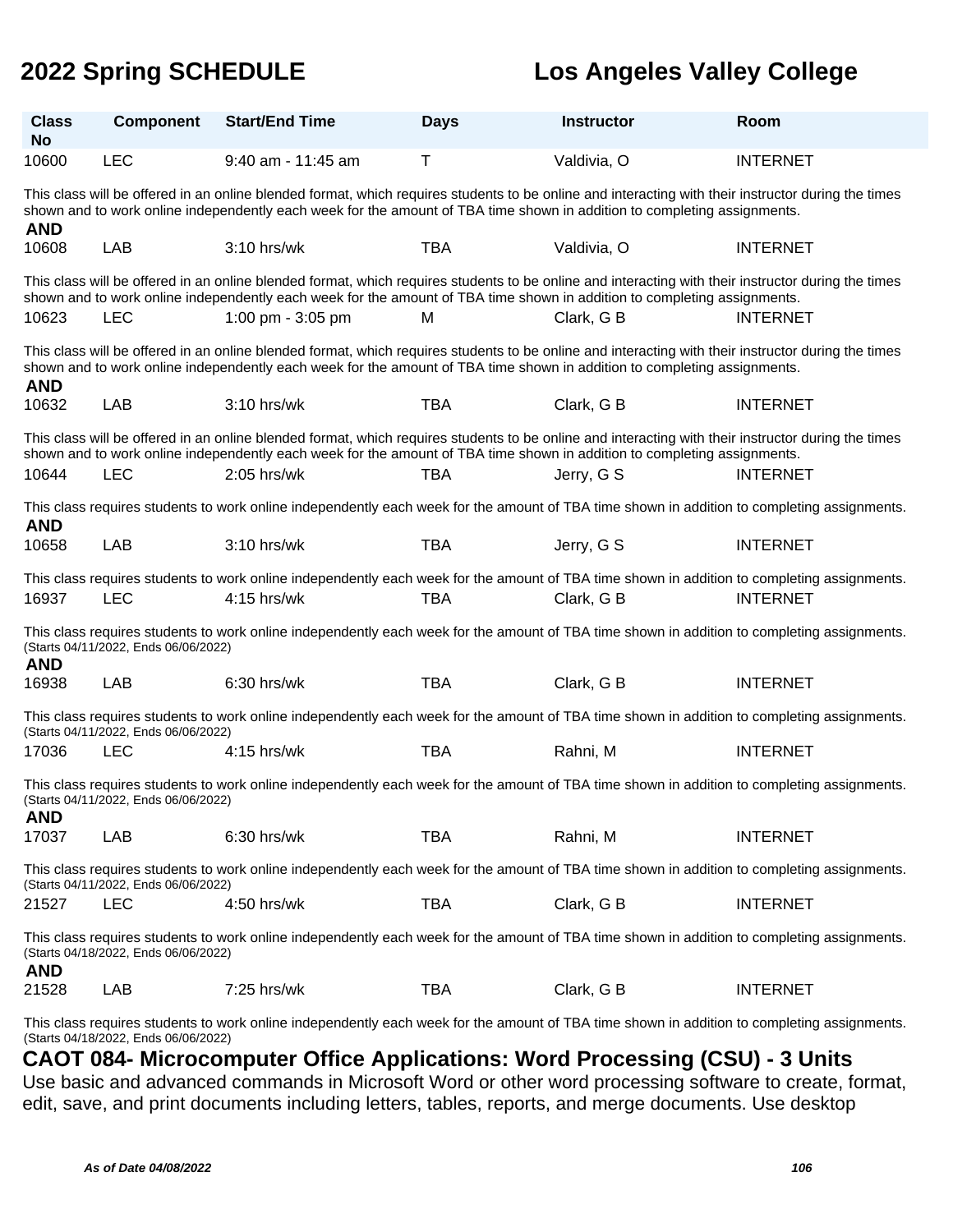| publishing features to create newsletters, brochures, fliers, and resumes.                                                                                                                                                                                                                                                                                                                                                                                                           |                                                                                                                                             |                                                                |             |                   |                 |  |  |
|--------------------------------------------------------------------------------------------------------------------------------------------------------------------------------------------------------------------------------------------------------------------------------------------------------------------------------------------------------------------------------------------------------------------------------------------------------------------------------------|---------------------------------------------------------------------------------------------------------------------------------------------|----------------------------------------------------------------|-------------|-------------------|-----------------|--|--|
| <b>Class</b><br><b>No</b>                                                                                                                                                                                                                                                                                                                                                                                                                                                            | <b>Component</b>                                                                                                                            | <b>Start/End Time</b>                                          | <b>Days</b> | <b>Instructor</b> | Room            |  |  |
| 19663                                                                                                                                                                                                                                                                                                                                                                                                                                                                                | <b>LEC</b>                                                                                                                                  | $2:05$ hrs/wk                                                  | <b>TBA</b>  | Clark, G B        | <b>INTERNET</b> |  |  |
| <b>AND</b>                                                                                                                                                                                                                                                                                                                                                                                                                                                                           | This class requires students to work online independently each week for the amount of TBA time shown in addition to completing assignments. |                                                                |             |                   |                 |  |  |
| 19664                                                                                                                                                                                                                                                                                                                                                                                                                                                                                | LAB                                                                                                                                         | 3:10 hrs/wk                                                    | <b>TBA</b>  | Clark, G B        | <b>INTERNET</b> |  |  |
| This class requires students to work online independently each week for the amount of TBA time shown in addition to completing assignments.<br>CAOT 085- Microcomputer Office Applications: Spreadsheet (CSU) - 3 Units<br>Microcomputer Office Applications: Spreadsheet                                                                                                                                                                                                            |                                                                                                                                             |                                                                |             |                   |                 |  |  |
| <b>Class</b><br><b>No</b>                                                                                                                                                                                                                                                                                                                                                                                                                                                            | <b>Component</b>                                                                                                                            | <b>Start/End Time</b>                                          | <b>Days</b> | <b>Instructor</b> | Room            |  |  |
| 21636                                                                                                                                                                                                                                                                                                                                                                                                                                                                                | <b>LEC</b>                                                                                                                                  | 4:15 hrs/wk                                                    | <b>TBA</b>  | Rahni, M          | <b>INTERNET</b> |  |  |
| This class requires students to work online independently each week for the amount of TBA time shown in addition to completing assignments.<br>(Starts 04/11/2022, Ends 06/06/2022)<br><b>AND</b>                                                                                                                                                                                                                                                                                    |                                                                                                                                             |                                                                |             |                   |                 |  |  |
| 21637                                                                                                                                                                                                                                                                                                                                                                                                                                                                                | LAB                                                                                                                                         | 6:30 hrs/wk                                                    | <b>TBA</b>  | Rahni, M          | <b>INTERNET</b> |  |  |
| This class requires students to work online independently each week for the amount of TBA time shown in addition to completing assignments.<br>(Starts 04/11/2022, Ends 06/06/2022)                                                                                                                                                                                                                                                                                                  |                                                                                                                                             |                                                                |             |                   |                 |  |  |
|                                                                                                                                                                                                                                                                                                                                                                                                                                                                                      |                                                                                                                                             | CAOT 931- Cooperative Education - Caot (CSU) (RPT 4) - 3 Units |             |                   |                 |  |  |
| Maximum of 16 lifetime units in cooperative education.<br><b>Enrollment Requirement:</b><br>Students receive credit for approved internships paid or volunteer. Students must work 225 hours paid or 180<br>hours volunteer in order to participate in the program and be enrolled in at least one additional course. See<br>listing under Cooperative Education.                                                                                                                    |                                                                                                                                             |                                                                |             |                   |                 |  |  |
| <b>Class</b><br><b>No</b>                                                                                                                                                                                                                                                                                                                                                                                                                                                            | <b>Component</b>                                                                                                                            | <b>Start/End Time</b>                                          | <b>Days</b> | <b>Instructor</b> | Room            |  |  |
| <b>LEC</b><br>3:10 hrs/wk<br><b>TBA</b><br>Sabolic, P C<br>27398<br><b>INTERNET</b><br>First time LAVC Coop. Ed. students must attend 2 (virtual) seminars and complete assignments. Seminar dates and times can be found on our<br>webpage. Repeat students will be given essays to complete. In addition, all students must learn 3 new job skills at their worksite. For full eligibility,<br>course requirements, and application please visit our webpage: www.lavc.edu/cooped. |                                                                                                                                             |                                                                |             |                   |                 |  |  |

This class requires students to work online independently each week for the amount of TBA time shown in addition to completing assignments.

# **Computer Information Systems CIS 101- Introduction to Computers and Their Uses (UC/CSU) - 3 Units**

| Introduction to Computers and Their Uses |                  |                       |             |                   |             |  |
|------------------------------------------|------------------|-----------------------|-------------|-------------------|-------------|--|
| <b>Class</b>                             | <b>Component</b> | <b>Start/End Time</b> | <b>Davs</b> | <b>Instructor</b> | <b>Room</b> |  |
| <b>No</b>                                |                  |                       |             |                   |             |  |
| 17885                                    | LEC.             | 9:40 am - 11:05 am    | <b>MW</b>   | Herrington, S     | INTERNET    |  |

This class requires students to be online and interacting with their instructor during the times shown in class schedule in addition to completing assignments.

| 19991 | ` hrs/wk<br>1.7 | --<br>BΑ | $\lnot$ Khoury $\lnot$<br>'. N R | ™FRNET<br>INT |
|-------|-----------------|----------|----------------------------------|---------------|
|       |                 |          | $\sim$ $\sim$ $\sim$             |               |

This class requires students to work online independently each week for the amount of TBA time shown in addition to completing assignments.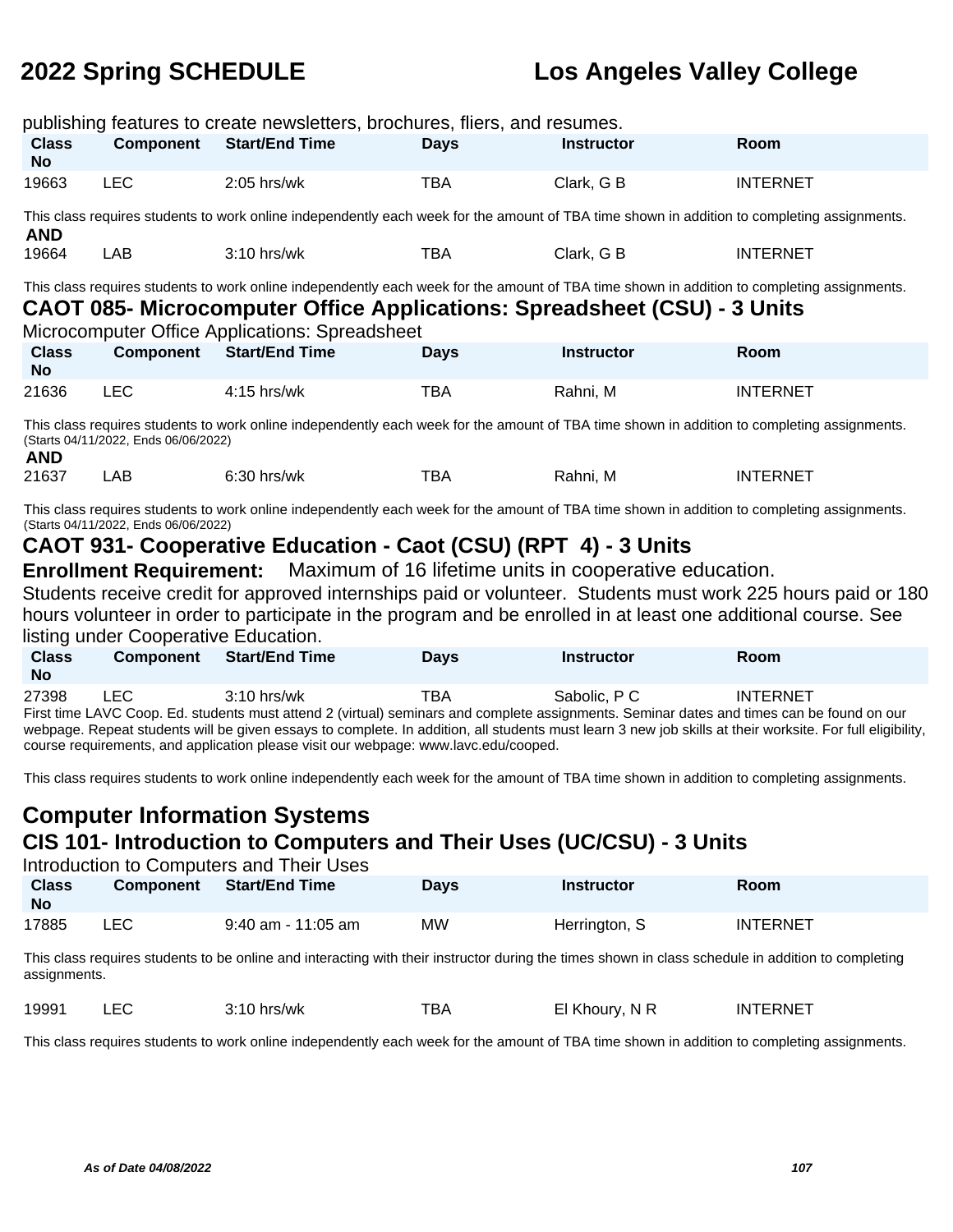| 24484                                                                                                                                                                                                                                                                                                                                                                              | <b>LEC</b>                                                                                                                                  | 3:10 hrs/wk                                                                                                                                                                                             | <b>TBA</b>       | Rahni, M                         | <b>INTERNET</b>                     |  |  |
|------------------------------------------------------------------------------------------------------------------------------------------------------------------------------------------------------------------------------------------------------------------------------------------------------------------------------------------------------------------------------------|---------------------------------------------------------------------------------------------------------------------------------------------|---------------------------------------------------------------------------------------------------------------------------------------------------------------------------------------------------------|------------------|----------------------------------|-------------------------------------|--|--|
| This class requires students to work online independently each week for the amount of TBA time shown in addition to completing assignments.                                                                                                                                                                                                                                        |                                                                                                                                             |                                                                                                                                                                                                         |                  |                                  |                                     |  |  |
| 28591                                                                                                                                                                                                                                                                                                                                                                              | <b>LEC</b>                                                                                                                                  | 6:30 hrs/wk                                                                                                                                                                                             | <b>TBA</b>       | STAFF, L                         | <b>INTERNET</b>                     |  |  |
|                                                                                                                                                                                                                                                                                                                                                                                    | (Starts 04/11/2022, Ends 06/06/2022)                                                                                                        | This class requires students to work online independently each week for the amount of TBA time shown in addition to completing assignments.                                                             |                  |                                  |                                     |  |  |
|                                                                                                                                                                                                                                                                                                                                                                                    | <b>Microcomputer Application Software</b>                                                                                                   | CIS 104- Microcomputer Application Software (CSU) - 3 Units                                                                                                                                             |                  |                                  |                                     |  |  |
| <b>Class</b><br><b>No</b>                                                                                                                                                                                                                                                                                                                                                          | <b>Component</b>                                                                                                                            | <b>Start/End Time</b>                                                                                                                                                                                   | <b>Days</b>      | <b>Instructor</b>                | Room                                |  |  |
| 17900                                                                                                                                                                                                                                                                                                                                                                              | <b>LEC</b>                                                                                                                                  | $2:05$ hrs/wk                                                                                                                                                                                           | <b>TBA</b>       | Bitar, E                         | <b>INTERNET</b>                     |  |  |
| <b>AND</b>                                                                                                                                                                                                                                                                                                                                                                         |                                                                                                                                             | This class requires students to work online independently each week for the amount of TBA time shown in addition to completing assignments.                                                             |                  |                                  |                                     |  |  |
| 17901                                                                                                                                                                                                                                                                                                                                                                              | LAB                                                                                                                                         | 2:05 hrs/wk                                                                                                                                                                                             | <b>TBA</b>       | Bitar, E                         | <b>INTERNET</b>                     |  |  |
|                                                                                                                                                                                                                                                                                                                                                                                    | Introduction to Cloud Computing                                                                                                             | This class requires students to work online independently each week for the amount of TBA time shown in addition to completing assignments.<br>CIS 192- Introduction to Cloud Computing (CSU) - 3 Units |                  |                                  |                                     |  |  |
| <b>Class</b><br><b>No</b>                                                                                                                                                                                                                                                                                                                                                          | <b>Component</b>                                                                                                                            | <b>Start/End Time</b>                                                                                                                                                                                   | <b>Days</b>      | <b>Instructor</b>                | Room                                |  |  |
| 17902                                                                                                                                                                                                                                                                                                                                                                              | <b>LEC</b>                                                                                                                                  | 2:05 hrs/wk                                                                                                                                                                                             | <b>TBA</b>       | Clark, G B                       | <b>INTERNET</b>                     |  |  |
| <b>AND</b>                                                                                                                                                                                                                                                                                                                                                                         |                                                                                                                                             | This class requires students to work online independently each week for the amount of TBA time shown in addition to completing assignments.                                                             |                  |                                  |                                     |  |  |
| 17903                                                                                                                                                                                                                                                                                                                                                                              | LAB                                                                                                                                         | 2:05 hrs/wk                                                                                                                                                                                             | <b>TBA</b>       | Clark, G B                       | <b>INTERNET</b>                     |  |  |
| This class requires students to work online independently each week for the amount of TBA time shown in addition to completing assignments.<br><b>Computer Science</b><br>CS 101- Introduction to Computer Science (UC/CSU) - 3 Units<br>Prerequisite: MATH 110 or MATH 112 with a grade of C or higher or<br><b>Enrollment Requirement:</b><br>placement into Math 115 or higher. |                                                                                                                                             |                                                                                                                                                                                                         |                  |                                  |                                     |  |  |
| <b>Class</b>                                                                                                                                                                                                                                                                                                                                                                       | Introduction to Computer Science<br><b>Component</b>                                                                                        | <b>Start/End Time</b>                                                                                                                                                                                   | <b>Days</b>      | <b>Instructor</b>                | Room                                |  |  |
| <b>No</b>                                                                                                                                                                                                                                                                                                                                                                          |                                                                                                                                             |                                                                                                                                                                                                         |                  |                                  |                                     |  |  |
| <b>LEC</b><br><b>MW</b><br>25382<br><b>BRBK HIGH</b><br>4:00 pm - $5:10$ pm<br>Mojassamian, P<br>This course is part of the LAVC Dual Enrollment program and is offered through Burbank High School.<br>40 of 40 LAVC Advanced Collg Enrollment<br>(Starts 02/07/2022, Ends 05/16/2022)<br><b>AND</b>                                                                              |                                                                                                                                             |                                                                                                                                                                                                         |                  |                                  |                                     |  |  |
| 25383<br>And                                                                                                                                                                                                                                                                                                                                                                       | LAB<br>LAB<br>(Starts 02/07/2022, Ends 05/16/2022)                                                                                          | 5:10 pm - 5:40 pm<br>$4:05$ hrs/wk<br>This course is part of the LAVC Dual Enrollment program and is offered through Burbank High School.                                                               | MW<br><b>TBA</b> | Mojassamian, P<br>Mojassamian, P | <b>BRBK HIGH</b><br><b>INTERNET</b> |  |  |
| 19667                                                                                                                                                                                                                                                                                                                                                                              | <b>LEC</b>                                                                                                                                  | 2:05 hrs/wk                                                                                                                                                                                             | <b>TBA</b>       | Sefiani, S                       | <b>INTERNET</b>                     |  |  |
| <b>AND</b>                                                                                                                                                                                                                                                                                                                                                                         | This class requires students to work online independently each week for the amount of TBA time shown in addition to completing assignments. |                                                                                                                                                                                                         |                  |                                  |                                     |  |  |
| 19670                                                                                                                                                                                                                                                                                                                                                                              | LAB                                                                                                                                         | 4:15 hrs/wk                                                                                                                                                                                             | <b>TBA</b>       | Sefiani, S                       | <b>INTERNET</b>                     |  |  |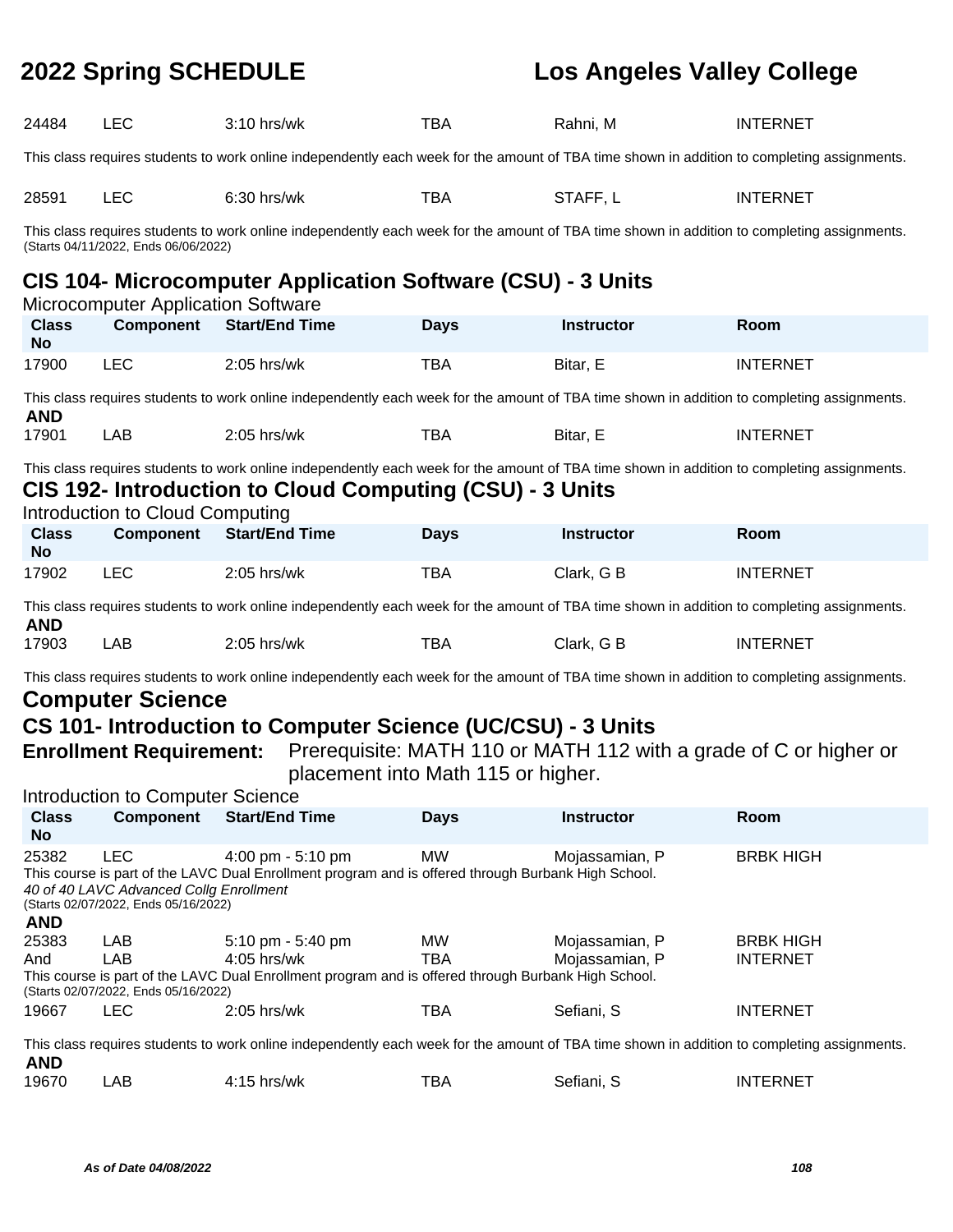This class requires students to work online independently each week for the amount of TBA time shown in addition to completing assignments.

| 19671                                                                                                                                                                                                                                                                                                                                                                                                                                                                                                                                                                                          | <b>LEC</b>                           | 2:05 hrs/wk                                                                                                                                                                                                                                                                                   | <b>TBA</b>  | Sefiani, S        | <b>INTERNET</b> |  |
|------------------------------------------------------------------------------------------------------------------------------------------------------------------------------------------------------------------------------------------------------------------------------------------------------------------------------------------------------------------------------------------------------------------------------------------------------------------------------------------------------------------------------------------------------------------------------------------------|--------------------------------------|-----------------------------------------------------------------------------------------------------------------------------------------------------------------------------------------------------------------------------------------------------------------------------------------------|-------------|-------------------|-----------------|--|
| <b>AND</b>                                                                                                                                                                                                                                                                                                                                                                                                                                                                                                                                                                                     |                                      | This class requires students to work online independently each week for the amount of TBA time shown in addition to completing assignments.                                                                                                                                                   |             |                   |                 |  |
| 19672                                                                                                                                                                                                                                                                                                                                                                                                                                                                                                                                                                                          | LAB                                  | 4:15 hrs/wk                                                                                                                                                                                                                                                                                   | <b>TBA</b>  | Sefiani, S        | <b>INTERNET</b> |  |
| 19673                                                                                                                                                                                                                                                                                                                                                                                                                                                                                                                                                                                          | <b>LEC</b>                           | This class requires students to work online independently each week for the amount of TBA time shown in addition to completing assignments.<br>$2:05$ hrs/wk                                                                                                                                  | <b>TBA</b>  | Herrington, S     | <b>INTERNET</b> |  |
| <b>AND</b>                                                                                                                                                                                                                                                                                                                                                                                                                                                                                                                                                                                     |                                      | This class requires students to work online independently each week for the amount of TBA time shown in addition to completing assignments.                                                                                                                                                   |             |                   |                 |  |
| 19674                                                                                                                                                                                                                                                                                                                                                                                                                                                                                                                                                                                          | LAB                                  | $4:15$ hrs/wk                                                                                                                                                                                                                                                                                 | <b>TBA</b>  | Herrington, S     | <b>INTERNET</b> |  |
|                                                                                                                                                                                                                                                                                                                                                                                                                                                                                                                                                                                                | Programming in C#                    | This class requires students to work online independently each week for the amount of TBA time shown in addition to completing assignments.<br>CS 115- Programming in C# (UC/CSU) - 3 Units<br><b>Enrollment Requirement:</b> Prerequisite: CO SCI 802 or CS 101 with a grade of C or better. |             |                   |                 |  |
| <b>Class</b><br><b>No</b>                                                                                                                                                                                                                                                                                                                                                                                                                                                                                                                                                                      | <b>Component</b>                     | <b>Start/End Time</b>                                                                                                                                                                                                                                                                         | <b>Days</b> | <b>Instructor</b> | Room            |  |
| 24518                                                                                                                                                                                                                                                                                                                                                                                                                                                                                                                                                                                          | <b>LEC</b>                           | 2:05 hrs/wk                                                                                                                                                                                                                                                                                   | <b>TBA</b>  | Herrington, S     | <b>INTERNET</b> |  |
| <b>AND</b>                                                                                                                                                                                                                                                                                                                                                                                                                                                                                                                                                                                     |                                      | This class requires students to work online independently each week for the amount of TBA time shown in addition to completing assignments.                                                                                                                                                   |             |                   |                 |  |
| 24519                                                                                                                                                                                                                                                                                                                                                                                                                                                                                                                                                                                          | LAB                                  | 2:05 hrs/wk                                                                                                                                                                                                                                                                                   | <b>TBA</b>  | Herrington, S     | <b>INTERNET</b> |  |
| This class requires students to work online independently each week for the amount of TBA time shown in addition to completing assignments.<br>CS 117- Intermediate Programming Using C/C++ (UC/CSU) - 3 Units<br><b>Enrollment Requirement:</b> Prerequisite: CO SCI 802 or CS 101 with a grade of C or better.<br>This course covers the principal elements of the C++ programming language, including functions and function<br>prototypes, pointers, arrays, strings, structures, unions, enumerated types, intraprogram and interprogram<br>communication, and dynamic memory allocation. |                                      |                                                                                                                                                                                                                                                                                               |             |                   |                 |  |
| <b>Class</b><br><b>No</b>                                                                                                                                                                                                                                                                                                                                                                                                                                                                                                                                                                      | <b>Component</b>                     | <b>Start/End Time</b>                                                                                                                                                                                                                                                                         | <b>Days</b> | <b>Instructor</b> | Room            |  |
| 17895                                                                                                                                                                                                                                                                                                                                                                                                                                                                                                                                                                                          | <b>LEC</b>                           | 2:05 pm - 2:55 pm                                                                                                                                                                                                                                                                             | <b>TTh</b>  | Herrington, S     | <b>INTERNET</b> |  |
| assignments.<br><b>AND</b>                                                                                                                                                                                                                                                                                                                                                                                                                                                                                                                                                                     |                                      | This class requires students to be online and interacting with their instructor during the times shown in class schedule in addition to completing                                                                                                                                            |             |                   |                 |  |
| 17896                                                                                                                                                                                                                                                                                                                                                                                                                                                                                                                                                                                          | LAB                                  | 2:55 pm - 3:45 pm                                                                                                                                                                                                                                                                             | <b>TTh</b>  | Herrington, S     | <b>INTERNET</b> |  |
| assignments.                                                                                                                                                                                                                                                                                                                                                                                                                                                                                                                                                                                   |                                      | This class requires students to be online and interacting with their instructor during the times shown in class schedule in addition to completing                                                                                                                                            |             |                   |                 |  |
| 21910                                                                                                                                                                                                                                                                                                                                                                                                                                                                                                                                                                                          | <b>LEC</b>                           | 4:15 hrs/wk                                                                                                                                                                                                                                                                                   | <b>TBA</b>  | Dehkhoda, A       | <b>INTERNET</b> |  |
| <b>AND</b>                                                                                                                                                                                                                                                                                                                                                                                                                                                                                                                                                                                     | (Starts 04/11/2022, Ends 06/06/2022) | This class requires students to work online independently each week for the amount of TBA time shown in addition to completing assignments.                                                                                                                                                   |             |                   |                 |  |
| 21911                                                                                                                                                                                                                                                                                                                                                                                                                                                                                                                                                                                          | LAB                                  | 4:15 hrs/wk                                                                                                                                                                                                                                                                                   | <b>TBA</b>  | Dehkhoda, A       | <b>INTERNET</b> |  |
|                                                                                                                                                                                                                                                                                                                                                                                                                                                                                                                                                                                                |                                      | This class requires students to work online independently each week for the amount of TBA time shown in addition to completing assignments.                                                                                                                                                   |             |                   |                 |  |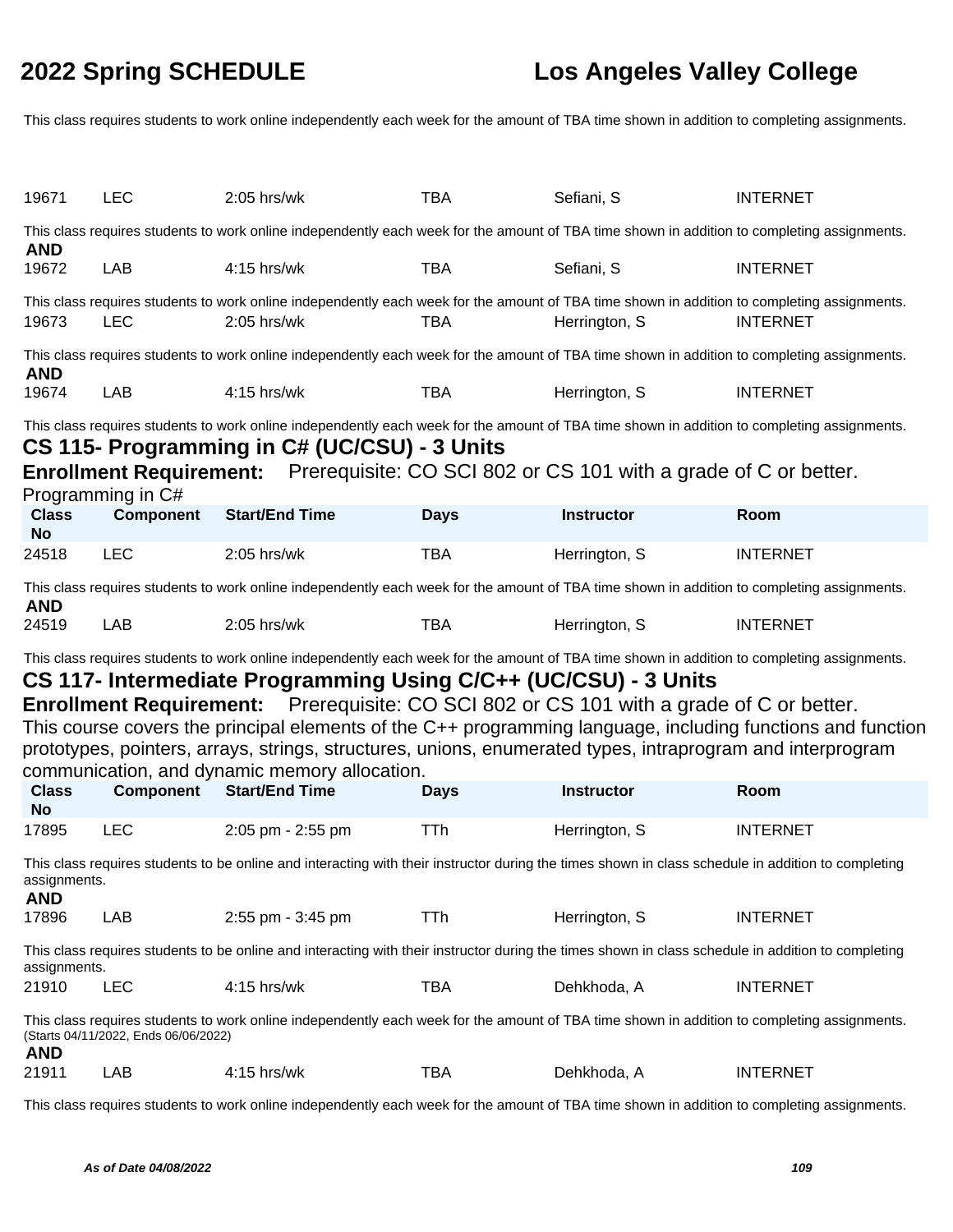(Starts 04/11/2022, Ends 06/06/2022)

| 24508                      | <b>LEC</b>                                                               | 2:05 hrs/wk                                                                                                                                                                                     | <b>TBA</b>  | Herrington, S                                                   | <b>INTERNET</b> |
|----------------------------|--------------------------------------------------------------------------|-------------------------------------------------------------------------------------------------------------------------------------------------------------------------------------------------|-------------|-----------------------------------------------------------------|-----------------|
| <b>AND</b>                 |                                                                          | This class requires students to work online independently each week for the amount of TBA time shown in addition to completing assignments.                                                     |             |                                                                 |                 |
| 24509                      | <b>LAB</b>                                                               | 2:05 hrs/wk                                                                                                                                                                                     | <b>TBA</b>  | Herrington, S                                                   | <b>INTERNET</b> |
| 24510                      | <b>LEC</b>                                                               | This class requires students to work online independently each week for the amount of TBA time shown in addition to completing assignments.<br>2:05 hrs/wk                                      | <b>TBA</b>  | Sefiani, S                                                      | <b>INTERNET</b> |
| <b>AND</b>                 |                                                                          | This class requires students to work online independently each week for the amount of TBA time shown in addition to completing assignments.                                                     |             |                                                                 |                 |
| 24511                      | LAB                                                                      | 2:05 hrs/wk                                                                                                                                                                                     | <b>TBA</b>  | Sefiani, S                                                      | <b>INTERNET</b> |
|                            | Programming in Python<br><b>Component</b>                                | This class requires students to work online independently each week for the amount of TBA time shown in addition to completing assignments.<br>CS 119- Programming in Python (UC/CSU) - 3 Units |             |                                                                 |                 |
| <b>Class</b><br><b>No</b>  |                                                                          | <b>Start/End Time</b>                                                                                                                                                                           | <b>Days</b> | <b>Instructor</b>                                               | Room            |
| 24520                      | <b>LEC</b>                                                               | 1:00 pm - 3:05 pm                                                                                                                                                                               | Th          | Mojassamian, P                                                  | <b>INTERNET</b> |
| assignments.<br><b>AND</b> |                                                                          | This class requires students to be online and interacting with their instructor during the times shown in class schedule in addition to completing                                              |             |                                                                 |                 |
| 24521                      | LAB                                                                      | 3:05 pm - 5:10 pm                                                                                                                                                                               | Th          | Mojassamian, P                                                  | <b>INTERNET</b> |
|                            |                                                                          |                                                                                                                                                                                                 |             |                                                                 |                 |
|                            |                                                                          | This class requires students to be online and interacting with their instructor during the times shown in class schedule in addition to completing                                              |             |                                                                 |                 |
| assignments.               |                                                                          | CS 136- Introduction to Data Structures (UC/CSU) - 3 Units                                                                                                                                      |             |                                                                 |                 |
|                            | <b>Enrollment Requirement:</b><br><b>Introduction to Data Structures</b> |                                                                                                                                                                                                 |             | Prerequisite: CO SCI 839 or CS 117 with a grade of C or better. |                 |
| <b>Class</b><br><b>No</b>  | <b>Component</b>                                                         | <b>Start/End Time</b>                                                                                                                                                                           | <b>Days</b> | <b>Instructor</b>                                               | Room            |
| 24513                      | <b>LEC</b>                                                               | 5:45 pm - 7:50 pm                                                                                                                                                                               | Τ           | Mellor, G L                                                     | <b>INTERNET</b> |
| assignments.               |                                                                          | This class requires students to be online and interacting with their instructor during the times shown in class schedule in addition to completing                                              |             |                                                                 |                 |
| <b>AND</b><br>24514        | LAB                                                                      | 7:50 pm - 9:55 pm                                                                                                                                                                               | T.          | Mellor, G L                                                     | <b>INTERNET</b> |
| assignments.               |                                                                          | This class requires students to be online and interacting with their instructor during the times shown in class schedule in addition to completing                                              |             |                                                                 |                 |
| 18045                      | <b>LEC</b>                                                               | 2:05 hrs/wk                                                                                                                                                                                     | <b>TBA</b>  | Keshishian Namagerdi,                                           | <b>INTERNET</b> |
| <b>AND</b>                 |                                                                          | This class requires students to work online independently each week for the amount of TBA time shown in addition to completing assignments.                                                     |             |                                                                 |                 |

This class requires students to work online independently each week for the amount of TBA time shown in addition to completing assignments.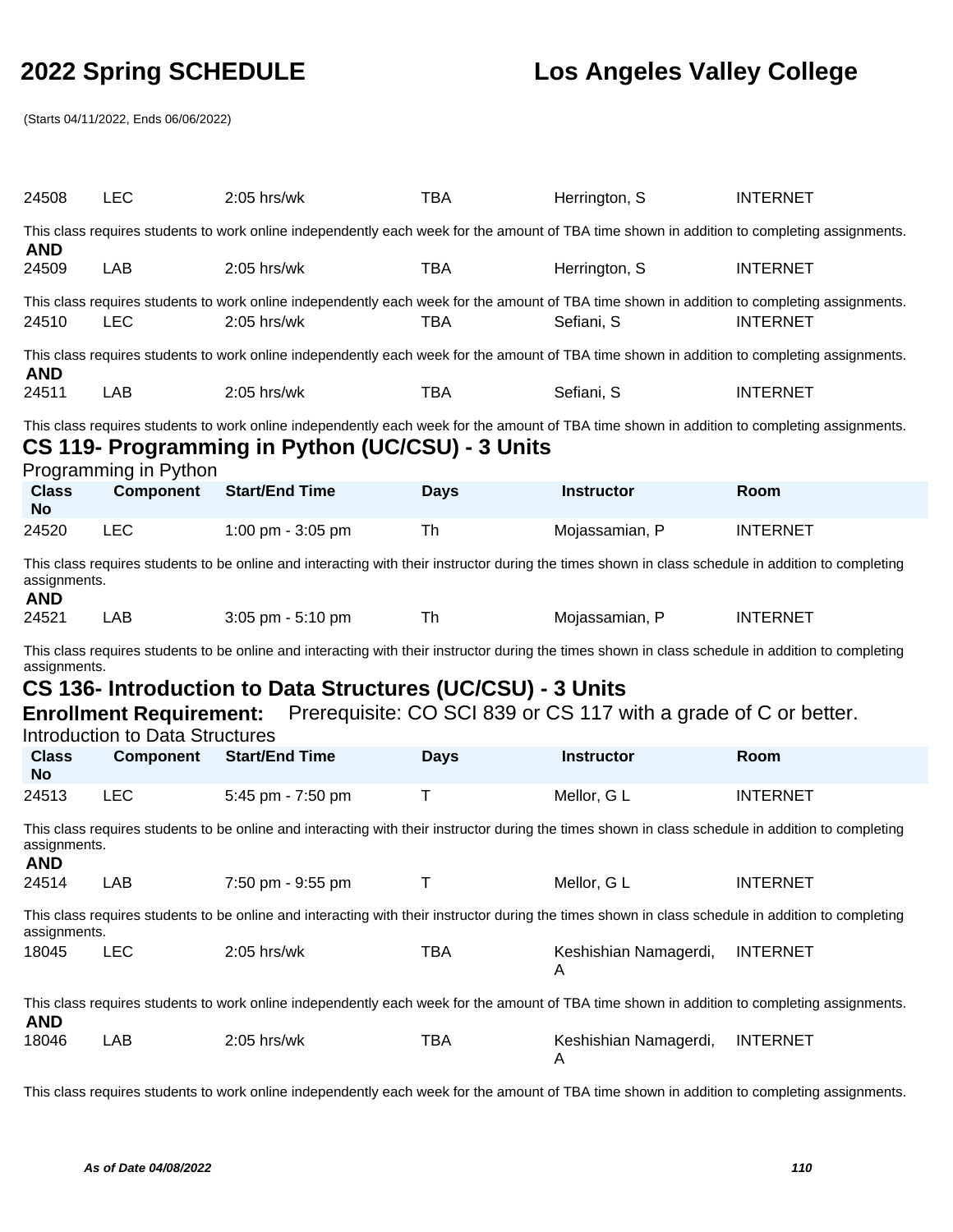### **CS 216- Object-Oriented Programming in C++ (UC/CSU) - 3 Units**

**Enrollment Requirement:** Prerequisite: CS 117 or CO SCI 839 with a grade of C or better.

|                                                                                                                                                                                                                            | Object-Oriented Programming in C++                            |                                                                                                                                                                                                                                                                                                                                    |             |                                                        |                 |  |
|----------------------------------------------------------------------------------------------------------------------------------------------------------------------------------------------------------------------------|---------------------------------------------------------------|------------------------------------------------------------------------------------------------------------------------------------------------------------------------------------------------------------------------------------------------------------------------------------------------------------------------------------|-------------|--------------------------------------------------------|-----------------|--|
| <b>Class</b><br><b>No</b>                                                                                                                                                                                                  | <b>Component</b>                                              | <b>Start/End Time</b>                                                                                                                                                                                                                                                                                                              | <b>Days</b> | <b>Instructor</b>                                      | Room            |  |
| 17897                                                                                                                                                                                                                      | <b>LEC</b>                                                    | $2:05$ hrs/wk                                                                                                                                                                                                                                                                                                                      | <b>TBA</b>  | Sefiani, S                                             | <b>INTERNET</b> |  |
| <b>AND</b>                                                                                                                                                                                                                 |                                                               | This class requires students to work online independently each week for the amount of TBA time shown in addition to completing assignments.                                                                                                                                                                                        |             |                                                        |                 |  |
| 17898                                                                                                                                                                                                                      | LAB                                                           | $2:05$ hrs/wk                                                                                                                                                                                                                                                                                                                      | <b>TBA</b>  | Sefiani, S                                             | <b>INTERNET</b> |  |
|                                                                                                                                                                                                                            |                                                               | This class requires students to work online independently each week for the amount of TBA time shown in addition to completing assignments.<br>CS 236- Advanced Data Structures and Introduction to Databases (UC/CSU) - 3 Units<br><b>Enrollment Requirement:</b> Prerequisite: CO SCI 836 or CS 136 with a grade of C or better. |             |                                                        |                 |  |
|                                                                                                                                                                                                                            |                                                               | Advanced Data Structures and Introduction to Databases                                                                                                                                                                                                                                                                             |             |                                                        |                 |  |
| <b>Class</b><br><b>No</b>                                                                                                                                                                                                  | <b>Component</b>                                              | <b>Start/End Time</b>                                                                                                                                                                                                                                                                                                              | <b>Days</b> | <b>Instructor</b>                                      | Room            |  |
| 17893                                                                                                                                                                                                                      | <b>LEC</b>                                                    | $2:05$ hrs/wk                                                                                                                                                                                                                                                                                                                      | <b>TBA</b>  | Tran, H                                                | <b>INTERNET</b> |  |
| <b>AND</b>                                                                                                                                                                                                                 |                                                               | This class requires students to work online independently each week for the amount of TBA time shown in addition to completing assignments.                                                                                                                                                                                        |             |                                                        |                 |  |
| 17894                                                                                                                                                                                                                      | LAB                                                           | $2:05$ hrs/wk                                                                                                                                                                                                                                                                                                                      | <b>TBA</b>  | Tran, H                                                | <b>INTERNET</b> |  |
| This class requires students to work online independently each week for the amount of TBA time shown in addition to completing assignments.<br>Coop Ed<br>COOP ED 195- Work Experience - General I (CSU) (RPT 15) - 1 Unit |                                                               |                                                                                                                                                                                                                                                                                                                                    |             |                                                        |                 |  |
|                                                                                                                                                                                                                            |                                                               |                                                                                                                                                                                                                                                                                                                                    |             |                                                        |                 |  |
|                                                                                                                                                                                                                            | <b>Enrollment Requirement:</b><br>Work Experience - General I |                                                                                                                                                                                                                                                                                                                                    |             | Maximum of 16 lifetime units in cooperative education. |                 |  |
| <b>Class</b><br><b>No</b>                                                                                                                                                                                                  | <b>Component</b>                                              | <b>Start/End Time</b>                                                                                                                                                                                                                                                                                                              | <b>Days</b> | <b>Instructor</b>                                      | Room            |  |
| 14939                                                                                                                                                                                                                      | <b>LEC</b>                                                    | $1:05$ hrs/wk                                                                                                                                                                                                                                                                                                                      | <b>TBA</b>  | Sabolic, P C                                           | <b>INTERNET</b> |  |

This class requires students to work online independently each week for the amount of TBA time shown in addition to completing assignments. All students must complete a Cooperative Education application and schedule an enrollment meeting with a Coop. Ed. instructor. The application can be found on the Coop. Ed. webpage.

First time LAVC Coop. Ed. students must attend 2 (virtual) seminars and complete assignments. Seminar dates and times can be found on our webpage. Repeat students will be given essays to complete. In addition, all students must learn 3 new job skills at their worksite. For full eligibility, course requirements, and application please visit our webpage: www.lavc.edu/cooped.

## **COOP ED 295- Work Experience - General I (CSU) (RPT 7) - 2 Units**

**Enrollment Requirement:** Maximum of 16 lifetime units in cooperative education.

Work Experience - General I

| <b>Class</b><br><b>No</b> | Component | <b>Start/End Time</b> | <b>Days</b> | <b>Instructor</b> | Room            |
|---------------------------|-----------|-----------------------|-------------|-------------------|-----------------|
| 15496                     | LEC       | $2:05$ hrs/wk         | TBA         | Sabolic, P C      | <b>INTERNET</b> |

This class requires students to work online independently each week for the amount of TBA time shown in addition to completing assignments. All students must complete a Cooperative Education application and schedule an enrollment meeting with a Coop. Ed. instructor. The application can be found on the Coop. Ed. webpage.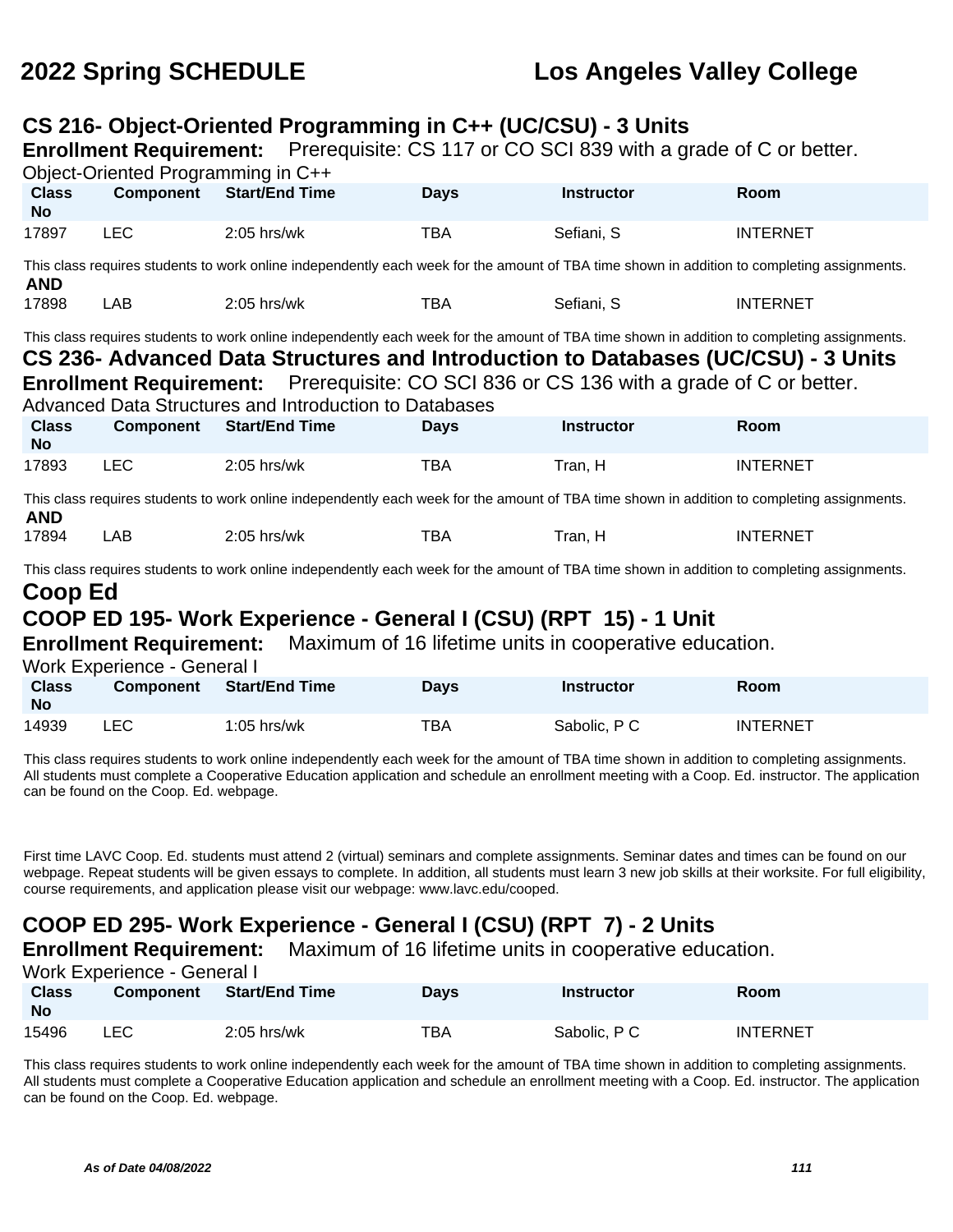First time LAVC Coop. Ed. students must attend 2 (virtual) seminars and complete assignments. Seminar dates and times can be found on our webpage. Repeat students will be given essays to complete. In addition, all students must learn 3 new job skills at their worksite. For full eligibility, course requirements, and application please visit our webpage: www.lavc.edu/cooped.

## **COOP ED 395- Work Experience - General I (CSU) (RPT 4) - 3 Units**

**Enrollment Requirement:** Maximum of 16 lifetime units in cooperative education.

Work Experience - General I

| <b>Class</b><br>No | <b>Component</b> | <b>Start/End Time</b> | Days | <b>Instructor</b> | <b>Room</b>     |
|--------------------|------------------|-----------------------|------|-------------------|-----------------|
| 14948              | ∟EC.             | $3:10$ hrs/wk         | TBA  | Kesner, S B       | <b>INTERNET</b> |

This class requires students to work online independently each week for the amount of TBA time shown in addition to completing assignments. All students must complete a Cooperative Education application and schedule an enrollment meeting with a Coop. Ed. instructor. The application can be found on the Coop. Ed. webpage.

First time LAVC Coop. Ed. students must attend 2 (virtual) seminars and complete assignments. Seminar dates and times can be found on our webpage. Repeat students will be given essays to complete. In addition, all students must learn 3 new job skills at their worksite. For full eligibility, course requirements, and application please visit our webpage: www.lavc.edu/cooped.

## **Dance Specialties DNCESPC 161- Cultural Dance Rehearsals And Performances I - 1 Unit**

Requirement Designation: Meets CSU E

**Enrollment Requirement:** Maximum of 4 enrollments in the Dance - Dance Performance Course Family.

This course provides students with structured cultural dance rehearsal time which culminates in a performance. Students participate as dancers and/or production personnel and may perform on campus or in the community.

| <b>Class</b><br><b>No</b> |      | <b>Component</b> | <b>Start/End Time</b> | Days | <b>Instructor</b> | Room                                                                                                                                            |
|---------------------------|------|------------------|-----------------------|------|-------------------|-------------------------------------------------------------------------------------------------------------------------------------------------|
| 24963                     | LAB. | $3:35$ hrs/wk    |                       | TBA  | Lubow. C S        | NORT HGYM                                                                                                                                       |
|                           |      |                  |                       |      |                   | Audition required. Audition is on 2/15/22 at 6:30pm in the North Gym Dance Studio. This class section will meet in-person or in a hybrid format |

(in-person and online). Prior to enrolling in this class section, students must create a Cleared4 account and do one of the following:

1. Present proof they have been fully vaccinated against the SARS-CoV-2 virus (Covid-19); OR

2. Request a vaccination exemption for medical/religious reasons and undergo regular, weekly testing for COVID-19 infection. Medical/religious exempt students must start testing one-week before the class begins.

Please click the To Do⊡s List & Holds tile on the MyCollege.laccd.edu homepage and click the COVID-19 Enrollment Restriction item for additional instructions on how to comply with the vaccination requirement for all in-person class sections. 28 of 28 LAVC ICVD (Starts 02/21/2022, Ends 06/06/2022)

## **DNCESPC 171- Hip-Hop Dance Techniques I (UC/CSU) - 1 Unit**

Requirement Designation: Meets CSU E **Enrollment Requirement:** Maximum of 4 enrollments in the Dance - Hip Hop Techniques Course Family.

This course is an introduction to the basic technique of Hip-Hop dance, and will focus on the fundamentals of various Hip-Hop styles, including their historical chronology and context.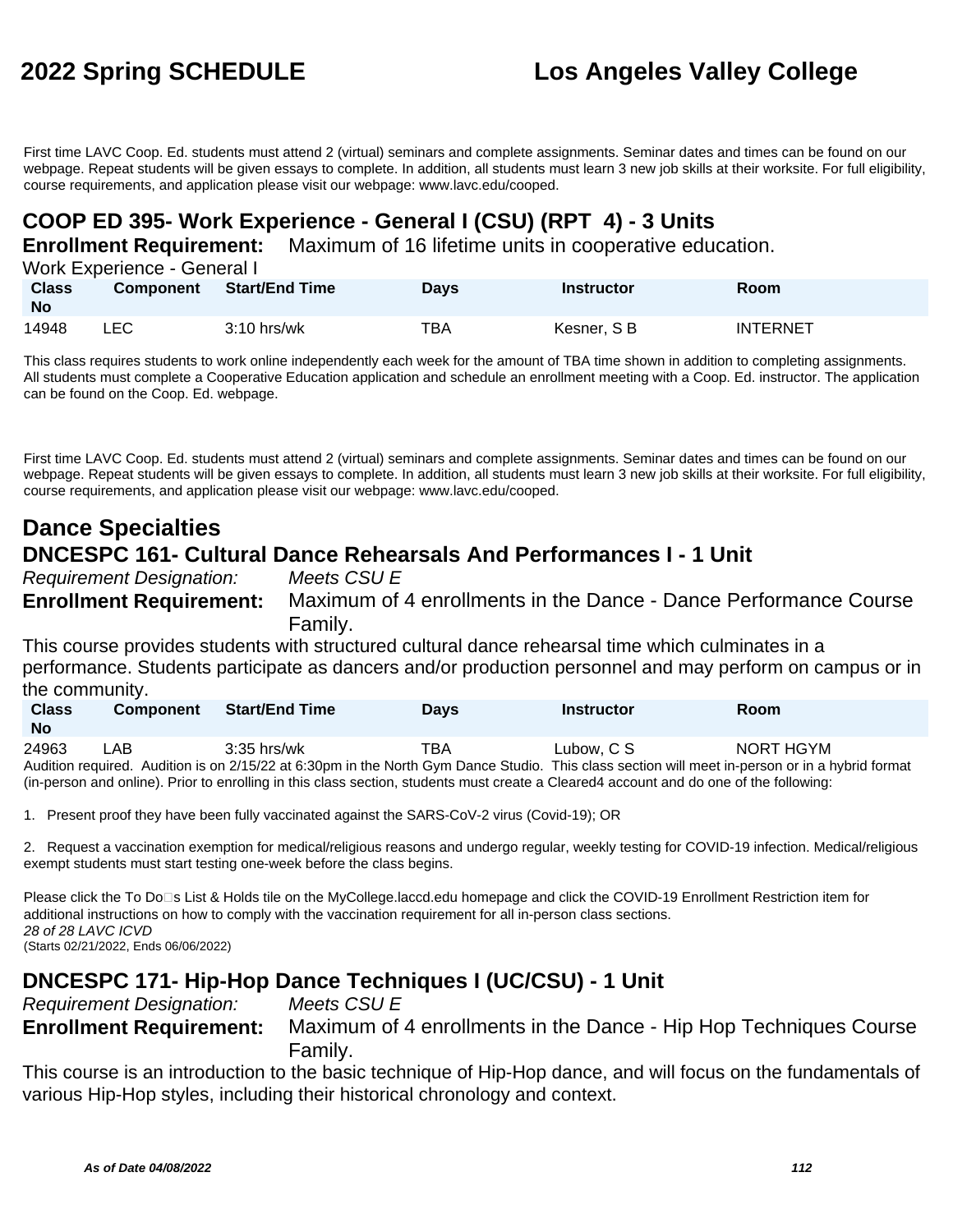| <b>Class</b><br><b>No</b> | Component | <b>Start/End Time</b> | <b>Days</b> | <b>Instructor</b> | Room           |
|---------------------------|-----------|-----------------------|-------------|-------------------|----------------|
| .                         | .         | .<br>$  -$            | $-$         | __ _<br>- - -     | . . <b>. .</b> |

11364 LAB 6:50 pm - 10:00 pm Th Zellman, M B NORT HGYM This class section will meet in-person or in a hybrid format (in-person and online). Prior to enrolling in this class section, students must create a Cleared4 account and do one of the following:

1. Present proof they have been fully vaccinated against the SARS-CoV-2 virus (Covid-19); OR

2. Request a vaccination exemption for medical/religious reasons and undergo regular, weekly testing for COVID-19 infection. Medical/religious exempt students must start testing one-week before the class begins.

Please click the To Do's List & Holds tile on the MyCollege.laccd.edu homepage and click the COVID-19 Enrollment Restriction item for additional instructions on how to comply with the vaccination requirement for all in-person class sections. 15 of 22 LAVC ICVD

## **DNCESPC 172- Hip-Hop Dance Techniques II (UC/CSU) - 1 Unit**

Requirement Designation: Meets CSU E **Enrollment Requirement:** Prerequisite: DNCESPC 171 with a grade of C or better. Maximum of 4 enrollments in the Dance - Hip Hop Techniques Course Family.

This course offers beginning level technique of Hip-Hop dance, emphasizing technique that utilizes rhythm, accent, and musicality. Instruction will include historical chronology and context.

| <b>Class</b> | <b>Component</b>                                                                                                                                      | <b>Start/End Time</b>                | <b>Davs</b> | <b>Instructor</b> | <b>Room</b> |  |  |
|--------------|-------------------------------------------------------------------------------------------------------------------------------------------------------|--------------------------------------|-------------|-------------------|-------------|--|--|
| <b>No</b>    |                                                                                                                                                       |                                      |             |                   |             |  |  |
| 10941        | LAB                                                                                                                                                   | $6:50 \text{ pm} - 10:00 \text{ pm}$ | Th          | Zellman. M B      | NORT HGYM   |  |  |
|              | This class section will meet in-person or in a hybrid format (in-person and online). Prior to enrolling in this class section, students must create a |                                      |             |                   |             |  |  |
|              | Cleared4 account and do one of the following:                                                                                                         |                                      |             |                   |             |  |  |

1. Present proof they have been fully vaccinated against the SARS-CoV-2 virus (Covid-19); OR

2. Request a vaccination exemption for medical/religious reasons and undergo regular, weekly testing for COVID-19 infection. Medical/religious exempt students must start testing one-week before the class begins.

Please click the To Do's List & Holds tile on the MyCollege.laccd.edu homepage and click the COVID-19 Enrollment Restriction item for additional instructions on how to comply with the vaccination requirement for all in-person class sections. 3 of 3 LAVC ICVD

## **DNCESPC 173- Hip-Hop Dance Techniques III (UC/CSU) - 1 Unit**

Requirement Designation: Meets CSU E

**Enrollment Requirement:** Prerequisite: DNCESPC 172 with a grade of C or better. Maximum of 4 enrollments in the Dance - Hip Hop Techniques Course Family.

This course offers intermediate level technique of Hip-Hop dance, emphasizing memorization and building dance phrases from movement vocabulary learned in class. Instruction will include historical chronology and context.

| <b>Class</b><br>- No | <b>Component</b> | Start/End Time                                                                                                                                                             | <b>Davs</b> | Instructor   | <b>Room</b> |
|----------------------|------------------|----------------------------------------------------------------------------------------------------------------------------------------------------------------------------|-------------|--------------|-------------|
| 10510                | LAB              | 6:50 pm - 10:00 pm<br>This shape against will meast in propose as in a bubbid formed for propose and coline). Drive to appelling in this shape against atualante must be a | Th          | Zellman. M B | NORT HGYM   |

This class section will meet in-person or in a hybrid format (in-person and online). Prior to enrolling in this class section, students must create a Cleared4 account and do one of the following:

1. Present proof they have been fully vaccinated against the SARS-CoV-2 virus (Covid-19); OR

2. Request a vaccination exemption for medical/religious reasons and undergo regular, weekly testing for COVID-19 infection. Medical/religious exempt students must start testing one-week before the class begins.

Please click the To Do⊡s List & Holds tile on the MyCollege.laccd.edu homepage and click the COVID-19 Enrollment Restriction item for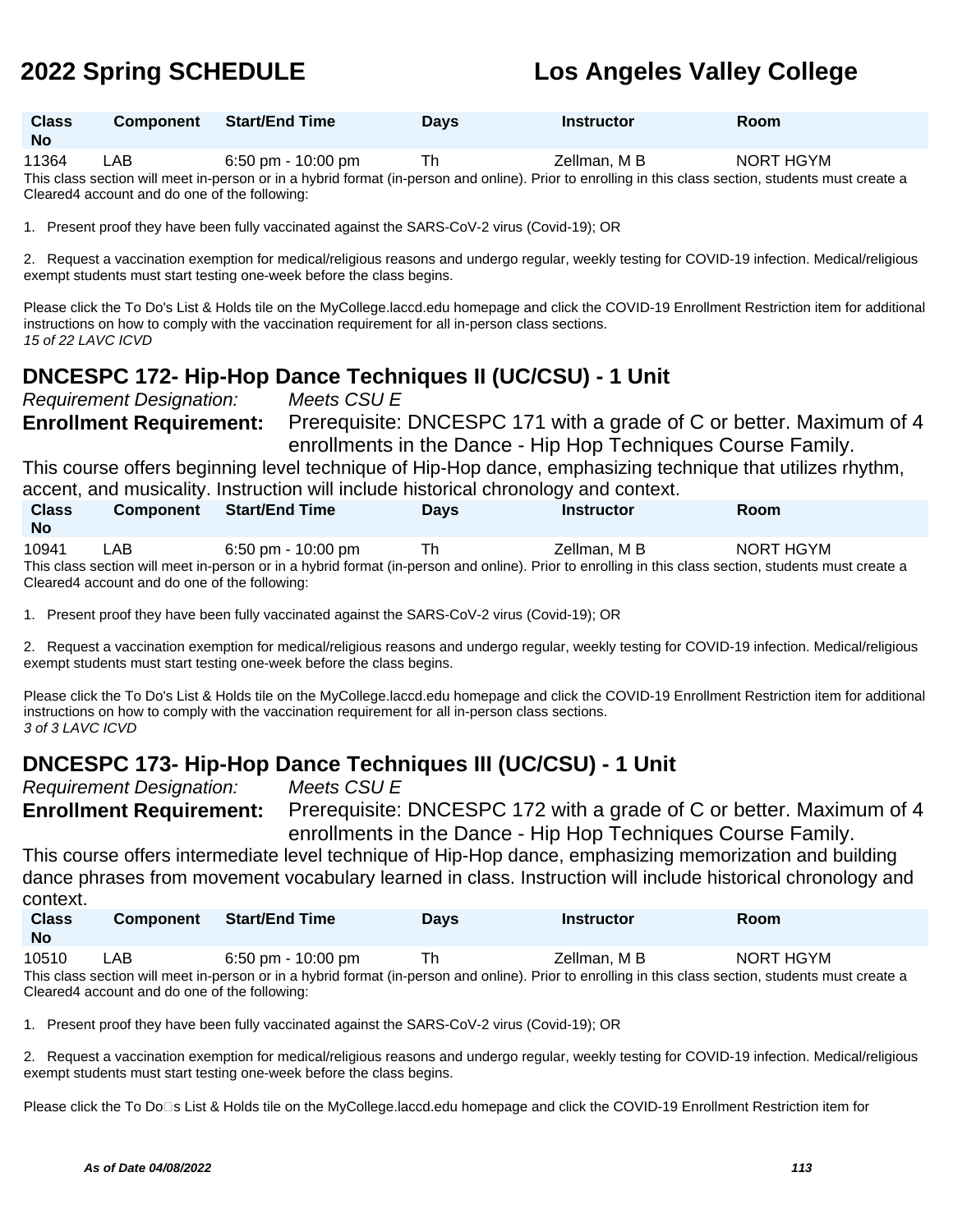additional instructions on how to comply with the vaccination requirement for all in-person class sections. 2 of 2 LAVC ICVD

### **DNCESPC 174- Hip-Hop Dance Techniques IV (UC/CSU) - 1 Unit**

Requirement Designation: Meets CSU E

**Enrollment Requirement:** Prerequisite: DNCESPC 173 with a grade of C or better. Maximum of 4 enrollments in the Dance - Hip Hop Techniques Course Family.

This advanced level Hip-Hop course will focus on improvisation and free style Hip-Hop/Street dance techniques. Technical aspects will be emphasized, with a focus on individual expression, and style. Instruction will include historical chronology and context.

| <b>Class</b><br><b>No</b>                                                                                                                                                                              | <b>Component</b> | <b>Start/End Time</b> | <b>Davs</b> | <b>Instructor</b> | <b>Room</b> |
|--------------------------------------------------------------------------------------------------------------------------------------------------------------------------------------------------------|------------------|-----------------------|-------------|-------------------|-------------|
| 10529                                                                                                                                                                                                  | LAB              | $6:50$ pm - 10:00 pm  | Th          | Zellman, M B      | NORT HGYM   |
| This class section will meet in-person or in a hybrid format (in-person and online). Prior to enrolling in this class section, students must create a<br>Cleared4 account and do one of the following: |                  |                       |             |                   |             |

1. Present proof they have been fully vaccinated against the SARS-CoV-2 virus (Covid-19); OR

2. Request a vaccination exemption for medical/religious reasons and undergo regular, weekly testing for COVID-19 infection. Medical/religious exempt students must start testing one-week before the class begins.

Please click the To Do□s List & Holds tile on the MyCollege.laccd.edu homepage and click the COVID-19 Enrollment Restriction item for additional instructions on how to comply with the vaccination requirement for all in-person class sections. 1 of 28 LAVC ICVD

## **Dance Studies DANCEST 285- Directed Study - Dance (CSU) - 2 Units**

**Enrollment Requirement:** Maximum of 4 enrollments in the Dance - Special Projects Course Family.

This course allows students to pursue directed studies in Dance on a contract basis, under the direction of a supervising instructor.

| <b>Class</b><br>No | <b>Component</b> | <b>Start/End Time</b>                                                                                                                              | Days | <b>Instructor</b> | <b>Room</b> |
|--------------------|------------------|----------------------------------------------------------------------------------------------------------------------------------------------------|------|-------------------|-------------|
| 29014              | LEC.             | 2:20 hrs/wk                                                                                                                                        | TBA  | Casebolt, E V     | NORT HGYM   |
|                    |                  | This shape against which as a company of individual formed for person and applies). Drive to appelling in this shape against attroducted must be a |      |                   |             |

This class section will meet in-person or in a hybrid format (in-person and online). Prior to enrolling in this class section, students must create a Cleared4 account and do one of the following:

1. Present proof they have been fully vaccinated against the SARS-CoV-2 virus (Covid-19); OR

2. Request a vaccination exemption for medical/religious reasons and undergo regular, weekly testing for COVID-19 infection. Medical/religious exempt students must start testing one-week before the class begins.

Please click the To Do<sup>n</sup>s List & Holds tile on the MyCollege.laccd.edu homepage and click the COVID-19 Enrollment Restriction item for additional instructions on how to comply with the vaccination requirement for all in-person class sections. 28 of 28 LAVC ICVD (Starts 02/21/2022, Ends 06/06/2022)

### **DANCEST 801- Modern Dance I (UC/CSU) - 3 Units**

| <b>Requirement Designation:</b> | Meets IGETC 3A CSU C1 E                                          |
|---------------------------------|------------------------------------------------------------------|
| <b>Enrollment Requirement:</b>  | Maximum of 4 enrollments in the Dance - Modern Techniques Course |
|                                 | Family.                                                          |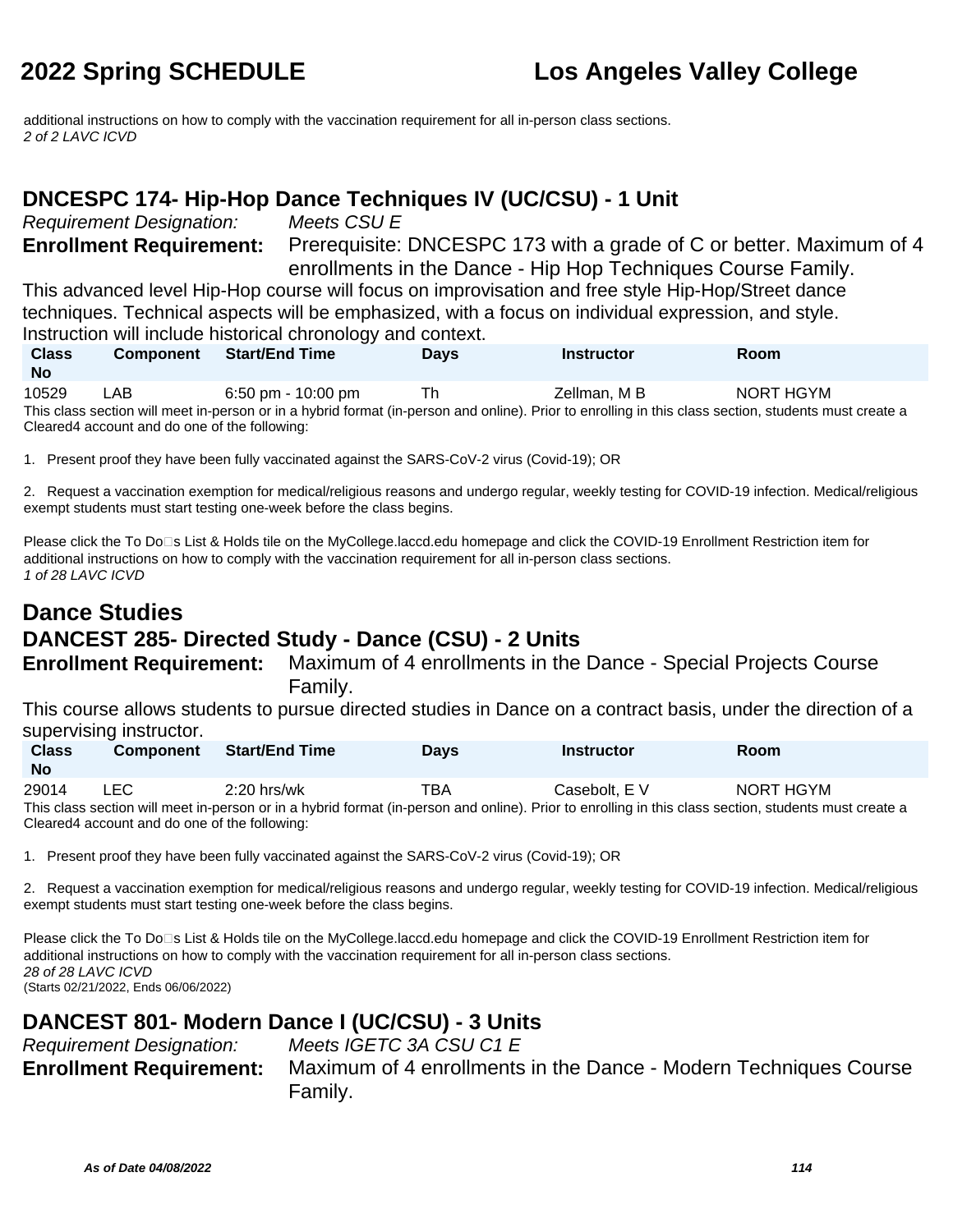Offers in depth instruction and practice in the fundamentals of modern dance technique. Course includes theory, historical context, improvisation, and instruction in the elements of space, time, and energy.

| <b>Class</b><br><b>No</b> | <b>Component</b> | <b>Start/End Time</b> | Davs | Instructor    | . .<br><b>Room</b> |
|---------------------------|------------------|-----------------------|------|---------------|--------------------|
| 19990                     | ∟EC              | $2:05$ hrs/wk         | TBA  | Casebolt, E V | <b>INTERNET</b>    |

This class will be offered in a hybrid format, which requires students to meet in-person, face-to-face with their instructor during the times shown AND to work online during the scheduled times and/or independently each week for the amount of TBA hours shown on schedule in addition to completing assignments.

This class section will meet in-person or in a hybrid format (in-person and online). Prior to enrolling in this class section, students must create a Cleared4 account and do one of the following:

1. Present proof they have been fully vaccinated against the SARS-CoV-2 virus (Covid-19); OR

2. Request a vaccination exemption for medical/religious reasons and undergo regular, weekly testing for COVID-19 infection. Medical/religious exempt students must start testing one-week before the class begins.

Please click the To Do⊡s List & Holds tile on the MyCollege.laccd.edu homepage and click the COVID-19 Enrollment Restriction item for additional instructions on how to comply with the vaccination requirement for all in-person class sections. 28 of 28 LAVC ICVD **AND**

| 20135 | 11:20 am - 1:25 pm | <b>MW</b> | Casebolt, E V | NORT HGYM |
|-------|--------------------|-----------|---------------|-----------|
|       |                    |           |               |           |

This class will be offered in a hybrid format, which requires students to meet in-person, face-to-face with their instructor during the times shown AND to work online during the scheduled times and/or independently each week for the amount of TBA hours shown on schedule in addition to completing assignments.

This class section will meet in-person or in a hybrid format (in-person and online). Prior to enrolling in this class section, students must create a Cleared4 account and do one of the following:

1. Present proof they have been fully vaccinated against the SARS-CoV-2 virus (Covid-19); OR

2. Request a vaccination exemption for medical/religious reasons and undergo regular, weekly testing for COVID-19 infection. Medical/religious exempt students must start testing one-week before the class begins.

Please click the To Do<sup>n</sup>s List & Holds tile on the MyCollege.laccd.edu homepage and click the COVID-19 Enrollment Restriction item for additional instructions on how to comply with the vaccination requirement for all in-person class sections.

### **DANCEST 802- Modern Dance II (UC/CSU) - 3 Units**

Requirement Designation: Meets CSU C1 E1

**Enrollment Requirement:** Prerequisite: DANCEST 801 with a grade of C or better. Maximum of 4 enrollments in the Dance - Modern Techniques Course Family.

This class offers in depth instruction and practice of the fundamentals of modern dance technique. The course also includes theory, history and terminology of dance and theater. Studies on rhythm, alignment, dynamics and design are incorporated.

| <b>Class</b><br><b>No</b> | <b>Component</b> | Start/End Time | Days | Instructor    | Room            |
|---------------------------|------------------|----------------|------|---------------|-----------------|
| 20136                     | ∟EC⊹             | $2:05$ hrs/wk  | TBA  | Casebolt, E V | <b>INTERNET</b> |

This class will be offered in a hybrid format, which requires students to meet in-person, face-to-face with their instructor during the times shown AND to work online during the scheduled times and/or independently each week for the amount of TBA hours shown on schedule in addition to completing assignments.

This class section will meet in-person or in a hybrid format (in-person and online). Prior to enrolling in this class section, students must create a Cleared4 account and do one of the following:

- 1. Present proof they have been fully vaccinated against the SARS-CoV-2 virus (Covid-19); OR
- 2. Request a vaccination exemption for medical/religious reasons and undergo regular, weekly testing for COVID-19 infection. Medical/religious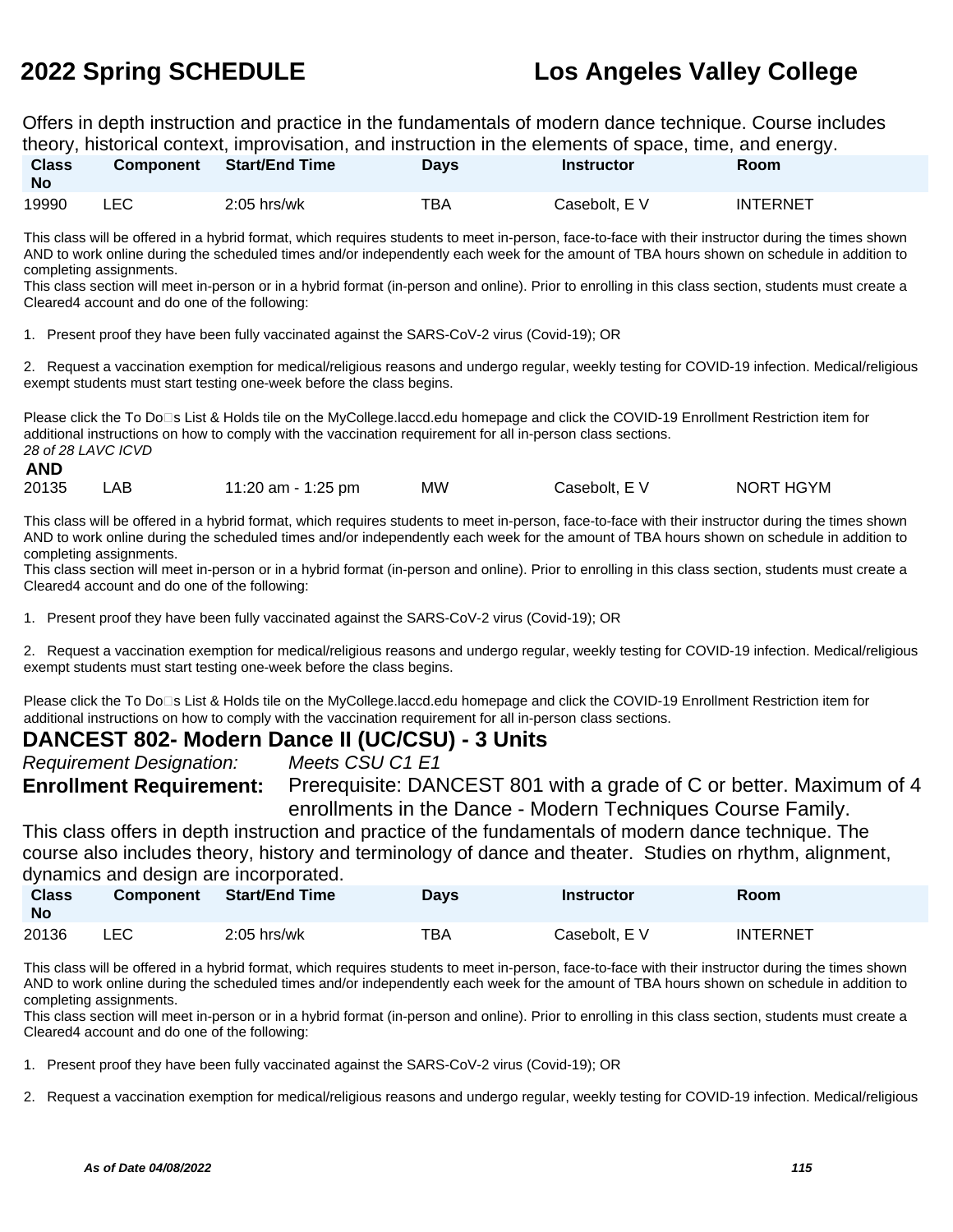exempt students must start testing one-week before the class begins.

Please click the To Do<sup>n</sup>s List & Holds tile on the MyCollege.laccd.edu homepage and click the COVID-19 Enrollment Restriction item for additional instructions on how to comply with the vaccination requirement for all in-person class sections. 28 of 28 LAVC ICVD

**AND**

20137 LAB 11:20 am - 1:25 pm MW Casebolt, E V NORT HGYM

This class will be offered in a hybrid format, which requires students to meet in-person, face-to-face with their instructor during the times shown AND to work online during the scheduled times and/or independently each week for the amount of TBA hours shown on schedule in addition to completing assignments.

This class section will meet in-person or in a hybrid format (in-person and online). Prior to enrolling in this class section, students must create a Cleared4 account and do one of the following:

1. Present proof they have been fully vaccinated against the SARS-CoV-2 virus (Covid-19); OR

2. Request a vaccination exemption for medical/religious reasons and undergo regular, weekly testing for COVID-19 infection. Medical/religious exempt students must start testing one-week before the class begins.

Please click the To Do⊡s List & Holds tile on the MyCollege.laccd.edu homepage and click the COVID-19 Enrollment Restriction item for additional instructions on how to comply with the vaccination requirement for all in-person class sections.

### **DANCEST 814- Dance Production I (UC/CSU) - 2 Units**

Requirement Designation: Meets CSU E

**Enrollment Requirement:** Maximum of 4 enrollments in the Dance - Dance Production Course Family.

This course provides instruction and laboratory experience in methods and techniques involved in producing and performing in a dance concert.

| <b>Class</b><br><b>No</b> | <b>Component</b> | <b>Start/End Time</b>                                                                                                               | Days | Instructor    | <b>Room</b> |  |
|---------------------------|------------------|-------------------------------------------------------------------------------------------------------------------------------------|------|---------------|-------------|--|
| 24917                     | LEC.             | $6:50$ pm - 7:55 pm                                                                                                                 |      | Casebolt. E V | NORT HGYM   |  |
|                           |                  | Audition required Audition is on 2/15/22 at 6:30pm in the North Gym Dance Studio. This class will meet on campus Masks and physical |      |               |             |  |

Audition required. Audition is on 2/15/22 at 6:30pm in the North Gym Dance Studio. This class will meet on campus. Masks and physical distancing are required.

This class section will meet in-person or in a hybrid format (in-person and online). Prior to enrolling in this class section, students must create a Cleared4 account and do one of the following:

1. Present proof they have been fully vaccinated against the SARS-CoV-2 virus (Covid-19); OR

2. Request a vaccination exemption for medical/religious reasons and undergo regular, weekly testing for COVID-19 infection. Medical/religious exempt students must start testing one-week before the class begins.

Please click the To Do<sup>n</sup>s List & Holds tile on the MyCollege.laccd.edu homepage and click the COVID-19 Enrollment Restriction item for additional instructions on how to comply with the vaccination requirement for all in-person class sections. 28 of 28 LAVC ICVD (Starts 02/21/2022, Ends 06/06/2022) **AND** 24920 LAB 3:35 hrs/wk TBA Casebolt, E V NORT HGYM

Audition required. Audition is on 2/15/22 at 6:30pm in the North Gym Dance Studio.

This class section will meet in-person or in a hybrid format (in-person and online). Prior to enrolling in this class section, students must create a Cleared4 account and do one of the following:

1. Present proof they have been fully vaccinated against the SARS-CoV-2 virus (Covid-19); OR

2. Request a vaccination exemption for medical/religious reasons and undergo regular, weekly testing for COVID-19 infection. Medical/religious exempt students must start testing one-week before the class begins.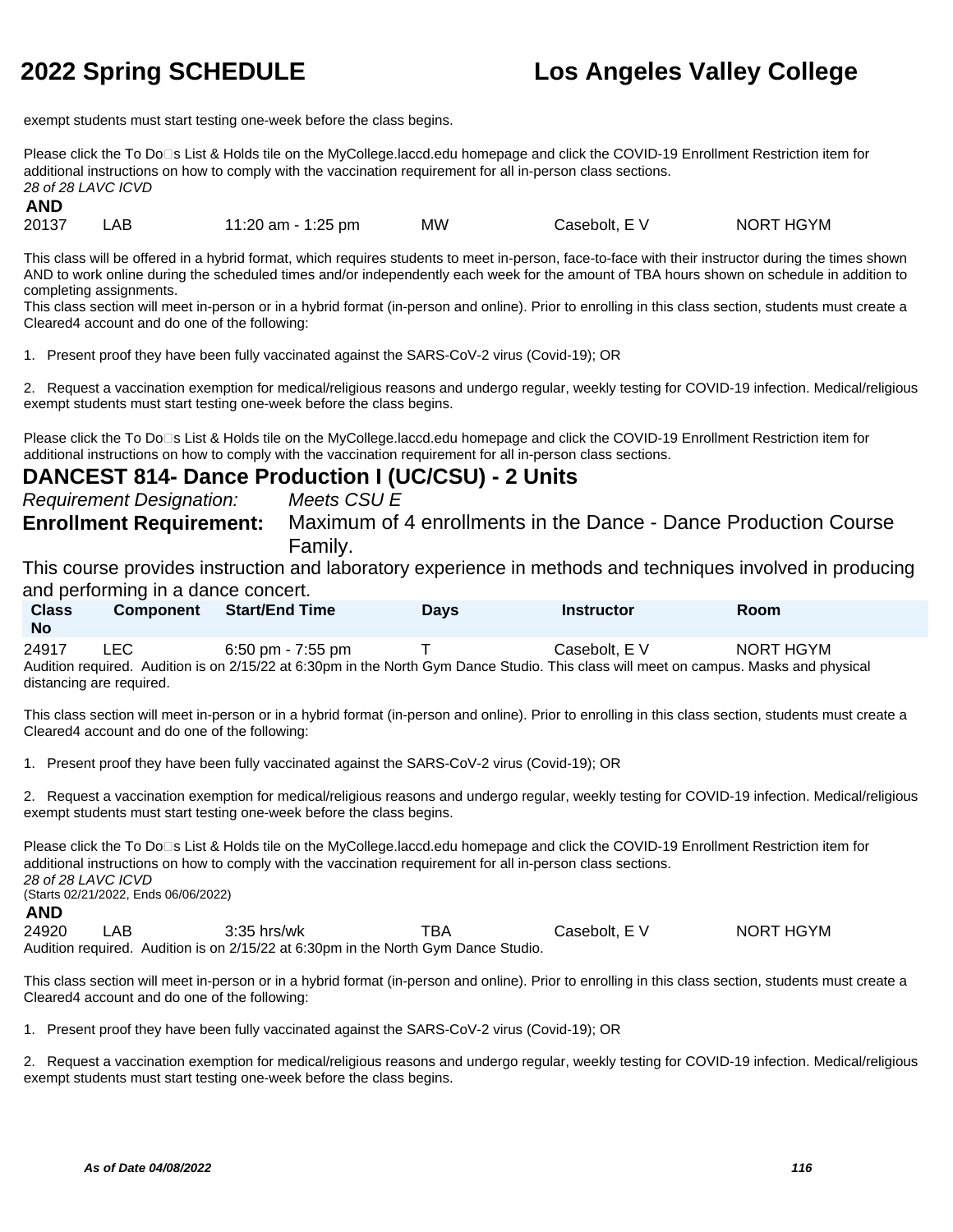Please click the To Do□s List & Holds tile on the MyCollege.laccd.edu homepage and click the COVID-19 Enrollment Restriction item for additional instructions on how to comply with the vaccination requirement for all in-person class sections. (Starts 02/21/2022, Ends 06/06/2022)

### **DANCEST 815- Dance Production II (UC/CSU) - 2 Units**

Requirement Designation: Meets CSU E

**Enrollment Requirement:** Prerequisite: DANCEST 814 with a grade of C or better. Maximum of 4 enrollments in the Dance - Dance Production Course Family.

This course provides basic instruction and laboratory experience in beginning level methods and techniques involved in producing and performing in a dance concert.

| <b>Class</b><br><b>No</b> | Component | <b>Start/End Time</b> | Days | Instructor                                                                                                         | <b>Room</b> |
|---------------------------|-----------|-----------------------|------|--------------------------------------------------------------------------------------------------------------------|-------------|
| 24918                     | LEC.      | 6:50 pm - 7:55 pm     |      | Casebolt. E V                                                                                                      | NORT HGYM   |
|                           |           |                       |      | Audition required. Audition is on 2/15/22 at 6:30pm in the North Gym Dance Studio. This class will meet on campus. |             |

This class section will meet in-person or in a hybrid format (in-person and online). Prior to enrolling in this class section, students must create a Cleared4 account and do one of the following:

1. Present proof they have been fully vaccinated against the SARS-CoV-2 virus (Covid-19); OR

2. Request a vaccination exemption for medical/religious reasons and undergo regular, weekly testing for COVID-19 infection. Medical/religious exempt students must start testing one-week before the class begins.

Please click the To Do□s List & Holds tile on the MyCollege.laccd.edu homepage and click the COVID-19 Enrollment Restriction item for additional instructions on how to comply with the vaccination requirement for all in-person class sections.

This class section will meet in-person or in a hybrid format (in-person and online). Prior to enrolling in this class section, students must create a Cleared4 account and do one of the following:

1. Present proof they have been fully vaccinated against the SARS-CoV-2 virus (Covid-19); OR

2. Request a vaccination exemption for medical/religious reasons and undergo regular, weekly testing for COVID-19 infection. Medical/religious exempt students must start testing one-week before the class begins.

Please click the To Do□s List & Holds tile on the MyCollege.laccd.edu homepage and click the COVID-19 Enrollment Restriction item for additional instructions on how to comply with the vaccination requirement for all in-person class sections. 28 of 28 LAVC ICVD (Starts 02/21/2022, Ends 06/06/2022) **AND**

24921 LAB 3:35 hrs/wk TBA Casebolt, E V NORT HGYM Audition required. Audition is on 2/15/22 at 6:30pm in the North Gym Dance Studio. This class section will meet in-person or in a hybrid format (in-person and online). Prior to enrolling in this class section, students must create a Cleared4 account and do one of the following:

1. Present proof they have been fully vaccinated against the SARS-CoV-2 virus (Covid-19); OR

2. Request a vaccination exemption for medical/religious reasons and undergo regular, weekly testing for COVID-19 infection. Medical/religious exempt students must start testing one-week before the class begins.

Please click the To Do⊡s List & Holds tile on the MyCollege.laccd.edu homepage and click the COVID-19 Enrollment Restriction item for additional instructions on how to comply with the vaccination requirement for all in-person class sections. (Starts 02/21/2022, Ends 06/06/2022)

### **DANCEST 816- Dance Production III (UC/CSU) - 2 Units**

Requirement Designation: Meets CSU E **Enrollment Requirement:** Prerequisite: DANCEST 815 with a grade of C or better and audition required. Maximum of 4 enrollments in the Dance - Dance Production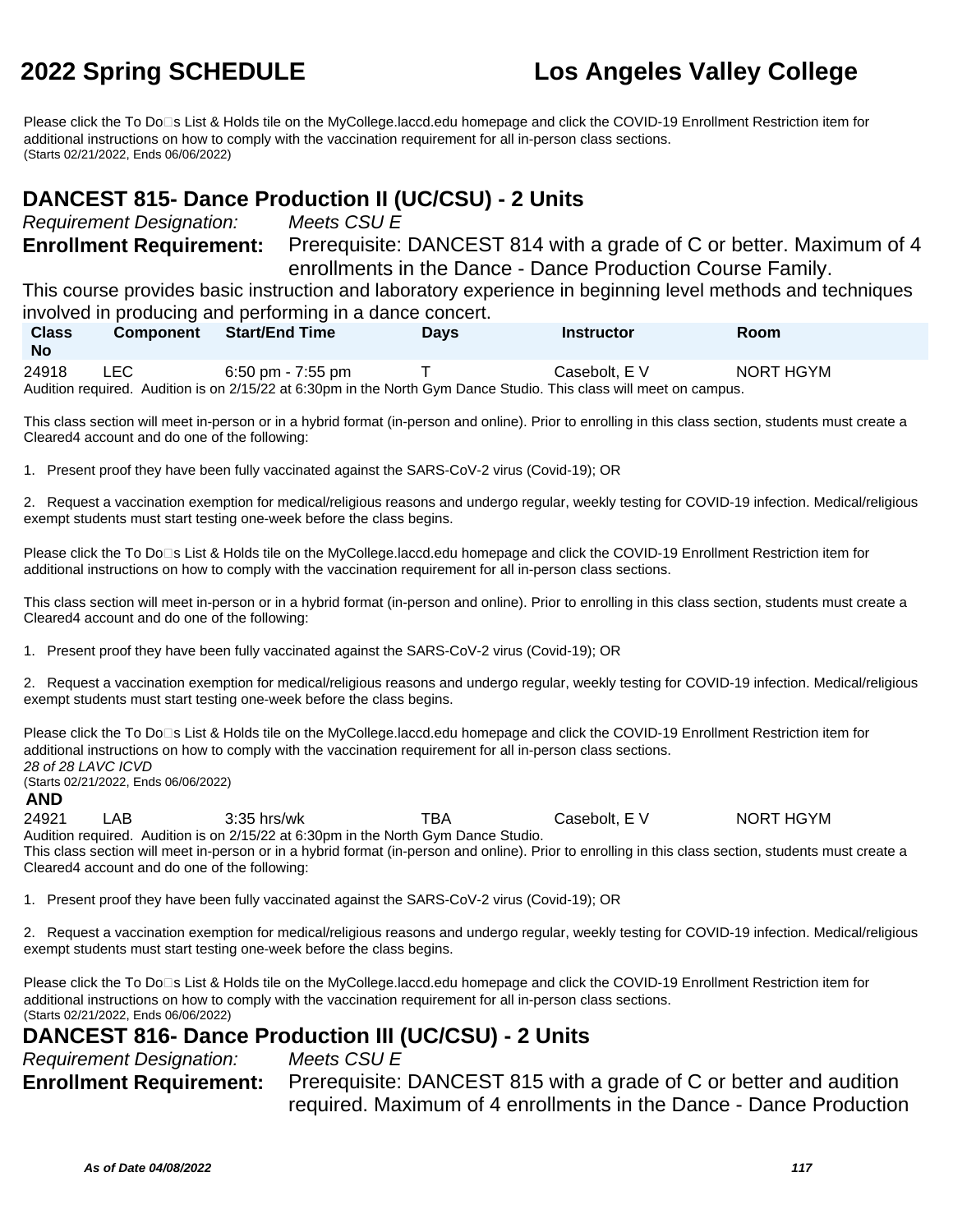### Course Family.

This course provides instruction and intermediate laboratory experience in methods and techniques involved in producing a dance concert.

| <b>Class</b><br>No | <b>Component</b> | <b>Start/End Time</b>                                                              | Days | Instructor    | Room      |  |
|--------------------|------------------|------------------------------------------------------------------------------------|------|---------------|-----------|--|
| 24919              | LEC              | 6:50 pm - 7:55 pm                                                                  |      | Casebolt. E V | NORT HGYM |  |
|                    |                  | Audition required. Audition is on 2/15/22 at 6:30pm in the North Gym Dance Studio. |      |               |           |  |

This class section will meet in-person or in a hybrid format (in-person and online). Prior to enrolling in this class section, students must create a Cleared4 account and do one of the following:

1. Present proof they have been fully vaccinated against the SARS-CoV-2 virus (Covid-19); OR

2. Request a vaccination exemption for medical/religious reasons and undergo regular, weekly testing for COVID-19 infection. Medical/religious exempt students must start testing one-week before the class begins.

Please click the To Do⊡s List & Holds tile on the MyCollege.laccd.edu homepage and click the COVID-19 Enrollment Restriction item for additional instructions on how to comply with the vaccination requirement for all in-person class sections. 28 of 28 LAVC ICVD (Starts 02/21/2022, Ends 06/06/2022) **AND**

24922 LAB 3:35 hrs/wk TBA Casebolt, E V NORT HGYM Audition required. Audition is on 2/15/22 at 6:30pm in the North Gym Dance Studio. This class section will meet in-person or in a hybrid format (in-person and online). Prior to enrolling in this class section, students must create a Cleared4 account and do one of the following:

1. Present proof they have been fully vaccinated against the SARS-CoV-2 virus (Covid-19); OR

2. Request a vaccination exemption for medical/religious reasons and undergo regular, weekly testing for COVID-19 infection. Medical/religious exempt students must start testing one-week before the class begins.

Please click the To Do<sup>n</sup>s List & Holds tile on the MyCollege.laccd.edu homepage and click the COVID-19 Enrollment Restriction item for additional instructions on how to comply with the vaccination requirement for all in-person class sections. (Starts 02/21/2022, Ends 06/06/2022)

### **DANCEST 820- Dance Staging And Methods (UC/CSU) - 4 Units**

Requirement Designation: Meets CSU E

**Enrollment Requirement:** Maximum of 4 enrollments in the Dance - Dance Production Course Family.

This course provides fundamental instruction and laboratory experience in methods and techniques involved in producing a dance concert or event.

| <b>Class</b><br><b>No</b> | <b>Component</b> | <b>Start/End Time</b>               | Days | Instructor    | Room      |  |
|---------------------------|------------------|-------------------------------------|------|---------------|-----------|--|
| 24914                     | <b>LEC</b>       | $6:50 \text{ pm} - 9:10 \text{ pm}$ |      | Casebolt, E V | NORT HGYM |  |

This class section will meet in-person or in a hybrid format (in-person and online). Prior to enrolling in this class section, students must create a Cleared4 account and do one of the following:

1. Present proof they have been fully vaccinated against the SARS-CoV-2 virus (Covid-19); OR

2. Request a vaccination exemption for medical/religious reasons and undergo regular, weekly testing for COVID-19 infection. Medical/religious exempt students must start testing one-week before the class begins.

| Please click the To Do□s List & Holds tile on the MyCollege.laccd.edu homepage and click the COVID-19 Enrollment Restriction item for         |
|-----------------------------------------------------------------------------------------------------------------------------------------------|
| additional instructions on how to comply with the vaccination requirement for all in-person class sections.                                   |
| Audition requied. Audition is on 2/15 at 6:30 pm in the North Gym Dance Studio. This class will meet on campus. Masks and physical distancing |
| are required.                                                                                                                                 |
| 28 of 28 LAVC ICVD                                                                                                                            |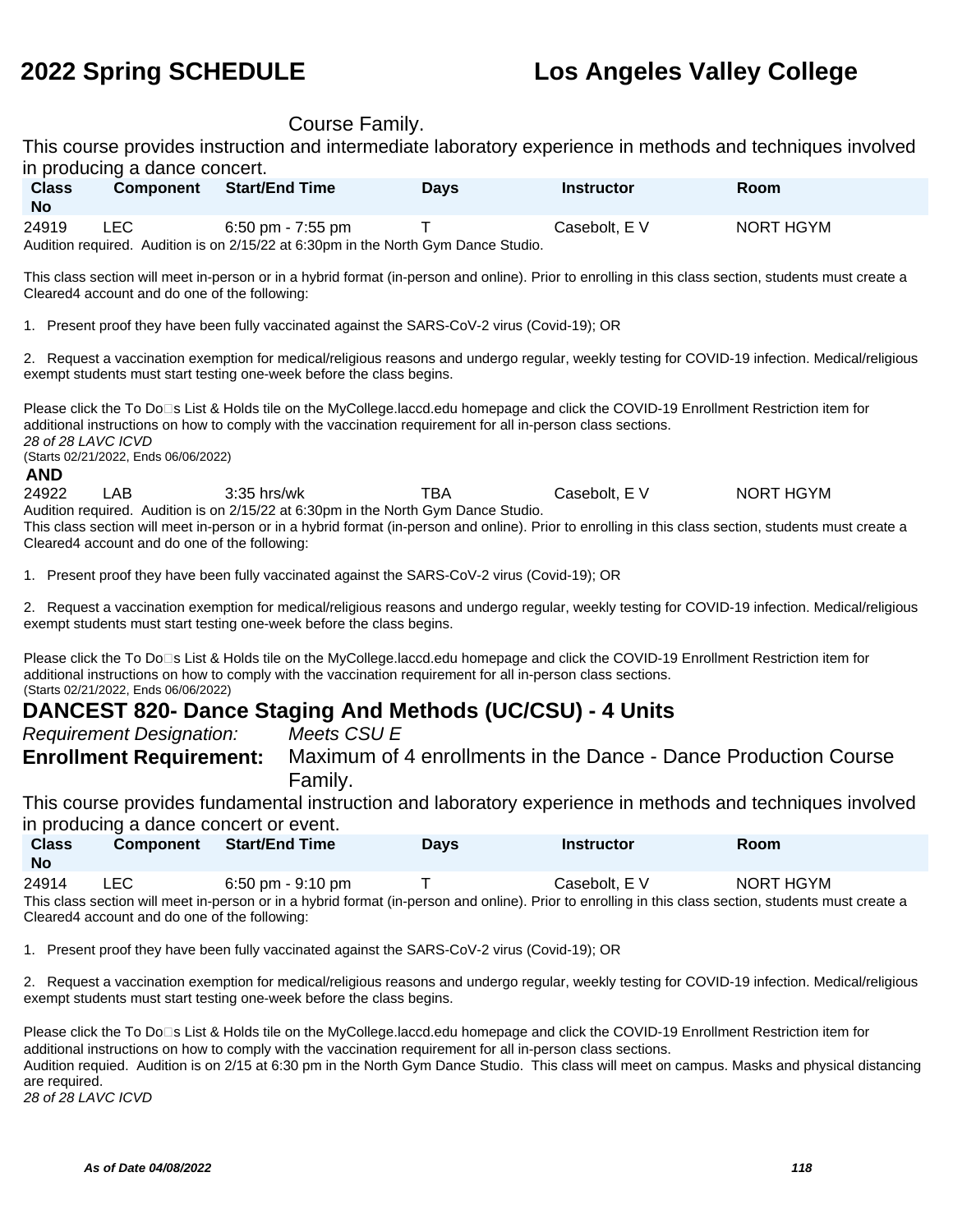(Starts 02/21/2022, Ends 06/06/2022)

### **AND**

24916 LAB 4:50 hrs/wk TBA Casebolt, E V NORT HGYM This class will meet on campus. Masks and physical distancing are required. (Starts 02/21/2022, Ends 06/06/2022)

# **Dance Techniques**

## **DANCETQ 111- Ballet Techniques I (UC/CSU) - 1 Unit**

Requirement Designation: Meets CSU E

**Enrollment Requirement:** Maximum of 4 enrollments in the Dance - Ballet Techniques Course Family

This course offers an introduction to traditional ballet techniques and principles, emphasizing instruction in the fundamentals of positions, placement, terminology, and introductory level exercises.

| <b>Class</b><br>No | <b>Component</b>                                                                                                                                      | <b>Start/End Time</b> | <b>Davs</b> | Instructor    | <b>Room</b> |  |  |  |
|--------------------|-------------------------------------------------------------------------------------------------------------------------------------------------------|-----------------------|-------------|---------------|-------------|--|--|--|
| 11169              | LAB                                                                                                                                                   | 5:00 pm - 6:25 pm     | TTh.        | Casebolt. E V | NORT HGYM   |  |  |  |
|                    | This class section will meet in-person or in a hybrid format (in-person and online). Prior to enrolling in this class section, students must create a |                       |             |               |             |  |  |  |

Cleared4 account and do one of the following:

1. Present proof they have been fully vaccinated against the SARS-CoV-2 virus (Covid-19); OR

2. Request a vaccination exemption for medical/religious reasons and undergo regular, weekly testing for COVID-19 infection. Medical/religious exempt students must start testing one-week before the class begins.

Please click the To Do⊡s List & Holds tile on the MyCollege.laccd.edu homepage and click the COVID-19 Enrollment Restriction item for additional instructions on how to comply with the vaccination requirement for all in-person class sections. 18 of 18 LAVC ICVD

## **DANCETQ 112- Ballet Techniques II (UC/CSU) - 1 Unit**

Requirement Designation: Meets CSU E

**Enrollment Requirement:** Prerequisite: DANCETQ 111 with a grade of C or better. Maximum of 4 enrollments in the Dance - Ballet Techniques Course Family

This course offers instruction in traditional ballet techniques and principles, emphasizing instruction in the fundamentals of positions, placement, and beginning level barre and center floor exercises.

| <b>Class</b>                                                                                                                                          | <b>Component</b>                              | <b>Start/End Time</b> | <b>Davs</b> | <b>Instructor</b> | <b>Room</b> |  |  |  |  |
|-------------------------------------------------------------------------------------------------------------------------------------------------------|-----------------------------------------------|-----------------------|-------------|-------------------|-------------|--|--|--|--|
| <b>No</b>                                                                                                                                             |                                               |                       |             |                   |             |  |  |  |  |
| 11284                                                                                                                                                 | LAB.                                          | 5:00 pm - 6:25 pm     | Πħ.         | Casebolt. E V     | NORT HGYM   |  |  |  |  |
| This class section will meet in-person or in a hybrid format (in-person and online). Prior to enrolling in this class section, students must create a |                                               |                       |             |                   |             |  |  |  |  |
|                                                                                                                                                       | Cleared4 account and do one of the following: |                       |             |                   |             |  |  |  |  |

1. Present proof they have been fully vaccinated against the SARS-CoV-2 virus (Covid-19); OR

2. Request a vaccination exemption for medical/religious reasons and undergo regular, weekly testing for COVID-19 infection. Medical/religious exempt students must start testing one-week before the class begins.

Please click the To Do<sup>n</sup>s List & Holds tile on the MyCollege.laccd.edu homepage and click the COVID-19 Enrollment Restriction item for additional instructions on how to comply with the vaccination requirement for all in-person class sections. 5 of 5 LAVC ICVD

## **DANCETQ 113- Ballet Techniques III (UC/CSU) - 1 Unit**

**Enrollment Requirement:** Prerequisite: DANCETQ 112 with a grade of C or better. Maximum of 4 enrollments in the Dance - Ballet Techniques Course Family

This course offers instruction in traditional ballet techniques and principles, emphasizing instruction and practice at an intermediate level.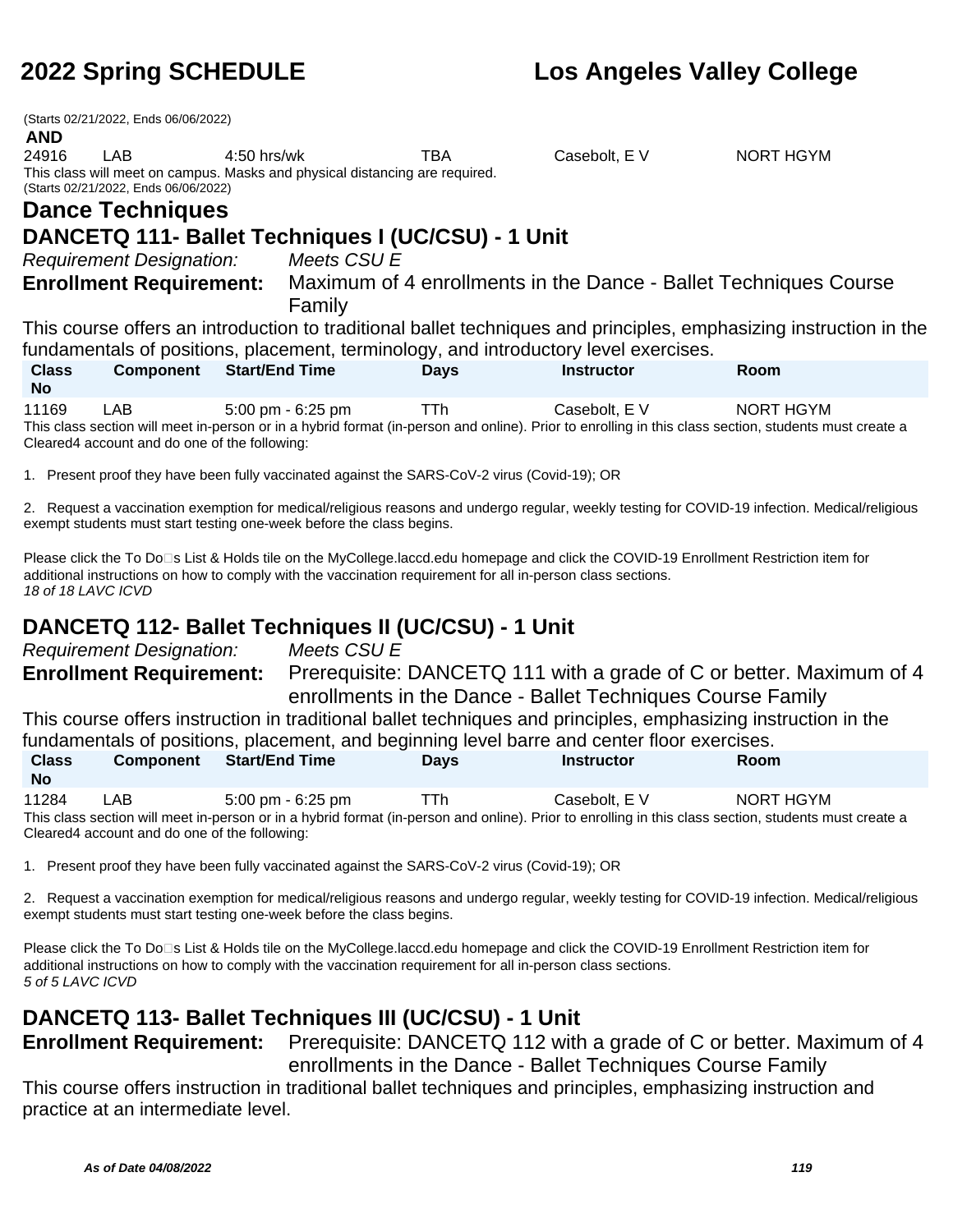| <b>Class</b><br><b>No</b> | <b>Component</b> Start/End Time | <b>Days</b> | <b>Instructor</b> | <b>Room</b> |
|---------------------------|---------------------------------|-------------|-------------------|-------------|
|                           |                                 |             |                   |             |

11357 LAB 5:00 pm - 6:25 pm TTh Casebolt, E V NORT HGYM This class section will meet in-person or in a hybrid format (in-person and online). Prior to enrolling in this class section, students must create a Cleared4 account and do one of the following:

1. Present proof they have been fully vaccinated against the SARS-CoV-2 virus (Covid-19); OR

2. Request a vaccination exemption for medical/religious reasons and undergo regular, weekly testing for COVID-19 infection. Medical/religious exempt students must start testing one-week before the class begins.

Please click the To Do⊡s List & Holds tile on the MyCollege.laccd.edu homepage and click the COVID-19 Enrollment Restriction item for additional instructions on how to comply with the vaccination requirement for all in-person class sections. 5 of 5 LAVC ICVD

## **DANCETQ 114- Ballet Techniques IV (UC/CSU) - 1 Unit**

Requirement Designation: Meets CSU E **Enrollment Requirement:** Prerequisite: DANCETQ 113 with a grade of C or better. Maximum of 4 enrollments in the Dance - Ballet Techniques Course Family.

This course offers instruction in traditional ballet techniques and principles, emphasizing instruction and practice at an intermediate/advanced level.

| <b>Class</b><br><b>No</b> | <b>Component</b> | <b>Start/End Time</b> | <b>Davs</b> | <b>Instructor</b> | Room                                                                                                                                                  |  |
|---------------------------|------------------|-----------------------|-------------|-------------------|-------------------------------------------------------------------------------------------------------------------------------------------------------|--|
| 11409                     | ∟AB              | 5:00 pm - 6:25 pm     | TTh.        | Casebolt. E V     | NORT HGYM                                                                                                                                             |  |
|                           |                  |                       |             |                   | This class section will meet in-person or in a hybrid format (in-person and online). Prior to enrolling in this class section, students must create a |  |

Cleared4 account and do one of the following:

1. Present proof they have been fully vaccinated against the SARS-CoV-2 virus (Covid-19); OR

2. Request a vaccination exemption for medical/religious reasons and undergo regular, weekly testing for COVID-19 infection. Medical/religious exempt students must start testing one-week before the class begins.

Please click the To Do⊡s List & Holds tile on the MyCollege.laccd.edu homepage and click the COVID-19 Enrollment Restriction item for additional instructions on how to comply with the vaccination requirement for all in-person class sections. 5 of 5 LAVC ICVD

## **DANCETQ 141- Modern Dance Techniques I (UC/CSU) - 1 Unit**

Requirement Designation: Meets CSU E **Enrollment Requirement:** Maximum of 4 enrollments in the Dance - Modern Techniques Course Family.

This fundamental course in modern dance provides a foundation for the appreciation of how to take a modern dance class through an exploration into body movement skills, introductory performance qualities and fundamental modern dance principles.

| <b>Class</b><br><b>No</b> | <b>Component</b> | <b>Start/End Time</b> | Days      | Instructor    | Room      |
|---------------------------|------------------|-----------------------|-----------|---------------|-----------|
| 24951                     | ∟AB⊹             | 11:20 am - 12:45 pm   | <b>MW</b> | Casebolt, E V | NORT HGYM |

This class section will meet in-person or in a hybrid format (in-person and online). Prior to enrolling in this class section, students must create a Cleared4 account and do one of the following:

1. Present proof they have been fully vaccinated against the SARS-CoV-2 virus (Covid-19); OR

2. Request a vaccination exemption for medical/religious reasons and undergo regular, weekly testing for COVID-19 infection. Medical/religious exempt students must start testing one-week before the class begins.

Please click the To Do's List & Holds tile on the MyCollege.laccd.edu homepage and click the COVID-19 Enrollment Restriction item for additional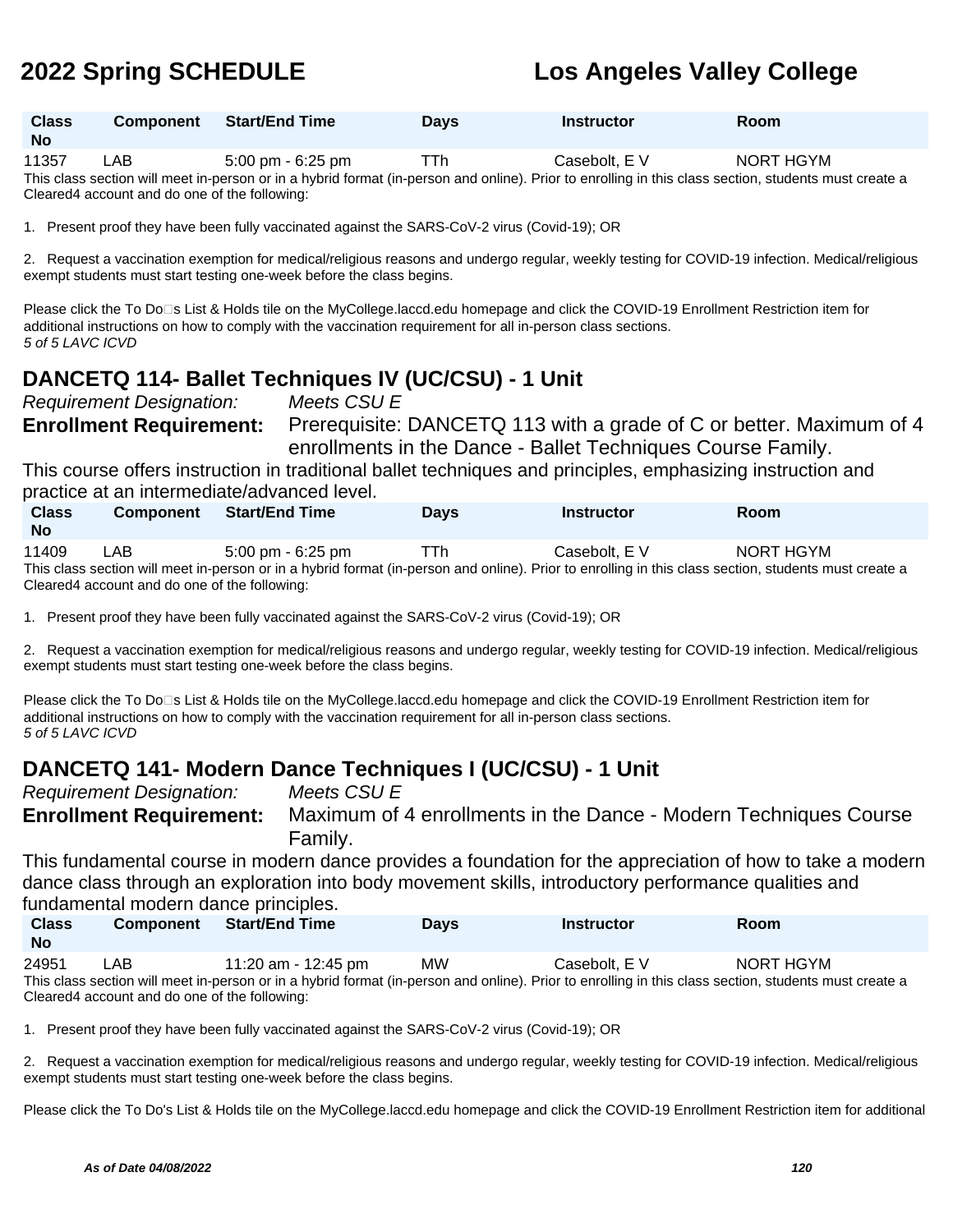instructions on how to comply with the vaccination requirement for all in-person class sections. 18 of 18 LAVC ICVD

### **DANCETQ 142- Modern Dance Techniques II (UC/CSU) - 1 Unit**

Requirement Designation: Meets CSU E

**Enrollment Requirement:** Prerequisite: DANCETQ 141 with a grade of C or better. Maximum of 4 enrollments in the Dance - Modern Techniques Course Family.

This second level modern dance course establishes basic knowledge of beginning techniques of modern dance. Instruction includes broadening the exploration body movement skills, basic performance qualities, deeper study of modern dance principles, and a greater ability to distinguish the differences of various modern dance forms as we know them today. Emphasis is placed on the development of individual expression and integration of creativity in order to prepare dancers for further study in modern dance. **Class Component Start/End Time Days Instructor Room**

**No** 24952 LAB 11:20 am - 12:45 pm MW Casebolt, E V NORT HGYM This class section will meet in-person or in a hybrid format (in-person and online). Prior to enrolling in this class section, students must create a Cleared4 account and do one of the following:

1. Present proof they have been fully vaccinated against the SARS-CoV-2 virus (Covid-19); OR

2. Request a vaccination exemption for medical/religious reasons and undergo regular, weekly testing for COVID-19 infection. Medical/religious exempt students must start testing one-week before the class begins.

Please click the To Do's List & Holds tile on the MyCollege.laccd.edu homepage and click the COVID-19 Enrollment Restriction item for additional instructions on how to comply with the vaccination requirement for all in-person class sections. 5 of 5 LAVC ICVD

## **DANCETQ 143- Modern Dance Techniques III (UC/CSU) - 1 Unit**

Requirement Designation: Meets CSU E

**Enrollment Requirement:** Prerequisite: DANCETQ 142 with a grade of C or better. Maximum of 4 enrollments in the Dance - Modern Techniques Course Family.

Modern Dance Techniques III

**Class No Component Start/End Time Days Instructor Room** 24953 LAB 11:20 am - 12:45 pm MW Casebolt, E V NORT HGYM This class section will meet in-person or in a hybrid format (in-person and online). Prior to enrolling in this class section, students must create a Cleared4 account and do one of the following:

1. Present proof they have been fully vaccinated against the SARS-CoV-2 virus (Covid-19); OR

2. Request a vaccination exemption for medical/religious reasons and undergo regular, weekly testing for COVID-19 infection. Medical/religious exempt students must start testing one-week before the class begins.

Please click the To Do□s List & Holds tile on the MyCollege.laccd.edu homepage and click the COVID-19 Enrollment Restriction item for additional instructions on how to comply with the vaccination requirement for all in-person class sections. 2 of 2 LAVC ICVD

## **DANCETQ 144- Modern Dance Techniques IV (UC/CSU) - 1 Unit**

Requirement Designation: Meets CSU E **Enrollment Requirement:** Prerequisite: DANCETQ 143 with a grade of C or better. Maximum of 4 enrollments in the Dance - Modern Techniques Course Family.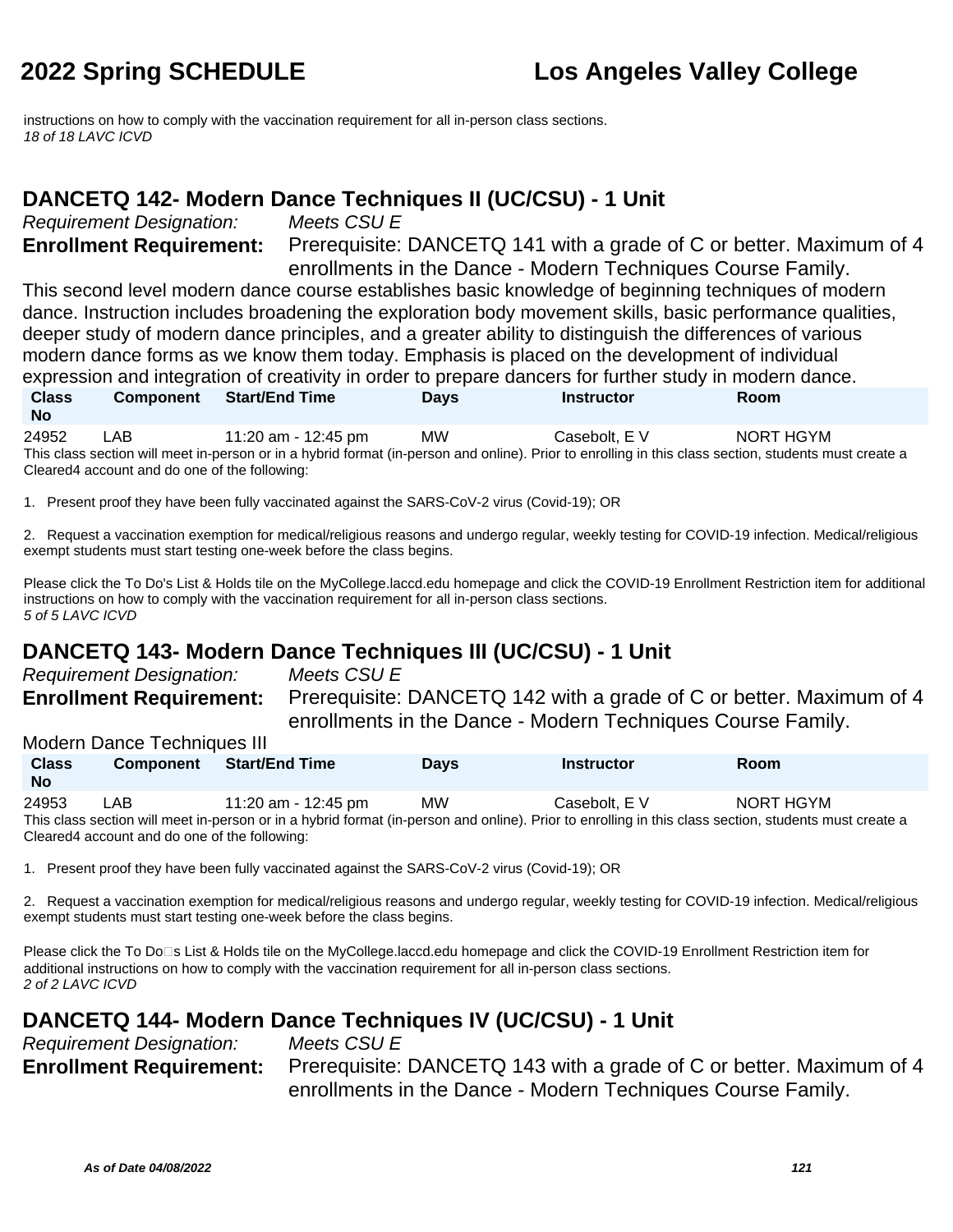| Modern Dance Techniques IV                                                                                                                                                               |                                                                                                                                                                                                                                                                                 |                                                                                                             |             |                                                                                                                                       |                                                                                                                                                |  |  |  |  |
|------------------------------------------------------------------------------------------------------------------------------------------------------------------------------------------|---------------------------------------------------------------------------------------------------------------------------------------------------------------------------------------------------------------------------------------------------------------------------------|-------------------------------------------------------------------------------------------------------------|-------------|---------------------------------------------------------------------------------------------------------------------------------------|------------------------------------------------------------------------------------------------------------------------------------------------|--|--|--|--|
| <b>Class</b><br><b>No</b>                                                                                                                                                                | Component                                                                                                                                                                                                                                                                       | <b>Start/End Time</b>                                                                                       | <b>Days</b> | <b>Instructor</b>                                                                                                                     | Room                                                                                                                                           |  |  |  |  |
| 24954                                                                                                                                                                                    | <b>LAB</b><br>MW<br>Casebolt, E V<br>11:20 am - 12:45 pm<br>NORT HGYM<br>This class section will meet in-person or in a hybrid format (in-person and online). Prior to enrolling in this class section, students must create a<br>Cleared4 account and do one of the following: |                                                                                                             |             |                                                                                                                                       |                                                                                                                                                |  |  |  |  |
|                                                                                                                                                                                          |                                                                                                                                                                                                                                                                                 | 1. Present proof they have been fully vaccinated against the SARS-CoV-2 virus (Covid-19); OR                |             |                                                                                                                                       |                                                                                                                                                |  |  |  |  |
|                                                                                                                                                                                          |                                                                                                                                                                                                                                                                                 | exempt students must start testing one-week before the class begins.                                        |             |                                                                                                                                       | 2. Request a vaccination exemption for medical/religious reasons and undergo regular, weekly testing for COVID-19 infection. Medical/religious |  |  |  |  |
| 5 of 5 LAVC ICVD                                                                                                                                                                         |                                                                                                                                                                                                                                                                                 | additional instructions on how to comply with the vaccination requirement for all in-person class sections. |             | Please click the To Do⊡s List & Holds tile on the MyCollege.laccd.edu homepage and click the COVID-19 Enrollment Restriction item for |                                                                                                                                                |  |  |  |  |
|                                                                                                                                                                                          |                                                                                                                                                                                                                                                                                 | DANCETQ 151- Dance For Film And Stage I (UC/CSU) - 1 Unit                                                   |             |                                                                                                                                       |                                                                                                                                                |  |  |  |  |
|                                                                                                                                                                                          | <b>Requirement Designation:</b>                                                                                                                                                                                                                                                 | Meets CSU E                                                                                                 |             |                                                                                                                                       |                                                                                                                                                |  |  |  |  |
|                                                                                                                                                                                          | <b>Enrollment Requirement:</b>                                                                                                                                                                                                                                                  | Family.                                                                                                     |             | Maximum of 4 enrollments in the Dance - Special Projects Course                                                                       |                                                                                                                                                |  |  |  |  |
| This course introduces students to renowned choreographers and dancers, and provides instruction and<br>practice in introductory fundamentals of dance technique used in film and stage. |                                                                                                                                                                                                                                                                                 |                                                                                                             |             |                                                                                                                                       |                                                                                                                                                |  |  |  |  |
| <b>Class</b><br><b>No</b>                                                                                                                                                                | <b>Component</b>                                                                                                                                                                                                                                                                | <b>Start/End Time</b>                                                                                       | <b>Days</b> | <b>Instructor</b>                                                                                                                     | Room                                                                                                                                           |  |  |  |  |
| 24957                                                                                                                                                                                    | NORT HGYM<br>LAB<br>6:50 pm - 8:15 pm<br>MW.<br>Lubow, C S<br>This class section will meet in-person or in a hybrid format (in-person and online). Prior to enrolling in this class section, students must create a<br>Cleared4 account and do one of the following:            |                                                                                                             |             |                                                                                                                                       |                                                                                                                                                |  |  |  |  |

1. Present proof they have been fully vaccinated against the SARS-CoV-2 virus (Covid-19); OR

2. Request a vaccination exemption for medical/religious reasons and undergo regular, weekly testing for COVID-19 infection. Medical/religious exempt students must start testing one-week before the class begins.

Please click the To Do's List & Holds tile on the MyCollege.laccd.edu homepage and click the COVID-19 Enrollment Restriction item for additional instructions on how to comply with the vaccination requirement for all in-person class sections. 28 of 28 LAVC ICVD

### **DANCETQ 152- Dance For Film And Stage II (UC/CSU) - 1 Unit**

Requirement Designation: Meets CSU E **Enrollment Requirement:** Prerequisite: DANCETQ 151 with a grade of C or better. Maximum of 4 enrollments in the Dance - Special Projects Course Family. This course introduces students to renowned choreographers and dancers, and provides instruction and practice in the fundamentals of dance technique used in film and stage, at a beginning level.

| <b>Class</b><br><b>No</b> | <b>Component</b> | <b>Start/End Time</b>                                                                                                                                 | <b>Davs</b> | <b>Instructor</b> | Room      |
|---------------------------|------------------|-------------------------------------------------------------------------------------------------------------------------------------------------------|-------------|-------------------|-----------|
| 24958                     | LAB.             | 6:50 pm - 8:15 pm                                                                                                                                     | <b>MW</b>   | Lubow. C S        | NORT HGYM |
|                           |                  | This class section will meet in-person or in a hybrid format (in-person and online). Prior to enrolling in this class section, students must create a |             |                   |           |

Cleared4 account and do one of the following:

1. Present proof they have been fully vaccinated against the SARS-CoV-2 virus (Covid-19); OR

2. Request a vaccination exemption for medical/religious reasons and undergo regular, weekly testing for COVID-19 infection. Medical/religious exempt students must start testing one-week before the class begins.

Please click the To Do's List & Holds tile on the MyCollege.laccd.edu homepage and click the COVID-19 Enrollment Restriction item for additional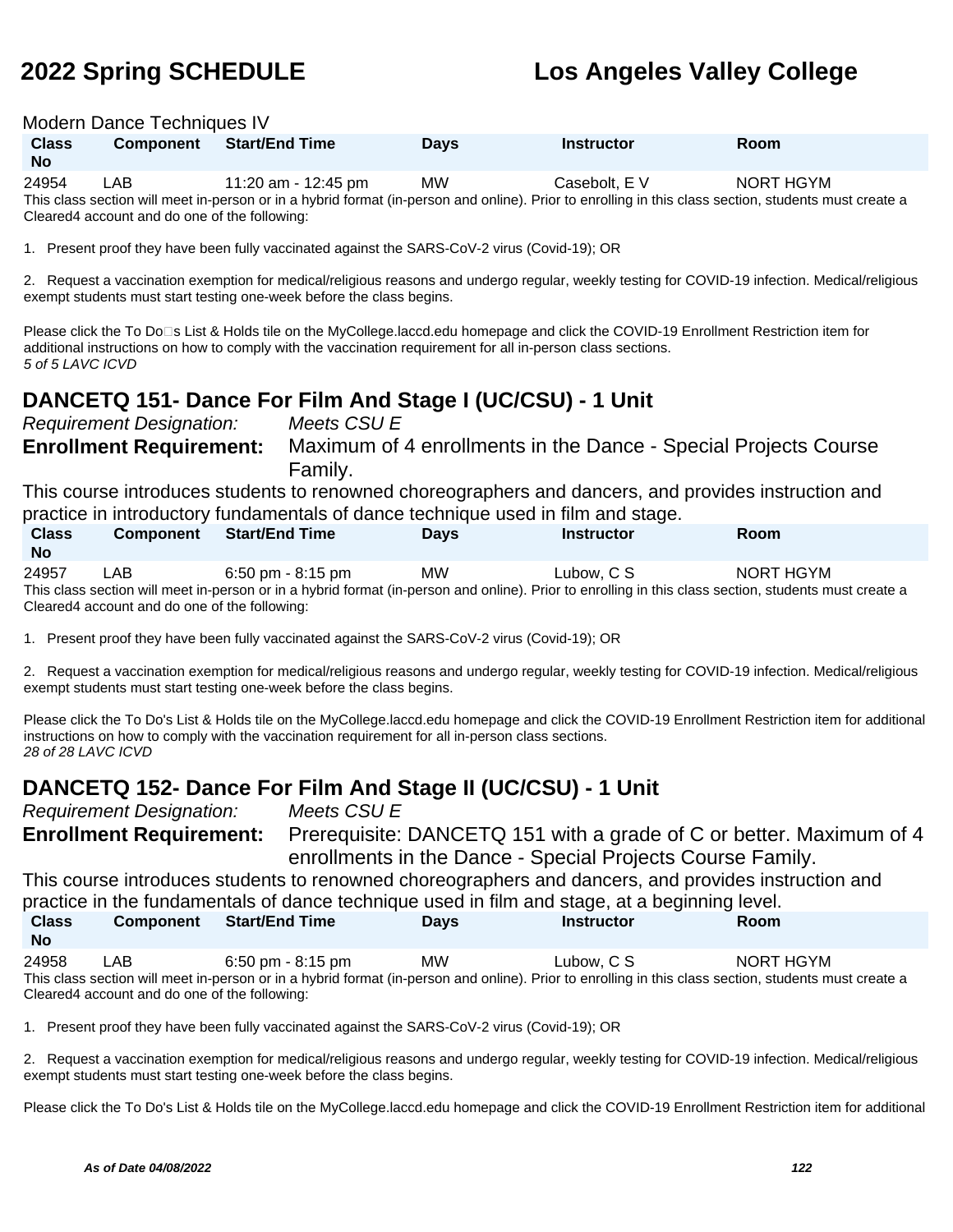instructions on how to comply with the vaccination requirement for all in-person class sections. 28 of 28 LAVC ICVD

### **DANCETQ 153- Dance For Film And Stage III (UC/CSU) - 1 Unit**

Requirement Designation: Meets CSU E

**Enrollment Requirement:** Prerequisite: DANCETQ 152 with a grade of C or better. Maximum of 4 enrollments in the Dance - Special Projects Course Family.

This course introduces students to renowned choreographers and dancers, and provides instruction and practice in various dance genres and techniques used in film and stage at an intermediate level.

| <b>Class</b>                                                                                                                                          | <b>Component</b> | <b>Start/End Time</b> | Days      | <b>Instructor</b> | Room      |  |  |  |
|-------------------------------------------------------------------------------------------------------------------------------------------------------|------------------|-----------------------|-----------|-------------------|-----------|--|--|--|
| <b>No</b>                                                                                                                                             |                  |                       |           |                   |           |  |  |  |
| 24959                                                                                                                                                 | LAB              | 6:50 pm - 8:15 pm     | <b>MW</b> | Lubow. C S        | NORT HGYM |  |  |  |
| This class section will meet in-person or in a hybrid format (in-person and online). Prior to enrolling in this class section, students must create a |                  |                       |           |                   |           |  |  |  |
| Cleared4 account and do one of the following:                                                                                                         |                  |                       |           |                   |           |  |  |  |

1. Present proof they have been fully vaccinated against the SARS-CoV-2 virus (Covid-19); OR

2. Request a vaccination exemption for medical/religious reasons and undergo regular, weekly testing for COVID-19 infection. Medical/religious exempt students must start testing one-week before the class begins.

Please click the To Do's List & Holds tile on the MyCollege.laccd.edu homepage and click the COVID-19 Enrollment Restriction item for additional instructions on how to comply with the vaccination requirement for all in-person class sections. 28 of 28 LAVC ICVD

## **DANCETQ 154- Dance For Film And Stage Iv (UC/CSU) - 1 Unit**

Requirement Designation: Meets CSU E

**Enrollment Requirement:** Prerequisite: DANCETQ 153 with a grade of C or better. Maximum of 4 enrollments in the Dance - Special Projects Course Family.

This course introduces students to renowned choreographers and dancers, and provides instruction and practice in various dance genres and techniques used in film and stage at an advanced level.

| <b>Class</b><br><b>No</b> | <b>Component</b> | <b>Start/End Time</b>               | <b>Days</b> | <b>Instructor</b>                                                                                                                                     | Room      |
|---------------------------|------------------|-------------------------------------|-------------|-------------------------------------------------------------------------------------------------------------------------------------------------------|-----------|
| 24960                     | ∟AB.             | $6:50 \text{ pm} - 8:15 \text{ pm}$ | <b>MW</b>   | Lubow. C S                                                                                                                                            | NORT HGYM |
|                           |                  |                                     |             | This class section will meet in person or in a bybrid format (in person and online). Prior to enrolling in this class section, students must create a |           |

 $\,$  orid format (in-person and online). Prior to enrolling in this class section, students must create  $\,$ Cleared4 account and do one of the following:

1. Present proof they have been fully vaccinated against the SARS-CoV-2 virus (Covid-19); OR

2. Request a vaccination exemption for medical/religious reasons and undergo regular, weekly testing for COVID-19 infection. Medical/religious exempt students must start testing one-week before the class begins.

Please click the To Do's List & Holds tile on the MyCollege.laccd.edu homepage and click the COVID-19 Enrollment Restriction item for additional instructions on how to comply with the vaccination requirement for all in-person class sections. 28 of 28 LAVC ICVD

## **DANCETQ 221- Yoga Skills I (UC/CSU) - 1 Unit**

Requirement Designation: Meets CSU E

**Enrollment Requirement:** Maximum of 4 enrollments in the Dance - Yoga/ Stress Management Course Family.

This course provides an introduction to instruction and practice in yoga technique that facilitates body conditioning, endurance, flexibility, balance, stress reduction, and alignment, to supplement and enhance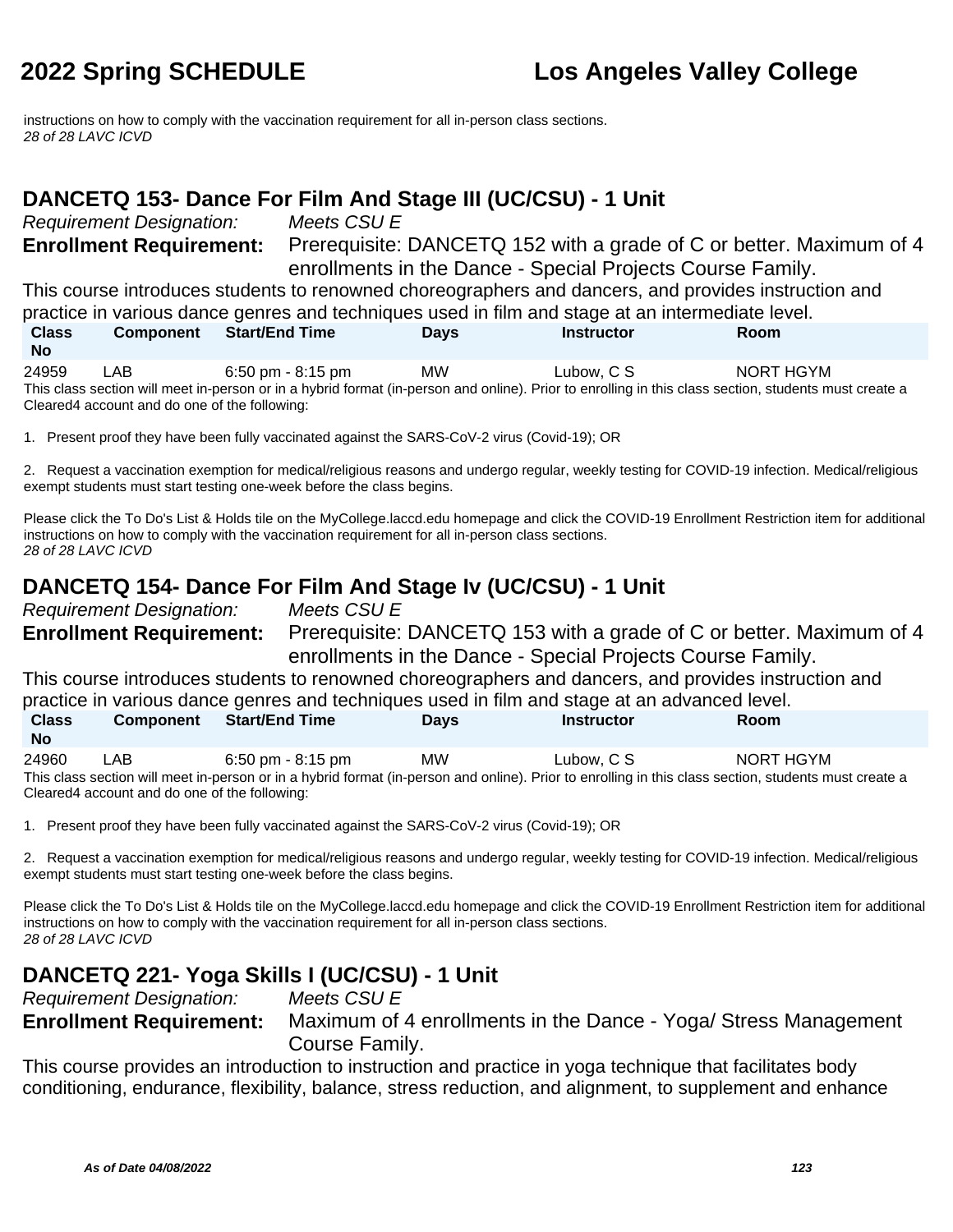| dance technique or other general fitness activities.                                                                                                                                |                                                                                                                                                                                                                                                                                                                                                                                                                                                                                                                                                                                                                                              |                                                                                                                                                    |             |                   |                 |  |  |  |
|-------------------------------------------------------------------------------------------------------------------------------------------------------------------------------------|----------------------------------------------------------------------------------------------------------------------------------------------------------------------------------------------------------------------------------------------------------------------------------------------------------------------------------------------------------------------------------------------------------------------------------------------------------------------------------------------------------------------------------------------------------------------------------------------------------------------------------------------|----------------------------------------------------------------------------------------------------------------------------------------------------|-------------|-------------------|-----------------|--|--|--|
| <b>Class</b><br><b>No</b>                                                                                                                                                           | <b>Component</b>                                                                                                                                                                                                                                                                                                                                                                                                                                                                                                                                                                                                                             | <b>Start/End Time</b>                                                                                                                              | <b>Days</b> | <b>Instructor</b> | Room            |  |  |  |
| 11828                                                                                                                                                                               | LAB                                                                                                                                                                                                                                                                                                                                                                                                                                                                                                                                                                                                                                          | 1:00 pm - 2:25 pm                                                                                                                                  | TTh         | Lee, K            | <b>INTERNET</b> |  |  |  |
| assignments.                                                                                                                                                                        |                                                                                                                                                                                                                                                                                                                                                                                                                                                                                                                                                                                                                                              | This class requires students to be online and interacting with their instructor during the times shown in class schedule in addition to completing |             |                   |                 |  |  |  |
| 28330                                                                                                                                                                               | LAB                                                                                                                                                                                                                                                                                                                                                                                                                                                                                                                                                                                                                                          | $6:30$ hrs/wk                                                                                                                                      | TBA         | Casebolt, E V     | <b>INTERNET</b> |  |  |  |
|                                                                                                                                                                                     | (Starts 04/11/2022, Ends 06/06/2022)                                                                                                                                                                                                                                                                                                                                                                                                                                                                                                                                                                                                         | This class requires students to work online independently each week for the amount of TBA time shown in addition to completing assignments.        |             |                   |                 |  |  |  |
| <b>Class</b>                                                                                                                                                                        | DANCETQ 222- Yoga Skills II (UC/CSU) - 1 Unit<br><b>Requirement Designation:</b><br>Meets CSU E<br>Prerequisite: DANCETQ 221 with a grade of C or better. Maximum of 4<br><b>Enrollment Requirement:</b><br>enrollments in the Dance - Yoga/ Stress Management Course Family.<br>This course provides beginning level instruction and practice in yoga technique that facilitates body<br>conditioning, endurance, flexibility, balance, stress reduction, and alignment to supplement and enhance<br>dance technique or other general fitness activities.<br><b>Start/End Time</b><br>Component<br><b>Instructor</b><br>Room<br><b>Days</b> |                                                                                                                                                    |             |                   |                 |  |  |  |
| <b>No</b>                                                                                                                                                                           |                                                                                                                                                                                                                                                                                                                                                                                                                                                                                                                                                                                                                                              |                                                                                                                                                    |             |                   |                 |  |  |  |
|                                                                                                                                                                                     | 11880<br>LAB<br>TTh<br><b>INTERNET</b><br>1:00 pm - 2:25 pm<br>Lee, K<br>This class requires students to be online and interacting with their instructor during the times shown in class schedule in addition to completing                                                                                                                                                                                                                                                                                                                                                                                                                  |                                                                                                                                                    |             |                   |                 |  |  |  |
| assignments.                                                                                                                                                                        |                                                                                                                                                                                                                                                                                                                                                                                                                                                                                                                                                                                                                                              |                                                                                                                                                    |             |                   |                 |  |  |  |
| 28331                                                                                                                                                                               | LAB                                                                                                                                                                                                                                                                                                                                                                                                                                                                                                                                                                                                                                          | $6:30$ hrs/wk                                                                                                                                      | <b>TBA</b>  | Casebolt, E V     | <b>INTERNET</b> |  |  |  |
| This class requires students to work online independently each week for the amount of TBA time shown in addition to completing assignments.<br>(Starts 04/11/2022, Ends 06/06/2022) |                                                                                                                                                                                                                                                                                                                                                                                                                                                                                                                                                                                                                                              |                                                                                                                                                    |             |                   |                 |  |  |  |

## **DANCETQ 223- Yoga Skills III (UC/CSU) - 1 Unit**

Requirement Designation: Meets CSU E

**Enrollment Requirement:** Prerequisite: DANCETQ 222 with a grade of C or better. Maximum of 4 enrollments in the Dance - Yoga/ Stress Management Course Family.

This course provides instruction and practice in intermediate level yoga technique that facilitates body conditioning, endurance, flexibility, balance, stress reduction, and alignment, to supplement and enhance dance technique or other general fitness activities.

| <b>Class</b><br><b>No</b> | <b>Component</b> | <b>Start/End Time</b> | Days | <b>Instructor</b> | Room            |
|---------------------------|------------------|-----------------------|------|-------------------|-----------------|
| 11901                     | ∟AB              | 1:00 pm - 2:25 pm     |      | Lee. K            | <b>INTERNET</b> |

This class requires students to work online independently each week for the amount of TBA time shown in addition to completing assignments.

28332 LAB 6:30 hrs/wk TBA Casebolt, E V INTERNET

This class requires students to work online independently each week for the amount of TBA time shown in addition to completing assignments. (Starts 04/11/2022, Ends 06/06/2022)

## **DANCETQ 224- Yoga Skills IV (UC/CSU) - 1 Unit**

Requirement Designation: Meets CSU E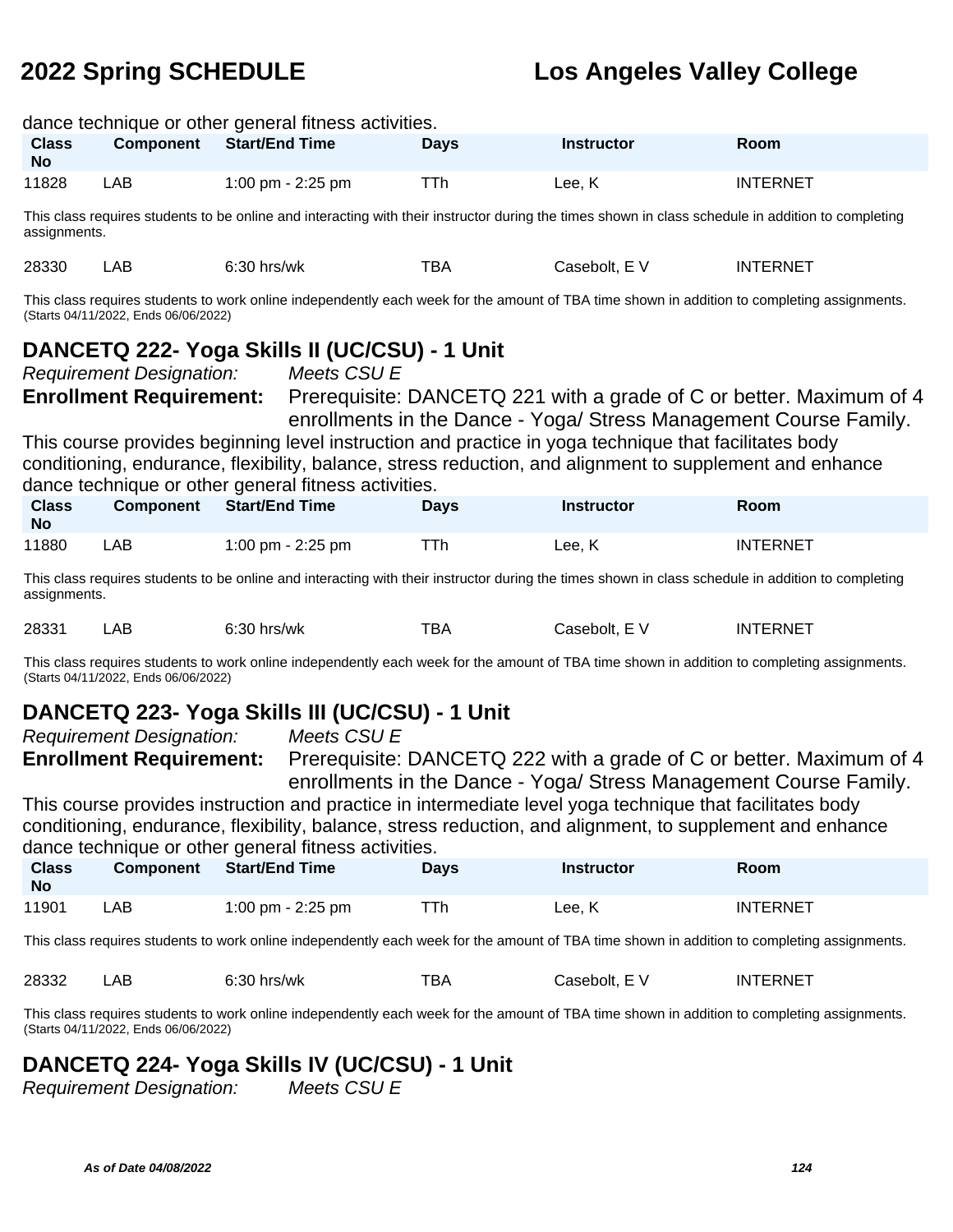**Enrollment Requirement:** Prerequisite: DANCETQ 223 with a grade of C or better. Maximum of 4 enrollments in the Dance - Yoga/ Stress Management Course Family.

This course provides instruction and practice in advanced level yoga technique that facilitates body conditioning, endurance, flexibility, balance, stress reduction, and alignment, to supplement and enhance dance technique or other general fitness activities.

| <b>Class</b><br><b>No</b> | <b>Component</b> | <b>Start/End Time</b> | Days | <b>Instructor</b> | Room            |
|---------------------------|------------------|-----------------------|------|-------------------|-----------------|
| 11917                     | ∟AB -            | 1:00 pm - 2:25 pm     | ⊤Тh  | Lee. K            | <b>INTERNET</b> |

This class requires students to be online and interacting with their instructor during the times shown in class schedule in addition to completing assignments.

28333 LAB 6:30 hrs/wk TBA Casebolt, E V INTERNET

This class requires students to work online independently each week for the amount of TBA time shown in addition to completing assignments. (Starts 04/11/2022, Ends 06/06/2022)

## **Developmental Communications**

## **DEV COM 022A- Communications Laboratory: Phonics and Spelling (NDA) - 1 Unit**

**Enrollment Requirement:** Limited from taking more than 30 units of remedial coursework. Developmental Communications 22A is part of a modular, multi-media program to improve reading and study skills. In this course students work at their own time and pace and focus on specific spelling and word-attack skills within a foundation of phonics instruction.

| <b>Class</b><br><b>No</b> | <b>Component</b> | <b>Start/End Time</b> | Days | <b>Instructor</b> | Room     |
|---------------------------|------------------|-----------------------|------|-------------------|----------|
| 22132                     | LEC              | $1:05$ hrs/wk         | TBA  | Maceyko, E E      | INTERNET |

This class requires students to work online independently each week for the amount of TBA time shown in addition to completing assignments.

### **DEV COM 022B- Communications Laboratory: General Vocabulary (NDA) (RPT 2) - 1 Unit**

**Enrollment Requirement:** Limited from taking more than 30 units of remedial coursework. Developmental Communications 22B is part of a modular, multi-media program to improve reading and study skills. In this course students work at their own time and pace and focus on general advancement of English vocabulary.

| .<br><b>Class</b><br><b>No</b> | <b>Component</b> | <b>Start/End Time</b> | Days | Instructor   | Room            |
|--------------------------------|------------------|-----------------------|------|--------------|-----------------|
| 22134                          | LEC.             | $1:05$ hrs/wk         | TBA  | Maceyko, E E | <b>INTERNET</b> |

This class requires students to work online independently each week for the amount of TBA time shown in addition to completing assignments.

### **DEV COM 022C- Communications Laboratory: College-Level Vocabulary (NDA) (RPT 2) - 1 Unit**

**Enrollment Requirement:** Limited from taking more than 30 units of remedial coursework.

Developmental Communications 22C is part of a modular, multi-media program to improve reading and study skills. In this course students work at their own time and pace and focus on the advancement of college-level reading vocabulary.

| <b>Class</b> | Component | <b>Start/End Time</b> | Days | <b>Instructor</b> | Room |
|--------------|-----------|-----------------------|------|-------------------|------|
| No           |           |                       |      |                   |      |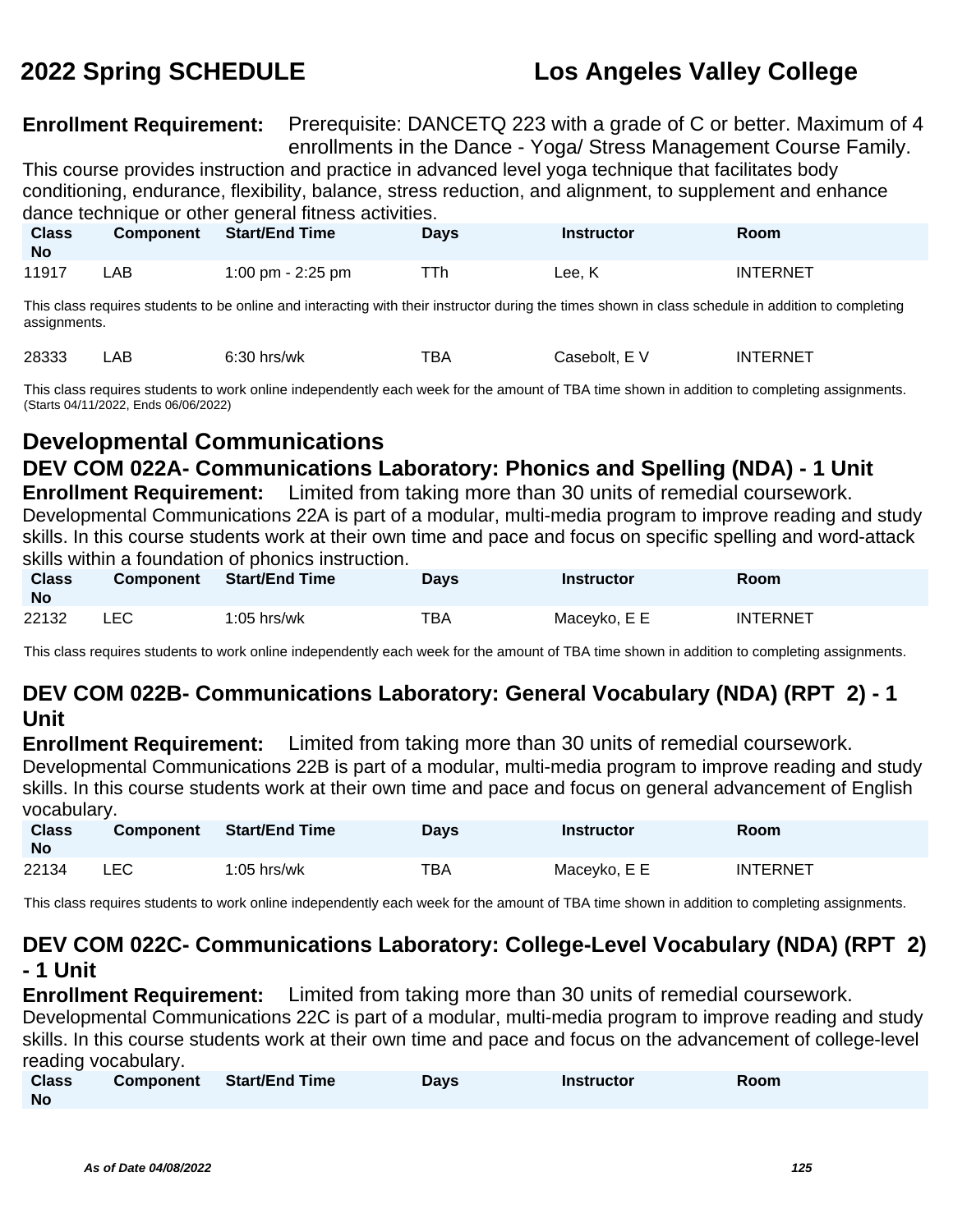22136 LEC 1:05 hrs/wk TBA Maceyko, E E INTERNET

This class requires students to work online independently each week for the amount of TBA time shown in addition to completing assignments.

## **DEV COM 022D- Communications Laboratory: Study Skills (NDA) (RPT 2) - 1 Unit**

**Enrollment Requirement:** Limited from taking more than 30 units of remedial coursework. Developmental Communications 22D is part of a modular, multi-media program to improve reading and study skills. In this course students work at their own time and pace and focus on advancing individual study skills. **Class No Component Start/End Time Days Instructor Room** 22139 LEC 1:05 hrs/wk TBA Maceyko, E E INTERNET

This class requires students to work online independently each week for the amount of TBA time shown in addition to completing assignments.

## **DEV COM 022E- Communications Laboratory: Reading Fluency and Comprehension (NDA) (RPT 2) - 1 Unit**

**Enrollment Requirement:** Limited from taking more than 30 units of remedial coursework. Developmental Communications 22E is part of a modular, multi-media program to improve reading and study skills. In this course students work at their own time and pace and focus on fluency and reading comprehension.

| <b>Class</b><br><b>No</b> | <b>Component</b> | Start/End Time | Days | <b>Instructor</b> | Room            |
|---------------------------|------------------|----------------|------|-------------------|-----------------|
| 22141                     | LEC.             | $1:05$ hrs/wk  | TBA  | Maceyko, E E      | <b>INTERNET</b> |

This class requires students to work online independently each week for the amount of TBA time shown in addition to completing assignments.

## **DEV COM 023- Reading And Study Improvement (NDA) (RPT 1) - 3 Units**

**Enrollment Requirement:** Limited from taking more than 30 units of remedial coursework.

Reading And Study Improvement

| <b>Class</b><br>No | <b>Component</b> | <b>Start/End Time</b> | <b>Days</b> | <b>Instructor</b> | Room            |
|--------------------|------------------|-----------------------|-------------|-------------------|-----------------|
| 24736              | LEC              | $3:10$ hrs/wk         | TBA         | Maceyko, E E      | <b>INTERNET</b> |

## **Economics ECON 001- Principles Of Economics I (UC/CSU) - 3 Units**

Requirement Designation: Meets IGETC 4B CSU D2 **Enrollment Requirement:** Prerequisite: MATH 115 with a grade of C or better, OR Placement into MATH 125 or higher.

Introductory course in the principles of microeconomic theory, including economic analysis of the firm and resource allocation; analysis of the laws of supply and demand; market structures of the American economy; price theory; current domestic economic problems.

| <b>Class</b><br><b>No</b>                                                                                                                             | <b>Component</b> | <b>Start/End Time</b> | <b>Davs</b> | <b>Instructor</b> | Room     |  |  |
|-------------------------------------------------------------------------------------------------------------------------------------------------------|------------------|-----------------------|-------------|-------------------|----------|--|--|
| 12110                                                                                                                                                 | LEC.             | $9:40$ am - 11:05 am  | <b>MW</b>   | Prante, TC        | ACA 1803 |  |  |
| This class section will meet in-person or in a hybrid format (in-person and online). Prior to enrolling in this class section, students must create a |                  |                       |             |                   |          |  |  |
| Cleared4 account and do one of the following:                                                                                                         |                  |                       |             |                   |          |  |  |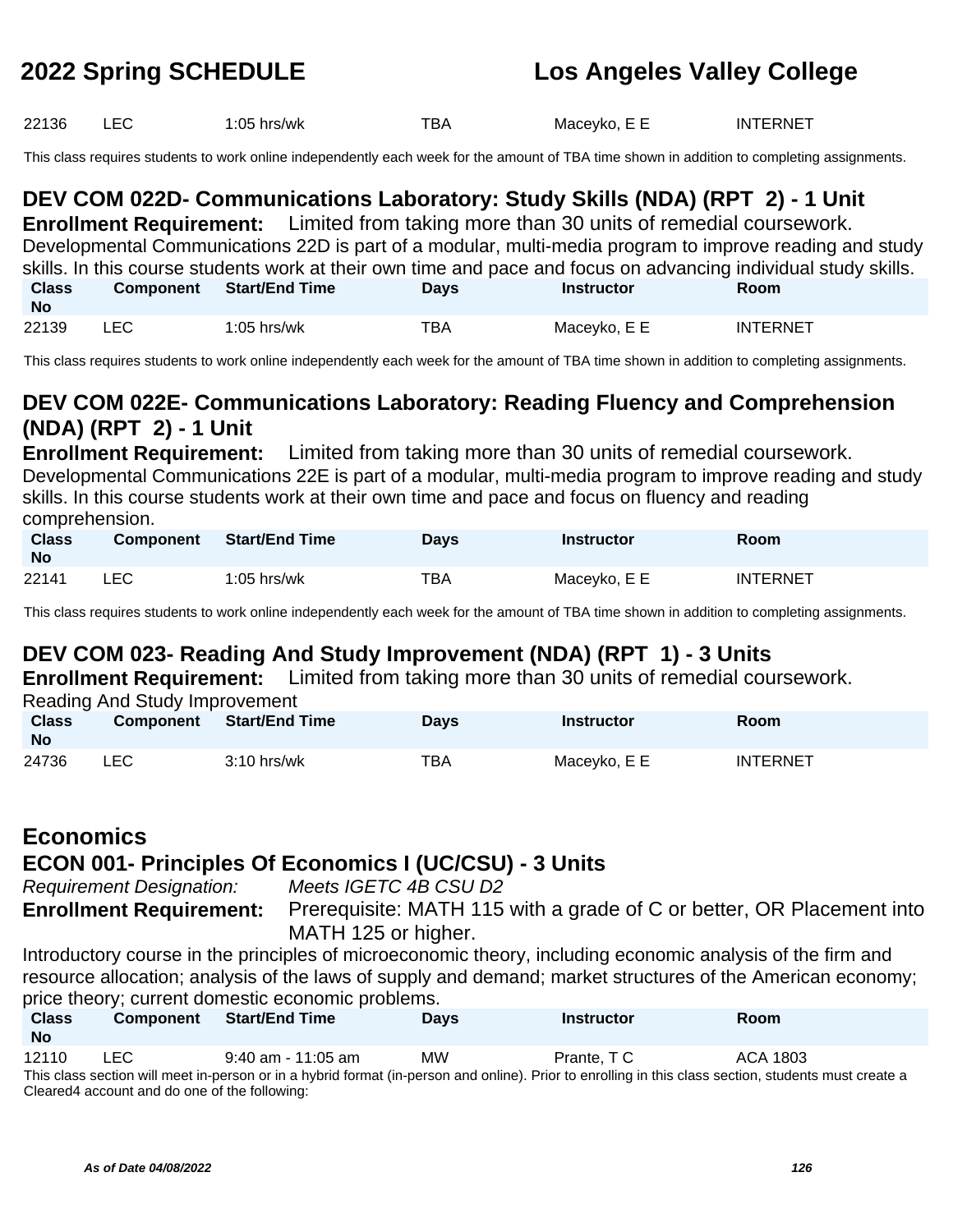1. Present proof they have been fully vaccinated against the SARS-CoV-2 virus (Covid-19); OR

2. Request a vaccination exemption for medical/religious reasons and undergo regular, weekly testing for COVID-19 infection. Medical/religious exempt students must start testing one-week before the class begins.

Please click the To Do<sup>n</sup>s List & Holds tile on the MyCollege.laccd.edu homepage and click the COVID-19 Enrollment Restriction item for additional instructions on how to comply with the vaccination requirement for all in-person class sections. 28 of 28 LAVC ICVD

12261 LEC 9:40 am - 12:50 pm F Cunningham, D E ACA 1803 This class section will meet in-person or in a hybrid format (in-person and online). Prior to enrolling in this class section, students must create a Cleared4 account and do one of the following:

1. Present proof they have been fully vaccinated against the SARS-CoV-2 virus (Covid-19); OR

2. Request a vaccination exemption for medical/religious reasons and undergo regular, weekly testing for COVID-19 infection. Medical/religious exempt students must start testing one-week before the class begins.

Please click the To Do<sup>n</sup>s List & Holds tile on the MyCollege.laccd.edu homepage and click the COVID-19 Enrollment Restriction item for additional instructions on how to comply with the vaccination requirement for all in-person class sections. 28 of 28 LAVC ICVD

17831 LEC 9:40 am - 11:05 am TTh Cunningham, D E ACA 1805 This class section will meet in-person or in a hybrid format (in-person and online). Prior to enrolling in this class section, students must create a Cleared4 account and do one of the following:

1. Present proof they have been fully vaccinated against the SARS-CoV-2 virus (Covid-19); OR

2. Request a vaccination exemption for medical/religious reasons and undergo regular, weekly testing for COVID-19 infection. Medical/religious exempt students must start testing one-week before the class begins.

Please click the To Do⊡s List & Holds tile on the MyCollege.laccd.edu homepage and click the COVID-19 Enrollment Restriction item for additional instructions on how to comply with the vaccination requirement for all in-person class sections. 28 of 28 LAVC ICVD

| 12330 | $\Gamma$<br>- | 3:10 hrs/wk | TBA | Khanjian, , | <b>INTERNET</b> |
|-------|---------------|-------------|-----|-------------|-----------------|
|-------|---------------|-------------|-----|-------------|-----------------|

This class requires students to work online independently each week for the amount of TBA time shown in addition to completing assignments.

| 12120<br>тва<br>Oliphant, W S<br>INT<br>$3:10$ hrs/wk | TERNET |
|-------------------------------------------------------|--------|
|-------------------------------------------------------|--------|

This class requires students to work online independently each week for the amount of TBA time shown in addition to completing assignments.

| 12175 | ∟EC l | $3:10$ hrs/wk | тва | Oliphant, W S | INTERNET |
|-------|-------|---------------|-----|---------------|----------|
|       |       |               |     |               |          |

This class requires students to work online independently each week for the amount of TBA time shown in addition to completing assignments.

| 18804 | $\Gamma$<br>ᅩᄂ | $\sim$ $\sim$<br>$6:30$ hrs/wk | тва | Prante.<br>___ | TERNET<br>INTE |
|-------|----------------|--------------------------------|-----|----------------|----------------|
|-------|----------------|--------------------------------|-----|----------------|----------------|

This class requires students to work online independently each week for the amount of TBA time shown in addition to completing assignments. (Starts 04/11/2022, Ends 06/06/2022)

| 28841 | $\cdot$ . On<br>hrs/wk<br>J.JU- | --<br>. BA | Prante.<br>___ | INT<br>TERNE. |
|-------|---------------------------------|------------|----------------|---------------|
|       |                                 |            |                |               |

This class requires students to work online independently each week for the amount of TBA time shown in addition to completing assignments. (Starts 04/11/2022, Ends 06/06/2022)

### **ECON 002- Principles of Economics II (UC/CSU) - 3 Units**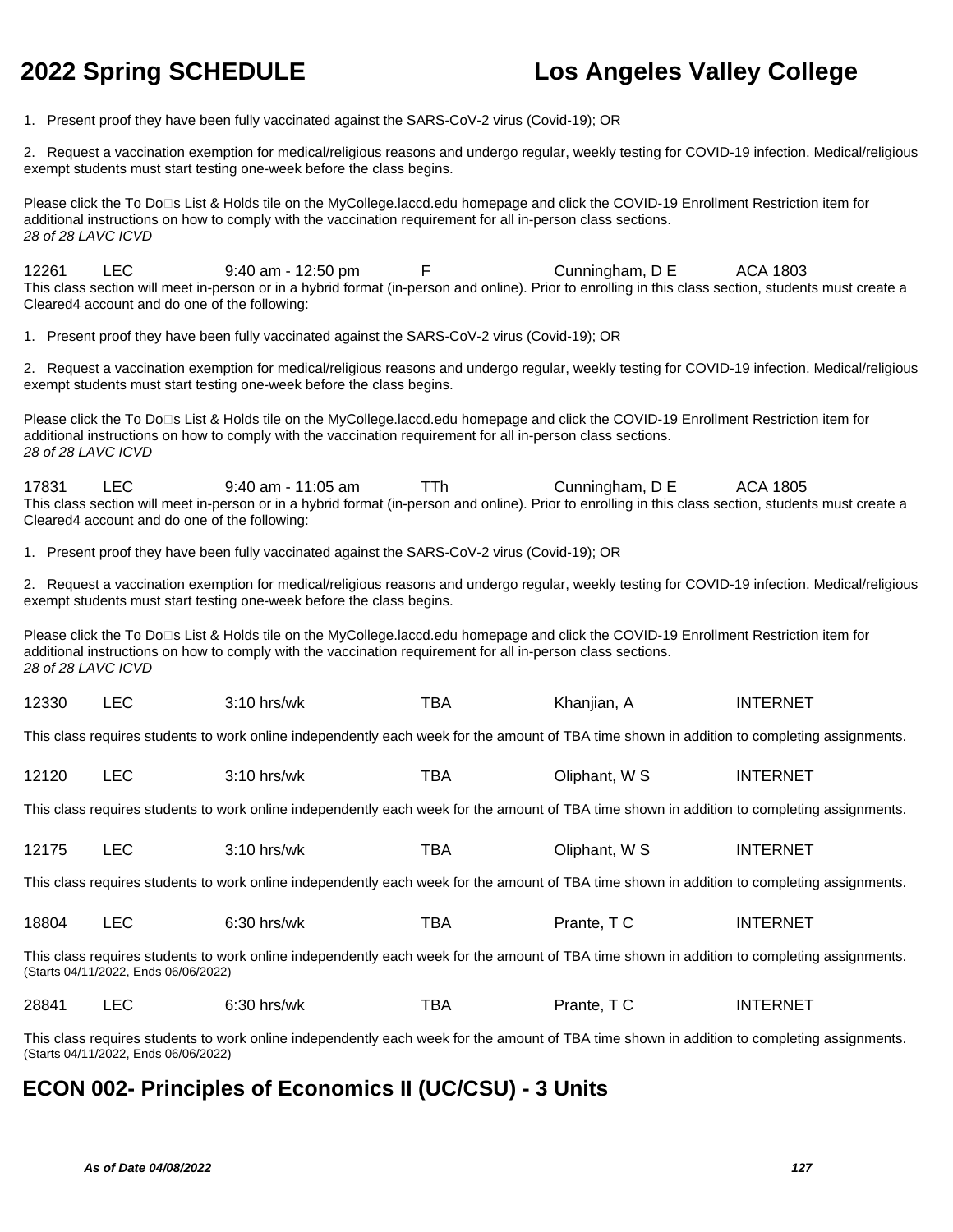### Requirement Designation: Meets IGETC 4B CSU D2 **Enrollment Requirement:** Prerequisite: MATH 115 with a grade of C or better or placement into MATH 125 or Higher. A course in macroeconomics emphasizing aggregative economic analysis, including money and banking, national income determination, business fluctuations, and other topics relevant to macroeconomic analysis. **Class No Component Start/End Time Days Instructor Room** 16694 LEC 9:40 am - 11:05 am TTh Danai, M S ACA 1803 This class section will meet in-person or in a hybrid format (in-person and online). Prior to enrolling in this class section, students must create a Cleared4 account and do one of the following: 1. Present proof they have been fully vaccinated against the SARS-CoV-2 virus (Covid-19); OR 2. Request a vaccination exemption for medical/religious reasons and undergo regular, weekly testing for COVID-19 infection. Medical/religious exempt students must start testing one-week before the class begins. Please click the To Do□s List & Holds tile on the MyCollege.laccd.edu homepage and click the COVID-19 Enrollment Restriction item for additional instructions on how to comply with the vaccination requirement for all in-person class sections. 28 of 28 LAVC ICVD 12707 LEC 11:20 am - 12:45 pm MW Prante, T C ACA 1803 This class section will meet in-person or in a hybrid format (in-person and online). Prior to enrolling in this class section, students must create a Cleared4 account and do one of the following: 1. Present proof they have been fully vaccinated against the SARS-CoV-2 virus (Covid-19); OR 2. Request a vaccination exemption for medical/religious reasons and undergo regular, weekly testing for COVID-19 infection. Medical/religious exempt students must start testing one-week before the class begins. Please click the To Do<sup>n</sup>s List & Holds tile on the MyCollege.laccd.edu homepage and click the COVID-19 Enrollment Restriction item for additional instructions on how to comply with the vaccination requirement for all in-person class sections. 28 of 28 LAVC ICVD 21656 LEC 3:10 hrs/wk TBA Oliphant, W S INTERNET This class requires students to work online independently each week for the amount of TBA time shown in addition to completing assignments. 19499 LEC 6:30 hrs/wk TBA Khanjian, A INTERNET This class requires students to work online independently each week for the amount of TBA time shown in addition to completing assignments. (Starts 04/11/2022, Ends 06/06/2022)

### **ECON 008- Survey Of Economics (UC/CSU) - 3 Units**

Requirement Designation: Meets IGETC 4B CSU D2

This course is a one semester broad survey of economic ideas and theories in the context of economic history (with references to major economic thinkers) suitable for Pre-Business and Non-Business majors. Starting with history and evolution of economic ideas, both microeconomic and macroeconomic topics are covered including general principles of demand and supply, production and cost, market structures, profit motive, inflation, unemployment, fiscal and monetary policy and international trade. The course is designed for students who desire to acquire a general perspective of the economy without the intensive and theoretical and quantitative analysis and policy applications of Economics 1 and 2. A student may receive credit for Economics 8, 1 and 2 ONLY if Economics 8 is completed before Economics 1 and 2.

| <b>Class</b> | Component Start/End Time | Days | <b>Instructor</b> | Room |  |
|--------------|--------------------------|------|-------------------|------|--|
| No           |                          |      |                   |      |  |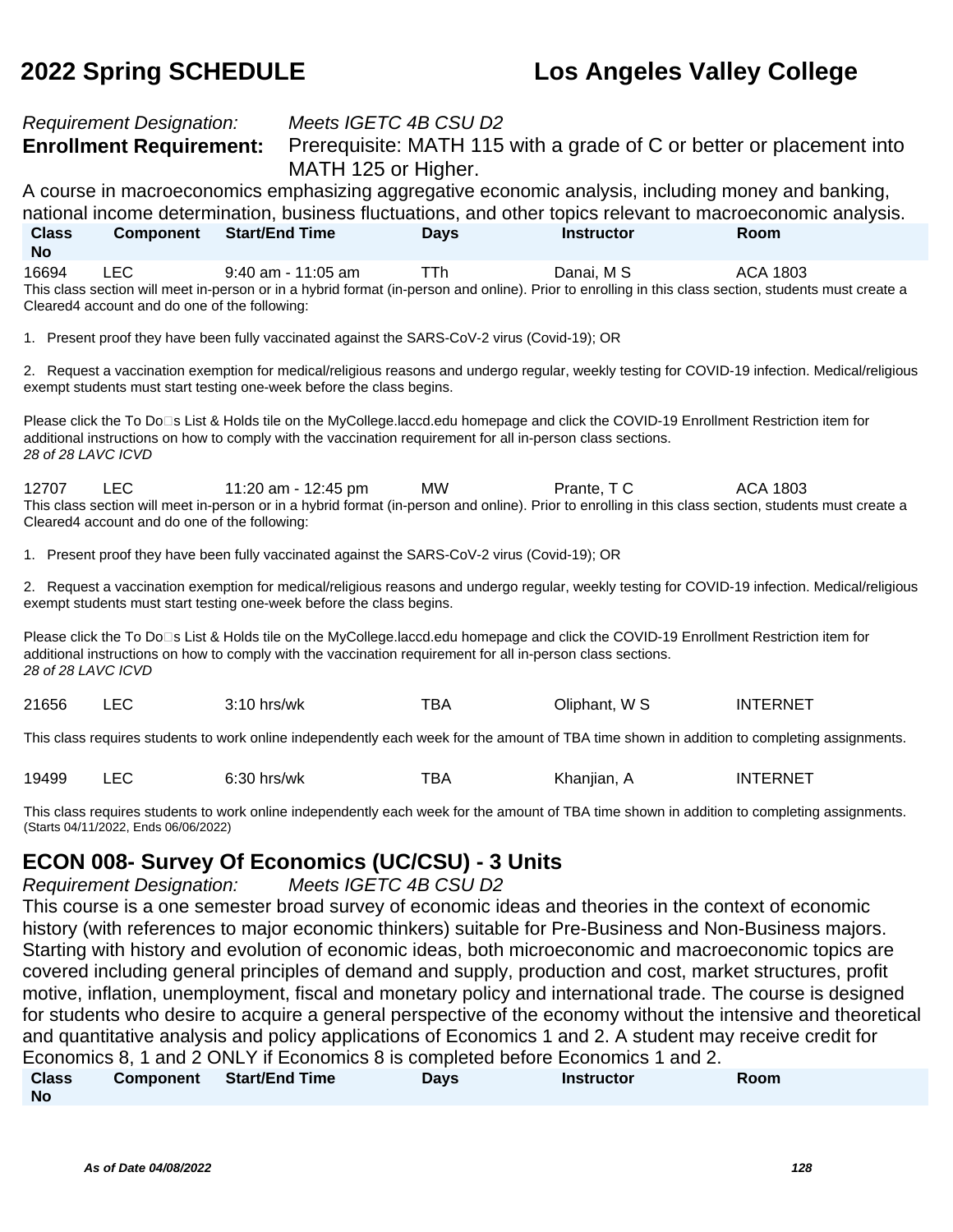| 25224                                                                                                                                                                                                                                                                                                                                                                                                                                      | <b>LEC</b><br><b>TTh</b><br>Lee, SS<br><b>STGEN HIGH</b><br>8:45 am - 10:00 am<br>This course is part of the LAVC Dual Enrollment program and will take place on the St. Genevieve High School campus.<br>Please note that students are required to adhere to the COVID-19 policies of this location.<br>Please note that students are required to adhere to the COVID-19 policies of this location.<br>23 of 28 LAVC Advanced Collg Enrollment<br>(Starts 01/17/2022, Ends 05/21/2022) |                                                                                                                                                                                                                                                                                                                                           |             |                   |                   |  |  |
|--------------------------------------------------------------------------------------------------------------------------------------------------------------------------------------------------------------------------------------------------------------------------------------------------------------------------------------------------------------------------------------------------------------------------------------------|-----------------------------------------------------------------------------------------------------------------------------------------------------------------------------------------------------------------------------------------------------------------------------------------------------------------------------------------------------------------------------------------------------------------------------------------------------------------------------------------|-------------------------------------------------------------------------------------------------------------------------------------------------------------------------------------------------------------------------------------------------------------------------------------------------------------------------------------------|-------------|-------------------|-------------------|--|--|
| 25225                                                                                                                                                                                                                                                                                                                                                                                                                                      | <b>LEC</b><br>23 of 28 LAVC Advanced Collg Enrollment<br>(Starts 01/17/2022, Ends 05/21/2022)                                                                                                                                                                                                                                                                                                                                                                                           | 10:15 am - 11:35 am<br>This course is part of the LAVC Dual Enrollment program and will take place on the St. Genevieve High School campus.<br>Please note that students are required to adhere to the COVID-19 policies of this location.<br>Please note that students are required to adhere to the COVID-19 policies of this location. | TTh         | Slotkin, R L      | <b>STGEN HIGH</b> |  |  |
| ECON 010- Economic History Of The United States (UC/CSU) - 3 Units<br>Meets IGETC 4B 4F CSU D2 D6 US-1 US-2<br><b>Requirement Designation:</b><br>Students study the causes of growth in the American economy and how the economy today continues to be<br>influenced by events from the past, such as the American Revolution, Civil War, World War 1, and the Great<br>Depression. Further speculation on the future of the U.S. economy |                                                                                                                                                                                                                                                                                                                                                                                                                                                                                         |                                                                                                                                                                                                                                                                                                                                           |             |                   |                   |  |  |
| <b>Class</b><br><b>No</b>                                                                                                                                                                                                                                                                                                                                                                                                                  | <b>Component</b>                                                                                                                                                                                                                                                                                                                                                                                                                                                                        | <b>Start/End Time</b>                                                                                                                                                                                                                                                                                                                     | <b>Days</b> | <b>Instructor</b> | Room              |  |  |
| 17830                                                                                                                                                                                                                                                                                                                                                                                                                                      | <b>LEC</b>                                                                                                                                                                                                                                                                                                                                                                                                                                                                              | 9:40 am - 11:05 am                                                                                                                                                                                                                                                                                                                        | <b>MW</b>   | Oliphant, W S     | <b>INTERNET</b>   |  |  |
| assignments.                                                                                                                                                                                                                                                                                                                                                                                                                               |                                                                                                                                                                                                                                                                                                                                                                                                                                                                                         | This class requires students to be online and interacting with their instructor during the times shown in class schedule in addition to completing                                                                                                                                                                                        |             |                   |                   |  |  |
| 27436                                                                                                                                                                                                                                                                                                                                                                                                                                      | <b>LEC</b>                                                                                                                                                                                                                                                                                                                                                                                                                                                                              | 11:20 am - 12:45 pm                                                                                                                                                                                                                                                                                                                       | <b>TTh</b>  | Prante, TC        | <b>INTERNET</b>   |  |  |
| 24600                                                                                                                                                                                                                                                                                                                                                                                                                                      | <b>LEC</b>                                                                                                                                                                                                                                                                                                                                                                                                                                                                              | 3:10 hrs/wk                                                                                                                                                                                                                                                                                                                               | <b>TBA</b>  | Oliphant, W S     | <b>INTERNET</b>   |  |  |
|                                                                                                                                                                                                                                                                                                                                                                                                                                            |                                                                                                                                                                                                                                                                                                                                                                                                                                                                                         | This class requires students to work online independently each week for the amount of TBA time shown in addition to completing assignments.                                                                                                                                                                                               |             |                   |                   |  |  |
| 19500                                                                                                                                                                                                                                                                                                                                                                                                                                      | <b>LEC</b>                                                                                                                                                                                                                                                                                                                                                                                                                                                                              | 6:30 hrs/wk                                                                                                                                                                                                                                                                                                                               | <b>TBA</b>  | Keskinel, M       | <b>INTERNET</b>   |  |  |
|                                                                                                                                                                                                                                                                                                                                                                                                                                            | (Starts 04/11/2022, Ends 06/06/2022)                                                                                                                                                                                                                                                                                                                                                                                                                                                    | This class requires students to work online independently each week for the amount of TBA time shown in addition to completing assignments.                                                                                                                                                                                               |             |                   |                   |  |  |
| <b>Education</b><br><b>EDUC 203- Education In American Society (UC/CSU) - 3 Units</b><br><b>Education In American Society</b>                                                                                                                                                                                                                                                                                                              |                                                                                                                                                                                                                                                                                                                                                                                                                                                                                         |                                                                                                                                                                                                                                                                                                                                           |             |                   |                   |  |  |
| <b>Class</b><br><b>No</b>                                                                                                                                                                                                                                                                                                                                                                                                                  | <b>Component</b>                                                                                                                                                                                                                                                                                                                                                                                                                                                                        | <b>Start/End Time</b>                                                                                                                                                                                                                                                                                                                     | <b>Days</b> | <b>Instructor</b> | Room              |  |  |
| 11122                                                                                                                                                                                                                                                                                                                                                                                                                                      | <b>LEC</b>                                                                                                                                                                                                                                                                                                                                                                                                                                                                              | 3:10 hrs/wk                                                                                                                                                                                                                                                                                                                               | <b>TBA</b>  | Niwa, J G         | <b>INTERNET</b>   |  |  |
|                                                                                                                                                                                                                                                                                                                                                                                                                                            | This class requires students to work online independently each week for the amount of TBA time shown in addition to completing assignments.                                                                                                                                                                                                                                                                                                                                             |                                                                                                                                                                                                                                                                                                                                           |             |                   |                   |  |  |
| <b>Electronics</b>                                                                                                                                                                                                                                                                                                                                                                                                                         |                                                                                                                                                                                                                                                                                                                                                                                                                                                                                         |                                                                                                                                                                                                                                                                                                                                           |             |                   |                   |  |  |

## **ELECTRN 002- Introduction To Electronics (CSU) - 3 Units**

| Introduction To Electronics |           |                |      |            |      |  |  |
|-----------------------------|-----------|----------------|------|------------|------|--|--|
| <b>Class</b>                | Component | Start/End Time | Davs | Instructor | Room |  |  |
| <b>No</b>                   |           |                |      |            |      |  |  |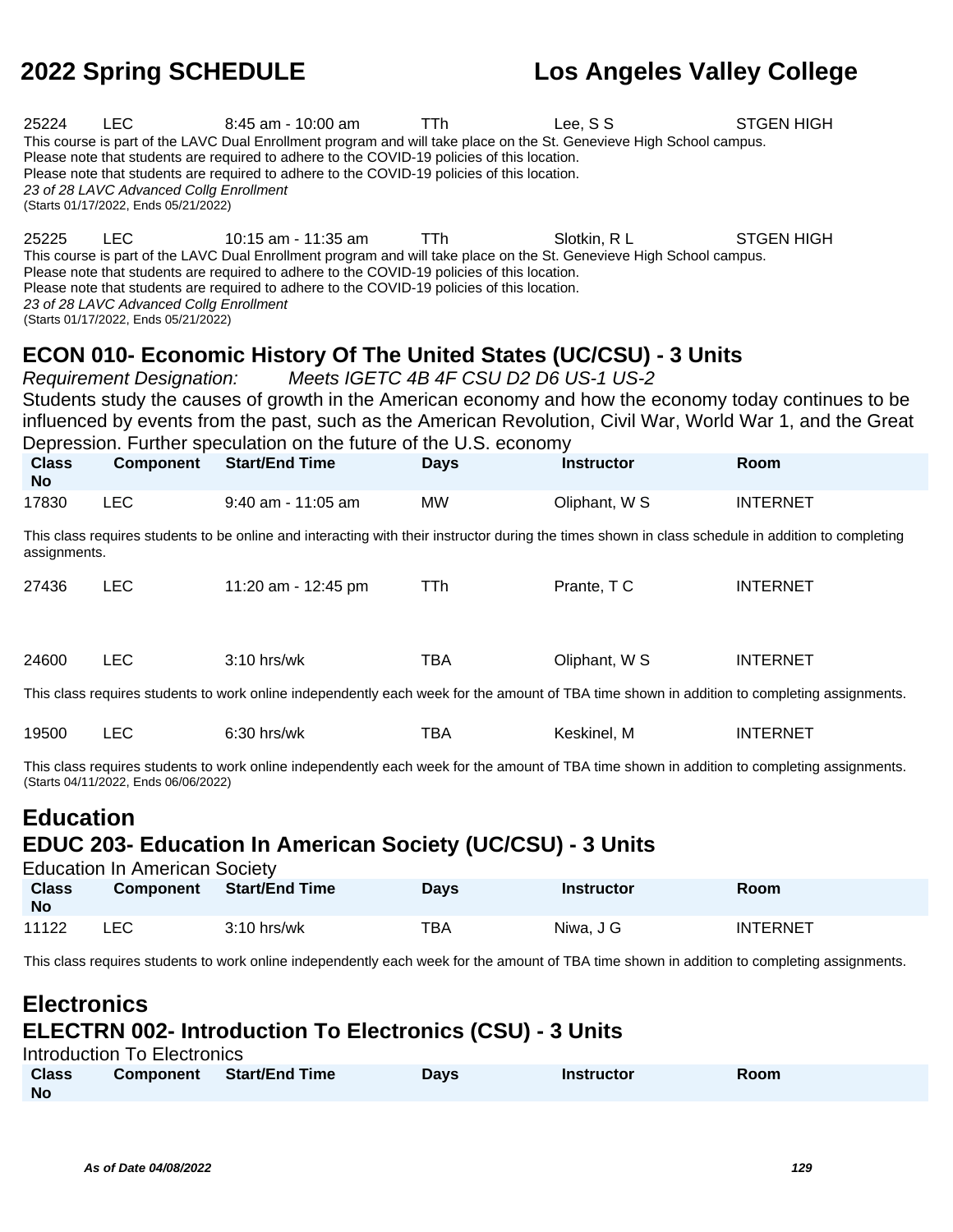11549 LEC 6:50 pm - 10:00 pm W Reis, R A E 102 This class section will meet in-person or in a hybrid format (in-person and online). Prior to enrolling in this class section, students must create a Cleared4 account and do one of the following:

1. Present proof they have been fully vaccinated against the SARS-CoV-2 virus (Covid-19); OR

2. Request a vaccination exemption for medical/religious reasons and undergo regular, weekly testing for COVID-19 infection. Medical/religious exempt students must start testing one-week before the class begins.

Please click the □To Do□s List & Holds□ tile on the MyCollege.laccd.edu homepage and click the □COVID-19 Enrollment Restriction□ item for additional instructions on how to comply with the vaccination requirement for all in-person class sections. 28 of 28 LAVC ICVD

## **ELECTRN 004- Fundamentals Of Electronics I (CSU) - 4 Units**

**Enrollment Requirement:** Prerequisite: MATH 115 with a grade of C or better.

Fundamentals Of Electronics I

| <b>Class</b><br>No | <b>Component</b> | <b>Start/End Time</b>                                                                                                                                 | <b>Davs</b> | <b>Instructor</b> | <b>Room</b> |
|--------------------|------------------|-------------------------------------------------------------------------------------------------------------------------------------------------------|-------------|-------------------|-------------|
| 24675              | LEC.             | 9:40 am - 12:50 pm                                                                                                                                    |             | Reis, R A         | E 100       |
|                    |                  | This class section will meet in-person or in a hybrid format (in-person and online). Prior to enrolling in this class section, students must create a |             |                   |             |

Cleared4 account and do one of the following:

1. Present proof they have been fully vaccinated against the SARS-CoV-2 virus (Covid-19); OR

2. Request a vaccination exemption for medical/religious reasons and undergo regular, weekly testing for COVID-19 infection. Medical/religious exempt students must start testing one-week before the class begins.

Please click the To Do<sup>n</sup>s List & Holds tile on the MyCollege.laccd.edu homepage and click the COVID-19 Enrollment Restriction item for additional instructions on how to comply with the vaccination requirement for all in-person class sections. 28 of 28 LAVC ICVD

### **AND**

24678 LAB 9:40 am - 12:50 pm Th Krongold, R A E 102 This class section will meet in-person or in a hybrid format (in-person and online). Prior to enrolling in this class section, students must create a Cleared4 account and do one of the following:

1. Present proof they have been fully vaccinated against the SARS-CoV-2 virus (Covid-19); OR

2. Request a vaccination exemption for medical/religious reasons and undergo regular, weekly testing for COVID-19 infection. Medical/religious exempt students must start testing one-week before the class begins.

Please click the To Do<sup>n</sup>s List & Holds tile on the MyCollege.laccd.edu homepage and click the COVID-19 Enrollment Restriction item for additional instructions on how to comply with the vaccination requirement for all in-person class sections.

### **ELECTRN 034- Introduction To Biomedical Electronics (CSU) - 3 Units**

This course is a study of biomedical instrumentation and clinical equipment used in the health care field, emphasizing in general and critical care applications. The source of bio-electric potentials and their appearance in ECG, EEG, EMG equipment, stress testing, blood pressure, exhalation gases and heart sounds will be covered. Operating principles of transducers, amplifiers, patient monitors, fetal monitors, cardiac defibrillators/pacers and electrosurgical machines are discussed. The theory of electrical shock hazards, safety regulations (TJC, FDA and CMS), equipment's safety/maintenance inspection and hospital safety practice for patient and staff safety are emphasized.

| <b>Class</b> | Component Start/End Time | Days | <b>Instructor</b> | Room |
|--------------|--------------------------|------|-------------------|------|
| <b>No</b>    |                          |      |                   |      |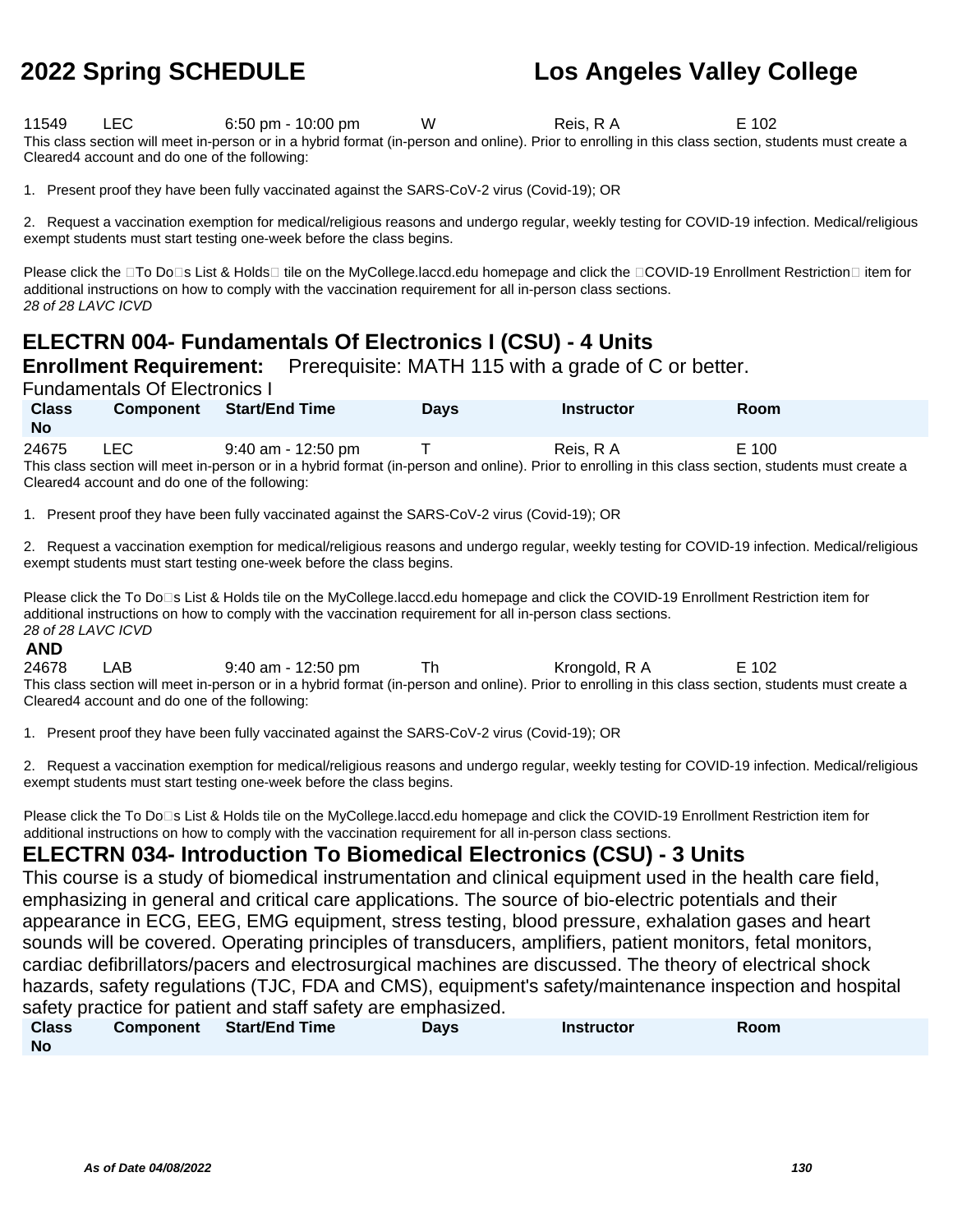19446 LEC 6:50 pm - 10:00 pm T Panyarachun, G E 113 This class section will meet in-person or in a hybrid format (in-person and online). Prior to enrolling in this class section, students must create a Cleared4 account and do one of the following:

1. Present proof they have been fully vaccinated against the SARS-CoV-2 virus (Covid-19); OR

2. Request a vaccination exemption for medical/religious reasons and undergo regular, weekly testing for COVID-19 infection. Medical/religious exempt students must start testing one-week before the class begins.

Please click the □To Do□s List & Holds□ tile on the MyCollege.laccd.edu homepage and click the □COVID-19 Enrollment Restriction□ item for additional instructions on how to comply with the vaccination requirement for all in-person class sections. 28 of 28 LAVC ICVD

### **ELECTRN 038- Biophysical Measurements II (CSU) - 4 Units**

### **Enrollment Requirement:** Prerequisite: ELECTRN 020 and ELECTRN 034 with grades of C or better

This is the second lecture/lab course on biomedical life support equipment, respiratory care equipment, anesthesia care equipment and medical laboratory equipment. This course covers the human respiratory system, cardiovascular system, the fundamental concepts of life support systems, the theory of operation of equipment, circuit designed analysis, troubleshooting techniques, equipment maintenance, calibrating, and medical application for most of the life support equipment in the Intensive Care Units or in the Hospital

### Operating Rooms, and Clinical Laboratory equipment.

| <b>Class</b><br>- No | <b>Component</b> | <b>Start/End Time</b> | <b>Days</b> | <b>Instructor</b> | Room     |
|----------------------|------------------|-----------------------|-------------|-------------------|----------|
| 19447                | LEC.             | 6:50 pm - 10:00 pm    | М           | Panyarachun, G    | INTERNET |

This class will be offered in a hybrid format, which requires students to meet in-person, face-to-face with their instructor during the times shown AND to work online during the scheduled times and/or independently each week for the amount of TBA hours shown on schedule in addition to completing assignments.

This class section will meet in-person or in a hybrid format (in-person and online). Prior to enrolling in this class section, students must create a Cleared4 account and do one of the following:

1. Present proof they have been fully vaccinated against the SARS-CoV-2 virus (Covid-19); OR

2. Request a vaccination exemption for medical/religious reasons and undergo regular, weekly testing for COVID-19 infection. Medical/religious exempt students must start testing one-week before the class begins.

Please click the To Do<sup>n</sup>s List & Holds tile on the MyCollege.laccd.edu homepage and click the COVID-19 Enrollment Restriction item for additional instructions on how to comply with the vaccination requirement for all in-person class sections. 28 of 28 LAVC ICVD **AND**

| 19448 | LAB | 6:50 pm - $10:00$ pm | Panyarachun, G | E 113 |
|-------|-----|----------------------|----------------|-------|
|       |     |                      |                |       |

This class will be offered in a hybrid format, which requires students to meet in-person, face-to-face with their instructor during the times shown AND to work online during the scheduled times and/or independently each week for the amount of TBA hours shown on schedule in addition to completing assignments.

This class section will meet in-person or in a hybrid format (in-person and online). Prior to enrolling in this class section, students must create a Cleared4 account and do one of the following:

1. Present proof they have been fully vaccinated against the SARS-CoV-2 virus (Covid-19); OR

2. Request a vaccination exemption for medical/religious reasons and undergo regular, weekly testing for COVID-19 infection. Medical/religious exempt students must start testing one-week before the class begins.

Please click the To Do<sup>n</sup>s List & Holds tile on the MyCollege.laccd.edu homepage and click the COVID-19 Enrollment Restriction item for additional instructions on how to comply with the vaccination requirement for all in-person class sections.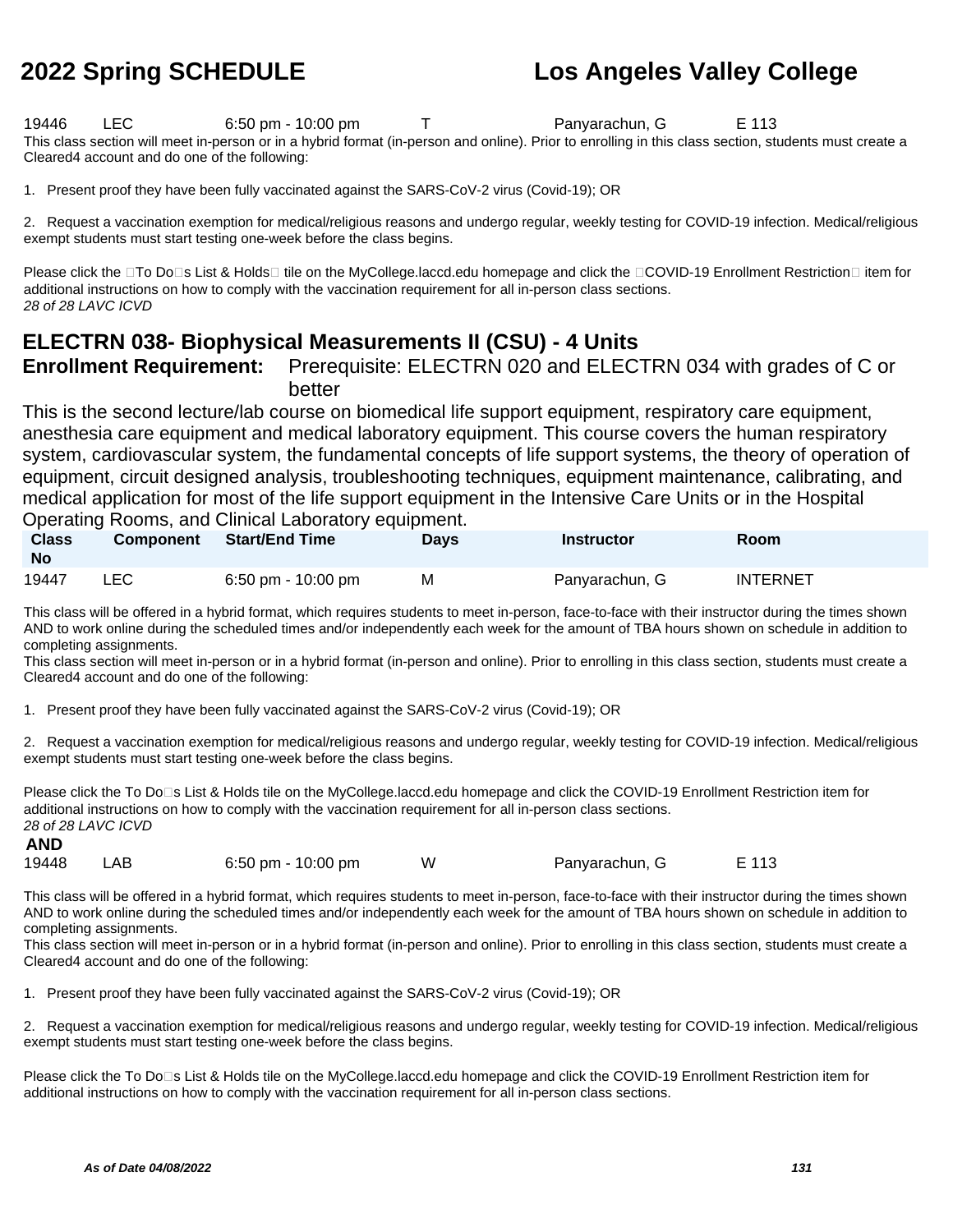### **ELECTRN 054- Computer Logic (CSU) - 4 Units**

| Computer Logic            |           |                       |             |                   |                 |  |  |
|---------------------------|-----------|-----------------------|-------------|-------------------|-----------------|--|--|
| <b>Class</b><br><b>No</b> | Component | <b>Start/End Time</b> | <b>Davs</b> | <b>Instructor</b> | Room            |  |  |
| 24676                     | LEC.      | $3:10$ hrs/wk         | <b>TBA</b>  | Geer. J R         | <b>INTERNET</b> |  |  |

This class requires students to work online independently each week for the amount of TBA time shown in addition to completing assignments. **AND**

24677 LAB 3:10 hrs/wk TBA Geer, J R INTERNET

This class requires students to work online independently each week for the amount of TBA time shown in addition to completing assignments.

### **ELECTRN 113- Computer Networking (CSU) - 3 Units**

This course is designed for students who want to gain a solid understanding of a broad range of networking technologies, especially for those who wish to pursue certifications in computer networking fields, including Network+, CCNA, MCSE, and Linux+. Covers networking hardware and software components. Students to have a background in basic computer concepts. No experience in electronics is required.

| <b>Class</b><br><b>No</b> | <b>Component</b> | <b>Start/End Time</b> | Days | <b>Instructor</b> | Room            |
|---------------------------|------------------|-----------------------|------|-------------------|-----------------|
| 22025                     | ∟EC              | $3:10$ hrs/wk         | тва  | Gorecki, J J      | <b>INTERNET</b> |

This class requires students to work online independently each week for the amount of TBA time shown in addition to completing assignments.

## **ELECTRN 931- Cooperative Education - Electronics (CSU) (RPT 4) - 3 Units**

**Enrollment Requirement:** Maximum of 16 lifetime units in cooperative education.

Cooperative Education is a work experience program involving the employer, the student-employee and the college to insure that the student receives on the job training and the unit credit for work experience or volunteer work/internship. Students must be employed or volunteering/interning in order to participate in program. During the fall and spring semesters, students shall be enrolled in at least one additional course in a U.S. regionally accredited institution.

| <b>Class</b><br><b>No</b> | <b>Component</b> | <b>Start/End Time</b> | <b>Days</b> | Instructor                                                                                                                                | Room            |  |
|---------------------------|------------------|-----------------------|-------------|-------------------------------------------------------------------------------------------------------------------------------------------|-----------------|--|
| 27383                     | LEC.             | $3:10$ hrs/wk         | ТВА         | Sabolic, P C                                                                                                                              | <b>INTERNET</b> |  |
|                           |                  |                       |             | First time LAVC Coop. Ed. students must attend 2 (virtual) seminars and complete assignments. Seminar dates and times can be found on our |                 |  |

webpage. Repeat students will be given essays to complete. In addition, all students must learn 3 new job skills at their worksite. For full eligibility, course requirements, and application please visit our webpage: www.lavc.edu/cooped.

This class requires students to work online independently each week for the amount of TBA time shown in addition to completing assignments.

## **ELECTRN 941- Cooperative Education - Electronics (CSU) (RPT 3) - 4 Units**

**Enrollment Requirement:** Maximum of 16 lifetime units in cooperative education. Cooperative Education is a work experience program involving the employer, the student-employee and the college to insure that the student receives on the job training and the unit credit for work experience or volunteer work/internship. Students must be employed or volunteering/interning in order to participate in program. During the fall and spring semesters, students shall be enrolled in at least one additional course in a U.S. regionally accredited institution.

| <b>Class</b> | Component Start/End Time | Days | <b>Instructor</b> | Room |
|--------------|--------------------------|------|-------------------|------|
| No           |                          |      |                   |      |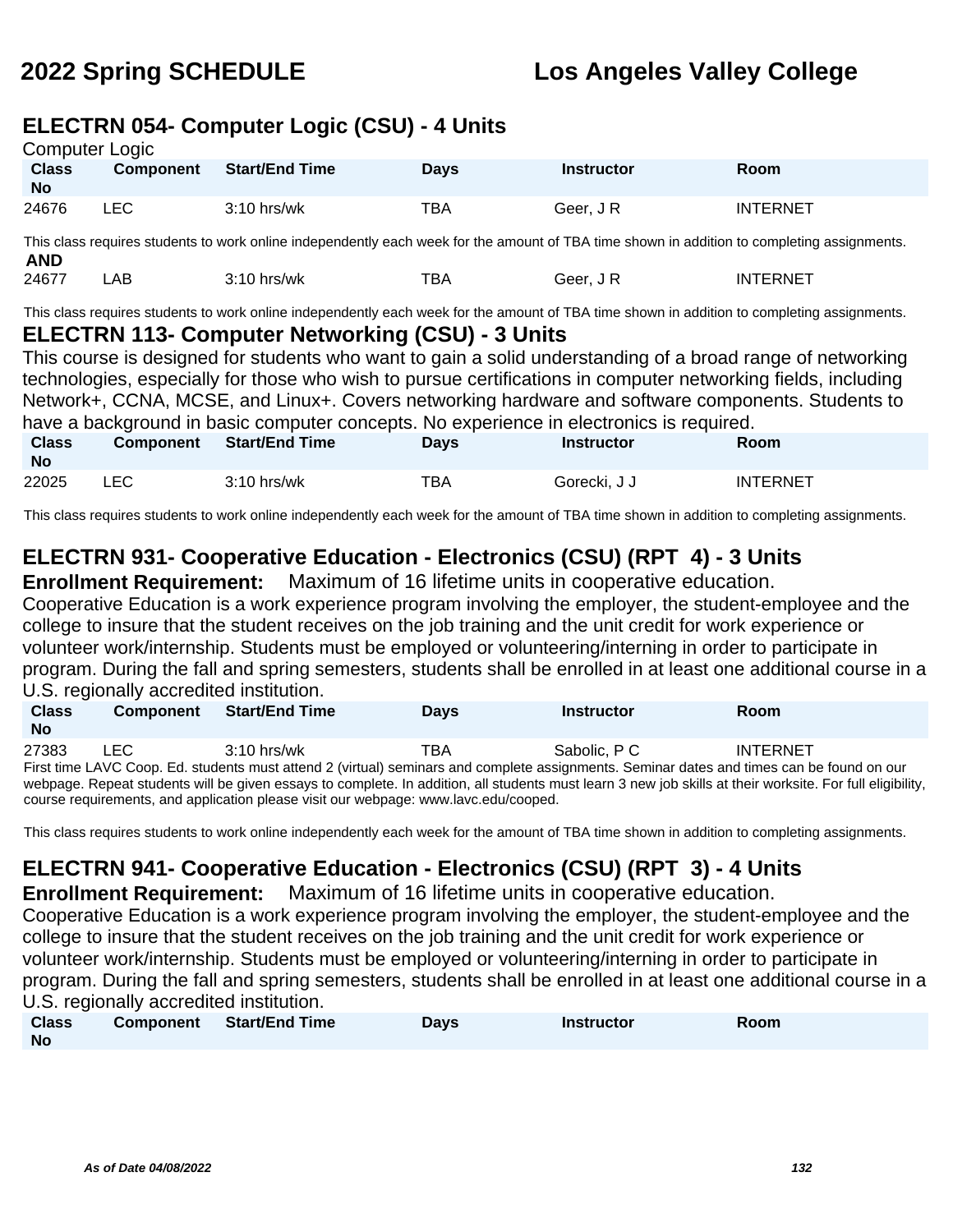27384 LEC 4:15 hrs/wk TBA Sabolic, P C INTERNET First time LAVC Coop. Ed. students must attend 2 (virtual) seminars and complete assignments. Seminar dates and times can be found on our webpage. Repeat students will be given essays to complete. In addition, all students must learn 3 new job skills at their worksite. For full eligibility, course requirements, and application please visit our webpage: www.lavc.edu/cooped.

This class requires students to work online independently each week for the amount of TBA time shown in addition to completing assignments.

### **Engineering, General ENG GEN 101- Introduction To Science, Engineering And Technology (UC/CSU) - 2 Units**

This course explores the branches of engineering and engineering technologies, the functions of an engineer and a technologist, and the industries in which they work. Explains the educational pathways and effective strategies for students to reach their full academic and career potentials, by thorough understanding of academia and academic success strategies. Presents an introduction to the methods and tools of engineering problem solving and design including the interface with society, professional and engineering ethics, and lifelong learning. Develops communication skills pertinent to the engineering and engineering technologies professions, through hands-on project(s) and teamwork in diverse environments.

| <b>Class</b><br><b>No</b> | <b>Component</b>                                                                                                                          | <b>Start/End Time</b> | <b>Days</b> | <b>Instructor</b>     | Room                                                                                                                                                         |
|---------------------------|-------------------------------------------------------------------------------------------------------------------------------------------|-----------------------|-------------|-----------------------|--------------------------------------------------------------------------------------------------------------------------------------------------------------|
| 25235                     | LEC.<br>Sun Valley Magnet School High School students.<br>28 of 28 LAVC Advanced Collg Enrollment<br>(Starts 01/31/2022, Ends 05/27/2022) | $7:20$ am - 8:25 am   | <b>MW</b>   | Rodriguez Castillo, M | SUVY MGNT<br>This course is part of the LAVC Dual Enrollment program and will take place on the Sun Valley Magnet School campus. Enrollment is restricted to |
| 25020                     | LEC.                                                                                                                                      | $9:00$ am - 11:05 am  |             | Badiyi, B             | <b>INTERNET</b>                                                                                                                                              |

This class requires students to be online and interacting with their instructor during the times shown in class schedule in addition to completing assignments.

| 11851 |  | $2:05$ hrs/wk | тва | Badiyi, B | INTERNET |
|-------|--|---------------|-----|-----------|----------|
|-------|--|---------------|-----|-----------|----------|

This class requires students to work online independently each week for the amount of TBA time shown in addition to completing assignments.

### **ENG GEN 131- Statics (UC/CSU) - 3 Units**

**Enrollment Requirement:** Prerequisite: PHYSICS 037 with a grade of C or better.

This is a first course in engineering mechanics. Students will learn about two and three dimensional analysis of force systems on particles and rigid bodies in equilibrium. Topics also include static analysis of trusses and beams, and determination of center of gravity, centroids, friction, and moments of inertia of area and mass. **Class No Component Start/End Time Days Instructor Room** 11895 LEC 3:10 hrs/wk TBA Kartiala, TT INTERNET

This class requires students to work online independently each week for the amount of TBA time shown in addition to completing assignments.

## **ENG GEN 151- Materials Of Engineering (UC/CSU) - 3 Units**

**Enrollment Requirement:** Prerequisite: CHEM 101 with a grade of C or better.

This course is an introduction to materials science and engineering and different types of materials used in engineering design, emphasizing the relationships between structure, properties, and processing. Topics include: Atomic structure and bonding, atomic and ionic arrangements and imperfections, crystalline structures, metals, polymers, ceramics, composites including diffusion or atom and ion movements in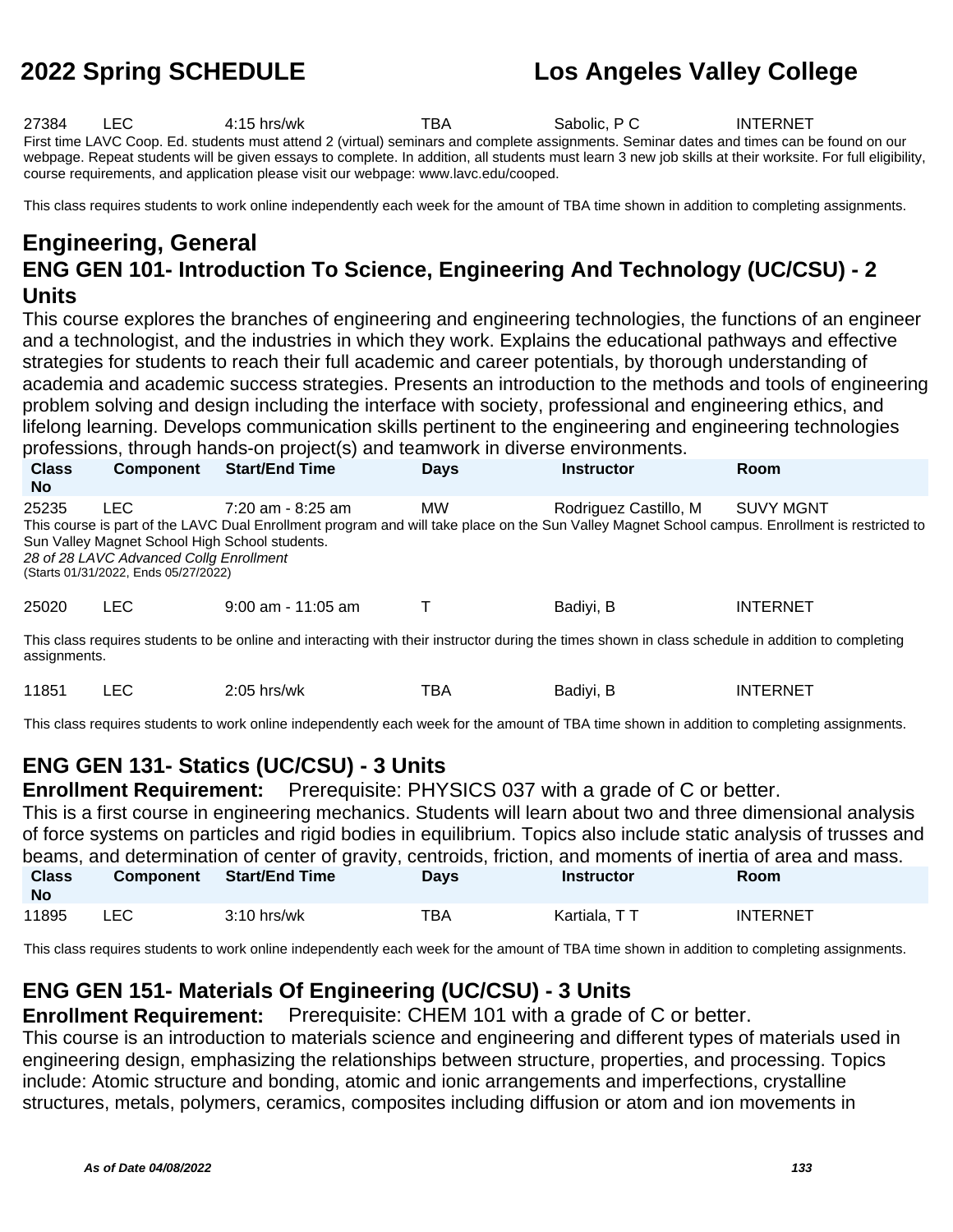materials, and mechanical properties and fracture including strain hardening and annealing. An illustration of the differences of materials fundamental and their applications in engineering is also covered.

| <b>Class</b><br><b>No</b> | <b>Component</b> | <b>Start/End Time</b> | Days | Instructor   | Room            |
|---------------------------|------------------|-----------------------|------|--------------|-----------------|
| 11906                     | LEC.             | $3:10$ hrs/wk         | TBA  | Kartiala, TT | <b>INTERNET</b> |

This class requires students to work online independently each week for the amount of TBA time shown in addition to completing assignments.

## **ENG GEN 931- Cooperative Education - Engineering, General (CSU) (RPT 4) - 3 Units**

**Enrollment Requirement:** Maximum of 16 lifetime units in cooperative education.

Cooperative Education is a work experience program involving the employer, the student-employee and the college to insure that the student receives on the job training and the unit credit for work experience or volunteer work/internship. Students must be employed or volunteering/interning in order to participate in program. During the fall and spring semesters, students shall be enrolled in at least one additional course in a U.S. regionally accredited institution.

| <b>Class</b><br><b>No</b>                                                                                                                                 | <b>Component</b>                                                                                                                          | <b>Start/End Time</b> | <b>Days</b> | <b>Instructor</b> | <b>Room</b>     |  |  |  |
|-----------------------------------------------------------------------------------------------------------------------------------------------------------|-------------------------------------------------------------------------------------------------------------------------------------------|-----------------------|-------------|-------------------|-----------------|--|--|--|
| 27393                                                                                                                                                     | LEC.                                                                                                                                      | $3:10$ hrs/wk         | TBA         | Sabolic, P.C.     | <b>INTERNET</b> |  |  |  |
|                                                                                                                                                           | First time LAVC Coop. Ed. students must attend 2 (virtual) seminars and complete assignments. Seminar dates and times can be found on our |                       |             |                   |                 |  |  |  |
| webpage. Repeat students will be given essays to complete. In addition, all students must learn 3 new job skills at their worksite. For full eligibility, |                                                                                                                                           |                       |             |                   |                 |  |  |  |
|                                                                                                                                                           | course requirements, and application please visit our webpage: www.lavc.edu/cooped.                                                       |                       |             |                   |                 |  |  |  |

This class requires students to work online independently each week for the amount of TBA time shown in addition to completing assignments.

## **ENG GEN 941- Cooperative Education - Engineering, General (CSU) (RPT 3) - 4 Units**

**Enrollment Requirement:** Maximum of 16 lifetime units in cooperative education.

Cooperative Education is a work experience program involving the employer, the student-employee and the college to insure that the student receives on the job training and the unit credit for work experience or volunteer work/internship. Students must be employed or volunteering/interning in order to participate in program. During the fall and spring semesters, students shall be enrolled in at least one additional course in a U.S. regionally accredited institution.

| <b>Class</b><br>No | <b>Component</b> | Start/End Time | Davs | Instructor   | Room                                                                                                                                              |  |
|--------------------|------------------|----------------|------|--------------|---------------------------------------------------------------------------------------------------------------------------------------------------|--|
| 27394              | LEC              | 4:15 hrs/wk    | TBA  | Sabolic. P C | <b>INTERNET</b>                                                                                                                                   |  |
|                    |                  |                |      |              | First time LAUC Cane, Fel. students must attend O (vistual) againsme and againstate accionments. Comings dates and times against the faund an aug |  |

First time LAVC Coop. Ed. students must attend 2 (virtual) seminars and complete assignments. Seminar dates and times can be found on our webpage. Repeat students will be given essays to complete. In addition, all students must learn 3 new job skills at their worksite. For full eligibility, course requirements, and application please visit our webpage: www.lavc.edu/cooped.

This class requires students to work online independently each week for the amount of TBA time shown in addition to completing assignments.

### **Engineering, General Tech EGT 100- Introduction To Sustainable Construction Management (CSU) - 3 Units**

This is an introductory course in sustainable construction management, with emphasis on blue print reading, managing budgets, construction industry standards, software usage, safety regulations, use of environmentally sound materials and methods of construction. The course also reviews extensively the role of local, state, and federal government agencies, insurances and bonds within the construction industry. **Class Component Start/End Time Days Instructor Room**

**No**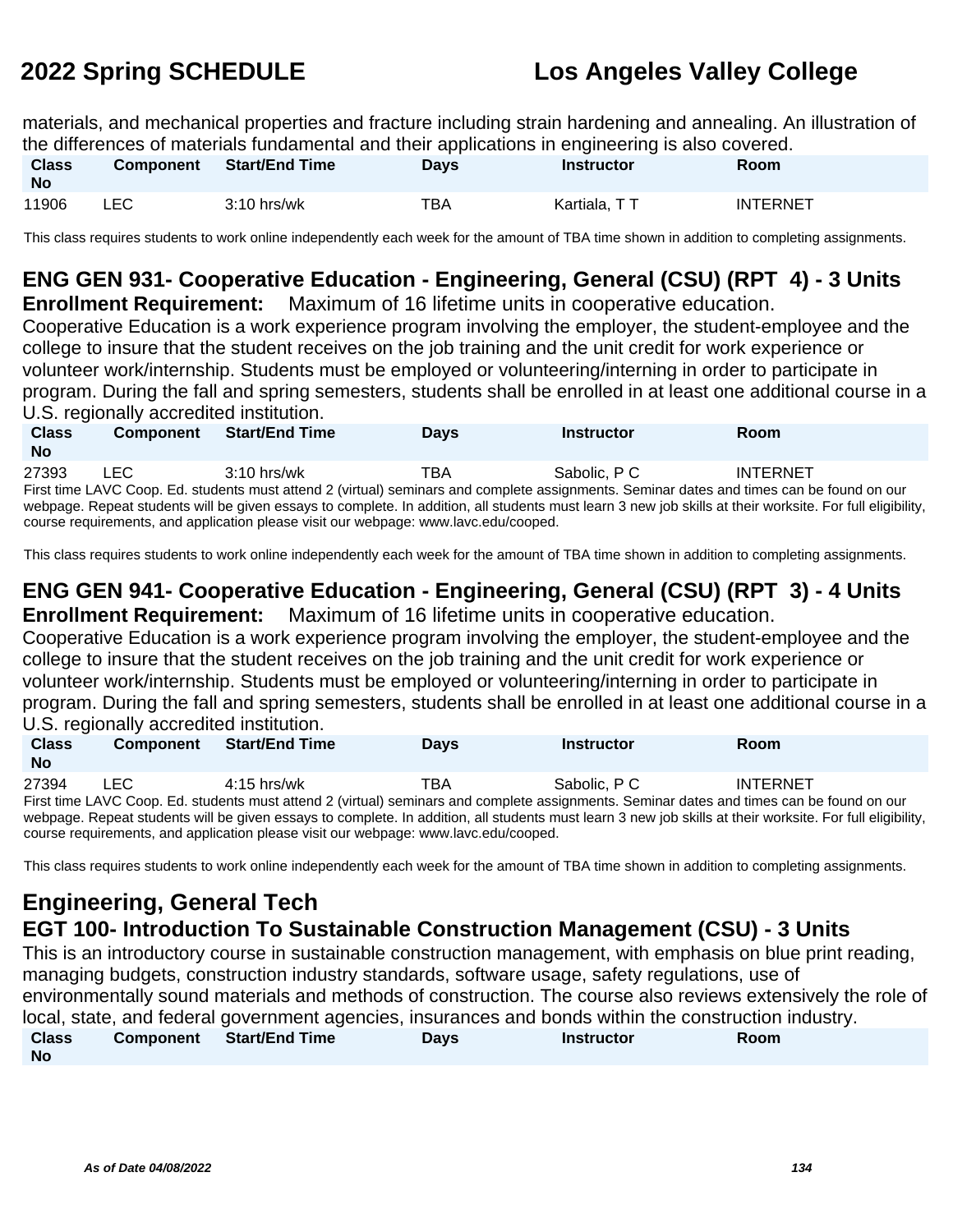| 15985 |  | 3:10 hrs/wk | TBA | Badiyi, B | <b>INTERNET</b> |
|-------|--|-------------|-----|-----------|-----------------|
|-------|--|-------------|-----|-----------|-----------------|

### **EGT 104- Cost Analysis And Estimation (CSU) - 3 Units**

This Course is an in-depth discussion of the Cost Estimation process for buildings in the construction industry with emphasis on obtaining skills to accurately measure areas, volumes and related cost including labor for various materials, interpreting construction documents and specifications, determining labor and material costs based on project location and types of contracts, applying unit cost analysis during bidding process, implementing general conditions of the contract for site mobilization and determining percentages of overhead and profit in a project.

| <b>Class</b><br><b>No</b> | <b>Component</b> | <b>Start/End Time</b> | Days | <b>Instructor</b> | Room            |
|---------------------------|------------------|-----------------------|------|-------------------|-----------------|
| 19449                     | <b>LEC</b>       | $3:10$ hrs/wk         | TBA  | Badiyi, B         | <b>INTERNET</b> |

This class requires students to work online independently each week for the amount of TBA time shown in addition to completing assignments.

## **EGT 931- Cooperative Education - Engineering, General Technology (CSU) (RPT 4) - 3 Units**

**Enrollment Requirement:** Maximum of 16 lifetime units in cooperative education.

Cooperative Education is a work experience program involving the employer, the student-employee and the college to insure that the student receives on the job training and the unit credit for work experience or volunteer work/internship. Students must be employed or volunteering/interning in order to participate in program. During the fall and spring semesters, students shall be enrolled in at least one additional course in a U.S. regionally accredited institution.

| <b>Class</b><br><b>No</b> | <b>Component</b> | <b>Start/End Time</b> | <b>Days</b> | Instructor   | <b>Room</b>                                                                                                                               |  |
|---------------------------|------------------|-----------------------|-------------|--------------|-------------------------------------------------------------------------------------------------------------------------------------------|--|
| 27391                     | LEC.             | $3:10$ hrs/wk         | ТВА         | Sabolic, P C | <b>INTERNET</b>                                                                                                                           |  |
|                           |                  |                       |             |              | First time LAVC Coop. Ed. students must attend 2 (virtual) seminars and complete assignments. Seminar dates and times can be found on our |  |

webpage. Repeat students will be given essays to complete. In addition, all students must learn 3 new job skills at their worksite. For full eligibility, course requirements, and application please visit our webpage: www.lavc.edu/cooped.

This class requires students to work online independently each week for the amount of TBA time shown in addition to completing assignments.

## **English ENGLISH 072- English Bridge (NDA) - 1 Unit**

This intensive, one-unit course prepares the student to succeed in English 28 or 101 by offering an intensive review of grammar, paragraph and essay structure, and rhetorical strategies.

| <b>Class</b><br><b>No</b> | <b>Component</b>                                                                                                                          | <b>Start/End Time</b>                  | <b>Days</b> | <b>Instructor</b>            | Room                                                                                                                                                                      |
|---------------------------|-------------------------------------------------------------------------------------------------------------------------------------------|----------------------------------------|-------------|------------------------------|---------------------------------------------------------------------------------------------------------------------------------------------------------------------------|
| 25584<br>And              | LAB<br>LAB<br>to North Hollywood High School students.<br>28 of 28 LAVC Advanced Collg Enrollment<br>(Starts 01/17/2022, Ends 06/09/2022) | $8:00$ am - $8:57$ am<br>$0:40$ hrs/wk | Th<br>TBA   | Pincolini. R<br>Pincolini, R | NOHO HIGH<br>NOHO HIGH<br>This course is part of the LAVC Dual Enrollment program and will take place on the North Hollywood High School campus. Enrollment is restricted |
| 18043<br>And              | LAB<br>LAB                                                                                                                                | $9:40$ am - 11:05 am<br>$0:50$ hrs/wk  | ТВА         | Batty, H K<br>Batty, HK      | <b>INTERNET</b><br><b>INTERNET</b>                                                                                                                                        |

This class will be offered in an online blended format, which requires students to be online and interacting with their instructor during the times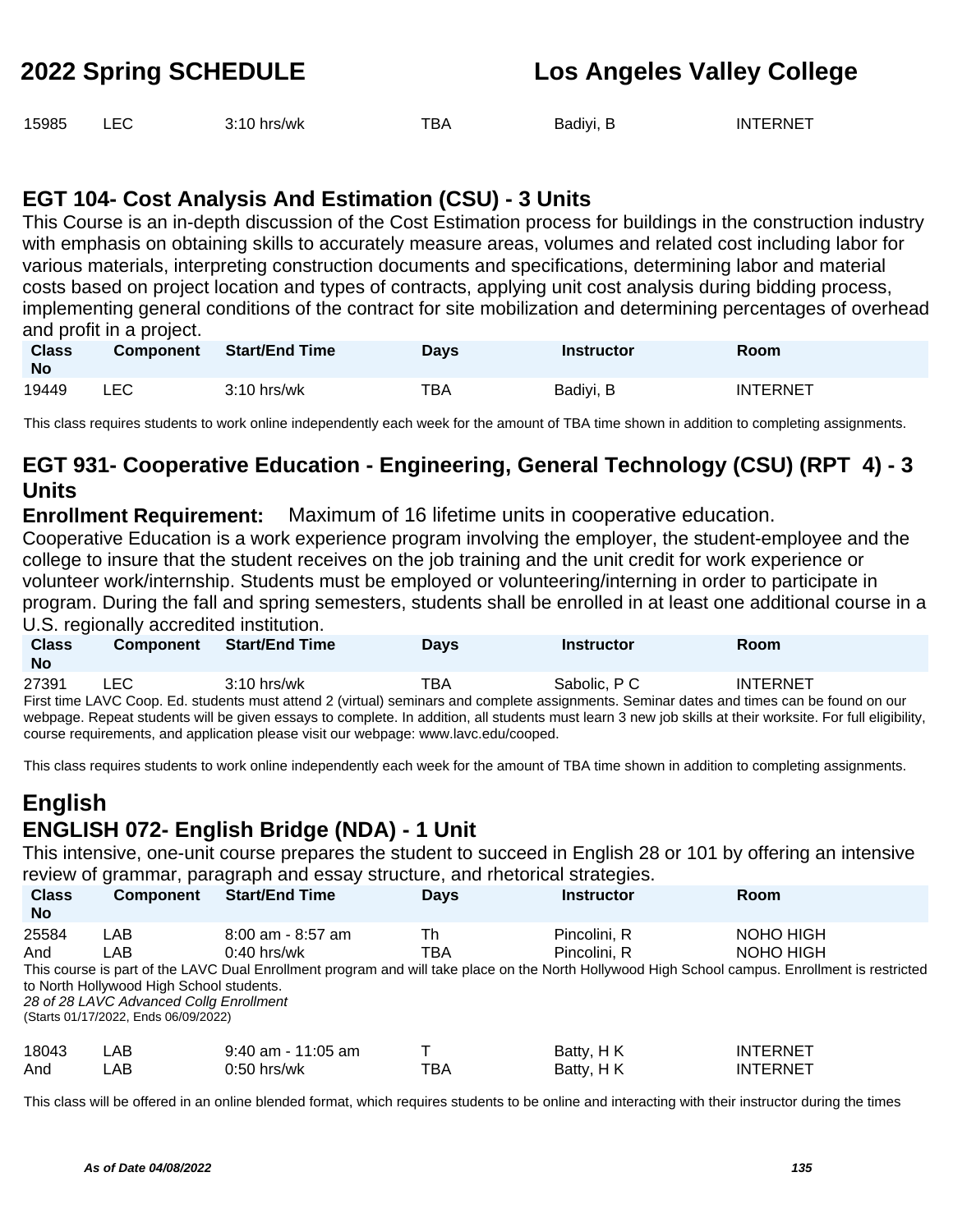shown and to work online independently each week for the amount of TBA time shown in addition to completing assignments. This class will meet on campus. Masks and physical distancing are required. (Starts 02/21/2022, Ends 06/06/2022)

18044 LAB 2:20 hrs/wk TBA Yegoryan, K INTERNET

This class requires students to work online independently each week for the amount of TBA time shown in addition to completing assignments. (Starts 02/21/2022, Ends 06/06/2022)

18042 LAB 2:20 hrs/wk TBA Robeson, K K INTERNET

This class requires students to work online independently each week for the amount of TBA time shown in addition to completing assignments. (Starts 02/21/2022, Ends 06/06/2022)

## **ENGLISH 075- Methods For Peer Tutoring (NDA) - 1 Unit**

Students preparing to work in a tutoring center will examine pedagogical approaches to peer tutoring and engage in active sharing of their own learning process.

| <b>Class</b><br><b>No</b> | Component | engage in active shahng of their own learning process.<br><b>Start/End Time</b> | Davs | <b>Instructor</b> | Room            |
|---------------------------|-----------|---------------------------------------------------------------------------------|------|-------------------|-----------------|
| 14493                     | LEC       | $1:05$ hrs/wk                                                                   | ТВА  | Weigand, S M      | <b>INTERNET</b> |

This class requires students to work online independently each week for the amount of TBA time shown in addition to completing assignments.

### **ENGLISH 101- College Reading And Composition I (UC/CSU) - 3 Units**

| Requirement Designation: |                                |
|--------------------------|--------------------------------|
|                          | <b>Enrollment Requirement:</b> |

Meets IGETC 1A CSU A2

Prerequisite: E.S.L. 008 with a grade of C or better or self-placement into ENGLISH 101 or E.S.L. 110, or appropriate skill level demonstrated through the English placement process.

This is a college-level freshman composition course, which focuses on expository writing and argumentation and requires the writing of a minimum of 6000 words in essays and a research paper. Students study a variety of texts written at the college level, including literature, that reflect current academic concerns relating to issues of language, ethnicity, class, gender, identity, psychology, and cultural studies. The course is intended for students who plan to transfer to a four-year college or university.

| <b>Class</b><br>No. | Component                                                                                                                              | <b>Start/End Time</b>                 | <b>Days</b> | <b>Instructor</b>       | Room                                                                                                                                                    |  |
|---------------------|----------------------------------------------------------------------------------------------------------------------------------------|---------------------------------------|-------------|-------------------------|---------------------------------------------------------------------------------------------------------------------------------------------------------|--|
| 25305               | LEC.<br>Enrollment is restricted to BCCHS students.<br>28 of 28 LAVC Advanced Collg Enrollment<br>(Starts 02/07/2022, Ends 05/27/2022) | 8:30 am - 10:00 am                    | <b>MW</b>   | Atkinson, D G           | <b>BIRM HIGH</b><br>This course is part of the LAVC Dual Enrollment program and will take place on the Birmingham Community Charter High School campus. |  |
| 25308               | LEC.<br>Enrollment is restricted to BCCHS students.<br>28 of 28 LAVC Advanced Collg Enrollment<br>(Starts 02/07/2022, Ends 05/27/2022) | 8:30 am - 10:00 am                    | TTh.        | Carroll, N J            | <b>BIRM HIGH</b><br>This course is part of the LAVC Dual Enrollment program and will take place on the Birmingham Community Charter High School campus. |  |
| 15017<br>And        | <b>LEC</b><br>LEC                                                                                                                      | $9:40$ am - 11:05 am<br>$1:25$ hrs/wk | Th<br>TBA   | Batty, HK<br>Batty, H K | <b>INTERNET</b><br><b>INTERNET</b>                                                                                                                      |  |

This class will be offered in a hybrid format, which requires students to meet in-person, face-to-face with their instructor during the times shown AND to work online during the scheduled times and/or independently each week for the amount of TBA hours shown on schedule in addition to completing assignments.

This class section will meet in-person or in a hybrid format (in-person and online). Prior to enrolling in this class section, students must create a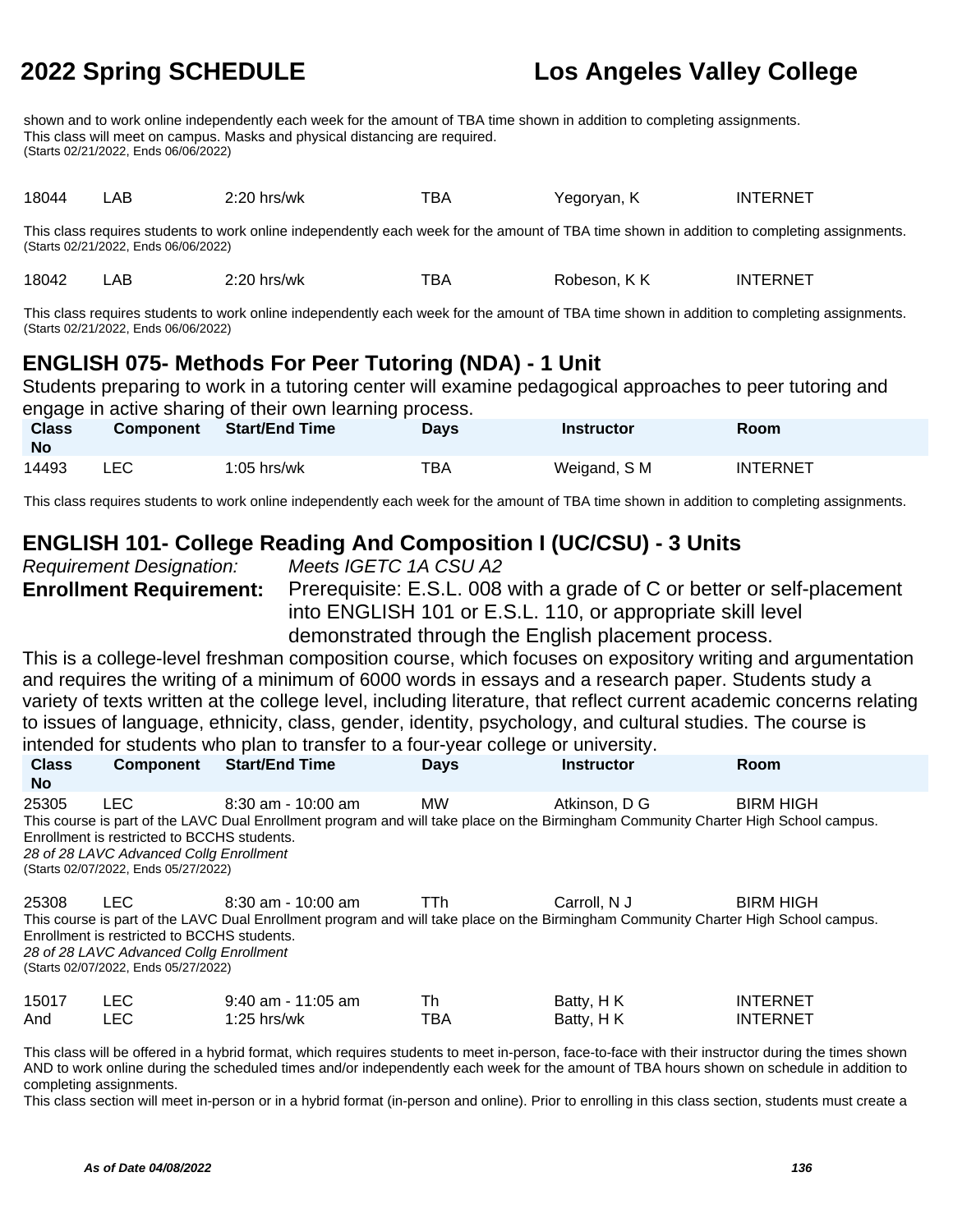Cleared4 account and do one of the following:

1. Present proof they have been fully vaccinated against the SARS-CoV-2 virus (Covid-19); OR

2. Request a vaccination exemption for medical/religious reasons and undergo regular, weekly testing for COVID-19 infection. Medical/religious exempt students must start testing one-week before the class begins.

Please click the To Do<sup>n</sup>s List & Holds tile on the MyCollege.laccd.edu homepage and click the COVID-19 Enrollment Restriction item for additional instructions on how to comply with the vaccination requirement for all in-person class sections. 28 of 28 LAVC ICVD

18013 LEC 9:40 am - 11:05 am TTh Robeson, K K H 115 This class section will meet in-person or in a hybrid format (in-person and online). Prior to enrolling in this class section, students must create a Cleared4 account and do one of the following:

1. Present proof they have been fully vaccinated against the SARS-CoV-2 virus (Covid-19); OR

2. Request a vaccination exemption for medical/religious reasons and undergo regular, weekly testing for COVID-19 infection. Medical/religious exempt students must start testing one-week before the class begins.

Please click the To Do<sup>n</sup>s List & Holds tile on the MyCollege.laccd.edu homepage and click the COVID-19 Enrollment Restriction item for additional instructions on how to comply with the vaccination requirement for all in-person class sections. 28 of 28 LAVC ICVD

15090 LEC 9:40 am - 11:05 am MW Altman, D B FL 104 This class section will meet in-person or in a hybrid format (in-person and online). Prior to enrolling in this class section, students must create a Cleared4 account and do one of the following:

1. Present proof they have been fully vaccinated against the SARS-CoV-2 virus (Covid-19); OR

2. Request a vaccination exemption for medical/religious reasons and undergo regular, weekly testing for COVID-19 infection. Medical/religious exempt students must start testing one-week before the class begins.

Please click the To Do⊡s List & Holds tile on the MyCollege.laccd.edu homepage and click the COVID-19 Enrollment Restriction item for additional instructions on how to comply with the vaccination requirement for all in-person class sections. 28 of 28 LAVC ICVD

15034 LEC 11:20 am - 12:45 pm MW Thornton, E K FL 104 This class will be a Zero-Cost-Textbook (ZCT) one; students will not need to purchase any textbooks.

The class also will meet in-person or in a hybrid format (in-person and online). Prior to enrolling in this class section, students must create a Cleared4 account and do one of the following:

1. Present proof they have been fully vaccinated against the SARS-CoV-2 virus (Covid-19); OR

2. Request a vaccination exemption for medical/religious reasons and undergo regular, weekly testing for COVID-19 infection. Medical/religious exempt students must start testing one-week before the class begins.

Please click the To Do<sup>n</sup>s List & Holds tile on the MyCollege.laccd.edu homepage and click the COVID-19 Enrollment Restriction item for additional instructions on how to comply with the vaccination requirement for all in-person class sections. 28 of 28 LAVC ICVD

15036 LEC 11:20 am - 12:45 pm TTh Nikoghosyan, V ACA 1802 This class section will meet in-person or in a hybrid format (in-person and online). Prior to enrolling in this class section, students must create a Cleared4 account and do one of the following:

1. Present proof they have been fully vaccinated against the SARS-CoV-2 virus (Covid-19); OR

2. Request a vaccination exemption for medical/religious reasons and undergo regular, weekly testing for COVID-19 infection. Medical/religious exempt students must start testing one-week before the class begins.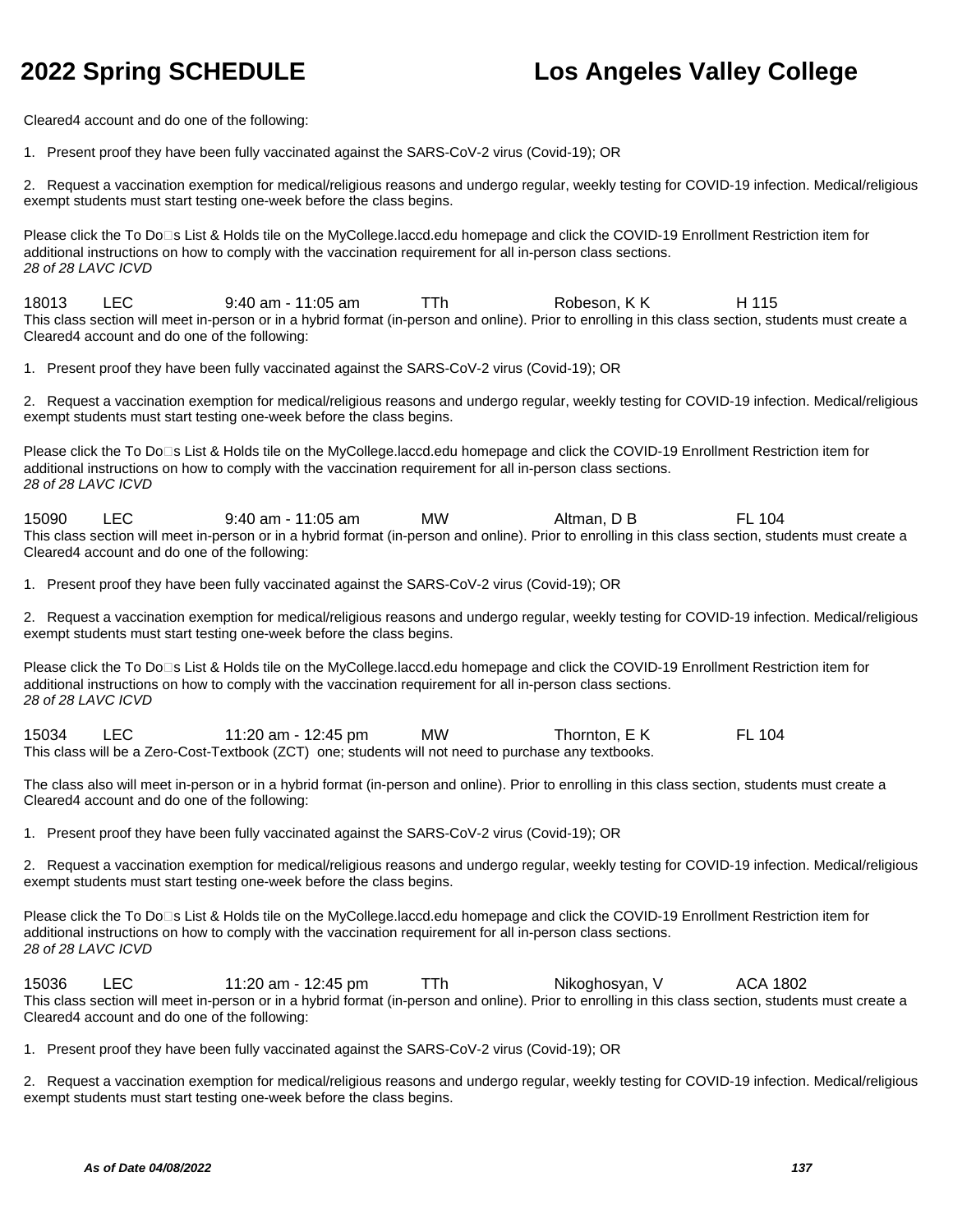Please click the To Do□s List & Holds tile on the MyCollege.laccd.edu homepage and click the COVID-19 Enrollment Restriction item for additional instructions on how to comply with the vaccination requirement for all in-person class sections. 28 of 28 LAVC ICVD

15025 LEC 1:00 pm - 2:25 pm TTh Fornataro, G L H 113 This class section will meet in-person or in a hybrid format (in-person and online). Prior to enrolling in this class section, students must create a Cleared4 account and do one of the following:

1. Present proof they have been fully vaccinated against the SARS-CoV-2 virus (Covid-19); OR

2. Request a vaccination exemption for medical/religious reasons and undergo regular, weekly testing for COVID-19 infection. Medical/religious exempt students must start testing one-week before the class begins.

Please click the To Do□s List & Holds tile on the MyCollege.laccd.edu homepage and click the COVID-19 Enrollment Restriction item for additional instructions on how to comply with the vaccination requirement for all in-person class sections. 28 of 28 LAVC ICVD

25326 LEC 2:00 pm - 3:26 pm WF Bishop, V L GRNT HIGH This course is part of the LAVC Dual Enrollment program and will take place on the Ulysses S. Grant High School campus. Enrollment is restricted to Ulysses S. Grant High School students. 28 of 28 LAVC Advanced Collg Enrollment (Starts 01/26/2022, Ends 06/03/2022)

18037 LEC 3:30 pm - 6:40 pm T Yegoryan, K H 105 This class section will meet in-person or in a hybrid format (in-person and online). Prior to enrolling in this class section, students must create a Cleared4 account and do one of the following:

1. Present proof they have been fully vaccinated against the SARS-CoV-2 virus (Covid-19); OR

2. Request a vaccination exemption for medical/religious reasons and undergo regular, weekly testing for COVID-19 infection. Medical/religious exempt students must start testing one-week before the class begins.

Please click the To Do⊡s List & Holds tile on the MyCollege.laccd.edu homepage and click the COVID-19 Enrollment Restriction item for additional instructions on how to comply with the vaccination requirement for all in-person class sections. 28 of 28 LAVC ICVD

15022 LEC 6:50 pm - 10:00 pm W Brown, B M H 113 This class section will meet in-person or in a hybrid format (in-person and online). Prior to enrolling in this class section, students must create a Cleared4 account and do one of the following:

1. Present proof they have been fully vaccinated against the SARS-CoV-2 virus (Covid-19); OR

2. Request a vaccination exemption for medical/religious reasons and undergo regular, weekly testing for COVID-19 infection. Medical/religious exempt students must start testing one-week before the class begins.

Please click the To Do⊡s List & Holds tile on the MyCollege.laccd.edu homepage and click the COVID-19 Enrollment Restriction item for additional instructions on how to comply with the vaccination requirement for all in-person class sections. 28 of 28 LAVC ICVD

18012 LEC 6:50 pm - 10:00 pm M Brown, B M H 103 This class section will meet in-person or in a hybrid format (in-person and online). Prior to enrolling in this class section, students must create a Cleared4 account and do one of the following:

1. Present proof they have been fully vaccinated against the SARS-CoV-2 virus (Covid-19); OR

2. Request a vaccination exemption for medical/religious reasons and undergo regular, weekly testing for COVID-19 infection. Medical/religious exempt students must start testing one-week before the class begins.

Please click the To Do<sup>n</sup>s List & Holds tile on the MyCollege.laccd.edu homepage and click the COVID-19 Enrollment Restriction item for additional instructions on how to comply with the vaccination requirement for all in-person class sections.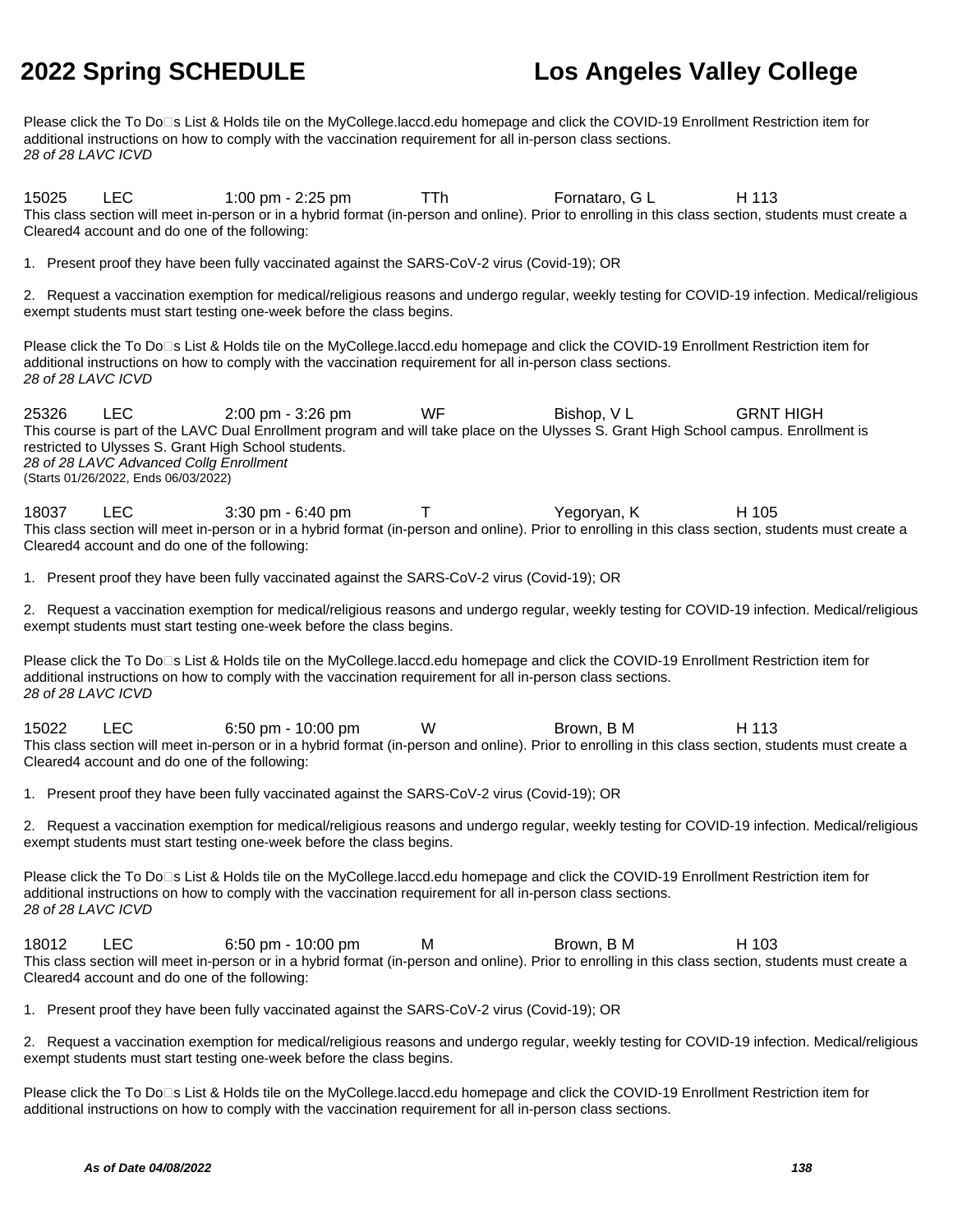28 of 28 LAVC ICVD

| 15016 | LEC        | 3:10 hrs/wk                                                                                                                                 | TBA        | Sahgal, P      | <b>INTERNET</b> |
|-------|------------|---------------------------------------------------------------------------------------------------------------------------------------------|------------|----------------|-----------------|
|       |            | This class requires students to work online independently each week for the amount of TBA time shown in addition to completing assignments. |            |                |                 |
| 15018 | <b>LEC</b> | 3:10 hrs/wk                                                                                                                                 | <b>TBA</b> | Berliner, JD   | <b>INTERNET</b> |
|       |            | This class requires students to work online independently each week for the amount of TBA time shown in addition to completing assignments. |            |                |                 |
| 15020 | <b>LEC</b> | 3:10 hrs/wk                                                                                                                                 | <b>TBA</b> | Bland, J C     | <b>INTERNET</b> |
|       |            | This class requires students to work online independently each week for the amount of TBA time shown in addition to completing assignments. |            |                |                 |
| 15021 | <b>LEC</b> | 3:10 hrs/wk                                                                                                                                 | <b>TBA</b> | Bland, J C     | <b>INTERNET</b> |
|       |            | This class requires students to work online independently each week for the amount of TBA time shown in addition to completing assignments. |            |                |                 |
| 16712 | <b>LEC</b> | 3:10 hrs/wk                                                                                                                                 | <b>TBA</b> | Glick, J       | <b>INTERNET</b> |
|       |            | This class requires students to work online independently each week for the amount of TBA time shown in addition to completing assignments. |            |                |                 |
| 15023 | <b>LEC</b> | 3:10 hrs/wk                                                                                                                                 | <b>TBA</b> | Bland, J C     | <b>INTERNET</b> |
|       |            | This class requires students to work online independently each week for the amount of TBA time shown in addition to completing assignments. |            |                |                 |
| 15024 | <b>LEC</b> | 3:10 hrs/wk                                                                                                                                 | <b>TBA</b> | Botel, TR      | <b>INTERNET</b> |
|       |            | This class requires students to work online independently each week for the amount of TBA time shown in addition to completing assignments. |            |                |                 |
| 15027 | <b>LEC</b> | 3:10 hrs/wk                                                                                                                                 | <b>TBA</b> | Mintz, J L     | <b>INTERNET</b> |
|       |            | This class requires students to work online independently each week for the amount of TBA time shown in addition to completing assignments. |            |                |                 |
| 15059 | <b>LEC</b> | 3:10 hrs/wk                                                                                                                                 | <b>TBA</b> | Yegoryan, K    | <b>INTERNET</b> |
|       |            | This class requires students to work online independently each week for the amount of TBA time shown in addition to completing assignments. |            |                |                 |
| 15032 | <b>LEC</b> | 3:10 hrs/wk                                                                                                                                 | <b>TBA</b> | Fornataro, G L | <b>INTERNET</b> |
|       |            | This class requires students to work online independently each week for the amount of TBA time shown in addition to completing assignments. |            |                |                 |
| 15078 | <b>LEC</b> | 3:10 hrs/wk                                                                                                                                 | <b>TBA</b> | Bland, J C     | <b>INTERNET</b> |
|       |            | This class requires students to work online independently each week for the amount of TBA time shown in addition to completing assignments. |            |                |                 |
| 16711 | <b>LEC</b> | 3:10 hrs/wk                                                                                                                                 | <b>TBA</b> | Thorne, R W    | <b>INTERNET</b> |
|       |            | This class requires students to work online independently each week for the amount of TBA time shown in addition to completing assignments. |            |                |                 |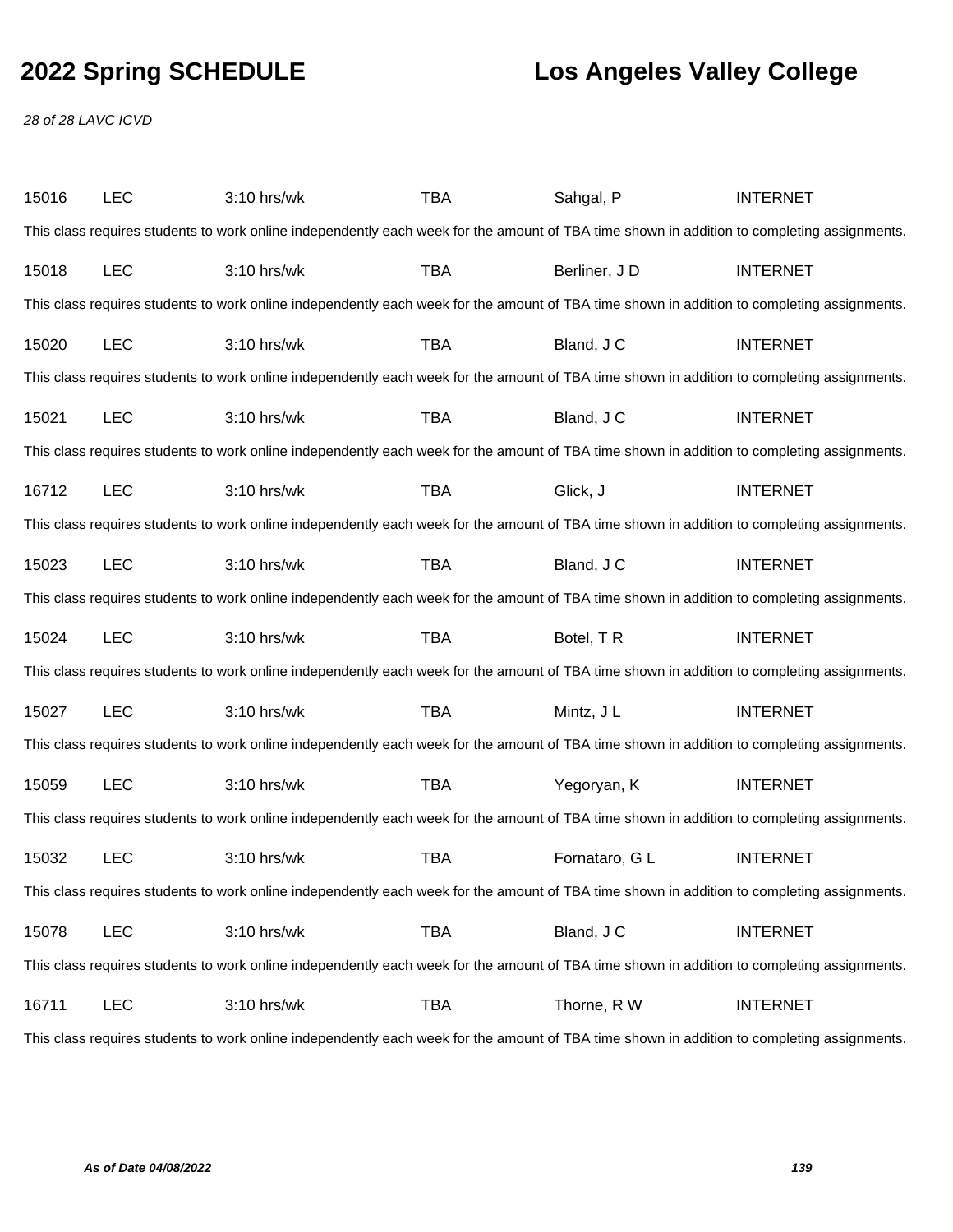| 15042                     | <b>LEC</b>                                                  | $3:10$ hrs/wk                                                                                                                                                                                                          | <b>TBA</b>  | Requa, VL                                                                 | <b>INTERNET</b>                                                                                                                 |
|---------------------------|-------------------------------------------------------------|------------------------------------------------------------------------------------------------------------------------------------------------------------------------------------------------------------------------|-------------|---------------------------------------------------------------------------|---------------------------------------------------------------------------------------------------------------------------------|
|                           |                                                             | This class requires students to work online independently each week for the amount of TBA time shown in addition to completing assignments.                                                                            |             |                                                                           |                                                                                                                                 |
| 15043                     | <b>LEC</b>                                                  | $3:10$ hrs/wk                                                                                                                                                                                                          | <b>TBA</b>  | Nikoghosyan, V                                                            | <b>INTERNET</b>                                                                                                                 |
|                           |                                                             | This class requires students to work online independently each week for the amount of TBA time shown in addition to completing assignments.                                                                            |             |                                                                           |                                                                                                                                 |
| 15085                     | <b>LEC</b>                                                  | $3:10$ hrs/wk                                                                                                                                                                                                          | <b>TBA</b>  | Smith, J A                                                                | <b>INTERNET</b>                                                                                                                 |
|                           |                                                             | This class requires students to work online independently each week for the amount of TBA time shown in addition to completing assignments.                                                                            |             |                                                                           |                                                                                                                                 |
| 15949                     | <b>LEC</b>                                                  | 6:30 hrs/wk                                                                                                                                                                                                            | <b>TBA</b>  | Weigand, S M                                                              | <b>INTERNET</b>                                                                                                                 |
|                           | (Starts 04/11/2022, Ends 06/06/2022)                        | This class requires students to work online independently each week for the amount of TBA time shown in addition to completing assignments.                                                                            |             |                                                                           |                                                                                                                                 |
| 28643                     | <b>LEC</b>                                                  | 6:30 hrs/wk                                                                                                                                                                                                            | <b>TBA</b>  | Payte, TR                                                                 | <b>INTERNET</b>                                                                                                                 |
|                           | (Starts 04/11/2022, Ends 06/06/2022)                        | This class requires students to work online independently each week for the amount of TBA time shown in addition to completing assignments.                                                                            |             |                                                                           |                                                                                                                                 |
| 29177                     | <b>LEC</b>                                                  | 6:30 hrs/wk                                                                                                                                                                                                            | <b>TBA</b>  | Fornataro, G L                                                            | <b>INTERNET</b>                                                                                                                 |
|                           | (Starts 04/11/2022, Ends 06/06/2022)                        | This class requires students to work online independently each week for the amount of TBA time shown in addition to completing assignments.                                                                            |             |                                                                           |                                                                                                                                 |
|                           |                                                             |                                                                                                                                                                                                                        |             |                                                                           |                                                                                                                                 |
|                           |                                                             |                                                                                                                                                                                                                        |             | <b>ENGLISH 102- College Reading And Composition II (UC/CSU) - 3 Units</b> |                                                                                                                                 |
|                           | <b>Requirement Designation:</b>                             | Meets IGETC 1B 3B CSU A3                                                                                                                                                                                               |             |                                                                           |                                                                                                                                 |
|                           | <b>Enrollment Requirement:</b>                              |                                                                                                                                                                                                                        |             | Prerequisite: ENGLISH 101 with a grade of C or better.                    |                                                                                                                                 |
|                           |                                                             |                                                                                                                                                                                                                        |             |                                                                           | English 102 develops reading, writing, and critical thinking skills beyond the level achieved in English 101 and                |
|                           |                                                             |                                                                                                                                                                                                                        |             |                                                                           | requires the writing of a minimum of 10,000 words in essays and a research paper throughout the semester. It                    |
| <b>Class</b><br><b>No</b> | <b>Component</b>                                            | <b>Start/End Time</b>                                                                                                                                                                                                  | <b>Days</b> | <b>Instructor</b>                                                         | emphasizes logical reasoning, analysis, and strategies of argumentation using literature and literary criticism.<br><b>Room</b> |
| 15251                     | <b>LEC</b>                                                  | $9:40$ am - 11:05 am                                                                                                                                                                                                   | <b>MW</b>   | Ghaffari, I                                                               | <b>INTERNET</b>                                                                                                                 |
| assignments.              |                                                             | This class requires students to be online and interacting with their instructor during the times shown in class schedule in addition to completing                                                                     |             |                                                                           |                                                                                                                                 |
| 17022                     | <b>LEC</b><br>Cleared4 account and do one of the following: | 9:40 am - 11:05 am<br>This class section will meet in-person or in a hybrid format (in-person and online). Prior to enrolling in this class section, students must create a                                            | TTh         | Baldiwala, F S                                                            | H 103                                                                                                                           |
|                           |                                                             | 1. Present proof they have been fully vaccinated against the SARS-CoV-2 virus (Covid-19); OR                                                                                                                           |             |                                                                           |                                                                                                                                 |
|                           |                                                             | 2. Request a vaccination exemption for medical/religious reasons and undergo regular, weekly testing for COVID-19 infection. Medical/religious<br>exempt students must start testing one-week before the class begins. |             |                                                                           |                                                                                                                                 |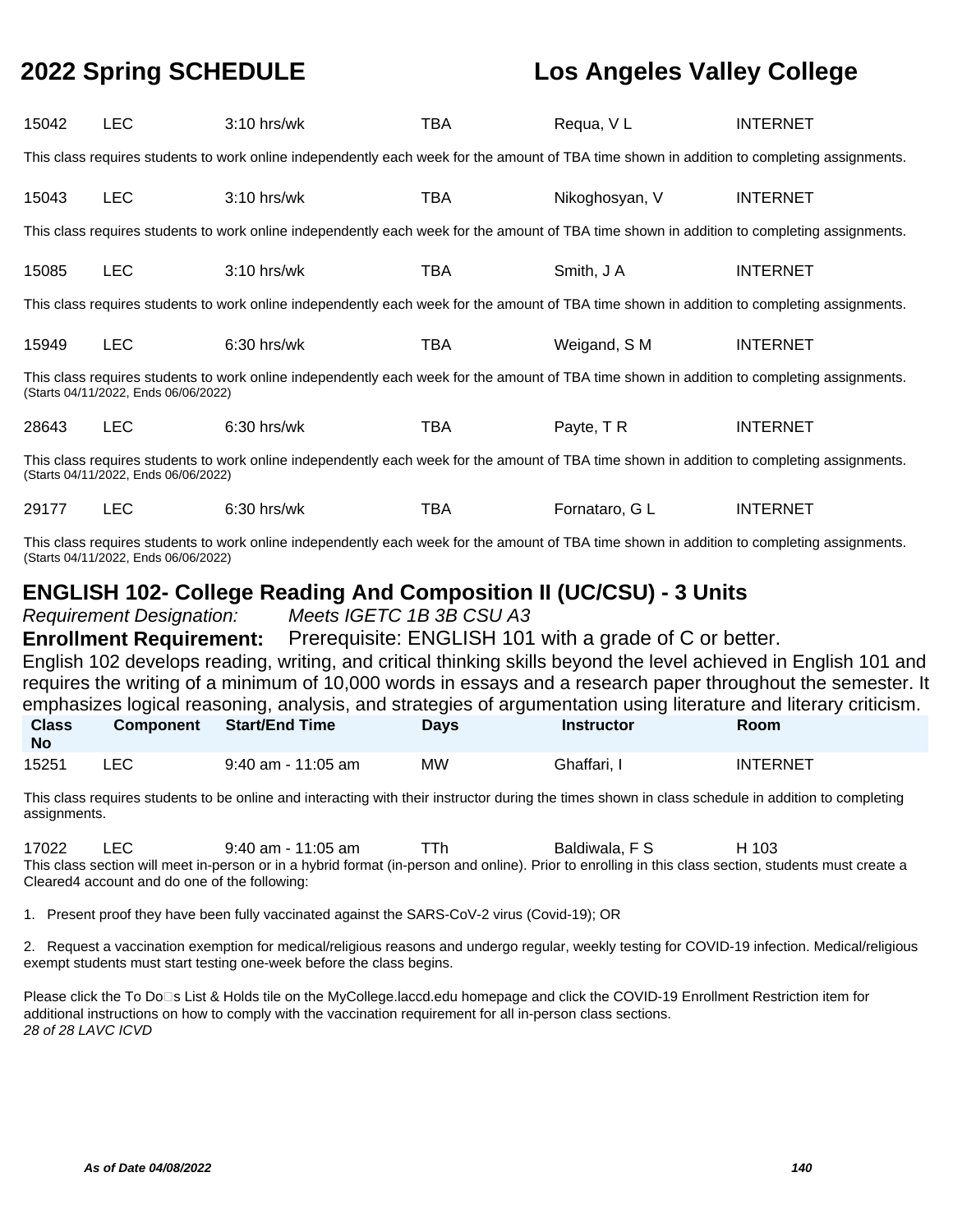15253 LEC 11:20 am - 12:45 pm TTh Thornton, E K FL 104 This class section will meet in-person or in a hybrid format (in-person and online). Prior to enrolling in this class section, students must create a Cleared4 account and do one of the following:

1. Present proof they have been fully vaccinated against the SARS-CoV-2 virus (Covid-19); OR

2. Request a vaccination exemption for medical/religious reasons and undergo regular, weekly testing for COVID-19 infection. Medical/religious exempt students must start testing one-week before the class begins.

Please click the To Do⊡s List & Holds tile on the MyCollege.laccd.edu homepage and click the COVID-19 Enrollment Restriction item for additional instructions on how to comply with the vaccination requirement for all in-person class sections. 28 of 28 LAVC ICVD

16755 LEC 3:30 pm - 6:40 pm M Yegoryan, K H 105 This class section will meet in-person or in a hybrid format (in-person and online). Prior to enrolling in this class section, students must create a Cleared4 account and do one of the following:

1. Present proof they have been fully vaccinated against the SARS-CoV-2 virus (Covid-19); OR

2. Request a vaccination exemption for medical/religious reasons and undergo regular, weekly testing for COVID-19 infection. Medical/religious exempt students must start testing one-week before the class begins.

Please click the To Do<sup>n</sup>s List & Holds tile on the MyCollege.laccd.edu homepage and click the COVID-19 Enrollment Restriction item for additional instructions on how to comply with the vaccination requirement for all in-person class sections. 28 of 28 LAVC ICVD

15254 LEC 6:50 pm - 10:00 pm W Yablon, B A H 104 This class section will meet in-person or in a hybrid format (in-person and online). Prior to enrolling in this class section, students must create a Cleared4 account and do one of the following:

1. Present proof they have been fully vaccinated against the SARS-CoV-2 virus (Covid-19); OR

2. Request a vaccination exemption for medical/religious reasons and undergo regular, weekly testing for COVID-19 infection. Medical/religious exempt students must start testing one-week before the class begins.

Please click the To Do<sup>n</sup>s List & Holds tile on the MyCollege.laccd.edu homepage and click the COVID-19 Enrollment Restriction item for additional instructions on how to comply with the vaccination requirement for all in-person class sections. 28 of 28 LAVC ICVD

15255 LEC 6:50 pm - 10:00 pm Th Wallis, W G H 115 This class section will meet in-person or in a hybrid format (in-person and online). Prior to enrolling in this class section, students must create a Cleared4 account and do one of the following:

1. Present proof they have been fully vaccinated against the SARS-CoV-2 virus (Covid-19); OR

2. Request a vaccination exemption for medical/religious reasons and undergo regular, weekly testing for COVID-19 infection. Medical/religious exempt students must start testing one-week before the class begins.

Please click the To Do<sup>n</sup>s List & Holds tile on the MyCollege.laccd.edu homepage and click the COVID-19 Enrollment Restriction item for additional instructions on how to comply with the vaccination requirement for all in-person class sections. 28 of 28 LAVC ICVD

|  | 15250 |  | $3:10$ hrs/wk | тва | Jeffries, A | INTERNET |
|--|-------|--|---------------|-----|-------------|----------|
|--|-------|--|---------------|-----|-------------|----------|

This class requires students to work online independently each week for the amount of TBA time shown in addition to completing assignments.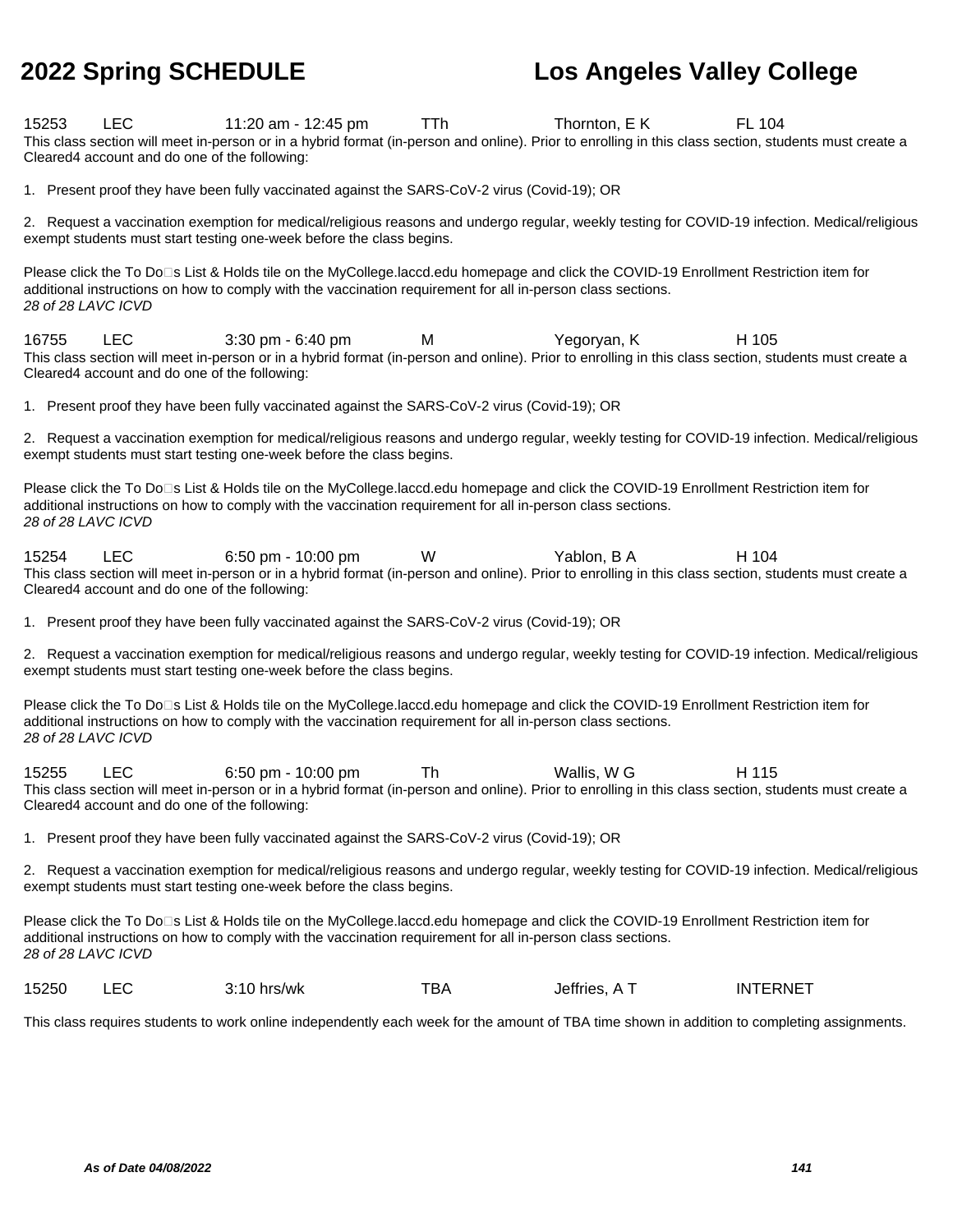| 15252 | <b>LEC</b>                           | 3:10 hrs/wk                                                                                                                                 | <b>TBA</b> | Watkins, V     | <b>INTERNET</b> |
|-------|--------------------------------------|---------------------------------------------------------------------------------------------------------------------------------------------|------------|----------------|-----------------|
|       |                                      | This class requires students to work online independently each week for the amount of TBA time shown in addition to completing assignments. |            |                |                 |
| 15256 | <b>LEC</b>                           | $3:10$ hrs/wk                                                                                                                               | <b>TBA</b> | Mintz, J L     | <b>INTERNET</b> |
|       |                                      | This class requires students to work online independently each week for the amount of TBA time shown in addition to completing assignments. |            |                |                 |
| 15257 | <b>LEC</b>                           | $3:10$ hrs/wk                                                                                                                               | <b>TBA</b> | Rosow, LD      | <b>INTERNET</b> |
|       |                                      | This class requires students to work online independently each week for the amount of TBA time shown in addition to completing assignments. |            |                |                 |
| 15948 | <b>LEC</b>                           | $3:10$ hrs/wk                                                                                                                               | <b>TBA</b> | Yegoryan, K    | <b>INTERNET</b> |
|       |                                      | This class requires students to work online independently each week for the amount of TBA time shown in addition to completing assignments. |            |                |                 |
| 16029 | <b>LEC</b>                           | $3:10$ hrs/wk                                                                                                                               | <b>TBA</b> | Moncada, M R   | <b>INTERNET</b> |
|       |                                      | This class requires students to work online independently each week for the amount of TBA time shown in addition to completing assignments. |            |                |                 |
| 18565 | <b>LEC</b>                           | $3:10$ hrs/wk                                                                                                                               | <b>TBA</b> | Fornataro, G L | <b>INTERNET</b> |
|       |                                      | This class requires students to work online independently each week for the amount of TBA time shown in addition to completing assignments. |            |                |                 |
| 15258 | <b>LEC</b>                           | $6:30$ hrs/wk                                                                                                                               | <b>TBA</b> | Nikoghosyan, V | <b>INTERNET</b> |
|       | (Starts 04/11/2022, Ends 06/06/2022) | This class requires students to work online independently each week for the amount of TBA time shown in addition to completing assignments. |            |                |                 |
| 24739 | <b>LEC</b>                           | $3:10$ hrs/wk                                                                                                                               | TBA        | Hall, DD       | <b>INTERNET</b> |

This class requires students to work online independently each week for the amount of TBA time shown in addition to completing assignments. This course counts for partial completion for Transfer Alliance Program requirements. Prior to the start of the semester, honors sections are open to admitted TAP/Honors students only. After classes begin, honors sections may be open to all students with an instructor add permit. All students must meet course prerequisites.

35 of 35 Los Angeles Valley College Honors

### **ENGLISH 103- Composition And Critical Thinking (UC/CSU) - 3 Units**

Requirement Designation: Meets IGETC 1B CSU A3

**Enrollment Requirement:** Prerequisite: ENGLISH 101 with a grade of C or better. This course helps students develop critical thinking, reading, and writing skills beyond the level achieved in English 101 with an emphasis on logical reasoning, analysis, argumentative writing skills, and research strategies with a minimum of 10,000 words of student writing submitted over the semester.

| <b>Class</b><br><b>No</b> | <b>Component</b> | <b>Start/End Time</b> | <b>Davs</b> | Instructor    | <b>Room</b>                                                                                                                                           |  |
|---------------------------|------------------|-----------------------|-------------|---------------|-------------------------------------------------------------------------------------------------------------------------------------------------------|--|
| 15316                     | LEC.             | $9:40$ am - 11:05 am  | МW          | Jeffries. A T | FI 113                                                                                                                                                |  |
|                           |                  |                       |             |               | This class section will meet in-person or in a hybrid format (in-person and online). Prior to enrolling in this class section, students must create a |  |

Cleared4 account and do one of the following:

1. Present proof they have been fully vaccinated against the SARS-CoV-2 virus (Covid-19); OR

2. Request a vaccination exemption for medical/religious reasons and undergo regular, weekly testing for COVID-19 infection. Medical/religious exempt students must start testing one-week before the class begins.

Please click the To Do<sup>n</sup>s List & Holds tile on the MyCollege.laccd.edu homepage and click the COVID-19 Enrollment Restriction item for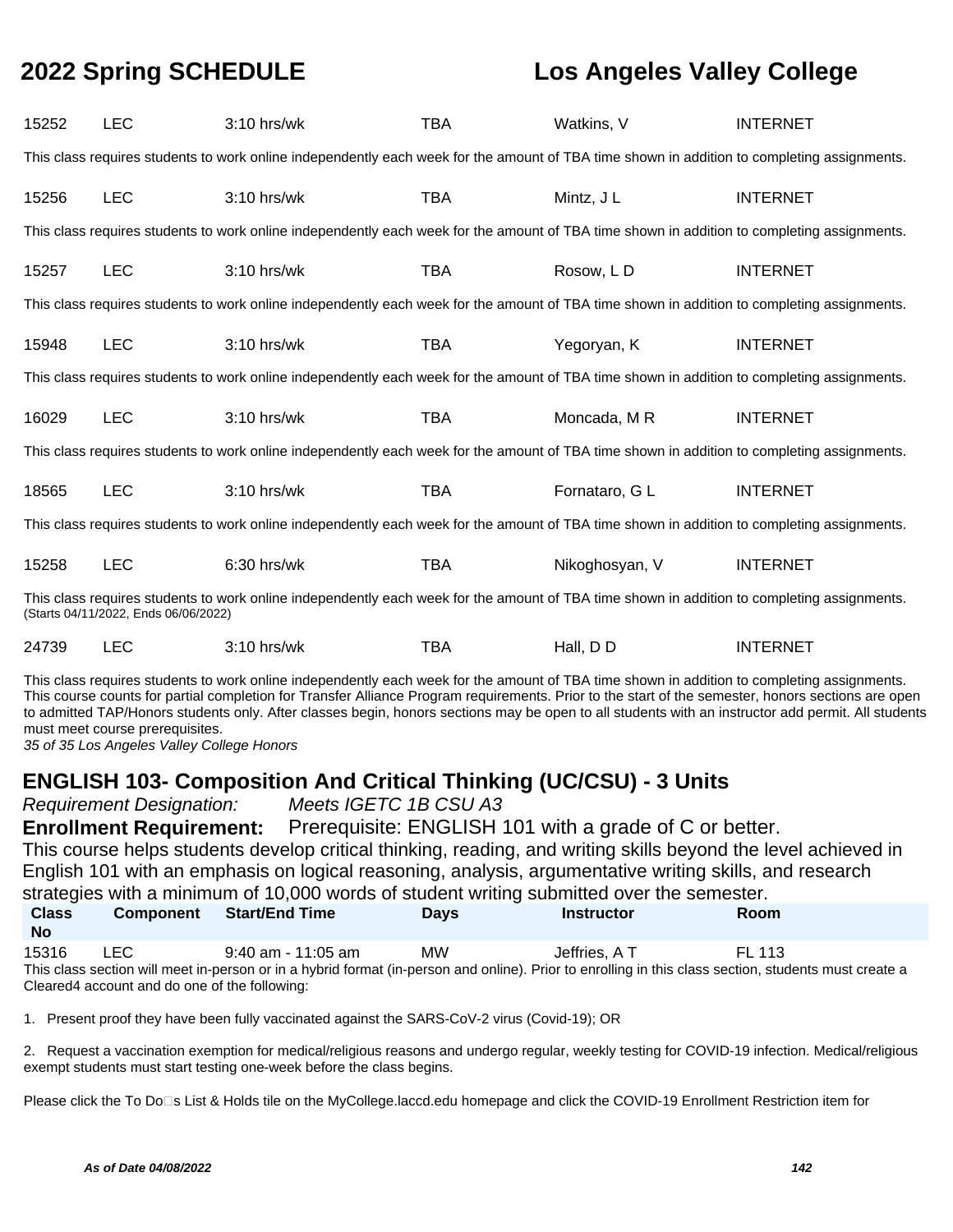additional instructions on how to comply with the vaccination requirement for all in-person class sections. 28 of 28 LAVC ICVD

17038 LEC 9:40 am - 12:50 pm MW Antler, A H 103 This class section will meet in-person or in a hybrid format (in-person and online). Prior to enrolling in this class section, students must create a Cleared4 account and do one of the following:

1. Present proof they have been fully vaccinated against the SARS-CoV-2 virus (Covid-19); OR

2. Request a vaccination exemption for medical/religious reasons and undergo regular, weekly testing for COVID-19 infection. Medical/religious exempt students must start testing one-week before the class begins.

Please click the To Do□s List & Holds tile on the MyCollege.laccd.edu homepage and click the COVID-19 Enrollment Restriction item for additional instructions on how to comply with the vaccination requirement for all in-person class sections. 28 of 28 LAVC ICVD (Starts 04/11/2022, Ends 06/06/2022)

18039 LEC 11:20 am - 12:45 pm MW Batty, HK H 113 This class section is restricted for students in the Puente Program and will meet on-campus. Prior to enrolling in this class section, students must create a Cleared4 account and do one of the following:

1. Present proof they have been fully vaccinated against the SARS-CoV-2 virus (Covid-19); OR

2. Request a vaccination exemption for medical/religious reasons and undergo regular, weekly testing for COVID-19 infection. Medical/religious exempt students must start testing one-week before the class begins.

Please click the To Do<sup>n</sup>s List & Holds tile on the MyCollege.laccd.edu homepage and click the COVID-19 Enrollment Restriction item for additional instructions on how to comply with the vaccination requirement for all in-person class sections. This course is part of the Puente Program. Visit www.lavc.edu/puente for more information. 28 of 28 LAVC + VPNT

|  | 15323 |  | 1:00 pm - 4:10 pm | M | Thornton, E K | <b>INTERNET</b> |
|--|-------|--|-------------------|---|---------------|-----------------|
|--|-------|--|-------------------|---|---------------|-----------------|

This class requires students to be online and interacting with their instructor during the times shown in class schedule in addition to completing assignments.

15320 LEC 1:00 pm - 4:10 pm W Thornton, E K INTERNET

This class requires students to be online and interacting with their instructor during the times shown in class schedule in addition to completing assignments.

This class is a Zero-Cost-Textbook (ZCT) one. No student will need to purchase a textbook.

15322 LEC 6:50 pm - 10:00 pm T Jensen, Z C H 113 This class section will meet in-person or in a hybrid format (in-person and online). Prior to enrolling in this class section, students must create a Cleared4 account and do one of the following:

1. Present proof they have been fully vaccinated against the SARS-CoV-2 virus (Covid-19); OR

2. Request a vaccination exemption for medical/religious reasons and undergo regular, weekly testing for COVID-19 infection. Medical/religious exempt students must start testing one-week before the class begins.

Please click the To Do⊡s List & Holds tile on the MyCollege.laccd.edu homepage and click the COVID-19 Enrollment Restriction item for additional instructions on how to comply with the vaccination requirement for all in-person class sections. 28 of 28 LAVC ICVD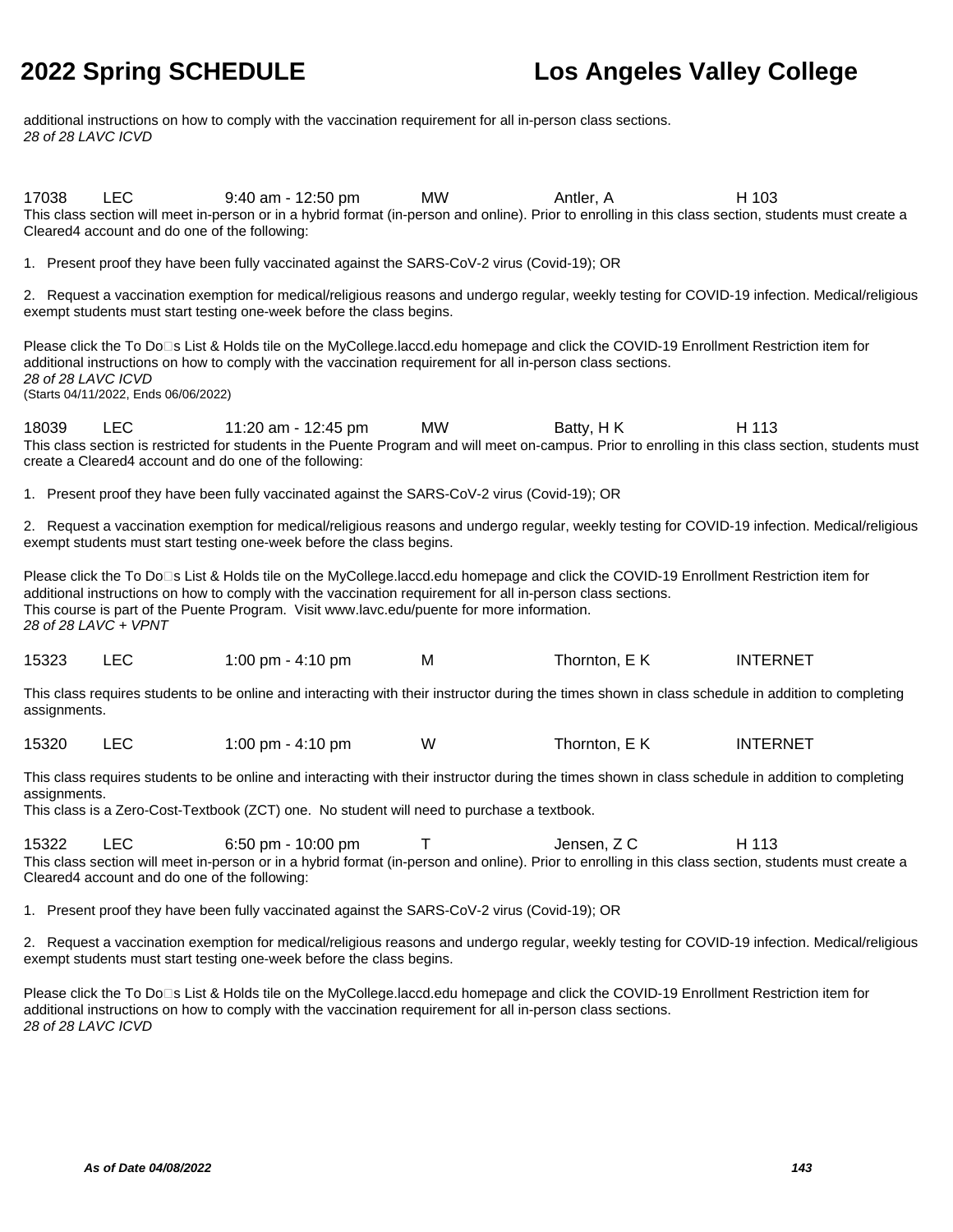| 15315                                                                                                                                                                                                                                                                                                                                                                                                                                                  | <b>LEC</b> | $3:10$ hrs/wk                                                                                                                               | TBA | Petkovic, S B | <b>INTERNET</b> |  |  |
|--------------------------------------------------------------------------------------------------------------------------------------------------------------------------------------------------------------------------------------------------------------------------------------------------------------------------------------------------------------------------------------------------------------------------------------------------------|------------|---------------------------------------------------------------------------------------------------------------------------------------------|-----|---------------|-----------------|--|--|
| This class requires students to work online independently each week for the amount of TBA time shown in addition to completing assignments.                                                                                                                                                                                                                                                                                                            |            |                                                                                                                                             |     |               |                 |  |  |
| 15317                                                                                                                                                                                                                                                                                                                                                                                                                                                  | <b>LEC</b> | $3:10$ hrs/wk                                                                                                                               | TBA | Sosner, J A   | <b>INTERNET</b> |  |  |
| This class requires students to work online independently each week for the amount of TBA time shown in addition to completing assignments.                                                                                                                                                                                                                                                                                                            |            |                                                                                                                                             |     |               |                 |  |  |
| 15321                                                                                                                                                                                                                                                                                                                                                                                                                                                  | <b>LEC</b> | $3:10$ hrs/wk                                                                                                                               | TBA | Robeson, K K  | <b>INTERNET</b> |  |  |
| This class requires students to work online independently each week for the amount of TBA time shown in addition to completing assignments.<br>This course is reserved for students participating in the Umoja program. For additional guidance or enrollment in this course, follow up with Dr.<br>Elliott Coney via email at coneye@lavc.edu or via cranium cafe at https://lavc.craniumcafe.com/elliottconey<br>40 of 40 LAVC UMOJA/Passage Program |            |                                                                                                                                             |     |               |                 |  |  |
|                                                                                                                                                                                                                                                                                                                                                                                                                                                        |            |                                                                                                                                             |     |               |                 |  |  |
| 18040                                                                                                                                                                                                                                                                                                                                                                                                                                                  | <b>LEC</b> | $3:10$ hrs/wk                                                                                                                               | TBA | Jeffries, A T | <b>INTERNET</b> |  |  |
|                                                                                                                                                                                                                                                                                                                                                                                                                                                        |            | This class requires students to work online independently each week for the amount of TBA time shown in addition to completing assignments. |     |               |                 |  |  |

This class requires students to work online independently each week for the amount of TBA time shown in addition to completing assignments. (Starts 04/11/2022, Ends 06/06/2022)

## **ENGLISH 127- Creative Writing (UC/CSU) - 3 Units**

**Enrollment Requirement:** Prerequisite: ENGLISH 102 with a grade of C or better. This course focuses on writing, reading, discussing, and interpreting student creative writing and the writing of literary masters. It is designed to promote creative expression and increase understanding and appreciation of the craft and pleasures of creative writing. The course covers the genres of poetry, fiction, writing for performance (drama, film, performance art), and creative non-fiction.

| <b>Class</b><br>No                                                                                                                                    | <b>Component</b> | <b>Start/End Time</b> | <b>Davs</b> | <b>Instructor</b> | <b>Room</b> |  |
|-------------------------------------------------------------------------------------------------------------------------------------------------------|------------------|-----------------------|-------------|-------------------|-------------|--|
| 15341                                                                                                                                                 | LEC.             | 11:20 am - 12:45 pm   | TTh         | Robeson. K K      | ACA 2603    |  |
| This class section will meet in-person or in a hybrid format (in-person and online). Prior to enrolling in this class section, students must create a |                  |                       |             |                   |             |  |
| Cleared4 account and do one of the following:                                                                                                         |                  |                       |             |                   |             |  |

1. Present proof they have been fully vaccinated against the SARS-CoV-2 virus (Covid-19); OR

2. Request a vaccination exemption for medical/religious reasons and undergo regular, weekly testing for COVID-19 infection. Medical/religious exempt students must start testing one-week before the class begins.

Please click the To Do⊡s List & Holds tile on the MyCollege.laccd.edu homepage and click the COVID-19 Enrollment Restriction item for additional instructions on how to comply with the vaccination requirement for all in-person class sections. 28 of 28 LAVC ICVD

## **ENGLISH 203- World Literature I (UC/CSU) - 3 Units**

Requirement Designation: Meets IGETC 3B CSU C2

**Enrollment Requirement:** Prerequisite: ENGLISH 101 with a grade of C or better.

In this course, students read key works and ideas of the Western world, the Middle East, Africa, and Asia from antiquity to the seventeenth century. The course requires students to compare readings from different countries and to analyze poetic forms and literary themes significant to the cultural and social mores of the respective literary works.

| <b>Class</b> | <b>Component</b> | <b>Start/End Time</b> | Days | <b>Instructor</b> | Room |
|--------------|------------------|-----------------------|------|-------------------|------|
| <b>No</b>    |                  |                       |      |                   |      |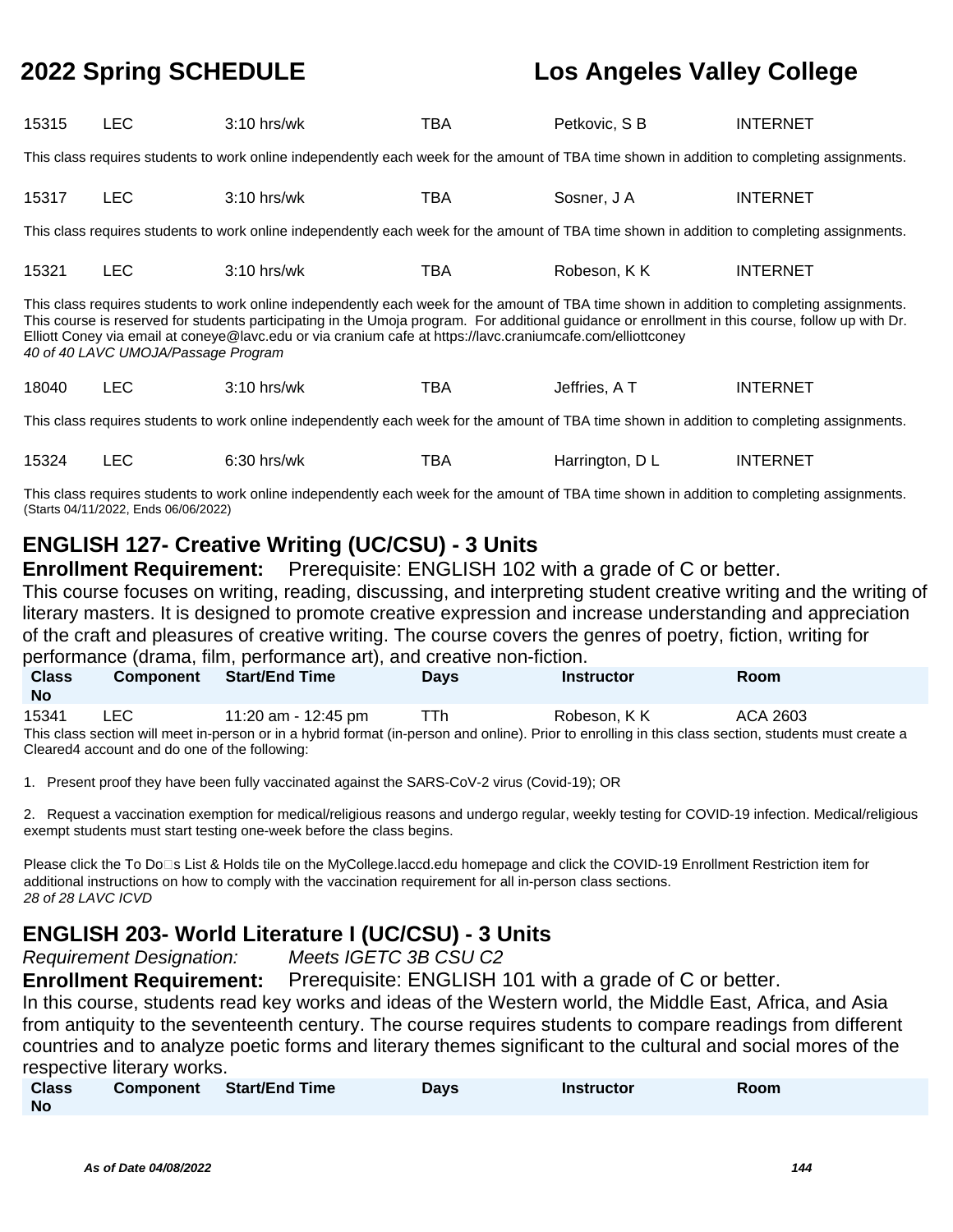15343 LEC 3:10 hrs/wk TBA Robeson, K K INTERNET

This class requires students to work online independently each week for the amount of TBA time shown in addition to completing assignments.

### **ENGLISH 207- American Literature I (UC/CSU) - 3 Units**

Requirement Designation: Meets IGETC 3B CSU C2

**Enrollment Requirement:** Prerequisite: ENGLISH 102 with a grade of C or better.

This course introduces American writers and writings from colonial times to 1865. Besides working with major writers, students will become acquainted with writers who suggest the diversity of subject and opinion in American literature.

| <b>Class</b><br><b>No</b> | <b>Component</b> | <b>Start/End Time</b> | <b>Days</b> | <b>Instructor</b> | Room            |
|---------------------------|------------------|-----------------------|-------------|-------------------|-----------------|
| 15352                     | LEC.             | $3:10$ hrs/wk         | TBA         | Mintz, J L        | <b>INTERNET</b> |

This class requires students to work online independently each week for the amount of TBA time shown in addition to completing assignments.

### **ENGLISH 252- The English Bible As Literature (UC/CSU) - 3 Units**

Requirement Designation: Meets IGETC 3B CSU C2

**Enrollment Requirement:** Prerequisite: ENGLISH 101 with a grade of C or better.

This course surveys the Old and the New Testaments of the Bible. Assignments focus on how to read the Bible as a literary text, also incorporating historical narrative, short stories, poetry, parables, and letters to convey author's intent to the readers of their respective times as well as to contemporary society.

| <b>Class</b><br><b>No</b> | <b>Component</b> | <b>Start/End Time</b> | Days | Instructor     | Room            |
|---------------------------|------------------|-----------------------|------|----------------|-----------------|
| 18041                     | LEC.             | $3:10$ hrs/wk         | тва  | Nikoghosyan, V | <b>INTERNET</b> |

This class requires students to work online independently each week for the amount of TBA time shown in addition to completing assignments.

### **English As A Second Lan-Civics ESLCVCS 011CE- Esl And Civics II (Repeatable) - 0 Unit** Esl And Civics II

| <b>Class</b><br>No | Component | Start/End Time    | Days | <b>Instructor</b> | Room            |
|--------------------|-----------|-------------------|------|-------------------|-----------------|
| 28187              | LEC.      | 8:00 am - 9:05 am |      | Quilici, A W      | <b>INTERNET</b> |

This class requires students to be online and interacting with their instructor during the times shown in class schedule in addition to completing assignments.

# **ESLCVCS 013CE- Esl And Civics IV (Repeatable) - 0 Unit**

| <b>Esl And Civics IV</b>  |                  |                                                      |                   |                              |                                    |
|---------------------------|------------------|------------------------------------------------------|-------------------|------------------------------|------------------------------------|
| <b>Class</b><br><b>No</b> | <b>Component</b> | <b>Start/End Time</b>                                | <b>Days</b>       | <b>Instructor</b>            | <b>Room</b>                        |
| 20080<br>And              | LEC.<br>∟EC      | $6:00 \text{ pm} - 7:50 \text{ pm}$<br>$5:15$ hrs/wk | <b>MTW</b><br>TBA | Gevorgian, L<br>Gevorgian, L | <b>INTERNET</b><br><b>INTERNET</b> |

This class will be offered in an online blended format, which requires students to be online and interacting with their instructor during the times shown and to work online independently each week for the amount of TBA time shown in addition to completing assignments. (Starts 02/07/2022, Ends 03/13/2022)

# **ESLCVCS 014CE- Esl And Civics V (Repeatable) - 0 Unit**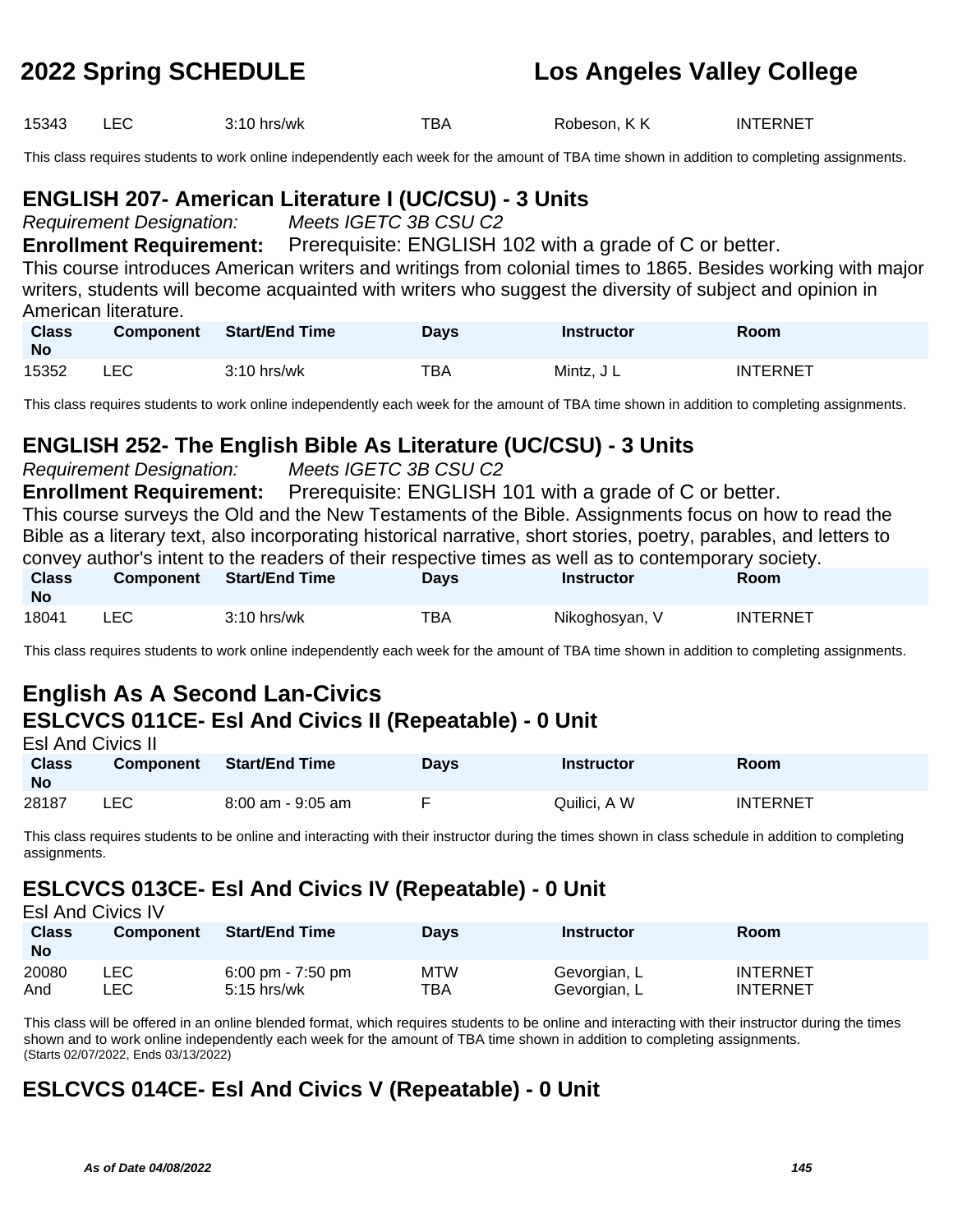Esl And Civics V

| <b>Class</b><br><b>No</b> | <b>Component</b> | <b>Start/End Time</b> | <b>Davs</b> | Instructor   | <b>Room</b>     |
|---------------------------|------------------|-----------------------|-------------|--------------|-----------------|
| 28188                     | LEC              | $9:15$ am - 10:45 am  | ТВА         | Quilici. A W | <b>INTERNET</b> |
| And                       | _EC.             | $1:35$ hrs/wk         |             | Quilici, A W | <b>INTERNET</b> |

This class requires students to be online and interacting with their instructor during the times shown in class schedule in addition to completing assignments.

| 13252 | 6:00 pm - $7:50$ pm | <b>MTW</b> | Gevorgian, L | <b>INTERNET</b> |
|-------|---------------------|------------|--------------|-----------------|
| And   | $5:15$ hrs/wk       | ™ВА        | Gevorgian, L | <b>INTERNET</b> |

This class will be offered in an online blended format, which requires students to be online and interacting with their instructor during the times shown and to work online independently each week for the amount of TBA time shown in addition to completing assignments. (Starts 03/14/2022, Ends 04/24/2022)

## **ESLCVCS 015CE- Esl And Civics VI (Repeatable) - 0 Unit**

| <b>Esl And Civics VI</b> |                  |                                     |             |                   |                 |
|--------------------------|------------------|-------------------------------------|-------------|-------------------|-----------------|
| <b>Class</b>             | <b>Component</b> | <b>Start/End Time</b>               | <b>Days</b> | <b>Instructor</b> | Room            |
| <b>No</b>                |                  |                                     |             |                   |                 |
| 13307                    | _EC              | $6:00 \text{ pm} - 7:50 \text{ pm}$ | <b>MTW</b>  | Gevorgian, L      | <b>INTERNET</b> |
| And                      | .EC              | $5:00$ hrs/wk                       | <b>TBA</b>  | Gevorgian, L      | <b>INTERNET</b> |

This class will be offered in an online blended format, which requires students to be online and interacting with their instructor during the times shown and to work online independently each week for the amount of TBA time shown in addition to completing assignments. (Starts 04/25/2022, Ends 05/29/2022)

## **English As A Second Language E.S.L. 003A- College ESL III: Writing and Grammar (NDA) - 6 Units**

This is a low-intermediate writing and grammar course for non-native writers of English. It emphasizes vocabulary, grammar, and writing through guided and free compositions of paragraphs on common subjects. Reading, speaking, and listening activities reinforce writing and grammar development.

| <b>Class</b><br><b>No</b> | <b>Component</b> | <b>Start/End Time</b> | Davs         | Instructor | Room            |  |
|---------------------------|------------------|-----------------------|--------------|------------|-----------------|--|
| 28088                     | LEC.             | $9:00$ am - 10:50 am  | <b>MTWTh</b> | u Haile, ب | <b>INTERNET</b> |  |

This class requires students to be online and interacting with their instructor during the times shown in class schedule in addition to completing assignments.

(Starts 02/21/2022, Ends 06/06/2022)

25295 LEC 9:40 am - 11:05 am MTWTh Van Norman, S E INTERNET

This class requires students to be online and interacting with their instructor during the times shown in class schedule in addition to completing assignments.

| 25296 |  | 6:50 pm - 10:00 pm |  | Smith, S E | <b>INTERNET</b> |
|-------|--|--------------------|--|------------|-----------------|
|-------|--|--------------------|--|------------|-----------------|

This class requires students to be online and interacting with their instructor during the times shown in class schedule in addition to completing assignments.

# **E.S.L. 003B- College ESL III: Reading and Vocabulary (NDA) - 3 Units**

An intermediate reading and vocabulary course that emphasizes the development of reading skills and the beginning of academic vocabulary.

| $   -$       |                          |      |                   |      |  |
|--------------|--------------------------|------|-------------------|------|--|
| <b>Class</b> | Component Start/End Time | Davs | <b>Instructor</b> | Room |  |
| <b>No</b>    |                          |      |                   |      |  |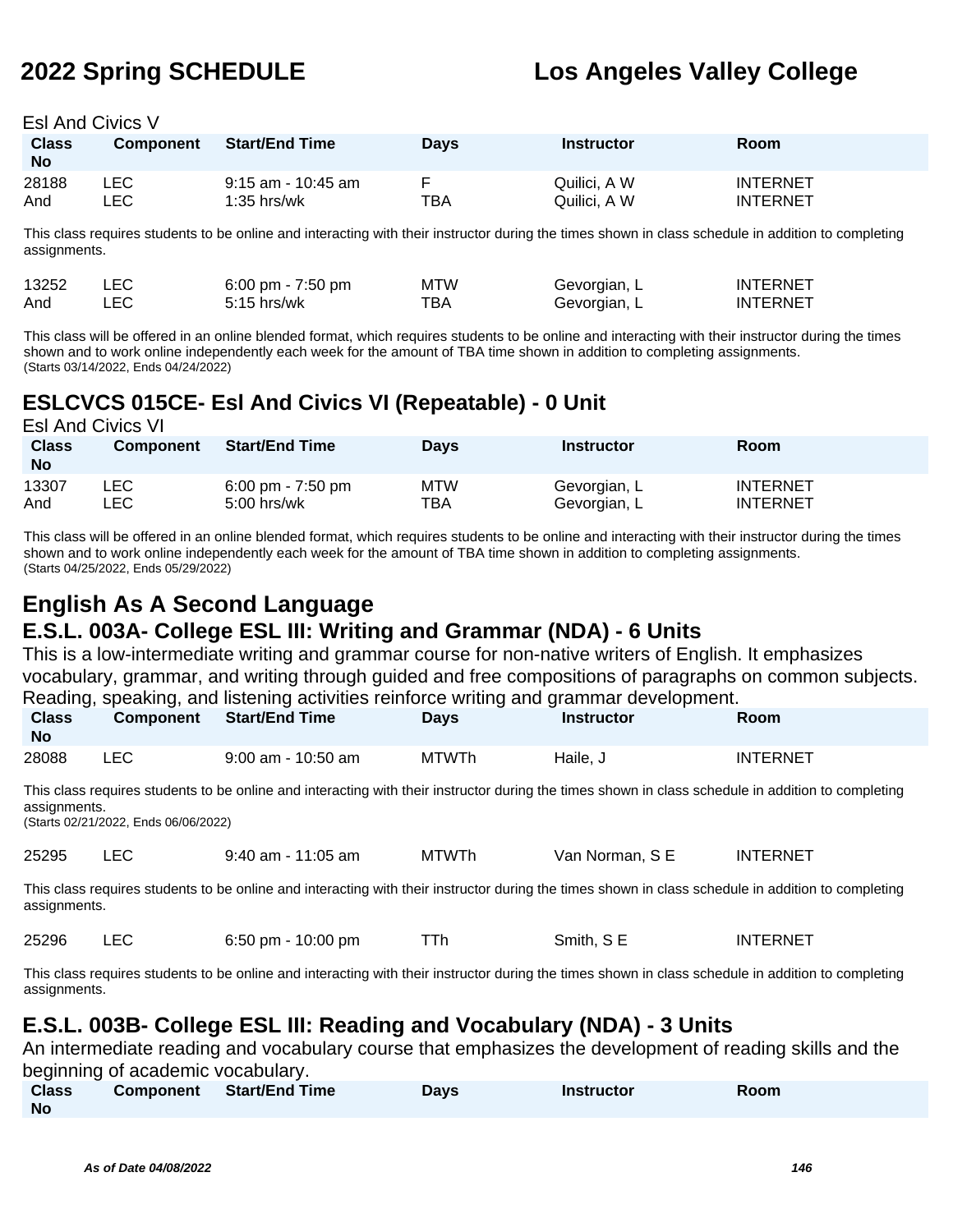25297 LEC 11:20 am - 12:45 pm MW Morrow, E F INTERNET

This class requires students to be online and interacting with their instructor during the times shown in class schedule in addition to completing assignments.

# **E.S.L. 003C- College ESL III: Listening and Speaking (NDA) - 3 Units**

This is a low-intermediate listening and speaking course for non-native speakers of English. Emphasis is on the development of listening comprehension skills, the acquisition of conversational grammar, basic English pronunciation skills, and participation in interactive speaking activities in academic and social contexts. **Class Component Start/End Time Days Instructor Room**

| <b>No</b> |                     |     |               |                 |
|-----------|---------------------|-----|---------------|-----------------|
| 25298     | 11:20 am - 12:45 pm | ™Th | Langdell, C C | <b>INTERNET</b> |

This class requires students to be online and interacting with their instructor during the times shown in class schedule in addition to completing assignments.

## **E.S.L. 004A- College ESL IV: Writing And Grammar - 6 Units**

**Enrollment Requirement:** Prerequisite: ESL NC 017CE or ESL 003A with a grade of C or better or appropriate skill level through the English placement process. Recommended: E.S.L 004B and ESL 004C.

Students in this intermediate ESL course learn written composition, grammar, and critical reading skills to prepare them for college work. The emphasis is on writing based on critical reading and personal experience. Students will be introduced to summarizing skills. Grammar skills and mechanics are emphasized throughout each lesson. Required: Eight to ten writing assignments, including at least four paragraphs of 200-300 words.

| <b>Class</b><br><b>No</b> | <b>Component</b> | <b>Start/End Time</b>                                                                                                                              | <b>Davs</b> | <b>Instructor</b> | <b>Room</b>     |  |
|---------------------------|------------------|----------------------------------------------------------------------------------------------------------------------------------------------------|-------------|-------------------|-----------------|--|
| 10923                     | LEC.             | 8:00 am - 9:25 am                                                                                                                                  | MTWTh       | El Issa, A S      | <b>INTERNET</b> |  |
|                           |                  | This close requires students to be online and interacting with their instructor during the times shown in close schedule in addition to completing |             |                   |                 |  |

This class requires students to be online and interacting with their instructor during the times shown in class schedule in addition to completing assignments.

| 10945 |  | 1:00 pm - 4:05 pm | MW | Gorman, A K | <b>INTERNET</b> |
|-------|--|-------------------|----|-------------|-----------------|
|-------|--|-------------------|----|-------------|-----------------|

This class requires students to be online and interacting with their instructor during the times shown in class schedule in addition to completing assignments.

| 10959 |  | 6:50 pm - $10:00$ pm | ΜW | Meiojas, G | <b>INTERNET</b> |
|-------|--|----------------------|----|------------|-----------------|
|-------|--|----------------------|----|------------|-----------------|

This class requires students to be online and interacting with their instructor during the times shown in class schedule in addition to completing assignments.

# **E.S.L. 004B- College ESL IV: Reading And Vocabulary - 3 Units**

Students in this intermediate ESL course learn reading comprehension, critical reading, and vocabulary skills to prepare for their academic work across the curriculum. This course is designed to build academic language fluency including academic vocabulary.

| <b>Class</b><br>No | <b>Component</b> | Start/End Time       | <b>Days</b> | Instructor  | <b>Room</b>     |
|--------------------|------------------|----------------------|-------------|-------------|-----------------|
| 11029              | LEC              | $9:40$ am - 11:05 am | ⊤Th         | Sibony, M W | <b>INTERNET</b> |

This class requires students to be online and interacting with their instructor during the times shown in class schedule in addition to completing assignments.

# **E.S.L. 004C- College English As A Second Language IV: Listening And Speaking - 3**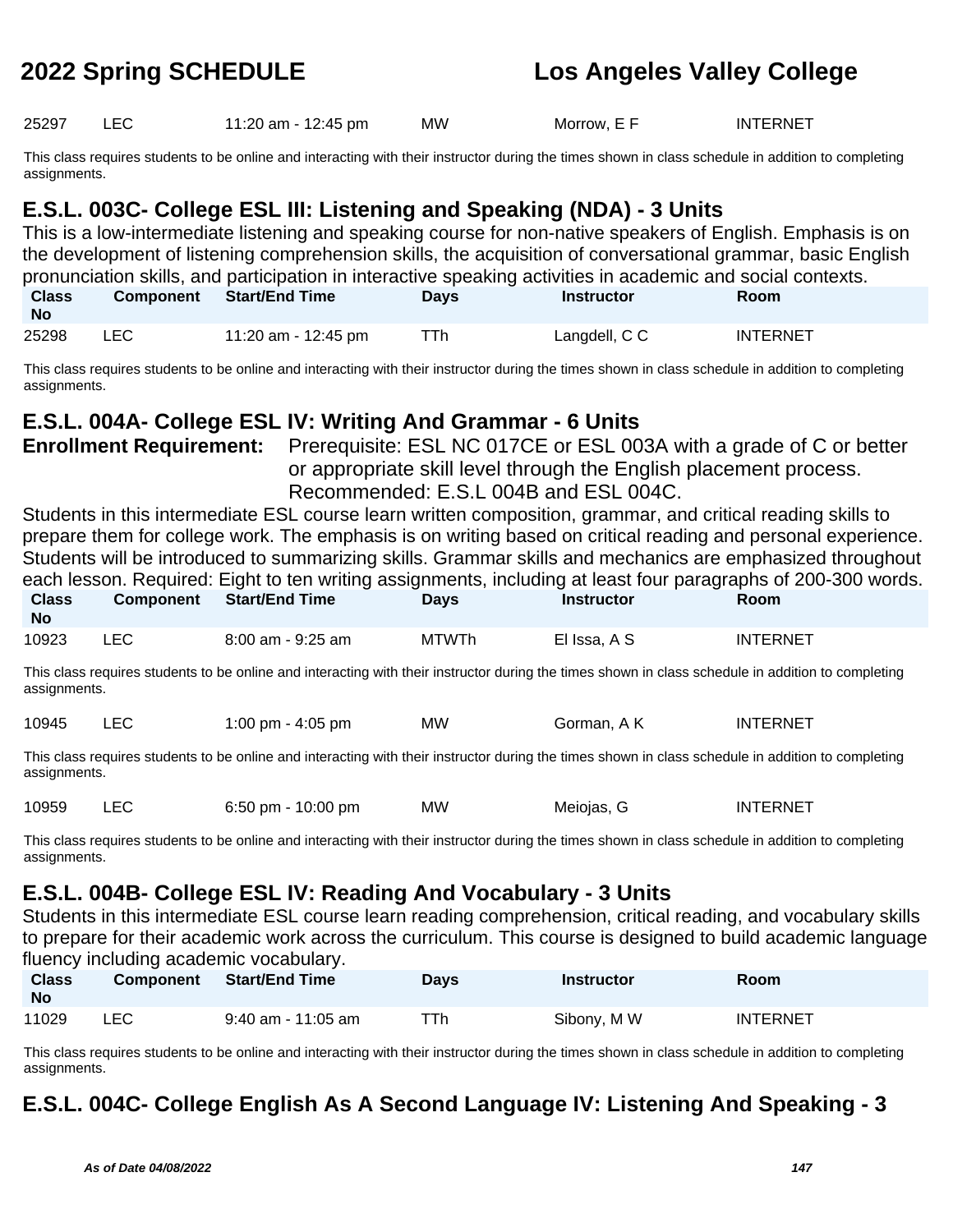### **Units**

This English as a Second Language (E.S.L.) course improves spoken English, stressing proper pronunciation, sounds, intonation, organization of material, and use of English as a means of communication. **Class Component Start/End Time Days Instructor Room**

| <b>No</b> |     |                     |    |          |                 |
|-----------|-----|---------------------|----|----------|-----------------|
| 25299     | LEC | 11:20 am - 12:45 pm | MW | Bien, AR | <b>INTERNET</b> |

This class requires students to be online and interacting with their instructor during the times shown in class schedule in addition to completing assignments.

## **E.S.L. 005A- College ESL V: Writing And Grammar (CSU) - 6 Units**

**Enrollment Requirement:** Prerequisite: E.S.L. 004A with a grade of C or better, or appropriate skill level demonstrated through the ESL placement process. Recommended: ESL 005B and ESL 005C.

Students in this high-intermediate ESL course learn written composition, grammar, and critical reading skills to prepare them for college work. The emphasis is on writing based on critical reading, interpretation/analysis, and personal experience. Students will develop paraphrasing and summarizing skills. Grammar skills and mechanics are emphasized throughout each lesson. Required: Eight to ten writing assignments, including at least four compositions of 300-500 words.

| <b>Class</b><br><b>No</b> | Component | Start/End Time | Davs | Instructor   | Room            |
|---------------------------|-----------|----------------|------|--------------|-----------------|
| 11179                     | _EC       | $6:30$ hrs/wk  | TBA  | Hubbard, R S | <b>INTERNET</b> |

This class requires students to work online independently each week for the amount of TBA time shown in addition to completing assignments.

| 11188 | LEV | $6:30$ hrs/wk | тва | Moghaddam-Rad, ∟ | <b>INTERNET</b> |
|-------|-----|---------------|-----|------------------|-----------------|
|-------|-----|---------------|-----|------------------|-----------------|

This class requires students to work online independently each week for the amount of TBA time shown in addition to completing assignments.

# **E.S.L. 005B- College ESL V: Reading And Vocabulary (CSU) - 3 Units**

### **Enrollment Requirement:** Prerequisites: None

Students in this high-intermediate ESL course learn reading comprehension, critical reading, and vocabulary skills to prepare for and support their academic work across the curriculum. This course is designed to build academic language fluency including academic vocabulary.

| <b>Class</b><br><b>No</b> | <b>Component</b> | Start/End Time | <b>Days</b> | <b>Instructor</b> | Room            |
|---------------------------|------------------|----------------|-------------|-------------------|-----------------|
| 11267                     | LEC              | $3:10$ hrs/wk  | TBA         | Feliz. D A        | <b>INTERNET</b> |

This class requires students to work online independently each week for the amount of TBA time shown in addition to completing assignments.

# **E.S.L. 005C- College ESL V: Listening and Speaking (CSU) (NDA) - 3 Units**

This is a low-advanced listening and speaking class that focuses on listening to academic lectures,

| developing conversational and presentation ability, and understanding enunciation techniques. |           |                   |             |                   |                 |  |  |  |  |
|-----------------------------------------------------------------------------------------------|-----------|-------------------|-------------|-------------------|-----------------|--|--|--|--|
| Class<br><b>No</b>                                                                            | Component | Start/End Time    | <b>Davs</b> | <b>Instructor</b> | <b>Room</b>     |  |  |  |  |
| 25300                                                                                         | LEC -     | 8:00 am - 9:25 am | TTh.        | Perez. E          | <b>INTERNET</b> |  |  |  |  |

This class requires students to be online and interacting with their instructor during the times shown in class schedule in addition to completing assignments.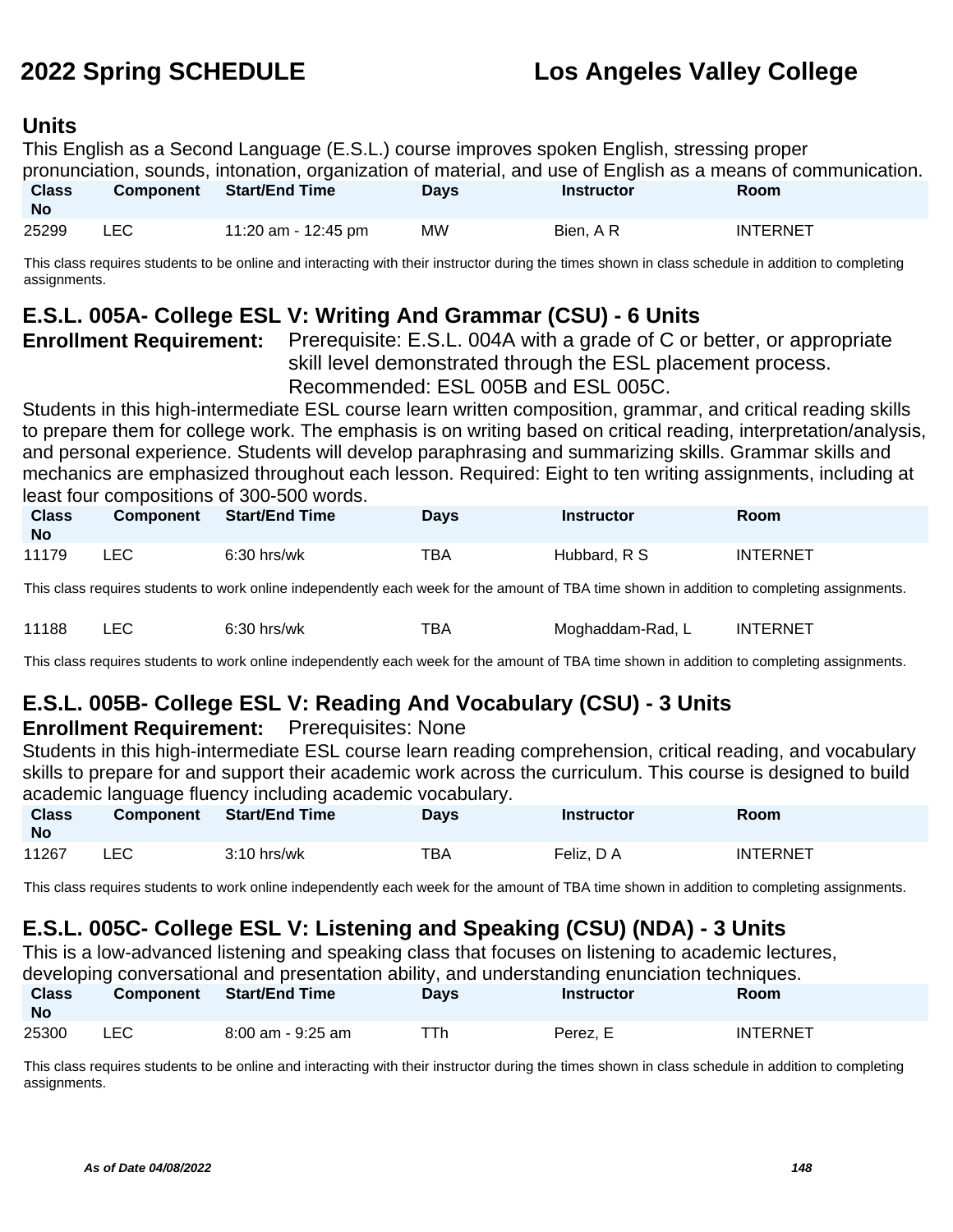# **E.S.L. 006A- College ESL VI: Writing And Grammar (UC/CSU) - 6 Units**

**Enrollment Requirement:** Prerequisite: E.S.L. 005A with a grade of C or better, or appropriate skill level demonstrated through the ESL placement process. Recommended: E.S.L. 006B and ESL 006C.

Students in this advanced ESL course learn written composition, grammar, and critical reading skills to prepare them for college work. The emphasis is on writing based primarily on critical reading and interpretation/analysis. Students will be introduced to appropriate citation and basic bibliographic conventions in their writing. Advanced grammar skills and mechanics are emphasized throughout each lesson. Required: Eight to ten writing assignments, including at least four essays of 400-600 words.

| <b>Class</b><br><b>No</b> |     | Component Start/End Time | Days | Instructor | <b>Room</b>     |
|---------------------------|-----|--------------------------|------|------------|-----------------|
| 11410                     | LEC | $6:30$ hrs/wk            | TBA  | Smith, SE  | <b>INTERNET</b> |

This class requires students to work online independently each week for the amount of TBA time shown in addition to completing assignments.

| 11403 | ᅩᄂ | $6:30$ hrs/wk | тва | Smith, SE | <b>INTERNET</b> |
|-------|----|---------------|-----|-----------|-----------------|
|-------|----|---------------|-----|-----------|-----------------|

This class requires students to work online independently each week for the amount of TBA time shown in addition to completing assignments.

# **E.S.L. 006B- College ESL VI: Reading And Vocabulary (CSU) - 3 Units**

### **Enrollment Requirement:** Prerequisites: None

Students in this low-advanced ESL course learn reading comprehension, critical reading, and vocabulary skills to prepare for and support their academic work across the curriculum. This course is designed to build academic language fluency including advanced academic vocabulary.

| <b>Class</b><br><b>No</b> | <b>Component</b> | Start/End Time | Days | <b>Instructor</b>  | Room     |
|---------------------------|------------------|----------------|------|--------------------|----------|
| 17035                     | LEC              | $3:10$ hrs/wk  | ТВА  | Akyempon-Archer, K | INTERNET |

This class requires students to work online independently each week for the amount of TBA time shown in addition to completing assignments.

# **E.S.L. 008- Advanced ESL Composition (UC/CSU) - 6 Units**

**Enrollment Requirement:** Prerequisite: E.S.L. 006A with a grade of C or better, or appropriate skill level demonstrated through the credit ESL placement process.

Students in this high-advanced ESL course leading to English 101 learn written composition, grammar, and critical reading skills to prepare for college work. The emphasis is on writing based primarily on critical reading and interpretation/analysis. Students will practice using MLA and/or APA citation and bibliographic conventions in their research. Advanced grammar skills and mechanics are emphasized throughout each lesson. Required: Eight to ten writing assignments, including at least four essays of 600-800 words, and one research paper.

| <b>Class</b><br><b>No</b> | <b>Component</b> | <b>Start/End Time</b> | <b>Days</b> | <b>Instructor</b> | <b>Room</b>     |
|---------------------------|------------------|-----------------------|-------------|-------------------|-----------------|
| 10761                     | LEC              | $6:30$ hrs/wk         | TBA         | Hubbard, R S      | <b>INTERNET</b> |

This class requires students to work online independently each week for the amount of TBA time shown in addition to completing assignments.

## **E.S.L. 110- College Composition for Non-Native Speakers (UC/CSU) - 4 Units**

Requirement Designation: Meets IGETC 1A **Enrollment Requirement:** Prerequisite: E.S.L. 008 with a grade of C or better, or appropriate skill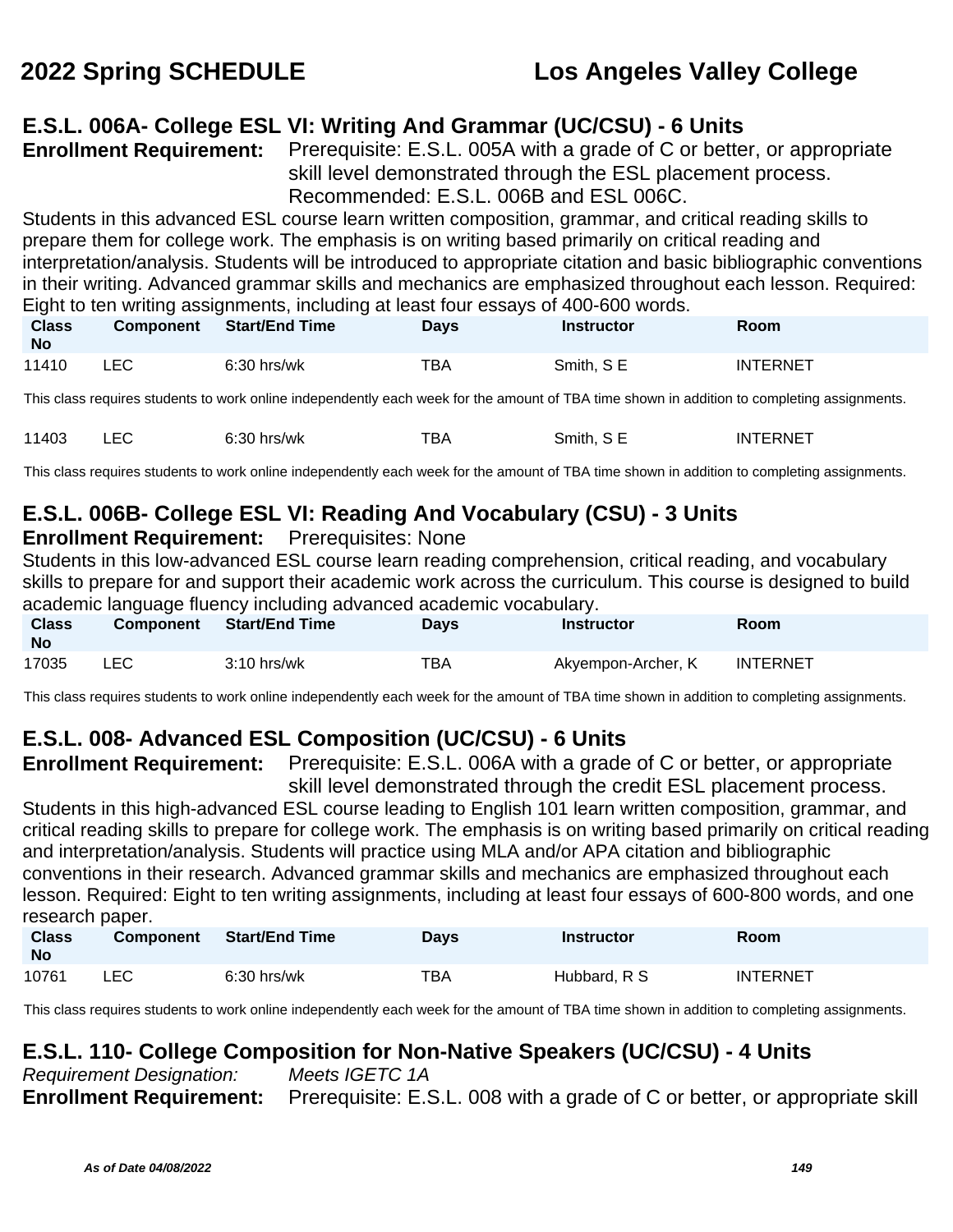level demonstrated through the credit ESL placement process.

This English composition transfer-level course is designed for non-native English speakers and emphasizes preparing students for the writing and critical reading demands across the disciplines by covering academic genres representative of the college at large. Students receive instruction in expository and argumentative writing, appropriate and effective use of language, close reading, cogent thinking, and research strategies. An additional focus is integrated grammar and academic vocabulary instruction based on needs typical of second-language learners.

| <b>Class</b><br><b>No</b> | <b>Component</b>                            | <b>Start/End Time</b> | Davs | Instructor  | Room     |
|---------------------------|---------------------------------------------|-----------------------|------|-------------|----------|
| 29008                     | LEC<br>(Starts 02/28/2022, Ends 06/06/2022) | $5:15$ hrs/wk         | TBA  | Yegoryan, K | INTERNET |

## **English Second Language - NC ESL NC 001CE- English As A Second Language - Beginning I (Repeatable) - 0 Unit**

|                           |                  | English As A Second Language - Beginning I                                                                                                                                    |             |                   |          |
|---------------------------|------------------|-------------------------------------------------------------------------------------------------------------------------------------------------------------------------------|-------------|-------------------|----------|
| <b>Class</b><br><b>No</b> | <b>Component</b> | Start/End Time                                                                                                                                                                | <b>Davs</b> | <b>Instructor</b> | Room     |
| 15407                     | LEC.             | $8:00$ am - 10:15 am<br>This class section will meet in-person or in a hybrid format (in-person and online). Prior to enrolling in this class section, students must create a | MTWTh       | Cruz. A E         | ACA 1806 |

Cleared4 account and do one of the following:

1. Present proof they have been fully vaccinated against the SARS-CoV-2 virus (Covid-19); OR

2. Request a vaccination exemption for medical/religious reasons and undergo regular, weekly testing for COVID-19 infection. Medical/religious exempt students must start testing one-week before the class begins.

Please click the □To Do□s List & Holds□ tile on the MyCollege.laccd.edu homepage and click the □COVID-19 Enrollment Restriction□ item for additional instructions on how to comply with the vaccination requirement for all in-person class sections. 28 of 28 LAVC ICVD (Starts 02/21/2022, Ends 04/03/2022)

| 15406 | <b>LEC</b> | 11:30 am - 12:20 pm | MW  | Rapp, B M | <b>INTERNET</b> |
|-------|------------|---------------------|-----|-----------|-----------------|
| And   | LEC.       | 1:15 hrs/wk         | тва | Rapp, B M | <b>INTERNET</b> |

This class will be offered in an online blended format, which requires students to be online and interacting with their instructor during the times shown and to work online independently each week for the amount of TBA time shown in addition to completing assignments.

15408 LEC 6:00 pm - 8:15 pm MTWTh Baghoomian, Z ACA 2604 This class will meet on campus. Masks and physical distancing are required.This class section will meet in-person or in a hybrid format (in-person and online). Prior to enrolling in this class section, students must create a Cleared4 account and do one of the following:

1. Present proof they have been fully vaccinated against the SARS-CoV-2 virus (Covid-19); OR

2. Request a vaccination exemption for medical/religious reasons and undergo regular, weekly testing for COVID-19 infection. Medical/religious exempt students must start testing one-week before the class begins.

Please click the  $\Box$ To Do $\Box$ s List & Holds $\Box$  tile on the MyCollege.laccd.edu homepage and click the  $\Box$ COVID-19 Enrollment Restriction  $\Box$  item for additional instructions on how to comply with the vaccination requirement for all in-person class sections. 28 of 28 LAVC ICVD

(Starts 02/21/2022, Ends 04/03/2022)

# **ESL NC 002CE- English As A Second Language - Beginning II (Repeatable) - 0 Unit**

|              | English As A Second Language - Beginning II |             |            |             |  |
|--------------|---------------------------------------------|-------------|------------|-------------|--|
| <b>Class</b> | Component Start/End Time                    | <b>Days</b> | Instructor | <b>Room</b> |  |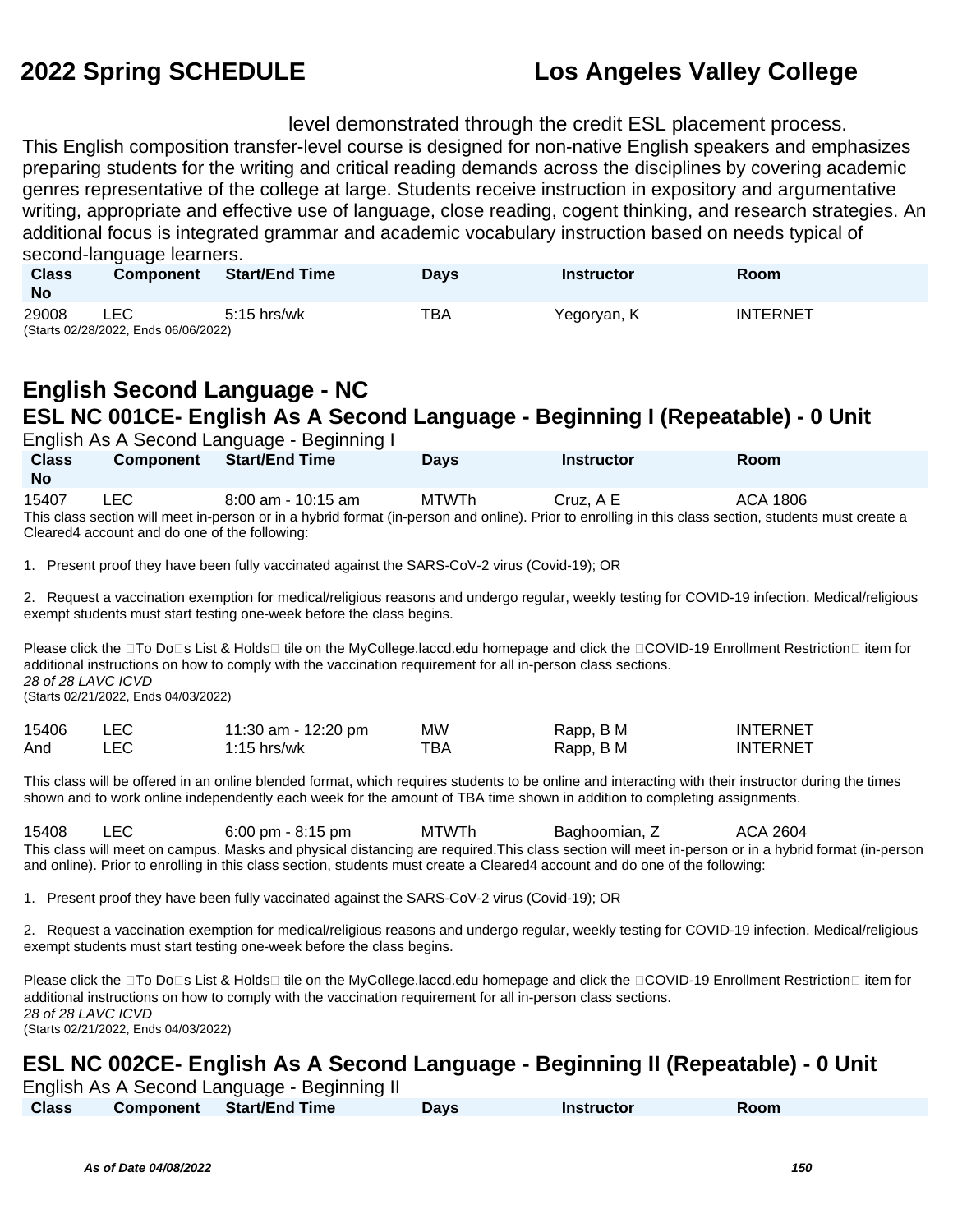### **No**

15415 LEC 8:00 am - 10:05 am MTWTh Kotanjyan, N ACA 1806 This class section will meet in-person or in a hybrid format (in-person and online). Prior to enrolling in this class section, students must create a Cleared4 account and do one of the following:

1. Present proof they have been fully vaccinated against the SARS-CoV-2 virus (Covid-19); OR

2. Request a vaccination exemption for medical/religious reasons and undergo regular, weekly testing for COVID-19 infection. Medical/religious exempt students must start testing one-week before the class begins.

Please click the To Do<sup>n</sup>s List & Holds tile on the MyCollege.laccd.edu homepage and click the COVID-19 Enrollment Restriction item for additional instructions on how to comply with the vaccination requirement for all in-person class sections. 28 of 28 LAVC ICVD (Starts 04/11/2022, Ends 05/22/2022)

| 15414 | LEC. | 11:30 am - 12:20 pm |     | Seltzer, SW  | <b>INTERNET</b> |
|-------|------|---------------------|-----|--------------|-----------------|
| And   | LEC. | $1:20$ hrs/wk       | TBA | Seltzer, S W | <b>INTERNET</b> |

This class will be offered in an online blended format, which requires students to be online and interacting with their instructor during the times shown and to work online independently each week for the amount of TBA time shown in addition to completing assignments.

15416 LEC 6:00 pm - 8:05 pm MTWTh Montes, J P ACA 2604 This class section will meet in-person or in a hybrid format (in-person and online). Prior to enrolling in this class section, students must create a Cleared4 account and do one of the following:

1. Present proof they have been fully vaccinated against the SARS-CoV-2 virus (Covid-19); OR

2. Request a vaccination exemption for medical/religious reasons and undergo regular, weekly testing for COVID-19 infection. Medical/religious exempt students must start testing one-week before the class begins.

Please click the To Do<sup>n</sup>s List & Holds tile on the MyCollege.laccd.edu homepage and click the COVID-19 Enrollment Restriction item for additional instructions on how to comply with the vaccination requirement for all in-person class sections. 28 of 28 LAVC ICVD (Starts 04/11/2022, Ends 05/22/2022)

# **ESL NC 006CE- English As A Second Language - 0 (Repeatable) - 0 Unit**

English As A Second Language - 0

| <b>Class</b><br><b>No</b> | <b>Component</b> | <b>Start/End Time</b> | Days         | <b>Instructor</b> | Room            |
|---------------------------|------------------|-----------------------|--------------|-------------------|-----------------|
| 15417                     | ∟EC.             | 8:00 am - 9:30 am     | <b>MTWTh</b> | Kappy, G L        | <b>INTERNET</b> |
| And                       | ∟EC              | $6:30$ hrs/wk         | TBA          | Kappy, G L        | <b>INTERNET</b> |

This class will be offered in an online blended format, which requires students to be online and interacting with their instructor during the times shown and to work online independently each week for the amount of TBA time shown in addition to completing assignments.

24381 LEC 8:00 am - 11:15 am MTWTh Janvelyan, M ACA 2606 This class section will meet in-person or in a hybrid format (in-person and online). Prior to enrolling in this class section, students must create a Cleared4 account and do one of the following:

1. Present proof they have been fully vaccinated against the SARS-CoV-2 virus (Covid-19); OR

2. Request a vaccination exemption for medical/religious reasons and undergo regular, weekly testing for COVID-19 infection. Medical/religious exempt students must start testing one-week before the class begins.

Please click the To Do⊡s List & Holds tile on the MyCollege.laccd.edu homepage and click the COVID-19 Enrollment Restriction item for additional instructions on how to comply with the vaccination requirement for all in-person class sections. 28 of 28 LAVC ICVD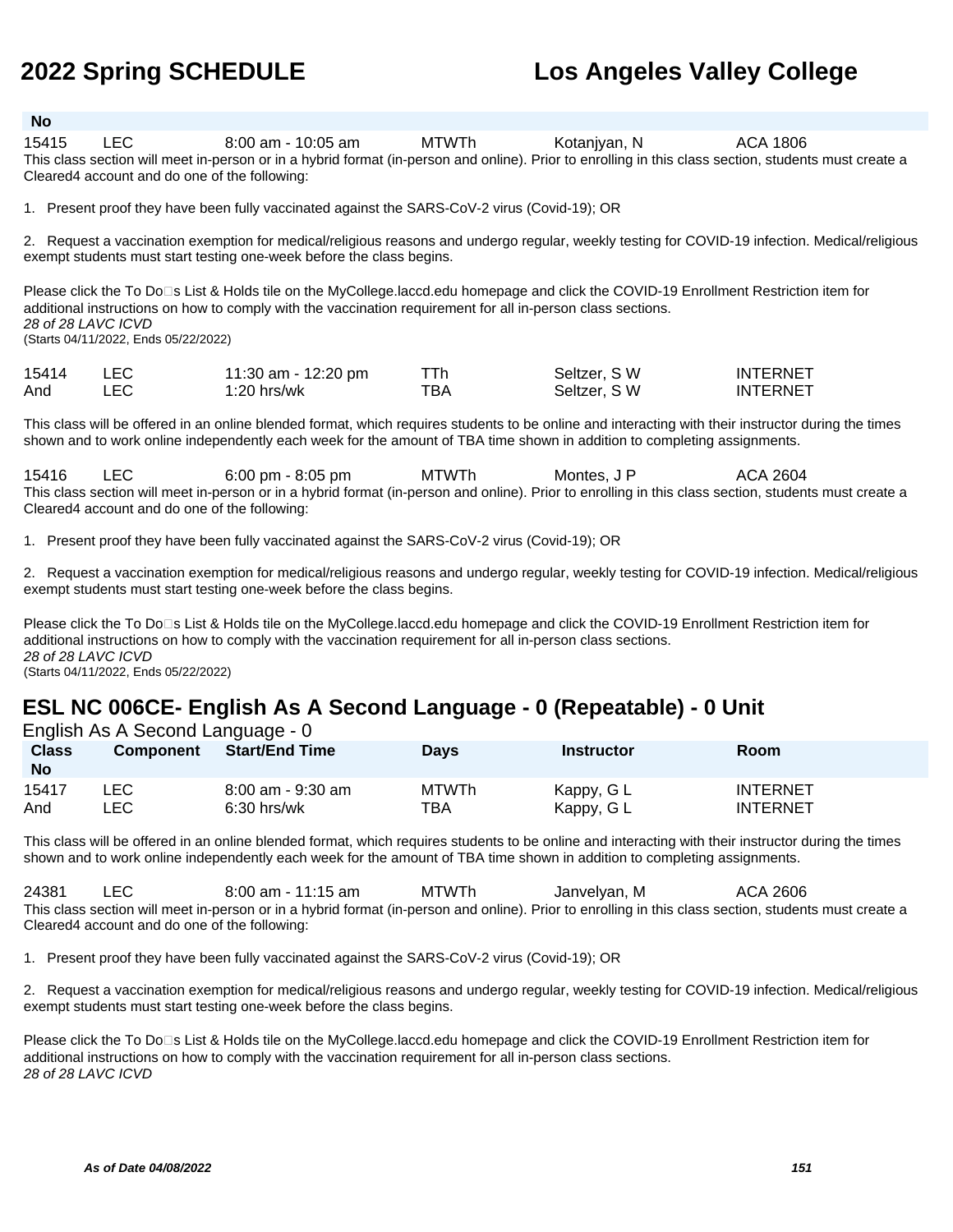| 15418 | $6:00 \text{ pm} - 7:30 \text{ pm}$ | <b>MTWTh</b> | ∟ulinski. K | <b>INTERNET</b> |
|-------|-------------------------------------|--------------|-------------|-----------------|
| And   | 6:30 hrs/wk                         | ⊤вд          | ∟ulinski. K | INTERNET        |

This class will be offered in an online blended format, which requires students to be online and interacting with their instructor during the times shown and to work online independently each week for the amount of TBA time shown in addition to completing assignments.

### **ESL NC 007CE- English As A Second Language - I (Repeatable) - 0 Unit**

English As A Second Language - I

| <b>Class</b><br><b>No</b> | <b>Component</b> | <b>Start/End Time</b> | Days         | Instructor  | <b>Room</b>     |
|---------------------------|------------------|-----------------------|--------------|-------------|-----------------|
| 15421                     | ∟EC.             | 8:00 am - 9:30 am     | <b>MTWTh</b> | Montes, J P | <b>INTERNET</b> |
| And                       | ∟EC              | 6:30 hrs/wk           | тва          | Montes, J P | <b>INTERNET</b> |

This class will be offered in an online blended format, which requires students to be online and interacting with their instructor during the times shown and to work online independently each week for the amount of TBA time shown in addition to completing assignments.

17928 LEC 6:00 pm - 9:15 pm MTWTh Borromeo, M C ACA 2606 This class section will meet in-person or in a hybrid format (in-person and online). Prior to enrolling in this class section, students must create a Cleared4 account and do one of the following:

1. Present proof they have been fully vaccinated against the SARS-CoV-2 virus (Covid-19); OR

2. Request a vaccination exemption for medical/religious reasons and undergo regular, weekly testing for COVID-19 infection. Medical/religious exempt students must start testing one-week before the class begins.

Please click the To Do⊡s List & Holds tile on the MyCollege.laccd.edu homepage and click the COVID-19 Enrollment Restriction item for additional instructions on how to comply with the vaccination requirement for all in-person class sections. 28 of 28 LAVC ICVD

| 15422 | 6:00 pm - 7:30 pm | <b>MTWTh</b> | Baez, R S | <b>INTERNET</b> |
|-------|-------------------|--------------|-----------|-----------------|
| And   | $6:30$ hrs/wk     | тва          | Baez, R S | <b>INTERNET</b> |

This class will be offered in an online blended format, which requires students to be online and interacting with their instructor during the times shown and to work online independently each week for the amount of TBA time shown in addition to completing assignments.

## **ESL NC 008CE- English As A Second Language - II (Repeatable) - 0 Unit**

|              | English As A Second Language - II |                      |             |            |                                                                                                                                                       |  |
|--------------|-----------------------------------|----------------------|-------------|------------|-------------------------------------------------------------------------------------------------------------------------------------------------------|--|
| <b>Class</b> | <b>Component</b>                  | Start/End Time       | <b>Davs</b> | Instructor | Room                                                                                                                                                  |  |
| <b>No</b>    |                                   |                      |             |            |                                                                                                                                                       |  |
| 10070        | <b>LEC</b>                        | $8:00$ am - 11:15 am | MTWTh       | Walsh. M M | ACA 1804                                                                                                                                              |  |
|              |                                   |                      |             |            | This class section will meet in person or in a bybrid format (in person and online). Prior to enrolling in this class section, students must create a |  |

This class section will meet in-person or in a hybrid format (in-person and online). Prior to enrolling in this class section, students must create a Cleared4 account and do one of the following:

1. Present proof they have been fully vaccinated against the SARS-CoV-2 virus (Covid-19); OR

2. Request a vaccination exemption for medical/religious reasons and undergo regular, weekly testing for COVID-19 infection. Medical/religious exempt students must start testing one-week before the class begins.

Please click the □To Do□s List & Holds□ tile on the MyCollege.laccd.edu homepage and click the □COVID-19 Enrollment Restriction□ item for additional instructions on how to comply with the vaccination requirement for all in-person class sections. 28 of 28 LAVC ICVD

| 24383 | 9:40 am - 11:10 am | <b>MTWTh</b> | Davtyan, A | <b>INTERNET</b> |
|-------|--------------------|--------------|------------|-----------------|
| And   | $6:15$ hrs/wk      | тва.         | Davtvan, . | <b>INTERNET</b> |

This class will be offered in an online blended format, which requires students to be online and interacting with their instructor during the times shown and to work online independently each week for the amount of TBA time shown in addition to completing assignments.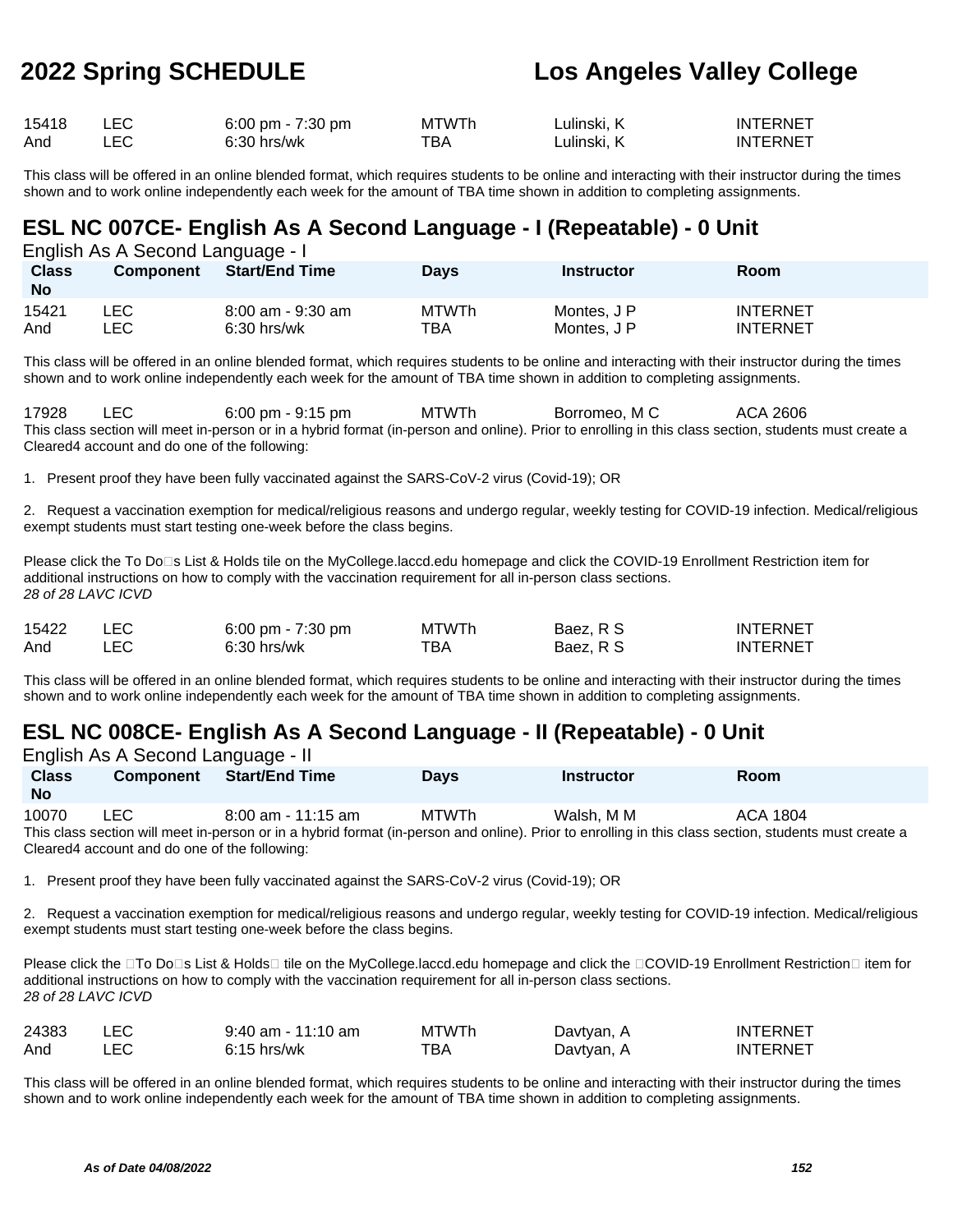| 10078 | 6:00 pm - $7:30$ pm | <b>MTWTh</b> | Cruz, A E | <b>INTERNET</b> |
|-------|---------------------|--------------|-----------|-----------------|
| And   | $6:15$ hrs/wk       | тва          | Cruz. A E | <b>INTERNET</b> |

This class will be offered in an online blended format, which requires students to be online and interacting with their instructor during the times shown and to work online independently each week for the amount of TBA time shown in addition to completing assignments.

### **ESL NC 009CE- English As A Second Language - III (Repeatable) - 0 Unit**

English As A Second Language - III

| <b>Class</b><br><b>No</b> | <b>Component</b> | <b>Start/End Time</b> | <b>Days</b> | <b>Instructor</b> | Room            |
|---------------------------|------------------|-----------------------|-------------|-------------------|-----------------|
| 10094                     | ∟EC-             | 8:00 am - 9:30 am     | MTWTh       | Quilici. A W      | <b>INTERNET</b> |
| And                       | _EC              | $6:30$ hrs/wk         | TBA         | Quilici. A W      | <b>INTERNET</b> |

This class will be offered in an online blended format, which requires students to be online and interacting with their instructor during the times shown and to work online independently each week for the amount of TBA time shown in addition to completing assignments.

10102 LEC 6:00 pm - 9:15 pm MTWTh Saly, SS ACA 1806 This class section will meet in-person or in a hybrid format (in-person and online). Prior to enrolling in this class section, students must create a Cleared4 account and do one of the following:

1. Present proof they have been fully vaccinated against the SARS-CoV-2 virus (Covid-19); OR

2. Request a vaccination exemption for medical/religious reasons and undergo regular, weekly testing for COVID-19 infection. Medical/religious exempt students must start testing one-week before the class begins.

Please click the □To Do□s List & Holds□ tile on the MyCollege.laccd.edu homepage and click the □COVID-19 Enrollment Restriction□ item for additional instructions on how to comply with the vaccination requirement for all in-person class sections. 28 of 28 LAVC ICVD

## **ESL NC 015CE- English As A Second Language - IV (Repeatable) - 0 Unit**

|  | English As A Second Language - Iv |  |
|--|-----------------------------------|--|
|  |                                   |  |

| <b>Class</b><br><b>No</b> | <b>Component</b> | <b>Start/End Time</b> | Days         | <b>Instructor</b> | Room            |
|---------------------------|------------------|-----------------------|--------------|-------------------|-----------------|
| 10137                     | ∟EC              | $8:00$ am - 9:30 am   | <b>MTWTh</b> | Seltzer, SW       | <b>INTERNET</b> |
| And                       | LEC              | $6:30$ hrs/wk         | ТВА          | Seltzer, SW       | <b>INTERNET</b> |

This class will be offered in an online blended format, which requires students to be online and interacting with their instructor during the times shown and to work online independently each week for the amount of TBA time shown in addition to completing assignments.

| 19533 | $9:40$ am - 11:10 am | <b>MTWTh</b> | Davoyan, L V | <b>INTERNET</b> |
|-------|----------------------|--------------|--------------|-----------------|
| And   | $6:30$ hrs/wk        | тва          | Davoyan, L V | <b>INTERNET</b> |

This class will be offered in an online blended format, which requires students to be online and interacting with their instructor during the times shown and to work online independently each week for the amount of TBA time shown in addition to completing assignments.

## **ESL NC 016CE- English As A Second Language - V (Repeatable) - 0 Unit**

This is an open-entry open-exit course which emphasizes listening/speaking skills and reading/writing skills at an intermediate level. This class focuses on comprehending and developing listening and speaking skills on increasingly complex social and academic topics. Students read authentic material and identify the main idea, supplementary details, vocabulary development, and inferences. Students also learn to give brief prepared oral presentations. They focus on developing basic patterns for paragraph and essay writing including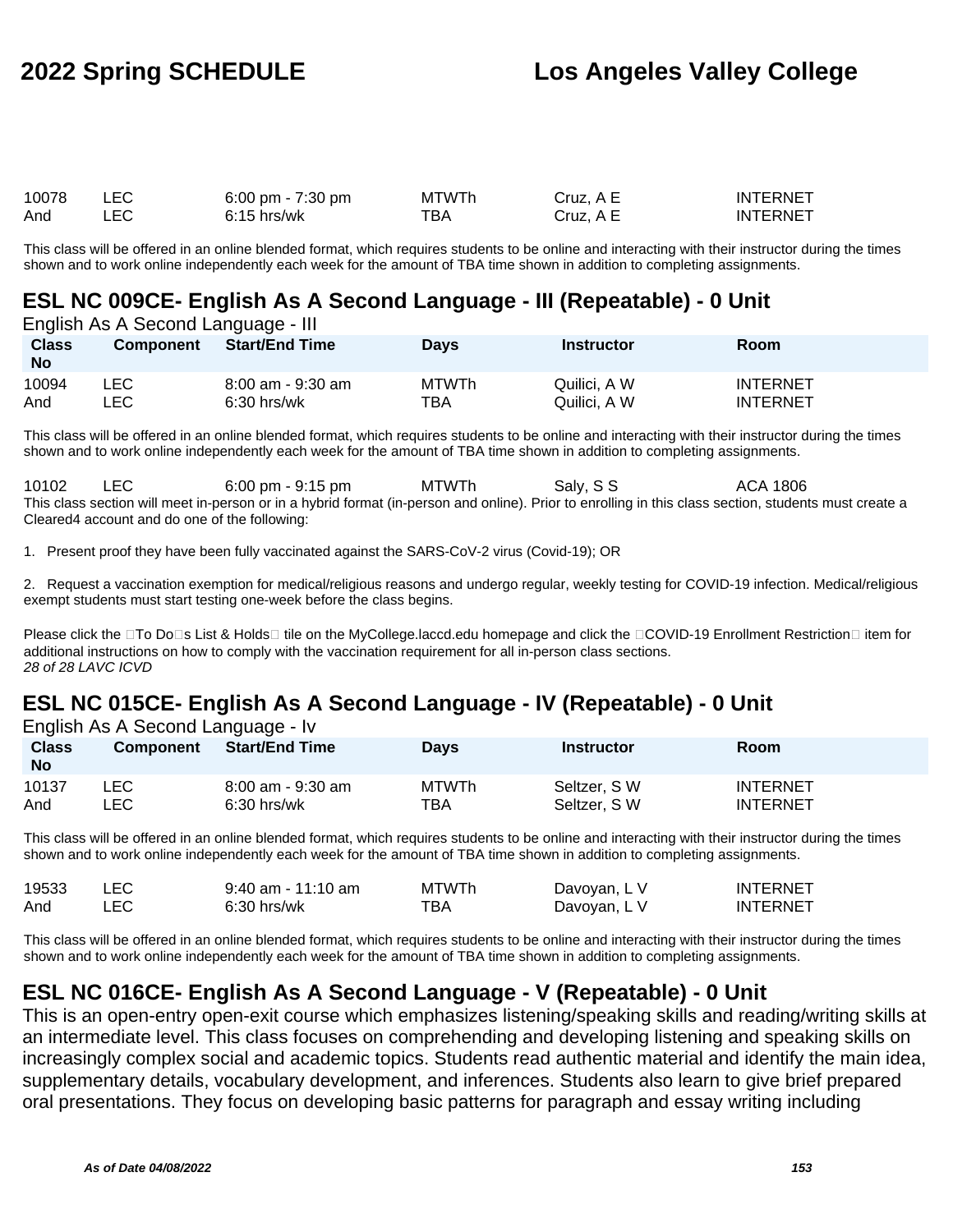### organization, sentence structure, and the writing process.

| <b>Class</b><br><b>No</b> | <b>Component</b> | <b>Start/End Time</b> | <b>Days</b>  | <b>Instructor</b> | <b>Room</b>     |
|---------------------------|------------------|-----------------------|--------------|-------------------|-----------------|
| 10143                     | _EC.             | 8:00 am - 9:30 am     | <b>MTWTh</b> | Aintablian, M     | <b>INTERNET</b> |
| And                       | LEC .            | $6:30$ hrs/wk         | TBA          | Aintablian. M     | <b>INTERNET</b> |

This class will be offered in an online blended format, which requires students to be online and interacting with their instructor during the times shown and to work online independently each week for the amount of TBA time shown in addition to completing assignments.

### **ESL NC 017CE- English As A Second Language - VI (Repeatable) - 0 Unit**

This is an open-entry open-exit course which emphasizes listening/speaking skills and reading/ writing skills at a high-intermediate level. This class focuses on understanding and engaging in extended conversations, discussions, and lectures. Students also learn to give brief impromptu oral presentations. Students read authentic material and identify the main idea , supporting details, vocabulary develpoment, and inferences. They focus on developing organization patterns for compositions and essay writing including organization, sentence structure, and the writing process.

| Class<br><b>No</b> | <b>Component</b> | <b>Start/End Time</b> | <b>Days</b> | Instructor    | Room            |
|--------------------|------------------|-----------------------|-------------|---------------|-----------------|
| 10160              | _EC.             | $8:00$ am - 9:30 am   | MTWTh       | Chirishyan, R | <b>INTERNET</b> |
| And                | LEC.             | $6:30$ hrs/wk         | ТВА         | Chirishyan, R | <b>INTERNET</b> |

This class will be offered in an online blended format, which requires students to be online and interacting with their instructor during the times shown and to work online independently each week for the amount of TBA time shown in addition to completing assignments.

| 24384 | <b>LEC</b> | 6:00 pm - $7:30$ pm | <b>MTWTh</b> | Butler, K A | <b>INTERNET</b> |
|-------|------------|---------------------|--------------|-------------|-----------------|
| And   | LEC        | $6:15$ hrs/wk       | тва          | Butler, K A | <b>INTERNET</b> |

This class will be offered in an online blended format, which requires students to be online and interacting with their instructor during the times shown and to work online independently each week for the amount of TBA time shown in addition to completing assignments.

# **ESL NC 023CE- English As A Second Language - Speech I (Repeatable) - 0 Unit**

| English As A Second Language - Speech I |                  |                       |              |                   |                 |  |  |
|-----------------------------------------|------------------|-----------------------|--------------|-------------------|-----------------|--|--|
| <b>Class</b>                            | <b>Component</b> | <b>Start/End Time</b> | Days         | <b>Instructor</b> | Room            |  |  |
| <b>No</b>                               |                  |                       |              |                   |                 |  |  |
| 10176                                   | LEC.             | 11:30 am - 1:00 pm    | <b>MTWTh</b> | Steinberg, R L    | <b>INTERNET</b> |  |  |
| And                                     | ∟EC.             | $6:30$ hrs/wk         | TBA          | Steinberg, R L    | <b>INTERNET</b> |  |  |

This class will be offered in an online blended format, which requires students to be online and interacting with their instructor during the times shown and to work online independently each week for the amount of TBA time shown in addition to completing assignments. (Starts 02/07/2022, Ends 04/03/2022)

| 10186 | <b>LEC</b> | 11:30 am - 1:00 pm | <b>MTWTh</b> | Steinberg, R L | <b>INTERNET</b> |
|-------|------------|--------------------|--------------|----------------|-----------------|
| And   | LEC        | $6:15$ hrs/wk      | ТВА          | Steinberg, R L | <b>INTERNET</b> |

This class will be offered in an online blended format, which requires students to be online and interacting with their instructor during the times shown and to work online independently each week for the amount of TBA time shown in addition to completing assignments. (Starts 04/11/2022, Ends 06/06/2022)

## **ESL NC 024CE- English As A Second Language-Speech II (Repeatable) - 0 Unit**

This is an open-entry open-exit course that emphasizes listening/speaking, grammar, and pronunciation skills at an intermediate level. The focus of the course is on understanding and engaging in increasingly extended conversations, discussions, and lectures. Students also learn to give brief impromptu oral presentations. Students focus on practicing more complex pronunciation skills for better oral communication as well as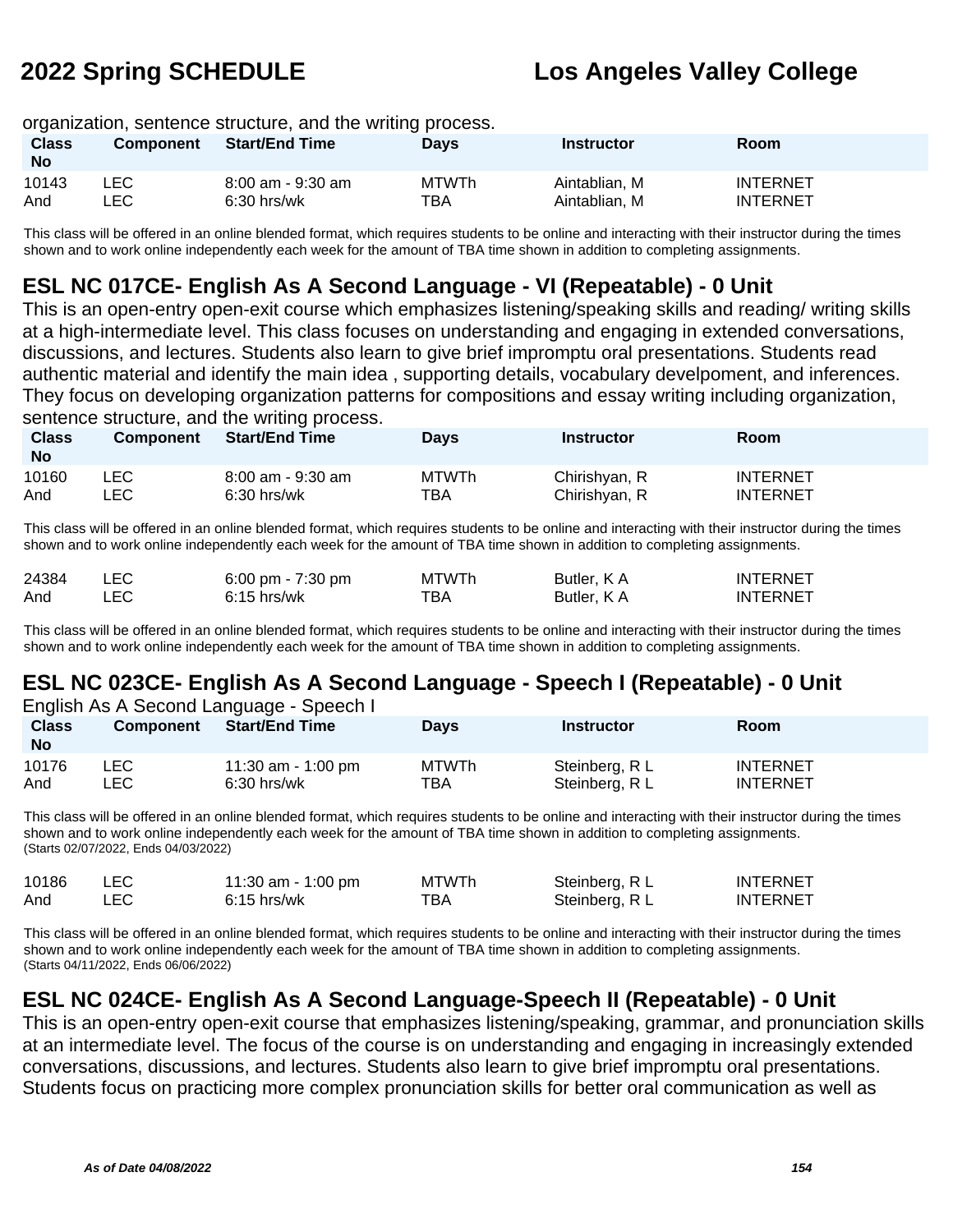| <b>Class</b>                                                                                                                                                                                                                                                                                                       | <b>Component</b>                                                                             | developing rhythm, stress, and intonation patterns of English conversation.<br><b>Start/End Time</b>                                                                                                                                                                            | <b>Days</b>                | <b>Instructor</b>            | Room                               |  |  |
|--------------------------------------------------------------------------------------------------------------------------------------------------------------------------------------------------------------------------------------------------------------------------------------------------------------------|----------------------------------------------------------------------------------------------|---------------------------------------------------------------------------------------------------------------------------------------------------------------------------------------------------------------------------------------------------------------------------------|----------------------------|------------------------------|------------------------------------|--|--|
| <b>No</b>                                                                                                                                                                                                                                                                                                          |                                                                                              |                                                                                                                                                                                                                                                                                 |                            |                              |                                    |  |  |
| 10210<br>And                                                                                                                                                                                                                                                                                                       | <b>LEC</b><br><b>LEC</b>                                                                     | 11:30 am - 1:00 pm<br>6:30 hrs/wk                                                                                                                                                                                                                                               | <b>MTWTh</b><br><b>TBA</b> | Quilici, A W<br>Quilici, A W | <b>INTERNET</b><br><b>INTERNET</b> |  |  |
|                                                                                                                                                                                                                                                                                                                    | (Starts 02/07/2022, Ends 03/31/2022)                                                         | This class will be offered in an online blended format, which requires students to be online and interacting with their instructor during the times<br>shown and to work online independently each week for the amount of TBA time shown in addition to completing assignments. |                            |                              |                                    |  |  |
| 10223<br>And                                                                                                                                                                                                                                                                                                       | LEC<br><b>LEC</b>                                                                            | 11:30 am - 1:00 pm<br>$6:15$ hrs/wk                                                                                                                                                                                                                                             | <b>MTWTh</b><br><b>TBA</b> | Quilici, A W<br>Quilici, A W | <b>INTERNET</b><br><b>INTERNET</b> |  |  |
|                                                                                                                                                                                                                                                                                                                    | (Starts 04/11/2022, Ends 06/06/2022)                                                         | This class will be offered in an online blended format, which requires students to be online and interacting with their instructor during the times<br>shown and to work online independently each week for the amount of TBA time shown in addition to completing assignments. |                            |                              |                                    |  |  |
| 24385                                                                                                                                                                                                                                                                                                              | <b>LEC</b><br>Cleared4 account and do one of the following:                                  | 11:30 am - 2:45 pm<br>This class section will meet in-person or in a hybrid format (in-person and online). Prior to enrolling in this class section, students must create a                                                                                                     | <b>MTWTh</b>               | Baghoomian, Z                | ACA 2602                           |  |  |
|                                                                                                                                                                                                                                                                                                                    |                                                                                              | 1. Present proof they have been fully vaccinated against the SARS-CoV-2 virus (Covid-19); OR                                                                                                                                                                                    |                            |                              |                                    |  |  |
|                                                                                                                                                                                                                                                                                                                    |                                                                                              | 2. Request a vaccination exemption for medical/religious reasons and undergo regular, weekly testing for COVID-19 infection. Medical/religious<br>exempt students must start testing one-week before the class begins.                                                          |                            |                              |                                    |  |  |
| 28 of 28 LAVC ICVD                                                                                                                                                                                                                                                                                                 | (Starts 02/07/2022, Ends 04/03/2022)                                                         | Please click the To Do⊡s List & Holds tile on the MyCollege.laccd.edu homepage and click the COVID-19 Enrollment Restriction item for<br>additional instructions on how to comply with the vaccination requirement for all in-person class sections.                            |                            |                              |                                    |  |  |
| 24386                                                                                                                                                                                                                                                                                                              | LEC<br>Cleared4 account and do one of the following:                                         | 11:30 am - 2:45 pm<br>This class section will meet in-person or in a hybrid format (in-person and online). Prior to enrolling in this class section, students must create a                                                                                                     | <b>MTWTh</b>               | Crawford, SK                 | ACA 2602                           |  |  |
|                                                                                                                                                                                                                                                                                                                    | 1. Present proof they have been fully vaccinated against the SARS-CoV-2 virus (Covid-19); OR |                                                                                                                                                                                                                                                                                 |                            |                              |                                    |  |  |
| 2. Request a vaccination exemption for medical/religious reasons and undergo regular, weekly testing for COVID-19 infection. Medical/religious<br>exempt students must start testing one-week before the class begins.                                                                                             |                                                                                              |                                                                                                                                                                                                                                                                                 |                            |                              |                                    |  |  |
| Please click the To Do⊡s List & Holds tile on the MyCollege.laccd.edu homepage and click the COVID-19 Enrollment Restriction item for<br>additional instructions on how to comply with the vaccination requirement for all in-person class sections.<br>28 of 28 LAVC ICVD<br>(Starts 04/11/2022, Ends 06/06/2022) |                                                                                              |                                                                                                                                                                                                                                                                                 |                            |                              |                                    |  |  |
| <b>Environmental Science</b>                                                                                                                                                                                                                                                                                       |                                                                                              |                                                                                                                                                                                                                                                                                 |                            |                              |                                    |  |  |

# **ENV SCI 001- Introduction to Environmental Science (UC/CSU) - 3 Units**

Requirement Designation: Meets IGETC 5A CSU B1

This course introduces students to an interdisciplinary approach to the science behind human-environment interaction. Real-world case studies cover challenges related to climate change, agriculture, energy, and human population, and educate students about ways to live more sustainably.

| <b>Class</b><br><b>No</b> | <b>Component</b> | Start/End Time       | Days | <b>Instructor</b> | <b>Room</b>     |
|---------------------------|------------------|----------------------|------|-------------------|-----------------|
| 15381                     | LEC              | $9:40$ am - 11:05 am | ττh  | Leonard, ML       | <b>INTERNET</b> |

This class requires students to be online and interacting with their instructor during the times shown in class schedule in addition to completing assignments.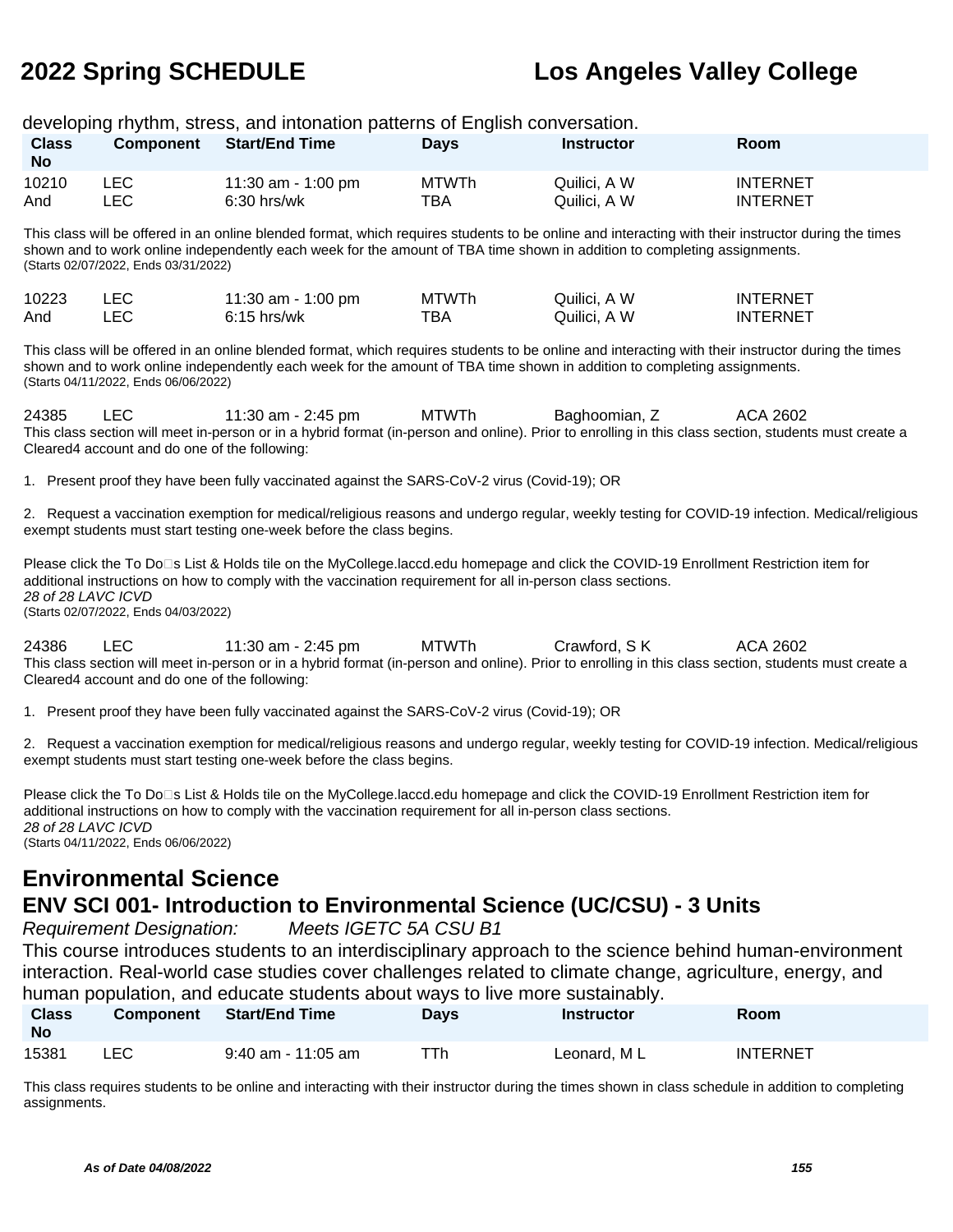| 15383                                                                                                                                                                                                                                                                                                                                                  | <b>LEC</b><br>Cleared4 account and do one of the following: | 11:20 am - 12:45 pm<br>This class section will meet in-person or in a hybrid format (in-person and online). Prior to enrolling in this class section, students must create a                                                                         | <b>TTh</b> | Leonard, ML | <b>AHS 136</b>  |  |
|--------------------------------------------------------------------------------------------------------------------------------------------------------------------------------------------------------------------------------------------------------------------------------------------------------------------------------------------------------|-------------------------------------------------------------|------------------------------------------------------------------------------------------------------------------------------------------------------------------------------------------------------------------------------------------------------|------------|-------------|-----------------|--|
|                                                                                                                                                                                                                                                                                                                                                        |                                                             | 1. Present proof they have been fully vaccinated against the SARS-CoV-2 virus (Covid-19); OR                                                                                                                                                         |            |             |                 |  |
|                                                                                                                                                                                                                                                                                                                                                        |                                                             | 2. Request a vaccination exemption for medical/religious reasons and undergo regular, weekly testing for COVID-19 infection. Medical/religious<br>exempt students must start testing one-week before the class begins.                               |            |             |                 |  |
| 28 of 28 LAVC ICVD                                                                                                                                                                                                                                                                                                                                     |                                                             | Please click the To Do⊡s List & Holds tile on the MyCollege.laccd.edu homepage and click the COVID-19 Enrollment Restriction item for<br>additional instructions on how to comply with the vaccination requirement for all in-person class sections. |            |             |                 |  |
| 25527<br>WF<br>LEC<br>1:10 pm - 2:30 pm<br>Holness, D J<br>NOHO HIGH<br>This course is part of the LAVC Dual Enrollment program and will take place on the North Hollywood High School campus. Enrollment is restricted<br>to North Hollywood High School students.<br>28 of 28 LAVC Advanced Collg Enrollment<br>(Starts 01/18/2022, Ends 06/03/2022) |                                                             |                                                                                                                                                                                                                                                      |            |             |                 |  |
| 15382                                                                                                                                                                                                                                                                                                                                                  | <b>LEC</b>                                                  | 3:10 hrs/wk                                                                                                                                                                                                                                          | <b>TBA</b> | Leonard, ML | <b>INTERNET</b> |  |
|                                                                                                                                                                                                                                                                                                                                                        |                                                             | This class requires students to work online independently each week for the amount of TBA time shown in addition to completing assignments.                                                                                                          |            |             |                 |  |
| 15384                                                                                                                                                                                                                                                                                                                                                  | <b>LEC</b>                                                  | 3:10 hrs/wk                                                                                                                                                                                                                                          | <b>TBA</b> | Leonard, ML | <b>INTERNET</b> |  |
|                                                                                                                                                                                                                                                                                                                                                        |                                                             | This class requires students to work online independently each week for the amount of TBA time shown in addition to completing assignments.                                                                                                          |            |             |                 |  |
| 15385                                                                                                                                                                                                                                                                                                                                                  | <b>LEC</b>                                                  | 3:10 hrs/wk                                                                                                                                                                                                                                          | <b>TBA</b> | Leonard, ML | <b>INTERNET</b> |  |
|                                                                                                                                                                                                                                                                                                                                                        |                                                             | This class requires students to work online independently each week for the amount of TBA time shown in addition to completing assignments.                                                                                                          |            |             |                 |  |
| 16076                                                                                                                                                                                                                                                                                                                                                  | <b>LEC</b>                                                  | 3:10 hrs/wk                                                                                                                                                                                                                                          | <b>TBA</b> | Leonard, ML | <b>INTERNET</b> |  |
|                                                                                                                                                                                                                                                                                                                                                        |                                                             | This class requires students to work online independently each week for the amount of TBA time shown in addition to completing assignments.                                                                                                          |            |             |                 |  |
| <b>ENV SCI 022- Environmental Science Laboratory (UC/CSU) - 2 Units</b><br>Meets IGETC 5C CSU B3<br><b>Requirement Designation:</b><br><b>Enrollment Requirement:</b><br>Prerequisite: ENV SCI 001 with a grade of C or better or concurrent<br>enrollment.                                                                                            |                                                             |                                                                                                                                                                                                                                                      |            |             |                 |  |
| In this course, students will have an opportunity to take a hands-on approach to science; exploring<br>environmental challenges related to topics such as water, soil, vegetation, food, energy, pollution and waste.                                                                                                                                  |                                                             |                                                                                                                                                                                                                                                      |            |             |                 |  |

Students will analyze the data they gather to inform their opinions about current environmental issues and develop potential solutions.

| <b>Class</b><br>No | <b>Component</b> | Start/End Time      | Days | Instructor   | Room            |
|--------------------|------------------|---------------------|------|--------------|-----------------|
| 15392              | LEC              | 11:20 am - 12:25 pm | W    | Leonard, M L | <b>INTERNET</b> |

This class requires students to be online and interacting with their instructor during the times shown in class schedule in addition to completing assignments. **AND**

| 15393 | LAB | 12:25 pm - 2:30 pm | W | Leonard, ML | <b>INTERNET</b> |
|-------|-----|--------------------|---|-------------|-----------------|
|       |     |                    |   |             |                 |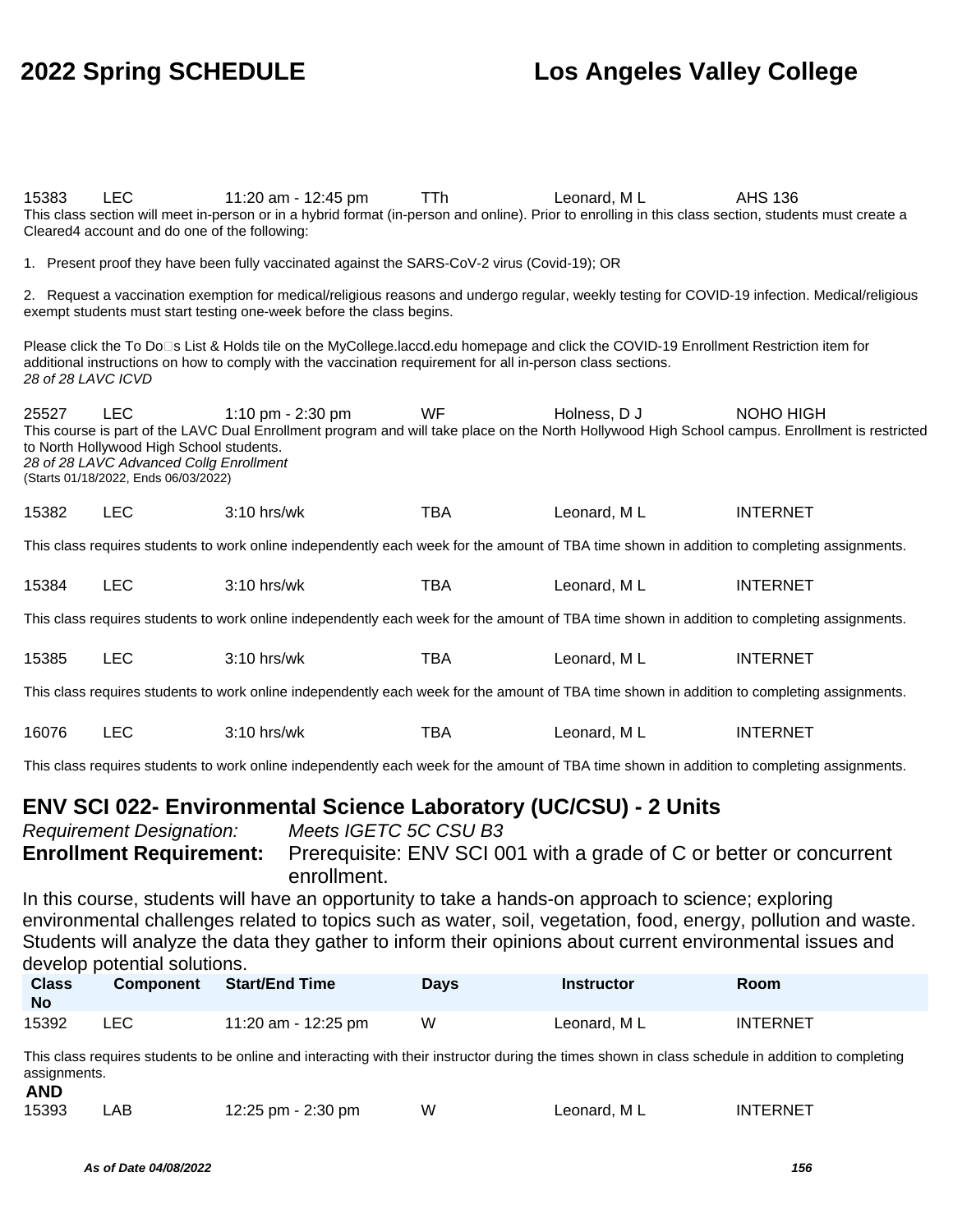This class requires students to be online and interacting with their instructor during the times shown in class schedule in addition to completing assignments.

15394 LEC 6:50 pm - 7:55 pm T Leddy, G S INTERNET This class section will meet in-person or in a hybrid format (in-person and online). Prior to enrolling in this class section, students must create a Cleared4 account and do one of the following:

1. Present proof they have been fully vaccinated against the SARS-CoV-2 virus (Covid-19); OR

2. Request a vaccination exemption for medical/religious reasons and undergo regular, weekly testing for COVID-19 infection. Medical/religious exempt students must start testing one-week before the class begins.

Please click the To Do□s List & Holds tile on the MyCollege.laccd.edu homepage and click the COVID-19 Enrollment Restriction item for additional instructions on how to comply with the vaccination requirement for all in-person class sections.

### **AND**

15395 LAB 7:55 pm - 10:00 pm T Leddy, G S INTERNET This class section will meet in-person or in a hybrid format (in-person and online). Prior to enrolling in this class section, students must create a Cleared4 account and do one of the following:

1. Present proof they have been fully vaccinated against the SARS-CoV-2 virus (Covid-19); OR

2. Request a vaccination exemption for medical/religious reasons and undergo regular, weekly testing for COVID-19 infection. Medical/religious exempt students must start testing one-week before the class begins.

Please click the To Do⊡s List & Holds tile on the MyCollege.laccd.edu homepage and click the COVID-19 Enrollment Restriction item for additional instructions on how to comply with the vaccination requirement for all in-person class sections.

### **Finance**

### **FINANCE 002- Investments (CSU) - 3 Units**

In this course, students learn the essentials of the principles of investment, the various types of investments, the operations of investment markets, investor behavior, risk and sources of information for making sound investments. This course focuses on the most important investment topics from a strong individual financial planner's perspective and it is designed to assess your ability to apply financial planning knowledge to real-life financial planning situations.

| <b>Class</b><br><b>No</b> | <b>Component</b> | <b>Start/End Time</b> | Days | Instructor  | Room            |
|---------------------------|------------------|-----------------------|------|-------------|-----------------|
| 10167                     | LEC              | 6:50 pm - 10:00 pm    | Th   | Powder, J M | <b>INTERNET</b> |

This class requires students to be online and interacting with their instructor during the times shown in class schedule in addition to completing assignments.

### **FINANCE 008- Personal Finance And Investments (UC/CSU) - 3 Units**

Requirement Designation: Meets CSU B4

This course presents the theory and practice involved with applying personal financial decisions met in everyday living. Functions of several financial institutions that exist to serve the consumer and the financial advisor. Also included are a selection of services that are chosen from topics such as borrowing money, understanding credit scores, buying insurance, buying a new home, tax strategy, retirement planning, and buying stocks and bonds.

| <b>Class</b> | Component Start/End Time | Days | <b>Instructor</b> | Room |
|--------------|--------------------------|------|-------------------|------|
| <b>No</b>    |                          |      |                   |      |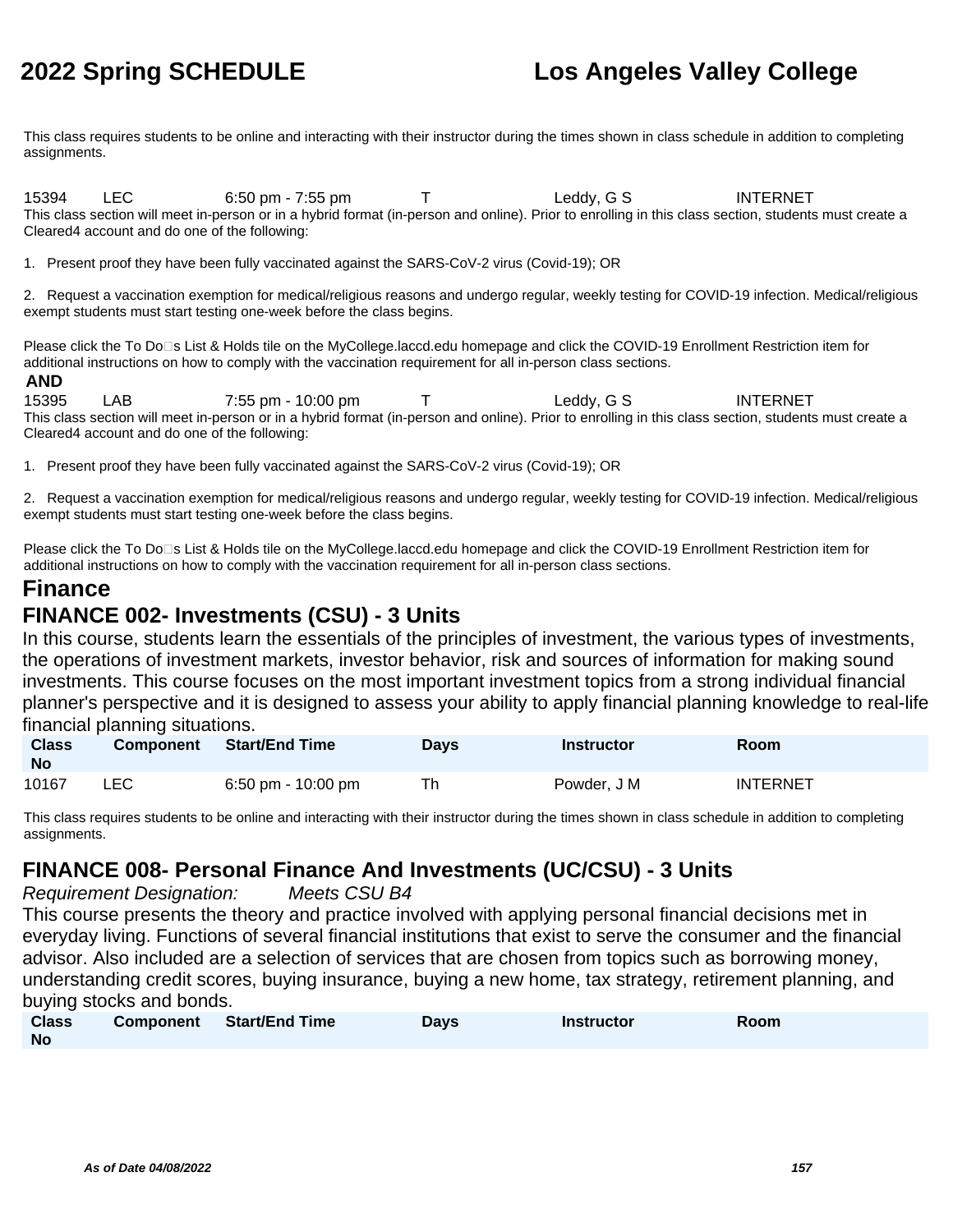| 25349                                                                                                                                                                               | <b>LEC</b><br>28 of 28 LAVC Advanced Collg Enrollment<br>(Starts 01/12/2022, Ends 06/03/2022)                                                                                       | 8:30 am - 9:30 am<br>This course is part of the LAVC Dual Enrollment program and will take place on the Science Academy STEM Magnet High School campus.<br>Enrollment is restricted to Science Academy STEM Magnet High School students.             | <b>MWF</b> | Kaller, SZ   | <b>STEM MGNT</b> |  |  |
|-------------------------------------------------------------------------------------------------------------------------------------------------------------------------------------|-------------------------------------------------------------------------------------------------------------------------------------------------------------------------------------|------------------------------------------------------------------------------------------------------------------------------------------------------------------------------------------------------------------------------------------------------|------------|--------------|------------------|--|--|
| 10342                                                                                                                                                                               | <b>LEC</b><br>Cleared4 account and do one of the following:                                                                                                                         | 11:20 am - 12:45 pm<br>This class section will meet in-person or in a hybrid format (in-person and online). Prior to enrolling in this class section, students must create a                                                                         | <b>TTh</b> | Lewis, RD    | <b>BJ 107</b>    |  |  |
|                                                                                                                                                                                     |                                                                                                                                                                                     | 1. Present proof they have been fully vaccinated against the SARS-CoV-2 virus (Covid-19); OR                                                                                                                                                         |            |              |                  |  |  |
|                                                                                                                                                                                     |                                                                                                                                                                                     | 2. Request a vaccination exemption for medical/religious reasons and undergo regular, weekly testing for COVID-19 infection. Medical/religious<br>exempt students must start testing one-week before the class begins.                               |            |              |                  |  |  |
| 28 of 28 LAVC ICVD                                                                                                                                                                  |                                                                                                                                                                                     | Please click the To Do⊡s List & Holds tile on the MyCollege.laccd.edu homepage and click the COVID-19 Enrollment Restriction item for<br>additional instructions on how to comply with the vaccination requirement for all in-person class sections. |            |              |                  |  |  |
| 18554                                                                                                                                                                               | <b>LEC</b><br>Cleared4 account and do one of the following:                                                                                                                         | 1:00 pm - 2:25 pm<br>This class section will meet in-person or in a hybrid format (in-person and online). Prior to enrolling in this class section, students must create a                                                                           | MW         | Sabolic, P C | <b>BJ 107</b>    |  |  |
|                                                                                                                                                                                     |                                                                                                                                                                                     | 1. Present proof they have been fully vaccinated against the SARS-CoV-2 virus (Covid-19); OR                                                                                                                                                         |            |              |                  |  |  |
|                                                                                                                                                                                     |                                                                                                                                                                                     | 2. Request a vaccination exemption for medical/religious reasons and undergo regular, weekly testing for COVID-19 infection. Medical/religious<br>exempt students must start testing one-week before the class begins.                               |            |              |                  |  |  |
| 28 of 28 LAVC ICVD                                                                                                                                                                  |                                                                                                                                                                                     | Please click the To Do⊡s List & Holds tile on the MyCollege.laccd.edu homepage and click the COVID-19 Enrollment Restriction item for<br>additional instructions on how to comply with the vaccination requirement for all in-person class sections. |            |              |                  |  |  |
| 25348                                                                                                                                                                               | <b>LEC</b><br>40 of 40 LAVC Advanced Collg Enrollment<br>(Starts 02/07/2022, Ends 05/16/2022)                                                                                       | 3:30 pm - 5:20 pm<br>This course is part of the LAVC Dual Enrollment program and is offered through John Burroughs High School.                                                                                                                      | MW         | Payne, B N   | <b>JB HIGH</b>   |  |  |
| 15426                                                                                                                                                                               | <b>LEC</b>                                                                                                                                                                          | 6:30 hrs/wk                                                                                                                                                                                                                                          | <b>TBA</b> | Sanford, KR  | <b>INTERNET</b>  |  |  |
|                                                                                                                                                                                     | (Starts 02/07/2022, Ends 03/30/2022)                                                                                                                                                | This class requires students to work online independently each week for the amount of TBA time shown in addition to completing assignments.                                                                                                          |            |              |                  |  |  |
| 16730                                                                                                                                                                               | <b>LEC</b>                                                                                                                                                                          | 7:25 hrs/wk                                                                                                                                                                                                                                          | <b>TBA</b> | Sanford, KR  | <b>INTERNET</b>  |  |  |
| This class requires students to work online independently each week for the amount of TBA time shown in addition to completing assignments.<br>(Starts 02/07/2022, Ends 03/30/2022) |                                                                                                                                                                                     |                                                                                                                                                                                                                                                      |            |              |                  |  |  |
| 16051                                                                                                                                                                               | <b>LEC</b>                                                                                                                                                                          | 6:30 hrs/wk                                                                                                                                                                                                                                          | <b>TBA</b> | Burgh, S J   | <b>INTERNET</b>  |  |  |
| This class requires students to work online independently each week for the amount of TBA time shown in addition to completing assignments.<br>(Starts 04/11/2022, Ends 06/06/2022) |                                                                                                                                                                                     |                                                                                                                                                                                                                                                      |            |              |                  |  |  |
| 24576                                                                                                                                                                               | <b>LEC</b>                                                                                                                                                                          | 6:30 hrs/wk                                                                                                                                                                                                                                          | <b>TBA</b> | Lewis, RD    | <b>INTERNET</b>  |  |  |
|                                                                                                                                                                                     | This class requires students to work online independently each week for the amount of TBA time shown in addition to completing assignments.<br>(Starts 04/11/2022, Ends 06/06/2022) |                                                                                                                                                                                                                                                      |            |              |                  |  |  |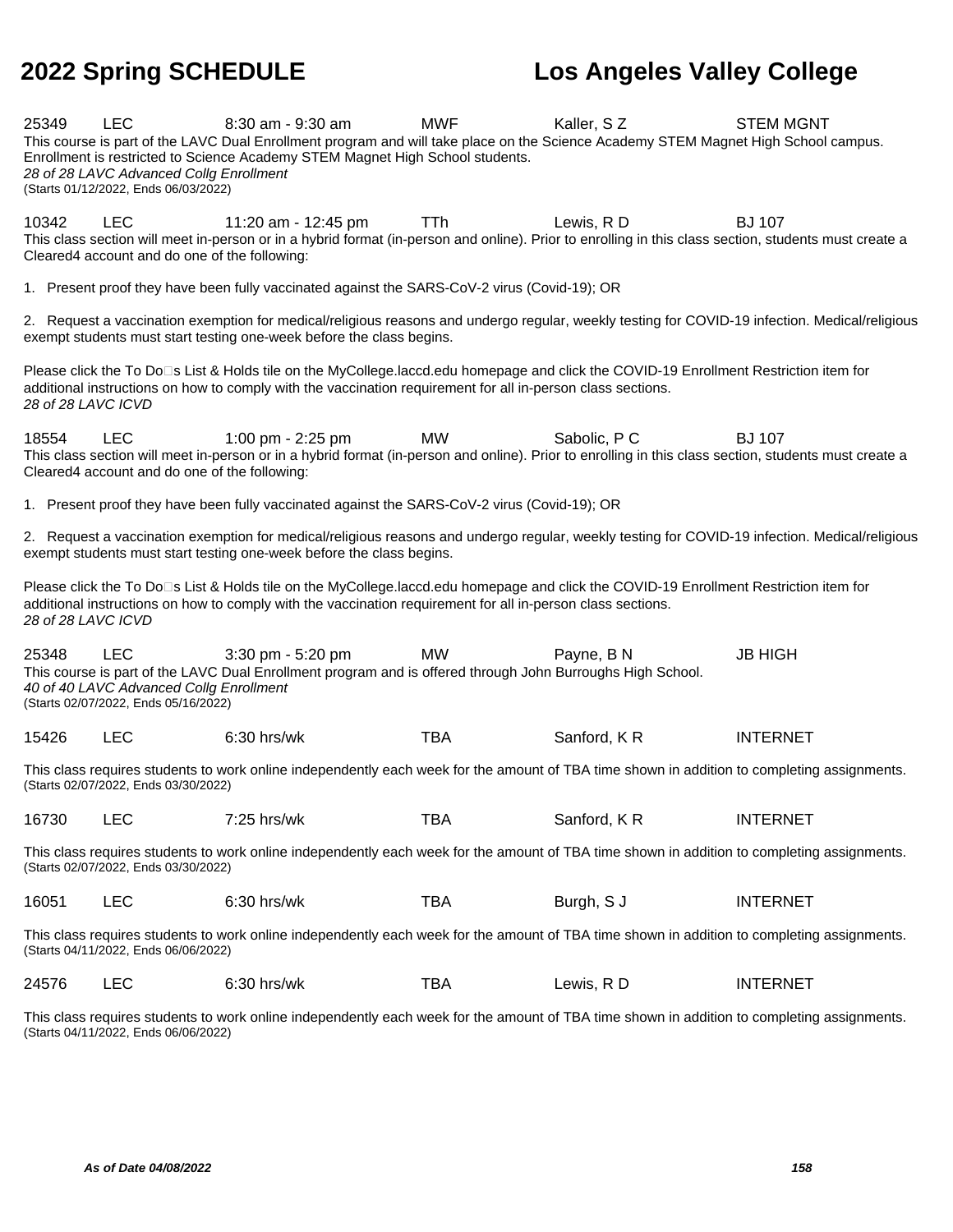29045 LEC 6:30 hrs/wk TBA Burgh, S J INTERNET

This class requires students to work online independently each week for the amount of TBA time shown in addition to completing assignments. (Starts 04/11/2022, Ends 06/06/2022)

# **Fire Technology FIRETEK 027- Wildland Firefighter (CSU) - 4 Units**

Wildland Firefighter

| <b>Class</b><br><b>No</b> | <b>Component</b> | <b>Start/End Time</b> | <b>Days</b> | <b>Instructor</b> | Room           |
|---------------------------|------------------|-----------------------|-------------|-------------------|----------------|
| 10394                     | LEC.             | $8:00$ am - 2:15 pm   | SaSu        | McCombs, R B      | <b>EST 107</b> |
| And                       | ∟EC.             | $8:00$ am - 2:15 pm   | SaSu        | McCombs, R B      | <b>EST 113</b> |

This class section will meet in-person or in a hybrid format (in-person and online). Prior to enrolling in this class section, students must create a Cleared4 account and do one of the following:

1. Present proof they have been fully vaccinated against the SARS-CoV-2 virus (Covid-19); OR

2. Request a vaccination exemption for medical/religious reasons and undergo regular, weekly testing for COVID-19 infection. Medical/religious exempt students must start testing one-week before the class begins.

Please click the To Do<sup>n</sup>s List & Holds tile on the MyCollege.laccd.edu homepage and click the COVID-19 Enrollment Restriction item for additional instructions on how to comply with the vaccination requirement for all in-person class sections. THIS IS A 6-WEEK COURSE THAT STARTS ON APRIL 16, 2022 AND ENDS ON MAY 22, 2022 28 of 40 LAVC ICVD (Starts 04/11/2022, Ends 05/22/2022) **AND** 10400 LAB 7:30 am - 4:20 pm Su McCombs, R B O C

This class will meet off campus. Masks and physical distancing are required. THIS LAB MEETS OFF CAMPUS ONLY ON MAY 15, 2022. CONTACT INSTRUCTOR FOR DETAILS. (Starts 04/11/2022, Ends 05/22/2022)

# **FIRETEK 096- Emergency Medical Technician (CSU) - 8 Units**

Emergency Medical Technician

| <b>Class</b><br><b>No</b> | <b>Component</b> | <b>Start/End Time</b> | <b>Davs</b> | <b>Instructor</b> | Room           |
|---------------------------|------------------|-----------------------|-------------|-------------------|----------------|
| 10478                     | LEC              | $8:00$ am - 10:05 am  | <b>MTW</b>  | Scott, KL         | <b>EST 113</b> |

This class section will meet in-person or in a hybrid format (in-person and online). Prior to enrolling in this class section, students must create a Cleared4 account and do one of the following:

1. Present proof they have been fully vaccinated against the SARS-CoV-2 virus (Covid-19); OR

2. Request a vaccination exemption for medical/religious reasons and undergo regular, weekly testing for COVID-19 infection. Medical/religious exempt students must start testing one-week before the class begins.

Please click the To Do<sup>n</sup>s List & Holds tile on the MyCollege.laccd.edu homepage and click the COVID-19 Enrollment Restriction item for additional instructions on how to comply with the vaccination requirement for all in-person class sections. 40 of 40 LAVC ICVD

### **AND**

10486 LAB 10:15 am - 11:30 am MTW Scott, K L EST 114 This class section will meet in-person or in a hybrid format (in-person and online). Prior to enrolling in this class section, students must create a Cleared4 account and do one of the following:

1. Present proof they have been fully vaccinated against the SARS-CoV-2 virus (Covid-19); OR

2. Request a vaccination exemption for medical/religious reasons and undergo regular, weekly testing for COVID-19 infection. Medical/religious exempt students must start testing one-week before the class begins.

Please click the To Do<sup>n</sup>s List & Holds tile on the MyCollege.laccd.edu homepage and click the COVID-19 Enrollment Restriction item for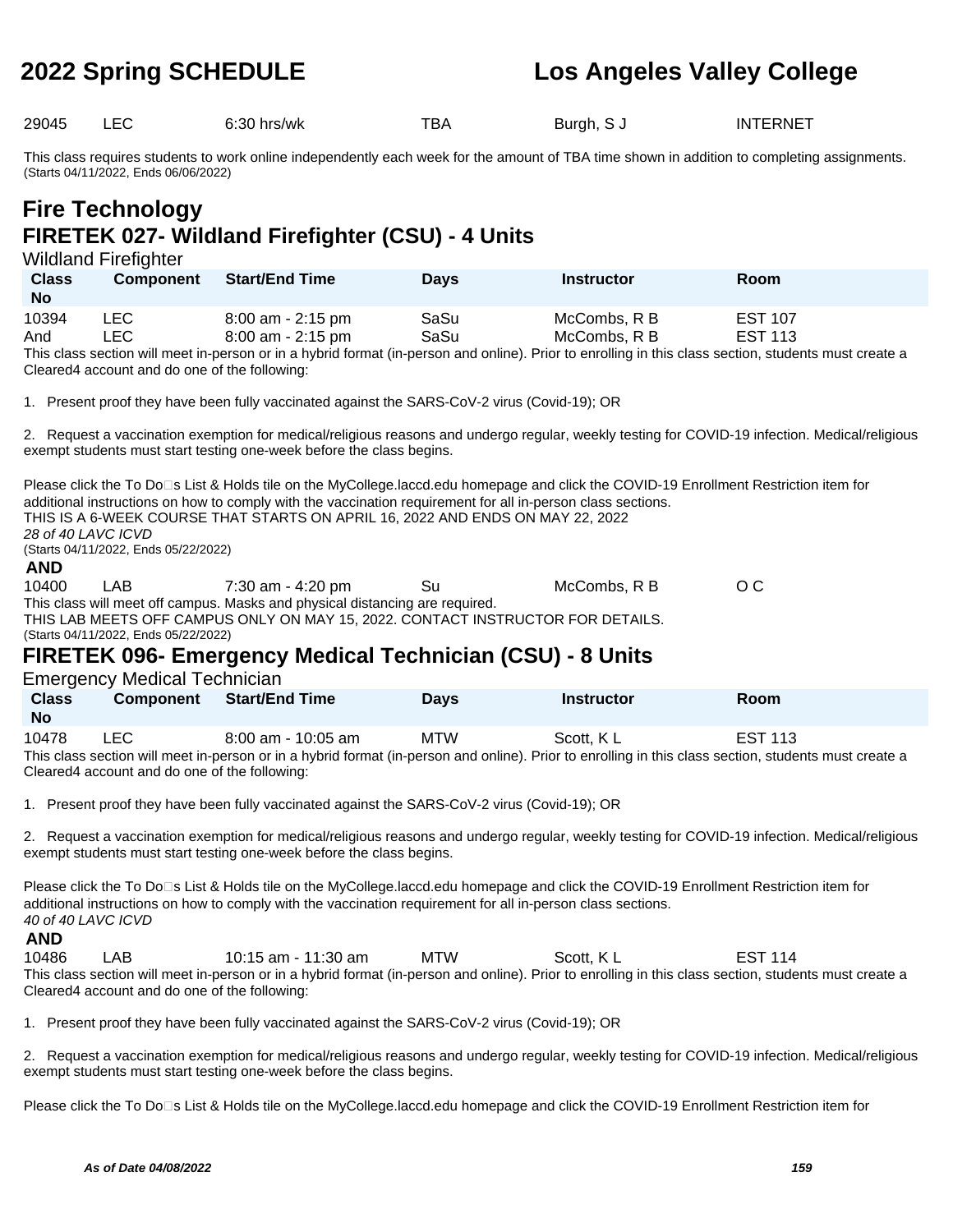additional instructions on how to comply with the vaccination requirement for all in-person class sections.

10496 LEC 1:00 pm - 3:05 pm MTW Cowen, A R EST 113 This class section will meet in-person or in a hybrid format (in-person and online). Prior to enrolling in this class section, students must create a Cleared4 account and do one of the following:

1. Present proof they have been fully vaccinated against the SARS-CoV-2 virus (Covid-19); OR

2. Request a vaccination exemption for medical/religious reasons and undergo regular, weekly testing for COVID-19 infection. Medical/religious exempt students must start testing one-week before the class begins.

Please click the To Do<sup>n</sup>s List & Holds tile on the MyCollege.laccd.edu homepage and click the COVID-19 Enrollment Restriction item for additional instructions on how to comply with the vaccination requirement for all in-person class sections. 40 of 40 LAVC ICVD

### **AND**

10506 LAB 3:15 pm - 4:30 pm MTW Cowen, A R EST 114 This class section will meet in-person or in a hybrid format (in-person and online). Prior to enrolling in this class section, students must create a Cleared4 account and do one of the following:

1. Present proof they have been fully vaccinated against the SARS-CoV-2 virus (Covid-19); OR

2. Request a vaccination exemption for medical/religious reasons and undergo regular, weekly testing for COVID-19 infection. Medical/religious exempt students must start testing one-week before the class begins.

Please click the To Do<sup>n</sup>s List & Holds tile on the MyCollege.laccd.edu homepage and click the COVID-19 Enrollment Restriction item for additional instructions on how to comply with the vaccination requirement for all in-person class sections.

### **FIRETEK 201- Fire Protection Organization (CSU) - 3 Units**

Fire Protection Organization

| <b>Class</b><br><b>No</b> | <b>Component</b> | <b>Start/End Time</b> | <b>Davs</b>                                                                                                                                           | <b>Instructor</b> | Room           |  |  |  |  |  |  |
|---------------------------|------------------|-----------------------|-------------------------------------------------------------------------------------------------------------------------------------------------------|-------------------|----------------|--|--|--|--|--|--|
| 15836                     | LEC.             | $9:40$ am - 11:05 am  | MW.                                                                                                                                                   | Cavaglieri, R J   | <b>EST 109</b> |  |  |  |  |  |  |
|                           |                  |                       | This class section will meet in-person or in a hybrid format (in-person and online). Prior to enrolling in this class section, students must create a |                   |                |  |  |  |  |  |  |

Cleared4 account and do one of the following:

1. Present proof they have been fully vaccinated against the SARS-CoV-2 virus (Covid-19); OR

2. Request a vaccination exemption for medical/religious reasons and undergo regular, weekly testing for COVID-19 infection. Medical/religious exempt students must start testing one-week before the class begins.

Please click the To Do<sup>n</sup>s List & Holds tile on the MyCollege.laccd.edu homepage and click the COVID-19 Enrollment Restriction item for additional instructions on how to comply with the vaccination requirement for all in-person class sections. 28 of 28 LAVC ICVD

## **FIRETEK 202- Fire Prevention (CSU) - 3 Units**

### Fire Prevention

| <b>Class</b><br><b>No</b>                                                                                                                             | <b>Component</b> | <b>Start/End Time</b> | <b>Davs</b> | <b>Instructor</b> | Room           |  |  |  |
|-------------------------------------------------------------------------------------------------------------------------------------------------------|------------------|-----------------------|-------------|-------------------|----------------|--|--|--|
| 10546                                                                                                                                                 | LEC .            | 6:00 pm - 9:10 pm     |             | Kleckner. M A     | <b>EST 113</b> |  |  |  |
| This class section will meet in-person or in a hybrid format (in-person and online). Prior to enrolling in this class section, students must create a |                  |                       |             |                   |                |  |  |  |
| Cleared4 account and do one of the following:                                                                                                         |                  |                       |             |                   |                |  |  |  |

1. Present proof they have been fully vaccinated against the SARS-CoV-2 virus (Covid-19); OR

2. Request a vaccination exemption for medical/religious reasons and undergo regular, weekly testing for COVID-19 infection. Medical/religious exempt students must start testing one-week before the class begins.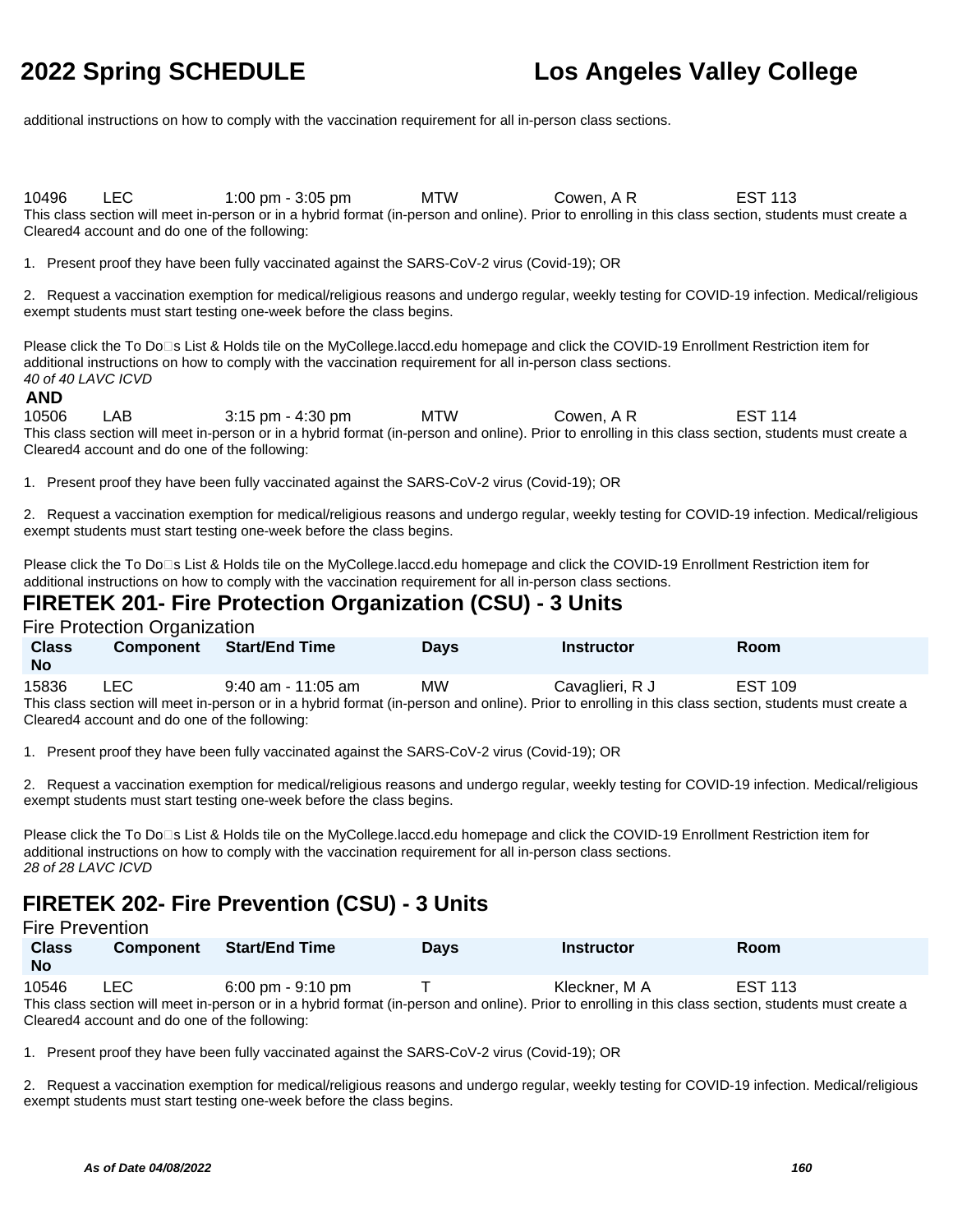Please click the To Do□s List & Holds tile on the MyCollege.laccd.edu homepage and click the COVID-19 Enrollment Restriction item for additional instructions on how to comply with the vaccination requirement for all in-person class sections. 28 of 28 LAVC ICVD

## **FIRETEK 203- Fire Protection Equipment And Systems (CSU) - 3 Units**

| Fire Protection Equipment And Systems |                  |                    |             |                |                 |  |  |  |
|---------------------------------------|------------------|--------------------|-------------|----------------|-----------------|--|--|--|
| <b>Class</b><br><b>No</b>             | <b>Component</b> | Start/End Time     | <b>Davs</b> | Instructor     | <b>Room</b>     |  |  |  |
| 10563                                 | LEC.             | 6:50 pm - 10:00 pm | Th          | Castaneda, D R | <b>INTERNET</b> |  |  |  |

This class requires students to be online and interacting with their instructor during the times shown in class schedule in addition to completing assignments.

# **FIRETEK 204- Building Construction For Fire Protection (CSU) - 3 Units**

| <b>Building Construction For Fire Protection</b> |      |                          |             |                   |                 |  |  |  |
|--------------------------------------------------|------|--------------------------|-------------|-------------------|-----------------|--|--|--|
| <b>Class</b><br><b>No</b>                        |      | Component Start/End Time | <b>Davs</b> | <b>Instructor</b> | <b>Room</b>     |  |  |  |
| 10579                                            | LEC. | $3:10$ hrs/wk            | ТВА         | Armstrong, G T    | <b>INTERNET</b> |  |  |  |

This class requires students to work online independently each week for the amount of TBA time shown in addition to completing assignments.

# **French**

# **FRENCH 001- Elementary French I (UC/CSU) - 5 Units**

Requirement Designation: Meets CSU C2

This course introduces the fundamentals of French pronunciation and grammar; the building of a basic practical vocabulary; and develops the ability to speak, understand, read, and write simple contemporary French. Basic computer skills are necessary to access and complete online homework.

| <b>Class</b><br><b>No</b> | <b>Component</b> | <b>Start/End Time</b> | Days | <b>Instructor</b> | Room            |
|---------------------------|------------------|-----------------------|------|-------------------|-----------------|
| 10852                     | LEC              | $9:40$ am - 12:10 pm  | ⊤Th  | Yermian, J        | <b>INTERNET</b> |

This class requires students to be online and interacting with their instructor during the times shown in class schedule in addition to completing assignments.

| 10861 | $-4:00 \text{ pm}$<br>:30 pm<br>$\sim$ | 1h | Mivasaki. | -------<br>IN<br><b>LERNE</b> |
|-------|----------------------------------------|----|-----------|-------------------------------|
|       |                                        |    |           |                               |

This class requires students to be online and interacting with their instructor during the times shown in class schedule in addition to completing assignments.

| 10878<br>ΜW<br>Yermian, J<br>7:00 pm - 9:30 pm<br>__ | <b>INTERNET</b> |
|------------------------------------------------------|-----------------|
|------------------------------------------------------|-----------------|

This class requires students to be online and interacting with their instructor during the times shown in class schedule in addition to completing

# **FRENCH 002- Elementary French II (UC/CSU) - 5 Units**

Requirement Designation: Meets IGETC 6A CSU C2

assignments.

**Enrollment Requirement:** Prerequisite: FRENCH 001 or FRENCH 022 with a grade of C or better, or equivalent skill level.

This course continues the study of elementary pronunciation and French grammar. It includes the reading of simplified texts with continued emphasis on speaking, listening and written comprehension of simple contemporary French. Students will continue the study of French civilization and modern developments in the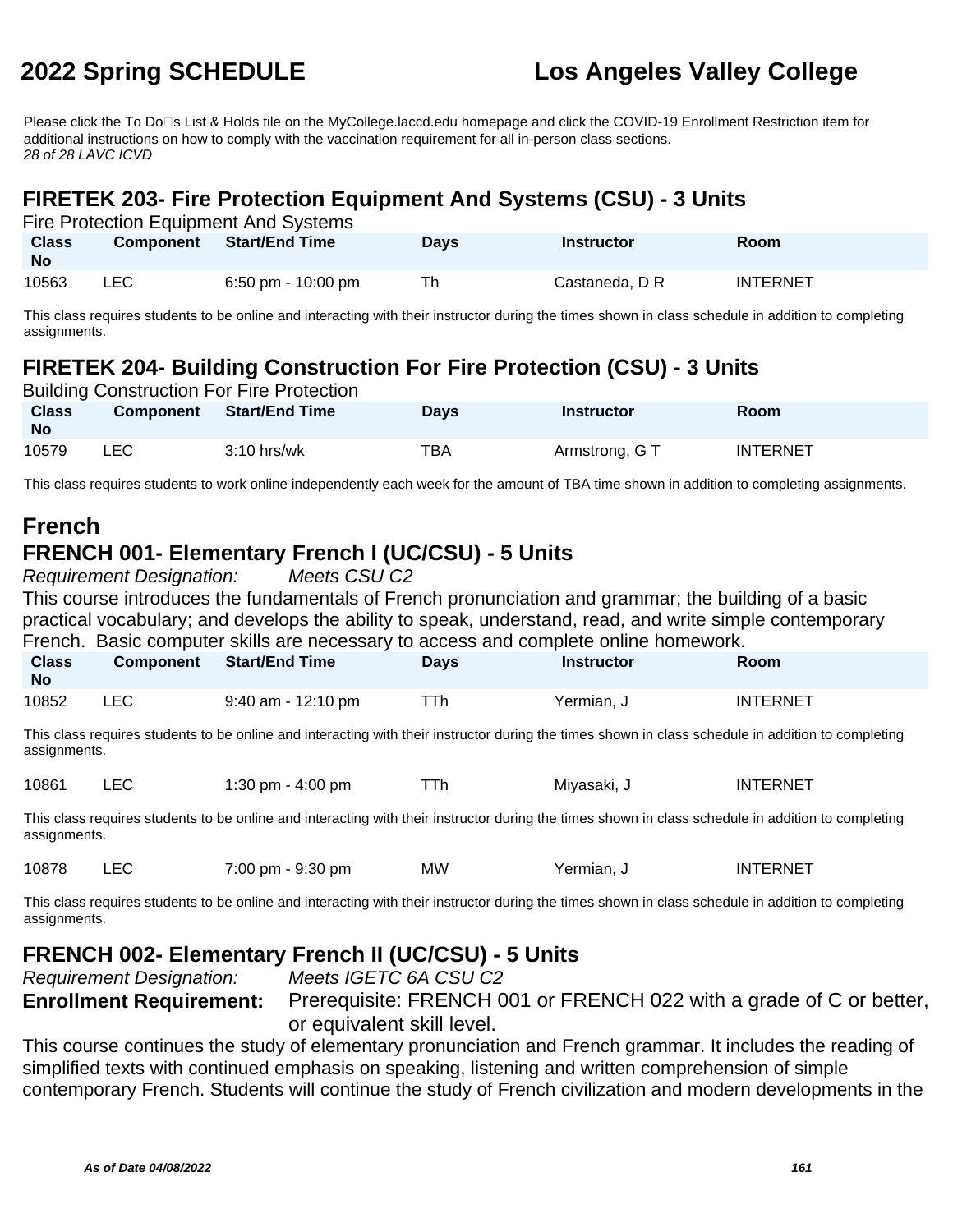|                    |      | French-speaking world. Basic computer skills are necessary to access and complete online homework. |             |                   |                 |
|--------------------|------|----------------------------------------------------------------------------------------------------|-------------|-------------------|-----------------|
| Class<br><b>No</b> |      | Component Start/End Time                                                                           | <b>Davs</b> | <b>Instructor</b> | <b>Room</b>     |
| 10964              | LEC. | 9:40 am - 12:10 pm                                                                                 | <b>MW</b>   | Yermian, J        | <b>INTERNET</b> |

This class requires students to be online and interacting with their instructor during the times shown in class schedule in addition to completing assignments.

# **FRENCH 004- Intermediate French II (UC/CSU) - 5 Units**<br>Requirement Designation: Meats IGETC 64.3B CSU C2

| Requirement Designation:       |
|--------------------------------|
| <b>Enrollment Requirement:</b> |

Meets IGETC 6A 3B CSU C2 Prerequisite: FRENCH 003 with a grade of C or better, or equivalent skill level.

### Intermediate French II

| <b>Class</b><br>No | <b>Component</b> | <b>Start/End Time</b> | <b>Davs</b> | <b>Instructor</b> | Room            |
|--------------------|------------------|-----------------------|-------------|-------------------|-----------------|
| 15999              | LEC              | 7:00 pm - 9:30 pm     | MW.         | Miyasaki, J       | <b>INTERNET</b> |

This class requires students to be online and interacting with their instructor during the times shown in class schedule in addition to completing assignments.

This class will be taught together with French 005 and French 006.

# **FRENCH 005- Advanced French I (UC/CSU) - 5 Units**

|  | kequirement Designation: |                        |  |
|--|--------------------------|------------------------|--|
|  |                          | Enrollment Reauirement |  |

Meets IGETC 6A 3B CSU C2

**Enrollment Requirement:** Prerequisite: FRENCH 004 with a grade of C or better, or equivalent skill level.

### Advanced French I

| <b>Class</b><br><b>No</b> | <b>Component</b> | <b>Start/End Time</b> | Days | <b>Instructor</b> | <b>Room</b>     |
|---------------------------|------------------|-----------------------|------|-------------------|-----------------|
| 11033                     | LEC              | 7:00 pm - 9:30 pm     | MW   | Miyasaki, J       | <b>INTERNET</b> |

This class requires students to be online and interacting with their instructor during the times shown in class schedule in addition to completing assignments.

This course will be taught together with French 004 and French 006.

## **FRENCH 006- Advanced French II (UC/CSU) - 5 Units**

Advanced French II

Requirement Designation: Meets IGETC 6A 3B CSU C2

**Enrollment Requirement:** Prerequisite: FRENCH 005 with a grade of C or better, or equivalent skill level.

| Auvanceu Fiench II |                  |                                     |             |             |                 |  |  |
|--------------------|------------------|-------------------------------------|-------------|-------------|-----------------|--|--|
| <b>Class</b><br>No | <b>Component</b> | <b>Start/End Time</b>               | <b>Davs</b> | Instructor  | Room            |  |  |
| 11045              | LEC.             | $7:00 \text{ pm} - 9:30 \text{ pm}$ | <b>MW</b>   | Miyasaki, J | <b>INTERNET</b> |  |  |

This class requires students to be online and interacting with their instructor during the times shown in class schedule in addition to completing assignments.

This class will be taught combined with French 004 and French 005.

# **FRENCH 010- French Civilization (UC/CSU) - 3 Units**

|                           | <b>Requirement Designation:</b> |                       | Meets IGETC 3B CSU C2 |            |      |  |
|---------------------------|---------------------------------|-----------------------|-----------------------|------------|------|--|
| French Civilization       |                                 |                       |                       |            |      |  |
| <b>Class</b><br><b>No</b> | <b>Component</b>                | <b>Start/End Time</b> | <b>Davs</b>           | Instructor | Room |  |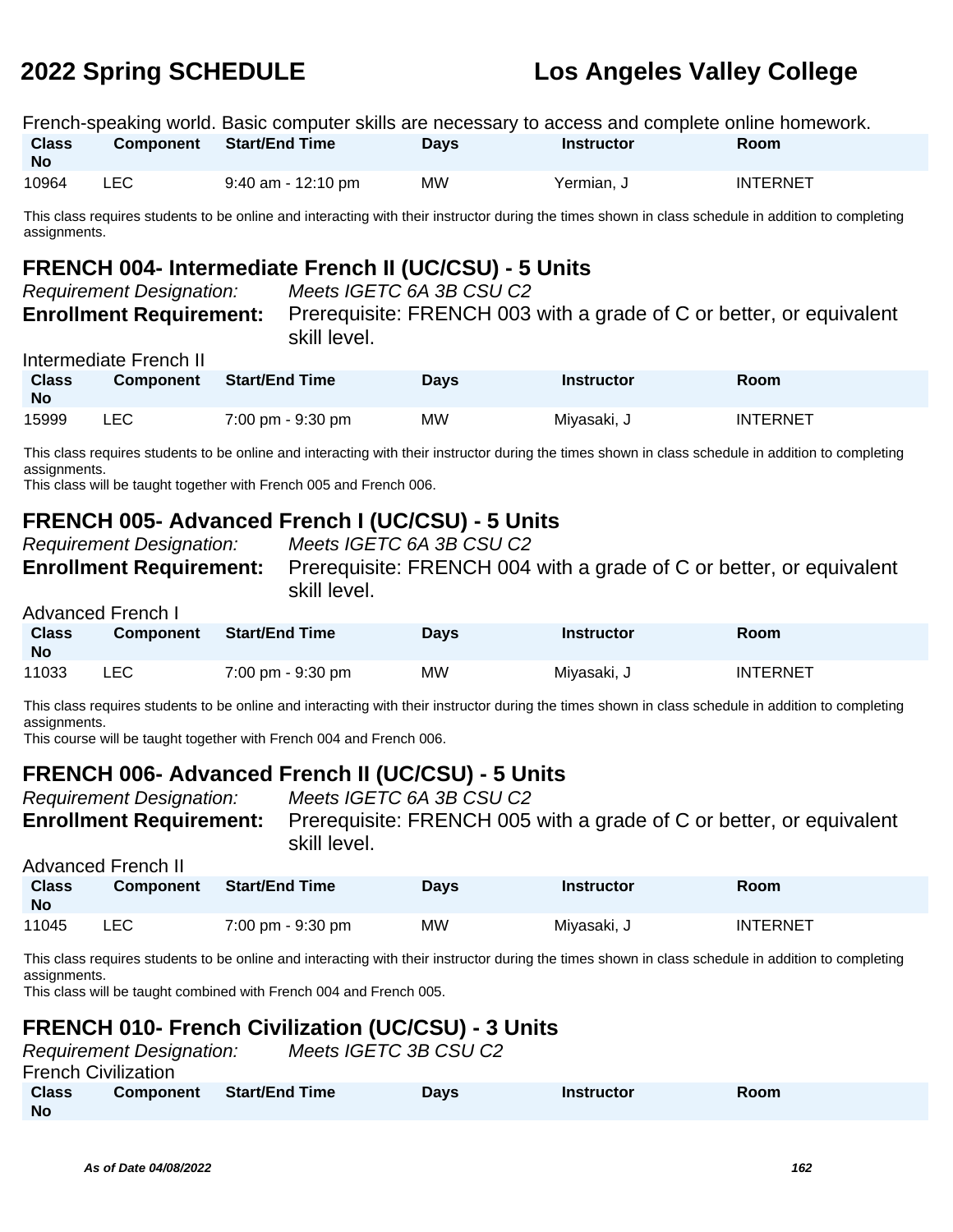24773 LEC 3:10 hrs/wk TBA Miyasaki, J INTERNET

This class requires students to work online independently each week for the amount of TBA time shown in addition to completing assignments.

### **FRENCH 025- French and Francophone Short Story in Translation (UC/CSU) - 3 Units** Requirement Designation: Meets IGETC 3B CSU C2

Students explore the art of the short story by engaging in a critical survey of short stories by writers from France and from different French-speaking regions of the world. The works studied will be grounded in the region's historical, political, and cultural production from the nineteenth century to the present time. Students learn about key literary movements and authors, demonstrate understanding of the aesthetic and cultural specificity of the works studied, and develop critical reading and writing skills. The course is taught in English. **Class No Component Start/End Time Days Instructor Room**

| 24774 |  | $3:10$ hrs/wk | TBA | Mivasaki. | <b>INTERNET</b> |
|-------|--|---------------|-----|-----------|-----------------|
|-------|--|---------------|-----|-----------|-----------------|

This class requires students to work online independently each week for the amount of TBA time shown in addition to completing assignments.

### **FRENCH 185- Directed Study - French (CSU) - 1 Unit** Directed Study - French

| Directed Study - French   |                  |                |             |                   |                 |  |
|---------------------------|------------------|----------------|-------------|-------------------|-----------------|--|
| <b>Class</b><br><b>No</b> | <b>Component</b> | Start/End Time | <b>Davs</b> | <b>Instructor</b> | <b>Room</b>     |  |
| 16874                     | LEC              | $0:50$ hrs/wk  | TBA         | Miyasaki, J       | <b>INTERNET</b> |  |

This class requires students to work online independently each week for the amount of TBA time shown in addition to completing assignments.

### **FRENCH 285- Directed Study - French (CSU) - 2 Units**  $\sum_{i=1}^{n}$

| Directed Study - French   |                  |                       |             |                   |                 |  |  |
|---------------------------|------------------|-----------------------|-------------|-------------------|-----------------|--|--|
| <b>Class</b><br><b>No</b> | <b>Component</b> | <b>Start/End Time</b> | <b>Davs</b> | <b>Instructor</b> | Room            |  |  |
| 16875                     | LEC              | $2:05$ hrs/wk         | ТВА         | Miyasaki, J       | <b>INTERNET</b> |  |  |

This class requires students to work online independently each week for the amount of TBA time shown in addition to completing assignments.

# **FRENCH 385- Directed Study - French (CSU) - 3 Units**

| Directed Study - French |                  |                |             |             |                 |  |  |
|-------------------------|------------------|----------------|-------------|-------------|-----------------|--|--|
| <b>Class</b><br>No      | <b>Component</b> | Start/End Time | <b>Davs</b> | Instructor  | Room            |  |  |
| 15990                   | LEC.             | $3:20$ hrs/wk  | ТВА         | Miyasaki, J | <b>INTERNET</b> |  |  |

This class requires students to work online independently each week for the amount of TBA time shown in addition to completing assignments.

# **Geography**

# **GEOG 001- Physical Geography (UC/CSU) - 3 Units**

Requirement Designation: Meets IGETC 5A CSU B1

This course analyzes spatial patterns of the Earth's physical features and processes. The connections between Earth's water, air, land, and life are investigated at global, regional, and local scales providing a general synthesis of the broad field of physical geography.

| <b>Class</b> | Component Start/End Time | Days | <b>Instructor</b> | Room |
|--------------|--------------------------|------|-------------------|------|
| <b>No</b>    |                          |      |                   |      |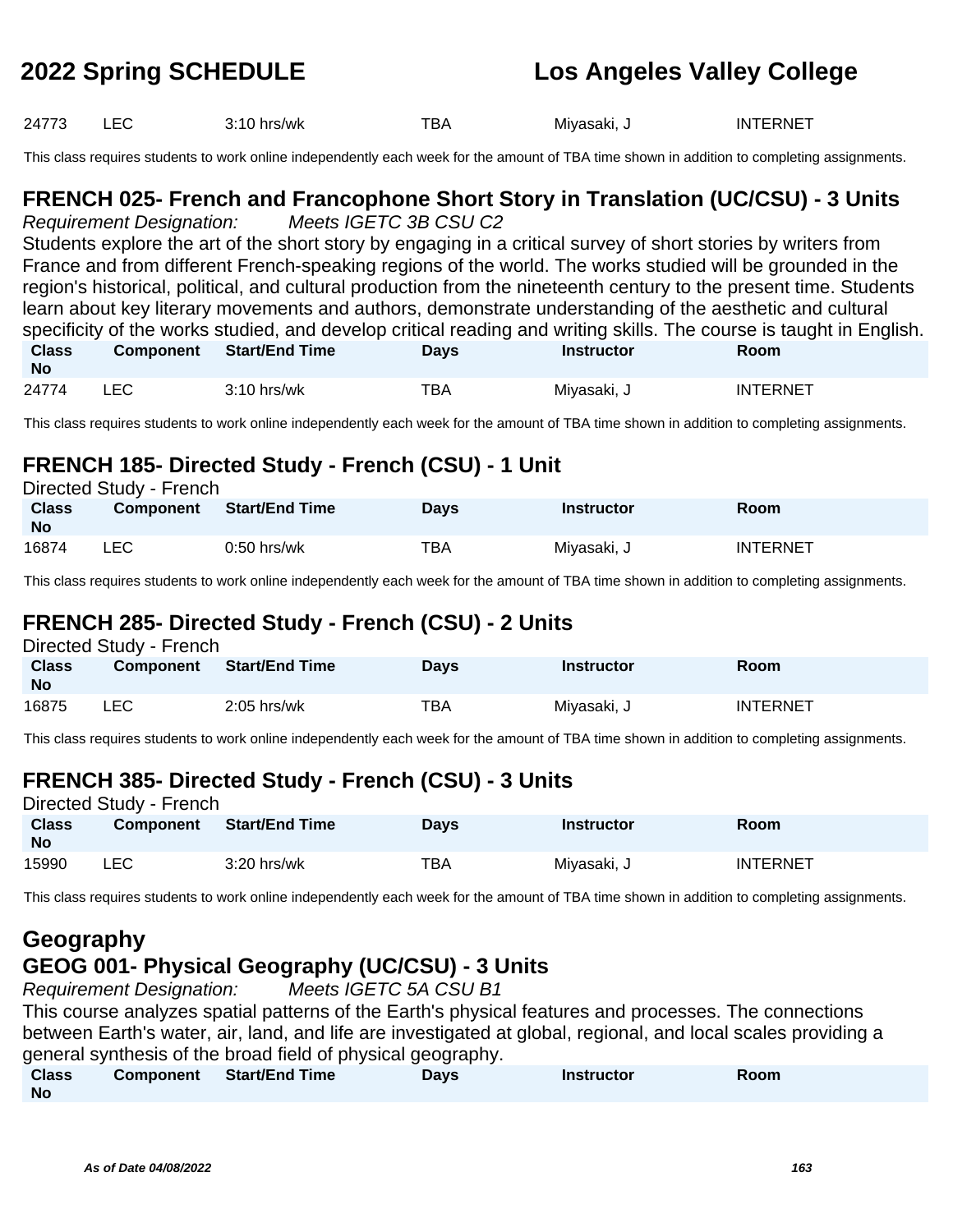| 11373                                                                                                                                                              | <b>LEC</b> | $8:00$ am - $9:25$ am | <b>MW</b>  | Hasenhuttl, C E | <b>INTERNET</b> |  |  |  |
|--------------------------------------------------------------------------------------------------------------------------------------------------------------------|------------|-----------------------|------------|-----------------|-----------------|--|--|--|
| This class requires students to be online and interacting with their instructor during the times shown in class schedule in addition to completing<br>assignments. |            |                       |            |                 |                 |  |  |  |
| 11389                                                                                                                                                              | <b>LEC</b> | $9:40$ am - 11:05 am  | <b>TTh</b> | Hasenhuttl, C E | <b>INTERNET</b> |  |  |  |
| This class requires students to be online and interacting with their instructor during the times shown in class schedule in addition to completing<br>assignments. |            |                       |            |                 |                 |  |  |  |
| 27741                                                                                                                                                              | <b>LEC</b> | $3:10$ hrs/wk         | <b>TBA</b> | Farrell, M J    | <b>INTERNET</b> |  |  |  |
| This class requires students to work online independently each week for the amount of TBA time shown in addition to completing assignments.                        |            |                       |            |                 |                 |  |  |  |

# **GEOG 002- Cultural Elements Of Geography (UC/CSU) - 3 Units**

Requirement Designation: Meets IGETC 4E CSU D5 Explore the geographic character of human societies and the challenges and opportunities of living in an increasingly globalized world. Discover the origins, diffusion, and distributions of cultural traditions and popular culture, population and migration, languages, religions, ethnic identity, political structures and nationalism, agriculture and food, economic systems, urbanization, and landscape modification.

| Class<br><b>No</b> | <b>Component</b> | <b>Start/End Time</b> | Davs | <b>Instructor</b> | <b>Room</b>     |
|--------------------|------------------|-----------------------|------|-------------------|-----------------|
| 11516              | <b>LEC</b>       | $9:40$ am - 11:05 am  | MW   | Hasenhuttl, C E   | <b>INTERNET</b> |

This class requires students to be online and interacting with their instructor during the times shown in class schedule in addition to completing assignments.

# **GEOG 015- Physical Geography Laboratory (UC/CSU) - 2 Units**

Requirement Designation: Meets IGETC 5C CSU B3

**Enrollment Requirement:** Prerequisite: GEOG 001 with a grade of C or better or concurrent enrollment. Recommended: MATH 115 or placement into a higher level of Math. Not open to students who have completed GEOG 017.

Acquire hands-on experience in the techniques Geographers use to understand our world. Topics include analyzing Earth-sun relationships, weather and climate, vegetation, landforms, and natural hazards. Instrumentation involves using topographic maps, satellite images, weather instruments, geospatial software and more.

| <b>Class</b><br><b>No</b>                                                                                                                                                        | <b>Component</b>                                                                                                                                                   | <b>Start/End Time</b>                                                                                                                              | <b>Days</b> | <b>Instructor</b> | <b>Room</b>     |  |  |  |
|----------------------------------------------------------------------------------------------------------------------------------------------------------------------------------|--------------------------------------------------------------------------------------------------------------------------------------------------------------------|----------------------------------------------------------------------------------------------------------------------------------------------------|-------------|-------------------|-----------------|--|--|--|
| 11649                                                                                                                                                                            | <b>LEC</b>                                                                                                                                                         | 11:20 am - 12:10 pm                                                                                                                                | Th          | Hasenhuttl, C E   | <b>INTERNET</b> |  |  |  |
| <b>AND</b>                                                                                                                                                                       | This class requires students to be online and interacting with their instructor during the times shown in class schedule in addition to completing<br>assignments. |                                                                                                                                                    |             |                   |                 |  |  |  |
| 11652                                                                                                                                                                            | LAB                                                                                                                                                                | 12:10 pm - 2:15 pm                                                                                                                                 | Th          | Hasenhuttl, C E   | <b>INTERNET</b> |  |  |  |
| assignments.                                                                                                                                                                     |                                                                                                                                                                    | This class requires students to be online and interacting with their instructor during the times shown in class schedule in addition to completing |             |                   |                 |  |  |  |
| 11657                                                                                                                                                                            | <b>LEC</b>                                                                                                                                                         | 11:20 am - 12:25 pm                                                                                                                                |             | Hasenhuttl, C E   | <b>INTERNET</b> |  |  |  |
| This class requires students to be online and interacting with their instructor during the times shown in class schedule in addition to completing<br>assignments.<br><b>AND</b> |                                                                                                                                                                    |                                                                                                                                                    |             |                   |                 |  |  |  |
| 11660                                                                                                                                                                            | LAB                                                                                                                                                                | 12:25 pm - 2:30 pm                                                                                                                                 |             | Hasenhuttl, C E   | <b>INTERNET</b> |  |  |  |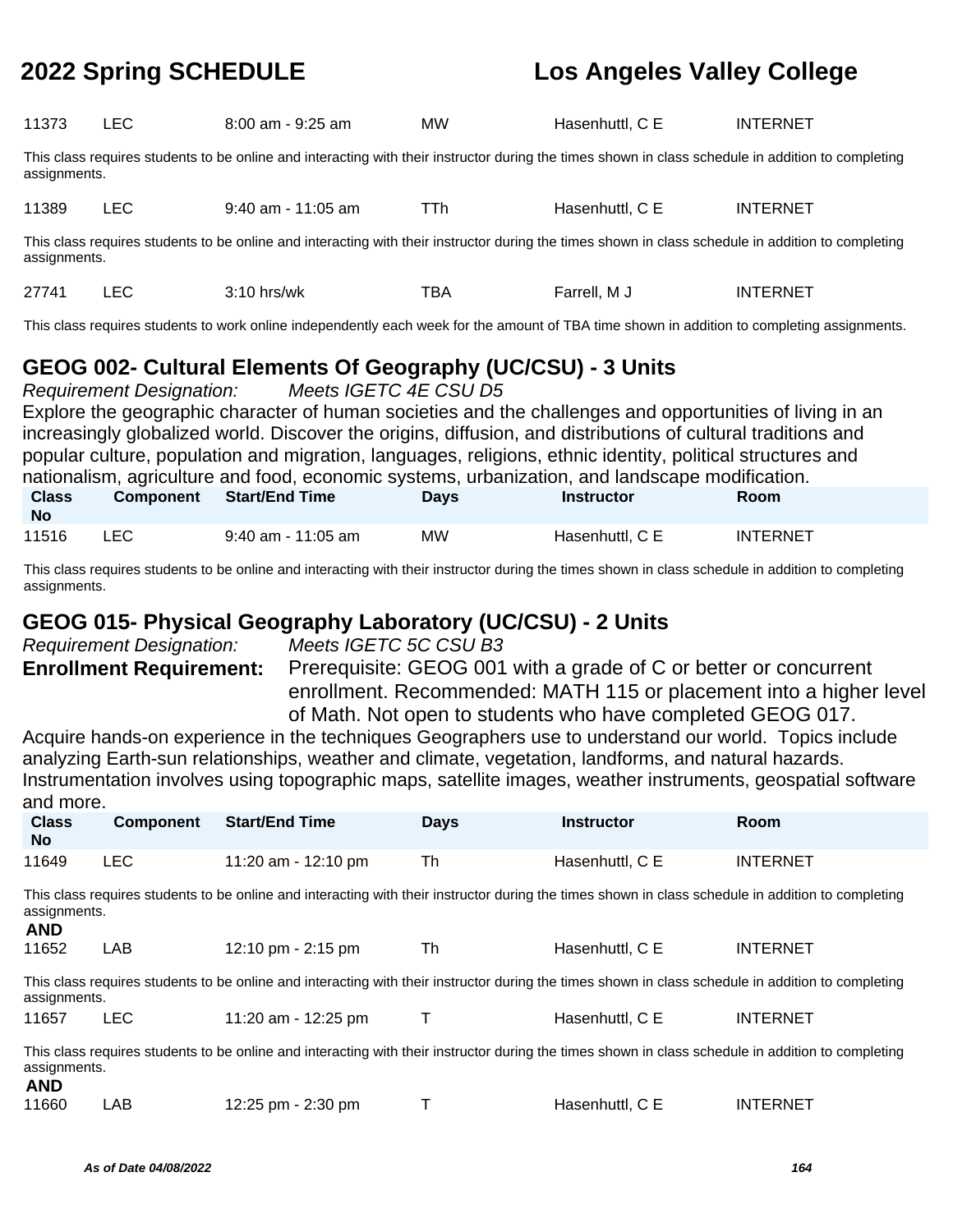This class requires students to be online and interacting with their instructor during the times shown in class schedule in addition to completing assignments.

## **GEOG 045- Food And Culture (CSU) - 3 Units**

Requirement Designation: Meets CSU D1

This course serves as an introduction to the geographical and cultural aspects of food, regional cuisine and global food production. Food security, food safety and the globalization of agricultural production are discussed in the context of declining soils, over-fishing and the impact of growing human populations. Optional field trips are offered.

| <b>Class</b><br><b>No</b> | <b>Component</b> | Start/End Time | Days | Instructor | Room            |
|---------------------------|------------------|----------------|------|------------|-----------------|
| 17852                     | LEC              | $3:10$ hrs/wk  | TBA  | Kranz. J   | <b>INTERNET</b> |

This class requires students to work online independently each week for the amount of TBA time shown in addition to completing assignments.

|                           | Geology<br>GEOLOGY 001- Physical Geology (UC/CSU) - 3 Units |                       |             |                   |                 |  |  |  |
|---------------------------|-------------------------------------------------------------|-----------------------|-------------|-------------------|-----------------|--|--|--|
|                           | <b>Requirement Designation:</b><br><b>Physical Geology</b>  | Meets IGETC 5A CSU B1 |             |                   |                 |  |  |  |
| <b>Class</b><br><b>No</b> | <b>Component</b>                                            | <b>Start/End Time</b> | <b>Days</b> | <b>Instructor</b> | <b>Room</b>     |  |  |  |
| 10113                     | LEC.                                                        | 11:20 am - 12:45 pm   | TTh         | Hams, $JE$        | <b>INTERNET</b> |  |  |  |

This class requires students to be online and interacting with their instructor during the times shown in class schedule in addition to completing assignments.

# **GEOLOGY 010- Introduction To Environmental Geology (UC/CSU) - 3 Units**

| Meets IGETC 5A CSU B1<br><b>Requirement Designation:</b> |                                       |                       |             |                   |                 |  |  |
|----------------------------------------------------------|---------------------------------------|-----------------------|-------------|-------------------|-----------------|--|--|
|                                                          | Introduction To Environmental Geology |                       |             |                   |                 |  |  |
| <b>Class</b><br><b>No</b>                                | <b>Component</b>                      | <b>Start/End Time</b> | <b>Davs</b> | <b>Instructor</b> | <b>Room</b>     |  |  |
| 10640                                                    | LEC.                                  | $3:10$ hrs/wk         | TBA         | Hams, $JE$        | <b>INTERNET</b> |  |  |

This class requires students to work online independently each week for the amount of TBA time shown in addition to completing assignments.

| 16072 | $\Gamma$<br>-- | 6:30 '<br>hrs/wk | <b>TBA</b> | Hams.<br>$\sim$ | <b>INTERNET</b> |
|-------|----------------|------------------|------------|-----------------|-----------------|
|       |                |                  |            |                 |                 |

This class requires students to work online independently each week for the amount of TBA time shown in addition to completing assignments. (Starts 04/11/2022, Ends 06/06/2022)

### **German GERMAN 001- Elementary German I (UC/CSU) - 5 Units**

Requirement Designation: Meets CSU C2

This course introduces the student to basic German grammar and vocabulary. The focus is on the development of the four language skills: listening, speaking, reading, and writing. It introduces the student to the characteristics of diverse German-speaking cultures. This is a web-enhanced course, requiring students to access and perform online coursework.

| <b>Class</b> | Component | <b>Start/End Time</b> | Days | <b>Instructor</b> | Room |
|--------------|-----------|-----------------------|------|-------------------|------|
| <b>No</b>    |           |                       |      |                   |      |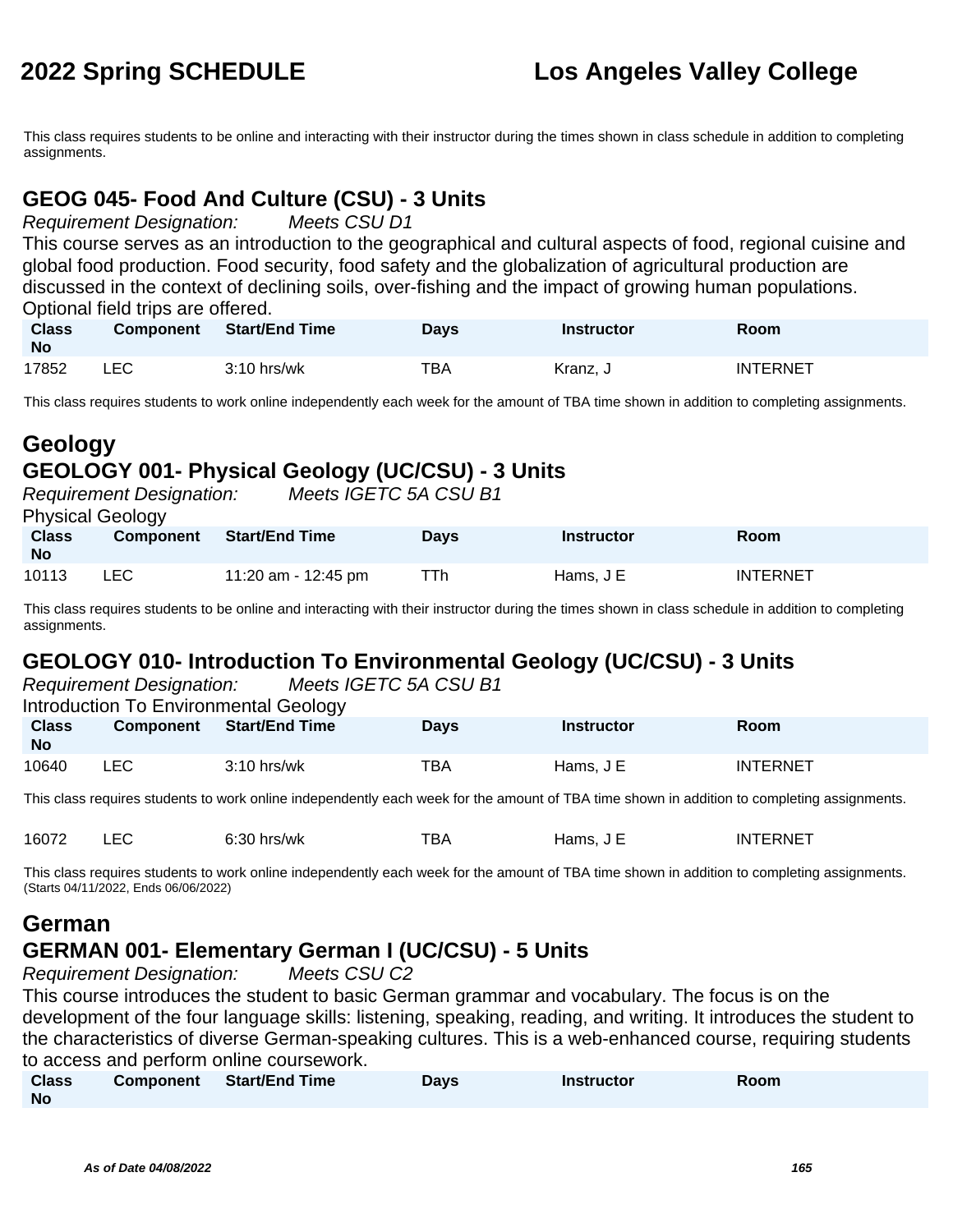| 10671 | 1:00 pm - 3:30 pm | <b>MW</b> | Fusilero, V M | <b>INTERNET</b> |
|-------|-------------------|-----------|---------------|-----------------|
|       |                   |           |               |                 |

This class requires students to be online and interacting with their instructor during the times shown in class schedule in addition to completing assignments.

10684 LEC 7:00 pm - 9:30 pm MW Fusilero, V M INTERNET

This class requires students to be online and interacting with their instructor during the times shown in class schedule in addition to completing assignments.

## **GERMAN 002- Elementary German II (UC/CSU) - 5 Units**

Requirement Designation: Meets IGETC 6A CSU C2

**Enrollment Requirement:** Prerequisite: GERMAN 001 with a grade of C or better, or equivalent

skill level.

This course completes the study of elementary grammar. It includes the reading of simplified texts with continued emphasis on aural and written comprehension, oral expression, and the writing of simple German. Students will continue the study of German civilization. This is a web-enhanced course, requiring students to access and perform online coursework.

| <b>Class</b><br><b>No</b> | <b>Component</b> | Start/End Time                      | <b>Days</b> | <b>Instructor</b> | Room            |
|---------------------------|------------------|-------------------------------------|-------------|-------------------|-----------------|
| 10692                     | LEC.             | $4:00 \text{ pm} - 6:30 \text{ pm}$ | ⊤Th         | Fusilero, V M     | <b>INTERNET</b> |

This class requires students to be online and interacting with their instructor during the times shown in class schedule in addition to completing assignments.

## **GERMAN 063- Intermediate Conversation I (UC/CSU) - 2 Units**

**Enrollment Requirement:** Prerequisite: GERMAN 002 with a grade of C or better. This course helps students to improve their conversational ability in German by building on the oral communication skills acquired in Elementary German. It focuses on discussions of everyday experiences, current events, cinema, cultural readings with emphasis on vocabulary-building and the use of idiomatic expressions, along with pronunciation practice. This is a web-enhanced class, requiring students to access coursework online. Not recommended for native speakers of German.

| <b>Class</b><br><b>No</b> |      | Component Start/End Time            | <b>Days</b> | <b>Instructor</b> | <b>Room</b> |
|---------------------------|------|-------------------------------------|-------------|-------------------|-------------|
| 16709                     | ∟EC. | $4:00 \text{ pm} - 6:05 \text{ pm}$ | M           | Fusilero, V M     | INTERNET    |

This class requires students to be online and interacting with their instructor during the times shown in class schedule in addition to completing assignments.

Prerequisite: German 2 with a minimum grade of C or equivalent. German 63 will be taught combined with German 64 and German 66.

# **GERMAN 064- Intermediate Conversation II (UC/CSU) - 2 Units**

**Enrollment Requirement:** Prerequisite: GERMAN 003 or GERMAN 063 with a grade of C or better.

This course helps students to improve their conversational ability in German by building on the oral communication skills acquired in Intermediate German. It focuses on discussions of everyday experiences, current events, cinema, cultural readings. The emphasis is on building mid-intermediate vocabulary, practice of idiomatic expressions, and further training in pronunciation and intonation. This is a web-enhanced class, requiring students to access coursework online. Not recommended for native speakers of German. **Class No Component Start/End Time Days Instructor Room**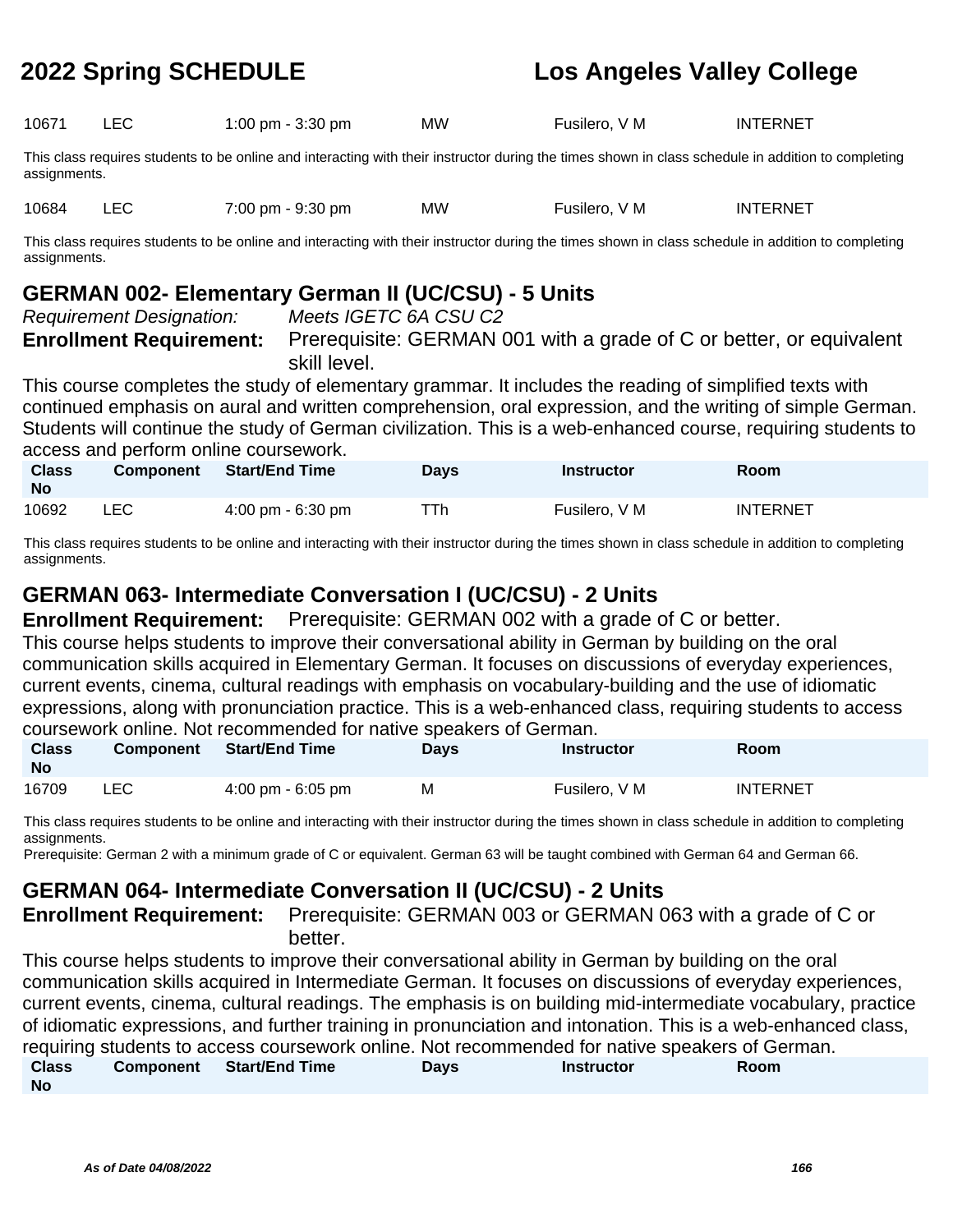17991 LEC 4:00 pm - 6:05 pm M Fusilero, V M INTERNET

This class requires students to be online and interacting with their instructor during the times shown in class schedule in addition to completing assignments.

Prerequisite: German 3 or German 63, Not recommended for native speakers of German. German 63 will be taught combined with German 64 and German 66.

## **GERMAN 066- Advanced German Conversation I (UC/CSU) - 2 Units**

**Enrollment Requirement:** Prerequisite: GERMAN 004 or GERMAN 064 with a grade of C or better.

In this course, students continue to improve their conversational ability in German by building on the oral communication skills acquired in Intermediate German. It focuses on discussions of everyday experiences, current events, cinema, cultural readings with emphasis on advanced vocabulary-building and the use of idiomatic expressions, along with pronunciation practice. This is a web-enhanced class, requiring students to access coursework online. Not recommended for native speakers of German.

| <b>Class</b><br>No | <b>Component</b> | <b>Start/End Time</b>               | Days | Instructor    | <b>Room</b>     |  |
|--------------------|------------------|-------------------------------------|------|---------------|-----------------|--|
| 17992              | LEC              | $4:00 \text{ pm} - 6:05 \text{ pm}$ | M    | Fusilero, V M | <b>INTERNET</b> |  |

This class requires students to be online and interacting with their instructor during the times shown in class schedule in addition to completing assignments.

Prerequisite: German 4 or German 64, Not recommended for native speakers of German. German 66 will be taught combined with German 63 and German 64.

# **Health**

### **HEALTH 003- Cardiopulmonary Resuscitation (CSU) - 1 Unit**

Students will learn the current emergency actions steps to follow in life-threatening situations (i.e. unresponsiveness, not breathing, choking, witnessed collapse and severe bleeding) using the current ECC (Emergency Cardiac Care) Guidelines for basic CPR (cardiopulmonary resuscitation) and AED (automated external defibrillator) skills for the adult, child and infant.

| <b>Class</b><br><b>No</b> | <b>Component</b> | <b>Start/End Time</b> | <b>Days</b> | <b>Instructor</b> | Room            |
|---------------------------|------------------|-----------------------|-------------|-------------------|-----------------|
| 26328                     | LEC              | 10:00 am - 2:00 pm    |             | Melody, P E       | NORT HGYM       |
| And                       | ∟EC-             | $4:50$ hrs/wk         | TBA         | Melodv. P E       | <b>INTERNET</b> |

This class section will meet in-person or in a hybrid format (in-person and online). Prior to enrolling in this class section, students must create a Cleared4 account and do one of the following:

1. Present proof they have been fully vaccinated against the SARS-CoV-2 virus (Covid-19); OR

2. Request a vaccination exemption for medical/religious reasons and undergo regular, weekly testing for COVID-19 infection. Medical/religious exempt students must start testing one-week before the class begins.

Please click the To Do□s List & Holds tile on the MyCollege.laccd.edu homepage and click the COVID-19 Enrollment Restriction item for additional instructions on how to comply with the vaccination requirement for all in-person class sections. Masks and socially distancing required indoors. This is a hybrid class covering two Friday's 10am to 2pm on April 22 and 29, 2022. Our Health

003 Canvas shell will open Monday, April 18 at 8am for you to begin reading our seven chapters. I will post our syllabus with our itinerary. This is a 2-week course that will end Sunday, May 1, 2022. Please email me if you have questions at Patty Melody (melodype@lavc.edu). 28 of 28 LAVC ICVD

(Starts 04/18/2022, Ends 05/01/2022)

# **HEALTH 011- Principles Of Healthful Living (UC/CSU) - 3 Units**

Requirement Designation: Meets CSU E

Students will learn health concepts and values with the goal of promoting a high quality of life. Topics include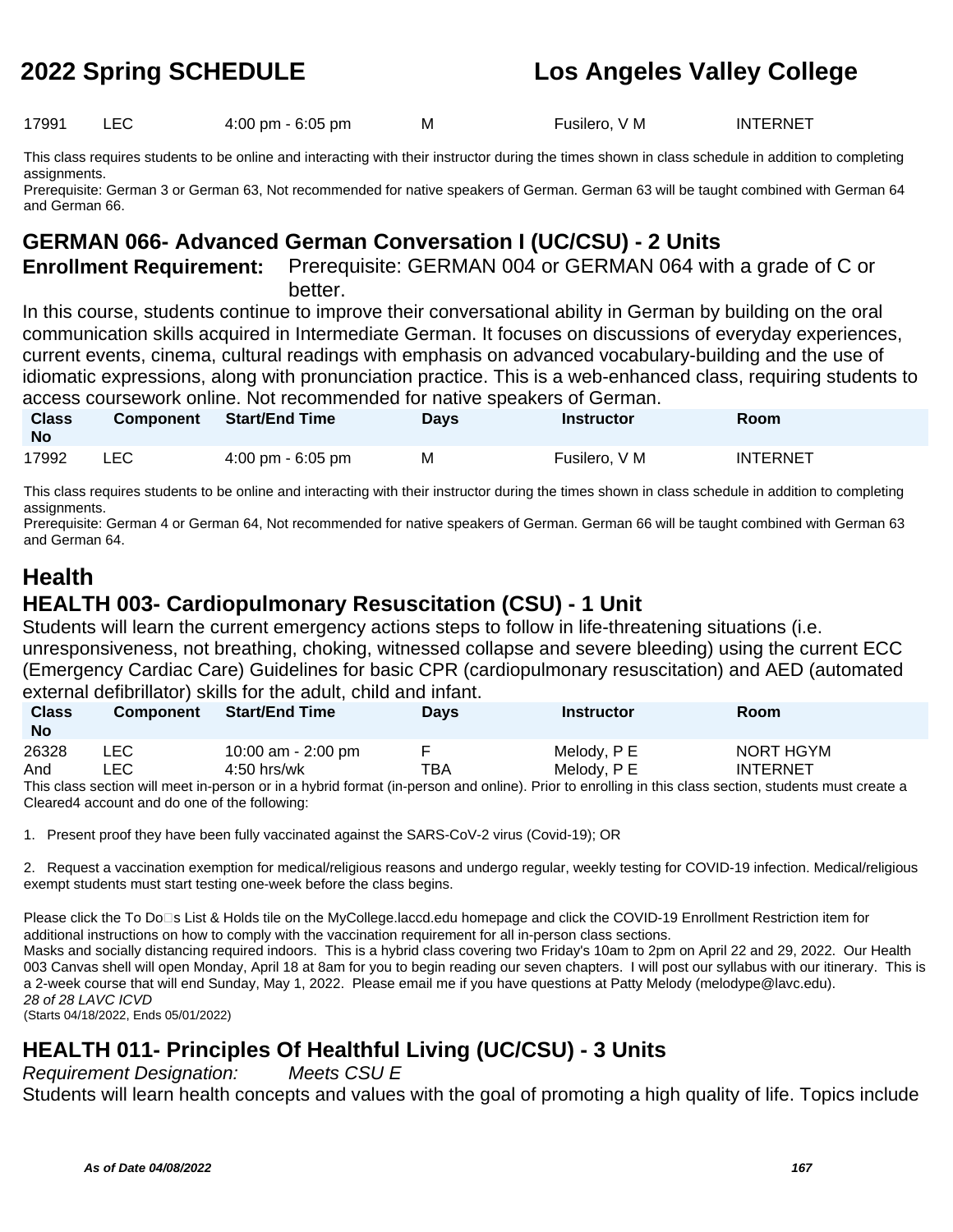nutrition, physical fitness, communicable diseases and other major health problems, consumer and environmental health, human sexuality and family life, mental and emotional health, tobacco, alcohol and

| drugs, aging, and death and dying.                                                                                                          |                                                                                                                                                                                                                                                                                                                                                                                                      |                                                                                                                                                                                                                                                      |             |                   |                                                                                                                                                |  |  |  |
|---------------------------------------------------------------------------------------------------------------------------------------------|------------------------------------------------------------------------------------------------------------------------------------------------------------------------------------------------------------------------------------------------------------------------------------------------------------------------------------------------------------------------------------------------------|------------------------------------------------------------------------------------------------------------------------------------------------------------------------------------------------------------------------------------------------------|-------------|-------------------|------------------------------------------------------------------------------------------------------------------------------------------------|--|--|--|
| <b>Class</b><br><b>No</b>                                                                                                                   | Component                                                                                                                                                                                                                                                                                                                                                                                            | <b>Start/End Time</b>                                                                                                                                                                                                                                | <b>Days</b> | <b>Instructor</b> | Room                                                                                                                                           |  |  |  |
| 14029                                                                                                                                       | <b>LEC</b><br>Cleared4 account and do one of the following:                                                                                                                                                                                                                                                                                                                                          | $8:00$ am - $9:25$ am<br>This class section will meet in-person or in a hybrid format (in-person and online). Prior to enrolling in this class section, students must create a                                                                       | <b>MW</b>   | Mcmillan, J M     | <b>NGYM 410</b>                                                                                                                                |  |  |  |
|                                                                                                                                             |                                                                                                                                                                                                                                                                                                                                                                                                      | 1. Present proof they have been fully vaccinated against the SARS-CoV-2 virus (Covid-19); OR                                                                                                                                                         |             |                   |                                                                                                                                                |  |  |  |
|                                                                                                                                             |                                                                                                                                                                                                                                                                                                                                                                                                      | exempt students must start testing one-week before the class begins.                                                                                                                                                                                 |             |                   | 2. Request a vaccination exemption for medical/religious reasons and undergo regular, weekly testing for COVID-19 infection. Medical/religious |  |  |  |
| 28 of 28 LAVC ICVD                                                                                                                          |                                                                                                                                                                                                                                                                                                                                                                                                      | Please click the To Do⊡s List & Holds tile on the MyCollege.laccd.edu homepage and click the COVID-19 Enrollment Restriction item for<br>additional instructions on how to comply with the vaccination requirement for all in-person class sections. |             |                   |                                                                                                                                                |  |  |  |
| 25220                                                                                                                                       | <b>LEC</b><br>28 of 28 LAVC Advanced Collg Enrollment<br>(Starts 01/12/2022, Ends 06/03/2022)                                                                                                                                                                                                                                                                                                        | 9:35 am - 10:25 am<br>This course is part of the LAVC Dual Enrollment program and will take place on the Science Academy STEM Magnet High School campus.<br>Enrollment is restricted to Science Academy STEM Magnet High School students.            | <b>MWF</b>  | Garcia, FR        | <b>STEM MGNT</b>                                                                                                                               |  |  |  |
| 23561                                                                                                                                       | <b>LEC</b><br>Cleared4 account and do one of the following:                                                                                                                                                                                                                                                                                                                                          | 9:40 am - 11:05 am<br>This class section will meet in-person or in a hybrid format (in-person and online). Prior to enrolling in this class section, students must create a                                                                          | <b>TTh</b>  | Honjio, G K       | <b>NGYM 410</b>                                                                                                                                |  |  |  |
|                                                                                                                                             |                                                                                                                                                                                                                                                                                                                                                                                                      | 1. Present proof they have been fully vaccinated against the SARS-CoV-2 virus (Covid-19); OR                                                                                                                                                         |             |                   |                                                                                                                                                |  |  |  |
|                                                                                                                                             |                                                                                                                                                                                                                                                                                                                                                                                                      | exempt students must start testing one-week before the class begins.                                                                                                                                                                                 |             |                   | 2. Request a vaccination exemption for medical/religious reasons and undergo regular, weekly testing for COVID-19 infection. Medical/religious |  |  |  |
| 28 of 28 LAVC ICVD                                                                                                                          |                                                                                                                                                                                                                                                                                                                                                                                                      | Please click the To Do⊡s List & Holds tile on the MyCollege.laccd.edu homepage and click the COVID-19 Enrollment Restriction item for<br>additional instructions on how to comply with the vaccination requirement for all in-person class sections. |             |                   |                                                                                                                                                |  |  |  |
| 25219                                                                                                                                       | <b>LEC</b><br>2:00 pm - 2:50 pm<br><b>MWF</b><br>Garcia, FR<br><b>FCP HIGH</b><br>This course is part of the LAVC Dual Enrollment program and will take place on the Robert Fulton College Preparatory High School campus.<br>Enrollment is restricted to Robert Fulton College Preparatory High School students.<br>28 of 28 LAVC Advanced Collg Enrollment<br>(Starts 01/17/2022, Ends 06/10/2022) |                                                                                                                                                                                                                                                      |             |                   |                                                                                                                                                |  |  |  |
| 14031                                                                                                                                       | LEC                                                                                                                                                                                                                                                                                                                                                                                                  | $3:10$ hrs/wk                                                                                                                                                                                                                                        | <b>TBA</b>  | Perry, SF         | <b>INTERNET</b>                                                                                                                                |  |  |  |
|                                                                                                                                             | This class requires students to work online independently each week for the amount of TBA time shown in addition to completing assignments.                                                                                                                                                                                                                                                          |                                                                                                                                                                                                                                                      |             |                   |                                                                                                                                                |  |  |  |
| 14065                                                                                                                                       | <b>LEC</b>                                                                                                                                                                                                                                                                                                                                                                                           | 3:10 hrs/wk                                                                                                                                                                                                                                          | <b>TBA</b>  | Watson, V         | <b>INTERNET</b>                                                                                                                                |  |  |  |
|                                                                                                                                             | This class requires students to work online independently each week for the amount of TBA time shown in addition to completing assignments.                                                                                                                                                                                                                                                          |                                                                                                                                                                                                                                                      |             |                   |                                                                                                                                                |  |  |  |
| 14035                                                                                                                                       | <b>LEC</b>                                                                                                                                                                                                                                                                                                                                                                                           | 3:10 hrs/wk                                                                                                                                                                                                                                          | <b>TBA</b>  | Watson, V         | <b>INTERNET</b>                                                                                                                                |  |  |  |
| This class requires students to work online independently each week for the amount of TBA time shown in addition to completing assignments. |                                                                                                                                                                                                                                                                                                                                                                                                      |                                                                                                                                                                                                                                                      |             |                   |                                                                                                                                                |  |  |  |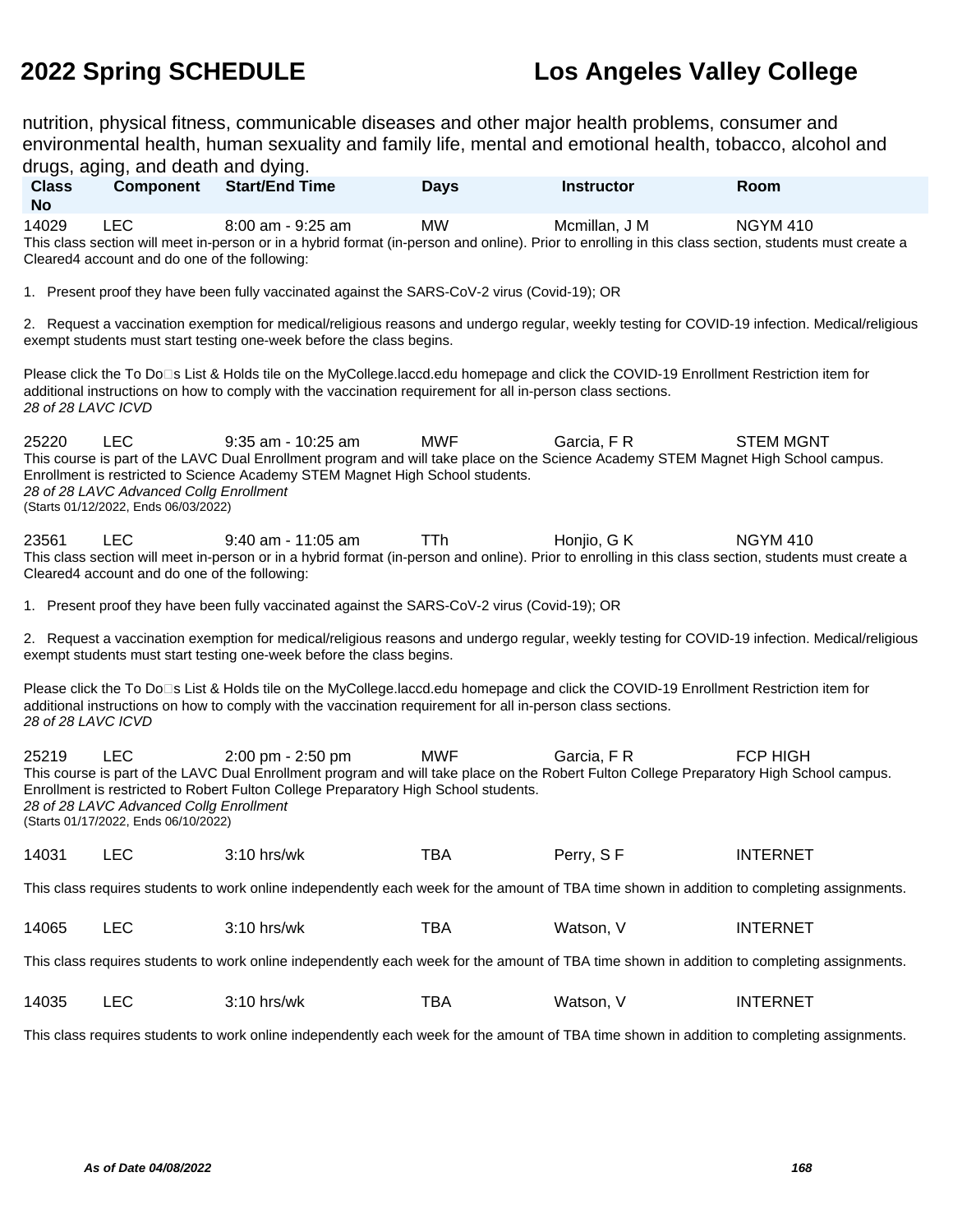| 23562                                                                                                                                                                               | <b>LEC</b>                                                                                                                                                                          | 3:10 hrs/wk                                                                                                                                 | <b>TBA</b> | Hang, M          | <b>INTERNET</b>                                                                                                                                              |  |  |  |
|-------------------------------------------------------------------------------------------------------------------------------------------------------------------------------------|-------------------------------------------------------------------------------------------------------------------------------------------------------------------------------------|---------------------------------------------------------------------------------------------------------------------------------------------|------------|------------------|--------------------------------------------------------------------------------------------------------------------------------------------------------------|--|--|--|
|                                                                                                                                                                                     |                                                                                                                                                                                     | This class requires students to work online independently each week for the amount of TBA time shown in addition to completing assignments. |            |                  |                                                                                                                                                              |  |  |  |
| 21260                                                                                                                                                                               | <b>LEC</b>                                                                                                                                                                          | 3:10 hrs/wk                                                                                                                                 | <b>TBA</b> | Towns, L         | <b>INTERNET</b>                                                                                                                                              |  |  |  |
|                                                                                                                                                                                     |                                                                                                                                                                                     | This class requires students to work online independently each week for the amount of TBA time shown in addition to completing assignments. |            |                  |                                                                                                                                                              |  |  |  |
| 14047                                                                                                                                                                               | <b>LEC</b>                                                                                                                                                                          | 3:10 hrs/wk                                                                                                                                 | <b>TBA</b> | Watson, V        | <b>INTERNET</b>                                                                                                                                              |  |  |  |
|                                                                                                                                                                                     |                                                                                                                                                                                     | This class requires students to work online independently each week for the amount of TBA time shown in addition to completing assignments. |            |                  |                                                                                                                                                              |  |  |  |
| 14057                                                                                                                                                                               | <b>LEC</b>                                                                                                                                                                          | 3:10 hrs/wk                                                                                                                                 | <b>TBA</b> | Sims, J A        | <b>INTERNET</b>                                                                                                                                              |  |  |  |
|                                                                                                                                                                                     |                                                                                                                                                                                     | This class requires students to work online independently each week for the amount of TBA time shown in addition to completing assignments. |            |                  |                                                                                                                                                              |  |  |  |
| 14063                                                                                                                                                                               | <b>LEC</b>                                                                                                                                                                          | 3:10 hrs/wk                                                                                                                                 | <b>TBA</b> | Garcia, F R      | <b>INTERNET</b>                                                                                                                                              |  |  |  |
|                                                                                                                                                                                     |                                                                                                                                                                                     | This class requires students to work online independently each week for the amount of TBA time shown in addition to completing assignments. |            |                  |                                                                                                                                                              |  |  |  |
| 20744                                                                                                                                                                               | <b>LEC</b>                                                                                                                                                                          | 6:30 hrs/wk                                                                                                                                 | <b>TBA</b> | Hang, M          | <b>INTERNET</b>                                                                                                                                              |  |  |  |
|                                                                                                                                                                                     | (Starts 02/07/2022, Ends 03/30/2022)                                                                                                                                                | This class requires students to work online independently each week for the amount of TBA time shown in addition to completing assignments. |            |                  |                                                                                                                                                              |  |  |  |
| 25217                                                                                                                                                                               | <b>LEC</b><br>40 of 40 LAVC Advanced Collg Enrollment<br>(Starts 02/07/2022, Ends 05/27/2022)                                                                                       | 3:20 hrs/wk<br>This course is part of the LAVC Dual Enrollment program and is offered through Magnolia Science Academy 2.                   | <b>TBA</b> | Melgar, B V      | <b>MGNL HIGH</b>                                                                                                                                             |  |  |  |
| 25218                                                                                                                                                                               | <b>LEC</b><br>to North Hollywood High School students.<br>40 of 40 LAVC Advanced Collg Enrollment<br>(Starts 01/17/2022, Ends 06/09/2022)                                           | $2:25$ hrs/wk                                                                                                                               | <b>TBA</b> | Garcia, FR       | NOHO HIGH<br>This course is part of the LAVC Dual Enrollment program and will take place on the North Hollywood High School campus. Enrollment is restricted |  |  |  |
| 28891                                                                                                                                                                               | <b>LEC</b>                                                                                                                                                                          | 6:30 hrs/wk                                                                                                                                 | <b>TBA</b> | Buchanan, D      | <b>INTERNET</b>                                                                                                                                              |  |  |  |
|                                                                                                                                                                                     | (Starts 04/11/2022, Ends 06/06/2022)                                                                                                                                                | This class requires students to work online independently each week for the amount of TBA time shown in addition to completing assignments. |            |                  |                                                                                                                                                              |  |  |  |
| 28892                                                                                                                                                                               | <b>LEC</b>                                                                                                                                                                          | $6:30$ hrs/wk                                                                                                                               | <b>TBA</b> | Kuckreja, J S    | <b>INTERNET</b>                                                                                                                                              |  |  |  |
|                                                                                                                                                                                     | This class requires students to work online independently each week for the amount of TBA time shown in addition to completing assignments.<br>(Starts 04/11/2022, Ends 06/06/2022) |                                                                                                                                             |            |                  |                                                                                                                                                              |  |  |  |
| 28893                                                                                                                                                                               | <b>LEC</b>                                                                                                                                                                          | 6:30 hrs/wk                                                                                                                                 | <b>TBA</b> | Friedlander, D S | <b>INTERNET</b>                                                                                                                                              |  |  |  |
|                                                                                                                                                                                     | (Starts 04/11/2022, Ends 06/06/2022)                                                                                                                                                | This class requires students to work online independently each week for the amount of TBA time shown in addition to completing assignments. |            |                  |                                                                                                                                                              |  |  |  |
| 28894                                                                                                                                                                               | <b>LEC</b>                                                                                                                                                                          | 6:30 hrs/wk                                                                                                                                 | <b>TBA</b> | Sims, J A        | <b>INTERNET</b>                                                                                                                                              |  |  |  |
| This class requires students to work online independently each week for the amount of TBA time shown in addition to completing assignments.<br>(Starts 04/11/2022, Ends 06/06/2022) |                                                                                                                                                                                     |                                                                                                                                             |            |                  |                                                                                                                                                              |  |  |  |

# **History**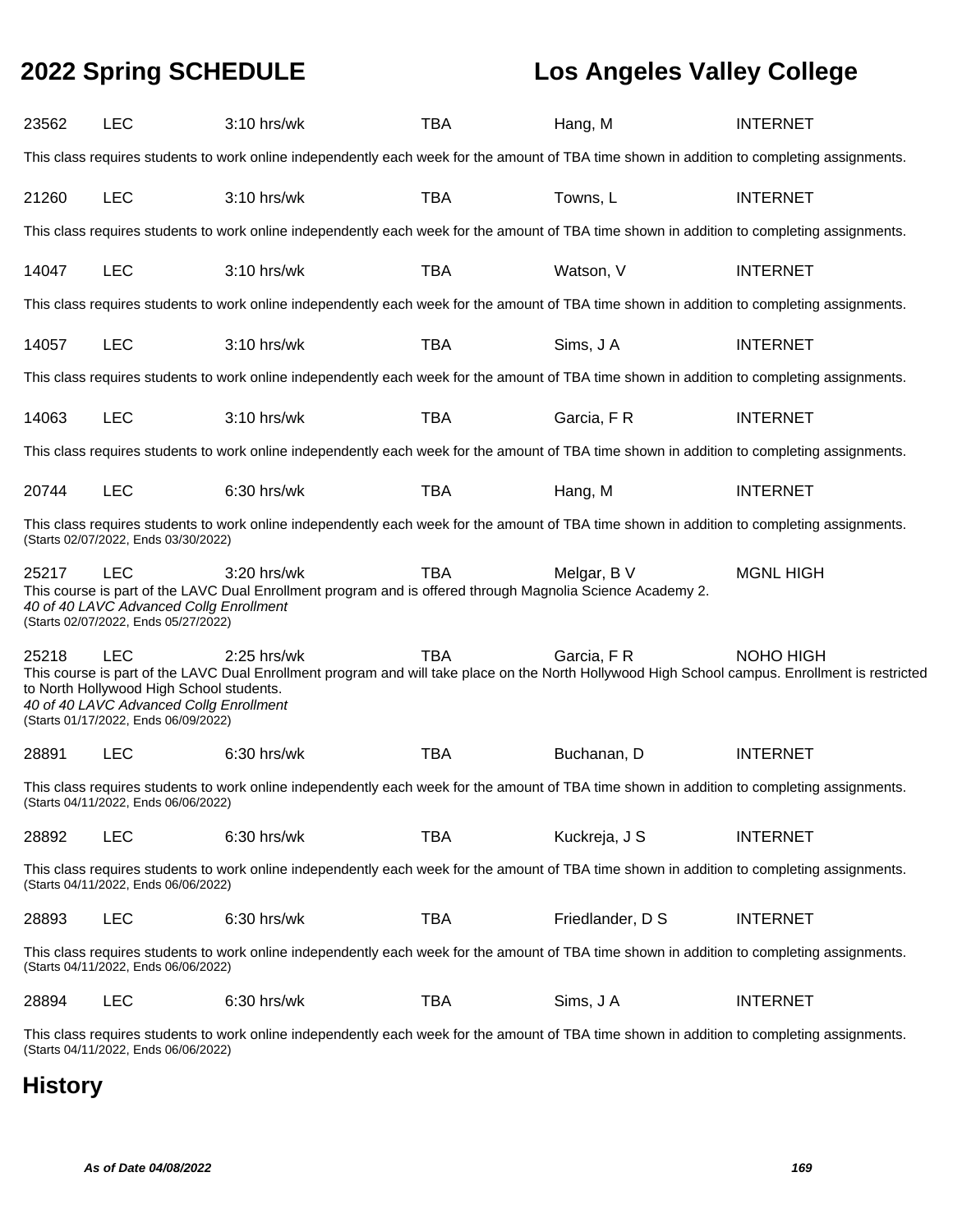# **HISTORY 001- Introduction To Western Civilization I (UC/CSU) - 3 Units**<br>Requirement Designation: Meets IGETC 4F CSU D6

Requirement Designation:

|                           | <b>Introduction To Western Civilization I</b>                                                                       |                       |             |                      |                                                                                                                                                                                                                                                                                                                                                                                                                                                         |  |
|---------------------------|---------------------------------------------------------------------------------------------------------------------|-----------------------|-------------|----------------------|---------------------------------------------------------------------------------------------------------------------------------------------------------------------------------------------------------------------------------------------------------------------------------------------------------------------------------------------------------------------------------------------------------------------------------------------------------|--|
| <b>Class</b><br><b>No</b> | <b>Component</b>                                                                                                    | <b>Start/End Time</b> | <b>Days</b> | <b>Instructor</b>    | Room                                                                                                                                                                                                                                                                                                                                                                                                                                                    |  |
| 14417                     | <b>LEC</b>                                                                                                          | 11:35 am - 1:00 pm    | TTh         | Addison, K E         | <b>INTERNET</b>                                                                                                                                                                                                                                                                                                                                                                                                                                         |  |
| assignments.              |                                                                                                                     |                       |             |                      | This class requires students to be online and interacting with their instructor during the times shown in class schedule in addition to completing                                                                                                                                                                                                                                                                                                      |  |
| 14413                     | <b>LEC</b>                                                                                                          | $3:10$ hrs/wk         | <b>TBA</b>  | Kerze, MA            | <b>INTERNET</b>                                                                                                                                                                                                                                                                                                                                                                                                                                         |  |
|                           |                                                                                                                     |                       |             |                      | This class requires students to work online independently each week for the amount of TBA time shown in addition to completing assignments.                                                                                                                                                                                                                                                                                                             |  |
| 14423                     | <b>LEC</b>                                                                                                          | $7:25$ hrs/wk         | TBA         | Visco, M M           | <b>INTERNET</b>                                                                                                                                                                                                                                                                                                                                                                                                                                         |  |
|                           | (Starts 02/07/2022, Ends 03/30/2022)                                                                                |                       |             |                      | This class requires students to work online independently each week for the amount of TBA time shown in addition to completing assignments.                                                                                                                                                                                                                                                                                                             |  |
| 20230                     | <b>LEC</b>                                                                                                          | $6:30$ hrs/wk         | TBA         | Visco, M M           | <b>INTERNET</b>                                                                                                                                                                                                                                                                                                                                                                                                                                         |  |
|                           | must meet course prerequisites.<br>5 of 5 Los Angeles Valley College Honors<br>(Starts 02/07/2022, Ends 03/30/2022) |                       |             |                      | This class requires students to work online independently each week for the amount of TBA time shown in addition to completing assignments.<br>This course counts for partial completion for Transfer Alliance Program requirements. Prior to the start of the semester, honors sections are open<br>to admitted TAP/Honors students only. After classes begin, honors sections may be open to all students with an instructor add permit. All students |  |
| 28578                     | <b>LEC</b>                                                                                                          | 6:30 hrs/wk           | TBA         | Carlone-Mooslin, L E | <b>INTERNET</b>                                                                                                                                                                                                                                                                                                                                                                                                                                         |  |
|                           |                                                                                                                     |                       |             |                      | This class requires students to work online independently each week for the amount of TBA time shown in addition to completing assignments.                                                                                                                                                                                                                                                                                                             |  |

(Starts 04/11/2022, Ends 06/06/2022)

### **HISTORY 002- Introduction To Western Civilization II (UC/CSU) - 3 Units**<br>Requirement Designation: Meets IGETC 4E CSU D6 Requirement Designation:

|                                                                                                                                                                                                                                                                                                                                                                                                                                                                                                                                          |                                         | <b>INGUMENTE DESIGNATION.</b> MICCIS IOLI O TI COO DO |             |                   |                 |  |  |
|------------------------------------------------------------------------------------------------------------------------------------------------------------------------------------------------------------------------------------------------------------------------------------------------------------------------------------------------------------------------------------------------------------------------------------------------------------------------------------------------------------------------------------------|-----------------------------------------|-------------------------------------------------------|-------------|-------------------|-----------------|--|--|
|                                                                                                                                                                                                                                                                                                                                                                                                                                                                                                                                          | Introduction To Western Civilization II |                                                       |             |                   |                 |  |  |
| <b>Class</b><br>No.                                                                                                                                                                                                                                                                                                                                                                                                                                                                                                                      | <b>Component</b>                        | <b>Start/End Time</b>                                 | <b>Days</b> | <b>Instructor</b> | Room            |  |  |
| 15781                                                                                                                                                                                                                                                                                                                                                                                                                                                                                                                                    | <b>LEC</b>                              | $6:30$ hrs/wk                                         | TBA         | Visco, M M        | <b>INTERNET</b> |  |  |
| This class requires students to work online independently each week for the amount of TBA time shown in addition to completing assignments.<br>(Starts 04/11/2022, Ends 06/06/2022)                                                                                                                                                                                                                                                                                                                                                      |                                         |                                                       |             |                   |                 |  |  |
| 20231                                                                                                                                                                                                                                                                                                                                                                                                                                                                                                                                    | LEC.                                    | $6:30$ hrs/wk                                         | TBA         | Visco, M M        | <b>INTERNET</b> |  |  |
| This class requires students to work online independently each week for the amount of TBA time shown in addition to completing assignments.<br>This course counts for partial completion for Transfer Alliance Program requirements. Prior to the start of the semester, honors sections are open<br>to admitted TAP/Honors students only. After classes begin, honors sections may be open to all students with an instructor add permit. All students<br>must meet course prerequisites.<br>10 of 10 Los Angeles Valley College Honors |                                         |                                                       |             |                   |                 |  |  |

(Starts 04/11/2022, Ends 06/06/2022)

25145 LEC 3:10 hrs/wk TBA Visco, M M INTERNET

This class requires students to work online independently each week for the amount of TBA time shown in addition to completing assignments.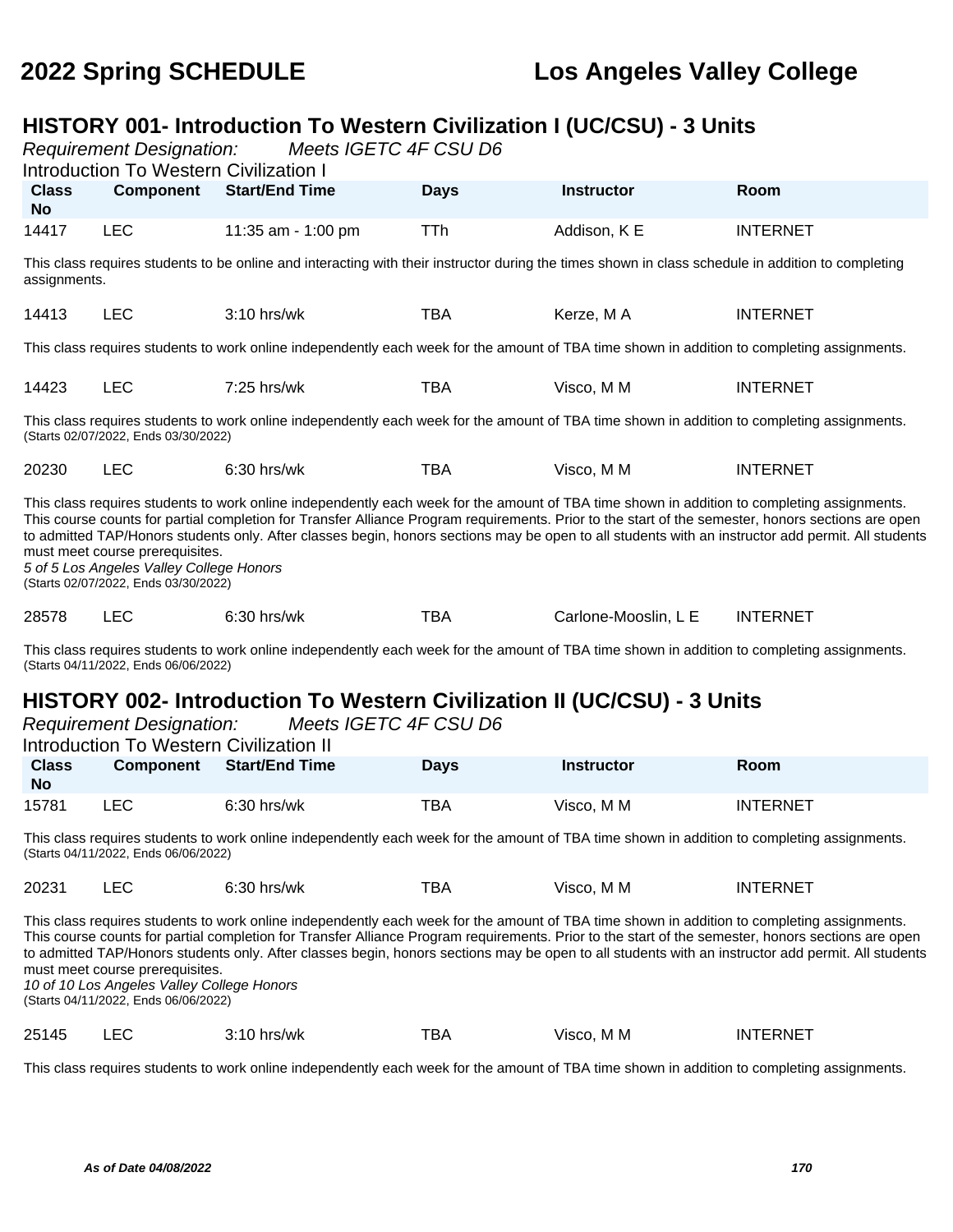## **HISTORY 005- History Of The Americas I (UC/CSU) - 3 Units**

Requirement Designation: Meets IGETC 4F CSU D6 D8 US-1 US-2

History Of The Americas I

|                                                                                                                                                       | $\sim$ 1.000 $\sim$ 1.110 $\sim$ 1.110 $\sim$ 1.100 $\sim$ 1.110 $\sim$ 1.110 $\sim$ 1.110 $\sim$ 1.110 $\sim$ 1.110 $\sim$ 1.110 $\sim$ 1.110 $\sim$ 1.110 $\sim$ 1.110 $\sim$ 1.110 $\sim$ 1.110 $\sim$ 1.110 $\sim$ 1.110 $\sim$ 1.110 $\sim$ 1.110 $\sim$ 1.110 |                       |             |                   |             |  |  |  |
|-------------------------------------------------------------------------------------------------------------------------------------------------------|---------------------------------------------------------------------------------------------------------------------------------------------------------------------------------------------------------------------------------------------------------------------|-----------------------|-------------|-------------------|-------------|--|--|--|
| <b>Class</b>                                                                                                                                          | <b>Component</b>                                                                                                                                                                                                                                                    | <b>Start/End Time</b> | <b>Davs</b> | <b>Instructor</b> | <b>Room</b> |  |  |  |
| <b>No</b>                                                                                                                                             |                                                                                                                                                                                                                                                                     |                       |             |                   |             |  |  |  |
| 14444                                                                                                                                                 | LEC.                                                                                                                                                                                                                                                                | $9:40$ am - 11:05 am  | TTh         | Hoffman, A        | ACA 2601    |  |  |  |
| This class section will meet in-person or in a hybrid format (in-person and online). Prior to enrolling in this class section, students must create a |                                                                                                                                                                                                                                                                     |                       |             |                   |             |  |  |  |
| Cleared4 account and do one of the following:                                                                                                         |                                                                                                                                                                                                                                                                     |                       |             |                   |             |  |  |  |

1. Present proof they have been fully vaccinated against the SARS-CoV-2 virus (Covid-19); OR

2. Request a vaccination exemption for medical/religious reasons and undergo regular, weekly testing for COVID-19 infection. Medical/religious exempt students must start testing one-week before the class begins.

Please click the To Do<sup>n</sup>s List & Holds tile on the MyCollege.laccd.edu homepage and click the COVID-19 Enrollment Restriction item for additional instructions on how to comply with the vaccination requirement for all in-person class sections. 28 of 28 LAVC ICVD

24645 LEC 6:30 hrs/wk TBA Dillon, J D INTERNET

This class requires students to work online independently each week for the amount of TBA time shown in addition to completing assignments. (Starts 04/11/2022, Ends 06/06/2022)

# **HISTORY 006- History Of The Americas II (UC/CSU) - 3 Units**

|                           | <b>Requirement Designation:</b><br><b>History Of The Americas II</b> |                       | Meets IGETC 4F CSU D6 D8 US-3 |                   |                 |
|---------------------------|----------------------------------------------------------------------|-----------------------|-------------------------------|-------------------|-----------------|
| <b>Class</b><br><b>No</b> | Component                                                            | <b>Start/End Time</b> | <b>Days</b>                   | <b>Instructor</b> | Room            |
| 14450                     | LEC .                                                                | $3:10$ hrs/wk         | TBA                           | Dillon, J D       | <b>INTERNET</b> |

This class requires students to work online independently each week for the amount of TBA time shown in addition to completing assignments.

# **HISTORY 007- The World's Great Religions (UC/CSU) - 3 Units**

|                           | <b>Requirement Designation:</b><br>The World's Great Religions |                       | Meets IGETC 3B CSU C2 |                                                                                                                                             |                 |  |
|---------------------------|----------------------------------------------------------------|-----------------------|-----------------------|---------------------------------------------------------------------------------------------------------------------------------------------|-----------------|--|
| <b>Class</b><br><b>No</b> | Component                                                      | <b>Start/End Time</b> | <b>Days</b>           | <b>Instructor</b>                                                                                                                           | <b>Room</b>     |  |
| 14460                     | LEC.                                                           | $3:10$ hrs/wk         | TBA                   | Van Benschoten, WD                                                                                                                          | <b>INTERNET</b> |  |
|                           |                                                                |                       |                       | This along requires of udopts to werk online independently sook week for the emount of TDA time above in addition to completing espignments |                 |  |

This class requires students to work online independently each week for the amount of TBA time shown in addition to completing assignments.

| 14458<br>тва<br>6:30 hrs/wk<br>Kerze, M A | INTERNET |
|-------------------------------------------|----------|
|-------------------------------------------|----------|

This class requires students to work online independently each week for the amount of TBA time shown in addition to completing assignments. (Starts 04/11/2022, Ends 06/06/2022)

### **HISTORY 011- Political and Social History of the United States to 1877 (UC/CSU) - 3 Units**

|              | <b>Requirement Designation:</b> |                                                           | Meets IGETC 4F CSU D6 D8 US-1 US-2 |                   |      |
|--------------|---------------------------------|-----------------------------------------------------------|------------------------------------|-------------------|------|
|              |                                 | Political and Social History of the United States to 1877 |                                    |                   |      |
| <b>Class</b> |                                 | Component Start/End Time                                  | <b>Davs</b>                        | <b>Instructor</b> | Room |
| . No         |                                 |                                                           |                                    |                   |      |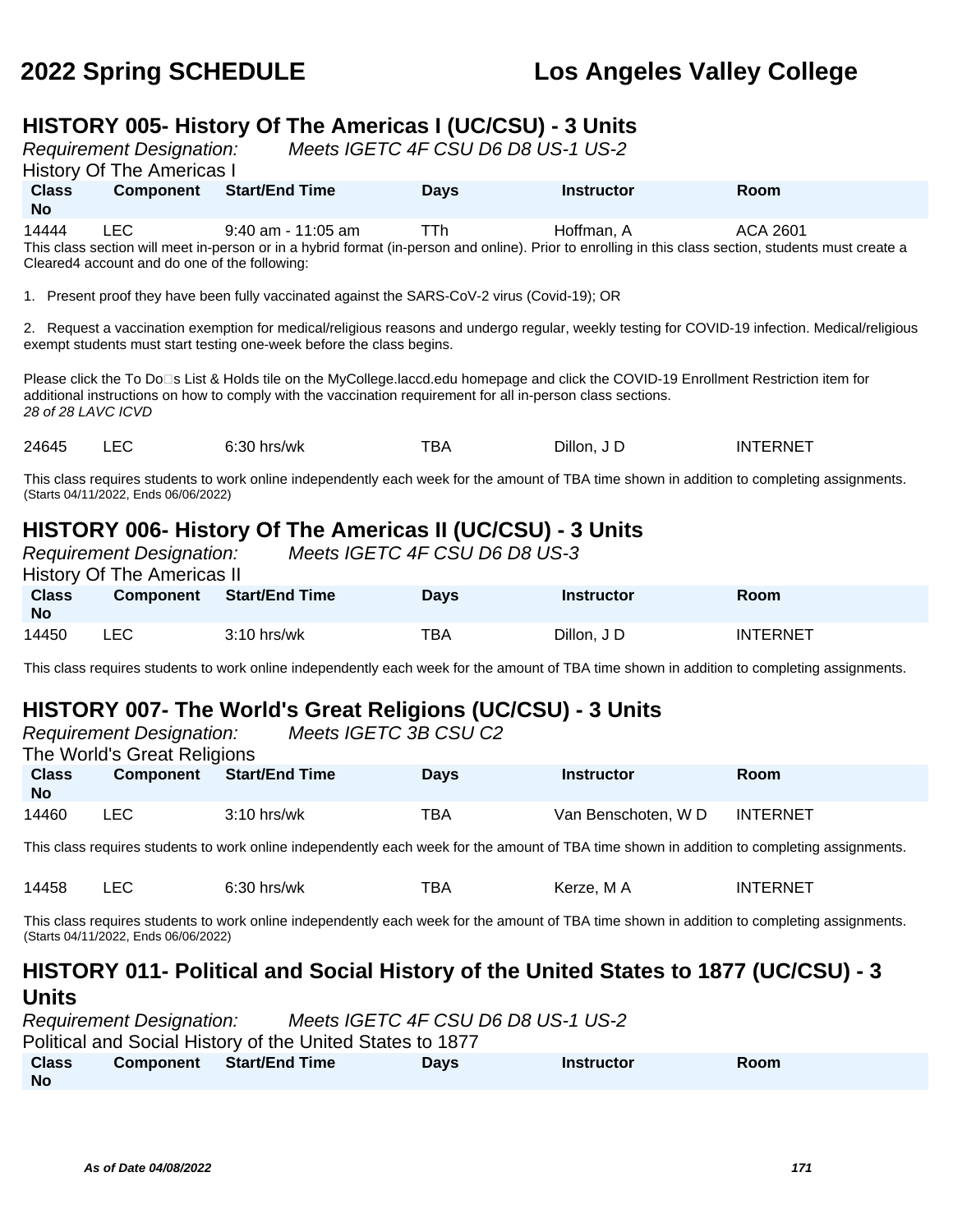| 17058              | <b>LEC</b><br>Cleared4 account and do one of the following: | $9:40$ am - 11:05 am<br>This class section will meet in-person or in a hybrid format (in-person and online). Prior to enrolling in this class section, students must create a                                                                        | <b>MW</b>  | Murray, R F   | <b>ACA 1807</b>                                                                                                                                |
|--------------------|-------------------------------------------------------------|------------------------------------------------------------------------------------------------------------------------------------------------------------------------------------------------------------------------------------------------------|------------|---------------|------------------------------------------------------------------------------------------------------------------------------------------------|
|                    |                                                             | 1. Present proof they have been fully vaccinated against the SARS-CoV-2 virus (Covid-19); OR                                                                                                                                                         |            |               |                                                                                                                                                |
|                    |                                                             | exempt students must start testing one-week before the class begins.                                                                                                                                                                                 |            |               | 2. Request a vaccination exemption for medical/religious reasons and undergo regular, weekly testing for COVID-19 infection. Medical/religious |
| 28 of 28 LAVC ICVD |                                                             | Please click the To Do□s List & Holds tile on the MyCollege.laccd.edu homepage and click the COVID-19 Enrollment Restriction item for<br>additional instructions on how to comply with the vaccination requirement for all in-person class sections. |            |               |                                                                                                                                                |
| 14591              | <b>LEC</b>                                                  | 9:40 am - 11:05 am                                                                                                                                                                                                                                   | <b>TTh</b> | Murray, R F   | <b>INTERNET</b>                                                                                                                                |
| assignments.       |                                                             | This class requires students to be online and interacting with their instructor during the times shown in class schedule in addition to completing                                                                                                   |            |               |                                                                                                                                                |
| 16650              | <b>LEC</b><br>Cleared4 account and do one of the following: | 1:00 pm $-$ 4:10 pm<br>This class section will meet in-person or in a hybrid format (in-person and online). Prior to enrolling in this class section, students must create a                                                                         | Τ          | Watson, R J   | ACA 2604                                                                                                                                       |
|                    |                                                             | 1. Present proof they have been fully vaccinated against the SARS-CoV-2 virus (Covid-19); OR                                                                                                                                                         |            |               |                                                                                                                                                |
|                    |                                                             | 2. Request a vaccination exemption for medical/religious reasons and undergo regular, weekly testing for COVID-19 infection. Medical/religious<br>exempt students must start testing one-week before the class begins.                               |            |               |                                                                                                                                                |
| 28 of 28 LAVC ICVD |                                                             | Please click the To Do□s List & Holds tile on the MyCollege.laccd.edu homepage and click the COVID-19 Enrollment Restriction item for<br>additional instructions on how to comply with the vaccination requirement for all in-person class sections. |            |               |                                                                                                                                                |
| 14607              | <b>LEC</b><br>Cleared4 account and do one of the following: | 6:50 pm - 10:00 pm<br>This class section will meet in-person or in a hybrid format (in-person and online). Prior to enrolling in this class section, students must create a                                                                          | M          | Powelson, M W | <b>ACA 2601</b>                                                                                                                                |
|                    |                                                             | 1. Present proof they have been fully vaccinated against the SARS-CoV-2 virus (Covid-19); OR                                                                                                                                                         |            |               |                                                                                                                                                |
|                    |                                                             | 2. Request a vaccination exemption for medical/religious reasons and undergo regular, weekly testing for COVID-19 infection. Medical/religious<br>exempt students must start testing one-week before the class begins.                               |            |               |                                                                                                                                                |
| 28 of 28 LAVC ICVD |                                                             | Please click the To Do□s List & Holds tile on the MyCollege.laccd.edu homepage and click the COVID-19 Enrollment Restriction item for<br>additional instructions on how to comply with the vaccination requirement for all in-person class sections. |            |               |                                                                                                                                                |
| 14587              | <b>LEC</b>                                                  | 3:10 hrs/wk                                                                                                                                                                                                                                          | <b>TBA</b> | Nielsen, C S  | <b>INTERNET</b>                                                                                                                                |
|                    |                                                             | This class requires students to work online independently each week for the amount of TBA time shown in addition to completing assignments.                                                                                                          |            |               |                                                                                                                                                |
| 16140              | <b>LEC</b>                                                  | 3:10 hrs/wk                                                                                                                                                                                                                                          | <b>TBA</b> | Nielsen, C S  | <b>INTERNET</b>                                                                                                                                |
|                    |                                                             | This class requires students to work online independently each week for the amount of TBA time shown in addition to completing assignments.                                                                                                          |            |               |                                                                                                                                                |
| 14616              | <b>LEC</b>                                                  | 3:10 hrs/wk                                                                                                                                                                                                                                          | <b>TBA</b> | Murray, R F   | <b>INTERNET</b>                                                                                                                                |
|                    |                                                             | This class requires students to work online independently each week for the amount of TBA time shown in addition to completing assignments.                                                                                                          |            |               |                                                                                                                                                |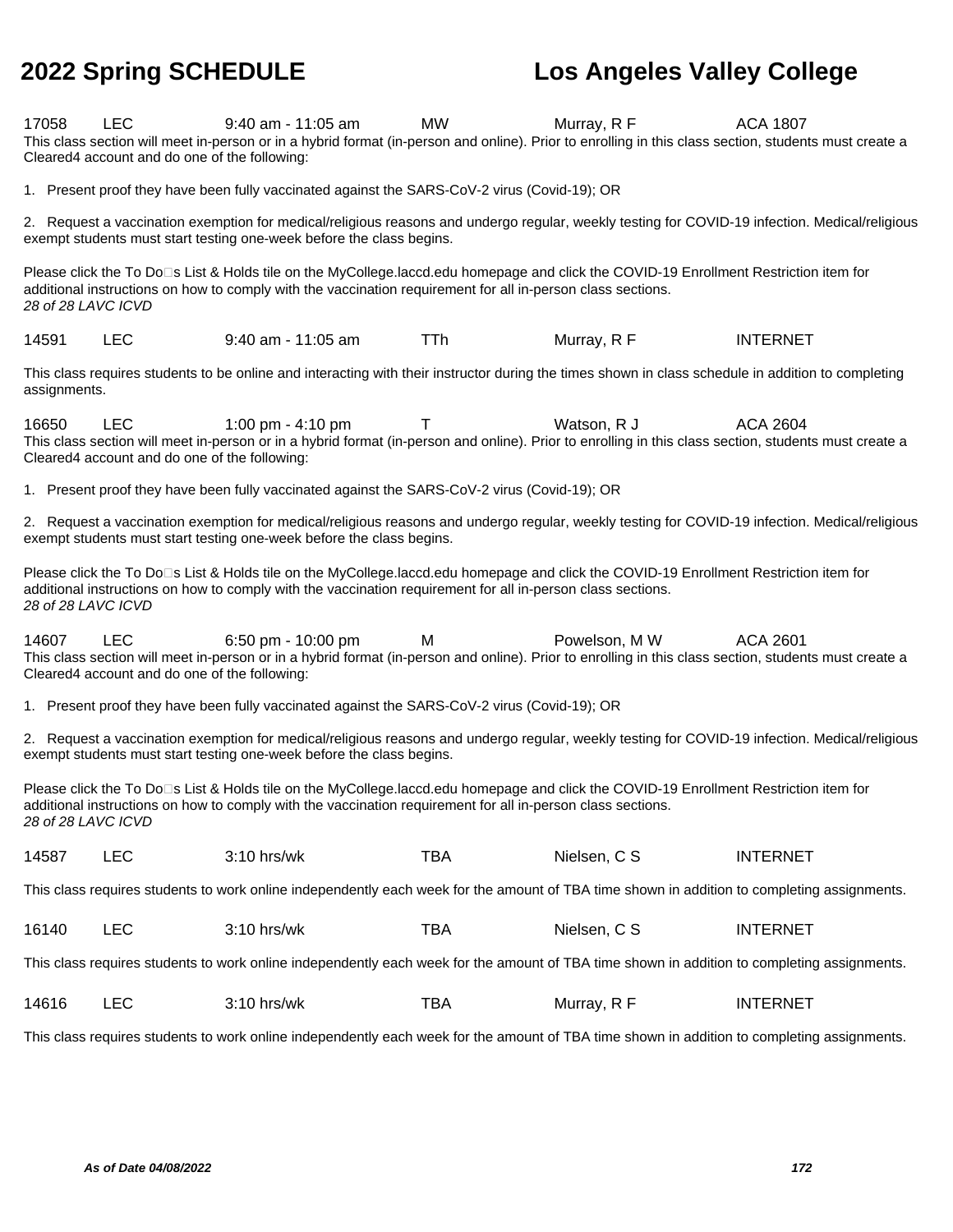| 24744                                                                                                                                                                     | <b>LEC</b>                                                                                    | 3:10 hrs/wk                                                                                                                                                                                                                                                                                       | <b>TBA</b>  | Murray, R F       | <b>INTERNET</b>                                                                                                                                    |  |
|---------------------------------------------------------------------------------------------------------------------------------------------------------------------------|-----------------------------------------------------------------------------------------------|---------------------------------------------------------------------------------------------------------------------------------------------------------------------------------------------------------------------------------------------------------------------------------------------------|-------------|-------------------|----------------------------------------------------------------------------------------------------------------------------------------------------|--|
|                                                                                                                                                                           | must meet course prerequisites.<br>35 of 35 Los Angeles Valley College Honors                 | This class requires students to work online independently each week for the amount of TBA time shown in addition to completing assignments.<br>This course counts for partial completion for Transfer Alliance Program requirements. Prior to the start of the semester, honors sections are open |             |                   | to admitted TAP/Honors students only. After classes begin, honors sections may be open to all students with an instructor add permit. All students |  |
| 14623                                                                                                                                                                     | <b>LEC</b>                                                                                    | 6:30 hrs/wk                                                                                                                                                                                                                                                                                       | <b>TBA</b>  | Hovsepian, D S    | <b>INTERNET</b>                                                                                                                                    |  |
|                                                                                                                                                                           | (Starts 02/07/2022, Ends 03/30/2022)                                                          | This class requires students to work online independently each week for the amount of TBA time shown in addition to completing assignments.                                                                                                                                                       |             |                   |                                                                                                                                                    |  |
| 14634                                                                                                                                                                     | <b>LEC</b>                                                                                    | 6:30 hrs/wk                                                                                                                                                                                                                                                                                       | <b>TBA</b>  | Watson, R J       | <b>INTERNET</b>                                                                                                                                    |  |
|                                                                                                                                                                           | (Starts 02/07/2022, Ends 03/30/2022)                                                          | This class requires students to work online independently each week for the amount of TBA time shown in addition to completing assignments.                                                                                                                                                       |             |                   |                                                                                                                                                    |  |
| 14643                                                                                                                                                                     | <b>LEC</b>                                                                                    | 6:30 hrs/wk                                                                                                                                                                                                                                                                                       | <b>TBA</b>  | Nielsen, C S      | <b>INTERNET</b>                                                                                                                                    |  |
|                                                                                                                                                                           | (Starts 04/11/2022, Ends 06/06/2022)                                                          | This class requires students to work online independently each week for the amount of TBA time shown in addition to completing assignments.                                                                                                                                                       |             |                   |                                                                                                                                                    |  |
| 25215                                                                                                                                                                     | <b>LEC</b>                                                                                    | 3:10 hrs/wk                                                                                                                                                                                                                                                                                       | <b>TBA</b>  | Murray, R F       | <b>INTERNET</b>                                                                                                                                    |  |
|                                                                                                                                                                           |                                                                                               | This class requires students to work online independently each week for the amount of TBA time shown in addition to completing assignments.                                                                                                                                                       |             |                   |                                                                                                                                                    |  |
| HISTORY 012- Political and Social History of the United States from 1865 (UC/CSU) - 3<br><b>Units</b><br>Meets IGETC 4F CSU D6 D8 US-1<br><b>Requirement Designation:</b> |                                                                                               |                                                                                                                                                                                                                                                                                                   |             |                   |                                                                                                                                                    |  |
|                                                                                                                                                                           |                                                                                               |                                                                                                                                                                                                                                                                                                   |             |                   |                                                                                                                                                    |  |
| <b>Class</b>                                                                                                                                                              | <b>Component</b>                                                                              | Political and Social History of the United States from 1865<br><b>Start/End Time</b>                                                                                                                                                                                                              | <b>Days</b> | <b>Instructor</b> | Room                                                                                                                                               |  |
| <b>No</b><br>25659                                                                                                                                                        | <b>LEC</b><br>35 of 40 LAVC Advanced Collg Enrollment<br>(Starts 01/17/2022, Ends 05/21/2022) | $8:45$ am - 10:10 am<br>Please note that students are required to adhere to the COVID-19 policies of this location.<br>This course is part of the LAVC Dual Enrollment program and will take place on the St. Genevieve High School campus.                                                       | <b>MW</b>   | Dillon, J D       | <b>STGEN HIGH</b>                                                                                                                                  |  |
| 14789                                                                                                                                                                     | <b>LEC</b>                                                                                    | 11:20 am - 12:45 pm                                                                                                                                                                                                                                                                               | TTh         | Murray, R F       | <b>INTERNET</b>                                                                                                                                    |  |
| assignments.                                                                                                                                                              |                                                                                               | This class requires students to be online and interacting with their instructor during the times shown in class schedule in addition to completing                                                                                                                                                |             |                   |                                                                                                                                                    |  |
| 14790                                                                                                                                                                     | <b>LEC</b>                                                                                    | 3:10 hrs/wk                                                                                                                                                                                                                                                                                       | <b>TBA</b>  | Nielsen, C S      | <b>INTERNET</b>                                                                                                                                    |  |
|                                                                                                                                                                           |                                                                                               | This class requires students to work online independently each week for the amount of TBA time shown in addition to completing assignments.                                                                                                                                                       |             |                   |                                                                                                                                                    |  |
| 14793                                                                                                                                                                     | <b>LEC</b>                                                                                    | 6:30 hrs/wk                                                                                                                                                                                                                                                                                       | <b>TBA</b>  | Hovsepian, D S    | <b>INTERNET</b>                                                                                                                                    |  |
|                                                                                                                                                                           | (Starts 04/11/2022, Ends 06/06/2022)                                                          | This class requires students to work online independently each week for the amount of TBA time shown in addition to completing assignments.                                                                                                                                                       |             |                   |                                                                                                                                                    |  |
| 28586                                                                                                                                                                     | <b>LEC</b>                                                                                    | 6:30 hrs/wk                                                                                                                                                                                                                                                                                       | <b>TBA</b>  | Hovsepian, D S    | <b>INTERNET</b>                                                                                                                                    |  |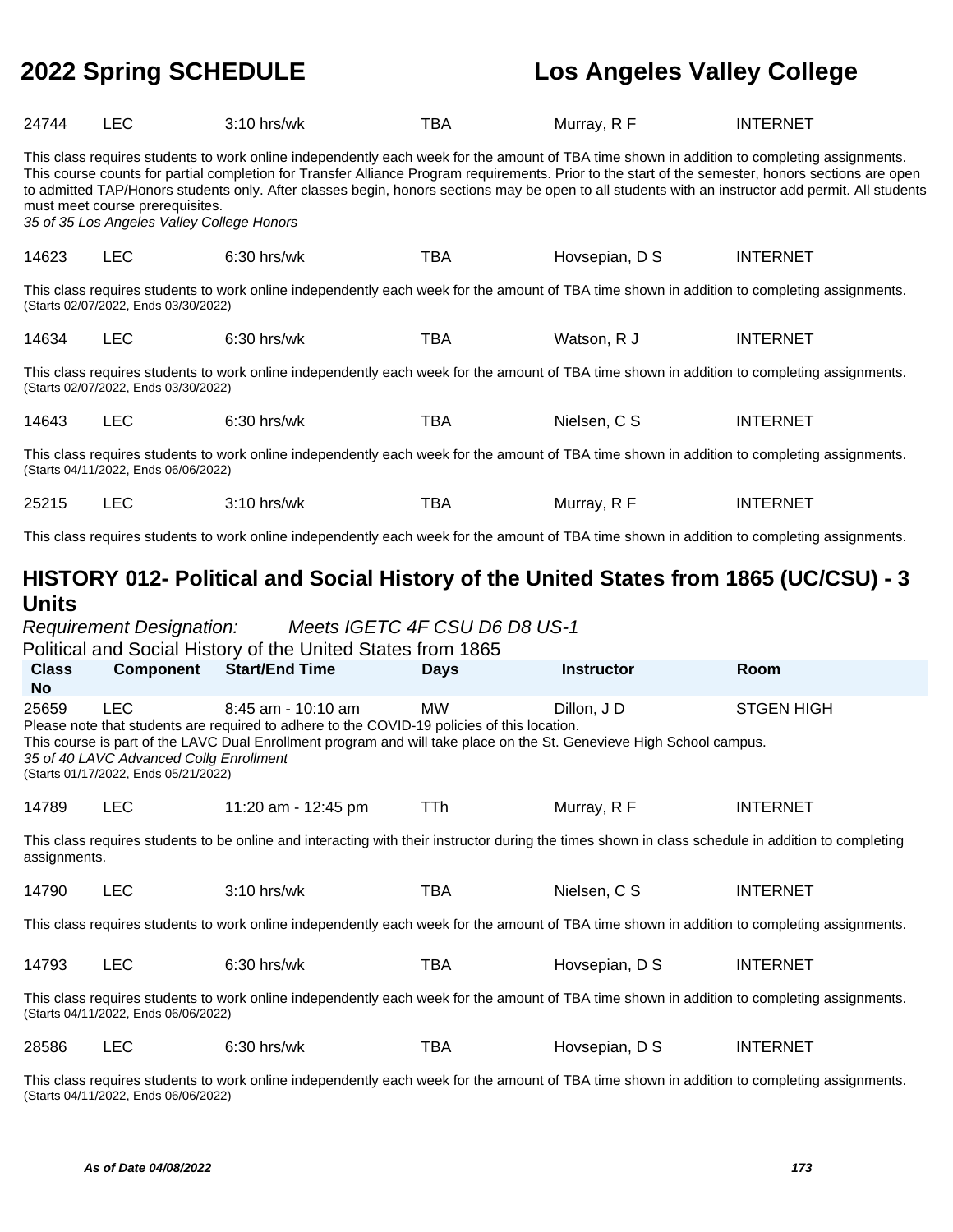# **HISTORY 020- History Of California And The Pacific Coast (UC/CSU) - 3 Units**

Reports ICETC AF CSU D9 US-3

|                                                                                                                                                                                                                                                                            |                                                                                                                                                                                                                                                                               | Regulieniem Designation. Meets iGETC 4F CSU Do US-3<br>History Of California And The Pacific Coast |             |                   |                                                                                                                                                |  |  |  |  |
|----------------------------------------------------------------------------------------------------------------------------------------------------------------------------------------------------------------------------------------------------------------------------|-------------------------------------------------------------------------------------------------------------------------------------------------------------------------------------------------------------------------------------------------------------------------------|----------------------------------------------------------------------------------------------------|-------------|-------------------|------------------------------------------------------------------------------------------------------------------------------------------------|--|--|--|--|
| <b>Class</b><br>No.                                                                                                                                                                                                                                                        |                                                                                                                                                                                                                                                                               | <b>Component</b> Start/End Time                                                                    | <b>Days</b> | <b>Instructor</b> | <b>Room</b>                                                                                                                                    |  |  |  |  |
| 14819                                                                                                                                                                                                                                                                      | LEC.<br>11:20 am - 12:45 pm<br>Hoffman, A<br>ACA 2601<br><b>TTh</b><br>This class section will meet in-person or in a hybrid format (in-person and online). Prior to enrolling in this class section, students must create a<br>Cleared4 account and do one of the following: |                                                                                                    |             |                   |                                                                                                                                                |  |  |  |  |
|                                                                                                                                                                                                                                                                            |                                                                                                                                                                                                                                                                               | 1. Present proof they have been fully vaccinated against the SARS-CoV-2 virus (Covid-19); OR       |             |                   |                                                                                                                                                |  |  |  |  |
|                                                                                                                                                                                                                                                                            |                                                                                                                                                                                                                                                                               | exempt students must start testing one-week before the class begins.                               |             |                   | 2. Request a vaccination exemption for medical/religious reasons and undergo regular, weekly testing for COVID-19 infection. Medical/religious |  |  |  |  |
| Please click the To Do□s List & Holds tile on the MyCollege.laccd.edu homepage and click the COVID-19 Enrollment Restriction item for<br>additional instructions on how to comply with the vaccination requirement for all in-person class sections.<br>28 of 28 LAVC ICVD |                                                                                                                                                                                                                                                                               |                                                                                                    |             |                   |                                                                                                                                                |  |  |  |  |
| 14820                                                                                                                                                                                                                                                                      | <b>LEC</b>                                                                                                                                                                                                                                                                    | $3:10$ hrs/wk                                                                                      | TBA         | Murray, R F       | <b>INTERNET</b>                                                                                                                                |  |  |  |  |
|                                                                                                                                                                                                                                                                            | This class requires students to work online independently each week for the amount of TBA time shown in addition to completing assignments.                                                                                                                                   |                                                                                                    |             |                   |                                                                                                                                                |  |  |  |  |

27871 LEC 6:30 hrs/wk TBA Van Benschoten, W D INTERNET

This class requires students to work online independently each week for the amount of TBA time shown in addition to completing assignments. (Starts 04/11/2022, Ends 06/06/2022)

# **HISTORY 086- Introduction To World Civilization I (UC/CSU) - 3 Units**

|                           | <b>Requirement Designation:</b>      | Meets IGETC 4F CSU D6 |             |                   |                 |  |  |  |
|---------------------------|--------------------------------------|-----------------------|-------------|-------------------|-----------------|--|--|--|
|                           | Introduction To World Civilization I |                       |             |                   |                 |  |  |  |
| <b>Class</b><br><b>No</b> | <b>Component</b>                     | Start/End Time        | <b>Davs</b> | <b>Instructor</b> | Room            |  |  |  |
| 14869                     | LEC.                                 | $3:10$ hrs/wk         | TBA         | Nielsen, C S      | <b>INTERNET</b> |  |  |  |

This class requires students to work online independently each week for the amount of TBA time shown in addition to completing assignments.

# **Humanities HUMAN 001- Cultural Patterns Of Western Civilization (UC/CSU) - 3 Units**

Requirement Designation: Meets IGETC 3B CSU C2

This course introduces the general concepts of the Humanities in the framework of the predominant cultural patterns of the Western tradition from the earliest civilizations, such as the Sumerians and the Egyptians, the classical heritage of Greece and Rome, the Medieval period, or Middle Ages, and possibly continuing through the Renaissance and the Reformation. Mythology, music, history, philosophy, painting, drama, sculpture and architecture are studied and compared in relation to their background, medium, organization and style. Emphasis is placed upon the awareness of cultural heritage, values and perspectives as revealed in the arts. Comparisons to relevant Asian, African and American cultures and art may also explored. Specifics may vary based on instructor.

| <b>Class</b> | Component | <b>Start/End Time</b> | Days | <b>Instructor</b> | Room |
|--------------|-----------|-----------------------|------|-------------------|------|
| <b>No</b>    |           |                       |      |                   |      |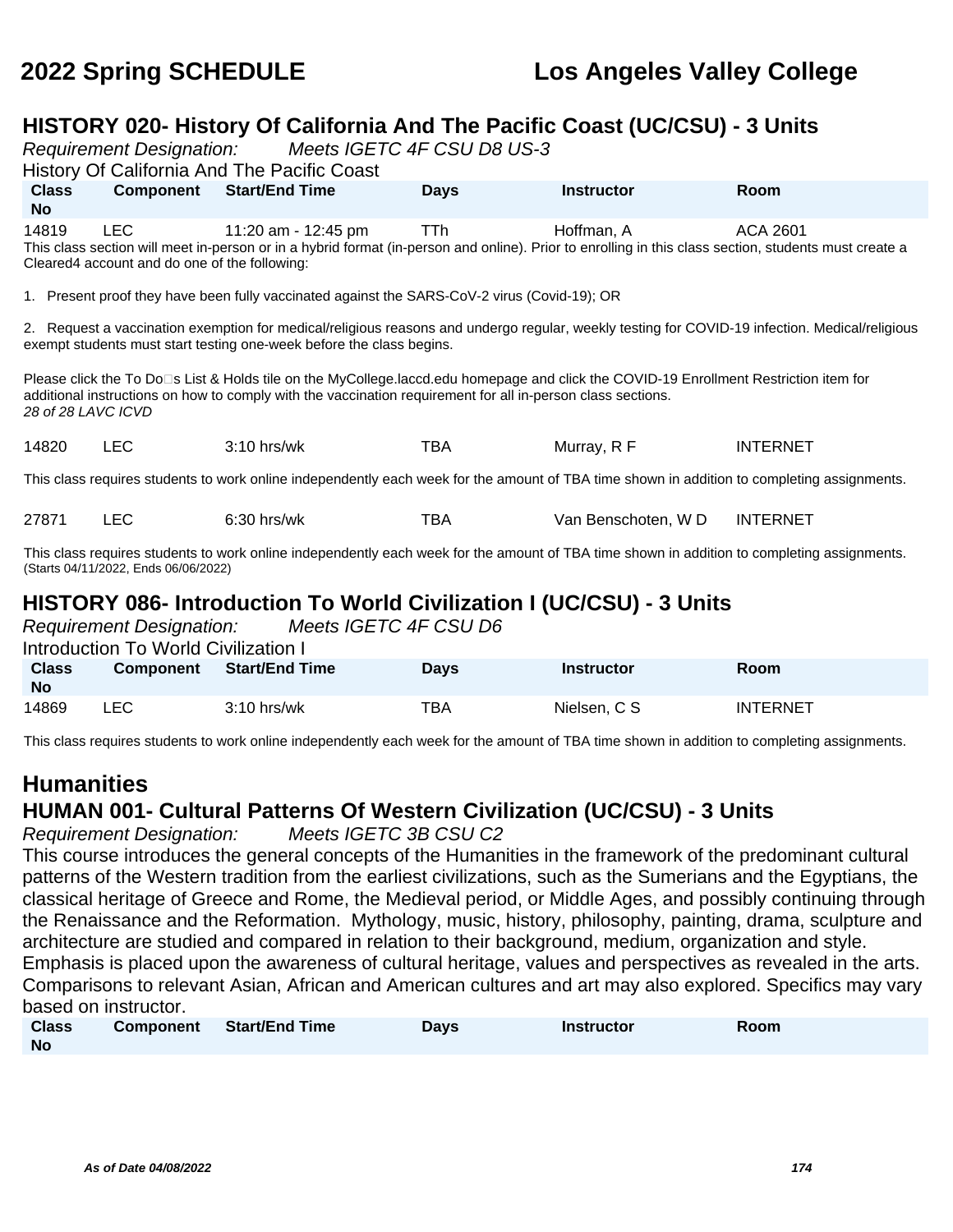| 10417              | <b>LEC</b><br>Cleared4 account and do one of the following: | $9:40$ am - 11:05 am<br>This class section will meet in-person or in a hybrid format (in-person and online). Prior to enrolling in this class section, students must create a                                                                        | <b>TTh</b> | Gika, E A   | <b>ACA 2604</b>  |
|--------------------|-------------------------------------------------------------|------------------------------------------------------------------------------------------------------------------------------------------------------------------------------------------------------------------------------------------------------|------------|-------------|------------------|
|                    |                                                             | 1. Present proof they have been fully vaccinated against the SARS-CoV-2 virus (Covid-19); OR                                                                                                                                                         |            |             |                  |
|                    |                                                             | 2. Request a vaccination exemption for medical/religious reasons and undergo regular, weekly testing for COVID-19 infection. Medical/religious<br>exempt students must start testing one-week before the class begins.                               |            |             |                  |
| 28 of 28 LAVC ICVD |                                                             | Please click the To Do□s List & Holds tile on the MyCollege.laccd.edu homepage and click the COVID-19 Enrollment Restriction item for<br>additional instructions on how to comply with the vaccination requirement for all in-person class sections. |            |             |                  |
| 25170              | <b>LEC</b><br>40 of 40 LAVC Advanced Collg Enrollment       | 10:15 am - 11:40 am<br>This course is part of the LAVC Dual Enrollment program and will take place on the Ulysses S. Grant High School campus. Enrollment is<br>restricted to Ulysses S. Grant High School students.                                 | <b>WF</b>  | Gika, E A   | <b>GRNT HIGH</b> |
| 18792              | <b>LEC</b><br>Cleared4 account and do one of the following: | 11:20 am - 12:45 pm<br>This class section will meet in-person or in a hybrid format (in-person and online). Prior to enrolling in this class section, students must create a                                                                         | TTh        | Gika, E A   | <b>ACA 2604</b>  |
|                    |                                                             | 1. Present proof they have been fully vaccinated against the SARS-CoV-2 virus (Covid-19); OR                                                                                                                                                         |            |             |                  |
|                    |                                                             | 2. Request a vaccination exemption for medical/religious reasons and undergo regular, weekly testing for COVID-19 infection. Medical/religious<br>exempt students must start testing one-week before the class begins.                               |            |             |                  |
| 28 of 28 LAVC ICVD |                                                             | Please click the To Do⊡s List & Holds tile on the MyCollege.laccd.edu homepage and click the COVID-19 Enrollment Restriction item for<br>additional instructions on how to comply with the vaccination requirement for all in-person class sections. |            |             |                  |
| 10429              | <b>LEC</b>                                                  | 3:10 hrs/wk                                                                                                                                                                                                                                          | <b>TBA</b> | Baez, SL    | <b>INTERNET</b>  |
|                    |                                                             | This class requires students to work online independently each week for the amount of TBA time shown in addition to completing assignments.                                                                                                          |            |             |                  |
| 10445              | <b>LEC</b>                                                  | 3:10 hrs/wk                                                                                                                                                                                                                                          | <b>TBA</b> | Gika, E A   | <b>INTERNET</b>  |
|                    |                                                             | This class requires students to work online independently each week for the amount of TBA time shown in addition to completing assignments.                                                                                                          |            |             |                  |
| 17018              | <b>LEC</b>                                                  | 6:30 hrs/wk                                                                                                                                                                                                                                          | <b>TBA</b> | Cannon, R L | <b>INTERNET</b>  |
|                    | (Starts 04/11/2022, Ends 06/06/2022)                        | This class requires students to work online independently each week for the amount of TBA time shown in addition to completing assignments.                                                                                                          |            |             |                  |

## **HUMAN 003- The Arts Of Contemporary Society (UC/CSU) - 3 Units**

Requirement Designation: Meets IGETC 3A CSU C2

A cultural survey which includes a study of the literature, philosophy, music, painting, architecture and sculpture of the 18th, 19th and early 20th centuries in western Europe and North America, in terms of the political, cultural, religious and societal ideas and basic needs which stimulated the artists and thinkers and the contributions of their work toward the development of contemporary society Specifics may vary based on instructor.

| <b>Class</b> | Component Start/End Time | Days | <b>Instructor</b> | Room |
|--------------|--------------------------|------|-------------------|------|
| <b>No</b>    |                          |      |                   |      |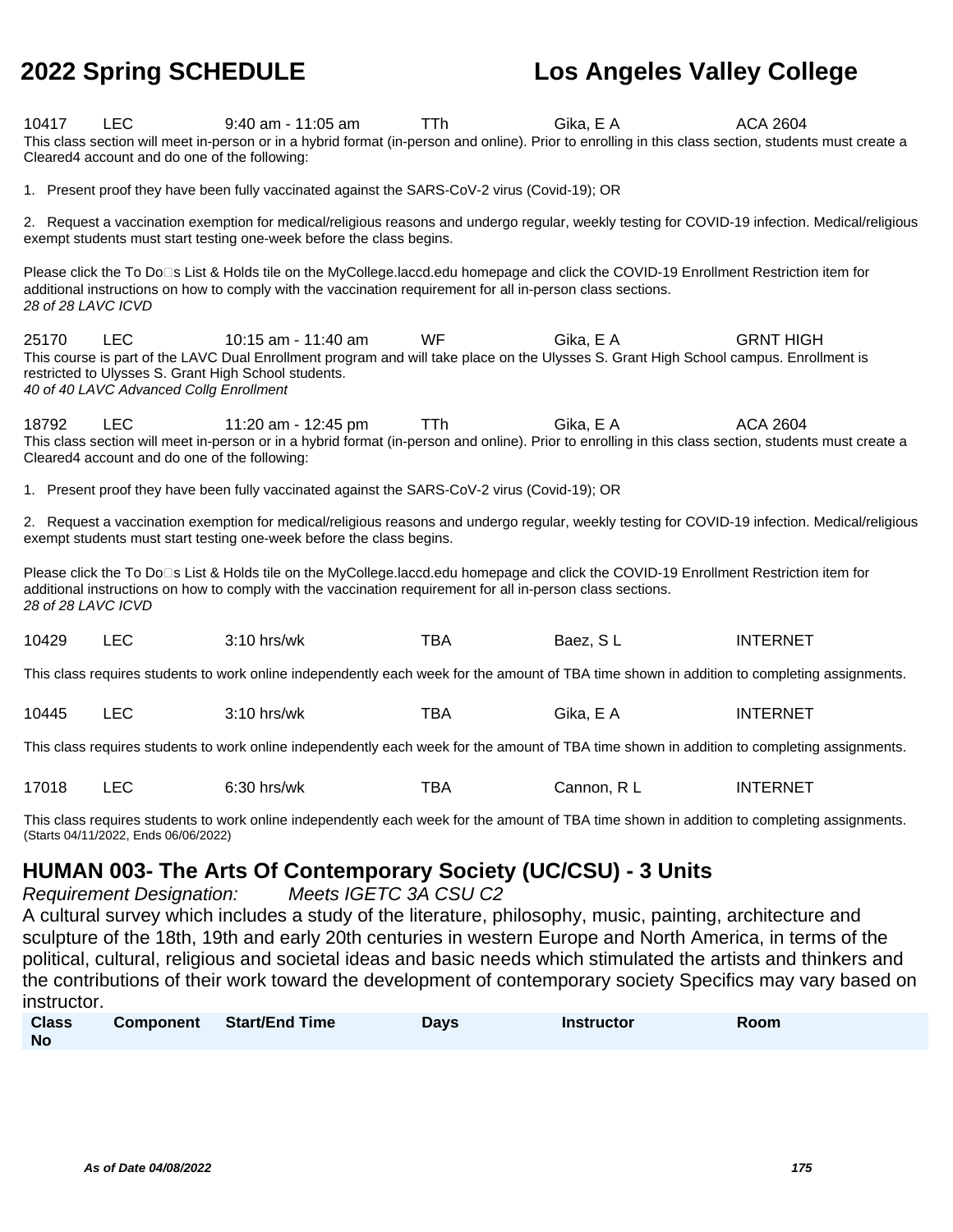| 10561 |  | 3:10 hrs/wk | ™ВА | Gika. E<br>$\mathbf{v}$<br>$\sim$ | <b>INTERNET</b> |
|-------|--|-------------|-----|-----------------------------------|-----------------|
|-------|--|-------------|-----|-----------------------------------|-----------------|

This class requires students to work online independently each week for the amount of TBA time shown in addition to completing assignments.

# **HUMAN 030- The Beginnings Of Western Civilization (UC/CSU) - 3 Units**

Requirement Designation: Meets IGETC 3B CSU C2

This course is a survey of man's cultural heritage from prehistoric times to the early civilizations of Sumeria, Babylonia, Assyria and Egypt. Emphasis is placed on the arts, literature, religion, cultural traditions and contributions made by these civilizations to humankind's historical and cultural heritage. Specifics may vary based on instructor.

| <b>Class</b><br>No | <b>Component</b> | <b>Start/End Time</b> | Days | Instructor    | <b>Room</b>     |
|--------------------|------------------|-----------------------|------|---------------|-----------------|
| 10763              | LEC.             | $3:10$ hrs/wk         | TBA  | Copeland, M E | <b>INTERNET</b> |

This class requires students to work online independently each week for the amount of TBA time shown in addition to completing assignments.

# **International Business**

## **INTBUS 001- International Trade (CSU) - 3 Units**

This foundation international business course in international trade provides a global logistics and international marketing perspective to importing and exporting. Including multinational enterprises, legal, political, socio-cultural issues, and survey of global strategic management. From world trade agreements and regulations to practices and procedures, the course surveys the global business environment, international supply chain management, international market entry, international contracts, terms of trade, currency, economics, U.S. Customs, competitive advantage strategies, and additional factors that impact international trade.

| <b>Class</b><br><b>No</b> | <b>Component</b> | <b>Start/End Time</b> | Davs | Instructor  | Room            |
|---------------------------|------------------|-----------------------|------|-------------|-----------------|
| 15508                     | ∟EC-             | $6:30$ hrs/wk         | TBA  | Sanford, KR | <b>INTERNET</b> |

This class requires students to work online independently each week for the amount of TBA time shown in addition to completing assignments. (Starts 02/07/2022, Ends 03/30/2022)

# **Italian**

### **ITALIAN 001- Elementary Italian I (UC/CSU) - 5 Units**

Requirement Designation: Meets CSU C2 Elementary Italian I **Class No Component Start/End Time Days Instructor Room** 11712 LEC 1:30 pm - 4:00 pm MW Pinna, B R INTERNET

This class requires students to be online and interacting with their instructor during the times shown in class schedule in addition to completing assignments.

## **ITALIAN 002- Elementary Italian II (UC/CSU) - 5 Units**

|              | <b>Requirement Designation:</b> |                       | Meets IGETC 6A CSU C2 |                   |                                                                            |  |
|--------------|---------------------------------|-----------------------|-----------------------|-------------------|----------------------------------------------------------------------------|--|
|              | <b>Enrollment Requirement:</b>  | level.                |                       |                   | Prerequisite: ITALIAN 001 with a grade of C or better, or equivalent skill |  |
|              | Elementary Italian II           |                       |                       |                   |                                                                            |  |
| <b>Class</b> | <b>Component</b>                | <b>Start/End Time</b> | Davs                  | <b>Instructor</b> | Room                                                                       |  |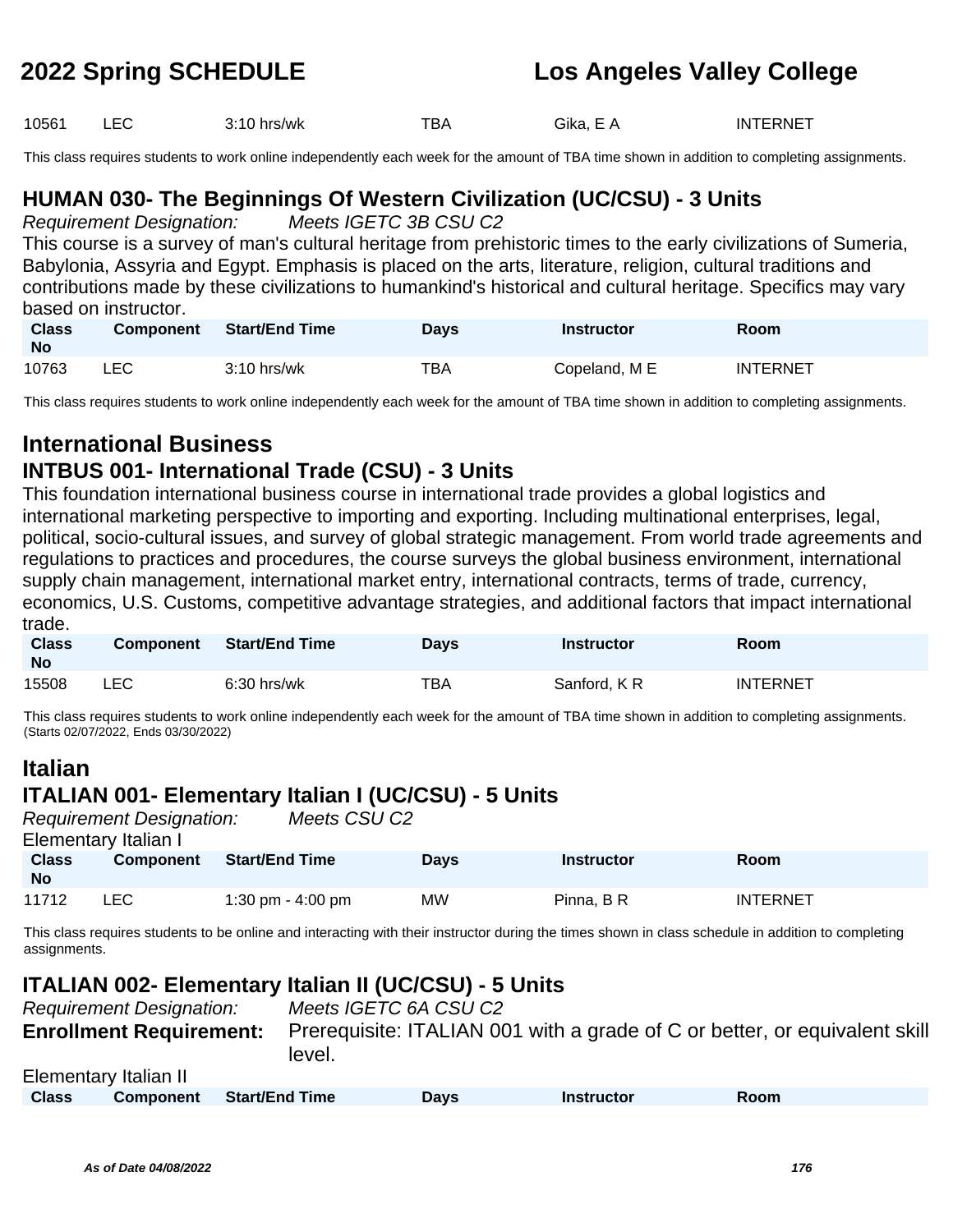| <b>No</b> |     |                     |           |                |                 |  |
|-----------|-----|---------------------|-----------|----------------|-----------------|--|
| 11790     | LEC | 1:30 pm - $4:00$ pm | <b>MW</b> | Trombetta, G N | <b>INTERNET</b> |  |

This class requires students to be online and interacting with their instructor during the times shown in class schedule in addition to completing assignments.

Italian 2 will be taught combined with Italian 3.

## **ITALIAN 003- Intermediate Italian I (UC/CSU) - 5 Units**

| <b>Requirement Designation:</b> | Meets IGETC 6A 3B CSU C2                                                   |
|---------------------------------|----------------------------------------------------------------------------|
| <b>Enrollment Requirement:</b>  | Prerequisite: ITALIAN 002 with a grade of C or better, or equivalent skill |
|                                 | level.                                                                     |

### Intermediate Italian I

| <b>Class</b><br><b>No</b> | <b>Component</b> | <b>Start/End Time</b> | Days | Instructor     | <b>Room</b> |
|---------------------------|------------------|-----------------------|------|----------------|-------------|
| 17993                     | _EC              | 1:30 pm - 4:00 pm     | MW   | Trombetta, G N | INTERNET    |

This class requires students to be online and interacting with their instructor during the times shown in class schedule in addition to completing assignments.

Italian 3 will be taught combined with Italian 2.

### **Journalism JOURNAL 101- Collecting And Writing News (CSU) - 3 Units**

Students practice newsgathering and writing across media platforms. The course emphasizes adherence to professional writing style guidelines and legal and ethical standards of the profession.

| <b>Class</b><br><b>No</b>                                                                                                                             | <b>Component</b>                              | <b>Start/End Time</b> | <b>Davs</b> | <b>Instructor</b> | <b>Room</b>   |  |  |  |
|-------------------------------------------------------------------------------------------------------------------------------------------------------|-----------------------------------------------|-----------------------|-------------|-------------------|---------------|--|--|--|
| 12150                                                                                                                                                 | LEC.                                          | $9:40$ am - 11:05 am  | <b>MW</b>   | Dauber, W J       | <b>BJ</b> 114 |  |  |  |
| This class section will meet in-person or in a hybrid format (in-person and online). Prior to enrolling in this class section, students must create a |                                               |                       |             |                   |               |  |  |  |
|                                                                                                                                                       | Cleared4 account and do one of the following: |                       |             |                   |               |  |  |  |

1. Present proof they have been fully vaccinated against the SARS-CoV-2 virus (Covid-19); OR

2. Request a vaccination exemption for medical/religious reasons and undergo regular, weekly testing for COVID-19 infection. Medical/religious exempt students must start testing one-week before the class begins.

Please click the To Do<sup>n</sup>s List & Holds tile on the MyCollege.laccd.edu homepage and click the COVID-19 Enrollment Restriction item for additional instructions on how to comply with the vaccination requirement for all in-person class sections. 28 of 28 LAVC ICVD

# **JOURNAL 105- Mass Communications (UC/CSU) - 3 Units**

Requirement Designation: Meets IGETC 4G 4J CSU D7

This course provides students an overview of America's mass communications systems and how they affect human behavior in relation to social, political, and economic institutions. It also examines the structure and functioning in print and electronic communications, including: film, print, television, radio, the recording industry, public relations, and the Internet. Factors that influence creation and distribution of media messages, and the impact of those messages on society are also discussed.

| <b>Class</b><br><b>No</b> | <b>Component</b> | Start/End Time | <b>Davs</b> | <b>Instructor</b> | Room            |
|---------------------------|------------------|----------------|-------------|-------------------|-----------------|
| 12213                     | LEC              | $3:10$ hrs/wk  | <b>TBA</b>  | Dauber, W J       | <b>INTERNET</b> |

This class requires students to work online independently each week for the amount of TBA time shown in addition to completing assignments.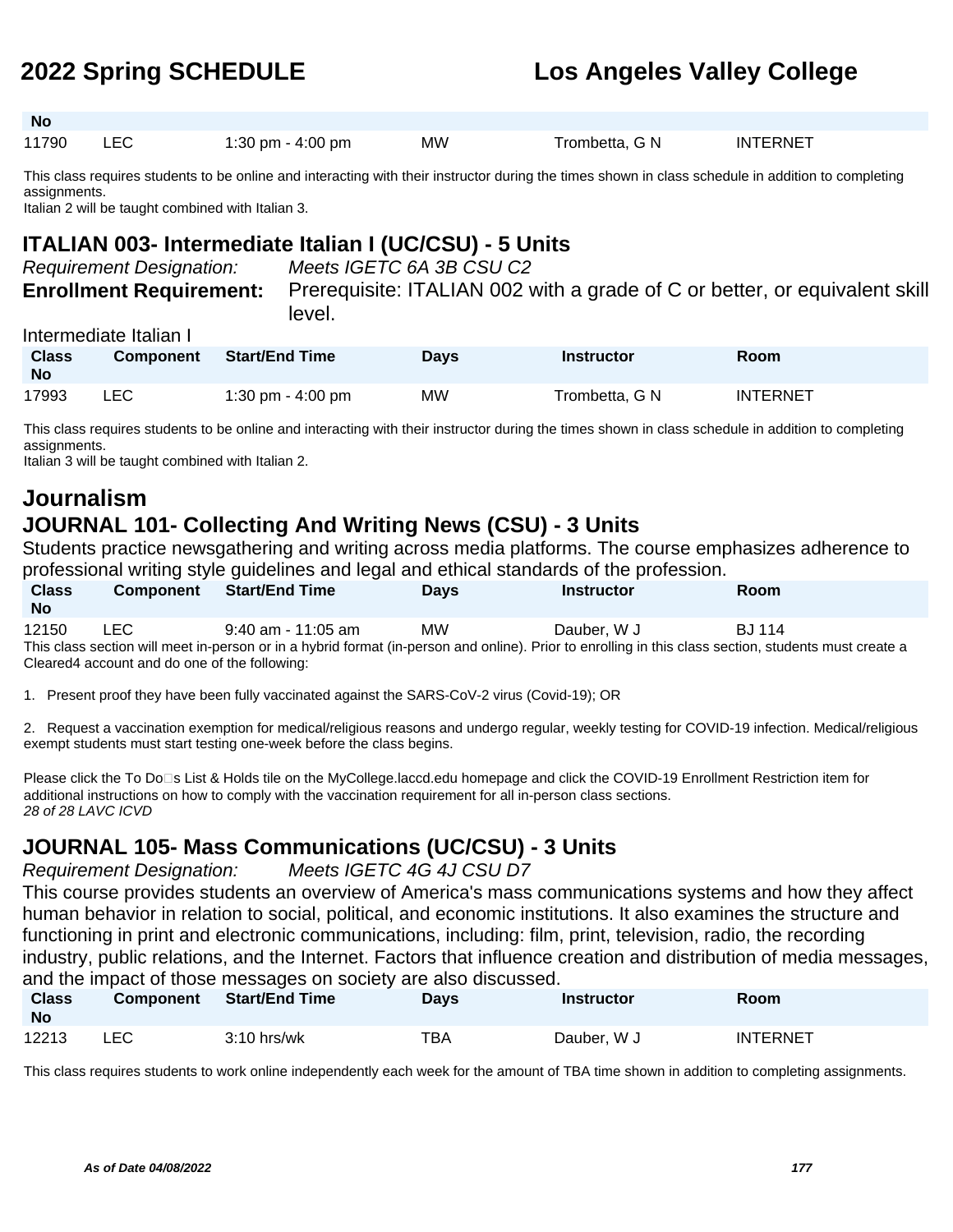| 25565 | LEC.                            | $3:10$ hrs/wk                                                                                                                                      | тва | Dauber, W J | <b>INTERNET</b> |
|-------|---------------------------------|----------------------------------------------------------------------------------------------------------------------------------------------------|-----|-------------|-----------------|
|       |                                 | This course counts for partial completion for Transfer Alliance Program requirements. Prior to the start of the semester, honors sections are open |     |             |                 |
|       |                                 | to admitted TAP/Honors students only. After classes begin, honors sections may be open to all students with an instructor add permit. All students |     |             |                 |
|       | must meet course prerequisites. |                                                                                                                                                    |     |             |                 |

This class requires students to work online independently each week for the amount of TBA time shown in addition to completing assignments.

25561 LEC 6:30 hrs/wk TBA Dauber, W J INTERNET This course counts for partial completion for Transfer Alliance Program requirements. Prior to the start of the semester, honors sections are open to admitted TAP/Honors students only. After classes begin, honors sections may be open to all students with an instructor add permit. All students must meet course prerequisites.

This class requires students to work online independently each week for the amount of TBA time shown in addition to completing assignments. (Starts 04/11/2022, Ends 06/06/2022)

25547 LEC 6:30 hrs/wk TBA Dauber, W J INTERNET

This class requires students to work online independently each week for the amount of TBA time shown in addition to completing assignments. (Starts 04/11/2022, Ends 06/06/2022)

## **JOURNAL 106- Grammar and Communication (CSU) - 3 Units**

Students in this course learn grammar, punctuation, capitalization and word usage. It concentrates on critical analysis and application of the interaction and relationship of words, phrases and clauses in the correct and effective expression and transference of thoughts in written English. An emphasis on sentence structure and copy editing techniques is stressed.

| <b>Class</b><br>No | <b>Component</b> | <b>Start/End Time</b> | <b>Days</b> | Instructor  | <b>Room</b>     |
|--------------------|------------------|-----------------------|-------------|-------------|-----------------|
| 16664              | LEC.             | $3:10$ hrs/wk         | TBA         | Dauber, W J | <b>INTERNET</b> |

This class requires students to work online independently each week for the amount of TBA time shown in addition to completing assignments.

# **JOURNAL 108- Article Writing (CSU) - 3 Units**

Students will write articles, personality profiles, reviews and features for publication.

| <b>Class</b><br><b>No</b> | <b>Component</b> | Start/End Time     | Days | Instructor  | <b>Room</b> |
|---------------------------|------------------|--------------------|------|-------------|-------------|
| 18525                     | LEC.             | 12:00 pm - 1:25 pm | МW   | Dauber, W J | INTERNET    |

This class requires students to be online and interacting with their instructor during the times shown in class schedule in addition to completing assignments. .

### **JOURNAL 202- Advanced Newswriting (CSU) - 3 Units**

**Enrollment Requirement:** Prerequisite: JOURNAL 101 with grade of C or better. Required of all newspaper journalism majors.

Students practice advanced principles of research and writing specialized types of news stories and increase mastery of fundamental reporting techniques.

| <b>Class</b><br>No | <b>Component</b> | <b>Start/End Time</b> | Days | <b>Instructor</b> | Room          |  |
|--------------------|------------------|-----------------------|------|-------------------|---------------|--|
| 12252              | LEC              | $9:40$ am - 11:05 am  | ΜW   | Dauber, W J       | <b>BJ</b> 114 |  |
|                    |                  |                       |      |                   |               |  |

This class section will meet in-person or in a hybrid format (in-person and online). Prior to enrolling in this class section, students must create a Cleared4 account and do one of the following:

1. Present proof they have been fully vaccinated against the SARS-CoV-2 virus (Covid-19); OR

2. Request a vaccination exemption for medical/religious reasons and undergo regular, weekly testing for COVID-19 infection. Medical/religious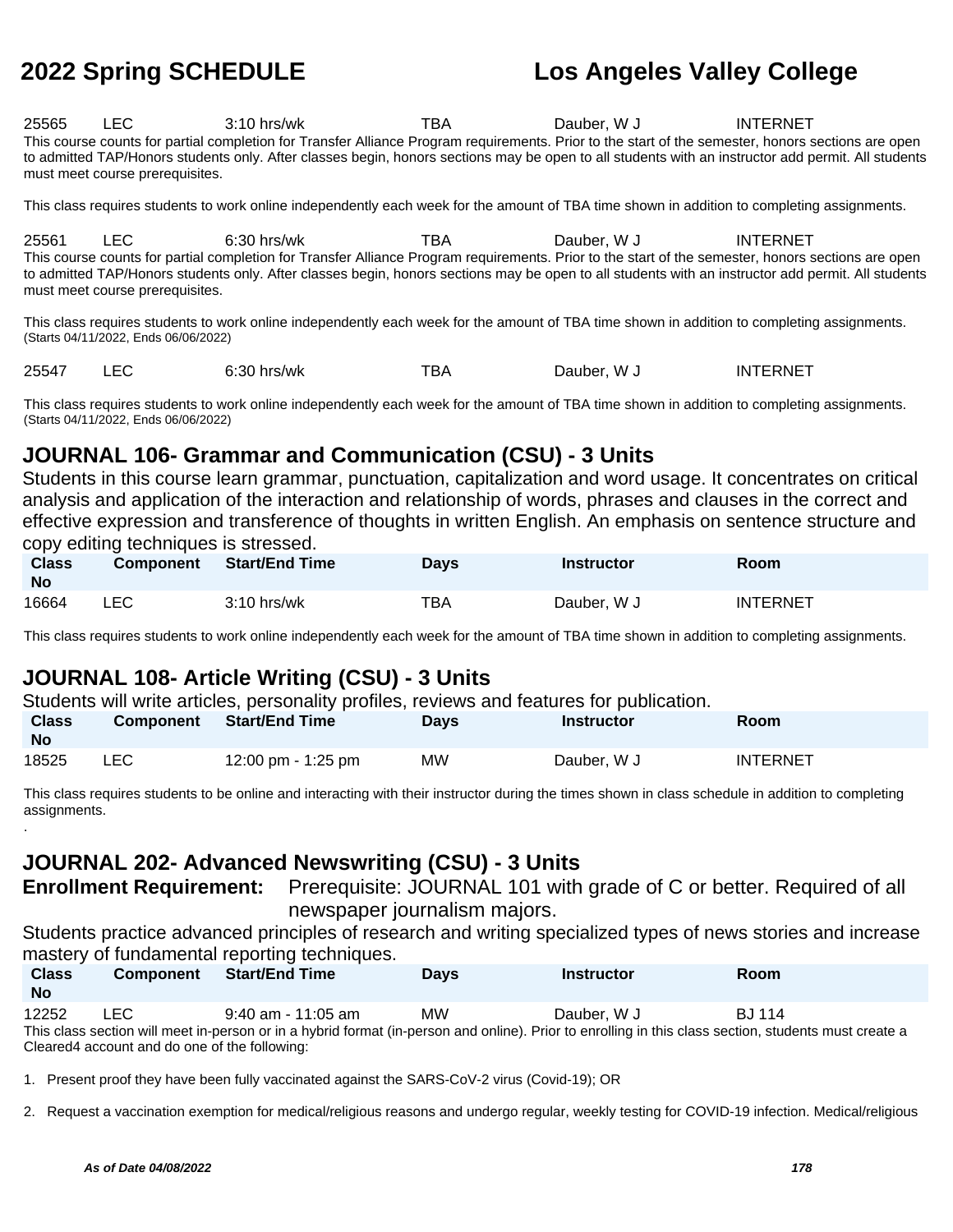exempt students must start testing one-week before the class begins.

Please click the To Do⊡s List & Holds tile on the MyCollege.laccd.edu homepage and click the COVID-19 Enrollment Restriction item for additional instructions on how to comply with the vaccination requirement for all in-person class sections. 28 of 28 LAVC ICVD

# **JOURNAL 218-1- Practical Editing I (CSU) - 3 Units**

**Enrollment Requirement:** Prerequisite: JOURNAL 202 with a grade of C or better. Required of all newspaper journalism majors.

In this beginning course, students are introduced to writing and publication by gathering information and producing content regularly for the campus news platforms. This includes regular evaluation of published stories. Work is evaluated in regularly scheduled class meetings.

**No Component Start/End Time Days Instructor Room** 10188 LEC 11:20 am - 11:50 am MW Dauber, W J BJ 114 This class section will meet in-person or in a hybrid format (in-person and online). Prior to enrolling in this class section, students must create a Cleared4 account and do one of the following:

1. Present proof they have been fully vaccinated against the SARS-CoV-2 virus (Covid-19); OR

2. Request a vaccination exemption for medical/religious reasons and undergo regular, weekly testing for COVID-19 infection. Medical/religious exempt students must start testing one-week before the class begins.

Please click the To Do<sup>n</sup>s List & Holds tile on the MyCollege.laccd.edu homepage and click the COVID-19 Enrollment Restriction item for additional instructions on how to comply with the vaccination requirement for all in-person class sections. 28 of 28 LAVC ICVD

### **AND**

**Class** 

10199 LAB 12:00 pm - 3:10 pm MW Dauber, W J BJ 114 This class section will meet in-person or in a hybrid format (in-person and online). Prior to enrolling in this class section, students must create a Cleared4 account and do one of the following:

1. Present proof they have been fully vaccinated against the SARS-CoV-2 virus (Covid-19); OR

2. Request a vaccination exemption for medical/religious reasons and undergo regular, weekly testing for COVID-19 infection. Medical/religious exempt students must start testing one-week before the class begins.

Please click the To Do□s List & Holds tile on the MyCollege.laccd.edu homepage and click the COVID-19 Enrollment Restriction item for additional instructions on how to comply with the vaccination requirement for all in-person class sections.

## **JOURNAL 218-2- Practical Editing II (CSU) - 3 Units**

**Enrollment Requirement:** Prerequisite: JOURNAL 218-1 with a grade of C or better:

Students develop intermediate news writing and editing skills through gathering and producing news content weekly for publication on the campus news platforms. This includes regular evaluation of published stories. Work is evaluated in regularly scheduled class meetings.

| <b>Class</b><br><b>No</b> | Component | <b>Start/End Time</b> | <b>Days</b> | <b>Instructor</b> | Room          |
|---------------------------|-----------|-----------------------|-------------|-------------------|---------------|
| 10248                     | LEC.      | 11:20 am - 11:50 am   | <b>MW</b>   | Dauber, W J       | <b>BJ</b> 114 |

This class requires students to be online and interacting with their instructor during the times shown in class schedule in addition to completing assignments.

### **AND**

| 10260 | .AB | 12:00 pm - 3:10 pm | ΜW | Dauber, W J | <b>BJ</b> 114 |
|-------|-----|--------------------|----|-------------|---------------|
|-------|-----|--------------------|----|-------------|---------------|

This class requires students to be online and interacting with their instructor during the times shown in class schedule in addition to completing assignments.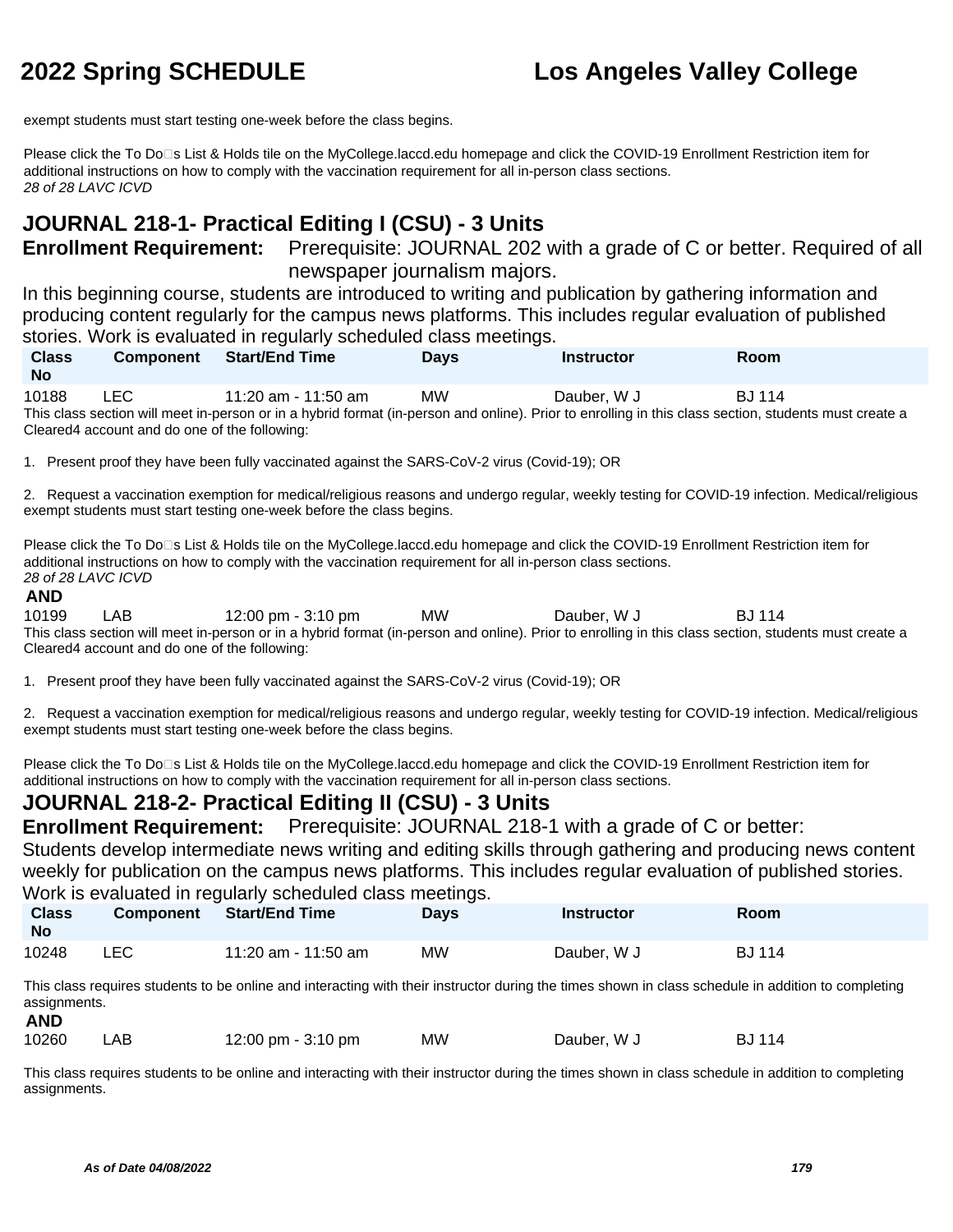### **Kinesiology KIN 008- Special Studies In Kinesiology Skills (UC/CSU) - 1 Unit** Requirement Designation: Meets CSU E **Enrollment Requirement:** Maximum of 4 enrollments in the Kinesiology - Directed Study Course Family. Allows the student to pursue directed study in kinesiology on a contract basis under the supervising instructor. **Class No Component Start/End Time Days Instructor Room** 20376 LAB 2:05 hrs/wk TBA Towns, L MAC 103 This class section will meet in-person or in a hybrid format (in-person and online). Prior to enrolling in this class section, students must create a Cleared4 account and do one of the following: 1. Present proof they have been fully vaccinated against the SARS-CoV-2 virus (Covid-19); OR 2. Request a vaccination exemption for medical/religious reasons and undergo regular, weekly testing for COVID-19 infection. Medical/religious exempt students must start testing one-week before the class begins. Please click the To Do⊡s List & Holds tile on the MyCollege.laccd.edu homepage and click the COVID-19 Enrollment Restriction item for additional instructions on how to comply with the vaccination requirement for all in-person class sections. 20 of 20 LAVC ICVD + VATH 22239 LAB 4:15 hrs/wk TBA Mallas, D C NORT HGYM This class section will meet in-person or in a hybrid format (in-person and online). Prior to enrolling in this class section, students must create a Cleared4 account and do one of the following: 1. Present proof they have been fully vaccinated against the SARS-CoV-2 virus (Covid-19); OR 2. Request a vaccination exemption for medical/religious reasons and undergo regular, weekly testing for COVID-19 infection. Medical/religious exempt students must start testing one-week before the class begins. Please click the To Do□s List & Holds tile on the MyCollege.laccd.edu homepage and click the COVID-19 Enrollment Restriction item for additional instructions on how to comply with the vaccination requirement for all in-person class sections. 20 of 20 LAVC ICVD + VATH 23563 LAB 2:05 hrs/wk TBA Mcmillan, J M P OOL This class section will meet in-person or in a hybrid format (in-person and online). Prior to enrolling in this class section, students must create a Cleared4 account and do one of the following: 1. Present proof they have been fully vaccinated against the SARS-CoV-2 virus (Covid-19); OR 2. Request a vaccination exemption for medical/religious reasons and undergo regular, weekly testing for COVID-19 infection. Medical/religious exempt students must start testing one-week before the class begins. Please click the To Do□s List & Holds tile on the MyCollege.laccd.edu homepage and click the COVID-19 Enrollment Restriction item for additional instructions on how to comply with the vaccination requirement for all in-person class sections. 20 of 20 LAVC ICVD + VATH 23564 LAB 2:05 hrs/wk TBA Venger, G S NORT HGYM This class section will meet in-person or in a hybrid format (in-person and online). Prior to enrolling in this class section, students must create a Cleared4 account and do one of the following: 1. Present proof they have been fully vaccinated against the SARS-CoV-2 virus (Covid-19); OR 2. Request a vaccination exemption for medical/religious reasons and undergo regular, weekly testing for COVID-19 infection. Medical/religious exempt students must start testing one-week before the class begins. Please click the To Do<sup>n</sup>s List & Holds tile on the MyCollege.laccd.edu homepage and click the COVID-19 Enrollment Restriction item for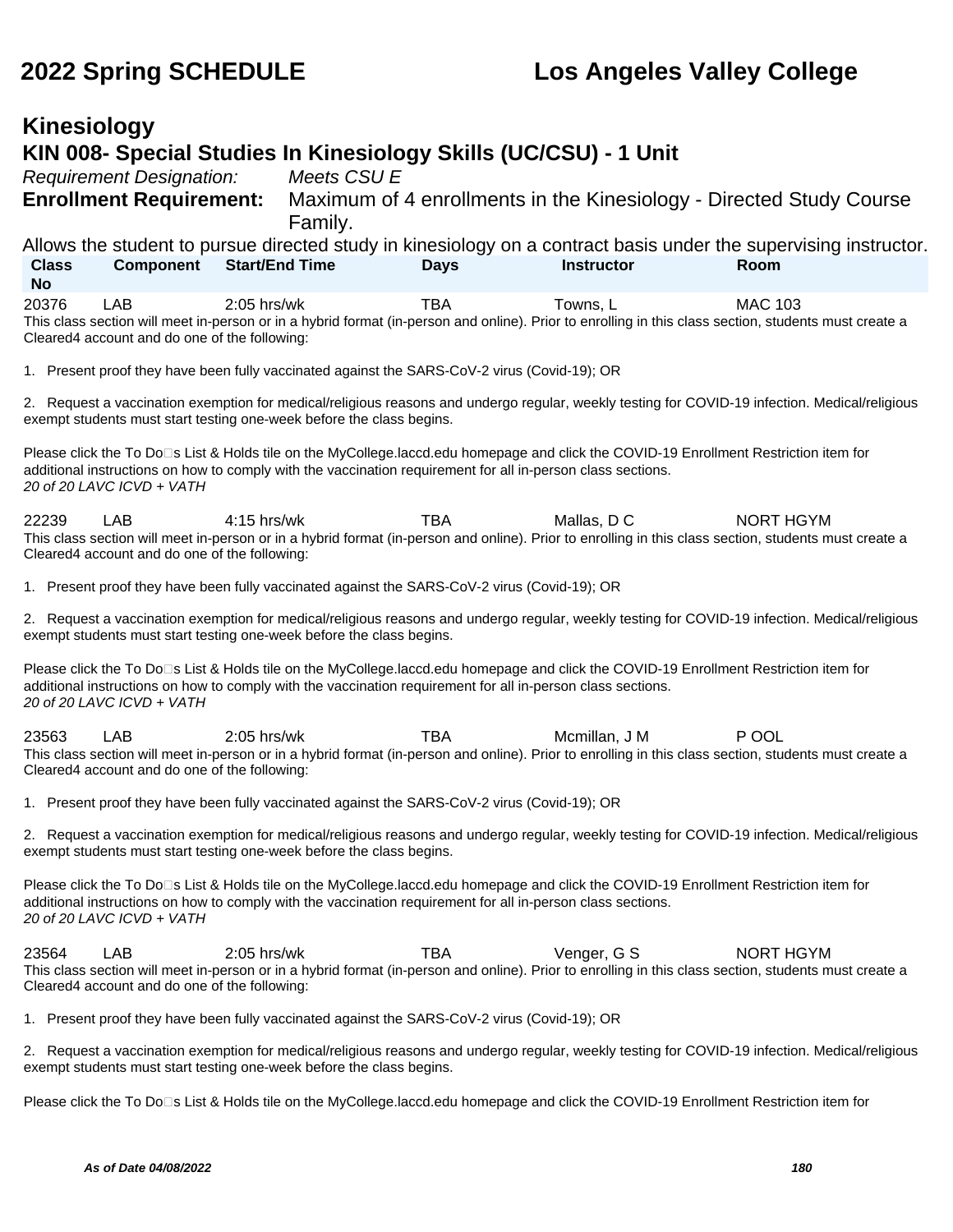additional instructions on how to comply with the vaccination requirement for all in-person class sections. 20 of 20 LAVC ICVD + VATH

26865 LAB 2:05 hrs/wk TBA Mestas, D J SOUT HGYM This class section will meet in-person or in a hybrid format (in-person and online). Prior to enrolling in this class section, students must create a Cleared4 account and do one of the following:

1. Present proof they have been fully vaccinated against the SARS-CoV-2 virus (Covid-19); OR

2. Request a vaccination exemption for medical/religious reasons and undergo regular, weekly testing for COVID-19 infection. Medical/religious exempt students must start testing one-week before the class begins.

Please click the To Do□s List & Holds tile on the MyCollege.laccd.edu homepage and click the COVID-19 Enrollment Restriction item for additional instructions on how to comply with the vaccination requirement for all in-person class sections. 20 of 20 LAVC ICVD + VATH

| 28850 | LAB | 2:05 hrs/wk   | <b>TBA</b> | Honjio, G K | CSC MP1        |
|-------|-----|---------------|------------|-------------|----------------|
| 28874 | LAB | $2:05$ hrs/wk | TBA        | Sims, J A   | <b>MAC 103</b> |

| 29198 | ∟AB. | 4:15 hrs/wk | Hang. M | NORT HGYM                                                                                                     |
|-------|------|-------------|---------|---------------------------------------------------------------------------------------------------------------|
|       |      |             |         | 그대로 나는 그 그는 그대로 나는 그 그 그 사람이 없었다. 그 사람은 그 그 사람들은 그 사람들은 그 사람들을 사용하고 있다. 그 사람들은 그 사람들은 그 사람들은 그 사람들을 지나 않고 있다. |

This class section will meet in-person or in a hybrid format (in-person and online). Prior to enrolling in this class section, students must create a Cleared4 account and do one of the following:

1. Present proof they have been fully vaccinated against the SARS-CoV-2 virus (Covid-19); OR

2. Request a vaccination exemption for medical/religious reasons and undergo regular, weekly testing for COVID-19 infection. Medical/religious exempt students must start testing one-week before the class begins.

Please click the To Do<sup>n</sup>s List & Holds tile on the MyCollege.laccd.edu homepage and click the COVID-19 Enrollment Restriction item for additional instructions on how to comply with the vaccination requirement for all in-person class sections. 20 of 20 LAVC ICVD + VATH

(Starts 04/11/2022, Ends 06/06/2022)

### **KIN 009- Kinesiology - Combined Skills (UC/CSU) (RPT 3) - 1 Unit**

Requirement Designation: Meets CSU E

**Enrollment Requirement:** Maximum of 4 enrollments in the Kinesiology - Directed Study Course Family.

A course designed for the individual in using a variety of combined fitness activities to achieve their personal fitness goals.

| <b>Class</b><br><b>No</b> | <b>Component</b> | Start/End Time | Days | <b>Instructor</b> | Room           |
|---------------------------|------------------|----------------|------|-------------------|----------------|
| 21259                     | LAB.             | $2:05$ hrs/wk  | тва  | Towns, L          | <b>MAC 103</b> |

This class section will meet in-person or in a hybrid format (in-person and online). Prior to enrolling in this class section, students must create a Cleared4 account and do one of the following:

1. Present proof they have been fully vaccinated against the SARS-CoV-2 virus (Covid-19); OR

2. Request a vaccination exemption for medical/religious reasons and undergo regular, weekly testing for COVID-19 infection. Medical/religious exempt students must start testing one-week before the class begins.

Please click the To Do<sup>n</sup>s List & Holds tile on the MyCollege.laccd.edu homepage and click the COVID-19 Enrollment Restriction item for additional instructions on how to comply with the vaccination requirement for all in-person class sections. 20 of 20 LAVC ICVD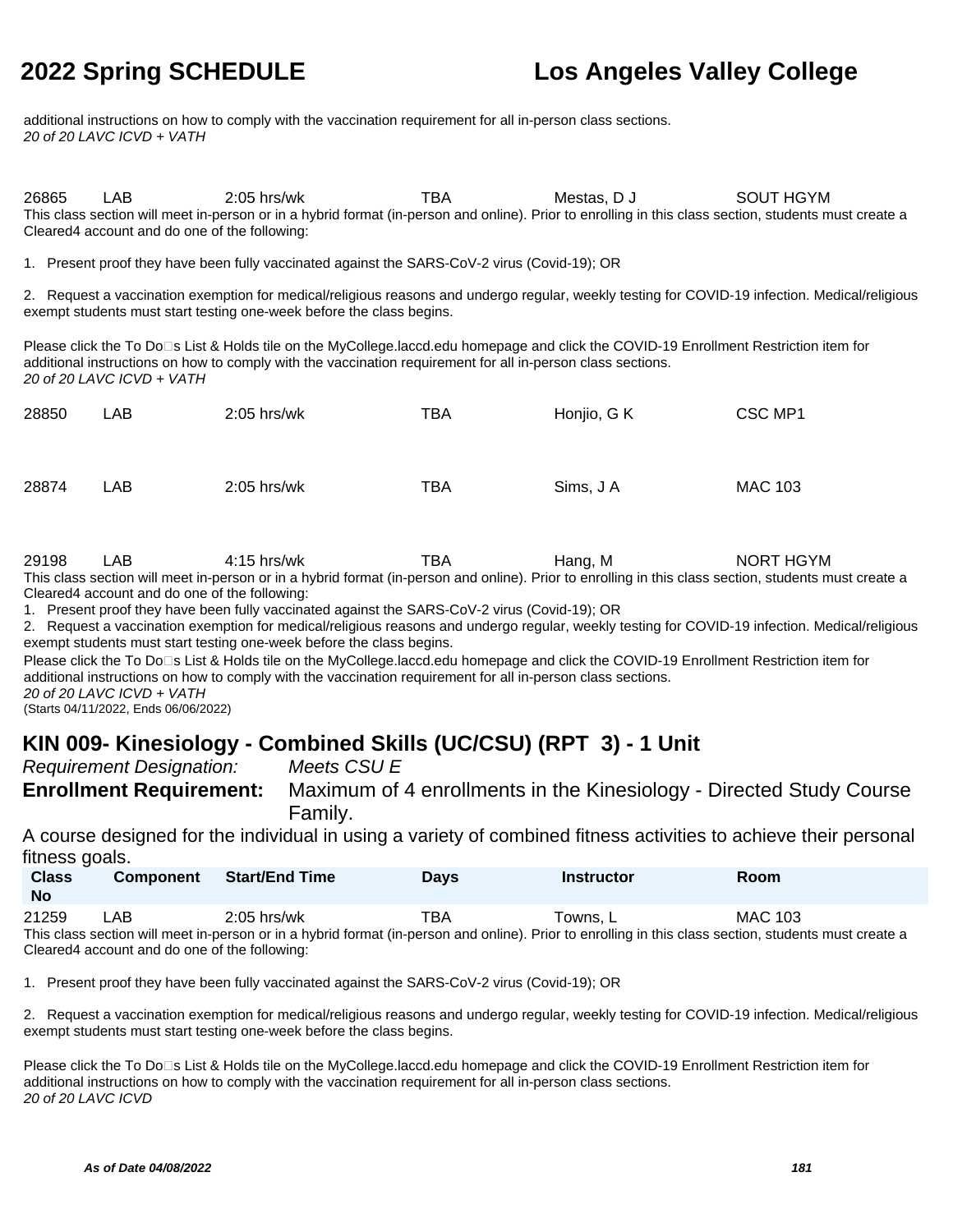22240 LAB 4:15 hrs/wk TBA Mcmillan, J M P OOL This class section will meet in-person or in a hybrid format (in-person and online). Prior to enrolling in this class section, students must create a Cleared4 account and do one of the following:

1. Present proof they have been fully vaccinated against the SARS-CoV-2 virus (Covid-19); OR

2. Request a vaccination exemption for medical/religious reasons and undergo regular, weekly testing for COVID-19 infection. Medical/religious exempt students must start testing one-week before the class begins.

Please click the To Do□s List & Holds tile on the MyCollege.laccd.edu homepage and click the COVID-19 Enrollment Restriction item for additional instructions on how to comply with the vaccination requirement for all in-person class sections. 20 of 20 LAVC ICVD + VATH

26862 LAB 2:05 hrs/wk TBA Mallas, D C SOUT HGYM This class section will meet in-person or in a hybrid format (in-person and online). Prior to enrolling in this class section, students must create a Cleared4 account and do one of the following:

1. Present proof they have been fully vaccinated against the SARS-CoV-2 virus (Covid-19); OR

2. Request a vaccination exemption for medical/religious reasons and undergo regular, weekly testing for COVID-19 infection. Medical/religious exempt students must start testing one-week before the class begins.

Please click the To Do<sup>n</sup>s List & Holds tile on the MyCollege.laccd.edu homepage and click the COVID-19 Enrollment Restriction item for additional instructions on how to comply with the vaccination requirement for all in-person class sections. 20 of 20 LAVC ICVD + VATH

26863 LAB 2:05 hrs/wk TBA Venger, G S SOUT HGYM This class section will meet in-person or in a hybrid format (in-person and online). Prior to enrolling in this class section, students must create a Cleared4 account and do one of the following:

1. Present proof they have been fully vaccinated against the SARS-CoV-2 virus (Covid-19); OR

2. Request a vaccination exemption for medical/religious reasons and undergo regular, weekly testing for COVID-19 infection. Medical/religious exempt students must start testing one-week before the class begins.

Please click the To Do⊡s List & Holds tile on the MyCollege.laccd.edu homepage and click the COVID-19 Enrollment Restriction item for additional instructions on how to comply with the vaccination requirement for all in-person class sections. 20 of 20 LAVC ICVD + VATH

26866 LAB 2:05 hrs/wk TBA Mestas, D J SOUT HGYM This class section will meet in-person or in a hybrid format (in-person and online). Prior to enrolling in this class section, students must create a Cleared4 account and do one of the following:

1. Present proof they have been fully vaccinated against the SARS-CoV-2 virus (Covid-19); OR

2. Request a vaccination exemption for medical/religious reasons and undergo regular, weekly testing for COVID-19 infection. Medical/religious exempt students must start testing one-week before the class begins.

Please click the To Do<sup>n</sup>s List & Holds tile on the MyCollege.laccd.edu homepage and click the COVID-19 Enrollment Restriction item for additional instructions on how to comply with the vaccination requirement for all in-person class sections. 20 of 20 LAVC ICVD + VATH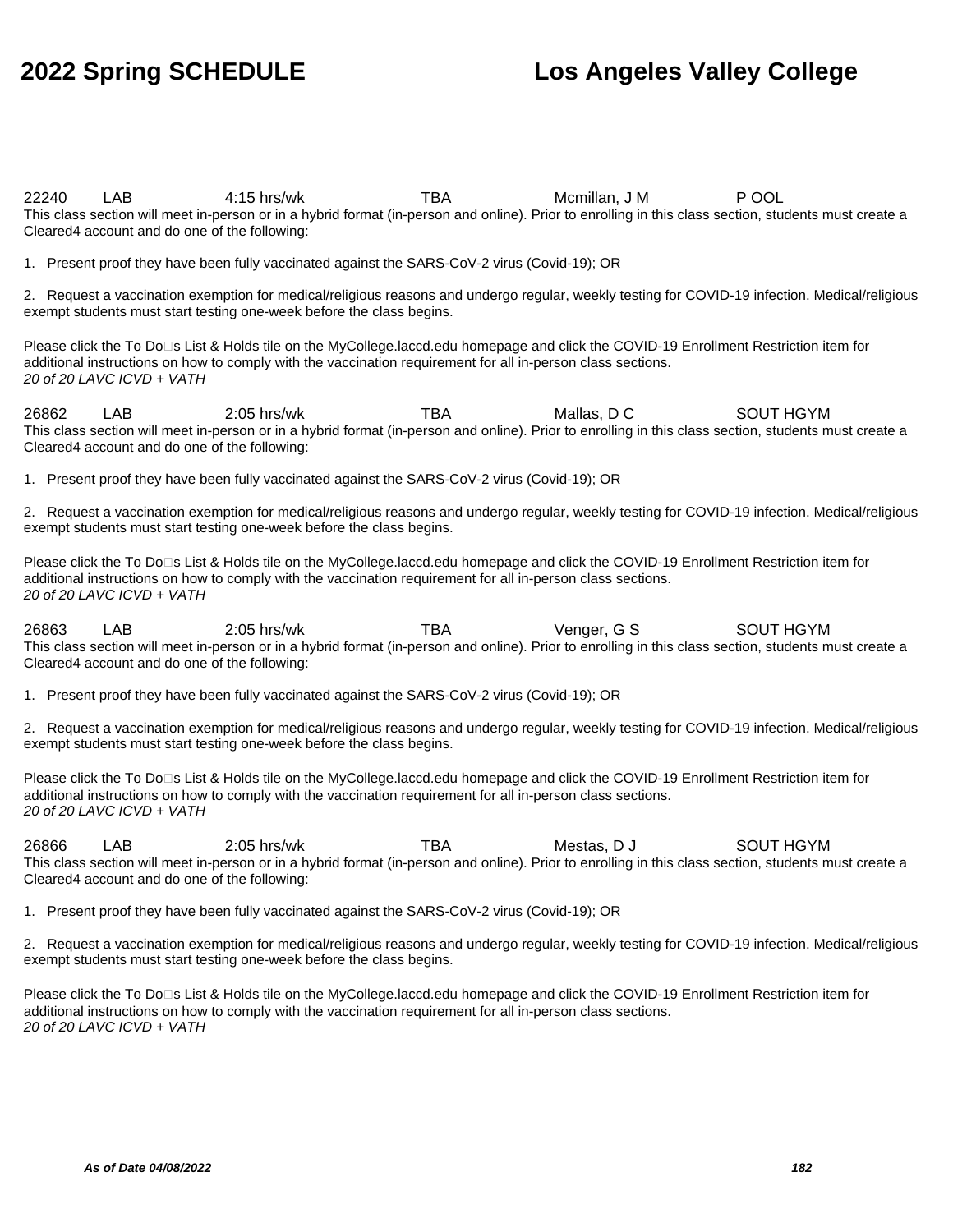29199 LAB 4:15 hrs/wk TBA Hang, M NORT HGYM

This class section will meet in-person or in a hybrid format (in-person and online). Prior to enrolling in this class section, students must create a Cleared4 account and do one of the following:

1. Present proof they have been fully vaccinated against the SARS-CoV-2 virus (Covid-19); OR

2. Request a vaccination exemption for medical/religious reasons and undergo regular, weekly testing for COVID-19 infection. Medical/religious exempt students must start testing one-week before the class begins.

Please click the To Do<sup>n</sup>s List & Holds tile on the MyCollege.laccd.edu homepage and click the COVID-19 Enrollment Restriction item for additional instructions on how to comply with the vaccination requirement for all in-person class sections. 20 of 20 LAVC ICVD + VATH

(Starts 04/11/2022, Ends 06/06/2022)

#### **KIN 045- Adapted Fitness (UC/CSU) - 1 Unit**

Requirement Designation: Meets CSU E

**Enrollment Requirement:** Maximum of 4 enrollments in the Kinesiology - Aerobics, Circuit Training & Sport Specific Strength Training Course Family.

This course is designed to meet the needs of students with a verified disability who require restricted or modified activities. Individualized exercise programs are performed by students with instruction emphasizing the basic elements of physical fitness and training principles.

| <b>Class</b><br><b>No</b>                                                                                                                             | <b>Component</b>                              | <b>Start/End Time</b> | <b>Days</b> | <b>Instructor</b> | <b>Room</b> |  |  |  |
|-------------------------------------------------------------------------------------------------------------------------------------------------------|-----------------------------------------------|-----------------------|-------------|-------------------|-------------|--|--|--|
| 11110                                                                                                                                                 | _AB                                           | 11:20 am - 12:45 pm   | TTh         | Parsons, D P      | A PEC       |  |  |  |
| This class section will meet in-person or in a hybrid format (in-person and online). Prior to enrolling in this class section, students must create a |                                               |                       |             |                   |             |  |  |  |
|                                                                                                                                                       | Cleared4 account and do one of the following: |                       |             |                   |             |  |  |  |

1. Present proof they have been fully vaccinated against the SARS-CoV-2 virus (Covid-19); OR

2. Request a vaccination exemption for medical/religious reasons and undergo regular, weekly testing for COVID-19 infection. Medical/religious exempt students must start testing one-week before the class begins.

Please click the To Do<sup>n</sup>s List & Holds tile on the MyCollege.laccd.edu homepage and click the COVID-19 Enrollment Restriction item for additional instructions on how to comply with the vaccination requirement for all in-person class sections.

| 29016 | ∟AB                                            | 2:30 pm - 3:55 pm                                                                                                                                     | TTh. | Guzman, U J | A PEC           |  |  |  |
|-------|------------------------------------------------|-------------------------------------------------------------------------------------------------------------------------------------------------------|------|-------------|-----------------|--|--|--|
| And   | _AB                                            | $3:10$ hrs/wk                                                                                                                                         | TBA  | Guzman, U J | <b>INTERNET</b> |  |  |  |
|       |                                                | This class section will meet in-person or in a hybrid format (in-person and online). Prior to enrolling in this class section, students must create a |      |             |                 |  |  |  |
|       | Cleared 4 account and do one of the following: |                                                                                                                                                       |      |             |                 |  |  |  |

1. Present proof they have been fully vaccinated against the SARS-CoV-2 virus (Covid-19); OR

2. Request a vaccination exemption for medical/religious reasons and undergo regular, weekly testing for COVID-19 infection. Medical/religious exempt students must start testing one-week before the class begins.

Please click the To Do<sup>n</sup>s List & Holds tile on the MyCollege.laccd.edu homepage and click the COVID-19 Enrollment Restriction item for additional instructions on how to comply with the vaccination requirement for all in-person class sections. (Starts 04/11/2022, Ends 06/06/2022)

### **KIN 047- Adapted Swimming And Hydroexercise (UC/CSU) - 1 Unit**

Requirement Designation: Meets CSU E

**Enrollment Requirement:** Maximum of 4 enrollments in the Kinesiology - Aquatics Course Family. This course meets the needs of students with a verified disability requiring restricted or modified activities. Individualized exercise programs focus on basic swimming and water safety skills. Hydro exercise programs emphasize physical fitness, buoyancy, and hydrodynamic resistance principles.

| <b>Class</b> | Component | Start/End Time | Davs | <b>Instructor</b> | Room |
|--------------|-----------|----------------|------|-------------------|------|
| <b>No</b>    |           |                |      |                   |      |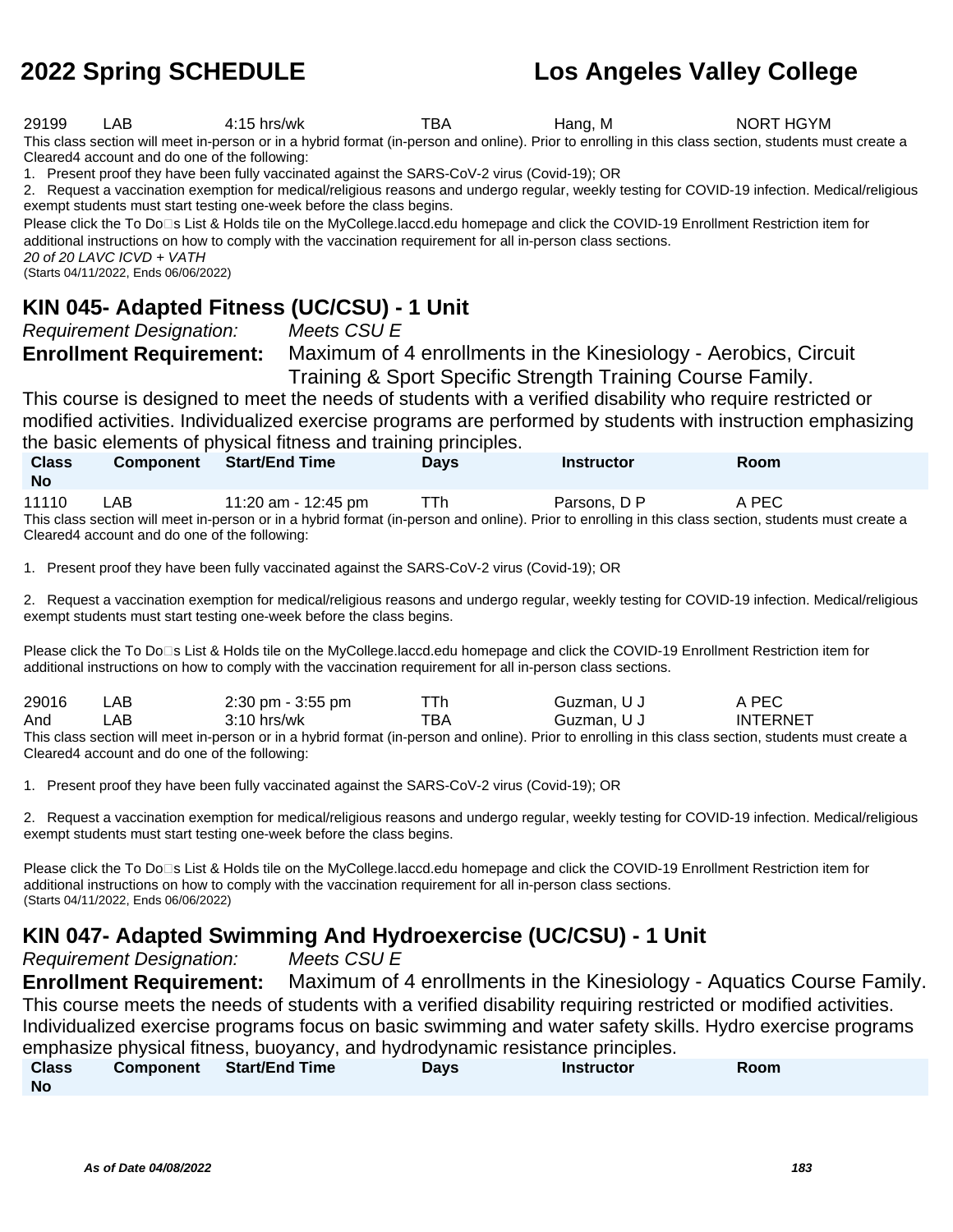11149 LAB 11:20 am - 12:45 pm MW Jones, L H A PEC This class section will meet in-person or in a hybrid format (in-person and online). Prior to enrolling in this class section, students must create a Cleared4 account and do one of the following:

1. Present proof they have been fully vaccinated against the SARS-CoV-2 virus (Covid-19); OR

2. Request a vaccination exemption for medical/religious reasons and undergo regular, weekly testing for COVID-19 infection. Medical/religious exempt students must start testing one-week before the class begins.

Please click the To Do<sup>n</sup>s List & Holds tile on the MyCollege.laccd.edu homepage and click the COVID-19 Enrollment Restriction item for additional instructions on how to comply with the vaccination requirement for all in-person class sections. 3 of 3 LAVC ICVD

### **KIN 049- Adapted Cardiovascular Fitness (UC/CSU) - 1 Unit**

Requirement Designation: Meets CSU E

**Enrollment Requirement:** Maximum of 4 enrollments in the Kinesiology - Aerobics, Circuit Training & Sport Specific Strength Training Course Family.

Course is designed to meet the need of students with a verified disability who can benefit from individualized cardiovascular endurance training. Development of cardiovascular endurance through the use of bicycle ergometers, treadmills, hand cranks, and various other methods.

| <b>Class</b><br><b>No</b> | <b>Component</b> | <b>Start/End Time</b>                                                                                                                                 | <b>Davs</b> | Instructor | Room  |
|---------------------------|------------------|-------------------------------------------------------------------------------------------------------------------------------------------------------|-------------|------------|-------|
| 11183                     | LAB              | $9:40$ am - 11:05 am                                                                                                                                  | TTh         | Jones. L H | A PEC |
|                           |                  | This class section will meet in-person or in a hybrid format (in-person and online). Prior to enrolling in this class section, students must create a |             |            |       |

Cleared4 account and do one of the following:

1. Present proof they have been fully vaccinated against the SARS-CoV-2 virus (Covid-19); OR

2. Request a vaccination exemption for medical/religious reasons and undergo regular, weekly testing for COVID-19 infection. Medical/religious exempt students must start testing one-week before the class begins.

Please click the To Do<sup>n</sup>s List & Holds tile on the MyCollege.laccd.edu homepage and click the COVID-19 Enrollment Restriction item for additional instructions on how to comply with the vaccination requirement for all in-person class sections.

### **KIN 050- Adapted Exercise For Back Disorders (UC/CSU) - 1 Unit**

Requirement Designation: Meets CSU E **Enrollment Requirement:** Maximum of 4 enrollments in the Kinesiology - Aerobics, Circuit

Training & Sport Specific Strength Training Course Family. This course is designed to meet the needs of students with a verified back and/or neck disability who can

benefit from an individualized exercise program. Instruction and practice will be given in individualized exercise, including stretching, resistive exercise, and cardiovascular fitness.

| <b>Class</b><br><b>No</b> | <b>Component</b> | <b>Start/End Time</b> | <b>Days</b> | <b>Instructor</b> | <b>Room</b>     |
|---------------------------|------------------|-----------------------|-------------|-------------------|-----------------|
| 11216                     | LAB.             | $3:10$ hrs/wk         | TBA         | Jones. L H        | <b>INTERNET</b> |

This class requires students to work online independently each week for the amount of TBA time shown in addition to completing assignments.

### **KIN 205- Water Polo Skills (UC/CSU) - 1 Unit**

**Enrollment Requirement:** Maximum of 4 enrollments in the Kinesiology - Aquatics Course Family. Students learn water polo ball handling, game strategy, shooting, defense, offense, counter attack, and game management. Instruction includes progressive skills attainment. All levels welcome.

| <b>Class</b> | Component Start/End Time | <b>Days</b> | <b>Instructor</b> | Room |  |
|--------------|--------------------------|-------------|-------------------|------|--|
|              |                          |             |                   |      |  |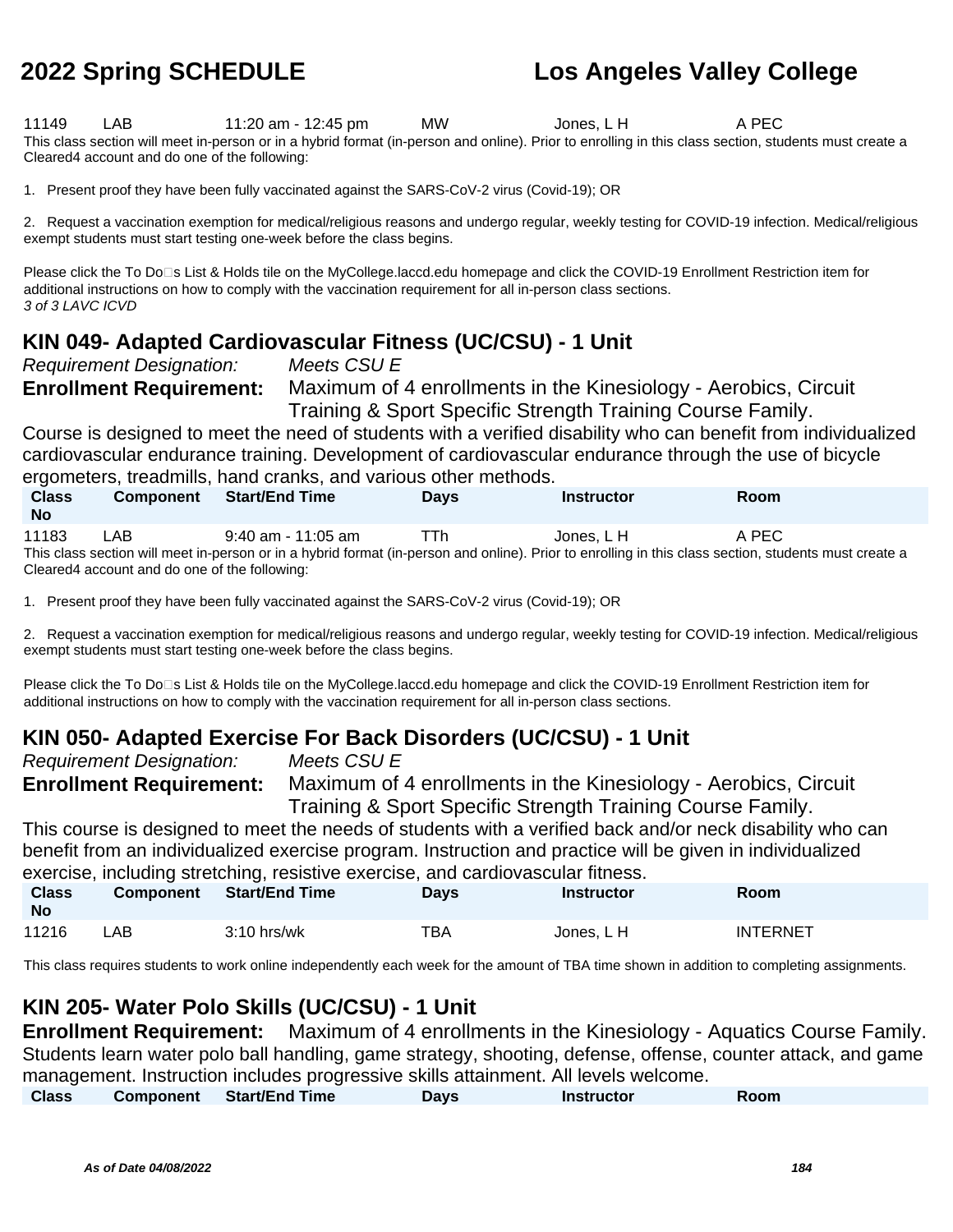#### **No**

| 23565 | $2:05$ hrs/wk                                                                                                                                         | Mcmillan, J M | JUL |  |
|-------|-------------------------------------------------------------------------------------------------------------------------------------------------------|---------------|-----|--|
|       | This close soction will meet in person er in a bybrid format (in person and opling). Prior to eprolling in this close soction, students must create a |               |     |  |

This class section will meet in-person or in a hybrid format (in-person and online). Prior to enrolling in this class section, students must create a Cleared4 account and do one of the following:

1. Present proof they have been fully vaccinated against the SARS-CoV-2 virus (Covid-19); OR

2. Request a vaccination exemption for medical/religious reasons and undergo regular, weekly testing for COVID-19 infection. Medical/religious exempt students must start testing one-week before the class begins.

Please click the To Do<sup>n</sup>s List & Holds tile on the MyCollege.laccd.edu homepage and click the COVID-19 Enrollment Restriction item for additional instructions on how to comply with the vaccination requirement for all in-person class sections. 25 of 25 LAVC ICVD

### **KIN 237-1- Boot Camp I (UC/CSU) - 1 Unit**

Requirement Designation: Meets CSU E

This course is designed as a lower intensity style boot camp class that is conducted both on and off campus using indoor and outdoor facilities. Training exercises used during this class include basic aerobic and anaerobic conditioning, muscular strength, resistance and endurance training, and also individual and team concepts. In addition, students are challenged to understand and apply basic fitness principles, basic anatomy and physiology, the prevention of training injuries, target heart rate and the intensity of exercise as well as nutrition for fitness. The students train individually, with a partner or in a team setting.

| <b>Class</b><br>No | <b>Component</b> | <b>Start/End Time</b> | Days | Instructor  | Room            |
|--------------------|------------------|-----------------------|------|-------------|-----------------|
| 16643              | .AB              | $2:05$ hrs/wk         | TBA  | Garcia. F R | <b>INTERNET</b> |

This class requires students to work online independently each week for the amount of TBA time shown in addition to completing assignments.

20375 LAB 2:05 hrs/wk TBA Towns, L MAC 103 This class section will meet in-person or in a hybrid format (in-person and online). Prior to enrolling in this class section, students must create a Cleared4 account and do one of the following:

1. Present proof they have been fully vaccinated against the SARS-CoV-2 virus (Covid-19); OR

2. Request a vaccination exemption for medical/religious reasons and undergo regular, weekly testing for COVID-19 infection. Medical/religious exempt students must start testing one-week before the class begins.

Please click the To Do<sup>n</sup>s List & Holds tile on the MyCollege.laccd.edu homepage and click the COVID-19 Enrollment Restriction item for additional instructions on how to comply with the vaccination requirement for all in-person class sections. 28 of 28 LAVC ICVD

### **KIN 301-1- Swimming Skills I (UC/CSU) - 1 Unit**

Requirement Designation: Meets CSU E

Students learn introductory skills and knowledge necessary to swim. This course covers a variety of strokes and techniques.

| <b>Class</b><br><b>No</b> | <b>Component</b> | Start/End Time       | <b>Days</b> | <b>Instructor</b> | Room  |
|---------------------------|------------------|----------------------|-------------|-------------------|-------|
| 11911                     | LAB.             | $9:40$ am - 11:05 am | ΜW          | Mcmillan, J M     | P OOL |

This class section will meet in-person or in a hybrid format (in-person and online). Prior to enrolling in this class section, students must create a Cleared4 account and do one of the following:

1. Present proof they have been fully vaccinated against the SARS-CoV-2 virus (Covid-19); OR

2. Request a vaccination exemption for medical/religious reasons and undergo regular, weekly testing for COVID-19 infection. Medical/religious exempt students must start testing one-week before the class begins.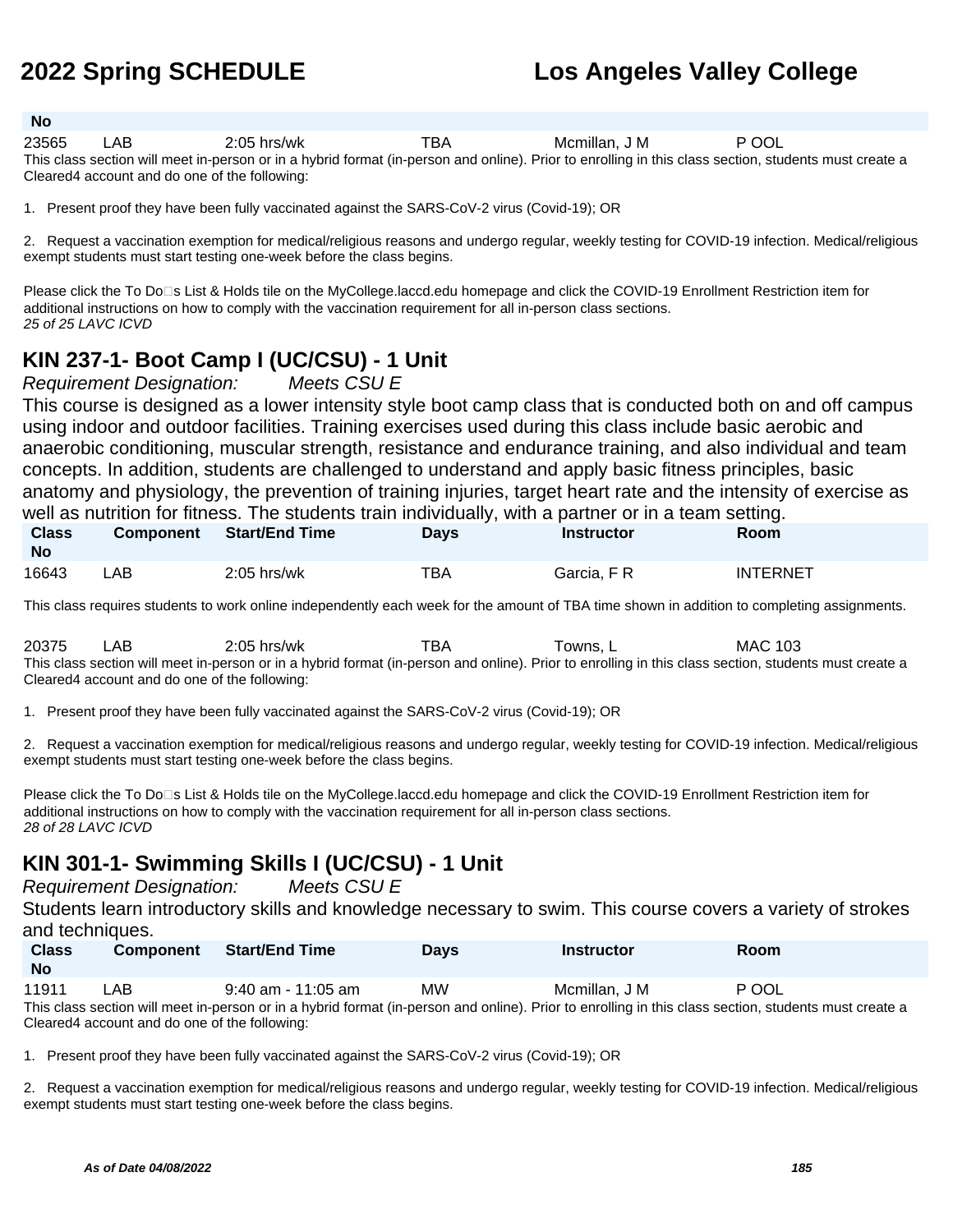Please click the To Do<sup>n</sup>s List & Holds tile on the MyCollege.laccd.edu homepage and click the COVID-19 Enrollment Restriction item for additional instructions on how to comply with the vaccination requirement for all in-person class sections. 28 of 28 LAVC ICVD

23566 LAB 11:20 am - 12:45 pm MW Mcmillan, J M P OOL This class section will meet in-person or in a hybrid format (in-person and online). Prior to enrolling in this class section, students must create a Cleared4 account and do one of the following:

1. Present proof they have been fully vaccinated against the SARS-CoV-2 virus (Covid-19); OR

2. Request a vaccination exemption for medical/religious reasons and undergo regular, weekly testing for COVID-19 infection. Medical/religious exempt students must start testing one-week before the class begins.

Please click the To Do□s List & Holds tile on the MyCollege.laccd.edu homepage and click the COVID-19 Enrollment Restriction item for additional instructions on how to comply with the vaccination requirement for all in-person class sections. 28 of 28 LAVC ICVD

23567 LAB 11:20 am - 12:45 pm TTh Mcmillan, J M P OOL This class section will meet in-person or in a hybrid format (in-person and online). Prior to enrolling in this class section, students must create a Cleared4 account and do one of the following:

1. Present proof they have been fully vaccinated against the SARS-CoV-2 virus (Covid-19); OR

2. Request a vaccination exemption for medical/religious reasons and undergo regular, weekly testing for COVID-19 infection. Medical/religious exempt students must start testing one-week before the class begins.

Please click the To Do<sup>n</sup>s List & Holds tile on the MyCollege.laccd.edu homepage and click the COVID-19 Enrollment Restriction item for additional instructions on how to comply with the vaccination requirement for all in-person class sections. 28 of 28 LAVC ICVD

### **KIN 301-2- Swimming Skills II (UC/CSU) - 1 Unit**

Requirement Designation: Meets CSU E **Enrollment Requirement:** Prerequisite: KIN 301-1 with a grade of C or better. Maximum of 4 enrollments in the Kinesiology - Aquatics Course Family.

Students learn beginning skills and knowledge necessary to swim. This course covers a variety of strokes and techniques, building on KIN 301-1.

| <b>Class</b> | <b>Component</b>                              | <b>Start/End Time</b> | <b>Davs</b> | <b>Instructor</b>                                                                                                                                     | <b>Room</b> |  |
|--------------|-----------------------------------------------|-----------------------|-------------|-------------------------------------------------------------------------------------------------------------------------------------------------------|-------------|--|
| <b>No</b>    |                                               |                       |             |                                                                                                                                                       |             |  |
| 18664        | LAB.                                          | $9:40$ am - 11:05 am  | <b>MW</b>   | Mcmillan, J M                                                                                                                                         | P OOL       |  |
|              |                                               |                       |             | This class section will meet in-person or in a hybrid format (in-person and online). Prior to enrolling in this class section, students must create a |             |  |
|              | Cleared4 account and do one of the following: |                       |             |                                                                                                                                                       |             |  |

1. Present proof they have been fully vaccinated against the SARS-CoV-2 virus (Covid-19); OR

2. Request a vaccination exemption for medical/religious reasons and undergo regular, weekly testing for COVID-19 infection. Medical/religious exempt students must start testing one-week before the class begins.

Please click the To Do□s List & Holds tile on the MyCollege.laccd.edu homepage and click the COVID-19 Enrollment Restriction item for additional instructions on how to comply with the vaccination requirement for all in-person class sections. 10 of 10 LAVC ICVD

23569 LAB 11:20 am - 12:45 pm MW Mcmillan, J M P OOL This class section will meet in-person or in a hybrid format (in-person and online). Prior to enrolling in this class section, students must create a Cleared4 account and do one of the following:

1. Present proof they have been fully vaccinated against the SARS-CoV-2 virus (Covid-19); OR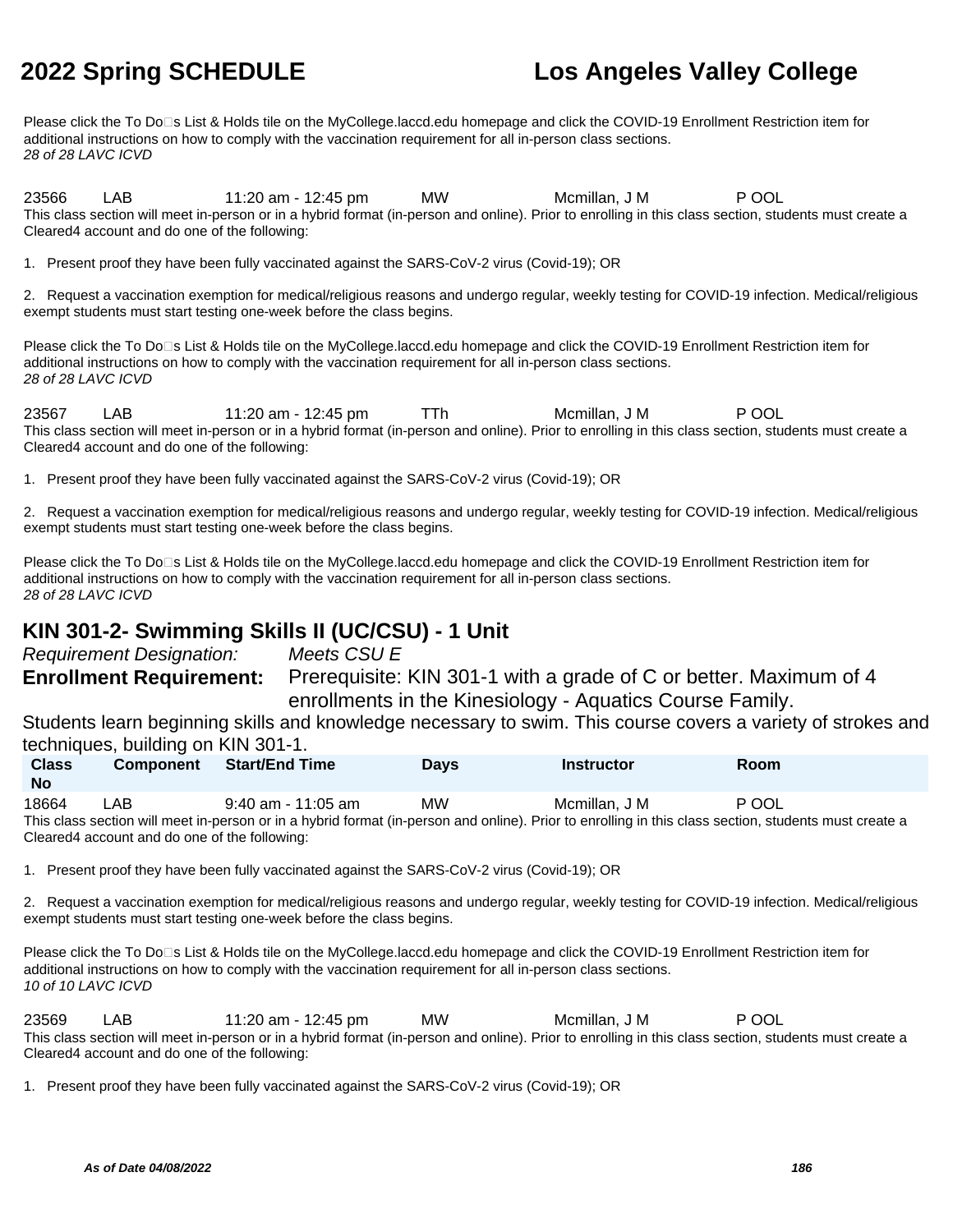2. Request a vaccination exemption for medical/religious reasons and undergo regular, weekly testing for COVID-19 infection. Medical/religious exempt students must start testing one-week before the class begins.

Please click the To Do<sup>n</sup>s List & Holds tile on the MyCollege.laccd.edu homepage and click the COVID-19 Enrollment Restriction item for additional instructions on how to comply with the vaccination requirement for all in-person class sections. 10 of 10 LAVC ICVD

23570 LAB 11:20 am - 12:45 pm TTh Mcmillan, J M P OOL This class section will meet in-person or in a hybrid format (in-person and online). Prior to enrolling in this class section, students must create a Cleared4 account and do one of the following:

1. Present proof they have been fully vaccinated against the SARS-CoV-2 virus (Covid-19); OR

2. Request a vaccination exemption for medical/religious reasons and undergo regular, weekly testing for COVID-19 infection. Medical/religious exempt students must start testing one-week before the class begins.

Please click the To Do⊡s List & Holds tile on the MyCollege.laccd.edu homepage and click the COVID-19 Enrollment Restriction item for additional instructions on how to comply with the vaccination requirement for all in-person class sections. 10 of 10 LAVC ICVD

### **KIN 301-3- Swimming Skills III (UC/CSU) - 1 Unit**

Requirement Designation: Meets CSU E **Enrollment Requirement:** Prerequisite: KIN 301-2 with a grade of C or better. Maximum of 4 enrollments in the Kinesiology - Aquatics Course Family.

Students learn intermediate skills and knowledge to swim. Students in the course refine a variety of strokes and techniques, building on KIN 301-1 and KIN 301-2.

| <b>Class</b><br><b>No</b> | <b>Component</b>                               | <b>Start/End Time</b>                                                                                                                                 | <b>Davs</b> | <b>Instructor</b> | <b>Room</b> |
|---------------------------|------------------------------------------------|-------------------------------------------------------------------------------------------------------------------------------------------------------|-------------|-------------------|-------------|
| 18666                     | LAB                                            | $9:40$ am - 11:05 am                                                                                                                                  | МW          | Mcmillan. J M     | P OOL       |
|                           |                                                | This class section will meet in-person or in a hybrid format (in-person and online). Prior to enrolling in this class section, students must create a |             |                   |             |
|                           | Cleared 4 account and do one of the following: |                                                                                                                                                       |             |                   |             |

1. Present proof they have been fully vaccinated against the SARS-CoV-2 virus (Covid-19); OR

2. Request a vaccination exemption for medical/religious reasons and undergo regular, weekly testing for COVID-19 infection. Medical/religious exempt students must start testing one-week before the class begins.

Please click the To Do<sup>n</sup>s List & Holds tile on the MyCollege.laccd.edu homepage and click the COVID-19 Enrollment Restriction item for additional instructions on how to comply with the vaccination requirement for all in-person class sections. 5 of 5 LAVC ICVD

23573 LAB 11:20 am - 12:45 pm MW Mcmillan, J M P OOL This class section will meet in-person or in a hybrid format (in-person and online). Prior to enrolling in this class section, students must create a Cleared4 account and do one of the following:

1. Present proof they have been fully vaccinated against the SARS-CoV-2 virus (Covid-19); OR

2. Request a vaccination exemption for medical/religious reasons and undergo regular, weekly testing for COVID-19 infection. Medical/religious exempt students must start testing one-week before the class begins.

Please click the To Do<sup>n</sup>s List & Holds tile on the MyCollege.laccd.edu homepage and click the COVID-19 Enrollment Restriction item for additional instructions on how to comply with the vaccination requirement for all in-person class sections. 5 of 5 LAVC ICVD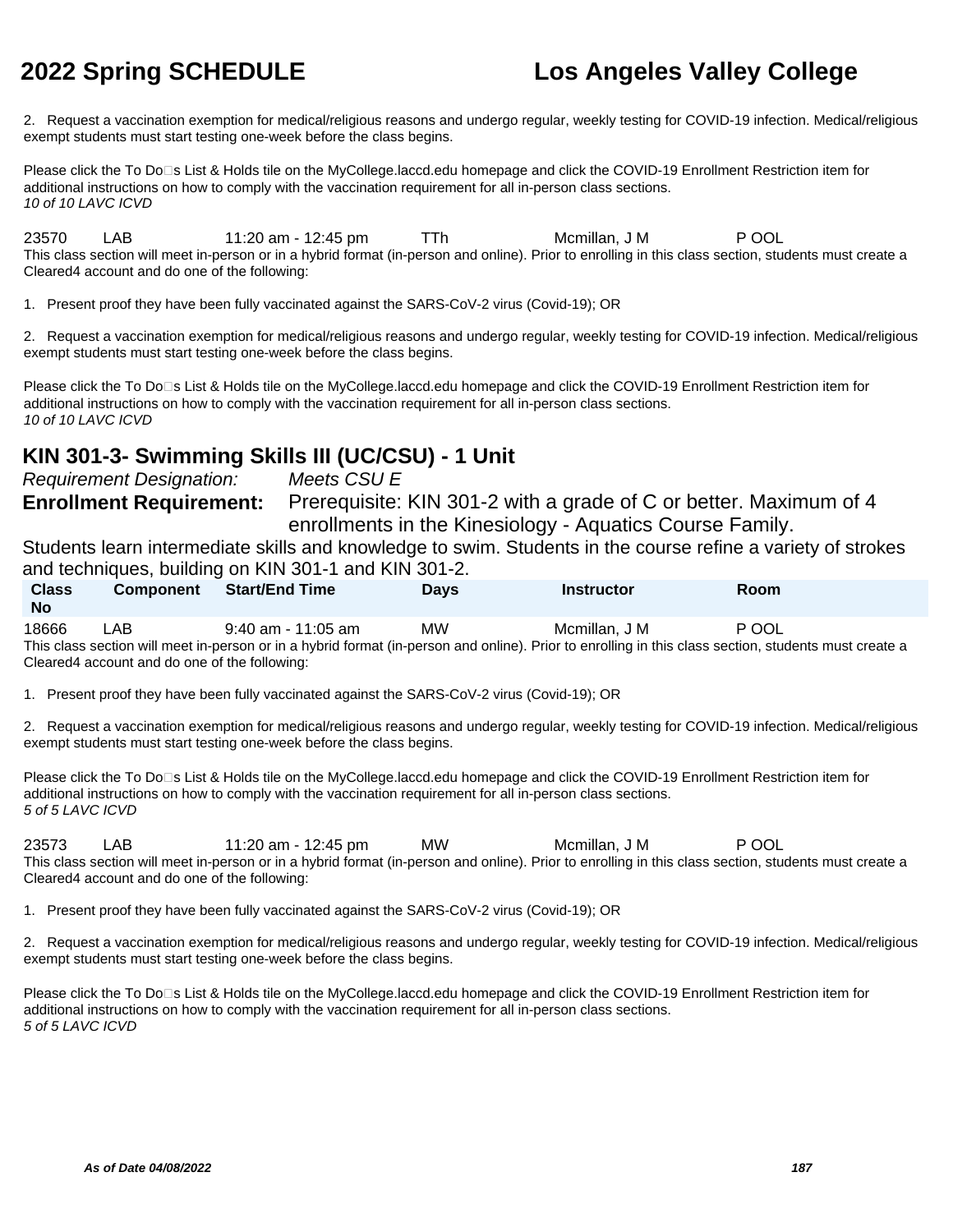23574 LAB 11:20 am - 12:45 pm TTh Mcmillan, J M P OOL This class section will meet in-person or in a hybrid format (in-person and online). Prior to enrolling in this class section, students must create a Cleared4 account and do one of the following:

1. Present proof they have been fully vaccinated against the SARS-CoV-2 virus (Covid-19); OR

2. Request a vaccination exemption for medical/religious reasons and undergo regular, weekly testing for COVID-19 infection. Medical/religious exempt students must start testing one-week before the class begins.

Please click the To Do<sup>n</sup>s List & Holds tile on the MyCollege.laccd.edu homepage and click the COVID-19 Enrollment Restriction item for additional instructions on how to comply with the vaccination requirement for all in-person class sections. 5 of 5 LAVC ICVD

### **KIN 303-1- Aqua Aerobics I (UC/CSU) - 1 Unit**

Requirement Designation: Meets CSU E

Students learn introductory exercises through aerobic activities performed in water. Cardiovascular endurance training and resistance training may be included.

| <b>Class</b><br><b>No</b> | <b>Component</b> | <b>Start/End Time</b> | <b>Davs</b> | Instructor  | Room                                                                                                                                                  |  |
|---------------------------|------------------|-----------------------|-------------|-------------|-------------------------------------------------------------------------------------------------------------------------------------------------------|--|
| 28895                     | ∟AB.             | $9:40$ am - 11:05 am  | ⊤Th         | Guzman, U J | P OOL                                                                                                                                                 |  |
| And                       | _AB              | $3:10$ hrs/wk         | TBA         | Guzman, U J | <b>INTERNET</b>                                                                                                                                       |  |
|                           |                  |                       |             |             | This class section will meet in-person or in a hybrid format (in-person and online). Prior to enrolling in this class section, students must create a |  |

section will meet in-person or in a hybrid format (in-person and online). Prior to enrolling in this class section, students must create a Cleared4 account and do one of the following:

1. Present proof they have been fully vaccinated against the SARS-CoV-2 virus (Covid-19); OR

2. Request a vaccination exemption for medical/religious reasons and undergo regular, weekly testing for COVID-19 infection. Medical/religious exempt students must start testing one-week before the class begins.

Please click the To Do<sup>n</sup>s List & Holds tile on the MyCollege.laccd.edu homepage and click the COVID-19 Enrollment Restriction item for additional instructions on how to comply with the vaccination requirement for all in-person class sections.

This is a late-start hybrid Kin 303-1 aqua aerobics class with your instructor Ubaldo Guzman. This class will begin April 11 and end June 6, 2022 meeting TTh 9;40am to 11:05 and weekly 3 hour content online on Canvas. This class will be in our warm 87 degree swallow pool you will enjoy. 28 of 28 LAVC ICVD

(Starts 04/11/2022, Ends 06/06/2022)

### **KIN 303-2- Aqua Aerobics II (UC/CSU) - 1 Unit**

**Enrollment Requirement:** Prerequisite: KIN 303-1 with a grade of C or better. Maximum of 4 enrollments in the Kinesiology - Aquatics Course Family.

Students learn beginning exercises through aerobic activities performed in water. Cardiovascular endurance training and resistance training may be included. This course builds upon KIN 303-1.

| <b>Class</b><br><b>No</b> | <b>Component</b> | <b>Start/End Time</b> | <b>Days</b> | <b>Instructor</b>                                                                                                                                     | Room            |
|---------------------------|------------------|-----------------------|-------------|-------------------------------------------------------------------------------------------------------------------------------------------------------|-----------------|
| 28999                     | LAB.             | 9:40 am - 11:05 am    | ГTh         | Guzman, U J                                                                                                                                           | P OOL           |
| And                       | _AB.             | $3:10$ hrs/wk         | тва         | Guzman, U J                                                                                                                                           | <b>INTERNET</b> |
|                           |                  |                       |             | This class section will meet in-person or in a hybrid format (in-person and online). Prior to enrolling in this class section, students must create a |                 |

prid format (in-person and online). Prior to enrolling in this class section, students must create a Cleared4 account and do one of the following:

1. Present proof they have been fully vaccinated against the SARS-CoV-2 virus (Covid-19); OR

2. Request a vaccination exemption for medical/religious reasons and undergo regular, weekly testing for COVID-19 infection. Medical/religious exempt students must start testing one-week before the class begins.

Please click the To Do<sup>n</sup>s List & Holds tile on the MyCollege.laccd.edu homepage and click the COVID-19 Enrollment Restriction item for additional instructions on how to comply with the vaccination requirement for all in-person class sections. 10 of 10 LAVC ICVD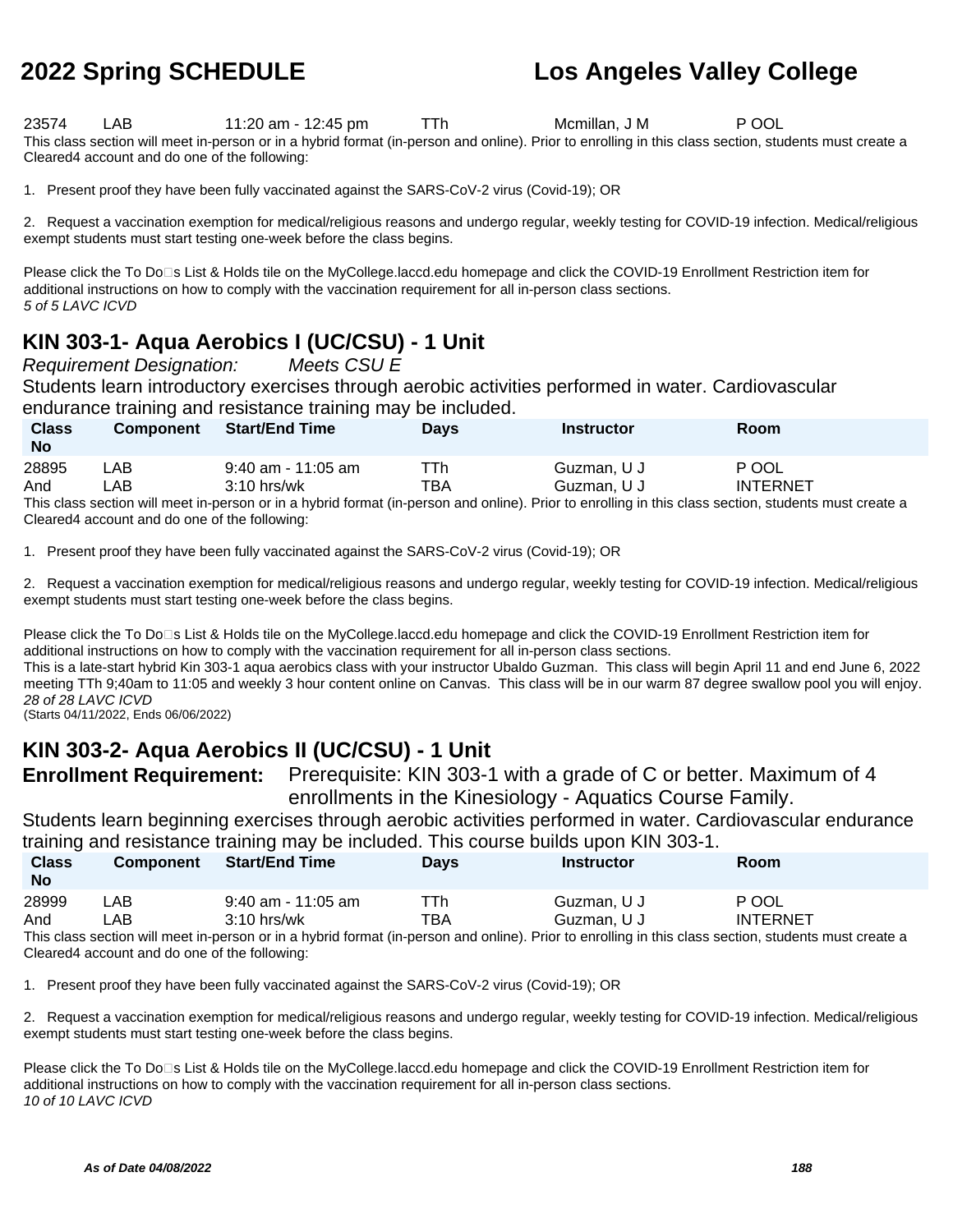(Starts 04/11/2022, Ends 06/06/2022)

#### **KIN 315-1- Judo I (UC/CSU) - 1 Unit**

Requirement Designation: Meets CSU E

**Enrollment Requirement:** Maximum of 4 enrollments in the Kinesiology - Martial Arts/ Combatives Course Family.

This introductory Judo course covers the most basic introductory concepts and techniques of throws, pins, strangles, falls, and submission holds.

| <b>Class</b> | <b>Component</b>                              | <b>Start/End Time</b> | <b>Davs</b> | <b>Instructor</b>                                                                                                                                     | Room    |  |
|--------------|-----------------------------------------------|-----------------------|-------------|-------------------------------------------------------------------------------------------------------------------------------------------------------|---------|--|
| <b>No</b>    |                                               |                       |             |                                                                                                                                                       |         |  |
| 23583        | LAB.                                          | 11:20 am - 12:45 pm   | TTh         | Honiio. G K                                                                                                                                           | CSC MP1 |  |
|              |                                               |                       |             | This class section will meet in-person or in a hybrid format (in-person and online). Prior to enrolling in this class section, students must create a |         |  |
|              | Cleared4 account and do one of the following: |                       |             |                                                                                                                                                       |         |  |

1. Present proof they have been fully vaccinated against the SARS-CoV-2 virus (Covid-19); OR

2. Request a vaccination exemption for medical/religious reasons and undergo regular, weekly testing for COVID-19 infection. Medical/religious exempt students must start testing one-week before the class begins.

Please click the To Do⊡s List & Holds tile on the MyCollege.laccd.edu homepage and click the COVID-19 Enrollment Restriction item for additional instructions on how to comply with the vaccination requirement for all in-person class sections. 28 of 28 LAVC ICVD

#### **KIN 315-2- Judo II (UC/CSU) - 1 Unit**

Requirement Designation: Meets CSU E

**Enrollment Requirement:** Prerequisite: KIN 315-1 with a grade of C or better. Maximum of 4 enrollments in the Kinesiology - Martial Arts/ Combatives Course Family.

This beginning (Level 2) course builds upon the introductory level , falls, throws, pins and strangles, introduced in Level 1. This beginning course covers additional throws and introduces submission holds, escapes and counter attacks.

| <b>Class</b><br><b>No</b> | <b>Component</b> | Start/End Time                                                                                                                                                                                                                 | <b>Days</b> | Instructor  | Room    |  |
|---------------------------|------------------|--------------------------------------------------------------------------------------------------------------------------------------------------------------------------------------------------------------------------------|-------------|-------------|---------|--|
| 23584                     | LAB              | 11:20 am - 12:45 pm                                                                                                                                                                                                            | TTh.        | Honjio, G K | CSC MP1 |  |
|                           |                  | This shape a subset which we are a series a bubild famou for parameter and subject. Durante specified which also a subject abusine would as a series when the series of the series of the series of the series of the series o |             |             |         |  |

This class section will meet in-person or in a hybrid format (in-person and online). Prior to enrolling in this class section, students must create a Cleared4 account and do one of the following:

1. Present proof they have been fully vaccinated against the SARS-CoV-2 virus (Covid-19); OR

2. Request a vaccination exemption for medical/religious reasons and undergo regular, weekly testing for COVID-19 infection. Medical/religious exempt students must start testing one-week before the class begins.

Please click the To Do<sup>n</sup>s List & Holds tile on the MyCollege.laccd.edu homepage and click the COVID-19 Enrollment Restriction item for additional instructions on how to comply with the vaccination requirement for all in-person class sections. 10 of 10 LAVC ICVD

#### **KIN 315-3- Judo III (UC/CSU) - 1 Unit**

Requirement Designation: Meets CSU E **Enrollment Requirement:** Prerequisite: KIN 315-2 with a grade of C or better. This intermediate course covers progressive throws, pins, strangles, falls, submission holds, escapes and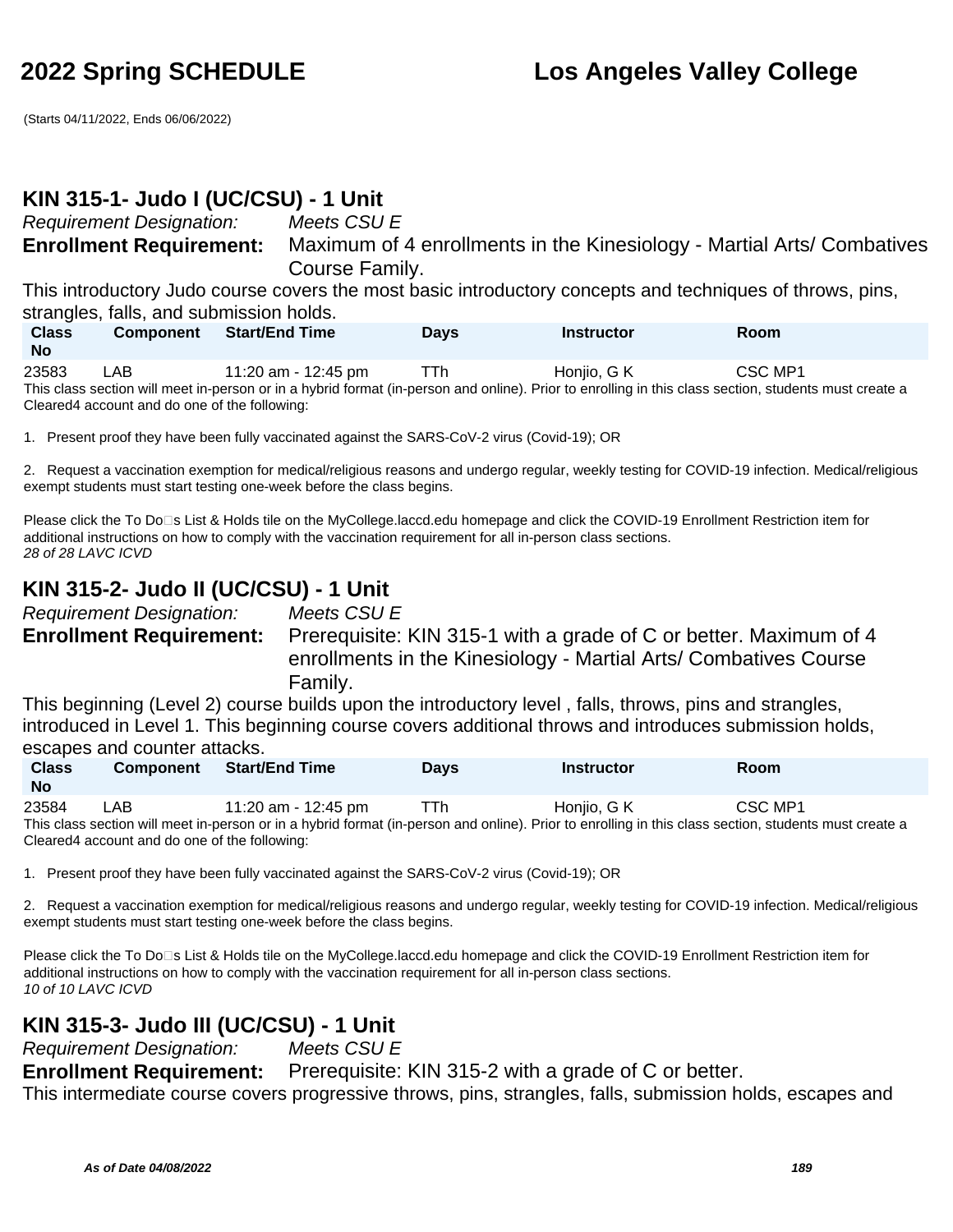counter attacks that build upon the skills learned in beginning Judo (level 2).

| <b>Class</b> | Component                                     | <b>Start/End Time</b> | <b>Davs</b> | <b>Instructor</b> | <b>Room</b>                                                                                                                                           |  |
|--------------|-----------------------------------------------|-----------------------|-------------|-------------------|-------------------------------------------------------------------------------------------------------------------------------------------------------|--|
| <b>No</b>    |                                               |                       |             |                   |                                                                                                                                                       |  |
| 23585        | LAB.                                          | 11:20 am - 12:45 pm   | <b>TTh</b>  | Honiio. G K       | CSC MP1                                                                                                                                               |  |
|              |                                               |                       |             |                   | This class section will meet in-person or in a hybrid format (in-person and online). Prior to enrolling in this class section, students must create a |  |
|              | Cleared4 account and do one of the following: |                       |             |                   |                                                                                                                                                       |  |

1. Present proof they have been fully vaccinated against the SARS-CoV-2 virus (Covid-19); OR

2. Request a vaccination exemption for medical/religious reasons and undergo regular, weekly testing for COVID-19 infection. Medical/religious exempt students must start testing one-week before the class begins.

Please click the To Do<sup>n</sup>s List & Holds tile on the MyCollege.laccd.edu homepage and click the COVID-19 Enrollment Restriction item for additional instructions on how to comply with the vaccination requirement for all in-person class sections. 10 of 10 LAVC ICVD

### **KIN 315-4- Judo IV (UC/CSU) - 1 Unit**

**Enrollment Requirement:** Prerequisite: KIN 315-3 with a grade of C or better.

Judo IV

| <b>Class</b><br><b>No</b> | <b>Component</b> | Start/End Time      | <b>Days</b> | Instructor  | Room    |  |
|---------------------------|------------------|---------------------|-------------|-------------|---------|--|
| 23586                     | LAB.             | 11:20 am - 12:45 pm | TTh         | Honjio, G K | CSC MP1 |  |

This class section will meet in-person or in a hybrid format (in-person and online). Prior to enrolling in this class section, students must create a Cleared4 account and do one of the following:

1. Present proof they have been fully vaccinated against the SARS-CoV-2 virus (Covid-19); OR

2. Request a vaccination exemption for medical/religious reasons and undergo regular, weekly testing for COVID-19 infection. Medical/religious exempt students must start testing one-week before the class begins.

Please click the To Do<sup>n</sup>s List & Holds tile on the MyCollege.laccd.edu homepage and click the COVID-19 Enrollment Restriction item for additional instructions on how to comply with the vaccination requirement for all in-person class sections. 10 of 10 LAVC ICVD

### **KIN 329-1- Body Conditioning I (UC/CSU) - 1 Unit**

This introductory course provides students with the opportunity to learn and participate in a variety of exercises for increasing cardiovascular fitness, muscular strength, and flexibility.

| <b>Class</b><br><b>No</b>                                                                                                                             | <b>Component</b>                              | <b>Start/End Time</b> | <b>Davs</b> | <b>Instructor</b> | Room      |  |
|-------------------------------------------------------------------------------------------------------------------------------------------------------|-----------------------------------------------|-----------------------|-------------|-------------------|-----------|--|
| 26329                                                                                                                                                 | LAB                                           | 11:20 am - 12:45 pm   | TTh         | Melodv. P E       | NORT HGYM |  |
| This class section will meet in-person or in a hybrid format (in-person and online). Prior to enrolling in this class section, students must create a |                                               |                       |             |                   |           |  |
|                                                                                                                                                       | Cleared4 account and do one of the following: |                       |             |                   |           |  |

1. Present proof they have been fully vaccinated against the SARS-CoV-2 virus (Covid-19); OR

2. Request a vaccination exemption for medical/religious reasons and undergo regular, weekly testing for COVID-19 infection. Medical/religious exempt students must start testing one-week before the class begins.

Please click the To Do<sup>n</sup>s List & Holds tile on the MyCollege.laccd.edu homepage and click the COVID-19 Enrollment Restriction item for additional instructions on how to comply with the vaccination requirement for all in-person class sections. 28 of 28 LAVC ICVD

13050 LAB 3:10 hrs/wk TBA Towns, L MAC 103 This class section will meet in-person or in a hybrid format (in-person and online). Prior to enrolling in this class section, students must create a Cleared4 account and do one of the following:

1. Present proof they have been fully vaccinated against the SARS-CoV-2 virus (Covid-19); OR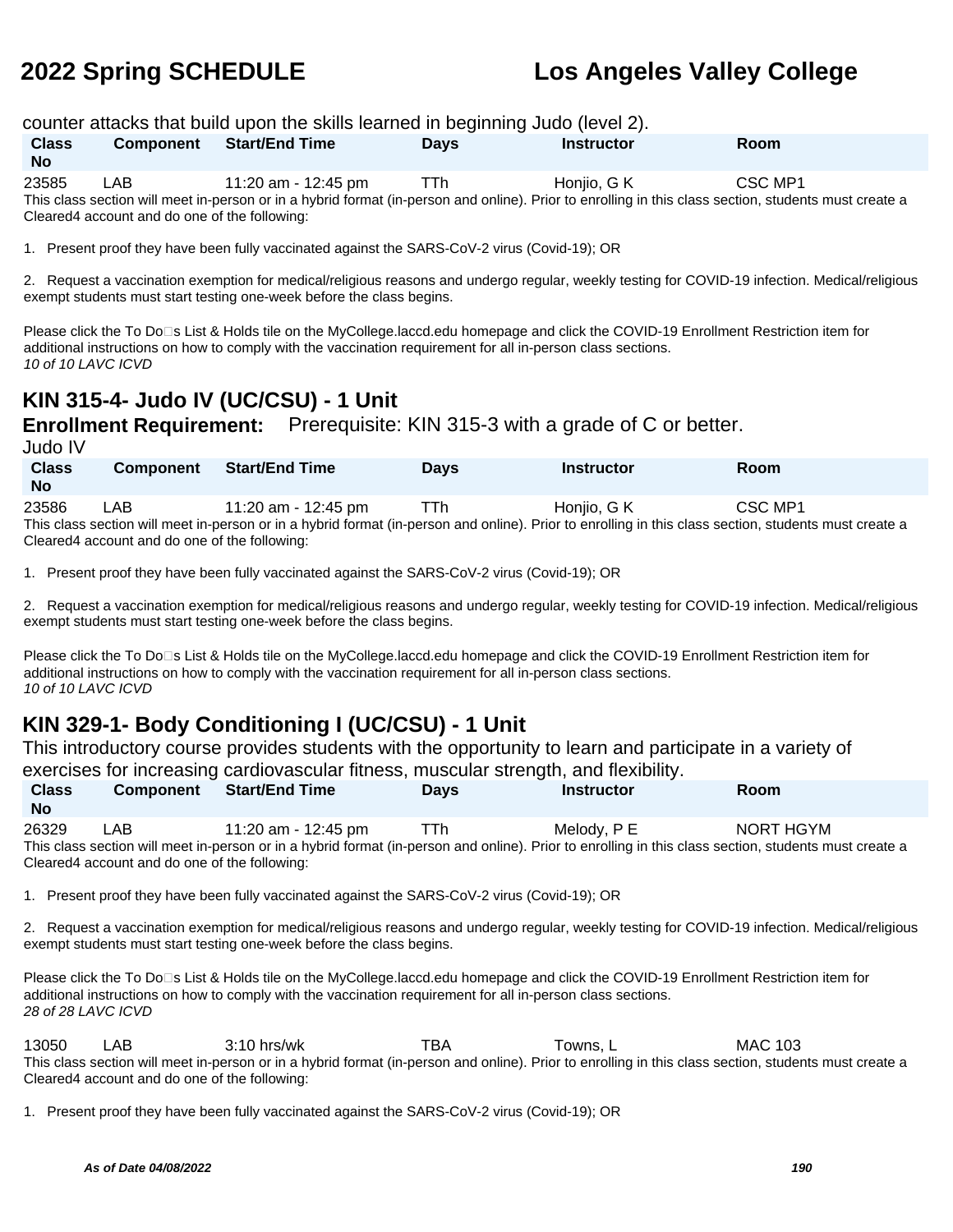2. Request a vaccination exemption for medical/religious reasons and undergo regular, weekly testing for COVID-19 infection. Medical/religious exempt students must start testing one-week before the class begins.

Please click the To Do<sup>n</sup>s List & Holds tile on the MyCollege.laccd.edu homepage and click the COVID-19 Enrollment Restriction item for additional instructions on how to comply with the vaccination requirement for all in-person class sections. This class is designed for the Football Team. Contact instructor for add code. 28 of 28 LAVC ICVD

#### **KIN 329-2- Body Conditioning II (UC/CSU) - 1 Unit**

Requirement Designation: Meets CSU E **Enrollment Requirement:** Prerequisite: KIN 329-1 with a grade of C or better. Maximum of 4 enrollments in the Kinesiology - Aerobics, Circuit Training & Sport Specific Strength Training Course Family.

Students learn and participate in a variety of beginning level exercises for increasing cardiovascular fitness, muscular strength, and flexibility. This course builds on KIN 329-1.

| <b>Class</b><br>No | <b>Component</b> | <b>Start/End Time</b> | <b>Days</b> | Instructor  | Room      |  |
|--------------------|------------------|-----------------------|-------------|-------------|-----------|--|
| 26596              | <b>LAB</b>       | 11:20 am - 12:45 pm   | ⊤Th         | Melody, P E | NORT HGYM |  |

This class section will meet in-person or in a hybrid format (in-person and online). Prior to enrolling in this class section, students must create a Cleared4 account and do one of the following:

1. Present proof they have been fully vaccinated against the SARS-CoV-2 virus (Covid-19); OR

2. Request a vaccination exemption for medical/religious reasons and undergo regular, weekly testing for COVID-19 infection. Medical/religious exempt students must start testing one-week before the class begins.

Please click the To Do□s List & Holds tile on the MyCollege.laccd.edu homepage and click the COVID-19 Enrollment Restriction item for additional instructions on how to comply with the vaccination requirement for all in-person class sections. 10 of 10 LAVC ICVD

18083 LAB 3:10 hrs/wk TBA Towns, L MAC 103 This class section will meet in-person or in a hybrid format (in-person and online). Prior to enrolling in this class section, students must create a Cleared4 account and do one of the following:

1. Present proof they have been fully vaccinated against the SARS-CoV-2 virus (Covid-19); OR

2. Request a vaccination exemption for medical/religious reasons and undergo regular, weekly testing for COVID-19 infection. Medical/religious exempt students must start testing one-week before the class begins.

Please click the To Do<sup>n</sup>s List & Holds tile on the MyCollege.laccd.edu homepage and click the COVID-19 Enrollment Restriction item for additional instructions on how to comply with the vaccination requirement for all in-person class sections. This class is designed for the Football Team. Contact instructor for add code. 5 of 5 LAVC ICVD

### **KIN 329-3- Body Conditioning III (UC/CSU) - 1 Unit**

**Enrollment Requirement:** Prerequisite: KIN 329-2 with a grade of C or better. Maximum of 4 enrollments in the Kinesiology - Aerobics, Circuit Training & Sport Specific Strength Training Course Family.

Students learn and participate in a variety of intermediate level exercises for increasing cardiovascular fitness, muscular strength, and flexibility. This course builds on KIN 329-2.

**Class No Component Start/End Time Days Instructor Room**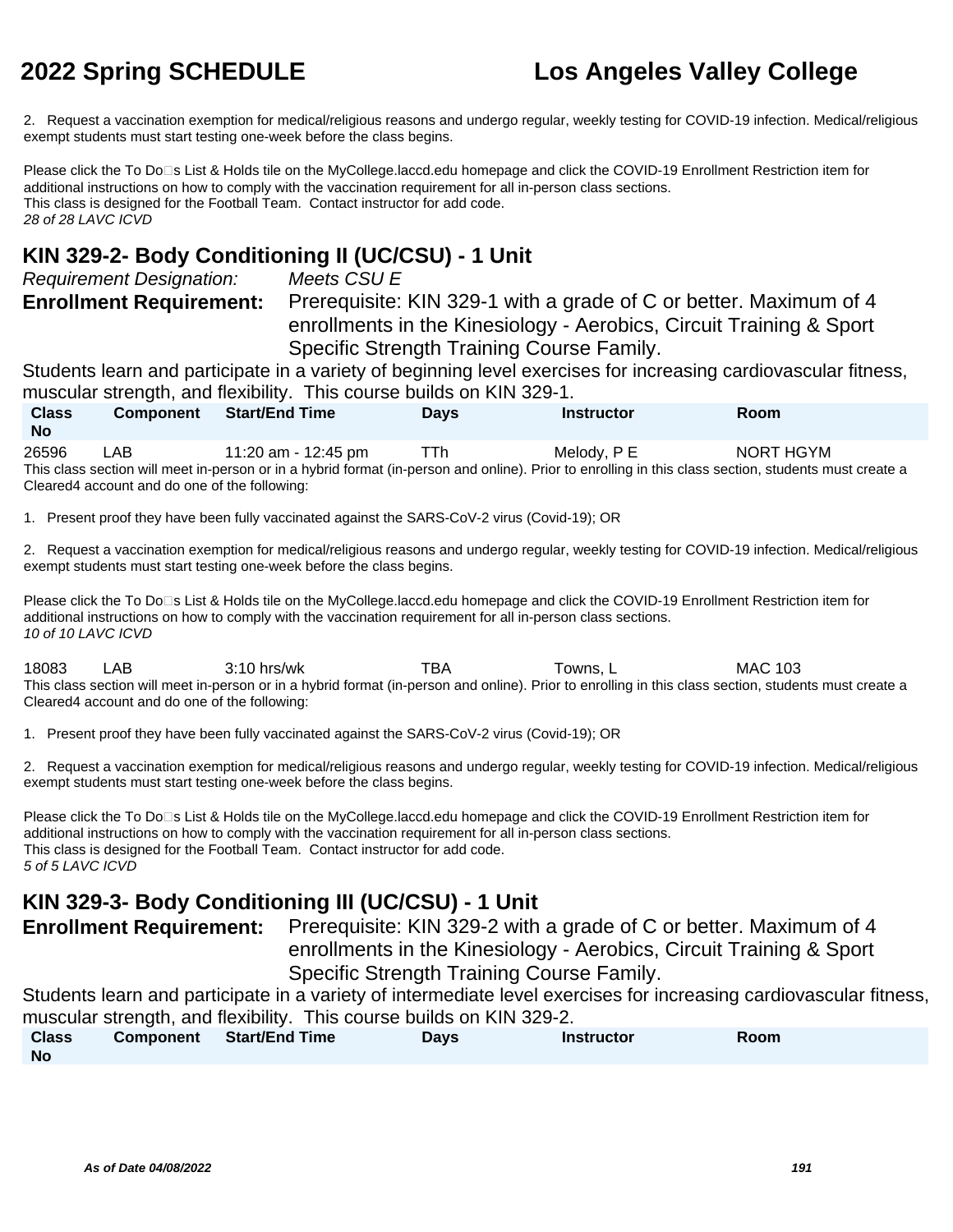26671 LEC 11:20 am - 11:20 am TTh Melody, P E NORT HGYM This class section will meet in-person or in a hybrid format (in-person and online). Prior to enrolling in this class section, students must create a Cleared4 account and do one of the following:

1. Present proof they have been fully vaccinated against the SARS-CoV-2 virus (Covid-19); OR

2. Request a vaccination exemption for medical/religious reasons and undergo regular, weekly testing for COVID-19 infection. Medical/religious exempt students must start testing one-week before the class begins.

Please click the To Do<sup>n</sup>s List & Holds tile on the MyCollege.laccd.edu homepage and click the COVID-19 Enrollment Restriction item for additional instructions on how to comply with the vaccination requirement for all in-person class sections. 10 of 10 LAVC ICVD

21852 LAB 0:00 hrs/wk TBA Towns, L MAC 103 This class section will meet in-person or in a hybrid format (in-person and online). Prior to enrolling in this class section, students must create a Cleared4 account and do one of the following:

1. Present proof they have been fully vaccinated against the SARS-CoV-2 virus (Covid-19); OR

2. Request a vaccination exemption for medical/religious reasons and undergo regular, weekly testing for COVID-19 infection. Medical/religious exempt students must start testing one-week before the class begins.

Please click the To Do<sup>n</sup>s List & Holds tile on the MyCollege.laccd.edu homepage and click the COVID-19 Enrollment Restriction item for additional instructions on how to comply with the vaccination requirement for all in-person class sections. 28 of 28 LAVC ICVD

#### **KIN 334-1- Fitness Walking I (CSU) - 1 Unit**

**Enrollment Requirement:** Maximum of 4 enrollments in the Kinesiology - Track & Field Course Family.

Students learn and participate in cardiovascular activities and learn healthy lifestyle choices through introductory level walking programs.

| <b>Class</b><br><b>No</b> | <b>Component</b> | <b>Start/End Time</b> | <b>Days</b> | <b>Instructor</b> | <b>Room</b>     |
|---------------------------|------------------|-----------------------|-------------|-------------------|-----------------|
| 21015                     | _AB.             | $3:10$ hrs/wk         | <b>TBA</b>  | Perry, SF         | <b>INTERNET</b> |

This class requires students to work online independently each week for the amount of TBA time shown in addition to completing assignments.

| 21016 | _AB | $3:10$ hrs/wk | TBA | Garcia, F R | INTERNET |
|-------|-----|---------------|-----|-------------|----------|
|-------|-----|---------------|-----|-------------|----------|

This class requires students to work online independently each week for the amount of TBA time shown in addition to completing assignments.

| 21017 | ∟AB | $6:30$ hrs/wk | TBA | Perry, SF | <b>INTERNET</b> |
|-------|-----|---------------|-----|-----------|-----------------|
|-------|-----|---------------|-----|-----------|-----------------|

This class requires students to work online independently each week for the amount of TBA time shown in addition to completing assignments. (Starts 04/11/2022, Ends 06/06/2022)

| 29043 | ΑB | $6:30$ hrs/wk | ™ВА | Garcia.<br><b>LD</b> | INTERNET |
|-------|----|---------------|-----|----------------------|----------|
|-------|----|---------------|-----|----------------------|----------|

This class requires students to work online independently each week for the amount of TBA time shown in addition to completing assignments. (Starts 04/11/2022, Ends 06/06/2022)

#### **KIN 350-1- Weight Training I (UC/CSU) - 1 Unit**

Requirement Designation: Meets CSU E

This introductory level strength training class includes progressive resistance exercises. There is an emphasis on the knowledge, understanding, and values of building muscle strength and endurance.

| <b>Class</b> | <b>Component</b> | <b>Start/End Time</b> | Days | <b>Instructor</b> | Room |  |
|--------------|------------------|-----------------------|------|-------------------|------|--|
|--------------|------------------|-----------------------|------|-------------------|------|--|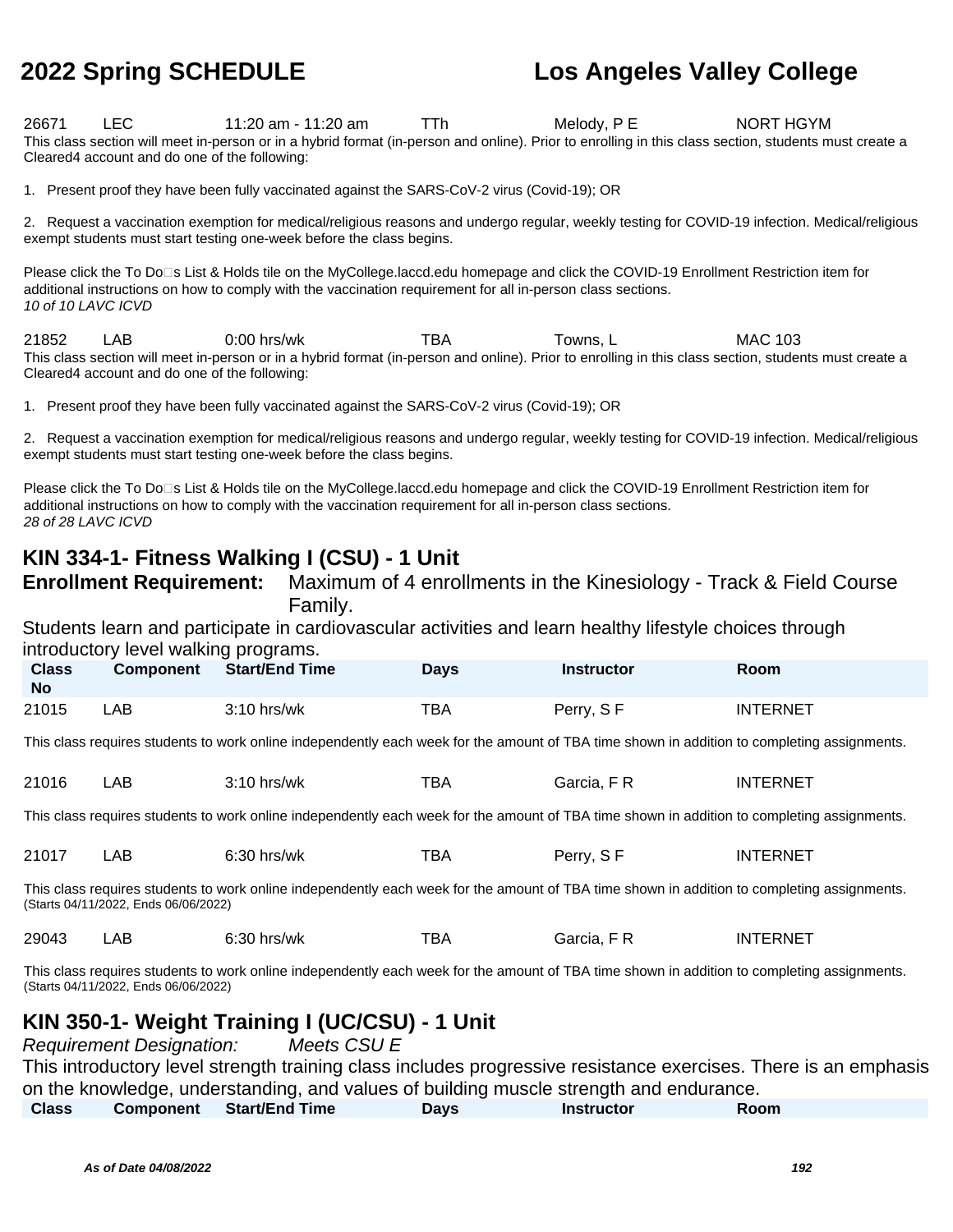#### **No**

13885 LAB 6:25 am - 7:50 am MW Sims, J A MAC 103 This class section will meet in-person or in a hybrid format (in-person and online). Prior to enrolling in this class section, students must create a Cleared4 account and do one of the following:

1. Present proof they have been fully vaccinated against the SARS-CoV-2 virus (Covid-19); OR

2. Request a vaccination exemption for medical/religious reasons and undergo regular, weekly testing for COVID-19 infection. Medical/religious exempt students must start testing one-week before the class begins.

Please click the To Do<sup>n</sup>s List & Holds tile on the MyCollege.laccd.edu homepage and click the COVID-19 Enrollment Restriction item for additional instructions on how to comply with the vaccination requirement for all in-person class sections. 28 of 28 LAVC ICVD

13899 LAB 8:00 am - 9:25 am MW Sims, J A MAC 103 This class section will meet in-person or in a hybrid format (in-person and online). Prior to enrolling in this class section, students must create a Cleared4 account and do one of the following:

1. Present proof they have been fully vaccinated against the SARS-CoV-2 virus (Covid-19); OR

2. Request a vaccination exemption for medical/religious reasons and undergo regular, weekly testing for COVID-19 infection. Medical/religious exempt students must start testing one-week before the class begins.

Please click the To Do<sup>n</sup>s List & Holds tile on the MyCollege.laccd.edu homepage and click the COVID-19 Enrollment Restriction item for additional instructions on how to comply with the vaccination requirement for all in-person class sections. 28 of 28 LAVC ICVD

13913 LAB 9:40 am - 11:05 am MW Sims, J A MAC 103 This class section will meet in-person or in a hybrid format (in-person and online). Prior to enrolling in this class section, students must create a Cleared4 account and do one of the following:

1. Present proof they have been fully vaccinated against the SARS-CoV-2 virus (Covid-19); OR

2. Request a vaccination exemption for medical/religious reasons and undergo regular, weekly testing for COVID-19 infection. Medical/religious exempt students must start testing one-week before the class begins.

Please click the To Do□s List & Holds tile on the MyCollege.laccd.edu homepage and click the COVID-19 Enrollment Restriction item for additional instructions on how to comply with the vaccination requirement for all in-person class sections. 28 of 28 LAVC ICVD

| 28896 | _AB                                            | $9:40$ am - 11:05 am                                                                                                                                  | ⊤Тh | Buchanan. D | MAC 103         |
|-------|------------------------------------------------|-------------------------------------------------------------------------------------------------------------------------------------------------------|-----|-------------|-----------------|
| And   | _AB_                                           | $3:10$ hrs/wk                                                                                                                                         | TBA | Buchanan. D | <b>INTERNET</b> |
|       |                                                | This class section will meet in-person or in a hybrid format (in-person and online). Prior to enrolling in this class section, students must create a |     |             |                 |
|       | Cleared 4 account and do one of the following: |                                                                                                                                                       |     |             |                 |

1. Present proof they have been fully vaccinated against the SARS-CoV-2 virus (Covid-19); OR

2. Request a vaccination exemption for medical/religious reasons and undergo regular, weekly testing for COVID-19 infection. Medical/religious exempt students must start testing one-week before the class begins.

Please click the To Do<sup>n</sup>s List & Holds tile on the MyCollege.laccd.edu homepage and click the COVID-19 Enrollment Restriction item for additional instructions on how to comply with the vaccination requirement for all in-person class sections. 28 of 28 LAVC ICVD (Starts 04/11/2022, Ends 06/06/2022)

13928 LAB 11:35 am - 12:35 pm TTh Hang, M MAC 103 This class section will meet in-person or in a hybrid format (in-person and online). Prior to enrolling in this class section, students must create a Cleared4 account and do one of the following:

1. Present proof they have been fully vaccinated against the SARS-CoV-2 virus (Covid-19); OR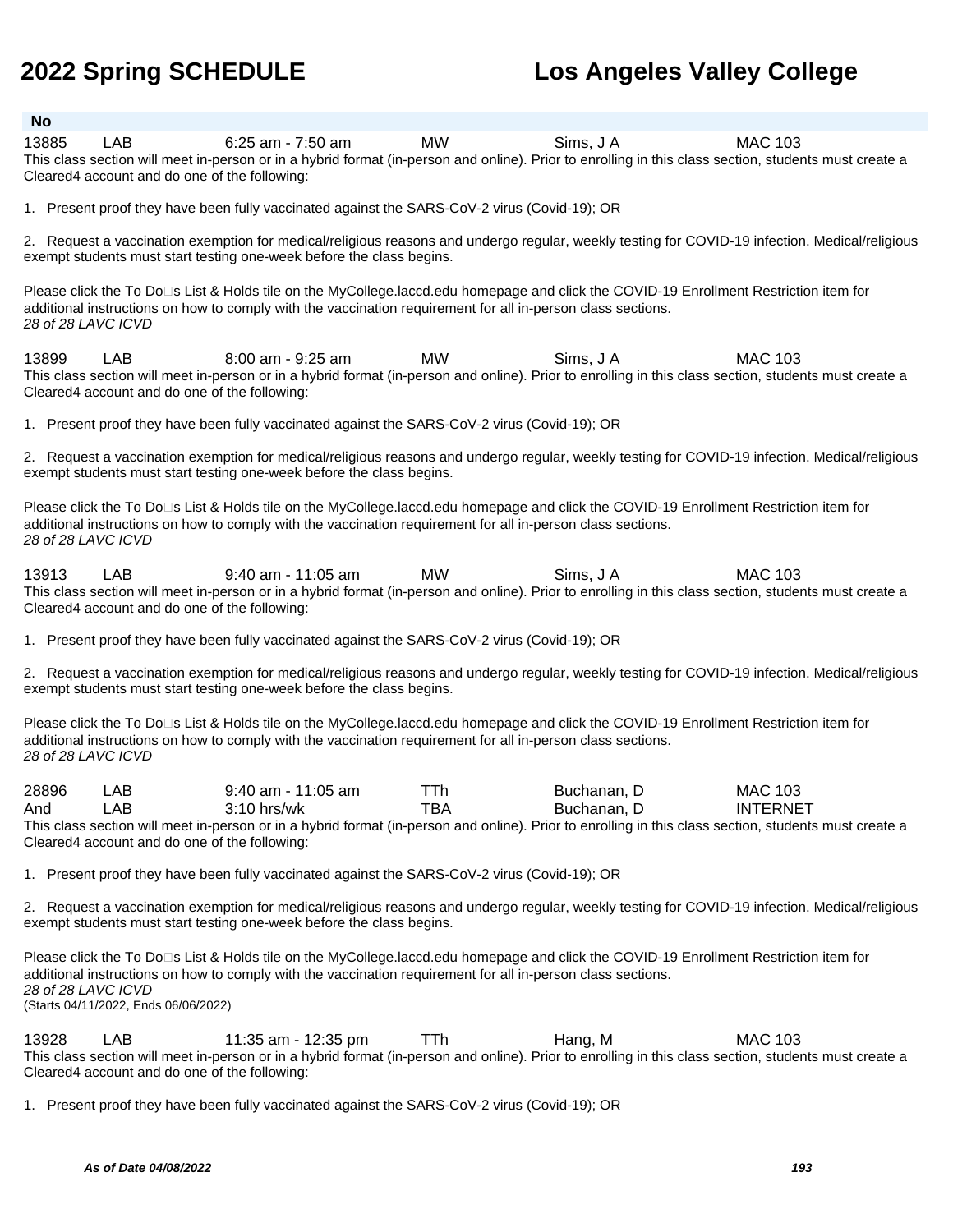2. Request a vaccination exemption for medical/religious reasons and undergo regular, weekly testing for COVID-19 infection. Medical/religious exempt students must start testing one-week before the class begins.

Please click the To Do<sup>n</sup>s List & Holds tile on the MyCollege.laccd.edu homepage and click the COVID-19 Enrollment Restriction item for additional instructions on how to comply with the vaccination requirement for all in-person class sections. 28 of 28 LAVC ICVD

23782 LAB 7:00 pm - 8:25 pm TTh Sims, J A MAC 103 This class section will meet in-person or in a hybrid format (in-person and online). Prior to enrolling in this class section, students must create a Cleared4 account and do one of the following:

1. Present proof they have been fully vaccinated against the SARS-CoV-2 virus (Covid-19); OR

2. Request a vaccination exemption for medical/religious reasons and undergo regular, weekly testing for COVID-19 infection. Medical/religious exempt students must start testing one-week before the class begins.

Please click the To Do<sup>n</sup>s List & Holds tile on the MyCollege.laccd.edu homepage and click the COVID-19 Enrollment Restriction item for additional instructions on how to comply with the vaccination requirement for all in-person class sections. 28 of 28 LAVC ICVD

13880 LAB 3:10 hrs/wk TBA Towns, L MAC 103 This class section will meet in-person or in a hybrid format (in-person and online). Prior to enrolling in this class section, students must create a Cleared4 account and do one of the following:

1. Present proof they have been fully vaccinated against the SARS-CoV-2 virus (Covid-19); OR

2. Request a vaccination exemption for medical/religious reasons and undergo regular, weekly testing for COVID-19 infection. Medical/religious exempt students must start testing one-week before the class begins.

Please click the To Do□s List & Holds tile on the MyCollege.laccd.edu homepage and click the COVID-19 Enrollment Restriction item for additional instructions on how to comply with the vaccination requirement for all in-person class sections. This class is designed for the Football Team. Contact instructor for add code. 28 of 28 LAVC ICVD

### **KIN 350-2- Weight Training II (UC/CSU) - 1 Unit**

Requirement Designation: Meets CSU E

**Enrollment Requirement:** Prerequisite: KIN 350-1 with a grade of C or better. Maximum of 4 enrollments in the Kinesiology - Aerobics, Circuit Training & Sport Specific Strength Training Course Family.

This beginning level strength training class includes progressive resistance exercises. There is an emphasis on the knowledge, understanding, and values of building muscle strength and endurance. This course builds upon KIN 350-1.

| <b>Class</b><br><b>No</b> | <b>Component</b> | <b>Start/End Time</b>                                                                                                                                 | <b>Days</b> | <b>Instructor</b> | Room    |
|---------------------------|------------------|-------------------------------------------------------------------------------------------------------------------------------------------------------|-------------|-------------------|---------|
| 12164                     | LAB              | 6:25 am - 7:50 am                                                                                                                                     | <b>MW</b>   | Sims. J A         | MAC 103 |
|                           |                  | This class section will meet in-person or in a hybrid format (in-person and online). Prior to enrolling in this class section, students must create a |             |                   |         |

Cleared4 account and do one of the following:

1. Present proof they have been fully vaccinated against the SARS-CoV-2 virus (Covid-19); OR

2. Request a vaccination exemption for medical/religious reasons and undergo regular, weekly testing for COVID-19 infection. Medical/religious exempt students must start testing one-week before the class begins.

Please click the To Do<sup>n</sup>s List & Holds tile on the MyCollege.laccd.edu homepage and click the COVID-19 Enrollment Restriction item for additional instructions on how to comply with the vaccination requirement for all in-person class sections. 20 of 20 LAVC ICVD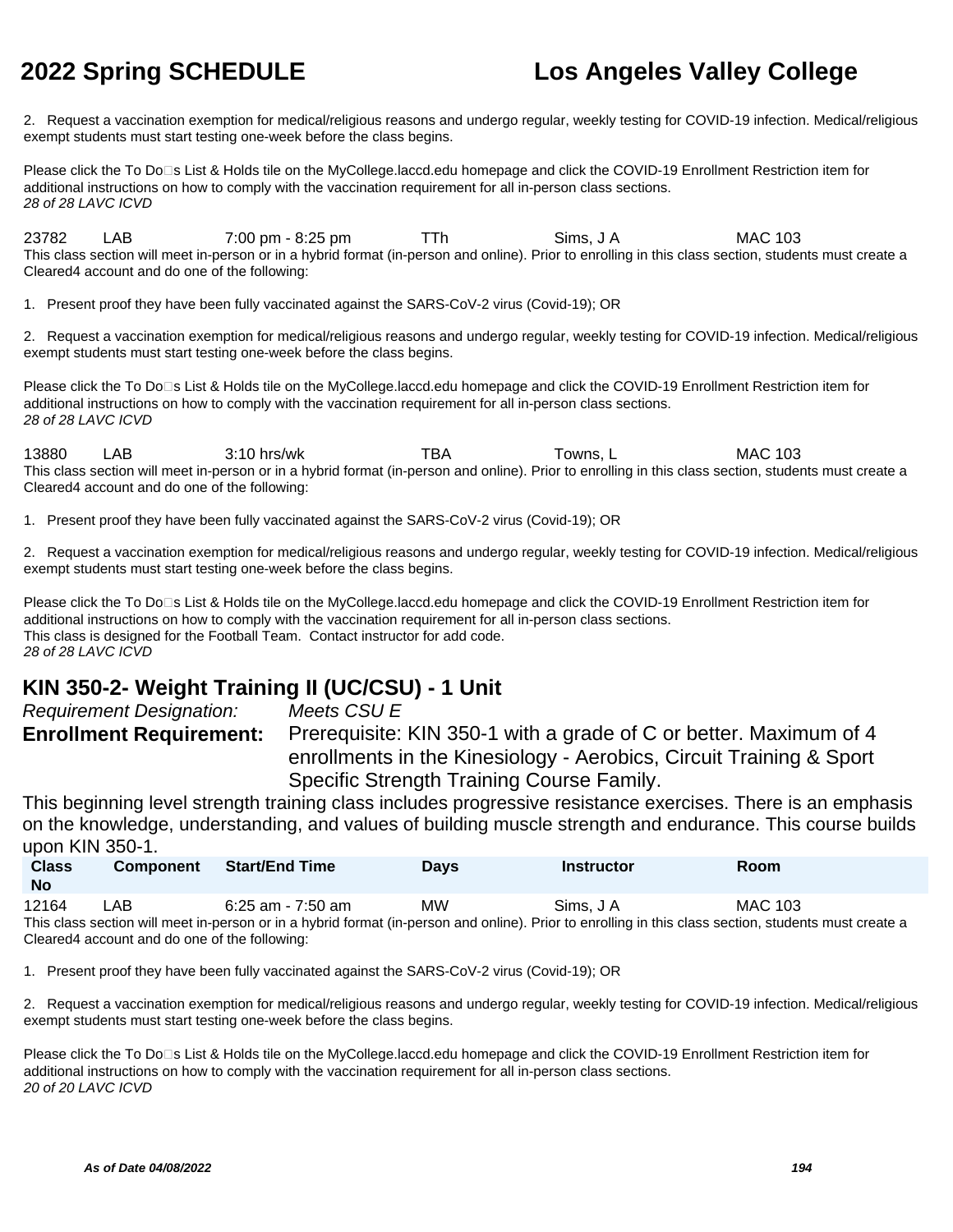23779 LAB 8:00 am - 9:25 am MW Sims, J A MAC 103 This class section will meet in-person or in a hybrid format (in-person and online). Prior to enrolling in this class section, students must create a Cleared4 account and do one of the following:

1. Present proof they have been fully vaccinated against the SARS-CoV-2 virus (Covid-19); OR

2. Request a vaccination exemption for medical/religious reasons and undergo regular, weekly testing for COVID-19 infection. Medical/religious exempt students must start testing one-week before the class begins.

Please click the To Do⊡s List & Holds tile on the MyCollege.laccd.edu homepage and click the COVID-19 Enrollment Restriction item for additional instructions on how to comply with the vaccination requirement for all in-person class sections. 10 of 10 LAVC ICVD

12221 LAB 9:40 am - 11:05 am MW Sims, J A MAC 103 This class section will meet in-person or in a hybrid format (in-person and online). Prior to enrolling in this class section, students must create a Cleared4 account and do one of the following:

1. Present proof they have been fully vaccinated against the SARS-CoV-2 virus (Covid-19); OR

2. Request a vaccination exemption for medical/religious reasons and undergo regular, weekly testing for COVID-19 infection. Medical/religious exempt students must start testing one-week before the class begins.

Please click the To Do<sup>n</sup>s List & Holds tile on the MyCollege.laccd.edu homepage and click the COVID-19 Enrollment Restriction item for additional instructions on how to comply with the vaccination requirement for all in-person class sections. 10 of 10 LAVC ICVD

| 29002 | LAB | $9:40$ am - 11:05 am |     | Buchanan. D | <b>MAC 103</b>  |
|-------|-----|----------------------|-----|-------------|-----------------|
| And   | _AB | $3:10$ hrs/wk        | тва | Buchanan. D | <b>INTERNET</b> |

This class section will meet in-person or in a hybrid format (in-person and online). Prior to enrolling in this class section, students must create a Cleared4 account and do one of the following:

1. Present proof they have been fully vaccinated against the SARS-CoV-2 virus (Covid-19); OR

2. Request a vaccination exemption for medical/religious reasons and undergo regular, weekly testing for COVID-19 infection. Medical/religious exempt students must start testing one-week before the class begins.

Please click the To Do□s List & Holds tile on the MyCollege.laccd.edu homepage and click the COVID-19 Enrollment Restriction item for additional instructions on how to comply with the vaccination requirement for all in-person class sections. 10 of 10 LAVC ICVD (Starts 04/11/2022, Ends 06/06/2022)

12248 LAB 11:20 am - 12:45 pm TTh Hang, M MAC 103 This class section will meet in-person or in a hybrid format (in-person and online). Prior to enrolling in this class section, students must create a Cleared4 account and do one of the following:

1. Present proof they have been fully vaccinated against the SARS-CoV-2 virus (Covid-19); OR

2. Request a vaccination exemption for medical/religious reasons and undergo regular, weekly testing for COVID-19 infection. Medical/religious exempt students must start testing one-week before the class begins.

Please click the To Do⊡s List & Holds tile on the MyCollege.laccd.edu homepage and click the COVID-19 Enrollment Restriction item for additional instructions on how to comply with the vaccination requirement for all in-person class sections. 10 of 10 LAVC ICVD

23780 LAB 7:00 pm - 8:25 pm TTh Sims, J A MAC 103 This class section will meet in-person or in a hybrid format (in-person and online). Prior to enrolling in this class section, students must create a Cleared4 account and do one of the following:

1. Present proof they have been fully vaccinated against the SARS-CoV-2 virus (Covid-19); OR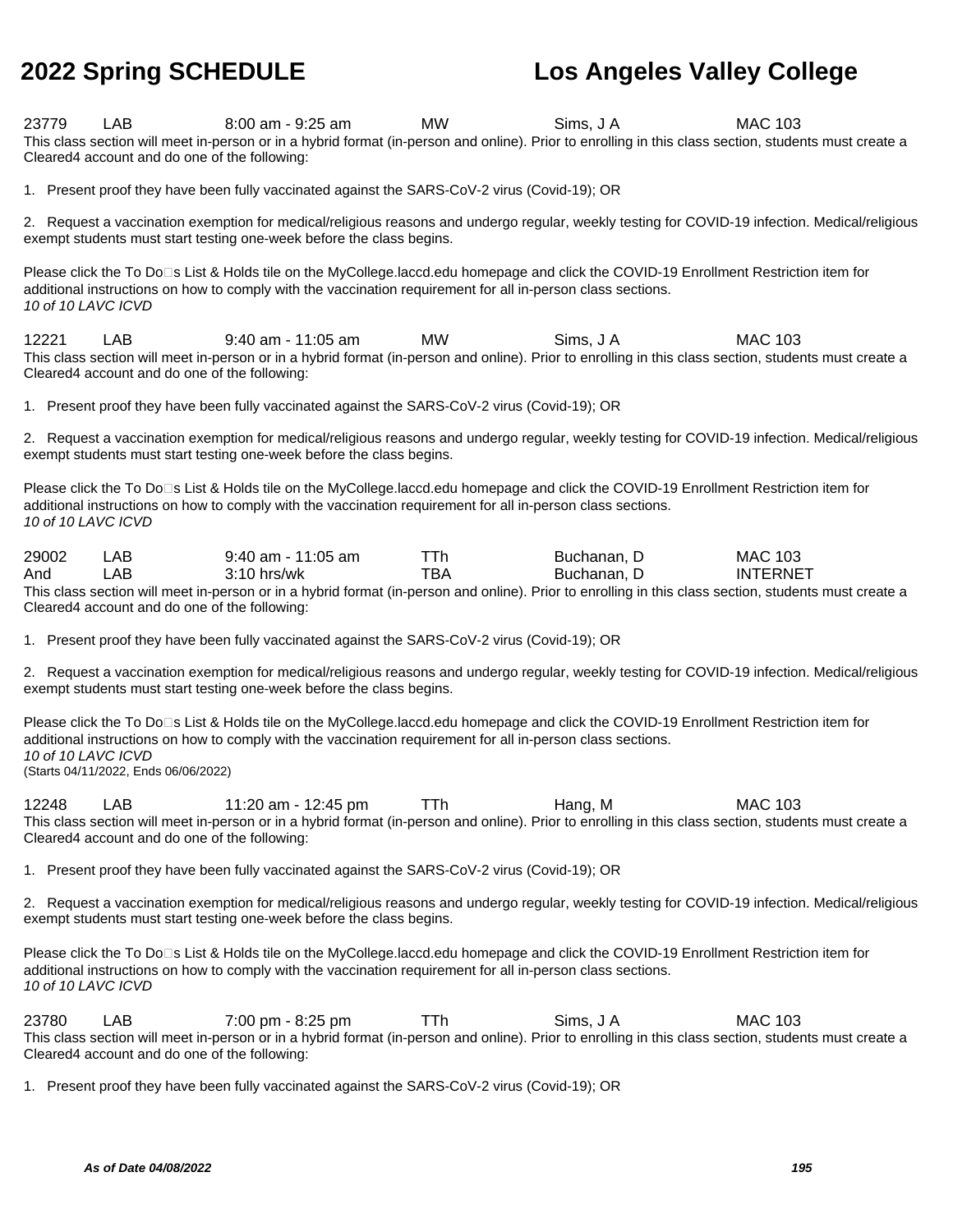2. Request a vaccination exemption for medical/religious reasons and undergo regular, weekly testing for COVID-19 infection. Medical/religious exempt students must start testing one-week before the class begins.

Please click the To Do⊡s List & Holds tile on the MyCollege.laccd.edu homepage and click the COVID-19 Enrollment Restriction item for additional instructions on how to comply with the vaccination requirement for all in-person class sections. 10 of 10 LAVC ICVD

12153 LAB 3:10 hrs/wk TBA Towns, L MAC 103 This class section will meet in-person or in a hybrid format (in-person and online). Prior to enrolling in this class section, students must create a Cleared4 account and do one of the following:

1. Present proof they have been fully vaccinated against the SARS-CoV-2 virus (Covid-19); OR

2. Request a vaccination exemption for medical/religious reasons and undergo regular, weekly testing for COVID-19 infection. Medical/religious exempt students must start testing one-week before the class begins.

Please click the To Do<sup>n</sup>s List & Holds tile on the MyCollege.laccd.edu homepage and click the COVID-19 Enrollment Restriction item for additional instructions on how to comply with the vaccination requirement for all in-person class sections. This class is designed for the Football Team. Contact instructor for add code. 20 of 20 LAVC ICVD

## **KIN 350-3- Weight Training III (UC/CSU) - 1 Unit**

Requirement Designation: Meets CSU E

This intermediate level strength training class includes progressive resistance exercises. There is an emphasis on the knowledge, understanding, and values of building muscle strength and endurance. This course builds upon KIN 350-2.

| <b>Class</b><br><b>No</b> | <b>Component</b> | <b>Start/End Time</b>                                                                                                                                 | <b>Days</b> | Instructor | <b>Room</b> |
|---------------------------|------------------|-------------------------------------------------------------------------------------------------------------------------------------------------------|-------------|------------|-------------|
| 11553                     | LAB              | 6:25 am - 7:50 am                                                                                                                                     | <b>MW</b>   | Sims. J A  | MAC 103     |
|                           |                  | This class section will meet in-person or in a hybrid format (in-person and online). Prior to enrolling in this class section, students must create a |             |            |             |

Cleared4 account and do one of the following:

1. Present proof they have been fully vaccinated against the SARS-CoV-2 virus (Covid-19); OR

2. Request a vaccination exemption for medical/religious reasons and undergo regular, weekly testing for COVID-19 infection. Medical/religious exempt students must start testing one-week before the class begins.

Please click the To Do⊡s List & Holds tile on the MyCollege.laccd.edu homepage and click the COVID-19 Enrollment Restriction item for additional instructions on how to comply with the vaccination requirement for all in-person class sections. 10 of 10 LAVC ICVD

11593 LAB 8:00 am - 9:25 am MW Sims, J A MAC 103 This class section will meet in-person or in a hybrid format (in-person and online). Prior to enrolling in this class section, students must create a Cleared4 account and do one of the following:

1. Present proof they have been fully vaccinated against the SARS-CoV-2 virus (Covid-19); OR

2. Request a vaccination exemption for medical/religious reasons and undergo regular, weekly testing for COVID-19 infection. Medical/religious exempt students must start testing one-week before the class begins.

Please click the To Do⊡s List & Holds tile on the MyCollege.laccd.edu homepage and click the COVID-19 Enrollment Restriction item for additional instructions on how to comply with the vaccination requirement for all in-person class sections. 10 of 10 LAVC ICVD

11618 LAB 9:40 am - 11:05 am MW Sims, J A MAC 103 This class section will meet in-person or in a hybrid format (in-person and online). Prior to enrolling in this class section, students must create a Cleared4 account and do one of the following: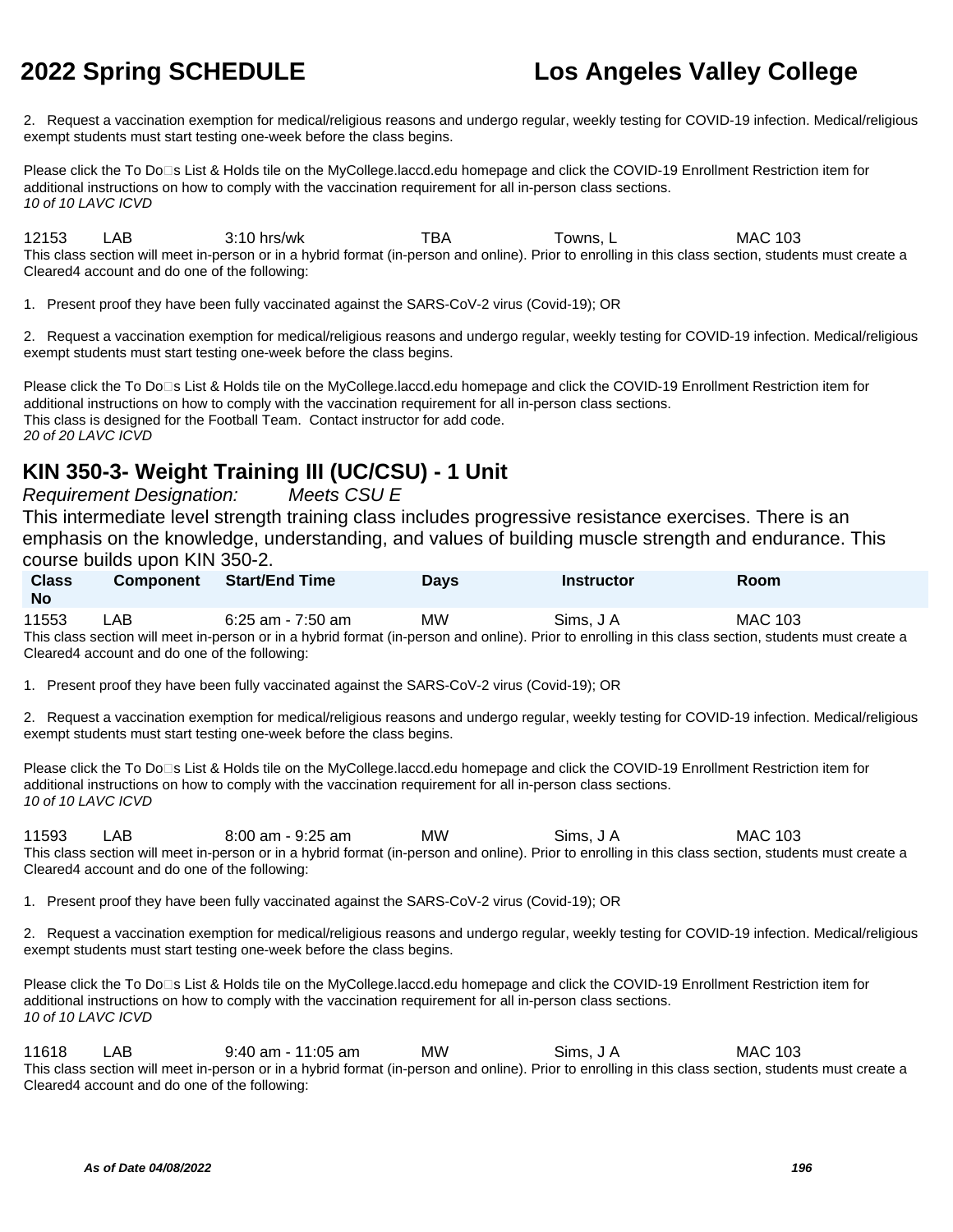1. Present proof they have been fully vaccinated against the SARS-CoV-2 virus (Covid-19); OR

2. Request a vaccination exemption for medical/religious reasons and undergo regular, weekly testing for COVID-19 infection. Medical/religious exempt students must start testing one-week before the class begins.

Please click the To Do<sup>n</sup>s List & Holds tile on the MyCollege.laccd.edu homepage and click the COVID-19 Enrollment Restriction item for additional instructions on how to comply with the vaccination requirement for all in-person class sections. 10 of 10 LAVC ICVD

29003 LAB 9:40 am - 11:05 am TTh Buchanan, D MAC 103 And LAB 3:10 hrs/wk TBA Buchanan, D INTERNET This class section will meet in-person or in a hybrid format (in-person and online). Prior to enrolling in this class section, students must create a Cleared4 account and do one of the following:

1. Present proof they have been fully vaccinated against the SARS-CoV-2 virus (Covid-19); OR

2. Request a vaccination exemption for medical/religious reasons and undergo regular, weekly testing for COVID-19 infection. Medical/religious exempt students must start testing one-week before the class begins.

Please click the To Do⊡s List & Holds tile on the MyCollege.laccd.edu homepage and click the COVID-19 Enrollment Restriction item for additional instructions on how to comply with the vaccination requirement for all in-person class sections. 10 of 10 LAVC ICVD (Starts 04/11/2022, Ends 06/06/2022)

15586 LAB 11:20 am - 12:45 pm TTh Hang, M MAC 103 This class section will meet in-person or in a hybrid format (in-person and online). Prior to enrolling in this class section, students must create a Cleared4 account and do one of the following:

1. Present proof they have been fully vaccinated against the SARS-CoV-2 virus (Covid-19); OR

2. Request a vaccination exemption for medical/religious reasons and undergo regular, weekly testing for COVID-19 infection. Medical/religious exempt students must start testing one-week before the class begins.

Please click the To Do⊡s List & Holds tile on the MyCollege.laccd.edu homepage and click the COVID-19 Enrollment Restriction item for additional instructions on how to comply with the vaccination requirement for all in-person class sections. 10 of 10 LAVC ICVD

23785 LAB 7:00 pm - 8:25 pm TTh Sims, J A MAC 103 This class section will meet in-person or in a hybrid format (in-person and online). Prior to enrolling in this class section, students must create a Cleared4 account and do one of the following:

1. Present proof they have been fully vaccinated against the SARS-CoV-2 virus (Covid-19); OR

2. Request a vaccination exemption for medical/religious reasons and undergo regular, weekly testing for COVID-19 infection. Medical/religious exempt students must start testing one-week before the class begins.

Please click the To Do□s List & Holds tile on the MyCollege.laccd.edu homepage and click the COVID-19 Enrollment Restriction item for additional instructions on how to comply with the vaccination requirement for all in-person class sections. 10 of 10 LAVC ICVD

11539 LAB 3:10 hrs/wk TBA Towns, L MAC 103 This class section will meet in-person or in a hybrid format (in-person and online). Prior to enrolling in this class section, students must create a Cleared4 account and do one of the following:

1. Present proof they have been fully vaccinated against the SARS-CoV-2 virus (Covid-19); OR

2. Request a vaccination exemption for medical/religious reasons and undergo regular, weekly testing for COVID-19 infection. Medical/religious exempt students must start testing one-week before the class begins.

Please click the To Do⊡s List & Holds tile on the MyCollege.laccd.edu homepage and click the COVID-19 Enrollment Restriction item for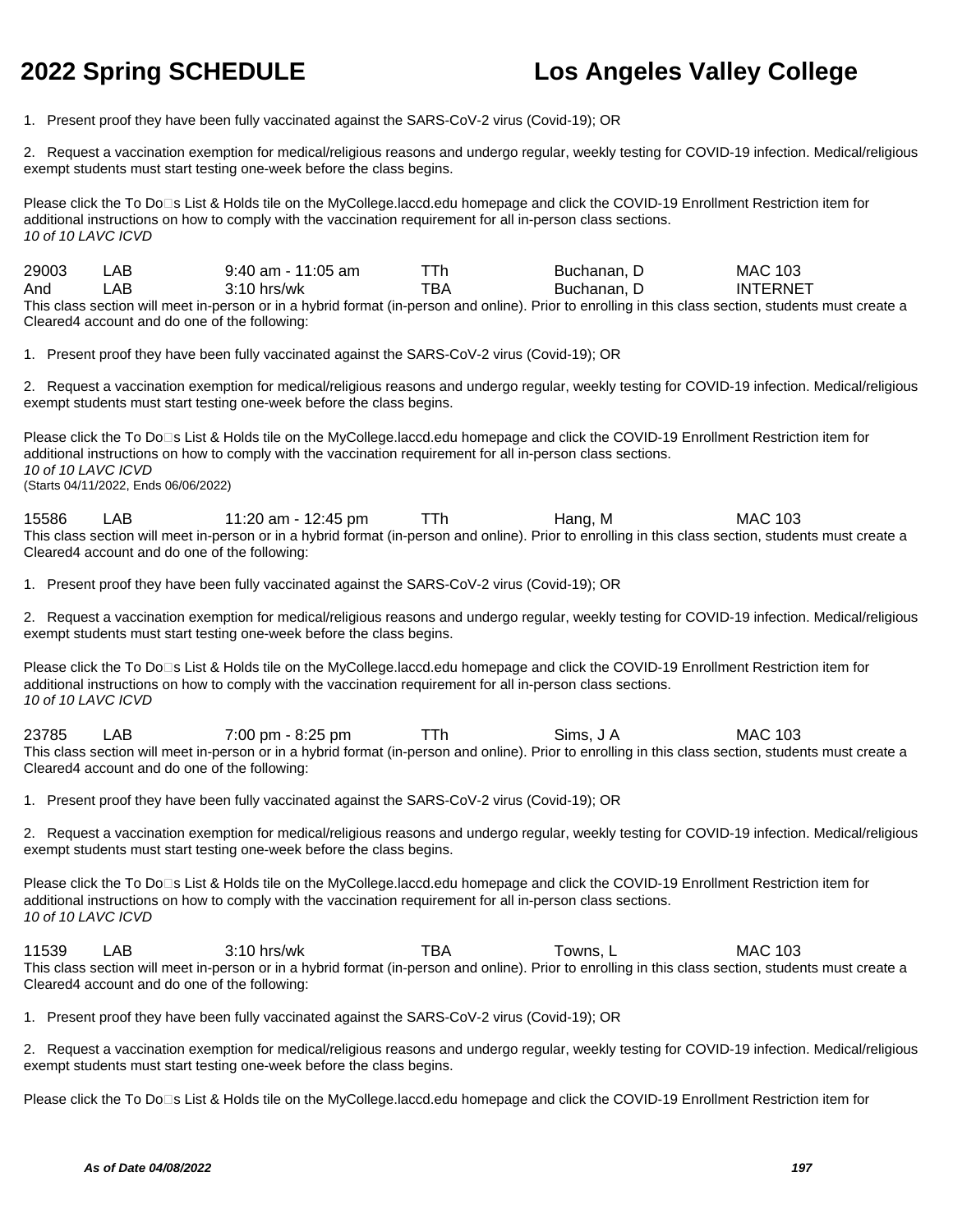additional instructions on how to comply with the vaccination requirement for all in-person class sections. This class is designed for the Football Team. Contact instructor for add code. 10 of 28 LAVC ICVD

#### **KIN 350-4- Weight Training IV (UC/CSU) - 1 Unit**

Requirement Designation: Meets CSU E

**Enrollment Requirement:** Prerequisite: KIN 350-3 with a grade of C or better. Maximum of 4 enrollments in the Kinesiology - Aerobics, Circuit Training & Sport Specific Strength Training Course Family.

This is an advanced weight training course that offers instruction and practice in the proper techniques for developing muscular strength, endurance, and flexibility. Emphasis is placed on advanced application of scientific principles and methods used to build, improve, and maintain proper muscular and cardiovascular fitness, body composition, and nutrition. Students will learn principles of power lifting, strength training, interval training, cross training, super sets, power walking, and weight lifting for auxiliary muscles. **Class No Component Start/End Time Days Instructor Room**

16748 LAB 6:25 am - 7:50 am MW Sims, J A MAC 103 This class section will meet in-person or in a hybrid format (in-person and online). Prior to enrolling in this class section, students must create a Cleared4 account and do one of the following:

1. Present proof they have been fully vaccinated against the SARS-CoV-2 virus (Covid-19); OR

2. Request a vaccination exemption for medical/religious reasons and undergo regular, weekly testing for COVID-19 infection. Medical/religious exempt students must start testing one-week before the class begins.

Please click the To Do⊡s List & Holds tile on the MyCollege.laccd.edu homepage and click the COVID-19 Enrollment Restriction item for additional instructions on how to comply with the vaccination requirement for all in-person class sections. 15 of 15 LAVC ICVD

16750 LAB 8:00 am - 9:25 am MW Sims, J A MAC 103 This class section will meet in-person or in a hybrid format (in-person and online). Prior to enrolling in this class section, students must create a Cleared4 account and do one of the following:

1. Present proof they have been fully vaccinated against the SARS-CoV-2 virus (Covid-19); OR

2. Request a vaccination exemption for medical/religious reasons and undergo regular, weekly testing for COVID-19 infection. Medical/religious exempt students must start testing one-week before the class begins.

Please click the To Do□s List & Holds tile on the MyCollege.laccd.edu homepage and click the COVID-19 Enrollment Restriction item for additional instructions on how to comply with the vaccination requirement for all in-person class sections. 15 of 15 LAVC ICVD

16751 LAB 9:40 am - 11:05 am MW Sims, J A MAC 103 This class section will meet in-person or in a hybrid format (in-person and online). Prior to enrolling in this class section, students must create a Cleared4 account and do one of the following:

1. Present proof they have been fully vaccinated against the SARS-CoV-2 virus (Covid-19); OR

2. Request a vaccination exemption for medical/religious reasons and undergo regular, weekly testing for COVID-19 infection. Medical/religious exempt students must start testing one-week before the class begins.

Please click the To Do<sup>n</sup>s List & Holds tile on the MyCollege.laccd.edu homepage and click the COVID-19 Enrollment Restriction item for additional instructions on how to comply with the vaccination requirement for all in-person class sections. 15 of 15 LAVC ICVD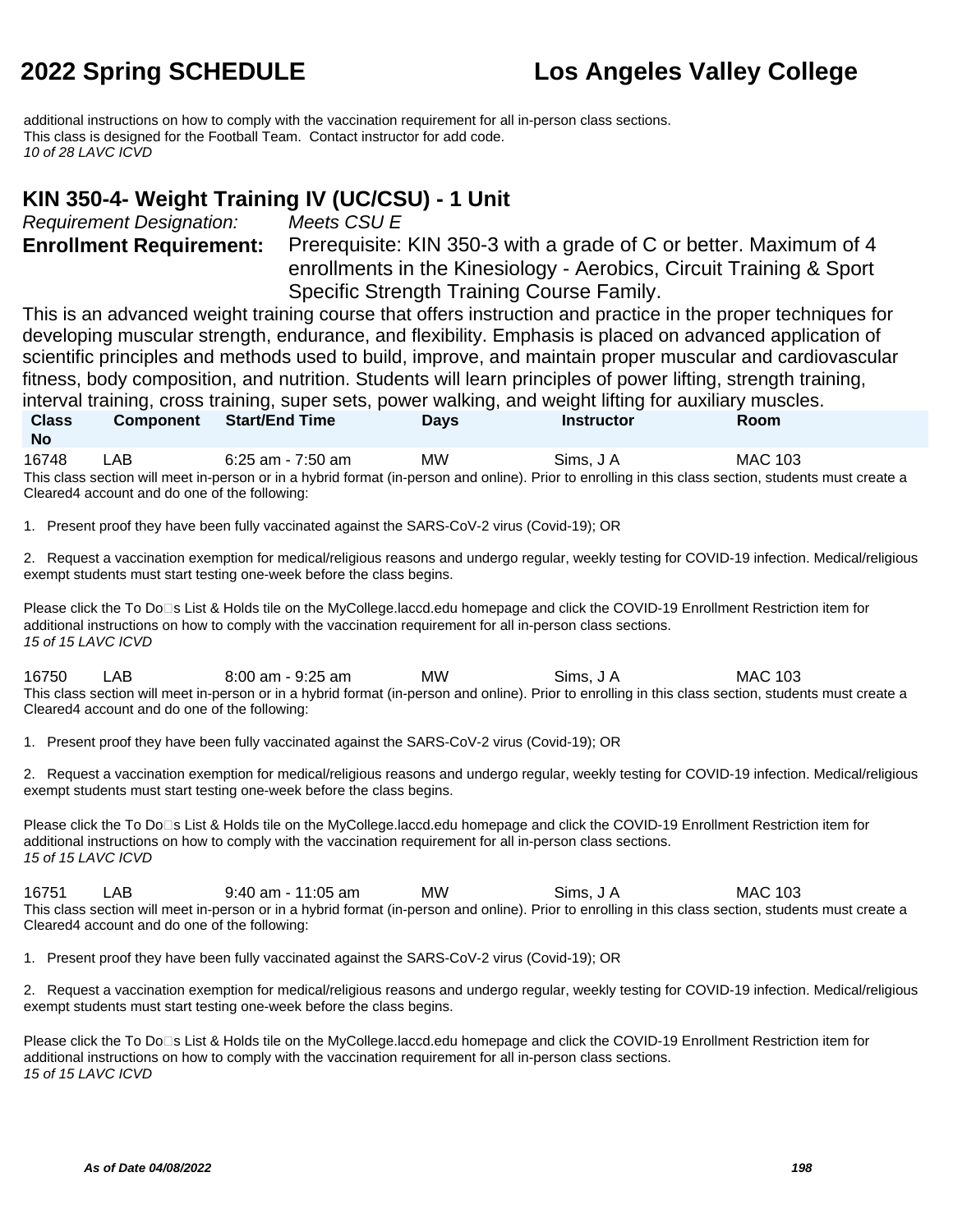| 29004<br>LAB<br>$9:40$ am - 11:05 am<br>TTh.<br>Buchanan, D<br><b>MAC 103</b><br><b>TBA</b><br><b>LAB</b><br>3:10 hrs/wk<br>Buchanan, D<br>And<br><b>INTERNET</b><br>This class section will meet in-person or in a hybrid format (in-person and online). Prior to enrolling in this class section, students must create a<br>Cleared4 account and do one of the following: |
|-----------------------------------------------------------------------------------------------------------------------------------------------------------------------------------------------------------------------------------------------------------------------------------------------------------------------------------------------------------------------------|
| 1. Present proof they have been fully vaccinated against the SARS-CoV-2 virus (Covid-19); OR                                                                                                                                                                                                                                                                                |
| 2. Request a vaccination exemption for medical/religious reasons and undergo regular, weekly testing for COVID-19 infection. Medical/religious<br>exempt students must start testing one-week before the class begins.                                                                                                                                                      |
| Please click the To Do⊡s List & Holds tile on the MyCollege.laccd.edu homepage and click the COVID-19 Enrollment Restriction item for<br>additional instructions on how to comply with the vaccination requirement for all in-person class sections.<br>5 of 5 LAVC ICVD<br>(Starts 04/11/2022, Ends 06/06/2022)                                                            |
| <b>MAC 103</b><br>LAB<br>11:20 am - 12:45 pm<br>TTh<br>Hang, M<br>23787<br>This class section will meet in-person or in a hybrid format (in-person and online). Prior to enrolling in this class section, students must create a<br>Cleared4 account and do one of the following:                                                                                           |
| 1. Present proof they have been fully vaccinated against the SARS-CoV-2 virus (Covid-19); OR                                                                                                                                                                                                                                                                                |
| 2. Request a vaccination exemption for medical/religious reasons and undergo regular, weekly testing for COVID-19 infection. Medical/religious<br>exempt students must start testing one-week before the class begins.                                                                                                                                                      |
| Please click the To Do⊡s List & Holds tile on the MyCollege.laccd.edu homepage and click the COVID-19 Enrollment Restriction item for<br>additional instructions on how to comply with the vaccination requirement for all in-person class sections.<br>10 of 10 LAVC ICVD                                                                                                  |
| 23788<br>7:00 pm - 8:25 pm<br>TTh<br>Sims, J A<br><b>MAC 103</b><br>LAB<br>This class section will meet in-person or in a hybrid format (in-person and online). Prior to enrolling in this class section, students must create a<br>Cleared4 account and do one of the following:                                                                                           |
| 1. Present proof they have been fully vaccinated against the SARS-CoV-2 virus (Covid-19); OR                                                                                                                                                                                                                                                                                |
| 2. Request a vaccination exemption for medical/religious reasons and undergo regular, weekly testing for COVID-19 infection. Medical/religious<br>exempt students must start testing one-week before the class begins.                                                                                                                                                      |
| Please click the To Do⊡s List & Holds tile on the MyCollege.laccd.edu homepage and click the COVID-19 Enrollment Restriction item for<br>additional instructions on how to comply with the vaccination requirement for all in-person class sections.<br>10 of 10 LAVC ICVD                                                                                                  |
| <b>TBA</b><br>Towns, L<br>16747<br>LAB<br>$3:10$ hrs/wk<br><b>MAC 103</b><br>This class section will meet in-person or in a hybrid format (in-person and online). Prior to enrolling in this class section, students must create a<br>Cleared4 account and do one of the following:                                                                                         |
| 1. Present proof they have been fully vaccinated against the SARS-CoV-2 virus (Covid-19); OR                                                                                                                                                                                                                                                                                |
| 2. Request a vaccination exemption for medical/religious reasons and undergo regular, weekly testing for COVID-19 infection. Medical/religious<br>exempt students must start testing one-week before the class begins.                                                                                                                                                      |
| Please click the To Do□s List & Holds tile on the MyCollege.laccd.edu homepage and click the COVID-19 Enrollment Restriction item for<br>additional instructions on how to comply with the vaccination requirement for all in-person class sections.<br>This class is designed for the LAVC Football Team. Contact instructor for permission slip.                          |

15 of 15 LAVC ICVD

### **KIN 351-1- Yoga I (UC/CSU) - 1 Unit**

**Enrollment Requirement:** Maximum of 4 enrollments in the Kinesiology - Mind/ Body Conditioning Course Family.

Introductory yoga postures, breathing techniques, stretches, mental and relaxation exercises are used to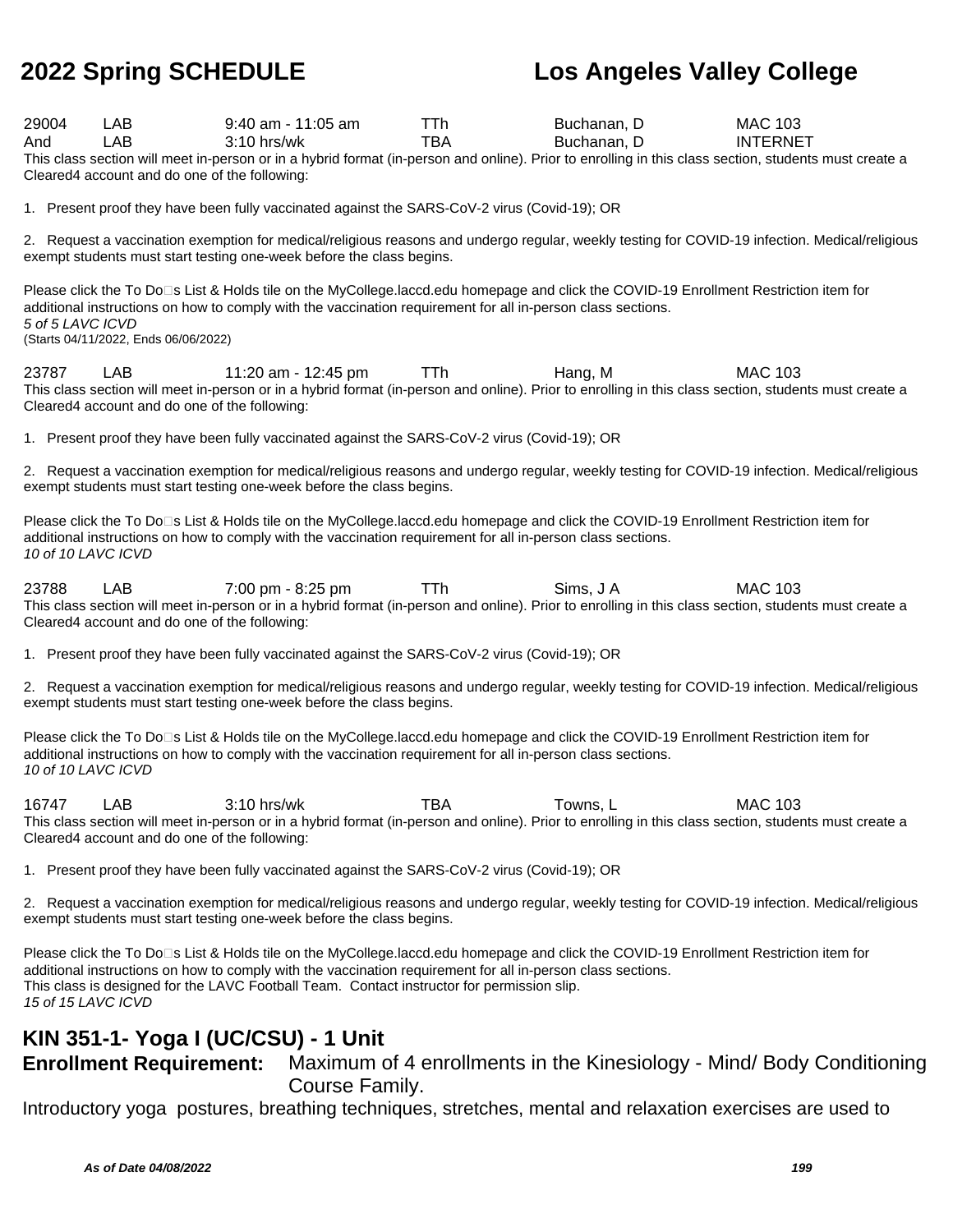|                                                                                                                                                                                                                                                                           |                                                                   |                       |                                                                      |                                                                                                             | gain concentration and self-discipline, and to improve physical, mental and emotional health.                                                                      |                                                                                                                                                |
|---------------------------------------------------------------------------------------------------------------------------------------------------------------------------------------------------------------------------------------------------------------------------|-------------------------------------------------------------------|-----------------------|----------------------------------------------------------------------|-------------------------------------------------------------------------------------------------------------|--------------------------------------------------------------------------------------------------------------------------------------------------------------------|------------------------------------------------------------------------------------------------------------------------------------------------|
| <b>Class</b><br><b>No</b>                                                                                                                                                                                                                                                 | <b>Component</b>                                                  | <b>Start/End Time</b> |                                                                      | <b>Days</b>                                                                                                 | <b>Instructor</b>                                                                                                                                                  | Room                                                                                                                                           |
| 18071                                                                                                                                                                                                                                                                     | <b>LAB</b>                                                        | 3:10 hrs/wk           |                                                                      | <b>TBA</b>                                                                                                  | Perry, SF                                                                                                                                                          | <b>INTERNET</b>                                                                                                                                |
|                                                                                                                                                                                                                                                                           |                                                                   |                       |                                                                      |                                                                                                             | This class requires students to work online independently each week for the amount of TBA time shown in addition to completing assignments.                        |                                                                                                                                                |
| 23791                                                                                                                                                                                                                                                                     | <b>LAB</b>                                                        | 6:30 hrs/wk           |                                                                      | <b>TBA</b>                                                                                                  | Perry, SF                                                                                                                                                          | <b>INTERNET</b>                                                                                                                                |
|                                                                                                                                                                                                                                                                           | (Starts 04/11/2022, Ends 06/06/2022)                              |                       |                                                                      |                                                                                                             | This class requires students to work online independently each week for the amount of TBA time shown in addition to completing assignments.                        |                                                                                                                                                |
|                                                                                                                                                                                                                                                                           |                                                                   |                       | KIN 364-1- Archery I (UC/CSU) - 1 Unit<br>Meets CSU E                |                                                                                                             |                                                                                                                                                                    |                                                                                                                                                |
|                                                                                                                                                                                                                                                                           | <b>Requirement Designation:</b><br><b>Enrollment Requirement:</b> |                       | Course Family.                                                       |                                                                                                             | Maximum of 4 enrollments in the Kinesiology - Individual Activities                                                                                                |                                                                                                                                                |
|                                                                                                                                                                                                                                                                           |                                                                   |                       |                                                                      | distances and emphasizing safety procedures and injury prevention.                                          | Students will learn the introductory skills of target archery, performing basic shooting techniques at various                                                     |                                                                                                                                                |
| <b>Class</b><br><b>No</b>                                                                                                                                                                                                                                                 | <b>Component</b>                                                  | <b>Start/End Time</b> |                                                                      | <b>Days</b>                                                                                                 | <b>Instructor</b>                                                                                                                                                  | Room                                                                                                                                           |
| 26330                                                                                                                                                                                                                                                                     | LAB<br>Cleared4 account and do one of the following:              |                       | 11:20 am - 12:45 pm                                                  | <b>TTh</b>                                                                                                  | Jones, LH<br>This class section will meet in-person or in a hybrid format (in-person and online). Prior to enrolling in this class section, students must create a | <b>NORT HGYM</b>                                                                                                                               |
|                                                                                                                                                                                                                                                                           |                                                                   |                       |                                                                      | 1. Present proof they have been fully vaccinated against the SARS-CoV-2 virus (Covid-19); OR                |                                                                                                                                                                    |                                                                                                                                                |
|                                                                                                                                                                                                                                                                           |                                                                   |                       | exempt students must start testing one-week before the class begins. |                                                                                                             |                                                                                                                                                                    | 2. Request a vaccination exemption for medical/religious reasons and undergo regular, weekly testing for COVID-19 infection. Medical/religious |
|                                                                                                                                                                                                                                                                           |                                                                   |                       |                                                                      | additional instructions on how to comply with the vaccination requirement for all in-person class sections. | Please click the To Do□s List & Holds tile on the MyCollege.laccd.edu homepage and click the COVID-19 Enrollment Restriction item for                              |                                                                                                                                                |
| KIN 364-2- Archery II (UC/CSU) - 1 Unit<br>Meets CSU E<br><b>Requirement Designation:</b><br><b>Enrollment Requirement:</b><br>Prerequisite: KIN 364-1 with a grade of C or better. Maximum of 4<br>enrollments in the Kinesiology - Individual Activities Course Family. |                                                                   |                       |                                                                      |                                                                                                             |                                                                                                                                                                    |                                                                                                                                                |

Students will learn beginning skills of target archery, performing basic shooting techniques at various distances and emphasizing safety procedures and injury prevention. This course builds on KIN 364-1. **Class Component Start/End Time Days Instructor Room**

| 26594 | LAB | 11:20 am - 12:45 pm                           | TTh. | Jones. L H | NORT HGYM                                                                                                                                             |
|-------|-----|-----------------------------------------------|------|------------|-------------------------------------------------------------------------------------------------------------------------------------------------------|
|       |     |                                               |      |            | This class section will meet in-person or in a hybrid format (in-person and online). Prior to enrolling in this class section, students must create a |
|       |     | Cleared4 account and do one of the following: |      |            |                                                                                                                                                       |

1. Present proof they have been fully vaccinated against the SARS-CoV-2 virus (Covid-19); OR

2. Request a vaccination exemption for medical/religious reasons and undergo regular, weekly testing for COVID-19 infection. Medical/religious exempt students must start testing one-week before the class begins.

Please click the To Do<sup>n</sup>s List & Holds tile on the MyCollege.laccd.edu homepage and click the COVID-19 Enrollment Restriction item for additional instructions on how to comply with the vaccination requirement for all in-person class sections. 10 of 10 LAVC ICVD

### **KIN 369-1- Gymnastics I (UC/CSU) - 1 Unit**

**No**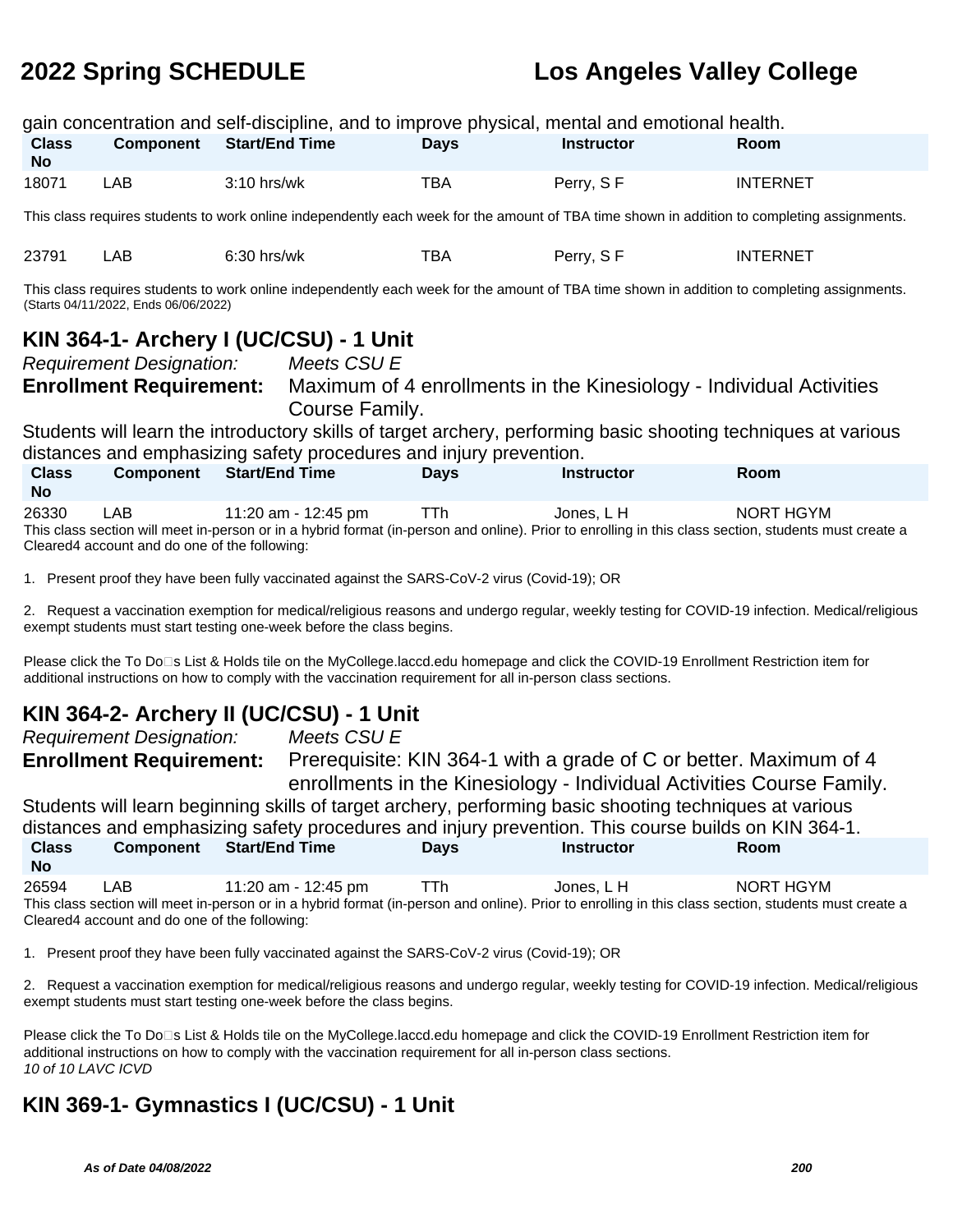#### Requirement Designation: Meets CSU E

This course covers performance of introductory level gymnastics skills on all Olympic events. This is a basic introductory gymnastics course. Students will learn basic individual skills. such as a forward roll, frog stand, bar snap or 'L' support.

| <b>Class</b><br><b>No</b> | <b>Component</b> | <b>Start/End Time</b>               | Days | <b>Instructor</b> | Room    |  |
|---------------------------|------------------|-------------------------------------|------|-------------------|---------|--|
| 24331<br>$- \cdot$ .      | LAB.             | $6:30 \text{ pm} - 7:55 \text{ pm}$ | MW   | Gonzalez. S       | CSC GYM |  |

This class section will meet in-person or in a hybrid format (in-person and online). Prior to enrolling in this class section, students must create a Cleared4 account and do one of the following:

1. Present proof they have been fully vaccinated against the SARS-CoV-2 virus (Covid-19); OR

2. Request a vaccination exemption for medical/religious reasons and undergo regular, weekly testing for COVID-19 infection. Medical/religious exempt students must start testing one-week before the class begins.

Please click the To Do<sup>n</sup>s List & Holds tile on the MyCollege.laccd.edu homepage and click the COVID-19 Enrollment Restriction item for additional instructions on how to comply with the vaccination requirement for all in-person class sections. 28 of 28 LAVC ICVD

### **KIN 369-2- Gymnastics II (UC/CSU) - 1 Unit**

Requirement Designation: Meets CSU E

**Enrollment Requirement:** Prerequisite: KIN 369-1 or KIN 269-1 with a grade of C or better. Maximum of 4 enrollments in the Kinesiology - Acrobatics Course Family.

Students will learn beginning level gymnastics skills, such as a cartwheel, pullover, squat-on vault, or back hip circle. There will be an emphasis on the development of balance, flexibility, and muscular fitness. This course builds on KIN 369-1.

| <b>Class</b><br><b>No</b> | <b>Component</b> | <b>Start/End Time</b> | Davs      | <b>Instructor</b> | Room    |
|---------------------------|------------------|-----------------------|-----------|-------------------|---------|
| 24332<br>$    -$          | ∟AB              | 6:30 pm - $7:55$ pm   | <b>MW</b> | Gonzalez, S       | CSC GYM |

This class section will meet in-person or in a hybrid format (in-person and online). Prior to enrolling in this class section, students must create a Cleared4 account and do one of the following:

1. Present proof they have been fully vaccinated against the SARS-CoV-2 virus (Covid-19); OR

2. Request a vaccination exemption for medical/religious reasons and undergo regular, weekly testing for COVID-19 infection. Medical/religious exempt students must start testing one-week before the class begins.

Please click the To Do<sup>n</sup>s List & Holds tile on the MyCollege.laccd.edu homepage and click the COVID-19 Enrollment Restriction item for additional instructions on how to comply with the vaccination requirement for all in-person class sections. 25 of 25 LAVC ICVD

### **KIN 369-3- Gymnastics III (UC/CSU) - 1 Unit**

**Enrollment Requirement:** Prerequisite: KIN 369-2 with a grade of C or better.

Course covers performance of intermediate level gymnastics skills on all Olympic events. Students will learn to combine basic individual gymnastics skills into a sequence of skills.

| <b>Class</b><br><b>No</b> | <b>Component</b> | <b>Start/End Time</b> | <b>Days</b> | Instructor                                                                                                                                            | <b>Room</b> |  |
|---------------------------|------------------|-----------------------|-------------|-------------------------------------------------------------------------------------------------------------------------------------------------------|-------------|--|
| 24333                     | LAB              | 6:30 pm - 7:55 pm     | MW          | Gonzalez, S                                                                                                                                           | CSC LEC     |  |
|                           |                  |                       |             | This class section will meet in-person or in a hybrid format (in-person and online). Prior to enrolling in this class section, students must create a |             |  |

1. Present proof they have been fully vaccinated against the SARS-CoV-2 virus (Covid-19); OR

Cleared4 account and do one of the following: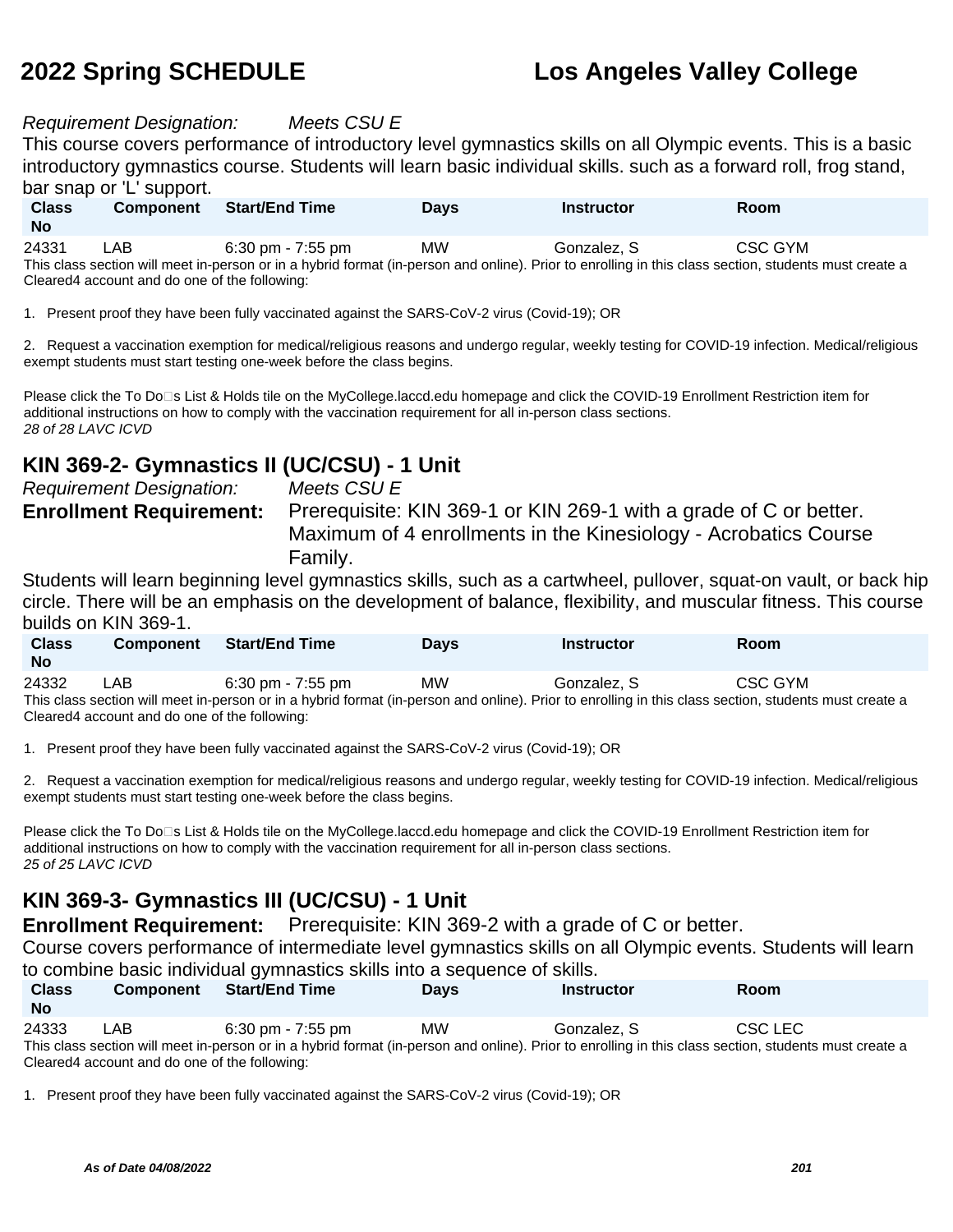2. Request a vaccination exemption for medical/religious reasons and undergo regular, weekly testing for COVID-19 infection. Medical/religious exempt students must start testing one-week before the class begins.

Please click the To Do<sup>n</sup>s List & Holds tile on the MyCollege.laccd.edu homepage and click the COVID-19 Enrollment Restriction item for additional instructions on how to comply with the vaccination requirement for all in-person class sections. 25 of 25 LAVC ICVD

### **KIN 369-4- Gymnastics IV (UC/CSU) - 1 Unit**

**Enrollment Requirement:** Prerequisite: KIN 369-3 with a grade of C or better.

This course covers advanced principles of gymnastics skills on all Olympic events. The course includes instruction, demonstration and practice of advanced level gymnastics skills. Students will learn to combine individual gymnastics skills into a gymnastics routine. The student will learn teaching methodology of the skills taught.

| <b>Class</b><br><b>No</b> | <b>Component</b> | Start/End Time      | <b>Days</b> | Instructor  | Room    |  |
|---------------------------|------------------|---------------------|-------------|-------------|---------|--|
| 24334                     | LAB.             | 6:30 pm - $7:55$ pm | MW          | Gonzalez, S | CSC LEC |  |

This class section will meet in-person or in a hybrid format (in-person and online). Prior to enrolling in this class section, students must create a Cleared4 account and do one of the following:

1. Present proof they have been fully vaccinated against the SARS-CoV-2 virus (Covid-19); OR

2. Request a vaccination exemption for medical/religious reasons and undergo regular, weekly testing for COVID-19 infection. Medical/religious exempt students must start testing one-week before the class begins.

Please click the To Do<sup>n</sup>s List & Holds tile on the MyCollege.laccd.edu homepage and click the COVID-19 Enrollment Restriction item for additional instructions on how to comply with the vaccination requirement for all in-person class sections. 25 of 25 LAVC ICVD

### **KIN 370-1- Table Tennis I (UC/CSU) - 1 Unit**

Requirement Designation: Meets CSU E Students will learn introductory table tennis skills, basic techniques, rules, strategies, and competition. **Class No Component Start/End Time Days Instructor Room** 26331 LAB 9:40 am - 11:05 am MW Stark, D K NORT HGYM This class section will meet in-person or in a hybrid format (in-person and online). Prior to enrolling in this class section, students must create a Cleared4 account and do one of the following:

1. Present proof they have been fully vaccinated against the SARS-CoV-2 virus (Covid-19); OR

2. Request a vaccination exemption for medical/religious reasons and undergo regular, weekly testing for COVID-19 infection. Medical/religious exempt students must start testing one-week before the class begins.

Please click the To Do⊡s List & Holds tile on the MyCollege.laccd.edu homepage and click the COVID-19 Enrollment Restriction item for additional instructions on how to comply with the vaccination requirement for all in-person class sections. 28 of 28 LAVC ICVD

24340 LAB 6:50 pm - 10:00 pm M Vandiver, J W NORT HGYM This class section will meet in-person or in a hybrid format (in-person and online). Prior to enrolling in this class section, students must create a Cleared4 account and do one of the following:

1. Present proof they have been fully vaccinated against the SARS-CoV-2 virus (Covid-19); OR

2. Request a vaccination exemption for medical/religious reasons and undergo regular, weekly testing for COVID-19 infection. Medical/religious exempt students must start testing one-week before the class begins.

Please click the To Do<sup>n</sup>s List & Holds tile on the MyCollege.laccd.edu homepage and click the COVID-19 Enrollment Restriction item for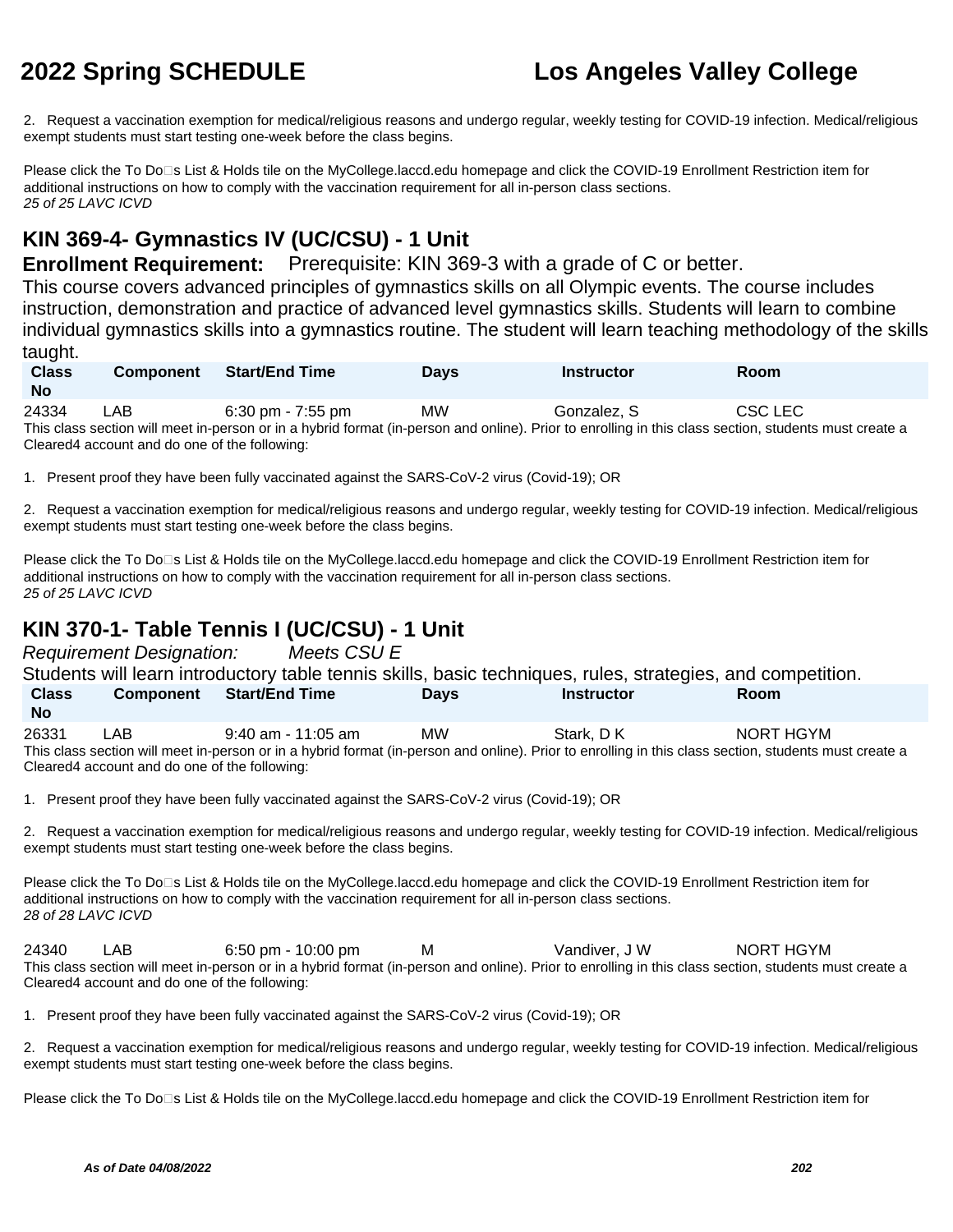additional instructions on how to comply with the vaccination requirement for all in-person class sections. 28 of 28 LAVC ICVD

### **KIN 370-2- Table Tennis II (UC/CSU) - 1 Unit**

Requirement Designation: Meets CSU E

**Enrollment Requirement:** Prerequisite: KIN 370-1 with a grade of C or better. Maximum of 4 enrollments in the Kinesiology - Court Sports Course Family.

Students will learn beginning table tennis skills, basic techniques, rules, strategies, and competition. This course builds on KIN 370-1.

| <b>Class</b> | <b>Component</b>                              | <b>Start/End Time</b> | <b>Davs</b> | <b>Instructor</b> | Room                                                                                                                                                  |  |
|--------------|-----------------------------------------------|-----------------------|-------------|-------------------|-------------------------------------------------------------------------------------------------------------------------------------------------------|--|
| <b>No</b>    |                                               |                       |             |                   |                                                                                                                                                       |  |
| 26591        | _AB                                           | $9:40$ am - 11:05 am  | MW          | Stark, DK         | NORT HGYM                                                                                                                                             |  |
|              |                                               |                       |             |                   | This class section will meet in-person or in a hybrid format (in-person and online). Prior to enrolling in this class section, students must create a |  |
|              | Cleared4 account and do one of the following: |                       |             |                   |                                                                                                                                                       |  |

1. Present proof they have been fully vaccinated against the SARS-CoV-2 virus (Covid-19); OR

2. Request a vaccination exemption for medical/religious reasons and undergo regular, weekly testing for COVID-19 infection. Medical/religious exempt students must start testing one-week before the class begins.

Please click the To Do<sup>n</sup>s List & Holds tile on the MyCollege.laccd.edu homepage and click the COVID-19 Enrollment Restriction item for additional instructions on how to comply with the vaccination requirement for all in-person class sections. 10 of 10 LAVC ICVD

24341 LAB 6:50 pm - 10:00 pm M Vandiver, J W NORT HGYM This class section will meet in-person or in a hybrid format (in-person and online). Prior to enrolling in this class section, students must create a Cleared4 account and do one of the following:

1. Present proof they have been fully vaccinated against the SARS-CoV-2 virus (Covid-19); OR

2. Request a vaccination exemption for medical/religious reasons and undergo regular, weekly testing for COVID-19 infection. Medical/religious exempt students must start testing one-week before the class begins.

Please click the To Do⊡s List & Holds tile on the MyCollege.laccd.edu homepage and click the COVID-19 Enrollment Restriction item for additional instructions on how to comply with the vaccination requirement for all in-person class sections. 28 of 28 LAVC ICVD

### **KIN 370-3- Table Tennis III (UC/CSU) - 1 Unit**

Requirement Designation: Meets CSU E

Students will learn intermediate table tennis skills, basic techniques, rules, strategies, and competition. This course builds on KIN 370-2.

| <b>Class</b><br>No | <b>Component</b> | Start/End Time     | Days | Instructor | Room      |  |
|--------------------|------------------|--------------------|------|------------|-----------|--|
| 26592              | _AB              | 9:40 am - 11:05 am | MW   | Stark, DK  | NORT HGYM |  |

This class section will meet in-person or in a hybrid format (in-person and online). Prior to enrolling in this class section, students must create a Cleared4 account and do one of the following:

1. Present proof they have been fully vaccinated against the SARS-CoV-2 virus (Covid-19); OR

2. Request a vaccination exemption for medical/religious reasons and undergo regular, weekly testing for COVID-19 infection. Medical/religious exempt students must start testing one-week before the class begins.

Please click the To Do□s List & Holds tile on the MyCollege.laccd.edu homepage and click the COVID-19 Enrollment Restriction item for additional instructions on how to comply with the vaccination requirement for all in-person class sections.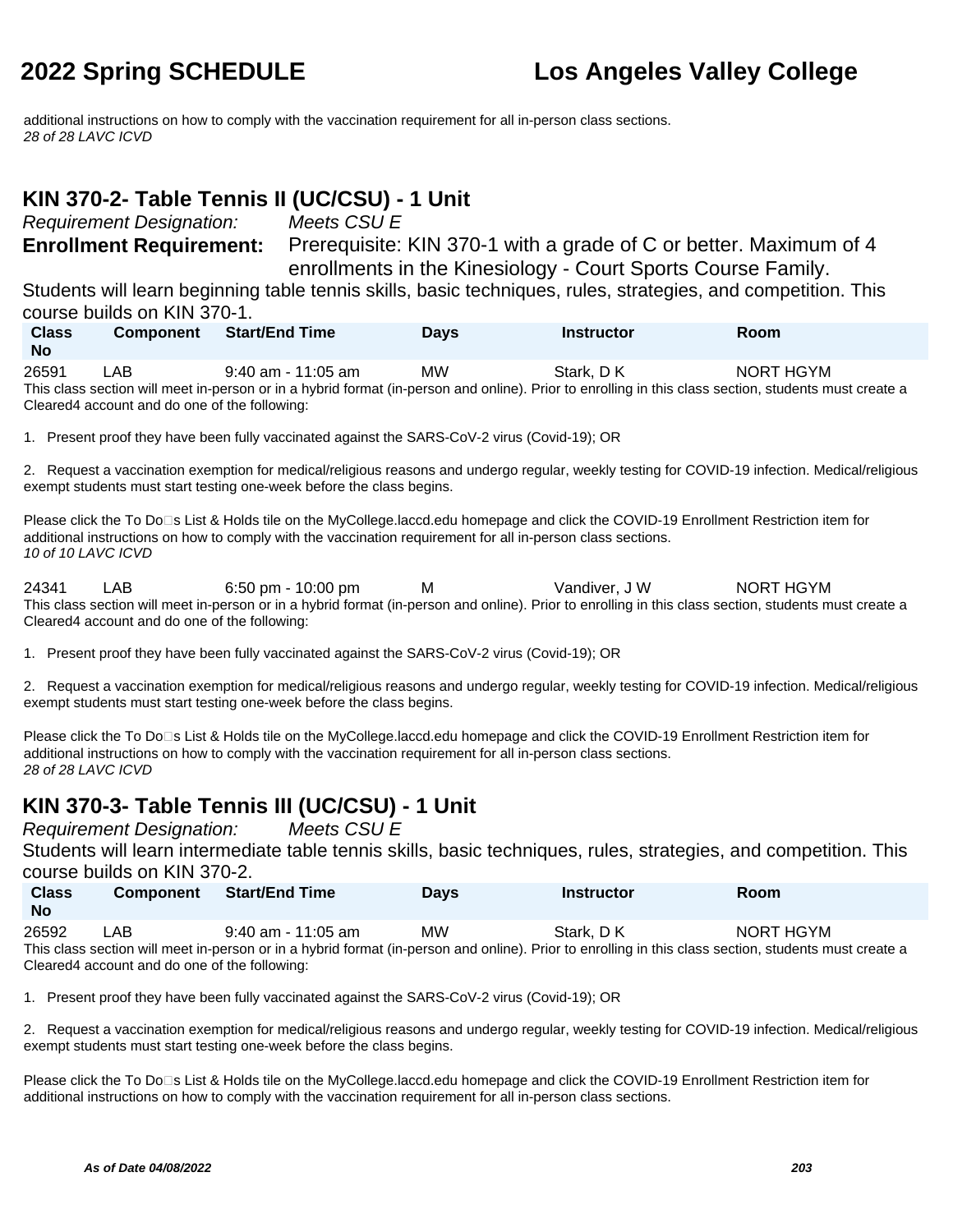10 of 10 LAVC ICVD

24342 LAB 6:50 pm - 10:00 pm M Vandiver, J W NORT HGYM This class section will meet in-person or in a hybrid format (in-person and online). Prior to enrolling in this class section, students must create a Cleared4 account and do one of the following:

1. Present proof they have been fully vaccinated against the SARS-CoV-2 virus (Covid-19); OR

2. Request a vaccination exemption for medical/religious reasons and undergo regular, weekly testing for COVID-19 infection. Medical/religious exempt students must start testing one-week before the class begins.

Please click the To Do□s List & Holds tile on the MyCollege.laccd.edu homepage and click the COVID-19 Enrollment Restriction item for additional instructions on how to comply with the vaccination requirement for all in-person class sections. 28 of 28 LAVC ICVD

### **KIN 370-4- Table Tennis IV (UC/CSU) - 1 Unit**

Requirement Designation: Meets CSU E

Students will learn advanced table tennis skills, techniques, rules, strategies, and competition. This course builds on KIN 370-3.

| <b>Class</b><br><b>No</b> | <b>Component</b> | Start/End Time                                                                                                                                             | Davs | <b>Instructor</b> | <b>Room</b> |
|---------------------------|------------------|------------------------------------------------------------------------------------------------------------------------------------------------------------|------|-------------------|-------------|
| 26593                     | LAB              | $9:40$ am - 11:05 am                                                                                                                                       | МW   | Stark, DK         | NORT HGYM   |
|                           |                  | This shape against which are a sense as in a bubble formed for a sense and solidar Doise to appelling in this shape against atualante must as a sense to a |      |                   |             |

This class section will meet in-person or in a hybrid format (in-person and online). Prior to enrolling in this class section, students must create a Cleared4 account and do one of the following:

1. Present proof they have been fully vaccinated against the SARS-CoV-2 virus (Covid-19); OR

2. Request a vaccination exemption for medical/religious reasons and undergo regular, weekly testing for COVID-19 infection. Medical/religious exempt students must start testing one-week before the class begins.

Please click the To Do<sup>n</sup>s List & Holds tile on the MyCollege.laccd.edu homepage and click the COVID-19 Enrollment Restriction item for additional instructions on how to comply with the vaccination requirement for all in-person class sections. 10 of 10 LAVC ICVD

24343 LAB 6:50 pm - 10:00 pm M Vandiver, J W NORT HGYM This class section will meet in-person or in a hybrid format (in-person and online). Prior to enrolling in this class section, students must create a Cleared4 account and do one of the following:

1. Present proof they have been fully vaccinated against the SARS-CoV-2 virus (Covid-19); OR

2. Request a vaccination exemption for medical/religious reasons and undergo regular, weekly testing for COVID-19 infection. Medical/religious exempt students must start testing one-week before the class begins.

Please click the To Do⊡s List & Holds tile on the MyCollege.laccd.edu homepage and click the COVID-19 Enrollment Restriction item for additional instructions on how to comply with the vaccination requirement for all in-person class sections. 28 of 28 LAVC ICVD

#### **KIN 371-1- Tennis I (UC/CSU) - 1 Unit**

| <b>Requirement Designation:</b> | Meets CSU E                                                                |
|---------------------------------|----------------------------------------------------------------------------|
| <b>Enrollment Requirement:</b>  | Maximum of 4 enrollments in the Kinesiology - Court Sports Course          |
|                                 | Family.                                                                    |
|                                 | Students learn introductory skills and knowledge necessary to play tennis. |

| <b>Class</b> | Component | <b>Start/End Time</b> | Days | <b>Instructor</b> | Room |  |
|--------------|-----------|-----------------------|------|-------------------|------|--|
| <b>No</b>    |           |                       |      |                   |      |  |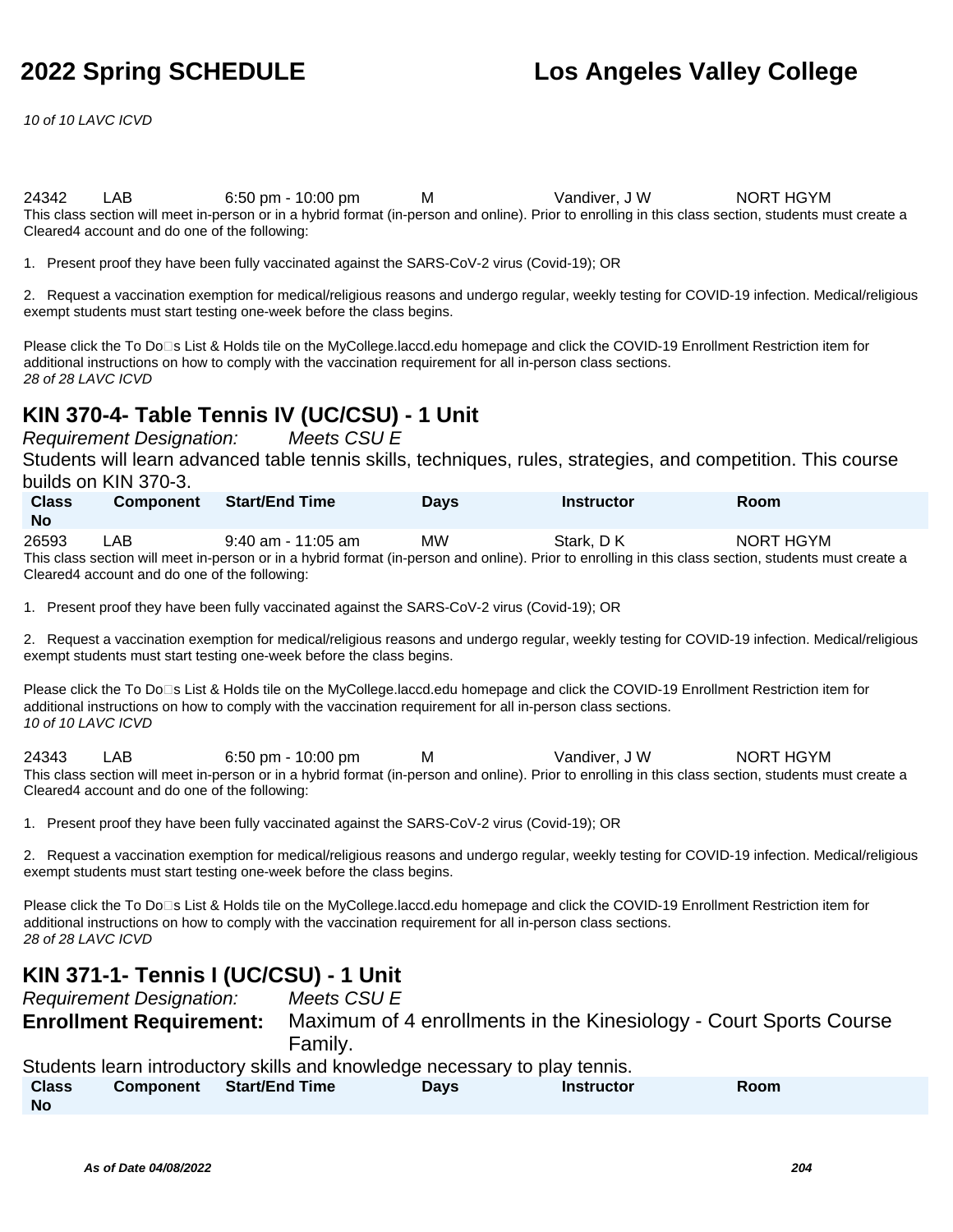12642 LAB 9:40 am - 11:05 am TTh Mestas, D J EAST CTS This class section will meet in-person or in a hybrid format (in-person and online). Prior to enrolling in this class section, students must create a Cleared4 account and do one of the following:

1. Present proof they have been fully vaccinated against the SARS-CoV-2 virus (Covid-19); OR

2. Request a vaccination exemption for medical/religious reasons and undergo regular, weekly testing for COVID-19 infection. Medical/religious exempt students must start testing one-week before the class begins.

Please click the To Do⊡s List & Holds tile on the MyCollege.laccd.edu homepage and click the COVID-19 Enrollment Restriction item for additional instructions on how to comply with the vaccination requirement for all in-person class sections. 28 of 28 LAVC ICVD

### **KIN 371-2- Tennis II (UC/CSU) - 1 Unit**

Requirement Designation: Meets CSU E

**Enrollment Requirement:** Prerequisite: KIN 371-1 with a grade of C or better. Maximum of 4 enrollments in the Kinesiology - Court Sports Course Family.

Students learn beginning skills and knowledge necessary to play tennis. This course builds upon KIN 371-1. **Class No Component Start/End Time Days Instructor Room** 12651 LAB 9:40 am - 11:05 am TTh Mestas, D J EAST CTS

This class section will meet in-person or in a hybrid format (in-person and online). Prior to enrolling in this class section, students must create a Cleared4 account and do one of the following:

1. Present proof they have been fully vaccinated against the SARS-CoV-2 virus (Covid-19); OR

2. Request a vaccination exemption for medical/religious reasons and undergo regular, weekly testing for COVID-19 infection. Medical/religious exempt students must start testing one-week before the class begins.

Please click the To Do⊡s List & Holds tile on the MyCollege.laccd.edu homepage and click the COVID-19 Enrollment Restriction item for additional instructions on how to comply with the vaccination requirement for all in-person class sections. 10 of 10 LAVC ICVD

### **KIN 371-3- Tennis III (UC/CSU) - 1 Unit**

Requirement Designation: Meets CSU E

**Enrollment Requirement:** Prerequisite: KIN 371-2 with a grade of C or better. Maximum of 4 enrollments in the Kinesiology - Court Sports Course Family.

Students learn intermediate skills and knowledge necessary to play tennis. This course builds upon KIN 371-

| <b>Class</b><br><b>No</b> | <b>Component</b> | <b>Start/End Time</b>                                                                                                                                 | <b>Davs</b> | <b>Instructor</b> | <b>Room</b> |
|---------------------------|------------------|-------------------------------------------------------------------------------------------------------------------------------------------------------|-------------|-------------------|-------------|
| 12662                     | LAB              | 9:40 am - 11:05 am                                                                                                                                    | l Ih        | Mestas. D J       | EAST CTS    |
|                           |                  | This class section will meet in-person or in a hybrid format (in-person and online). Prior to enrolling in this class section, students must create a |             |                   |             |

Cleared4 account and do one of the following:

 $\mathfrak{D}$ 

1. Present proof they have been fully vaccinated against the SARS-CoV-2 virus (Covid-19); OR

2. Request a vaccination exemption for medical/religious reasons and undergo regular, weekly testing for COVID-19 infection. Medical/religious exempt students must start testing one-week before the class begins.

Please click the To Do<sup>n</sup>s List & Holds tile on the MyCollege.laccd.edu homepage and click the COVID-19 Enrollment Restriction item for additional instructions on how to comply with the vaccination requirement for all in-person class sections. 10 of 10 LAVC ICVD

### **KIN 371-4- Tennis IV (UC/CSU) - 1 Unit**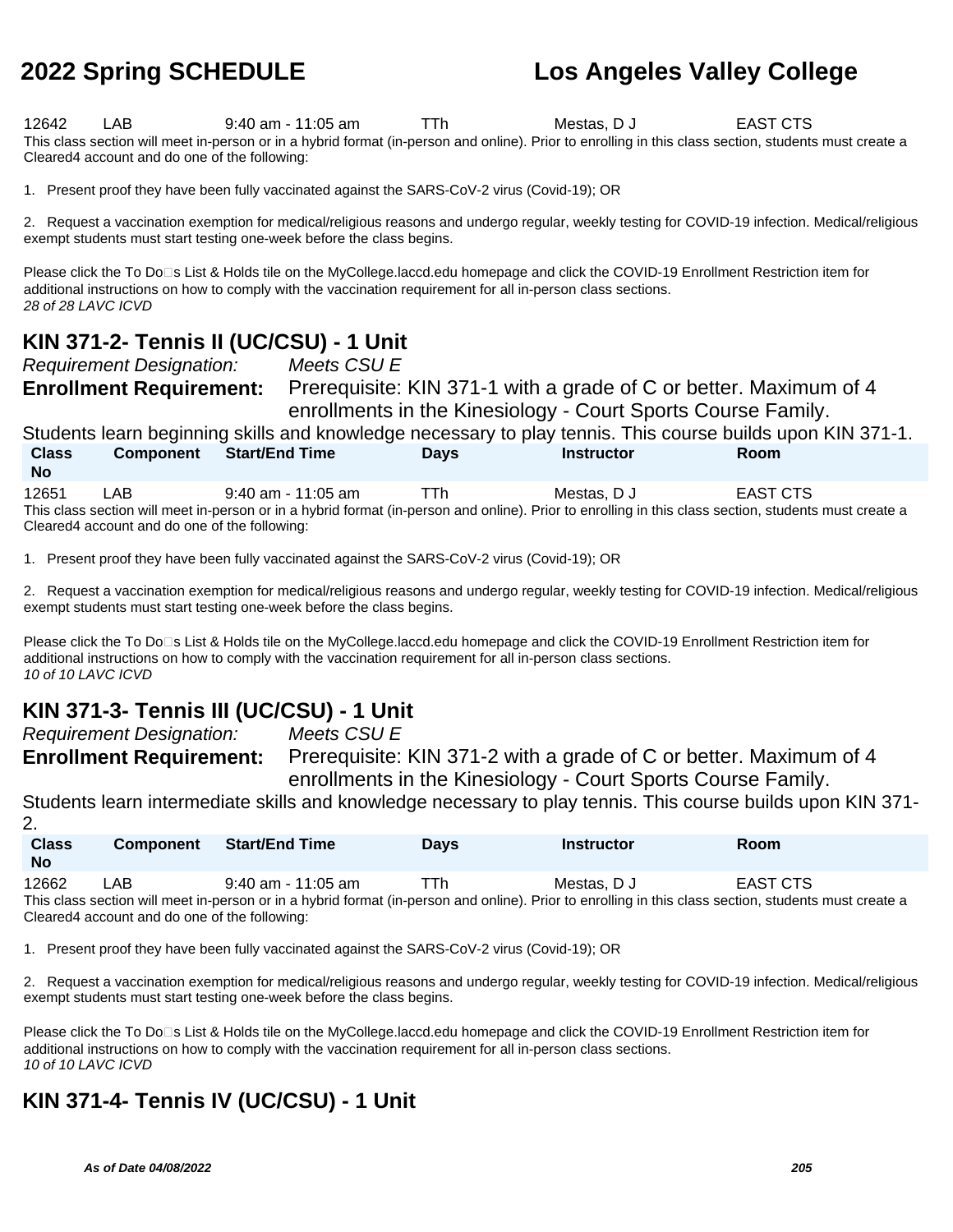# Requirement Designation: Meets CSU E

**Enrollment Requirement:** Prerequisite: KIN 371-3 with a grade of C or better. Maximum of 4 enrollments in the Kinesiology - Court Sports Course Family.

Students learn advanced skills and knowledge necessary to play tennis. This course builds upon KIN 371-3. **Class No Component Start/End Time Days Instructor Room** 11428 LAB 9:40 am - 11:05 am TTh Mestas, D J EAST CTS

This class section will meet in-person or in a hybrid format (in-person and online). Prior to enrolling in this class section, students must create a Cleared4 account and do one of the following:

1. Present proof they have been fully vaccinated against the SARS-CoV-2 virus (Covid-19); OR

2. Request a vaccination exemption for medical/religious reasons and undergo regular, weekly testing for COVID-19 infection. Medical/religious exempt students must start testing one-week before the class begins.

Please click the To Do<sup>n</sup>s List & Holds tile on the MyCollege.laccd.edu homepage and click the COVID-19 Enrollment Restriction item for additional instructions on how to comply with the vaccination requirement for all in-person class sections. 10 of 10 LAVC ICVD

### **KIN 374-1- Rock Climbing For Fitness I (UC/CSU) - 1 Unit**

Requirement Designation: Meets CSU E

**Enrollment Requirement:** Maximum of 4 enrollments in the Kinesiology - Mind/ Body Conditioning Course Family.

Students will learn introductory techniques for rock climbing activity. Equipment needs, safety guidelines, knots, climbing techniques and activity restrictions are covered. Skill development, safety and progression are emphasized.

| <b>Class</b><br><b>No</b> | <b>Component</b> | Start/End Time    | Days | <b>Instructor</b> | Room    |  |
|---------------------------|------------------|-------------------|------|-------------------|---------|--|
| 24360                     | LAB.             | 1:00 pm - 2:25 pm | ттh. | Honjio, G K       | CSC MP1 |  |

This class section will meet in-person or in a hybrid format (in-person and online). Prior to enrolling in this class section, students must create a Cleared4 account and do one of the following:

1. Present proof they have been fully vaccinated against the SARS-CoV-2 virus (Covid-19); OR

2. Request a vaccination exemption for medical/religious reasons and undergo regular, weekly testing for COVID-19 infection. Medical/religious exempt students must start testing one-week before the class begins.

Please click the To Do<sup>n</sup>s List & Holds tile on the MyCollege.laccd.edu homepage and click the COVID-19 Enrollment Restriction item for additional instructions on how to comply with the vaccination requirement for all in-person class sections. 28 of 28 LAVC ICVD

24348 LAB 5:00 pm - 6:25 pm MW Gonzalez, S CSC MP1 This class section will meet in-person or in a hybrid format (in-person and online). Prior to enrolling in this class section, students must create a Cleared4 account and do one of the following:

1. Present proof they have been fully vaccinated against the SARS-CoV-2 virus (Covid-19); OR

2. Request a vaccination exemption for medical/religious reasons and undergo regular, weekly testing for COVID-19 infection. Medical/religious exempt students must start testing one-week before the class begins.

Please click the To Do<sup>n</sup>s List & Holds tile on the MyCollege.laccd.edu homepage and click the COVID-19 Enrollment Restriction item for additional instructions on how to comply with the vaccination requirement for all in-person class sections. 28 of 28 LAVC ICVD

### **KIN 374-2- Rock Climbing for Fitness 2 (UC/CSU) - 1 Unit**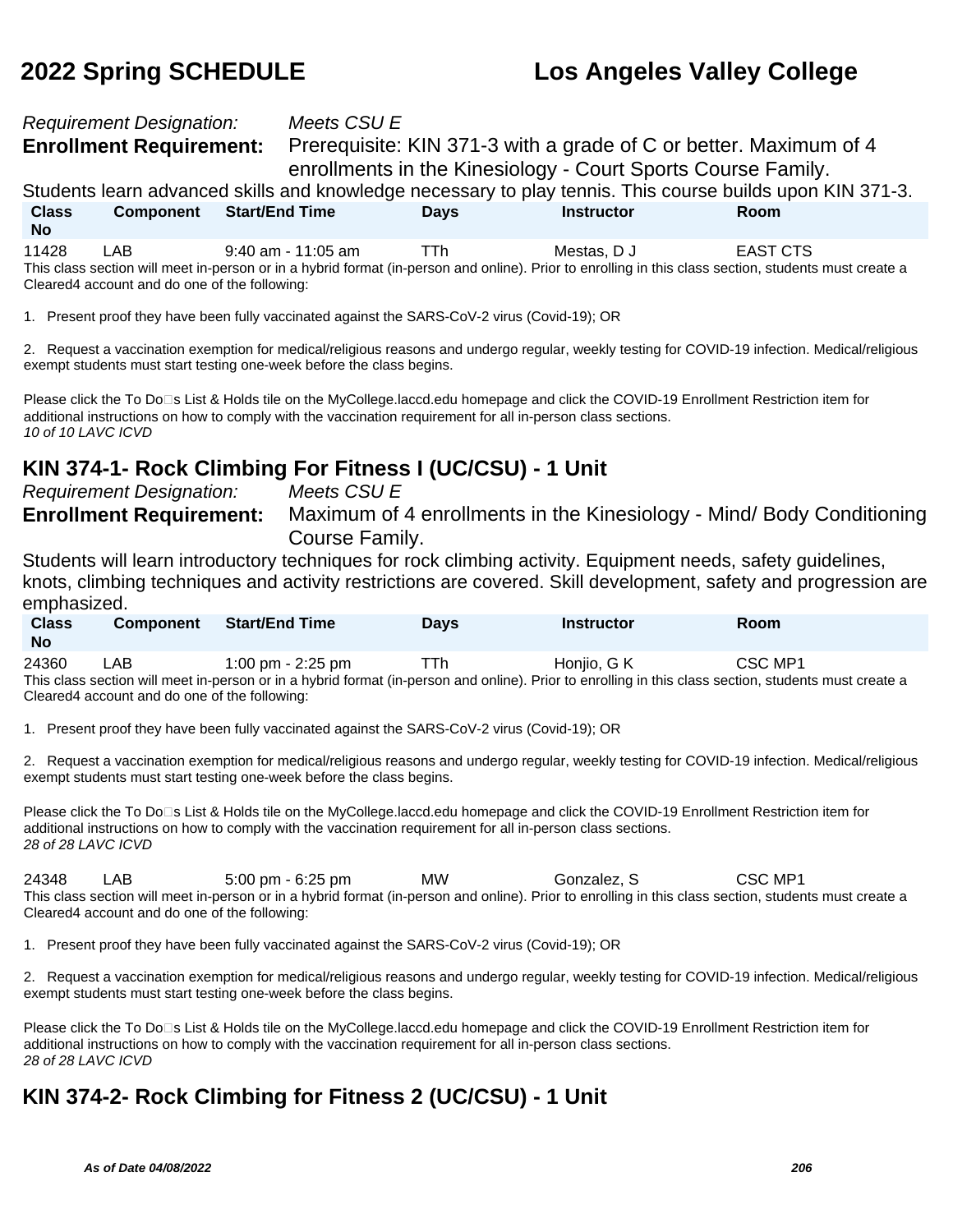# Requirement Designation: Meets CSU E

**Enrollment Requirement:** Prerequisite: KIN 374-1 with a grade of C or better, and KIN -Mind/Body Conditioning Course Family

This course expands upon the principles/theories of rock climbing that were taught at the introductory level (level 1). Beginning level equipment needs, safety guidelines, knots, climbing techniques and activity restrictions are covered. Continued skill development, safety and progression are emphasized to enhance kinesthetic awareness, communication and self-esteem.

| <b>Class</b><br><b>No</b> | <b>Component</b> | <b>Start/End Time</b>                                                                                                                                 | Davs | Instructor  | Room    |
|---------------------------|------------------|-------------------------------------------------------------------------------------------------------------------------------------------------------|------|-------------|---------|
| 24361                     | ∟AB              | 1:00 pm - 2:25 pm                                                                                                                                     | TTh  | Honiio. G K | CSC MP1 |
|                           |                  | This class section will meet in-person or in a hybrid format (in-person and online). Prior to enrolling in this class section, students must create a |      |             |         |

Cleared4 account and do one of the following:

1. Present proof they have been fully vaccinated against the SARS-CoV-2 virus (Covid-19); OR

2. Request a vaccination exemption for medical/religious reasons and undergo regular, weekly testing for COVID-19 infection. Medical/religious exempt students must start testing one-week before the class begins.

Please click the To Do□s List & Holds tile on the MyCollege.laccd.edu homepage and click the COVID-19 Enrollment Restriction item for additional instructions on how to comply with the vaccination requirement for all in-person class sections. 28 of 28 LAVC ICVD

24349 LAB 5:00 pm - 6:25 pm MW Gonzalez, S CSC MP1 This class section will meet in-person or in a hybrid format (in-person and online). Prior to enrolling in this class section, students must create a Cleared4 account and do one of the following:

1. Present proof they have been fully vaccinated against the SARS-CoV-2 virus (Covid-19); OR

2. Request a vaccination exemption for medical/religious reasons and undergo regular, weekly testing for COVID-19 infection. Medical/religious exempt students must start testing one-week before the class begins.

Please click the To Do<sup>n</sup>s List & Holds tile on the MyCollege.laccd.edu homepage and click the COVID-19 Enrollment Restriction item for additional instructions on how to comply with the vaccination requirement for all in-person class sections. 28 of 28 LAVC ICVD

### **KIN 374-3- Rock Climbing for Fitness III (UC/CSU) - 1 Unit**

**Enrollment Requirement:** Prerequisite: KIN 374-2 with a grade of C or better.

Rock Climbing for Fitness III

| <b>Class</b><br><b>No</b> | <b>Component</b> | Start/End Time      | Days | <b>Instructor</b>                                                                                                                                     | Room    |  |
|---------------------------|------------------|---------------------|------|-------------------------------------------------------------------------------------------------------------------------------------------------------|---------|--|
| 24366                     | LAB              | 1:00 pm $-$ 2:25 pm | ГTh  | Honjio, G K                                                                                                                                           | CSC MP1 |  |
|                           |                  |                     |      | This class section will meet in-person or in a hybrid format (in-person and online). Prior to enrolling in this class section, students must create a |         |  |

orid tormat (in-person and online). Prior to enrolling in this class section, students must create a Cleared4 account and do one of the following:

1. Present proof they have been fully vaccinated against the SARS-CoV-2 virus (Covid-19); OR

2. Request a vaccination exemption for medical/religious reasons and undergo regular, weekly testing for COVID-19 infection. Medical/religious exempt students must start testing one-week before the class begins.

Please click the To Do⊡s List & Holds tile on the MyCollege.laccd.edu homepage and click the COVID-19 Enrollment Restriction item for additional instructions on how to comply with the vaccination requirement for all in-person class sections. 28 of 28 LAVC ICVD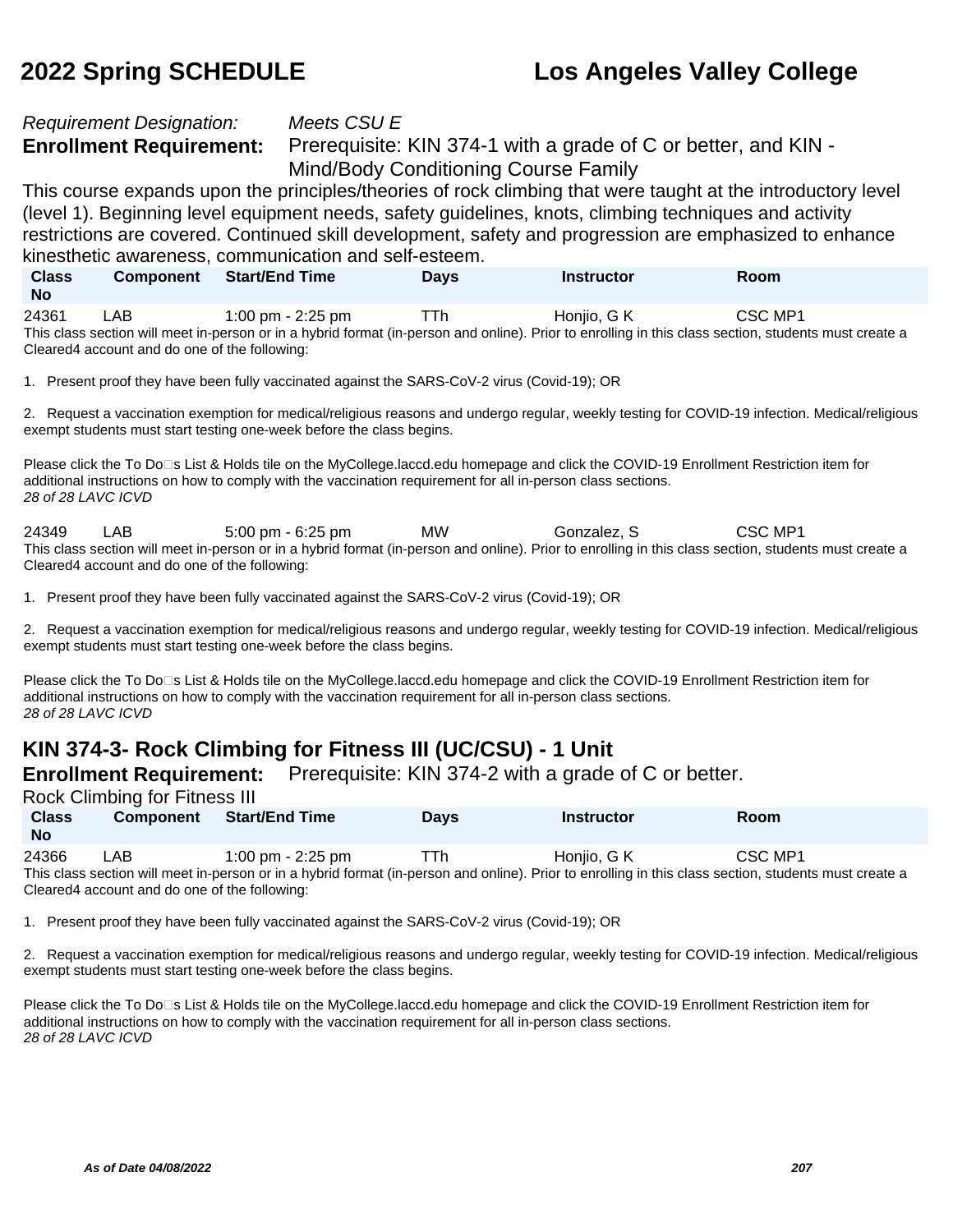24351 LAB 5:00 pm - 6:25 pm MW Gonzalez, S CSC MP1 This class section will meet in-person or in a hybrid format (in-person and online). Prior to enrolling in this class section, students must create a Cleared4 account and do one of the following:

1. Present proof they have been fully vaccinated against the SARS-CoV-2 virus (Covid-19); OR

2. Request a vaccination exemption for medical/religious reasons and undergo regular, weekly testing for COVID-19 infection. Medical/religious exempt students must start testing one-week before the class begins.

Please click the To Do<sup>n</sup>s List & Holds tile on the MyCollege.laccd.edu homepage and click the COVID-19 Enrollment Restriction item for additional instructions on how to comply with the vaccination requirement for all in-person class sections. 28 of 28 LAVC ICVD

### **KIN 387-1- Basketball I (UC/CSU) - 1 Unit**

**Enrollment Requirement:** Maximum of 4 enrollments in the Kinesiology - Team Sports Course Family.

Students will learn introductory basketball skills, including the selection and care of equipment, rules proper etiquette, terminology, and strategies of the game.

| <b>Class</b> | <b>Component</b>                              | <b>Start/End Time</b> | <b>Davs</b> | <b>Instructor</b> | <b>Room</b>                                                                                                                                           |  |
|--------------|-----------------------------------------------|-----------------------|-------------|-------------------|-------------------------------------------------------------------------------------------------------------------------------------------------------|--|
| <b>No</b>    |                                               |                       |             |                   |                                                                                                                                                       |  |
| 24405        | _AB                                           | $9:40$ am - 11:05 am  | TTh         | Hang. M           | NORT HGYM                                                                                                                                             |  |
|              |                                               |                       |             |                   | This class section will meet in-person or in a hybrid format (in-person and online). Prior to enrolling in this class section, students must create a |  |
|              | Cleared4 account and do one of the following: |                       |             |                   |                                                                                                                                                       |  |

1. Present proof they have been fully vaccinated against the SARS-CoV-2 virus (Covid-19); OR

2. Request a vaccination exemption for medical/religious reasons and undergo regular, weekly testing for COVID-19 infection. Medical/religious exempt students must start testing one-week before the class begins.

Please click the To Do<sup>n</sup>s List & Holds tile on the MyCollege.laccd.edu homepage and click the COVID-19 Enrollment Restriction item for additional instructions on how to comply with the vaccination requirement for all in-person class sections. 28 of 28 LAVC ICVD

25596 LAB 6:50 pm - 10:00 pm W Parsons, D P NORT HGYM This class section will meet in-person or in a hybrid format (in-person and online). Prior to enrolling in this class section, students must create a Cleared4 account and do one of the following:

1. Present proof they have been fully vaccinated against the SARS-CoV-2 virus (Covid-19); OR

2. Request a vaccination exemption for medical/religious reasons and undergo regular, weekly testing for COVID-19 infection. Medical/religious exempt students must start testing one-week before the class begins.

Please click the To Do<sup>n</sup>s List & Holds tile on the MyCollege.laccd.edu homepage and click the COVID-19 Enrollment Restriction item for additional instructions on how to comply with the vaccination requirement for all in-person class sections. 28 of 28 LAVC ICVD

### **KIN 387-2- Basketball II (UC/CSU) - 1 Unit**

Requirement Designation: Meets CSU E

**Enrollment Requirement:** Prerequisite: KIN 387-1. Maximum of 4 enrollments in the Kinesiology - Team Sports Course Family.

Students will learn beginning basketball skills, including the selection and care of equipment, rules proper etiquette, terminology, and strategies of the game. This course builds on KIN 387-1.

| <b>Class</b> | Component Start/End Time | <b>Days</b> | <b>Instructor</b> | Room |  |
|--------------|--------------------------|-------------|-------------------|------|--|
| <b>No</b>    |                          |             |                   |      |  |

**As of Date 04/08/2022 208**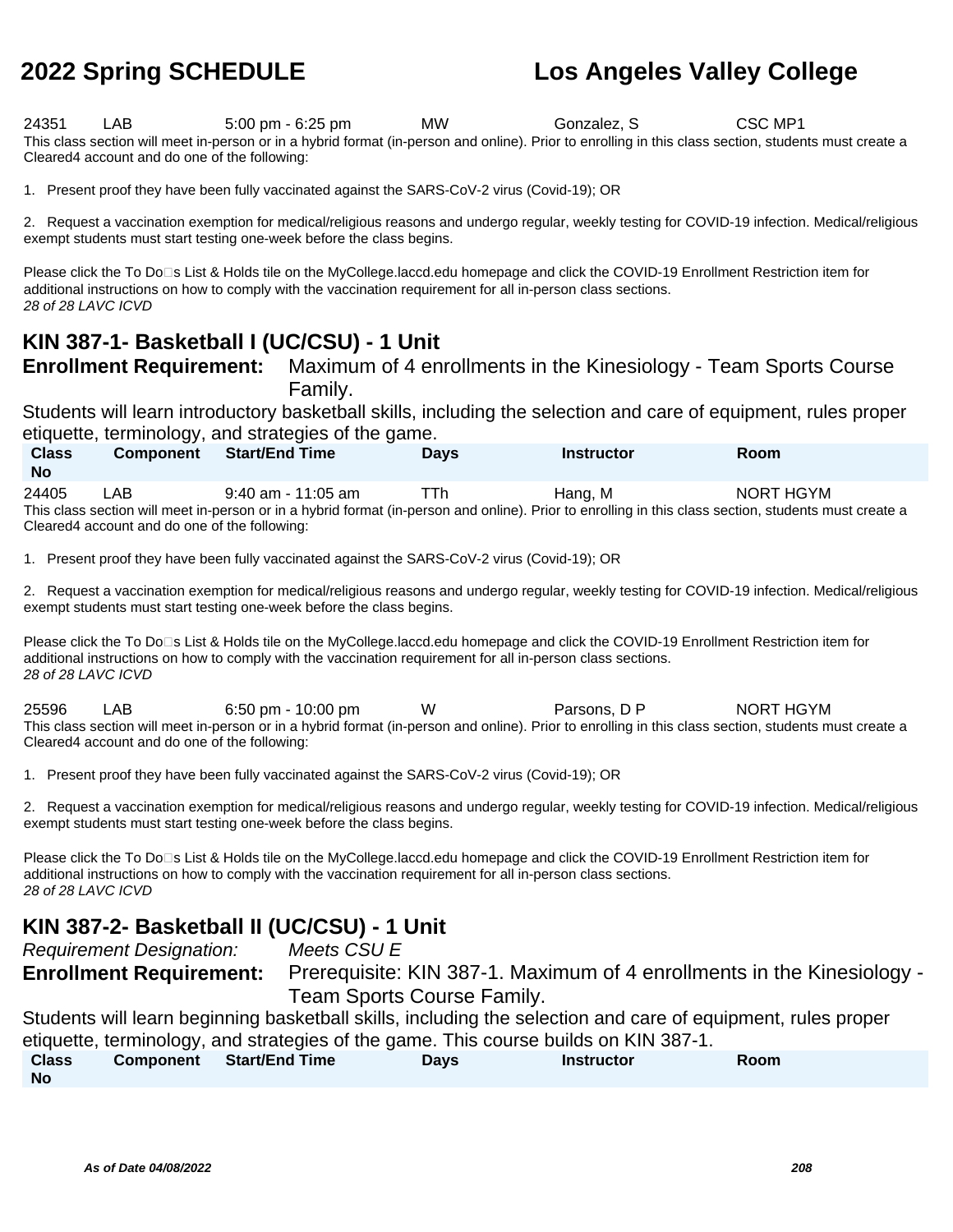24407 LAB 9:40 am - 11:05 am TTh Hang, M NORT HGYM This class section will meet in-person or in a hybrid format (in-person and online). Prior to enrolling in this class section, students must create a Cleared4 account and do one of the following:

1. Present proof they have been fully vaccinated against the SARS-CoV-2 virus (Covid-19); OR

2. Request a vaccination exemption for medical/religious reasons and undergo regular, weekly testing for COVID-19 infection. Medical/religious exempt students must start testing one-week before the class begins.

Please click the To Do<sup>n</sup>s List & Holds tile on the MyCollege.laccd.edu homepage and click the COVID-19 Enrollment Restriction item for additional instructions on how to comply with the vaccination requirement for all in-person class sections. 28 of 28 LAVC ICVD

26599 LAB 6:50 pm - 10:00 pm W Parsons, D P NORT HGYM This class section will meet in-person or in a hybrid format (in-person and online). Prior to enrolling in this class section, students must create a Cleared4 account and do one of the following:

1. Present proof they have been fully vaccinated against the SARS-CoV-2 virus (Covid-19); OR

2. Request a vaccination exemption for medical/religious reasons and undergo regular, weekly testing for COVID-19 infection. Medical/religious exempt students must start testing one-week before the class begins.

Please click the To Do<sup>n</sup>s List & Holds tile on the MyCollege.laccd.edu homepage and click the COVID-19 Enrollment Restriction item for additional instructions on how to comply with the vaccination requirement for all in-person class sections. 28 of 28 LAVC ICVD

### **KIN 387-3- Basketball III (UC/CSU) - 1 Unit**

**Enrollment Requirement:** Prerequisite: KIN 387-2 with a grade of C or better. Maximum of 4 enrollments in the Kinesiology - Team Sports Course Family.

Students will learn intermediate basketball skills, including the selection and care of equipment, rules proper etiquette, terminology, and strategies of the game. This course builds on KIN 387-2.

| <b>Class</b>                                                                                                                                          | <b>Component</b>                               | <b>Start/End Time</b> | <b>Davs</b> | <b>Instructor</b> | <b>Room</b> |  |  |
|-------------------------------------------------------------------------------------------------------------------------------------------------------|------------------------------------------------|-----------------------|-------------|-------------------|-------------|--|--|
| <b>No</b>                                                                                                                                             |                                                |                       |             |                   |             |  |  |
| 24409                                                                                                                                                 | LAB                                            | $9:40$ am - 11:05 am  | TTh         | Hang. M           | NORT HGYM   |  |  |
| This class section will meet in-person or in a hybrid format (in-person and online). Prior to enrolling in this class section, students must create a |                                                |                       |             |                   |             |  |  |
|                                                                                                                                                       | Cleared 4 account and do one of the following: |                       |             |                   |             |  |  |

1. Present proof they have been fully vaccinated against the SARS-CoV-2 virus (Covid-19); OR

2. Request a vaccination exemption for medical/religious reasons and undergo regular, weekly testing for COVID-19 infection. Medical/religious exempt students must start testing one-week before the class begins.

Please click the To Do<sup>n</sup>s List & Holds tile on the MyCollege.laccd.edu homepage and click the COVID-19 Enrollment Restriction item for additional instructions on how to comply with the vaccination requirement for all in-person class sections. 28 of 28 LAVC ICVD

26600 LAB 6:50 pm - 10:00 pm W Parsons, D P NORT HGYM This class section will meet in-person or in a hybrid format (in-person and online). Prior to enrolling in this class section, students must create a Cleared4 account and do one of the following:

1. Present proof they have been fully vaccinated against the SARS-CoV-2 virus (Covid-19); OR

2. Request a vaccination exemption for medical/religious reasons and undergo regular, weekly testing for COVID-19 infection. Medical/religious exempt students must start testing one-week before the class begins.

Please click the To Do⊡s List & Holds tile on the MyCollege.laccd.edu homepage and click the COVID-19 Enrollment Restriction item for additional instructions on how to comply with the vaccination requirement for all in-person class sections. 28 of 28 LAVC ICVD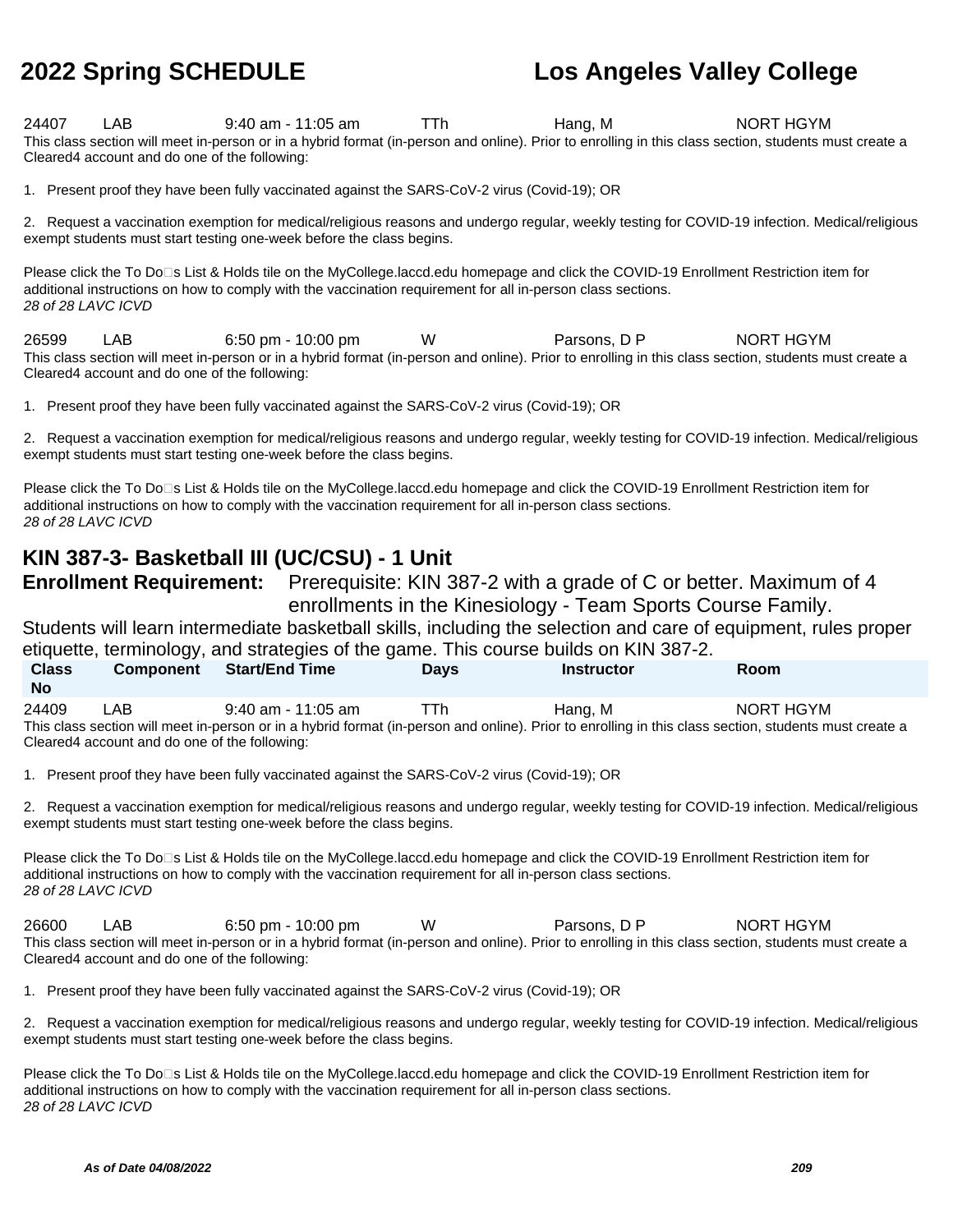#### **KIN 387-4- Basketball IV (UC/CSU) - 1 Unit**

Requirement Designation: Meets CSU E

**Class** 

**Enrollment Requirement:** Prerequisite: KIN 387-3 with a grade of C or better. Maximum of 4 enrollments in the Kinesiology - Team Sports Course Family.

Students will learn advanced basketball skills, including the selection and care of equipment, rules proper etiquette, terminology, and strategies of the game. This course builds on KIN 387-3.

**Component Start/End Time Days Instructor Room**

**No** 24412 LAB 9:40 am - 11:05 am TTh Hang, M NORT HGYM This class section will meet in-person or in a hybrid format (in-person and online). Prior to enrolling in this class section, students must create a Cleared4 account and do one of the following:

1. Present proof they have been fully vaccinated against the SARS-CoV-2 virus (Covid-19); OR

2. Request a vaccination exemption for medical/religious reasons and undergo regular, weekly testing for COVID-19 infection. Medical/religious exempt students must start testing one-week before the class begins.

Please click the To Do⊡s List & Holds tile on the MyCollege.laccd.edu homepage and click the COVID-19 Enrollment Restriction item for additional instructions on how to comply with the vaccination requirement for all in-person class sections. 28 of 28 LAVC ICVD

26601 LAB 6:50 pm - 10:00 pm W Parsons, D P NORT HGYM This class section will meet in-person or in a hybrid format (in-person and online). Prior to enrolling in this class section, students must create a Cleared4 account and do one of the following:

1. Present proof they have been fully vaccinated against the SARS-CoV-2 virus (Covid-19); OR

2. Request a vaccination exemption for medical/religious reasons and undergo regular, weekly testing for COVID-19 infection. Medical/religious exempt students must start testing one-week before the class begins.

Please click the To Do⊡s List & Holds tile on the MyCollege.laccd.edu homepage and click the COVID-19 Enrollment Restriction item for additional instructions on how to comply with the vaccination requirement for all in-person class sections.

### **KIN 389-1- Soccer I (UC/CSU) - 1 Unit**

Requirement Designation: Meets CSU E **Enrollment Requirement:** Maximum of 4 enrollments in the Kinesiology - Team Sports Course Family.

Students will learn introductory soccer skills, including the selection and care of equipment, rules proper etiquette, terminology, and strategies of the game.

| <b>Class</b><br><b>No</b> | <b>Component</b> | <b>Start/End Time</b> | Davs | Instructor  | Room           |  |
|---------------------------|------------------|-----------------------|------|-------------|----------------|--|
| 25653                     | _AB .            | $3:10$ hrs/wk         | тва  | Venger, G S | <b>MAC 103</b> |  |

This class will taught on campus. This class is designed for the women's soccer team but all students are welcomed. Please talk to the soccer coach Greg Venger for more information.

This class section will meet in-person or in a hybrid format (in-person and online). Prior to enrolling in this class section, students must create a Cleared4 account and do one of the following:

1. Present proof they have been fully vaccinated against the SARS-CoV-2 virus (Covid-19); OR

2. Request a vaccination exemption for medical/religious reasons and undergo regular, weekly testing for COVID-19 infection. Medical/religious exempt students must start testing one-week before the class begins.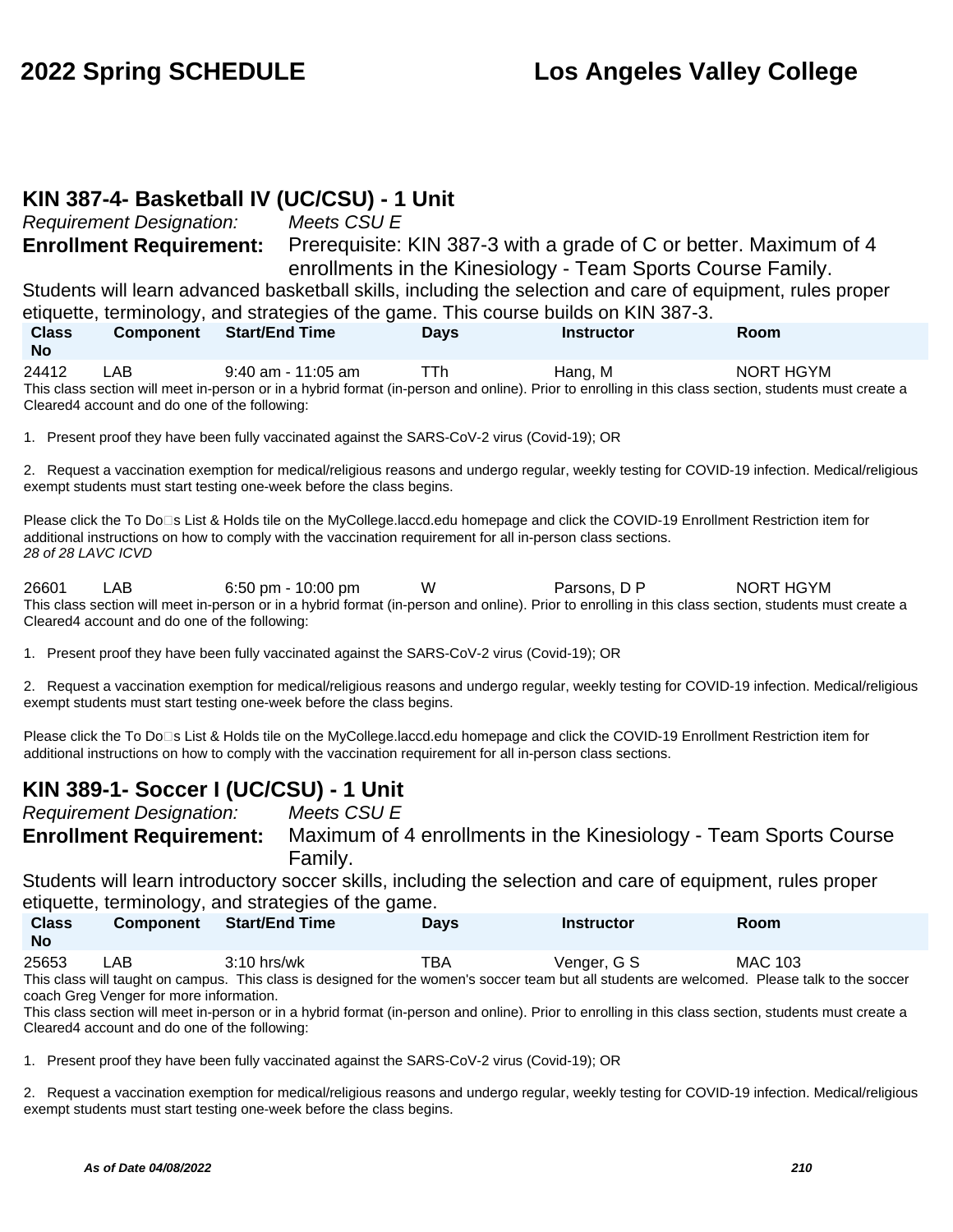Please click the To Do□s List & Holds tile on the MyCollege.laccd.edu homepage and click the COVID-19 Enrollment Restriction item for additional instructions on how to comply with the vaccination requirement for all in-person class sections. 28 of 28 LAVC ICVD

#### **KIN 389-2- Soccer II (UC/CSU) - 1 Unit**

Requirement Designation: Meets CSU E

**Enrollment Requirement:** Prerequisite: KIN 389-1 with a grade of C or better. Maximum of 4 enrollments in the Kinesiology - Team Sports Course Family.

Students will learn beginning soccer skills, including the selection and care of equipment, rules proper etiquette, terminology, and strategies of the game. This course builds on KIN 389-1.

| <b>Class</b><br><b>No</b> | <b>Component</b> | <b>Start/End Time</b>                                                                                                                                 | <b>Days</b> | <b>Instructor</b> | Room    |
|---------------------------|------------------|-------------------------------------------------------------------------------------------------------------------------------------------------------|-------------|-------------------|---------|
| 26630                     | LAB              | $3:10$ hrs/wk                                                                                                                                         | TBA         | Venger, G S       | MAC 103 |
|                           |                  | This class section will meet in-person or in a hybrid format (in-person and online). Prior to enrolling in this class section, students must create a |             |                   |         |

Cleared4 account and do one of the following:

1. Present proof they have been fully vaccinated against the SARS-CoV-2 virus (Covid-19); OR

2. Request a vaccination exemption for medical/religious reasons and undergo regular, weekly testing for COVID-19 infection. Medical/religious exempt students must start testing one-week before the class begins.

Please click the To Do<sup>n</sup>s List & Holds tile on the MyCollege.laccd.edu homepage and click the COVID-19 Enrollment Restriction item for additional instructions on how to comply with the vaccination requirement for all in-person class sections. 5 of 5 LAVC ICVD

### **KIN 389-3- Soccer III (UC/CSU) - 1 Unit**

Requirement Designation: Meets CSU E

**Enrollment Requirement:** Prerequisite: KIN 389-2 with a grade of C or better, and KIN - Team Sports Course Family

This course will cover soccer skills of dribbling, shooting, goal keeping and passing at a intermediate level. The course will review rules, proper etiquette, terminology, and the components of fitness at a intermediate level for example on with (the field of play, ball, number of players, players equipment, referees, assistant referees, duration of the match, start and restart of play, ball in and out of play, methods of scoring, offside, free kick, penalty kicks, throw in, goal kick, corner kick, fouls and misconduct). Additional skill will include learning a proper heading techniques.

| <b>Class</b><br><b>No</b> | <b>Component</b> | <b>Start/End Time</b> | <b>Days</b> | Instructor                                                                                                                                     | Room    |  |
|---------------------------|------------------|-----------------------|-------------|------------------------------------------------------------------------------------------------------------------------------------------------|---------|--|
| 26631                     | LAB.             | $3:10$ hrs/wk         | TBA         | Venger, G S                                                                                                                                    | MAC 103 |  |
|                           |                  |                       |             | This class will be held on campus. This class is designed for the women's soccer team but all students are welcomed. Please contact our soccer |         |  |

This class will be held on campus. This class is designed for the women's soccer team but all students are welcomed. Please contact our soccer coach Greg Venger.

This class section will meet in-person or in a hybrid format (in-person and online). Prior to enrolling in this class section, students must create a Cleared4 account and do one of the following:

1. Present proof they have been fully vaccinated against the SARS-CoV-2 virus (Covid-19); OR

2. Request a vaccination exemption for medical/religious reasons and undergo regular, weekly testing for COVID-19 infection. Medical/religious exempt students must start testing one-week before the class begins.

Please click the To Do<sup>n</sup>s List & Holds tile on the MyCollege.laccd.edu homepage and click the COVID-19 Enrollment Restriction item for additional instructions on how to comply with the vaccination requirement for all in-person class sections. 5 of 5 LAVC ICVD

### **KIN 391-1- Volleyball I (UC/CSU) - 1 Unit**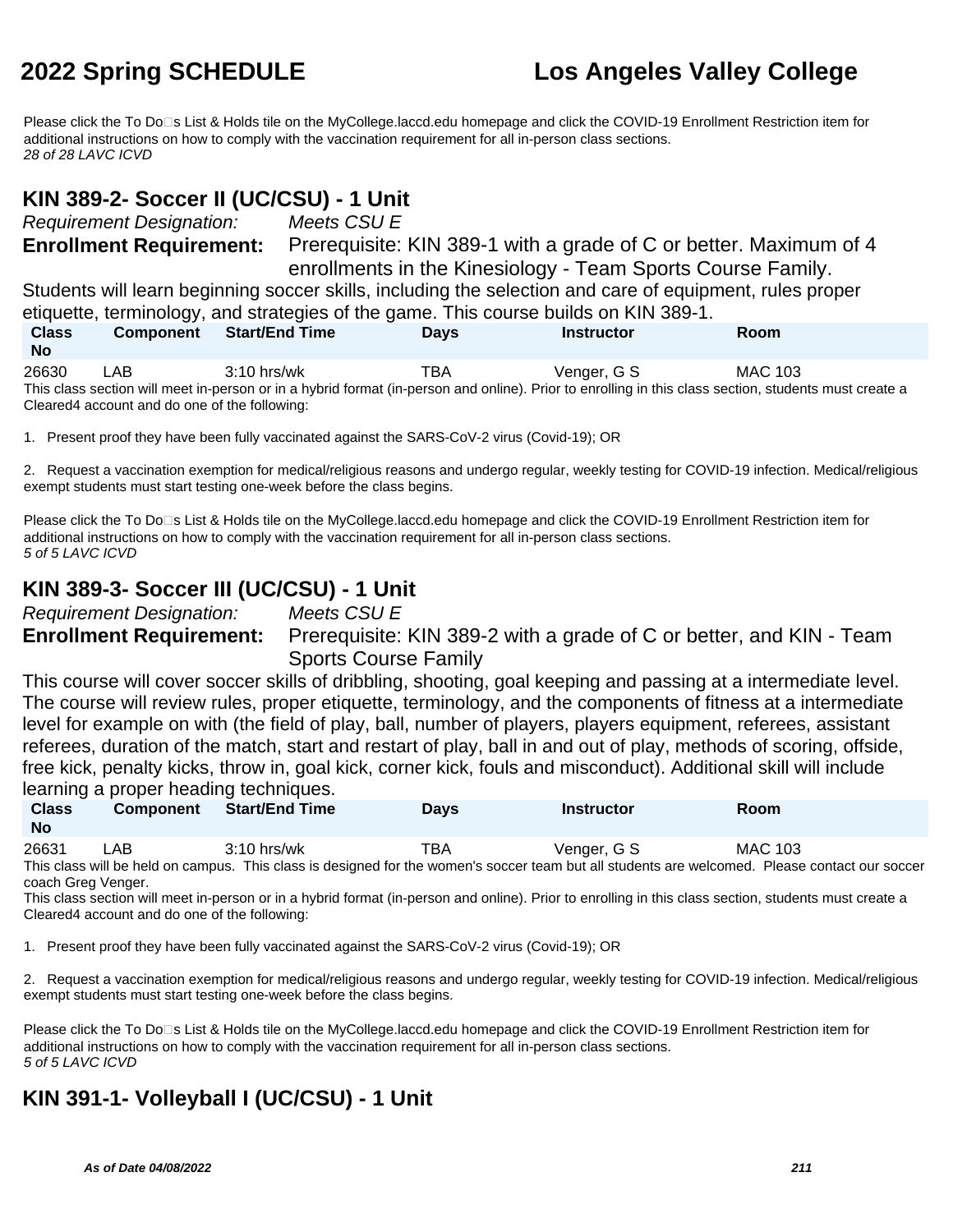#### Requirement Designation: Meets CSU E

**Enrollment Requirement:** Maximum of 4 enrollments in the Kinesiology - Court Sports Course Family.

Students learn and practice introductory volleyball skills, including the selection and care of equipment, rules proper etiquette, terminology, and strategies of the game.

| <b>Class</b><br>No | <b>Component</b> | Start/End Time     | <b>Davs</b> | Instructor   | Room      |  |
|--------------------|------------------|--------------------|-------------|--------------|-----------|--|
| 26333              | LAB              | 6:50 pm - 10:00 pm |             | Morente, A V | NORT HGYM |  |

This class section will meet in-person or in a hybrid format (in-person and online). Prior to enrolling in this class section, students must create a Cleared4 account and do one of the following:

1. Present proof they have been fully vaccinated against the SARS-CoV-2 virus (Covid-19); OR

2. Request a vaccination exemption for medical/religious reasons and undergo regular, weekly testing for COVID-19 infection. Medical/religious exempt students must start testing one-week before the class begins.

Please click the To Do<sup>n</sup>s List & Holds tile on the MyCollege.laccd.edu homepage and click the COVID-19 Enrollment Restriction item for additional instructions on how to comply with the vaccination requirement for all in-person class sections. 28 of 28 LAVC ICVD

### **KIN 391-2- Volleyball II (UC/CSU) - 1 Unit**

**Enrollment Requirement:** Prerequisite: KIN 391-1 with a grade of C or better. Maximum of 4 enrollments in the Kinesiology - Court Sports Course Family.

Students learn and practice beginning volleyball skills, including the selection and care of equipment, rules proper etiquette, terminology, and strategies of the game. This course builds on KIN 391-1.

| <b>Class</b>                                                                                                                                          | <b>Component</b>                               | <b>Start/End Time</b> | <b>Davs</b> | <b>Instructor</b> | <b>Room</b> |  |  |
|-------------------------------------------------------------------------------------------------------------------------------------------------------|------------------------------------------------|-----------------------|-------------|-------------------|-------------|--|--|
| <b>No</b>                                                                                                                                             |                                                |                       |             |                   |             |  |  |
| 26595                                                                                                                                                 | LAB                                            | $6:50$ pm - 10:00 pm  |             | Morente, A V      | NORT HGYM   |  |  |
| This class section will meet in-person or in a hybrid format (in-person and online). Prior to enrolling in this class section, students must create a |                                                |                       |             |                   |             |  |  |
|                                                                                                                                                       | Cleared 4 account and do one of the following: |                       |             |                   |             |  |  |

1. Present proof they have been fully vaccinated against the SARS-CoV-2 virus (Covid-19); OR

2. Request a vaccination exemption for medical/religious reasons and undergo regular, weekly testing for COVID-19 infection. Medical/religious exempt students must start testing one-week before the class begins.

Please click the To Do<sup>n</sup>s List & Holds tile on the MyCollege.laccd.edu homepage and click the COVID-19 Enrollment Restriction item for additional instructions on how to comply with the vaccination requirement for all in-person class sections. 10 of 10 LAVC ICVD

### **Kinesiology Athletics KIN ATH 503- Intercollegiate Athletics-Baseball (UC/CSU) (RPT 3) - 3 Units**

Requirement Designation: Meets CSU E

Students will participate in baseball for the colleges intercollegiate team and develop advanced skills and techniques. This class provides an opportunity to learn the fine skills and strategies needed to compete at the collegiate level. This course requires the student athletes to compete as a member of the badminton team. **Class Component Start/End Time Days Instructor Room**

24420 LAB 11:05 hrs/wk TBA Mallas, D C NORT HGYM This class section will meet in-person or in a hybrid format (in-person and online). Prior to enrolling in this class section, students must create a Cleared4 account and do one of the following:

1. Present proof they have been fully vaccinated against the SARS-CoV-2 virus (Covid-19); OR

2. Request a vaccination exemption for medical/religious reasons and undergo regular, weekly testing for COVID-19 infection. Medical/religious exempt students must start testing one-week before the class begins.

**No**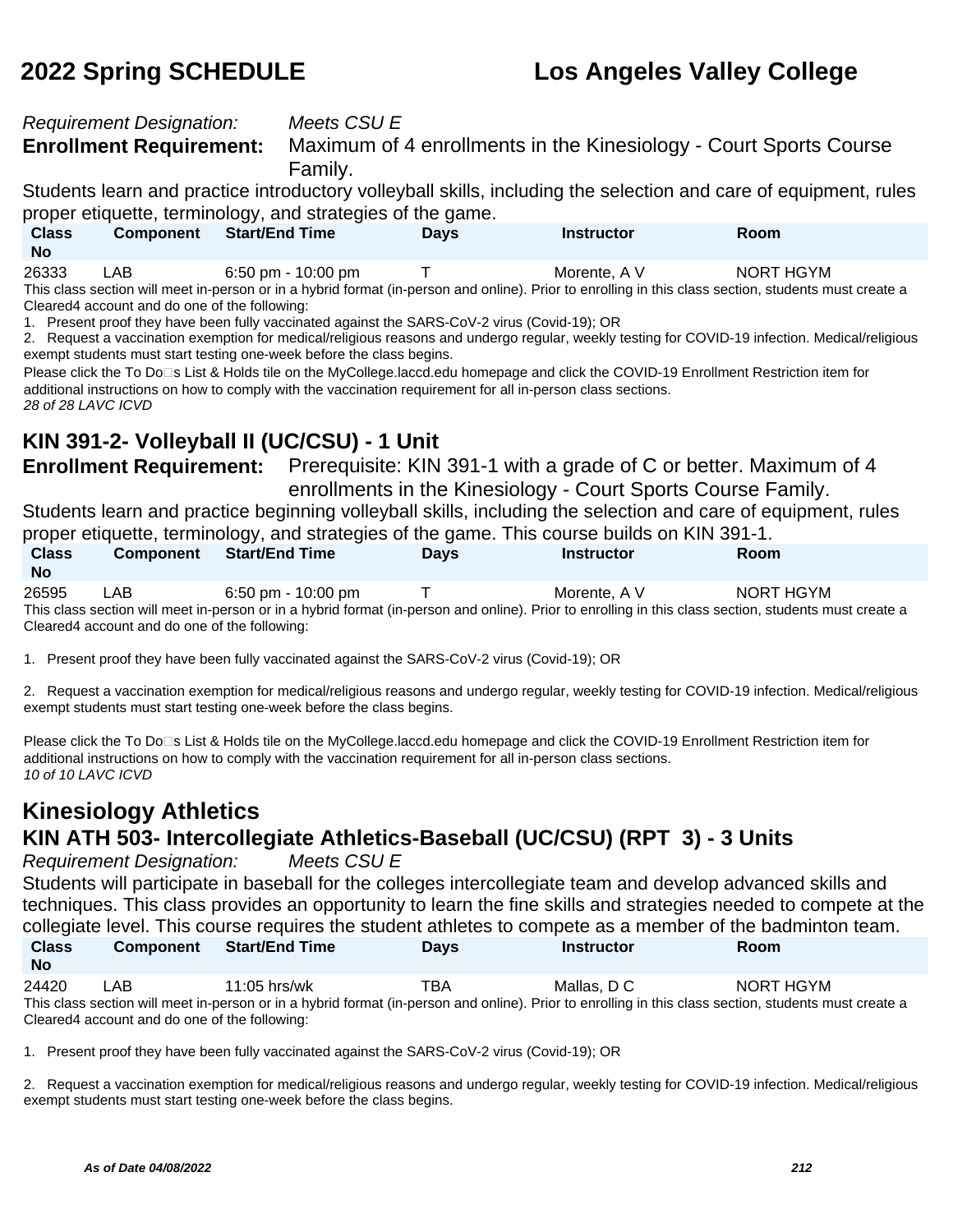Please click the To Do□s List & Holds tile on the MyCollege.laccd.edu homepage and click the COVID-19 Enrollment Restriction item for additional instructions on how to comply with the vaccination requirement for all in-person class sections. 50 of 50 LAVC ICVD + VATH

#### **KIN ATH 512- Intercollegiate Athletics-Softball (UC/CSU) (RPT 3) - 3 Units**

Requirement Designation: Meets CSU E

Students will participate in softball for the colleges intercollegiate team and develop advanced skills and techniques. This class provides an opportunity to learn the fine skills and strategies needed to compete at the collegiate level. This course requires the student athletes to compete as a member of the softball team. **Class Component Start/End Time Days Instructor Room**

| <b>No</b> |      |                                                                                                                                                       |     |             |           |  |
|-----------|------|-------------------------------------------------------------------------------------------------------------------------------------------------------|-----|-------------|-----------|--|
| 24421     | _AB_ | $11:05$ hrs/wk                                                                                                                                        | TBA | Venger, G S | NORT HGYM |  |
|           |      | This class section will meet in-person or in a hybrid format (in-person and online). Prior to enrolling in this class section, students must create a |     |             |           |  |
|           |      | Cleared4 account and do one of the following:                                                                                                         |     |             |           |  |

1. Present proof they have been fully vaccinated against the SARS-CoV-2 virus (Covid-19); OR

2. Request a vaccination exemption for medical/religious reasons and undergo regular, weekly testing for COVID-19 infection. Medical/religious exempt students must start testing one-week before the class begins.

Please click the To Do⊡s List & Holds tile on the MyCollege.laccd.edu homepage and click the COVID-19 Enrollment Restriction item for additional instructions on how to comply with the vaccination requirement for all in-person class sections. 25 of 25 LAVC ICVD + VATH

### **KIN ATH 513- Intercollegiate Athletics-Swimming And Diving (UC/CSU) (RPT 3) - 3 Units**

Requirement Designation: Meets CSU E

Students will participate in swimming and diving for the colleges intercollegiate team and develop advanced skills and techniques. This class provides an opportunity to learn the fine skills and strategies needed to compete at the collegiate level. This course requires the student athletes to compete as a member of the swimming and diving team.

| <b>Class</b><br><b>No</b> | <b>Component</b> | <b>Start/End Time</b> | Days | <b>Instructor</b> | Room  |
|---------------------------|------------------|-----------------------|------|-------------------|-------|
| 24422                     | .AB              | $11:05$ hrs/wk        | тва  | Mcmillan, J M     | P OOL |

This class section will meet in-person or in a hybrid format (in-person and online). Prior to enrolling in this class section, students must create a Cleared4 account and do one of the following:

1. Present proof they have been fully vaccinated against the SARS-CoV-2 virus (Covid-19); OR

2. Request a vaccination exemption for medical/religious reasons and undergo regular, weekly testing for COVID-19 infection. Medical/religious exempt students must start testing one-week before the class begins.

Please click the To Do<sup>n</sup>s List & Holds tile on the MyCollege.laccd.edu homepage and click the COVID-19 Enrollment Restriction item for additional instructions on how to comply with the vaccination requirement for all in-person class sections. 25 of 25 LAVC ICVD + VATH

24423 LAB 11:05 hrs/wk TBA Loporchio, P W P OOL This class section will meet in-person or in a hybrid format (in-person and online). Prior to enrolling in this class section, students must create a Cleared4 account and do one of the following:

1. Present proof they have been fully vaccinated against the SARS-CoV-2 virus (Covid-19); OR

2. Request a vaccination exemption for medical/religious reasons and undergo regular, weekly testing for COVID-19 infection. Medical/religious exempt students must start testing one-week before the class begins.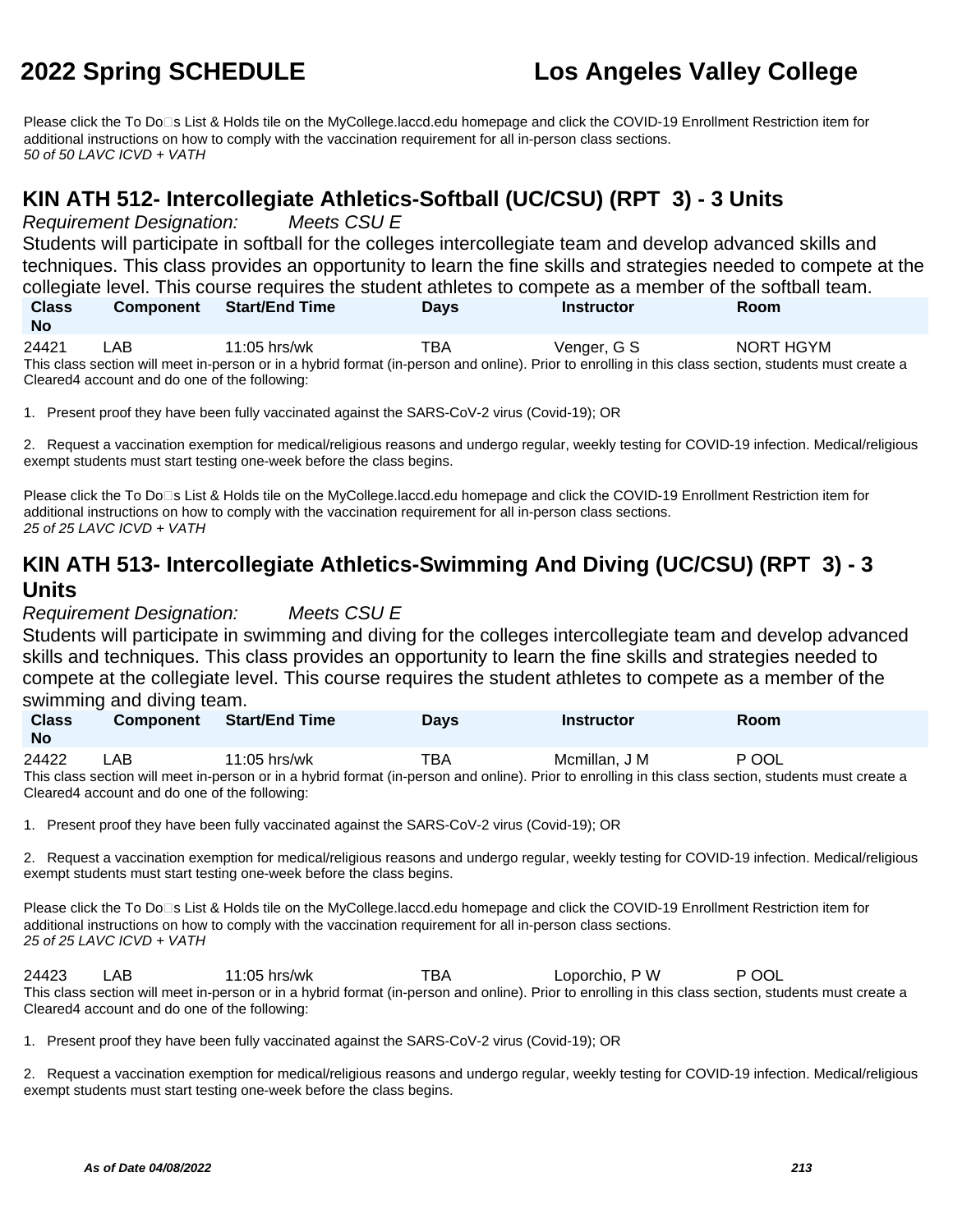Please click the To Do<sup>n</sup>s List & Holds tile on the MyCollege.laccd.edu homepage and click the COVID-19 Enrollment Restriction item for additional instructions on how to comply with the vaccination requirement for all in-person class sections. 25 of 25 LAVC ICVD + VATH

#### **KIN ATH 552- Intercollegiate Sports-Conditioning & Skills Training (UC/CSU) (RPT 3) - 1 Unit**

Requirement Designation: Meets CSU E

This course is designed for the student athlete. The following areas are emphasized: The analysis and training of athletic skills, the analysis of offensive and defensive systems, physical conditioning, strength training, and aerobic conditioning.

| <b>Class</b><br><b>No</b> | <b>Component</b> | <b>Start/End Time</b>                                                                                                                                 | Days | Instructor | Room           |
|---------------------------|------------------|-------------------------------------------------------------------------------------------------------------------------------------------------------|------|------------|----------------|
| 24424                     | _AB              | $3:10$ hrs/wk                                                                                                                                         | ⊤ва  | ™owns. L   | <b>MAC 103</b> |
|                           |                  | This class section will meet in-person or in a hybrid format (in-person and online). Prior to enrolling in this class section, students must create a |      |            |                |

 $\hbox{hybrid format}$  (in-person and online). Prior to enrolling in this class section, students must create a Cleared4 account and do one of the following:

1. Present proof they have been fully vaccinated against the SARS-CoV-2 virus (Covid-19); OR

2. Request a vaccination exemption for medical/religious reasons and undergo regular, weekly testing for COVID-19 infection. Medical/religious exempt students must start testing one-week before the class begins.

Please click the To Do<sup>n</sup>s List & Holds tile on the MyCollege.laccd.edu homepage and click the COVID-19 Enrollment Restriction item for additional instructions on how to comply with the vaccination requirement for all in-person class sections. 80 of 80 LAVC ICVD + VATH

29244 LAB 5:50 hrs/wk TBA Towns, L MAC 103 This class section will meet in-person or in a hybrid format (in-person and online). Prior to enrolling in this class section, students must create a Cleared4 account and do one of the following:

1. Present proof they have been fully vaccinated against the SARS-CoV-2 virus (Covid-19); OR

2. Request a vaccination exemption for medical/religious reasons and undergo regular, weekly testing for COVID-19 infection. Medical/religious exempt students must start testing one-week before the class begins.

Please click the To Do<sup>n</sup>s List & Holds tile on the MyCollege.laccd.edu homepage and click the COVID-19 Enrollment Restriction item for additional instructions on how to comply with the vaccination requirement for all in-person class sections. 30 of 30 LAVC ICVD + VATH

(Starts 03/28/2022, Ends 06/06/2022)

### **KIN ATH 580- INTERCOLLEGIATE BASKETBALL- STRENGTH & SKILLS TRAINING (UC/CSU) (RPT 2) - 3 Units**

|                           |                  |                       | <b>INTERCOLLEGIATE BASKETBALL- STRENGTH &amp; SKILLS TRAINING</b> |                   |                                                                                                                                                                    |  |
|---------------------------|------------------|-----------------------|-------------------------------------------------------------------|-------------------|--------------------------------------------------------------------------------------------------------------------------------------------------------------------|--|
| <b>Class</b><br><b>No</b> | <b>Component</b> | <b>Start/End Time</b> | <b>Davs</b>                                                       | <b>Instructor</b> | <b>Room</b>                                                                                                                                                        |  |
| 24425                     | LAB              | 9:50 hrs/wk           | TBA                                                               | Hang, M           | SOUT HGYM<br>This class section will meet in person or in a bybrid format (in person and online). Prior to enrolling in this class section, students must create a |  |

This class section will meet in-person or in a hybrid format (in-person and online). Prior to enrolling in this class section, students must create a Cleared4 account and do one of the following:

1. Present proof they have been fully vaccinated against the SARS-CoV-2 virus (Covid-19); OR

2. Request a vaccination exemption for medical/religious reasons and undergo regular, weekly testing for COVID-19 infection. Medical/religious exempt students must start testing one-week before the class begins.

Please click the To Do⊡s List & Holds tile on the MyCollege.laccd.edu homepage and click the COVID-19 Enrollment Restriction item for additional instructions on how to comply with the vaccination requirement for all in-person class sections. 30 of 30 LAVC ICVD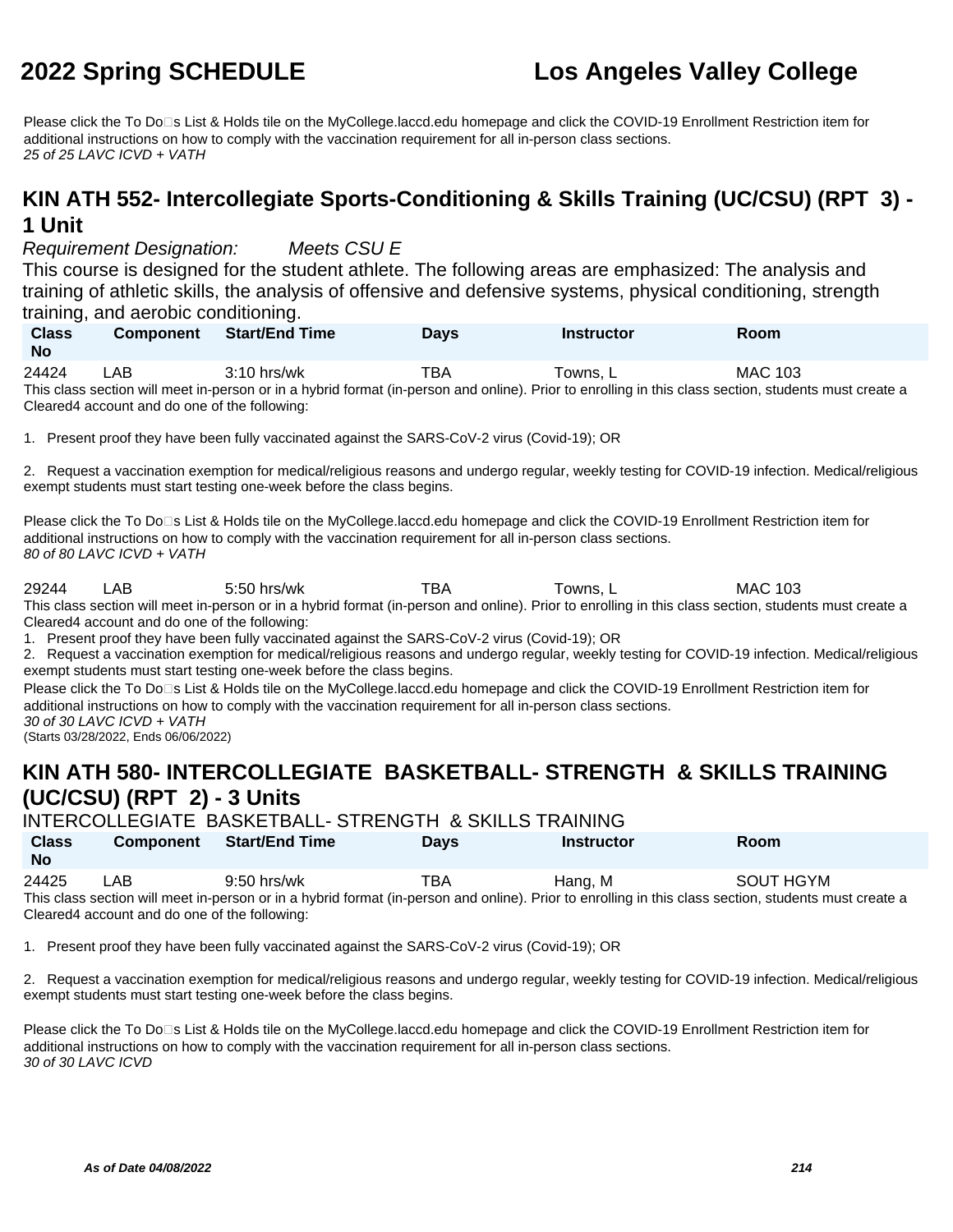24426 LAB 9:50 hrs/wk TBA Watson, V SOUT HGYM This class section will meet in-person or in a hybrid format (in-person and online). Prior to enrolling in this class section, students must create a Cleared4 account and do one of the following:

1. Present proof they have been fully vaccinated against the SARS-CoV-2 virus (Covid-19); OR

2. Request a vaccination exemption for medical/religious reasons and undergo regular, weekly testing for COVID-19 infection. Medical/religious exempt students must start testing one-week before the class begins.

Please click the To Do<sup>n</sup>s List & Holds tile on the MyCollege.laccd.edu homepage and click the COVID-19 Enrollment Restriction item for additional instructions on how to comply with the vaccination requirement for all in-person class sections.

### **Kinesiology Major KIN MAJ 100- Introduction To Kinesiology (UC/CSU) - 3 Units**

Students learn about the study of human movement through an interdisciplinary approach that includes discussing the importance of the sub-disciplines in kinesiology and the variety of career opportunities in the areas of teaching, allied health, and fitness professions.

| <b>Class</b><br><b>No</b> | <b>Component</b> | <b>Start/End Time</b> | Days | <b>Instructor</b> | Room            |
|---------------------------|------------------|-----------------------|------|-------------------|-----------------|
| 12077                     | LEC.             | $3:10$ hrs/wk         | TBA  | Perry, SF         | <b>INTERNET</b> |

This class requires students to work online independently each week for the amount of TBA time shown in addition to completing assignments.

| $\Gamma$<br>16746<br>-07 | $3:10$ hrs/wk | TBA | Sims. J A | INTERNET |
|--------------------------|---------------|-----|-----------|----------|
|--------------------------|---------------|-----|-----------|----------|

This class requires students to work online independently each week for the amount of TBA time shown in addition to completing assignments. .

### **KIN MAJ 101- First Aid and CPR (UC/CSU) - 3 Units**

Requirement Designation: Meets CSU E Students learn the theory and application of first aid care of the injured. Students will practice victim condition assessment and incorporate treatment procedures. Standard first aid, CPR, and AED certification(s) are granted upon successful completion of course requirements.

| <b>Class</b><br><b>No</b> | <b>Component</b> | <b>Start/End Time</b> | Days | <b>Instructor</b> | Room            |
|---------------------------|------------------|-----------------------|------|-------------------|-----------------|
| 18483                     | LEC              | $6:30$ hrs/wk         | TBA  | Rieck, G A        | <b>INTERNET</b> |

This class requires students to work online independently each week for the amount of TBA time shown in addition to completing assignments. (Starts 04/11/2022, Ends 06/06/2022)

| 20042 |  | ?'10 hrs/wk | --<br>BΑ | Friedlander, D S | <b>INTERNET</b> |
|-------|--|-------------|----------|------------------|-----------------|
|-------|--|-------------|----------|------------------|-----------------|

This class requires students to work online independently each week for the amount of TBA time shown in addition to completing assignments.

| 29000 |  | hrs/wk<br>. <u>.</u> | --<br>B٨ | Meldar<br>the contract of the contract of | <b>INTERNET</b> |
|-------|--|----------------------|----------|-------------------------------------------|-----------------|
|-------|--|----------------------|----------|-------------------------------------------|-----------------|

This class requires students to work online independently each week for the amount of TBA time shown in addition to completing assignments. (Starts 04/11/2022, Ends 06/06/2022)

#### **Law**

#### **LAW 001- Business Law I (UC/CSU) - 3 Units**

This course analyzes the U.S. legal system, focusing on the legal aspects of business. Lectures and activities will examine court procedures relating to business law; torts and criminal laws as related to various business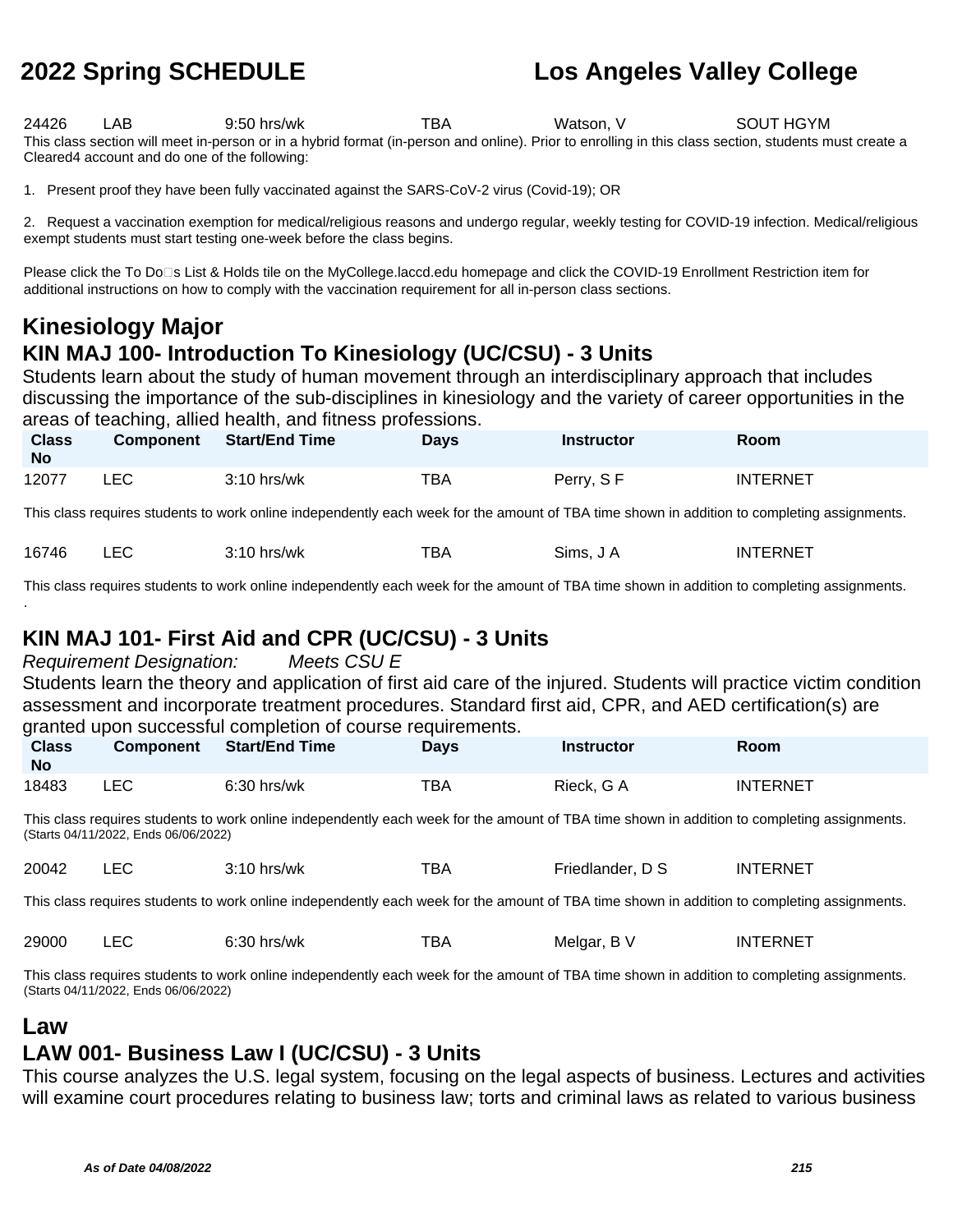practices; elements of a valid contract; breach of contracts and its remedies; and, sales and lease contracts.

| Students will prepare a case brief and an analysis of one of their own contracts for a website or an app.                                                                                                                                                                                          |                                                                                                                                                                                                                        |                                                                                                                                                                                                                                                      |             |                   |                 |  |  |
|----------------------------------------------------------------------------------------------------------------------------------------------------------------------------------------------------------------------------------------------------------------------------------------------------|------------------------------------------------------------------------------------------------------------------------------------------------------------------------------------------------------------------------|------------------------------------------------------------------------------------------------------------------------------------------------------------------------------------------------------------------------------------------------------|-------------|-------------------|-----------------|--|--|
| <b>Class</b>                                                                                                                                                                                                                                                                                       | <b>Component</b>                                                                                                                                                                                                       | <b>Start/End Time</b>                                                                                                                                                                                                                                | <b>Davs</b> | <b>Instructor</b> | Room            |  |  |
| <b>No</b>                                                                                                                                                                                                                                                                                          |                                                                                                                                                                                                                        |                                                                                                                                                                                                                                                      |             |                   |                 |  |  |
| 10424                                                                                                                                                                                                                                                                                              | <b>LEC</b>                                                                                                                                                                                                             | $9:40$ am - 11:05 am<br>This class section will meet in-person or in a hybrid format (in-person and online). Prior to enrolling in this class section, students must create a                                                                        | <b>MW</b>   | Berenji, N N      | <b>BJ 106</b>   |  |  |
|                                                                                                                                                                                                                                                                                                    | Cleared4 account and do one of the following:                                                                                                                                                                          |                                                                                                                                                                                                                                                      |             |                   |                 |  |  |
|                                                                                                                                                                                                                                                                                                    |                                                                                                                                                                                                                        | 1. Present proof they have been fully vaccinated against the SARS-CoV-2 virus (Covid-19); OR                                                                                                                                                         |             |                   |                 |  |  |
|                                                                                                                                                                                                                                                                                                    |                                                                                                                                                                                                                        | 2. Request a vaccination exemption for medical/religious reasons and undergo regular, weekly testing for COVID-19 infection. Medical/religious<br>exempt students must start testing one-week before the class begins.                               |             |                   |                 |  |  |
| 28 of 28 LAVC ICVD                                                                                                                                                                                                                                                                                 |                                                                                                                                                                                                                        | Please click the To Do⊡s List & Holds tile on the MyCollege.laccd.edu homepage and click the COVID-19 Enrollment Restriction item for<br>additional instructions on how to comply with the vaccination requirement for all in-person class sections. |             |                   |                 |  |  |
| 10432<br><b>LEC</b><br><b>MW</b><br><b>BJ 106</b><br>11:20 am - 12:45 pm<br>Berenji, N N<br>This class section will meet in-person or in a hybrid format (in-person and online). Prior to enrolling in this class section, students must create a<br>Cleared4 account and do one of the following: |                                                                                                                                                                                                                        |                                                                                                                                                                                                                                                      |             |                   |                 |  |  |
|                                                                                                                                                                                                                                                                                                    |                                                                                                                                                                                                                        | 1. Present proof they have been fully vaccinated against the SARS-CoV-2 virus (Covid-19); OR                                                                                                                                                         |             |                   |                 |  |  |
|                                                                                                                                                                                                                                                                                                    | 2. Request a vaccination exemption for medical/religious reasons and undergo regular, weekly testing for COVID-19 infection. Medical/religious<br>exempt students must start testing one-week before the class begins. |                                                                                                                                                                                                                                                      |             |                   |                 |  |  |
| Please click the To Do⊡s List & Holds tile on the MyCollege.laccd.edu homepage and click the COVID-19 Enrollment Restriction item for<br>additional instructions on how to comply with the vaccination requirement for all in-person class sections.<br>28 of 28 LAVC ICVD                         |                                                                                                                                                                                                                        |                                                                                                                                                                                                                                                      |             |                   |                 |  |  |
| 10480                                                                                                                                                                                                                                                                                              | LEC                                                                                                                                                                                                                    | 6:50 pm - 10:00 pm                                                                                                                                                                                                                                   | M           | O'Neal, SL        | <b>INTERNET</b> |  |  |
| This class requires students to work online independently each week for the amount of TBA time shown in addition to completing assignments.                                                                                                                                                        |                                                                                                                                                                                                                        |                                                                                                                                                                                                                                                      |             |                   |                 |  |  |
| 16731                                                                                                                                                                                                                                                                                              | <b>LEC</b>                                                                                                                                                                                                             | 6:50 pm - 10:00 pm                                                                                                                                                                                                                                   | W           | O'Neal, SL        | <b>INTERNET</b> |  |  |
| This class requires students to work online independently each week for the amount of TBA time shown in addition to completing assignments.                                                                                                                                                        |                                                                                                                                                                                                                        |                                                                                                                                                                                                                                                      |             |                   |                 |  |  |
| 10448                                                                                                                                                                                                                                                                                              | <b>LEC</b>                                                                                                                                                                                                             | 3:10 hrs/wk                                                                                                                                                                                                                                          | <b>TBA</b>  | Berenji, N N      | <b>INTERNET</b> |  |  |
| This class requires students to work online independently each week for the amount of TBA time shown in addition to completing assignments.                                                                                                                                                        |                                                                                                                                                                                                                        |                                                                                                                                                                                                                                                      |             |                   |                 |  |  |
| 10463                                                                                                                                                                                                                                                                                              | <b>LEC</b>                                                                                                                                                                                                             | 3:10 hrs/wk                                                                                                                                                                                                                                          | <b>TBA</b>  | Berenji, N N      | <b>INTERNET</b> |  |  |
| This class requires students to work online independently each week for the amount of TBA time shown in addition to completing assignments.                                                                                                                                                        |                                                                                                                                                                                                                        |                                                                                                                                                                                                                                                      |             |                   |                 |  |  |
| LAW 002- Business Law II (UC/CSU) - 3 Units                                                                                                                                                                                                                                                        |                                                                                                                                                                                                                        |                                                                                                                                                                                                                                                      |             |                   |                 |  |  |

This course analyzes the fundamental principles of law as they apply in the business world. Lectures and activities will examine bankruptcy law; employment and labor law; employment discrimination; corporations; administrative law; environmental law; real property and landlord-tenant relationships; and wills, trusts, and elder law. Students will prepare a case briefs and a report on a legal issue covered in class. **Class No Component Start/End Time Days Instructor Room**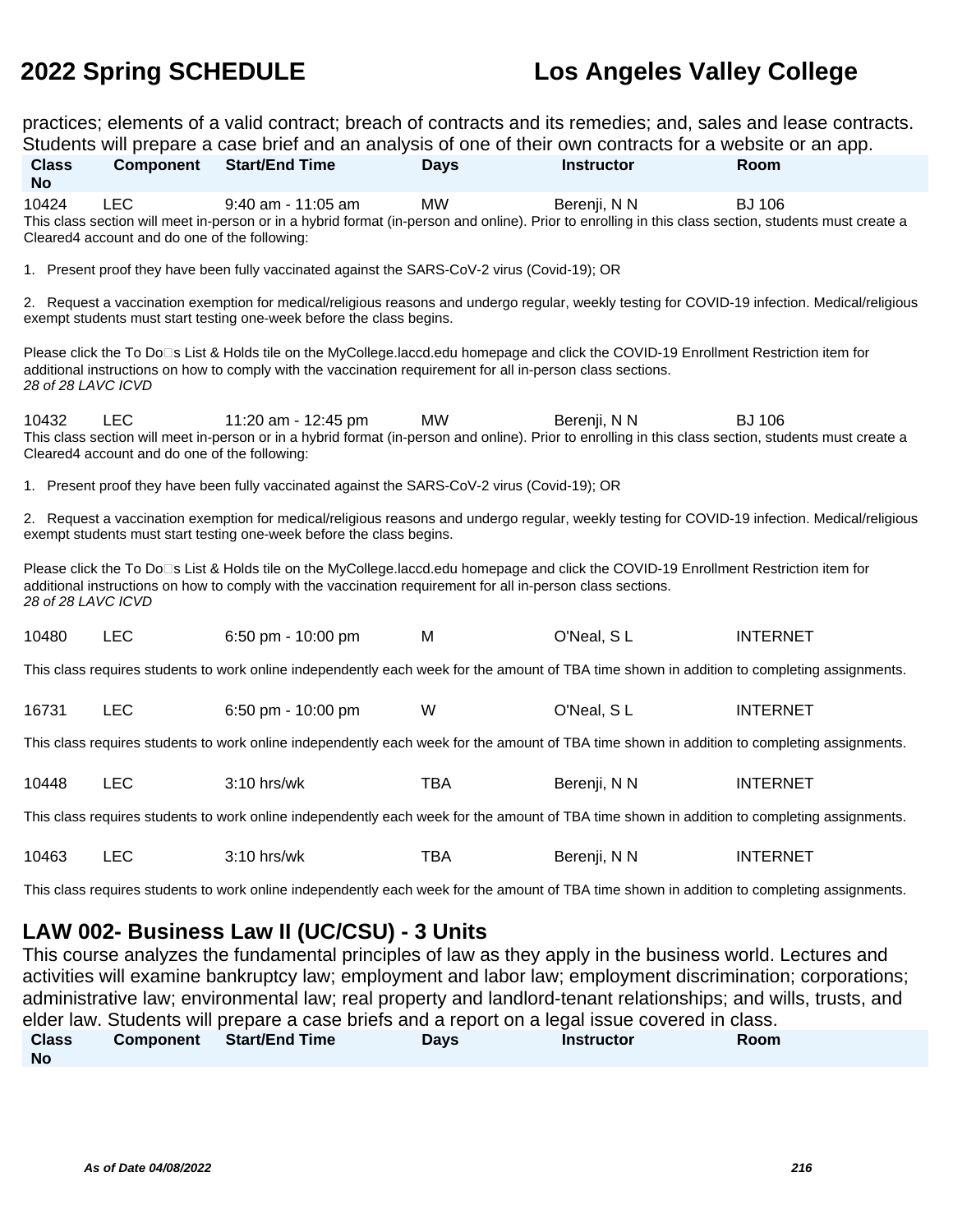24577 LEC 3:10 hrs/wk TBA Berenji, N N INTERNET

This class requires students to work online independently each week for the amount of TBA time shown in addition to completing assignments.

# **LAW 003- Civil Rights And The Law (UC/CSU) - 3 Units**

Requirement Designation: Meets CSU D8

This course analyzes the broad range of privileges and rights guaranteed by the United States Constitution, as well as subsequent amendments and laws that guarantee fundamental freedoms to all individuals. Lectures and activities will address the rights of free expression and action; the right to marry, direct one's own medical treatment, and other personal choices; the right of due process and equal protections of the laws; affirmative action cases in education and work; separation of powers; and the right to vote. Students will prepare a case brief and a written argument in support of a chosen position.

| <b>Class</b><br><b>No</b> | <b>Component</b> | Start/End Time | Days | <b>Instructor</b> | Room            |  |
|---------------------------|------------------|----------------|------|-------------------|-----------------|--|
| 18560                     | LEC              | $6:30$ hrs/wk  | TBA  | Reed. A           | <b>INTERNET</b> |  |

This class requires students to work online independently each week for the amount of TBA time shown in addition to completing assignments. (Starts 04/11/2022, Ends 06/06/2022)

| hrs/wk<br>ں ے.<br>___ | 24680<br>・つに | --<br>.BA | <b>FERNET</b><br>INTE<br>Reed. A |
|-----------------------|--------------|-----------|----------------------------------|
|-----------------------|--------------|-----------|----------------------------------|

This class requires students to work online independently each week for the amount of TBA time shown in addition to completing assignments. (Starts 02/07/2022, Ends 03/30/2022)

# **Learning Skills LRNSKIL 040- Introduction To Learning Disabilities (NDA) (RPT 3) - 1 Unit**

**Enrollment Requirement:** Limited from taking more than 30 units of remedial coursework.

Introduction To Learning Disabilities

| <b>Class</b><br><b>No</b> | <b>Component</b> | Start/End Time | Days | <b>Instructor</b> | Room           |
|---------------------------|------------------|----------------|------|-------------------|----------------|
| 23884                     | ∟EC.             | $2:20$ hrs/wk  | тва  | Arutyunyan, A     | <b>SSA 175</b> |

This class section will meet in-person or in a hybrid format (in-person and online). Prior to enrolling in this class section, students must create a Cleared4 account and do one of the following:

1. Present proof they have been fully vaccinated against the SARS-CoV-2 virus (Covid-19); OR

2. Request a vaccination exemption for medical/religious reasons and undergo regular, weekly testing for COVID-19 infection. Medical/religious exempt students must start testing one-week before the class begins.

Please click the To Do⊡s List & Holds tile on the MyCollege.laccd.edu homepage and click the COVID-19 Enrollment Restriction item for additional instructions on how to comply with the vaccination requirement for all in-person class sections. (Starts 02/07/2022, Ends 03/30/2022)

23885 LEC 2:05 hrs/wk TBA Arutyunyan, A SSA 175 This class section will meet in-person or in a hybrid format (in-person and online). Prior to enrolling in this class section, students must create a Cleared4 account and do one of the following:

1. Present proof they have been fully vaccinated against the SARS-CoV-2 virus (Covid-19); OR

2. Request a vaccination exemption for medical/religious reasons and undergo regular, weekly testing for COVID-19 infection. Medical/religious exempt students must start testing one-week before the class begins.

Please click the To Do<sup>n</sup>s List & Holds tile on the MyCollege.laccd.edu homepage and click the COVID-19 Enrollment Restriction item for additional instructions on how to comply with the vaccination requirement for all in-person class sections. (Starts 04/11/2022, Ends 06/06/2022)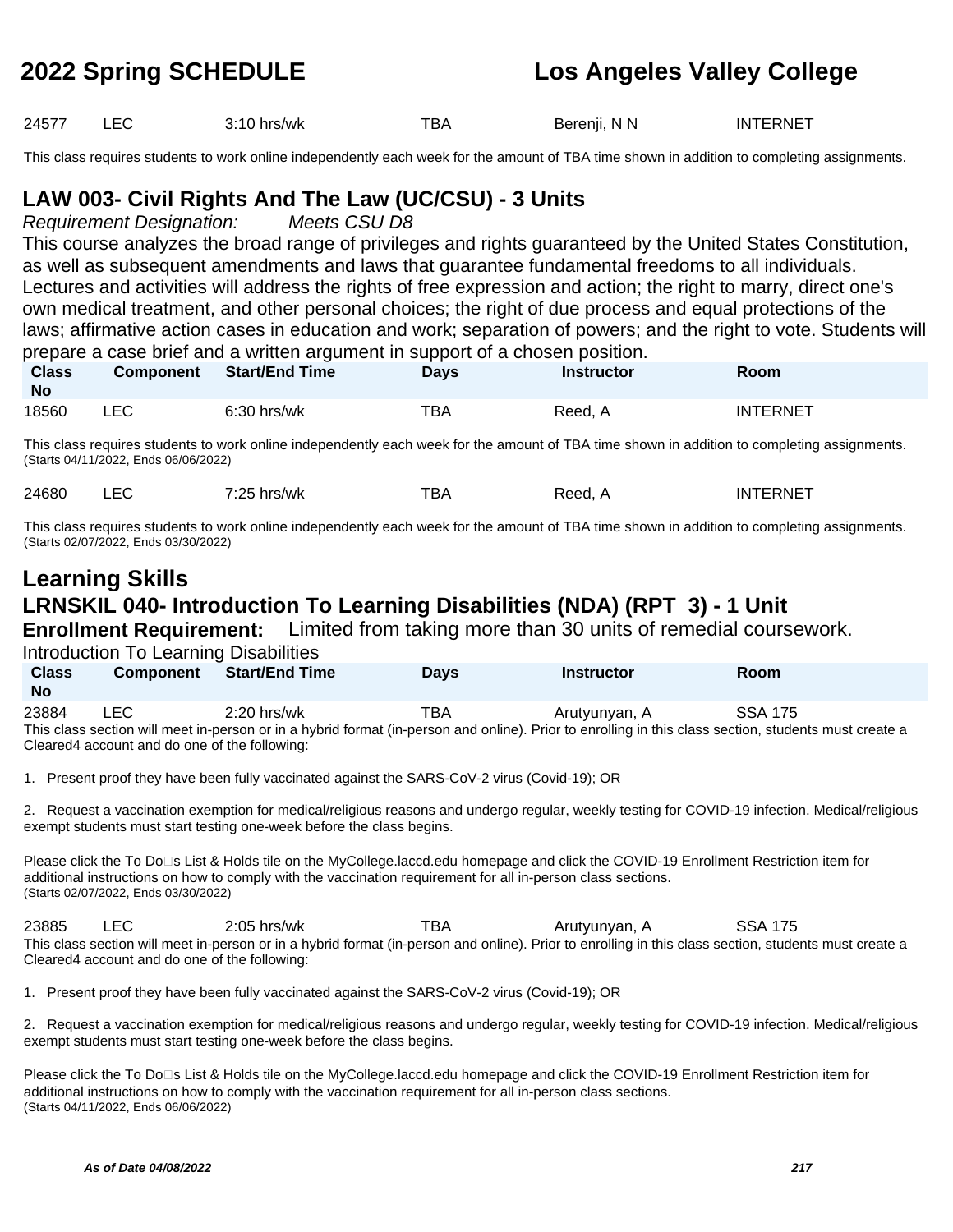# **Library Science LIB SCI 100- Media and Information Literacy: Research Strategies and Beyond (UC/CSU) - 3 Units**

Requirement Designation: Meets CSU E

Media and Information Literacy: Research Strategies and Beyond

| <b>Class</b><br><b>No</b> | <b>Component</b> | Start/End Time | Days | Instructor   | Room            |
|---------------------------|------------------|----------------|------|--------------|-----------------|
| 24168                     | <b>LEC</b>       | $6:30$ hrs/wk  | TBA  | Donovan, D J | <b>INTERNET</b> |

This class requires students to work online independently each week for the amount of TBA time shown in addition to completing assignments. (Starts 04/11/2022, Ends 06/06/2022)

# **LIB SCI 101- College Research Skills (UC/CSU) - 1 Unit**

This is a practical course in college level research using academic libraries and related information sources. Students develop strategies to find, organize, evaluate, and cite various print and online sources effectively and ethically. These skills help students become strong researchers and life-long learners.

| <b>Class</b><br><b>No</b> | Component | Start/End Time | <b>Davs</b> | <b>Instructor</b> | Room            |
|---------------------------|-----------|----------------|-------------|-------------------|-----------------|
| 10855                     | LEC       | $2:05$ hrs/wk  | TBA         | Trujillo, S       | <b>INTERNET</b> |

This class requires students to work online independently each week for the amount of TBA time shown in addition to completing assignments. (Starts 04/11/2022, Ends 06/06/2022)

| $   -$ | 17750 | ᄕᄔ | $2:20$ hrs/wk | TBA. | Orozco, C M | INTERNET |
|--------|-------|----|---------------|------|-------------|----------|
|--------|-------|----|---------------|------|-------------|----------|

This class requires students to work online independently each week for the amount of TBA time shown in addition to completing assignments. (Starts 02/07/2022, Ends 03/30/2022)

|  | 20147 |  | 2:20 hrs/wk | тва | Orozco, C M | INTERNET |
|--|-------|--|-------------|-----|-------------|----------|
|--|-------|--|-------------|-----|-------------|----------|

This class requires students to work online independently each week for the amount of TBA time shown in addition to completing assignments. This course counts for partial completion for Transfer Alliance Program requirements. Prior to the start of the semester, honors sections are open to admitted TAP/Honors students only. After classes begin, honors sections may be open to all students with an instructor add permit. All students must meet course prerequisites.

12 of 12 Los Angeles Valley College Honors (Starts 02/07/2022, Ends 03/30/2022)

# **Machine Shop - Cnc MSCNC 124- Print Interpretation And Inspection (Blueprint II) (CSU) - 3 Units**

Print Interpretation And Inspection (Blueprint II)

| <b>Class</b><br><b>No</b> | <b>Component</b> | <b>Start/End Time</b> | <b>Days</b> | <b>Instructor</b> | <b>Room</b>     |
|---------------------------|------------------|-----------------------|-------------|-------------------|-----------------|
| 24679                     | ∟EC              | 3:10 hrs/wk           | TBA         | Rios. A           | <b>INTERNET</b> |

This class requires students to work online independently each week for the amount of TBA time shown in addition to completing assignments.

# **Management MGMT 001- Principles Of Management (CSU) - 3 Units**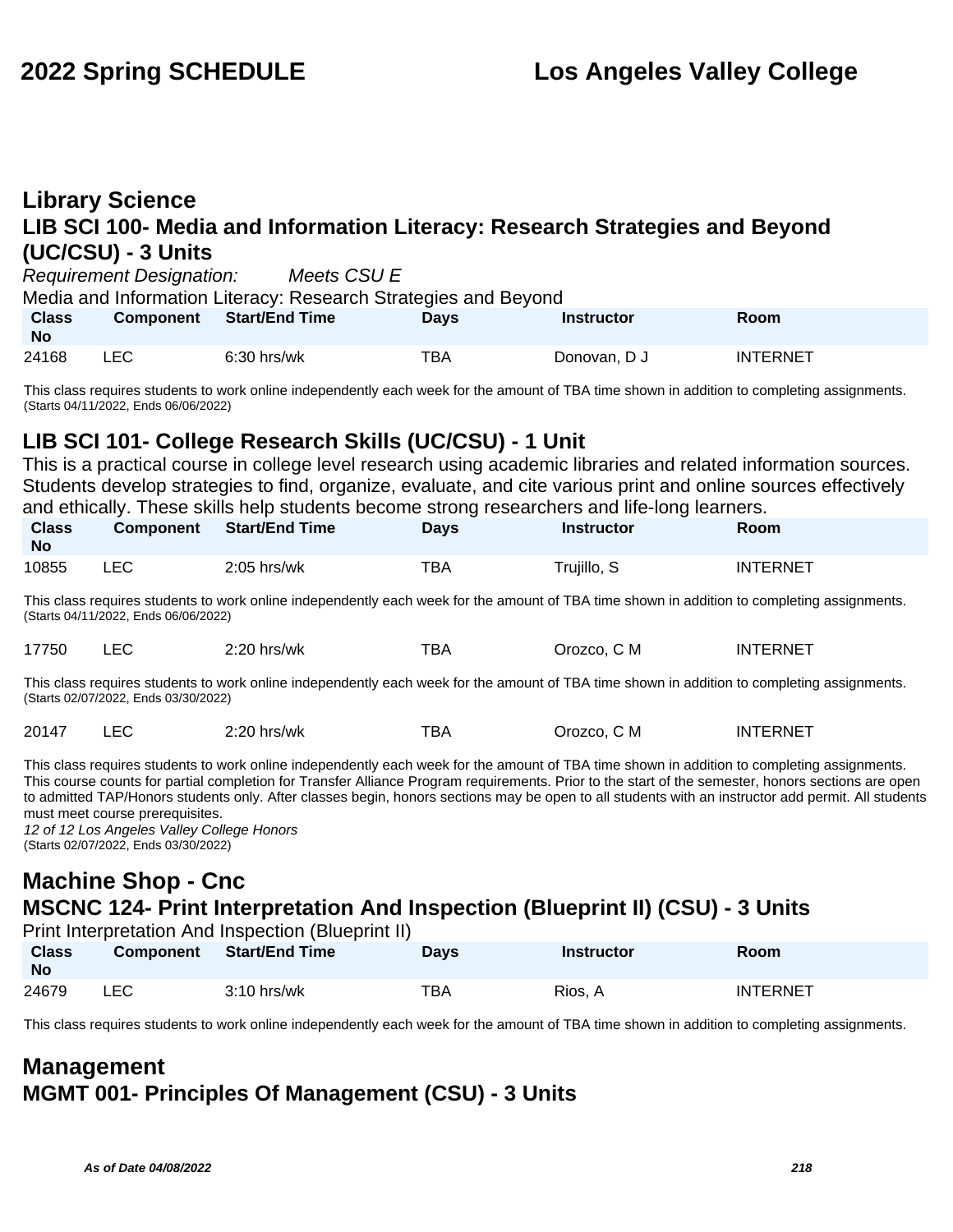This is an introductory course on the principles of management. The course provides a detailed analysis of management functions: planning, including business environment, strategies, objectives, policies, methods, and procedures; organizing, including authority, responsibility, and organizational structure; directing, including leadership, motivation, communication, and team dynamics; and, controlling, including performance measurement, standards, operations, and action implementation.

| <b>Class</b><br><b>No</b> | <b>Component</b> | <b>Start/End Time</b> | <b>Days</b> | <b>Instructor</b> | Room            |
|---------------------------|------------------|-----------------------|-------------|-------------------|-----------------|
| 11271                     | ∟EC              | $3:10$ hrs/wk         | TBA         | Condon, J A       | <b>INTERNET</b> |

This class requires students to work online independently each week for the amount of TBA time shown in addition to completing assignments.

| 11280<br>3:10 hrs/wk | <b>INTERNET</b><br>тва<br>Sioukas. A V |
|----------------------|----------------------------------------|
|----------------------|----------------------------------------|

This class requires students to work online independently each week for the amount of TBA time shown in addition to completing assignments.

# **MGMT 013- Small Business Entrepreneurship (CSU) - 3 Units**

This course provides a systematic approach to developing and operating a successful small business. The areas of study include: personal qualifications for starting and managing a small business, determining the market opportunity, legal procedures, planning and marketing the business, location factors, capital requirements, protective factors to provide for risk, and personnel management. Students gain experience through the development of a business plan.

| <b>Class</b><br>No | <b>Component</b> | <b>Start/End Time</b> | <b>Days</b> | Instructor   | Room            |
|--------------------|------------------|-----------------------|-------------|--------------|-----------------|
| 11425              | _EC              | $3:10$ hrs/wk         | TBA         | Shediak, K J | <b>INTERNET</b> |

This class requires students to work online independently each week for the amount of TBA time shown in addition to completing assignments.

| 17033 | $6:30$ hrs/wk | тва | Shediak.<br>n J | <b>INTERNET</b> |
|-------|---------------|-----|-----------------|-----------------|
|       |               |     |                 |                 |

This class requires students to work online independently each week for the amount of TBA time shown in addition to completing assignments. (Starts 04/11/2022, Ends 06/06/2022)

# **MGMT 031- Human Relations For Employees (CSU) - 3 Units**

This course covers the practical application of psychological and sociological principles to the study of human relations in business and industry. The course emphasizes case studies and teamwork. Topics covered include communication styles, self-esteem, ethics, attitude and motivation, self-disclosure, emotional balance, leadership strategies, work force diversity, and professional presence.

| <b>Class</b><br><b>No</b> | <b>Component</b> | Start/End Time | <b>Davs</b> | <b>Instructor</b> | Room            |
|---------------------------|------------------|----------------|-------------|-------------------|-----------------|
| 11471                     | LEC              | $3:10$ hrs/wk  | TBA         | Johannsen, M D    | <b>INTERNET</b> |

This class requires students to work online independently each week for the amount of TBA time shown in addition to completing assignments.

# **MGMT 033- Human Capital Management (CSU) - 3 Units**

This course is concerned with the development of the human resource function, human resource tools and records, and the use of psychology in human resource administration. Training and education of employees, incentives, special problems of human resource administration and management, employee representation, and social controls are included as topics of discussion.

| <b>Class</b> | <b>Component</b> Start/End Time | Days | <b>Instructor</b> | Room |
|--------------|---------------------------------|------|-------------------|------|
| <b>No</b>    |                                 |      |                   |      |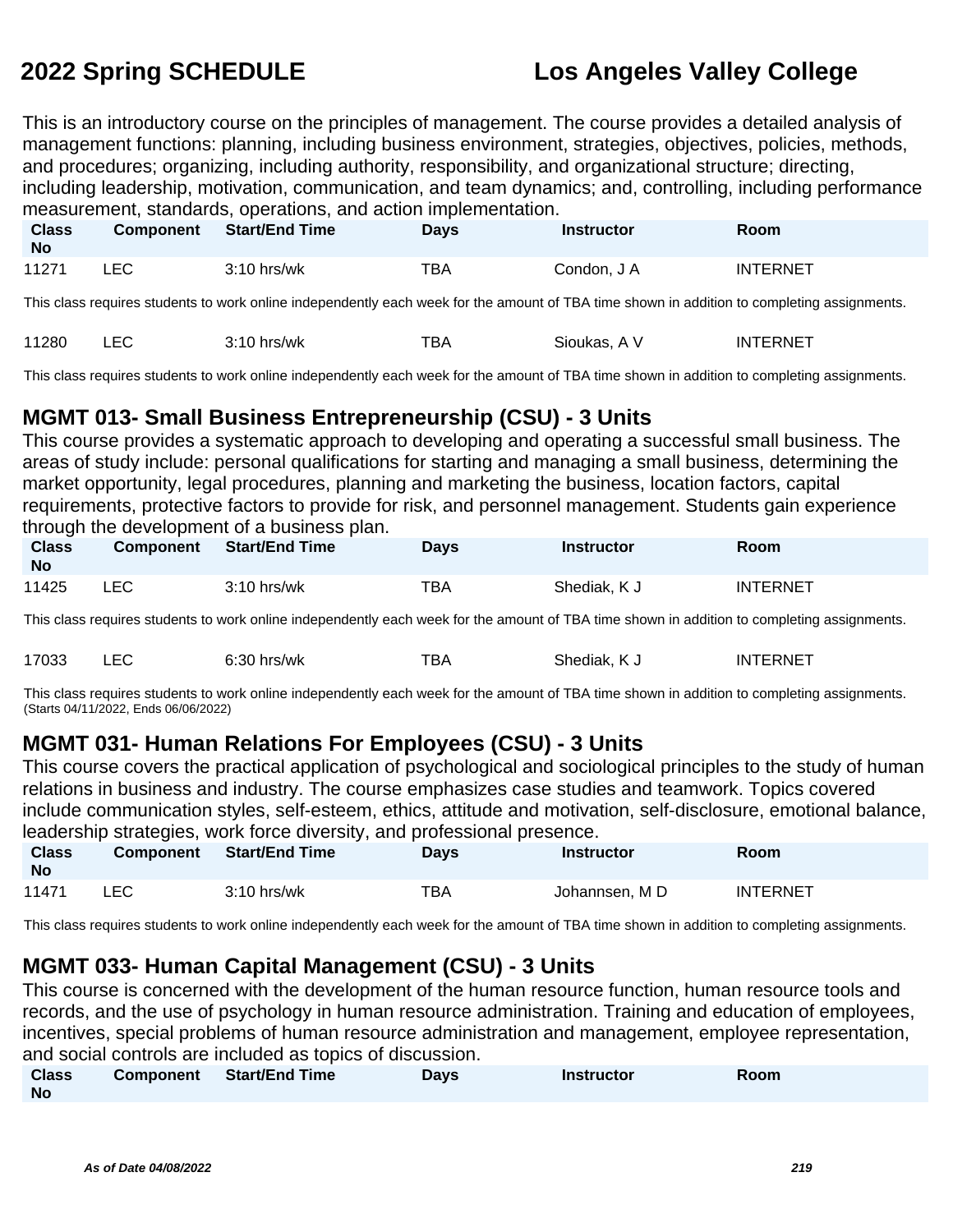15510 LEC 3:10 hrs/wk TBA Amrikhas Saado, V INTERNET

This class requires students to work online independently each week for the amount of TBA time shown in addition to completing assignments.

# **MGMT 931- Cooperative Education - Management (CSU) (RPT 4) - 3 Units**

**Enrollment Requirement:** Maximum of 16 lifetime units in cooperative education.

Cooperative Education is a work experience program involving the employer, the student-employee and the college to insure that the student receives on the job training and the unit credit for work experience or volunteer work/internship. Students must be employed or volunteering/interning in order to participate in program. During the fall and spring semesters, students shall be enrolled in at least one additional course in a U.S. regionally accredited institution.

| <b>Class</b><br><b>No</b> | <b>Component</b> | <b>Start/End Time</b> | <b>Davs</b> | <b>Instructor</b> | <b>Room</b>                                                                                                                               |  |
|---------------------------|------------------|-----------------------|-------------|-------------------|-------------------------------------------------------------------------------------------------------------------------------------------|--|
| 27388                     | <b>LEC</b>       | $3:10$ hrs/wk         | TBA         | Sabolic, P C      | <b>INTERNET</b>                                                                                                                           |  |
|                           |                  |                       |             |                   | First time LAVC Coop. Ed. students must attend 2 (virtual) seminars and complete assignments. Seminar dates and times can be found on our |  |

webpage. Repeat students will be given essays to complete. In addition, all students must learn 3 new job skills at their worksite. For full eligibility, course requirements, and application please visit our webpage: www.lavc.edu/cooped.

This class requires students to work online independently each week for the amount of TBA time shown in addition to completing assignments.

# **MGMT 941- Cooperative Education - Management (CSU) (RPT 3) - 4 Units**

**Enrollment Requirement:** Maximum of 16 lifetime units in cooperative education.

|                                                                                                                                                           | Cooperative Education - Management |                                                                                     |             |                   |                                                                                                                                           |  |  |  |  |
|-----------------------------------------------------------------------------------------------------------------------------------------------------------|------------------------------------|-------------------------------------------------------------------------------------|-------------|-------------------|-------------------------------------------------------------------------------------------------------------------------------------------|--|--|--|--|
| <b>Class</b>                                                                                                                                              | <b>Component</b>                   | <b>Start/End Time</b>                                                               | <b>Days</b> | <b>Instructor</b> | <b>Room</b>                                                                                                                               |  |  |  |  |
| <b>No</b>                                                                                                                                                 |                                    |                                                                                     |             |                   |                                                                                                                                           |  |  |  |  |
| 27389                                                                                                                                                     | LEC.                               | $4:15$ hrs/wk                                                                       | TBA         | Sabolic, P C      | <b>INTERNET</b>                                                                                                                           |  |  |  |  |
|                                                                                                                                                           |                                    |                                                                                     |             |                   | First time LAVC Coop. Ed. students must attend 2 (virtual) seminars and complete assignments. Seminar dates and times can be found on our |  |  |  |  |
| webpage. Repeat students will be given essays to complete. In addition, all students must learn 3 new job skills at their worksite. For full eligibility, |                                    |                                                                                     |             |                   |                                                                                                                                           |  |  |  |  |
|                                                                                                                                                           |                                    | course requirements, and application please visit our webpage: www.lavc.edu/cooped. |             |                   |                                                                                                                                           |  |  |  |  |

This class requires students to work online independently each week for the amount of TBA time shown in addition to completing assignments.

# **Marketing MARKET 001- Principles Of Selling (CSU) - 3 Units**

This course covers the basic principles of selling including wholesale and specialty goods. Topics include the development of the fundamental principles of wholesale and specialty selling, including the development of the sales plan, securing customers, effective goods and service presentation, product analysis, handling objections, closing the sale, follow-up and service after the sale, and the skills needed for successful sales work.

| <b>Class</b><br><b>No</b> | <b>Component</b> | <b>Start/End Time</b> | Days | Instructor   | Room            |
|---------------------------|------------------|-----------------------|------|--------------|-----------------|
| 10341                     | LEC              | $3:10$ hrs/wk         | тва  | Sabolic, P C | <b>INTERNET</b> |

This class requires students to work online independently each week for the amount of TBA time shown in addition to completing assignments.

| 18706 |  | $6:30$ hrs/wk | тва | Payne, B N | INTERNET |
|-------|--|---------------|-----|------------|----------|
|-------|--|---------------|-----|------------|----------|

This class requires students to work online independently each week for the amount of TBA time shown in addition to completing assignments. (Starts 04/11/2022, Ends 06/06/2022)

# **MARKET 011- Fundamentals Of Advertising (CSU) - 3 Units**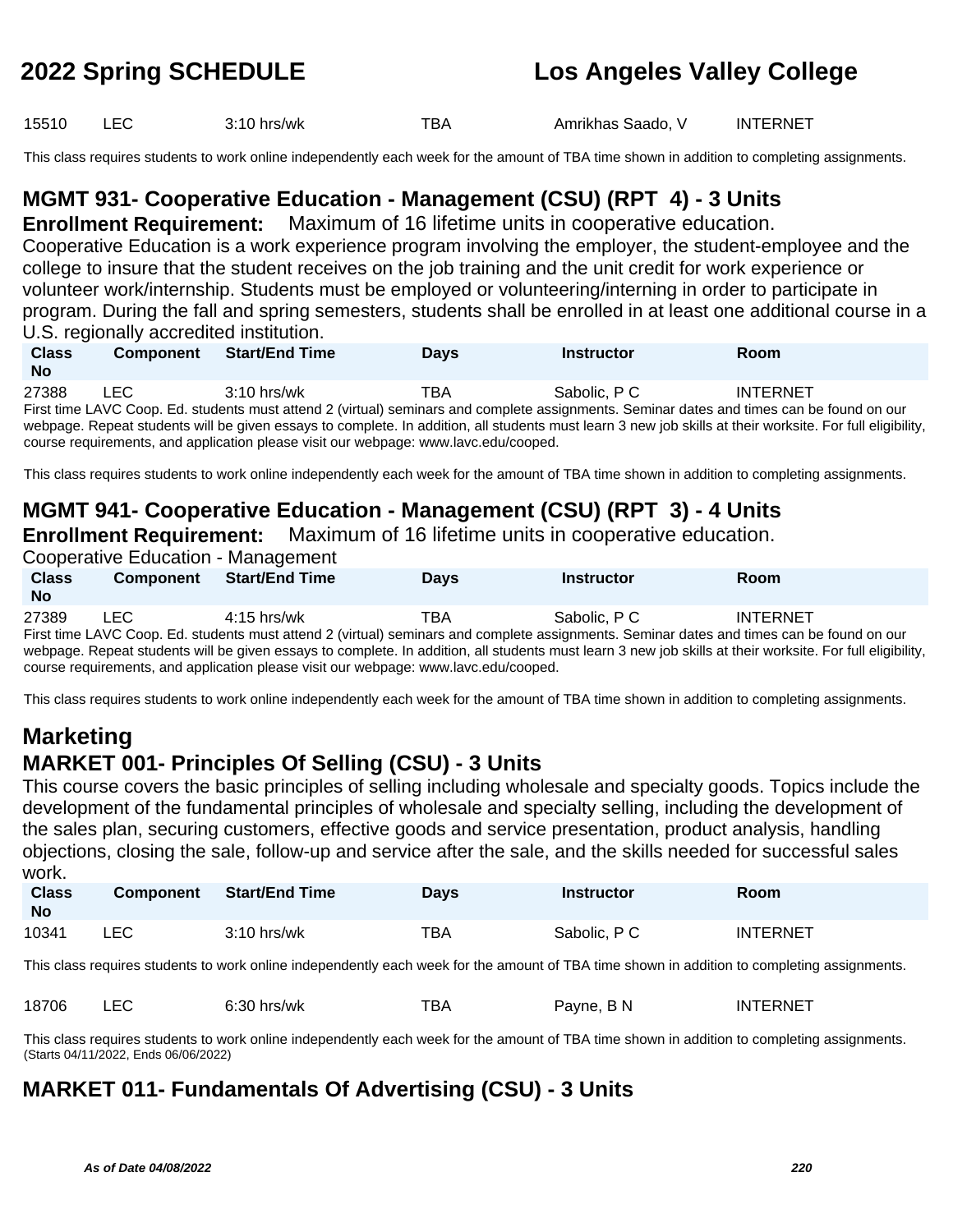This course introduces students to the role of advertising in our economy. It gives a comprehensive overview of the planning and managing of advertising. The course also covers how the major forms of social media, such as television, radio, newspapers, magazines, and the Internet are integrated into the advertising campaign.

| <b>Class</b><br><b>No</b> | <b>Component</b> | <b>Start/End Time</b> | <b>Days</b> | Instructor | Room            |
|---------------------------|------------------|-----------------------|-------------|------------|-----------------|
| 15509                     | <b>LEC</b>       | $3:10$ hrs/wk         | TBA         | Payne, B N | <b>INTERNET</b> |

This class requires students to work online independently each week for the amount of TBA time shown in addition to completing assignments.

# **MARKET 021- Principles Of Marketing (CSU) - 3 Units**

This introductory marketing survey course presents basic information including: the marketing environment and the roles of market research, advertising, public relations, product, place (distribution), promotion and pricing decisions in the marketing process. It covers customer motivation, distribution channels, social marketing, and ethics in marketing. Additional topics are sales forecasting, decision making relative to product development and management, trademarks, domestic and international markets, personal selling, and additional factors that impact marketing.

| <b>Class</b><br><b>No</b> | <b>Component</b> | <b>Start/End Time</b> | <b>Days</b> | <b>Instructor</b> | <b>Room</b>     |
|---------------------------|------------------|-----------------------|-------------|-------------------|-----------------|
| 10522                     | LEC              | $6:30$ hrs/wk         | TBA         | Sanford, KR       | <b>INTERNET</b> |

This class requires students to work online independently each week for the amount of TBA time shown in addition to completing assignments. (Starts 04/11/2022, Ends 06/06/2022)

# **MARKET 031- Retail Merchandising (CSU) - 3 Units**

This course covers the retail operation including a study of store location, layout, organization, merchandise buying, pricing, stock planning, and retail sales promotion. Personnel duties and responsibilities are also covered including the tasks of all personnel.

| <b>Class</b><br><b>No</b> | Component | <b>Start/End Time</b> | <b>Days</b> | <b>Instructor</b> | <b>Room</b>     |
|---------------------------|-----------|-----------------------|-------------|-------------------|-----------------|
| 10633                     | LEC.      | $3:10$ hrs/wk         | <b>TBA</b>  | Shediak, K J      | <b>INTERNET</b> |

This class requires students to work online independently each week for the amount of TBA time shown in addition to completing assignments.

# **Mathematics**

# **MATH 100- Mathematics Workshop (NDA) (RPT 3) - 1 Unit**

**Enrollment Requirement:** Limited from taking more than 30 units of remedial coursework. Math 100 is designed to increase comprehension of all levels of mathematics. Students can supplement and enhance learning in mathematics through tutorial and self-help assistance, calculators, computers, programmed texts and other learning aids.

| <b>Class</b><br><b>No</b> | <b>Component</b> | <b>Start/End Time</b>               | <b>Days</b> | <b>Instructor</b> | Room            |
|---------------------------|------------------|-------------------------------------|-------------|-------------------|-----------------|
| 18266                     | ∟AB              | $2:00 \text{ pm} - 3:05 \text{ pm}$ | ⊤Th         | Kawai. J          | <b>INTERNET</b> |

This class requires students to be online and interacting with their instructor during the times shown in class schedule in addition to completing assignments.

This section of Math 100 is intended to support students enrolled in any Math 238 with in class group work and review of supporting math topics. This class may use an online video proctoring service, such as Proctorio. Students must have access to a computer and may be required to use a webcam and a mic. Contact the instructor for more details.

(Starts 02/21/2022, Ends 06/06/2022)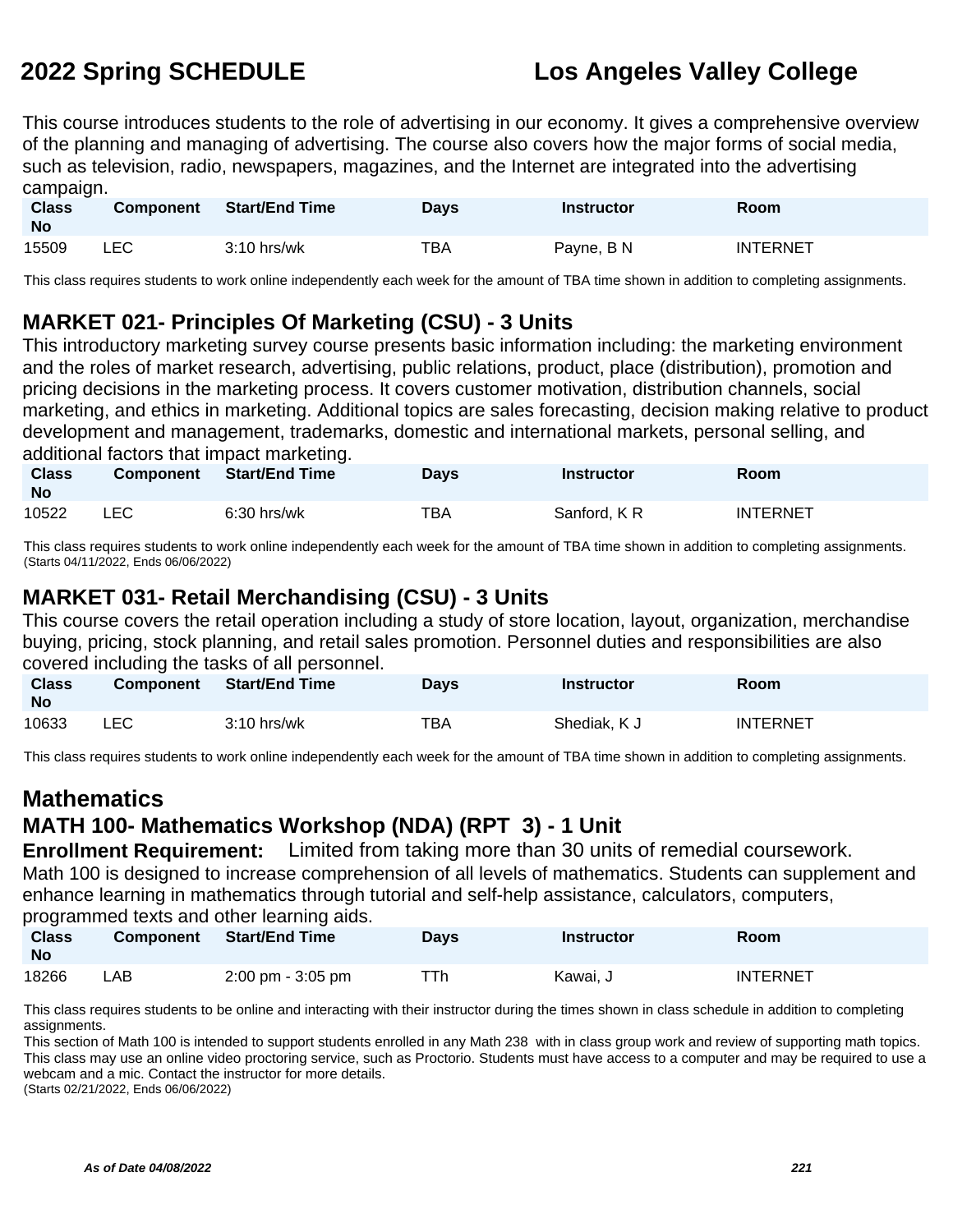19434 LAB 2:00 pm - 3:05 pm MW Trujillo, A INTERNET

This class requires students to be online and interacting with their instructor during the times shown in class schedule in addition to completing assignments.

This section of Math 100 is intended to support students enrolled in any Math 227 with in class group work and review of supporting math topics. This class may use an online video proctoring service, such as Proctorio. Students must have access to a computer and may be required to use a webcam and a mic. Contact the instructor for more details. (Starts 02/21/2022, Ends 06/06/2022)

19433 LAB 3:00 pm - 4:05 pm TTh Vo, S J INTERNET

This class requires students to be online and interacting with their instructor during the times shown in class schedule in addition to completing assignments.

This section of Math 100 is intended to support students enrolled in any Math 259 with in class group work and review of supporting math topics. This class may use an online video proctoring service, such as Proctorio. Students must have access to a computer and may be required to use a webcam and a mic. Contact the instructor for more details.

(Starts 02/21/2022, Ends 06/06/2022)

# **MATH 120- Plane Geometry - 5 Units**

**Enrollment Requirement:** Prerequisite: MATH 115 with a grade of C or better; or appropriate skill level demonstrated through the math placement process.

Math 120 is a basic course in the fundamentals of Euclidean plane geometry which includes consideration of geometric properties and relationships. Practice in accurate thinking and developing logical proofs are emphasized.

| <b>Class</b><br><b>No</b> | <b>Component</b> | <b>Start/End Time</b> | Days  | Instructor | <b>Room</b>     |
|---------------------------|------------------|-----------------------|-------|------------|-----------------|
| 14476                     | LEC.             | 11:20 am - 12:30 pm   | MTWTh | Hito, M M  | <b>INTERNET</b> |

This class requires students to be online and interacting with their instructor during the times shown in class schedule in addition to completing assignments.

This class may use an online video proctoring service, such as Proctorio. Students must have access to a computer and may be required to use a webcam and a mic. Contact the instructor for more details.

| 14478 | <b>LEC</b> | 6:50 pm - 9:20 pm                                                           | МW | Lee, M K | <b>MS 103</b> |
|-------|------------|-----------------------------------------------------------------------------|----|----------|---------------|
|       |            | This class will meet on campus. Masks and physical distancing are required. |    |          |               |

# **MATH 122- Intermediate Algebra For Statistics - 5 Units**

**Enrollment Requirement:** Prerequisite: MATH 115 with a grade of C or better; or appropriate skill level demonstrated through the math placement process.

Math 122 is designed as a prerequisite solely for Math 227. The course reviews concepts learned in Math 115 and applies them to more complicated problems; also covers inequalities, absolute values, relations and functions, exponential and logarithmic functions, sequences, series, Binomial Theorem, permutation & combination, sets and probability.

| <b>Class</b><br>No | <b>Component</b> | <b>Start/End Time</b> | <b>Days</b> | <b>Instructor</b> | Room            |
|--------------------|------------------|-----------------------|-------------|-------------------|-----------------|
| 18064              | LEC              | $9:40$ am - 10:50 am  | MTWTh       | Caleodis, G P     | <b>INTERNET</b> |

This class requires students to be online and interacting with their instructor during the times shown in class schedule in addition to completing assignments.

This class may use an online video proctoring service, such as Proctorio. Students must have access to a computer and may be required to use a webcam and a mic. Contact the instructor for more details.

# **MATH 125- Intermediate Algebra - 5 Units**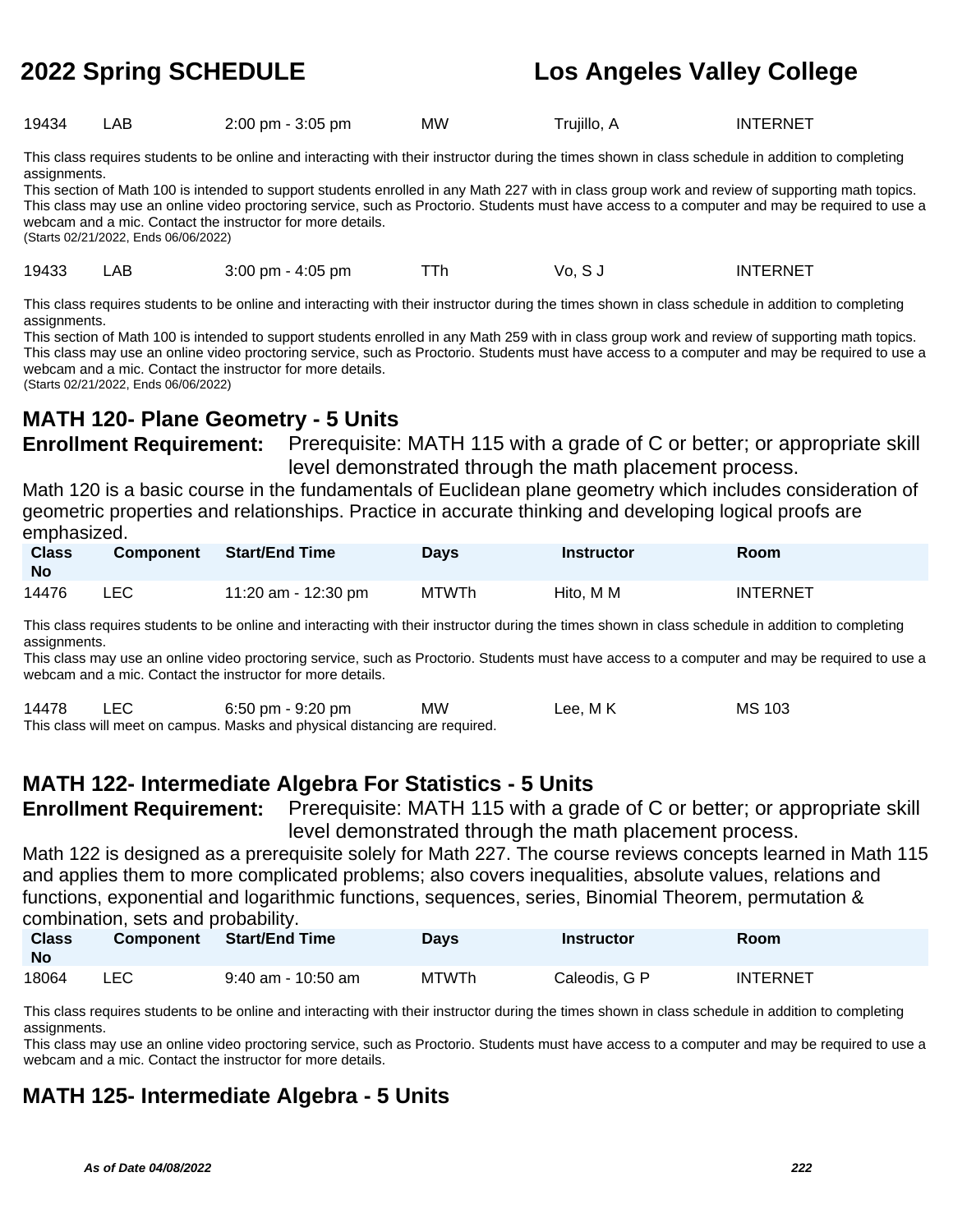**Class** 

# **2022 Spring SCHEDULE Los Angeles Valley College**

**Enrollment Requirement:** Prerequisite: MATH 115 with a grade of C or better; or appropriate skill level demonstrated through the math placement process.

Math 125 strengthens and further develops manipulative skills in elementary algebra. Topics include the fundamental operations on algebraic expressions, solutions of equations and inequalities, exponentiation, graphs of algebraic, exponential and logarithmic functions, systems of equations and inequalities, and an introduction to the conic sections. Applications are included in a wide variety of word problems.

**Component Start/End Time Days Instructor Room**

| <b>No</b>    |            |                                                                                                                                                                                                                             |              |               |                 |
|--------------|------------|-----------------------------------------------------------------------------------------------------------------------------------------------------------------------------------------------------------------------------|--------------|---------------|-----------------|
| 14958        | <b>LEC</b> | 6:45 am - 7:55 am                                                                                                                                                                                                           | <b>MTWTh</b> | Caleodis, G P | <b>INTERNET</b> |
| assignments. |            | This class requires students to be online and interacting with their instructor during the times shown in class schedule in addition to completing                                                                          |              |               |                 |
|              |            | This class may use an online video proctoring service, such as Proctorio. Students must have access to a computer and may be required to use a<br>webcam and a mic. Contact the instructor for more details.                |              |               |                 |
| 14968        | <b>LEC</b> | 8:00 am - 1:25 pm                                                                                                                                                                                                           | Sa           | Pogosyan, A   | <b>INTERNET</b> |
| assignments. |            | This class requires students to be online and interacting with their instructor during the times shown in class schedule in addition to completing                                                                          |              |               |                 |
|              |            | This class may use an online video proctoring service, such as Proctorio. Students must have access to a computer and may be required to use a<br>webcam and a mic. Contact the instructor for more details.                |              |               |                 |
| 14959        | LEC.       | 8:15 am - 9:25 am<br>This class section will meet in-person or in a hybrid format (in-person and online). Prior to enrolling in this class section, students must create a<br>Cleared4 account and do one of the following: | MTWTh        | Iranmanesh, A | MS 101          |
|              |            | 1. Present proof they have been fully vaccinated against the SARS-CoV-2 virus (Covid-19); OR                                                                                                                                |              |               |                 |

2. Request a vaccination exemption for medical/religious reasons and undergo regular, weekly testing for COVID-19 infection. Medical/religious exempt students must start testing one-week before the class begins.

Please click the To Do⊡s List & Holds tile on the MyCollege.laccd.edu homepage and click the COVID-19 Enrollment Restriction item for additional instructions on how to comply with the vaccination requirement for all in-person class sections. 28 of 28 LAVC ICVD

14960 LEC 9:40 am - 10:50 am MTWTh Baghumyan, A INTERNET

This class requires students to be online and interacting with their instructor during the times shown in class schedule in addition to completing assignments.

This class may use an online video proctoring service, such as Proctorio. Students must have access to a computer and may be required to use a webcam and a mic. Contact the instructor for more details.

14961 LEC 11:20 am - 12:30 pm MTWTh Sabol, C M INTERNET

This class requires students to be online and interacting with their instructor during the times shown in class schedule in addition to completing assignments.

This class may use an online video proctoring service, such as Proctorio. Students must have access to a computer and may be required to use a webcam and a mic. Contact the instructor for more details.

14963 LEC 11:20 am - 12:30 pm MTWTh Carthew, B J MS 101 This class section will meet in-person or in a hybrid format (in-person and online). Prior to enrolling in this class section, students must create a Cleared4 account and do one of the following:

1. Present proof they have been fully vaccinated against the SARS-CoV-2 virus (Covid-19); OR

2. Request a vaccination exemption for medical/religious reasons and undergo regular, weekly testing for COVID-19 infection. Medical/religious exempt students must start testing one-week before the class begins.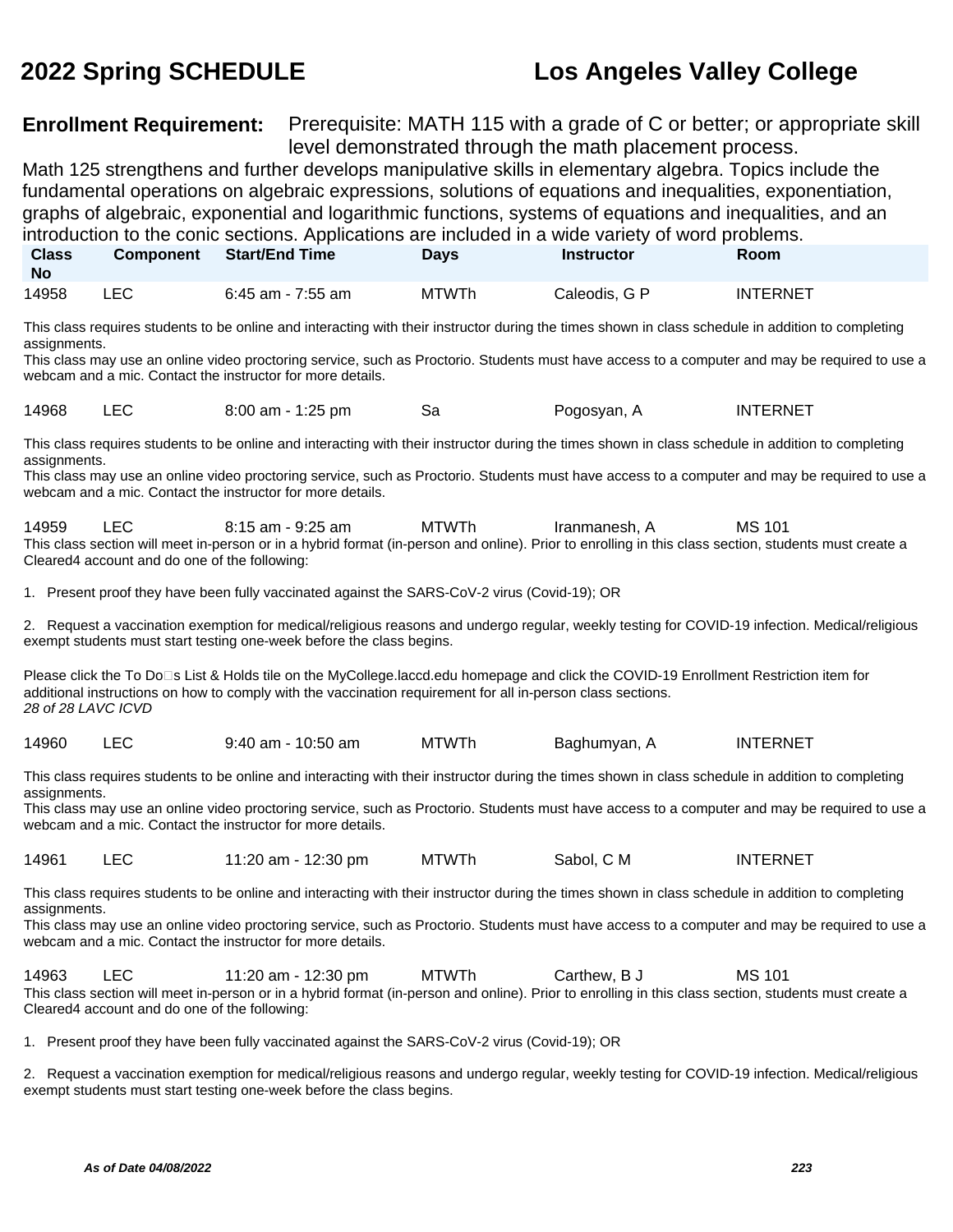Please click the To Do□s List & Holds tile on the MyCollege.laccd.edu homepage and click the COVID-19 Enrollment Restriction item for additional instructions on how to comply with the vaccination requirement for all in-person class sections. 28 of 28 LAVC ICVD

14962 LEC 1:00 pm - 3:30 pm TTh Sokolovskiy, Y L INTERNET

This class requires students to be online and interacting with their instructor during the times shown in class schedule in addition to completing assignments.

This class may use an online video proctoring service, such as Proctorio. Students must have access to a computer and may be required to use a webcam and a mic. Contact the instructor for more details.

14966 LEC 4:00 pm - 6:30 pm MW Natian, A INTERNET

This class requires students to be online and interacting with their instructor during the times shown in class schedule in addition to completing assignments.

This class may use an online video proctoring service, such as Proctorio. Students must have access to a computer and may be required to use a webcam and a mic. Contact the instructor for more details.

14964 LEC 4:00 pm - 6:30 pm TTh Siever, N L MS 111 This class section will meet in-person or in a hybrid format (in-person and online). Prior to enrolling in this class section, students must create a Cleared4 account and do one of the following:

1. Present proof they have been fully vaccinated against the SARS-CoV-2 virus (Covid-19); OR

2. Request a vaccination exemption for medical/religious reasons and undergo regular, weekly testing for COVID-19 infection. Medical/religious exempt students must start testing one-week before the class begins.

Please click the To Do□s List & Holds tile on the MyCollege.laccd.edu homepage and click the COVID-19 Enrollment Restriction item for additional instructions on how to comply with the vaccination requirement for all in-person class sections. 28 of 28 LAVC ICVD

14967 LEC 6:50 pm - 9:20 pm TTh Sutcliffe, TV INTERNET

This class requires students to be online and interacting with their instructor during the times shown in class schedule in addition to completing assignments.

# **MATH 134- Accelerated Elementary And Intermediate Algebra - 6 Units**

**Enrollment Requirement:** Prerequisite: MATH 110 or MATH 112 with a grade of C or better. Math 134 is an accelerated course covering topics from Elementary and Intermediate Algebra. Topics include linear equations and inequalities, exponents, polynomials and factoring, rational expressions, rational equations and inequalities, radical expressions and equations, quadratics equations and inequalities, graphing linear and nonlinear equations and inequalities, system of linear and nonlinear equations and inequalities, functions, exponential and logarithmic functions, and conics. This course has a computer lab component and satisfies any Intermediate Algebra requisite.

| <b>Class</b><br>No | <b>Component</b> | <b>Start/End Time</b> | Days         | <b>Instructor</b> | Room            |
|--------------------|------------------|-----------------------|--------------|-------------------|-----------------|
| 16735              | LEC.             | 7:40 am - 8:30 am     | <b>MTWTh</b> | Kawai. J          | <b>INTERNET</b> |

This class requires students to be online and interacting with their instructor during the times shown in class schedule in addition to completing assignments.

This class may use an online video proctoring service, such as Proctorio. Students must have access to a computer and may be required to use a webcam and a mic. Contact the instructor for more details. **AND**

| 16736 | .AB | 8:40 am - 9:30 am | <b>MTWTh</b> | س Kawai, | INTERNET |
|-------|-----|-------------------|--------------|----------|----------|
|-------|-----|-------------------|--------------|----------|----------|

This class requires students to be online and interacting with their instructor during the times shown in class schedule in addition to completing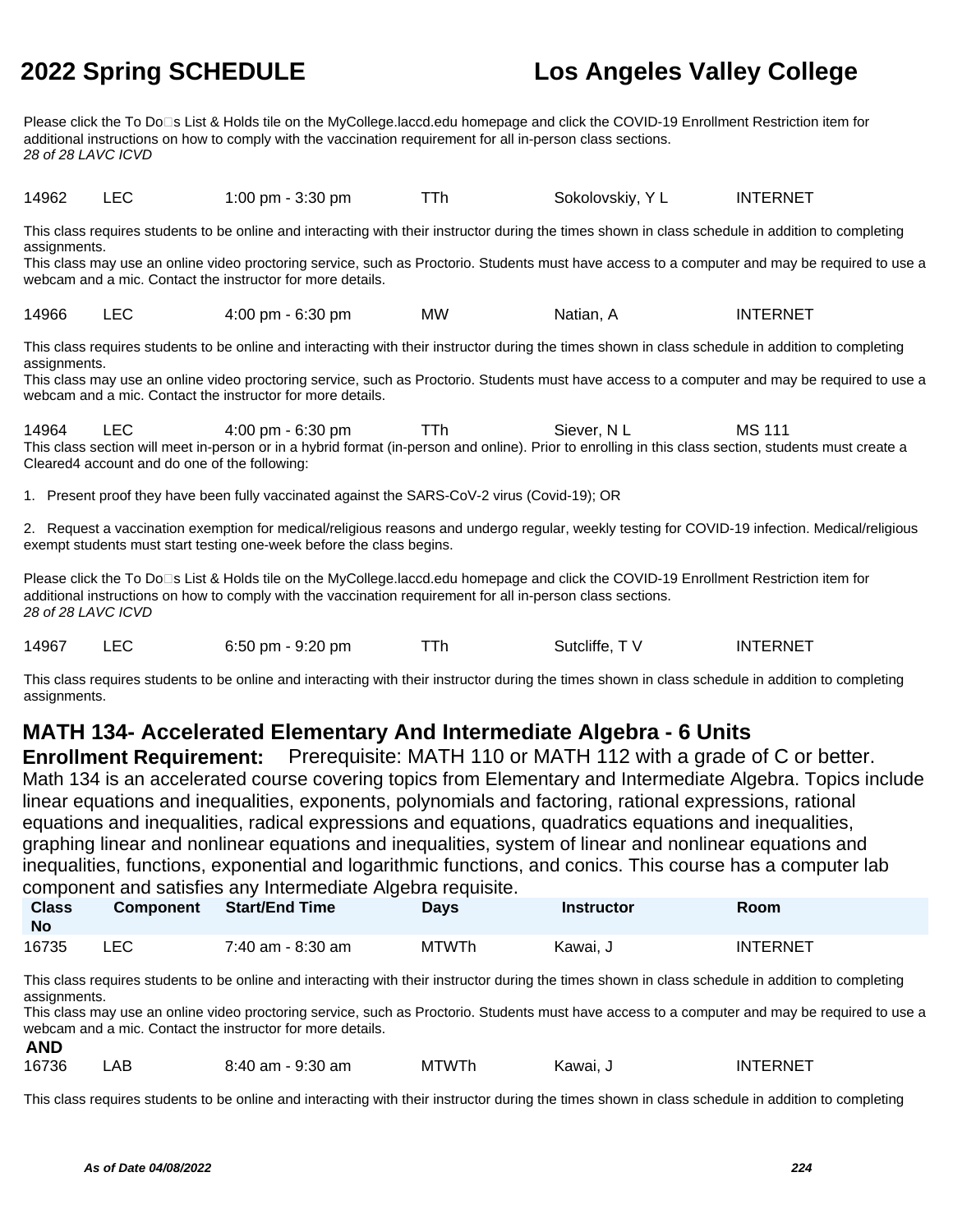assignments.

**AND**

This class may use an online video proctoring service, such as Proctorio. Students must have access to a computer and may be required to use a webcam and a mic. Contact the instructor for more details.

# **MATH 215- Principles Of Mathematics I (UC/CSU) - 3 Units**

Requirement Designation: Meets CSU B4

**Enrollment Requirement:** Prerequisite: MATH 125 or MATH 134 with a grade of C or better, or appropriate skill level demonstrated through the math placement process. Recommended: MATH 120.

Math 215 is intended for those who plan to teach mathematics in elementary schools. The course covers the language of sets, elementary logic, systems of numeration, numbers, fundamental operations, functions, integers, rational numbers, real numbers, and algorithms used in calculations.

| <b>Class</b><br><b>No</b> | <b>Component</b> |                   | <b>Davs</b> | <b>Instructor</b> | Room            |
|---------------------------|------------------|-------------------|-------------|-------------------|-----------------|
| 18067                     | ∟EC I            | 8:00 am - 8:15 am | MTWTh       | Hito. M M         | <b>INTERNET</b> |

This class requires students to be online and interacting with their instructor during the times shown in class schedule in addition to completing assignments.

This class may use an online video proctoring service, such as Proctorio. Students must have access to a computer and may be required to use a webcam and a mic. Contact the instructor for more details.

| 18068 | AΒ | $9:20$ am<br>0 · 1 E<br>⊺am<br>U J | MTWTh | Hito.<br>M M | <b>INTERNET</b> |
|-------|----|------------------------------------|-------|--------------|-----------------|
|       |    |                                    |       |              |                 |

This class requires students to be online and interacting with their instructor during the times shown in class schedule in addition to completing assignments.

This class may use an online video proctoring service, such as Proctorio. Students must have access to a computer and may be required to use a webcam and a mic. Contact the instructor for more details.

## **MATH 227- Statistics (UC/CSU) - 4 Units**

Requirement Designation: Meets IGETC 2A CSU B4 **Enrollment Requirement:** Prerequisite: MATH 125 or MATH 122 or MATH 134 with a grade of C or better, or appropriate skill level demonstrated through the math placement process.

Math 227 is an introduction to probability, measures of central tendency and dispersion, descriptive and inferential statistics, sampling, estimation, and hypothesis testing. Analysis of variance, chi-square and student t-distributions, linear correlation, and regression analysis are also presented as topics. **Class No Component Start/End Time Days Instructor Room**

18221 LEC 8:00 am - 9:05 am MTWTh Sarkissian, S K MS 110 This class section will meet in-person or in a hybrid format (in-person and online). Prior to enrolling in this class section, students must create a Cleared4 account and do one of the following:

1. Present proof they have been fully vaccinated against the SARS-CoV-2 virus (Covid-19); OR

2. Request a vaccination exemption for medical/religious reasons and undergo regular, weekly testing for COVID-19 infection. Medical/religious exempt students must start testing one-week before the class begins.

Please click the To Do<sup>n</sup>s List & Holds tile on the MyCollege.laccd.edu homepage and click the COVID-19 Enrollment Restriction item for additional instructions on how to comply with the vaccination requirement for all in-person class sections. 28 of 28 LAVC ICVD

## **AND**

18222 LAB 9:05 am - 9:20 am MTWTh Sarkissian, S K MS 110 This class section will meet in-person or in a hybrid format (in-person and online). Prior to enrolling in this class section, students must create a Cleared4 account and do one of the following: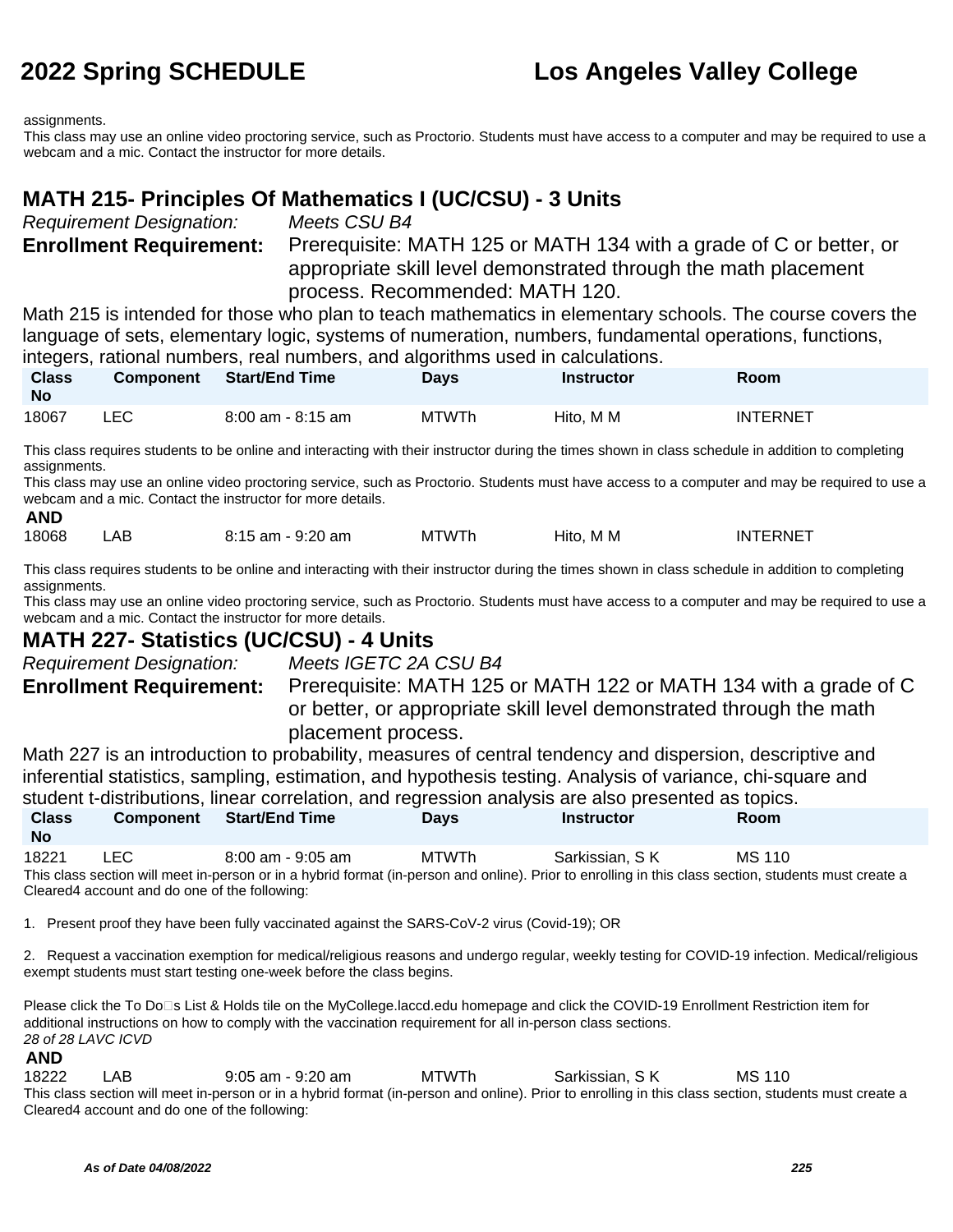1. Present proof they have been fully vaccinated against the SARS-CoV-2 virus (Covid-19); OR

2. Request a vaccination exemption for medical/religious reasons and undergo regular, weekly testing for COVID-19 infection. Medical/religious exempt students must start testing one-week before the class begins.

Please click the To Do⊡s List & Holds tile on the MyCollege.laccd.edu homepage and click the COVID-19 Enrollment Restriction item for additional instructions on how to comply with the vaccination requirement for all in-person class sections. 18225 LEC 8:00 am - 9:05 am MTWTh Purohit, D S INTERNET This class requires students to be online and interacting with their instructor during the times shown in class schedule in addition to completing assignments. **AND** 18226 LAB 9:05 am - 9:20 am MTWTh Purohit, D S INTERNET This class requires students to be online and interacting with their instructor during the times shown in class schedule in addition to completing assignments. 18235 LEC 8:00 am - 10:05 am MW Trujillo, A INTERNET This class requires students to be online and interacting with their instructor during the times shown in class schedule in addition to completing assignments. This class may use an online video proctoring service, such as Proctorio. Students must have access to a computer and may be required to use a webcam and a mic. Contact the instructor for more details. **AND** 18236 LAB 10:05 am - 10:35 am MW Trujillo, A INTERNET This class requires students to be online and interacting with their instructor during the times shown in class schedule in addition to completing assignments. This class may use an online video proctoring service, such as Proctorio. Students must have access to a computer and may be required to use a webcam and a mic. Contact the instructor for more details. 18239 LEC 8:00 am - 12:15 pm Sa Castillo, S J INTERNET This class requires students to be online and interacting with their instructor during the times shown in class schedule in addition to completing assignments. This class may use an online video proctoring service, such as Proctorio. Students must have access to a computer and may be required to use a webcam and a mic. Contact the instructor for more details. **AND** 18240 LAB 12:15 pm - 1:05 pm Sa Castillo, S J INTERNET This class requires students to be online and interacting with their instructor during the times shown in class schedule in addition to completing assignments. This class may use an online video proctoring service, such as Proctorio. Students must have access to a computer and may be required to use a webcam and a mic. Contact the instructor for more details. 24434 LEC 8:00 am - 10:05 am TTh Trujillo, A INTERNET This class requires students to be online and interacting with their instructor during the times shown in class schedule in addition to completing assignments. This class may use an online video proctoring service, such as Proctorio. Students must have access to a computer and may be required to use a webcam and a mic. Contact the instructor for more details. **AND** 24435 LAB 10:05 am - 10:35 am TTh Trujillo, A INTERNET

This class requires students to be online and interacting with their instructor during the times shown in class schedule in addition to completing assignments.

This class may use an online video proctoring service, such as Proctorio. Students must have access to a computer and may be required to use a webcam and a mic. Contact the instructor for more details.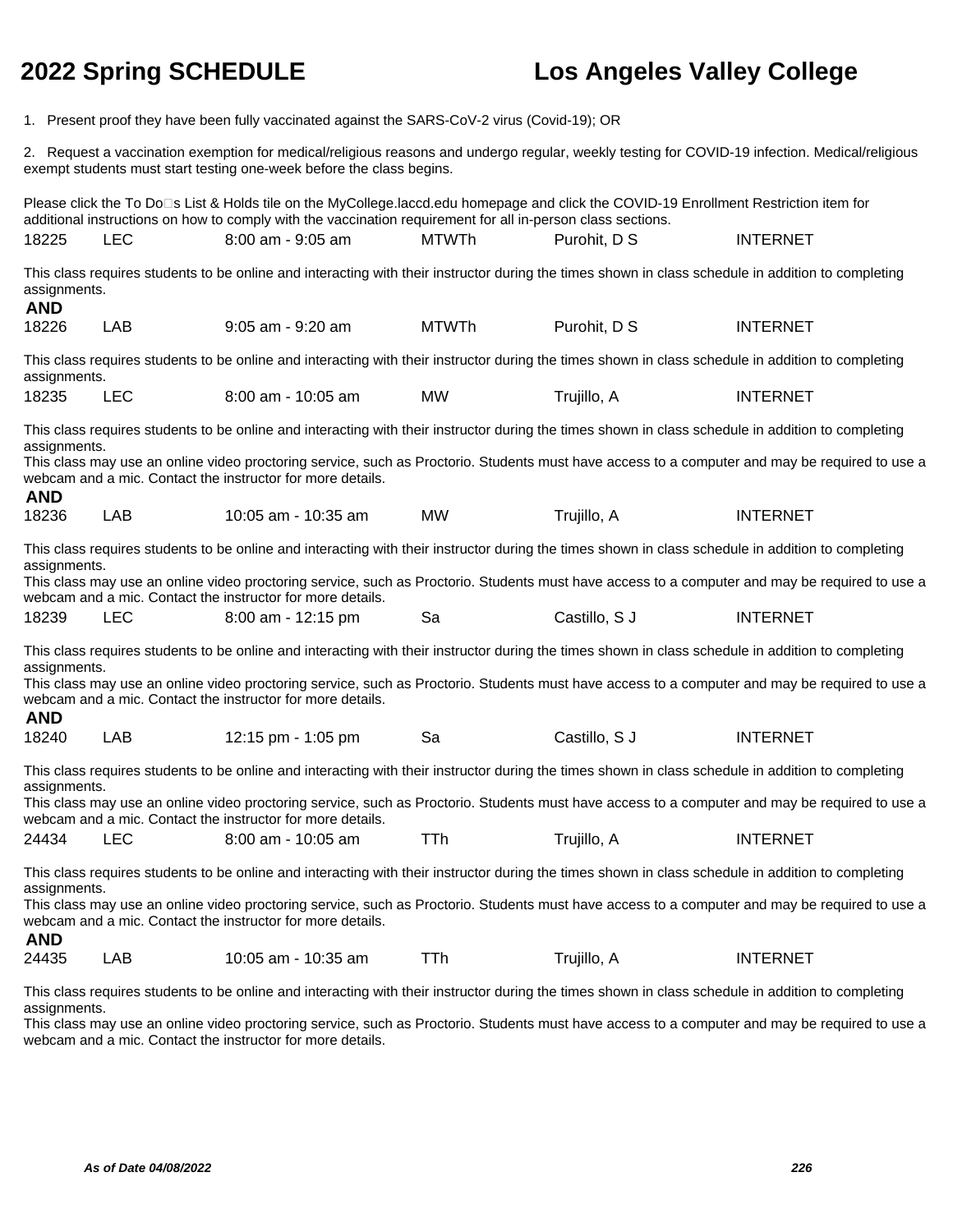| 18227                                                                                                                                                                                                                                                                                    | <b>LEC</b>                                                  | $9:40$ am - 10:45 am                                                                                                                                                                                                                                 | <b>MTWTh</b> | Castillo, S J  | <b>INTERNET</b> |  |  |
|------------------------------------------------------------------------------------------------------------------------------------------------------------------------------------------------------------------------------------------------------------------------------------------|-------------------------------------------------------------|------------------------------------------------------------------------------------------------------------------------------------------------------------------------------------------------------------------------------------------------------|--------------|----------------|-----------------|--|--|
| This class requires students to be online and interacting with their instructor during the times shown in class schedule in addition to completing<br>assignments.<br><b>AND</b>                                                                                                         |                                                             |                                                                                                                                                                                                                                                      |              |                |                 |  |  |
| 18228                                                                                                                                                                                                                                                                                    | LAB                                                         | 10:45 am - 11:00 am                                                                                                                                                                                                                                  | <b>MTWTh</b> | Castillo, S J  | <b>INTERNET</b> |  |  |
| assignments.                                                                                                                                                                                                                                                                             |                                                             | This class requires students to be online and interacting with their instructor during the times shown in class schedule in addition to completing                                                                                                   |              |                |                 |  |  |
| 18223                                                                                                                                                                                                                                                                                    | <b>LEC</b><br>Cleared4 account and do one of the following: | 11:20 am - 12:25 pm<br>This class section will meet in-person or in a hybrid format (in-person and online). Prior to enrolling in this class section, students must create a                                                                         | <b>MTWTh</b> | Sarkissian, SK | <b>MS 110</b>   |  |  |
|                                                                                                                                                                                                                                                                                          |                                                             | 1. Present proof they have been fully vaccinated against the SARS-CoV-2 virus (Covid-19); OR                                                                                                                                                         |              |                |                 |  |  |
|                                                                                                                                                                                                                                                                                          |                                                             | 2. Request a vaccination exemption for medical/religious reasons and undergo regular, weekly testing for COVID-19 infection. Medical/religious<br>exempt students must start testing one-week before the class begins.                               |              |                |                 |  |  |
| 28 of 28 LAVC ICVD<br><b>AND</b>                                                                                                                                                                                                                                                         |                                                             | Please click the To Do□s List & Holds tile on the MyCollege.laccd.edu homepage and click the COVID-19 Enrollment Restriction item for<br>additional instructions on how to comply with the vaccination requirement for all in-person class sections. |              |                |                 |  |  |
| 18224                                                                                                                                                                                                                                                                                    | LAB<br>Cleared4 account and do one of the following:        | 12:25 pm - 12:40 pm<br>This class section will meet in-person or in a hybrid format (in-person and online). Prior to enrolling in this class section, students must create a                                                                         | <b>MTWTh</b> | Sarkissian, SK | <b>MS 110</b>   |  |  |
|                                                                                                                                                                                                                                                                                          |                                                             | 1. Present proof they have been fully vaccinated against the SARS-CoV-2 virus (Covid-19); OR                                                                                                                                                         |              |                |                 |  |  |
|                                                                                                                                                                                                                                                                                          |                                                             | 2. Request a vaccination exemption for medical/religious reasons and undergo regular, weekly testing for COVID-19 infection. Medical/religious<br>exempt students must start testing one-week before the class begins.                               |              |                |                 |  |  |
|                                                                                                                                                                                                                                                                                          |                                                             | Please click the To Do□s List & Holds tile on the MyCollege.laccd.edu homepage and click the COVID-19 Enrollment Restriction item for<br>additional instructions on how to comply with the vaccination requirement for all in-person class sections. |              |                |                 |  |  |
| 18229                                                                                                                                                                                                                                                                                    | <b>LEC</b><br>Cleared4 account and do one of the following: | 1:00 pm - 3:05 pm<br>This class section will meet in-person or in a hybrid format (in-person and online). Prior to enrolling in this class section, students must create a                                                                           | TTh          | Shvetsov, V S  | <b>MS 114</b>   |  |  |
|                                                                                                                                                                                                                                                                                          |                                                             | 1. Present proof they have been fully vaccinated against the SARS-CoV-2 virus (Covid-19); OR                                                                                                                                                         |              |                |                 |  |  |
|                                                                                                                                                                                                                                                                                          |                                                             | 2. Request a vaccination exemption for medical/religious reasons and undergo regular, weekly testing for COVID-19 infection. Medical/religious<br>exempt students must start testing one-week before the class begins.                               |              |                |                 |  |  |
| Please click the To Do□s List & Holds tile on the MyCollege.laccd.edu homepage and click the COVID-19 Enrollment Restriction item for<br>additional instructions on how to comply with the vaccination requirement for all in-person class sections.<br>28 of 28 LAVC ICVD<br><b>AND</b> |                                                             |                                                                                                                                                                                                                                                      |              |                |                 |  |  |
| 18230                                                                                                                                                                                                                                                                                    | <b>LAB</b><br>Cleared4 account and do one of the following: | 3:05 pm - 3:35 pm<br>This class section will meet in-person or in a hybrid format (in-person and online). Prior to enrolling in this class section, students must create a                                                                           | TTh          | Shvetsov, V S  | <b>MS 114</b>   |  |  |
|                                                                                                                                                                                                                                                                                          |                                                             | 1. Present proof they have been fully vaccinated against the SARS-CoV-2 virus (Covid-19); OR                                                                                                                                                         |              |                |                 |  |  |
| 2. Request a vaccination exemption for medical/religious reasons and undergo regular, weekly testing for COVID-19 infection. Medical/religious<br>exempt students must start testing one-week before the class begins.                                                                   |                                                             |                                                                                                                                                                                                                                                      |              |                |                 |  |  |
| Please click the To Do□s List & Holds tile on the MyCollege.laccd.edu homepage and click the COVID-19 Enrollment Restriction item for<br>additional instructions on how to comply with the vaccination requirement for all in-person class sections.                                     |                                                             |                                                                                                                                                                                                                                                      |              |                |                 |  |  |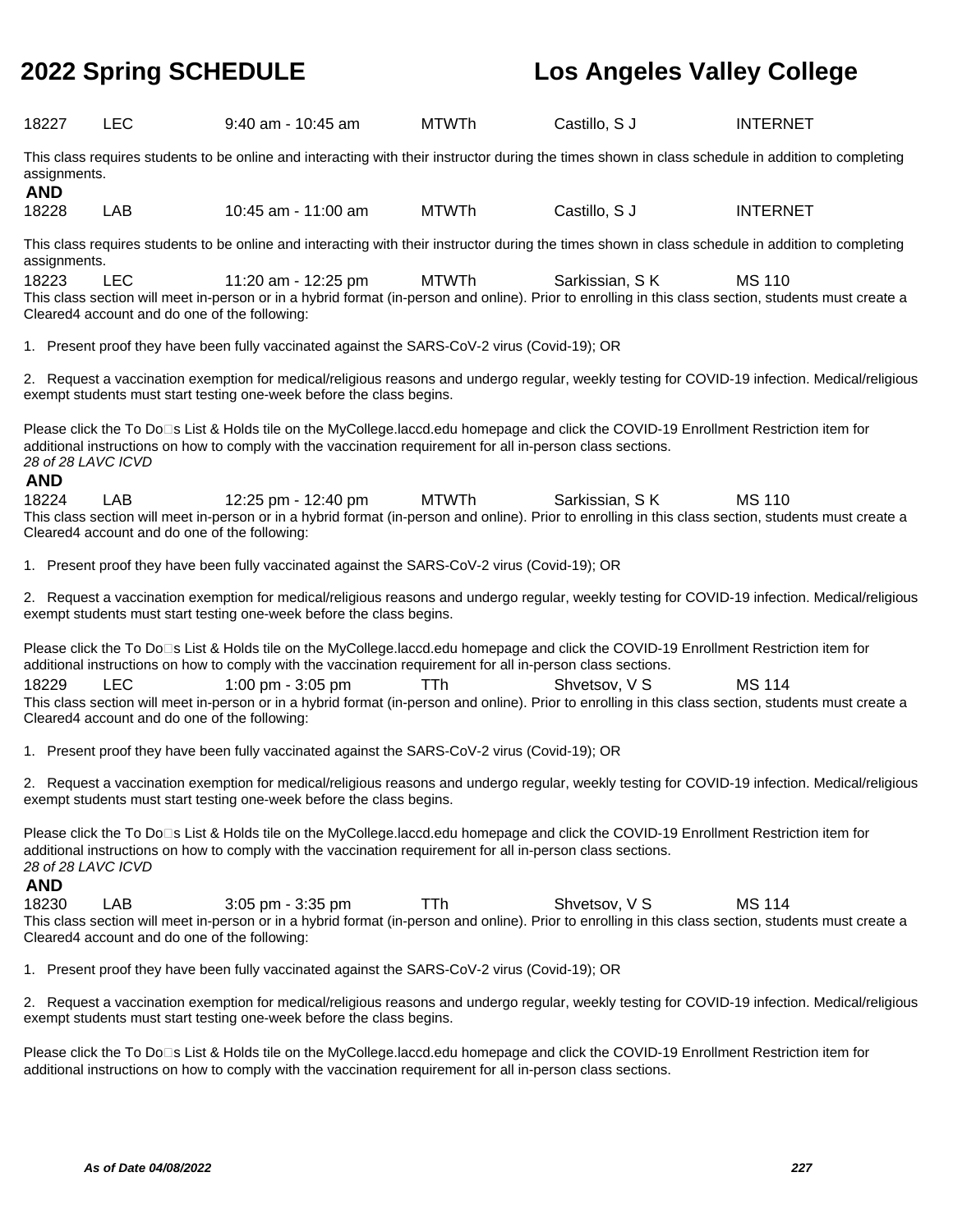| 18231                                                                                                                                                                                                                                                                                                                                                                              | <b>LEC</b>                                                                                                                                                                                                                                                                                                                                                                         | 1:00 pm - 3:05 pm                                                                                                                                                                                                                                    | <b>MW</b>  | Littig, A H   | <b>INTERNET</b>                                                                                                                                |  |  |
|------------------------------------------------------------------------------------------------------------------------------------------------------------------------------------------------------------------------------------------------------------------------------------------------------------------------------------------------------------------------------------|------------------------------------------------------------------------------------------------------------------------------------------------------------------------------------------------------------------------------------------------------------------------------------------------------------------------------------------------------------------------------------|------------------------------------------------------------------------------------------------------------------------------------------------------------------------------------------------------------------------------------------------------|------------|---------------|------------------------------------------------------------------------------------------------------------------------------------------------|--|--|
| This class requires students to be online and interacting with their instructor during the times shown in class schedule in addition to completing<br>assignments.<br>This class may use an online video proctoring service, such as Proctorio. Students must have access to a computer and may be required to use a<br>webcam and a mic. Contact the instructor for more details. |                                                                                                                                                                                                                                                                                                                                                                                    |                                                                                                                                                                                                                                                      |            |               |                                                                                                                                                |  |  |
| <b>AND</b><br>18232                                                                                                                                                                                                                                                                                                                                                                | LAB                                                                                                                                                                                                                                                                                                                                                                                | 3:05 pm - 3:35 pm                                                                                                                                                                                                                                    | <b>MW</b>  | Littig, A H   | <b>INTERNET</b>                                                                                                                                |  |  |
|                                                                                                                                                                                                                                                                                                                                                                                    | This class requires students to be online and interacting with their instructor during the times shown in class schedule in addition to completing<br>assignments.<br>This class may use an online video proctoring service, such as Proctorio. Students must have access to a computer and may be required to use a<br>webcam and a mic. Contact the instructor for more details. |                                                                                                                                                                                                                                                      |            |               |                                                                                                                                                |  |  |
| 18237                                                                                                                                                                                                                                                                                                                                                                              | <b>LEC</b>                                                                                                                                                                                                                                                                                                                                                                         | 1:00 pm - 3:05 pm                                                                                                                                                                                                                                    | <b>TTh</b> | Trujillo, A   | <b>INTERNET</b>                                                                                                                                |  |  |
| assignments.                                                                                                                                                                                                                                                                                                                                                                       |                                                                                                                                                                                                                                                                                                                                                                                    | This class requires students to be online and interacting with their instructor during the times shown in class schedule in addition to completing<br>webcam and a mic. Contact the instructor for more details.                                     |            |               | This class may use an online video proctoring service, such as Proctorio. Students must have access to a computer and may be required to use a |  |  |
| <b>AND</b><br>18238                                                                                                                                                                                                                                                                                                                                                                | LAB                                                                                                                                                                                                                                                                                                                                                                                | 3:05 pm - 3:35 pm                                                                                                                                                                                                                                    | <b>TTh</b> | Trujillo, A   | <b>INTERNET</b>                                                                                                                                |  |  |
| assignments.                                                                                                                                                                                                                                                                                                                                                                       |                                                                                                                                                                                                                                                                                                                                                                                    | This class requires students to be online and interacting with their instructor during the times shown in class schedule in addition to completing<br>webcam and a mic. Contact the instructor for more details.                                     |            |               | This class may use an online video proctoring service, such as Proctorio. Students must have access to a computer and may be required to use a |  |  |
| 18219                                                                                                                                                                                                                                                                                                                                                                              | <b>LEC</b><br>Cleared4 account and do one of the following:                                                                                                                                                                                                                                                                                                                        | 4:00 pm - 6:05 pm<br>This class section will meet in-person or in a hybrid format (in-person and online). Prior to enrolling in this class section, students must create a                                                                           | <b>TTh</b> | Shvetsov, V S | <b>MS 114</b>                                                                                                                                  |  |  |
|                                                                                                                                                                                                                                                                                                                                                                                    |                                                                                                                                                                                                                                                                                                                                                                                    | 1. Present proof they have been fully vaccinated against the SARS-CoV-2 virus (Covid-19); OR                                                                                                                                                         |            |               |                                                                                                                                                |  |  |
|                                                                                                                                                                                                                                                                                                                                                                                    |                                                                                                                                                                                                                                                                                                                                                                                    | 2. Request a vaccination exemption for medical/religious reasons and undergo regular, weekly testing for COVID-19 infection. Medical/religious<br>exempt students must start testing one-week before the class begins.                               |            |               |                                                                                                                                                |  |  |
| Please click the To Do⊡s List & Holds tile on the MyCollege.laccd.edu homepage and click the COVID-19 Enrollment Restriction item for<br>additional instructions on how to comply with the vaccination requirement for all in-person class sections.<br>28 of 28 LAVC ICVD                                                                                                         |                                                                                                                                                                                                                                                                                                                                                                                    |                                                                                                                                                                                                                                                      |            |               |                                                                                                                                                |  |  |
|                                                                                                                                                                                                                                                                                                                                                                                    |                                                                                                                                                                                                                                                                                                                                                                                    |                                                                                                                                                                                                                                                      |            |               |                                                                                                                                                |  |  |
| <b>AND</b><br>18220                                                                                                                                                                                                                                                                                                                                                                | LAB<br>Cleared4 account and do one of the following:                                                                                                                                                                                                                                                                                                                               | 6:05 pm - 6:35 pm<br>This class section will meet in-person or in a hybrid format (in-person and online). Prior to enrolling in this class section, students must create a                                                                           | <b>TTh</b> | Shvetsov, V S | <b>MS 114</b>                                                                                                                                  |  |  |
|                                                                                                                                                                                                                                                                                                                                                                                    |                                                                                                                                                                                                                                                                                                                                                                                    | 1. Present proof they have been fully vaccinated against the SARS-CoV-2 virus (Covid-19); OR                                                                                                                                                         |            |               |                                                                                                                                                |  |  |
|                                                                                                                                                                                                                                                                                                                                                                                    |                                                                                                                                                                                                                                                                                                                                                                                    | 2. Request a vaccination exemption for medical/religious reasons and undergo regular, weekly testing for COVID-19 infection. Medical/religious<br>exempt students must start testing one-week before the class begins.                               |            |               |                                                                                                                                                |  |  |
|                                                                                                                                                                                                                                                                                                                                                                                    |                                                                                                                                                                                                                                                                                                                                                                                    | Please click the To Do⊡s List & Holds tile on the MyCollege.laccd.edu homepage and click the COVID-19 Enrollment Restriction item for<br>additional instructions on how to comply with the vaccination requirement for all in-person class sections. |            |               |                                                                                                                                                |  |  |
| 18233                                                                                                                                                                                                                                                                                                                                                                              | <b>LEC</b>                                                                                                                                                                                                                                                                                                                                                                         | 4:00 pm - 6:05 pm                                                                                                                                                                                                                                    | <b>MW</b>  | Littig, A H   | <b>INTERNET</b>                                                                                                                                |  |  |
| assignments.<br><b>AND</b>                                                                                                                                                                                                                                                                                                                                                         |                                                                                                                                                                                                                                                                                                                                                                                    | This class requires students to be online and interacting with their instructor during the times shown in class schedule in addition to completing<br>webcam and a mic. Contact the instructor for more details.                                     |            |               | This class may use an online video proctoring service, such as Proctorio. Students must have access to a computer and may be required to use a |  |  |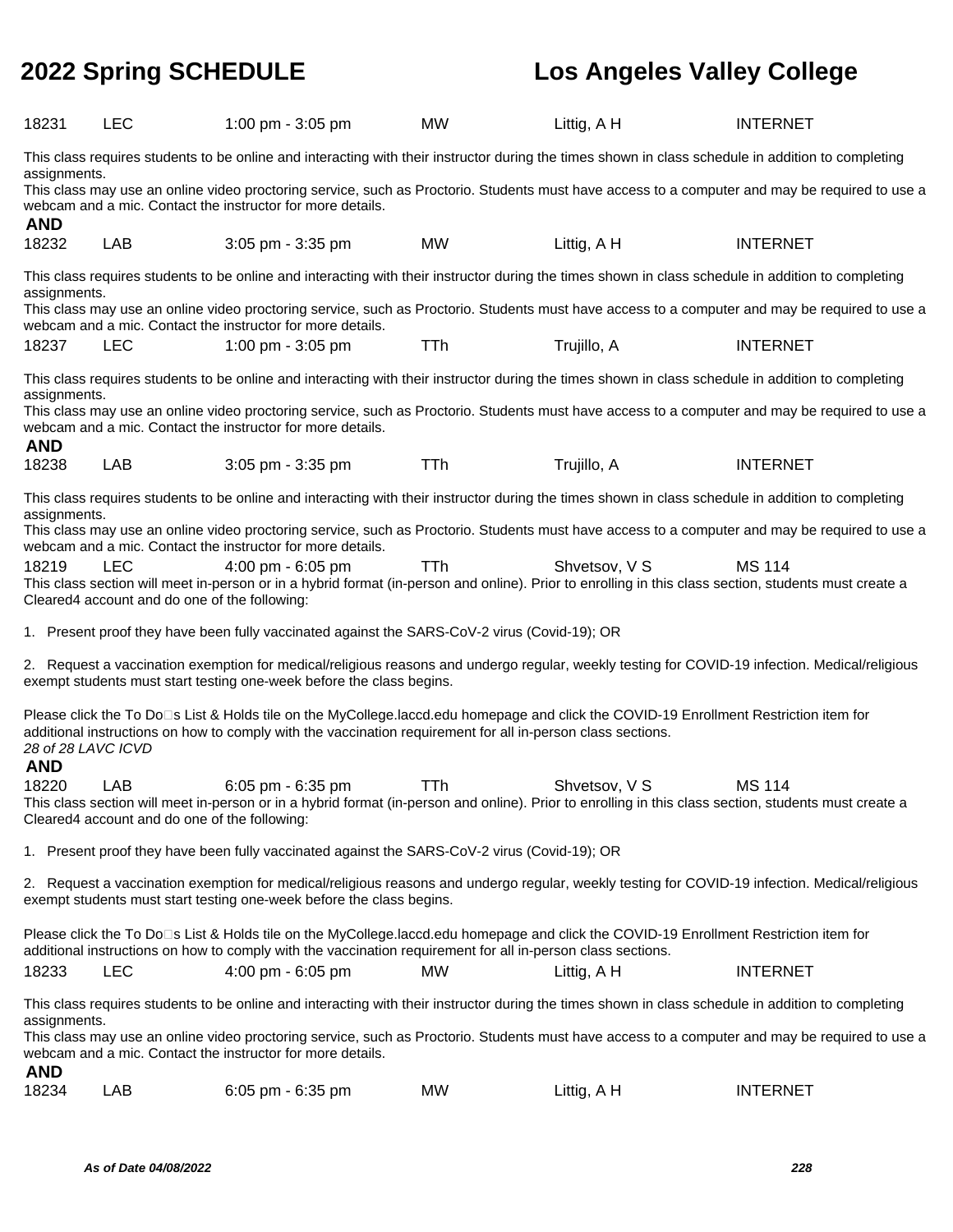This class requires students to be online and interacting with their instructor during the times shown in class schedule in addition to completing assignments.

This class may use an online video proctoring service, such as Proctorio. Students must have access to a computer and may be required to use a webcam and a mic. Contact the instructor for more details.

18185 LEC 6:50 pm - 8:55 pm MW Littig, A H INTERNET

This class requires students to be online and interacting with their instructor during the times shown in class schedule in addition to completing assignments.

This class may use an online video proctoring service, such as Proctorio. Students must have access to a computer and may be required to use a webcam and a mic. Contact the instructor for more details.

 **AND** 18186 LAB 8:55 pm - 9:25 pm MW Littig, A H INTERNET

This class requires students to be online and interacting with their instructor during the times shown in class schedule in addition to completing assignments.

This class may use an online video proctoring service, such as Proctorio. Students must have access to a computer and may be required to use a webcam and a mic. Contact the instructor for more details.

18241 LEC 6:50 pm - 8:55 pm TTh Fine, R L MS 113 This class section will meet in-person or in a hybrid format (in-person and online). Prior to enrolling in this class section, students must create a Cleared4 account and do one of the following:

1. Present proof they have been fully vaccinated against the SARS-CoV-2 virus (Covid-19); OR

2. Request a vaccination exemption for medical/religious reasons and undergo regular, weekly testing for COVID-19 infection. Medical/religious exempt students must start testing one-week before the class begins.

Please click the To Do<sup>n</sup>s List & Holds tile on the MyCollege.laccd.edu homepage and click the COVID-19 Enrollment Restriction item for additional instructions on how to comply with the vaccination requirement for all in-person class sections. 28 of 28 LAVC ICVD

## **AND**

18242 LAB 8:55 pm - 9:25 pm TTh Fine, R L MS 113 This class section will meet in-person or in a hybrid format (in-person and online). Prior to enrolling in this class section, students must create a Cleared4 account and do one of the following:

1. Present proof they have been fully vaccinated against the SARS-CoV-2 virus (Covid-19); OR

2. Request a vaccination exemption for medical/religious reasons and undergo regular, weekly testing for COVID-19 infection. Medical/religious exempt students must start testing one-week before the class begins.

Please click the To Do<sup>n</sup>s List & Holds tile on the MyCollege.laccd.edu homepage and click the COVID-19 Enrollment Restriction item for additional instructions on how to comply with the vaccination requirement for all in-person class sections.

# **MATH 238- Calculus For Business And Social Science I (UC/CSU) - 5 Units**

Requirement Designation: Meets IGETC 2A CSU B4 **Enrollment Requirement:** Prerequisite: MATH 125 with a grade of C or better or appropriate skill level demonstrated through the math placement process. Recommended: MATH 245.

Math 238 students will study the techniques of calculus with emphasis placed on the application of these concepts to business and management related problems. The applications of derivatives and integrals of functions including polynomials, rational, exponential and logarithmic functions are studied.

| <b>Class</b><br><b>No</b> | <b>Component</b> | Start/End Time       | Days         | Instructor | Room            |
|---------------------------|------------------|----------------------|--------------|------------|-----------------|
| 18251                     | LEC              | $9:40$ am - 10:50 am | <b>MTWTh</b> | Sabol, C M | <b>INTERNET</b> |

This class requires students to be online and interacting with their instructor during the times shown in class schedule in addition to completing assignments.

This class may use an online video proctoring service, such as Proctorio. Students must have access to a computer and may be required to use a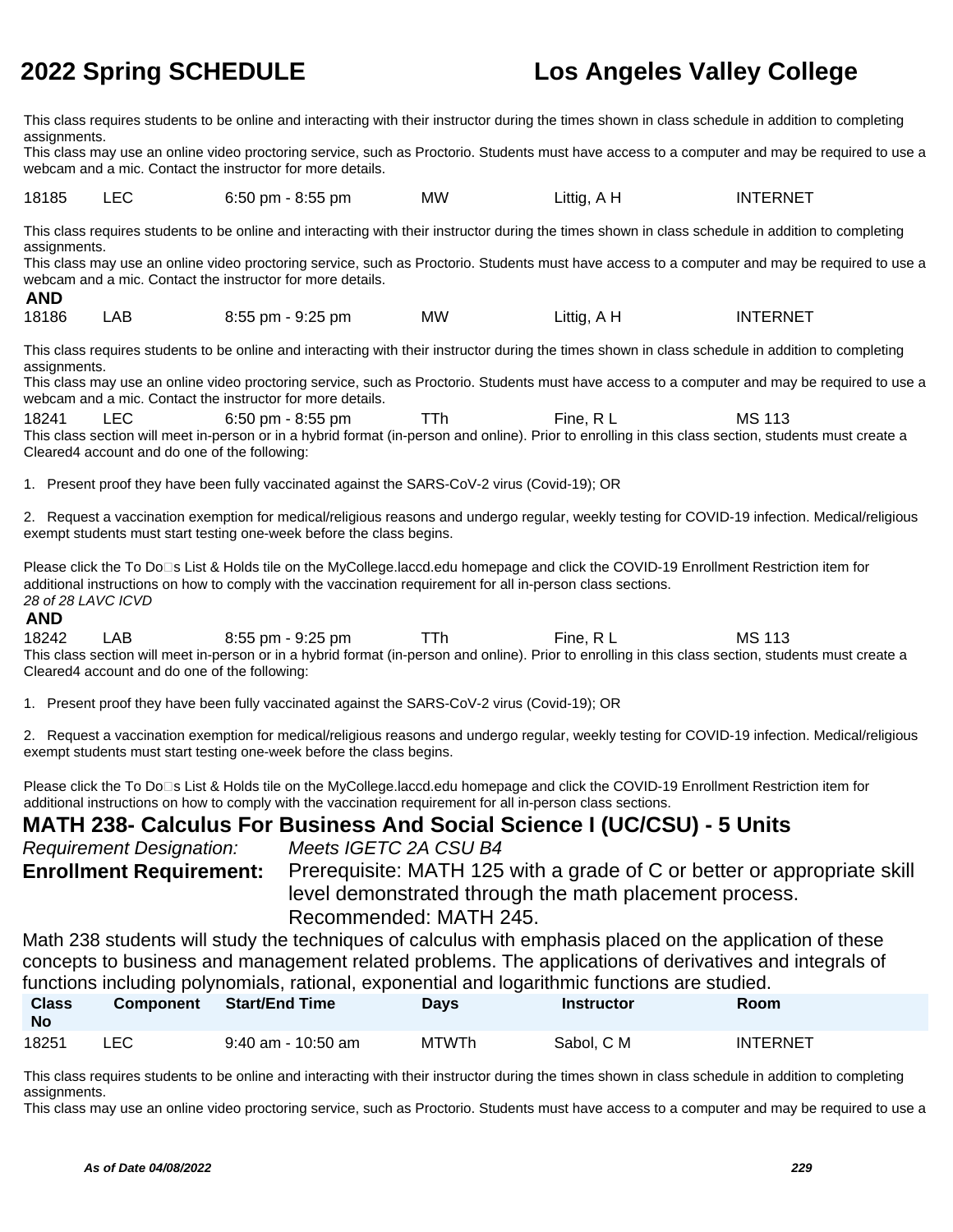webcam and a mic. Contact the instructor for more details.

| 27471                                                                                                                                                                                                                                                                                                                                                                              | <b>LEC</b> | $9:40$ am - 10:50 am                | <b>MTWTh</b> | Harutyunyan, A | <b>INTERNET</b> |  |  |
|------------------------------------------------------------------------------------------------------------------------------------------------------------------------------------------------------------------------------------------------------------------------------------------------------------------------------------------------------------------------------------|------------|-------------------------------------|--------------|----------------|-----------------|--|--|
| This class requires students to be online and interacting with their instructor during the times shown in class schedule in addition to completing<br>assignments.                                                                                                                                                                                                                 |            |                                     |              |                |                 |  |  |
| 18250                                                                                                                                                                                                                                                                                                                                                                              | <b>LEC</b> | 11:20 am - 1:50 pm                  | TTh          | Kawai, J       | <b>INTERNET</b> |  |  |
| This class requires students to be online and interacting with their instructor during the times shown in class schedule in addition to completing<br>assignments.<br>This class may use an online video proctoring service, such as Proctorio. Students must have access to a computer and may be required to use a<br>webcam and a mic. Contact the instructor for more details. |            |                                     |              |                |                 |  |  |
| 27472                                                                                                                                                                                                                                                                                                                                                                              | <b>LEC</b> | 11:20 am - 1:50 pm                  | TTh          | Barakat, W A   | <b>INTERNET</b> |  |  |
| This class requires students to be online and interacting with their instructor during the times shown in class schedule in addition to completing<br>assignments.                                                                                                                                                                                                                 |            |                                     |              |                |                 |  |  |
| 18252                                                                                                                                                                                                                                                                                                                                                                              | <b>LEC</b> | $4:00 \text{ pm} - 6:30 \text{ pm}$ | TTh          | Enriquez, L A  | MS 106          |  |  |

This class section will meet in-person or in a hybrid format (in-person and online). Prior to enrolling in this class section, students must create a Cleared4 account and do one of the following:

1. Present proof they have been fully vaccinated against the SARS-CoV-2 virus (Covid-19); OR

2. Request a vaccination exemption for medical/religious reasons and undergo regular, weekly testing for COVID-19 infection. Medical/religious exempt students must start testing one-week before the class begins.

Please click the To Do⊡s List & Holds tile on the MyCollege.laccd.edu homepage and click the COVID-19 Enrollment Restriction item for additional instructions on how to comply with the vaccination requirement for all in-person class sections. 28 of 28 LAVC ICVD

# **MATH 240- Trigonometry (CSU) - 3 Units**

| <b>Requirement Designation:</b> | Meets CSU B4                                                                                                                                |
|---------------------------------|---------------------------------------------------------------------------------------------------------------------------------------------|
| <b>Enrollment Requirement:</b>  | Prerequisite of MATH 120 or MATH 121, and MATH 125 with a grade<br>of C or better, or appropriate skill level demonstrated through the math |
|                                 | placement process, or concurrent enrollment in MATH 120 or MATH<br>121.                                                                     |
|                                 |                                                                                                                                             |

Math 240 centers on a study of trigonometry. Students will explore the sine, cosine, and tangent functions, including a study of their graphs, inverses of the functions, solution of triangles, models for periodic phenomena, identities, conditional equations, and polar coordinates. Students will also be introduced to the cotangent, secant, and cosecant functions.

| <b>Class</b><br>No |     | <b>Component</b> Start/End Time | Days         | <b>Instructor</b> | Room            |
|--------------------|-----|---------------------------------|--------------|-------------------|-----------------|
| 24465              | LEC | $8:00$ am - $8:15$ am           | <b>MTWTh</b> | Baghumyan, A      | <b>INTERNET</b> |

This class requires students to be online and interacting with their instructor during the times shown in class schedule in addition to completing assignments.

This class may use an online video proctoring service, such as Proctorio. Students must have access to a computer and may be required to use a webcam and a mic. Contact the instructor for more details.

| 24467 | ΑB | $8:15$ am - $9:20$ am | <b>MTWTh</b> | Baghumyan, | INTERNET |
|-------|----|-----------------------|--------------|------------|----------|
|       |    |                       |              |            |          |

**AND**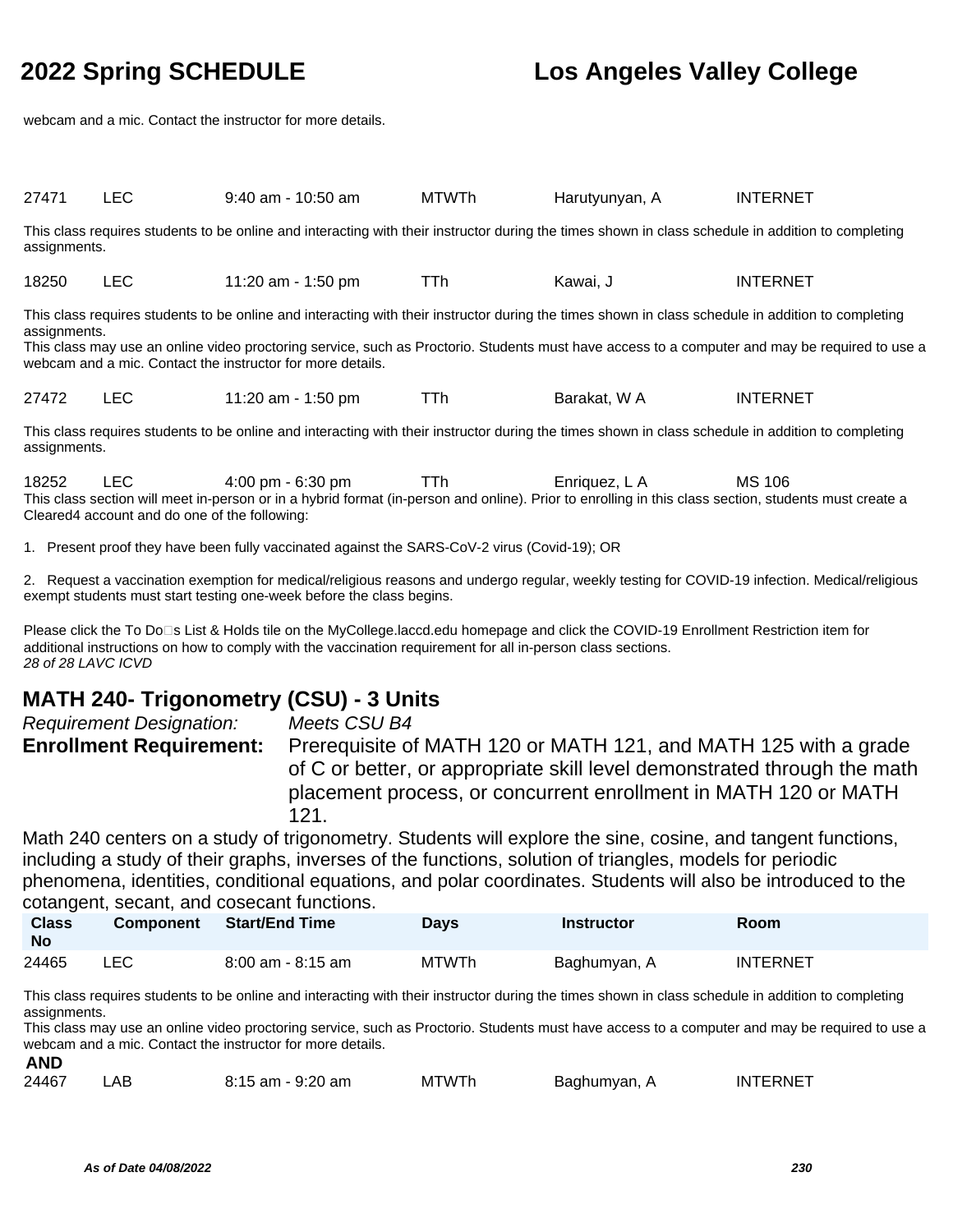This class requires students to be online and interacting with their instructor during the times shown in class schedule in addition to completing assignments.

This class may use an online video proctoring service, such as Proctorio. Students must have access to a computer and may be required to use a webcam and a mic. Contact the instructor for more details.

24468 LEC 9:40 am - 9:55 am MTWTh Carthew, B J MS 101 This class section will meet in-person or in a hybrid format (in-person and online). Prior to enrolling in this class section, students must create a Cleared4 account and do one of the following:

1. Present proof they have been fully vaccinated against the SARS-CoV-2 virus (Covid-19); OR

2. Request a vaccination exemption for medical/religious reasons and undergo regular, weekly testing for COVID-19 infection. Medical/religious exempt students must start testing one-week before the class begins.

Please click the To Do□s List & Holds tile on the MyCollege.laccd.edu homepage and click the COVID-19 Enrollment Restriction item for additional instructions on how to comply with the vaccination requirement for all in-person class sections. 28 of 28 LAVC ICVD

## **AND**

24469 LAB 9:55 am - 11:00 am MTWTh Carthew, B J MS 101 This class section will meet in-person or in a hybrid format (in-person and online). Prior to enrolling in this class section, students must create a Cleared4 account and do one of the following:

1. Present proof they have been fully vaccinated against the SARS-CoV-2 virus (Covid-19); OR

2. Request a vaccination exemption for medical/religious reasons and undergo regular, weekly testing for COVID-19 infection. Medical/religious exempt students must start testing one-week before the class begins.

Please click the To Do⊡s List & Holds tile on the MyCollege.laccd.edu homepage and click the COVID-19 Enrollment Restriction item for additional instructions on how to comply with the vaccination requirement for all in-person class sections.

24472 LEC 6:50 pm - 7:20 pm TTh Nassimi, M M MS 109 This class section will meet in-person or in a hybrid format (in-person and online). Prior to enrolling in this class section, students must create a Cleared4 account and do one of the following:

1. Present proof they have been fully vaccinated against the SARS-CoV-2 virus (Covid-19); OR

2. Request a vaccination exemption for medical/religious reasons and undergo regular, weekly testing for COVID-19 infection. Medical/religious exempt students must start testing one-week before the class begins.

Please click the To Do□s List & Holds tile on the MyCollege.laccd.edu homepage and click the COVID-19 Enrollment Restriction item for additional instructions on how to comply with the vaccination requirement for all in-person class sections. 28 of 28 LAVC ICVD

## **AND**

24475 LAB 7:20 pm - 9:25 pm TTh Nassimi, M M MS 109 This class section will meet in-person or in a hybrid format (in-person and online). Prior to enrolling in this class section, students must create a Cleared4 account and do one of the following:

1. Present proof they have been fully vaccinated against the SARS-CoV-2 virus (Covid-19); OR

2. Request a vaccination exemption for medical/religious reasons and undergo regular, weekly testing for COVID-19 infection. Medical/religious exempt students must start testing one-week before the class begins.

Please click the To Do<sup>n</sup>s List & Holds tile on the MyCollege.laccd.edu homepage and click the COVID-19 Enrollment Restriction item for additional instructions on how to comply with the vaccination requirement for all in-person class sections.

# **MATH 245- College Algebra (UC/CSU) - 3 Units**

Requirement Designation: Meets IGETC 2A CSU B4

**Enrollment Requirement:** Prerequisite: MATH 125 with a grade of C or better, or appropriate skill level demonstrated through the math placement process.

This college algebra course includes the theory of equations, polynomial and rational functions and their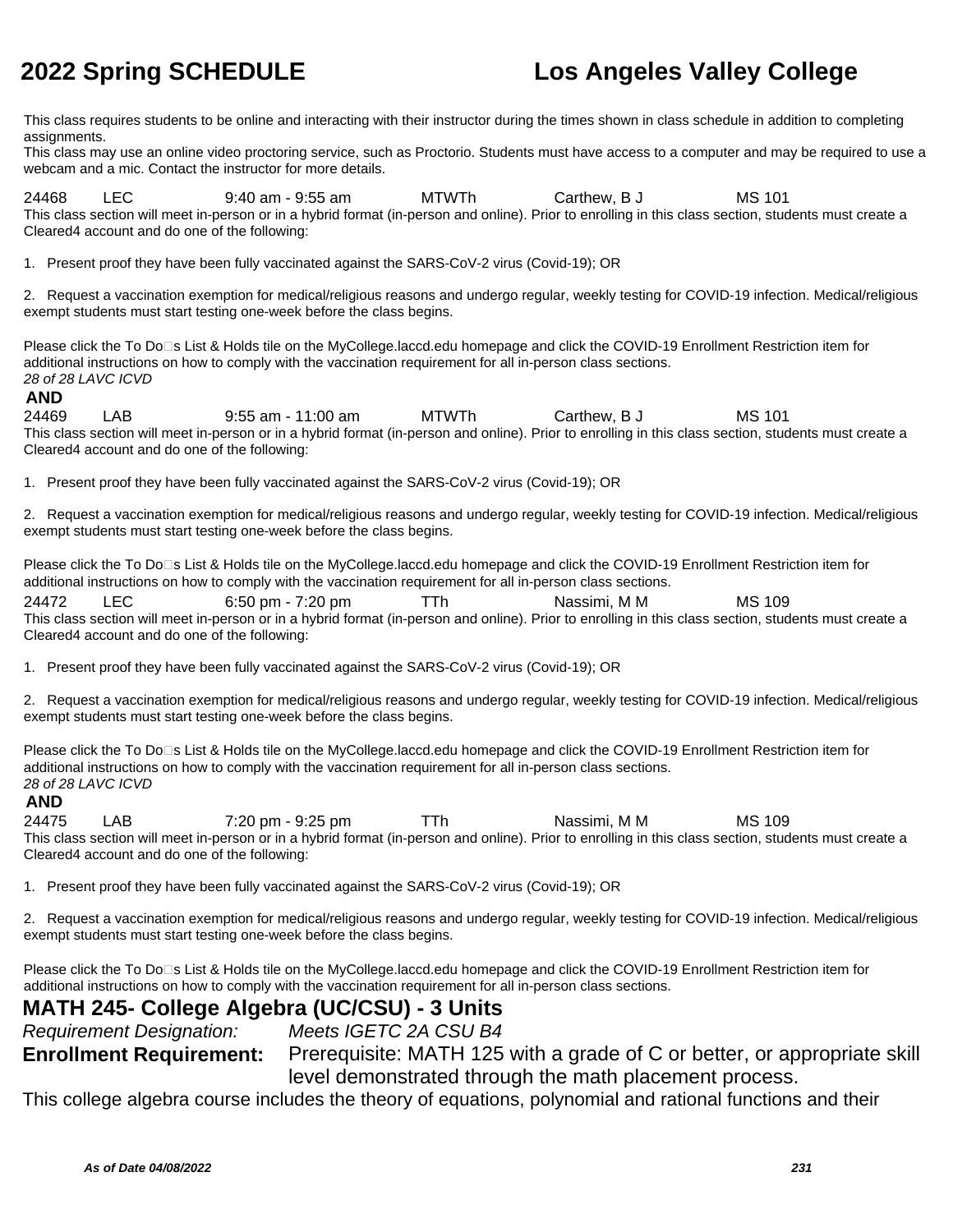graphs, systems of equations, matrices, determinants, permutations, combinations, sequences and series, the Binomial Theorem, and other topics.

| <b>Class</b><br><b>No</b>                                                                                                                                                                                                                                                                                                                                                                             | <b>Component</b>                                                                                                                                                                                                                                                                                                                                                                   | $511161$ $1115515111$ $0116$ $01161$ $100$<br><b>Start/End Time</b>                                                                                                                                              | <b>Days</b>  | <b>Instructor</b> | <b>Room</b>                                                                                                                                    |  |  |  |
|-------------------------------------------------------------------------------------------------------------------------------------------------------------------------------------------------------------------------------------------------------------------------------------------------------------------------------------------------------------------------------------------------------|------------------------------------------------------------------------------------------------------------------------------------------------------------------------------------------------------------------------------------------------------------------------------------------------------------------------------------------------------------------------------------|------------------------------------------------------------------------------------------------------------------------------------------------------------------------------------------------------------------|--------------|-------------------|------------------------------------------------------------------------------------------------------------------------------------------------|--|--|--|
| 24560                                                                                                                                                                                                                                                                                                                                                                                                 | <b>LEC</b>                                                                                                                                                                                                                                                                                                                                                                         | 9:40 am - 9:55 am                                                                                                                                                                                                | <b>MTWTh</b> | Hito, M M         | <b>INTERNET</b>                                                                                                                                |  |  |  |
| <b>AND</b>                                                                                                                                                                                                                                                                                                                                                                                            | This class requires students to be online and interacting with their instructor during the times shown in class schedule in addition to completing<br>assignments.<br>This class may use an online video proctoring service, such as Proctorio. Students must have access to a computer and may be required to use a<br>webcam and a mic. Contact the instructor for more details. |                                                                                                                                                                                                                  |              |                   |                                                                                                                                                |  |  |  |
| 24561                                                                                                                                                                                                                                                                                                                                                                                                 | LAB.                                                                                                                                                                                                                                                                                                                                                                               | $9:55$ am - 11:00 am                                                                                                                                                                                             | MTWTh        | Hito, M M         | <b>INTERNET</b>                                                                                                                                |  |  |  |
| assignments.                                                                                                                                                                                                                                                                                                                                                                                          |                                                                                                                                                                                                                                                                                                                                                                                    | This class requires students to be online and interacting with their instructor during the times shown in class schedule in addition to completing<br>webcam and a mic. Contact the instructor for more details. |              |                   | This class may use an online video proctoring service, such as Proctorio. Students must have access to a computer and may be required to use a |  |  |  |
| 24562                                                                                                                                                                                                                                                                                                                                                                                                 | <b>LEC</b>                                                                                                                                                                                                                                                                                                                                                                         | 11:20 am - 11:35 am                                                                                                                                                                                              | <b>MTWTh</b> | Baghumyan, A      | <b>INTERNET</b>                                                                                                                                |  |  |  |
| This class requires students to be online and interacting with their instructor during the times shown in class schedule in addition to completing<br>assignments.<br>This class may use an online video proctoring service, such as Proctorio. Students must have access to a computer and may be required to use a<br>webcam and a mic. Contact the instructor for more details.<br><b>AND</b>      |                                                                                                                                                                                                                                                                                                                                                                                    |                                                                                                                                                                                                                  |              |                   |                                                                                                                                                |  |  |  |
| 24563                                                                                                                                                                                                                                                                                                                                                                                                 | LAB                                                                                                                                                                                                                                                                                                                                                                                | 11:35 am - 12:40 pm                                                                                                                                                                                              | <b>MTWTh</b> | Baghumyan, A      | <b>INTERNET</b>                                                                                                                                |  |  |  |
| This class requires students to be online and interacting with their instructor during the times shown in class schedule in addition to completing<br>assignments.<br>$\sim$ 1. The contract of the contract of the contract of the contract of the contract of the contract of the contract of the contract of the contract of the contract of the contract of the contract of the contract of the c |                                                                                                                                                                                                                                                                                                                                                                                    |                                                                                                                                                                                                                  |              |                   |                                                                                                                                                |  |  |  |

This class may use an online video proctoring service, such as Proctorio. Students must have access to a computer and may be required to use a webcam and a mic. Contact the instructor for more details.

# **MATH 259- Precalculus With Trigonometry (UC/CSU) - 6 Units**

| <b>Requirement Designation:</b> | Meets IGETC 2A CSU B4                                               |
|---------------------------------|---------------------------------------------------------------------|
| <b>Enrollment Requirement:</b>  | Prerequisite: MATH 120 or MATH 121; and MATH 125 or MATH 134        |
|                                 | with a grade of C or better or concurrent enrollment in MATH 121 or |
|                                 | MATH 120, or appropriate skill level demonstrated through the math  |
|                                 | placement process.                                                  |
|                                 |                                                                     |

Math 259 is preparation for calculus. It covers the study of polynomial, absolute value, radical, rational, exponential, and logarithmic functions, analytic geometry, theory of equations, mathematical induction, sequences and series, binomial theorem, inequalities, matrices, polar coordinates, graphing polynomial, rational, and conic sections. The study of trigonometric functions, their inverses and their graphs, identities and proofs related to trigonometric expressions, trigonometric equations, solving right triangles, solving triangles using the Law of Cosines and the Law of Sines, and introduction to vectors.

| <b>Class</b><br>No | <b>Component</b> | <b>Start/End Time</b> | <b>Days</b>  | Instructor    | Room            |
|--------------------|------------------|-----------------------|--------------|---------------|-----------------|
| 18256              | ∟EC.             | 8:00 am - 9:25 am     | <b>MTWTh</b> | Caleodis, G P | <b>INTERNET</b> |

This class requires students to be online and interacting with their instructor during the times shown in class schedule in addition to completing assignments.

This class may use an online video proctoring service, such as Proctorio. Students must have access to a computer and may be required to use a webcam and a mic. Contact the instructor for more details.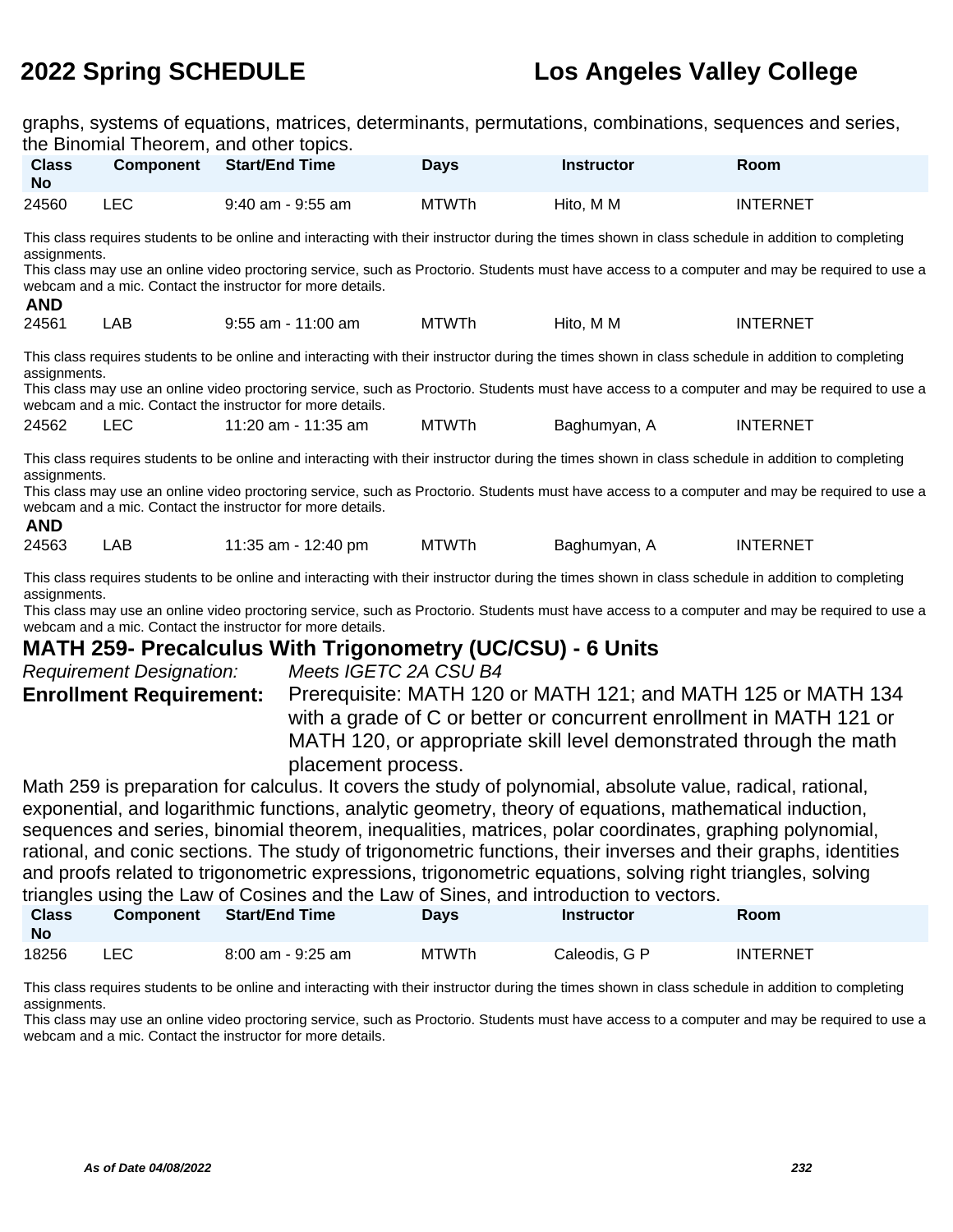| 19439                                                                                                                                                                                                                                                                                                                                                                              | <b>LEC</b>                                                                                                                                                                                                                                                                                                                                                                                                                                                                                                                                                                                                                                                                                                                                                                    | 8:00 am - 9:25 am                                                                                                                                                                                                                                    | <b>MTWTh</b> | Caleodis, G P    | <b>INTERNET</b>                                                                                                                                                                                                                                                                                          |  |  |
|------------------------------------------------------------------------------------------------------------------------------------------------------------------------------------------------------------------------------------------------------------------------------------------------------------------------------------------------------------------------------------|-------------------------------------------------------------------------------------------------------------------------------------------------------------------------------------------------------------------------------------------------------------------------------------------------------------------------------------------------------------------------------------------------------------------------------------------------------------------------------------------------------------------------------------------------------------------------------------------------------------------------------------------------------------------------------------------------------------------------------------------------------------------------------|------------------------------------------------------------------------------------------------------------------------------------------------------------------------------------------------------------------------------------------------------|--------------|------------------|----------------------------------------------------------------------------------------------------------------------------------------------------------------------------------------------------------------------------------------------------------------------------------------------------------|--|--|
|                                                                                                                                                                                                                                                                                                                                                                                    | This class requires students to be online and interacting with their instructor during the times shown in class schedule in addition to completing<br>assignments.<br>This class may use an online video proctoring service, such as Proctorio. Students must have access to a computer and may be required to use a<br>webcam and a mic. Contact the instructor for more details.<br>This course counts for partial completion for Transfer Alliance Program requirements. Prior to the start of the semester, honors sections are open<br>to admitted TAP/Honors students only. After classes begin, honors sections may be open to all students with an instructor add permit. All students<br>must meet course prerequisites.<br>5 of 5 Los Angeles Valley College Honors |                                                                                                                                                                                                                                                      |              |                  |                                                                                                                                                                                                                                                                                                          |  |  |
| 18249                                                                                                                                                                                                                                                                                                                                                                              | <b>LEC</b><br>Cleared4 account and do one of the following:                                                                                                                                                                                                                                                                                                                                                                                                                                                                                                                                                                                                                                                                                                                   | $9:40$ am - 11:05 am<br>This class section will meet in-person or in a hybrid format (in-person and online). Prior to enrolling in this class section, students must create a                                                                        | <b>MTWTh</b> | Sarkissian, SK   | <b>MS 110</b>                                                                                                                                                                                                                                                                                            |  |  |
|                                                                                                                                                                                                                                                                                                                                                                                    |                                                                                                                                                                                                                                                                                                                                                                                                                                                                                                                                                                                                                                                                                                                                                                               | 1. Present proof they have been fully vaccinated against the SARS-CoV-2 virus (Covid-19); OR                                                                                                                                                         |              |                  |                                                                                                                                                                                                                                                                                                          |  |  |
|                                                                                                                                                                                                                                                                                                                                                                                    |                                                                                                                                                                                                                                                                                                                                                                                                                                                                                                                                                                                                                                                                                                                                                                               | exempt students must start testing one-week before the class begins.                                                                                                                                                                                 |              |                  | 2. Request a vaccination exemption for medical/religious reasons and undergo regular, weekly testing for COVID-19 infection. Medical/religious                                                                                                                                                           |  |  |
| 28 of 28 LAVC ICVD                                                                                                                                                                                                                                                                                                                                                                 |                                                                                                                                                                                                                                                                                                                                                                                                                                                                                                                                                                                                                                                                                                                                                                               | Please click the To Do⊡s List & Holds tile on the MyCollege.laccd.edu homepage and click the COVID-19 Enrollment Restriction item for<br>additional instructions on how to comply with the vaccination requirement for all in-person class sections. |              |                  |                                                                                                                                                                                                                                                                                                          |  |  |
| 18254                                                                                                                                                                                                                                                                                                                                                                              | <b>LEC</b>                                                                                                                                                                                                                                                                                                                                                                                                                                                                                                                                                                                                                                                                                                                                                                    | 11:20 am - 12:45 pm                                                                                                                                                                                                                                  | <b>MTWTh</b> | Barakat, M A     | <b>INTERNET</b>                                                                                                                                                                                                                                                                                          |  |  |
| assignments.                                                                                                                                                                                                                                                                                                                                                                       |                                                                                                                                                                                                                                                                                                                                                                                                                                                                                                                                                                                                                                                                                                                                                                               | This class requires students to be online and interacting with their instructor during the times shown in class schedule in addition to completing                                                                                                   |              |                  |                                                                                                                                                                                                                                                                                                          |  |  |
| 19438                                                                                                                                                                                                                                                                                                                                                                              | <b>LEC</b>                                                                                                                                                                                                                                                                                                                                                                                                                                                                                                                                                                                                                                                                                                                                                                    | 11:20 am - 12:45 pm                                                                                                                                                                                                                                  | <b>MTWTh</b> | Barakat, M A     | <b>INTERNET</b>                                                                                                                                                                                                                                                                                          |  |  |
| assignments.                                                                                                                                                                                                                                                                                                                                                                       | must meet course prerequisites.<br>3 of 3 Los Angeles Valley College Honors                                                                                                                                                                                                                                                                                                                                                                                                                                                                                                                                                                                                                                                                                                   | This class requires students to be online and interacting with their instructor during the times shown in class schedule in addition to completing                                                                                                   |              |                  | This course counts for partial completion for Transfer Alliance Program requirements. Prior to the start of the semester, honors sections are open<br>to admitted TAP/Honors students only. After classes begin, honors sections may be open to all students with an instructor add permit. All students |  |  |
| 18257                                                                                                                                                                                                                                                                                                                                                                              | <b>LEC</b>                                                                                                                                                                                                                                                                                                                                                                                                                                                                                                                                                                                                                                                                                                                                                                    | 1:00 pm - 2:25 pm                                                                                                                                                                                                                                    | <b>MTWTh</b> | Vo, SJ           | <b>INTERNET</b>                                                                                                                                                                                                                                                                                          |  |  |
| assignments.                                                                                                                                                                                                                                                                                                                                                                       |                                                                                                                                                                                                                                                                                                                                                                                                                                                                                                                                                                                                                                                                                                                                                                               | This class requires students to be online and interacting with their instructor during the times shown in class schedule in addition to completing<br>webcam and a mic. Contact the instructor for more details.                                     |              |                  | This class may use an online video proctoring service, such as Proctorio. Students must have access to a computer and may be required to use a                                                                                                                                                           |  |  |
| 18255                                                                                                                                                                                                                                                                                                                                                                              | <b>LEC</b>                                                                                                                                                                                                                                                                                                                                                                                                                                                                                                                                                                                                                                                                                                                                                                    | 6:50 pm - 10:00 pm                                                                                                                                                                                                                                   | TTh          | Sokolovskiy, Y L | <b>INTERNET</b>                                                                                                                                                                                                                                                                                          |  |  |
|                                                                                                                                                                                                                                                                                                                                                                                    | This class requires students to be online and interacting with their instructor during the times shown in class schedule in addition to completing<br>assignments.<br>This class may use an online video proctoring service, such as Proctorio. Students must have access to a computer and may be required to use a<br>webcam and a mic. Contact the instructor for more details.                                                                                                                                                                                                                                                                                                                                                                                            |                                                                                                                                                                                                                                                      |              |                  |                                                                                                                                                                                                                                                                                                          |  |  |
| 19437                                                                                                                                                                                                                                                                                                                                                                              | LEC                                                                                                                                                                                                                                                                                                                                                                                                                                                                                                                                                                                                                                                                                                                                                                           | 6:50 pm - 10:00 pm                                                                                                                                                                                                                                   | MW           | Natian, A        | <b>INTERNET</b>                                                                                                                                                                                                                                                                                          |  |  |
| This class requires students to be online and interacting with their instructor during the times shown in class schedule in addition to completing<br>assignments.<br>This class may use an online video proctoring service, such as Proctorio. Students must have access to a computer and may be required to use a<br>webcam and a mic. Contact the instructor for more details. |                                                                                                                                                                                                                                                                                                                                                                                                                                                                                                                                                                                                                                                                                                                                                                               |                                                                                                                                                                                                                                                      |              |                  |                                                                                                                                                                                                                                                                                                          |  |  |
|                                                                                                                                                                                                                                                                                                                                                                                    | <b>MATH 260- Precalculus (UC/CSU) - 5 Units</b>                                                                                                                                                                                                                                                                                                                                                                                                                                                                                                                                                                                                                                                                                                                               |                                                                                                                                                                                                                                                      |              |                  |                                                                                                                                                                                                                                                                                                          |  |  |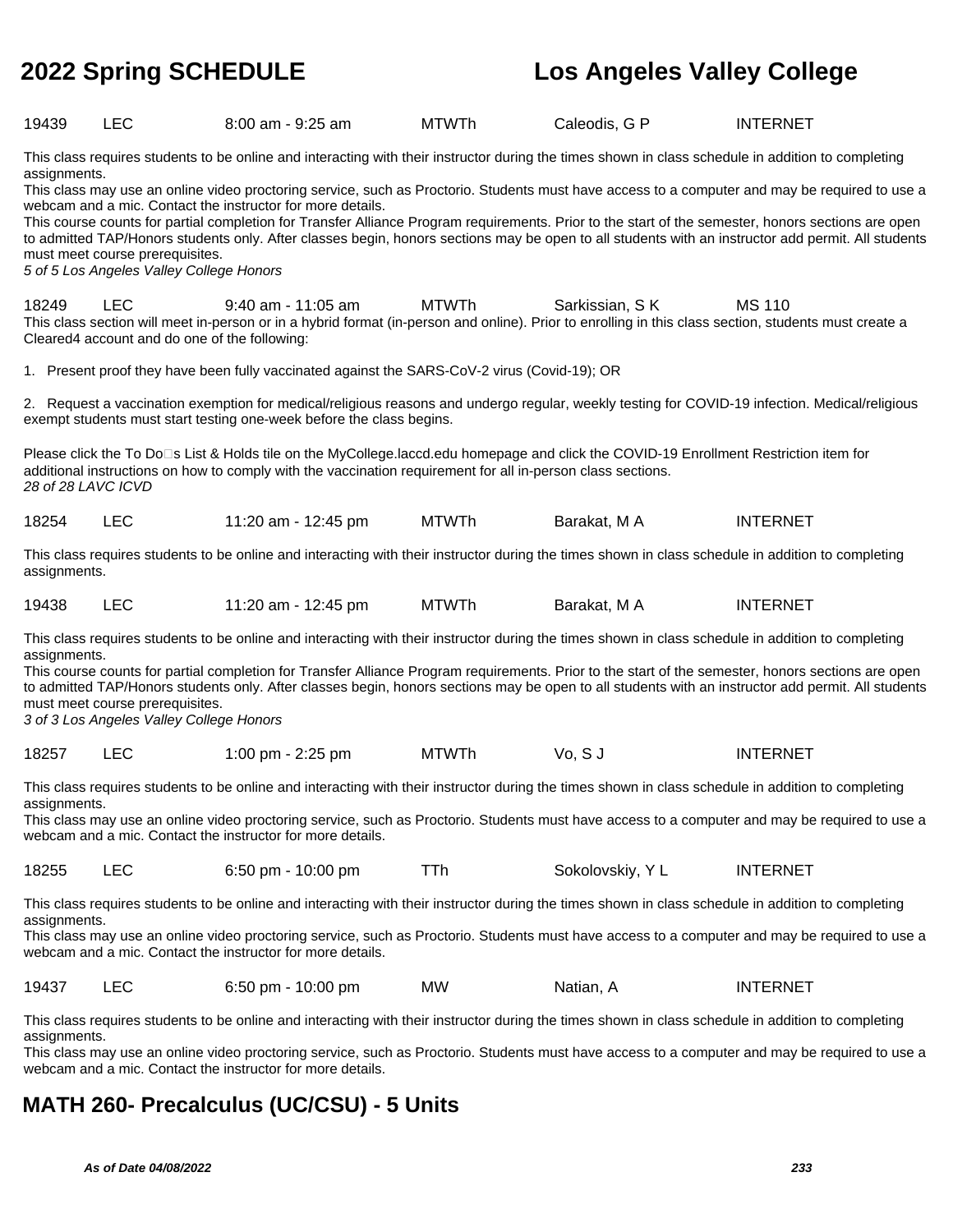# Requirement Designation: Meets IGETC 2A CSU B4

**Enrollment Requirement:** Prerequisite: MATH 240 with a grade of C or better, or concurrent enrollment; or appropriate skill level demonstrated through the math placement process.

This course combines college algebra, trigonometry, and introduction to analytic-geometry. Topics in algebra include polynomial, rational, exponential and logarithmic functions, mathematical induction, systems of equations, matrices, partial fractions, and sequences. Topics in trigonometry include basic trigonometric functions; inverse trigonometry; and trigonometric equations and identities.

| <b>Class</b><br><b>No</b> | <b>Component</b> | Start/End Time                      | Days | <b>Instructor</b> | Room            |  |
|---------------------------|------------------|-------------------------------------|------|-------------------|-----------------|--|
| 15104                     | LEC              | $4:00 \text{ pm} - 6:30 \text{ pm}$ | ⊤Th  | Sokolovskiy, Y L  | <b>INTERNET</b> |  |

This class requires students to be online and interacting with their instructor during the times shown in class schedule in addition to completing assignments.

This class may use an online video proctoring service, such as Proctorio. Students must have access to a computer and may be required to use a webcam and a mic. Contact the instructor for more details.

15105 LEC 4:00 pm - 6:30 pm TTh Sokolovskiy, Y L INTERNET

This class requires students to be online and interacting with their instructor during the times shown in class schedule in addition to completing assignments.

This class may use an online video proctoring service, such as Proctorio. Students must have access to a computer and may be required to use a webcam and a mic. Contact the instructor for more details.

This course counts for partial completion for Transfer Alliance Program requirements. Prior to the start of the semester, honors sections are open to admitted TAP/Honors students only. After classes begin, honors sections may be open to all students with an instructor add permit. All students must meet course prerequisites.

5 of 5 Los Angeles Valley College Honors

# **MATH 261- Calculus I (UC/CSU) - 5 Units**

Requirement Designation: Meets IGETC 2A CSU B4

**Enrollment Requirement:** Prerequisite: MATH 240 and 260; or MATH 259 with a C or better. Math 261 is the first in a series of three courses covering calculus. Students will investigate limits, continuity, differentiation and some integration of algebraic and transcendental functions. Students will explore applications of calculus include related rates, optimization of one-variable functions, calculation of areas, volumes, arc length and growth.

| <b>Class</b><br><b>No</b> | <b>Component</b>                             | <b>Start/End Time</b>                                                                               | <b>Davs</b> | <b>Instructor</b> | <b>Room</b>     |  |
|---------------------------|----------------------------------------------|-----------------------------------------------------------------------------------------------------|-------------|-------------------|-----------------|--|
| 15721                     | LEC.<br>(Starts 02/07/2022, Ends 03/30/2022) | $8:15$ am - 11:05 am<br>This class will meet on campus. Masks and physical distancing are required. | MTWTh       | Raya Mendoza, H   | MS 105          |  |
| 15853                     | _EC.                                         | 8:15 am - 9:25 am                                                                                   | MTWTh       | Sabol, C M        | <b>INTERNET</b> |  |

This class requires students to be online and interacting with their instructor during the times shown in class schedule in addition to completing assignments.

This class may use an online video proctoring service, such as Proctorio. Students must have access to a computer and may be required to use a webcam and a mic. Contact the instructor for more details.

16092 LEC 9:40 am - 10:50 am MTWTh Pogosyan, A MS 111 This class section will meet in-person or in a hybrid format (in-person and online). Prior to enrolling in this class section, students must create a Cleared4 account and do one of the following:

1. Present proof they have been fully vaccinated against the SARS-CoV-2 virus (Covid-19); OR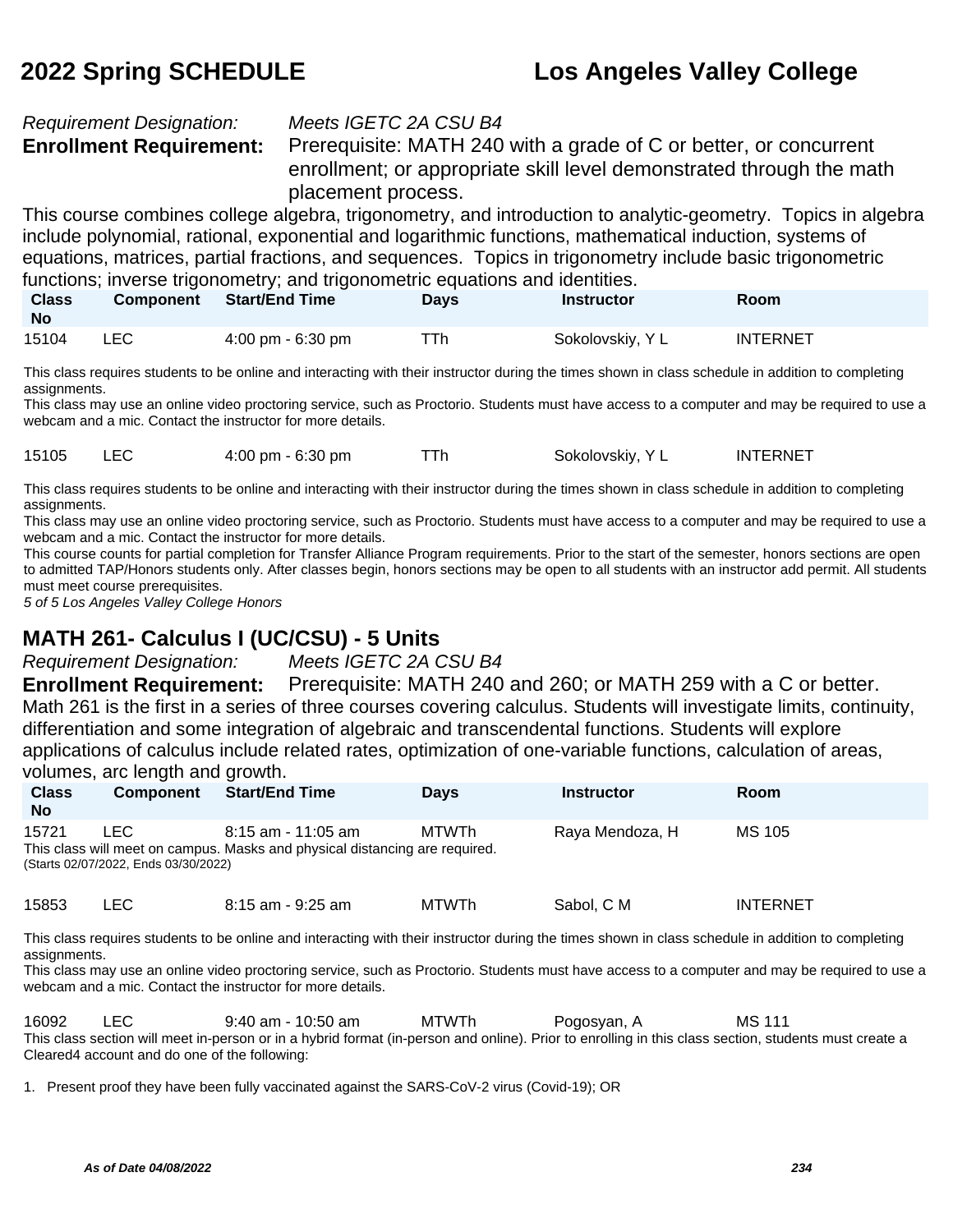2. Request a vaccination exemption for medical/religious reasons and undergo regular, weekly testing for COVID-19 infection. Medical/religious exempt students must start testing one-week before the class begins.

Please click the To Do⊡s List & Holds tile on the MyCollege.laccd.edu homepage and click the COVID-19 Enrollment Restriction item for additional instructions on how to comply with the vaccination requirement for all in-person class sections. 28 of 28 LAVC ICVD

15722 LEC 11:20 am - 12:30 pm MTWTh Vo, S J INTERNET

This class requires students to be online and interacting with their instructor during the times shown in class schedule in addition to completing assignments.

This class may use an online video proctoring service, such as Proctorio. Students must have access to a computer and may be required to use a webcam and a mic. Contact the instructor for more details.

15723 LEC 11:20 am - 12:30 pm MTWTh Vo, S J INTERNET

This class requires students to be online and interacting with their instructor during the times shown in class schedule in addition to completing assignments.

This class may use an online video proctoring service, such as Proctorio. Students must have access to a computer and may be required to use a webcam and a mic. Contact the instructor for more details.

Math 261 Honors Section: This course counts for partial completion for Transfer Alliance Program requirements. Prior to the start of the semester, honors sections are open to admitted TAP/Honors students only. After classes begin, honors sections are open to all students with a permission number from an instructor. All students must meet course prerequisites.

2 of 2 Los Angeles Valley College Honors

15854 LEC 4:00 pm - 6:30 pm MW Sutcliffe, TV INTERNET

This class requires students to be online and interacting with their instructor during the times shown in class schedule in addition to completing assignments.

# **MATH 262- Calculus II (UC/CSU) - 5 Units**

Requirement Designation: Meets IGETC 2A CSU B4

**Enrollment Requirement:** Prerequisite: MATH 261 with a C or better.

Math 262 is the second in a three-course sequence in calculus. Topics include differentiation and integration of logarithmic, exponential, circular and hyperbolic functions and their inverses, indeterminate forms, improper integrals, standard techniques of integration, applications of integration, parametric equations and polar coordinates, arc length, area of a surface of revolution, infinite sequences and series, and representation of functions as power series.

| <b>Class</b><br><b>No</b> | <b>Component</b> | <b>Start/End Time</b>                                                                                                                                 | <b>Davs</b> | <b>Instructor</b> | Room   |
|---------------------------|------------------|-------------------------------------------------------------------------------------------------------------------------------------------------------|-------------|-------------------|--------|
| 16093                     | LEC.             | 8:15 am - 10:45 am                                                                                                                                    | MTWTh       | Rava Mendoza. H   | MS 105 |
|                           |                  | This class section will meet in-person or in a hybrid format (in-person and online). Prior to enrolling in this class section, students must create a |             |                   |        |

Cleared4 account and do one of the following:

1. Present proof they have been fully vaccinated against the SARS-CoV-2 virus (Covid-19); OR

2. Request a vaccination exemption for medical/religious reasons and undergo regular, weekly testing for COVID-19 infection. Medical/religious exempt students must start testing one-week before the class begins.

Please click the To Do⊡s List & Holds tile on the MyCollege.laccd.edu homepage and click the COVID-19 Enrollment Restriction item for additional instructions on how to comply with the vaccination requirement for all in-person class sections. 28 of 28 LAVC ICVD (Starts 04/11/2022, Ends 06/06/2022)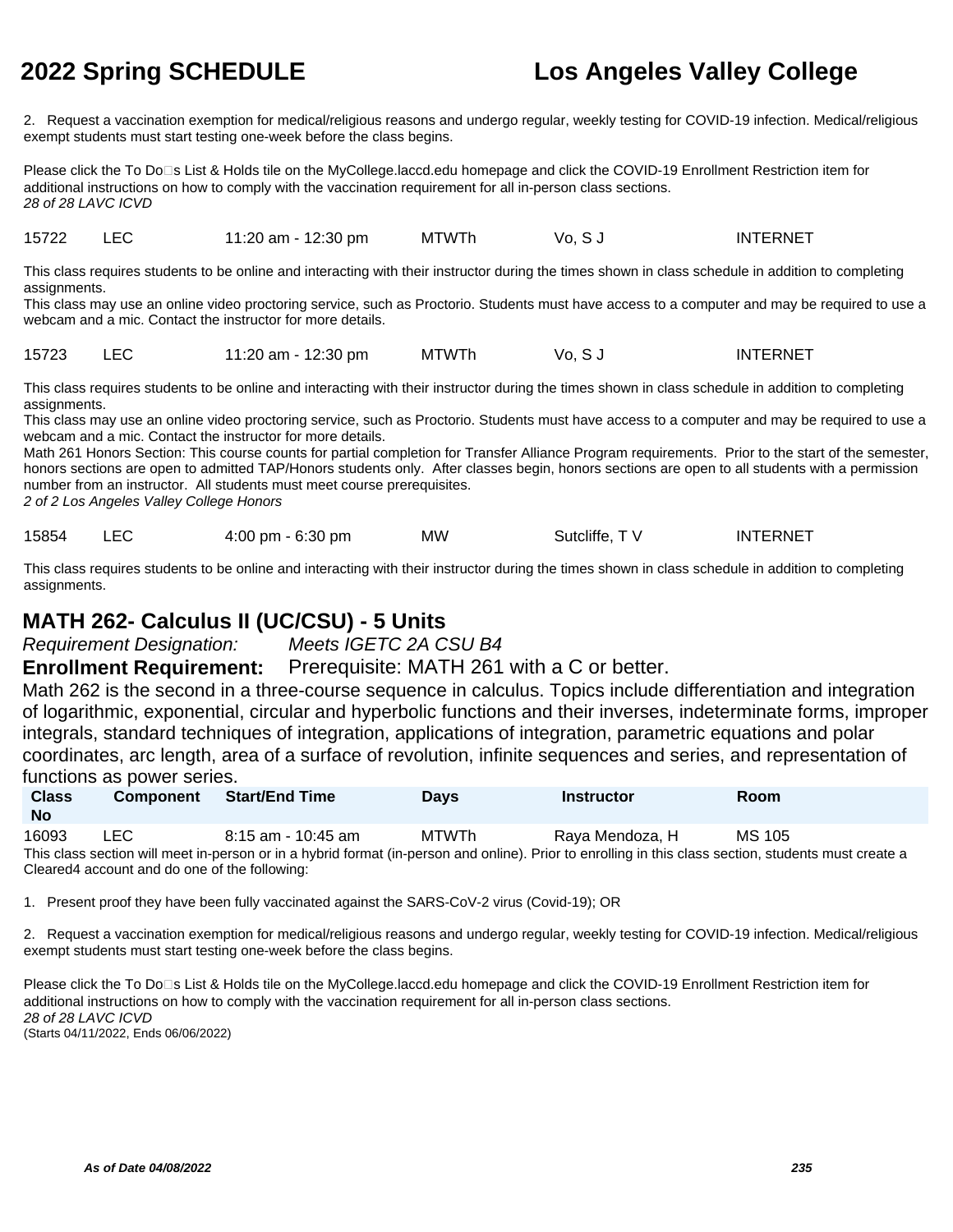| 15857 | LEC | 9:40 am - 10:50 am | MTWTh | Vo, S J | INTERNET |
|-------|-----|--------------------|-------|---------|----------|
|       |     |                    |       |         |          |

This class requires students to be online and interacting with their instructor during the times shown in class schedule in addition to completing assignments.

This class may use an online video proctoring service, such as Proctorio. Students must have access to a computer and may be required to use a webcam and a mic. Contact the instructor for more details.

27475 LEC 9:40 am - 10:50 am MTWTh Vo, P H INTERNET

This class requires students to be online and interacting with their instructor during the times shown in class schedule in addition to completing assignments.

15858 LEC 6:50 pm - 9:20 pm TTh Natian, A INTERNET

This class requires students to be online and interacting with their instructor during the times shown in class schedule in addition to completing assignments.

This class may use an online video proctoring service, such as Proctorio. Students must have access to a computer and may be required to use a webcam and a mic. Contact the instructor for more details.

# **MATH 263- Calculus III (UC/CSU) - 5 Units**

Requirement Designation: Meets IGETC 2A CSU B4

**Enrollment Requirement:** Prerequisite: MATH 262 with a C or better. Recommended: MATH 270. Math 263 is the third of a three-course sequence in calculus. Topics include vectors and the geometry of space, vector functions, partial derivatives, multiple integrals, and vector calculus.

| <b>Class</b><br><b>No</b> | <b>Component</b> | <b>Start/End Time</b>                                                                            | <b>Davs</b> | <b>Instructor</b> | Room   |
|---------------------------|------------------|--------------------------------------------------------------------------------------------------|-------------|-------------------|--------|
| 15859                     | LEC.             | 8:15 am - 9:25 am<br>This class will meet on campus. Masks and physical distancing are required. | MTWTh       | Pogosyan, A       | MS 111 |

| 15860 |  | $6:50 \text{ pm} - 9:20 \text{ pm}$ | <b>MW</b> | Castillo, S J | <b>INTERNET</b> |
|-------|--|-------------------------------------|-----------|---------------|-----------------|
|-------|--|-------------------------------------|-----------|---------------|-----------------|

This class requires students to be online and interacting with their instructor during the times shown in class schedule in addition to completing assignments.

This class may use an online video proctoring service, such as Proctorio. Students must have access to a computer and may be required to use a webcam and a mic. Contact the instructor for more details.

# **MATH 270- Linear Algebra (UC/CSU) - 3 Units**

Requirement Designation: Meets IGETC 2A CSU B4

**Enrollment Requirement:** Prerequisite: MATH 262 with a grade of C or better.

Math 270 develops the techniques and theory needed to solve and classify systems of linear equations. Solution techniques include row operations, Gaussian elimination, and matrix algebra. Investigates the properties of vectors in two and three dimensions, leading to the notion of an abstract vector space. Vector space and matrix theory are presented including topics such as inner products, norms, orthogonality, eigenvalues, eigenspaces, linear transformations, and diagonalization. Selected applications of linear algebra are included.

| <b>Class</b><br><b>No</b> |                                                                             | Component Start/End Time | <b>Davs</b> | Instructor      | <b>Room</b> |  |  |  |
|---------------------------|-----------------------------------------------------------------------------|--------------------------|-------------|-----------------|-------------|--|--|--|
| 15186                     | LEC.                                                                        | 11:20 am - 12:45 pm      | TTh         | Raya Mendoza, H | MS 105      |  |  |  |
|                           | This class will meet on campus. Masks and physical distancing are required. |                          |             |                 |             |  |  |  |

**As of Date 04/08/2022 236**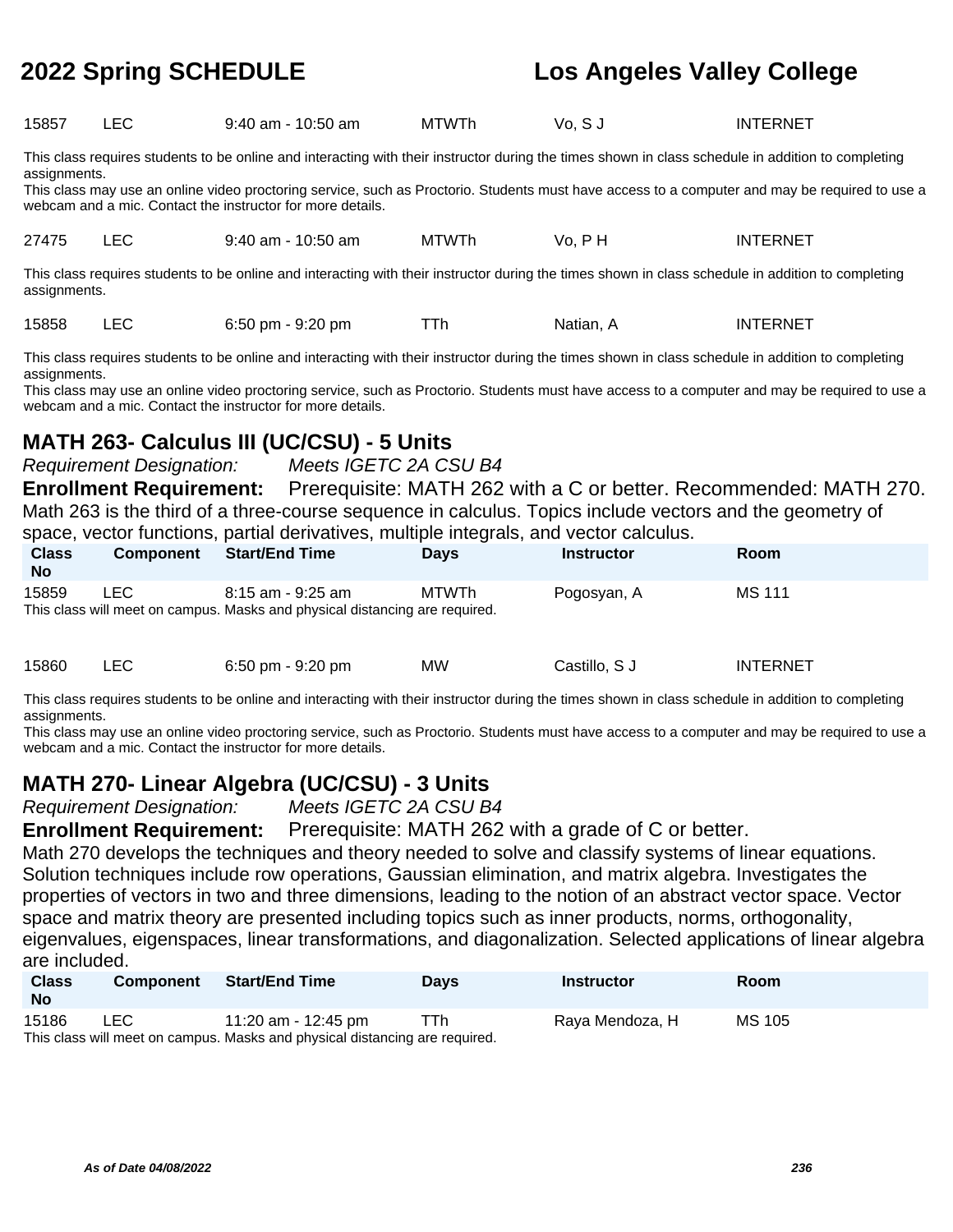15187 LEC 6:50 pm - 10:00 pm T Castillo, S J INTERNET

This class requires students to be online and interacting with their instructor during the times shown in class schedule in addition to completing assignments.

This class may use an online video proctoring service, such as Proctorio. Students must have access to a computer and may be required to use a webcam and a mic. Contact the instructor for more details.

# **MATH 275- Ordinary Differential Equations (UC/CSU) - 3 Units**

Requirement Designation: Meets IGETC 2A CSU B4

**Enrollment Requirement:** Prerequisite: MATH 263 with a grade of C or better. Recommended: MATH 270.

Math 275 provides the student with a basic understanding of the theory and content of ordinary differential equations. Various methods of solving these equations, especially first and second order, are emphasized as are solutions to physical applications problems. Other topics covered include existence and uniqueness theorems, systems of linear differential equations, numerical and graphical methods using computers, and the Laplace transform.

| <b>Class</b><br><b>No</b> | <b>Component</b> | <b>Start/End Time</b>                                                                              | <b>Days</b> | <b>Instructor</b> | Room            |
|---------------------------|------------------|----------------------------------------------------------------------------------------------------|-------------|-------------------|-----------------|
| 15199                     | LEC.             | 11:20 am - 12:45 pm<br>This class will meet on campus. Masks and physical distancing are required. | <b>MW</b>   | Raya Mendoza, H   | MS 105          |
| 19440                     | ∟EC I            | $6:50 \text{ pm} - 10:00 \text{ pm}$                                                               | Th          | Castillo, S J     | <b>INTERNET</b> |

This class requires students to be online and interacting with their instructor during the times shown in class schedule in addition to completing assignments.

This class may use an online video proctoring service, such as Proctorio. Students must have access to a computer and may be required to use a webcam and a mic. Contact the instructor for more details.

# **Media Arts**

# **MEDIART 100- The Entertainment Industry: Breaking In (CSU) - 3 Units**

This course is an introductory, interdisciplinary survey of the entertainment industry; showcasing various jobs from entry-level Production Assistants to high-level CEOs, how to obtain these jobs, and an overall understanding of the creative process from start to finish. The course begins with the development and preproduction process (idea to script through budgeting and preparation). It continues through production (casting, story-boarding, shooting) and post production (editing, visual effects, sound/music), then distribution (marketing and exhibition). Much focus will be on the evolution of technology and the impact it has on the major studios as well as the independent production companies that produce content destined for the theater, streaming, video game consoles, the internet, and virtual reality devices.

|                                                                                                                                                |                                         | Streaming, video game consoles, the internet, and virtual reality devices. |             |                   |             |  |  |
|------------------------------------------------------------------------------------------------------------------------------------------------|-----------------------------------------|----------------------------------------------------------------------------|-------------|-------------------|-------------|--|--|
| <b>Class</b>                                                                                                                                   | <b>Component</b>                        | <b>Start/End Time</b>                                                      | <b>Davs</b> | <b>Instructor</b> | <b>Room</b> |  |  |
| <b>No</b>                                                                                                                                      |                                         |                                                                            |             |                   |             |  |  |
| 25360                                                                                                                                          | LEC.                                    | 2:06 pm - 3:26 pm                                                          | <b>MW</b>   | Witte, M N        | RSDA HIGH   |  |  |
| This course is part of the LAVC Dual Enrollment program and will take place on the Reseda Charter High School campus. Enrollment is restricted |                                         |                                                                            |             |                   |             |  |  |
|                                                                                                                                                | to Reseda Charter High School students. |                                                                            |             |                   |             |  |  |

This class requires students to be online and interacting with their instructor during the times shown in class schedule in addition to completing assignments.

40 of 40 LAVC Advanced Collg Enrollment (Starts 01/24/2022, Ends 05/30/2022)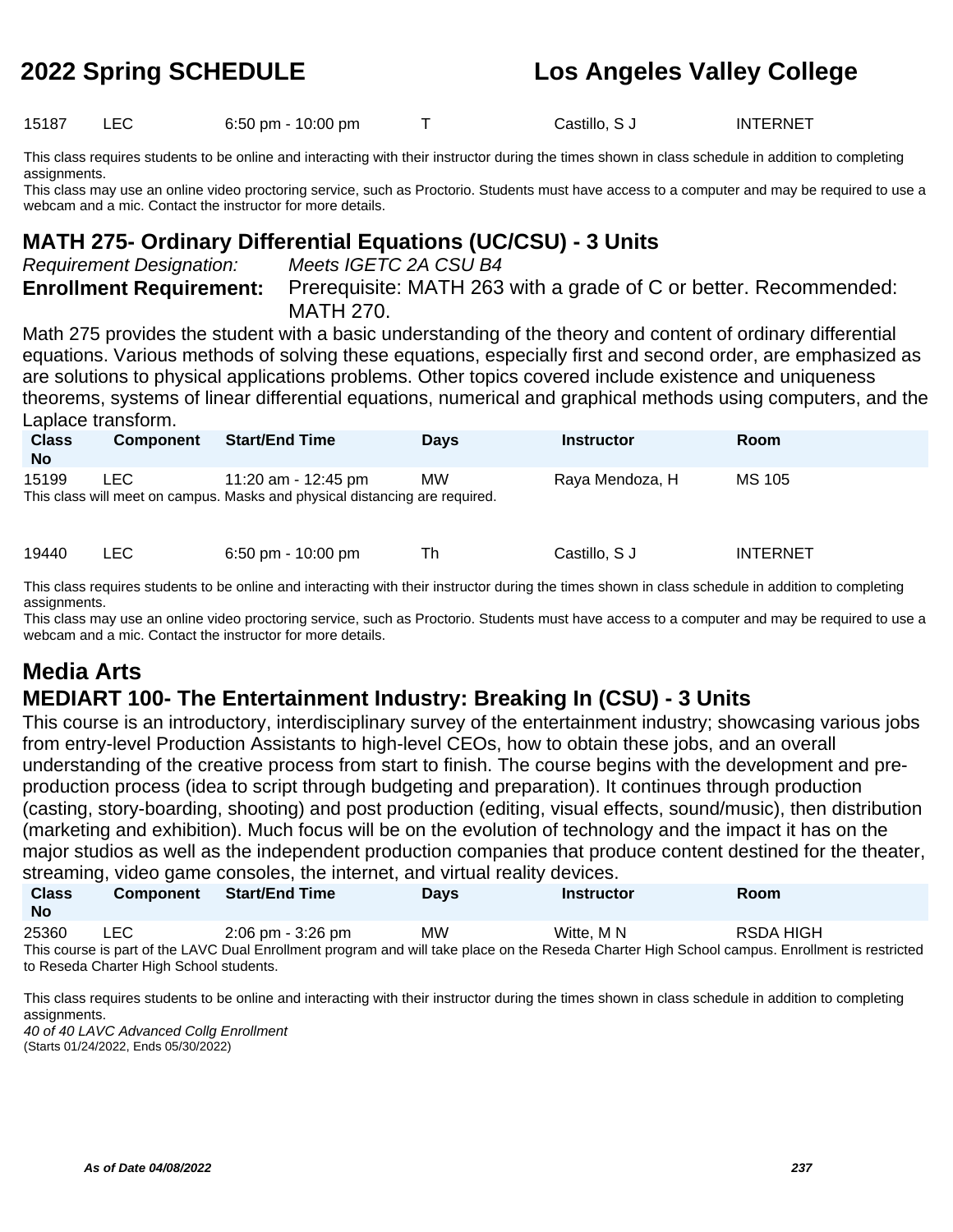16024 LEC 3:10 hrs/wk TBA Addis, C J INTERNET

This class requires students to work online independently each week for the amount of TBA time shown in addition to completing assignments.

# **MEDIART 105- Visual Effects And Color Grading (UC/CSU) - 3 Units**

**Enrollment Requirement:** Prerequisites: MEDIART 104 with a grade of C or better.

This is an intermediate level course dealing with the creation of visual effects, color grading, and color correction for film and television with the potential use of software such as Photoshop, After Effects, Maya, and Resolve. Effects such as simple beauty fixes to more involved 3D modeling could be covered as well as basic digital color correction and overall color grading techniques. Visual aesthetics and color science theory is explored. The technical aspects of visual effects and color grading, including video output to various file types, is instructed via demonstrations, practicums, and exercises.

| <b>Class</b><br><b>No</b>                                                                                      | <b>Component</b>                                                                                               | <b>Start/End Time</b>                                  | <b>Days</b> | <b>Instructor</b>                                                                                                                           | Room            |  |  |  |  |
|----------------------------------------------------------------------------------------------------------------|----------------------------------------------------------------------------------------------------------------|--------------------------------------------------------|-------------|---------------------------------------------------------------------------------------------------------------------------------------------|-----------------|--|--|--|--|
| 16665                                                                                                          | <b>LEC</b>                                                                                                     | $2:05$ hrs/wk                                          | TBA         | Murphy, J S                                                                                                                                 | <b>INTERNET</b> |  |  |  |  |
| <b>AND</b>                                                                                                     |                                                                                                                |                                                        |             | This class requires students to work online independently each week for the amount of TBA time shown in addition to completing assignments. |                 |  |  |  |  |
| 16666                                                                                                          | LAB                                                                                                            | $2:05$ hrs/wk                                          | TBA         | Murphy, J S                                                                                                                                 | <b>INTERNET</b> |  |  |  |  |
|                                                                                                                |                                                                                                                |                                                        |             | This class requires students to work online independently each week for the amount of TBA time shown in addition to completing assignments. |                 |  |  |  |  |
|                                                                                                                |                                                                                                                | <b>MEDIART 110- Digital Film Sound (CSU) - 3 Units</b> |             |                                                                                                                                             |                 |  |  |  |  |
|                                                                                                                |                                                                                                                |                                                        |             | <b>Enrollment Requirement:</b> Prerequisite: MEDIART 101 or CINEMA 101 with a grade of C or                                                 |                 |  |  |  |  |
|                                                                                                                |                                                                                                                | better.                                                |             |                                                                                                                                             |                 |  |  |  |  |
|                                                                                                                |                                                                                                                |                                                        |             | This is an intermediate course dealing with all aspects of film/video sound recording, mixing, and editing from                             |                 |  |  |  |  |
|                                                                                                                | theory to application, centering on learning the basic parts and functions of professional sound equipment, as |                                                        |             |                                                                                                                                             |                 |  |  |  |  |
| well as sound techniques and aesthetics. NOTE: Students will be required to provide instructional materials to |                                                                                                                |                                                        |             |                                                                                                                                             |                 |  |  |  |  |
|                                                                                                                |                                                                                                                |                                                        |             | complete class assignments. Additional out-of-class or lab time may be required to complete projects.                                       |                 |  |  |  |  |
| <b>Class</b><br><b>No</b>                                                                                      | <b>Component</b>                                                                                               | <b>Start/End Time</b>                                  | <b>Days</b> | <b>Instructor</b>                                                                                                                           | Room            |  |  |  |  |

This class requires students to be online and interacting with their instructor during the times shown in class schedule in addition to completing assignments.

11207 LEC 10:00 am - 12:05 pm T Sustin, C A ACA 1807

## **AND**

11212 LAB 2:05 hrs/wk TBA Sustin, C A INTERNET

This class requires students to be online and interacting with their instructor during the times shown in class schedule in addition to completing assignments.

# **MEDIART 113- Low Budget Producing (CSU) - 3 Units**

This course is an overview of the creative and business aspects of producing motion pictures and episodic content with emphasis on the job functions and skills required for the producer to actualize his/her ideas and vision. The course will cover all the functions of the producer from development, preproduction, production, post production, and distribution. Projects with a variety of budgets will be covered with an emphasis on low budget filmmaking. Students will prepare an actual proposal for a film project.

| <b>Class</b> | Component Start/End Time | Days | <b>Instructor</b> | Room |
|--------------|--------------------------|------|-------------------|------|
| No           |                          |      |                   |      |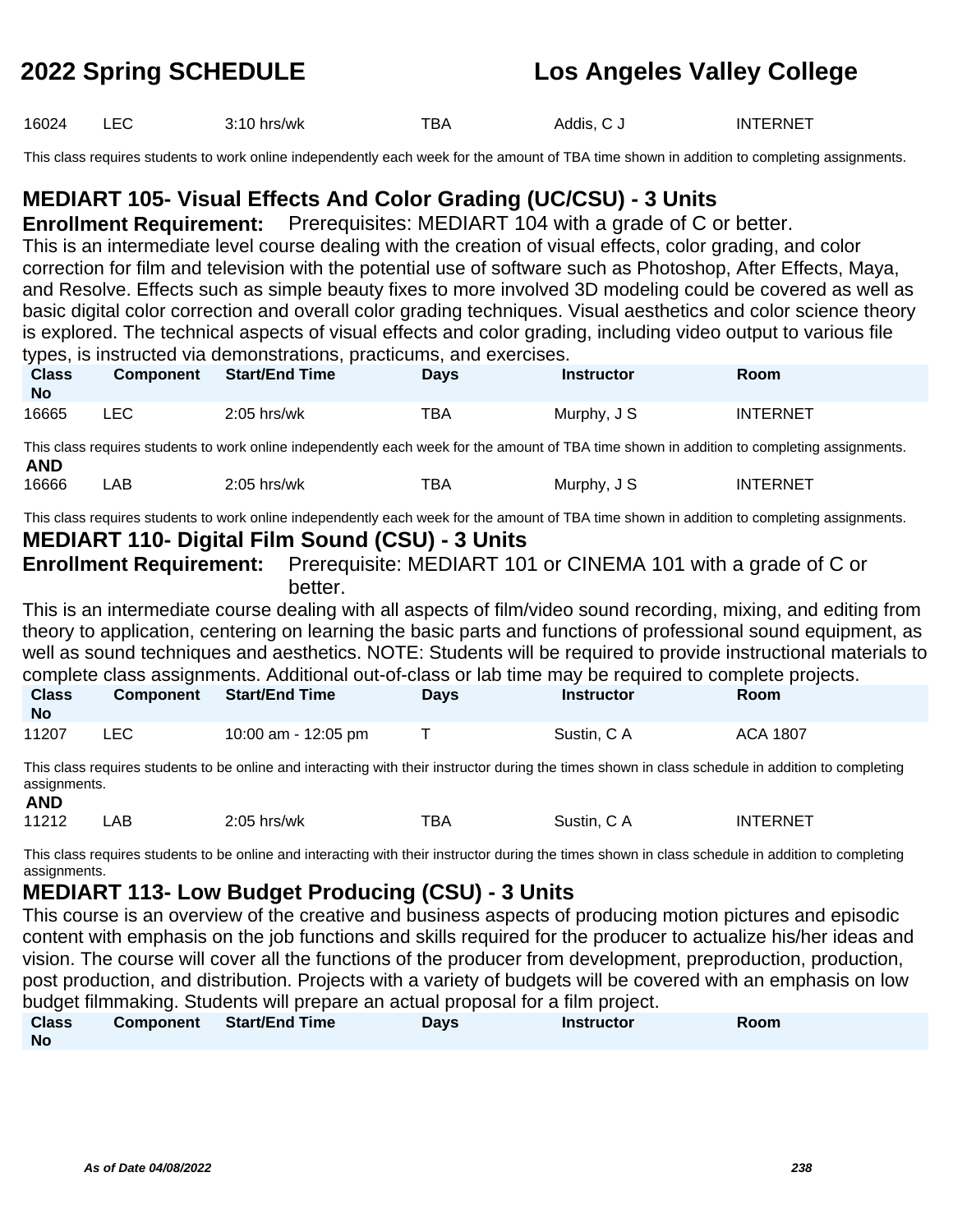| 17981<br>$6:30$ pm - $8:35$ pm | Watanabe, D S | ACA 2603 |
|--------------------------------|---------------|----------|
|--------------------------------|---------------|----------|

This class will be offered in an online blended format, which requires students to be online and interacting with their instructor during the times shown and to work online independently each week for the amount of TBA time shown in addition to completing assignments. This class section will meet in-person or in a hybrid format (in-person and online). Prior to enrolling in this class section, students must create a Cleared4 account and do one of the following:

1. Present proof they have been fully vaccinated against the SARS-CoV-2 virus (Covid-19); OR

2. Request a vaccination exemption for medical/religious reasons and undergo regular, weekly testing for COVID-19 infection. Medical/religious exempt students must start testing one-week before the class begins.

Please click the To Do<sup>n</sup>s List & Holds tile on the MyCollege.laccd.edu homepage and click the COVID-19 Enrollment Restriction item for additional instructions on how to comply with the vaccination requirement for all in-person class sections. 28 of 28 LAVC ICVD

## **AND**

17982 LAB 2:05 hrs/wk TBA Watanabe, D S INTERNET

This class will be offered in an online blended format, which requires students to be online and interacting with their instructor during the times shown and to work online independently each week for the amount of TBA time shown in addition to completing assignments.

## **MEDIART 116- Introduction to Screenwriting (UC/CSU) - 3 Units**

This is a screenwriting course taking students through the process from concept to delivery. Fundamentals learned will be story, character, scene, how to craft a compelling opening, and the keys to a memorable ending. Examples from successful feature films and serialized content are utilized throughout.

| <b>Class</b><br>No. | <b>Component</b>                                                                                                                   | <b>Start/End Time</b>                                                                                                                                                                                                                            | <b>Days</b> | <b>Instructor</b> | Room                                                                                                                                                               |
|---------------------|------------------------------------------------------------------------------------------------------------------------------------|--------------------------------------------------------------------------------------------------------------------------------------------------------------------------------------------------------------------------------------------------|-------------|-------------------|--------------------------------------------------------------------------------------------------------------------------------------------------------------------|
| 25361               | LEC.<br>to Reseda Charter High School students.<br>28 of 28 LAVC Advanced Collg Enrollment<br>(Starts 01/24/2022, Ends 05/30/2022) | 10:24 am - 11:44 am                                                                                                                                                                                                                              | <b>MW</b>   | Thau, J H         | <b>RSDA HIGH</b><br>This course is part of the LAVC Dual Enrollment program and will take place on the Reseda Charter High School campus. Enrollment is restricted |
| 15532               | LEC                                                                                                                                | 1:00 pm $-$ 4:10 pm                                                                                                                                                                                                                              | м           | Swelstad, E J     | <b>INTERNET</b>                                                                                                                                                    |
| assignments.        |                                                                                                                                    | This class requires students to be online and interacting with their instructor during the times shown in class schedule in addition to completing                                                                                               |             |                   |                                                                                                                                                                    |
| 25171               | LEC.                                                                                                                               | $3:10 \text{ pm} - 4:35 \text{ pm}$<br>This course is part of the LAVC Dual Enrollment program and is offered through CHAMPS Charter High School.<br>Please note that students are required to adhere to the COVID-19 policies of this location. | MTh         | Fuh. J Y          | <b>CPCH HIGH</b>                                                                                                                                                   |

23 of 28 LAVC Advanced Collg Enrollment

| 25184 | LEC.                                    | $3:30$ pm - 5:20 pm | MW. | Wilson, C L                                                                                                                                    | JB HIGH |  |
|-------|-----------------------------------------|---------------------|-----|------------------------------------------------------------------------------------------------------------------------------------------------|---------|--|
|       |                                         |                     |     | This course is part of the LAVC Dual Enrollment program and will take place on the John Burroughs High School campus. Enrollment is restricted |         |  |
|       | to John Burroughs High School students. |                     |     |                                                                                                                                                |         |  |
|       | 28 of 28 LAVC Advanced Collg Enrollment |                     |     |                                                                                                                                                |         |  |
|       | (Starts 02/07/2022, Ends 05/16/2022)    |                     |     |                                                                                                                                                |         |  |

# **MEDIART 118- Directing (CSU) - 3 Units**

**Enrollment Requirement:** Corequisite: CINEMA 107.

This course presents an introduction to the art and craft of film directing, with emphasis on the role of the director as a storyteller, the visualization of the script, directing the actors, and the creative interaction with above and below the line personnel. Student exercises with actors, the creation of camera and lighting plans, visual presentations, and discussions will illustrate the director<sup>1</sup>s process during pre-production, production and post-production as well as the beginning steps toward a directing career.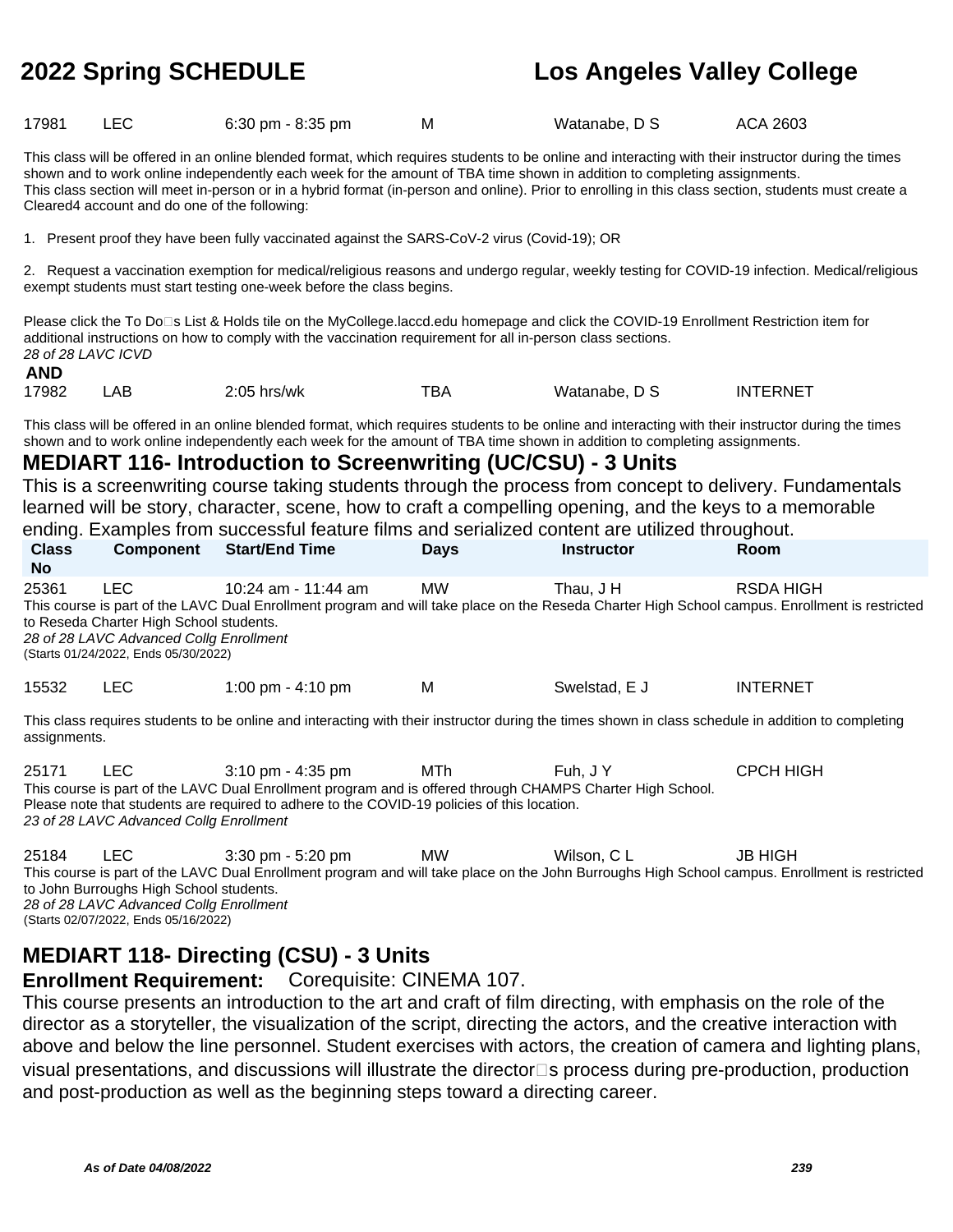| <b>Class</b><br><b>No</b> | <b>Component</b> | <b>Start/End Time</b> | <b>Days</b> | <b>Instructor</b> | Room            |
|---------------------------|------------------|-----------------------|-------------|-------------------|-----------------|
| 15533                     | LEC              | 10:00 am - 12:05 pm   | W           | Sustin, C A       | <b>INTERNET</b> |

This class will be offered in an online blended format, which requires students to be online and interacting with their instructor during the times shown and to work online independently each week for the amount of TBA time shown in addition to completing assignments. **AND**

| <b>AIV</b> |    |                |     |                                                 |              |
|------------|----|----------------|-----|-------------------------------------------------|--------------|
| 18076      | АE | 2:05<br>hrs/wk | тва | Sustin.<br>.ור<br>. <i>. .</i><br>$\sim$ $\sim$ | FRNF<br>IN I |

This class will be offered in an online blended format, which requires students to be online and interacting with their instructor during the times shown and to work online independently each week for the amount of TBA time shown in addition to completing assignments.

## **MEDIART 131- Advanced Episodic Writing (UC/CSU) - 3 Units**

**Enrollment Requirement:** Prerequisite: BRDCSTG 025 or MEDIART 116 with a grade of C or better.

This is an advanced episodic writing course emphasizing the skill and understanding of structure, character and story. Students write an original comedy or episodic drama in a workshop setting, developing an effective and marketable sample of work.

| <b>Class</b><br>No | <b>Component</b> | Start/End Time    | <b>Days</b> | <b>Instructor</b> | Room     |
|--------------------|------------------|-------------------|-------------|-------------------|----------|
| 25546              | LEC.             | 2:40 pm - 5:50 pm | W           | Swelstad, E J     | INTERNET |

This class requires students to be online and interacting with their instructor during the times shown in class schedule in addition to completing assignments.

## **Microbiology MICRO 020- General Microbiology (UC/CSU) - 4 Units**

Requirement Designation: Meets IGETC 5B 5C CSU B2 B3

**Enrollment Requirement:** Prerequisite: CHEM 051 or CHEM 060 or CHEM 068 or CHEM 101 with a grade of C or better.

This course examines microbiological principles related to the morphology, metabolism and genetics of bacteria and distinguishing characteristics of viruses, protozoa, fungi, and multicellular parasites, with applications to human disease and immunology. The labs include microscopy, aseptic technique in the handling of bacteria, and isolation, cultivation, staining, identification, and control of bacterial populations. It is intended principally for allied health majors with 3 hours of lab each week.

| <b>Class</b><br><b>No</b> | <b>Component</b> | <b>Start/End Time</b> | Days | <b>Instructor</b> | <b>Room</b>     |
|---------------------------|------------------|-----------------------|------|-------------------|-----------------|
| 12042                     | LEC              | $8:00$ am - $9:25$ am | ™Th  | Rizo. A           | <b>INTERNET</b> |

This class will be offered in a hybrid format, which requires students to meet in-person, face-to-face with their instructor during the times shown AND to work online during the scheduled times and/or independently each week for the amount of TBA hours shown on schedule in addition to completing assignments.

This class may use an online video proctoring service, such as Proctorio. Students must have access to a computer and may be required to use a webcam and a mic. Contact the instructor for more details.

This class section will meet in-person or in a hybrid format (in-person and online). Prior to enrolling in this class section, students must create a Cleared4 account and do one of the following:

1. Present proof they have been fully vaccinated against the SARS-CoV-2 virus (Covid-19); OR

2. Request a vaccination exemption for medical/religious reasons and undergo regular, weekly testing for COVID-19 infection. Medical/religious exempt students must start testing one-week before the class begins.

Please click the To Do<sup>n</sup>s List & Holds tile on the MyCollege.laccd.edu homepage and click the COVID-19 Enrollment Restriction item for additional instructions on how to comply with the vaccination requirement for all in-person class sections.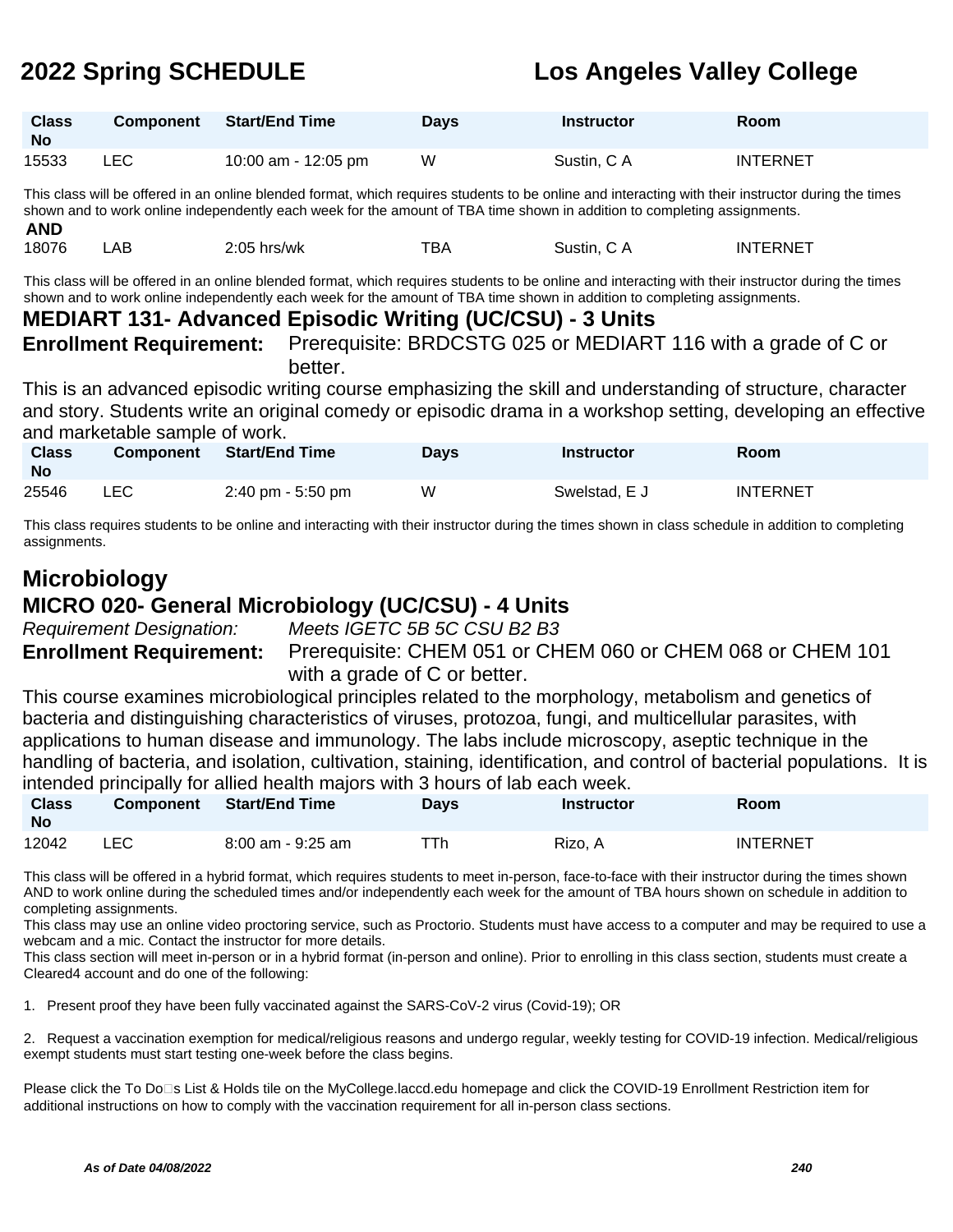24 of 24 LAVC ICVD

**AND**

12049 LAB 9:40 am - 11:05 am TTh Rizo, A AHS 252

This class will be offered in a hybrid format, which requires students to meet in-person, face-to-face with their instructor during the times shown AND to work online during the scheduled times and/or independently each week for the amount of TBA hours shown on schedule in addition to completing assignments.

This class may use an online video proctoring service, such as Proctorio. Students must have access to a computer and may be required to use a webcam and a mic. Contact the instructor for more details.

\$5 lab fee to be paid with registration.

This class section will meet in-person or in a hybrid format (in-person and online). Prior to enrolling in this class section, students must create a Cleared4 account and do one of the following:

1. Present proof they have been fully vaccinated against the SARS-CoV-2 virus (Covid-19); OR

2. Request a vaccination exemption for medical/religious reasons and undergo regular, weekly testing for COVID-19 infection. Medical/religious exempt students must start testing one-week before the class begins.

Please click the To Do<sup>n</sup>s List & Holds tile on the MyCollege.laccd.edu homepage and click the COVID-19 Enrollment Restriction item for additional instructions on how to comply with the vaccination requirement for all in-person class sections.

12031 LEC 1:00 pm - 2:25 pm TTh Nakamura, L T EST 105 This class section will meet in-person or in a hybrid format (in-person and online). Prior to enrolling in this class section, students must create a Cleared4 account and do one of the following:

1. Present proof they have been fully vaccinated against the SARS-CoV-2 virus (Covid-19); OR

2. Request a vaccination exemption for medical/religious reasons and undergo regular, weekly testing for COVID-19 infection. Medical/religious exempt students must start testing one-week before the class begins.

Please click the To Do⊡s List & Holds tile on the MyCollege.laccd.edu homepage and click the COVID-19 Enrollment Restriction item for additional instructions on how to comply with the vaccination requirement for all in-person class sections. 24 of 24 LAVC ICVD

## **AND**

12036 LAB 2:40 pm - 4:05 pm TTh Nakamura, L T AHS 252 This class section will meet in-person or in a hybrid format (in-person and online). Prior to enrolling in this class section, students must create a Cleared4 account and do one of the following:

1. Present proof they have been fully vaccinated against the SARS-CoV-2 virus (Covid-19); OR

2. Request a vaccination exemption for medical/religious reasons and undergo regular, weekly testing for COVID-19 infection. Medical/religious exempt students must start testing one-week before the class begins.

Please click the To Do<sup>n</sup>s List & Holds tile on the MyCollege.laccd.edu homepage and click the COVID-19 Enrollment Restriction item for additional instructions on how to comply with the vaccination requirement for all in-person class sections. \$5 lab fee to be paid with registration.

12076 LEC 1:00 pm - 2:25 pm MW Rizo, A EST 103 This class may use an online video proctoring service, such as Proctorio. Students must have access to a computer and may be required to use a webcam and a mic. Contact the instructor for more details.

This class section will meet in-person or in a hybrid format (in-person and online). Prior to enrolling in this class section, students must create a Cleared4 account and do one of the following:

1. Present proof they have been fully vaccinated against the SARS-CoV-2 virus (Covid-19); OR

2. Request a vaccination exemption for medical/religious reasons and undergo regular, weekly testing for COVID-19 infection. Medical/religious exempt students must start testing one-week before the class begins.

Please click the To Do□s List & Holds tile on the MyCollege.laccd.edu homepage and click the COVID-19 Enrollment Restriction item for additional instructions on how to comply with the vaccination requirement for all in-person class sections. 24 of 24 LAVC ICVD

## **AND**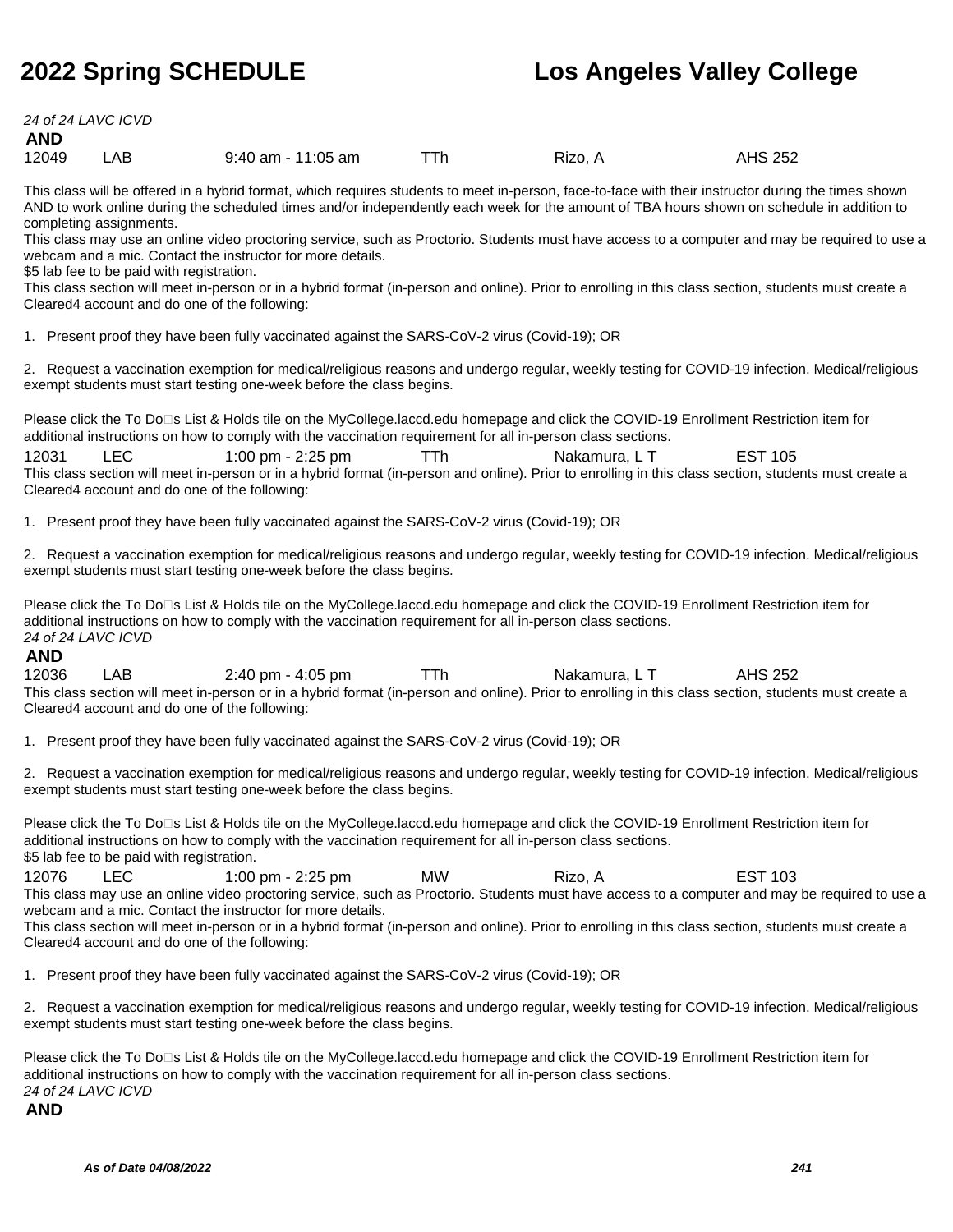**2022 Spring SCHEDULE Los Angeles Valley College** 12085 LAB 2:40 pm - 4:05 pm MW Rizo, A AHS 252 This class may use an online video proctoring service, such as Proctorio. Students must have access to a computer and may be required to use a webcam and a mic. Contact the instructor for more details. \$5 lab fee to be paid with registration. This class section will meet in-person or in a hybrid format (in-person and online). Prior to enrolling in this class section, students must create a Cleared4 account and do one of the following: 1. Present proof they have been fully vaccinated against the SARS-CoV-2 virus (Covid-19); OR 2. Request a vaccination exemption for medical/religious reasons and undergo regular, weekly testing for COVID-19 infection. Medical/religious exempt students must start testing one-week before the class begins. Please click the To Do<sup>n</sup>s List & Holds tile on the MyCollege.laccd.edu homepage and click the COVID-19 Enrollment Restriction item for additional instructions on how to comply with the vaccination requirement for all in-person class sections. 12062 LEC 3:10 hrs/wk TBA Pasala, S INTERNET This class will be offered in an online blended format, which requires students to be online and interacting with their instructor during the times shown and to work online independently each week for the amount of TBA time shown in addition to completing assignments. This class may use an online video proctoring service, such as Proctorio. Students must have access to a computer and may be required to use a webcam and a mic. Contact the instructor for more details. **AND** 12069 LAB 9:40 am - 12:50 pm F Pasala, S INTERNET This class will be offered in an online blended format, which requires students to be online and interacting with their instructor during the times shown and to work online independently each week for the amount of TBA time shown in addition to completing assignments. This class may use an online video proctoring service, such as Proctorio. Students must have access to a computer and may be required to use a webcam and a mic. Contact the instructor for more details. \$5 lab fee to be paid with registration. 19549 LEC 3:10 hrs/wk TBA Rizo, A INTERNET This class will be offered in a hybrid format, which requires students to meet in-person, face-to-face with their instructor during the times shown AND to work online during the scheduled times and/or independently each week for the amount of TBA hours shown on schedule in addition to completing assignments. This class section will meet in-person or in a hybrid format (in-person and online). Prior to enrolling in this class section, students must create a Cleared4 account and do one of the following: 1. Present proof they have been fully vaccinated against the SARS-CoV-2 virus (Covid-19); OR 2. Request a vaccination exemption for medical/religious reasons and undergo regular, weekly testing for COVID-19 infection. Medical/religious exempt students must start testing one-week before the class begins. Please click the To Do□s List & Holds tile on the MyCollege.laccd.edu homepage and click the COVID-19 Enrollment Restriction item for additional instructions on how to comply with the vaccination requirement for all in-person class sections.

24 of 24 LAVC ICVD **AND** 19551 LAB 5:00 pm - 6:25 pm MW Rizo, A AHS 252

This class will be offered in a hybrid format, which requires students to meet in-person, face-to-face with their instructor during the times shown AND to work online during the scheduled times and/or independently each week for the amount of TBA hours shown on schedule in addition to completing assignments.

This class may use an online video proctoring service, such as Proctorio. Students must have access to a computer and may be required to use a webcam and a mic. Contact the instructor for more details.

\$5 lab fee to be paid with registration.

This class section will meet in-person or in a hybrid format (in-person and online). Prior to enrolling in this class section, students must create a Cleared4 account and do one of the following:

1. Present proof they have been fully vaccinated against the SARS-CoV-2 virus (Covid-19); OR

2. Request a vaccination exemption for medical/religious reasons and undergo regular, weekly testing for COVID-19 infection. Medical/religious exempt students must start testing one-week before the class begins.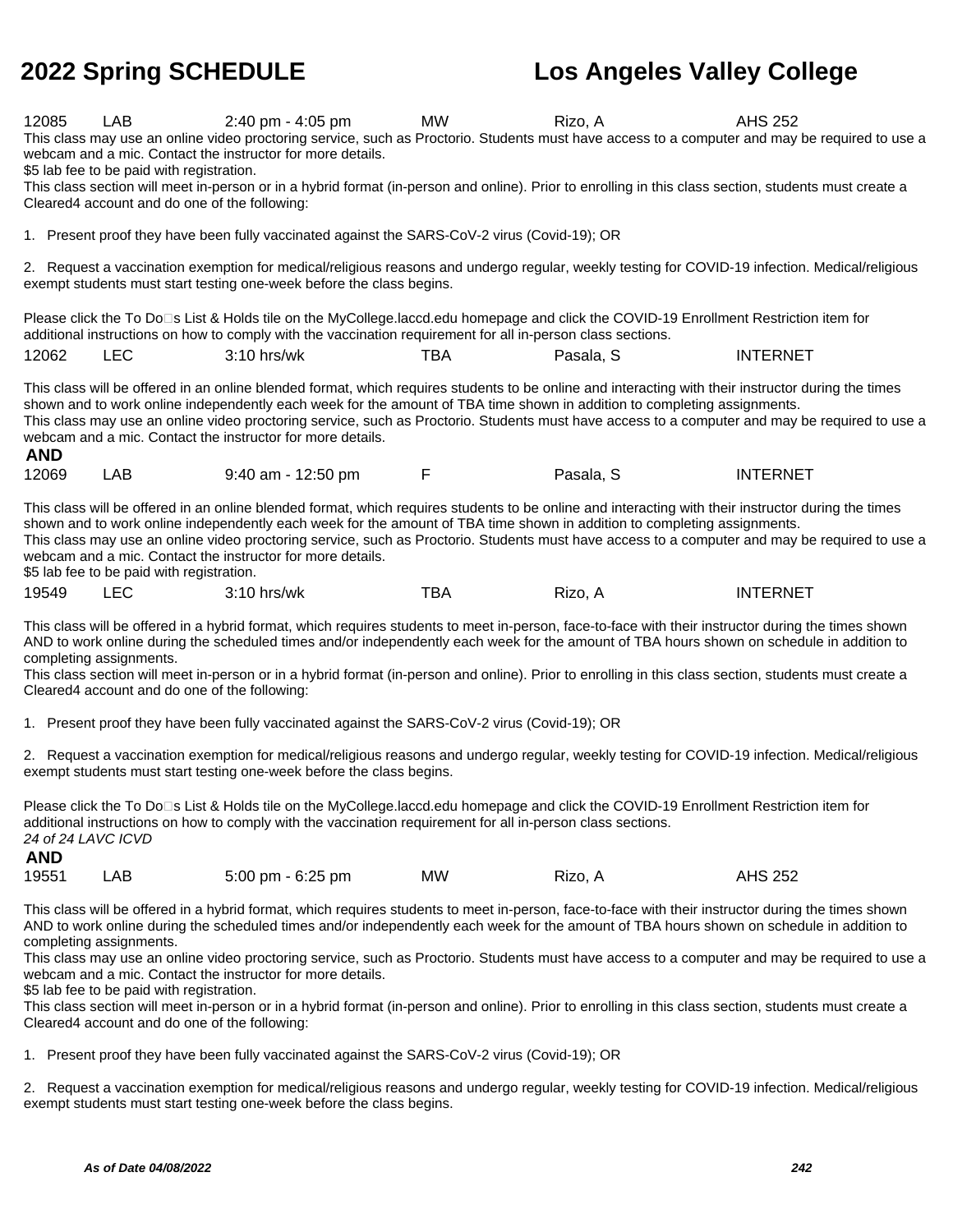Please click the To Do□s List & Holds tile on the MyCollege.laccd.edu homepage and click the COVID-19 Enrollment Restriction item for additional instructions on how to comply with the vaccination requirement for all in-person class sections.

18687 LEC 3:10 hrs/wk TBA Rizo, A INTERNET

This class will be offered in a hybrid format, which requires students to meet in-person, face-to-face with their instructor during the times shown AND to work online during the scheduled times and/or independently each week for the amount of TBA hours shown on schedule in addition to completing assignments.

This class may use an online video proctoring service, such as Proctorio. Students must have access to a computer and may be required to use a webcam and a mic. Contact the instructor for more details.

This class section will meet in-person or in a hybrid format (in-person and online). Prior to enrolling in this class section, students must create a Cleared4 account and do one of the following:

1. Present proof they have been fully vaccinated against the SARS-CoV-2 virus (Covid-19); OR

2. Request a vaccination exemption for medical/religious reasons and undergo regular, weekly testing for COVID-19 infection. Medical/religious exempt students must start testing one-week before the class begins.

Please click the To Do□s List & Holds tile on the MyCollege.laccd.edu homepage and click the COVID-19 Enrollment Restriction item for additional instructions on how to comply with the vaccination requirement for all in-person class sections. 24 of 24 LAVC ICVD

# **AND**

| 18688 | LAB | 7:00 pm - 8:25 pm | ΜW | Rizo. A | <b>AHS 252</b> |
|-------|-----|-------------------|----|---------|----------------|
|       |     |                   |    |         |                |

This class will be offered in a hybrid format, which requires students to meet in-person, face-to-face with their instructor during the times shown AND to work online during the scheduled times and/or independently each week for the amount of TBA hours shown on schedule in addition to completing assignments.

This class may use an online video proctoring service, such as Proctorio. Students must have access to a computer and may be required to use a webcam and a mic. Contact the instructor for more details.

\$5 lab fee to be paid with registration.

This class section will meet in-person or in a hybrid format (in-person and online). Prior to enrolling in this class section, students must create a Cleared4 account and do one of the following:

1. Present proof they have been fully vaccinated against the SARS-CoV-2 virus (Covid-19); OR

2. Request a vaccination exemption for medical/religious reasons and undergo regular, weekly testing for COVID-19 infection. Medical/religious exempt students must start testing one-week before the class begins.

Please click the To Do<sup>n</sup>s List & Holds tile on the MyCollege.laccd.edu homepage and click the COVID-19 Enrollment Restriction item for additional instructions on how to comply with the vaccination requirement for all in-person class sections.

# **Music**

# **MUSIC 101- Fundamentals Of Music (UC/CSU) - 3 Units**

Requirement Designation: Meets IGETC 3A CSU C1

This course is designed for the general student and covers the fundamentals of music, including notation, meters and rhythm, scales and key signatures, intervals, triads, and musical symbols and terminology.

| <b>Class</b><br>No | <b>Component</b> | Start/End Time        | <b>Days</b> | <b>Instructor</b> | <b>Room</b>     |
|--------------------|------------------|-----------------------|-------------|-------------------|-----------------|
| 13060              | LEC              | $8:00$ am - $9:25$ am | MW          | Carlos, G M       | <b>INTERNET</b> |

This class requires students to be online and interacting with their instructor during the times shown in class schedule in addition to completing assignments.

| 13064 |  | $6:50 \text{ pm} - 10:00 \text{ pm}$ |  | Carlos, G M | INTERNET |
|-------|--|--------------------------------------|--|-------------|----------|
|-------|--|--------------------------------------|--|-------------|----------|

This class requires students to be online and interacting with their instructor during the times shown in class schedule in addition to completing assignments.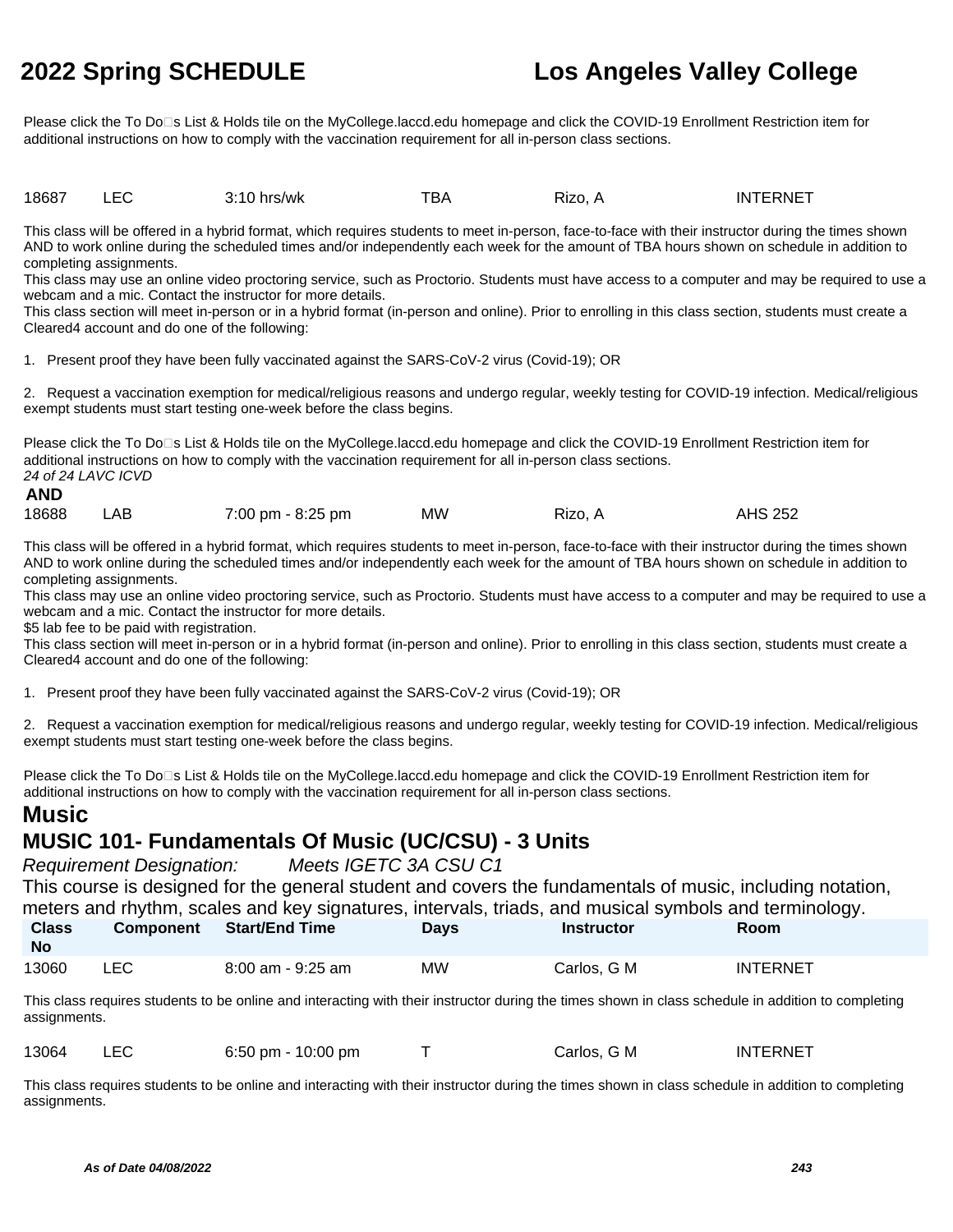| 13057 | $3:10$ hrs/wk | тва | Kahn. R N | INTERNET |
|-------|---------------|-----|-----------|----------|
|       |               |     |           |          |

This class requires students to work online independently each week for the amount of TBA time shown in addition to completing assignments.

# **MUSIC 111- Music Appreciation I (UC/CSU) - 3 Units**

Requirement Designation: Meets IGETC 3A CSU C1

This course is a survey of Western classical/art music from the Middle Ages to the present day with an emphasis on perceptive, analytical listening. Topics include the elements of music, musical forms, music periods, styles, musical genres, and the role of music and musicians in the Western world.

| <b>Class</b><br><b>No</b> | <b>Component</b> | <b>Start/End Time</b> | <b>Days</b> | <b>Instructor</b> | Room            |
|---------------------------|------------------|-----------------------|-------------|-------------------|-----------------|
| 13237                     | LEC.             | 11:20 am - 12:45 pm   | м           | Arshagouni, M H   | <b>INTERNET</b> |
| And                       | LEC              | $1:25$ hrs/wk         | TBA         | Arshagouni, M H   | INTERNET        |

This class will be offered in an online blended format, which requires students to be online and interacting with their instructor during the times shown and to work online independently each week for the amount of TBA time shown in addition to completing assignments.

|  | 13239 |  | hrs/wk<br>"10. | ™ВА | M H<br>Arshagouni. | <b>INTERNET</b> |
|--|-------|--|----------------|-----|--------------------|-----------------|
|--|-------|--|----------------|-----|--------------------|-----------------|

This class requires students to work online independently each week for the amount of TBA time shown in addition to completing assignments.

# **MUSIC 122- Music History And Literature II (UC/CSU) - 3 Units**

Requirement Designation: Meets IGETC 3A CSU C1

**Enrollment Requirement:** Prerequisite: MUSIC 201 with a grade of C or better. This course traces the development of Western classical/art music as a reflection of cultural shifts from 1750 CE to the present day, including the Classical period, nineteenth, twentieth, and twenty-first centuries. Students analyze the relationship between music, politics, society, and other aspects of Western culture. **Class Component Start/End Time Days Instructor Room**

| <b>No</b> |       |                      |     |                 |                 |
|-----------|-------|----------------------|-----|-----------------|-----------------|
| 25620     |       | $9:40$ am - 11:05 am | М   | Arshagouni, M H | <b>INTERNET</b> |
| And       | LEC . | $1:25$ hrs/wk        | TBA | Arshagouni, M H | <b>INTERNET</b> |

This class will be offered in an online blended format, which requires students to be online and interacting with their instructor during the times shown and to work online independently each week for the amount of TBA time shown in addition to completing assignments.

# **MUSIC 141- Jazz Appreciation (UC/CSU) - 3 Units**

Requirement Designation: Meets IGETC 3A CSU C1

This course examines the elements of jazz, jazz literature, and the development of numerous jazz styles over the course of the twentieth and twenty-first centuries. Students develop critical listening skills by examining individual solo and jazz ensemble performances and recordings from various moments in jazz history.

| <b>Class</b><br><b>No</b> | <b>Component</b> | <b>Start/End Time</b> | Days | Instructor | Room            |
|---------------------------|------------------|-----------------------|------|------------|-----------------|
| 10252                     | <b>LEC</b>       | 1:00 pm - 4:10 pm     |      | Kahn. R N  | <b>INTERNET</b> |

This class requires students to be online and interacting with their instructor during the times shown in class schedule in addition to completing assignments.

# **MUSIC 152- Current Musical Events (CSU) - 1 Unit**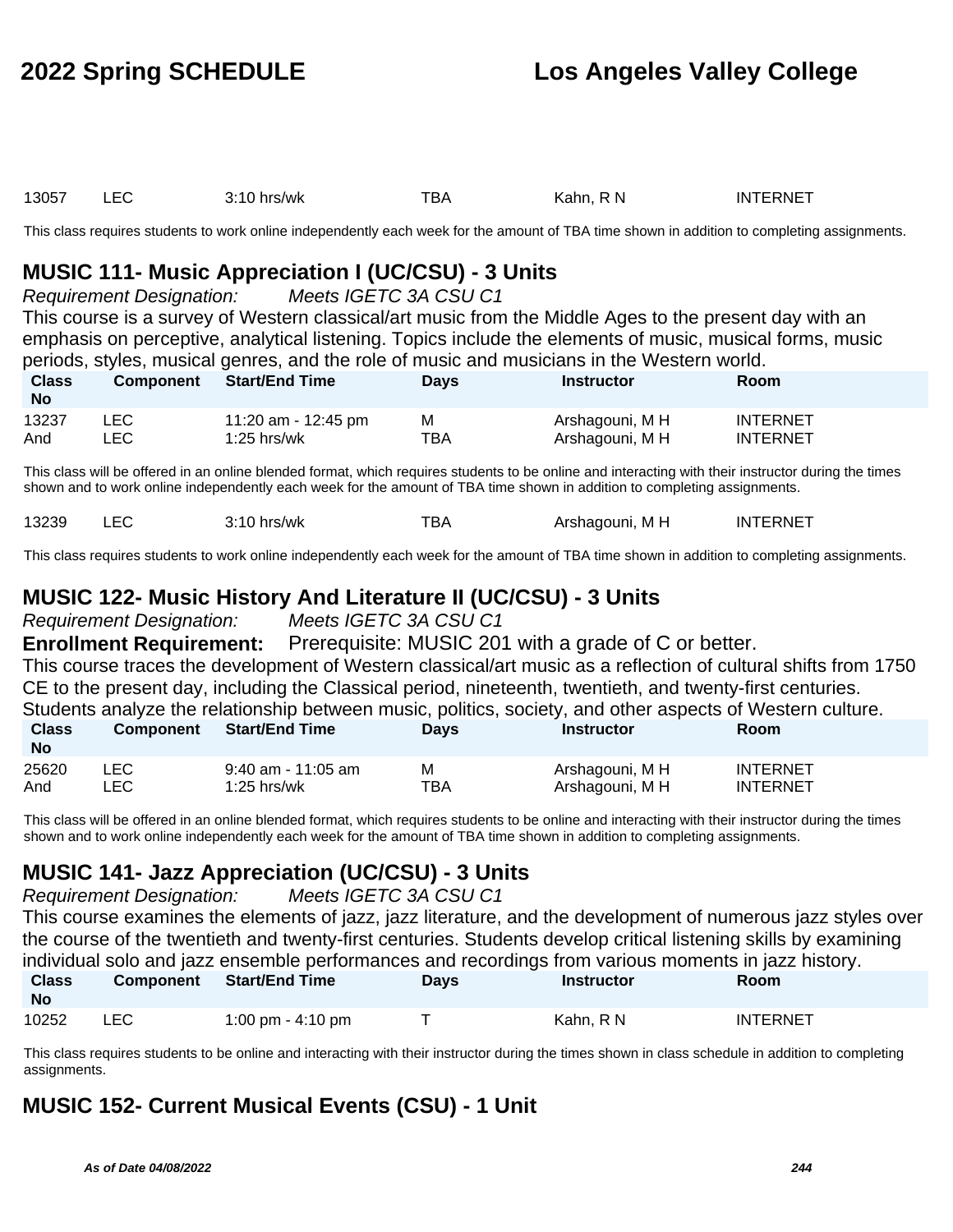The student observes live concert performances to develop an understanding of the basic elements of music and acceptable audience behavior.

| <b>Class</b><br><b>No</b> | <b>Component</b> | <b>Start/End Time</b> | <b>Days</b> | <b>Instructor</b> | Room            |
|---------------------------|------------------|-----------------------|-------------|-------------------|-----------------|
| 24288                     | .AB              | 1:30 pm $-$ 2:40 pm   | W           | Nova, C P         | M 106           |
| And                       | .AB              | 1:30 pm - $2:35$ pm   | М           | Nova, C P         | <b>INTERNET</b> |

This class will be offered in a hybrid format, which requires students to meet in-person, face-to-face with their instructor during the times shown AND to work online during the scheduled times and/or independently each week for the amount of TBA hours shown on schedule in addition to completing assignments.

This class section will meet in-person or in a hybrid format (in-person and online). Prior to enrolling in this class section, students must create a Cleared4 account and do one of the following:

1. Present proof they have been fully vaccinated against the SARS-CoV-2 virus (Covid-19); OR

2. Request a vaccination exemption for medical/religious reasons and undergo regular, weekly testing for COVID-19 infection. Medical/religious exempt students must start testing one-week before the class begins.

Please click the □To Do□s List & Holds□ tile on the MyCollege.laccd.edu homepage and click the □COVID-19 Enrollment Restriction□ item for additional instructions on how to comply with the vaccination requirement for all in-person class sections. Please contact Christian Nova for further information: novacp@lavc.edu 28 of 28 LAVC ICVD (Starts 02/21/2022, Ends 06/06/2022)

# **MUSIC 161- Introduction To Music Technology (CSU) - 3 Units**

Introduction To Music Technology

| <b>Class</b><br><b>No</b>                                                                                                                             | <b>Component</b> | <b>Start/End Time</b>               | <b>Davs</b> | <b>Instructor</b> | <b>Room</b> |  |  |  |
|-------------------------------------------------------------------------------------------------------------------------------------------------------|------------------|-------------------------------------|-------------|-------------------|-------------|--|--|--|
| 15511                                                                                                                                                 | LEC.             | $1:00 \text{ pm} - 1:50 \text{ pm}$ | MW          | Buonamassa, J N   | M 104       |  |  |  |
| This class section will meet in-person or in a hybrid format (in-person and online). Prior to enrolling in this class section, students must create a |                  |                                     |             |                   |             |  |  |  |
| Cleared4 account and do one of the following:                                                                                                         |                  |                                     |             |                   |             |  |  |  |

1. Present proof they have been fully vaccinated against the SARS-CoV-2 virus (Covid-19); OR

2. Request a vaccination exemption for medical/religious reasons and undergo regular, weekly testing for COVID-19 infection. Medical/religious exempt students must start testing one-week before the class begins.

Please click the To Do<sup>n</sup>s List & Holds tile on the MyCollege.laccd.edu homepage and click the COVID-19 Enrollment Restriction item for additional instructions on how to comply with the vaccination requirement for all in-person class sections. 28 of 28 LAVC ICVD

**AND**<br>15512 LAB 1:50 pm - 2:40 pm MW Buonamassa, J N M 104 This class will meet on campus. Masks and physical distancing are required.

**MUSIC 165- Introduction To Recording Arts (CSU) - 3 Units**

This course is an introduction to the theory and practice of acoustics, audio, and recording. Topics include the nature of sound, basic acoustics, audio systems and terminology, microphone principles and usage, recording styles, recording studio equipment, and multi-track recording procedures.

| <b>Class</b><br><b>No</b>                                                                                                                             | <b>Component</b>                              | <b>Start/End Time</b>               | <b>Davs</b> | <b>Instructor</b> | Room  |  |  |  |
|-------------------------------------------------------------------------------------------------------------------------------------------------------|-----------------------------------------------|-------------------------------------|-------------|-------------------|-------|--|--|--|
| 10472                                                                                                                                                 | LEC.                                          | $1:00 \text{ pm} - 3:05 \text{ pm}$ |             | Goomas, ST        | M 112 |  |  |  |
| This class section will meet in-person or in a hybrid format (in-person and online). Prior to enrolling in this class section, students must create a |                                               |                                     |             |                   |       |  |  |  |
|                                                                                                                                                       | Cleared4 account and do one of the following: |                                     |             |                   |       |  |  |  |

1. Present proof they have been fully vaccinated against the SARS-CoV-2 virus (Covid-19); OR

2. Request a vaccination exemption for medical/religious reasons and undergo regular, weekly testing for COVID-19 infection. Medical/religious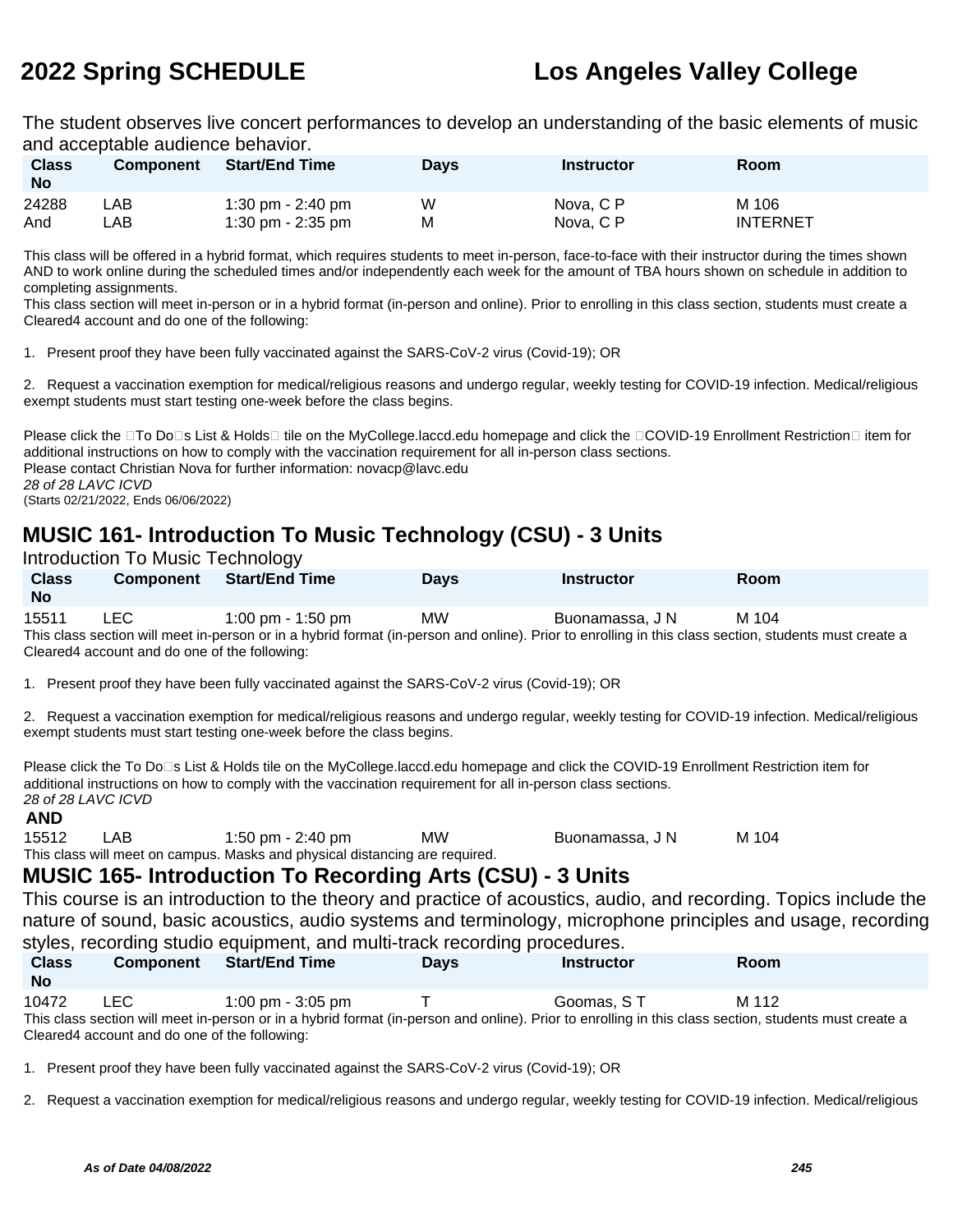exempt students must start testing one-week before the class begins.

Please click the To Do<sup>n</sup>s List & Holds tile on the MyCollege.laccd.edu homepage and click the COVID-19 Enrollment Restriction item for additional instructions on how to comply with the vaccination requirement for all in-person class sections. 28 of 28 LAVC ICVD

## **AND**

10476 LAB 3:05 pm - 5:10 pm T Goomas, S T M 112 This class will meet on campus. Masks and physical distancing are required.

# **MUSIC 181- Applied Music I (UC/CSU) - 0.5 Unit**

This course is the first in a series of required Applied Music individual lesson and performance classes for Music Majors. Consult the college catalog at each campus for specific details and enrollment requirements. **Class No Component Start/End Time Days Instructor Room** 28164 LAB 0:50 hrs/wk TBA Nova, C P M 101A

This class section will meet in-person or in a hybrid format (in-person and online). Prior to enrolling in this class section, students must create a Cleared4 account and do one of the following:

1. Present proof they have been fully vaccinated against the SARS-CoV-2 virus (Covid-19); OR

2. Request a vaccination exemption for medical/religious reasons and undergo regular, weekly testing for COVID-19 infection. Medical/religious exempt students must start testing one-week before the class begins.

Please click the To Do⊡s List & Holds tile on the MyCollege.laccd.edu homepage and click the COVID-19 Enrollment Restriction item for additional instructions on how to comply with the vaccination requirement for all in-person class sections. Students must successfully audition for (and be accepted into) the Applied Music Program before enrolling in this class. Please contract the Music Department Chair, Christian Nova (novacp@lavc.edu) for details. 28 of 28 LAVC ICVD

# **MUSIC 182- Applied Music II (UC/CSU) - 0.5 Unit**

**Enrollment Requirement:** Prerequisite: MUSIC 181 and MUSIC 200 with a grade of C or better. Corequisite: MUSIC 250-1.

This course is the second in a series of required Applied Music individual lesson and performance classes for Music Majors. Consult the college catalog at each campus for specific details and enrollment requirements. **Class Component Start/End Time Days Instructor Room**

**No** 28165 LAB 1:05 hrs/wk TBA Nova, C P M 101A

This class section will meet in-person or in a hybrid format (in-person and online). Prior to enrolling in this class section, students must create a Cleared4 account and do one of the following:

1. Present proof they have been fully vaccinated against the SARS-CoV-2 virus (Covid-19); OR

2. Request a vaccination exemption for medical/religious reasons and undergo regular, weekly testing for COVID-19 infection. Medical/religious exempt students must start testing one-week before the class begins.

Please click the To Do□s List & Holds tile on the MyCollege.laccd.edu homepage and click the COVID-19 Enrollment Restriction item for additional instructions on how to comply with the vaccination requirement for all in-person class sections. Please contact the Music Department Chair, Christian Nova (novacp@lavc.edu) for details. 28 of 28 LAVC ICVD

# **MUSIC 183- Applied Music III (UC/CSU) - 0.5 Unit**

**Enrollment Requirement:** Prerequisite: MUSIC 182, MUSIC 201 and MUSIC 211 with a grade of C or better. Corequisite: MUSIC 250-2.

This course is the third in a series of required Applied Music individual lesson and performance classes for Music Majors. Consult the college catalog at each campus for specific details and enrollment requirements.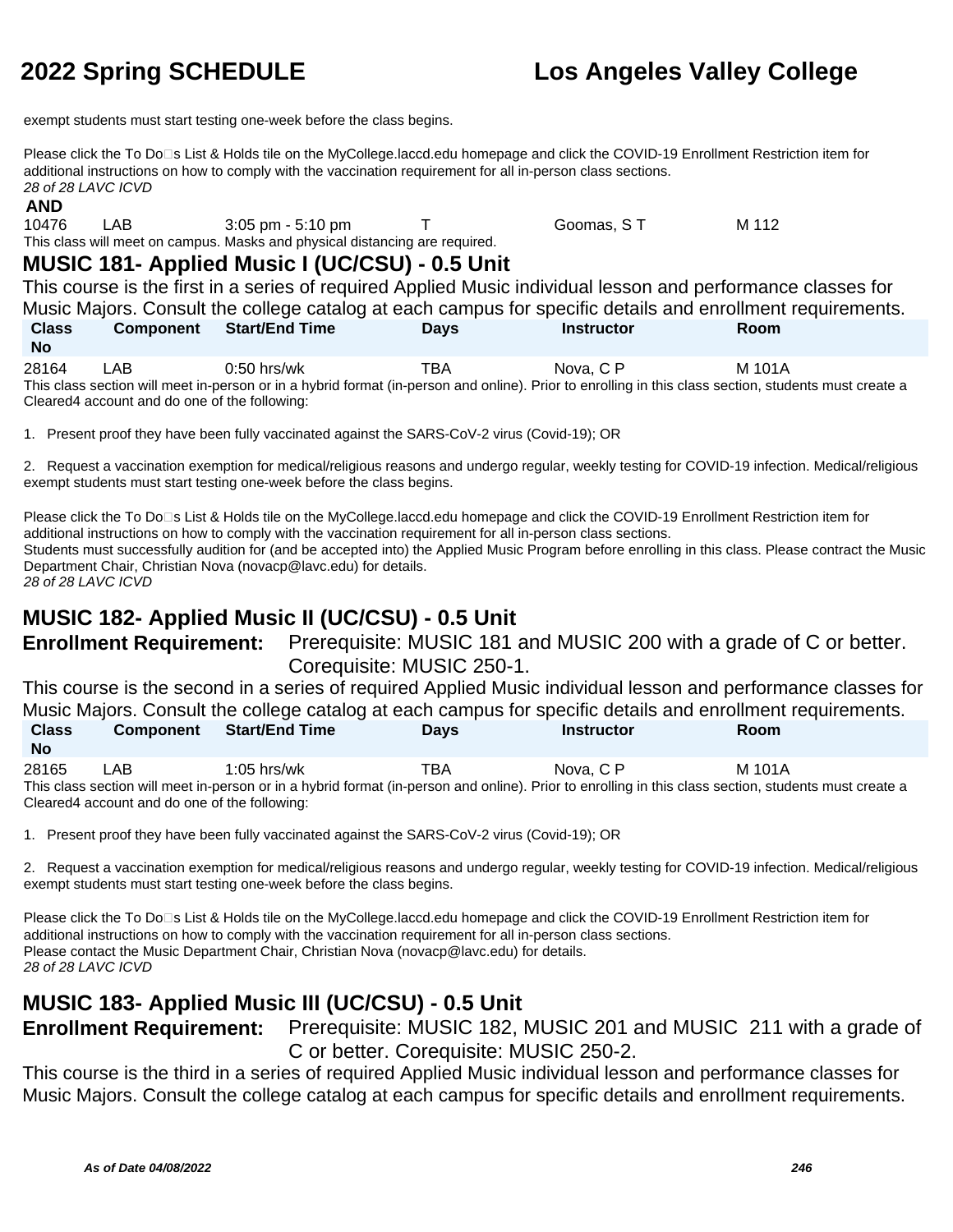| <b>Class</b><br><b>No</b> | Component | Start/End Time | Days | <b>Instructor</b>    | Room |
|---------------------------|-----------|----------------|------|----------------------|------|
| $\cdots$                  | .         | -----          | ---  | $\sim$ $\sim$<br>. . | .    |

28166 LAB 0:50 hrs/wk TBA Nova, C P M 101A This class section will meet in-person or in a hybrid format (in-person and online). Prior to enrolling in this class section, students must create a Cleared4 account and do one of the following:

1. Present proof they have been fully vaccinated against the SARS-CoV-2 virus (Covid-19); OR

2. Request a vaccination exemption for medical/religious reasons and undergo regular, weekly testing for COVID-19 infection. Medical/religious exempt students must start testing one-week before the class begins.

Please click the To Do⊡s List & Holds tile on the MyCollege.laccd.edu homepage and click the COVID-19 Enrollment Restriction item for additional instructions on how to comply with the vaccination requirement for all in-person class sections. Please contact the Music Department Chair, Christian Nova (novacp@lavc.edu) for details. 28 of 28 LAVC ICVD

# **MUSIC 184- Applied Music IV (UC/CSU) - 0.5 Unit**

**Enrollment Requirement:** Prerequisite: MUSIC 183, MUSIC 202 and MUSIC 212 with a grade of C or better.

This course is the fourth in a series of required Applied Music individual lesson and performance classes for Music Majors. Consult the college catalog at each campus for specific details and enrollment requirements. **Class No Component Start/End Time Days Instructor Room**

28167 LAB 0:50 hrs/wk TBA Nova, C P M 101A This class section will meet in-person or in a hybrid format (in-person and online). Prior to enrolling in this class section, students must create a Cleared4 account and do one of the following:

1. Present proof they have been fully vaccinated against the SARS-CoV-2 virus (Covid-19); OR

2. Request a vaccination exemption for medical/religious reasons and undergo regular, weekly testing for COVID-19 infection. Medical/religious exempt students must start testing one-week before the class begins.

Please click the To Do⊡s List & Holds tile on the MyCollege.laccd.edu homepage and click the COVID-19 Enrollment Restriction item for additional instructions on how to comply with the vaccination requirement for all in-person class sections. Please contact the Music Department Chair, Christian Nova (novacp@lavc.edu) for details. 28 of 28 LAVC ICVD

# **MUSIC 200- Introduction To Music Theory (UC/CSU) - 4 Units**

This course is designed for the Music major, and provides an intensive review of all music fundamentals. It also includes an introduction to the basic principles of harmonic analysis, as well as a strong focus on aural skills.

| ------<br><b>Class</b><br><b>No</b>                                                                                                         | <b>Component</b> | <b>Start/End Time</b>                                                                                                                       | <b>Days</b> | <b>Instructor</b> | <b>Room</b>     |  |
|---------------------------------------------------------------------------------------------------------------------------------------------|------------------|---------------------------------------------------------------------------------------------------------------------------------------------|-------------|-------------------|-----------------|--|
| 11153                                                                                                                                       | LEC.             | $3:10$ hrs/wk                                                                                                                               | <b>TBA</b>  | Maddren, C M      | <b>INTERNET</b> |  |
| <b>AND</b>                                                                                                                                  |                  | This class requires students to work online independently each week for the amount of TBA time shown in addition to completing assignments. |             |                   |                 |  |
| 11161                                                                                                                                       | LAB              | $2:05$ hrs/wk                                                                                                                               | TBA         | Maddren, C M      | <b>INTERNET</b> |  |
| This class requires students to work online independently each week for the amount of TBA time shown in addition to completing assignments. |                  |                                                                                                                                             |             |                   |                 |  |

## **MUSIC 201- Harmony I (UC/CSU) - 3 Units**

**Enrollment Requirement:** Prerequisite: MUSIC 200 with a grade of C or better. Corequisite: MUSIC 211. Recommended: Concurrent enrollment in MUSIC 322.

This course provides a study of diatonic harmony, including primary and secondary triads, and seventh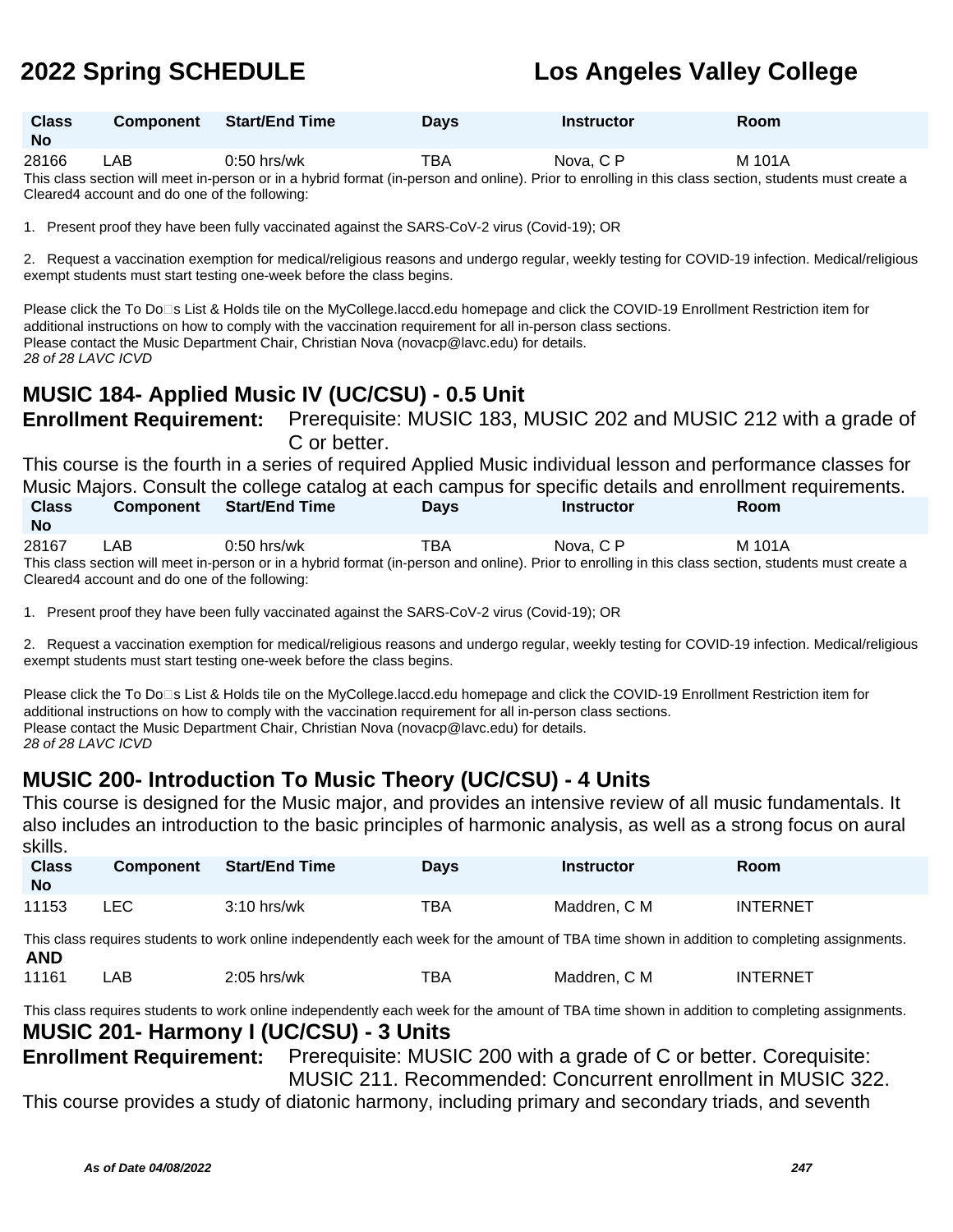chords. Topics include the basic principals of part writing in root position and inversion, harmonization, figured bass, non-chord tones, and harmonic analysis. Secondary dominants and modulation will also be introduced.

| <b>Class</b><br><b>No</b> | <b>Component</b> | <b>Start/End Time</b> | Days | <b>Instructor</b> | Room            |
|---------------------------|------------------|-----------------------|------|-------------------|-----------------|
| 11223                     | LEC.             | 9:40 am - 11:05 am    | Th   | Maddren, C M      | M 105           |
| And                       | _EC.             | $1:25$ hrs/wk         | TBA  | Maddren. C M      | <b>INTERNET</b> |

This class will be offered in a hybrid format, which requires students to meet in-person, face-to-face with their instructor during the times shown AND to work online during the scheduled times and/or independently each week for the amount of TBA hours shown on schedule in addition to completing assignments.

This class section will meet in-person or in a hybrid format (in-person and online). Prior to enrolling in this class section, students must create a Cleared4 account and do one of the following:

1. Present proof they have been fully vaccinated against the SARS-CoV-2 virus (Covid-19); OR

2. Request a vaccination exemption for medical/religious reasons and undergo regular, weekly testing for COVID-19 infection. Medical/religious exempt students must start testing one-week before the class begins.

Please click the To Do□s List & Holds tile on the MyCollege.laccd.edu homepage and click the COVID-19 Enrollment Restriction item for additional instructions on how to comply with the vaccination requirement for all in-person class sections. 28 of 28 LAVC ICVD

# **MUSIC 202- Harmony II (UC/CSU) - 3 Units**

**Enrollment Requirement:** Prerequisite: MUSIC 201 with a grade of C or better. Corequisite: MUSIC 212. Recommended: Concurrent enrollment in MUSIC 323.

This course provides a study of diatonic harmony and beginning chromatic harmony. Topics include, secondary functions, modulation, sequences, borrowed chords, and simple musical forms.

| <b>Class</b><br><b>No</b> | <b>Component</b> | <b>Start/End Time</b> | <b>Days</b> | <b>Instructor</b> | Room            |
|---------------------------|------------------|-----------------------|-------------|-------------------|-----------------|
| 11247                     | ∟EC              | 9:40 am - 11:05 am    | тва         | Wang, E J         | M 104           |
| And                       | LEC              | $1:25$ hrs/wk         |             | Wang, E J         | <b>INTERNET</b> |

This class will be offered in a hybrid format, which requires students to meet in-person, face-to-face with their instructor during the times shown AND to work online during the scheduled times and/or independently each week for the amount of TBA hours shown on schedule in addition to completing assignments.

This class section will meet in-person or in a hybrid format (in-person and online). Prior to enrolling in this class section, students must create a Cleared4 account and do one of the following:

1. Present proof they have been fully vaccinated against the SARS-CoV-2 virus (Covid-19); OR

2. Request a vaccination exemption for medical/religious reasons and undergo regular, weekly testing for COVID-19 infection. Medical/religious exempt students must start testing one-week before the class begins.

Please click the To Do□s List & Holds tile on the MyCollege.laccd.edu homepage and click the COVID-19 Enrollment Restriction item for additional instructions on how to comply with the vaccination requirement for all in-person class sections. 28 of 28 LAVC ICVD

# **MUSIC 203- Harmony III (UC/CSU) - 3 Units**

**Enrollment Requirement:** Prerequisite: MUSIC 202 with a grade of C or better. Corequisite:

MUSIC 213. Recommended: Concurrent enrollment in MUSIC 324. This course completes the study of advanced chromatic harmony including enharmonic modulation and extended form study. Also included are twentieth century techniques such as modal harmony, Impressionism, and Set theory.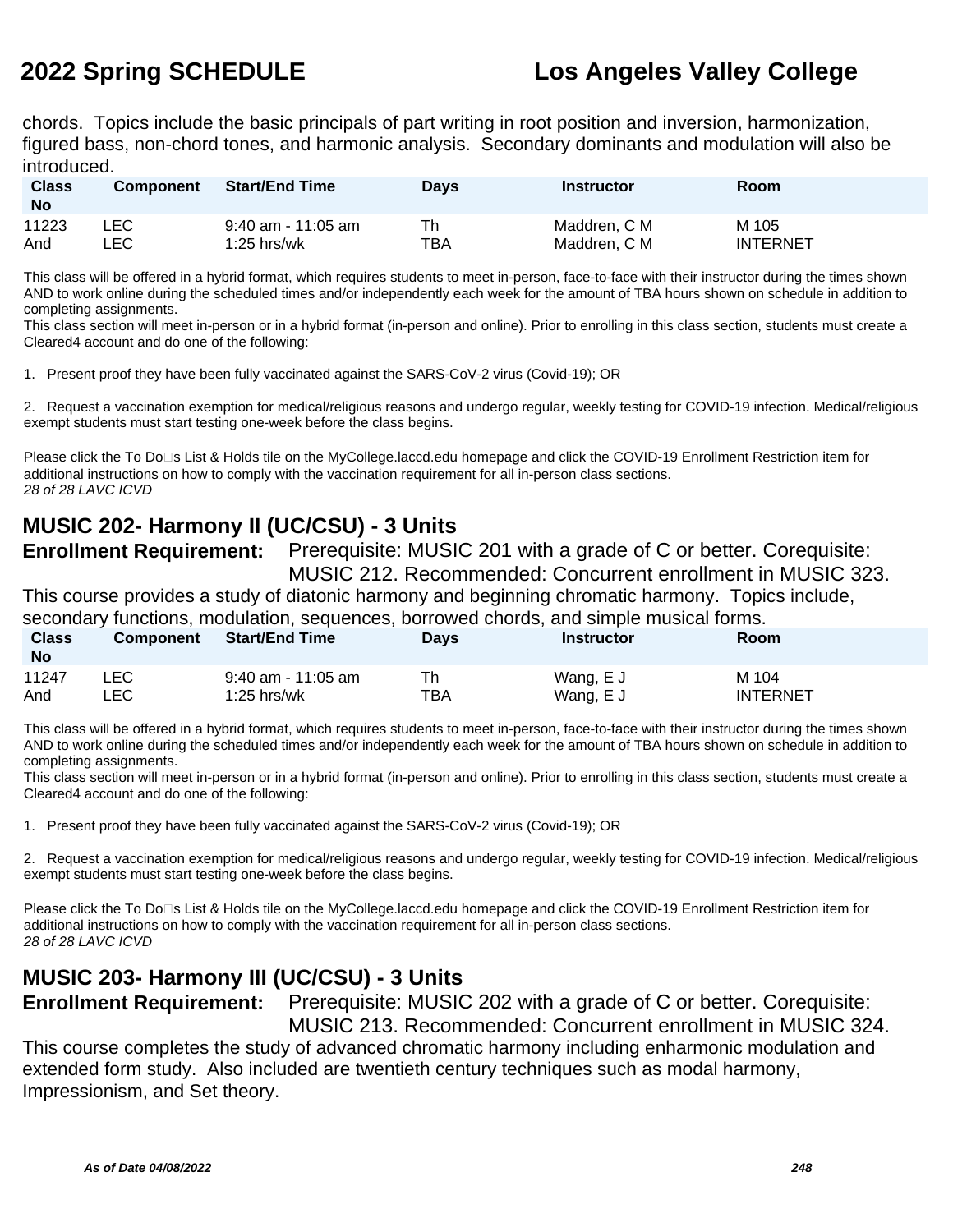| <b>Class</b><br><b>No</b> | <b>Component</b> | <b>Start/End Time</b> | <b>Days</b> | <b>Instructor</b> | <b>Room</b>     |
|---------------------------|------------------|-----------------------|-------------|-------------------|-----------------|
| 24286                     | ∟EC              | 9:40 am - 11:05 am    | Th          | Behnen, SH        | M 112           |
| And                       | LEC.             | $1:25$ hrs/wk         | TBA         | Behnen, SH        | <b>INTERNET</b> |

This class will be offered in a hybrid format, which requires students to meet in-person, face-to-face with their instructor during the times shown AND to work online during the scheduled times and/or independently each week for the amount of TBA hours shown on schedule in addition to completing assignments.

This class section will meet in-person or in a hybrid format (in-person and online). Prior to enrolling in this class section, students must create a Cleared4 account and do one of the following:

1. Present proof they have been fully vaccinated against the SARS-CoV-2 virus (Covid-19); OR

2. Request a vaccination exemption for medical/religious reasons and undergo regular, weekly testing for COVID-19 infection. Medical/religious exempt students must start testing one-week before the class begins.

Please click the To Do⊡s List & Holds tile on the MyCollege.laccd.edu homepage and click the COVID-19 Enrollment Restriction item for additional instructions on how to comply with the vaccination requirement for all in-person class sections. 28 of 28 LAVC ICVD

# **MUSIC 205- Commercial Harmony I (UC/CSU) - 3 Units**

**Enrollment Requirement:** Prerequisite: MUSIC 101 or MUSIC 200 with a grade of C or better. This course explores commercial music terminology, notation, chord structure and usage. Students learn basic four-part harmony through complex harmonies involving 9th, 11th and 13th chords in 12 keys. Students learn common commercially-employed chord progressions, both written and at the piano, as well as the scales that are played through them.

| <b>Class</b><br><b>No</b> | <b>Component</b> | <b>Start/End Time</b> | <b>Days</b> | <b>Instructor</b> | Room            |
|---------------------------|------------------|-----------------------|-------------|-------------------|-----------------|
| 25589                     | LEC              | 3:10 pm - 6:05 pm     | W           | Kahn. R N         | <b>INTERNET</b> |

This class requires students to be online and interacting with their instructor during the times shown in class schedule in addition to completing assignments.

# **MUSIC 206- Commercial Harmony II (UC/CSU) - 3 Units**

**Enrollment Requirement:** Prerequisite: MUSIC 205 with a grade of C or better.

This course covers topics in Commercial music terminology, notation, chord and scale structure, modes, blues and pentatonic scales, extended chords, bass line construction, harmonization of melodic lines, chord progressions, basic chord voicing, and ear-training.

| <b>Class</b><br>No | <b>Component</b> | <b>Start/End Time</b>               | Davs | <b>Instructor</b> | Room            |
|--------------------|------------------|-------------------------------------|------|-------------------|-----------------|
| 25590              | LEC              | $3:10 \text{ pm} - 6:05 \text{ pm}$ | W    | Kahn. R N         | <b>INTERNET</b> |

This class requires students to be online and interacting with their instructor during the times shown in class schedule in addition to completing assignments.

# **MUSIC 211- Musicianship I (UC/CSU) - 1 Unit**

**Enrollment Requirement:** Prerequisite: MUSIC 200 with a grade of C or better. Corequisite:

MUSIC 201. Recommended: Concurrent enrollment in MUSIC 322.

This course includes singing diatonic intervals and melodies, two-part play-and-sing drills, playing diatonic chord progressions on the piano, and simple rhythmic, melodic, and harmonic dictation.

| <b>Class</b> | Component | <b>Start/End Time</b> | <b>Days</b> | <b>Instructor</b> | Room |  |
|--------------|-----------|-----------------------|-------------|-------------------|------|--|
| <b>No</b>    |           |                       |             |                   |      |  |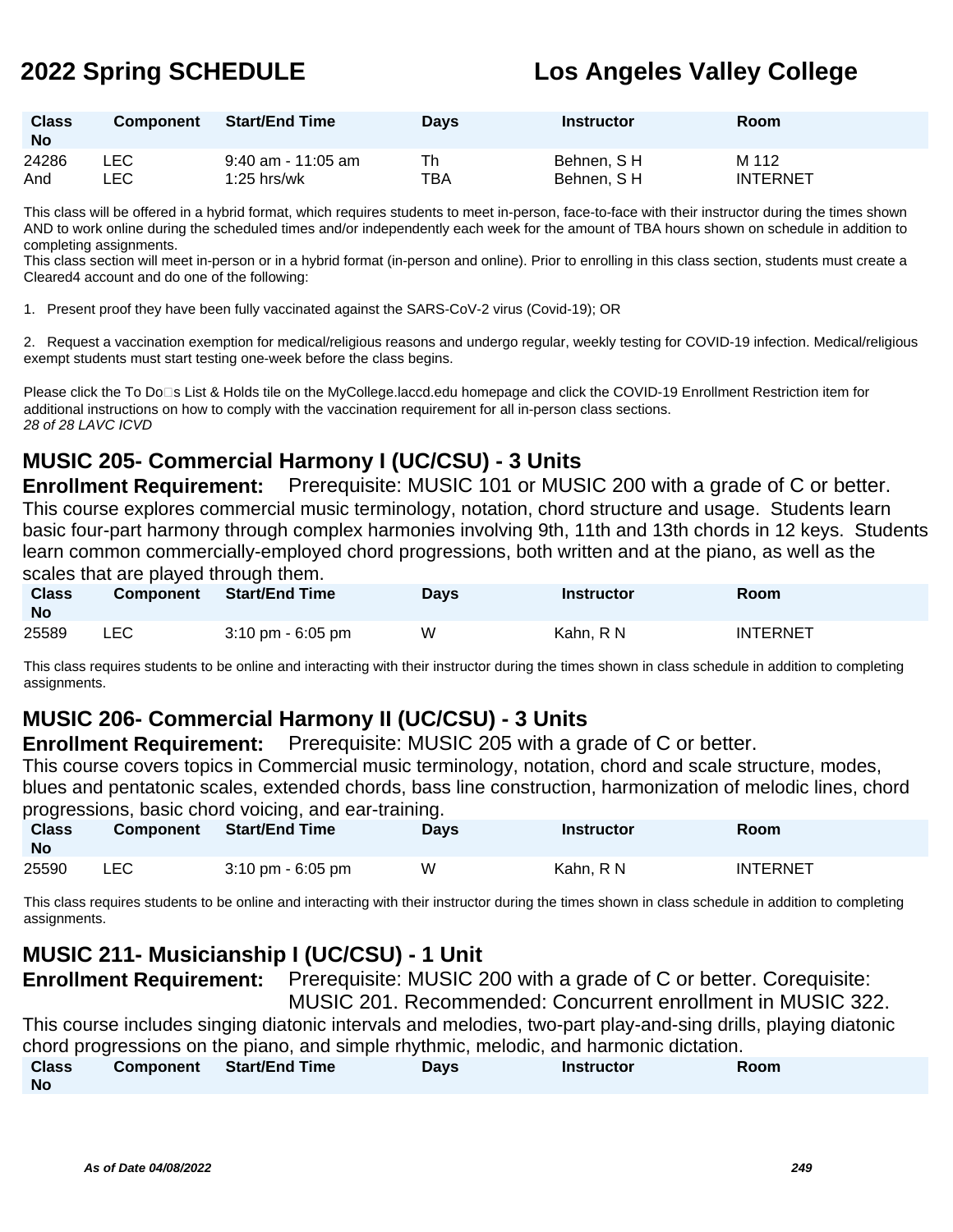| 11316 | AB   | $9:40$ am - 11:05 am |     | Maddren, C M | M 105           |
|-------|------|----------------------|-----|--------------|-----------------|
| And   | .AB. | $1:25$ hrs/wk        | ™ВА | Maddren, C M | <b>INTERNET</b> |

This class will be offered in a hybrid format, which requires students to meet in-person, face-to-face with their instructor during the times shown AND to work online during the scheduled times and/or independently each week for the amount of TBA hours shown on schedule in addition to completing assignments.

This class section will meet in-person or in a hybrid format (in-person and online). Prior to enrolling in this class section, students must create a Cleared4 account and do one of the following:

1. Present proof they have been fully vaccinated against the SARS-CoV-2 virus (Covid-19); OR

2. Request a vaccination exemption for medical/religious reasons and undergo regular, weekly testing for COVID-19 infection. Medical/religious exempt students must start testing one-week before the class begins.

Please click the To Do□s List & Holds tile on the MyCollege.laccd.edu homepage and click the COVID-19 Enrollment Restriction item for additional instructions on how to comply with the vaccination requirement for all in-person class sections. 28 of 28 LAVC ICVD

# **MUSIC 212- Musicianship II (UC/CSU) - 1 Unit**

**Enrollment Requirement:** Prerequisite: MUSIC 211 with a grade of C or better. Corequisite: MUSIC 202. Recommended: Concurrent enrollment in MUSIC 323. Students apply and develop the rhythmic, melodic, and harmonic materials of more advanced diatonic and beginning chromatic harmony through sight singing, keyboard playing, and ear training.

| <b>Class</b><br>No | <b>Component</b> | <b>Start/End Time</b> | Davs | Instructor | <b>Room</b>     |
|--------------------|------------------|-----------------------|------|------------|-----------------|
| 11330              | _AB_             | $9:40$ am - 11:05 am  | TBA  | Wang, E J  | M 104           |
| And                | ∟AB.             | $1:25$ hrs/wk         |      | Wang, E J  | <b>INTERNET</b> |

This class will be offered in a hybrid format, which requires students to meet in-person, face-to-face with their instructor during the times shown AND to work online during the scheduled times and/or independently each week for the amount of TBA hours shown on schedule in addition to completing assignments.

This class section will meet in-person or in a hybrid format (in-person and online). Prior to enrolling in this class section, students must create a Cleared4 account and do one of the following:

1. Present proof they have been fully vaccinated against the SARS-CoV-2 virus (Covid-19); OR

2. Request a vaccination exemption for medical/religious reasons and undergo regular, weekly testing for COVID-19 infection. Medical/religious exempt students must start testing one-week before the class begins.

Please click the To Do□s List & Holds tile on the MyCollege.laccd.edu homepage and click the COVID-19 Enrollment Restriction item for additional instructions on how to comply with the vaccination requirement for all in-person class sections. 28 of 28 LAVC ICVD

# **MUSIC 213- Musicianship III (UC/CSU) - 1 Unit**

**Enrollment Requirement:** Prerequisite: MUSIC 212 with a grade of C or better. Corequisite: MUSIC 203. Recommended: Concurrent enrollment in MUSIC 324.

Students apply and develop the rhythmic, melodic, and harmonic materials of advanced chromatic and

twentieth century techniques through sight singing, keyboard playing, and ear training.

| <b>Class</b><br><b>No</b> | Component | <b>Start/End Time</b> | <b>Days</b> | <b>Instructor</b> | Room            |
|---------------------------|-----------|-----------------------|-------------|-------------------|-----------------|
| 24287                     | '_AB      | 9:40 am - 11:05 am    |             | Behnen, SH        | M 112           |
| And                       | _AB .     | $1:25$ hrs/wk         | ТВА         | Behnen, SH        | <b>INTERNET</b> |

This class will be offered in a hybrid format, which requires students to meet in-person, face-to-face with their instructor during the times shown AND to work online during the scheduled times and/or independently each week for the amount of TBA hours shown on schedule in addition to completing assignments.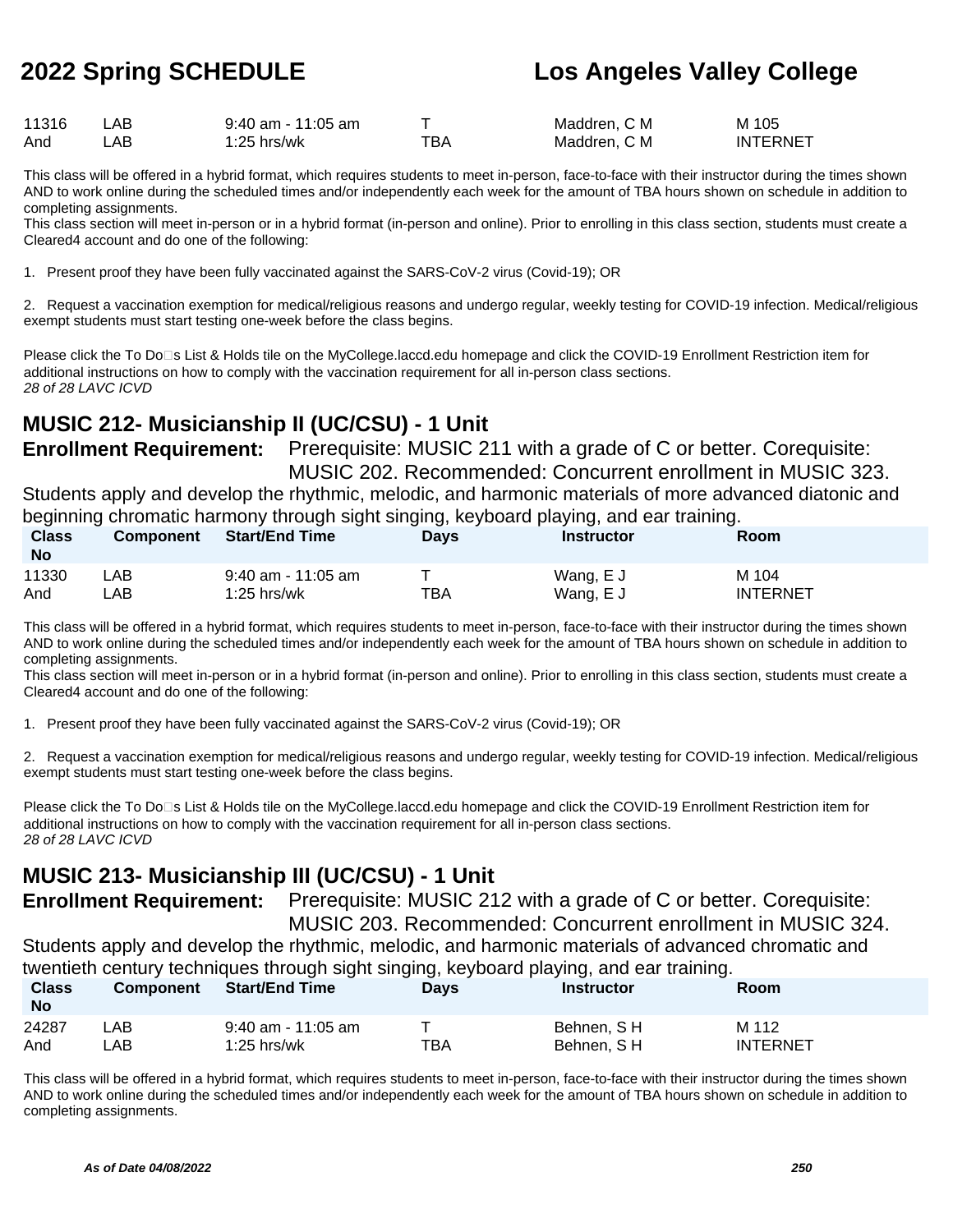This class section will meet in-person or in a hybrid format (in-person and online). Prior to enrolling in this class section, students must create a Cleared4 account and do one of the following:

1. Present proof they have been fully vaccinated against the SARS-CoV-2 virus (Covid-19); OR

2. Request a vaccination exemption for medical/religious reasons and undergo regular, weekly testing for COVID-19 infection. Medical/religious exempt students must start testing one-week before the class begins.

Please click the To Do□s List & Holds tile on the MyCollege.laccd.edu homepage and click the COVID-19 Enrollment Restriction item for additional instructions on how to comply with the vaccination requirement for all in-person class sections. 28 of 28 LAVC ICVD

# **MUSIC 241- Music Notation And Copying I (CSU) - 1 Unit**

Students gain practical experience in the techniques of music, chord symbol and lyric notation. Students prepare lead sheets, piano music, and a variety of scores and parts. Students must read music and have basic computer skills.

| <b>Class</b><br><b>No</b> | <b>Component</b> | Start/End Time    | <b>Days</b> | Instructor | <b>Room</b>     |
|---------------------------|------------------|-------------------|-------------|------------|-----------------|
| 11372                     | ∟EC.             | 1:00 pm - 1:50 pm | W           | Kahn. R N  | <b>INTERNET</b> |

This class requires students to be online and interacting with their instructor during the times shown in class schedule in addition to completing assignments.

# **MUSIC 242- Music Notation And Copying II (CSU) - 1 Unit**

**Enrollment Requirement:** Prerequisite: MUSIC 241 with a grade of C or better.

Students gain advanced experience in the techniques of music, chord symbol and lyric notation. Students prepare lead sheets, piano music, and a variety of scores and parts. Students must read music and have basic computer skills.

| <b>Class</b><br><b>No</b> | Component | <b>Start/End Time</b> | <b>Days</b> | Instructor | <b>Room</b>     |
|---------------------------|-----------|-----------------------|-------------|------------|-----------------|
| 11381                     | LEC.      | 1:00 pm - 1:50 pm     | W           | Kahn. R N  | <b>INTERNET</b> |

This class requires students to be online and interacting with their instructor during the times shown in class schedule in addition to completing assignments.

# **MUSIC 250-1- Music Performance Workshop I (UC/CSU) - 1 Unit**

**Enrollment Requirement:** Prerequisite: MUSIC 322, 412, 602, 612, 622, or 652 with a grade of C or better.

This course is the first level of Music Performance Workshop. Students work in a master-class environment, rehearsing music appropriate to their instrument/voice at skill level 1. Students prepare, rehearse and perform or record selected musical works, focusing on rhythm, intonation, articulation, expression.

| <u>and a conservation in a creative to a computer in family in the new constraint and conservation of</u><br><b>Class</b><br><b>No</b> | <b>Component</b> | <b>Start/End Time</b>                                                                                                                                                        | <b>Davs</b> | Instructor | <b>Room</b> |
|----------------------------------------------------------------------------------------------------------------------------------------|------------------|------------------------------------------------------------------------------------------------------------------------------------------------------------------------------|-------------|------------|-------------|
| 11577                                                                                                                                  | LAB              | 11:20 am - 12:45 pm<br>This class section will meet in-person or in a hybrid format (in-person and online). Prior to enrolling in this class section, students must create a | <b>TTh</b>  | Carama. F  | M 106       |

Cleared4 account and do one of the following:

1. Present proof they have been fully vaccinated against the SARS-CoV-2 virus (Covid-19); OR

2. Request a vaccination exemption for medical/religious reasons and undergo regular, weekly testing for COVID-19 infection. Medical/religious exempt students must start testing one-week before the class begins.

Please click the To Do<sup>n</sup>s List & Holds tile on the MyCollege.laccd.edu homepage and click the COVID-19 Enrollment Restriction item for additional instructions on how to comply with the vaccination requirement for all in-person class sections.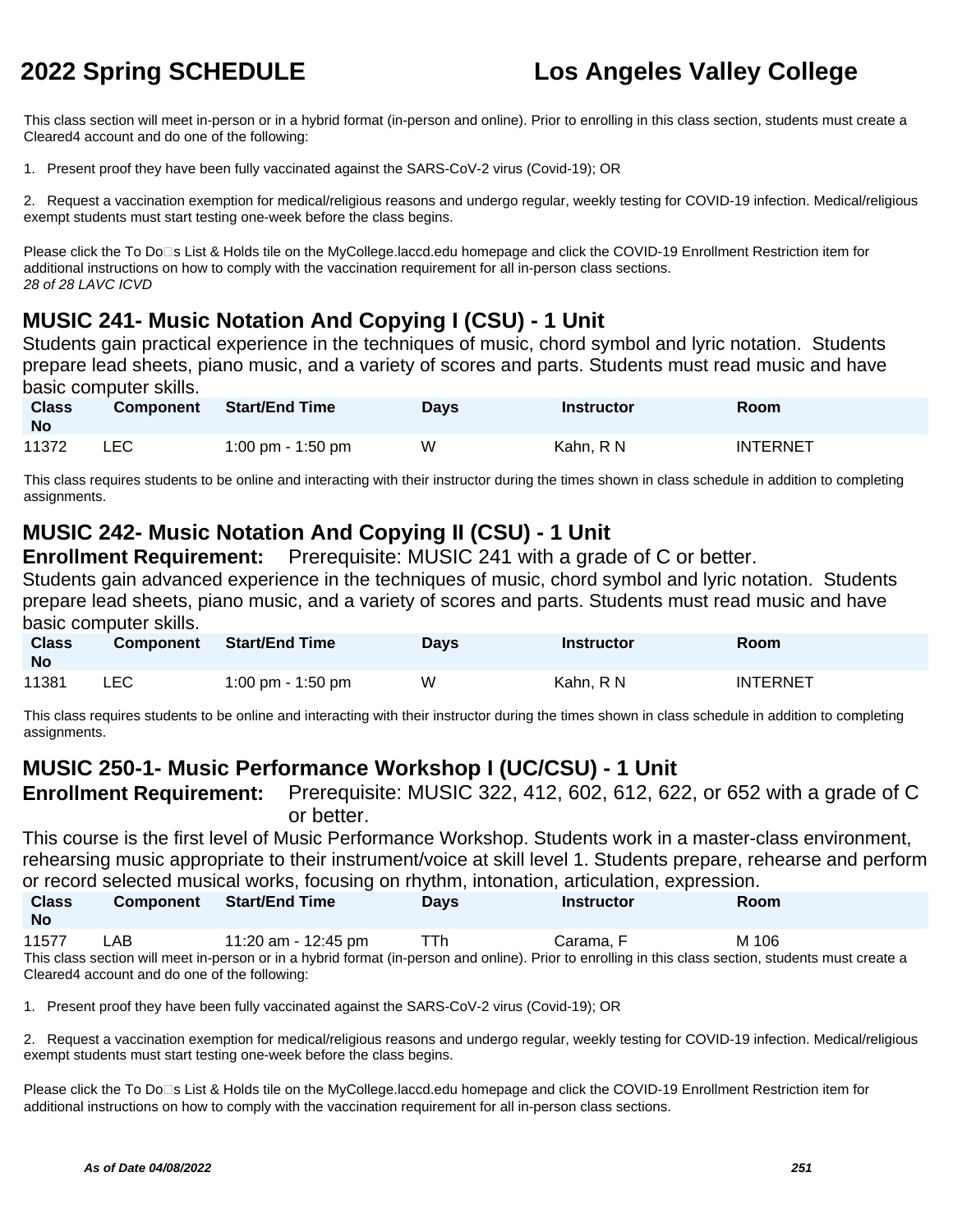28 of 28 LAVC ICVD

# **MUSIC 250-2- Music Performance Workshop II (UC/CSU) - 1 Unit**

**Enrollment Requirement:** Prerequisite: MUSIC 250-1 with a grade of C or better.

This course is the second level of Music Performance Workshop and provides students the opportunity to perform in a master class environment. This second level focuses on musical interpretation and includes concert preparation, further practice techniques, memorization, stage presence, and critical analysis of performances.

| <b>Class</b> | <b>Component</b>                              | <b>Start/End Time</b> | <b>Davs</b> | <b>Instructor</b>                                                                                                                                     | <b>Room</b> |  |
|--------------|-----------------------------------------------|-----------------------|-------------|-------------------------------------------------------------------------------------------------------------------------------------------------------|-------------|--|
| <b>No</b>    |                                               |                       |             |                                                                                                                                                       |             |  |
| 11605        | _AB.                                          | 11:20 am - 12:45 pm   | TTh         | Carama. F                                                                                                                                             | M 106       |  |
|              |                                               |                       |             | This class section will meet in-person or in a hybrid format (in-person and online). Prior to enrolling in this class section, students must create a |             |  |
|              | Cleared4 account and do one of the following: |                       |             |                                                                                                                                                       |             |  |

1. Present proof they have been fully vaccinated against the SARS-CoV-2 virus (Covid-19); OR

2. Request a vaccination exemption for medical/religious reasons and undergo regular, weekly testing for COVID-19 infection. Medical/religious exempt students must start testing one-week before the class begins.

Please click the To Do⊡s List & Holds tile on the MyCollege.laccd.edu homepage and click the COVID-19 Enrollment Restriction item for additional instructions on how to comply with the vaccination requirement for all in-person class sections. 8 of 8 LAVC ICVD

# **MUSIC 250-3- Music Performance Workshop III (UC/CSU) - 1 Unit**

**Enrollment Requirement:** Prerequisite: MUSIC 250-2 with a grade of C or better.

This course is the third level of Music Performance Workshop and provides students the opportunity to perform in a master class environment. This level includes preparation for life as a musician, entrepreneur, some music business topics, concert preparation, practice techniques, memorization, stage presence, and critical analysis of performances.

| <b>Class</b><br>No | <b>Component</b> | <b>Start/End Time</b> | Days | <b>Instructor</b> | Room  |  |
|--------------------|------------------|-----------------------|------|-------------------|-------|--|
| 18047              | _AB              | 11:20 am - 12:45 pm   | ⊤Th  | Carama. F         | M 106 |  |

This class section will meet in-person or in a hybrid format (in-person and online). Prior to enrolling in this class section, students must create a Cleared4 account and do one of the following:

1. Present proof they have been fully vaccinated against the SARS-CoV-2 virus (Covid-19); OR

2. Request a vaccination exemption for medical/religious reasons and undergo regular, weekly testing for COVID-19 infection. Medical/religious exempt students must start testing one-week before the class begins.

Please click the To Do<sup>n</sup>s List & Holds tile on the MyCollege.laccd.edu homepage and click the COVID-19 Enrollment Restriction item for additional instructions on how to comply with the vaccination requirement for all in-person class sections. 8 of 8 LAVC ICVD

# **MUSIC 250-4- Music Performance Workshop IV (UC/CSU) - 1 Unit**

**Enrollment Requirement:** Prerequisite: MUSIC 250-3 with a grade of C or better.

This course is the fourth level of Music Performance Workshop and provides students the opportunity to perform in a master class environment. This course includes concert preparation, practice techniques, memorization, stage presence, performance anxiety, performance success, and critical analysis of performances.

| <b>Class</b><br><b>Start/End Time</b><br><b>Component</b><br><b>Instructor</b><br>Room<br><b>Days</b> |  |
|-------------------------------------------------------------------------------------------------------|--|
|-------------------------------------------------------------------------------------------------------|--|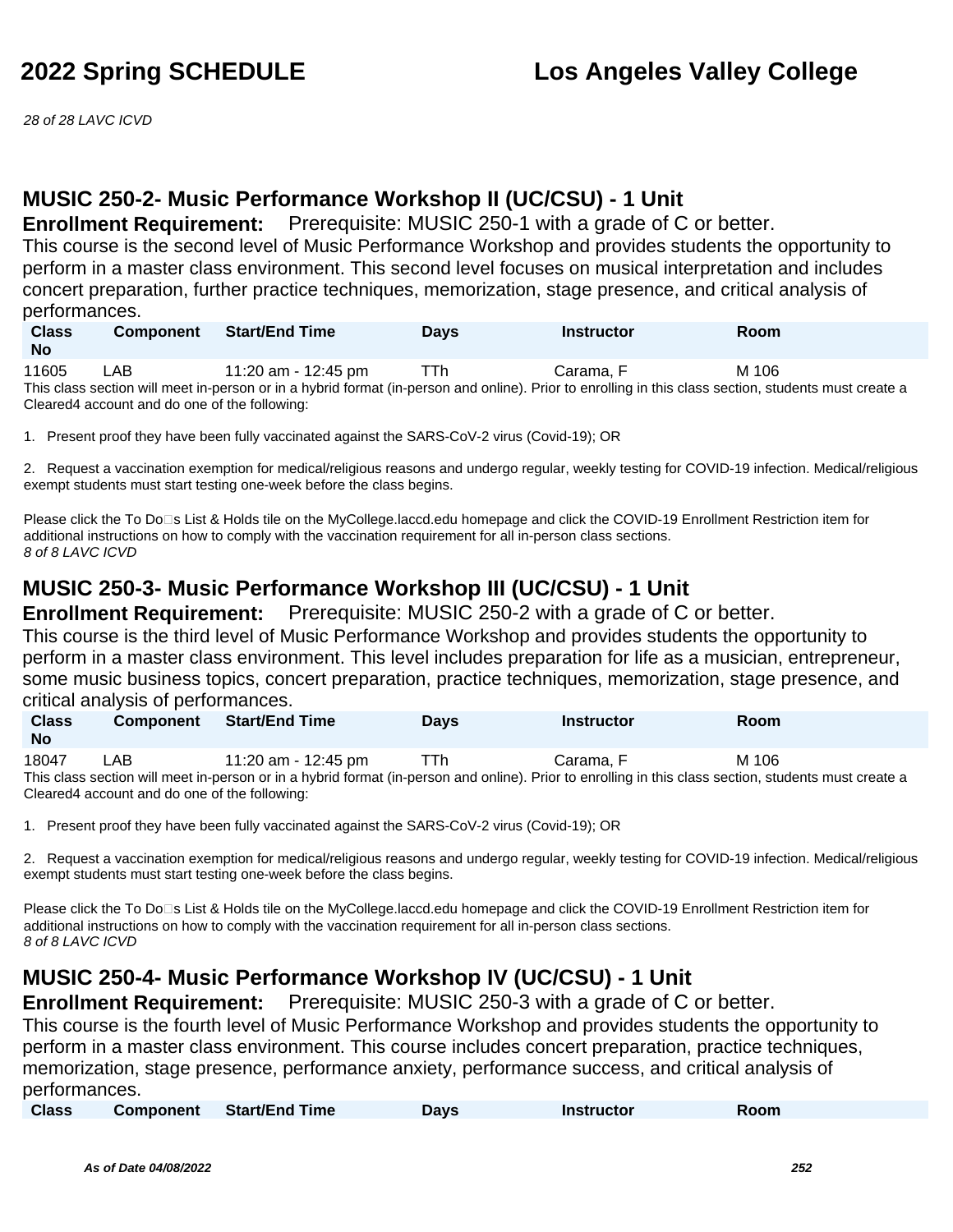### **No**

18048 LAB 11:20 am - 12:45 pm TTh Carama, F M 106 This class section will meet in-person or in a hybrid format (in-person and online). Prior to enrolling in this class section, students must create a Cleared4 account and do one of the following:

1. Present proof they have been fully vaccinated against the SARS-CoV-2 virus (Covid-19); OR

2. Request a vaccination exemption for medical/religious reasons and undergo regular, weekly testing for COVID-19 infection. Medical/religious exempt students must start testing one-week before the class begins.

Please click the To Do<sup>n</sup>s List & Holds tile on the MyCollege.laccd.edu homepage and click the COVID-19 Enrollment Restriction item for additional instructions on how to comply with the vaccination requirement for all in-person class sections. 8 of 8 LAVC ICVD

## **MUSIC 265-1- Recording Arts Workshop I (CSU) - 3 Units**

**Enrollment Requirement:** Prerequisite: MUSIC 165 with a grade of C or better.

This is the first of a three-course intermediate to advanced series in recording arts for students who have previously completed MUS 165. Through lecture and hands-on experience students will study acoustic principles, microphones, multi-track recording, overdubbing and mixing, using hardware equipment and digital audio workstation (DAW) computer applications.

| <b>Class</b><br><b>No</b> | <b>Component</b> | <b>Start/End Time</b>                                                                                                                                 | Davs | Instructor | Room  |
|---------------------------|------------------|-------------------------------------------------------------------------------------------------------------------------------------------------------|------|------------|-------|
| 11731                     | LEC.             | $1:00 \text{ pm} - 3:05 \text{ pm}$                                                                                                                   | м    | Goomas, ST | M 112 |
|                           |                  | This class section will meet in-person or in a hybrid format (in-person and online). Prior to enrolling in this class section, students must create a |      |            |       |

Cleared4 account and do one of the following:

1. Present proof they have been fully vaccinated against the SARS-CoV-2 virus (Covid-19); OR

2. Request a vaccination exemption for medical/religious reasons and undergo regular, weekly testing for COVID-19 infection. Medical/religious exempt students must start testing one-week before the class begins.

Please click the To Do⊡s List & Holds tile on the MyCollege.laccd.edu homepage and click the COVID-19 Enrollment Restriction item for additional instructions on how to comply with the vaccination requirement for all in-person class sections. 28 of 28 LAVC ICVD

### **AND**

11736 LAB 3:05 pm - 5:10 pm M Goomas, ST M 112 This class will meet on campus. Masks and physical distancing are required.

### **MUSIC 265-2- Recording Arts Workshop II (CSU) - 3 Units**

**Enrollment Requirement:** Prerequisite: MUSIC 265-1 with a grade of C or better.

This is the second of a three-course intermediate to advanced series in recording arts for students who have previously completed MUS 265-1. Through lecture and hands-on experience students will study acoustic principles, advanced multi-track recording techniques, advanced microphone techniques, signal processing, track groups, and techniques for creating a balanced and effective mix.

| <b>Class</b><br><b>No</b> | <b>Component</b> | Start/End Time                                                                                                                                        | <b>Days</b> | <b>Instructor</b> | Room  |
|---------------------------|------------------|-------------------------------------------------------------------------------------------------------------------------------------------------------|-------------|-------------------|-------|
| 11751                     | LEC .            | 1:00 pm $-$ 3:05 pm                                                                                                                                   | M           | Goomas. S T       | M 112 |
|                           |                  | This class section will meet in-person or in a hybrid format (in-person and online). Prior to enrolling in this class section, students must create a |             |                   |       |

Cleared4 account and do one of the following:

1. Present proof they have been fully vaccinated against the SARS-CoV-2 virus (Covid-19); OR

2. Request a vaccination exemption for medical/religious reasons and undergo regular, weekly testing for COVID-19 infection. Medical/religious exempt students must start testing one-week before the class begins.

Please click the To Do<sup>n</sup>s List & Holds tile on the MyCollege.laccd.edu homepage and click the COVID-19 Enrollment Restriction item for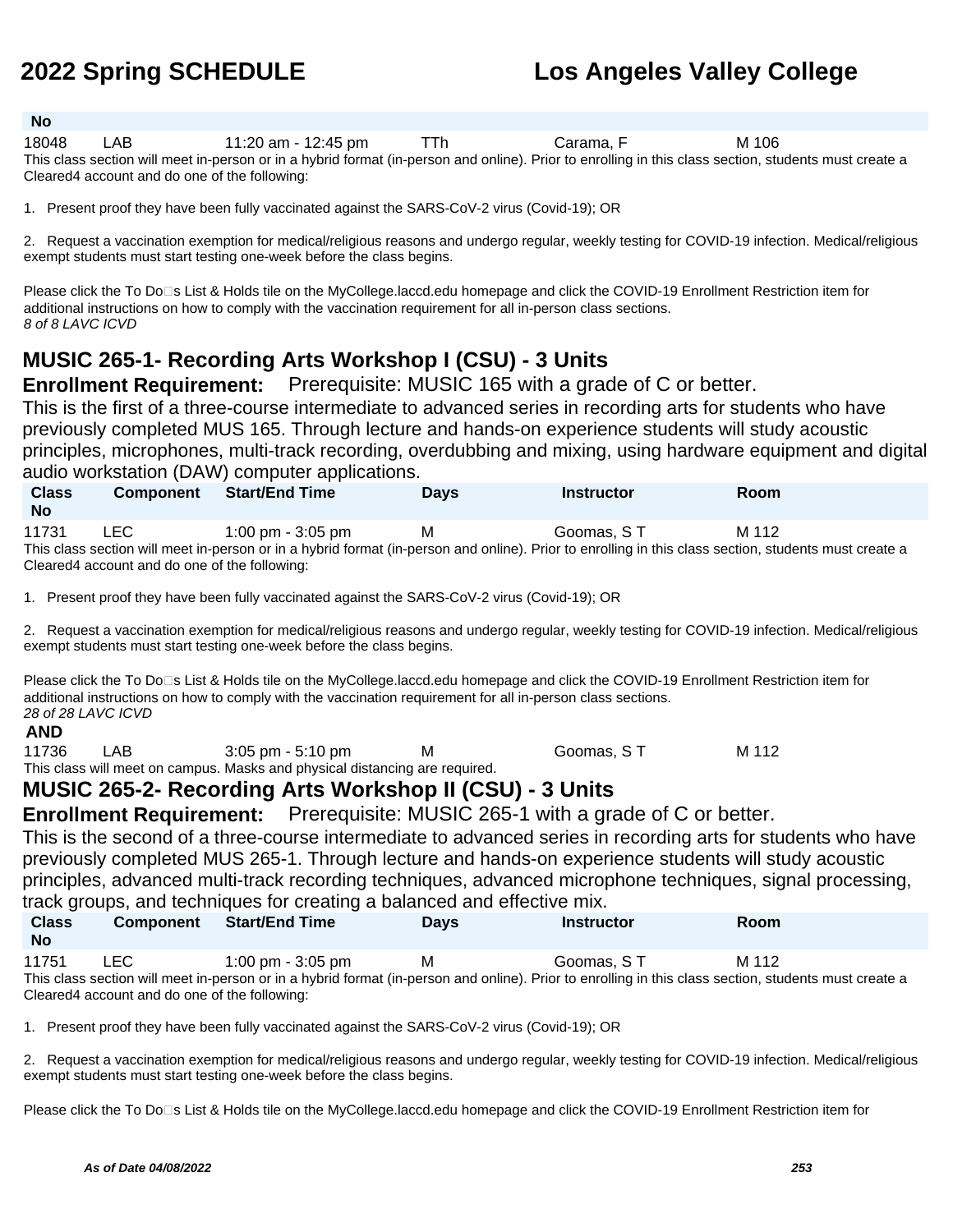additional instructions on how to comply with the vaccination requirement for all in-person class sections. 10 of 10 LAVC ICVD

### **AND**

11754 LAB 3:05 pm - 5:10 pm M Goomas, ST M 112 This class will meet on campus. Masks and physical distancing are required.

## **MUSIC 265-3- Recording Arts Workshop III (CSU) - 3 Units**

This is the third of a three-course intermediate to advanced series in recording arts for students who have previously completed MUS 265-2. Through lecture and hands-on experience students will study acoustic principles, advanced multi-track recording, advanced audio editing and track comping, advanced signal processing, and mastering techniques.

| <b>Class</b><br><b>No</b> | <b>Component</b> | <b>Start/End Time</b> | Days | <b>Instructor</b> | Room  |
|---------------------------|------------------|-----------------------|------|-------------------|-------|
| 11778                     | <b>LEC</b>       | 1:00 pm - 3:05 pm     | M    | Goomas, ST        | M 112 |

This class section will meet in-person or in a hybrid format (in-person and online). Prior to enrolling in this class section, students must create a Cleared4 account and do one of the following:

1. Present proof they have been fully vaccinated against the SARS-CoV-2 virus (Covid-19); OR

2. Request a vaccination exemption for medical/religious reasons and undergo regular, weekly testing for COVID-19 infection. Medical/religious exempt students must start testing one-week before the class begins.

Please click the To Do<sup>n</sup>s List & Holds tile on the MyCollege.laccd.edu homepage and click the COVID-19 Enrollment Restriction item for additional instructions on how to comply with the vaccination requirement for all in-person class sections. 5 of 5 LAVC ICVD

### **AND**

11783 LAB 3:05 pm - 5:10 pm M Goomas, S T M 112 This class will meet on campus. Masks and physical distancing are required.

## **MUSIC 270-2- DJ Workshop II (NDA) (RPT 0) - 3 Units**

**Enrollment Requirement:** Prerequisite: MUSIC 270 with a grade of C or better.

Students will continue mastering techniques learned in MUS 270 DJ Workshop I, composing original commercial media pieces created with Logic X, intermediate beat-matching skills using Pioneer Rekordbox and Traktor 3 , mixing live effects during performances, and basic music theory. Additional topics include advancing from amateur DJing to booking professional engagements, recording techniques using live instruments and vocals, vocal remix techniques, vocal mash-ups, MIDI mapping, and audio sampling. Students will also engage in marketing and branding, streaming online, developing websites, social networking, creating and managing bookings, hiring agents, and producing Electronic Press Kits. **Class No Component Start/End Time Days Instructor Room**

17996 LEC 6:00 pm - 8:05 pm Th Gutierrez, I M M 112 This class section will meet in-person or in a hybrid format (in-person and online). Prior to enrolling in this class section, students must create a Cleared4 account and do one of the following:

1. Present proof they have been fully vaccinated against the SARS-CoV-2 virus (Covid-19); OR

2. Request a vaccination exemption for medical/religious reasons and undergo regular, weekly testing for COVID-19 infection. Medical/religious exempt students must start testing one-week before the class begins.

Please click the To Do□s List & Holds tile on the MyCollege.laccd.edu homepage and click the COVID-19 Enrollment Restriction item for additional instructions on how to comply with the vaccination requirement for all in-person class sections. 28 of 28 LAVC ICVD

### **AND**

| 17997 | LAB | 8:05 pm - 10:10 pm                                                          | Gutierrez, I M | M 112 |
|-------|-----|-----------------------------------------------------------------------------|----------------|-------|
|       |     | This class will meet on campus. Masks and physical distancing are required. |                |       |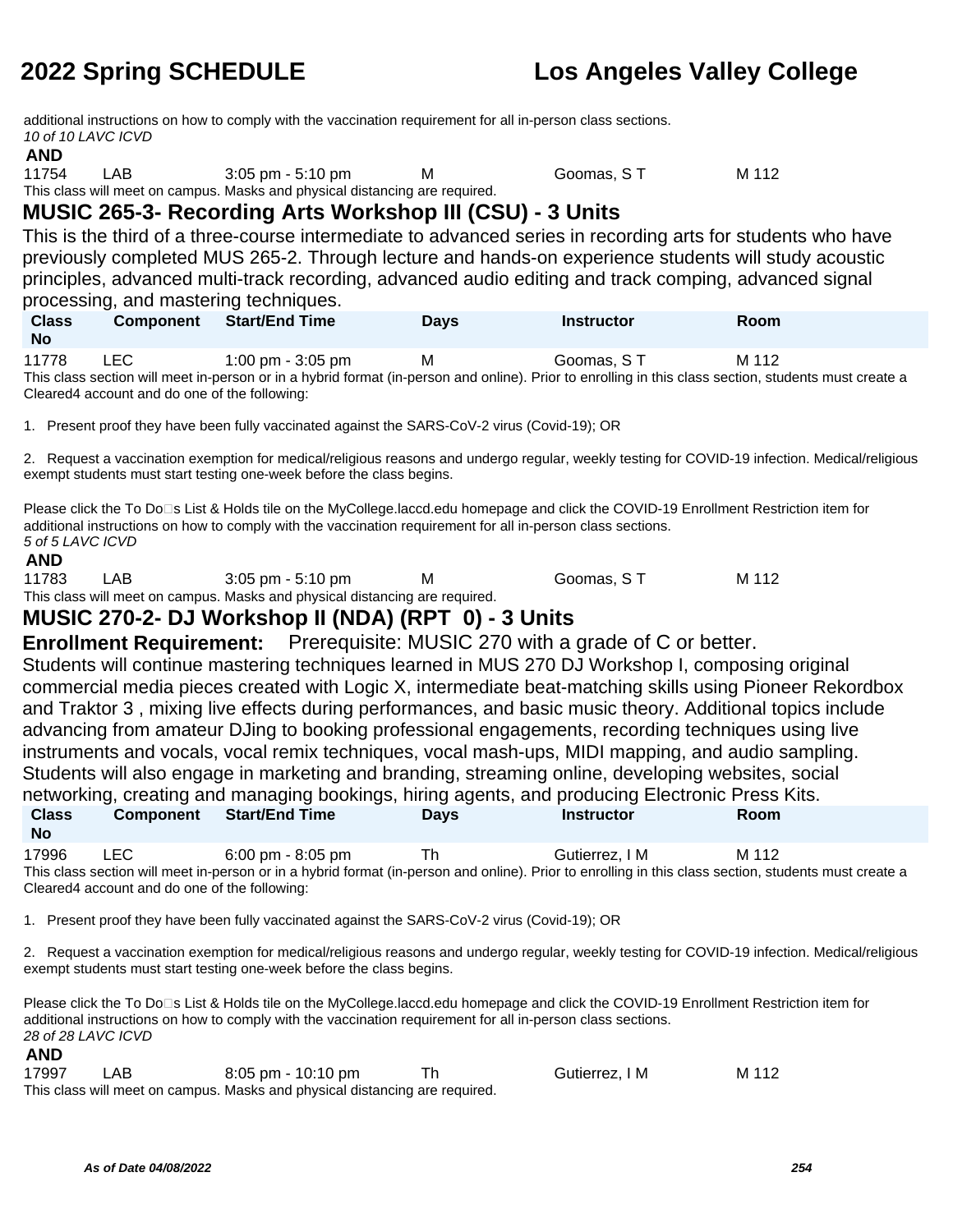## **MUSIC 271- Songwriters' Workshop I (UC/CSU) - 3 Units**

Students learn the conventions of songwriting and compose and produce original music and lyrics in a variety of styles, including jazz, rock, latin, hip hop, and other genres.

| <b>Class</b><br><b>No</b> | <b>Component</b> | <b>Start/End Time</b>               | Days | Instructor | Room            |
|---------------------------|------------------|-------------------------------------|------|------------|-----------------|
| 11412                     | LEC              | $3:10 \text{ pm} - 6:20 \text{ pm}$ | Th   | Kahn, R N  | <b>INTERNET</b> |

This class requires students to be online and interacting with their instructor during the times shown in class schedule in addition to completing assignments.

## **MUSIC 281- Commercial Music Techniques I (CSU) - 3 Units**

**Enrollment Requirement:** Prerequisite: MUSIC 206 with a grade of C or better.

This course specializes in production, multi-media applications, audio techniques, song writing, arranging, and/or performance.

| <b>Class</b><br><b>No</b> | <b>Component</b> | <b>Start/End Time</b> | Days | <b>Instructor</b> | Room            |
|---------------------------|------------------|-----------------------|------|-------------------|-----------------|
| 25591                     | LEC.             | $9:00$ am - 11:00 am  |      | Kahn. R N         | <b>INTERNET</b> |

This class requires students to be online and interacting with their instructor during the times shown in class schedule in addition to completing assignments. **AND**

| 25592 | LAB . | 11:00 am - 1:00 pm |  | Kahn. R N<br>______ | <b>INTERNET</b> |
|-------|-------|--------------------|--|---------------------|-----------------|
|-------|-------|--------------------|--|---------------------|-----------------|

This class requires students to be online and interacting with their instructor during the times shown in class schedule in addition to completing assignments.

### **MUSIC 282- Commercial Music Techniques II (CSU) - 3 Units**

**Enrollment Requirement:** Prerequisite: MUSIC 281 with a grade of C or better.

This course continues to develop the skills in production, score realization, talent promotion, writing for television and film, and/or other commercial applications.

| <b>Class</b><br><b>No</b> | <b>Component</b> | Start/End Time       | Days | Instructor | Room            |
|---------------------------|------------------|----------------------|------|------------|-----------------|
| 25593                     | LEC              | $9:00$ am - 11:00 am |      | Kahn. R N  | <b>INTERNET</b> |

This class requires students to be online and interacting with their instructor during the times shown in class schedule in addition to completing assignments.

**AND**

25594 LAB 11:00 am - 1:00 pm F Kahn, R N INTERNET

This class requires students to be online and interacting with their instructor during the times shown in class schedule in addition to completing assignments.

## **MUSIC 321- Elementary Piano I (UC/CSU) - 2 Units**

**Enrollment Requirement:** Maximum of 4 enrollments in the Music - Piano Course Family. This course is the first in a series of classes for beginning piano students. The class is open to both Music Majors and non-Music Majors. No prior piano playing ability is required. Consult the course catalog at each college for specific course content details.

| <b>Class</b><br><b>No</b> | <b>Component</b> | Start/End Time       | <b>Days</b> | Instructor  | Room  |
|---------------------------|------------------|----------------------|-------------|-------------|-------|
| 11816                     | <b>LEC</b>       | $9:40$ am - 10:30 am |             | Hannifan. P | M 100 |

This class will be offered in a hybrid format, which requires students to meet in-person, face-to-face with their instructor during the times shown AND to work online during the scheduled times and/or independently each week for the amount of TBA hours shown on schedule in addition to completing assignments.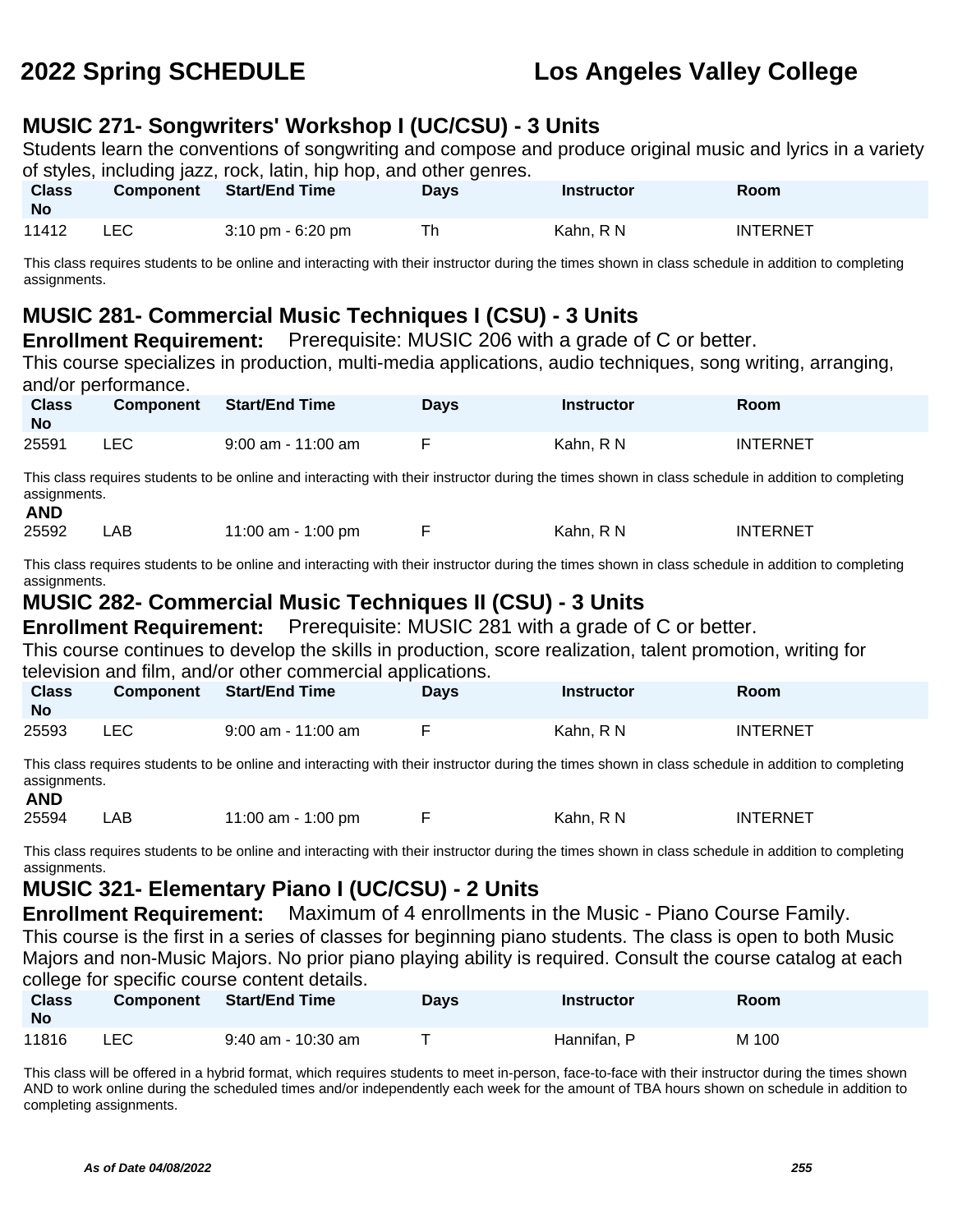This class section will meet in-person or in a hybrid format (in-person and online). Prior to enrolling in this class section, students must create a Cleared4 account and do one of the following:

1. Present proof they have been fully vaccinated against the SARS-CoV-2 virus (Covid-19); OR

2. Request a vaccination exemption for medical/religious reasons and undergo regular, weekly testing for COVID-19 infection. Medical/religious exempt students must start testing one-week before the class begins.

Please click the To Do□s List & Holds tile on the MyCollege.laccd.edu homepage and click the COVID-19 Enrollment Restriction item for additional instructions on how to comply with the vaccination requirement for all in-person class sections. 28 of 28 LAVC ICVD **AND**

|       |      | 2.05        | -- |          |             |
|-------|------|-------------|----|----------|-------------|
| 11824 | ∟AB. | hrs/wk<br>. | וט | ≧nnitan. | FRNF.<br>IN |

This class will be offered in a hybrid format, which requires students to meet in-person, face-to-face with their instructor during the times shown AND to work online during the scheduled times and/or independently each week for the amount of TBA hours shown on schedule in addition to completing assignments.

11835 LEC 0:50 hrs/wk TBA Rydell, C J INTERNET

This class requires students to work online independently each week for the amount of TBA time shown in addition to completing assignments. **AND**<br>11847

11847 LAB 2:05 hrs/wk TBA Rydell, C J INTERNET

This class requires students to work online independently each week for the amount of TBA time shown in addition to completing assignments. **MUSIC 322- Elementary Piano II (UC/CSU) - 2 Units**

**Enrollment Requirement:** Prerequisite: MUSIC 321 with a grade of C or better. Maximum of 4 enrollments in the Music - Piano Course Family.

This course is the second in a series of classes for beginning piano students who have already completed MUSIC 321. The class is open to both Music Majors and non-Music Majors. Consult the course catalog at each college for $\square$ specific course content details.

| <b>Class</b><br><b>No</b> | <b>Component</b> | <b>Start/End Time</b> | Days | <b>Instructor</b> | Room            |
|---------------------------|------------------|-----------------------|------|-------------------|-----------------|
| 12052                     | LEC              | $0:50$ hrs/wk         | тва  | Nickols, C G      | <b>INTERNET</b> |

This class requires students to work online independently each week for the amount of TBA time shown in addition to completing assignments. **AND**

12060 LAB 2:05 hrs/wk TBA Nickols, C G INTERNET

This class requires students to work online independently each week for the amount of TBA time shown in addition to completing assignments.

### **MUSIC 323- Elementary Piano III (UC/CSU) - 2 Units**

**Enrollment Requirement:** Prerequisite: MUSIC 322 with a grade of C or better. Maximum of 4 enrollments in the Music - Piano Course Family.

This course is the third in a series of classes for beginning piano students who have already completed MUS 321 and 322. The class is open to both Music Majors and non-Music Majors. Consult the course catalog at each college for specific course content details.

| <b>Class</b><br><b>No</b> | <b>Component</b> | <b>Start/End Time</b> | <b>Days</b> | <b>Instructor</b> | Room            |
|---------------------------|------------------|-----------------------|-------------|-------------------|-----------------|
| 16713                     | LEC              | $0:50$ hrs/wk         | TBA         | Garvey, F J       | <b>INTERNET</b> |

This class requires students to work online independently each week for the amount of TBA time shown in addition to completing assignments. **AND**

| <b>INTERNET</b><br>16714<br>тва<br>$2:05$ hrs/wk<br>AB<br>Garvey, F |  |
|---------------------------------------------------------------------|--|
|---------------------------------------------------------------------|--|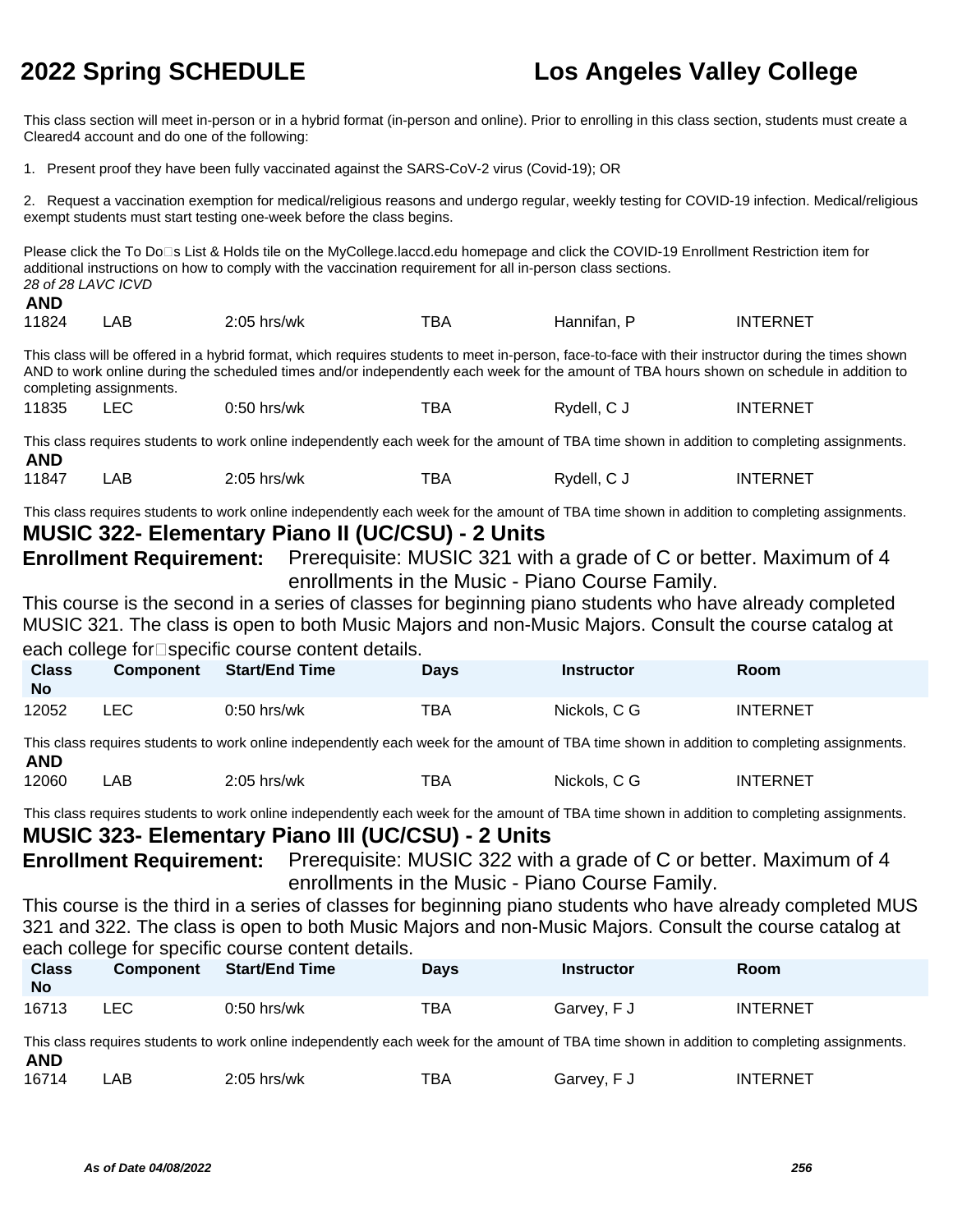This class requires students to work online independently each week for the amount of TBA time shown in addition to completing assignments.

### **MUSIC 324- Elementary Piano IV (UC/CSU) - 2 Units**

**Enrollment Requirement:** Prerequisite: MUSIC 323 with a grade of C or better. Maximum of 4 enrollments in the Music - Piano Course Family.

This course is the fourth in a series of classes for beginning piano students who have already completed MUS 321, 322 and 324. The class is open to both Music Majors and non-Music Majors. Consult the course catalog at each college for specific course content details.

| <b>Class</b><br><b>No</b> | <b>Component</b> | <b>Start/End Time</b> | Days | <b>Instructor</b> | Room            |
|---------------------------|------------------|-----------------------|------|-------------------|-----------------|
| 16715                     | LEC              | $0:50$ hrs/wk         | TBA  | Garvey, F J       | <b>INTERNET</b> |

This class requires students to work online independently each week for the amount of TBA time shown in addition to completing assignments. **AND**<br>16716

16716 LAB 2:05 hrs/wk TBA Garvey, F J INTERNET

This class requires students to work online independently each week for the amount of TBA time shown in addition to completing assignments.

### **MUSIC 401- Classical Voice I - 1 Unit**

**Enrollment Requirement:** Maximum of 4 enrollments in the Music - Voice Course Family. The student concentrates on general basic fundamentals of singing using vocal exercises and simple arias and art songs in Italian. Italian pronunciation and vocal style will be studied. (If prerequisite is not met, enrollment is subject to audition.)

| <b>Class</b><br><b>No</b> | <b>Component</b> | <b>Start/End Time</b>               | <b>Days</b> | <b>Instructor</b> | Room                                                                                                                                                                                                                                               |
|---------------------------|------------------|-------------------------------------|-------------|-------------------|----------------------------------------------------------------------------------------------------------------------------------------------------------------------------------------------------------------------------------------------------|
| 27153                     | LAB              | $7:00 \text{ pm} - 9:00 \text{ pm}$ |             | Nova, C P         | M 106                                                                                                                                                                                                                                              |
| And                       | LAB              | $0:50$ hrs/wk                       | тва         | Nova, C P<br>.    | <b>INTERNET</b><br>$\sim$ . The set of the set of the set of the set of the set of the set of the set of the set of the set of the set of the set of the set of the set of the set of the set of the set of the set of the set of the set of the s |

This class section will meet in-person or in a hybrid format (in-person and online). Prior to enrolling in this class section, students must create a Cleared4 account and do one of the following:

1. Present proof they have been fully vaccinated against the SARS-CoV-2 virus (Covid-19); OR

2. Request a vaccination exemption for medical/religious reasons and undergo regular, weekly testing for COVID-19 infection. Medical/religious exempt students must start testing one-week before the class begins.

Please click the To Do<sup>n</sup>s List & Holds tile on the MyCollege.laccd.edu homepage and click the COVID-19 Enrollment Restriction item for additional instructions on how to comply with the vaccination requirement for all in-person class sections. Please contact Christian Nova (novacp@lavc.edu) for class details. Class is a hybrid of weekly in-person instruction and asynchronous online

work. 28 of 28 LAVC ICVD

(Starts 03/07/2022, Ends 06/06/2022)

## **MUSIC 411- Elementary Voice I (UC/CSU) - 2 Units**

**Enrollment Requirement:** Maximum of 4 enrollments in the Music - Voice Course Family. This course is an introduction to vocal technique and aesthetic interpretation/expression, including posture and alignment, breath management, phonation, resonance, and articulation. Solo literature is selected according to each student's level and ability.

| <b>Class</b> | <b>Component</b> Start/End Time | <b>Days</b> | <b>Instructor</b> | Room |
|--------------|---------------------------------|-------------|-------------------|------|
| No           |                                 |             |                   |      |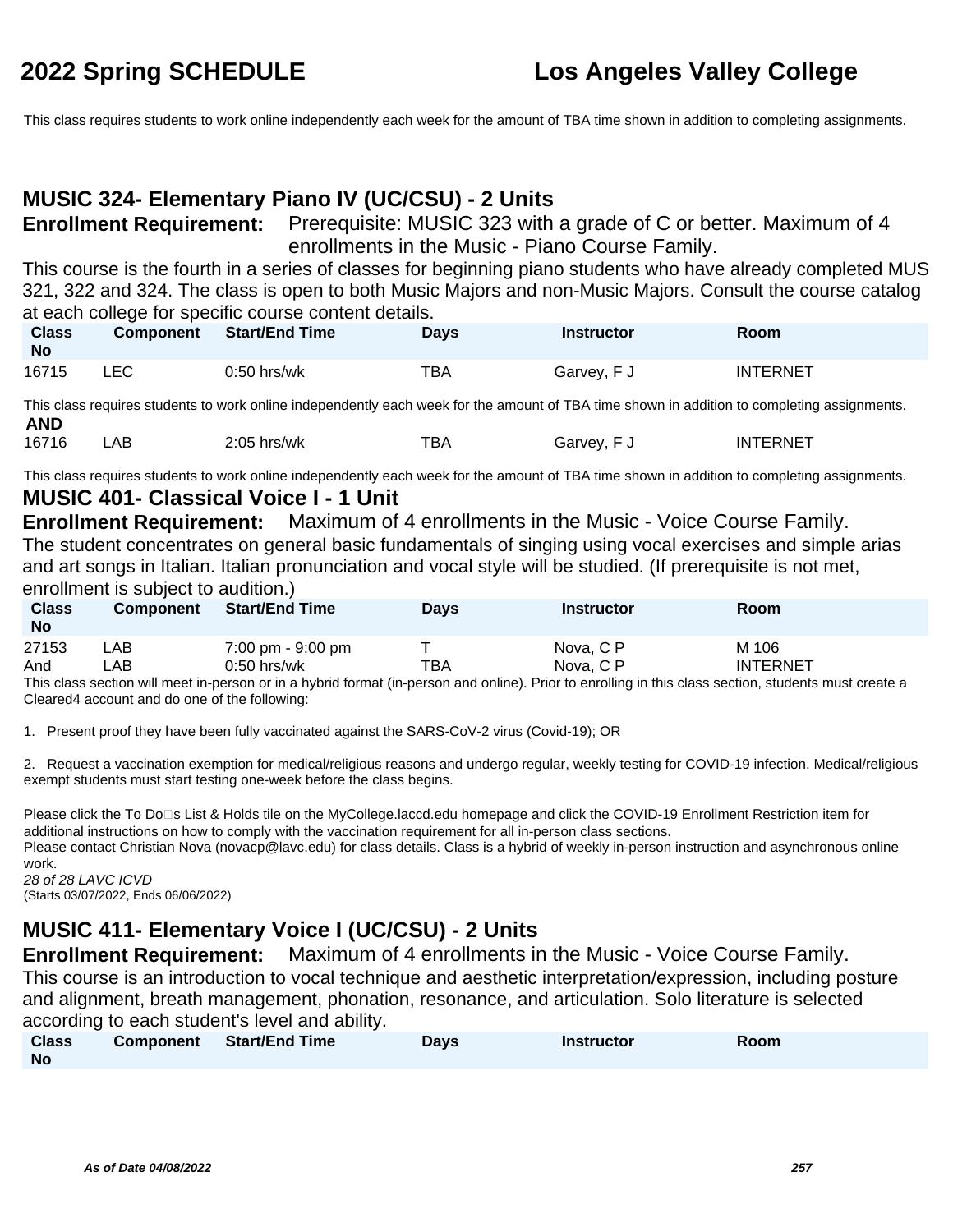12407 LEC 9:40 am - 10:10 am MW Carlos, G M M 104 This class section will meet in-person or in a hybrid format (in-person and online). Prior to enrolling in this class section, students must create a Cleared4 account and do one of the following:

1. Present proof they have been fully vaccinated against the SARS-CoV-2 virus (Covid-19); OR

2. Request a vaccination exemption for medical/religious reasons and undergo regular, weekly testing for COVID-19 infection. Medical/religious exempt students must start testing one-week before the class begins.

Please click the To Do⊡s List & Holds tile on the MyCollege.laccd.edu homepage and click the COVID-19 Enrollment Restriction item for additional instructions on how to comply with the vaccination requirement for all in-person class sections. 28 of 28 LAVC ICVD

### **AND**

12413 LAB 10:10 am - 11:05 am MW Carlos, G M M 104 This class section will meet in-person or in a hybrid format (in-person and online). Prior to enrolling in this class section, students must create a Cleared4 account and do one of the following:

1. Present proof they have been fully vaccinated against the SARS-CoV-2 virus (Covid-19); OR

2. Request a vaccination exemption for medical/religious reasons and undergo regular, weekly testing for COVID-19 infection. Medical/religious exempt students must start testing one-week before the class begins.

Please click the To Do⊡s List & Holds tile on the MyCollege.laccd.edu homepage and click the COVID-19 Enrollment Restriction item for additional instructions on how to comply with the vaccination requirement for all in-person class sections.

### **MUSIC 501- College Choir (UC/CSU) (RPT 3) - 1 Unit**

**Enrollment Requirement:** Prerequisite: None. A successful audition the first day of class is required for continued enrollment.

Students are introduced to choral ensemble singing. Emphasis is placed on vocal technique and choral elements, such as blend, intonation, diction and music reading. Repertoire is chosen on the basis of the ensemble's ability and represents historical and current styles of music. Consult the college catalog for specific information.

| <b>Class</b><br><b>No</b>                                                                                                                             | <b>Component</b> | <b>Start/End Time</b> | <b>Davs</b> | <b>Instructor</b> | <b>Room</b> |  |
|-------------------------------------------------------------------------------------------------------------------------------------------------------|------------------|-----------------------|-------------|-------------------|-------------|--|
| 12622                                                                                                                                                 | _AB_             | 11:20 am - 12:45 pm   | МW          | Carlos, G M       | M 106       |  |
| This class section will meet in-person or in a hybrid format (in-person and online). Prior to enrolling in this class section, students must create a |                  |                       |             |                   |             |  |
| Cleared4 account and do one of the following:                                                                                                         |                  |                       |             |                   |             |  |

1. Present proof they have been fully vaccinated against the SARS-CoV-2 virus (Covid-19); OR

2. Request a vaccination exemption for medical/religious reasons and undergo regular, weekly testing for COVID-19 infection. Medical/religious exempt students must start testing one-week before the class begins.

Please click the To Do<sup>n</sup>s List & Holds tile on the MyCollege.laccd.edu homepage and click the COVID-19 Enrollment Restriction item for additional instructions on how to comply with the vaccination requirement for all in-person class sections. 28 of 28 LAVC ICVD

### **MUSIC 531- Philharmonic Choir (UC/CSU) (RPT 3) - 1 Unit**

**Enrollment Requirement:** Prerequisite: None. Students are encouraged to enroll at registration. A successful audition on the first day of class is required for continued enrollment.

Students prepare, rehearse and perform selected musical works for a large intermediate choir, focusing on rhythm, intonation, articulation, expression, blend and balance, following the conductor, appropriate performance practice, and professional standards of conduct. (Confirmation of enrollment subject to audition.) **Class Component Start/End Time Days Instructor Room**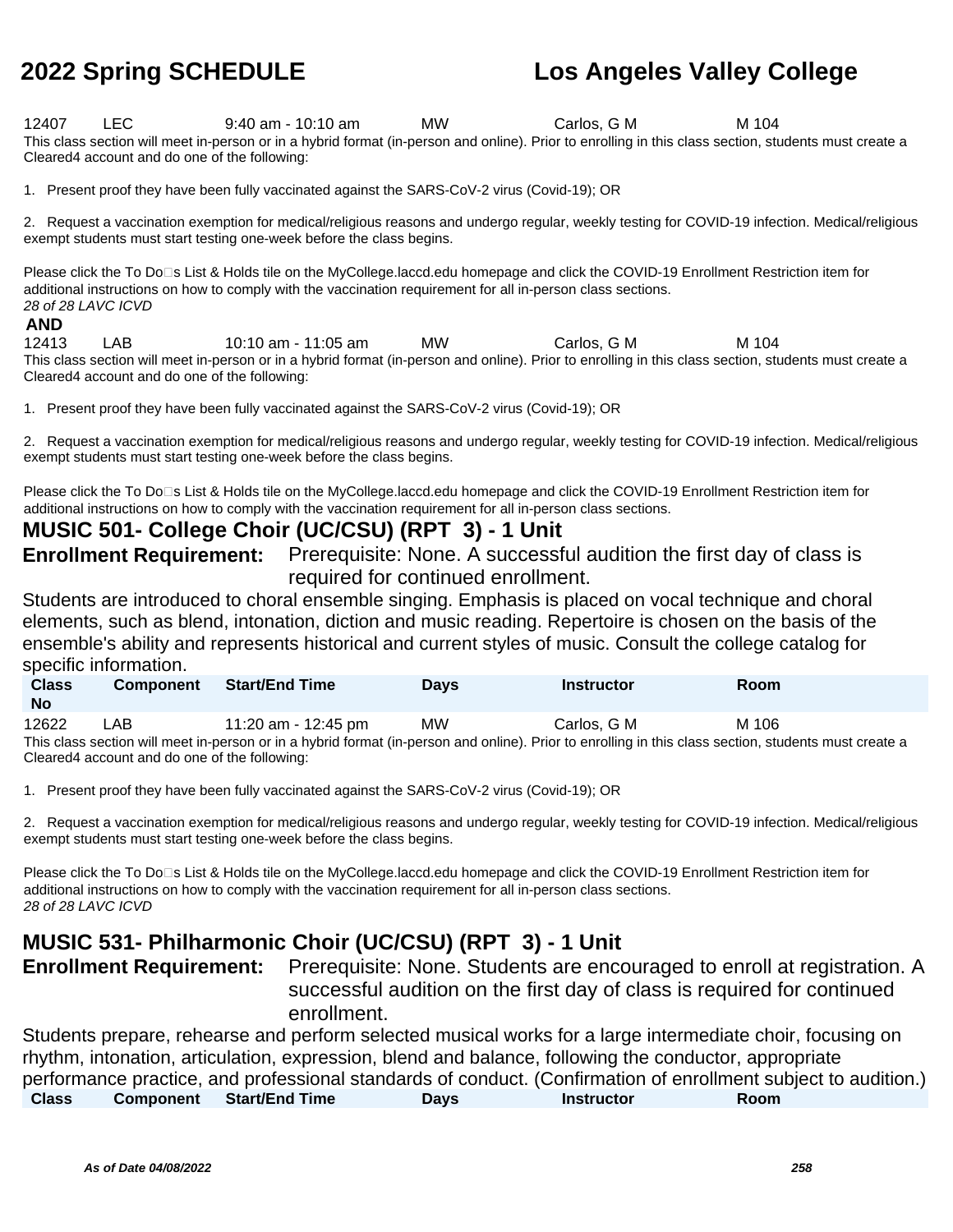**No** 16719 LAB 6:50 pm - 10:00 pm W Hannifan, P INTERNET

This class requires students to be online and interacting with their instructor during the times shown in class schedule in addition to completing assignments.

Music 531 is repeatable four (4) times. If you have exceeded your allowable number of repeats, please enroll in "OLD ADL 501CE - Community Chorus." Contact Charlie Kim for further info: kimcb@laccd.edu

## **MUSIC 563- Chamber Singers (UC/CSU) (RPT 3) - 1.5 Units**

**Enrollment Requirement:** Prerequisite: None. Students are encouraged to enroll at registration. A successful audition on the first day of class is required for continued enrollment.

This course is for the study, rehearsal, and public performance of literature appropriate to the small ensemble, with an emphasis on the continued development of skills, such as vocal technique, blend, intonation, diction and intermediate to advanced music literacy skills. A successful audition the first day of class is required for continued enrollment.

| <b>Class</b><br><b>No</b>                                                                                                                             | <b>Component</b> | <b>Start/End Time</b> | Davs | Instructor  | Room  |  |
|-------------------------------------------------------------------------------------------------------------------------------------------------------|------------------|-----------------------|------|-------------|-------|--|
| 16721                                                                                                                                                 | ∟AB⊹             | 1:00 pm $-$ 3:00 pm   | TTh. | Carlos, G M | M 106 |  |
| And                                                                                                                                                   | _AB.             | $1:20$ hrs/wk         | ТВА  | Carlos, G M | M 106 |  |
| This close soction will most in person or in a bybrid format (in person and opling). Prior to eprolling in this close soction, students must create a |                  |                       |      |             |       |  |

ierson or in a nybrid format (in-person and online). Prior to enrolling in this class section, students must create a Cleared4 account and do one of the following:

1. Present proof they have been fully vaccinated against the SARS-CoV-2 virus (Covid-19); OR

2. Request a vaccination exemption for medical/religious reasons and undergo regular, weekly testing for COVID-19 infection. Medical/religious exempt students must start testing one-week before the class begins.

Please click the To Do□s List & Holds tile on the MyCollege.laccd.edu homepage and click the COVID-19 Enrollment Restriction item for additional instructions on how to comply with the vaccination requirement for all in-person class sections. 28 of 28 LAVC ICVD

## **MUSIC 651- Classical Guitar I (UC/CSU) - 2 Units**

**Enrollment Requirement:** Maximum of 4 enrollments in the Music - Classical Guitar Course Family.

This is the first in a series of courses in Classical guitar technique, note reading, repertoire, and performance practices. Each student must bring their own nylon string guitar.

| <b>Class</b><br>No | <b>Component</b> | <b>Start/End Time</b> | ັັ<br><b>Days</b> | Instructor    | Room            |
|--------------------|------------------|-----------------------|-------------------|---------------|-----------------|
| 10851              | LEC              | $6:50$ pm - 7:55 pm   | W                 | Charnofsky, J | <b>INTERNET</b> |

This class requires students to be online and interacting with their instructor during the times shown in class schedule in addition to completing assignments.

| 10859 | 7:55 pm - 10:00 pm | Charnofsky, J | <b>INTERNET</b> |
|-------|--------------------|---------------|-----------------|

This class requires students to be online and interacting with their instructor during the times shown in class schedule in addition to completing assignments.

### **MUSIC 652- Classical Guitar II (UC/CSU) - 2 Units**

**Enrollment Requirement:** Prerequisite of MUSIC 651 with a grade of C or better. If the prerequisite is not met, enrollment is subject to audition. Maximum of 4 enrollments in the Music - Classical Guitar Course Family.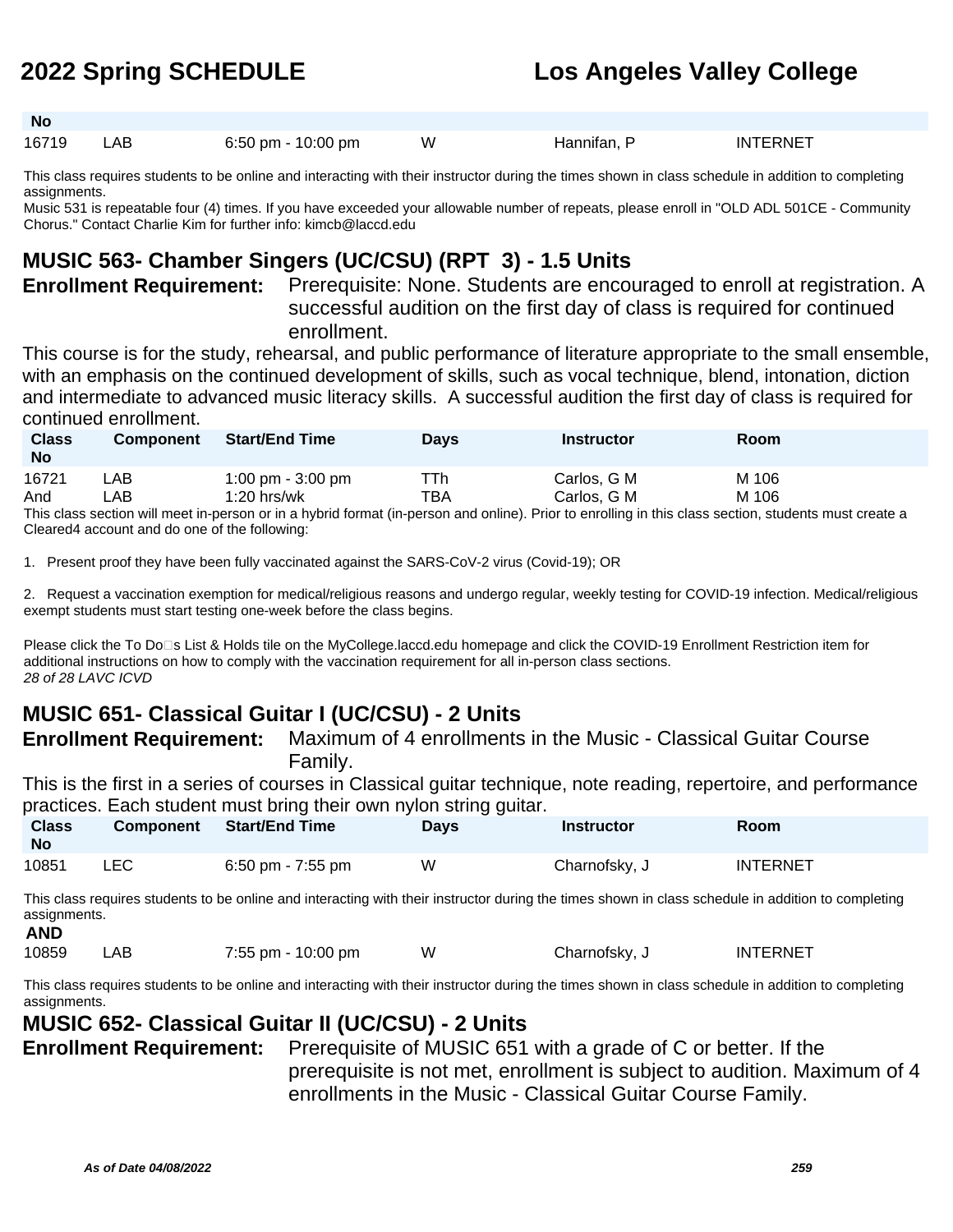| This is the second in a series of courses in Classical guitar technique, note reading, repertoire, and<br>performance practices. Each student must bring their own nylon string guitar. |                                                                                                         |                                                                                                                                                    |             |                                                                                                                                 |                                                                                                                   |  |
|-----------------------------------------------------------------------------------------------------------------------------------------------------------------------------------------|---------------------------------------------------------------------------------------------------------|----------------------------------------------------------------------------------------------------------------------------------------------------|-------------|---------------------------------------------------------------------------------------------------------------------------------|-------------------------------------------------------------------------------------------------------------------|--|
| <b>Class</b><br><b>No</b>                                                                                                                                                               | <b>Component</b>                                                                                        | <b>Start/End Time</b>                                                                                                                              | <b>Days</b> | <b>Instructor</b>                                                                                                               | Room                                                                                                              |  |
| 16722                                                                                                                                                                                   | <b>LEC</b>                                                                                              | 6:50 pm - 7:55 pm                                                                                                                                  | W           | Charnofsky, J                                                                                                                   | <b>INTERNET</b>                                                                                                   |  |
| assignments.<br><b>AND</b>                                                                                                                                                              |                                                                                                         | This class requires students to be online and interacting with their instructor during the times shown in class schedule in addition to completing |             |                                                                                                                                 |                                                                                                                   |  |
| 16723                                                                                                                                                                                   | LAB                                                                                                     | 7:55 pm - 10:00 pm                                                                                                                                 | W           | Charnofsky, J                                                                                                                   | <b>INTERNET</b>                                                                                                   |  |
| assignments.                                                                                                                                                                            |                                                                                                         | This class requires students to be online and interacting with their instructor during the times shown in class schedule in addition to completing |             |                                                                                                                                 |                                                                                                                   |  |
|                                                                                                                                                                                         |                                                                                                         | <b>MUSIC 653- Classical Guitar III (UC/CSU) - 2 Units</b>                                                                                          |             |                                                                                                                                 |                                                                                                                   |  |
|                                                                                                                                                                                         | <b>Enrollment Requirement:</b>                                                                          |                                                                                                                                                    |             | Prerequisite: MUSIC 652 with a grade of C or better. Maximum of 4<br>enrollments in the Music - Classical Guitar Course Family. |                                                                                                                   |  |
|                                                                                                                                                                                         |                                                                                                         |                                                                                                                                                    |             |                                                                                                                                 | This is the third in a series of courses in Classical guitar technique, note reading, repertoire, and performance |  |
| <b>Class</b>                                                                                                                                                                            | <b>Component</b>                                                                                        | practices. Each student must bring their own nylon string quitar.<br><b>Start/End Time</b>                                                         | <b>Days</b> | <b>Instructor</b>                                                                                                               | Room                                                                                                              |  |
| <b>No</b>                                                                                                                                                                               |                                                                                                         |                                                                                                                                                    |             |                                                                                                                                 |                                                                                                                   |  |
| 16724                                                                                                                                                                                   | <b>LEC</b>                                                                                              | 6:50 pm - 7:55 pm                                                                                                                                  | W           | Charnofsky, J                                                                                                                   | <b>INTERNET</b>                                                                                                   |  |
| assignments.<br><b>AND</b>                                                                                                                                                              |                                                                                                         | This class requires students to be online and interacting with their instructor during the times shown in class schedule in addition to completing |             |                                                                                                                                 |                                                                                                                   |  |
| 16725                                                                                                                                                                                   | LAB                                                                                                     | 7:55 pm - 10:00 pm                                                                                                                                 | W           | Charnofsky, J                                                                                                                   | <b>INTERNET</b>                                                                                                   |  |
| assignments.                                                                                                                                                                            |                                                                                                         | This class requires students to be online and interacting with their instructor during the times shown in class schedule in addition to completing |             |                                                                                                                                 |                                                                                                                   |  |
|                                                                                                                                                                                         |                                                                                                         | <b>MUSIC 654- Classical Guitar IV (UC/CSU) - 2 Units</b>                                                                                           |             |                                                                                                                                 |                                                                                                                   |  |
|                                                                                                                                                                                         | <b>Enrollment Requirement:</b>                                                                          |                                                                                                                                                    |             | Prerequisite: MUSIC 653 with a grade of C or better. Maximum of 4<br>enrollments in the Music - Classical Guitar Course Family. |                                                                                                                   |  |
|                                                                                                                                                                                         |                                                                                                         | This is the fourth in a series of courses in Classical guitar technique, note reading, repertoire, and                                             |             |                                                                                                                                 |                                                                                                                   |  |
| <b>Class</b>                                                                                                                                                                            | <b>Component</b>                                                                                        | performance practices. Each student must bring their own nylon string guitar.<br><b>Start/End Time</b>                                             | <b>Days</b> | <b>Instructor</b>                                                                                                               | Room                                                                                                              |  |
| No.                                                                                                                                                                                     |                                                                                                         |                                                                                                                                                    |             |                                                                                                                                 |                                                                                                                   |  |
| 16726                                                                                                                                                                                   | <b>LEC</b>                                                                                              | 6:50 pm - 7:55 pm                                                                                                                                  | W           | Charnofsky, J                                                                                                                   | <b>INTERNET</b>                                                                                                   |  |
| assignments.<br><b>AND</b>                                                                                                                                                              |                                                                                                         | This class requires students to be online and interacting with their instructor during the times shown in class schedule in addition to completing |             |                                                                                                                                 |                                                                                                                   |  |
| 16727                                                                                                                                                                                   | <b>LAB</b>                                                                                              | 7:55 pm - 10:00 pm                                                                                                                                 | W           | Charnofsky, J                                                                                                                   | <b>INTERNET</b>                                                                                                   |  |
| assignments.                                                                                                                                                                            |                                                                                                         | This class requires students to be online and interacting with their instructor during the times shown in class schedule in addition to completing |             |                                                                                                                                 |                                                                                                                   |  |
|                                                                                                                                                                                         |                                                                                                         | MUSIC 721- Orchestra (UC/CSU) (RPT 3) - 1 Unit                                                                                                     |             |                                                                                                                                 |                                                                                                                   |  |
| This course provides an opportunity for musicians who play string, woodwind, brass, and percussion                                                                                      |                                                                                                         |                                                                                                                                                    |             |                                                                                                                                 |                                                                                                                   |  |
|                                                                                                                                                                                         | instruments to be a part of a performing ensemble that rehearses orchestral literature until it reaches |                                                                                                                                                    |             |                                                                                                                                 |                                                                                                                   |  |
| <b>Class</b>                                                                                                                                                                            | performance level.<br><b>Component</b>                                                                  | <b>Start/End Time</b>                                                                                                                              | <b>Days</b> | <b>Instructor</b>                                                                                                               | Room                                                                                                              |  |
| <b>No</b>                                                                                                                                                                               |                                                                                                         |                                                                                                                                                    |             |                                                                                                                                 |                                                                                                                   |  |
|                                                                                                                                                                                         |                                                                                                         |                                                                                                                                                    |             |                                                                                                                                 |                                                                                                                   |  |
|                                                                                                                                                                                         |                                                                                                         |                                                                                                                                                    |             |                                                                                                                                 |                                                                                                                   |  |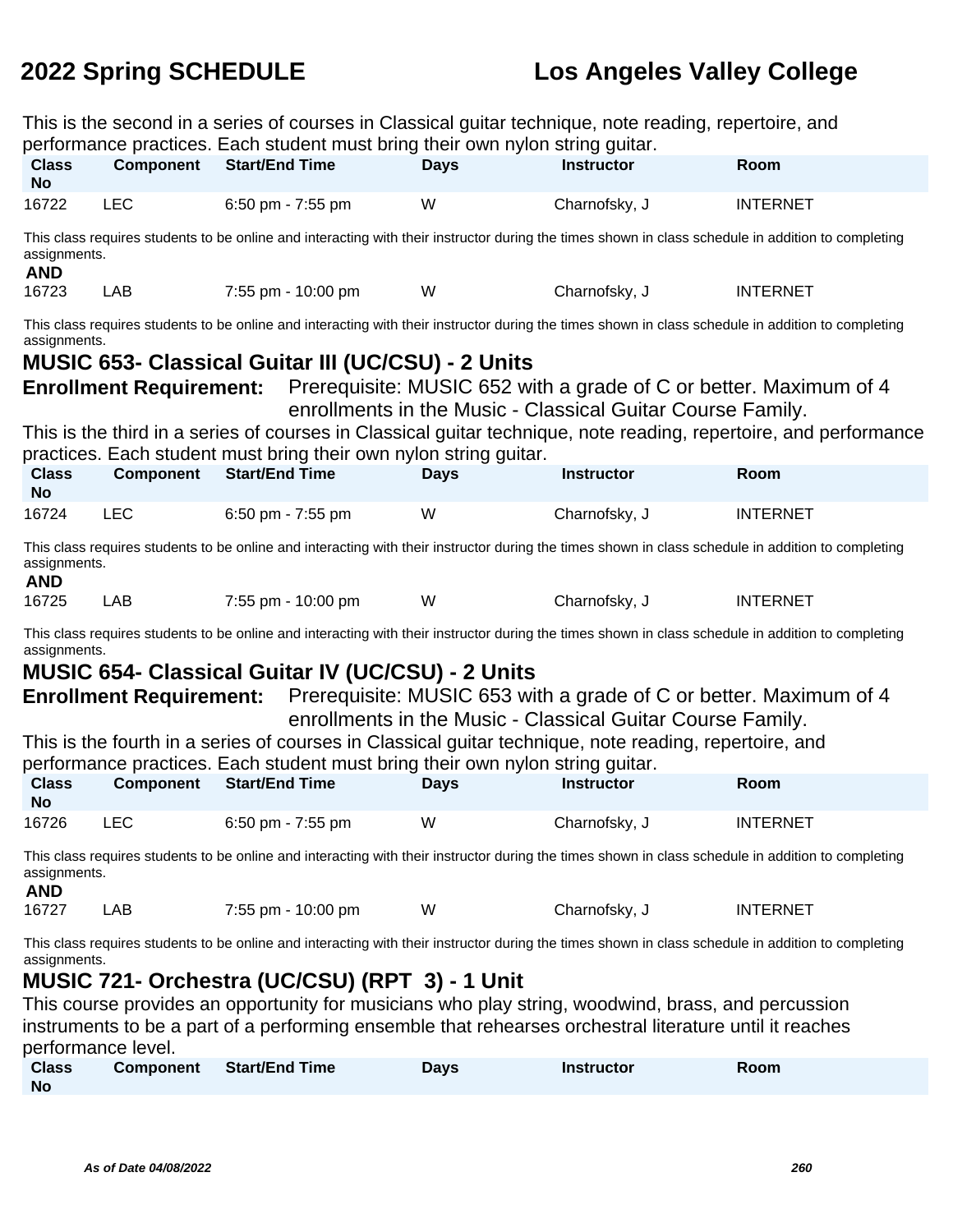| 28438 | LAB. | 6:30 pm - $10:20$ pm | w   | Nunez-Fredell, M J | M 112 |
|-------|------|----------------------|-----|--------------------|-------|
| And   | ∟AB⊣ | 1:05 hrs/wk          | TBA | Nunez-Fredell, M J | M 112 |

This class section will meet in-person or in a hybrid format (in-person and online). Prior to enrolling in this class section, students must create a Cleared4 account and do one of the following:

1. Present proof they have been fully vaccinated against the SARS-CoV-2 virus (Covid-19); OR

2. Request a vaccination exemption for medical/religious reasons and undergo regular, weekly testing for COVID-19 infection. Medical/religious exempt students must start testing one-week before the class begins.

Please click the To Do⊡s List & Holds tile on the MyCollege.laccd.edu homepage and click the COVID-19 Enrollment Restriction item for additional instructions on how to comply with the vaccination requirement for all in-person class sections.

This is a LATE-START class, and begins the third week of the semester. Please contact Christian Nova (novacp@lavc.edu) for details. 28 of 28 LAVC ICVD

(Starts 02/21/2022, Ends 06/06/2022)

## **MUSIC 751- Wind Ensemble (UC/CSU) (RPT 3) - 1 Unit**

Students prepare for performances of concert band repertoire and develop individual technical and artistic abilities through experience with a wide range of concert band literature. Enrollment based on successful audition.

| <b>Class</b><br><b>No</b> | <b>Component</b> | Start/End Time          | <b>Days</b> | Instructor         | Room  |  |
|---------------------------|------------------|-------------------------|-------------|--------------------|-------|--|
| 15428                     | LAB              | 6:50 pm - 10:00 pm<br>. | м           | Musicant. L A<br>. | M 112 |  |

This class will meet on campus. Masks and physical distancing are required. Music 751 is repeatable four (4) times. If you have exceeded your allowable number of repeats, please enrill in "OLD ADL 751CE - Community Wind Ensemble." Please contact Lori Musicant for further info: musicala@lavc.edu

Music 751 is repeatable four (4) times. If you have exceeded your allowable number of repeats, please enroll in "OLD ADL 751CE - Community Wind Ensemble." Please contact Lori Musicant for further info: musicala@lacitycollege.edu

This class section will meet in-person or in a hybrid format (in-person and online). Prior to enrolling in this class section, students must create a Cleared4 account and do one of the following:

1. Present proof they have been fully vaccinated against the SARS-CoV-2 virus (Covid-19); OR

2. Request a vaccination exemption for medical/religious reasons and undergo regular, weekly testing for COVID-19 infection. Medical/religious exempt students must start testing one-week before the class begins.

Please click the To Do⊡s List & Holds tile on the MyCollege.laccd.edu homepage and click the COVID-19 Enrollment Restriction item for additional instructions on how to comply with the vaccination requirement for all in-person class sections. 28 of 28 LAVC ICVD

## **Numerical Control NUM CON 021- Advanced Manual Cnc Lathe Programming & Introduction To Cam - 3 Units**

Advanced Manual Cnc Lathe Programming & Introduction To Cam

| <b>Class</b><br><b>No</b> | Component  | Start/End Time        | Davs | <b>Instructor</b> | Room                                                                                                                                                                                                                                    |  |
|---------------------------|------------|-----------------------|------|-------------------|-----------------------------------------------------------------------------------------------------------------------------------------------------------------------------------------------------------------------------------------|--|
| 10449                     | <b>LEC</b> | $3:45$ pm - $4:35$ pm | Th   | Freesh. A V       | E 108<br>This share control will be controlled to be belief all frames for a control of the Date of a considered the state of control control construction of a construction of the best of the state of the construction of the best o |  |

This class section will meet in-person or in a hybrid format (in-person and online). Prior to enrolling in this class section, students must create a Cleared4 account and do one of the following:

1. Present proof they have been fully vaccinated against the SARS-CoV-2 virus (Covid-19); OR

2. Request a vaccination exemption for medical/religious reasons and undergo regular, weekly testing for COVID-19 infection. Medical/religious exempt students must start testing one-week before the class begins.

Please click the To Do<sup>n</sup>s List & Holds tile on the MyCollege.laccd.edu homepage and click the COVID-19 Enrollment Restriction item for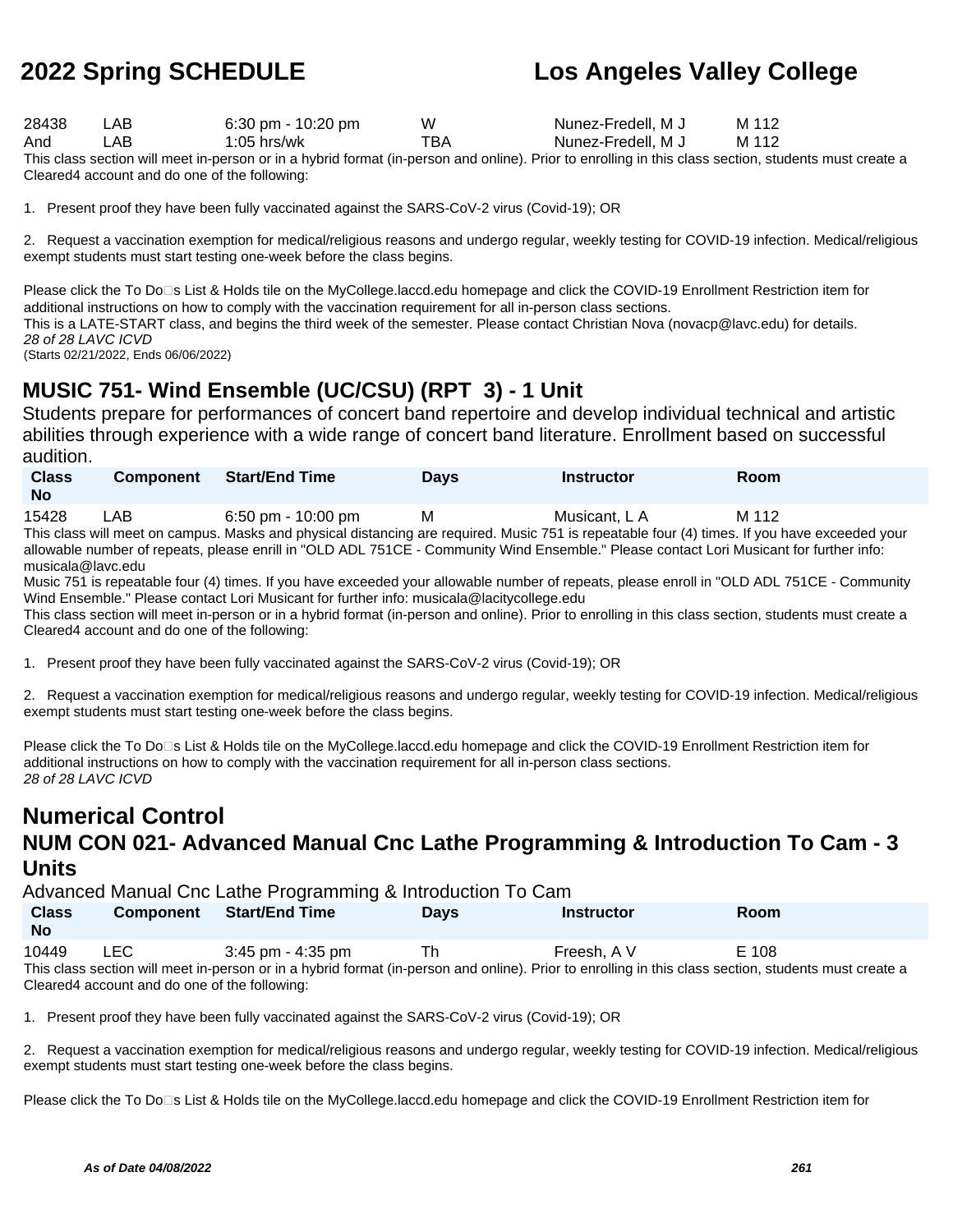additional instructions on how to comply with the vaccination requirement for all in-person class sections. 20 of 20 LAVC ICVD

### **AND**

10459 LAB 4:35 pm - 9:55 pm Th Freesh, A V E 108 This class section will meet in-person or in a hybrid format (in-person and online). Prior to enrolling in this class section, students must create a Cleared4 account and do one of the following:

1. Present proof they have been fully vaccinated against the SARS-CoV-2 virus (Covid-19); OR

2. Request a vaccination exemption for medical/religious reasons and undergo regular, weekly testing for COVID-19 infection. Medical/religious exempt students must start testing one-week before the class begins.

Please click the To Do<sup>n</sup>s List & Holds tile on the MyCollege.laccd.edu homepage and click the COVID-19 Enrollment Restriction item for additional instructions on how to comply with the vaccination requirement for all in-person class sections.

## **Nursing Science NRSCE 101- Introduction To Nursing (CSU) - 3.5 Units Enrollment Requirement:** Prerequisites: ENGLISH 101, PHYSIOL 001, MICRO 020 (must have

High School Chemistry or College Chemistry), ANATOMY 001, PSYCH 001 and PSYCH 041 with grades of C or better.

This course introduces the student to the Philosophy of Nursing, Nursing History, Professional Standards, Evidence-Based Practice, Legal and Ethical Issues in Nursing, Maslow's Hierarchy of Human Needs, and the Health Wellness continuum. Concurrent with the theory, the nursing student is introduced to patient-centered care with focus on spiritual-cultural diversity and basic skills in simulation lab/hospital setting.

| <b>Class</b><br><b>No</b> | <b>Component</b> | Start/End Time     | Days | <b>Instructor</b> | Room            |
|---------------------------|------------------|--------------------|------|-------------------|-----------------|
| 10074                     |                  | 9:10 am - 11:30 am | м    | Gan, M S          | <b>INTERNET</b> |

This class will be offered in a hybrid format, which requires students to meet in-person, face-to-face with their instructor during the times shown AND to work online during the scheduled times and/or independently each week for the amount of TBA hours shown on schedule in addition to completing assignments.

This class section will meet in-person or in a hybrid format (in-person and online). Prior to enrolling in this class section, students must create a Cleared4 account and do one of the following:

1. Present proof they have been fully vaccinated against the SARS-CoV-2 virus (Covid-19); OR

2. Request a vaccination exemption for medical/religious reasons and undergo regular, weekly testing for COVID-19 infection. Medical/religious exempt students must start testing one-week before the class begins.

Please click the To Do□s List & Holds tile on the MyCollege.laccd.edu homepage and click the COVID-19 Enrollment Restriction item for additional instructions on how to comply with the vaccination requirement for all in-person class sections. 40 of 40 LAVC ICVD + VNUR (Starts 02/07/2022, Ends 03/30/2022) **AND Select One of the following:** 10080 LAB 19:05 hrs/wk TBA Thomas-Miller, E D H OSP

This class will be offered in a hybrid format, which requires students to meet in-person, face-to-face with their instructor during the times shown AND to work online during the scheduled times and/or independently each week for the amount of TBA hours shown on schedule in addition to completing assignments.

This class section will meet in-person or in a hybrid format (in-person and online). Prior to enrolling in this class section, students must create a Cleared4 account and do one of the following:

1. Present proof they have been fully vaccinated against the SARS-CoV-2 virus (Covid-19); OR

2. Request a vaccination exemption for medical/religious reasons and undergo regular, weekly testing for COVID-19 infection. Medical/religious exempt students must start testing one-week before the class begins.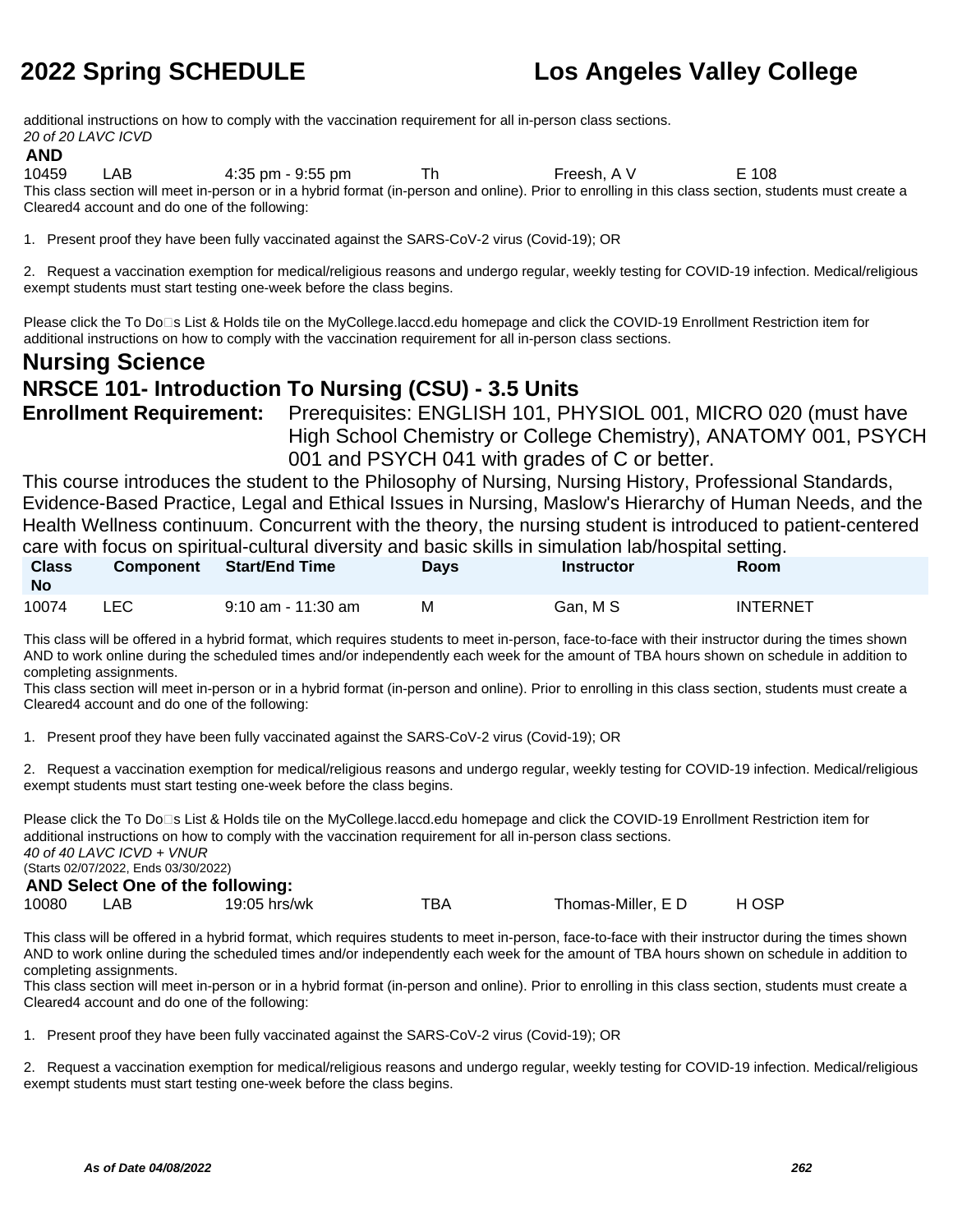Please click the To Do□s List & Holds tile on the MyCollege.laccd.edu homepage and click the COVID-19 Enrollment Restriction item for additional instructions on how to comply with the vaccination requirement for all in-person class sections. (Starts 02/07/2022, Ends 03/30/2022)

15559 LAB 19:05 hrs/wk TBA Gan, M S H OSP

This class will be offered in a hybrid format, which requires students to meet in-person, face-to-face with their instructor during the times shown AND to work online during the scheduled times and/or independently each week for the amount of TBA hours shown on schedule in addition to completing assignments.

This class section will meet in-person or in a hybrid format (in-person and online). Prior to enrolling in this class section, students must create a Cleared4 account and do one of the following:

1. Present proof they have been fully vaccinated against the SARS-CoV-2 virus (Covid-19); OR

2. Request a vaccination exemption for medical/religious reasons and undergo regular, weekly testing for COVID-19 infection. Medical/religious exempt students must start testing one-week before the class begins.

Please click the To Do<sup>n</sup>s List & Holds tile on the MyCollege.laccd.edu homepage and click the COVID-19 Enrollment Restriction item for additional instructions on how to comply with the vaccination requirement for all in-person class sections. (Starts 02/07/2022, Ends 03/30/2022)

15562 LAB 19:05 hrs/wk TBA Sanserino, G H OSP

This class will be offered in a hybrid format, which requires students to meet in-person, face-to-face with their instructor during the times shown AND to work online during the scheduled times and/or independently each week for the amount of TBA hours shown on schedule in addition to completing assignments.

This class section will meet in-person or in a hybrid format (in-person and online). Prior to enrolling in this class section, students must create a Cleared4 account and do one of the following:

1. Present proof they have been fully vaccinated against the SARS-CoV-2 virus (Covid-19); OR

2. Request a vaccination exemption for medical/religious reasons and undergo regular, weekly testing for COVID-19 infection. Medical/religious exempt students must start testing one-week before the class begins.

Please click the To Do□s List & Holds tile on the MyCollege.laccd.edu homepage and click the COVID-19 Enrollment Restriction item for additional instructions on how to comply with the vaccination requirement for all in-person class sections. (Starts 02/07/2022, Ends 03/30/2022)

15563 LAB 19:05 hrs/wk TBA Chavez, M A H OSP

This class will be offered in a hybrid format, which requires students to meet in-person, face-to-face with their instructor during the times shown AND to work online during the scheduled times and/or independently each week for the amount of TBA hours shown on schedule in addition to completing assignments.

This class section will meet in-person or in a hybrid format (in-person and online). Prior to enrolling in this class section, students must create a Cleared4 account and do one of the following:

1. Present proof they have been fully vaccinated against the SARS-CoV-2 virus (Covid-19); OR

2. Request a vaccination exemption for medical/religious reasons and undergo regular, weekly testing for COVID-19 infection. Medical/religious exempt students must start testing one-week before the class begins.

Please click the To Do⊡s List & Holds tile on the MyCollege.laccd.edu homepage and click the COVID-19 Enrollment Restriction item for additional instructions on how to comply with the vaccination requirement for all in-person class sections. (Starts 02/07/2022, Ends 03/30/2022)

### **NRSCE 102- Fundamentals Of Nursing (CSU) - 3.5 Units**

**Enrollment Requirement:** Prerequisites: NRSCE 101 and NRSCE 103 with grades of C or better. This entry-level nursing course integrates the components of theory, clinical and simulation that focus on evidence-based, patient-centered basic nursing care of the medical-surgical adult patient's in acute and longterm care settings. Emphasis will be placed on assessment of risk factors affecting patient's health and wellness. Students will begin to utilize the nursing process and begin to integrate Maslow's Hierarchy of Human Needs concept to assess, analyze the needs of patients to formulate and organize a plan of care.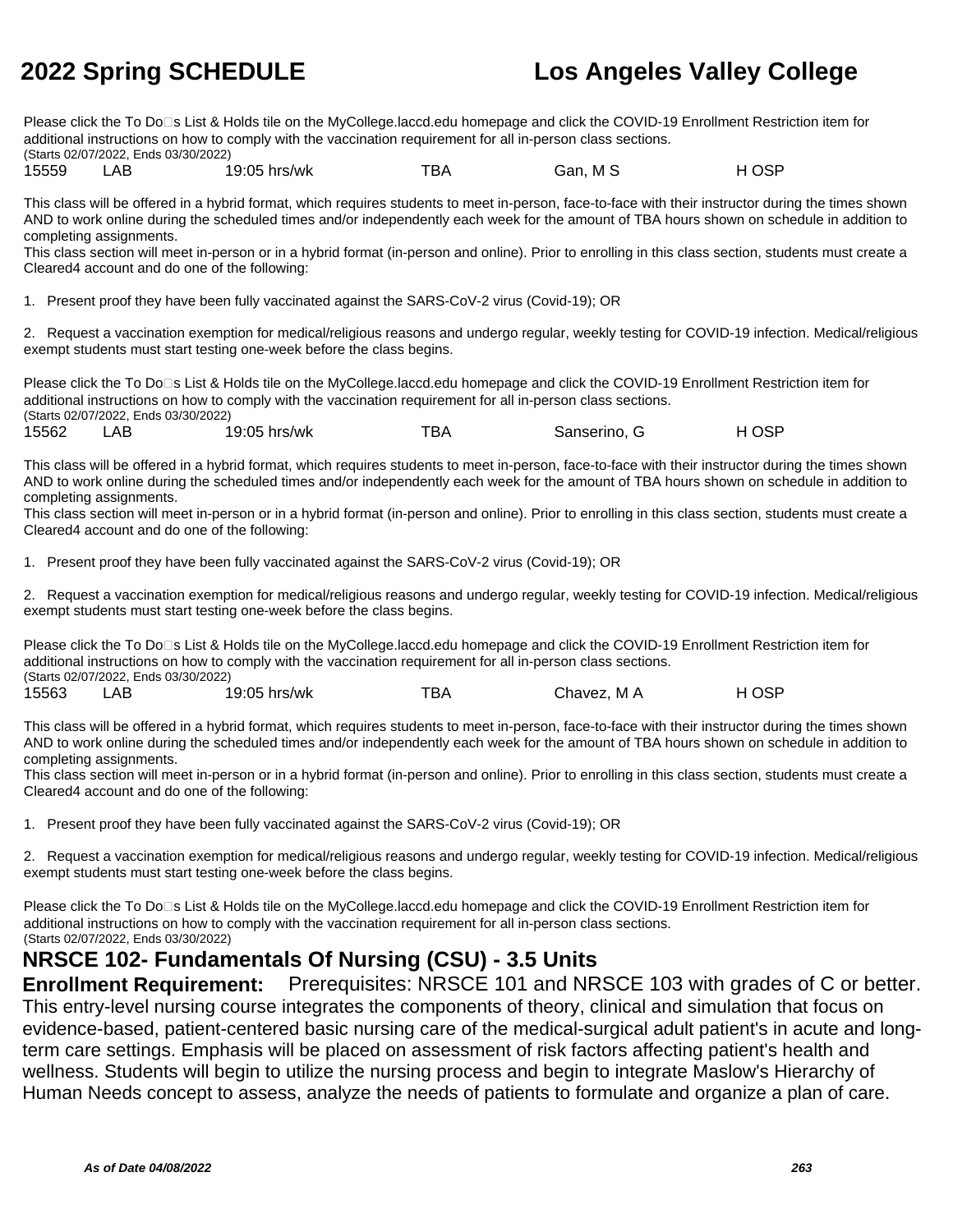Pharmacological principles specific to basic medical/surgical patients are discussed. The course builds upon concepts introduced in NS 101 and NS 103; Professional standards, patient advocacy, spiritual-cultural diversity, legal/ethical issues, effective communication and collaboration with members of the healthcare team.

| <b>Class</b><br><b>No</b> | <b>Component</b> | <b>Start/End Time</b> | Davs | Instructor  | <b>Room</b>     |
|---------------------------|------------------|-----------------------|------|-------------|-----------------|
| 10086                     | ∟EC l            | $9:10$ am - 11:15 am  | M    | Chavez, M A | <b>INTERNET</b> |

This class will be offered in a hybrid format, which requires students to meet in-person, face-to-face with their instructor during the times shown AND to work online during the scheduled times and/or independently each week for the amount of TBA hours shown on schedule in addition to completing assignments.

This class section will meet in-person or in a hybrid format (in-person and online). Prior to enrolling in this class section, students must create a Cleared4 account and do one of the following:

1. Present proof they have been fully vaccinated against the SARS-CoV-2 virus (Covid-19); OR

2. Request a vaccination exemption for medical/religious reasons and undergo regular, weekly testing for COVID-19 infection. Medical/religious exempt students must start testing one-week before the class begins.

Please click the To Do<sup>n</sup>s List & Holds tile on the MyCollege.laccd.edu homepage and click the COVID-19 Enrollment Restriction item for additional instructions on how to comply with the vaccination requirement for all in-person class sections. 40 of 40 LAVC ICVD + VNUR (Starts 04/11/2022, Ends 06/06/2022)

### **AND Select One of the following:**

| 10089 | LAB | 16:35 hrs/wk | TBA | Gan, M S | H OSP |
|-------|-----|--------------|-----|----------|-------|

This class will be offered in a hybrid format, which requires students to meet in-person, face-to-face with their instructor during the times shown AND to work online during the scheduled times and/or independently each week for the amount of TBA hours shown on schedule in addition to completing assignments.

This class section will meet in-person or in a hybrid format (in-person and online). Prior to enrolling in this class section, students must create a Cleared4 account and do one of the following:

1. Present proof they have been fully vaccinated against the SARS-CoV-2 virus (Covid-19); OR

2. Request a vaccination exemption for medical/religious reasons and undergo regular, weekly testing for COVID-19 infection. Medical/religious exempt students must start testing one-week before the class begins.

Please click the To Do⊡s List & Holds tile on the MyCollege.laccd.edu homepage and click the COVID-19 Enrollment Restriction item for additional instructions on how to comply with the vaccination requirement for all in-person class sections. (Starts 04/11/2022, Ends 06/06/2022) 15564 LAB 16:35 hrs/wk TBA Harbert, M N HOSP

This class will be offered in a hybrid format, which requires students to meet in-person, face-to-face with their instructor during the times shown AND to work online during the scheduled times and/or independently each week for the amount of TBA hours shown on schedule in addition to completing assignments.

This class section will meet in-person or in a hybrid format (in-person and online). Prior to enrolling in this class section, students must create a Cleared4 account and do one of the following:

1. Present proof they have been fully vaccinated against the SARS-CoV-2 virus (Covid-19); OR

2. Request a vaccination exemption for medical/religious reasons and undergo regular, weekly testing for COVID-19 infection. Medical/religious exempt students must start testing one-week before the class begins.

Please click the To Do⊡s List & Holds tile on the MyCollege.laccd.edu homepage and click the COVID-19 Enrollment Restriction item for additional instructions on how to comply with the vaccination requirement for all in-person class sections. (Starts 04/11/2022, Ends 06/06/2022) 15565 LAB 16:35 hrs/wk TBA Chavez, M A H OSP

This class will be offered in a hybrid format, which requires students to meet in-person, face-to-face with their instructor during the times shown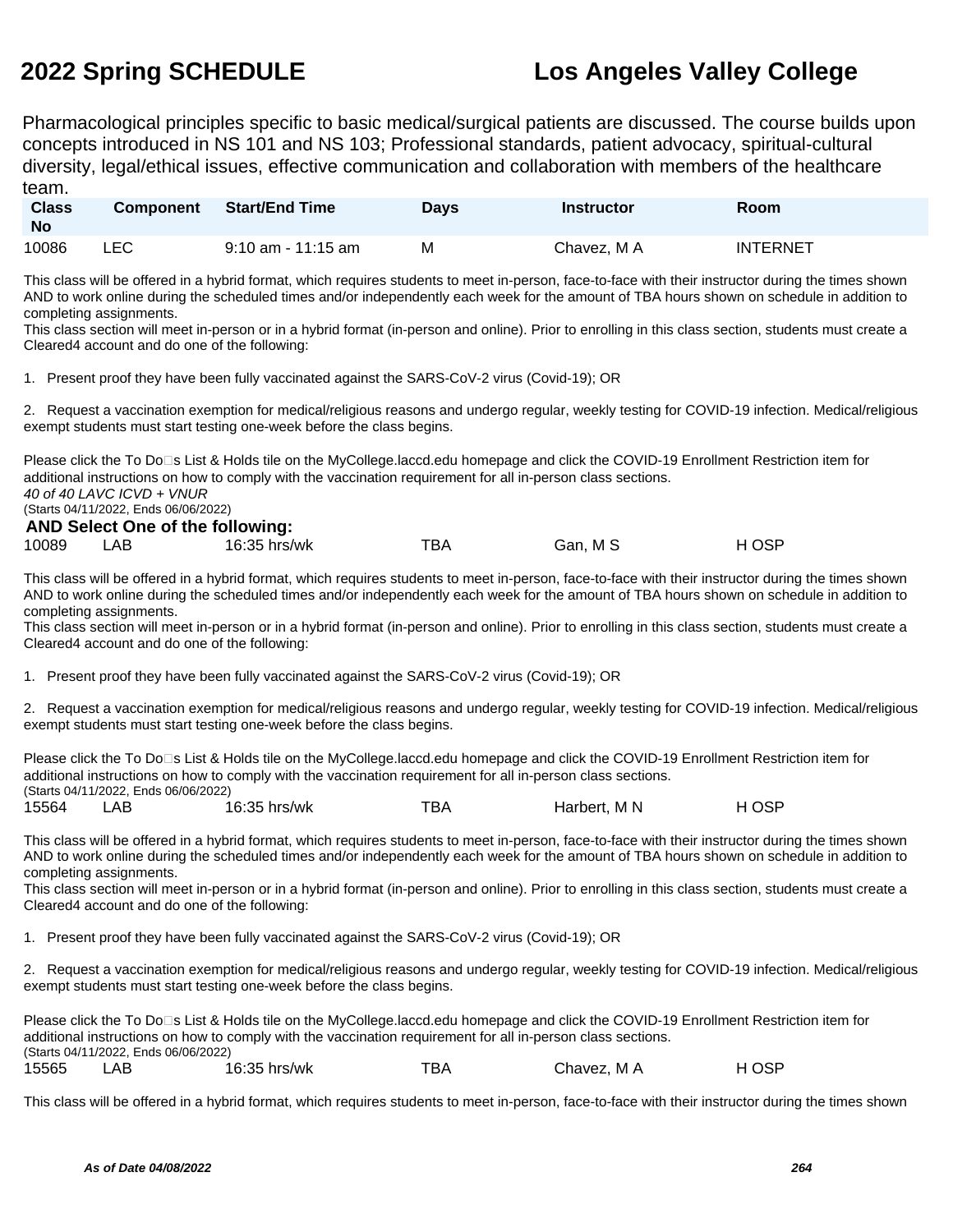AND to work online during the scheduled times and/or independently each week for the amount of TBA hours shown on schedule in addition to completing assignments.

This class section will meet in-person or in a hybrid format (in-person and online). Prior to enrolling in this class section, students must create a Cleared4 account and do one of the following:

1. Present proof they have been fully vaccinated against the SARS-CoV-2 virus (Covid-19); OR

2. Request a vaccination exemption for medical/religious reasons and undergo regular, weekly testing for COVID-19 infection. Medical/religious exempt students must start testing one-week before the class begins.

Please click the To Do⊡s List & Holds tile on the MyCollege.laccd.edu homepage and click the COVID-19 Enrollment Restriction item for additional instructions on how to comply with the vaccination requirement for all in-person class sections. (Starts 04/11/2022, Ends 06/06/2022)

| 15566 | _AB | 16:35 hrs/wk | тва | Dufour, W G | H OSP |
|-------|-----|--------------|-----|-------------|-------|

This class will be offered in a hybrid format, which requires students to meet in-person, face-to-face with their instructor during the times shown AND to work online during the scheduled times and/or independently each week for the amount of TBA hours shown on schedule in addition to completing assignments.

This class section will meet in-person or in a hybrid format (in-person and online). Prior to enrolling in this class section, students must create a Cleared4 account and do one of the following:

1. Present proof they have been fully vaccinated against the SARS-CoV-2 virus (Covid-19); OR

2. Request a vaccination exemption for medical/religious reasons and undergo regular, weekly testing for COVID-19 infection. Medical/religious exempt students must start testing one-week before the class begins.

Please click the To Do<sup>n</sup>s List & Holds tile on the MyCollege.laccd.edu homepage and click the COVID-19 Enrollment Restriction item for additional instructions on how to comply with the vaccination requirement for all in-person class sections.

(Starts 04/11/2022, Ends 06/06/2022)

### **NRSCE 103- Nursing Process (CSU) - 1 Unit**

**Enrollment Requirement:** Prerequisite: ENGLISH 101, PHYSIOL 001, MICRO 020 (must have High School or College Chemistry), ANATOMY 001, MATH 115, PSYCH 001 and PSYCH 041 with grades of C or better. Students placed into transfer level math course will have met the math requirement.

This course introduces the student to the components of the nursing process: assessment, nursing diagnosis, planning, implementation and evaluation. Course concepts include Maslow's Hierarchy of Human Needs and the utilization of critical thinking to enable the student to apply the nursing process to develop a plan of care. **Class Component Start/End Time Days Instructor Room**

| <b>No</b> |     |                   |     |          |                 |
|-----------|-----|-------------------|-----|----------|-----------------|
| 10100     | LEC | 8:00 am - 9:05 am | MTh | Gan, M S | <b>INTERNET</b> |

This class requires students to be online and interacting with their instructor during the times shown in class schedule in addition to completing assignments.

40 of 40 LAVC ICVD + VNUR (Starts 02/07/2022, Ends 03/30/2022)

### **NRSCE 104- Nursing Communication (CSU) - 1 Unit**

**Enrollment Requirement:** Prerequisites: NRSCE 101 and NRSCE 103 with grades of C or better. This course introduces the student to the elements of the communication process and how communication between the nurse, health care team and patient/family may be affected by culture, gender and developmental level. Content includes: therapeutic and non-therapeutic communication. **Class No Component Start/End Time Days Instructor Room**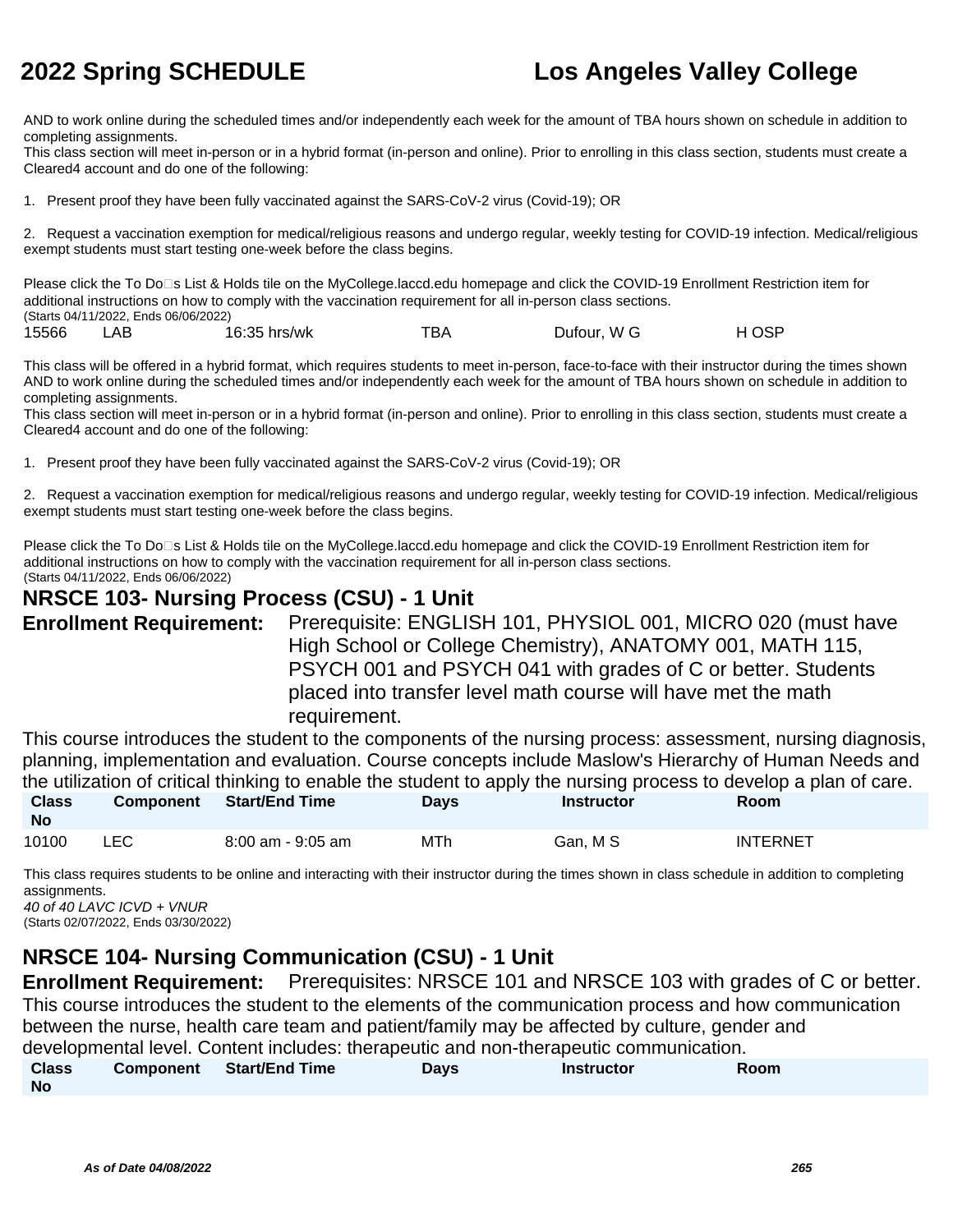10106 LEC 8:00 am - 8:50 am MTh Chavez, M A INTERNET

This class requires students to be online and interacting with their instructor during the times shown in class schedule in addition to completing assignments.

40 of 40 LAVC ICVD + VNUR (Starts 04/11/2022, Ends 06/06/2022)

### **NRSCE 105- Nursing Pharmacology (CSU) - 2 Units**

**Enrollment Requirement:** Prerequisite: ENGLISH 101, PHYSIOL 001, MICRO 020 (must have High School or College Chemistry), ANATOMY 001, MATH 115, PSYCH 001 and PSYCH 041 with grades of C or better. Students placed into transfer level math course will have met the math requirement.

This course introduces the student to concepts related to pharmacological therapy and its effects on the human body. Pharmacological principles of drug therapy, nursing implications and guidelines for safe medication administration are emphasized. The nursing process and patient teaching principles of medication administration are discussed.

| <b>Class</b><br><b>No</b> | Component | <b>Start/End Time</b> | Days | <b>Instructor</b> | <b>Room</b>     |  |
|---------------------------|-----------|-----------------------|------|-------------------|-----------------|--|
| 10115                     | LEC.      | 9:15 am - 10:40 am    | Th   | Gan, M S          | <b>INTERNET</b> |  |

This class requires students to be online and interacting with their instructor during the times shown in class schedule in addition to completing assignments.

40 of 40 LAVC ICVD + VNUR

| AND Select One of the following: |                                                                                                                                                    |                                                                                                                                                    |    |             |                 |  |  |
|----------------------------------|----------------------------------------------------------------------------------------------------------------------------------------------------|----------------------------------------------------------------------------------------------------------------------------------------------------|----|-------------|-----------------|--|--|
| 15570                            | LAB.                                                                                                                                               | 11:30 am - 12:55 pm                                                                                                                                | Th | Gan, M S    | <b>INTERNET</b> |  |  |
| assignments.                     |                                                                                                                                                    | This class requires students to be online and interacting with their instructor during the times shown in class schedule in addition to completing |    |             |                 |  |  |
| 10121                            | <b>LAB</b>                                                                                                                                         | 11:30 am - 12:55 pm                                                                                                                                | Th | Chavez. M A | <b>INTERNET</b> |  |  |
| assignments.                     |                                                                                                                                                    | This class requires students to be online and interacting with their instructor during the times shown in class schedule in addition to completing |    |             |                 |  |  |
| 15569                            | LAB                                                                                                                                                | 1:00 pm - $2:25$ pm                                                                                                                                | Th | Chavez. M A | <b>INTERNET</b> |  |  |
|                                  | This class requires students to be online and interacting with their instructor during the times shown in class schedule in addition to completing |                                                                                                                                                    |    |             |                 |  |  |

assignments. 15571 LAB 1:00 pm - 2:25 pm Th Gan, M S INTERNET

This class requires students to be online and interacting with their instructor during the times shown in class schedule in addition to completing assignments.

### **NRSCE 106- Medical-Surgical Nursing I (CSU) - 5.5 Units**

**Enrollment Requirement:** Prerequisites: NRSCE 102, NRSCE 104, and NRSCE 105 with grades of C or better.

This beginning level medical/surgical-nursing course integrates the components of theory, clinical and simulation that focus on evidence-based patient centered nursing care of medical-surgical adult patients with chronic illness and needs within acute care and community-based settings. Emphasis will be placed on assessment of risk factors affecting patients' health and wellness. Students will implement the nursing process and integrate Maslow's Hierarchy of Human Needs concepts to assess, analyze and prioritize the needs of the adult with chronic illness Pharmacological principles specific to chronically ill clients are discussed. The course builds upon concepts introduced in Nursing Science 101, Nursing Science 102, Nursing Science 103, Nursing Science 104 and Nursing Science 105; Professional Standards, patient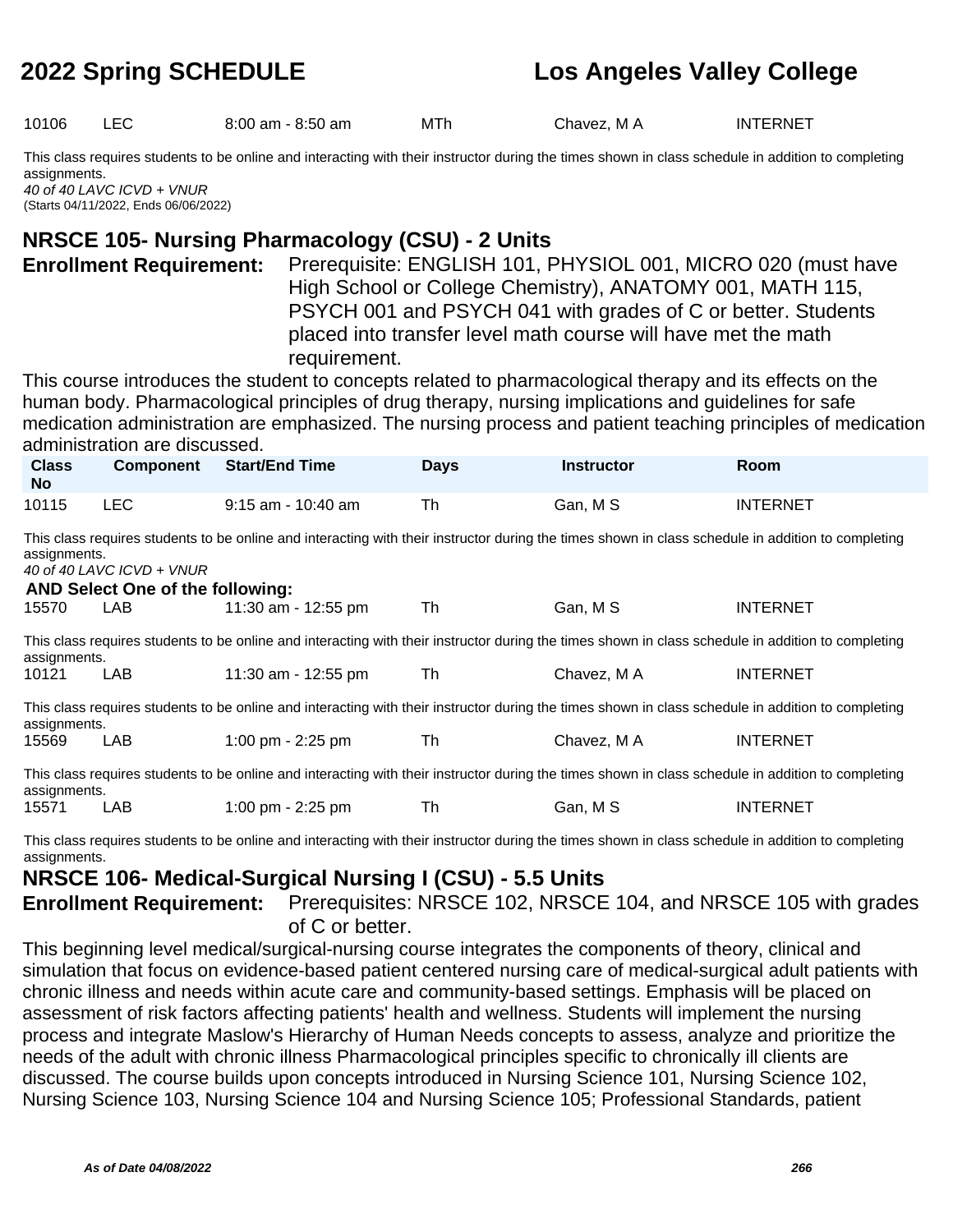advocacy, spiritual-cultural diversity, legal/ethical issues and effective communication and collaboration with members of the healthcare team are also covered.

|                           |                                                                                                              | members of the healthcare team are also covered.                                                                                                                                                                                                     |             |                   |                                                                                                                                                                        |
|---------------------------|--------------------------------------------------------------------------------------------------------------|------------------------------------------------------------------------------------------------------------------------------------------------------------------------------------------------------------------------------------------------------|-------------|-------------------|------------------------------------------------------------------------------------------------------------------------------------------------------------------------|
| <b>Class</b><br><b>No</b> | Component                                                                                                    | <b>Start/End Time</b>                                                                                                                                                                                                                                | <b>Days</b> | <b>Instructor</b> | Room                                                                                                                                                                   |
| 10127                     | <b>LEC</b><br>Cleared4 account and do one of the following:                                                  | 7:45 am - 11:05 am                                                                                                                                                                                                                                   | WTh         | Kaldjian, S       | <b>BJ 109</b><br>This class section will meet in-person or in a hybrid format (in-person and online). Prior to enrolling in this class section, students must create a |
|                           |                                                                                                              | 1. Present proof they have been fully vaccinated against the SARS-CoV-2 virus (Covid-19); OR                                                                                                                                                         |             |                   |                                                                                                                                                                        |
|                           |                                                                                                              | exempt students must start testing one-week before the class begins.                                                                                                                                                                                 |             |                   | 2. Request a vaccination exemption for medical/religious reasons and undergo regular, weekly testing for COVID-19 infection. Medical/religious                         |
|                           | 20 of 20 LAVC ICVD + VNUR<br>(Starts 02/07/2022, Ends 03/30/2022)<br><b>AND Select One of the following:</b> | Please click the To Do⊡s List & Holds tile on the MyCollege.laccd.edu homepage and click the COVID-19 Enrollment Restriction item for<br>additional instructions on how to comply with the vaccination requirement for all in-person class sections. |             |                   |                                                                                                                                                                        |
| 10136                     | LAB                                                                                                          | 19:05 hrs/wk                                                                                                                                                                                                                                         | <b>TBA</b>  | Pellissery, B R   | H OSP<br>This class section will meet in-person or in a hybrid format (in-person and online). Prior to enrolling in this class section, students must create a         |
|                           | Cleared4 account and do one of the following:                                                                |                                                                                                                                                                                                                                                      |             |                   |                                                                                                                                                                        |
|                           |                                                                                                              | 1. Present proof they have been fully vaccinated against the SARS-CoV-2 virus (Covid-19); OR                                                                                                                                                         |             |                   |                                                                                                                                                                        |
|                           |                                                                                                              | exempt students must start testing one-week before the class begins.                                                                                                                                                                                 |             |                   | 2. Request a vaccination exemption for medical/religious reasons and undergo regular, weekly testing for COVID-19 infection. Medical/religious                         |
|                           | (Starts 02/07/2022, Ends 03/30/2022)                                                                         | Please click the To Do⊡s List & Holds tile on the MyCollege.laccd.edu homepage and click the COVID-19 Enrollment Restriction item for<br>additional instructions on how to comply with the vaccination requirement for all in-person class sections. |             |                   |                                                                                                                                                                        |
| 15572                     | LAB<br>Cleared4 account and do one of the following:                                                         | 19:05 hrs/wk                                                                                                                                                                                                                                         | <b>TBA</b>  | Kaldjian, S       | H OSP<br>This class section will meet in-person or in a hybrid format (in-person and online). Prior to enrolling in this class section, students must create a         |
|                           |                                                                                                              | 1. Present proof they have been fully vaccinated against the SARS-CoV-2 virus (Covid-19); OR                                                                                                                                                         |             |                   |                                                                                                                                                                        |
|                           |                                                                                                              | exempt students must start testing one-week before the class begins.                                                                                                                                                                                 |             |                   | 2. Request a vaccination exemption for medical/religious reasons and undergo regular, weekly testing for COVID-19 infection. Medical/religious                         |
|                           | (Starts 02/07/2022, Ends 03/30/2022)                                                                         | Please click the To Do⊡s List & Holds tile on the MyCollege.laccd.edu homepage and click the COVID-19 Enrollment Restriction item for<br>additional instructions on how to comply with the vaccination requirement for all in-person class sections. |             |                   |                                                                                                                                                                        |
| 10149                     | <b>LEC</b>                                                                                                   | 8:30 am - 11:40 am                                                                                                                                                                                                                                   | WTh         | Kaldjian, S       | <b>BJ 109</b>                                                                                                                                                          |
|                           | Cleared4 account and do one of the following:                                                                |                                                                                                                                                                                                                                                      |             |                   | This class section will meet in-person or in a hybrid format (in-person and online). Prior to enrolling in this class section, students must create a                  |
|                           |                                                                                                              | 1. Present proof they have been fully vaccinated against the SARS-CoV-2 virus (Covid-19); OR                                                                                                                                                         |             |                   |                                                                                                                                                                        |
|                           |                                                                                                              | exempt students must start testing one-week before the class begins.                                                                                                                                                                                 |             |                   | 2. Request a vaccination exemption for medical/religious reasons and undergo regular, weekly testing for COVID-19 infection. Medical/religious                         |
|                           | 20 of 20 LAVC ICVD + VNUR<br>(Starts 04/11/2022, Ends 06/06/2022)                                            | Please click the To Do⊡s List & Holds tile on the MyCollege.laccd.edu homepage and click the COVID-19 Enrollment Restriction item for<br>additional instructions on how to comply with the vaccination requirement for all in-person class sections. |             |                   |                                                                                                                                                                        |
| 10156                     | <b>AND Select One of the following:</b><br>LAB                                                               | 16:35 hrs/wk                                                                                                                                                                                                                                         | <b>TBA</b>  |                   | H OSP                                                                                                                                                                  |
|                           | Cleared4 account and do one of the following:                                                                |                                                                                                                                                                                                                                                      |             |                   | This class section will meet in-person or in a hybrid format (in-person and online). Prior to enrolling in this class section, students must create a                  |
|                           |                                                                                                              |                                                                                                                                                                                                                                                      |             |                   |                                                                                                                                                                        |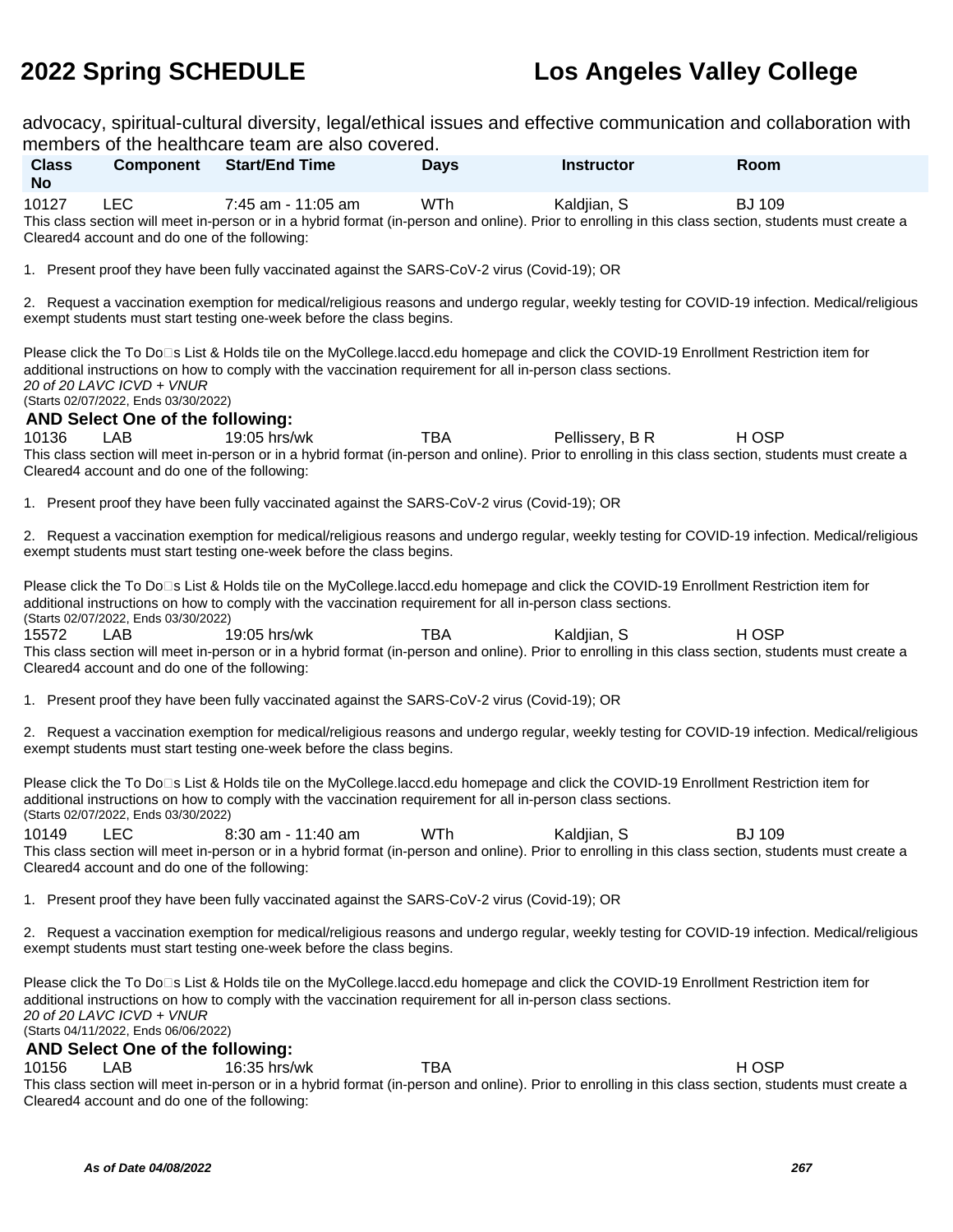1. Present proof they have been fully vaccinated against the SARS-CoV-2 virus (Covid-19); OR

2. Request a vaccination exemption for medical/religious reasons and undergo regular, weekly testing for COVID-19 infection. Medical/religious exempt students must start testing one-week before the class begins.

Please click the To Do<sup>n</sup>s List & Holds tile on the MyCollege.laccd.edu homepage and click the COVID-19 Enrollment Restriction item for additional instructions on how to comply with the vaccination requirement for all in-person class sections. (Starts 04/11/2022, Ends 06/06/2022) 15573 LAB 16:35 hrs/wk TBA Pellissery, B R H OSP

This class section will meet in-person or in a hybrid format (in-person and online). Prior to enrolling in this class section, students must create a Cleared4 account and do one of the following:

1. Present proof they have been fully vaccinated against the SARS-CoV-2 virus (Covid-19); OR

2. Request a vaccination exemption for medical/religious reasons and undergo regular, weekly testing for COVID-19 infection. Medical/religious exempt students must start testing one-week before the class begins.

Please click the To Do<sup>n</sup>s List & Holds tile on the MyCollege.laccd.edu homepage and click the COVID-19 Enrollment Restriction item for additional instructions on how to comply with the vaccination requirement for all in-person class sections. (Starts 04/11/2022, Ends 06/06/2022)

### **NRSCE 107- Medical-Surgical Nursing II (CSU) - 5.5 Units**

**Enrollment Requirement:** Prerequisites: NRSCE 106, NRSCE 109, and NRSCE 110 with grades of C or better.

This intermediate level medical/surgical-nursing course integrates the components of theory, clinical and simulation that focus on evidence-based, patient-centered nursing care of multiple adult patients with acute illness and needs within a variety of health care settings. Emphasis will be placed on assessment of risk factors affecting patients' health and wellness. Students will implement the Nursing Process and integrate Maslow's Hierarchy of Human Needs concepts to assess, analyze, prioritize, and plan the needs of the adult with acute illness to formulate, organize, implement, and evaluate a plan of nursing care. Pharmacological principles specific to acutely ill patients are discussed. This course builds upon concepts introduced in Nursing Science 106, Nursing Science 109, and Nursing Science 110; professional standards, patient advocacy, spiritual- cultural diversity, legal/ethical issues, and effective communication and collaboration with members of the health care team will be discussed.

| <b>Class</b><br><b>No</b> | <b>Component</b> | <b>Start/End Time</b> | Days | <b>Instructor</b> | Room  |
|---------------------------|------------------|-----------------------|------|-------------------|-------|
| 10165                     | ∟EC              | 8:30 am - 12:20 pm    | W    | Uriostegui, N     | E 115 |
| And                       | ∟EC              | 1:30 pm - 4:35 pm     |      | Nuyda, H C        | E 115 |

This class section will meet in-person or in a hybrid format (in-person and online). Prior to enrolling in this class section, students must create a Cleared4 account and do one of the following:

1. Present proof they have been fully vaccinated against the SARS-CoV-2 virus (Covid-19); OR

2. Request a vaccination exemption for medical/religious reasons and undergo regular, weekly testing for COVID-19 infection. Medical/religious exempt students must start testing one-week before the class begins.

Please click the To Do<sup>n</sup>s List & Holds tile on the MyCollege.laccd.edu homepage and click the COVID-19 Enrollment Restriction item for additional instructions on how to comply with the vaccination requirement for all in-person class sections. 20 of 20 LAVC ICVD + VNU2 (Starts 02/07/2022, Ends 03/30/2022)

### **AND Select One of the following:**

10172 LAB 19:05 hrs/wk TBA Nuyda, H C H OSP This class section will meet in-person or in a hybrid format (in-person and online). Prior to enrolling in this class section, students must create a Cleared4 account and do one of the following:

1. Present proof they have been fully vaccinated against the SARS-CoV-2 virus (Covid-19); OR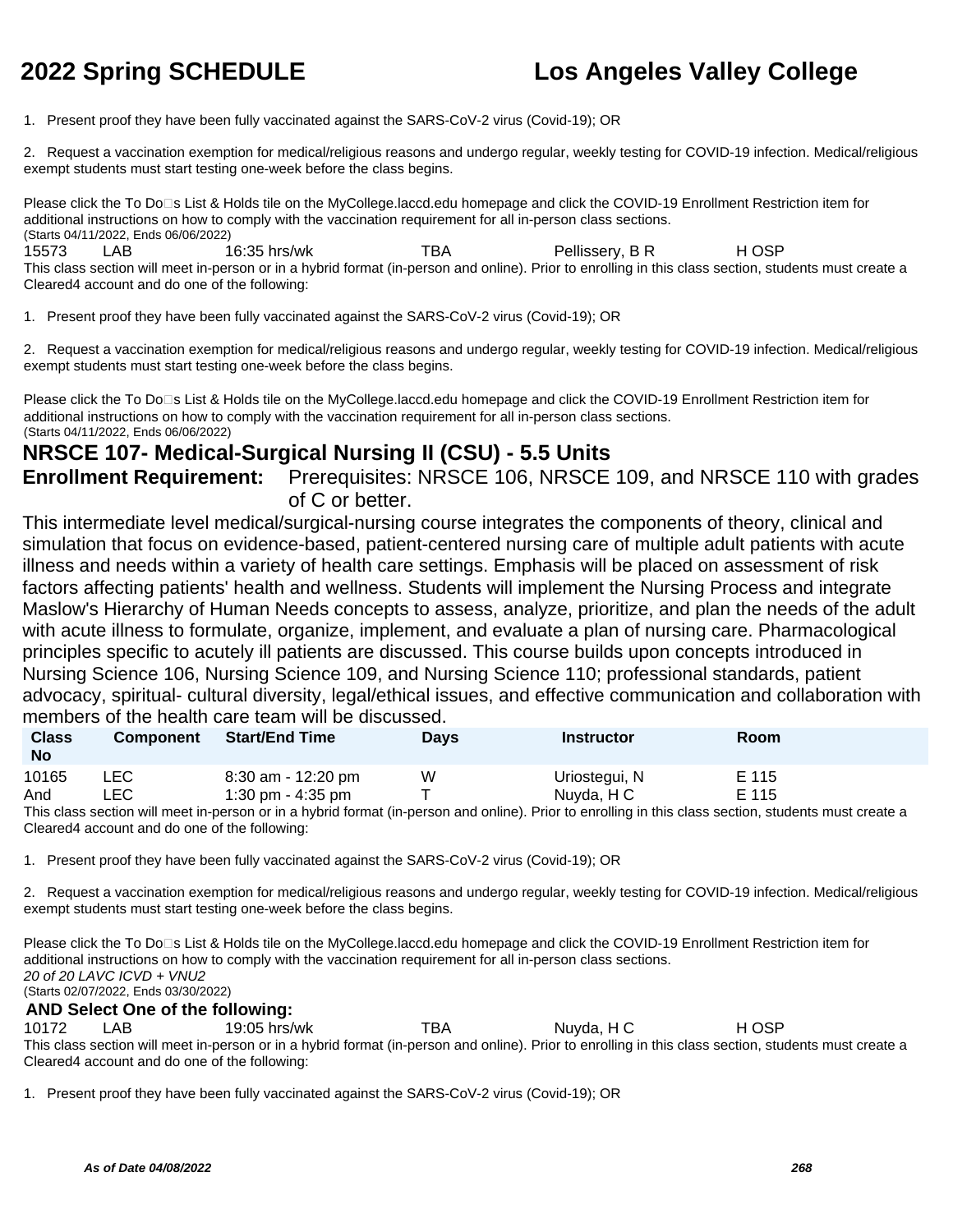2. Request a vaccination exemption for medical/religious reasons and undergo regular, weekly testing for COVID-19 infection. Medical/religious exempt students must start testing one-week before the class begins.

Please click the To Do<sup>n</sup>s List & Holds tile on the MyCollege.laccd.edu homepage and click the COVID-19 Enrollment Restriction item for additional instructions on how to comply with the vaccination requirement for all in-person class sections. (Starts 02/07/2022, Ends 03/30/2022)

15574 LAB 19:05 hrs/wk TBA Uriostegui, N H OSP This class section will meet in-person or in a hybrid format (in-person and online). Prior to enrolling in this class section, students must create a Cleared4 account and do one of the following:

1. Present proof they have been fully vaccinated against the SARS-CoV-2 virus (Covid-19); OR

2. Request a vaccination exemption for medical/religious reasons and undergo regular, weekly testing for COVID-19 infection. Medical/religious exempt students must start testing one-week before the class begins.

Please click the To Do<sup>n</sup>s List & Holds tile on the MyCollege.laccd.edu homepage and click the COVID-19 Enrollment Restriction item for additional instructions on how to comply with the vaccination requirement for all in-person class sections. (Starts 02/07/2022, Ends 03/30/2022)

| 10189 | LEC. | $8:30$ am - 11:40 am | W | Uriostegui, N                                                                                                                                         | E 115 |  |
|-------|------|----------------------|---|-------------------------------------------------------------------------------------------------------------------------------------------------------|-------|--|
| And   | LEC. | 1:30 pm - 4:40 pm    |   | Nuyda, H C                                                                                                                                            | E 115 |  |
|       |      |                      |   | This class section will meet in-person or in a hybrid format (in-person and online). Prior to enrolling in this class section, students must create a |       |  |

Cleared4 account and do one of the following:

1. Present proof they have been fully vaccinated against the SARS-CoV-2 virus (Covid-19); OR

2. Request a vaccination exemption for medical/religious reasons and undergo regular, weekly testing for COVID-19 infection. Medical/religious exempt students must start testing one-week before the class begins.

Please click the To Do□s List & Holds tile on the MyCollege.laccd.edu homepage and click the COVID-19 Enrollment Restriction item for additional instructions on how to comply with the vaccination requirement for all in-person class sections. 20 of 20 LAVC ICVD + VNU2 (Starts 04/11/2022, Ends 06/06/2022)

### **AND Select One of the following:**

10200 LAB 16:35 hrs/wk TBA Nuyda, H C H OSP This class section will meet in-person or in a hybrid format (in-person and online). Prior to enrolling in this class section, students must create a Cleared4 account and do one of the following:

1. Present proof they have been fully vaccinated against the SARS-CoV-2 virus (Covid-19); OR

2. Request a vaccination exemption for medical/religious reasons and undergo regular, weekly testing for COVID-19 infection. Medical/religious exempt students must start testing one-week before the class begins.

Please click the To Do⊡s List & Holds tile on the MyCollege.laccd.edu homepage and click the COVID-19 Enrollment Restriction item for additional instructions on how to comply with the vaccination requirement for all in-person class sections. (Starts 04/11/2022, Ends 06/06/2022) 15575 LAB 16:35 hrs/wk TBA Uriostegui, N H OSP

This class section will meet in-person or in a hybrid format (in-person and online). Prior to enrolling in this class section, students must create a Cleared4 account and do one of the following:

1. Present proof they have been fully vaccinated against the SARS-CoV-2 virus (Covid-19); OR

2. Request a vaccination exemption for medical/religious reasons and undergo regular, weekly testing for COVID-19 infection. Medical/religious exempt students must start testing one-week before the class begins.

Please click the To Do⊡s List & Holds tile on the MyCollege.laccd.edu homepage and click the COVID-19 Enrollment Restriction item for additional instructions on how to comply with the vaccination requirement for all in-person class sections. (Starts 04/11/2022, Ends 06/06/2022)

### **NRSCE 108- Medical-Surgical Nursing III (CSU) - 4 Units**

**Enrollment Requirement:** Prerequisites: NRSCE 107 and NRSCE 111 with grades of C or better.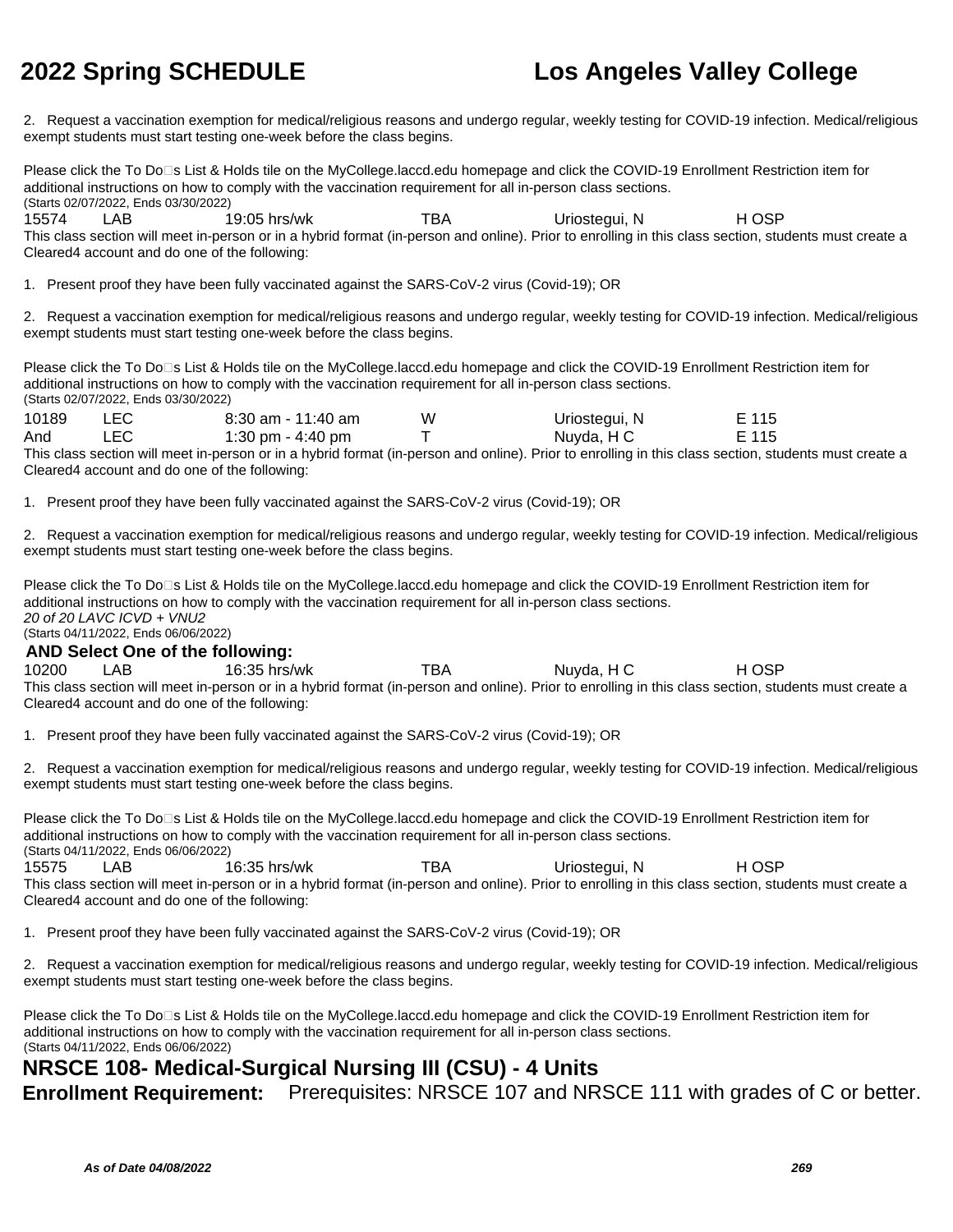This advanced level medical/surgical-nursing course integrates the components of theory, clinical and simulation that focuses on evidence-based, patient-centered nursing care of adult patients with complex illness and needs within a variety of health-care setting. Emphasis will be placed on assessment of risk factors affecting patient's health and wellness. Students will implement the nursing process and integrates Maslow's Hierarchy of Human Needs concepts to assess analyze, prioritize, plan, and evaluate and modify a plan of nursing care. Pharmacological principles specific to complex patients are discussed. The course builds upon concepts introduced in NS107 and NS 111; Professional Standards patient advocacy, spiritual cultural diversity, legal/ethical, and effective communication and collaboration with members of the healthcare team will be discussed.

| <b>Class</b><br><b>No</b> | <b>Component</b> | <b>Start/End Time</b> | Days | Instructor | Room          |
|---------------------------|------------------|-----------------------|------|------------|---------------|
| 10207                     | ∟EC              | 8:45 am - 10:55 am    | W    | Ross. J    | <b>BJ</b> 105 |
| And                       | LEC              | 8:45 am - 10:55 am    | Th   | Ross, J    | <b>BJ</b> 105 |

This class section will meet in-person or in a hybrid format (in-person and online). Prior to enrolling in this class section, students must create a Cleared4 account and do one of the following:

1. Present proof they have been fully vaccinated against the SARS-CoV-2 virus (Covid-19); OR

2. Request a vaccination exemption for medical/religious reasons and undergo regular, weekly testing for COVID-19 infection. Medical/religious exempt students must start testing one-week before the class begins.

Please click the To Do<sup>n</sup>s List & Holds tile on the MyCollege.laccd.edu homepage and click the COVID-19 Enrollment Restriction item for additional instructions on how to comply with the vaccination requirement for all in-person class sections. 20 of 20 LAVC ICVD + VNU2 (Starts 02/07/2022, Ends 03/30/2022)

### **AND Select One of the following:**

15576 LAB 15:10 hrs/wk TBA Ross, J H OSP This class section will meet in-person or in a hybrid format (in-person and online). Prior to enrolling in this class section, students must create a Cleared4 account and do one of the following:

1. Present proof they have been fully vaccinated against the SARS-CoV-2 virus (Covid-19); OR

2. Request a vaccination exemption for medical/religious reasons and undergo regular, weekly testing for COVID-19 infection. Medical/religious exempt students must start testing one-week before the class begins.

Please click the To Do<sup>n</sup>s List & Holds tile on the MyCollege.laccd.edu homepage and click the COVID-19 Enrollment Restriction item for additional instructions on how to comply with the vaccination requirement for all in-person class sections. (Starts 02/07/2022, Ends 03/30/2022)

10218 LAB 15:10 hrs/wk TBA Rodner, P J H OSP This class section will meet in-person or in a hybrid format (in-person and online). Prior to enrolling in this class section, students must create a Cleared4 account and do one of the following:

1. Present proof they have been fully vaccinated against the SARS-CoV-2 virus (Covid-19); OR

2. Request a vaccination exemption for medical/religious reasons and undergo regular, weekly testing for COVID-19 infection. Medical/religious exempt students must start testing one-week before the class begins.

Please click the To Do□s List & Holds tile on the MyCollege.laccd.edu homepage and click the COVID-19 Enrollment Restriction item for additional instructions on how to comply with the vaccination requirement for all in-person class sections. (Starts 02/07/2022, Ends 03/30/2022)

| 10236 | LEC. | 8:45 am - 10:55 am | w | Ross. J | BJ 105        |
|-------|------|--------------------|---|---------|---------------|
| And   | LEC  | 8:45 am - 10:55 am |   | Ross. J | <b>BJ 105</b> |
| ____  |      |                    |   |         |               |

This class section will meet in-person or in a hybrid format (in-person and online). Prior to enrolling in this class section, students must create a Cleared4 account and do one of the following:

1. Present proof they have been fully vaccinated against the SARS-CoV-2 virus (Covid-19); OR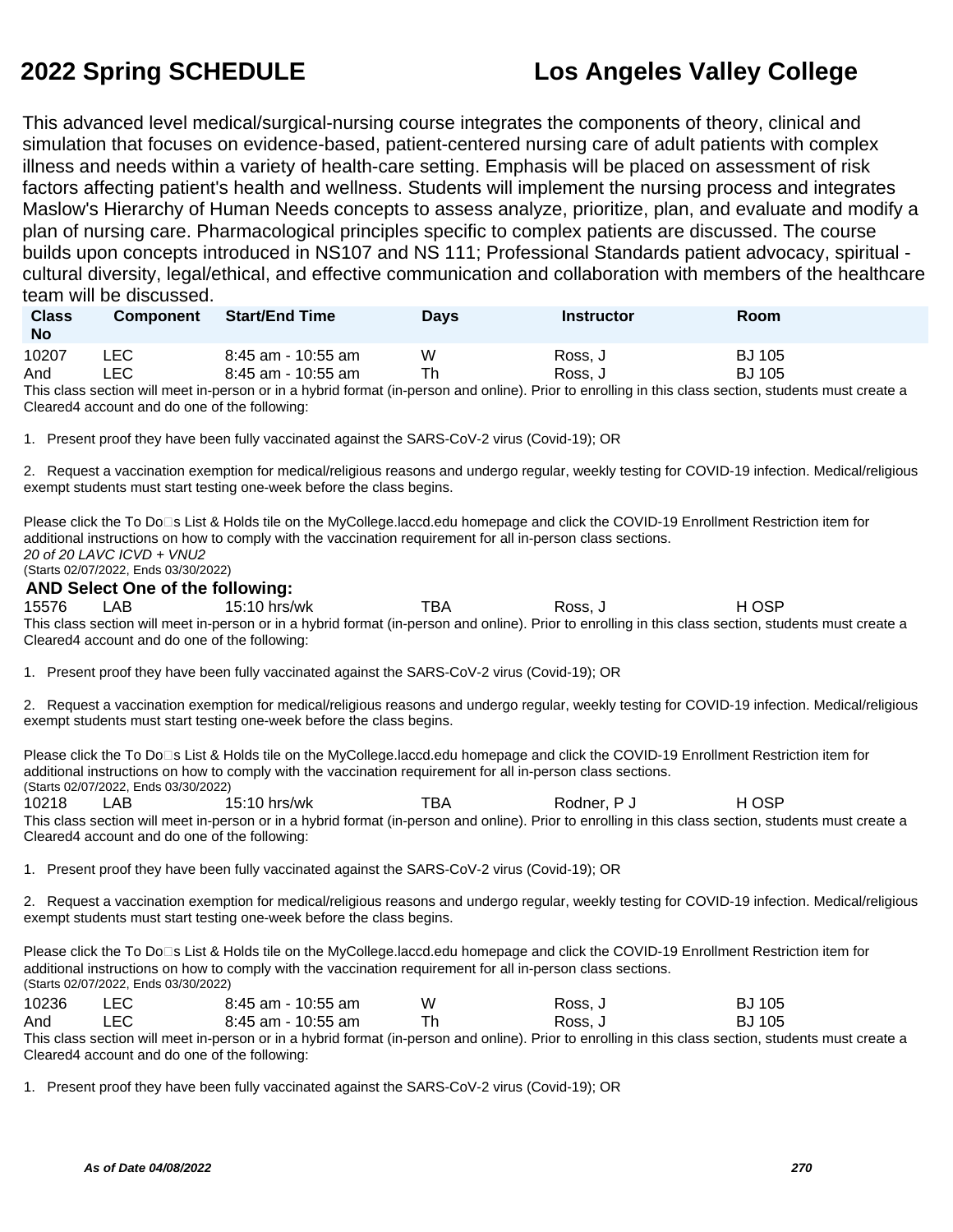2. Request a vaccination exemption for medical/religious reasons and undergo regular, weekly testing for COVID-19 infection. Medical/religious exempt students must start testing one-week before the class begins.

Please click the To Do<sup>n</sup>s List & Holds tile on the MyCollege.laccd.edu homepage and click the COVID-19 Enrollment Restriction item for additional instructions on how to comply with the vaccination requirement for all in-person class sections. 20 of 20 LAVC ICVD + VNU2 (Starts 04/11/2022, Ends 06/06/2022)

### **AND Select One of the following:**

15577 LAB 13:15 hrs/wk TBA Ross, J H OSP This class section will meet in-person or in a hybrid format (in-person and online). Prior to enrolling in this class section, students must create a Cleared4 account and do one of the following:

1. Present proof they have been fully vaccinated against the SARS-CoV-2 virus (Covid-19); OR

2. Request a vaccination exemption for medical/religious reasons and undergo regular, weekly testing for COVID-19 infection. Medical/religious exempt students must start testing one-week before the class begins.

Please click the To Do⊡s List & Holds tile on the MyCollege.laccd.edu homepage and click the COVID-19 Enrollment Restriction item for additional instructions on how to comply with the vaccination requirement for all in-person class sections. (Starts 04/11/2022, Ends 06/06/2022) 10245 LAB 13:15 hrs/wk TBA Climaco, E B H OSP This class section will meet in-person or in a hybrid format (in-person and online). Prior to enrolling in this class section, students must create a Cleared4 account and do one of the following:

1. Present proof they have been fully vaccinated against the SARS-CoV-2 virus (Covid-19); OR

2. Request a vaccination exemption for medical/religious reasons and undergo regular, weekly testing for COVID-19 infection. Medical/religious exempt students must start testing one-week before the class begins.

Please click the To Do□s List & Holds tile on the MyCollege.laccd.edu homepage and click the COVID-19 Enrollment Restriction item for additional instructions on how to comply with the vaccination requirement for all in-person class sections. (Starts 04/11/2022, Ends 06/06/2022)

### **NRSCE 109- Gerontology & Community Based Nursing (CSU) - 2.25 Units**

**Enrollment Requirement:** Prerequisites: NRSCE 105, NRSCE 102, and NRSCE 104 with grades of C or better.

This course integrates components of theory, clinical and simulation that focus on evidence-based, patientcentered nursing care of the older adult within acute care and community based settings. Emphasis will be placed on risk factors affecting older patients health and wellness. Students will implement the nursing process and integrate Maslow's Hierarchy of Human Needs concepts to assess, analyze and prioritize the needs of the older adult with normal age related changes and common age-related disorders to formulate, organize and implement a plan of nursing care. Pharmacological principles related to older adult patients are discussed. The course builds upon concepts introduced in Nursing Science 101, Nursing Science 102, Nursing Science 103, Nursing Science 104 and Nursing Science 105; Professional standards, patient advocacy, spiritual-cultural diversity, legal/ethical issues, and effective communication and collaboration with members of the health care team will be discussed.

| <b>Class</b><br><b>No</b>                                                                                                                             | <b>Component</b>                              | <b>Start/End Time</b> | <b>Davs</b> | <b>Instructor</b> | <b>Room</b> |  |  |  |
|-------------------------------------------------------------------------------------------------------------------------------------------------------|-----------------------------------------------|-----------------------|-------------|-------------------|-------------|--|--|--|
| 10261                                                                                                                                                 | LEC.                                          | 12:30 pm - 2:35 pm    |             |                   | BJ 109      |  |  |  |
| This class section will meet in-person or in a hybrid format (in-person and online). Prior to enrolling in this class section, students must create a |                                               |                       |             |                   |             |  |  |  |
|                                                                                                                                                       | Cleared4 account and do one of the following: |                       |             |                   |             |  |  |  |

1. Present proof they have been fully vaccinated against the SARS-CoV-2 virus (Covid-19); OR

2. Request a vaccination exemption for medical/religious reasons and undergo regular, weekly testing for COVID-19 infection. Medical/religious exempt students must start testing one-week before the class begins.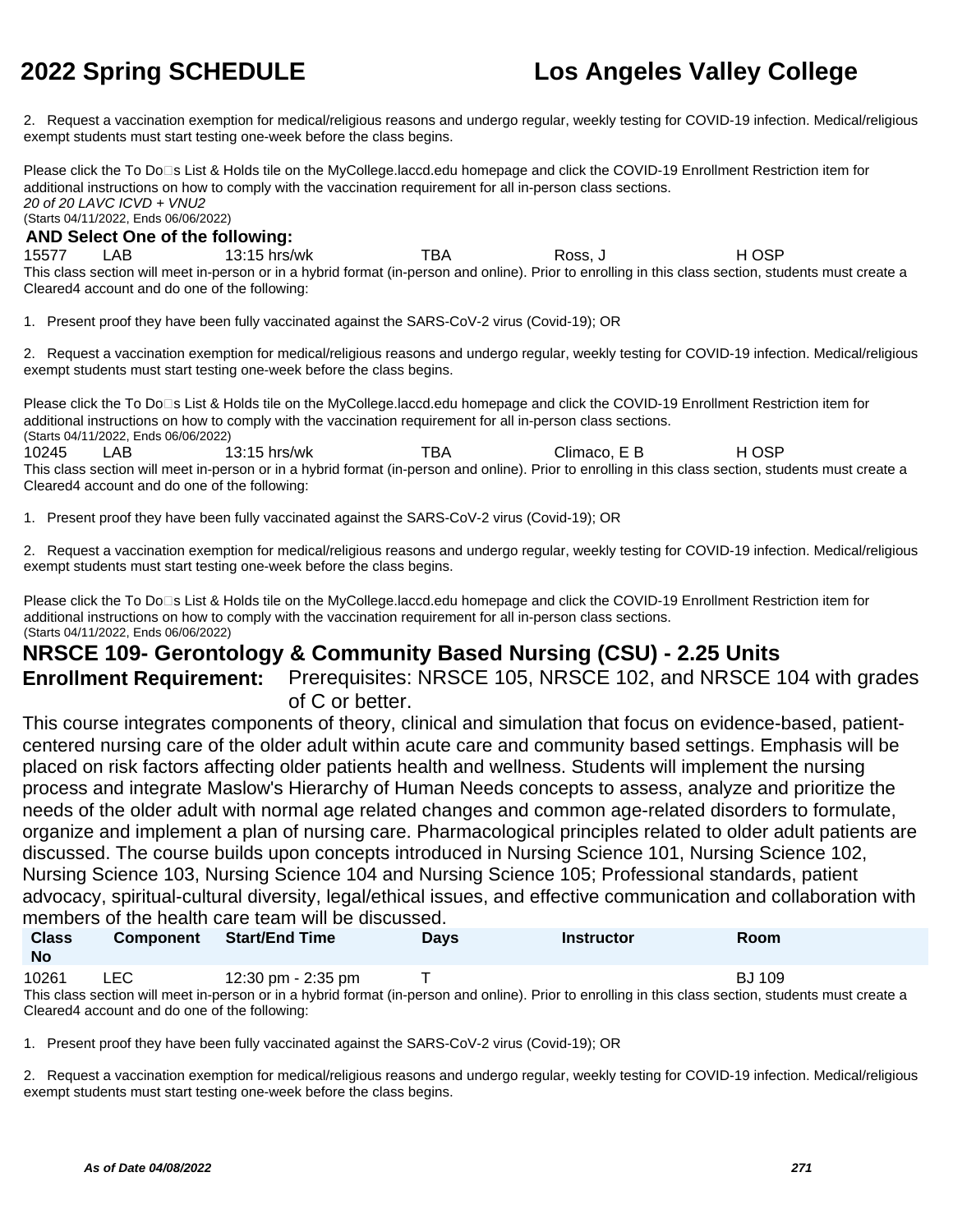Please click the To Do<sup>n</sup>s List & Holds tile on the MyCollege.laccd.edu homepage and click the COVID-19 Enrollment Restriction item for additional instructions on how to comply with the vaccination requirement for all in-person class sections. 20 of 20 LAVC ICVD + VNUR (Starts 02/07/2022, Ends 03/30/2022) **AND Select One of the following:** 15578 LAB 9:20 hrs/wk TBA Chai, J K H OSP This class section will meet in-person or in a hybrid format (in-person and online). Prior to enrolling in this class section, students must create a Cleared4 account and do one of the following: 1. Present proof they have been fully vaccinated against the SARS-CoV-2 virus (Covid-19); OR 2. Request a vaccination exemption for medical/religious reasons and undergo regular, weekly testing for COVID-19 infection. Medical/religious exempt students must start testing one-week before the class begins. Please click the To Do□s List & Holds tile on the MyCollege.laccd.edu homepage and click the COVID-19 Enrollment Restriction item for additional instructions on how to comply with the vaccination requirement for all in-person class sections. (Starts 02/07/2022, Ends 03/30/2022) 10267 LAB 9:20 hrs/wk TBA Weber, G A H OSP This class section will meet in-person or in a hybrid format (in-person and online). Prior to enrolling in this class section, students must create a Cleared4 account and do one of the following: 1. Present proof they have been fully vaccinated against the SARS-CoV-2 virus (Covid-19); OR 2. Request a vaccination exemption for medical/religious reasons and undergo regular, weekly testing for COVID-19 infection. Medical/religious exempt students must start testing one-week before the class begins. Please click the To Do<sup>n</sup>s List & Holds tile on the MyCollege.laccd.edu homepage and click the COVID-19 Enrollment Restriction item for additional instructions on how to comply with the vaccination requirement for all in-person class sections. (Starts 02/07/2022, Ends 03/30/2022) 10285 LEC 12:30 pm - 2:35 pm T Weber, G A BJ 109 This class section will meet in-person or in a hybrid format (in-person and online). Prior to enrolling in this class section, students must create a Cleared4 account and do one of the following: 1. Present proof they have been fully vaccinated against the SARS-CoV-2 virus (Covid-19); OR 2. Request a vaccination exemption for medical/religious reasons and undergo regular, weekly testing for COVID-19 infection. Medical/religious exempt students must start testing one-week before the class begins. Please click the To Do<sup>n</sup>s List & Holds tile on the MyCollege.laccd.edu homepage and click the COVID-19 Enrollment Restriction item for additional instructions on how to comply with the vaccination requirement for all in-person class sections. 20 of 20 LAVC ICVD + VNUR (Starts 04/11/2022, Ends 06/06/2022) **AND Select One of the following:** 15579 LAB 8:10 hrs/wk TBA Chai, J K H OSP This class section will meet in-person or in a hybrid format (in-person and online). Prior to enrolling in this class section, students must create a Cleared4 account and do one of the following: 1. Present proof they have been fully vaccinated against the SARS-CoV-2 virus (Covid-19); OR 2. Request a vaccination exemption for medical/religious reasons and undergo regular, weekly testing for COVID-19 infection. Medical/religious exempt students must start testing one-week before the class begins. Please click the To Do<sup>n</sup>s List & Holds tile on the MyCollege.laccd.edu homepage and click the COVID-19 Enrollment Restriction item for additional instructions on how to comply with the vaccination requirement for all in-person class sections. (Starts 04/11/2022, Ends 06/06/2022) 15431 LAB 8:10 hrs/wk TBA Premadasan, L H OSP This class section will meet in-person or in a hybrid format (in-person and online). Prior to enrolling in this class section, students must create a Cleared4 account and do one of the following: 1. Present proof they have been fully vaccinated against the SARS-CoV-2 virus (Covid-19); OR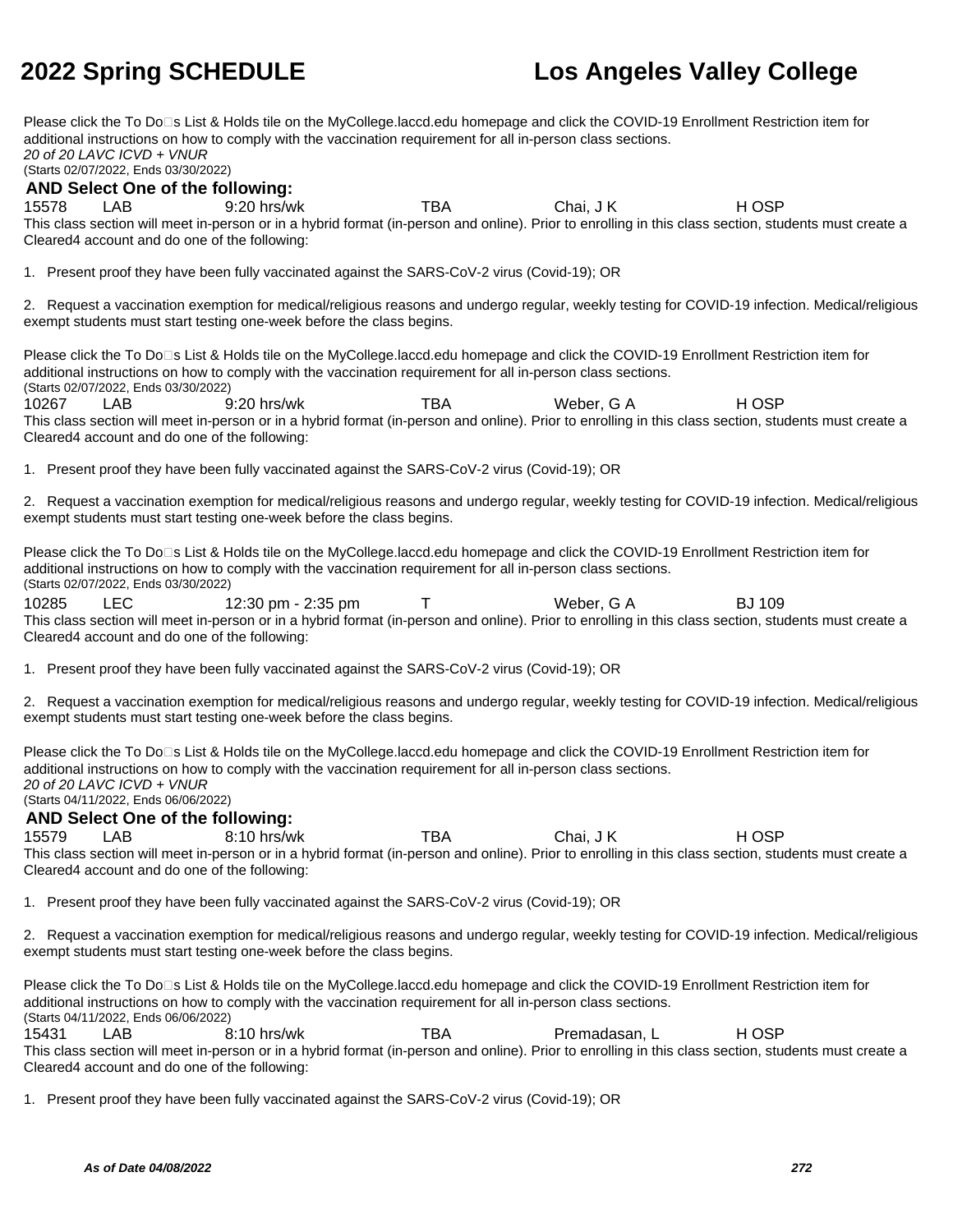2. Request a vaccination exemption for medical/religious reasons and undergo regular, weekly testing for COVID-19 infection. Medical/religious exempt students must start testing one-week before the class begins.

Please click the To Do<sup>n</sup>s List & Holds tile on the MyCollege.laccd.edu homepage and click the COVID-19 Enrollment Restriction item for additional instructions on how to comply with the vaccination requirement for all in-person class sections. (Starts 04/11/2022, Ends 06/06/2022)

## **NRSCE 110- Psychiatric-Mental Health Nursing (CSU) - 3.25 Units**

**Enrollment Requirement:** Prerequisites: NRSCE 102, NRSCE 104, and NRSCE 105 with grades of C or better.

This course integrates components of theory, clinical and simulation that focus on evidence-based, patientcentered nursing care of the patient with mental health needs and disorders within acute care and community based settings. Emphasis will be placed on the assessment of risk factors affecting patients health and wellness. Students will implement the nursing process and integrate Maslow's Hierarchy of Human Needs concepts to assess, analyze and prioritize the needs of the mental health patient to formulate, organize and implement a plan of nursing care. Pharmacological principles specific to patients with mental health disorders are discussed. The course builds upon concepts introduced in Nursing Science 101, Nursing Science 102, Nursing Science 103, Nursing Science 104 and Nursing Science 105; Professional standards, patient advocacy, spiritual-cultural diversity, legal/ ethical issues, and effective communication and collaboration with members of the health care team will be discussed.

| <b>Class</b><br><b>No</b> | <b>Component</b> | <b>Start/End Time</b> | Days | <b>Instructor</b>                                                                                                                                     | Room          |
|---------------------------|------------------|-----------------------|------|-------------------------------------------------------------------------------------------------------------------------------------------------------|---------------|
| 10307                     | LEC              | $7:30$ am - 11:05 am  |      | Weber, G A                                                                                                                                            | <b>BJ</b> 111 |
|                           |                  |                       |      | This class section will meet in-person or in a hybrid format (in-person and online). Prior to enrolling in this class section, students must create a |               |

or in a hybrid format (in-person and online). Prior to enrolling in this class section, students must create a Cleared4 account and do one of the following:

1. Present proof they have been fully vaccinated against the SARS-CoV-2 virus (Covid-19); OR

2. Request a vaccination exemption for medical/religious reasons and undergo regular, weekly testing for COVID-19 infection. Medical/religious exempt students must start testing one-week before the class begins.

Please click the To Do□s List & Holds tile on the MyCollege.laccd.edu homepage and click the COVID-19 Enrollment Restriction item for additional instructions on how to comply with the vaccination requirement for all in-person class sections. 20 of 20 LAVC ICVD + VNUR (Starts 02/07/2022, Ends 03/30/2022)

**AND Select One of the following:**

15580 LAB 13:15 hrs/wk TBA Lee, S L H OSP This class section will meet in-person or in a hybrid format (in-person and online). Prior to enrolling in this class section, students must create a Cleared4 account and do one of the following:

1. Present proof they have been fully vaccinated against the SARS-CoV-2 virus (Covid-19); OR

2. Request a vaccination exemption for medical/religious reasons and undergo regular, weekly testing for COVID-19 infection. Medical/religious exempt students must start testing one-week before the class begins.

Please click the To Do<sup>n</sup>s List & Holds tile on the MyCollege.laccd.edu homepage and click the COVID-19 Enrollment Restriction item for additional instructions on how to comply with the vaccination requirement for all in-person class sections. (Starts 02/07/2022, Ends 03/30/2022)

10312 LAB 13:15 hrs/wk TBA Weber, G A H OSP This class section will meet in-person or in a hybrid format (in-person and online). Prior to enrolling in this class section, students must create a Cleared4 account and do one of the following:

1. Present proof they have been fully vaccinated against the SARS-CoV-2 virus (Covid-19); OR

2. Request a vaccination exemption for medical/religious reasons and undergo regular, weekly testing for COVID-19 infection. Medical/religious exempt students must start testing one-week before the class begins.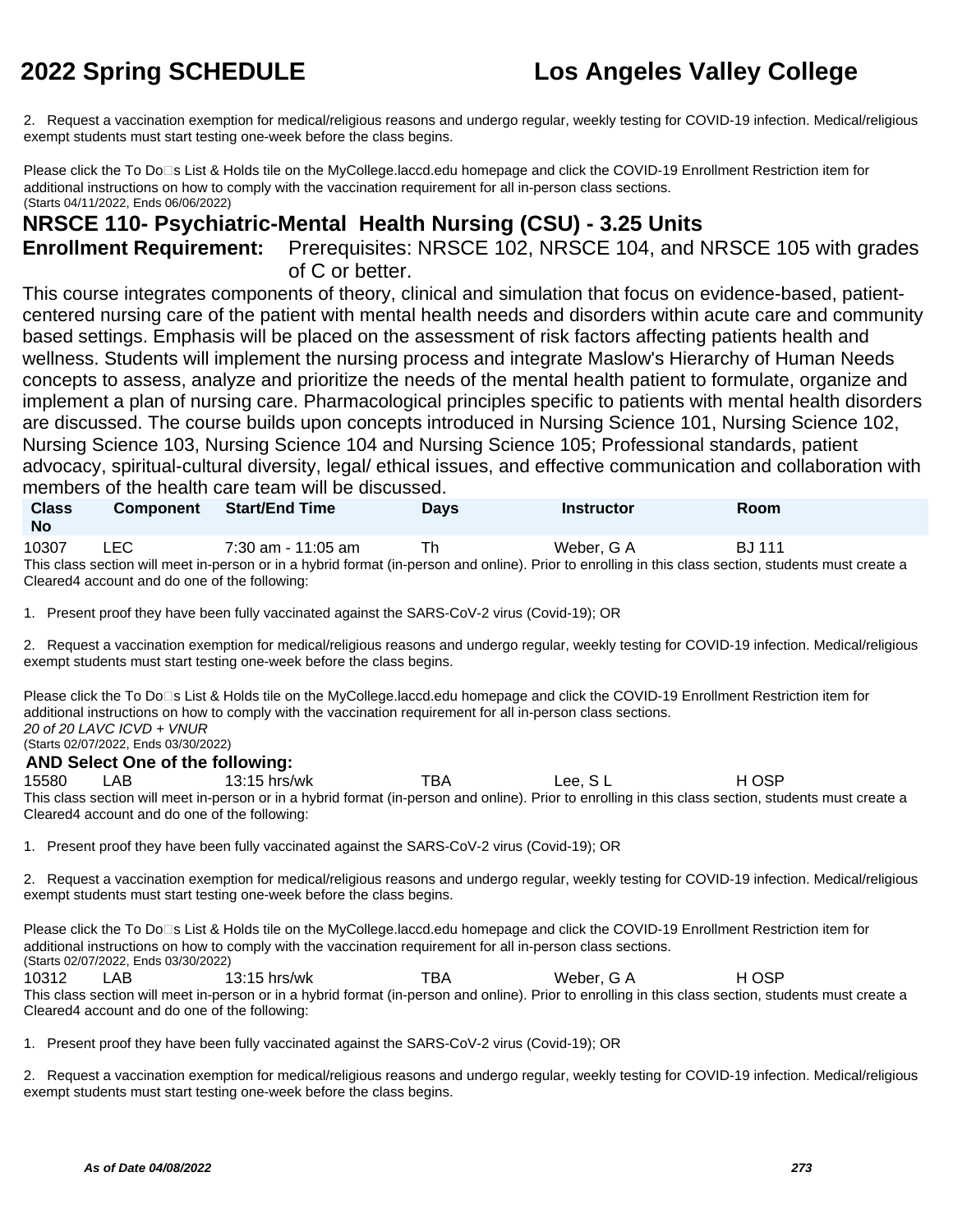Please click the To Do□s List & Holds tile on the MyCollege.laccd.edu homepage and click the COVID-19 Enrollment Restriction item for additional instructions on how to comply with the vaccination requirement for all in-person class sections. (Starts 02/07/2022, Ends 03/30/2022)

10327 LEC 7:45 am - 10:55 am Th Weber, G A BJ 111 This class section will meet in-person or in a hybrid format (in-person and online). Prior to enrolling in this class section, students must create a Cleared4 account and do one of the following:

1. Present proof they have been fully vaccinated against the SARS-CoV-2 virus (Covid-19); OR

2. Request a vaccination exemption for medical/religious reasons and undergo regular, weekly testing for COVID-19 infection. Medical/religious exempt students must start testing one-week before the class begins.

Please click the To Do□s List & Holds tile on the MyCollege.laccd.edu homepage and click the COVID-19 Enrollment Restriction item for additional instructions on how to comply with the vaccination requirement for all in-person class sections. 20 of 20 LAVC ICVD + VNUR (Starts 04/11/2022, Ends 06/06/2022)

### **AND Select One of the following:**

10340 LAB 11:30 hrs/wk TBA Weber, G A H OSP This class section will meet in-person or in a hybrid format (in-person and online). Prior to enrolling in this class section, students must create a Cleared4 account and do one of the following:

1. Present proof they have been fully vaccinated against the SARS-CoV-2 virus (Covid-19); OR

2. Request a vaccination exemption for medical/religious reasons and undergo regular, weekly testing for COVID-19 infection. Medical/religious exempt students must start testing one-week before the class begins.

Please click the To Do□s List & Holds tile on the MyCollege.laccd.edu homepage and click the COVID-19 Enrollment Restriction item for additional instructions on how to comply with the vaccination requirement for all in-person class sections. (Starts 04/11/2022, Ends 06/06/2022)

15581 LAB 11:30 hrs/wk TBA Banks, C A H OSP This class section will meet in-person or in a hybrid format (in-person and online). Prior to enrolling in this class section, students must create a Cleared4 account and do one of the following:

1. Present proof they have been fully vaccinated against the SARS-CoV-2 virus (Covid-19); OR

2. Request a vaccination exemption for medical/religious reasons and undergo regular, weekly testing for COVID-19 infection. Medical/religious exempt students must start testing one-week before the class begins.

Please click the To Do<sup>n</sup>s List & Holds tile on the MyCollege.laccd.edu homepage and click the COVID-19 Enrollment Restriction item for additional instructions on how to comply with the vaccination requirement for all in-person class sections. (Starts 04/11/2022, Ends 06/06/2022)

### **NRSCE 111- Reproductive Nursing And Womens Health (CSU) - 4 Units**

**Enrollment Requirement:** Prerequisites: NRSCE 106, NRSCE 109 and NRSCE 110 with grades of C or better.

This course integrates the components of theory, clinical and simulation that focus on evidence -based, patient centered nursing care of patients in the Reproductive Nursing and Women's Health illness in acute care and community-based settings. Emphasis will be placed on assessment of risk factors affecting patient/families health and wellness. Students will implement the nursing process and integrate Maslow's Hierarchy of Needs concepts to assess, analyze, prioritize and plan the needs of patients with reproductive and women's health illness to formulate, organize and implement a plan of nursing care. Pharmacological principles specific to women's health patients will be discussed. This course builds upon concepts introduced in Nursing Science 106, Nursing Science 109 and Nursing Science 110. Professional Standards, patient advocacy, spiritual-cultural, legal/ethical issues and effective communication and collaboration with members of the health care team will be discussed.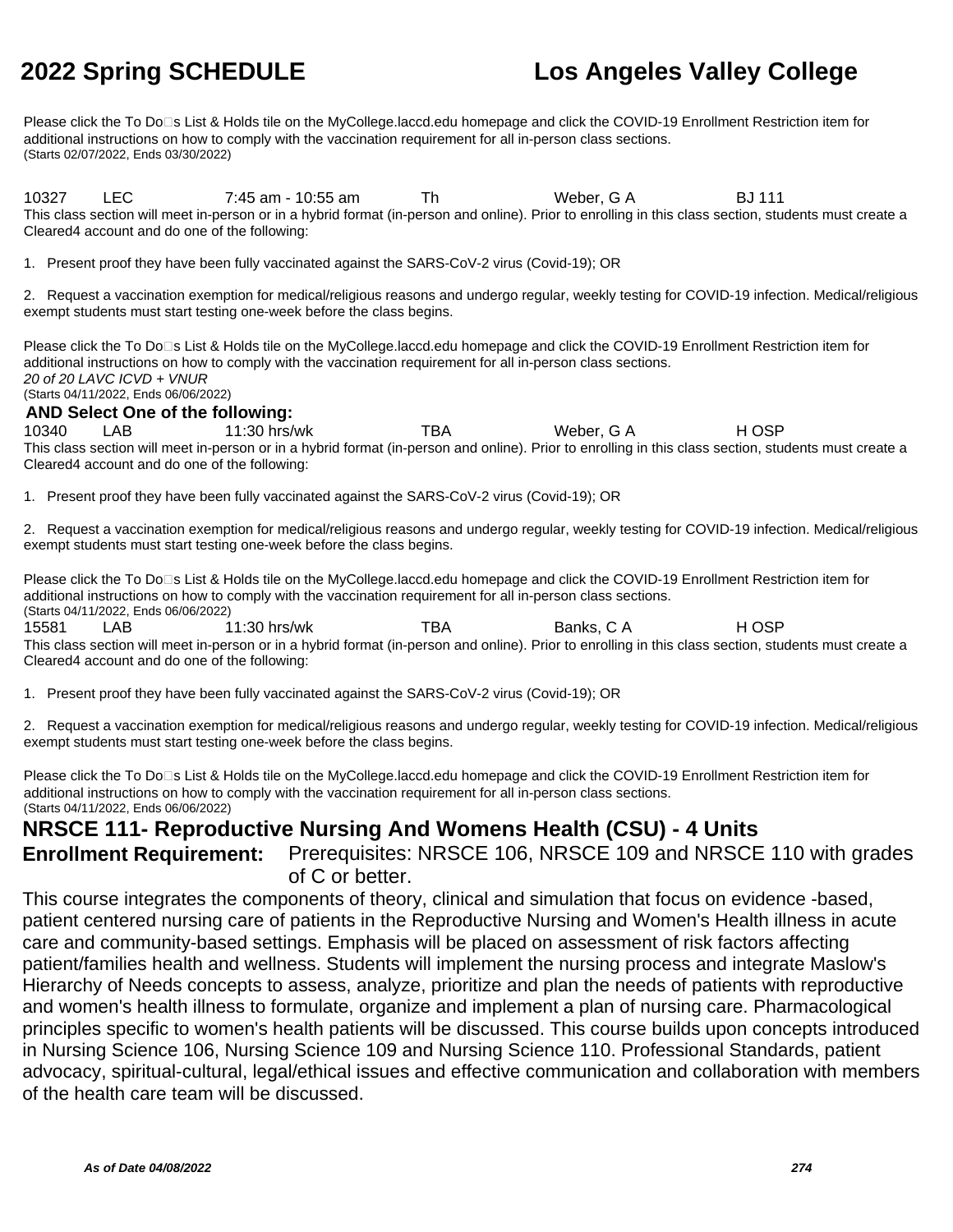| <b>Class</b><br><b>No</b> | <b>Component</b>                                                                                                                                                                                                                                                                                                          | <b>Start/End Time</b>                                                                                       | <b>Days</b> | <b>Instructor</b> | Room                                                                                                                                                                   |  |  |
|---------------------------|---------------------------------------------------------------------------------------------------------------------------------------------------------------------------------------------------------------------------------------------------------------------------------------------------------------------------|-------------------------------------------------------------------------------------------------------------|-------------|-------------------|------------------------------------------------------------------------------------------------------------------------------------------------------------------------|--|--|
| 10353                     | <b>LEC</b><br>Cleared4 account and do one of the following:                                                                                                                                                                                                                                                               | 8:30 am - 10:40 am                                                                                          | TTh         | Kashman, G        | <b>BJ 101</b><br>This class section will meet in-person or in a hybrid format (in-person and online). Prior to enrolling in this class section, students must create a |  |  |
|                           |                                                                                                                                                                                                                                                                                                                           | 1. Present proof they have been fully vaccinated against the SARS-CoV-2 virus (Covid-19); OR                |             |                   |                                                                                                                                                                        |  |  |
|                           |                                                                                                                                                                                                                                                                                                                           | exempt students must start testing one-week before the class begins.                                        |             |                   | 2. Request a vaccination exemption for medical/religious reasons and undergo regular, weekly testing for COVID-19 infection. Medical/religious                         |  |  |
|                           | 20 of 20 LAVC ICVD + VNU2<br>(Starts 02/07/2022, Ends 03/30/2022)<br>AND Select One of the following:                                                                                                                                                                                                                     | additional instructions on how to comply with the vaccination requirement for all in-person class sections. |             |                   | Please click the To Do⊡s List & Holds tile on the MyCollege.laccd.edu homepage and click the COVID-19 Enrollment Restriction item for                                  |  |  |
| 10364                     | LAB<br>Cleared4 account and do one of the following:                                                                                                                                                                                                                                                                      | 15:10 hrs/wk                                                                                                | <b>TBA</b>  | Kashman, G        | H OSP<br>This class section will meet in-person or in a hybrid format (in-person and online). Prior to enrolling in this class section, students must create a         |  |  |
|                           |                                                                                                                                                                                                                                                                                                                           | 1. Present proof they have been fully vaccinated against the SARS-CoV-2 virus (Covid-19); OR                |             |                   |                                                                                                                                                                        |  |  |
|                           |                                                                                                                                                                                                                                                                                                                           | exempt students must start testing one-week before the class begins.                                        |             |                   | 2. Request a vaccination exemption for medical/religious reasons and undergo regular, weekly testing for COVID-19 infection. Medical/religious                         |  |  |
|                           | (Starts 02/07/2022, Ends 03/30/2022)                                                                                                                                                                                                                                                                                      | additional instructions on how to comply with the vaccination requirement for all in-person class sections. |             |                   | Please click the To Do⊡s List & Holds tile on the MyCollege.laccd.edu homepage and click the COVID-19 Enrollment Restriction item for                                  |  |  |
| 15582                     | LAB<br>Cleared4 account and do one of the following:                                                                                                                                                                                                                                                                      | 15:10 hrs/wk                                                                                                | <b>TBA</b>  | Kashman, G        | H OSP<br>This class section will meet in-person or in a hybrid format (in-person and online). Prior to enrolling in this class section, students must create a         |  |  |
|                           |                                                                                                                                                                                                                                                                                                                           | 1. Present proof they have been fully vaccinated against the SARS-CoV-2 virus (Covid-19); OR                |             |                   |                                                                                                                                                                        |  |  |
|                           |                                                                                                                                                                                                                                                                                                                           | exempt students must start testing one-week before the class begins.                                        |             |                   | 2. Request a vaccination exemption for medical/religious reasons and undergo regular, weekly testing for COVID-19 infection. Medical/religious                         |  |  |
|                           | (Starts 02/07/2022, Ends 03/30/2022)                                                                                                                                                                                                                                                                                      | additional instructions on how to comply with the vaccination requirement for all in-person class sections. |             |                   | Please click the To Do⊡s List & Holds tile on the MyCollege.laccd.edu homepage and click the COVID-19 Enrollment Restriction item for                                  |  |  |
| 10379                     | <b>LEC</b><br>Cleared4 account and do one of the following:                                                                                                                                                                                                                                                               | 8:30 am - 10:35 am                                                                                          | TTh         | Kashman, G        | <b>BJ</b> 101<br>This class section will meet in-person or in a hybrid format (in-person and online). Prior to enrolling in this class section, students must create a |  |  |
|                           |                                                                                                                                                                                                                                                                                                                           | 1. Present proof they have been fully vaccinated against the SARS-CoV-2 virus (Covid-19); OR                |             |                   |                                                                                                                                                                        |  |  |
|                           |                                                                                                                                                                                                                                                                                                                           | exempt students must start testing one-week before the class begins.                                        |             |                   | 2. Request a vaccination exemption for medical/religious reasons and undergo regular, weekly testing for COVID-19 infection. Medical/religious                         |  |  |
|                           | Please click the To Do⊡s List & Holds tile on the MyCollege.laccd.edu homepage and click the COVID-19 Enrollment Restriction item for<br>additional instructions on how to comply with the vaccination requirement for all in-person class sections.<br>20 of 20 LAVC ICVD + VNU2<br>(Starts 04/11/2022, Ends 06/06/2022) |                                                                                                             |             |                   |                                                                                                                                                                        |  |  |
|                           | AND Select One of the following:                                                                                                                                                                                                                                                                                          |                                                                                                             |             |                   |                                                                                                                                                                        |  |  |
| 10391                     | LAB<br>Cleared4 account and do one of the following:                                                                                                                                                                                                                                                                      | 13:15 hrs/wk                                                                                                | <b>TBA</b>  | Kashman, G        | H OSP<br>This class section will meet in-person or in a hybrid format (in-person and online). Prior to enrolling in this class section, students must create a         |  |  |

1. Present proof they have been fully vaccinated against the SARS-CoV-2 virus (Covid-19); OR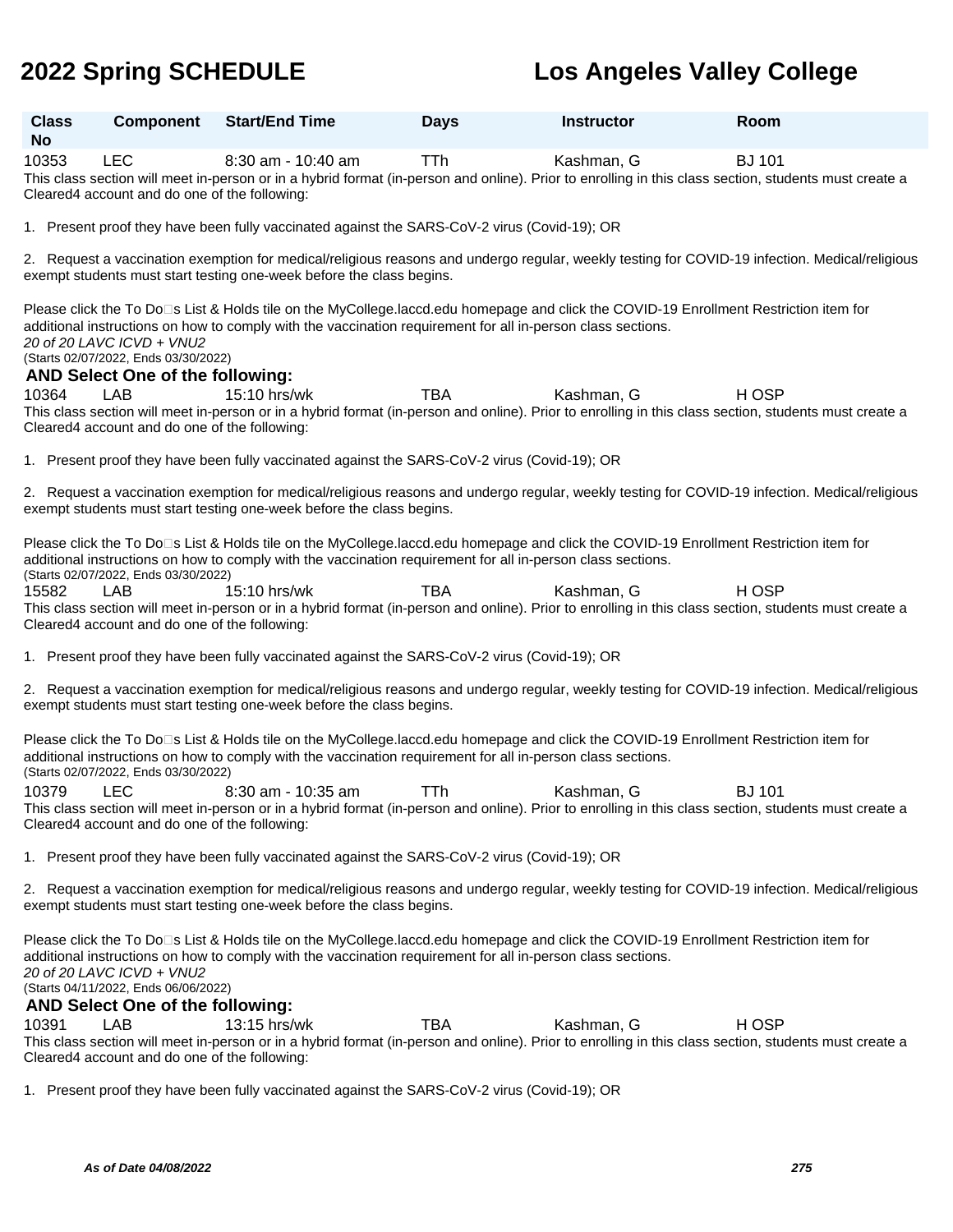2. Request a vaccination exemption for medical/religious reasons and undergo regular, weekly testing for COVID-19 infection. Medical/religious exempt students must start testing one-week before the class begins.

Please click the To Do<sup>n</sup>s List & Holds tile on the MyCollege.laccd.edu homepage and click the COVID-19 Enrollment Restriction item for additional instructions on how to comply with the vaccination requirement for all in-person class sections. (Starts 04/11/2022, Ends 06/06/2022) 15583 LAB 13:15 hrs/wk TBA Lopez, E R H OSP This class section will meet in-person or in a hybrid format (in-person and online). Prior to enrolling in this class section, students must create a

Cleared4 account and do one of the following:

1. Present proof they have been fully vaccinated against the SARS-CoV-2 virus (Covid-19); OR

2. Request a vaccination exemption for medical/religious reasons and undergo regular, weekly testing for COVID-19 infection. Medical/religious exempt students must start testing one-week before the class begins.

Please click the To Do<sup>n</sup>s List & Holds tile on the MyCollege.laccd.edu homepage and click the COVID-19 Enrollment Restriction item for additional instructions on how to comply with the vaccination requirement for all in-person class sections. (Starts 04/11/2022, Ends 06/06/2022)

## **NRSCE 112- Care Of Children And Family (CSU) - 4 Units**

**Enrollment Requirement:** Prerequisites: NRSCE 107 and NRSCE 111 with grades of C or better. This course integrates components of theory,clinical and simulation that focus on evidence-based, patientcentered nursing care of children and families in acute care and community based settings. Emphasis will be placed on assessment of risk factors affecting patient's health and wellness. Students will implement the nursing process and integrate Maslow's Hierarchy of Human Needs concept to assess, analyze, prioritize, plan and evaluate needs of the care of children and families to formulate,organize, implement, evaluate and modify a plan of nursing care. Pharmacological principles specific to pediatric patients are discussed. The course builds upon concepts introduced in Nursing Science 107 and Nursing Science 111; Professional Standards, patient advocacy, spiritual-cultural diversity, legal/ethical, and effective communication and collaboration with the members of the healthcare team will be discussed.

| <b>Class</b><br><b>No</b> | <b>Component</b> | <b>Start/End Time</b>                                                                                                                                 | <b>Days</b> | <b>Instructor</b>  | Room          |
|---------------------------|------------------|-------------------------------------------------------------------------------------------------------------------------------------------------------|-------------|--------------------|---------------|
| 10404                     | LEC.             | 11:20 am - 1:45 pm                                                                                                                                    | Th          | Albarran-Duarte, N | <b>BJ</b> 101 |
| And                       | LEC.             | 12:00 pm - 2:10 pm                                                                                                                                    | м           | Albarran-Duarte, N | <b>BJ</b> 101 |
|                           |                  | This close section will meet in person or in a bybrid format (in person and opling). Prior to eprolling in this close section, students must create a |             |                    |               |

son or in a hybrid format (in-person and online). Prior to enrolling in this class section, students must create Cleared4 account and do one of the following:

1. Present proof they have been fully vaccinated against the SARS-CoV-2 virus (Covid-19); OR

2. Request a vaccination exemption for medical/religious reasons and undergo regular, weekly testing for COVID-19 infection. Medical/religious exempt students must start testing one-week before the class begins.

Please click the To Do<sup>n</sup>s List & Holds tile on the MyCollege.laccd.edu homepage and click the COVID-19 Enrollment Restriction item for additional instructions on how to comply with the vaccination requirement for all in-person class sections. 20 of 20 LAVC ICVD + VNU2 (Starts 02/07/2022, Ends 03/30/2022) **AND Select One of the following:** 15584 LAB 15:10 hrs/wk TBA Albarran-Duarte, N H OSP

This class section will meet in-person or in a hybrid format (in-person and online). Prior to enrolling in this class section, students must create a Cleared4 account and do one of the following:

1. Present proof they have been fully vaccinated against the SARS-CoV-2 virus (Covid-19); OR

2. Request a vaccination exemption for medical/religious reasons and undergo regular, weekly testing for COVID-19 infection. Medical/religious exempt students must start testing one-week before the class begins.

Please click the To Do⊡s List & Holds tile on the MyCollege.laccd.edu homepage and click the COVID-19 Enrollment Restriction item for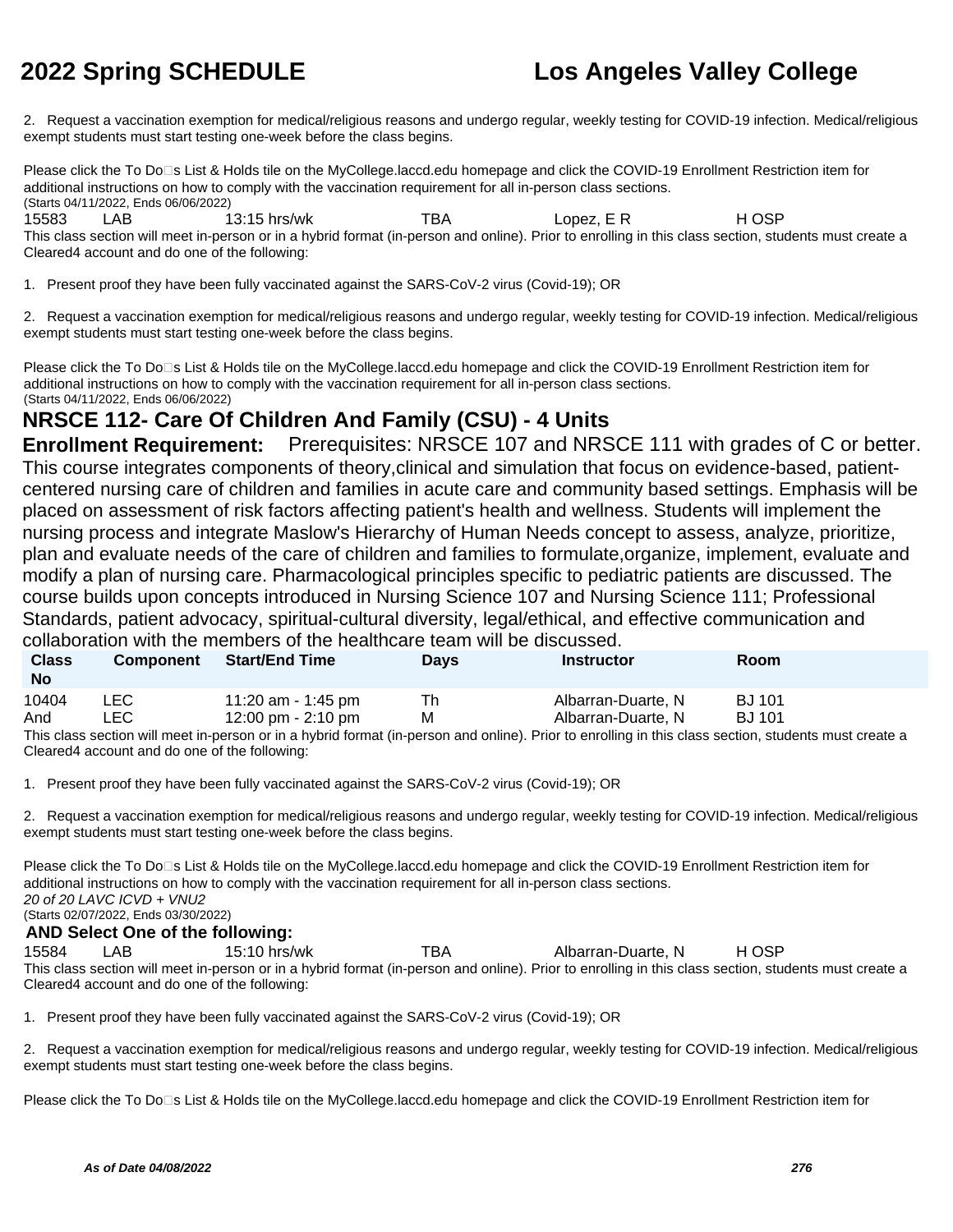additional instructions on how to comply with the vaccination requirement for all in-person class sections.

(Starts 02/07/2022, Ends 03/30/2022)

10413 LAB 15:10 hrs/wk TBA Thomas, C H OSP

This class section will meet in-person or in a hybrid format (in-person and online). Prior to enrolling in this class section, students must create a Cleared4 account and do one of the following:

1. Present proof they have been fully vaccinated against the SARS-CoV-2 virus (Covid-19); OR

2. Request a vaccination exemption for medical/religious reasons and undergo regular, weekly testing for COVID-19 infection. Medical/religious exempt students must start testing one-week before the class begins.

Please click the To Do<sup>n</sup>s List & Holds tile on the MyCollege.laccd.edu homepage and click the COVID-19 Enrollment Restriction item for additional instructions on how to comply with the vaccination requirement for all in-person class sections. (Starts 02/07/2022, Ends 03/30/2022)

| 10426 | $9:00$ am - 10:50 am | Albarran-Duarte, N | E 115  |
|-------|----------------------|--------------------|--------|
| And   | 12:00 pm - 2:15 pm   | Albarran-Duarte, N | BJ 101 |

This class section will meet in-person or in a hybrid format (in-person and online). Prior to enrolling in this class section, students must create a Cleared4 account and do one of the following:

1. Present proof they have been fully vaccinated against the SARS-CoV-2 virus (Covid-19); OR

2. Request a vaccination exemption for medical/religious reasons and undergo regular, weekly testing for COVID-19 infection. Medical/religious exempt students must start testing one-week before the class begins.

Please click the To Do□s List & Holds tile on the MyCollege.laccd.edu homepage and click the COVID-19 Enrollment Restriction item for additional instructions on how to comply with the vaccination requirement for all in-person class sections. 20 of 20 LAVC ICVD + VNU2 (Starts 04/11/2022, Ends 06/06/2022)

### **AND Select One of the following:**

10436 LAB 13:15 hrs/wk TBA Albarran-Duarte, N H OSP This class section will meet in-person or in a hybrid format (in-person and online). Prior to enrolling in this class section, students must create a Cleared4 account and do one of the following:

1. Present proof they have been fully vaccinated against the SARS-CoV-2 virus (Covid-19); OR

2. Request a vaccination exemption for medical/religious reasons and undergo regular, weekly testing for COVID-19 infection. Medical/religious exempt students must start testing one-week before the class begins.

Please click the To Do<sup>n</sup>s List & Holds tile on the MyCollege.laccd.edu homepage and click the COVID-19 Enrollment Restriction item for additional instructions on how to comply with the vaccination requirement for all in-person class sections. (Starts 04/11/2022, Ends 06/06/2022)

15585 LAB 13:15 hrs/wk TBA Thomas, C H OSP This class section will meet in-person or in a hybrid format (in-person and online). Prior to enrolling in this class section, students must create a Cleared4 account and do one of the following:

1. Present proof they have been fully vaccinated against the SARS-CoV-2 virus (Covid-19); OR

2. Request a vaccination exemption for medical/religious reasons and undergo regular, weekly testing for COVID-19 infection. Medical/religious exempt students must start testing one-week before the class begins.

Please click the To Do□s List & Holds tile on the MyCollege.laccd.edu homepage and click the COVID-19 Enrollment Restriction item for additional instructions on how to comply with the vaccination requirement for all in-person class sections. (Starts 04/11/2022, Ends 06/06/2022)

### **NRSCE 190- TEAS Remediation Health Science Learning Center & Skills Laboratory (NDA) - 1 Unit**

This remediation course is designed to prepare unsuccessful pre-nursing students on the ATI TEAS examination. This self-paced course consists of a variety of face to face workshops, computer and video programs via web enhanced platforms to improve the TEAS results in the areas of Reading, Math, Science,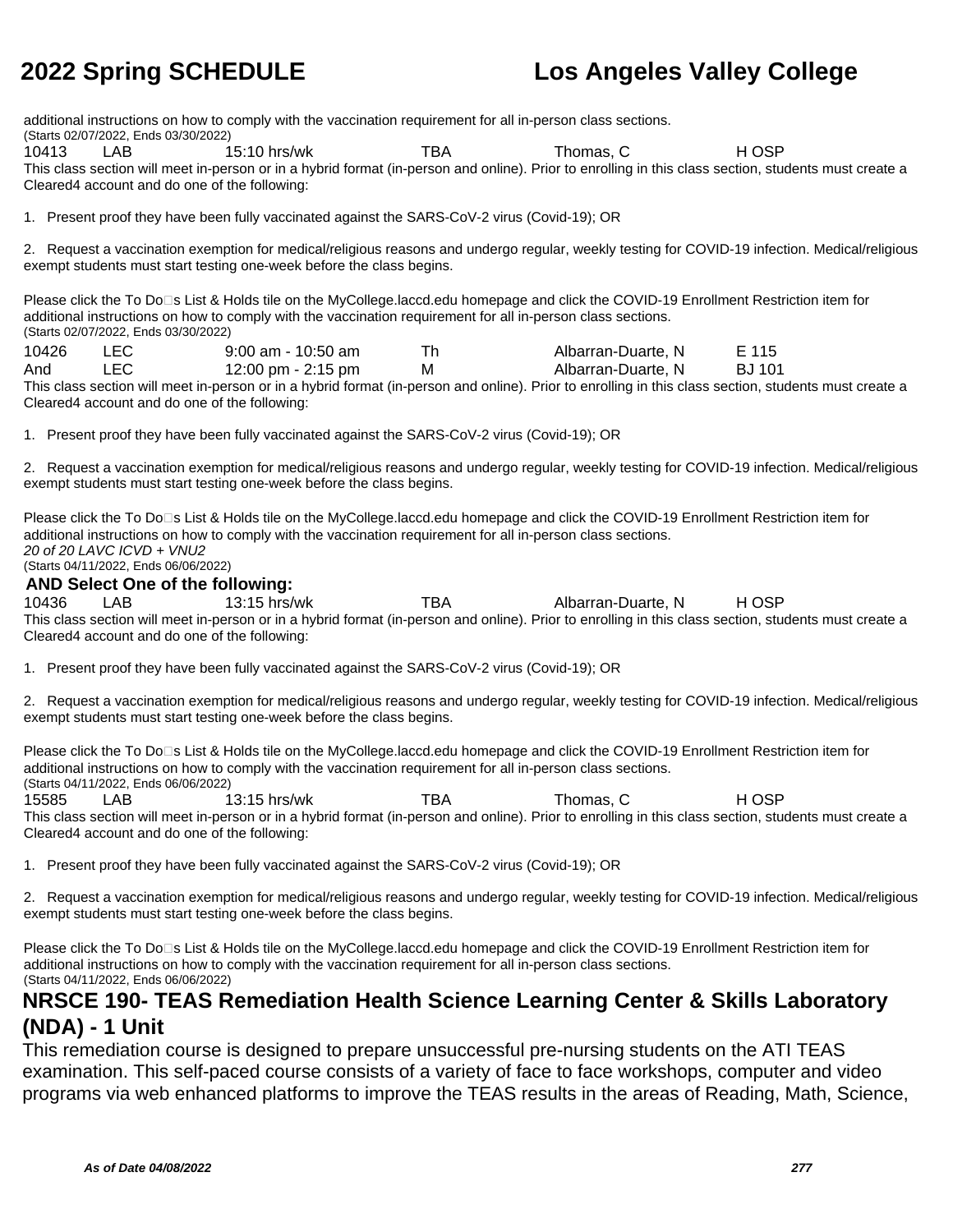|                           | and English and Language Usage. This course is offered on a Pass/No Pass/Incomplete basis. |                          |             |            |                 |  |  |  |  |
|---------------------------|--------------------------------------------------------------------------------------------|--------------------------|-------------|------------|-----------------|--|--|--|--|
| <b>Class</b><br><b>No</b> |                                                                                            | Component Start/End Time | <b>Davs</b> | Instructor | <b>Room</b>     |  |  |  |  |
| 16648                     | LAB                                                                                        | $3:10$ hrs/wk            | TBA         | Gan, M S   | <b>INTERNET</b> |  |  |  |  |

This class requires students to work online independently each week for the amount of TBA time shown in addition to completing assignments. 10 of 10 LAVC ICVD

### **NRSCE 200-1- First Semester Preparatory Health Science Learning Center & Skills Laboratory - 1 Unit**

**Enrollment Requirement:** Prereqs: ANATOMY 001, PHYSIOL 001, MICRO 020, PSYCH 001, PSYCH 041, ENGLISH 101, and MATH 115. Other Limitations: Must be accepted in LAVC Nursing Program and enrolled in NS 101, 102, 103, 104, 105 to take course prior to 1st semester of Nursing Prog.

This course is designed for nursing students who are accepted in Los Angeles Valley College Nursing Program first semester intended to introduce basic nursing concepts. The information is presented through face to face workshops, a variety of computer and video programs via a web enhanced platform. This is a self-paced course and is offered on a 'Pass/No Pass/Incomplete' basis.

| <b>Class</b><br><b>No</b> | <b>Component</b> | <b>Start/End Time</b> | Days | <b>Instructor</b> | Room            |
|---------------------------|------------------|-----------------------|------|-------------------|-----------------|
| 12864                     | _AB              | $3:10$ hrs/wk         | TBA  | Gan, M S          | <b>INTERNET</b> |

This class requires students to work online independently each week for the amount of TBA time shown in addition to completing assignments. 10 of 10 LAVC ICVD

## **NRSCE 200-2- Second Semester Preparatory Health Science Learning Center & Skills Laboratory (NDA) - 1 Unit**

**Enrollment Requirement:** Prerequisites: NRSCE 101, NRSCE 102, NRSCE 103, NRSCE 104, and NRSCE 105 with a grade of C or better. Other Limitations on Enrollment: Students must be enrolled NS 106, 110, 109 to take this course prior to the second semester of the Nursing Program.

This course allows second semester students to practice simulated nursing care and/or health-client care in a simulated hospital setting. This course consists of a variety of computer and/or video programs as well as organized workshops to assist the learner to improve comprehension, synthesis and/or critical thinking skills, including improving clinical skills. Students enrolled will be able to practice at their own pace. This course is offered on a "Pass/No Pass" basis.

| <b>Class</b><br><b>No</b> | <b>Component</b> | <b>Start/End Time</b> | Days | Instructor | Room            |
|---------------------------|------------------|-----------------------|------|------------|-----------------|
| 12868                     | _AB              | $3:10$ hrs/wk         | TBA  | Gan, M S   | <b>INTERNET</b> |

This class requires students to work online independently each week for the amount of TBA time shown in addition to completing assignments. 10 of 10 LAVC ICVD

## **NRSCE 200-3- Third Semester Preparatory Health Science Learning Center & Skills Laboratory (NDA) - 1 Unit**

**Enrollment Requirement:** Prerequisites: NRSCE 106, NRSCE 109, and NRSCE 110 with grades of C or better.

Other Limitations on Enrollment: Students must be enrolled in NS 107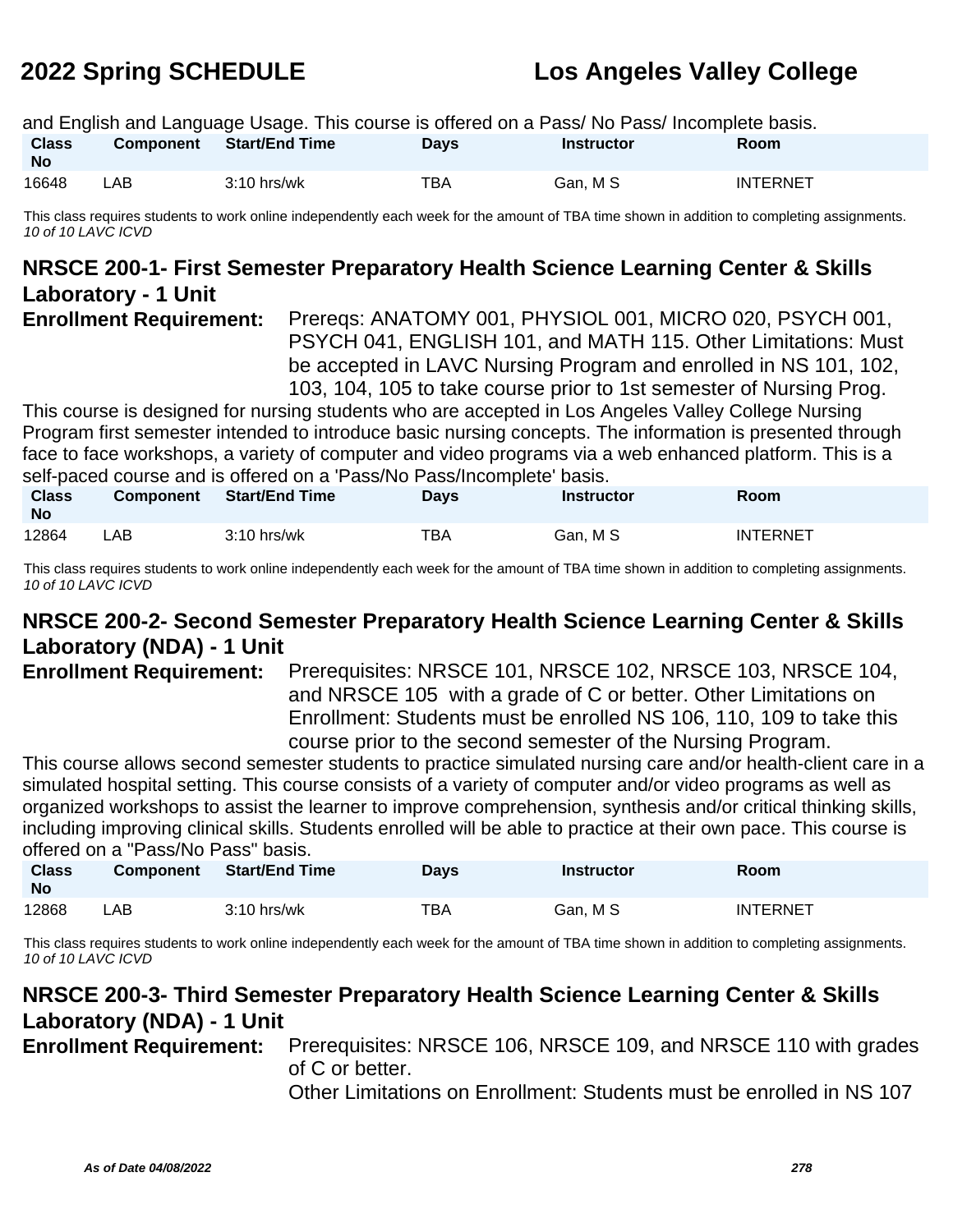& NS 111 to take this course prior to the third semester of the Nursing Program.

This course is designed for nursing students enrolled in the Los Angeles Valley College Nursing Program third semester intended to assist the student describe, analyze and apply nursing concepts. The information is presented through face to face workshops, a variety of computer and video programs via a web enhanced platform. Additionally, students are provided low and high-fidelity patient care simulated scenarios and an actual clinical rotation (optional). This is a self-paced course and is offered on a 'Pass/No Pass/Incomplete basis.

| <b>Class</b><br><b>No</b> | <b>Component</b> | <b>Start/End Time</b> | Days | <b>Instructor</b> | <b>Room</b>     |
|---------------------------|------------------|-----------------------|------|-------------------|-----------------|
| 10145                     | _AB_             | $3:10$ hrs/wk         | TBA  | Gan. M S          | <b>INTERNET</b> |

This class requires students to work online independently each week for the amount of TBA time shown in addition to completing assignments. 10 of 10 LAVC ICVD

### **NRSCE 200-4- Fourth Semester Preparatory Health Science Learning Center & Skills Laboratory (NDA) - 1 Unit**

**Enrollment Requirement:** Prerequisite: NRSCE 107 and NRSCE 111 with grades of C or better. Other Limitations on Enrollment: Students must be enrolled in NS 112 & NS 108 to take this course prior to the fourth semester of the Nursing Program.

This course is designed for nursing students enrolled in the Los Angeles Valley College Nursing Program fourth semester intended to assist the student describe, analyze, apply and evaluate nursing concepts. The information is presented through face to face workshops, a variety of computer and video programs via a web enhanced platform. Additionally, students are provided low and high-fidelity patient care simulated scenarios and an actual clinical rotation (optional). This is a self-paced course and is offered on a 'Pass/No Pass/Incomplete basis.

| <b>Class</b><br><b>No</b> | Component | <b>Start/End Time</b> | Days       | <b>Instructor</b> | <b>Room</b>     |
|---------------------------|-----------|-----------------------|------------|-------------------|-----------------|
| 10148                     | ∟AB       | $3:10$ hrs/wk         | <b>TBA</b> | Gan, M S          | <b>INTERNET</b> |

This class requires students to work online independently each week for the amount of TBA time shown in addition to completing assignments. 10 of 10 LAVC ICVD

## **NRSCE 205- Nursing Science Program Remediation Health Science Learning Center (NDA) - 1 Unit**

This course is designed to prepare students requiring mandatory remediation of nursing science courses in preparation for re-admission to the nursing program. The individualized remedial plan will be developed by a course specific instructor to enhance nursing practice and/or patient care in a simulated health care environment and an actual clinical setting. The work consists of clinical rotations (48 hours mandatory), workshops, a variety of computer and/or video programs via web enhanced platforms to assist the learner improve comprehension, synthesis, critical thinking skills, application of theory knowledge into clinical practice. This is a self-paced course offered on a ?Pass/No Pass/Incomplete? basis.

|                           |     |                          |             | practice. This is a self-paced course offered on a !T assiTed Fass/Incomplete! Dasis. |                 |  |
|---------------------------|-----|--------------------------|-------------|---------------------------------------------------------------------------------------|-----------------|--|
| <b>Class</b><br><b>No</b> |     | Component Start/End Time | <b>Davs</b> | <b>Instructor</b>                                                                     | <b>Room</b>     |  |
| 16649                     | ∟AB | $3:10$ hrs/wk            | TBA         | Gan. M S                                                                              | <b>INTERNET</b> |  |

This class requires students to work online independently each week for the amount of TBA time shown in addition to completing assignments. 10 of 10 LAVC ICVD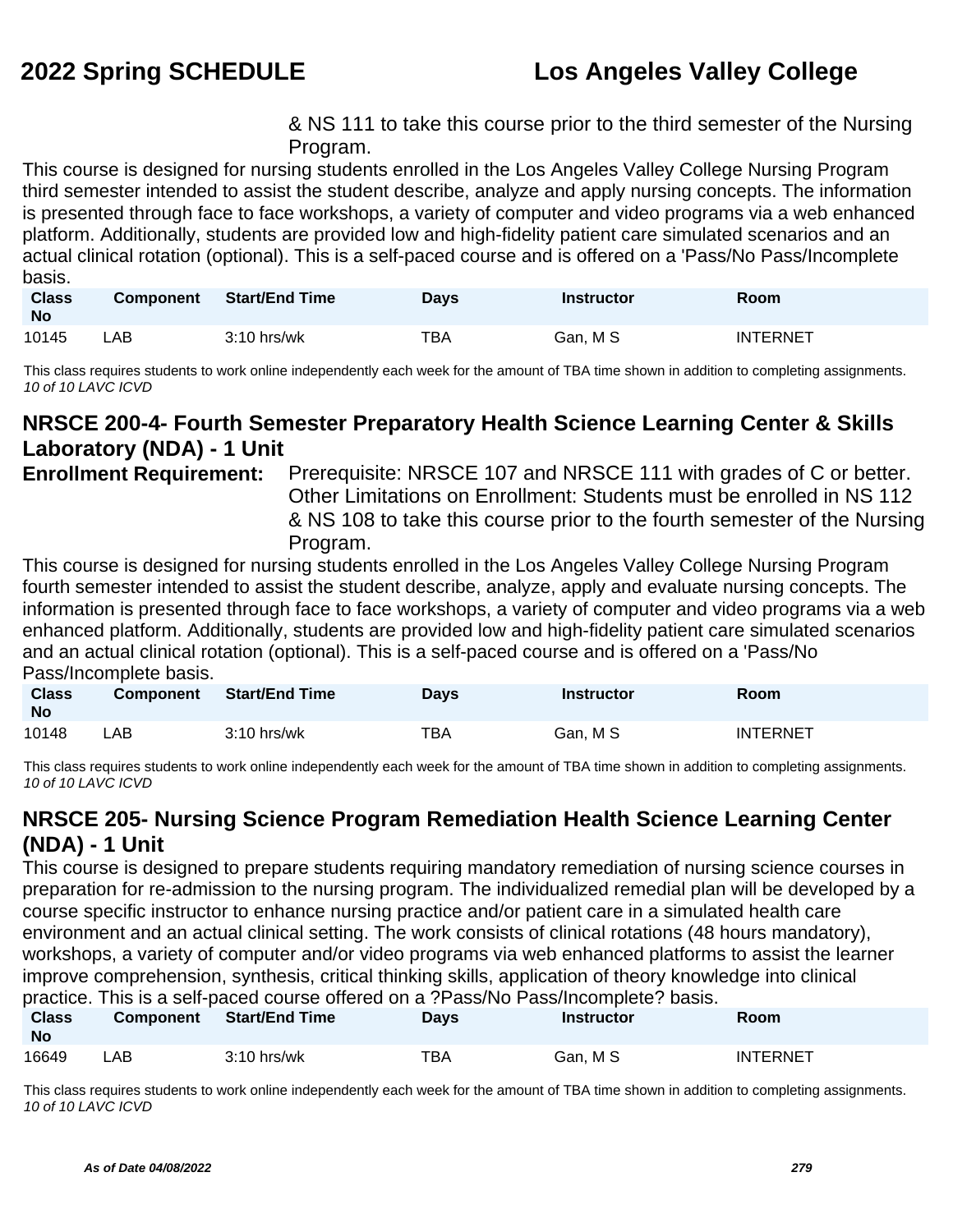## **NRSCE 931- Cooperative Education - Nursing Science (CSU) (RPT 4) - 3 Units**

**Enrollment Requirement:** Maximum of 16 lifetime units in cooperative education.

Nursing Science is approved for Cooperative Education, Work Experience, and Internships. See listing under Cooperative Education. Cooperative Education is a work experience program involving the employer, the student-employee and the college to insure that the student receives on the job training and the unit credit for work experience or volunteer work/internship. Students must be employed or volunteering/interning in order to participate in program. During the fall and spring semesters, students shall be enrolled in at least one additional course in a U.S. regionally accredited institution.

| <b>Class</b><br><b>No</b> | <b>Component</b> | <b>Start/End Time</b>                                                               | <b>Davs</b> | <b>Instructor</b>                                                                                                                                         | Room            |  |
|---------------------------|------------------|-------------------------------------------------------------------------------------|-------------|-----------------------------------------------------------------------------------------------------------------------------------------------------------|-----------------|--|
| 27395                     | LEC.             | $3:10$ hrs/wk                                                                       | TBA         | Sabolic, P.C.                                                                                                                                             | <b>INTERNET</b> |  |
|                           |                  |                                                                                     |             | First time LAVC Coop. Ed. students must attend 2 (virtual) seminars and complete assignments. Seminar dates and times can be found on our                 |                 |  |
|                           |                  |                                                                                     |             | webpage. Repeat students will be given essays to complete. In addition, all students must learn 3 new job skills at their worksite. For full eligibility, |                 |  |
|                           |                  | course requirements, and application please visit our webpage: www.lavc.edu/cooped. |             |                                                                                                                                                           |                 |  |

This class requires students to work online independently each week for the amount of TBA time shown in addition to completing assignments.

## **NRSCE 941- Cooperative Education - Nursing Science (CSU) (RPT 3) - 4 Units**

**Enrollment Requirement:** Maximum of 16 lifetime units in cooperative education.

Nursing Science is approved for Cooperative Education, Work Experience, and Internships. See listing under Cooperative Education. Cooperative Education is a work experience program involving the employer, the student-employee and the college to insure that the student receives on the job training and the unit credit for work experience or volunteer work/internship. Students must be employed or volunteering/interning in order to participate in program. During the fall and spring semesters, students shall be enrolled in at least one additional course in a U.S. regionally accredited institution.

|              |                  | additional obditod in a Grot rogionally abordance inclination. |             |                                                                                                                                           |                 |  |
|--------------|------------------|----------------------------------------------------------------|-------------|-------------------------------------------------------------------------------------------------------------------------------------------|-----------------|--|
| <b>Class</b> | <b>Component</b> | <b>Start/End Time</b>                                          | <b>Davs</b> | <b>Instructor</b>                                                                                                                         | Room            |  |
| No           |                  |                                                                |             |                                                                                                                                           |                 |  |
| 27397        | LEC.             | 4:15 hrs/wk                                                    | TBA         | Sabolic, P.C.                                                                                                                             | <b>INTERNET</b> |  |
|              |                  |                                                                |             | First time LAVC Coop. Ed. students must attend 2 (virtual) seminars and complete assignments. Seminar dates and times can be found on our |                 |  |
|              |                  |                                                                |             | rent and the state of the state of the state of the state of the state of the state of the state of the state o                           |                 |  |

webpage. Repeat students will be given essays to complete. In addition, all students must learn 3 new job skills at their worksite. For full eligibility, course requirements, and application please visit our webpage: www.lavc.edu/cooped.

This class requires students to work online independently each week for the amount of TBA time shown in addition to completing assignments.

## **Oceanography OCEANO 001- Introduction To Oceanography (UC/CSU) - 3 Units**

Requirement Designation: Meets IGETC 5A CSU B1

Introduction To Oceanography

| <b>Class</b><br><b>No</b> | <b>Component</b> | <b>Start/End Time</b> | <b>Days</b> | Instructor | <b>Room</b>     |
|---------------------------|------------------|-----------------------|-------------|------------|-----------------|
| 15621                     | LEC              | 8:00 am - 9:25 am     | ⊤Th         | Hams, J E  | <b>INTERNET</b> |

This class requires students to be online and interacting with their instructor during the times shown in class schedule in addition to completing assignments.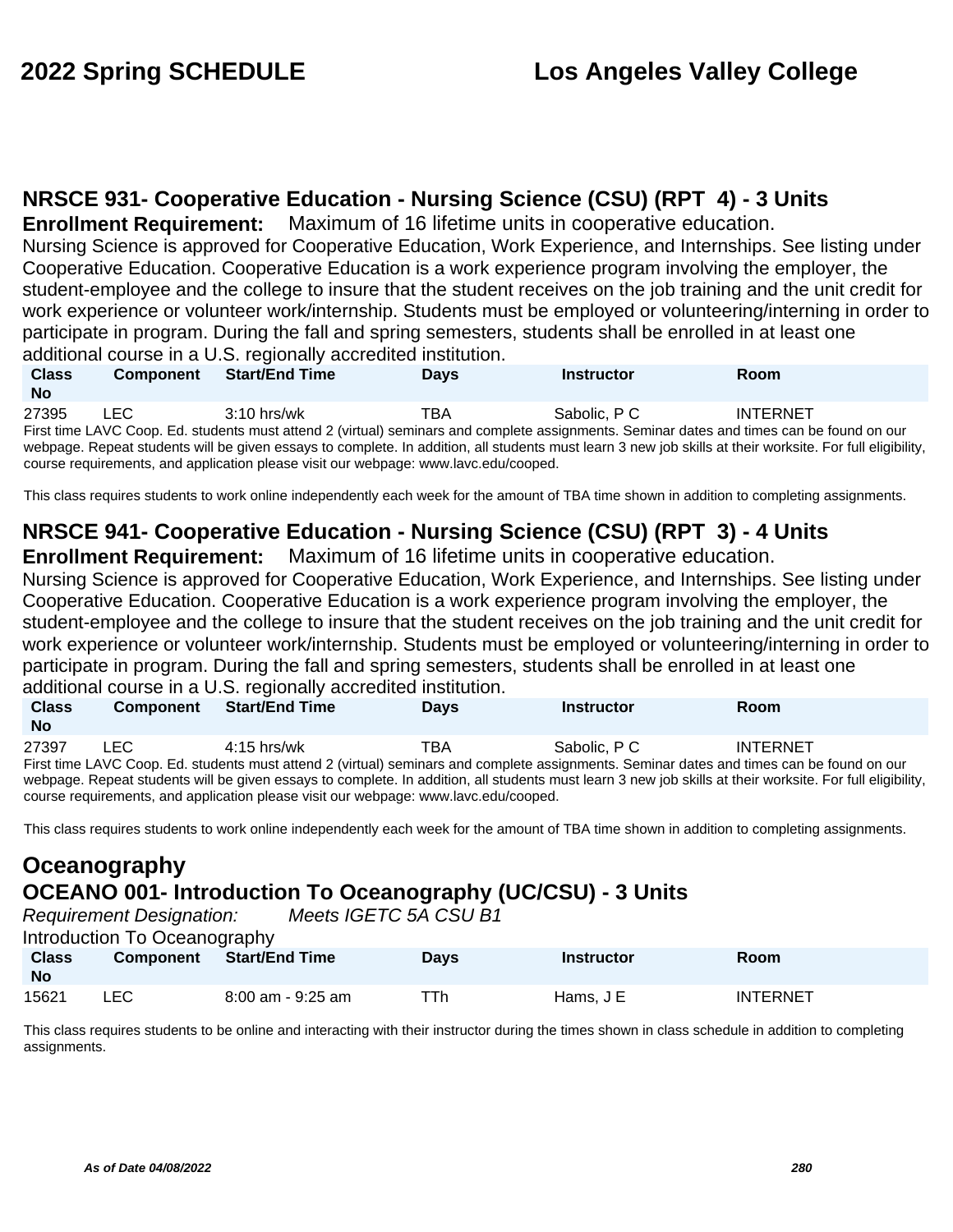10224 LEC 9:40 am - 11:05 am MW Hams, J E INTERNET

This class requires students to be online and interacting with their instructor during the times shown in class schedule in addition to completing assignments.

## **OCEANO 010- Physical Oceanography Laboratory (UC/CSU) - 1 Unit**

Requirement Designation: Meets IGETC 5C CSU B3

**Enrollment Requirement:** Prerequisite: OCEANO 001 with a grade of C or better or concurrent enrollment.

Physical Oceanography Laboratory

| <b>Class</b><br><b>No</b> | $\ldots$ , $\ldots$ , $\ldots$ , $\ldots$ , $\ldots$ , $\ldots$ , $\ldots$ , $\ldots$ , $\ldots$ , $\ldots$ , $\ldots$ , $\ldots$ , $\ldots$ , $\ldots$ , $\ldots$ , $\ldots$ , $\ldots$ , $\ldots$ , $\ldots$ , $\ldots$ , $\ldots$ , $\ldots$ , $\ldots$ , $\ldots$ , $\ldots$ , $\ldots$ , $\ldots$ , $\ldots$ , $\ldots$ , $\ldots$ , $\ldots$ , $\ldots$<br><b>Component</b> | Start/End Time | Days | <b>Instructor</b> | Room            |
|---------------------------|-----------------------------------------------------------------------------------------------------------------------------------------------------------------------------------------------------------------------------------------------------------------------------------------------------------------------------------------------------------------------------------|----------------|------|-------------------|-----------------|
| 19462                     | _AB_                                                                                                                                                                                                                                                                                                                                                                              | $3:10$ hrs/wk  | ТВА  | Hams. J E         | <b>INTERNET</b> |

This class requires students to work online independently each week for the amount of TBA time shown in addition to completing assignments.

## **Older Adults OLD ADL 501CE- Community Chorus (Repeatable) - 0 Unit**

This course provides the opportunity for members of the community to participate in the rehearsal and performance of choral music in an ensemble setting.

| <b>Class</b><br><b>No</b> | <b>Component</b> | <b>Start/End Time</b> | <b>Days</b> | <b>Instructor</b> | <b>Room</b>     |
|---------------------------|------------------|-----------------------|-------------|-------------------|-----------------|
| 16720                     | LAB              | 6:50 pm - $10:00$ pm  | W           | Hannifan. P       | <b>INTERNET</b> |

This class requires students to be online and interacting with their instructor during the times shown in class schedule in addition to completing assignments.

Please contact Charlie Kim for further info: kimcb@laccd.edu

# **OLD ADL 721CE- Community Orchestra (Repeatable) - 0 Unit**

|                           | <b>Community Orchestra</b> |                                                                                                                                                       |             |                    |             |
|---------------------------|----------------------------|-------------------------------------------------------------------------------------------------------------------------------------------------------|-------------|--------------------|-------------|
| <b>Class</b><br><b>No</b> | <b>Component</b>           | <b>Start/End Time</b>                                                                                                                                 | <b>Davs</b> | <b>Instructor</b>  | <b>Room</b> |
| 28439                     | ∟AB                        | $6:30 \text{ pm} - 10:20 \text{ pm}$                                                                                                                  | W           | Nunez-Fredell, M J | M 112       |
| And                       | _AB.                       | $1:05$ hrs/wk                                                                                                                                         | TBA         | Nunez-Fredell, M J | M 112       |
|                           |                            | This class section will meet in person or in a bybrid format (in person and online). Prior to enrolling in this class section, students must create a |             |                    |             |

I his class section will meet in-person or in a hybrid format (in-person and online). Prior to enrolling in this class section, students must create a Cleared4 account and do one of the following:

1. Present proof they have been fully vaccinated against the SARS-CoV-2 virus (Covid-19); OR

2. Request a vaccination exemption for medical/religious reasons and undergo regular, weekly testing for COVID-19 infection. Medical/religious exempt students must start testing one-week before the class begins.

Please click the To Do□s List & Holds tile on the MyCollege.laccd.edu homepage and click the COVID-19 Enrollment Restriction item for additional instructions on how to comply with the vaccination requirement for all in-person class sections. This is a LATE-START class, and begins the third week of the semester. Please contact Christian Nova (novacp@lavc.edu) for details. 28 of 28 LAVC ICVD (Starts 02/21/2022, Ends 06/06/2022)

## **OLD ADL 751CE- Community Wind Ensemble (Repeatable) - 0 Unit**

Community Wind Ensemble

| <b>Class</b> | <b>Component</b> Start/End Time | Davs | <b>Instructor</b> | <b>Room</b> |
|--------------|---------------------------------|------|-------------------|-------------|
| <b>No</b>    |                                 |      |                   |             |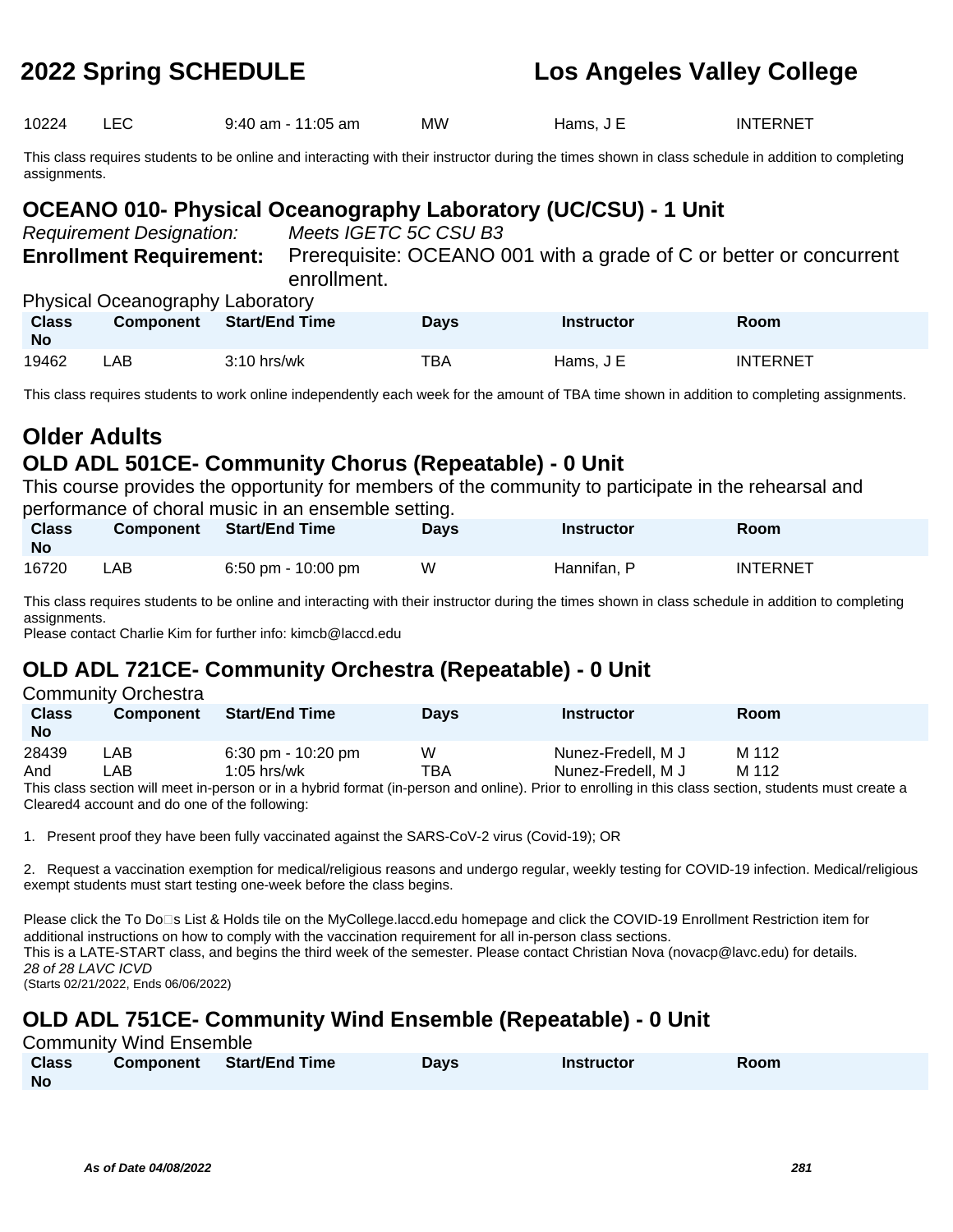16729 LAB 6:50 pm - 10:00 pm M Musicant, L A M 112

This class section will meet in-person or in a hybrid format (in-person and online). Prior to enrolling in this class section, students must create a Cleared4 account and do one of the following:

1. Present proof they have been fully vaccinated against the SARS-CoV-2 virus (Covid-19); OR

2. Request a vaccination exemption for medical/religious reasons and undergo regular, weekly testing for COVID-19 infection. Medical/religious exempt students must start testing one-week before the class begins.

Please click the □To Do□s List & Holds□ tile on the MyCollege.laccd.edu homepage and click the □COVID-19 Enrollment Restriction□ item for additional instructions on how to comply with the vaccination requirement for all in-person class sections.

Please contact Lori Musicant for further info: musicala@lavc.edu

28 of 28 LAVC ICVD

## **Parenting PARENT 021CE- Family Development and Communication (Repeatable) - 0 Unit**

Family Development and Communication

| <b>Class</b><br><b>No</b> | <b>Component</b> | <b>Start/End Time</b>               | Days | <b>Instructor</b> | Room            |
|---------------------------|------------------|-------------------------------------|------|-------------------|-----------------|
| 21153                     | LEC.             | $4:30 \text{ pm} - 5:45 \text{ pm}$ |      | Barajas, L        | <b>INTERNET</b> |

This class requires students to be online and interacting with their instructor during the times shown in class schedule in addition to completing assignments.

(Starts 02/07/2022, Ends 04/03/2022)

## **PARENT 022CE- School, Work, and Family Balance (Repeatable) - 0 Unit**

School, Work, and Family Balance

| <b>Class</b><br><b>No</b> | <b>Component</b> | Start/End Time                      | <b>Days</b> | Instructor | Room            |
|---------------------------|------------------|-------------------------------------|-------------|------------|-----------------|
| 21154                     | ∟EC.             | $4:30 \text{ pm} - 5:45 \text{ pm}$ |             | Barajas, L | <b>INTERNET</b> |

This class requires students to be online and interacting with their instructor during the times shown in class schedule in addition to completing assignments.

(Starts 04/11/2022, Ends 06/06/2022)

### **Philosophy PHILOS 001- Introduction To Philosophy (UC/CSU) - 3 Units**

Introduction To Philosophy

Requirement Designation: Meets IGETC 3B CSU C2

|                    | <b>INTERNATIONAL TO LATER DISPONSIVITY</b> |                      |             |                |          |  |
|--------------------|--------------------------------------------|----------------------|-------------|----------------|----------|--|
| <b>Class</b><br>No | <b>Component</b>                           | Start/End Time       | <b>Davs</b> | Instructor     | Room     |  |
| 16142              | LEC                                        | $9:40$ am - 11:05 am | ⊤Th         | Placencia. N R | ACA 2603 |  |

This class section will meet in-person or in a hybrid format (in-person and online). Prior to enrolling in this class section, students must create a Cleared4 account and do one of the following:

1. Present proof they have been fully vaccinated against the SARS-CoV-2 virus (Covid-19); OR

2. Request a vaccination exemption for medical/religious reasons and undergo regular, weekly testing for COVID-19 infection. Medical/religious exempt students must start testing one-week before the class begins.

Please click the To Do⊡s List & Holds tile on the MyCollege.laccd.edu homepage and click the COVID-19 Enrollment Restriction item for additional instructions on how to comply with the vaccination requirement for all in-person class sections. 28 of 28 LAVC ICVD

17057 LEC 11:20 am - 12:45 pm TTh Rooney, M S ACA 1806 This class section will meet in-person or in a hybrid format (in-person and online). Prior to enrolling in this class section, students must create a Cleared4 account and do one of the following: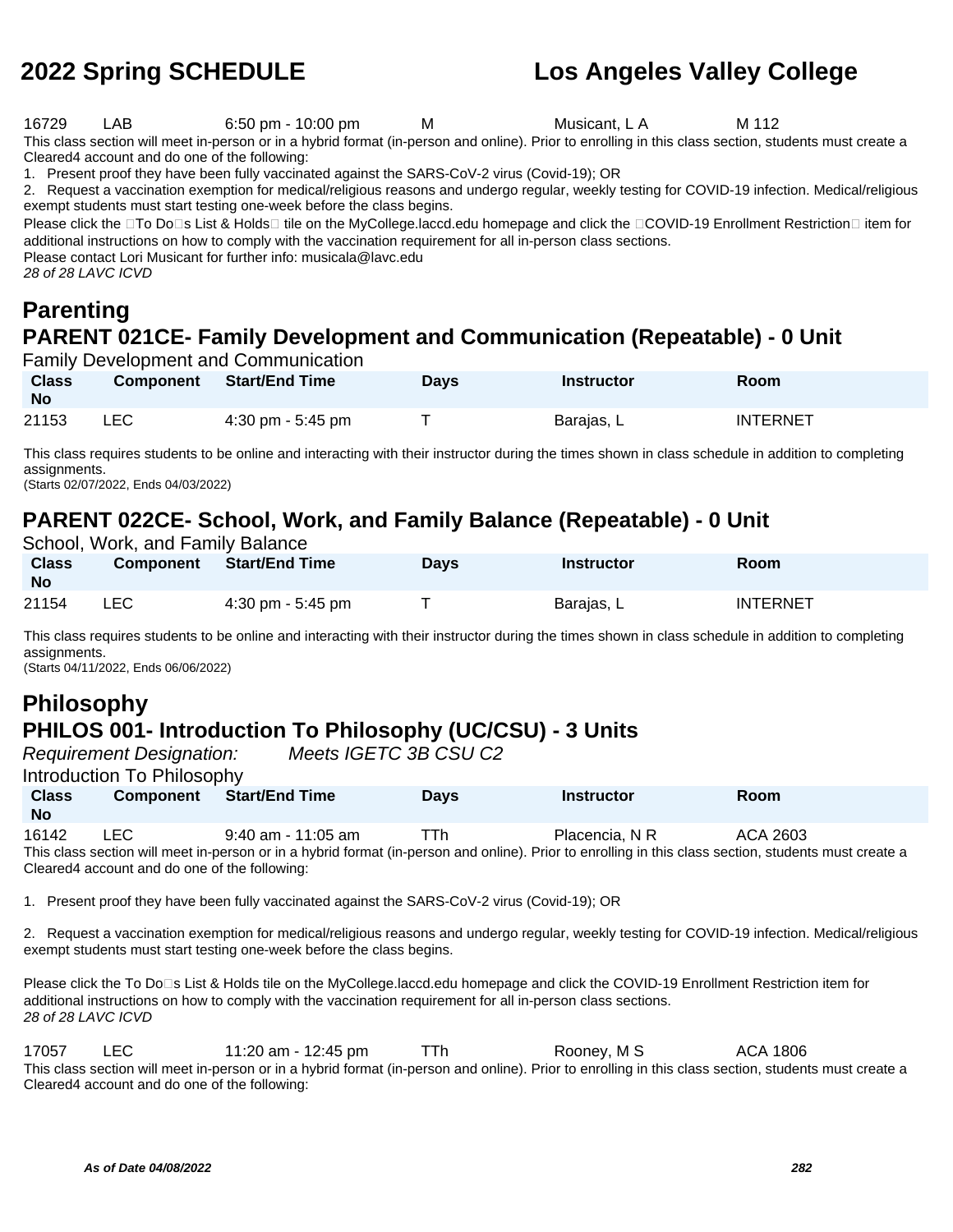1. Present proof they have been fully vaccinated against the SARS-CoV-2 virus (Covid-19); OR

2. Request a vaccination exemption for medical/religious reasons and undergo regular, weekly testing for COVID-19 infection. Medical/religious exempt students must start testing one-week before the class begins.

Please click the To Do<sup>n</sup>s List & Holds tile on the MyCollege.laccd.edu homepage and click the COVID-19 Enrollment Restriction item for additional instructions on how to comply with the vaccination requirement for all in-person class sections. 28 of 28 LAVC ICVD

13695 LEC 11:20 am - 12:45 pm MW Placencia, N R ACA 2603 This class section will meet in-person or in a hybrid format (in-person and online). Prior to enrolling in this class section, students must create a Cleared4 account and do one of the following:

1. Present proof they have been fully vaccinated against the SARS-CoV-2 virus (Covid-19); OR

2. Request a vaccination exemption for medical/religious reasons and undergo regular, weekly testing for COVID-19 infection. Medical/religious exempt students must start testing one-week before the class begins.

Please click the To Do<sup>n</sup>s List & Holds tile on the MyCollege.laccd.edu homepage and click the COVID-19 Enrollment Restriction item for additional instructions on how to comply with the vaccination requirement for all in-person class sections. 28 of 28 LAVC ICVD

| 13671 |  | $3:10$ hrs/wk | тва | Knorr, ZD<br>______ | INTERNET |
|-------|--|---------------|-----|---------------------|----------|
|-------|--|---------------|-----|---------------------|----------|

This class requires students to work online independently each week for the amount of TBA time shown in addition to completing assignments.

| EΩ<br>13685<br>тва<br>Knorr. Z D<br>$3:10$ hrs/wk | <b>INTERNET</b> |
|---------------------------------------------------|-----------------|
|---------------------------------------------------|-----------------|

This class requires students to work online independently each week for the amount of TBA time shown in addition to completing assignments.

| 13688 | --<br>---<br>$\sim$ | .<br>ካrs/wk | $ -$<br>BA | Knorr. | TERNE <sup>.</sup><br>INT |
|-------|---------------------|-------------|------------|--------|---------------------------|
|-------|---------------------|-------------|------------|--------|---------------------------|

This class requires students to work online independently each week for the amount of TBA time shown in addition to completing assignments.

|  | 13678 | $\sqrt{2}$<br>ᄕ | $6:30$ hrs/wk | тва | Pallotti, C A | <b>INTERNET</b> |
|--|-------|-----------------|---------------|-----|---------------|-----------------|
|--|-------|-----------------|---------------|-----|---------------|-----------------|

This class requires students to work online independently each week for the amount of TBA time shown in addition to completing assignments. (Starts 04/11/2022, Ends 06/06/2022)

| 13751 | $6:30$ hrs/wk | тва | Placencia. N R | <b>INTERNET</b> |
|-------|---------------|-----|----------------|-----------------|
|       |               |     |                |                 |

This class requires students to work online independently each week for the amount of TBA time shown in addition to completing assignments. (Starts 04/11/2022, Ends 06/06/2022)

27438 LEC 3:10 hrs/wk TBA Knorr, Z D INTERNET

This class requires students to work online independently each week for the amount of TBA time shown in addition to completing assignments.

| 29122<br>тва<br>Placencia, N R<br>$6:30$ hrs/wk | INTERNET |
|-------------------------------------------------|----------|
|-------------------------------------------------|----------|

This class requires students to work online independently each week for the amount of TBA time shown in addition to completing assignments. (Starts 04/11/2022, Ends 06/06/2022)

## **PHILOS 006- Logic In Practice (UC/CSU) - 3 Units**

|                   | <b>Requirement Designation:</b> | Meets CSU A3     |      |            |      |  |
|-------------------|---------------------------------|------------------|------|------------|------|--|
| Logic In Practice |                                 |                  |      |            |      |  |
| Class             | <b>Component</b>                | ∍ Start/End Time | Davs | Instructor | Room |  |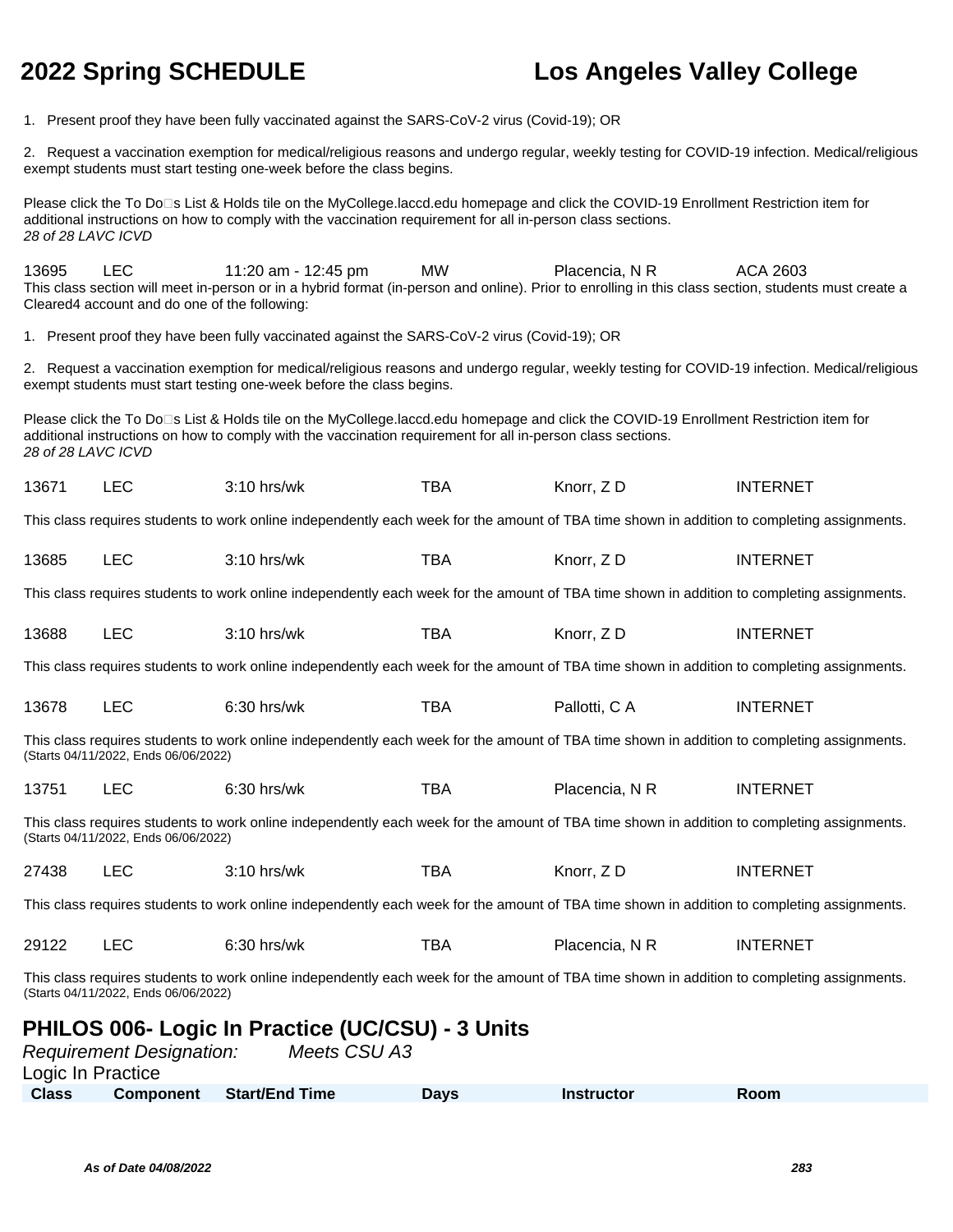**As of Date 04/08/2022 284**

## **2022 Spring SCHEDULE Los Angeles Valley College**

| <b>No</b>                                                                                                                                                                           |            |               |            |               |                 |  |  |
|-------------------------------------------------------------------------------------------------------------------------------------------------------------------------------------|------------|---------------|------------|---------------|-----------------|--|--|
| 13962                                                                                                                                                                               | <b>LEC</b> | $3:10$ hrs/wk | <b>TBA</b> | Sedgwick, E A | <b>INTERNET</b> |  |  |
| This class requires students to work online independently each week for the amount of TBA time shown in addition to completing assignments.                                         |            |               |            |               |                 |  |  |
| 13957                                                                                                                                                                               | <b>LEC</b> | $6:30$ hrs/wk | TBA        | Pallotti, C A | <b>INTERNET</b> |  |  |
| This class requires students to work online independently each week for the amount of TBA time shown in addition to completing assignments.<br>(Starts 04/11/2022, Ends 06/06/2022) |            |               |            |               |                 |  |  |
| 27480                                                                                                                                                                               | LEC.       | $3:10$ hrs/wk | <b>TBA</b> | Pallotti, C A | <b>INTERNET</b> |  |  |
| This class requires students to work online independently each week for the amount of TBA time shown in addition to completing assignments.                                         |            |               |            |               |                 |  |  |

## **PHILOS 009- Symbolic Logic I (UC/CSU) - 3 Units**

| Symbolic Logic I          | <b>Requirement Designation:</b> | Meets CSU A3          |      |                   |                 |
|---------------------------|---------------------------------|-----------------------|------|-------------------|-----------------|
| <b>Class</b><br><b>No</b> | <b>Component</b>                | <b>Start/End Time</b> | Days | <b>Instructor</b> | <b>Room</b>     |
| 27437                     | LEC.                            | 9:40 am - 11:05 am    | TTh  | Knorr, ZD         | <b>INTERNET</b> |

This class requires students to be online and interacting with their instructor during the times shown in class schedule in addition to completing assignments.

| ᆂᇝ<br>15527<br>Waters<br>ΙN<br>hrs/wk<br>J.<br>DP<br>-02<br>alcia.<br>.<br>____ | <b>FERNET</b> |
|---------------------------------------------------------------------------------|---------------|
|---------------------------------------------------------------------------------|---------------|

This class requires students to work online independently each week for the amount of TBA time shown in addition to completing assignments.

## **PHILOS 012- History Of Greek Philosophy (UC/CSU) - 3 Units**

|                                                                                                                                                                                                                                                                            | <b>Requirement Designation:</b><br><b>History Of Greek Philosophy</b> |                                                                                              | Meets IGETC 3B CSU C2 |                   |                                                                                                                                                                   |  |
|----------------------------------------------------------------------------------------------------------------------------------------------------------------------------------------------------------------------------------------------------------------------------|-----------------------------------------------------------------------|----------------------------------------------------------------------------------------------|-----------------------|-------------------|-------------------------------------------------------------------------------------------------------------------------------------------------------------------|--|
| <b>Class</b><br>No.                                                                                                                                                                                                                                                        |                                                                       | <b>Component</b> Start/End Time                                                              | <b>Days</b>           | <b>Instructor</b> | <b>Room</b>                                                                                                                                                       |  |
| 24610                                                                                                                                                                                                                                                                      | LEC.<br>Cleared4 account and do one of the following:                 | $9:40$ am - 11:05 am                                                                         | <b>MW</b>             | Placencia, N R    | ACA 2603<br>This class section will meet in-person or in a hybrid format (in-person and online). Prior to enrolling in this class section, students must create a |  |
|                                                                                                                                                                                                                                                                            |                                                                       | 1. Present proof they have been fully vaccinated against the SARS-CoV-2 virus (Covid-19); OR |                       |                   |                                                                                                                                                                   |  |
| 2. Request a vaccination exemption for medical/religious reasons and undergo regular, weekly testing for COVID-19 infection. Medical/religious<br>exempt students must start testing one-week before the class begins.                                                     |                                                                       |                                                                                              |                       |                   |                                                                                                                                                                   |  |
| Please click the To Do□s List & Holds tile on the MyCollege.laccd.edu homepage and click the COVID-19 Enrollment Restriction item for<br>additional instructions on how to comply with the vaccination requirement for all in-person class sections.<br>28 of 28 LAVC ICVD |                                                                       |                                                                                              |                       |                   |                                                                                                                                                                   |  |
| 13997                                                                                                                                                                                                                                                                      | LEC                                                                   | $3:10$ hrs/wk                                                                                | TBA                   | Placencia, N R    | <b>INTERNET</b>                                                                                                                                                   |  |

This class requires students to work online independently each week for the amount of TBA time shown in addition to completing assignments.

### **PHILOS 020- Ethics (UC/CSU) - 3 Units**

| <b>Requirement Designation:</b> |                  |                | Meets IGETC 3B CSU C2 |                   |      |  |
|---------------------------------|------------------|----------------|-----------------------|-------------------|------|--|
| <b>Ethics</b>                   |                  |                |                       |                   |      |  |
| <b>Class</b>                    | <b>Component</b> | Start/End Time | <b>Davs</b>           | <b>Instructor</b> | Room |  |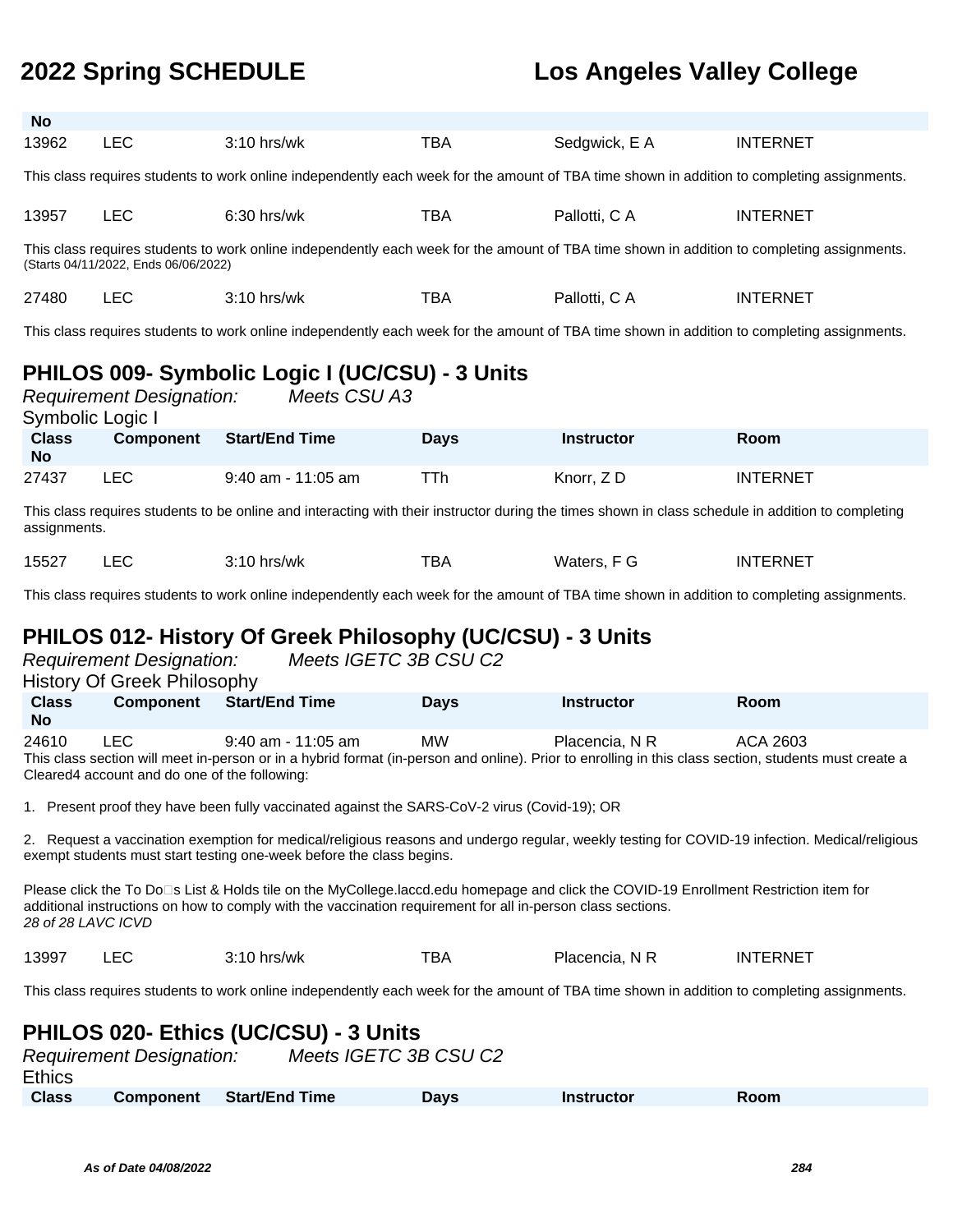| <b>No</b>                                                                                                                                   |       |               |     |                |                 |  |  |
|---------------------------------------------------------------------------------------------------------------------------------------------|-------|---------------|-----|----------------|-----------------|--|--|
| 14019                                                                                                                                       | ∟EC – | $3:10$ hrs/wk | ТВА | Pallotti, C A  | <b>INTERNET</b> |  |  |
|                                                                                                                                             |       |               |     |                |                 |  |  |
| This class requires students to work online independently each week for the amount of TBA time shown in addition to completing assignments. |       |               |     |                |                 |  |  |
|                                                                                                                                             |       |               |     |                |                 |  |  |
| 28840                                                                                                                                       | LEC   | $6:30$ hrs/wk | тва | Giovanini. V O | <b>INTERNET</b> |  |  |

This class requires students to work online independently each week for the amount of TBA time shown in addition to completing assignments. (Starts 04/11/2022, Ends 06/06/2022)

### **PHILOS 030- Asian Philosophy (UC/CSU) - 3 Units**

| Asian Philosophy          | <b>Requirement Designation:</b> | Meets IGETC 3B CSU C2 |             |                   |                 |
|---------------------------|---------------------------------|-----------------------|-------------|-------------------|-----------------|
| <b>Class</b><br><b>No</b> | <b>Component</b>                | <b>Start/End Time</b> | <b>Days</b> | <b>Instructor</b> | Room            |
| 27477                     | LEC.                            | $3:10$ hrs/wk         | TBA         | Pallotti, C A     | <b>INTERNET</b> |

This class requires students to work online independently each week for the amount of TBA time shown in addition to completing assignments.

## **Photography PHOTO 010- Beginning Photography (UC/CSU) - 3 Units**

The student learns the basic principles of black and white analog photography from the mechanical creation of the image with camera and film to enlarging the photograph for display, while applying the guidelines of composition, communication and self-expression. Students will learn to use 35mm single lens cameras. Students need to buy additional materials for this traditional darkroom class.

| <b>Class</b><br><b>No</b>                                                                                                                             | <b>Component</b> | <b>Start/End Time</b> | <b>Davs</b> | <b>Instructor</b> | <b>Room</b> |  |
|-------------------------------------------------------------------------------------------------------------------------------------------------------|------------------|-----------------------|-------------|-------------------|-------------|--|
| 19956                                                                                                                                                 | LEC.             | $9:00$ am - $9:50$ am | MW          | King, S J         | ACA 2506    |  |
| This class section will meet in-person or in a hybrid format (in-person and online). Prior to enrolling in this class section, students must create a |                  |                       |             |                   |             |  |
| Cleared4 account and do one of the following:                                                                                                         |                  |                       |             |                   |             |  |

1. Present proof they have been fully vaccinated against the SARS-CoV-2 virus (Covid-19); OR

2. Request a vaccination exemption for medical/religious reasons and undergo regular, weekly testing for COVID-19 infection. Medical/religious exempt students must start testing one-week before the class begins.

Please click the To Do<sup>n</sup>s List & Holds tile on the MyCollege.laccd.edu homepage and click the COVID-19 Enrollment Restriction item for additional instructions on how to comply with the vaccination requirement for all in-person class sections. 28 of 28 LAVC ICVD

### **AND**

19958 LAB 9:50 am - 11:15 am MW King, S J ACA 2506 This class section will meet in-person or in a hybrid format (in-person and online). Prior to enrolling in this class section, students must create a Cleared4 account and do one of the following:

1. Present proof they have been fully vaccinated against the SARS-CoV-2 virus (Covid-19); OR

2. Request a vaccination exemption for medical/religious reasons and undergo regular, weekly testing for COVID-19 infection. Medical/religious exempt students must start testing one-week before the class begins.

Please click the To Do<sup>n</sup>s List & Holds tile on the MyCollege.laccd.edu homepage and click the COVID-19 Enrollment Restriction item for additional instructions on how to comply with the vaccination requirement for all in-person class sections.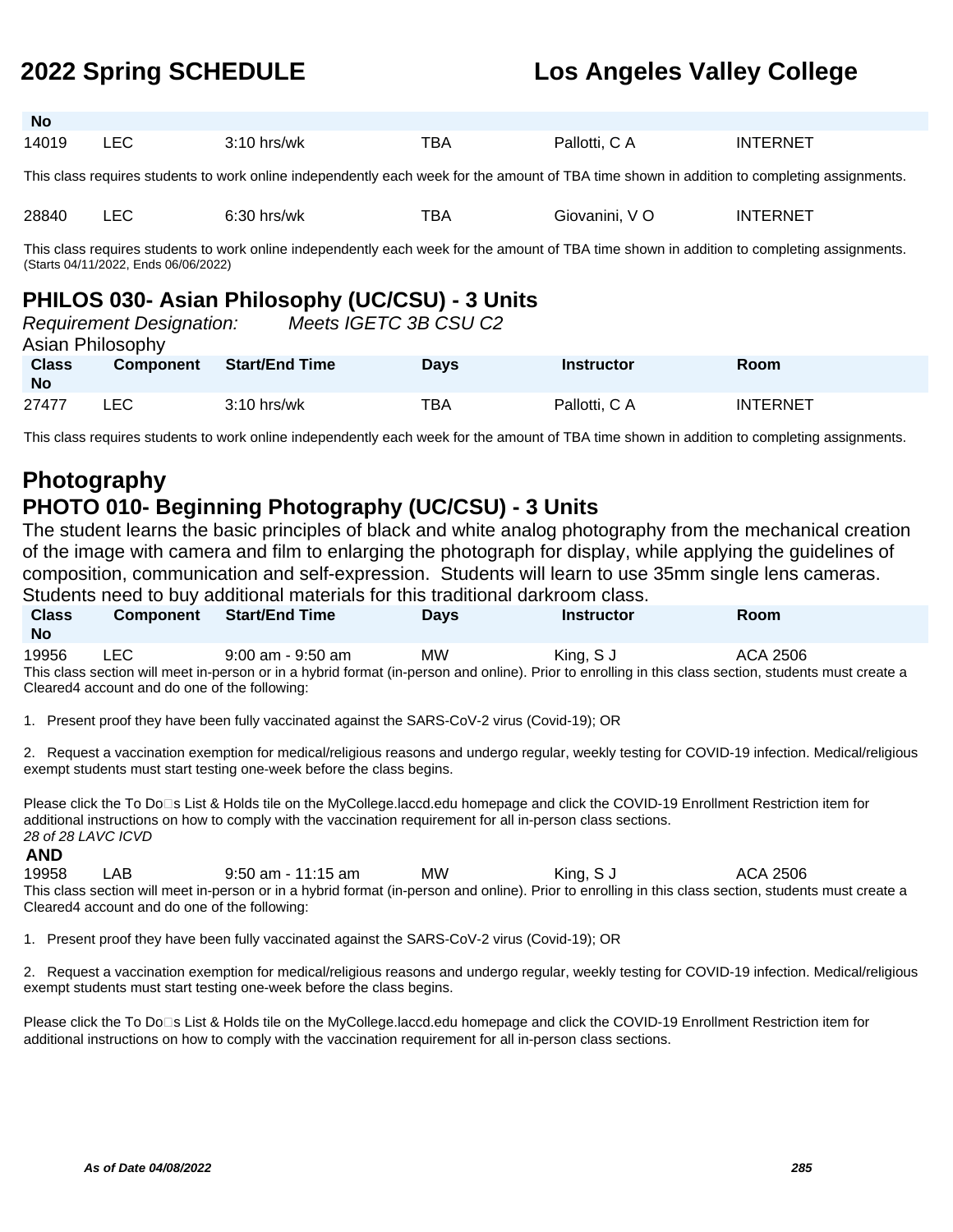25548 LEC 7:00 pm - 7:50 pm TTh Battle, K B ACA 1801 This class section will meet in-person or in a hybrid format (in-person and online). Prior to enrolling in this class section, students must create a Cleared4 account and do one of the following:

1. Present proof they have been fully vaccinated against the SARS-CoV-2 virus (Covid-19); OR

2. Request a vaccination exemption for medical/religious reasons and undergo regular, weekly testing for COVID-19 infection. Medical/religious exempt students must start testing one-week before the class begins.

Please click the To Do⊡s List & Holds tile on the MyCollege.laccd.edu homepage and click the COVID-19 Enrollment Restriction item for additional instructions on how to comply with the vaccination requirement for all in-person class sections. 28 of 28 LAVC ICVD

### **AND**

25549 LAB 7:50 pm - 9:15 pm TTh Battle, K B ACA 1801 This class section will meet in-person or in a hybrid format (in-person and online). Prior to enrolling in this class section, students must create a Cleared4 account and do one of the following:

1. Present proof they have been fully vaccinated against the SARS-CoV-2 virus (Covid-19); OR

2. Request a vaccination exemption for medical/religious reasons and undergo regular, weekly testing for COVID-19 infection. Medical/religious exempt students must start testing one-week before the class begins.

Please click the To Do⊡s List & Holds tile on the MyCollege.laccd.edu homepage and click the COVID-19 Enrollment Restriction item for additional instructions on how to comply with the vaccination requirement for all in-person class sections.

### **PHOTO 011- Advanced Photography (UC/CSU) (RPT 2) - 4 Units**

**Enrollment Requirement:** Prerequisite: PHOTO 010 or PHOTO 101 with a grade of C or better. This course provides theory and practice of advanced photography techniques. Students will receive instruction in both traditional photography and digital imaging techniques with an emphasis on idea development, preparation and execution. Studio procedures, creative thinking and computer assisted image processing will also be emphasized.

| prococoling will didd bo critiquidoleod.                                                                                                              |                  |                       |             |                   |             |  |  |
|-------------------------------------------------------------------------------------------------------------------------------------------------------|------------------|-----------------------|-------------|-------------------|-------------|--|--|
| <b>Class</b>                                                                                                                                          | <b>Component</b> | <b>Start/End Time</b> | <b>Davs</b> | <b>Instructor</b> | <b>Room</b> |  |  |
| <b>No</b>                                                                                                                                             |                  |                       |             |                   |             |  |  |
| 19960                                                                                                                                                 | LEC.             | $9:00$ am - 10:25 am  | МW          | King, S J         | ACA 2506    |  |  |
| This class section will meet in-person or in a hybrid format (in-person and online). Prior to enrolling in this class section, students must create a |                  |                       |             |                   |             |  |  |

Cleared4 account and do one of the following:

1. Present proof they have been fully vaccinated against the SARS-CoV-2 virus (Covid-19); OR

2. Request a vaccination exemption for medical/religious reasons and undergo regular, weekly testing for COVID-19 infection. Medical/religious exempt students must start testing one-week before the class begins.

Please click the To Do□s List & Holds tile on the MyCollege.laccd.edu homepage and click the COVID-19 Enrollment Restriction item for additional instructions on how to comply with the vaccination requirement for all in-person class sections. 28 of 28 LAVC ICVD

### **AND**

19961 LAB 10:25 am - 11:15 am MW King, S J ACA 2506 This class section will meet in-person or in a hybrid format (in-person and online). Prior to enrolling in this class section, students must create a Cleared4 account and do one of the following:

1. Present proof they have been fully vaccinated against the SARS-CoV-2 virus (Covid-19); OR

2. Request a vaccination exemption for medical/religious reasons and undergo regular, weekly testing for COVID-19 infection. Medical/religious exempt students must start testing one-week before the class begins.

Please click the To Do⊡s List & Holds tile on the MyCollege.laccd.edu homepage and click the COVID-19 Enrollment Restriction item for additional instructions on how to comply with the vaccination requirement for all in-person class sections.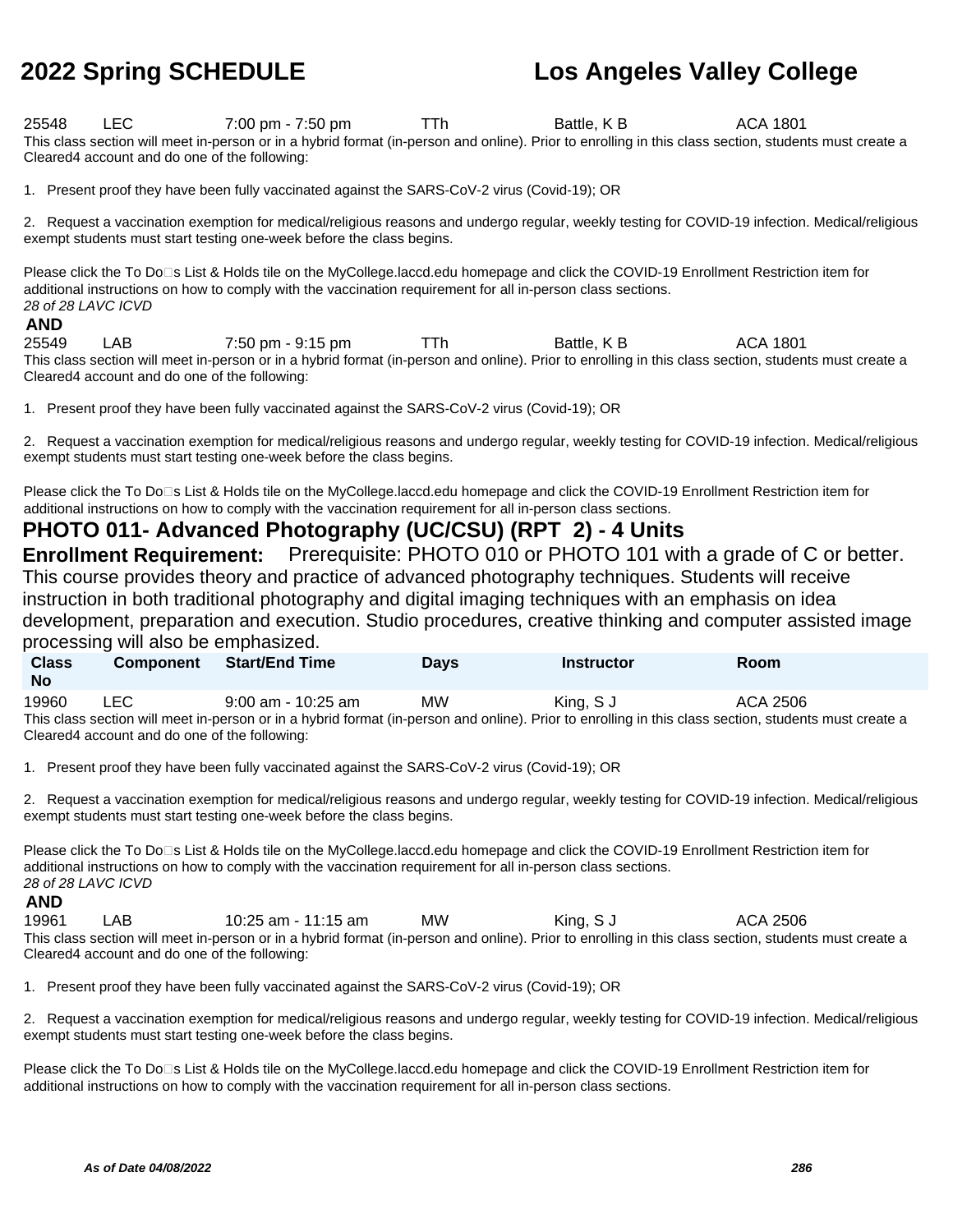### **PHOTO 020- Beginning Photojournalism (UC/CSU) - 4 Units**

**Enrollment Requirement:** Prerequisite: None

Students learn photography for publications, including magazines, wire services, print and online newspapers and campus publications. The primary emphasis is on digital photography and its use in the journalism and publication worlds, including using photography as a tool for social change.

| publication worlds, including using priotography as a tool for social change.                                                                         |                  |                       |             |                   |                |  |  |
|-------------------------------------------------------------------------------------------------------------------------------------------------------|------------------|-----------------------|-------------|-------------------|----------------|--|--|
| <b>Class</b><br><b>No</b>                                                                                                                             | <b>Component</b> | <b>Start/End Time</b> | <b>Davs</b> | <b>Instructor</b> | <b>Room</b>    |  |  |
| 27662                                                                                                                                                 | LEC.             | 11:20 am - 12:45 pm   | MW.         | Burkhart, G J     | <b>EST 105</b> |  |  |
| This class section will meet in-person or in a hybrid format (in-person and online). Prior to enrolling in this class section, students must create a |                  |                       |             |                   |                |  |  |

Cleared4 account and do one of the following:

1. Present proof they have been fully vaccinated against the SARS-CoV-2 virus (Covid-19); OR

2. Request a vaccination exemption for medical/religious reasons and undergo regular, weekly testing for COVID-19 infection. Medical/religious exempt students must start testing one-week before the class begins.

Please click the To Do⊡s List & Holds tile on the MyCollege.laccd.edu homepage and click the COVID-19 Enrollment Restriction item for additional instructions on how to comply with the vaccination requirement for all in-person class sections. 28 of 28 LAVC ICVD

### **AND**

27663 LAB 12:55 pm - 1:45 pm MW Burkhart, G J EST 105 This class section will meet in-person or in a hybrid format (in-person and online). Prior to enrolling in this class section, students must create a Cleared4 account and do one of the following:

1. Present proof they have been fully vaccinated against the SARS-CoV-2 virus (Covid-19); OR

2. Request a vaccination exemption for medical/religious reasons and undergo regular, weekly testing for COVID-19 infection. Medical/religious exempt students must start testing one-week before the class begins.

Please click the To Do⊡s List & Holds tile on the MyCollege.laccd.edu homepage and click the COVID-19 Enrollment Restriction item for additional instructions on how to comply with the vaccination requirement for all in-person class sections.

### **PHOTO 021- News Photography (UC/CSU) - 4 Units**

**Enrollment Requirement:** Prerequisite: PHOTO 020 with a grade of C or better.

Students gain practical experience in taking photojournalistic pictures including news, sports and feature photos. Students take pictures for the campus newspaper, magazine and website. Students learn editing, Photoshop and design skills. Some students will serve as editors for the campus newspaper. Emphasis is placed on real world experience, photo stories, digital technology and portfolio development.

|                                                                                                                                                       |                  |                       |             | piaced on real world experience, prioto stories, digital technology and portiolio development. |             |  |
|-------------------------------------------------------------------------------------------------------------------------------------------------------|------------------|-----------------------|-------------|------------------------------------------------------------------------------------------------|-------------|--|
| <b>Class</b><br><b>No</b>                                                                                                                             | <b>Component</b> | <b>Start/End Time</b> | <b>Davs</b> | <b>Instructor</b>                                                                              | <b>Room</b> |  |
| 27668                                                                                                                                                 | LEC              | 11:20 am - 12:45 pm   | МW          | Burkhart, G J                                                                                  | EST 105     |  |
| This class section will meet in-person or in a hybrid format (in-person and online). Prior to enrolling in this class section, students must create a |                  |                       |             |                                                                                                |             |  |
| Cleared4 account and do one of the following:                                                                                                         |                  |                       |             |                                                                                                |             |  |

1. Present proof they have been fully vaccinated against the SARS-CoV-2 virus (Covid-19); OR

2. Request a vaccination exemption for medical/religious reasons and undergo regular, weekly testing for COVID-19 infection. Medical/religious exempt students must start testing one-week before the class begins.

Please click the To Do□s List & Holds tile on the MyCollege.laccd.edu homepage and click the COVID-19 Enrollment Restriction item for additional instructions on how to comply with the vaccination requirement for all in-person class sections.

### **AND**

27669 LAB 12:55 pm - 1:45 pm MW Burkhart, G J EST 105 This class section will meet in-person or in a hybrid format (in-person and online). Prior to enrolling in this class section, students must create a Cleared4 account and do one of the following: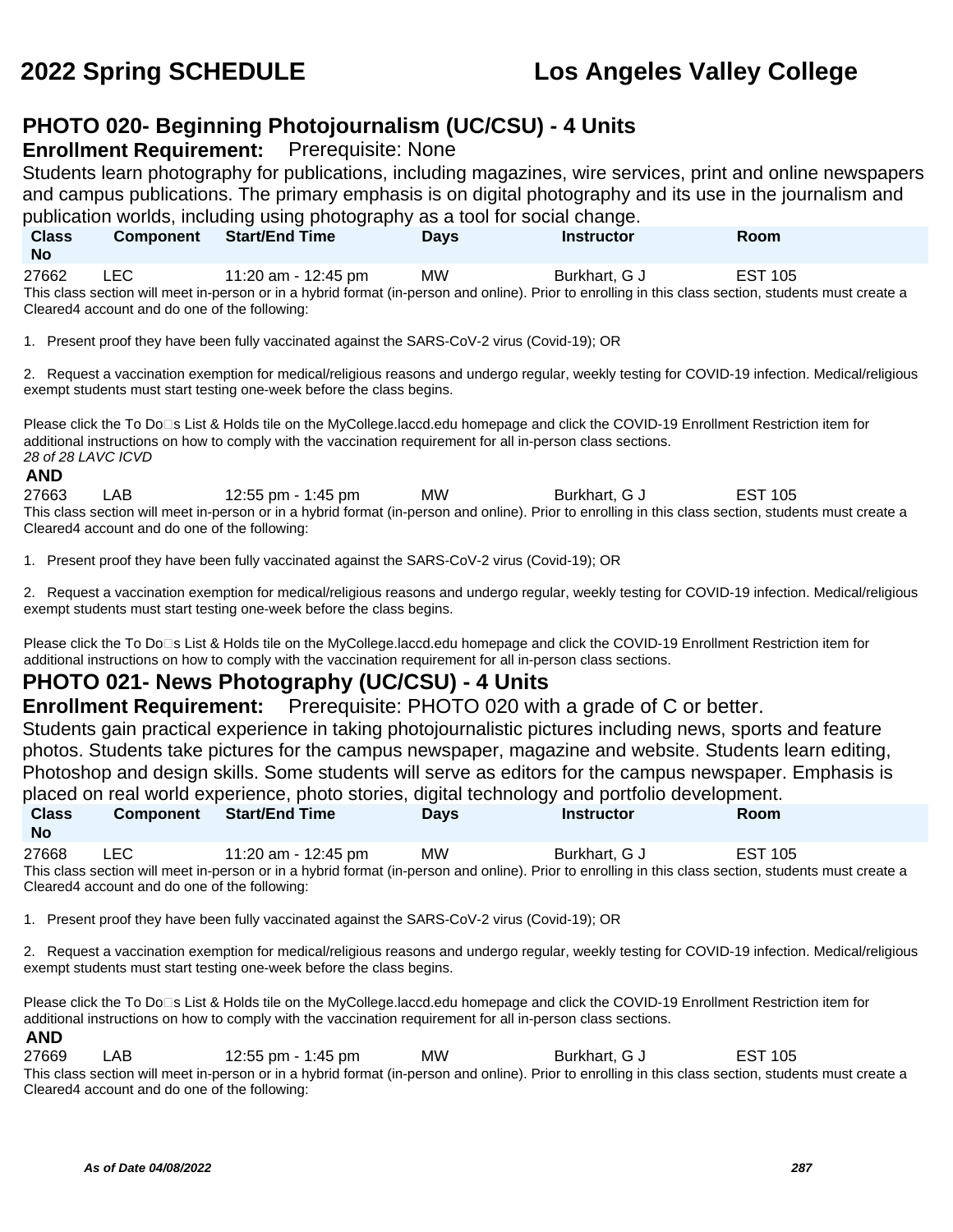1. Present proof they have been fully vaccinated against the SARS-CoV-2 virus (Covid-19); OR

2. Request a vaccination exemption for medical/religious reasons and undergo regular, weekly testing for COVID-19 infection. Medical/religious exempt students must start testing one-week before the class begins.

Please click the To Do⊡s List & Holds tile on the MyCollege.laccd.edu homepage and click the COVID-19 Enrollment Restriction item for additional instructions on how to comply with the vaccination requirement for all in-person class sections.

### **PHOTO 150- Portfolio Development (UC/CSU) - 3 Units**

**Enrollment Requirement:** Prerequisite: PHOTO 010 or PHOTO 101 with a grade of C or better. Recommended: CINEMA 107

This course addresses the process of building a photographic portfolio that meets the current professional industry standards for presenting work to potential employers and clients. Emphasis is placed on developing a personal style that displays a comprehensive understanding of photographic methods, genres, and presentation. Studio facilities and privileges are available to the student in support of this portfolio work. Assignments are designed by the student with instructor approval. Admission by interview only. **Class No Component Start/End Time Days Instructor Room**

20594 LEC 7:00 pm - 7:50 pm TTh Battle, K B ACA 1801 This class section will meet in-person or in a hybrid format (in-person and online). Prior to enrolling in this class section, students must create a Cleared4 account and do one of the following:

1. Present proof they have been fully vaccinated against the SARS-CoV-2 virus (Covid-19); OR

2. Request a vaccination exemption for medical/religious reasons and undergo regular, weekly testing for COVID-19 infection. Medical/religious exempt students must start testing one-week before the class begins.

Please click the To Do⊡s List & Holds tile on the MyCollege.laccd.edu homepage and click the COVID-19 Enrollment Restriction item for additional instructions on how to comply with the vaccination requirement for all in-person class sections. 28 of 28 LAVC ICVD

### **AND**

20595 LAB 7:50 pm - 9:15 pm TTh Battle, K B ACA 1801 This class section will meet in-person or in a hybrid format (in-person and online). Prior to enrolling in this class section, students must create a Cleared4 account and do one of the following:

1. Present proof they have been fully vaccinated against the SARS-CoV-2 virus (Covid-19); OR

2. Request a vaccination exemption for medical/religious reasons and undergo regular, weekly testing for COVID-19 infection. Medical/religious exempt students must start testing one-week before the class begins.

Please click the To Do□s List & Holds tile on the MyCollege.laccd.edu homepage and click the COVID-19 Enrollment Restriction item for additional instructions on how to comply with the vaccination requirement for all in-person class sections.

### **Physical Science PHYS SC 004- Physical Science And Laboratory (UC/CSU) - 4 Units**

Requirement Designation: Meets IGETC 5A 5C CSU B1 B3

This is a one semester, inquiry-based physical science course suitable for a general education course or prospective or practicing elementary teachers. Students construct a meaningful understanding of physics and chemistry concepts through lecture and laboratory activities. The course covers: mechanics, electricity & magnetism, light, thermodynamics, physical changes, chemical changes, and the periodic table. **Class No Component Start/End Time Days Instructor Room**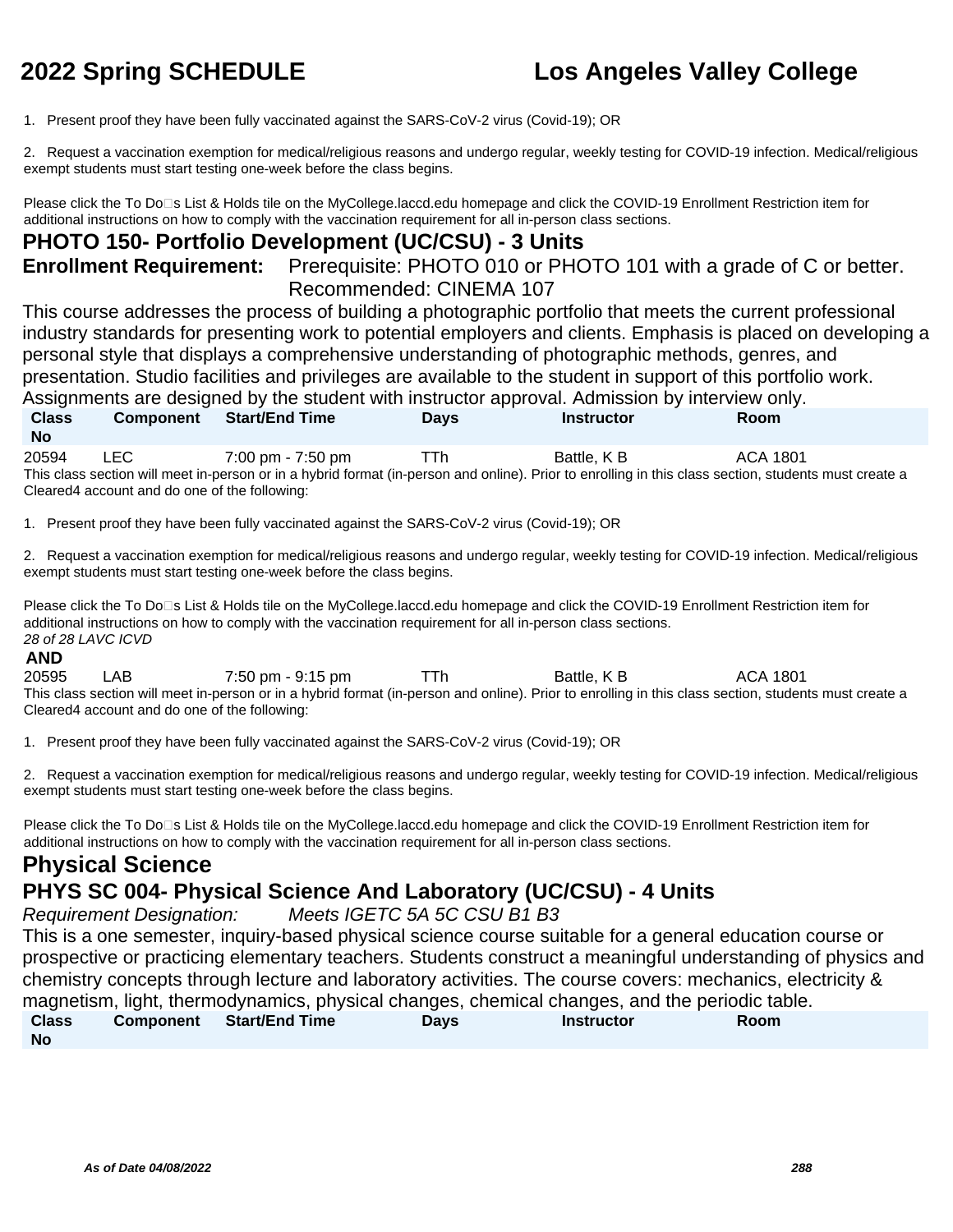| 17789 |       | 6:00 pm - 8:00 pm |     | Takemae. S A | <b>INTERNET</b> |
|-------|-------|-------------------|-----|--------------|-----------------|
| And   | ∟EC I | $1:10$ hrs/wk     | TBA | Haley, L L   | <b>INTERNET</b> |

This class will be offered in an online blended format, which requires students to be online and interacting with their instructor during the times shown and to work online independently each week for the amount of TBA time shown in addition to completing assignments. PHYS SC 004 is both lecture and lab, formerly PHYS SCi 001 and PHYS SC 014 **AND**

| .     |       |                     |     |              |                 |
|-------|-------|---------------------|-----|--------------|-----------------|
| 17791 | '_AB  | 6:00 pm - $7:50$ pm |     | Takemae. S A | <b>INTERNET</b> |
| And   | _AB . | $1:10$ hrs/wk       | тва | Haley, L L   | <b>INTERNET</b> |

This class will be offered in an online blended format, which requires students to be online and interacting with their instructor during the times shown and to work online independently each week for the amount of TBA time shown in addition to completing assignments. PHYS SC 004 is both lecture and lab, formerly PHYS SC 001 and PHYS SC 014.

# **Physics**

## **PHYSICS 005- Allied Health Physics (CSU) - 3 Units**

Designed for respiratory therapy majors, this course integrates selected physical principles and concepts as an essential part of the working knowledge of health care personnel. Throughout the course, emphasis will be placed on the utilization of the scientific method in health care situations. Major topics explored include motion, force, pressure, heat, light and sound.

| <b>Class</b><br><b>No</b> | <b>Component</b> | <b>Start/End Time</b>               | Days | <b>Instructor</b> | <b>Room</b>     |
|---------------------------|------------------|-------------------------------------|------|-------------------|-----------------|
| 11936                     | LEC              | $6:20 \text{ pm} - 9:30 \text{ pm}$ | Th   | Shaikh, I M       | <b>INTERNET</b> |

This class requires students to be online and interacting with their instructor during the times shown in class schedule in addition to completing assignments.

### **PHYSICS 006- General Physics I (UC/CSU) - 4 Units**

Requirement Designation: Meets IGETC 5A 5C CSU B1 B3

**Enrollment Requirement:** Prerequisite: MATH 240 or MATH 259 with a grade of C or better. This is the first course of a two semester sequence and considers the fundamental principles and applications of classical mechanics, gravitation, thermodynamics, fluids, periodic motion and waves at the algebra/trigonometry level of mathematical sophistication. The laboratory includes both quantitative and qualitative experiments which permit students to verify, illustrate, and deduce various laws of physics. **Class Component Start/End Time Days Instructor Room**

| No    |       |                                               |                                                                                                                                                       |         |  |
|-------|-------|-----------------------------------------------|-------------------------------------------------------------------------------------------------------------------------------------------------------|---------|--|
| 25043 | LEC . | 6:10 pm - 9:20 pm                             | Yassin. K A                                                                                                                                           | AHS 149 |  |
|       |       |                                               | This class section will meet in-person or in a hybrid format (in-person and online). Prior to enrolling in this class section, students must create a |         |  |
|       |       | Cleared4 account and do one of the following: |                                                                                                                                                       |         |  |

1. Present proof they have been fully vaccinated against the SARS-CoV-2 virus (Covid-19); OR

2. Request a vaccination exemption for medical/religious reasons and undergo regular, weekly testing for COVID-19 infection. Medical/religious exempt students must start testing one-week before the class begins.

Please click the □To Do□s List & Holds□ tile on the MyCollege.laccd.edu homepage and click the □COVID-19 Enrollment Restriction□ item for additional instructions on how to comply with the vaccination requirement for all in-person class sections. 24 of 24 LAVC ICVD

**AND**

25044 LAB 6:10 pm - 9:20 pm Th Yassin, K A AHS 149 This class section will meet in-person or in a hybrid format (in-person and online). Prior to enrolling in this class section, students must create a Cleared4 account and do one of the following:

1. Present proof they have been fully vaccinated against the SARS-CoV-2 virus (Covid-19); OR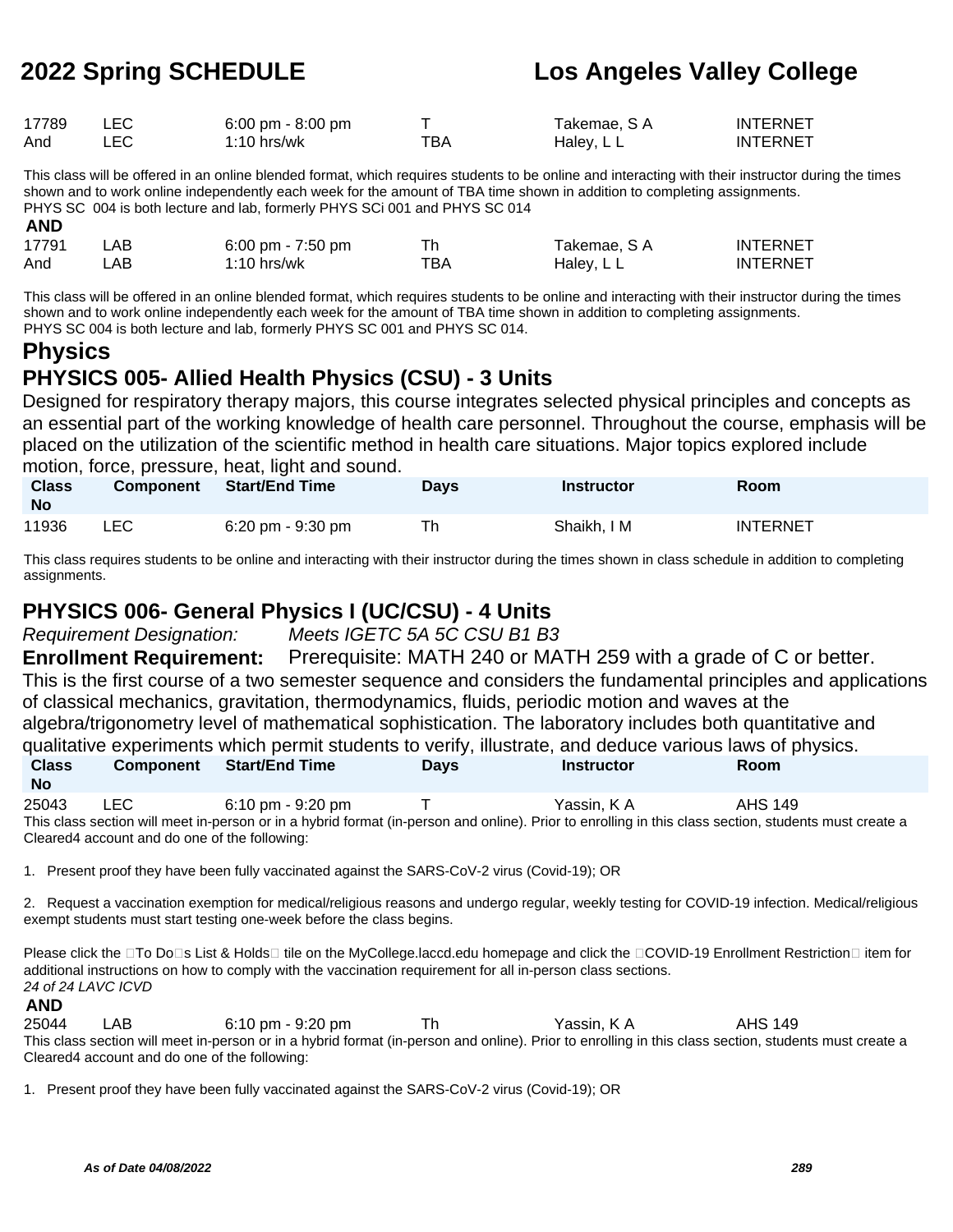2. Request a vaccination exemption for medical/religious reasons and undergo regular, weekly testing for COVID-19 infection. Medical/religious exempt students must start testing one-week before the class begins.

Please click the □To Do□s List & Holds□ tile on the MyCollege.laccd.edu homepage and click the □COVID-19 Enrollment Restriction□ item for additional instructions on how to comply with the vaccination requirement for all in-person class sections. 15635 LEC 6:10 pm - 9:20 pm M Shaikh, I M INTERNET

This class requires students to be online and interacting with their instructor during the times shown in class schedule in addition to completing assignments.

| 15636<br>АB | $6:10 \text{ pm} - 9:20 \text{ pm}$ | w | Shaikh. I M | INTERNET |
|-------------|-------------------------------------|---|-------------|----------|
|-------------|-------------------------------------|---|-------------|----------|

This class requires students to be online and interacting with their instructor during the times shown in class schedule in addition to completing assignments.

### **PHYSICS 007- General Physics II (UC/CSU) - 4 Units**

Requirement Designation: Meets IGETC 5A 5C CSU B1 B3

**Enrollment Requirement:** Prerequisite: PHYSICS 006 with a grade of C or better.

This is the second course in a two course, trigonometry based sequence with Physics 6. Topics include the principles of electricity and magnetism, optics, and modern physics. The laboratory includes both quantitative and qualitative experiments which permit students to verify, illustrate, and deduce various laws of physics.

| <b>Class</b><br><b>No</b> | <b>Component</b> | Start/End Time                      | Days | Instructor  | <b>Room</b>     |  |
|---------------------------|------------------|-------------------------------------|------|-------------|-----------------|--|
| 15450                     | LEC              | $5:50 \text{ pm} - 9:00 \text{ pm}$ | W    | Lucero. G A | <b>INTERNET</b> |  |

This class requires students to be online and interacting with their instructor during the times shown in class schedule in addition to completing assignments.

### **AND**

**AND**

| 15451 | LAB | 5:50 pm - 6:45 pm | M   | Lucero, G A   | <b>INTERNET</b> |
|-------|-----|-------------------|-----|---------------|-----------------|
| And   | .AB | 2:10 hrs/wk       | тва | Altounji, J H | <b>INTERNET</b> |

This class requires students to be online and interacting with their instructor during the times shown in class schedule in addition to completing assignments.

### **PHYSICS 037- Physics For Engineers And Scientists I (UC/CSU) - 5 Units**

Requirement Designation: Meets IGETC 5A 5C CSU B1 B3

**Enrollment Requirement:** Prerequisite: MATH 261 with a grade of C or better.

Physics 37 is the first course of a three semester calculus-based sequence in introductory college physics. This course will explore the topics of classical mechanics, universal gravitation, and fluid dynamics at the calculus level.

| <b>Class</b><br><b>No</b> | <b>Component</b> | Start/End Time     | Days | <b>Instructor</b>                                                                                                                                     | <b>Room</b> |  |
|---------------------------|------------------|--------------------|------|-------------------------------------------------------------------------------------------------------------------------------------------------------|-------------|--|
| 12356                     | LEC.             | 11:20 am - 1:25 pm | ⊤Тh  | Rodriguez Castillo, M                                                                                                                                 | AHS 149     |  |
|                           |                  |                    |      | This close section will meet in person or in a bybrid format (in person and opling). Prior to eprolling in this close section, students must create a |             |  |

This class section will meet in-person or in a hybrid format (in-person and online). Prior to enrolling in this class section, students must create a Cleared4 account and do one of the following:

1. Present proof they have been fully vaccinated against the SARS-CoV-2 virus (Covid-19); OR

2. Request a vaccination exemption for medical/religious reasons and undergo regular, weekly testing for COVID-19 infection. Medical/religious exempt students must start testing one-week before the class begins.

Please click the □To Do□s List & Holds□ tile on the MyCollege.laccd.edu homepage and click the □COVID-19 Enrollment Restriction□ item for additional instructions on how to comply with the vaccination requirement for all in-person class sections. 24 of 24 LAVC ICVD

| <b>AND</b> |     |                   |                               |  |
|------------|-----|-------------------|-------------------------------|--|
| 12359      | LAB | 1:50 pm - 3:15 pm | Rodriguez Castillo, M AHS 149 |  |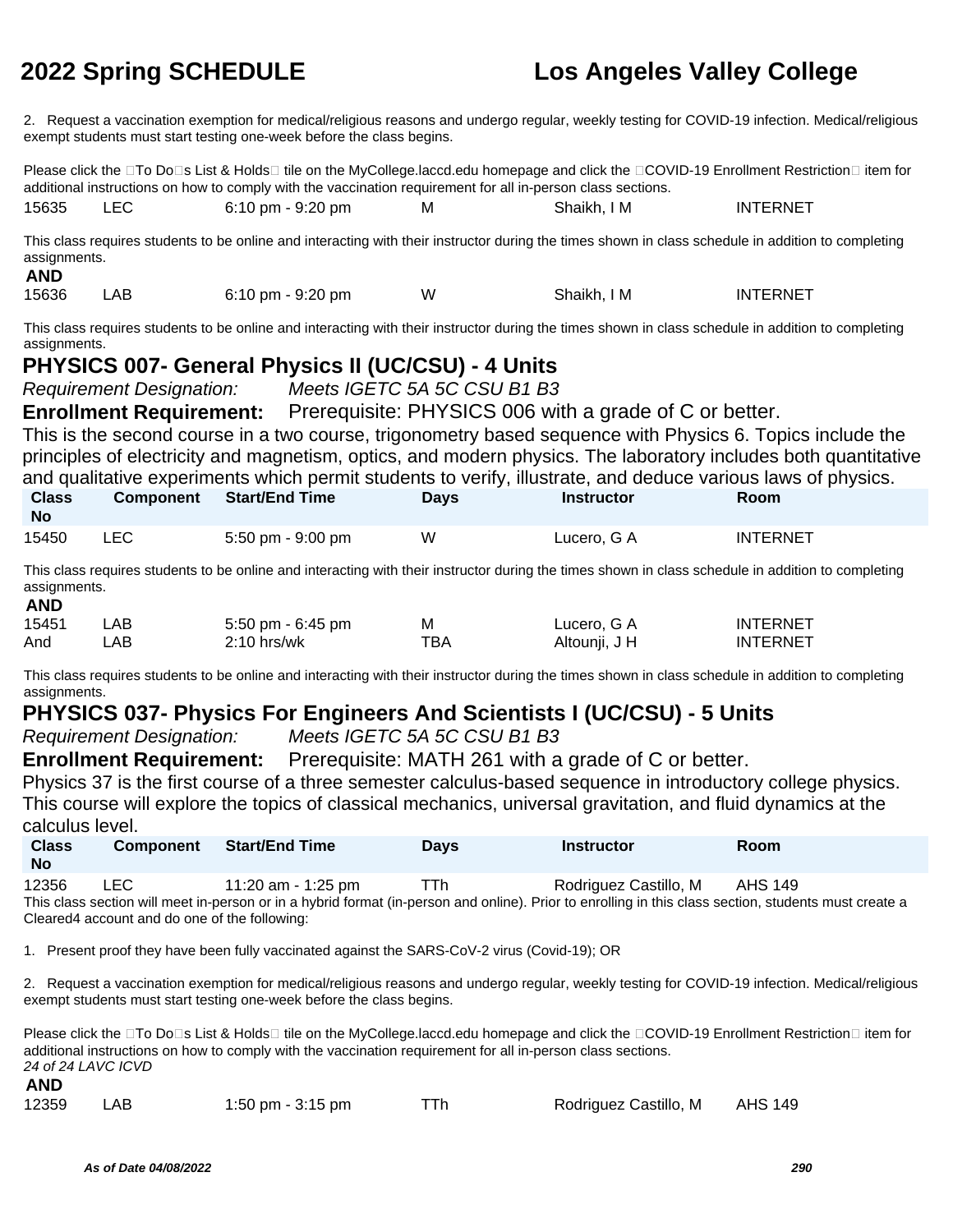This class section will meet in-person or in a hybrid format (in-person and online). Prior to enrolling in this class section, students must create a Cleared4 account and do one of the following:

1. Present proof they have been fully vaccinated against the SARS-CoV-2 virus (Covid-19); OR

2. Request a vaccination exemption for medical/religious reasons and undergo regular, weekly testing for COVID-19 infection. Medical/religious exempt students must start testing one-week before the class begins.

Please click the □To Do□s List & Holds□ tile on the MyCollege.laccd.edu homepage and click the □COVID-19 Enrollment Restriction□ item for additional instructions on how to comply with the vaccination requirement for all in-person class sections.

| 18090 |  | $5:30$ pm - $7:35$ pm | <b>MW</b> | – Amlashi. ∟ | <b>INTERNET</b> |
|-------|--|-----------------------|-----------|--------------|-----------------|
|-------|--|-----------------------|-----------|--------------|-----------------|

This class requires students to be online and interacting with their instructor during the times shown in class schedule in addition to completing assignments. **AND**

| 18091 | LAB | 7:50 pm - 9:15 pm | MW | Amlashi. B | <b>INTERNET</b> |
|-------|-----|-------------------|----|------------|-----------------|
|-------|-----|-------------------|----|------------|-----------------|

This class requires students to be online and interacting with their instructor during the times shown in class schedule in addition to completing assignments.

| 12363 |  | hrs/wk<br><b>1.15</b><br>1 J | ™ВА | Lee. A<br>__ | <b>INTERNET</b> |
|-------|--|------------------------------|-----|--------------|-----------------|
|-------|--|------------------------------|-----|--------------|-----------------|

This class will be offered in an online blended format, which requires students to be online and interacting with their instructor during the times shown and to work online independently each week for the amount of TBA time shown in addition to completing assignments. **AND**

| 12365 | LAB | 10:00 am - 1:10 pm |  | Lee. A | <b>INTERNET</b> |
|-------|-----|--------------------|--|--------|-----------------|
|-------|-----|--------------------|--|--------|-----------------|

This class will be offered in an online blended format, which requires students to be online and interacting with their instructor during the times shown and to work online independently each week for the amount of TBA time shown in addition to completing assignments.

## **PHYSICS 038- Physics For Engineers And Scientists II (UC/CSU) - 5 Units**

Requirement Designation: Meets IGETC 5A 5C CSU B1 B3

**Enrollment Requirement:** Prerequisite: PHYSICS 037 and MATH 262 with a grade of C or better. Recommended: MATH 263.

Physics 38 is the second course of a three semester calculus-based sequence in introductory college Physics. This course will explore the topics of electric charge, electric fields, electric current, DC circuits, magnetism, electromagnetic induction, electromagnetic oscillations, AC circuits, and Maxwell's Equations at the calculus level.

| <b>Class</b><br>No | <b>Component</b> | <b>Start/End Time</b> | <b>Days</b> | Instructor | Room            |
|--------------------|------------------|-----------------------|-------------|------------|-----------------|
| 17794              | _EC_             | $9:30$ am - 11:20 am  | м           | Haley, L L | <b>INTERNET</b> |
| And                | .EC              | $2:15$ hrs/wk         | TBA         | Haley, L L | <b>INTERNET</b> |

This class will be offered in an online blended format, which requires students to be online and interacting with their instructor during the times shown and to work online independently each week for the amount of TBA time shown in addition to completing assignments. **AND**

| .     |     |                    |     |            |                 |
|-------|-----|--------------------|-----|------------|-----------------|
| 17795 | .AB | 9:30 am - 11:20 am | W   | Haley, L L | <b>INTERNET</b> |
| And   | .AB | $1:10$ hrs/wk      | ТВА | Haley, L L | <b>INTERNET</b> |

This class will be offered in an online blended format, which requires students to be online and interacting with their instructor during the times shown and to work online independently each week for the amount of TBA time shown in addition to completing assignments.

| 25050 | LEC  | 12:30 pm - 2:20 pm | M    | Haley, L L | <b>AHS 149</b>  |
|-------|------|--------------------|------|------------|-----------------|
| And   | LEC. | $2:15$ hrs/wk      | тва. | Haley, L L | <b>INTERNET</b> |

This class will be offered in a hybrid format, which requires students to meet in-person, face-to-face with their instructor during the times shown AND to work online during the scheduled times and/or independently each week for the amount of TBA hours shown on schedule in addition to completing assignments.

This class section will meet in-person or in a hybrid format (in-person and online). Prior to enrolling in this class section, students must create a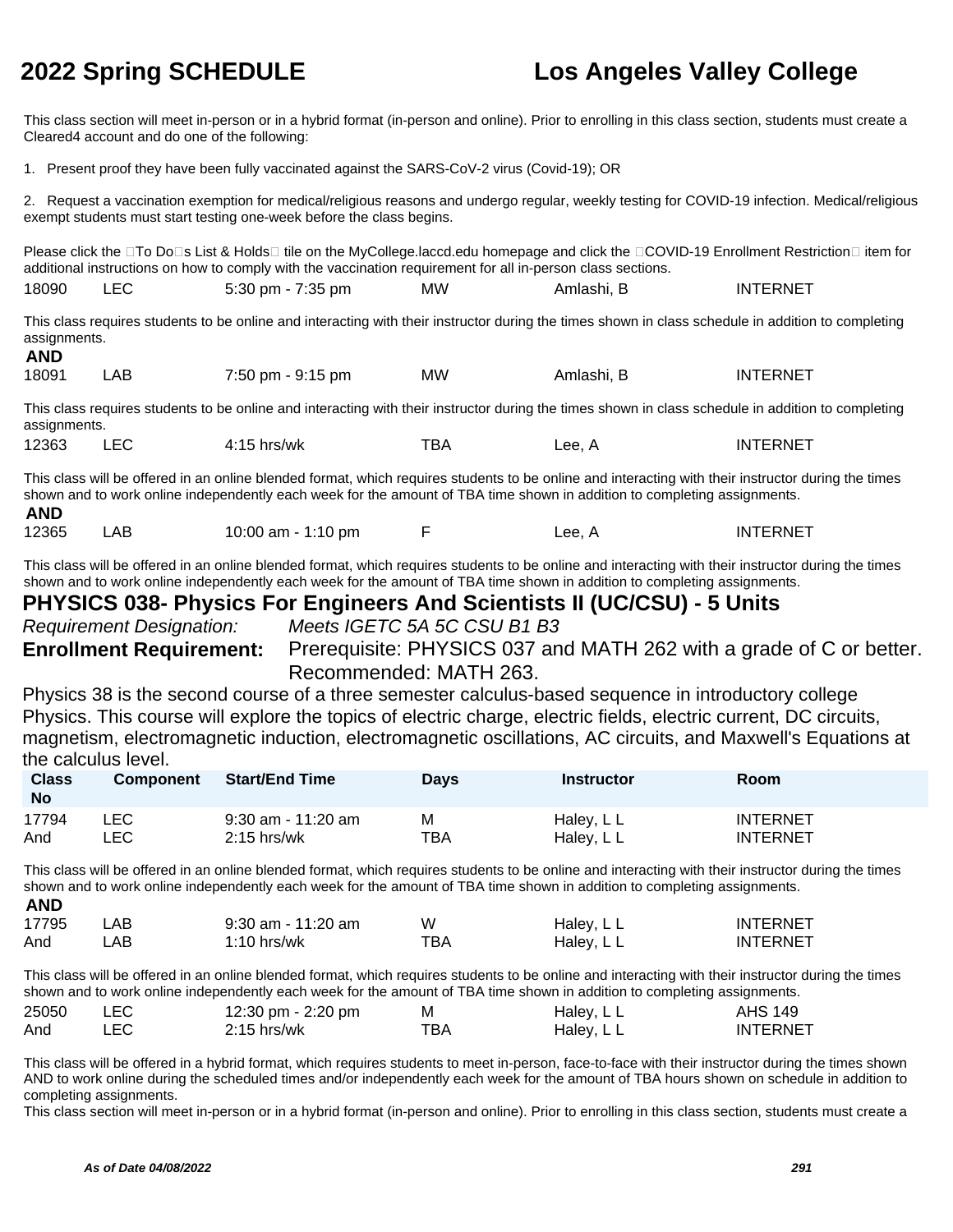Cleared4 account and do one of the following:

1. Present proof they have been fully vaccinated against the SARS-CoV-2 virus (Covid-19); OR

2. Request a vaccination exemption for medical/religious reasons and undergo regular, weekly testing for COVID-19 infection. Medical/religious exempt students must start testing one-week before the class begins.

Please click the □To Do□s List & Holds□ tile on the MyCollege.laccd.edu homepage and click the □COVID-19 Enrollment Restriction□ item for additional instructions on how to comply with the vaccination requirement for all in-person class sections. 24 of 24 LAVC ICVD

### **AND**

| 25052 | LAB | 12:30 pm - 2:20 pm | W   | Haley, L L | AHS 149         |
|-------|-----|--------------------|-----|------------|-----------------|
| And   | AB- | $1:10$ hrs/wk      | TBA | Haley, L L | <b>INTERNET</b> |

This class will be offered in a hybrid format, which requires students to meet in-person, face-to-face with their instructor during the times shown AND to work online during the scheduled times and/or independently each week for the amount of TBA hours shown on schedule in addition to completing assignments.

This class section will meet in-person or in a hybrid format (in-person and online). Prior to enrolling in this class section, students must create a Cleared4 account and do one of the following:

1. Present proof they have been fully vaccinated against the SARS-CoV-2 virus (Covid-19); OR

2. Request a vaccination exemption for medical/religious reasons and undergo regular, weekly testing for COVID-19 infection. Medical/religious exempt students must start testing one-week before the class begins.

Please click the □To Do□s List & Holds□ tile on the MyCollege.laccd.edu homepage and click the □COVID-19 Enrollment Restriction□ item for additional instructions on how to comply with the vaccination requirement for all in-person class sections.

### **PHYSICS 039- Physics For Engineers And Scientists III (UC/CSU) - 5 Units**

Requirement Designation: Meets IGETC 5A 5C CSU B1 B3

**Enrollment Requirement:** Prerequisite: PHYSICS 037 and MATH 262 with grades of C or better. Recommended: MATH 263.

Physics 39 is the third semester of a three semester calculus-based sequence in introductory college Physics. This course will explore the topics of waves, sound, thermodynamics, geometric and physical optics, relativity, early quantum theory, introductory quantum mechanics, and models of the atom at the calculus level.

| <b>Class</b><br><b>No</b> | <b>Component</b> | <b>Start/End Time</b> | Days | <b>Instructor</b> | <b>Room</b> |
|---------------------------|------------------|-----------------------|------|-------------------|-------------|
| 12417                     |                  | $4:15$ hrs/wk         | TBA  | Karapetyan, K     | INTERNET    |

This class will be offered in a hybrid format, which requires students to meet in-person, face-to-face with their instructor during the times shown AND to work online during the scheduled times and/or independently each week for the amount of TBA hours shown on schedule in addition to completing assignments.

This class section will meet in-person or in a hybrid format (in-person and online). Prior to enrolling in this class section, students must create a Cleared4 account and do one of the following:

1. Present proof they have been fully vaccinated against the SARS-CoV-2 virus (Covid-19); OR

2. Request a vaccination exemption for medical/religious reasons and undergo regular, weekly testing for COVID-19 infection. Medical/religious exempt students must start testing one-week before the class begins.

Please click the To Do⊡s List & Holds tile on the MyCollege.laccd.edu homepage and click the COVID-19 Enrollment Restriction item for additional instructions on how to comply with the vaccination requirement for all in-person class sections. 24 of 24 LAVC ICVD

| 12420 | LAB | 1:00 pm $-$ 4:10 pm | M | Karapetyan, K | <b>AHS 148</b> |
|-------|-----|---------------------|---|---------------|----------------|
|-------|-----|---------------------|---|---------------|----------------|

This class will be offered in a hybrid format, which requires students to meet in-person, face-to-face with their instructor during the times shown AND to work online during the scheduled times and/or independently each week for the amount of TBA hours shown on schedule in addition to

**AND**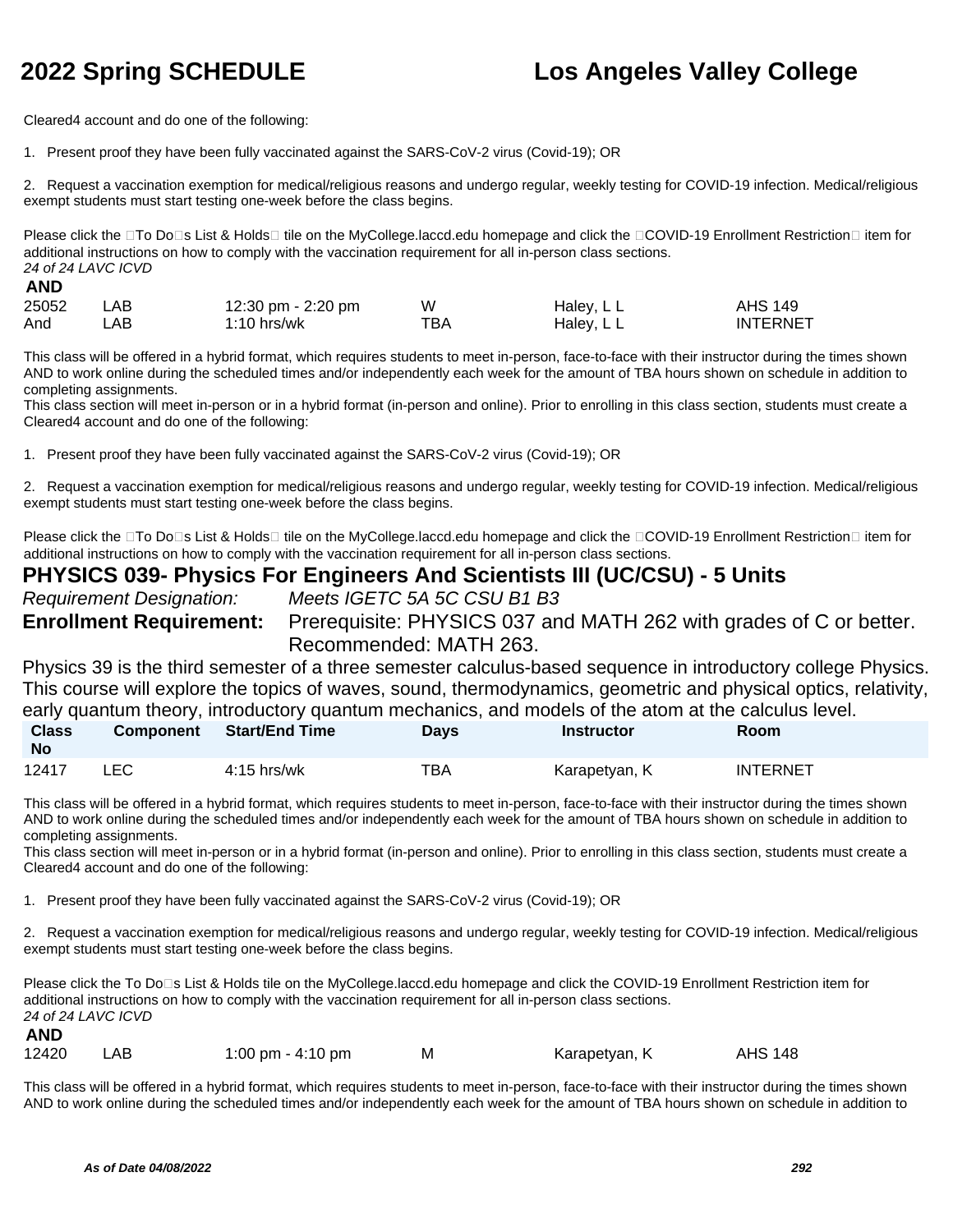completing assignments.

This class will meet on campus. Masks and physical distancing are required.

This class section will meet in-person or in a hybrid format (in-person and online). Prior to enrolling in this class section, students must create a Cleared4 account and do one of the following:

1. Present proof they have been fully vaccinated against the SARS-CoV-2 virus (Covid-19); OR

2. Request a vaccination exemption for medical/religious reasons and undergo regular, weekly testing for COVID-19 infection. Medical/religious exempt students must start testing one-week before the class begins.

Please click the To Do⊡s List & Holds tile on the MyCollege.laccd.edu homepage and click the COVID-19 Enrollment Restriction item for additional instructions on how to comply with the vaccination requirement for all in-person class sections.

### **PHYSICS 066- Physics with Calculus for Life Science Majors I (UC/CSU) - 5 Units**

Requirement Designation: Meets IGETC 5A 5C CSU B1 B3

**Enrollment Requirement:** Prerequisite: MATH 240 or 259 with a grade of C or better. Corequisite: MATH 261.

Students analyze, at the beginning calculus level, the fundamental principles of mechanics, gravitation, thermodynamics, fluids, oscillatory motion, waves, and sound, with applications to biological and biochemical systems. The laboratory includes structured problem-solving strategies through quantitative and qualitative experiments, tutorials, and conceptual activities.

| <b>Class</b><br>- No | Component | <b>Start/End Time</b> | <b>Days</b> | <b>Instructor</b> | <b>Room</b>     |
|----------------------|-----------|-----------------------|-------------|-------------------|-----------------|
| 25614                | LEC.      | 4:20 pm - $7:30$ pm   | Th          | Karapetyan, K     | <b>INTERNET</b> |

This class will be offered in a hybrid format, which requires students to meet in-person, face-to-face with their instructor during the times shown AND to work online during the scheduled times and/or independently each week for the amount of TBA hours shown on schedule in addition to completing assignments.

This class section will meet in-person or in a hybrid format (in-person and online). Prior to enrolling in this class section, students must create a Cleared4 account and do one of the following:

1. Present proof they have been fully vaccinated against the SARS-CoV-2 virus (Covid-19); OR

2. Request a vaccination exemption for medical/religious reasons and undergo regular, weekly testing for COVID-19 infection. Medical/religious exempt students must start testing one-week before the class begins.

Please click the □To Do□s List & Holds□ tile on the MyCollege.laccd.edu homepage and click the □COVID-19 Enrollment Restriction□ item for additional instructions on how to comply with the vaccination requirement for all in-person class sections. 24 of 24 LAVC ICVD **AND**

| <b>AII</b> |       |                     |     |               |                 |
|------------|-------|---------------------|-----|---------------|-----------------|
| 25615      | LAB.  | 4:20 pm - $7:30$ pm |     | Karapetyan, K | <b>AHS 148</b>  |
| And        | _AB . | $3:10$ hrs/wk       | тва | Karapetyan, K | <b>INTERNET</b> |

This class will be offered in a hybrid format, which requires students to meet in-person, face-to-face with their instructor during the times shown AND to work online during the scheduled times and/or independently each week for the amount of TBA hours shown on schedule in addition to completing assignments.

This class section will meet in-person or in a hybrid format (in-person and online). Prior to enrolling in this class section, students must create a Cleared4 account and do one of the following:

1. Present proof they have been fully vaccinated against the SARS-CoV-2 virus (Covid-19); OR

2. Request a vaccination exemption for medical/religious reasons and undergo regular, weekly testing for COVID-19 infection. Medical/religious exempt students must start testing one-week before the class begins.

Please click the □To Do□s List & Holds□ tile on the MyCollege.laccd.edu homepage and click the □COVID-19 Enrollment Restriction□ item for additional instructions on how to comply with the vaccination requirement for all in-person class sections.

### **PHYSICS 067- Physics With Calculus For Life Science Majors II (UC/CSU) - 5 Units**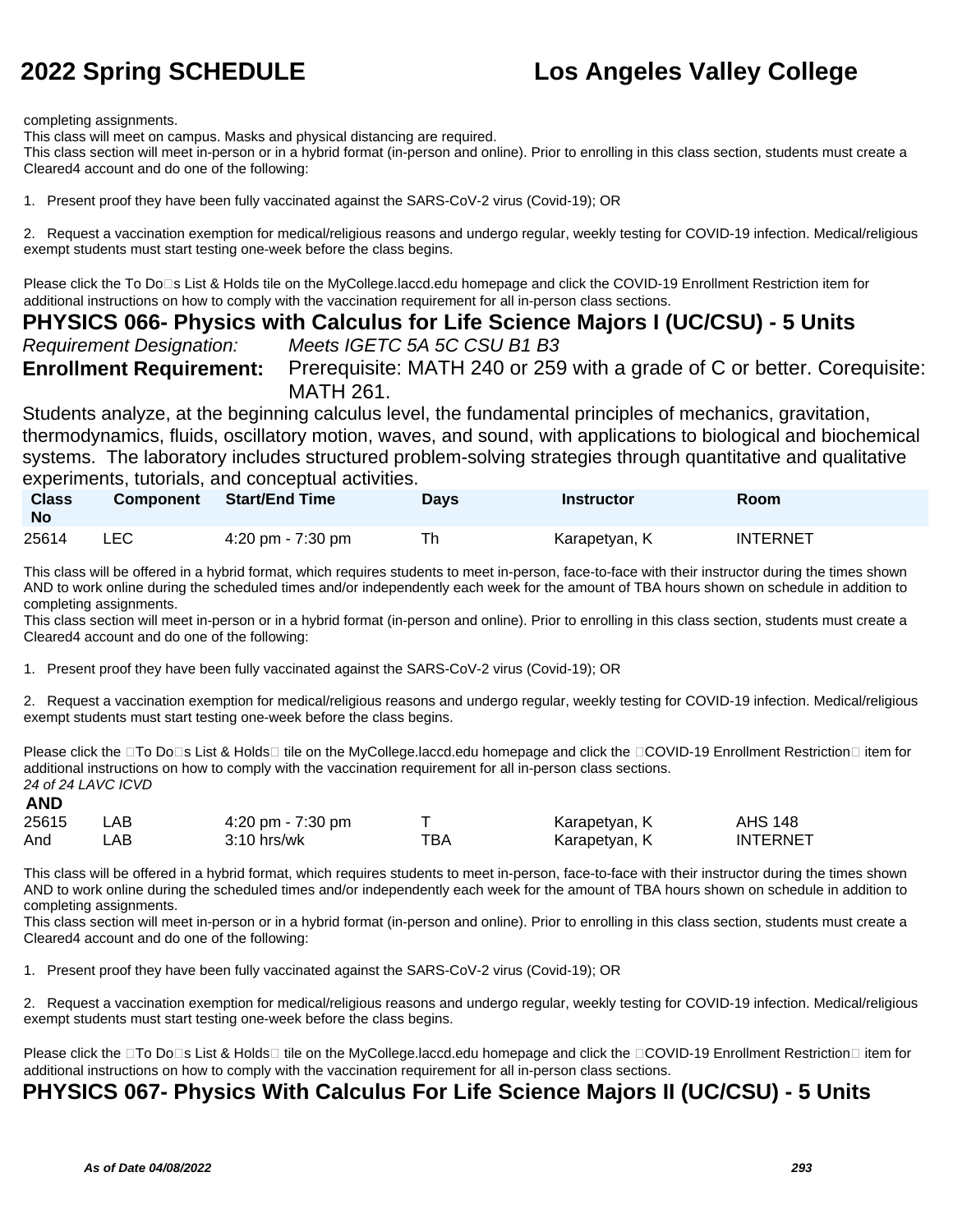### Requirement Designation: Meets IGETC 5A 5C CSU B1 B3

**Enrollment Requirement:** Prerequisite: PHYSICS 066 and MATH 261 with grades of C or better. This course is the second semester of a one year introductory calculus-based physics sequence. The main objective is to provide life science students with the basic concepts and qualitative reasoning skills connecting physics principles to natural phenomena. Lectures cover the fundamental principles and applications of electricity and magnetism, electromagnetic waves, geometric optics, wave optics, quantum physics, atomic physics and nuclear physics. The laboratory includes structured problem-solving strategies through quantitative and qualitative experiments, tutorials, and conceptual activities.

**Class No Component Start/End Time Days Instructor Room** 12427 LEC 12:30 pm - 3:40 pm Th Karapetyan, K INTERNET

This class will be offered in a hybrid format, which requires students to meet in-person, face-to-face with their instructor during the times shown AND to work online during the scheduled times and/or independently each week for the amount of TBA hours shown on schedule in addition to completing assignments.

This class section will meet in-person or in a hybrid format (in-person and online). Prior to enrolling in this class section, students must create a Cleared4 account and do one of the following:

1. Present proof they have been fully vaccinated against the SARS-CoV-2 virus (Covid-19); OR

2. Request a vaccination exemption for medical/religious reasons and undergo regular, weekly testing for COVID-19 infection. Medical/religious exempt students must start testing one-week before the class begins.

Please click the To Do⊡s List & Holds tile on the MyCollege.laccd.edu homepage and click the COVID-19 Enrollment Restriction item for additional instructions on how to comply with the vaccination requirement for all in-person class sections. 24 of 24 LAVC ICVD **AND**

| л11   |      |                    |     |               |                 |
|-------|------|--------------------|-----|---------------|-----------------|
| 12429 | LAB  | 12:30 pm - 3:40 pm |     | Karapetyan, K | <b>AHS 148</b>  |
| And   | LAB. | $3:10$ hrs/wk      | тва | Karapetyan, K | <b>INTERNET</b> |

This class will be offered in a hybrid format, which requires students to meet in-person, face-to-face with their instructor during the times shown AND to work online during the scheduled times and/or independently each week for the amount of TBA hours shown on schedule in addition to completing assignments.

This class section will meet in-person or in a hybrid format (in-person and online). Prior to enrolling in this class section, students must create a Cleared4 account and do one of the following:

1. Present proof they have been fully vaccinated against the SARS-CoV-2 virus (Covid-19); OR

2. Request a vaccination exemption for medical/religious reasons and undergo regular, weekly testing for COVID-19 infection. Medical/religious exempt students must start testing one-week before the class begins.

Please click the To Do□s List & Holds tile on the MyCollege.laccd.edu homepage and click the COVID-19 Enrollment Restriction item for additional instructions on how to comply with the vaccination requirement for all in-person class sections.

### **PHYSICS 185- Directed Study - Physics (CSU) (RPT 2) - 1 Unit**

Students study Physics on a contract basis under the direction of a supervising instructor.

| <b>Class</b><br><b>No</b> | <b>Component</b> | <b>Start/End Time</b> | Days | <b>Instructor</b> | Room            |
|---------------------------|------------------|-----------------------|------|-------------------|-----------------|
| 27898                     | LEC              | $0:50$ hrs/wk         | ТВА  | Haley, L L        | <b>INTERNET</b> |

This class requires students to work online independently each week for the amount of TBA time shown in addition to completing assignments.

## **Physiology PHYSIOL 001- Introduction To Human Physiology (UC/CSU) - 4 Units**

Requirement Designation: Meets IGETC 5B 5C CSU B2 B3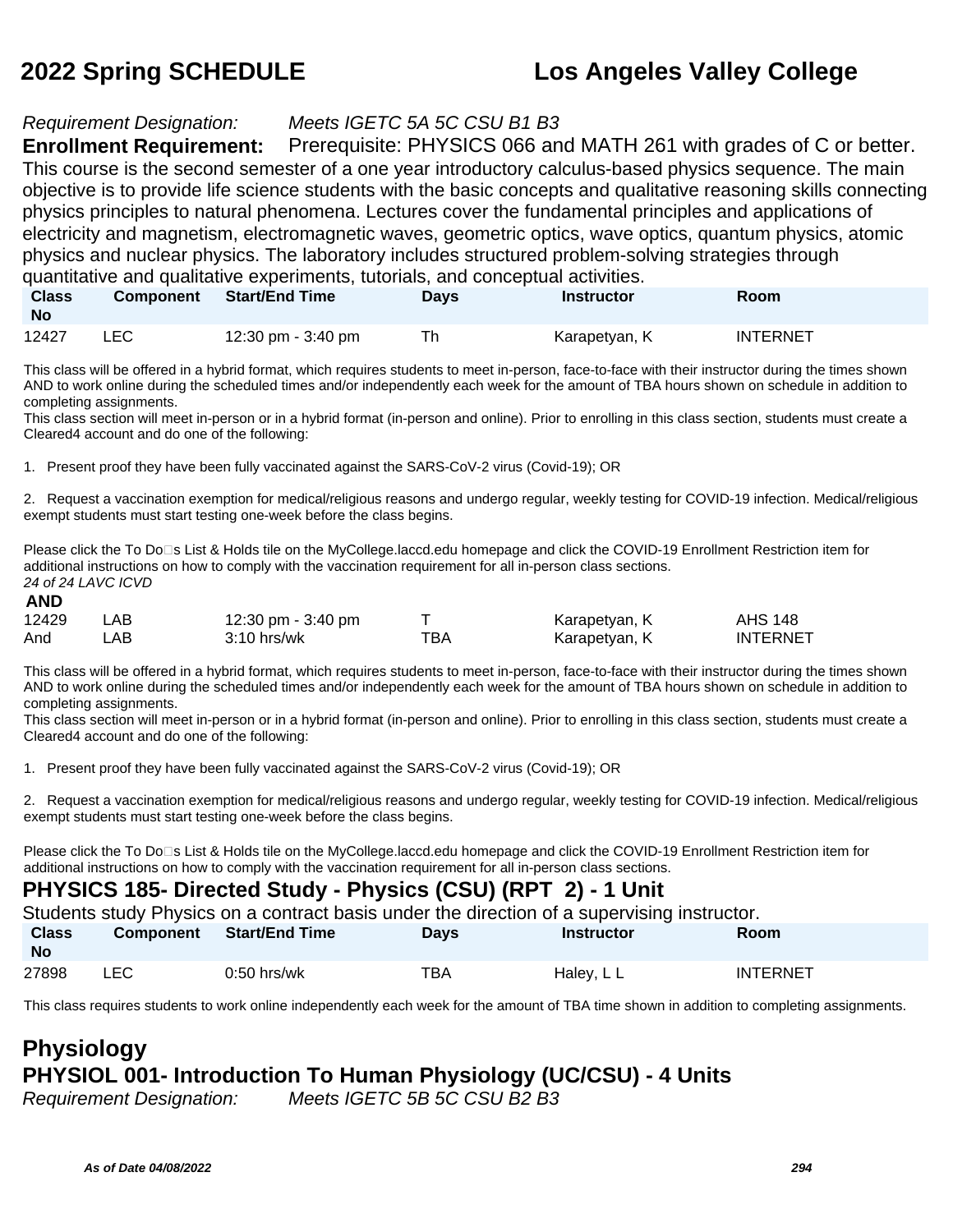### **Enrollment Requirement:** Prerequisite: BIOLOGY 003, 005, 006, or MICRO 020; and ANATOMY 001; and CHEM 051, 068, or 060 with grades of C or better. Recommended: E.S.L. 008, or self-placement into ENGLISH 101 or E. S.L. 110; and MATH 114, MATH 115, or self-placement into MATH 125.

This course examines the function of cells, tissues, and organs of these human systems: integumentary, skeletal, muscular, nervous, circulatory, respiratory, digestive, urinary, endocrine, lymphatic/immune, and reproductive. Laboratory activities explore major physiological principles.

| <b>Class</b><br><b>No</b> | <b>Component</b> | Start/End Time    | Days | <b>Instructor</b> | Room            |  |
|---------------------------|------------------|-------------------|------|-------------------|-----------------|--|
| 12835                     | ∟EC              | 5:45 pm - 8:50 pm |      | Hoang, KT         | <b>INTERNET</b> |  |

This class requires students to be online and interacting with their instructor during the times shown in class schedule in addition to completing assignments. **AND**

| 12844 | LAB | 5:45 pm - 8:55 pm |  | Hoang, KT | <b>INTERNET</b> |
|-------|-----|-------------------|--|-----------|-----------------|
|-------|-----|-------------------|--|-----------|-----------------|

This class requires students to be online and interacting with their instructor during the times shown in class schedule in addition to completing assignments.

| 12803 |  | 1:00 pm $-$ 2:25 pm |  | Brockmann, E H | <b>INTERNET</b> |
|-------|--|---------------------|--|----------------|-----------------|
|-------|--|---------------------|--|----------------|-----------------|

This class will be offered in an online blended format, which requires students to be online and interacting with their instructor during the times shown and to work online independently each week for the amount of TBA time shown in addition to completing assignments. This class may use an online video proctoring service, such as Proctorio. Students must have access to a computer and may be required to use a webcam and a mic. Contact the instructor for more details. **AND**

| mΝΜ          |    |                      |           |                 |              |
|--------------|----|----------------------|-----------|-----------------|--------------|
| 12808<br>___ | АE | hrs/wk<br>,,,<br>. . | TDA<br>DF | Brockmann.<br>_ | .-RNF<br>INE |

This class will be offered in an online blended format, which requires students to be online and interacting with their instructor during the times shown and to work online independently each week for the amount of TBA time shown in addition to completing assignments. This class may use an online video proctoring service, such as Proctorio. Students must have access to a computer and may be required to use a webcam and a mic. Contact the instructor for more details.

| 12814 | ᄕᄔ | $3:10$ hrs/wk | <b>TD</b><br>BА | Huang, S S | <b>INTERNET</b> |
|-------|----|---------------|-----------------|------------|-----------------|
|-------|----|---------------|-----------------|------------|-----------------|

This class will be offered in a hybrid format, which requires students to meet in-person, face-to-face with their instructor during the times shown AND to work online during the scheduled times and/or independently each week for the amount of TBA hours shown on schedule in addition to completing assignments.

This class may use an online video proctoring service, such as Proctorio. Students must have access to a computer and may be required to use a webcam and a mic. Contact the instructor for more details.

This class section will meet in-person or in a hybrid format (in-person and online). Prior to enrolling in this class section, students must create a Cleared4 account and do one of the following:

1. Present proof they have been fully vaccinated against the SARS-CoV-2 virus (Covid-19); OR

2. Request a vaccination exemption for medical/religious reasons and undergo regular, weekly testing for COVID-19 infection. Medical/religious exempt students must start testing one-week before the class begins.

Please click the To Do⊡s List & Holds tile on the MyCollege.laccd.edu homepage and click the COVID-19 Enrollment Restriction item for additional instructions on how to comply with the vaccination requirement for all in-person class sections. 24 of 24 LAVC ICVD **AND**

| 12819 | LAB | 8:00 am - 11:05 am | м | Huang, S S | AHS 239 |
|-------|-----|--------------------|---|------------|---------|

This class will be offered in a hybrid format, which requires students to meet in-person, face-to-face with their instructor during the times shown AND to work online during the scheduled times and/or independently each week for the amount of TBA hours shown on schedule in addition to completing assignments.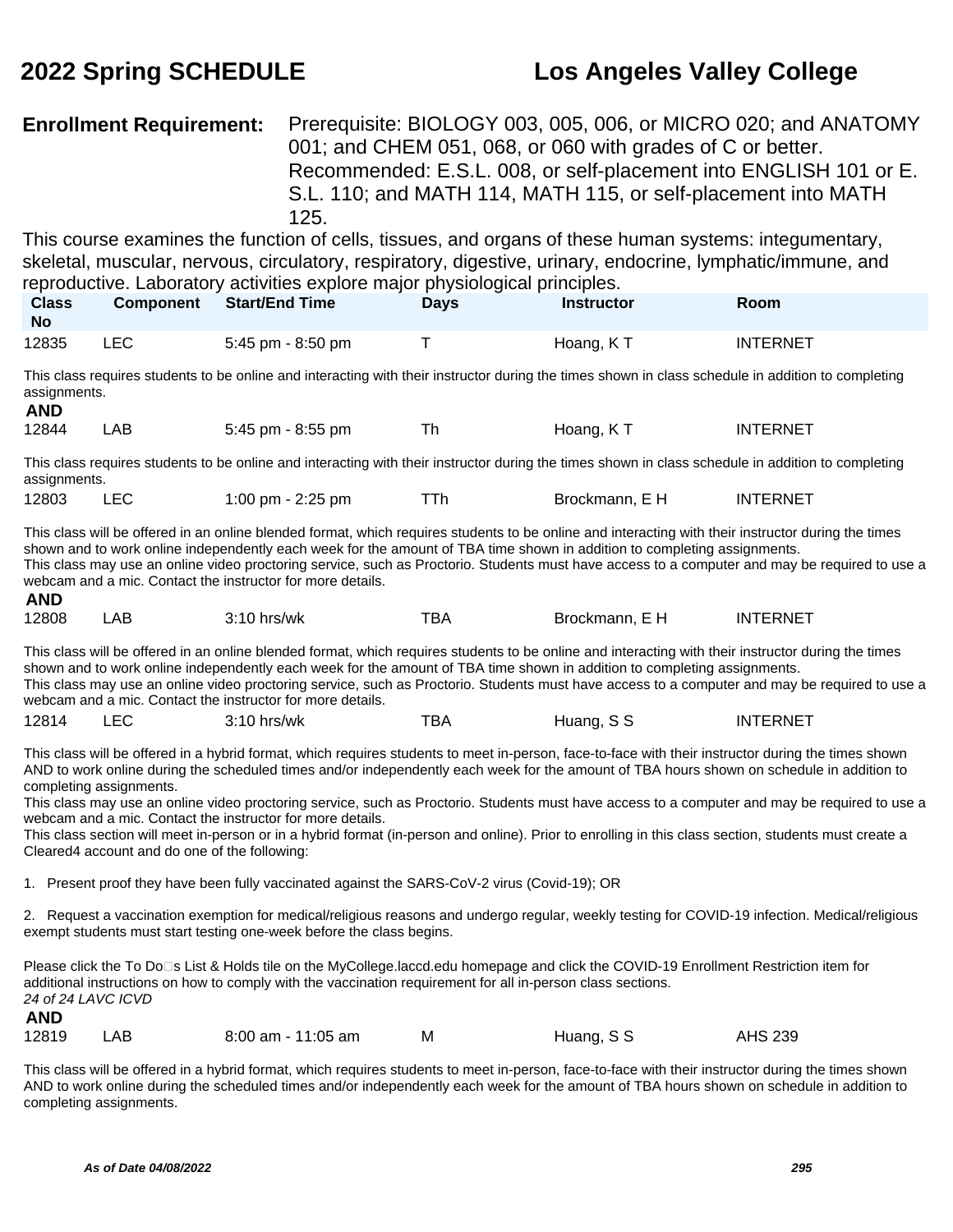This class may use an online video proctoring service, such as Proctorio. Students must have access to a computer and may be required to use a webcam and a mic. Contact the instructor for more details.

This class section will meet in-person or in a hybrid format (in-person and online). Prior to enrolling in this class section, students must create a Cleared4 account and do one of the following:

1. Present proof they have been fully vaccinated against the SARS-CoV-2 virus (Covid-19); OR

2. Request a vaccination exemption for medical/religious reasons and undergo regular, weekly testing for COVID-19 infection. Medical/religious exempt students must start testing one-week before the class begins.

Please click the To Do⊡s List & Holds tile on the MyCollege.laccd.edu homepage and click the COVID-19 Enrollment Restriction item for additional instructions on how to comply with the vaccination requirement for all in-person class sections.

| 12824 | ro-<br>- | 3:10<br>hrs/wk | ™ВА | S S<br>Huang, | <b>INTERNET</b> |
|-------|----------|----------------|-----|---------------|-----------------|
|-------|----------|----------------|-----|---------------|-----------------|

This class will be offered in a hybrid format, which requires students to meet in-person, face-to-face with their instructor during the times shown AND to work online during the scheduled times and/or independently each week for the amount of TBA hours shown on schedule in addition to completing assignments.

This class may use an online video proctoring service, such as Proctorio. Students must have access to a computer and may be required to use a webcam and a mic. Contact the instructor for more details.

This class section will meet in-person or in a hybrid format (in-person and online). Prior to enrolling in this class section, students must create a Cleared4 account and do one of the following:

1. Present proof they have been fully vaccinated against the SARS-CoV-2 virus (Covid-19); OR

2. Request a vaccination exemption for medical/religious reasons and undergo regular, weekly testing for COVID-19 infection. Medical/religious exempt students must start testing one-week before the class begins.

Please click the To Do□s List & Holds tile on the MyCollege.laccd.edu homepage and click the COVID-19 Enrollment Restriction item for additional instructions on how to comply with the vaccination requirement for all in-person class sections. 24 of 24 LAVC ICVD

### **AND**

12828 LAB 1:00 pm - 4:10 pm M Huang, S S AHS 239 This class may use an online video proctoring service, such as Proctorio. Students must have access to a computer and may be required to use a webcam and a mic. Contact the instructor for more details.

This class section will meet in-person or in a hybrid format (in-person and online). Prior to enrolling in this class section, students must create a Cleared4 account and do one of the following:

1. Present proof they have been fully vaccinated against the SARS-CoV-2 virus (Covid-19); OR

2. Request a vaccination exemption for medical/religious reasons and undergo regular, weekly testing for COVID-19 infection. Medical/religious exempt students must start testing one-week before the class begins.

Please click the To Do□s List & Holds tile on the MyCollege.laccd.edu homepage and click the COVID-19 Enrollment Restriction item for additional instructions on how to comply with the vaccination requirement for all in-person class sections. 12858 LEC 3:10 hrs/wk TBA Hosseini, K INTERNET

This class will be offered in a hybrid format, which requires students to meet in-person, face-to-face with their instructor during the times shown AND to work online during the scheduled times and/or independently each week for the amount of TBA hours shown on schedule in addition to completing assignments.

This class may use an online video proctoring service, such as Proctorio. Students must have access to a computer and may be required to use a webcam and a mic. Contact the instructor for more details.

This class section will meet in-person or in a hybrid format (in-person and online). Prior to enrolling in this class section, students must create a Cleared4 account and do one of the following:

1. Present proof they have been fully vaccinated against the SARS-CoV-2 virus (Covid-19); OR

2. Request a vaccination exemption for medical/religious reasons and undergo regular, weekly testing for COVID-19 infection. Medical/religious exempt students must start testing one-week before the class begins.

Please click the To Do□s List & Holds tile on the MyCollege.laccd.edu homepage and click the COVID-19 Enrollment Restriction item for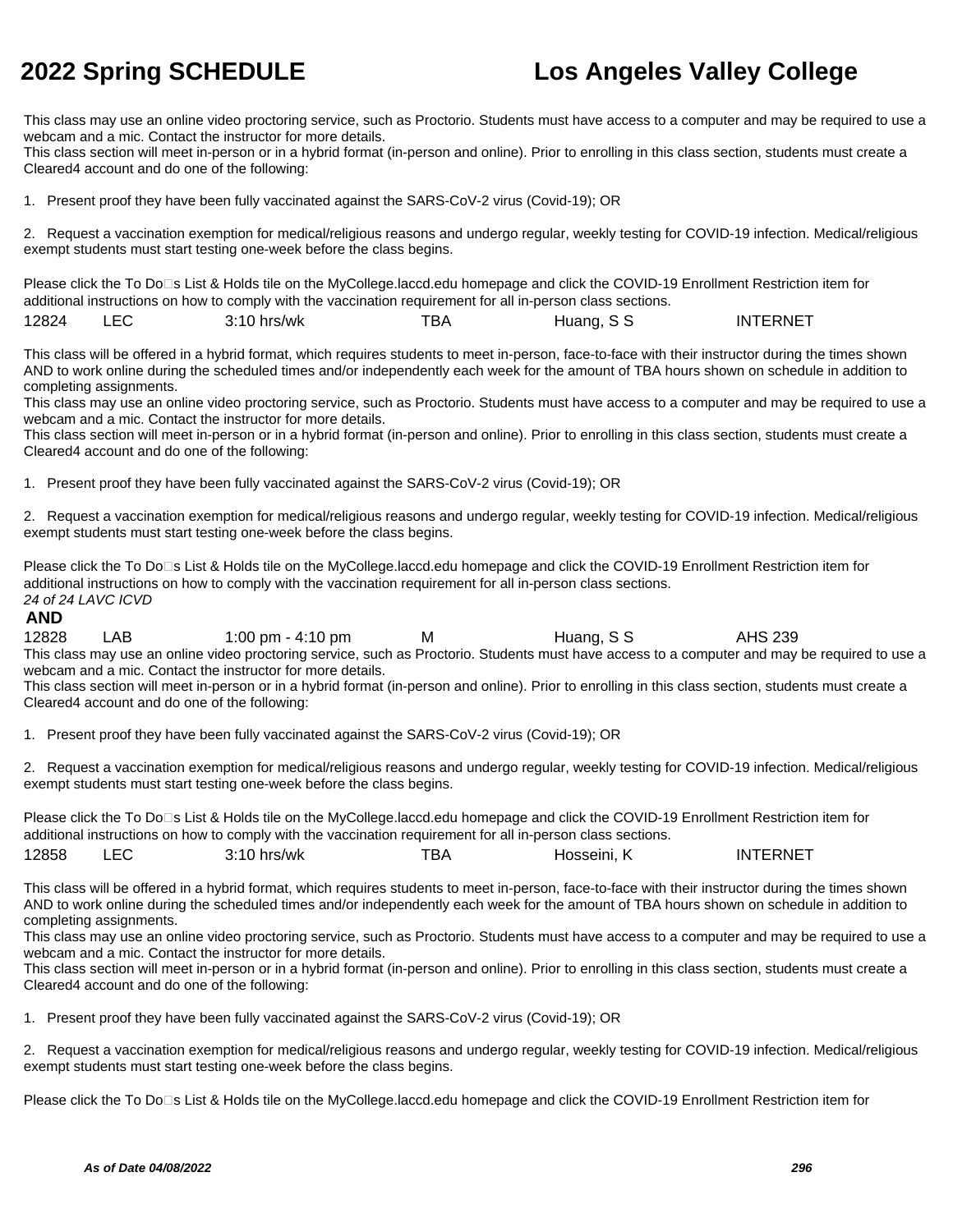additional instructions on how to comply with the vaccination requirement for all in-person class sections. 48 of 48 LAVC ICVD

### **AND Select One of the following:**

| 12866 | LAB. | 5:00 pm - 8:10 pm | М | Hosseini, K | AHS 239 |
|-------|------|-------------------|---|-------------|---------|
|-------|------|-------------------|---|-------------|---------|

This class will be offered in a hybrid format, which requires students to meet in-person, face-to-face with their instructor during the times shown AND to work online during the scheduled times and/or independently each week for the amount of TBA hours shown on schedule in addition to completing assignments.

This class may use an online video proctoring service, such as Proctorio. Students must have access to a computer and may be required to use a webcam and a mic. Contact the instructor for more details.

This class section will meet in-person or in a hybrid format (in-person and online). Prior to enrolling in this class section, students must create a Cleared4 account and do one of the following:

1. Present proof they have been fully vaccinated against the SARS-CoV-2 virus (Covid-19); OR

2. Request a vaccination exemption for medical/religious reasons and undergo regular, weekly testing for COVID-19 infection. Medical/religious exempt students must start testing one-week before the class begins.

Please click the To Do<sup>n</sup>s List & Holds tile on the MyCollege.laccd.edu homepage and click the COVID-19 Enrollment Restriction item for additional instructions on how to comply with the vaccination requirement for all in-person class sections. 25041 LAB 5:00 pm - 8:10 pm W Hosseini, K AHS 239

This class will be offered in a hybrid format, which requires students to meet in-person, face-to-face with their instructor during the times shown AND to work online during the scheduled times and/or independently each week for the amount of TBA hours shown on schedule in addition to completing assignments.

This class may use an online video proctoring service, such as Proctorio. Students must have access to a computer and may be required to use a webcam and a mic. Contact the instructor for more details.

This class section will meet in-person or in a hybrid format (in-person and online). Prior to enrolling in this class section, students must create a Cleared4 account and do one of the following:

1. Present proof they have been fully vaccinated against the SARS-CoV-2 virus (Covid-19); OR

2. Request a vaccination exemption for medical/religious reasons and undergo regular, weekly testing for COVID-19 infection. Medical/religious exempt students must start testing one-week before the class begins.

Please click the To Do□s List & Holds tile on the MyCollege.laccd.edu homepage and click the COVID-19 Enrollment Restriction item for additional instructions on how to comply with the vaccination requirement for all in-person class sections. 25028 LEC 9:40 am - 11:05 am TTh Brockmann, E H INTERNET

This class will be offered in an online blended format, which requires students to be online and interacting with their instructor during the times shown and to work online independently each week for the amount of TBA time shown in addition to completing assignments. This class may use an online video proctoring service, such as Proctorio. Students must have access to a computer and may be required to use a webcam and a mic. Contact the instructor for more details. **AND**

| <b>AIV</b> |     |               |     |                |                 |
|------------|-----|---------------|-----|----------------|-----------------|
| 25029      | AB. | $3:10$ hrs/wk | TBA | Brockmann, E H | <b>INTERNET</b> |

This class will be offered in an online blended format, which requires students to be online and interacting with their instructor during the times shown and to work online independently each week for the amount of TBA time shown in addition to completing assignments. This class may use an online video proctoring service, such as Proctorio. Students must have access to a computer and may be required to use a webcam and a mic. Contact the instructor for more details.

## **Political Science**

### **POL SCI 001- The Government Of The United States (UC/CSU) - 3 Units**

|              | <b>Requirement Designation:</b>     |                       | Meets IGETC 4H CSU D8 US-2 US-3 |                   |             |
|--------------|-------------------------------------|-----------------------|---------------------------------|-------------------|-------------|
|              | The Government Of The United States |                       |                                 |                   |             |
| <b>Class</b> | <b>Component</b>                    | <b>Start/End Time</b> | <b>Davs</b>                     | <b>Instructor</b> | <b>Room</b> |
| <b>No</b>    |                                     |                       |                                 |                   |             |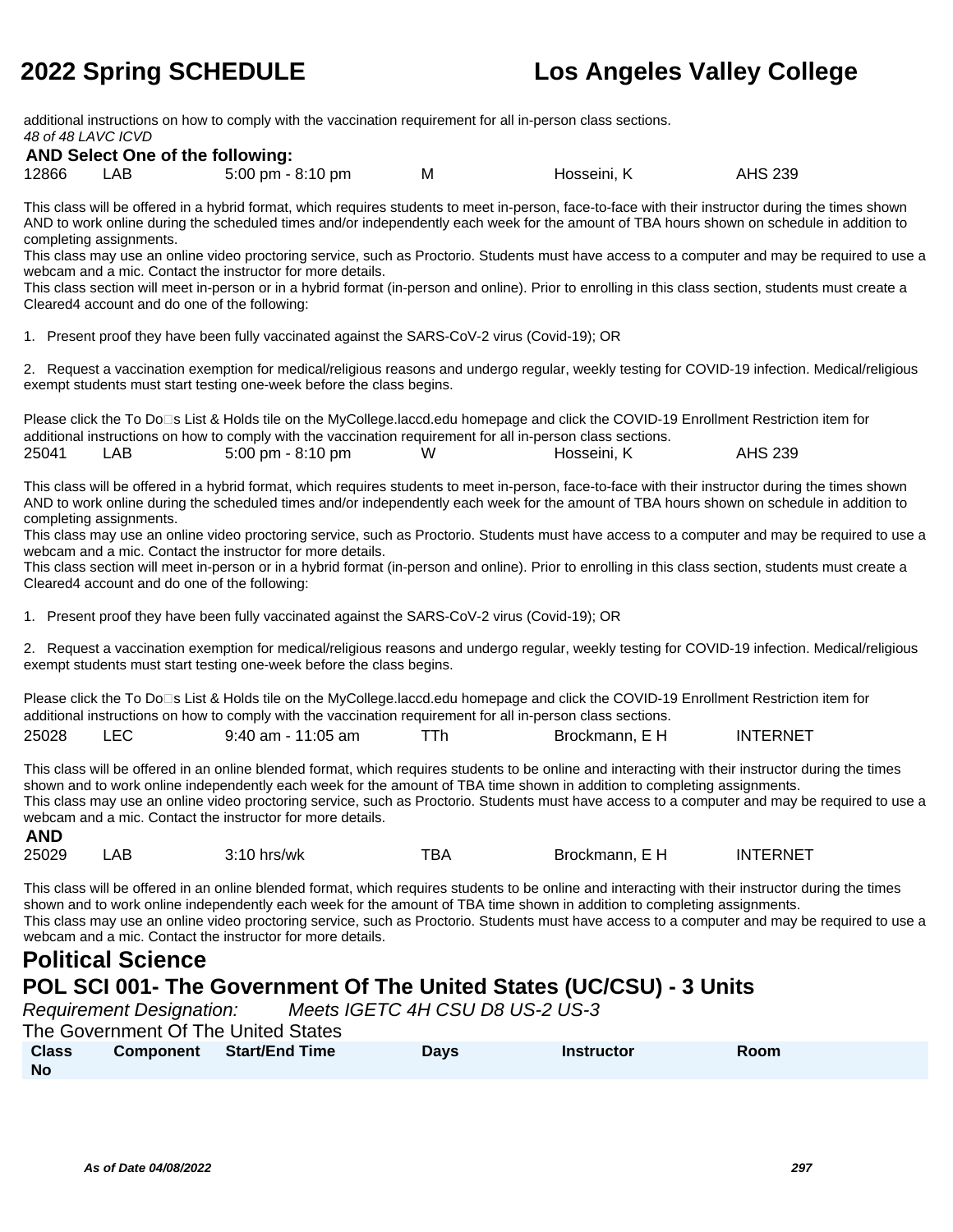| 13404 | <b>LEC</b><br>Cleared4 account and do one of the following:                                                                                  | $8:00$ am - $9:25$ am<br>This class section will meet in-person or in a hybrid format (in-person and online). Prior to enrolling in this class section, students must create a                                                                       | MW            | Armour, K A   | ACA 1805                                                                                                                                                       |
|-------|----------------------------------------------------------------------------------------------------------------------------------------------|------------------------------------------------------------------------------------------------------------------------------------------------------------------------------------------------------------------------------------------------------|---------------|---------------|----------------------------------------------------------------------------------------------------------------------------------------------------------------|
|       |                                                                                                                                              | 1. Present proof they have been fully vaccinated against the SARS-CoV-2 virus (Covid-19); OR                                                                                                                                                         |               |               |                                                                                                                                                                |
|       |                                                                                                                                              | 2. Request a vaccination exemption for medical/religious reasons and undergo regular, weekly testing for COVID-19 infection. Medical/religious<br>exempt students must start testing one-week before the class begins.                               |               |               |                                                                                                                                                                |
|       | 28 of 28 LAVC ICVD                                                                                                                           | Please click the To Do⊡s List & Holds tile on the MyCollege.laccd.edu homepage and click the COVID-19 Enrollment Restriction item for<br>additional instructions on how to comply with the vaccination requirement for all in-person class sections. |               |               |                                                                                                                                                                |
| 25271 | <b>LEC</b><br>Enrollment is restricted to BCCHS students.<br>28 of 28 LAVC Advanced Collg Enrollment<br>(Starts 02/07/2022, Ends 05/27/2022) | 8:30 am - 10:00 am<br>This course is part of the LAVC Dual Enrollment program and will take place on the Birmingham Community Charter High School campus.                                                                                            | <b>MW</b>     | Goldberg, B D | <b>BIRM HIGH</b>                                                                                                                                               |
| 25272 | <b>LEC</b><br>Enrollment is restricted to BCCHS students.<br>28 of 28 LAVC Advanced Collg Enrollment<br>(Starts 02/07/2022, Ends 05/27/2022) | 8:30 am - 10:00 am<br>This course is part of the LAVC Dual Enrollment program and will take place on the Birmingham Community Charter High School campus.                                                                                            | TTh           | Goldberg, B D | <b>BIRM HIGH</b>                                                                                                                                               |
| 25530 | <b>LEC</b><br>28 of 28 LAVC Advanced Collg Enrollment<br>(Starts 02/07/2022, Ends 04/01/2022)                                                | $8:30$ am - $9:45$ am<br>to John Francis Polytechnic High School students.                                                                                                                                                                           | <b>MTWThF</b> | Lehavi, R     | POLY HIGH<br>This course is part of the LAVC Dual Enrollment program and will take place on the John Francis Polytechnic High School. Enrollment is restricted |
| 13442 | <b>LEC</b><br>Cleared4 account and do one of the following:                                                                                  | 9:40 am - 11:05 am<br>This class section will meet in-person or in a hybrid format (in-person and online). Prior to enrolling in this class section, students must create a                                                                          | MW            | Armour, K A   | <b>ACA 1805</b>                                                                                                                                                |
|       |                                                                                                                                              | 1. Present proof they have been fully vaccinated against the SARS-CoV-2 virus (Covid-19); OR                                                                                                                                                         |               |               |                                                                                                                                                                |
|       |                                                                                                                                              | 2. Request a vaccination exemption for medical/religious reasons and undergo regular, weekly testing for COVID-19 infection. Medical/religious<br>exempt students must start testing one-week before the class begins.                               |               |               |                                                                                                                                                                |
|       | 28 of 28 LAVC ICVD                                                                                                                           | Please click the To Do□s List & Holds tile on the MyCollege.laccd.edu homepage and click the COVID-19 Enrollment Restriction item for<br>additional instructions on how to comply with the vaccination requirement for all in-person class sections. |               |               |                                                                                                                                                                |
| 18821 | <b>LEC</b><br>Cleared4 account and do one of the following:                                                                                  | $9:40$ am - 11:05 am<br>This class section will meet in-person or in a hybrid format (in-person and online). Prior to enrolling in this class section, students must create a                                                                        | TTh           | Sperber, J A  | ACA 2605                                                                                                                                                       |
|       |                                                                                                                                              | 1. Present proof they have been fully vaccinated against the SARS-CoV-2 virus (Covid-19); OR                                                                                                                                                         |               |               |                                                                                                                                                                |
|       |                                                                                                                                              |                                                                                                                                                                                                                                                      |               |               | 2 Requiest a vaccination exemption for medical/religious reasons and undergo requier weekly testing for COVID-19 infection Medical/religious                   |

2. Request a vaccination exemption for medical/religious reasons and undergo regular, weekly testing for COVID-19 infection. Medical/religious exempt students must start testing one-week before the class begins.

Please click the To Do<sup>n</sup>s List & Holds tile on the MyCollege.laccd.edu homepage and click the COVID-19 Enrollment Restriction item for additional instructions on how to comply with the vaccination requirement for all in-person class sections. 28 of 28 LAVC ICVD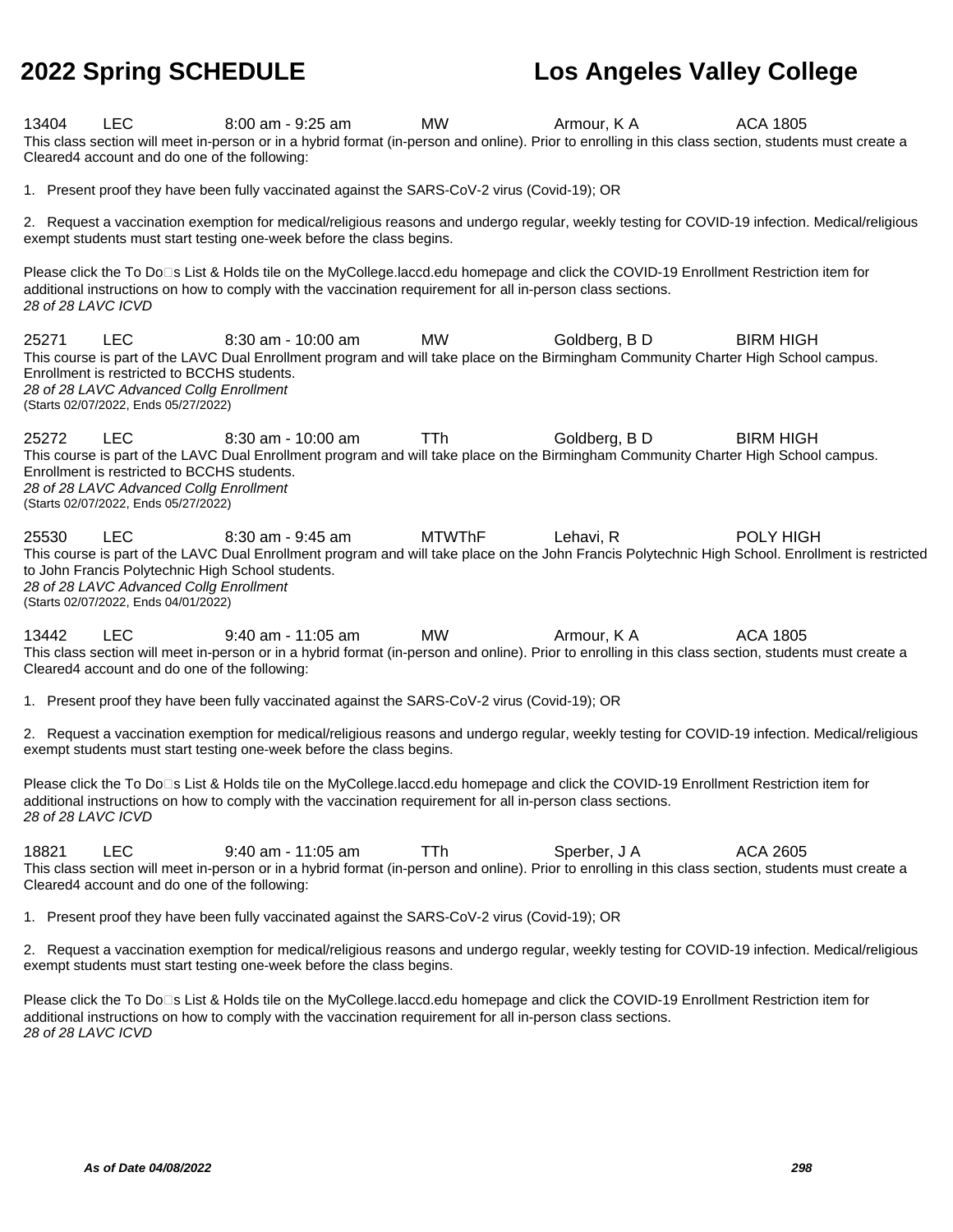**2022 Spring SCHEDULE Los Angeles Valley College** 13420 LEC 1:00 pm - 4:10 pm T Mueller, T ACA 2604 This class section will meet in-person or in a hybrid format (in-person and online). Prior to enrolling in this class section, students must create a Cleared4 account and do one of the following: 1. Present proof they have been fully vaccinated against the SARS-CoV-2 virus (Covid-19); OR 2. Request a vaccination exemption for medical/religious reasons and undergo regular, weekly testing for COVID-19 infection. Medical/religious exempt students must start testing one-week before the class begins. Please click the To Do<sup>n</sup>s List & Holds tile on the MyCollege.laccd.edu homepage and click the COVID-19 Enrollment Restriction item for additional instructions on how to comply with the vaccination requirement for all in-person class sections. 28 of 28 LAVC ICVD 25273 LEC 3:30 pm - 4:45 pm MW Lingrosso, S J MGNL1 HGH This course is part of the LAVC Dual Enrollment program and will take place on the Magnolia Science Academy 1 campus. Enrollment is restricted to Magnolia Science Academy 1 high school students. 28 of 28 LAVC Advanced Collg Enrollment (Starts 01/24/2022, Ends 06/06/2022) 18867 LEC 6:50 pm - 10:00 pm Th Lingrosso, S J ACA 1805 This class section will meet in-person or in a hybrid format (in-person and online). Prior to enrolling in this class section, students must create a Cleared4 account and do one of the following: 1. Present proof they have been fully vaccinated against the SARS-CoV-2 virus (Covid-19); OR 2. Request a vaccination exemption for medical/religious reasons and undergo regular, weekly testing for COVID-19 infection. Medical/religious exempt students must start testing one-week before the class begins. Please click the To Do<sup>n</sup>s List & Holds tile on the MyCollege.laccd.edu homepage and click the COVID-19 Enrollment Restriction item for additional instructions on how to comply with the vaccination requirement for all in-person class sections. 28 of 28 LAVC ICVD 27870 LEC 6:50 pm - 10:00 pm W Vogt, C L INTERNET This class requires students to be online and interacting with their instructor during the times shown in class schedule in addition to completing assignments. 13402 LEC 3:10 hrs/wk TBA O'Regan, A INTERNET This class requires students to work online independently each week for the amount of TBA time shown in addition to completing assignments. 13505 LEC 3:10 hrs/wk TBA Wang, P Y INTERNET This class requires students to work online independently each week for the amount of TBA time shown in addition to completing assignments. 13409 LEC 3:10 hrs/wk TBA O'Regan, A INTERNET This class requires students to work online independently each week for the amount of TBA time shown in addition to completing assignments. 13411 LEC 3:10 hrs/wk TBA O'Regan, A INTERNET This class requires students to work online independently each week for the amount of TBA time shown in addition to completing assignments. 13416 LEC 3:10 hrs/wk TBA Mueller, T INTERNET This class requires students to work online independently each week for the amount of TBA time shown in addition to completing assignments.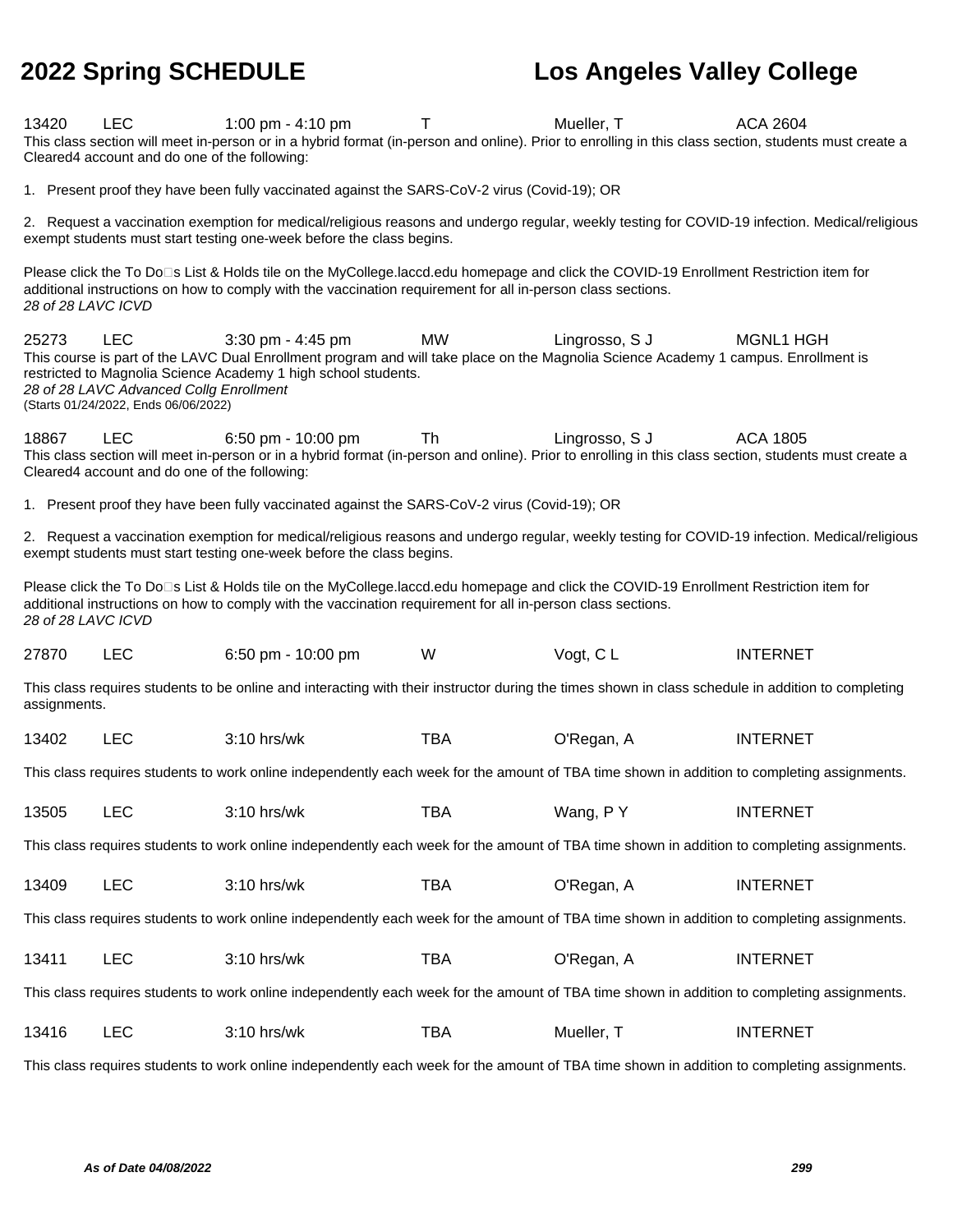| 17870                                                                                                                                                                                                                                                                                                                                                                                                                                                                                                                                                                            | <b>LEC</b>                                                                                    | 3:10 hrs/wk                                                                                                                                 | <b>TBA</b>  | Lingrosso, S J    | <b>INTERNET</b>  |  |  |
|----------------------------------------------------------------------------------------------------------------------------------------------------------------------------------------------------------------------------------------------------------------------------------------------------------------------------------------------------------------------------------------------------------------------------------------------------------------------------------------------------------------------------------------------------------------------------------|-----------------------------------------------------------------------------------------------|---------------------------------------------------------------------------------------------------------------------------------------------|-------------|-------------------|------------------|--|--|
|                                                                                                                                                                                                                                                                                                                                                                                                                                                                                                                                                                                  |                                                                                               | This class requires students to work online independently each week for the amount of TBA time shown in addition to completing assignments. |             |                   |                  |  |  |
| 13459                                                                                                                                                                                                                                                                                                                                                                                                                                                                                                                                                                            | <b>LEC</b>                                                                                    | 3:10 hrs/wk                                                                                                                                 | <b>TBA</b>  | Vogt, CL          | <b>INTERNET</b>  |  |  |
|                                                                                                                                                                                                                                                                                                                                                                                                                                                                                                                                                                                  |                                                                                               | This class requires students to work online independently each week for the amount of TBA time shown in addition to completing assignments. |             |                   |                  |  |  |
| 16139                                                                                                                                                                                                                                                                                                                                                                                                                                                                                                                                                                            | <b>LEC</b>                                                                                    | 6:30 hrs/wk                                                                                                                                 | <b>TBA</b>  | Bell, D           | <b>INTERNET</b>  |  |  |
|                                                                                                                                                                                                                                                                                                                                                                                                                                                                                                                                                                                  | (Starts 04/11/2022, Ends 06/06/2022)                                                          | This class requires students to work online independently each week for the amount of TBA time shown in addition to completing assignments. |             |                   |                  |  |  |
| 18808                                                                                                                                                                                                                                                                                                                                                                                                                                                                                                                                                                            | <b>LEC</b>                                                                                    | 6:30 hrs/wk                                                                                                                                 | <b>TBA</b>  | O'Regan, A        | <b>INTERNET</b>  |  |  |
|                                                                                                                                                                                                                                                                                                                                                                                                                                                                                                                                                                                  | (Starts 04/11/2022, Ends 06/06/2022)                                                          | This class requires students to work online independently each week for the amount of TBA time shown in addition to completing assignments. |             |                   |                  |  |  |
| 13552                                                                                                                                                                                                                                                                                                                                                                                                                                                                                                                                                                            | <b>LEC</b>                                                                                    | 6:30 hrs/wk                                                                                                                                 | <b>TBA</b>  | O'Regan, A        | <b>INTERNET</b>  |  |  |
|                                                                                                                                                                                                                                                                                                                                                                                                                                                                                                                                                                                  | (Starts 04/11/2022, Ends 06/06/2022)                                                          | This class requires students to work online independently each week for the amount of TBA time shown in addition to completing assignments. |             |                   |                  |  |  |
| 13533                                                                                                                                                                                                                                                                                                                                                                                                                                                                                                                                                                            | <b>LEC</b>                                                                                    | 6:30 hrs/wk                                                                                                                                 | <b>TBA</b>  | O'Regan, A        | <b>INTERNET</b>  |  |  |
|                                                                                                                                                                                                                                                                                                                                                                                                                                                                                                                                                                                  | (Starts 04/11/2022, Ends 06/06/2022)                                                          | This class requires students to work online independently each week for the amount of TBA time shown in addition to completing assignments. |             |                   |                  |  |  |
| 25274                                                                                                                                                                                                                                                                                                                                                                                                                                                                                                                                                                            | <b>LEC</b><br>40 of 40 LAVC Advanced Collg Enrollment<br>(Starts 01/31/2022, Ends 06/03/2022) | $2:50$ hrs/wk<br>This course is part of the LAVC Dual Enrollment program and is offered through Ulysses S. Grant High School.               | <b>TBA</b>  | Sperber, J A      | <b>GRNT HIGH</b> |  |  |
| 28486                                                                                                                                                                                                                                                                                                                                                                                                                                                                                                                                                                            | <b>LEC</b>                                                                                    | 6:30 hrs/wk                                                                                                                                 | <b>TBA</b>  | Bell, D           | <b>INTERNET</b>  |  |  |
| This class requires students to work online independently each week for the amount of TBA time shown in addition to completing assignments.<br>This course counts for partial completion for Transfer Alliance Program requirements. Prior to the start of the semester, honors sections are open<br>to admitted TAP/Honors students only. After classes begin, honors sections may be open to all students with an instructor add permit. All students<br>must meet course prerequisites.<br>20 of 20 Los Angeles Valley College Honors<br>(Starts 04/11/2022, Ends 06/06/2022) |                                                                                               |                                                                                                                                             |             |                   |                  |  |  |
| POL SCI 002- Introduction to Comparative Politics (UC/CSU) - 3 Units<br>Meets IGETC 4H CSU D8<br><b>Requirement Designation:</b><br><b>Introduction to Comparative Politics</b>                                                                                                                                                                                                                                                                                                                                                                                                  |                                                                                               |                                                                                                                                             |             |                   |                  |  |  |
| <b>Class</b><br><b>No</b>                                                                                                                                                                                                                                                                                                                                                                                                                                                                                                                                                        | <b>Component</b>                                                                              | <b>Start/End Time</b>                                                                                                                       | <b>Days</b> | <b>Instructor</b> | Room             |  |  |
| 13881                                                                                                                                                                                                                                                                                                                                                                                                                                                                                                                                                                            | <b>LEC</b>                                                                                    | 3:10 hrs/wk                                                                                                                                 | <b>TBA</b>  | O'Regan, A        | <b>INTERNET</b>  |  |  |
|                                                                                                                                                                                                                                                                                                                                                                                                                                                                                                                                                                                  |                                                                                               | This class requires students to work online independently each week for the amount of TBA time shown in addition to completing assignments. |             |                   |                  |  |  |
|                                                                                                                                                                                                                                                                                                                                                                                                                                                                                                                                                                                  |                                                                                               |                                                                                                                                             |             |                   |                  |  |  |

### **POL SCI 005- The History Of Western Political Thought (UC/CSU) - 3 Units**

| <b>Requirement Designation:</b> |                                          |  | Meets IGETC 4H CSU D8 |             |                   |      |
|---------------------------------|------------------------------------------|--|-----------------------|-------------|-------------------|------|
|                                 | The History Of Western Political Thought |  |                       |             |                   |      |
| <b>Class</b>                    | Component Start/End Time                 |  |                       | <b>Davs</b> | <b>Instructor</b> | Room |
| <b>No</b>                       |                                          |  |                       |             |                   |      |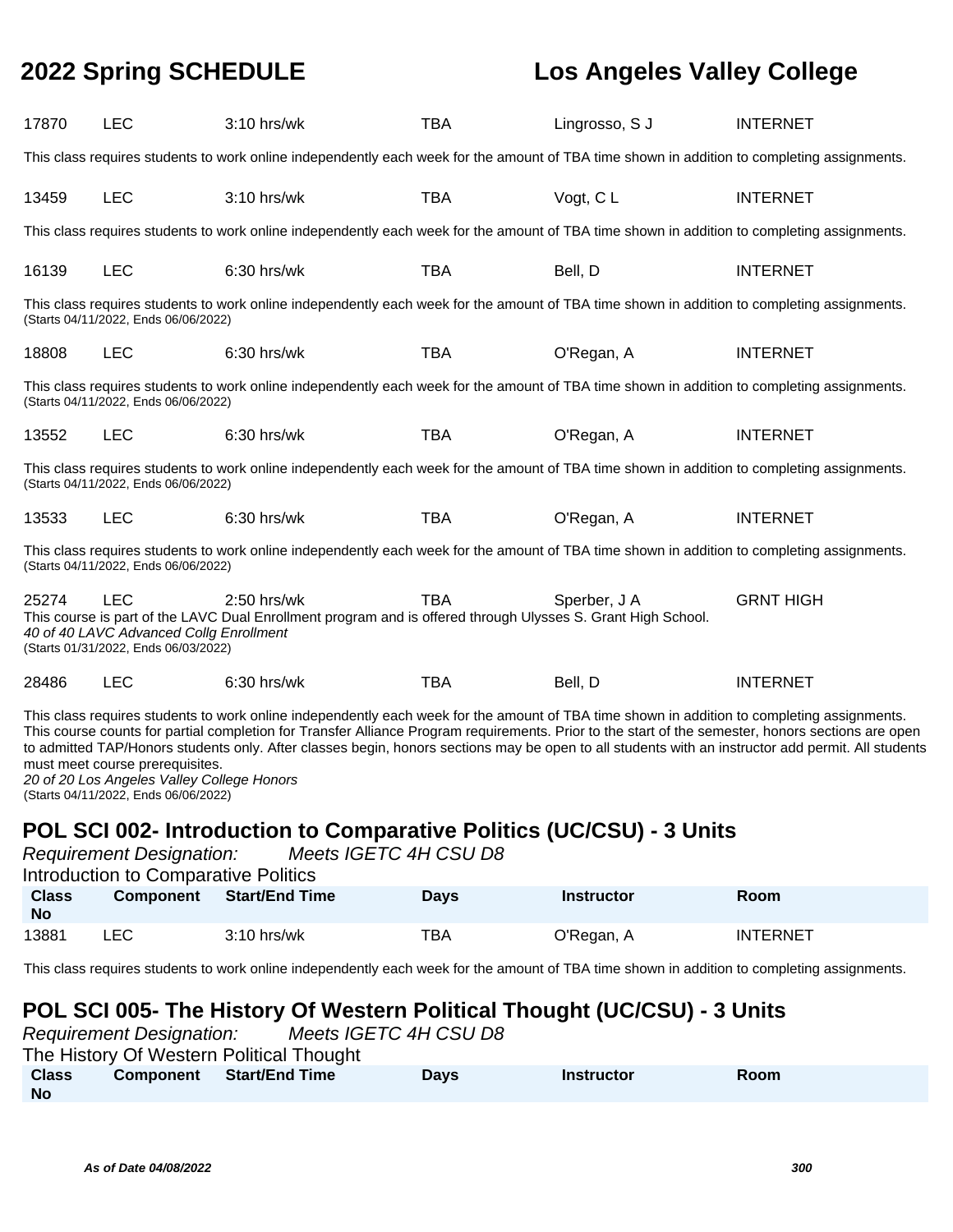25269 LEC 8:30 am - 9:45 am MTWThF Lehavi, R POLY HIGH This course is part of the LAVC Dual Enrollment program and will take place on the John Francis Polytechnic High School. Enrollment is restricted to John Francis Polytechnic High School students. 28 of 28 LAVC Advanced Collg Enrollment (Starts 04/04/2022, Ends 06/03/2022)

13889 LEC 6:50 pm - 10:00 pm M Broslawsky, F R ACA 1805 This class section will meet in-person or in a hybrid format (in-person and online). Prior to enrolling in this class section, students must create a Cleared4 account and do one of the following:

1. Present proof they have been fully vaccinated against the SARS-CoV-2 virus (Covid-19); OR

2. Request a vaccination exemption for medical/religious reasons and undergo regular, weekly testing for COVID-19 infection. Medical/religious exempt students must start testing one-week before the class begins.

Please click the To Do□s List & Holds tile on the MyCollege.laccd.edu homepage and click the COVID-19 Enrollment Restriction item for additional instructions on how to comply with the vaccination requirement for all in-person class sections. 28 of 28 LAVC ICVD

## **POL SCI 007- Introduction to International Relations (UC/CSU) - 3 Units**

Requirement Designation: Meets IGETC 4H CSU D8

Introduction to International Relations

| <b>Class</b><br><b>No</b> | <b>Component</b> | <b>Start/End Time</b> | Days | <b>Instructor</b> | Room            |
|---------------------------|------------------|-----------------------|------|-------------------|-----------------|
| 13908                     | LEC              | $3:10$ hrs/wk         | TBA  | O'Regan, A        | <b>INTERNET</b> |

This class requires students to work online independently each week for the amount of TBA time shown in addition to completing assignments.

# **Psychology**

## **PSYCH 001- General Psychology I (UC/CSU) - 3 Units**

Requirement Designation: Meets IGETC 4I CSU D9

Psychology is the scientific study of behavior and mental processes. The content focuses on the exploration of major psychological theories and concepts, methods, and research findings in psychology. Topics include but are not limited to the biological bases of behavior, perception, cognition and consciousness, learning, memory, emotion, motivation, development, personality, social psychology, psychological disorders and therapeutic approaches, and applied psychology.

| <b>Class</b><br>No | <b>Component</b>                              | <b>Start/End Time</b> | ັ<br><b>Davs</b> | <b>Instructor</b>                                                                                                                                     | <b>Room</b>    |  |
|--------------------|-----------------------------------------------|-----------------------|------------------|-------------------------------------------------------------------------------------------------------------------------------------------------------|----------------|--|
| 14429              | LEC.                                          | $8:00$ am - 9:25 am   | TTh              | Sakhon, SN                                                                                                                                            | <b>BSC 104</b> |  |
|                    |                                               |                       |                  | This class section will meet in-person or in a hybrid format (in-person and online). Prior to enrolling in this class section, students must create a |                |  |
|                    | Cleared4 account and do one of the following: |                       |                  |                                                                                                                                                       |                |  |

1. Present proof they have been fully vaccinated against the SARS-CoV-2 virus (Covid-19); OR

2. Request a vaccination exemption for medical/religious reasons and undergo regular, weekly testing for COVID-19 infection. Medical/religious exempt students must start testing one-week before the class begins.

Please click the To Do□s List & Holds tile on the MyCollege.laccd.edu homepage and click the COVID-19 Enrollment Restriction item for additional instructions on how to comply with the vaccination requirement for all in-person class sections. 28 of 28 LAVC ICVD

14431 LEC 8:00 am - 9:25 am MW Arakelyan, H G BSC 104 This class section will meet in-person or in a hybrid format (in-person and online). Prior to enrolling in this class section, students must create a Cleared4 account and do one of the following: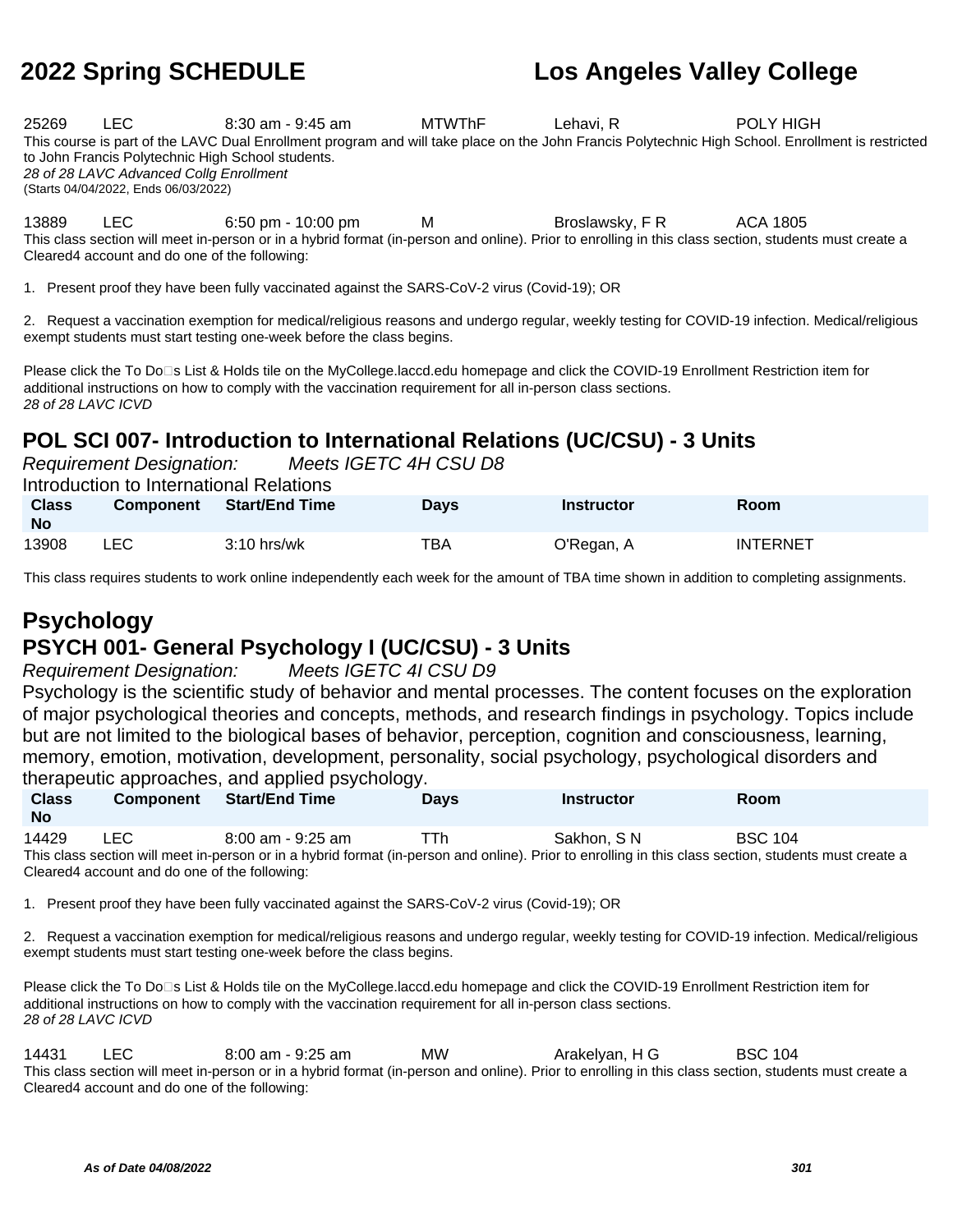1. Present proof they have been fully vaccinated against the SARS-CoV-2 virus (Covid-19); OR

2. Request a vaccination exemption for medical/religious reasons and undergo regular, weekly testing for COVID-19 infection. Medical/religious exempt students must start testing one-week before the class begins.

Please click the To Do<sup>n</sup>s List & Holds tile on the MyCollege.laccd.edu homepage and click the COVID-19 Enrollment Restriction item for additional instructions on how to comply with the vaccination requirement for all in-person class sections. 28 of 28 LAVC ICVD

14438 LEC 9:00 am - 12:10 pm F Peinado, M BSC 104 This class section will meet in-person or in a hybrid format (in-person and online). Prior to enrolling in this class section, students must create a Cleared4 account and do one of the following:

1. Present proof they have been fully vaccinated against the SARS-CoV-2 virus (Covid-19); OR

2. Request a vaccination exemption for medical/religious reasons and undergo regular, weekly testing for COVID-19 infection. Medical/religious exempt students must start testing one-week before the class begins.

Please click the To Do<sup>n</sup>s List & Holds tile on the MyCollege.laccd.edu homepage and click the COVID-19 Enrollment Restriction item for additional instructions on how to comply with the vaccination requirement for all in-person class sections. 28 of 28 LAVC ICVD

14432 LEC 9:40 am - 11:05 am MW Arakelyan, H G BSC 104 This class section will meet in-person or in a hybrid format (in-person and online). Prior to enrolling in this class section, students must create a Cleared4 account and do one of the following:

1. Present proof they have been fully vaccinated against the SARS-CoV-2 virus (Covid-19); OR

2. Request a vaccination exemption for medical/religious reasons and undergo regular, weekly testing for COVID-19 infection. Medical/religious exempt students must start testing one-week before the class begins.

Please click the To Do⊡s List & Holds tile on the MyCollege.laccd.edu homepage and click the COVID-19 Enrollment Restriction item for additional instructions on how to comply with the vaccination requirement for all in-person class sections. 28 of 28 LAVC ICVD

16705 LEC 9:40 am - 11:05 am TTh Mahmud, A BSC 108 This class section will meet in-person or in a hybrid format (in-person and online). Prior to enrolling in this class section, students must create a Cleared4 account and do one of the following:

1. Present proof they have been fully vaccinated against the SARS-CoV-2 virus (Covid-19); OR

2. Request a vaccination exemption for medical/religious reasons and undergo regular, weekly testing for COVID-19 infection. Medical/religious exempt students must start testing one-week before the class begins.

Please click the To Do□s List & Holds tile on the MyCollege.laccd.edu homepage and click the COVID-19 Enrollment Restriction item for additional instructions on how to comply with the vaccination requirement for all in-person class sections. 28 of 28 LAVC ICVD

14434 LEC 11:20 am - 12:45 pm MW Hall, A S BSC 105 This class section will meet in-person or in a hybrid format (in-person and online). Prior to enrolling in this class section, students must create a Cleared4 account and do one of the following:

1. Present proof they have been fully vaccinated against the SARS-CoV-2 virus (Covid-19); OR

2. Request a vaccination exemption for medical/religious reasons and undergo regular, weekly testing for COVID-19 infection. Medical/religious exempt students must start testing one-week before the class begins.

Please click the To Do□s List & Holds tile on the MyCollege.laccd.edu homepage and click the COVID-19 Enrollment Restriction item for additional instructions on how to comply with the vaccination requirement for all in-person class sections. 28 of 28 LAVC ICVD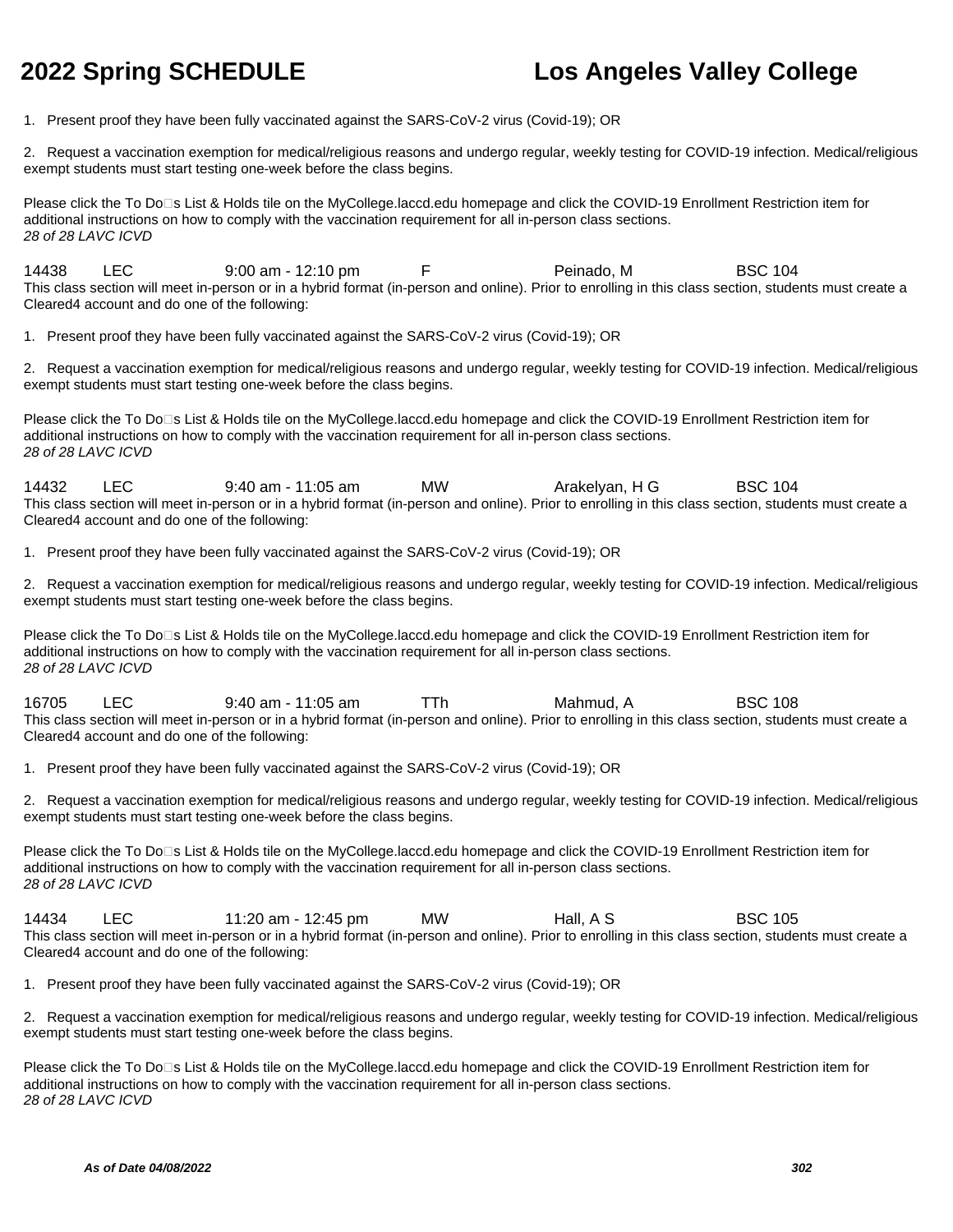18781 LEC 11:20 am - 12:45 pm MW Green, D L BSC 108 This class section will meet in-person or in a hybrid format (in-person and online). Prior to enrolling in this class section, students must create a Cleared4 account and do one of the following: 1. Present proof they have been fully vaccinated against the SARS-CoV-2 virus (Covid-19); OR 2. Request a vaccination exemption for medical/religious reasons and undergo regular, weekly testing for COVID-19 infection. Medical/religious exempt students must start testing one-week before the class begins. Please click the To Do<sup>n</sup>s List & Holds tile on the MyCollege.laccd.edu homepage and click the COVID-19 Enrollment Restriction item for additional instructions on how to comply with the vaccination requirement for all in-person class sections. 28 of 28 LAVC ICVD 14462 LEC 11:20 am - 12:45 pm TTh Chu, W BSC 106 This class section will meet in-person or in a hybrid format (in-person and online). Prior to enrolling in this class section, students must create a Cleared4 account and do one of the following: 1. Present proof they have been fully vaccinated against the SARS-CoV-2 virus (Covid-19); OR 2. Request a vaccination exemption for medical/religious reasons and undergo regular, weekly testing for COVID-19 infection. Medical/religious exempt students must start testing one-week before the class begins. Please click the To Do□s List & Holds tile on the MyCollege.laccd.edu homepage and click the COVID-19 Enrollment Restriction item for additional instructions on how to comply with the vaccination requirement for all in-person class sections. 28 of 28 LAVC ICVD 14435 LEC 1:00 pm - 2:25 pm MW Carney-Clark, J L BSC 104 This class section will meet in-person or in a hybrid format (in-person and online). Prior to enrolling in this class section, students must create a Cleared4 account and do one of the following: 1. Present proof they have been fully vaccinated against the SARS-CoV-2 virus (Covid-19); OR 2. Request a vaccination exemption for medical/religious reasons and undergo regular, weekly testing for COVID-19 infection. Medical/religious exempt students must start testing one-week before the class begins. Please click the To Do⊡s List & Holds tile on the MyCollege.laccd.edu homepage and click the COVID-19 Enrollment Restriction item for additional instructions on how to comply with the vaccination requirement for all in-person class sections. 28 of 28 LAVC ICVD 14433 LEC 3:10 hrs/wk TBA Tsai, A P INTERNET This class requires students to work online independently each week for the amount of TBA time shown in addition to completing assignments. 14440 LEC 3:10 hrs/wk TBA Sweep, R J INTERNET This class requires students to work online independently each week for the amount of TBA time shown in addition to completing assignments. 14457 LEC 3:10 hrs/wk TBA Trombley, C M INTERNET This class requires students to work online independently each week for the amount of TBA time shown in addition to completing assignments.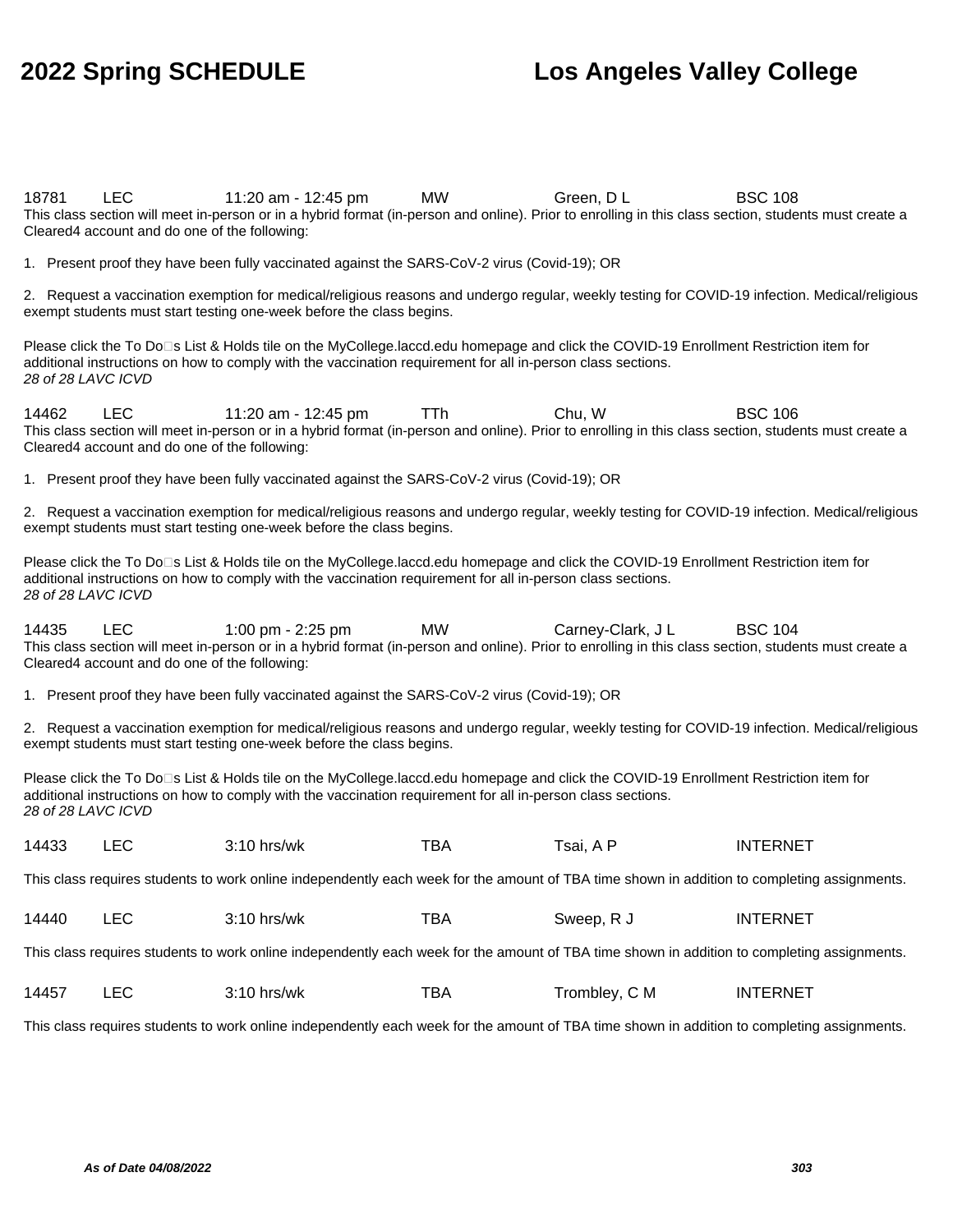| 14467                                                                                                                                                                               | <b>LEC</b>                                                                                                                                  | $3:10$ hrs/wk                                                                                                                               | TBA | Trombley, C M | <b>INTERNET</b> |  |  |  |
|-------------------------------------------------------------------------------------------------------------------------------------------------------------------------------------|---------------------------------------------------------------------------------------------------------------------------------------------|---------------------------------------------------------------------------------------------------------------------------------------------|-----|---------------|-----------------|--|--|--|
|                                                                                                                                                                                     | This class requires students to work online independently each week for the amount of TBA time shown in addition to completing assignments. |                                                                                                                                             |     |               |                 |  |  |  |
| 27684                                                                                                                                                                               | <b>LEC</b>                                                                                                                                  | $3:35$ hrs/wk                                                                                                                               | TBA | Fischer, M P  | <b>INTERNET</b> |  |  |  |
|                                                                                                                                                                                     | (Starts 02/21/2022, Ends 06/06/2022)                                                                                                        | This class requires students to work online independently each week for the amount of TBA time shown in addition to completing assignments. |     |               |                 |  |  |  |
| 27788                                                                                                                                                                               | <b>LEC</b>                                                                                                                                  | $3:35$ hrs/wk                                                                                                                               | TBA | Rosenberg, CF | <b>INTERNET</b> |  |  |  |
|                                                                                                                                                                                     | (Starts 02/21/2022, Ends 06/06/2022)                                                                                                        | This class requires students to work online independently each week for the amount of TBA time shown in addition to completing assignments. |     |               |                 |  |  |  |
| 28639                                                                                                                                                                               | <b>LEC</b>                                                                                                                                  | $3:35$ hrs/wk                                                                                                                               | TBA | Rosenberg, CF | <b>INTERNET</b> |  |  |  |
|                                                                                                                                                                                     | (Starts 02/21/2022, Ends 06/06/2022)                                                                                                        | This class requires students to work online independently each week for the amount of TBA time shown in addition to completing assignments. |     |               |                 |  |  |  |
| 28900                                                                                                                                                                               | <b>LEC</b>                                                                                                                                  | $6:30$ hrs/wk                                                                                                                               | TBA | Parker, CA    | <b>INTERNET</b> |  |  |  |
| This class requires students to work online independently each week for the amount of TBA time shown in addition to completing assignments.<br>(Starts 04/11/2022, Ends 06/06/2022) |                                                                                                                                             |                                                                                                                                             |     |               |                 |  |  |  |
| 29160                                                                                                                                                                               | <b>LEC</b>                                                                                                                                  | $6:30$ hrs/wk                                                                                                                               | TBA | Huff, M J     | <b>INTERNET</b> |  |  |  |

This class requires students to work online independently each week for the amount of TBA time shown in addition to completing assignments. (Starts 04/11/2022, Ends 06/06/2022)

### **PSYCH 002- Biological Psychology (UC/CSU) - 3 Units**

Requirement Designation: Meets IGETC 5B CSU B2

**Enrollment Requirement:** Prerequisite: PSYCH 001 with a grade of C or better.

This course introduces the scientific study of the biological bases of behavior and its fundamental role in the neurosciences. Physiological, hormonal, and neurochemical mechanisms, and brain-behavior relationships underlying the psychological phenomena of sensation, perception, regulatory processes, emotion, learning, memory, and psychological disorders will be addressed. The course also notes historical scientific contributions and current research principles for studying brain-behavior relationships and mental processes. Ethical standards for human and animal research are discussed in the context of both invasive and noninvasive experimental research.

| <b>Class</b><br>No       | Component     | Start/End Time | <b>Days</b> | <b>Instructor</b> | Room                 |  |
|--------------------------|---------------|----------------|-------------|-------------------|----------------------|--|
| $\overline{\phantom{a}}$ | $\sim$ $\sim$ | $\sim$ $\sim$  | ---         | .                 | $\sim$ $\sim$ $\sim$ |  |

14593 LEC 9:40 am - 11:05 am TTh Haj-Mohamadi, S BSC 106 This class section will meet in-person or in a hybrid format (in-person and online). Prior to enrolling in this class section, students must create a Cleared4 account and do one of the following:

1. Present proof they have been fully vaccinated against the SARS-CoV-2 virus (Covid-19); OR

2. Request a vaccination exemption for medical/religious reasons and undergo regular, weekly testing for COVID-19 infection. Medical/religious exempt students must start testing one-week before the class begins.

Please click the To Do⊡s List & Holds tile on the MyCollege.laccd.edu homepage and click the COVID-19 Enrollment Restriction item for additional instructions on how to comply with the vaccination requirement for all in-person class sections. 28 of 28 LAVC ICVD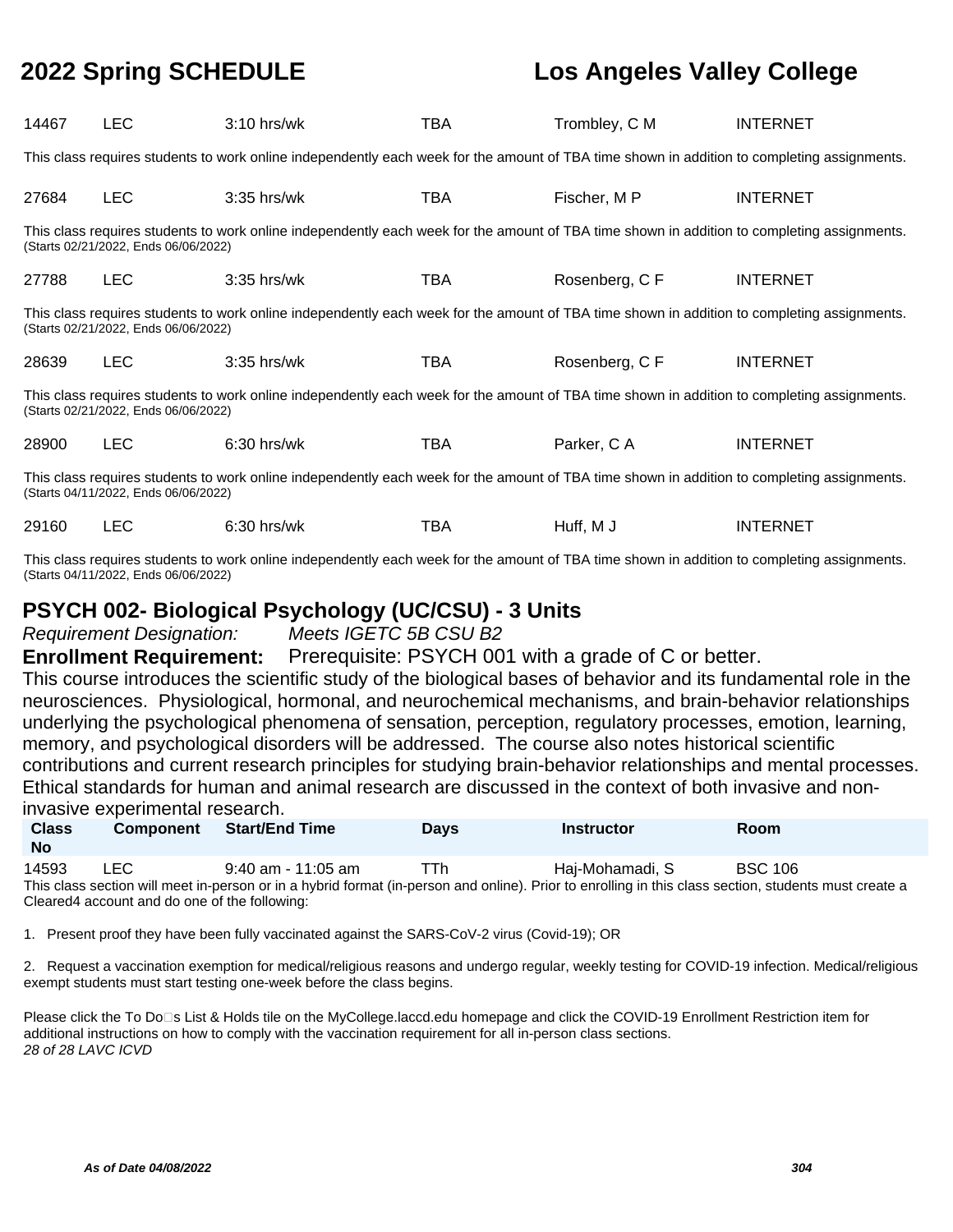| 24752                     | <b>LEC</b><br>Cleared4 account and do one of the following:                                                                                                         | $9:40$ am - 11:05 am<br>This class section will meet in-person or in a hybrid format (in-person and online). Prior to enrolling in this class section, students must create a                                                                                                                                                                                                                                                                                                                                                                                    | MW          | Masuoka, KL       | <b>BSC 100</b>  |  |
|---------------------------|---------------------------------------------------------------------------------------------------------------------------------------------------------------------|------------------------------------------------------------------------------------------------------------------------------------------------------------------------------------------------------------------------------------------------------------------------------------------------------------------------------------------------------------------------------------------------------------------------------------------------------------------------------------------------------------------------------------------------------------------|-------------|-------------------|-----------------|--|
|                           |                                                                                                                                                                     | 1. Present proof they have been fully vaccinated against the SARS-CoV-2 virus (Covid-19); OR                                                                                                                                                                                                                                                                                                                                                                                                                                                                     |             |                   |                 |  |
|                           |                                                                                                                                                                     | 2. Request a vaccination exemption for medical/religious reasons and undergo regular, weekly testing for COVID-19 infection. Medical/religious<br>exempt students must start testing one-week before the class begins.                                                                                                                                                                                                                                                                                                                                           |             |                   |                 |  |
|                           | must meet course prerequisites.<br>28 of 28 LAVC ICVD + VHON                                                                                                        | Please click the To Do□s List & Holds tile on the MyCollege.laccd.edu homepage and click the COVID-19 Enrollment Restriction item for<br>additional instructions on how to comply with the vaccination requirement for all in-person class sections.<br>This course counts for partial completion for Transfer Alliance Program requirements. Prior to the start of the semester, honors sections are open<br>to admitted TAP/Honors students only. After classes begin, honors sections may be open to all students with an instructor add permit. All students |             |                   |                 |  |
| 14592                     | <b>LEC</b>                                                                                                                                                          | 11:20 am - 12:45 pm<br>This class section will meet in-person. Prior to enrolling in this class section, students must create a Cleared4 account and do one of the following:                                                                                                                                                                                                                                                                                                                                                                                    | <b>TTh</b>  | Masuoka, KL       | <b>BSC 108</b>  |  |
|                           |                                                                                                                                                                     | 1. Present proof they have been fully vaccinated against the SARS-CoV-2 virus (Covid-19); OR                                                                                                                                                                                                                                                                                                                                                                                                                                                                     |             |                   |                 |  |
|                           |                                                                                                                                                                     | 2. Request a vaccination exemption for medical/religious reasons and undergo regular, weekly testing for COVID-19 infection. Medical/religious<br>exempt students must start testing one-week before the class begins.                                                                                                                                                                                                                                                                                                                                           |             |                   |                 |  |
| 28 of 28 LAVC ICVD        |                                                                                                                                                                     | Please click the To Do□s List & Holds tile on the MyCollege.laccd.edu homepage and click the COVID-19 Enrollment Restriction item for<br>additional instructions on how to comply with the vaccination requirement for all in-person class sections.                                                                                                                                                                                                                                                                                                             |             |                   |                 |  |
| 14596                     | <b>LEC</b>                                                                                                                                                          | 3:10 hrs/wk                                                                                                                                                                                                                                                                                                                                                                                                                                                                                                                                                      | <b>TBA</b>  | Chu, W            | <b>INTERNET</b> |  |
|                           |                                                                                                                                                                     | This class requires students to work online independently each week for the amount of TBA time shown in addition to completing assignments.                                                                                                                                                                                                                                                                                                                                                                                                                      |             |                   |                 |  |
| 14597                     | <b>LEC</b>                                                                                                                                                          | 3:10 hrs/wk                                                                                                                                                                                                                                                                                                                                                                                                                                                                                                                                                      | <b>TBA</b>  | Ghassemi, A R     | <b>INTERNET</b> |  |
|                           |                                                                                                                                                                     | This class requires students to work online independently each week for the amount of TBA time shown in addition to completing assignments.                                                                                                                                                                                                                                                                                                                                                                                                                      |             |                   |                 |  |
| 27683                     | <b>LEC</b>                                                                                                                                                          | 3:35 hrs/wk                                                                                                                                                                                                                                                                                                                                                                                                                                                                                                                                                      | <b>TBA</b>  | Ghassemi, A R     | <b>INTERNET</b> |  |
|                           | (Starts 02/21/2022, Ends 06/06/2022)                                                                                                                                | This class requires students to work online independently each week for the amount of TBA time shown in addition to completing assignments.                                                                                                                                                                                                                                                                                                                                                                                                                      |             |                   |                 |  |
| 28675                     | <b>LEC</b><br>(Starts 02/21/2022, Ends 06/06/2022)                                                                                                                  | 3:35 hrs/wk                                                                                                                                                                                                                                                                                                                                                                                                                                                                                                                                                      | <b>TBA</b>  | Masuoka, KL       | <b>INTERNET</b> |  |
|                           | <b>PSYCH 003- Personality And Social Development (CSU) - 3 Units</b><br>Meets CSU E<br><b>Requirement Designation:</b><br><b>Personality And Social Development</b> |                                                                                                                                                                                                                                                                                                                                                                                                                                                                                                                                                                  |             |                   |                 |  |
| <b>Class</b><br><b>No</b> | <b>Component</b>                                                                                                                                                    | <b>Start/End Time</b>                                                                                                                                                                                                                                                                                                                                                                                                                                                                                                                                            | <b>Days</b> | <b>Instructor</b> | Room            |  |
| 26962                     | <b>LEC</b>                                                                                                                                                          | 9:40 am - 11:05 am                                                                                                                                                                                                                                                                                                                                                                                                                                                                                                                                               | TTh         | Saliminejad, N    | <b>INTERNET</b> |  |

This class requires students to be online and interacting with their instructor during the times shown in class schedule in addition to completing assignments.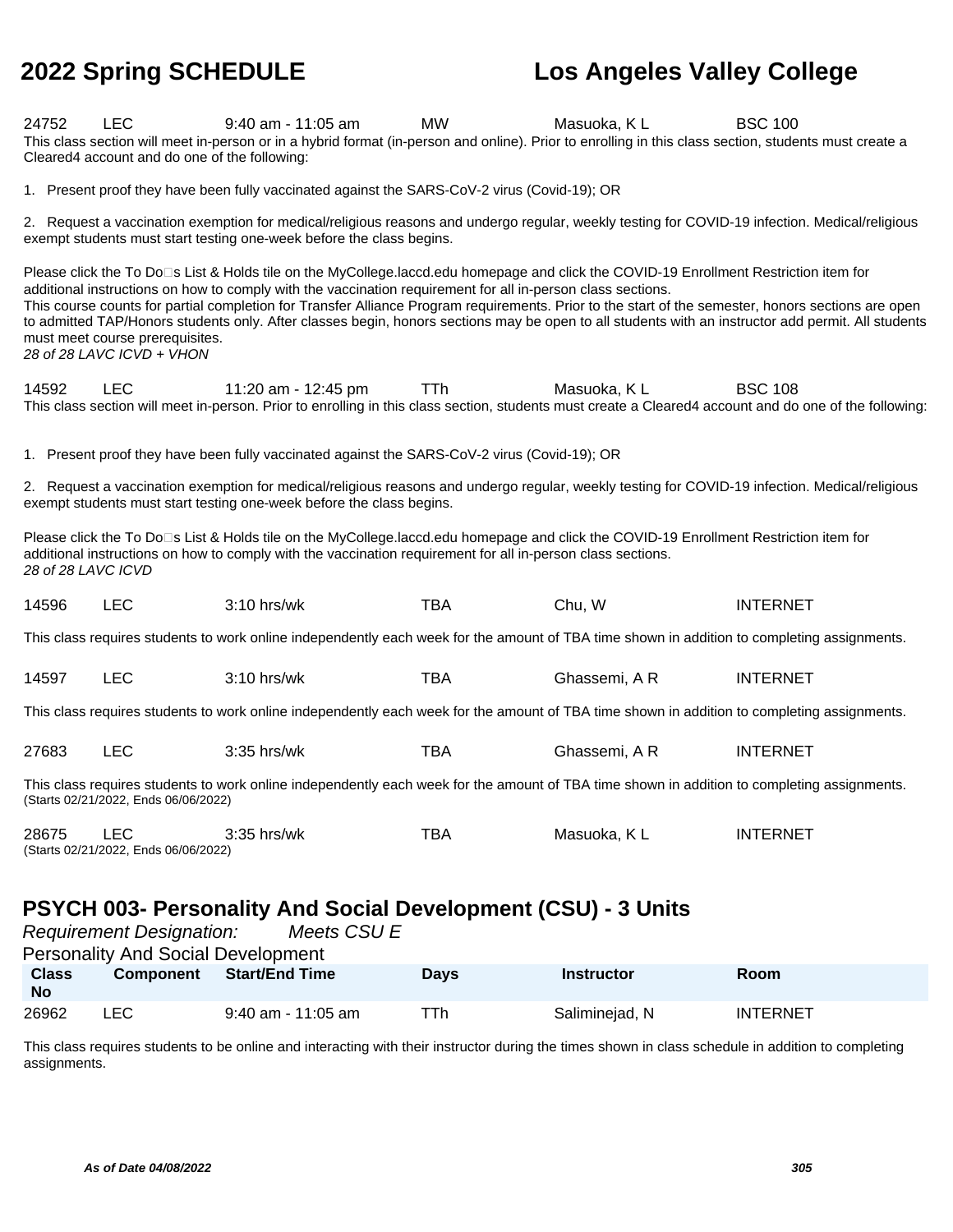14617 LEC 3:10 hrs/wk TBA Saliminejad, N INTERNET

This class requires students to work online independently each week for the amount of TBA time shown in addition to completing assignments.

### **PSYCH 011- Child Psychology (UC/CSU) - 3 Units**

Requirement Designation: Meets IGETC 4I CSU D9

**Enrollment Requirement:** Prerequisite: PSYCH 001 with a grade of C or better. This introductory course examines the major physical, psychosocial, and cognitive/language developmental milestones for children, both typical and atypical, from conception through adolescence. There will be an emphasis on interactions between maturational processes and environmental factors. While studying developmental theory and investigative research methodologies, students will observe children, evaluate  $\frac{1}{2}$  individual differences and analyze characteristics of development at various  $\frac{1}{2}$ 

|                           |            | muniqual differences and analyze characteristics of development at various stages. |             |            |                 |
|---------------------------|------------|------------------------------------------------------------------------------------|-------------|------------|-----------------|
| <b>Class</b><br><b>No</b> | Component  | Start/End Time                                                                     | <b>Days</b> | Instructor | Room            |
| 14618                     | <b>LEC</b> | $3:10$ hrs/wk                                                                      | TBA         | Maier, A J | <b>INTERNET</b> |

This class requires students to work online independently each week for the amount of TBA time shown in addition to completing assignments.

| 14620 | $\sim$ | 3:10 hrs/wk | тва | Maier.<br>A J<br>. | INTERNET |
|-------|--------|-------------|-----|--------------------|----------|
|-------|--------|-------------|-----|--------------------|----------|

This class requires students to work online independently each week for the amount of TBA time shown in addition to completing assignments.

| 27672 |  | 3:35 hrs/wk | тва | Carney-Clark, J L | <b>INTERNET</b> |
|-------|--|-------------|-----|-------------------|-----------------|
|-------|--|-------------|-----|-------------------|-----------------|

This class requires students to work online independently each week for the amount of TBA time shown in addition to completing assignments. (Starts 02/21/2022, Ends 06/06/2022)

### **PSYCH 012- Adolescent Psychology (UC/CSU) - 3 Units**

Requirement Designation: Meets IGETC 4I CSU D9

**Enrollment Requirement:** Prerequisite: PSYCH 001 with a grade of C or better.

This course covers physical, social, emotional and cognitive development of adolescents including male/female roles and stereotypes, cross cultural differences in adolescence, and psychological needs of the period and how they may be met. Lectures introduce major theories and research strategies in adolescent development and integrates applied aspects such as parent-adolescent conflict and adolescent substance use.

| <b>Class</b><br><b>No</b> | <b>Component</b> | <b>Start/End Time</b> | <b>Days</b> | <b>Instructor</b> | Room            |
|---------------------------|------------------|-----------------------|-------------|-------------------|-----------------|
| 14621                     | LEC              | $3:10$ hrs/wk         | тва         | Ghassemi. A R     | <b>INTERNET</b> |

This class requires students to work online independently each week for the amount of TBA time shown in addition to completing assignments.

## **PSYCH 013- Social Psychology (UC/CSU) - 3 Units**

Requirement Designation: Meets IGETC 4I CSU D9

**Enrollment Requirement:** Prerequisite: PSYCH 001 with a grade of C or better.

This course considers individual human behavior in relation to the social environment. The power of the situation, other individuals, and the social group will be examined. Emphasized topics include but are not limited to: aggression, prejudice and stereotypes, interpersonal attraction, attitudes and attitude change, conformity, group phenomena, gender roles, cultural norms, person perception, helping behavior, obedience and social cognition.

| <b>Class</b> | <b>Component</b> | <b>Start/End Time</b> | Davs | <b>Instructor</b> | Room |  |
|--------------|------------------|-----------------------|------|-------------------|------|--|
|              |                  |                       |      |                   |      |  |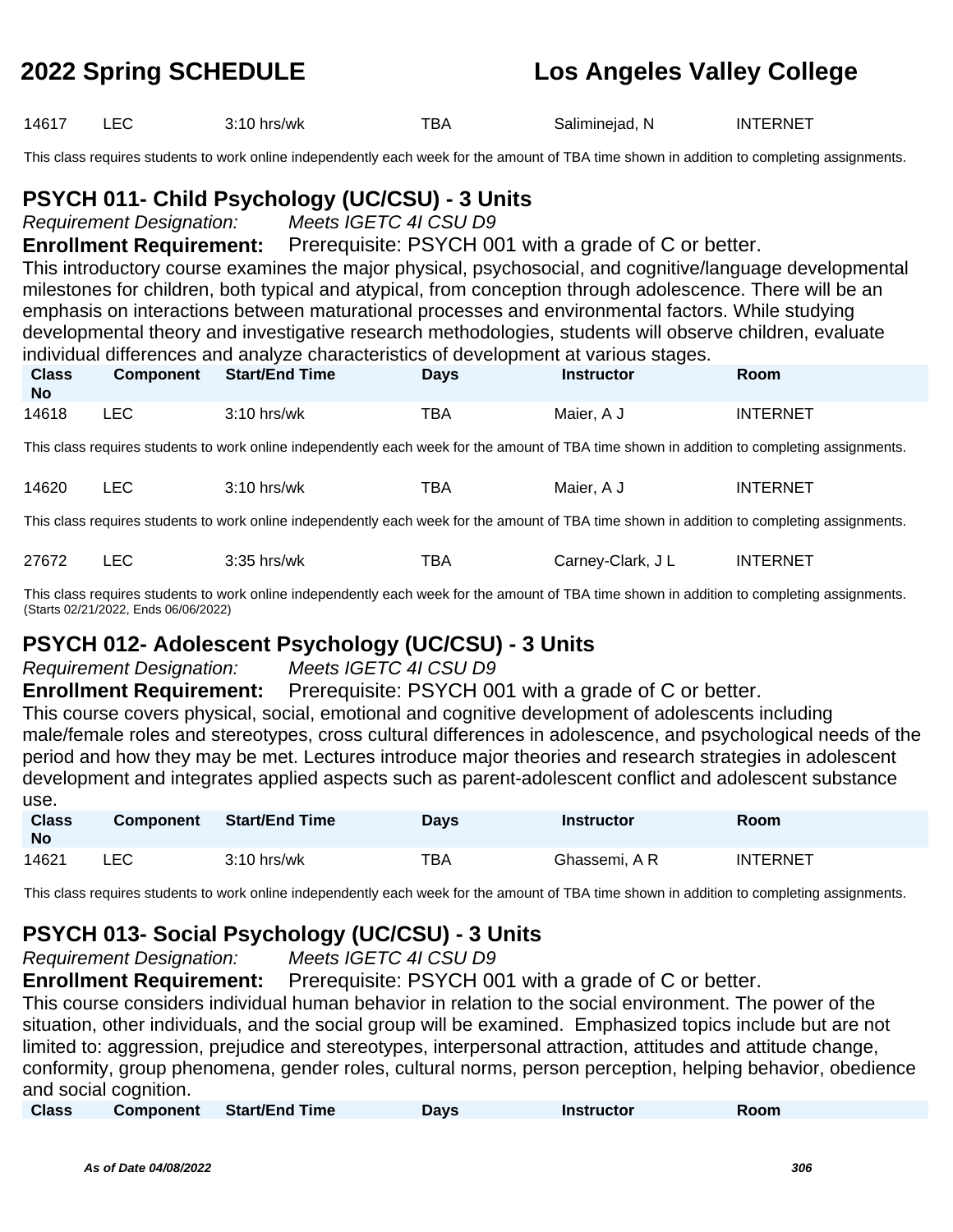| <b>No</b>                 |                                                                                                                                                                                                                                                                                                                                                                                                                                                                                                                                                                                                                                  |                                                                                                                                             |             |                   |                 |  |  |
|---------------------------|----------------------------------------------------------------------------------------------------------------------------------------------------------------------------------------------------------------------------------------------------------------------------------------------------------------------------------------------------------------------------------------------------------------------------------------------------------------------------------------------------------------------------------------------------------------------------------------------------------------------------------|---------------------------------------------------------------------------------------------------------------------------------------------|-------------|-------------------|-----------------|--|--|
| 14628                     | <b>LEC</b>                                                                                                                                                                                                                                                                                                                                                                                                                                                                                                                                                                                                                       | $3:10$ hrs/wk                                                                                                                               | <b>TBA</b>  | Huff, M J         | <b>INTERNET</b> |  |  |
|                           |                                                                                                                                                                                                                                                                                                                                                                                                                                                                                                                                                                                                                                  | This class requires students to work online independently each week for the amount of TBA time shown in addition to completing assignments. |             |                   |                 |  |  |
| 28159                     | <b>LEC</b>                                                                                                                                                                                                                                                                                                                                                                                                                                                                                                                                                                                                                       | $3:35$ hrs/wk                                                                                                                               | <b>TBA</b>  | Carney-Clark, J L | <b>INTERNET</b> |  |  |
|                           | (Starts 02/21/2022, Ends 06/06/2022)                                                                                                                                                                                                                                                                                                                                                                                                                                                                                                                                                                                             | This class requires students to work online independently each week for the amount of TBA time shown in addition to completing assignments. |             |                   |                 |  |  |
|                           | PSYCH 014- Abnormal Psychology (UC/CSU) - 3 Units<br><b>Requirement Designation:</b><br>Meets IGETC 4I CSU D9<br><b>Enrollment Requirement:</b> Prerequisite: PSYCH 001 with a grade of C or better.<br>This course introduces the scientific study of psychopathology and atypical behaviors, broadly defined.<br>Students investigate abnormal behavior from a variety of perspectives including biological, psychological, and<br>sociocultural approaches. An integrative survey of theory and research in abnormal behavior, and<br>intervention and prevention strategies for psychological disorders are also introduced. |                                                                                                                                             |             |                   |                 |  |  |
| <b>Class</b><br><b>No</b> | <b>Component</b>                                                                                                                                                                                                                                                                                                                                                                                                                                                                                                                                                                                                                 | <b>Start/End Time</b>                                                                                                                       | <b>Days</b> | <b>Instructor</b> | Room            |  |  |
| 14653                     | <b>LEC</b>                                                                                                                                                                                                                                                                                                                                                                                                                                                                                                                                                                                                                       | $3:10$ hrs/wk                                                                                                                               | TBA         | Trombley, C M     | <b>INTERNET</b> |  |  |
|                           |                                                                                                                                                                                                                                                                                                                                                                                                                                                                                                                                                                                                                                  | This class requires students to work online independently each week for the amount of TBA time shown in addition to completing assignments. |             |                   |                 |  |  |
| 15634                     | <b>LEC</b>                                                                                                                                                                                                                                                                                                                                                                                                                                                                                                                                                                                                                       | $3:10$ hrs/wk                                                                                                                               | TBA         | Trombley, C M     | <b>INTERNET</b> |  |  |
|                           |                                                                                                                                                                                                                                                                                                                                                                                                                                                                                                                                                                                                                                  | This class requires students to work online independently each week for the amount of TBA time shown in addition to completing assignments. |             |                   |                 |  |  |
|                           | PSYCH 041- Life-Span Psychology: From Infancy To Old Age (UC/CSU) - 3 Units                                                                                                                                                                                                                                                                                                                                                                                                                                                                                                                                                      |                                                                                                                                             |             |                   |                 |  |  |

### **PSYCH 041- Life-Span Psychology: From Infancy To Old Age (UC/CSU) - 3 Units**

Requirement Designation: Meets IGETC 4I CSU D9 E

**Enrollment Requirement:** Prerequisite: PSYCH 001 with a grade of C or better.

This course provides an overview, from a psychological perspective, of human development from conception through death, including biological and environmental influences. Theories and research of physical, cognitive, personality, and social development are examined, as well as attention to developmental problems.

|                    |           | cognitive, personality, and social development are examined, as well as attention to developmental problems. |             |            |             |  |
|--------------------|-----------|--------------------------------------------------------------------------------------------------------------|-------------|------------|-------------|--|
| <b>Class</b><br>No | Component | Start/End Time                                                                                               | <b>Davs</b> | Instructor | <b>Room</b> |  |
|                    |           |                                                                                                              |             |            |             |  |

14707 LEC 9:40 am - 11:05 am TTh Peinado, M BSC 101 This class section will meet in-person or in a hybrid format (in-person and online). Prior to enrolling in this class section, students must create a Cleared4 account and do one of the following:

1. Present proof they have been fully vaccinated against the SARS-CoV-2 virus (Covid-19); OR

2. Request a vaccination exemption for medical/religious reasons and undergo regular, weekly testing for COVID-19 infection. Medical/religious exempt students must start testing one-week before the class begins.

Please click the To Do⊡s List & Holds tile on the MyCollege.laccd.edu homepage and click the COVID-19 Enrollment Restriction item for additional instructions on how to comply with the vaccination requirement for all in-person class sections. 28 of 28 LAVC ICVD

14711 LEC 1:00 pm - 2:25 pm TTh Gardin, SK BSC 106 This class section will meet in-person or in a hybrid format (in-person and online). Prior to enrolling in this class section, students must create a Cleared4 account and do one of the following:

1. Present proof they have been fully vaccinated against the SARS-CoV-2 virus (Covid-19); OR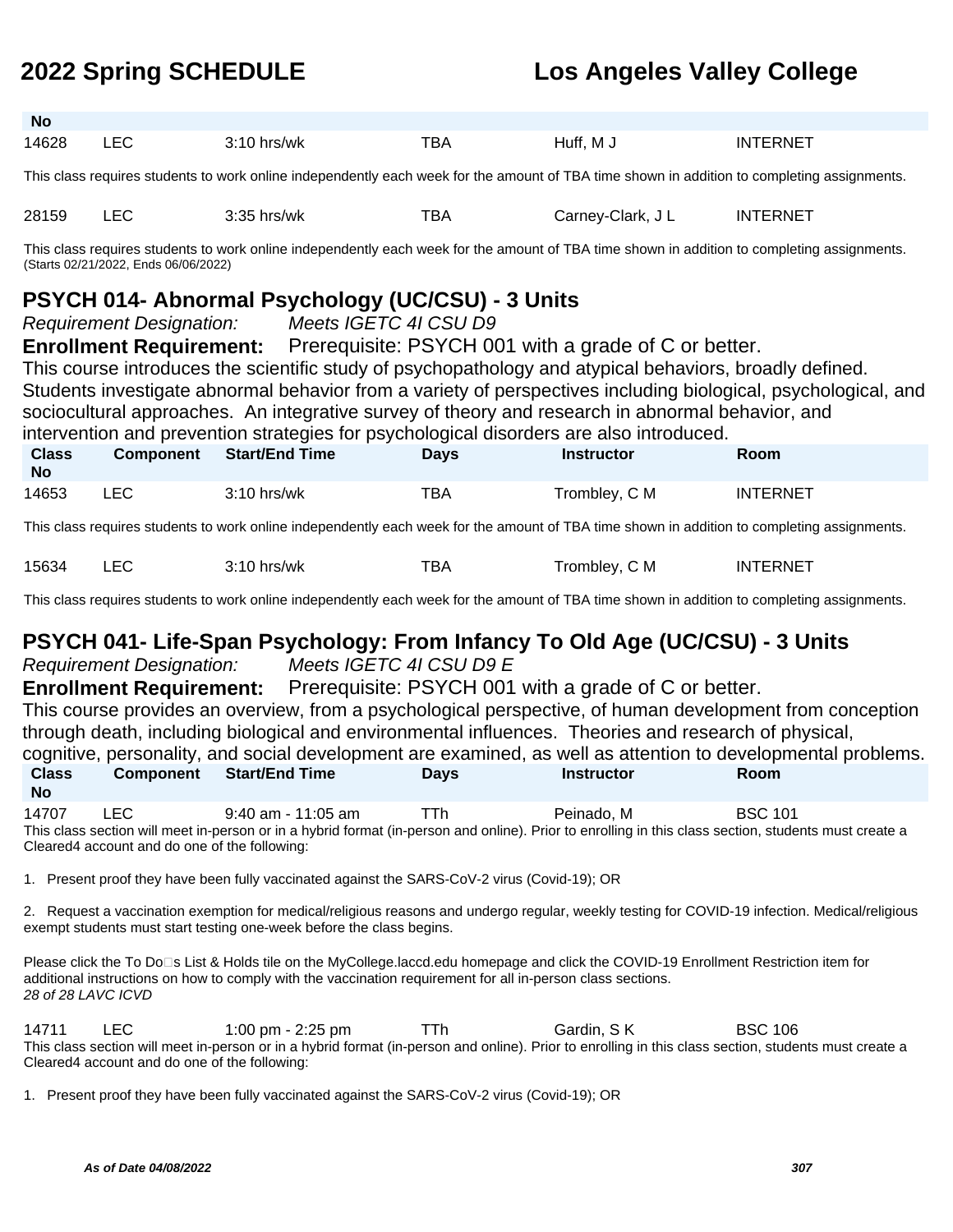assignments.

.

# **2022 Spring SCHEDULE Los Angeles Valley College**

2. Request a vaccination exemption for medical/religious reasons and undergo regular, weekly testing for COVID-19 infection. Medical/religious exempt students must start testing one-week before the class begins.

Please click the To Do<sup>n</sup>s List & Holds tile on the MyCollege.laccd.edu homepage and click the COVID-19 Enrollment Restriction item for additional instructions on how to comply with the vaccination requirement for all in-person class sections. 28 of 28 LAVC ICVD

| 14713 | LEC | 1:00 pm - 2:25 pm                                                                                                                                  | <b>MW</b> | Meier. S A | INTERNET |  |
|-------|-----|----------------------------------------------------------------------------------------------------------------------------------------------------|-----------|------------|----------|--|
|       |     | This class requires students to be online and interacting with their instructor during the times shown in class schedule in addition to completing |           |            |          |  |

14715 LEC 3:30 pm - 6:40 pm Th Meier, S A INTERNET

This class requires students to be online and interacting with their instructor during the times shown in class schedule in addition to completing assignments.

14717 LEC 6:50 pm - 10:00 pm Th King, J D BSC 106 This class section will meet in-person or in a hybrid format (in-person and online). Prior to enrolling in this class section, students must create a Cleared4 account and do one of the following:

1. Present proof they have been fully vaccinated against the SARS-CoV-2 virus (Covid-19); OR

2. Request a vaccination exemption for medical/religious reasons and undergo regular, weekly testing for COVID-19 infection. Medical/religious exempt students must start testing one-week before the class begins.

Please click the To Do⊡s List & Holds tile on the MyCollege.laccd.edu homepage and click the COVID-19 Enrollment Restriction item for additional instructions on how to comply with the vaccination requirement for all in-person class sections. 28 of 28 LAVC ICVD

| _____ | 14708 |  | ) hrs/wk<br>$^{\circ}$ 10 . | тва | Maier.<br><b>A</b> | <b>INTERNET</b> |
|-------|-------|--|-----------------------------|-----|--------------------|-----------------|
|-------|-------|--|-----------------------------|-----|--------------------|-----------------|

This class requires students to work online independently each week for the amount of TBA time shown in addition to completing assignments.

| $\overline{\phantom{a}}$<br>19506<br>2.2F<br>ᄔ<br>ບປ | -- 1<br>BA<br>hrs/wk | Mossler<br>. . | TERNET<br>INT |
|------------------------------------------------------|----------------------|----------------|---------------|
|------------------------------------------------------|----------------------|----------------|---------------|

This class requires students to work online independently each week for the amount of TBA time shown in addition to completing assignments. (Starts 02/21/2022, Ends 06/06/2022)

| 26517 | $3:10$ hrs/wk | ™ВА | Mossler, R A<br>. | <b>INTERNET</b> |
|-------|---------------|-----|-------------------|-----------------|
|       |               |     |                   |                 |

This class requires students to work online independently each week for the amount of TBA time shown in addition to completing assignments.

| 27496 | --     | nrs/wk | --<br>BA | Mossler<br>. .<br>$\mathbf{r}$ | ₹NE<br>I N I<br>w |
|-------|--------|--------|----------|--------------------------------|-------------------|
|       | $\sim$ |        |          | .                              |                   |

This class requires students to work online independently each week for the amount of TBA time shown in addition to completing assignments.

## **PSYCH 052- Psychological Aspects Of Human Sexuality (UC/CSU) - 3 Units**

Requirement Designation: Meets IGETC 4I CSU E This course is an introductory overview of the field of human sexuality. Human sexuality will be examined from psychological, biological, sociocultural, and historical perspectives. Students will be encouraged to become aware of their own sexual attitudes, values, and behaviors. Current sex norms and various aspects of interpersonal and individual sexual adjustment will be explored.

| <b>Class</b> | <b>Component</b> | <b>Start/End Time</b> | <b>Days</b> | <b>Instructor</b> | Room |
|--------------|------------------|-----------------------|-------------|-------------------|------|
| <b>No</b>    |                  |                       |             |                   |      |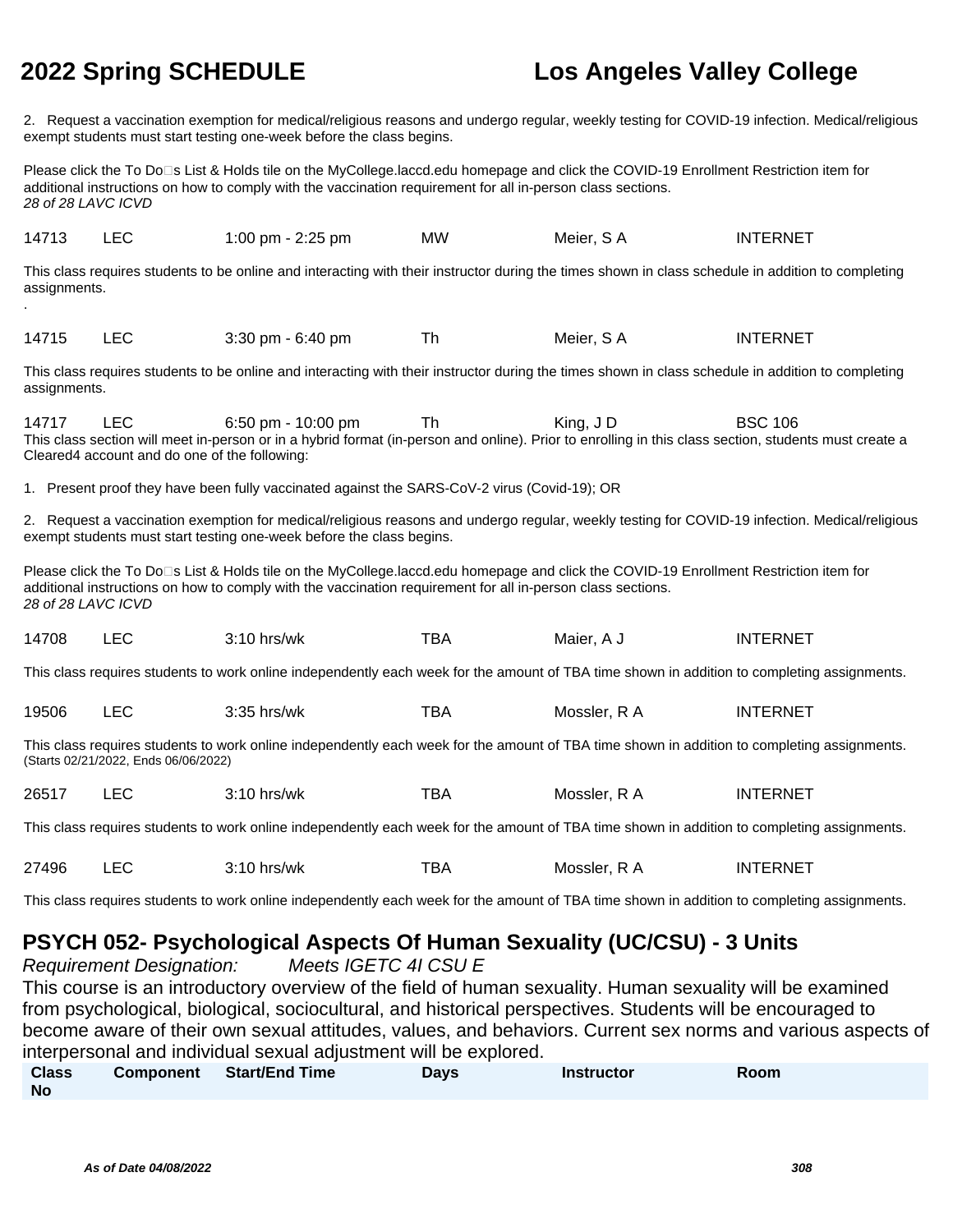| 22065                                                                                                                                                                                                                                                | <b>LEC</b>                                                                                                                                  | $3:10$ hrs/wk         |  | TBA         | Huff, M J                                                                                                                                   | <b>INTERNET</b> |  |  |
|------------------------------------------------------------------------------------------------------------------------------------------------------------------------------------------------------------------------------------------------------|---------------------------------------------------------------------------------------------------------------------------------------------|-----------------------|--|-------------|---------------------------------------------------------------------------------------------------------------------------------------------|-----------------|--|--|
|                                                                                                                                                                                                                                                      | This class requires students to work online independently each week for the amount of TBA time shown in addition to completing assignments. |                       |  |             |                                                                                                                                             |                 |  |  |
| 28746                                                                                                                                                                                                                                                | <b>LEC</b><br>(Starts 04/11/2022, Ends 06/06/2022)                                                                                          | 6:30 hrs/wk           |  | <b>TBA</b>  | Meneshian, L                                                                                                                                | <b>INTERNET</b> |  |  |
| <b>PSYCH 060- Stress Management (CSU) - 3 Units</b><br>Meets CSU E<br><b>Requirement Designation:</b><br><b>Stress Management</b>                                                                                                                    |                                                                                                                                             |                       |  |             |                                                                                                                                             |                 |  |  |
| <b>Class</b><br><b>No</b>                                                                                                                                                                                                                            | Component                                                                                                                                   | <b>Start/End Time</b> |  | <b>Days</b> | <b>Instructor</b>                                                                                                                           | <b>Room</b>     |  |  |
| 10130                                                                                                                                                                                                                                                | <b>LEC</b>                                                                                                                                  | 3:10 hrs/wk           |  | TBA         | Trombley, C M                                                                                                                               | <b>INTERNET</b> |  |  |
|                                                                                                                                                                                                                                                      |                                                                                                                                             |                       |  |             | This class requires students to work online independently each week for the amount of TBA time shown in addition to completing assignments. |                 |  |  |
| 21275                                                                                                                                                                                                                                                | <b>LEC</b>                                                                                                                                  | 3:10 hrs/wk           |  | <b>TBA</b>  | Trombley, C M                                                                                                                               | <b>INTERNET</b> |  |  |
|                                                                                                                                                                                                                                                      |                                                                                                                                             |                       |  |             | This class requires students to work online independently each week for the amount of TBA time shown in addition to completing assignments. |                 |  |  |
| PSYCH 074- Research Methods In The Behavioral Sciences (UC/CSU) - 3 Units<br><b>Requirement Designation:</b><br>Meets CSU D9<br>Prerequisite: PSYCH 001; and STAT 101 or MATH 227 with grades of<br><b>Enrollment Requirement:</b><br>a C or better. |                                                                                                                                             |                       |  |             |                                                                                                                                             |                 |  |  |
| This course surveys various psychological research methods with an emphasis on research design,<br>ومتلفظ ومستحلفتك والمستور ومتلقيه المتورة والمستحيل وملاقطين ومستنقصا والمتحلف والمستحدث والمتحل والمستلح والمقومة                                |                                                                                                                                             |                       |  |             |                                                                                                                                             |                 |  |  |

experimental procedures, descriptive methods, instrumentation, and the collection, analysis, interpretation, and reporting of research data. Research design and methodology will be examined through a review of research in a variety of the sub disciplines of psychology.

| <b>Class</b><br><b>No</b> | <b>Component</b> | <b>Start/End Time</b> | <b>Davs</b> | <b>Instructor</b>             | Room |  |
|---------------------------|------------------|-----------------------|-------------|-------------------------------|------|--|
| 10577                     | LEC.             | $9:40$ am - 11:05 am  | МW          | Christian-Brougham, R BSC 106 |      |  |

This class section will meet in-person or in a hybrid format (in-person and online). Prior to enrolling in this class section, students must create a Cleared4 account and do one of the following:

1. Present proof they have been fully vaccinated against the SARS-CoV-2 virus (Covid-19); OR

2. Request a vaccination exemption for medical/religious reasons and undergo regular, weekly testing for COVID-19 infection. Medical/religious exempt students must start testing one-week before the class begins.

Please click the To Do<sup>n</sup>s List & Holds tile on the MyCollege.laccd.edu homepage and click the COVID-19 Enrollment Restriction item for additional instructions on how to comply with the vaccination requirement for all in-person class sections. 28 of 28 LAVC ICVD

| 27670 | LEC. | 11:20 am - 12:35 pm | MW. | Bajwa, N M | INTERNET |
|-------|------|---------------------|-----|------------|----------|
| And   |      | 0:50 hrs/wk         | ТВА | Bajwa, N M | INTERNET |

This class will be offered in an online blended format, which requires students to be online and interacting with their instructor during the times shown and to work online independently each week for the amount of TBA time shown in addition to completing assignments. (Starts 02/21/2022, Ends 06/06/2022)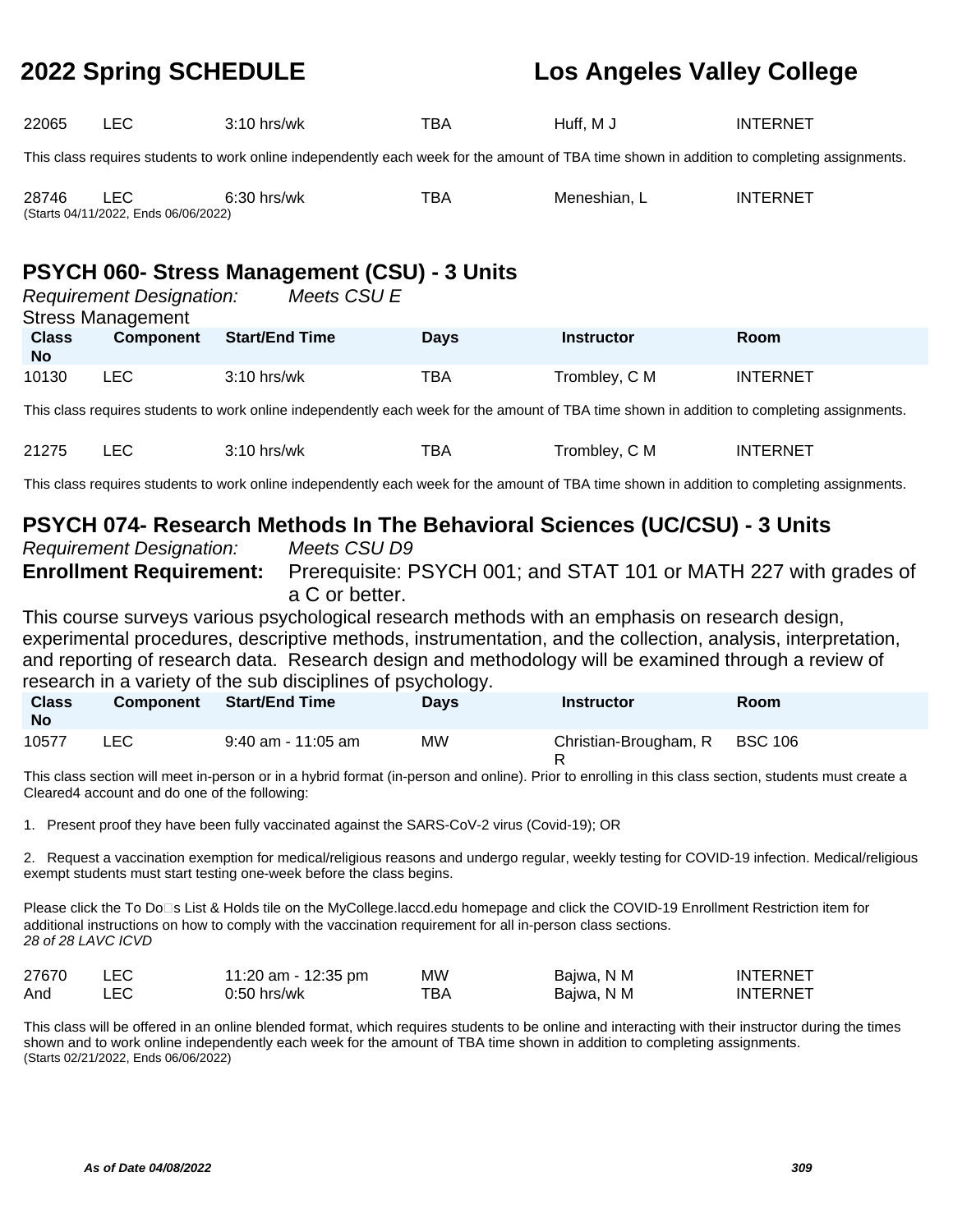| 10590                                                                                                                                                                                                                                                                                                                                                                                                                                                                                                                                                                                                                                                                  | <b>LEC</b>                                                                                                                                                                          | 3:10 hrs/wk                                                                                                                                 | TBA | Peter, CR     | <b>INTERNET</b> |  |  |  |
|------------------------------------------------------------------------------------------------------------------------------------------------------------------------------------------------------------------------------------------------------------------------------------------------------------------------------------------------------------------------------------------------------------------------------------------------------------------------------------------------------------------------------------------------------------------------------------------------------------------------------------------------------------------------|-------------------------------------------------------------------------------------------------------------------------------------------------------------------------------------|---------------------------------------------------------------------------------------------------------------------------------------------|-----|---------------|-----------------|--|--|--|
|                                                                                                                                                                                                                                                                                                                                                                                                                                                                                                                                                                                                                                                                        | This class requires students to work online independently each week for the amount of TBA time shown in addition to completing assignments.                                         |                                                                                                                                             |     |               |                 |  |  |  |
| 16123                                                                                                                                                                                                                                                                                                                                                                                                                                                                                                                                                                                                                                                                  | <b>LEC</b>                                                                                                                                                                          | $3:10$ hrs/wk                                                                                                                               | TBA | Shafron, G R  | <b>INTERNET</b> |  |  |  |
|                                                                                                                                                                                                                                                                                                                                                                                                                                                                                                                                                                                                                                                                        |                                                                                                                                                                                     | This class requires students to work online independently each week for the amount of TBA time shown in addition to completing assignments. |     |               |                 |  |  |  |
| 27673                                                                                                                                                                                                                                                                                                                                                                                                                                                                                                                                                                                                                                                                  | <b>LEC</b>                                                                                                                                                                          | $3:35$ hrs/wk                                                                                                                               | TBA | Bajwa, N M    | <b>INTERNET</b> |  |  |  |
|                                                                                                                                                                                                                                                                                                                                                                                                                                                                                                                                                                                                                                                                        | This class requires students to work online independently each week for the amount of TBA time shown in addition to completing assignments.<br>(Starts 02/21/2022, Ends 06/06/2022) |                                                                                                                                             |     |               |                 |  |  |  |
| <b>PSYCH 075- Health Psychology (CSU) - 3 Units</b><br>Meets IGETC 4 CSU D E<br><b>Requirement Designation:</b><br><b>Enrollment Requirement:</b> Prerequisite: PSYCH 001 with a grade of C or better.<br>This course examines psychological influences on health and illness. Topics include health promoting<br>behaviors; coping with stress and resiliency; patient-provider communication; pain and chronic health<br>management; advanced and terminal illnesses; high frequency chronic disorders; and<br>psychoneuroimmunology and immune related disorders.<br><b>Start/End Time</b><br><b>Class</b><br>Component<br><b>Instructor</b><br>Room<br><b>Days</b> |                                                                                                                                                                                     |                                                                                                                                             |     |               |                 |  |  |  |
| <b>No</b>                                                                                                                                                                                                                                                                                                                                                                                                                                                                                                                                                                                                                                                              |                                                                                                                                                                                     |                                                                                                                                             |     |               |                 |  |  |  |
| 17872                                                                                                                                                                                                                                                                                                                                                                                                                                                                                                                                                                                                                                                                  | <b>LEC</b>                                                                                                                                                                          | $3:10$ hrs/wk                                                                                                                               | TBA | Ghassemi, A R | <b>INTERNET</b> |  |  |  |

This class requires students to work online independently each week for the amount of TBA time shown in addition to completing assignments.

### **PSYCH 090- Introduction To Counseling (CSU) - 3 Units**

Requirement Designation: Meets CSU D and E

**Enrollment Requirement:** Prerequisite: PSYCH 001 with a grade of C or better.

Examines the various counseling styles and techniques and the theoretical foundations. Students will develop skills in the understanding of developmental, nondirective, psychodynamic, transactional and other approaches to individual and group counseling. The characteristics of a workable counseling and guidance program and the techniques used to collect, record, interpret, and use guidance data will be examined. The nature, purpose, objectives, and approaches to counseling in health, welfare, social service and rehabilitation agencies will be discussed.

| <b>Class</b><br><b>No</b>                                                                                                                             | <b>Component</b>                               | <b>Start/End Time</b> | <b>Davs</b> | <b>Instructor</b> | <b>Room</b>    |  |  |
|-------------------------------------------------------------------------------------------------------------------------------------------------------|------------------------------------------------|-----------------------|-------------|-------------------|----------------|--|--|
| 24759                                                                                                                                                 | LEC.                                           | $9:40$ am - 11:05 am  | <b>MW</b>   | Ghassemi. A R     | <b>BSC 105</b> |  |  |
| This class section will meet in-person or in a hybrid format (in-person and online). Prior to enrolling in this class section, students must create a |                                                |                       |             |                   |                |  |  |
|                                                                                                                                                       | Cleared 4 account and do one of the following: |                       |             |                   |                |  |  |

1. Present proof they have been fully vaccinated against the SARS-CoV-2 virus (Covid-19); OR

2. Request a vaccination exemption for medical/religious reasons and undergo regular, weekly testing for COVID-19 infection. Medical/religious exempt students must start testing one-week before the class begins.

Please click the To Do<sup>n</sup>s List & Holds tile on the MyCollege.laccd.edu homepage and click the COVID-19 Enrollment Restriction item for additional instructions on how to comply with the vaccination requirement for all in-person class sections. 28 of 28 LAVC ICVD

## **Real Estate REAL ES 001- Real Estate Principles (CSU) - 3 Units**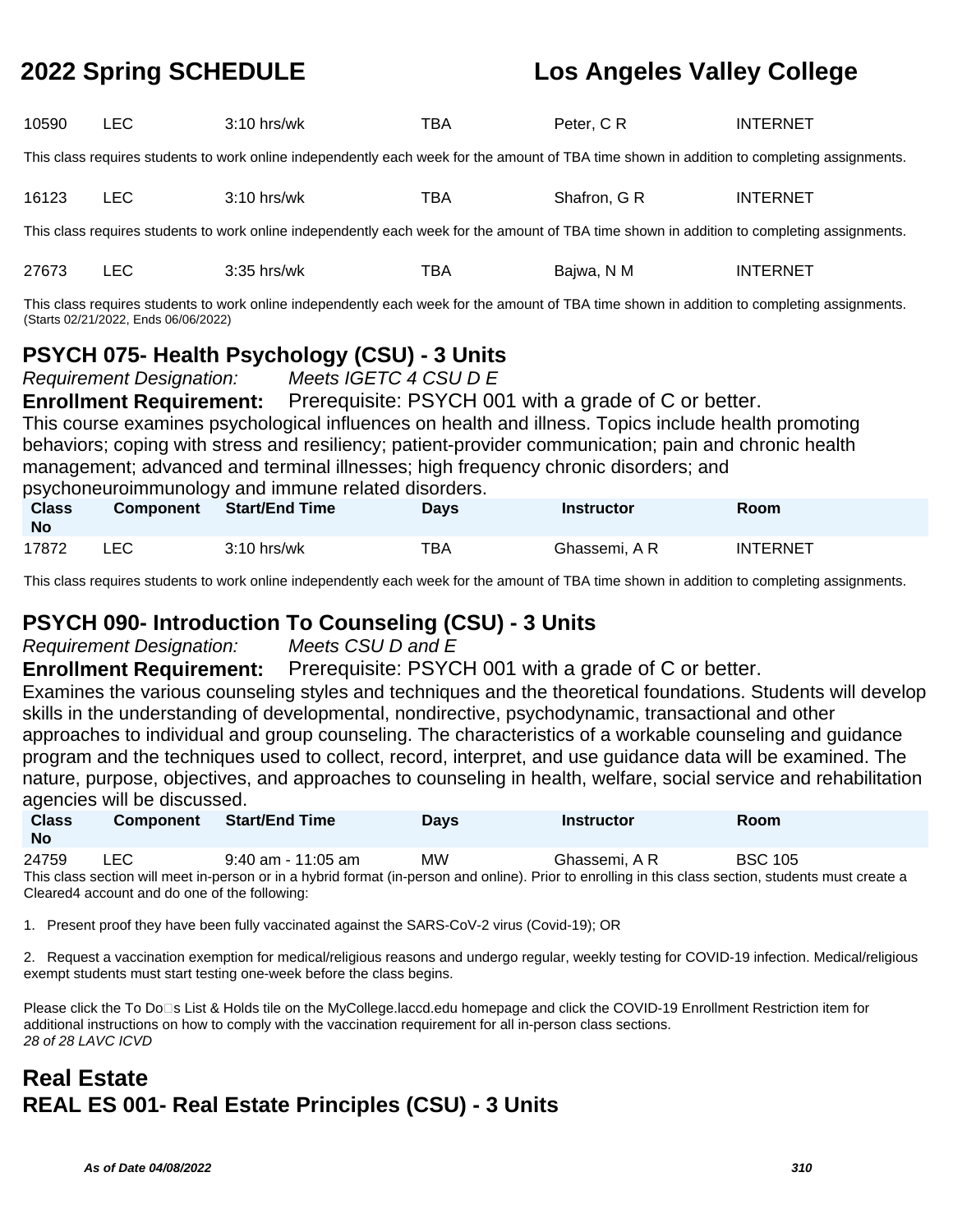|                           | <b>Real Estate Principles</b>                                                      |                                                                                                                                             |             |                   |                 |  |  |  |
|---------------------------|------------------------------------------------------------------------------------|---------------------------------------------------------------------------------------------------------------------------------------------|-------------|-------------------|-----------------|--|--|--|
| <b>Class</b><br><b>No</b> | <b>Component</b>                                                                   | <b>Start/End Time</b>                                                                                                                       | <b>Days</b> | <b>Instructor</b> | Room            |  |  |  |
| 11438                     | <b>LEC</b>                                                                         | 3:10 hrs/wk                                                                                                                                 | <b>TBA</b>  | Hamner, A L       | <b>INTERNET</b> |  |  |  |
|                           |                                                                                    | This class requires students to work online independently each week for the amount of TBA time shown in addition to completing assignments. |             |                   |                 |  |  |  |
| 15954                     | <b>LEC</b>                                                                         | 7:25 hrs/wk                                                                                                                                 | <b>TBA</b>  | Piller, D         | <b>INTERNET</b> |  |  |  |
|                           | (Starts 02/07/2022, Ends 03/30/2022)                                               | This class requires students to work online independently each week for the amount of TBA time shown in addition to completing assignments. |             |                   |                 |  |  |  |
| 24578                     | <b>LEC</b>                                                                         | 6:30 hrs/wk                                                                                                                                 | <b>TBA</b>  | Hamner, A L       | <b>INTERNET</b> |  |  |  |
|                           | (Starts 04/11/2022, Ends 06/06/2022)                                               | This class requires students to work online independently each week for the amount of TBA time shown in addition to completing assignments. |             |                   |                 |  |  |  |
| 29044                     | <b>LEC</b>                                                                         | $6:30$ hrs/wk                                                                                                                               | <b>TBA</b>  | Anderson, O V     | <b>INTERNET</b> |  |  |  |
|                           | (Starts 04/11/2022, Ends 06/06/2022)                                               | This class requires students to work online independently each week for the amount of TBA time shown in addition to completing assignments. |             |                   |                 |  |  |  |
|                           | REAL ES 003- Real Estate Practices (CSU) - 3 Units<br><b>Real Estate Practices</b> |                                                                                                                                             |             |                   |                 |  |  |  |
| <b>Class</b><br><b>No</b> | <b>Component</b>                                                                   | <b>Start/End Time</b>                                                                                                                       | <b>Days</b> | <b>Instructor</b> | Room            |  |  |  |
| 24579                     | <b>LEC</b>                                                                         | 3:10 hrs/wk                                                                                                                                 | <b>TBA</b>  | Walden, E C       | <b>INTERNET</b> |  |  |  |
|                           |                                                                                    | This class requires students to work online independently each week for the amount of TBA time shown in addition to completing assignments. |             |                   |                 |  |  |  |
| 18645                     | <b>LEC</b>                                                                         | 6:30 hrs/wk                                                                                                                                 | <b>TBA</b>  | Hamner, A L       | <b>INTERNET</b> |  |  |  |
|                           | (Starts 04/11/2022, Ends 06/06/2022)                                               | This class requires students to work online independently each week for the amount of TBA time shown in addition to completing assignments. |             |                   |                 |  |  |  |
| 29046                     | <b>LEC</b>                                                                         | 6:30 hrs/wk                                                                                                                                 | <b>TBA</b>  | Short, L J        | <b>INTERNET</b> |  |  |  |
|                           | (Starts 04/11/2022, Ends 06/06/2022)                                               | This class requires students to work online independently each week for the amount of TBA time shown in addition to completing assignments. |             |                   |                 |  |  |  |
|                           | Legal Aspects Of Real Estate I                                                     | REAL ES 005- Legal Aspects Of Real Estate I (CSU) - 3 Units                                                                                 |             |                   |                 |  |  |  |
| <b>Class</b><br><b>No</b> | <b>Component</b>                                                                   | <b>Start/End Time</b>                                                                                                                       | <b>Days</b> | <b>Instructor</b> | Room            |  |  |  |
| 11527                     | <b>LEC</b>                                                                         | 3:10 hrs/wk                                                                                                                                 | <b>TBA</b>  | Berenji, N N      | <b>INTERNET</b> |  |  |  |
|                           |                                                                                    | This class requires students to work online independently each week for the amount of TBA time shown in addition to completing assignments. |             |                   |                 |  |  |  |
| 27677                     | <b>LEC</b><br>(Starts 04/11/2022, Ends 06/06/2022)                                 | 6:30 hrs/wk                                                                                                                                 | <b>TBA</b>  | Berenji, N N      | <b>INTERNET</b> |  |  |  |

## **REAL ES 009- Real Estate Appraisal I (CSU) - 3 Units**

**Enrollment Requirement:** Prerequisite: REAL ES 001 with a grade of C or better.

Real Estate Appraisal I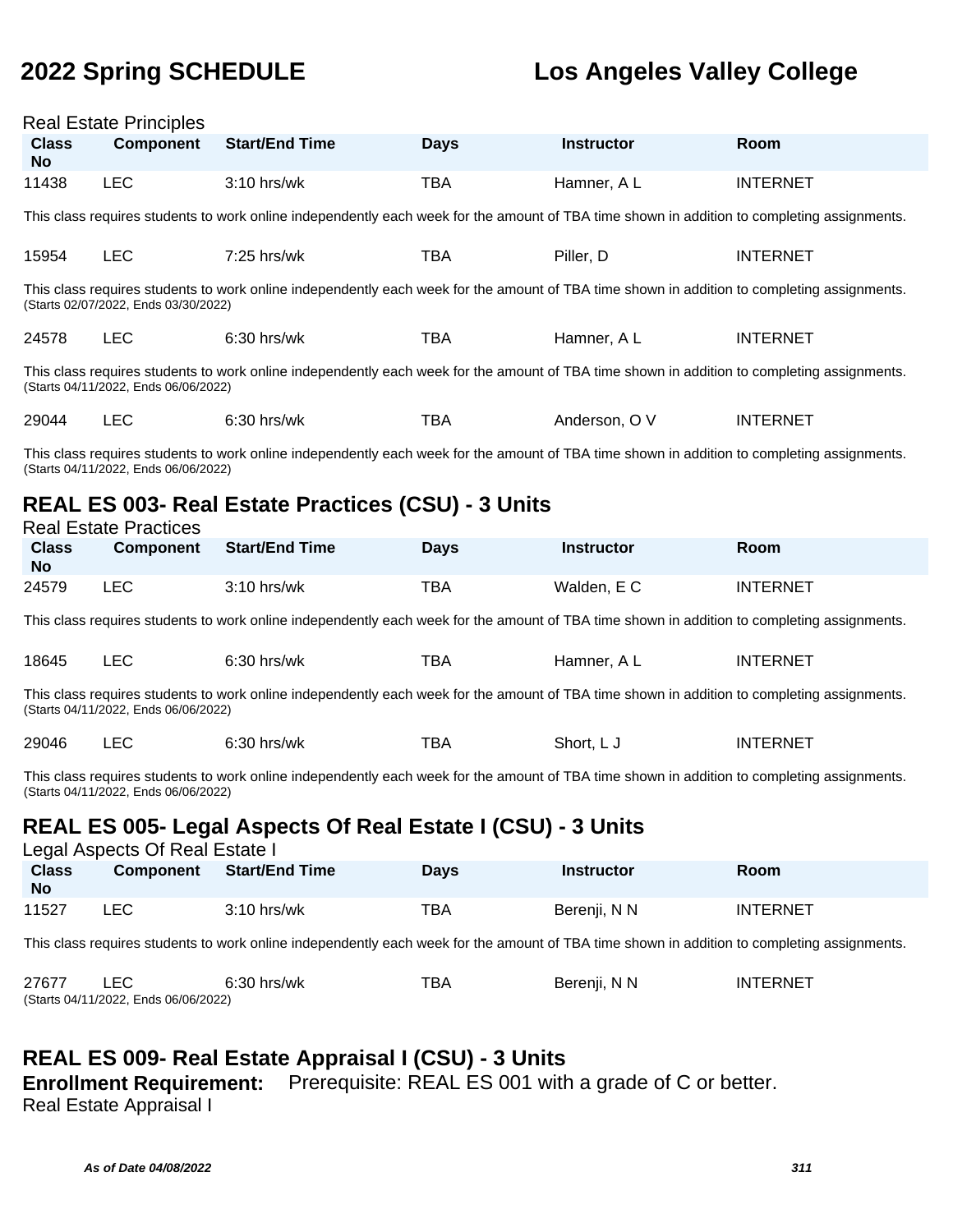| <b>Class</b><br><b>No</b> | Component | <b>Start/End Time</b> | Days | <b>Instructor</b> | Room            |
|---------------------------|-----------|-----------------------|------|-------------------|-----------------|
| 11576                     | ∟EC       | $3:10$ hrs/wk         | TBA  | Piller, D         | <b>INTERNET</b> |

This class requires students to work online independently each week for the amount of TBA time shown in addition to completing assignments.

| 27676 |  | $6:30$ hrs/wk | тва | Englund, A C | <b>INTERNET</b> |
|-------|--|---------------|-----|--------------|-----------------|
|-------|--|---------------|-----|--------------|-----------------|

This class requires students to work online independently each week for the amount of TBA time shown in addition to completing assignments. (Starts 04/11/2022, Ends 06/06/2022)

## **REAL ES 021- Real Estate Economics (CSU) - 3 Units**

**Enrollment Requirement:** Prerequisite: REAL ES 001 or REAL ES 007 with a grade of C or

better, or concurrent enrollment.

| <b>Real Estate Economics</b> |                  |                |             |                   |                 |  |  |
|------------------------------|------------------|----------------|-------------|-------------------|-----------------|--|--|
| <b>Class</b><br><b>No</b>    | <b>Component</b> | Start/End Time | <b>Days</b> | <b>Instructor</b> | <b>Room</b>     |  |  |
| 18669                        | LEC.             | $6:30$ hrs/wk  | TBA         | Englund, A C      | <b>INTERNET</b> |  |  |

This class requires students to work online independently each week for the amount of TBA time shown in addition to completing assignments. (Starts 04/11/2022, Ends 06/06/2022)

# **Respiratory Therapy**

## **RESP TH 001- Introduction To Respiratory Therapy - 1 Unit**

Students will be introduced to the Respiratory Therapy program and the profession of respiratory therapy with emphasis on the duties, responsibilities, and qualifications of a respiratory therapist. This includes an introduction of current respiratory therapies and equipment used for patient treatment and assessment. This course is also an introduction to the Respiratory Therapy program including the schedule of courses, requirements, and expectations to be successful in completing an Associates of Science degree in Respiratory Therapy.

| <b>Class</b><br><b>No</b> | <b>Component</b> | <b>Start/End Time</b> | Days | <b>Instructor</b> | Room            |
|---------------------------|------------------|-----------------------|------|-------------------|-----------------|
| 11454                     | LEC.             | $3:45$ pm - $4:35$ pm |      | Kelly, P S        | <b>INTERNET</b> |

This class requires students to be online and interacting with their instructor during the times shown in class schedule in addition to completing assignments.

11461 LEC 5:00 pm - 5:50 pm T Kelly, P S INTERNET

This class requires students to be online and interacting with their instructor during the times shown in class schedule in addition to completing assignments.

### **RESP TH 006- Respiratory Physiology - 4 Units**

**Enrollment Requirement:** Prerequisites: RESP TH 001 and 002 with grades of C or better. Corequisites: RESP TH 015.

This course presents the physiology of the cardiopulmonary system from a clinical perspective, including a review of cardiopulmonary and renal anatomy and physiology. Also included is an extensive presentation of pulmonary ventilation, gas transport and diffusion, cardiopulmonary circulation, ventilation / perfusion balance, acid-base balance, mechanics and neurologic control of breathing. Emphasis is placed on the bedside interpretation of the acid-base status of patients that is used in the management of clinical respiratory patients.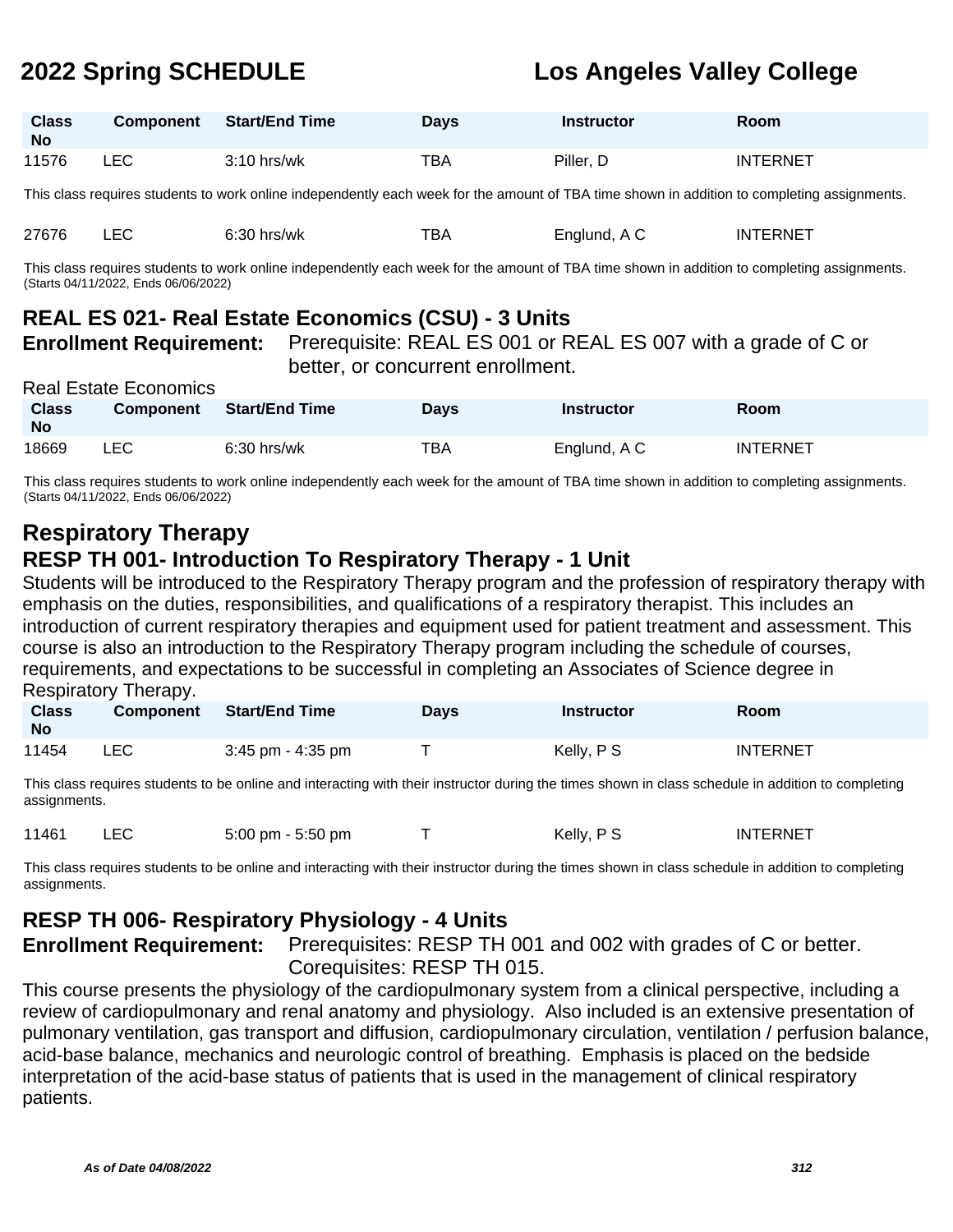| <b>Class</b><br><b>No</b> | Component Start/End Time | <b>Days</b> | <b>Instructor</b> | Room |
|---------------------------|--------------------------|-------------|-------------------|------|
|                           |                          |             |                   |      |

11540 LEC 8:00 am - 11:15 am T Santana, S A AHS 331 This class section will meet in-person or in a hybrid format (in-person and online). Prior to enrolling in this class section, students must create a Cleared4 account and do one of the following:

1. Present proof they have been fully vaccinated against the SARS-CoV-2 virus (Covid-19); OR

2. Request a vaccination exemption for medical/religious reasons and undergo regular, weekly testing for COVID-19 infection. Medical/religious exempt students must start testing one-week before the class begins.

Please click the To Do⊡s List & Holds tile on the MyCollege.laccd.edu homepage and click the COVID-19 Enrollment Restriction item for additional instructions on how to comply with the vaccination requirement for all in-person class sections. 40 of 40 LAVC ICVD

### **AND**

| 11546 | LAB                                           | 11:30 am - 12:20 pm | Santana, S A  | <b>AHS 331</b>                                                                                                                                        |  |
|-------|-----------------------------------------------|---------------------|---------------|-------------------------------------------------------------------------------------------------------------------------------------------------------|--|
| And   | ∟AB                                           | 1:30 pm - 3:40 pm   | Rothfeld, A F | AHS 331                                                                                                                                               |  |
|       |                                               |                     |               | This class section will meet in-person or in a hybrid format (in-person and online). Prior to enrolling in this class section, students must create a |  |
|       | Cleared4 account and do one of the following: |                     |               |                                                                                                                                                       |  |

1. Present proof they have been fully vaccinated against the SARS-CoV-2 virus (Covid-19); OR

2. Request a vaccination exemption for medical/religious reasons and undergo regular, weekly testing for COVID-19 infection. Medical/religious exempt students must start testing one-week before the class begins.

Please click the To Do⊡s List & Holds tile on the MyCollege.laccd.edu homepage and click the COVID-19 Enrollment Restriction item for additional instructions on how to comply with the vaccination requirement for all in-person class sections.

# **RESP TH 008- Administrative Procedures Of Respiratory Therapy - 1 Unit**

**Enrollment Requirement:** Prerequisite: RESP TH 003 with grades of C or better.

This class acquaints the student with the principles and practices involved in the supervision of a respiratory therapy department.

| <b>Class</b><br><b>No</b> | <b>Component</b> | Start/End Time     | <b>Days</b> | Instructor                                                                                                                                            | Room    |  |
|---------------------------|------------------|--------------------|-------------|-------------------------------------------------------------------------------------------------------------------------------------------------------|---------|--|
| 19335                     | LEC.             | 12:30 pm - 1:20 pm | м           | Pearson, C                                                                                                                                            | AHS 331 |  |
|                           |                  |                    |             | This class section will meet in-person or in a hybrid format (in-person and online). Prior to enrolling in this class section, students must create a |         |  |

erson or in a hybrid format (in-person and online). Prior to enrolling in this class sect Cleared4 account and do one of the following:

1. Present proof they have been fully vaccinated against the SARS-CoV-2 virus (Covid-19); OR

2. Request a vaccination exemption for medical/religious reasons and undergo regular, weekly testing for COVID-19 infection. Medical/religious exempt students must start testing one-week before the class begins.

Please click the To Do<sup>n</sup>s List & Holds tile on the MyCollege.laccd.edu homepage and click the COVID-19 Enrollment Restriction item for additional instructions on how to comply with the vaccination requirement for all in-person class sections. 28 of 28 LAVC ICVD

**RESP TH 011- Applications Of Respiratory Therapy & Clinical Experience Iv - 5 Units**

**Enrollment Requirement:** Prerequisite: RESP TH 004 and 007 with grades of C or better. In this clinical experience course, the student is assessed on competencies to perform independently and modify therapeutic procedures based on the patient's response; recommending modifications in the respiratory care plan based on the patient's response; the appropriateness of the prescribed respiratory care plan, and recommending modifications when indicated by the clinical data; initiating, conducting or modifying respiratory care techniques in an emergency setting; acting as an assistant to the physician performing special procedures; and initiating and conducting pulmonary rehabilitation, sleep and pulmonary function technologies, and home care.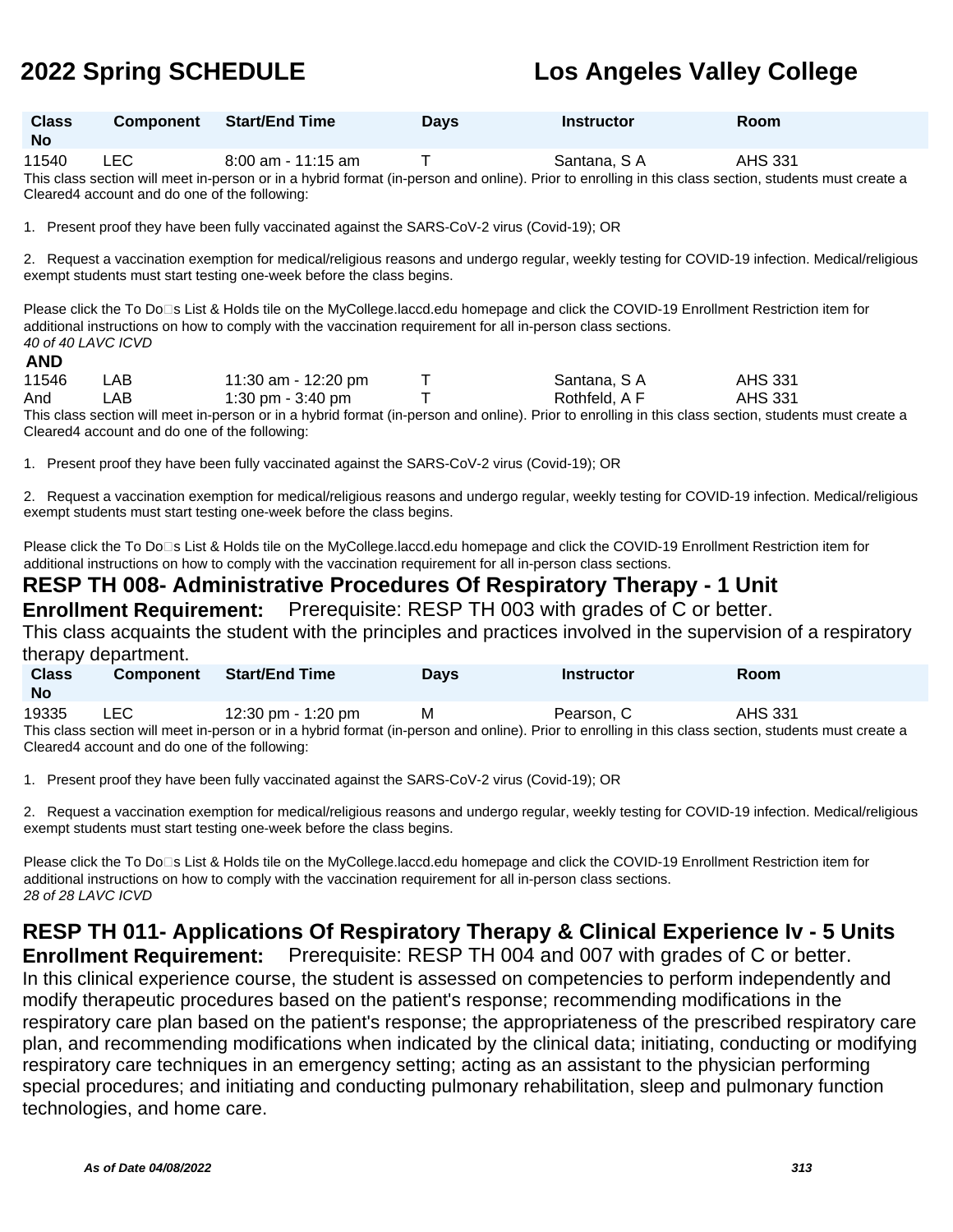| <b>Class</b><br><b>No</b> | <b>Component</b> | <b>Start/End Time</b> | <b>Davs</b> | <b>Instructor</b> | <b>Room</b>    |  |
|---------------------------|------------------|-----------------------|-------------|-------------------|----------------|--|
| 11611                     | .AB              | $8:00$ am - 12:25 pm  | м           | Morrison, G S     | <b>AHS 331</b> |  |
| And                       | _AB .            | 2:00 pm - 8:30 pm     | м           | Morrison, G S     | <b>AHS 331</b> |  |
| And                       | _AB              | $16:50$ hrs/wk        | TBA         | Kelly, P S        | H OSP          |  |
|                           |                  |                       |             |                   |                |  |

This class section will meet in-person or in a hybrid format (in-person and online). Prior to enrolling in this class section, students must create a Cleared4 account and do one of the following:

1. Present proof they have been fully vaccinated against the SARS-CoV-2 virus (Covid-19); OR

2. Request a vaccination exemption for medical/religious reasons and undergo regular, weekly testing for COVID-19 infection. Medical/religious exempt students must start testing one-week before the class begins.

Please click the To Do<sup>n</sup>s List & Holds tile on the MyCollege.laccd.edu homepage and click the COVID-19 Enrollment Restriction item for additional instructions on how to comply with the vaccination requirement for all in-person class sections. 40 of 40 LAVC ICVD (Starts 03/07/2022, Ends 05/06/2022)

**RESP TH 015- Introduction To Clinical Experience - 4 Units**

**Enrollment Requirement:** Prerequisite: RESP TH 001 and 002 and PSYCH 001 all with grades of C or better. Corequisite: RESP TH 006.

This first Phase 2 respiratory course provides laboratory and clinical instruction and experience to introduce the student to the actual duties & responsibilities of a respiratory therapist. This 1st clinical rotation will introduce the students to the hospital environment. Students will be evaluated for competency in application and assessment of infection control,clinical assessment, humidity, aerosol, and oxygen therapy in the laboratory and clinical setting. Medical ethics, Privacy / HIPAA, patient rights, sterilizations methods, medical gas and aerosol therapies are explained in detail and case presentations are discussed.

| $\cdot$<br><b>Class</b><br><b>No</b> | <b>Component</b> | <b>Start/End Time</b> | <b>Days</b> | <b>Instructor</b>                                                                                                                                     | Room           |  |
|--------------------------------------|------------------|-----------------------|-------------|-------------------------------------------------------------------------------------------------------------------------------------------------------|----------------|--|
| 11617                                | _AB .            | $8:00$ am - 12:50 pm  | Th          | Morrison, G S                                                                                                                                         | <b>AHS 331</b> |  |
| And                                  | _AB.             | $5:05$ hrs/wk         | TBA         | Pearson, C                                                                                                                                            | H OSP          |  |
| And                                  | -AB              | $5:05$ hrs/wk         | TBA         | Morrison, G S                                                                                                                                         | H OSP          |  |
|                                      |                  |                       |             | This close section will meet in person as in a by brid format (in person and online). Drias to enrolling in this close section, students must graph a |                |  |

This class section will meet in-person or in a hybrid format (in-person and online). Prior to enrolling in this class section, students must create a Cleared4 account and do one of the following:

1. Present proof they have been fully vaccinated against the SARS-CoV-2 virus (Covid-19); OR

2. Request a vaccination exemption for medical/religious reasons and undergo regular, weekly testing for COVID-19 infection. Medical/religious exempt students must start testing one-week before the class begins.

Please click the To Do<sup>n</sup>s List & Holds tile on the MyCollege.laccd.edu homepage and click the COVID-19 Enrollment Restriction item for additional instructions on how to comply with the vaccination requirement for all in-person class sections. 40 of 40 LAVC ICVD

## **Sociology SOC 001- Introduction To Sociology (UC/CSU) - 3 Units**

Requirement Designation: Meets IGETC 4J CSU D0

Introduction To Sociology

| <b>Class</b><br><b>No</b> | <b>Component</b>                            | <b>Start/End Time</b> | <b>Davs</b> | <b>Instructor</b>                                                                                                                   | <b>Room</b>      |  |
|---------------------------|---------------------------------------------|-----------------------|-------------|-------------------------------------------------------------------------------------------------------------------------------------|------------------|--|
| 25281                     | LEC.                                        | $8:30$ am - 10:00 am  | <b>MW</b>   | Dovle, A B                                                                                                                          | <b>BIRM HIGH</b> |  |
|                           |                                             |                       |             | This course is part of the LAVC Dual Enrollment program and will take place on the Birmingham Community Charter High School campus. |                  |  |
|                           | Enrollment is restricted to BCCHS students. |                       |             |                                                                                                                                     |                  |  |
|                           |                                             |                       |             |                                                                                                                                     |                  |  |

28 of 28 LAVC Advanced Collg Enrollment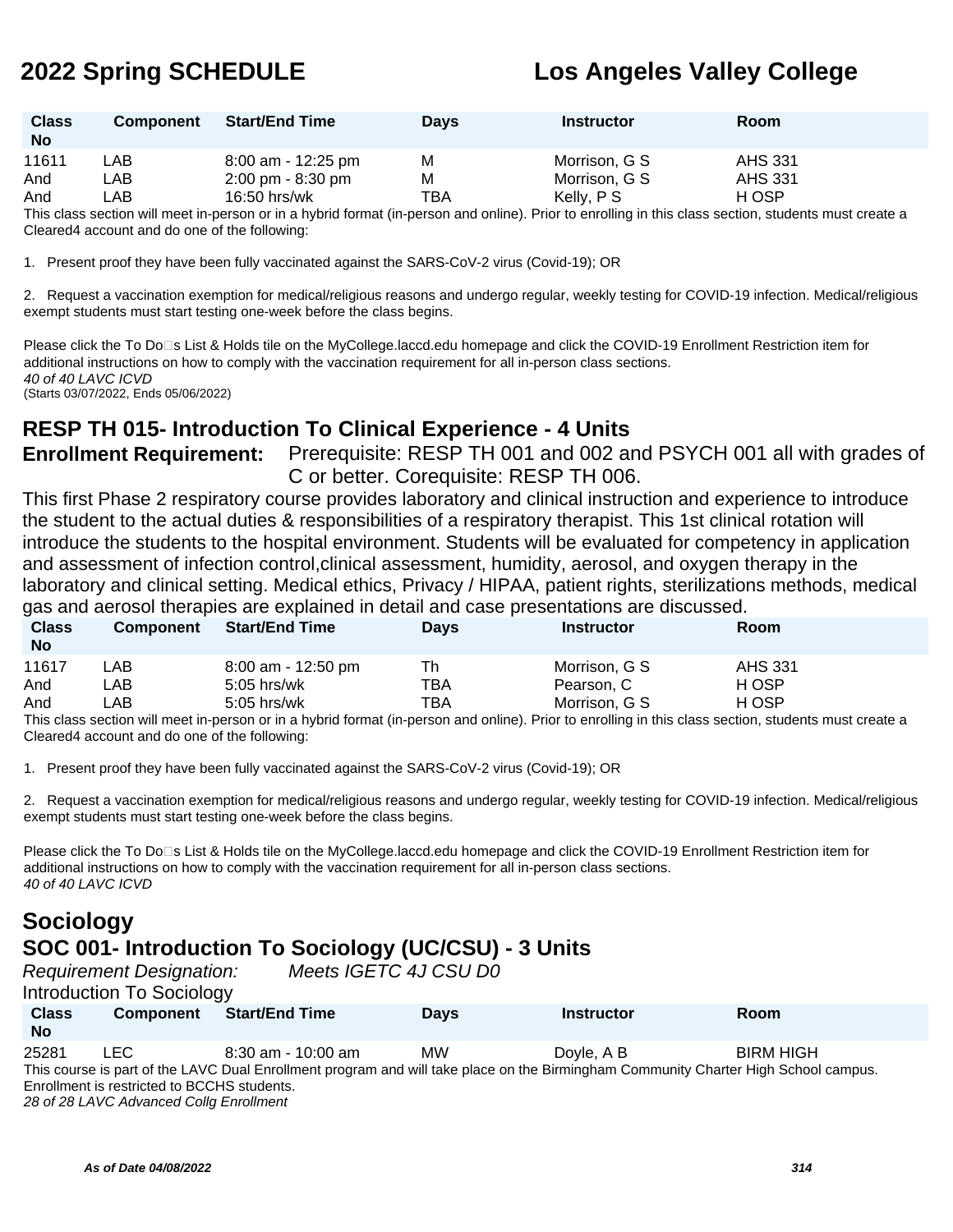BSC 102

(Starts 02/07/2022, Ends 06/27/2022)

25283 LEC 8:30 am - 10:00 am TTh Dovle, A B BIRM HIGH This course is part of the LAVC Dual Enrollment program and will take place on the Birmingham Community Charter High School campus. Enrollment is restricted to BCCHS students. 28 of 28 LAVC Advanced Collg Enrollment (Starts 02/07/2022, Ends 05/27/2022)

24852 LEC 9:40 am - 11:05 am MW Scott, L C BSC 102 This class section will meet in-person or in a hybrid format (in-person and online). Prior to enrolling in this class section, students must create a Cleared4 account and do one of the following:

1. Present proof they have been fully vaccinated against the SARS-CoV-2 virus (Covid-19); OR

2. Request a vaccination exemption for medical/religious reasons and undergo regular, weekly testing for COVID-19 infection. Medical/religious exempt students must start testing one-week before the class begins.

Please click the To Do□s List & Holds tile on the MyCollege.laccd.edu homepage and click the COVID-19 Enrollment Restriction item for additional instructions on how to comply with the vaccination requirement for all in-person class sections. 28 of 28 LAVC ICVD

24853 LEC 9:40 am - 11:05 am TTh Breckenridge-Jackson,

This class section will meet in-person or in a hybrid format (in-person and online). Prior to enrolling in this class section, students must create a Cleared4 account and do one of the following:

I M

1. Present proof they have been fully vaccinated against the SARS-CoV-2 virus (Covid-19); OR

2. Request a vaccination exemption for medical/religious reasons and undergo regular, weekly testing for COVID-19 infection. Medical/religious exempt students must start testing one-week before the class begins.

Please click the To Do□s List & Holds tile on the MyCollege.laccd.edu homepage and click the COVID-19 Enrollment Restriction item for additional instructions on how to comply with the vaccination requirement for all in-person class sections. 28 of 28 LAVC ICVD

25457 LEC 2:00 pm - 3:25 pm MW Ahn, W M ARL HIGH This course is part of the LAVC Dual Enrollment program and will take place on the Arleta High School campus. Enrollment is restricted to Arleta High School students. 28 of 28 LAVC Advanced Collg Enrollment

26651 LEC 2:00 pm - 3:25 pm MW Encinares, C ARL HIGH This course is part of the LAVC Dual Enrollment program and will take place on the Arleta High School campus. Enrollment is restricted to Arleta High School students. 28 of 28 LAVC Advanced Collg Enrollment

25531 LEC 2:30 pm - 3:35 pm MWF Valadez, J MGNL3HGH This course is part of the LAVC Dual Enrollment program and is offered through Magnolia Science Academy 3. 40 of 40 LAVC Advanced Collg Enrollment (Starts 02/07/2022, Ends 05/27/2022)

25173 LEC 4:30 pm - 5:45 pm TTh Gerami, E H VNNY HIGH

This class requires students to be online and interacting with their instructor during the times shown in class schedule in addition to completing assignments.

This course is part of the LAVC Dual Enrollment program and is offered through Van Nuys High School. 40 of 40 LAVC Advanced Collg Enrollment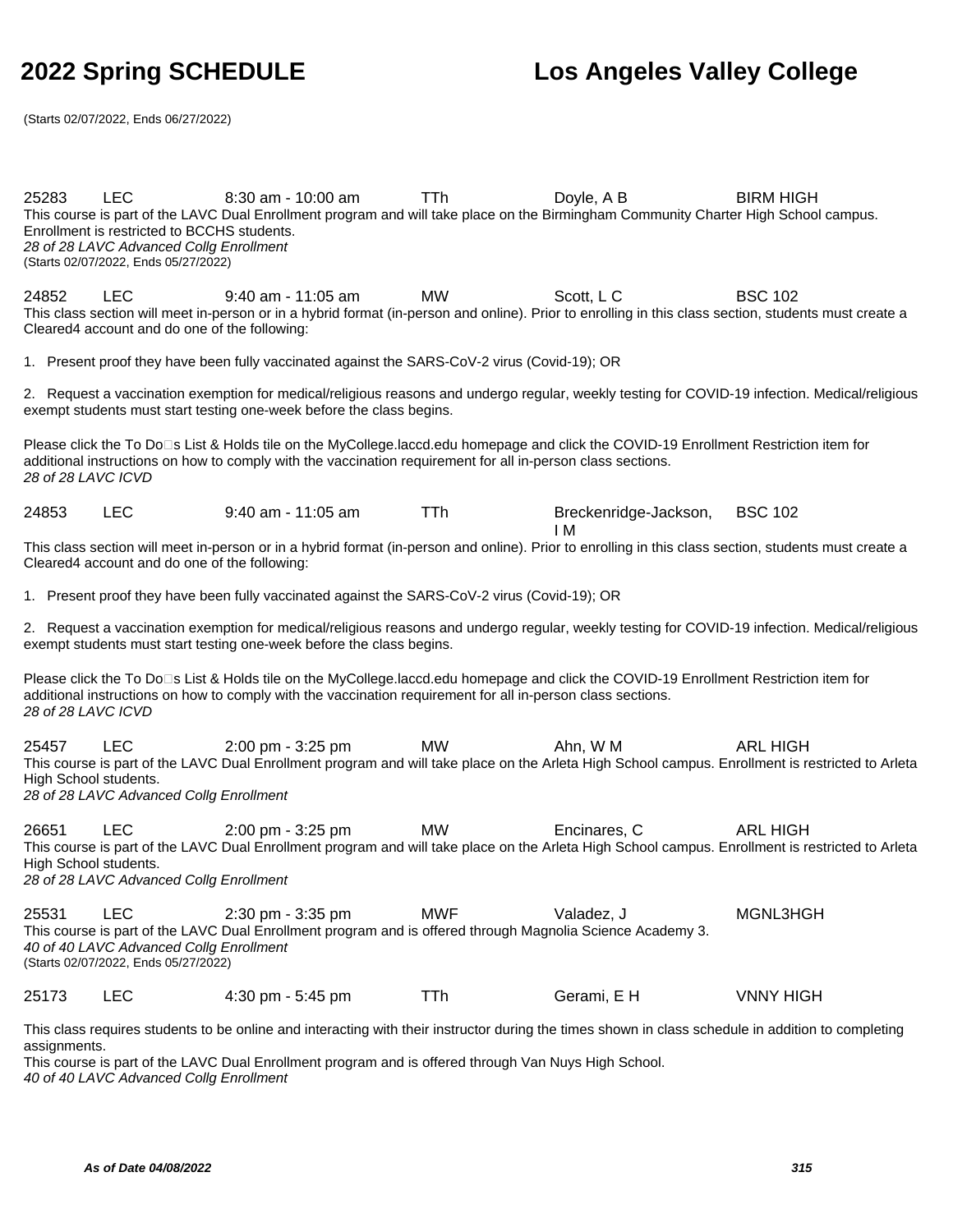| 13509                                                                                                                                                                               | <b>LEC</b>                                                                                                                                                                          | $3:10$ hrs/wk                                                                                                                               | <b>TBA</b> | Scott, L C                   | <b>INTERNET</b> |  |
|-------------------------------------------------------------------------------------------------------------------------------------------------------------------------------------|-------------------------------------------------------------------------------------------------------------------------------------------------------------------------------------|---------------------------------------------------------------------------------------------------------------------------------------------|------------|------------------------------|-----------------|--|
|                                                                                                                                                                                     |                                                                                                                                                                                     | This class requires students to work online independently each week for the amount of TBA time shown in addition to completing assignments. |            |                              |                 |  |
| 13512                                                                                                                                                                               | <b>LEC</b>                                                                                                                                                                          | 3:10 hrs/wk                                                                                                                                 | <b>TBA</b> | Breckenridge-Jackson,<br>I M | <b>INTERNET</b> |  |
|                                                                                                                                                                                     |                                                                                                                                                                                     | This class requires students to work online independently each week for the amount of TBA time shown in addition to completing assignments. |            |                              |                 |  |
| 13517                                                                                                                                                                               | <b>LEC</b>                                                                                                                                                                          | 3:10 hrs/wk                                                                                                                                 | <b>TBA</b> | Southgate, D E               | <b>INTERNET</b> |  |
|                                                                                                                                                                                     |                                                                                                                                                                                     | This class requires students to work online independently each week for the amount of TBA time shown in addition to completing assignments. |            |                              |                 |  |
| 13593                                                                                                                                                                               | <b>LEC</b>                                                                                                                                                                          | 3:10 hrs/wk                                                                                                                                 | <b>TBA</b> | Hassan, A R                  | <b>INTERNET</b> |  |
|                                                                                                                                                                                     |                                                                                                                                                                                     | This class requires students to work online independently each week for the amount of TBA time shown in addition to completing assignments. |            |                              |                 |  |
| 13528                                                                                                                                                                               | <b>LEC</b>                                                                                                                                                                          | 3:10 hrs/wk                                                                                                                                 | <b>TBA</b> | Scott, LC                    | <b>INTERNET</b> |  |
|                                                                                                                                                                                     |                                                                                                                                                                                     | This class requires students to work online independently each week for the amount of TBA time shown in addition to completing assignments. |            |                              |                 |  |
| 13530                                                                                                                                                                               | LEC                                                                                                                                                                                 | 3:10 hrs/wk                                                                                                                                 | <b>TBA</b> | Breckenridge-Jackson,<br>I M | <b>INTERNET</b> |  |
|                                                                                                                                                                                     |                                                                                                                                                                                     | This class requires students to work online independently each week for the amount of TBA time shown in addition to completing assignments. |            |                              |                 |  |
| 13602                                                                                                                                                                               | <b>LEC</b>                                                                                                                                                                          | 3:10 hrs/wk                                                                                                                                 | <b>TBA</b> | Southgate, D E               | <b>INTERNET</b> |  |
|                                                                                                                                                                                     |                                                                                                                                                                                     | This class requires students to work online independently each week for the amount of TBA time shown in addition to completing assignments. |            |                              |                 |  |
| 13716                                                                                                                                                                               | <b>LEC</b>                                                                                                                                                                          | 6:30 hrs/wk                                                                                                                                 | TBA        | Hassan, A R                  | <b>INTERNET</b> |  |
|                                                                                                                                                                                     | (Starts 04/11/2022, Ends 06/06/2022)                                                                                                                                                | This class requires students to work online independently each week for the amount of TBA time shown in addition to completing assignments. |            |                              |                 |  |
| 13742                                                                                                                                                                               | <b>LEC</b>                                                                                                                                                                          | $6:30$ hrs/wk                                                                                                                               | <b>TBA</b> | Fowles, MR                   | <b>INTERNET</b> |  |
| This class requires students to work online independently each week for the amount of TBA time shown in addition to completing assignments.<br>(Starts 04/11/2022, Ends 06/06/2022) |                                                                                                                                                                                     |                                                                                                                                             |            |                              |                 |  |
| 13760                                                                                                                                                                               | <b>LEC</b>                                                                                                                                                                          | 6:30 hrs/wk                                                                                                                                 | <b>TBA</b> | Southgate, D E               | <b>INTERNET</b> |  |
|                                                                                                                                                                                     | This class requires students to work online independently each week for the amount of TBA time shown in addition to completing assignments.<br>(Starts 04/11/2022, Ends 06/06/2022) |                                                                                                                                             |            |                              |                 |  |
|                                                                                                                                                                                     | SOC 002- American Social Problems (UC/CSU) - 3 Units                                                                                                                                |                                                                                                                                             |            |                              |                 |  |

|                           | <b>Requirement Designation:</b><br><b>American Social Problems</b> | Meets IGETC 4J CSU D0 D3 |             |                   |                 |
|---------------------------|--------------------------------------------------------------------|--------------------------|-------------|-------------------|-----------------|
| <b>Class</b><br><b>No</b> | <b>Component</b>                                                   | Start/End Time           | <b>Davs</b> | <b>Instructor</b> | <b>Room</b>     |
| 14152                     | LEC.                                                               | $3:10$ hrs/wk            | TBA         | Hassan, A R       | <b>INTERNET</b> |

This class requires students to work online independently each week for the amount of TBA time shown in addition to completing assignments.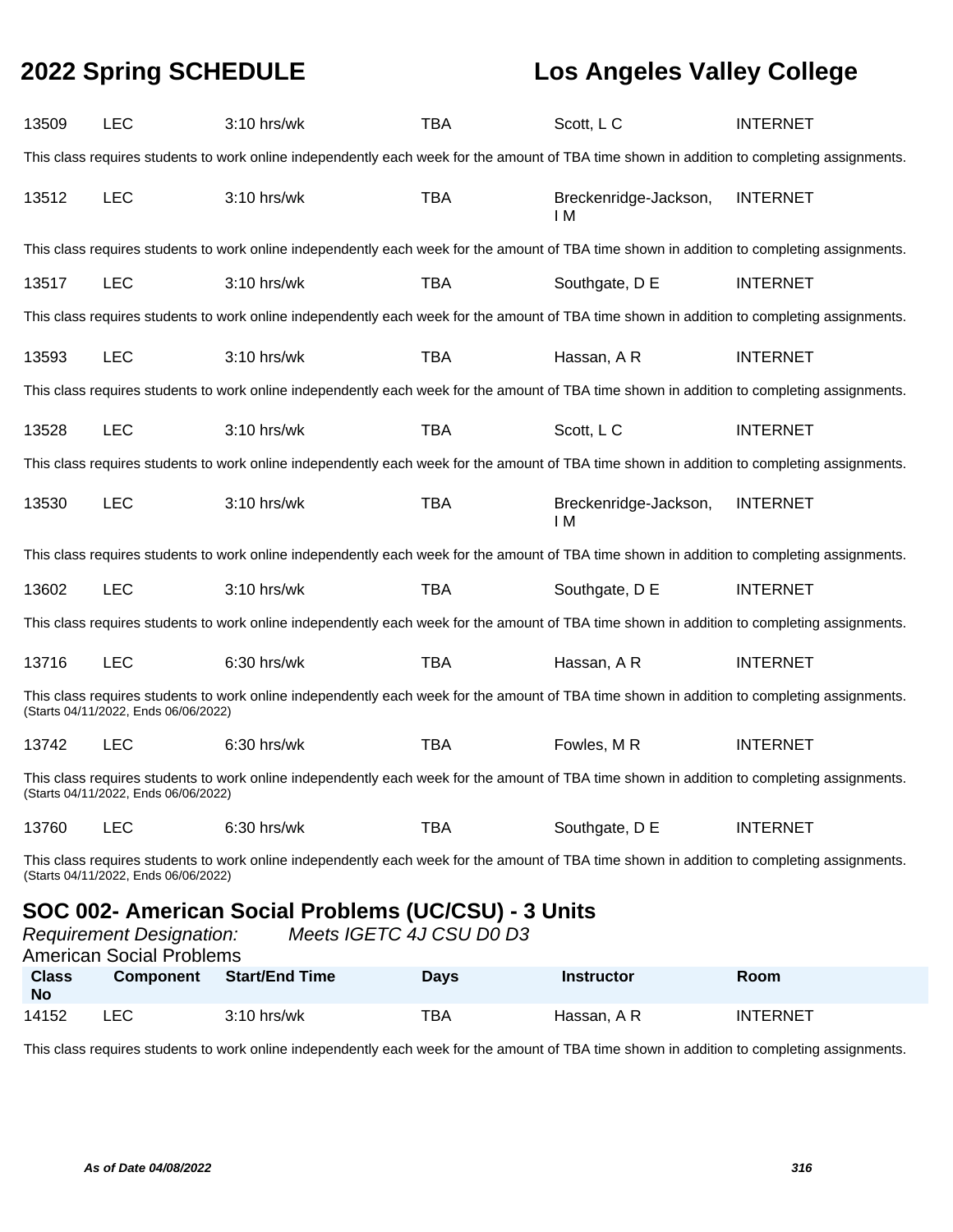| 17024                                                                                                                                                                                     | <b>LEC</b>                                                                                                                                  | 6:30 hrs/wk                                                                                                                                                                                                                     | <b>TBA</b>  | Southgate, D E               | <b>INTERNET</b> |  |
|-------------------------------------------------------------------------------------------------------------------------------------------------------------------------------------------|---------------------------------------------------------------------------------------------------------------------------------------------|---------------------------------------------------------------------------------------------------------------------------------------------------------------------------------------------------------------------------------|-------------|------------------------------|-----------------|--|
|                                                                                                                                                                                           | (Starts 04/11/2022, Ends 06/06/2022)                                                                                                        | This class requires students to work online independently each week for the amount of TBA time shown in addition to completing assignments.                                                                                     |             |                              |                 |  |
| 28932                                                                                                                                                                                     | <b>LEC</b><br>(Starts 04/11/2022, Ends 06/06/2022)                                                                                          | 6:30 hrs/wk                                                                                                                                                                                                                     | <b>TBA</b>  | Southgate, D E               | <b>INTERNET</b> |  |
|                                                                                                                                                                                           | <b>Requirement Designation:</b><br><b>Crime And Delinquency</b>                                                                             | SOC 003- Crime And Delinquency (UC/CSU) - 3 Units<br>Meets IGETC 4J CSU D0                                                                                                                                                      |             |                              |                 |  |
| <b>Class</b><br><b>No</b>                                                                                                                                                                 | <b>Component</b>                                                                                                                            | <b>Start/End Time</b>                                                                                                                                                                                                           | <b>Days</b> | <b>Instructor</b>            | Room            |  |
| 25176                                                                                                                                                                                     | <b>LEC</b><br>Masks and physical distancing are required.                                                                                   | 3:30 pm - 4:55 pm                                                                                                                                                                                                               | TTh         | Mgeryan, A                   | <b>FCP HIGH</b> |  |
|                                                                                                                                                                                           | 28 of 28 LAVC Advanced Collg Enrollment                                                                                                     | This course is part of the LAVC Dual Enrollment program and will take place on the Robert Fulton College Preparatory High School campus.<br>Enrollment is restricted to Robert Fulton College Preparatory High School students. |             |                              |                 |  |
| 14177                                                                                                                                                                                     | <b>LEC</b>                                                                                                                                  | 3:10 hrs/wk                                                                                                                                                                                                                     | <b>TBA</b>  | Valadez, J                   | <b>INTERNET</b> |  |
|                                                                                                                                                                                           | This class requires students to work online independently each week for the amount of TBA time shown in addition to completing assignments. |                                                                                                                                                                                                                                 |             |                              |                 |  |
| 14180                                                                                                                                                                                     | <b>LEC</b>                                                                                                                                  | 3:10 hrs/wk                                                                                                                                                                                                                     | <b>TBA</b>  | Valadez, J                   | <b>INTERNET</b> |  |
| This class requires students to work online independently each week for the amount of TBA time shown in addition to completing assignments.<br>10 of 10 Los Angeles Valley College Honors |                                                                                                                                             |                                                                                                                                                                                                                                 |             |                              |                 |  |
| 14183                                                                                                                                                                                     | <b>LEC</b>                                                                                                                                  | 6:30 hrs/wk                                                                                                                                                                                                                     | <b>TBA</b>  | Scott, L C                   | <b>INTERNET</b> |  |
| This class requires students to work online independently each week for the amount of TBA time shown in addition to completing assignments.<br>(Starts 04/11/2022, Ends 06/06/2022)       |                                                                                                                                             |                                                                                                                                                                                                                                 |             |                              |                 |  |
| SOC 004- Sociological Analysis (UC/CSU) - 3 Units                                                                                                                                         |                                                                                                                                             |                                                                                                                                                                                                                                 |             |                              |                 |  |
| <b>Requirement Designation:</b><br>Meets CSU D0<br>Prerequisite: SOC 001 with a grade of C or better.<br><b>Enrollment Requirement:</b><br>Sociological Analysis                          |                                                                                                                                             |                                                                                                                                                                                                                                 |             |                              |                 |  |
| <b>Class</b><br><b>No</b>                                                                                                                                                                 | <b>Component</b>                                                                                                                            | <b>Start/End Time</b>                                                                                                                                                                                                           | <b>Days</b> | <b>Instructor</b>            | Room            |  |
| 18510                                                                                                                                                                                     | <b>LEC</b>                                                                                                                                  | 3:10 hrs/wk                                                                                                                                                                                                                     | <b>TBA</b>  | Breckenridge-Jackson,<br>I M | <b>INTERNET</b> |  |
|                                                                                                                                                                                           |                                                                                                                                             | This class requires students to work online independently each week for the amount of TBA time shown in addition to completing assignments.                                                                                     |             |                              |                 |  |
| 14190                                                                                                                                                                                     | <b>LEC</b>                                                                                                                                  | 3:10 hrs/wk                                                                                                                                                                                                                     | <b>TBA</b>  | Southgate, D E               | <b>INTERNET</b> |  |
|                                                                                                                                                                                           |                                                                                                                                             | This class requires students to work online independently each week for the amount of TBA time shown in addition to completing assignments.                                                                                     |             |                              |                 |  |
| SOC 011- Race And Ethnic Relations (UC/CSU) - 3 Units                                                                                                                                     |                                                                                                                                             |                                                                                                                                                                                                                                 |             |                              |                 |  |

|              | <b>Requirement Designation:</b> |                | Meets IGETC 4J CSU D3 |            |             |  |
|--------------|---------------------------------|----------------|-----------------------|------------|-------------|--|
|              | Race And Ethnic Relations       |                |                       |            |             |  |
| <b>Class</b> | <b>Component</b>                | Start/End Time | <b>Davs</b>           | Instructor | <b>Room</b> |  |
| <b>No</b>    |                                 |                |                       |            |             |  |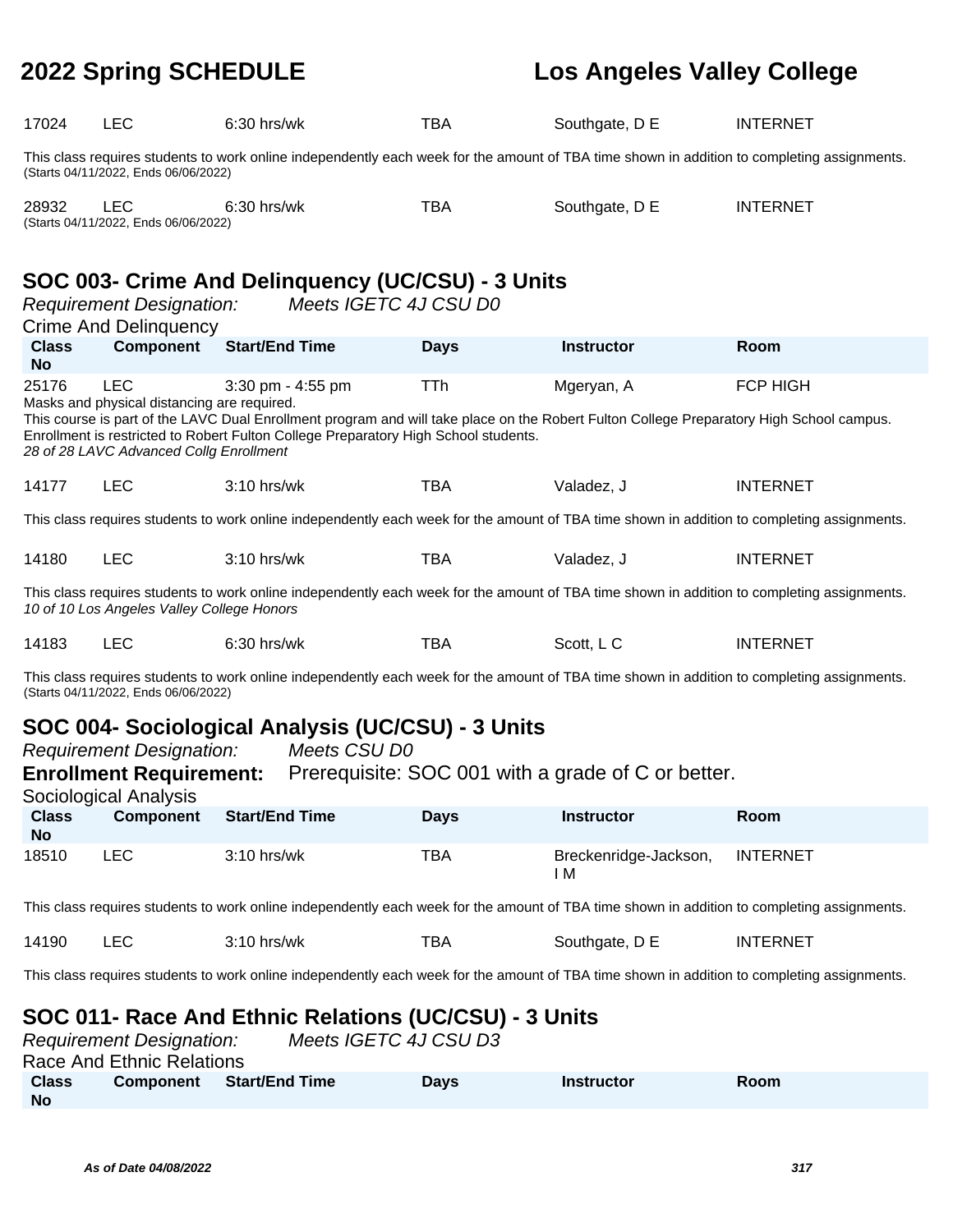| 25287              | LEC                                                                                                                                       | 11:40 am - 1:05 pm<br>This course is part of the LAVC Dual Enrollment program and will take place on the St. Genevieve High School campus.                                                                                                           | <b>MW</b>   | Lara, PY          | <b>STGEN HIGH</b> |
|--------------------|-------------------------------------------------------------------------------------------------------------------------------------------|------------------------------------------------------------------------------------------------------------------------------------------------------------------------------------------------------------------------------------------------------|-------------|-------------------|-------------------|
|                    | 23 of 28 LAVC Advanced Collg Enrollment<br>(Starts 01/17/2022, Ends 05/21/2022)                                                           | Please note that students are required to adhere to the COVID-19 policies of this location.                                                                                                                                                          |             |                   |                   |
| 25285              | <b>LEC</b><br>40 of 40 LAVC Advanced Collg Enrollment<br>(Starts 02/07/2022, Ends 05/16/2022)                                             | $3:30$ pm - $5:05$ pm<br>This course is part of the LAVC Dual Enrollment program and is offered through Burbank High School.                                                                                                                         | TTh         | Valadez, J        | <b>BRBK HIGH</b>  |
| 25286              | <b>LEC</b><br>to North Hollywood High School students.<br>28 of 28 LAVC Advanced Collg Enrollment<br>(Starts 01/17/2022, Ends 06/09/2022) | 3:30 pm - 4:45 pm<br>This course is part of the LAVC Dual Enrollment program and will take place on the North Hollywood High School campus. Enrollment is restricted                                                                                 | MW          | Ahn, W M          | NOHO HIGH         |
| 14215              | <b>LEC</b>                                                                                                                                | 3:10 hrs/wk                                                                                                                                                                                                                                          | <b>TBA</b>  | Hassan, A R       | <b>INTERNET</b>   |
|                    |                                                                                                                                           | This class requires students to work online independently each week for the amount of TBA time shown in addition to completing assignments.                                                                                                          |             |                   |                   |
| 14222              | <b>LEC</b>                                                                                                                                | 6:30 hrs/wk                                                                                                                                                                                                                                          | <b>TBA</b>  | Hassan, A R       | <b>INTERNET</b>   |
|                    | (Starts 04/11/2022, Ends 06/06/2022)                                                                                                      | This class requires students to work online independently each week for the amount of TBA time shown in addition to completing assignments.                                                                                                          |             |                   |                   |
| 27551              | <b>LEC</b><br>(Starts 04/11/2022, Ends 06/06/2022)                                                                                        | $6:30$ hrs/wk                                                                                                                                                                                                                                        | <b>TBA</b>  | Truitt, T M       | <b>INTERNET</b>   |
|                    |                                                                                                                                           |                                                                                                                                                                                                                                                      |             |                   |                   |
|                    | <b>Requirement Designation:</b>                                                                                                           | SOC 012- Marriage And Family Life (UC/CSU) - 3 Units<br>Meets CSU E                                                                                                                                                                                  |             |                   |                   |
|                    | Marriage And Family Life                                                                                                                  |                                                                                                                                                                                                                                                      |             |                   |                   |
| <b>Class</b><br>No | Component                                                                                                                                 | <b>Start/End Time</b>                                                                                                                                                                                                                                | <b>Days</b> | <b>Instructor</b> | Room              |
| 24856              | <b>LEC</b><br>Cleared4 account and do one of the following:                                                                               | 11:20 am - 12:45 pm<br>This class section will meet in-person or in a hybrid format (in-person and online). Prior to enrolling in this class section, students must create a                                                                         | <b>TTh</b>  | Sherwood, S J     | <b>BSC 103</b>    |
|                    |                                                                                                                                           | 1. Present proof they have been fully vaccinated against the SARS-CoV-2 virus (Covid-19); OR                                                                                                                                                         |             |                   |                   |
|                    |                                                                                                                                           | 2. Request a vaccination exemption for medical/religious reasons and undergo regular, weekly testing for COVID-19 infection. Medical/religious<br>exempt students must start testing one-week before the class begins.                               |             |                   |                   |
| 28 of 28 LAVC ICVD |                                                                                                                                           | Please click the To Do□s List & Holds tile on the MyCollege.laccd.edu homepage and click the COVID-19 Enrollment Restriction item for<br>additional instructions on how to comply with the vaccination requirement for all in-person class sections. |             |                   |                   |
| 14246              | <b>LEC</b>                                                                                                                                | 3:10 hrs/wk                                                                                                                                                                                                                                          | <b>TBA</b>  | Scott, L C        | <b>INTERNET</b>   |
|                    |                                                                                                                                           | This class requires students to work online independently each week for the amount of TBA time shown in addition to completing assignments.                                                                                                          |             |                   |                   |
| 14247              | <b>LEC</b>                                                                                                                                | 3:10 hrs/wk                                                                                                                                                                                                                                          | <b>TBA</b>  | Scott, L C        | <b>INTERNET</b>   |
|                    |                                                                                                                                           | This class requires students to work online independently each week for the amount of TBA time shown in addition to completing assignments.                                                                                                          |             |                   |                   |

**As of Date 04/08/2022 318**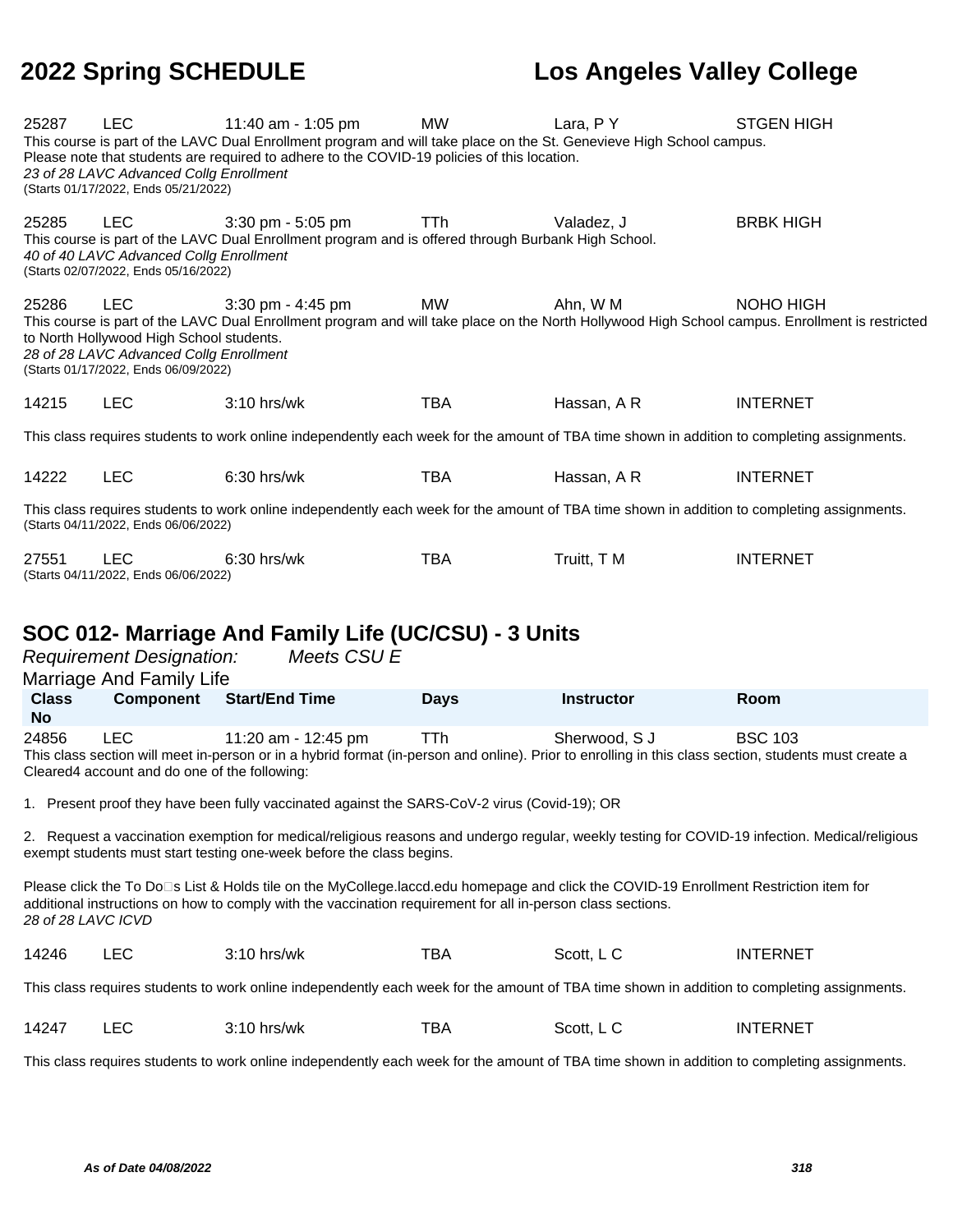| 17061 | $6:30$ hrs/wk | тва | Gerami, E H | INTERNET |
|-------|---------------|-----|-------------|----------|
|       |               |     |             |          |

This class requires students to work online independently each week for the amount of TBA time shown in addition to completing assignments. (Starts 04/11/2022, Ends 06/06/2022)

18829 LEC 6:30 hrs/wk TBA Sherwood, SJ INTERNET

This class requires students to work online independently each week for the amount of TBA time shown in addition to completing assignments. (Starts 04/11/2022, Ends 06/06/2022)

## **SOC 017- Introduction To Counseling (CSU) - 3 Units**

Requirement Designation: Meets CSU E

This course is an introduction to methods, major theories and techniques of counseling. We will consider a variety of representative problems covering a wide range of settings and multicultural perspectives. Topics include dysfunctional families, domestic violence, incest, crisis intervention, suicide prevention, drug and alcohol abuse, sociopathic personalities, school bullying, trauma, death and dying, serial killers, and the nature of neuroses and psychoses. Career planning issues are also considered.

| <b>Class</b><br><b>No</b> | <b>Component</b> | <b>Start/End Time</b> | Days | <b>Instructor</b> | Room            |
|---------------------------|------------------|-----------------------|------|-------------------|-----------------|
| 14252                     | LEC              | $3:10$ hrs/wk         | TBA  | Holiday, E        | <b>INTERNET</b> |

This class requires students to work online independently each week for the amount of TBA time shown in addition to completing assignments.

| 27410 | LEC | $6:30$ hrs/wk | тва | Holiday, E | <b>INTERNET</b> |
|-------|-----|---------------|-----|------------|-----------------|
|-------|-----|---------------|-----|------------|-----------------|

19687 LEC 3:10 hrs/wk TBA Doyle, A B INTERNET

This class requires students to work online independently each week for the amount of TBA time shown in addition to completing assignments. (Starts 04/11/2022, Ends 06/06/2022)

### **SOC 020- Directed Practice In Social Welfare (CSU) - 3 Units**

|           | Directed Practice In Social Welfare |                       |             |                   |      |
|-----------|-------------------------------------|-----------------------|-------------|-------------------|------|
| Class     | <b>Component</b>                    | <b>Start/End Time</b> | <b>Davs</b> | <b>Instructor</b> | Room |
| <b>No</b> |                                     |                       |             |                   |      |

This class requires students to work online independently each week for the amount of TBA time shown in addition to completing assignments.

## **SOC 021- Human Sexuality (UC/CSU) - 3 Units**

|                           | <b>Requirement Designation:</b><br><b>Human Sexuality</b> | Meets IGETC 4J CSU E  |             |                            |                 |
|---------------------------|-----------------------------------------------------------|-----------------------|-------------|----------------------------|-----------------|
| <b>Class</b><br><b>No</b> | <b>Component</b>                                          | <b>Start/End Time</b> | <b>Davs</b> | <b>Instructor</b>          | Room            |
| 14298                     | LEC.                                                      | $3:10$ hrs/wk         | TBA         | Breckenridge-Jackson,<br>M | <b>INTERNET</b> |

This class requires students to work online independently each week for the amount of TBA time shown in addition to completing assignments.

|  | 14304 |  | hrs/wk | BΑ | ∟abertew. L D | FRNET<br>INT |
|--|-------|--|--------|----|---------------|--------------|
|--|-------|--|--------|----|---------------|--------------|

This class requires students to work online independently each week for the amount of TBA time shown in addition to completing assignments.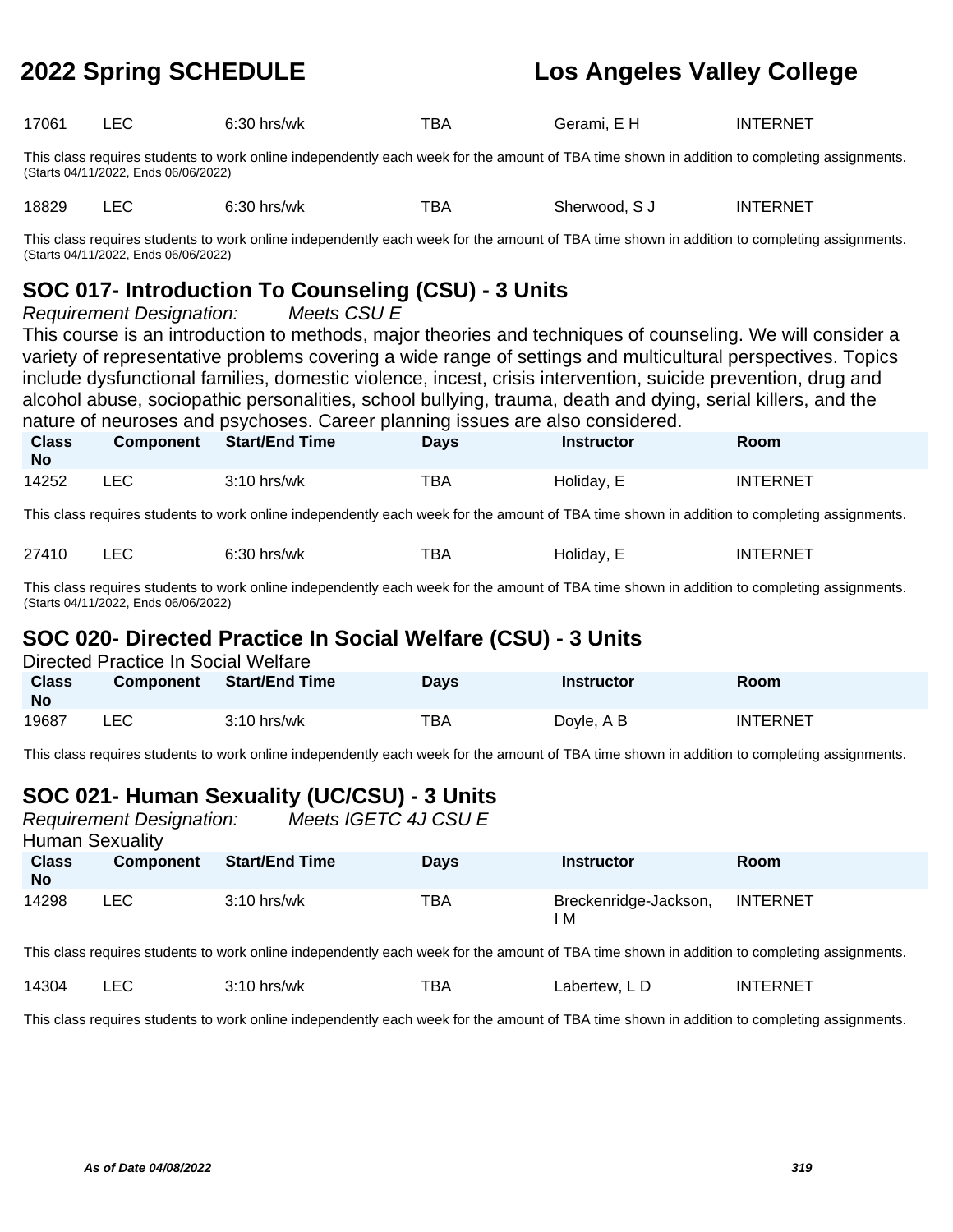| 26669                                                                                                                                                                               | LEC.                                                                                                                                                                                | $3:10$ hrs/wk                                                                                                                               | TBA  | Breckenridge-Jackson,<br>I M | <b>INTERNET</b> |  |  |
|-------------------------------------------------------------------------------------------------------------------------------------------------------------------------------------|-------------------------------------------------------------------------------------------------------------------------------------------------------------------------------------|---------------------------------------------------------------------------------------------------------------------------------------------|------|------------------------------|-----------------|--|--|
|                                                                                                                                                                                     |                                                                                                                                                                                     | This class requires students to work online independently each week for the amount of TBA time shown in addition to completing assignments. |      |                              |                 |  |  |
| 28527<br>LEC.<br>$6:30$ hrs/wk<br>TBA<br>Labertew, LD<br><b>INTERNET</b>                                                                                                            |                                                                                                                                                                                     |                                                                                                                                             |      |                              |                 |  |  |
|                                                                                                                                                                                     | This class requires students to work online independently each week for the amount of TBA time shown in addition to completing assignments.<br>(Starts 04/11/2022, Ends 06/06/2022) |                                                                                                                                             |      |                              |                 |  |  |
| SOC 031- Sociology Of Gender (UC/CSU) - 3 Units<br>Meets IGETC 4D 4J CSU D0 D4<br><b>Requirement Designation:</b><br>Sociology Of Gender                                            |                                                                                                                                                                                     |                                                                                                                                             |      |                              |                 |  |  |
| <b>Class</b><br><b>No</b>                                                                                                                                                           | Component                                                                                                                                                                           | <b>Start/End Time</b>                                                                                                                       | Days | <b>Instructor</b>            | <b>Room</b>     |  |  |
| <b>LEC</b><br>14313<br>$6:30$ hrs/wk<br>TBA<br>Raskoff, SA<br><b>INTERNET</b>                                                                                                       |                                                                                                                                                                                     |                                                                                                                                             |      |                              |                 |  |  |
| This class requires students to work online independently each week for the amount of TBA time shown in addition to completing assignments.<br>(Starts 02/07/2022, Ends 03/30/2022) |                                                                                                                                                                                     |                                                                                                                                             |      |                              |                 |  |  |

This class requires students to work online independently each week for the amount of TBA time shown in addition to completing assignments. (Starts 04/11/2022, Ends 06/06/2022)

27411 LEC 6:30 hrs/wk TBA Scott, L C INTERNET

### **SOC 084- Simsoc:Simulated Society - 1 Unit** Simsoc:Simulated Society

| Simsoc:Simulated Society  |                  |                       |             |            |                 |  |  |
|---------------------------|------------------|-----------------------|-------------|------------|-----------------|--|--|
| <b>Class</b><br><b>No</b> | <b>Component</b> | <b>Start/End Time</b> | <b>Davs</b> | Instructor | <b>Room</b>     |  |  |
| 18868                     | ∟EC              | 5:50 hrs/wk           | TBA         | Scott. L C | <b>INTERNET</b> |  |  |

This class requires students to work online independently each week for the amount of TBA time shown in addition to completing assignments. This course will begin on May 4th and conclude on May 24th. (Starts 05/06/2022, Ends 05/27/2022)

### **SOC 086- Popular Culture (CSU) - 3 Units** Popular Culture

| Pupulai Gullule           |                  |                       |             |                   |                 |
|---------------------------|------------------|-----------------------|-------------|-------------------|-----------------|
| <b>Class</b><br><b>No</b> | <b>Component</b> | <b>Start/End Time</b> | <b>Davs</b> | <b>Instructor</b> | Room            |
| 19689                     | ∟EC              | $3:10$ hrs/wk         | TBA         | Sherwood, S J     | <b>INTERNET</b> |

This class requires students to work online independently each week for the amount of TBA time shown in addition to completing assignments.

### **Spanish SPANISH 001- Elementary Spanish I (UC/CSU) - 5 Units**

Requirement Designation: Meets CSU C2

An introductory course for students who have had little or no oral or written knowledge of Spanish. Students develop listening, speaking, reading, and writing skills in communicative contexts that are focused on the cultures of the Spanish-speaking world. Upon successful completion of this course, students are able to understand and engage in simple conversations on familiar topics. Conducted primarily in Spanish. **Class No Component Start/End Time Days Instructor Room**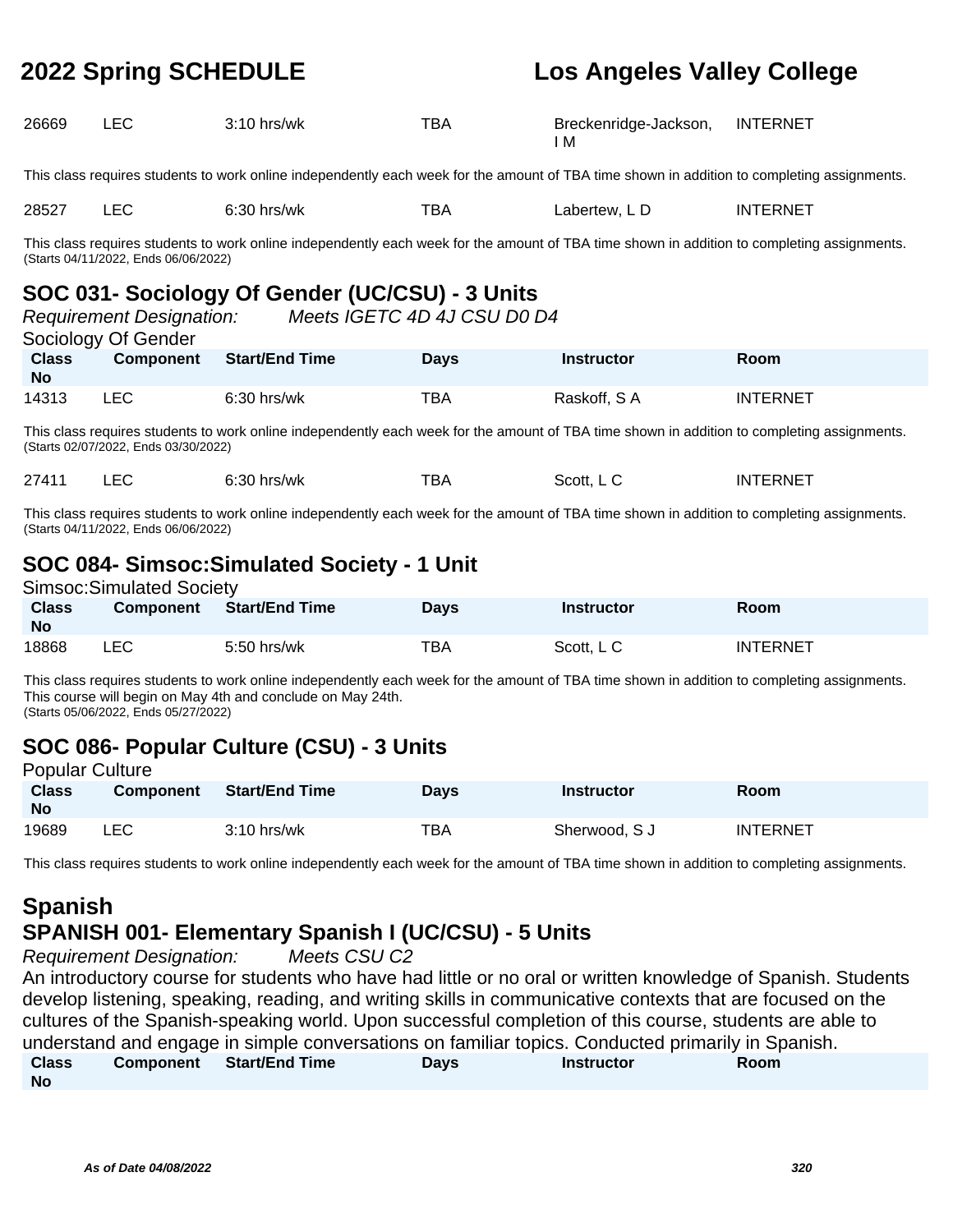| 11565 | $9:40$ am - 11:40 am | МW  | Harris-Alarcon. G | INTERNET        |
|-------|----------------------|-----|-------------------|-----------------|
| And   | $1:20$ hrs/wk        | тва | Harris-Alarcon. G | <b>INTERNET</b> |

This class will be offered in an online blended format, which requires students to be online and interacting with their instructor during the times shown and to work online independently each week for the amount of TBA time shown in addition to completing assignments.

| 11579 | $9:40$ am - 11:15 am |     | Mizuki. A H | INTERNE <sup>*</sup> |
|-------|----------------------|-----|-------------|----------------------|
| And   | 1:30 hrs/wk          | тва | Mizuki. A H | INTERNE <sup>-</sup> |

This class will be offered in an online blended format, which requires students to be online and interacting with their instructor during the times shown and to work online independently each week for the amount of TBA time shown in addition to completing assignments. This class section will meet in-person or in a hybrid format (in-person and online). Prior to enrolling in this class section, students must create a Cleared4 account and do one of the following:

1. Present proof they have been fully vaccinated against the SARS-CoV-2 virus (Covid-19); OR

2. Request a vaccination exemption for medical/religious reasons and undergo regular, weekly testing for COVID-19 infection. Medical/religious exempt students must start testing one-week before the class begins.

Please click the To Do<sup>n</sup>s List & Holds tile on the MyCollege.laccd.edu homepage and click the COVID-19 Enrollment Restriction item for additional instructions on how to comply with the vaccination requirement for all in-person class sections.

| 11552 | 1:00 pm - 2:50 pm |     | Harris-Alarcon, G | <b>INTERNET</b> |
|-------|-------------------|-----|-------------------|-----------------|
| And   | 1:20 hrs/wk       | ™ВА | Harris-Alarcon, G | <b>INTERNET</b> |

This class will be offered in an online blended format, which requires students to be online and interacting with their instructor during the times shown and to work online independently each week for the amount of TBA time shown in addition to completing assignments. This class section will meet in-person or in a hybrid format (in-person and online). Prior to enrolling in this class section, students must create a Cleared4 account and do one of the following:

1. Present proof they have been fully vaccinated against the SARS-CoV-2 virus (Covid-19); OR

2. Request a vaccination exemption for medical/religious reasons and undergo regular, weekly testing for COVID-19 infection. Medical/religious exempt students must start testing one-week before the class begins.

Please click the To Do<sup>n</sup>s List & Holds tile on the MyCollege.laccd.edu homepage and click the COVID-19 Enrollment Restriction item for additional instructions on how to comply with the vaccination requirement for all in-person class sections.

| 11615 | 7:00 pm - 9:00 pm |     | Fiorito. | <b>INTERNET</b> |
|-------|-------------------|-----|----------|-----------------|
| And   | 1:20 hrs/wk       | ™ВА | Fiorito. | <b>INTERNET</b> |

This class will be offered in an online blended format, which requires students to be online and interacting with their instructor during the times shown and to work online independently each week for the amount of TBA time shown in addition to completing assignments.

| 11596 | 7:00 pm - 9:00 pm | MW  | Rois. R P | <b>INTERNET</b> |
|-------|-------------------|-----|-----------|-----------------|
| And   | $1:20$ hrs/wk     | ™ВА | Rois. R P | <b>INTERNET</b> |

This class will be offered in an online blended format, which requires students to be online and interacting with their instructor during the times shown and to work online independently each week for the amount of TBA time shown in addition to completing assignments. This class section will meet in-person or in a hybrid format (in-person and online). Prior to enrolling in this class section, students must create a Cleared4 account and do one of the following:

1. Present proof they have been fully vaccinated against the SARS-CoV-2 virus (Covid-19); OR

2. Request a vaccination exemption for medical/religious reasons and undergo regular, weekly testing for COVID-19 infection. Medical/religious exempt students must start testing one-week before the class begins.

Please click the To Do<sup>n</sup>s List & Holds tile on the MyCollege.laccd.edu homepage and click the COVID-19 Enrollment Restriction item for additional instructions on how to comply with the vaccination requirement for all in-person class sections.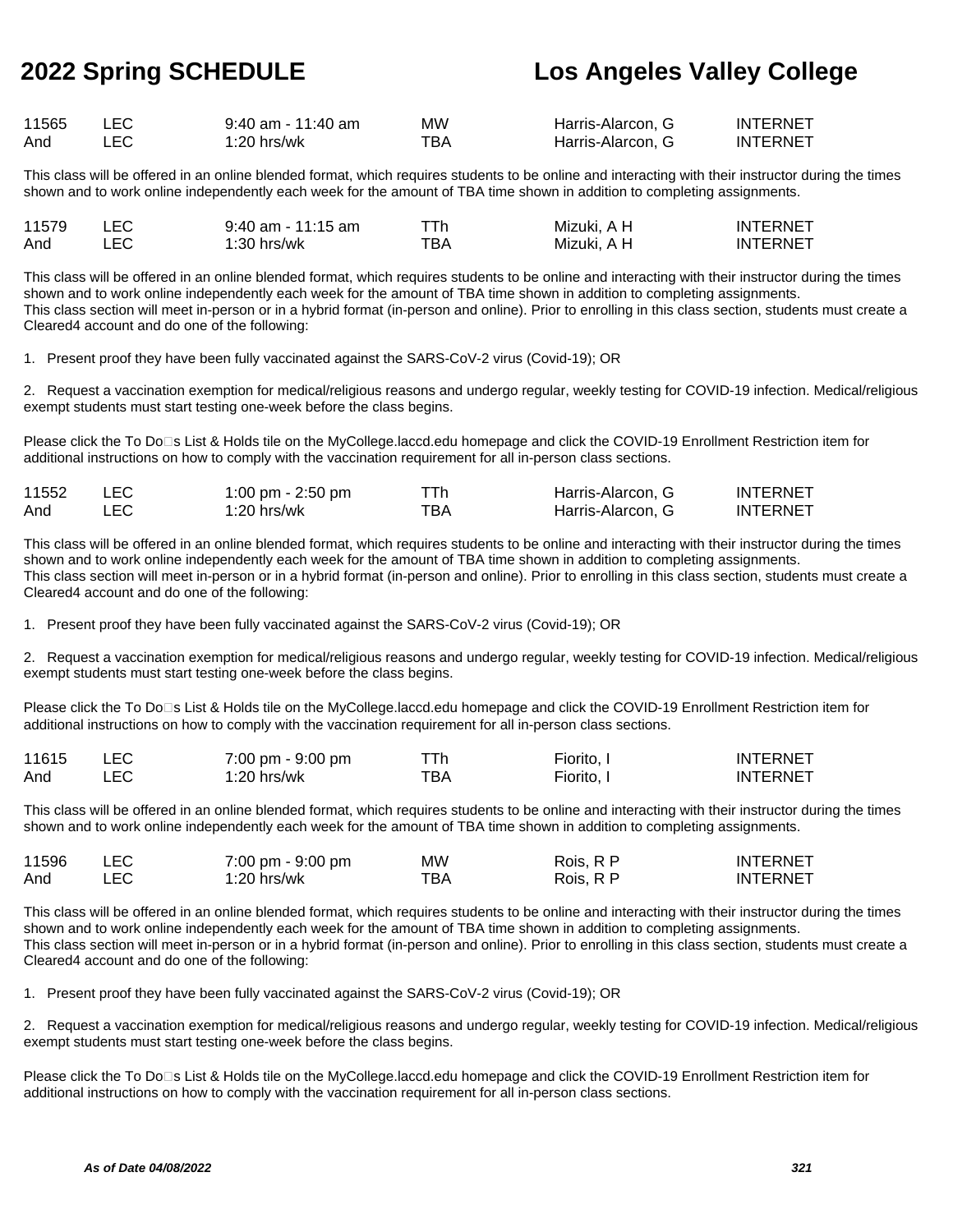### **SPANISH 002- Elementary Spanish II (UC/CSU) - 5 Units**

Requirement Designation: Meets IGETC 6A CSU C2

**Enrollment Requirement:** Prerequisite: SPANISH 001 with grade of C or better, or equivalent skill level.

Students continue to practice authentic language in communicative contexts and increase their listening, speaking, reading, and writing proficiency. Upon successful completion of this course students are able to describe and narrate past real-life events, give commands and recommendations, talk about health issues, understand more complex conversations and readings, and write with more accuracy and detail. Students expand their awareness of the cultural diversity of the Spanish-speaking world. Credit is given for 2 or Spanish 35, but not for both. Prerequisite: Spanish 1 with a "C" or better, or language proficiency equivalent to two years of high-school Spanish.

| <b>Class</b><br><b>No</b>                                                                                                                                                                                                                                                       | <b>Component</b>                                                                                | <b>Start/End Time</b>                                                                                                                                                                                                                                         | <b>Days</b>         | <b>Instructor</b>                              | <b>Room</b>                          |  |  |
|---------------------------------------------------------------------------------------------------------------------------------------------------------------------------------------------------------------------------------------------------------------------------------|-------------------------------------------------------------------------------------------------|---------------------------------------------------------------------------------------------------------------------------------------------------------------------------------------------------------------------------------------------------------------|---------------------|------------------------------------------------|--------------------------------------|--|--|
| 25232<br>And                                                                                                                                                                                                                                                                    | LEC.<br>LEC.<br>28 of 28 LAVC Advanced Collg Enrollment<br>(Starts 01/12/2022, Ends 06/03/2022) | $8:30$ am - $9:30$ am<br>$0:50$ hrs/wk<br>This course is part of the LAVC Dual Enrollment program and will take place on the Science Academy STEM Magnet High School campus.<br>Enrollment is restricted to Science Academy STEM Magnet High School students. | <b>MWThF</b><br>TBA | Marquez Villasenor, C<br>Marquez Villasenor, C | <b>STEM MGNT</b><br><b>STEM MGNT</b> |  |  |
| 25242<br>And                                                                                                                                                                                                                                                                    | LEC.<br>LEC.<br>28 of 28 LAVC Advanced Collg Enrollment<br>(Starts 01/12/2022, Ends 06/03/2022) | $8:30$ am - $9:30$ am<br>$0:50$ hrs/wk<br>This course is part of the LAVC Dual Enrollment program and will take place on the Science Academy STEM Magnet High School campus.<br>Enrollment is restricted to Science Academy STEM Magnet High School students. | <b>MWThF</b><br>TBA | Frederick-Diaz, R J<br>Frederick-Diaz, R J     | <b>STEM MGNT</b><br><b>STEM MGNT</b> |  |  |
| 12121<br>And                                                                                                                                                                                                                                                                    | LEC.<br><b>LEC</b>                                                                              | $9:40$ am - 11:40 am<br>$1:20$ hrs/wk                                                                                                                                                                                                                         | TTh.<br>TBA         | Harris-Alarcon, G<br>Harris-Alarcon, G         | <b>INTERNET</b><br><b>INTERNET</b>   |  |  |
| This class will be offered in an online blended format, which requires students to be online and interacting with their instructor during the times<br>shown and to work online independently each week for the amount of TBA time shown in addition to completing assignments. |                                                                                                 |                                                                                                                                                                                                                                                               |                     |                                                |                                      |  |  |

| 12132 | LEC | 7:00 pm - 9:00 pm | МW  | Persaud. L | <b>INTERNET</b> |
|-------|-----|-------------------|-----|------------|-----------------|
| And   | LEC | $1:20$ hrs/wk     | TBA | Persaud. L | <b>INTERNET</b> |

This class will be offered in an online blended format, which requires students to be online and interacting with their instructor during the times shown and to work online independently each week for the amount of TBA time shown in addition to completing assignments.

### **SPANISH 004- Intermediate Spanish II (UC/CSU) - 5 Units**

Requirement Designation: Meets IGETC 6A 3B CSU C2 **Enrollment Requirement:** Prerequisite: SPANISH 003 or SPANISH 036 with grade of C or better or equivalent skill level.

This course continues to expand language acquisition through listening, speaking, reading and writing in the cultural context of the Spanish-speaking world. Students continue to develop proficiency in oral and written communication. Course content focuses on expressing nuanced meaning, expressing opinions or recommendations, and discussing complex issues using abstract and conceptual vocabulary. Students also write compositions in which they analyze short stories, film, or journalistic articles that serve to explore the cultural heritage of Latin America and Spain. Upon completion of this course, students demonstrate increased awareness of cultural norms and values and are able to communicate orally and in writing using complex grammatical structures with moderate accuracy.

| <b>Class</b><br>Component Start/End Time | Days | Instructor | Room |  |
|------------------------------------------|------|------------|------|--|
|------------------------------------------|------|------------|------|--|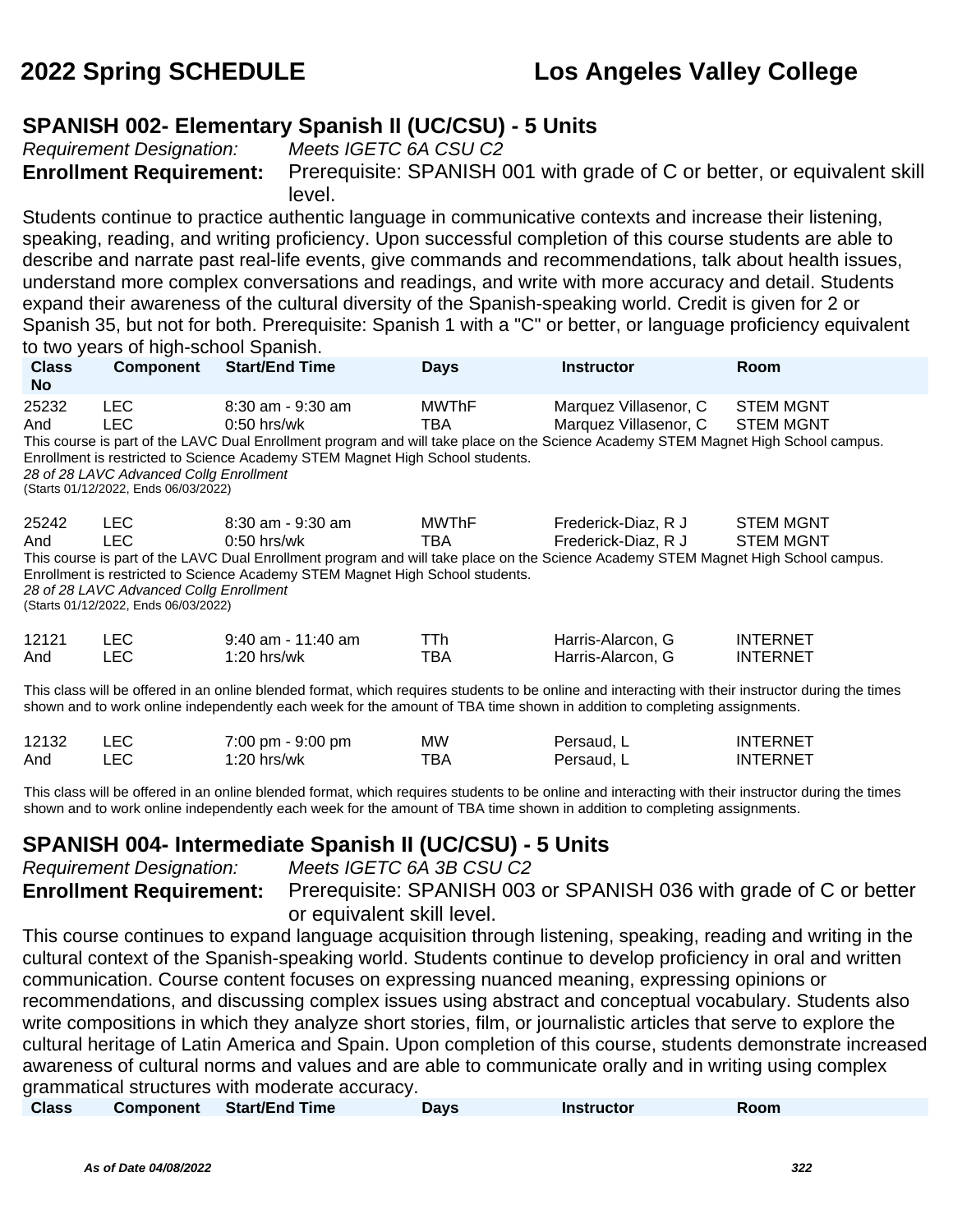| <b>No</b> |      |                   |     |                   |                 |
|-----------|------|-------------------|-----|-------------------|-----------------|
| 20447     | LEC. | 7:00 pm - 9:30 pm | W   | Zamudio Dawa, M G | <b>INTERNET</b> |
| And       | LEC. | $2:30$ hrs/wk     | TBA | Zamudio Dawa, M G | INTERNET        |

This class will be offered in an online blended format, which requires students to be online and interacting with their instructor during the times shown and to work online independently each week for the amount of TBA time shown in addition to completing assignments. This class will be combined with Spanish 37.

| 24791 | 7:00 pm - 9:30 pm | w   | Zamudio Dawa, M G | <b>INTERNET</b> |
|-------|-------------------|-----|-------------------|-----------------|
| And   | $2:30$ hrs/wk     | TBA | Zamudio Dawa. M G | <b>INTERNET</b> |

This class will be offered in an online blended format, which requires students to be online and interacting with their instructor during the times shown and to work online independently each week for the amount of TBA time shown in addition to completing assignments. This class will be combined with Spanish 37.

5 of 5 Los Angeles Valley College Honors

### **SPANISH 012- Survey of Mexican Literature (UC/CSU) - 3 Units**

Requirement Designation: Meets IGETC 3B CSU C2

Students are introduced to the major historical events and literary movements in Mexico and explore Mexican cultural identity through the works of representative authors from different historical periods. General themes may include, but are not limited to: representation of indigenous identities, the Spanish conquest, gender representation, nation-building, the Mexican Revolution of 1910, the drug trade, modernization and globalization.

| <b>Class</b><br><b>No</b> | <b>Component</b> | <b>Start/End Time</b>                                                                                                                                 | <b>Davs</b> | Instructor     | <b>Room</b> |
|---------------------------|------------------|-------------------------------------------------------------------------------------------------------------------------------------------------------|-------------|----------------|-------------|
| 26387                     | LEC.             | $9:40$ am - 11:05 am                                                                                                                                  | MW.         | Hernandez. J G | FI 115      |
|                           |                  | This class section will meet in-person or in a hybrid format (in-person and online). Prior to enrolling in this class section, students must create a |             |                |             |

Cleared4 account and do one of the following:

1. Present proof they have been fully vaccinated against the SARS-CoV-2 virus (Covid-19); OR

2. Request a vaccination exemption for medical/religious reasons and undergo regular, weekly testing for COVID-19 infection. Medical/religious exempt students must start testing one-week before the class begins.

Please click the To Do⊡s List & Holds tile on the MyCollege.laccd.edu homepage and click the COVID-19 Enrollment Restriction item for additional instructions on how to comply with the vaccination requirement for all in-person class sections. 28 of 28 LAVC ICVD

## **SPANISH 016- Mexican Civilization (UC/CSU) - 3 Units**

Requirement Designation: Meets IGETC 3B CSU C2

Students explore the impact of the Pre-Columbian indigenous peoples and that of the Spanish civilization on the development of Mexican identity, its art, mores, literature and music. It also explores the significance of the Mexican Revolution in the configuration of modern-day Mexico

| <b>Class</b><br><b>No</b> | <b>Component</b> | <b>Start/End Time</b> | Days | <b>Instructor</b> | Room            |
|---------------------------|------------------|-----------------------|------|-------------------|-----------------|
| 16710                     | LEC              | 3:10 hrs/wk           | TBA  | Lopez, P J        | <b>INTERNET</b> |

This class requires students to work online independently each week for the amount of TBA time shown in addition to completing assignments. Same as Chicano Studies 44.

## **SPANISH 027- Cultural Awareness Through Conversation (UC/CSU) - 3 Units**

**Enrollment Requirement:** Prerequisite: SPANISH 035 with a grade of C or higher, or equivalent skill demonstrated.

Students improve their oral proficiency in the cultural context of the contemporary Hispanic world. Students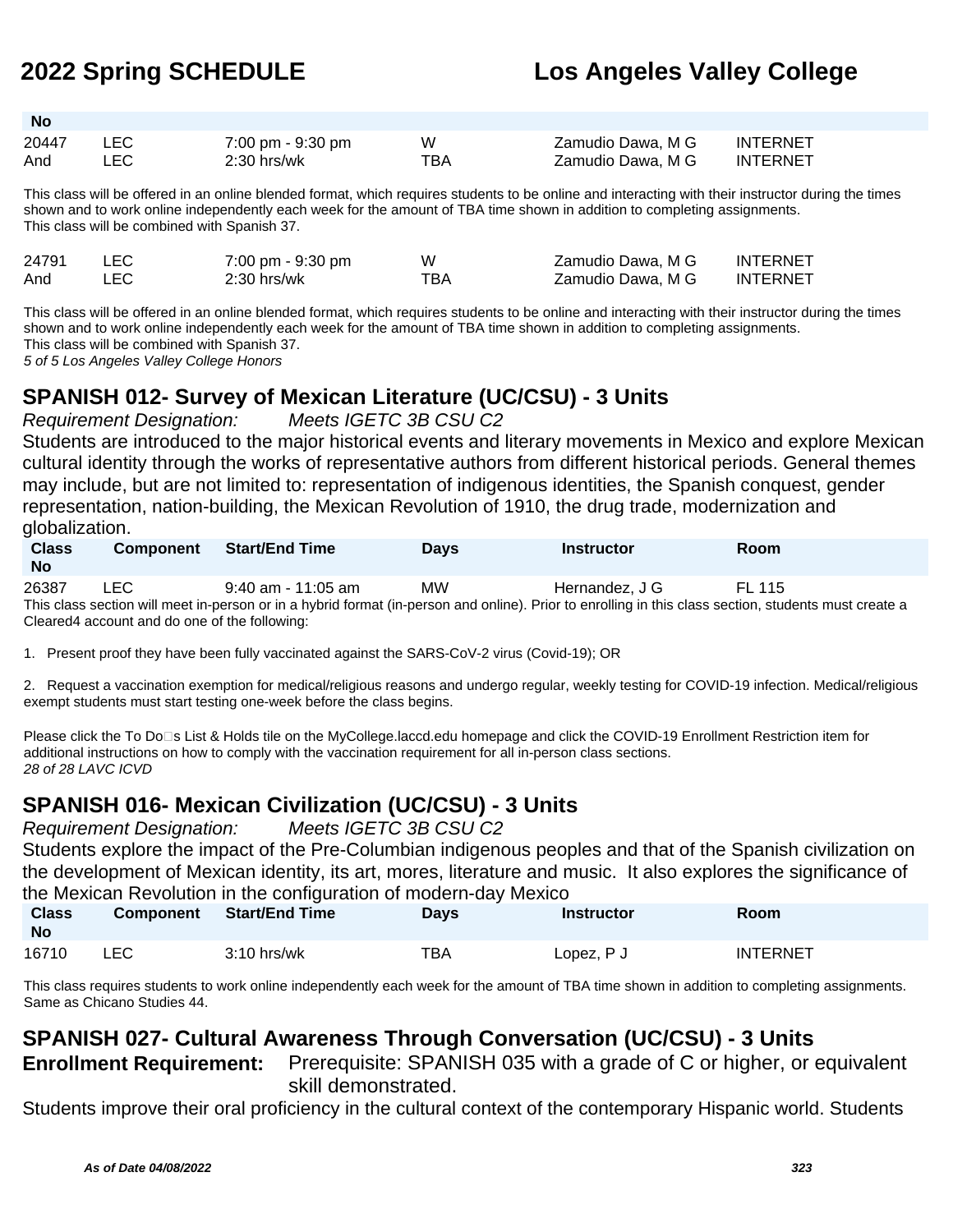read and discuss content related to the contemporary social, cultural and political issues and review and practice advanced grammar content, such as narration in the past, the subjunctive mode, and contrary-to-fact statements. Guest speakers, community service projects, and student presentations may be included.

| <b>Class</b><br><b>No</b> | <b>Component</b> | <b>Start/End Time</b> | Days | Instructor  | <b>Room</b>     |
|---------------------------|------------------|-----------------------|------|-------------|-----------------|
| 24800                     | _EC              | 6:30 pm - 8:30 pm     | Th   | Powell. E J | <b>INTERNET</b> |
| And                       | .EC              | $1:10$ hrs/wk         | TBA  | Powell. E J | INTERNET        |

This class will be offered in an online blended format, which requires students to be online and interacting with their instructor during the times shown and to work online independently each week for the amount of TBA time shown in addition to completing assignments.

### **SPANISH 035- Spanish For Spanish Speakers I (UC/CSU) - 5 Units**

Requirement Designation: Meets IGETC 6A CSU C2

This course is intended for Spanish speakers who have grown speaking Spanish but have not formally studied it in an academic setting. Students are introduced to Spanish grammar and spelling rules with a focus on reading and writing skills and vocabulary expansion. Students practice the four language skills in the context of the geography, customs, and cultures of the Spanish-speaking countries and of the Latino experience in the United States. No prerequisites. Credit is given for either Spanish 35 or Spanish 2, but not both.

| <b>Class</b><br><b>No</b> | <b>Component</b> | <b>Start/End Time</b> | <b>Davs</b> | Instructor        | Room            |
|---------------------------|------------------|-----------------------|-------------|-------------------|-----------------|
| 12518                     | LEC              | 9:40 am - 11:10 am    | TTh         | Zamudio Dawa, M G | <b>INTERNET</b> |
| And                       | LEC              | $1:50$ hrs/wk         | TBA         | Zamudio Dawa, M G | <b>INTERNET</b> |

This class will be offered in an online blended format, which requires students to be online and interacting with their instructor during the times shown and to work online independently each week for the amount of TBA time shown in addition to completing assignments.

| 12523 |     | 7:00 pm - 8:30 pm | <b>MW</b> | Cruzalegui, Y B | <b>INTERNET</b> |
|-------|-----|-------------------|-----------|-----------------|-----------------|
| And   | LEC | 1:50 hrs/wk       | ™ВА       | Cruzalegui, Y B | <b>INTERNET</b> |

This class requires students to be online and interacting with their instructor during the times shown in class schedule in addition to completing assignments.

## **SPANISH 036- Spanish For Spanish Speakers II (UC/CSU) - 5 Units**

Requirement Designation: Meets IGETC 6A CSU C2

**Enrollment Requirement:** Prerequisite: SPANISH 035 with a grade of C or better, or equivalent skill level.

This course is the second part of a sequence of two designed for students who are speakers of Spanish but have had little or no academic preparation in standard Spanish. Students continue improving their reading and writing skills and vocabulary expansion and continue to increase their awareness and proper application of linguistic registers and Spanish grammar. Students practice discussion, listening, reading, and writing in the context of the geography, customs, and cultures of the Spanish-speaking countries and of the Latino experience in the United States. Prerequisite: Spanish 35 or equivalent preparation. Credit is given for Spanish 3 or Spanish 36, but not for both.

| <b>Class</b><br><b>No</b> | <b>Component</b> | <b>Start/End Time</b> | <b>Davs</b> | <b>Instructor</b> | <b>Room</b>     |
|---------------------------|------------------|-----------------------|-------------|-------------------|-----------------|
| 12571                     | ∟EC.             | 1:30 pm - $3:00$ pm   | TTh         | Zamudio Dawa, M G | <b>INTERNET</b> |
| And                       | -EC              | 1:50 hrs/wk           | TBA         | Zamudio Dawa, M G | <b>INTERNET</b> |

This class will be offered in an online blended format, which requires students to be online and interacting with their instructor during the times shown and to work online independently each week for the amount of TBA time shown in addition to completing assignments.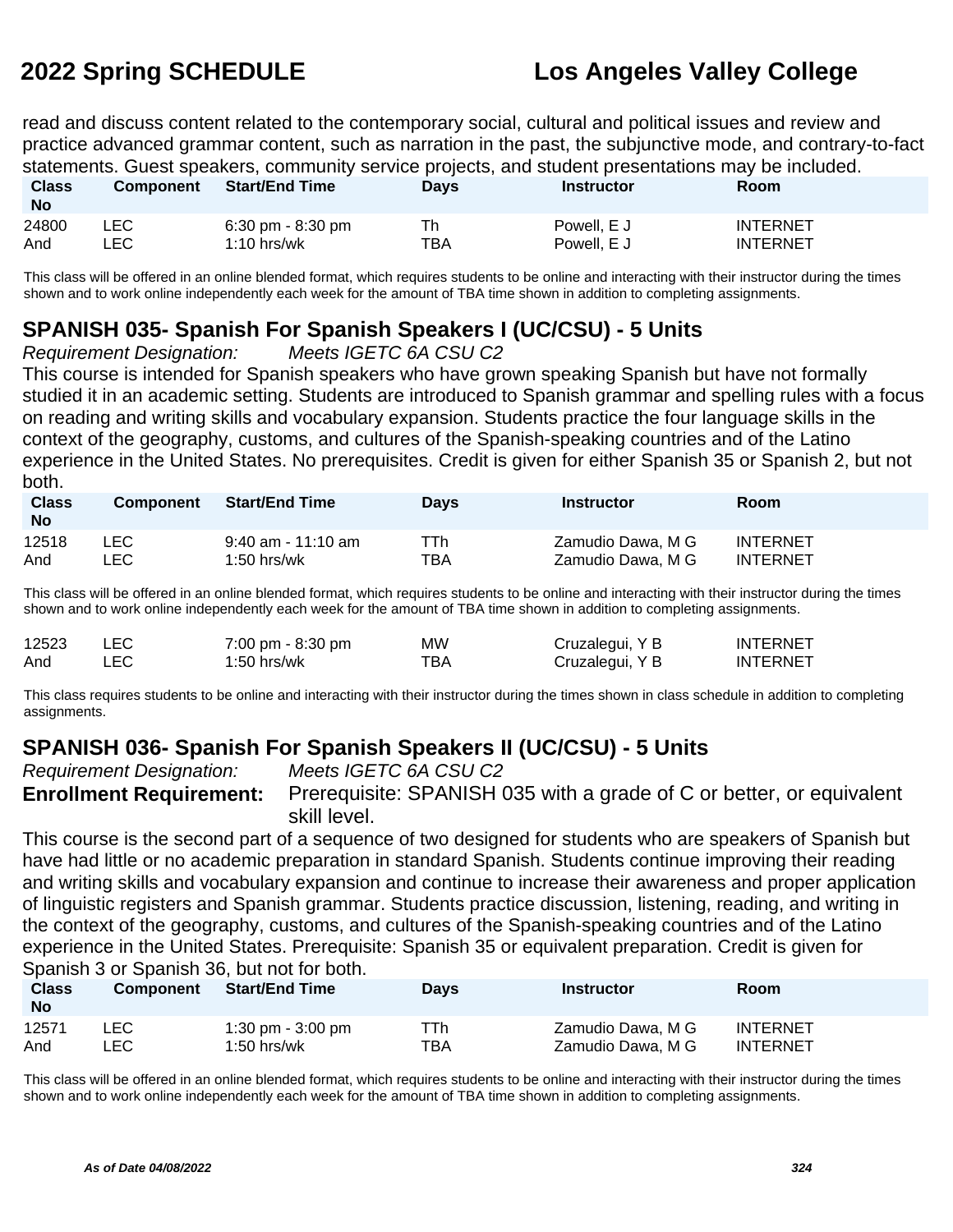### **SPANISH 037- Composition And Conversation For Spanish Speakers (UC/CSU) - 5 Units**

#### Requirement Designation: Meets IGETC 6A 3B CSU C2

**Enrollment Requirement:** Prerequisite: SPANISH 036 with a grade of C or better.

This course continues to develop Spanish language proficiency after Spanish 36 and focuses on general academic writing and formal modes of presentation. It is intended for heritage speakers of Spanish who wish to increase their oral and writing skills in the context of themes, topics, and the literary and cultural production of the Spanish-speaking communities. This course familiarizes students with authentic texts written in different styles to provide a platform from which to practice the presentational mode and various rhetorical modes of writing, such as description, narration, exposition, and argumentation. Final projects consist of a research paper and a formal presentation. This course prepares heritage speakers for the Advanced level in the AA degree and for upper-division major courses at four-year universities. Pre-requisite: Spanish 36 or permission of the instructor.

| <b>Class</b><br><b>No</b> | <b>Component</b> | <b>Start/End Time</b> | <b>Days</b> | <b>Instructor</b> | <b>Room</b>     |
|---------------------------|------------------|-----------------------|-------------|-------------------|-----------------|
| 18051                     | LEC              | 7:00 pm - 9:30 pm     | W           | Zamudio Dawa, M G | <b>INTERNET</b> |
| And                       | LEC.             | $2:30$ hrs/wk         | TBA         | Zamudio Dawa, M G | <b>INTERNET</b> |

This class will be offered in an online blended format, which requires students to be online and interacting with their instructor during the times shown and to work online independently each week for the amount of TBA time shown in addition to completing assignments. Spanish 37 will be taught hybrid and also combined with Spanish 4 and Spanish 4 honors.

## **SPANISH 048- Introduction To Spanish Translation I (CSU) - 3 Units**

**Enrollment Requirement:** Prerequisite: SPANISH 004 or 037 with a grade of C or better, or through demonstration of appropriate skill level.

This course provides an introduction to basic translation theory with emphasis on advanced Spanish grammar, vocabulary, and idiomatic expressions. The focus is on English-to-Spanish translation of documents related to public services and community activities, as well as consumer-oriented texts such as commercial advertisements. Recommended for students whose career options require bilingual skills.

| <b>Class</b><br><b>No</b> | <b>Component</b> | <b>Start/End Time</b> | <b>Days</b> | Instructor           | <b>Room</b> |
|---------------------------|------------------|-----------------------|-------------|----------------------|-------------|
| 24798                     | LEC.             | 7:00 pm - 8:30 pm     | м           | Frances Benitez, M E | INTERNET    |
| And                       | ∟EC⊹             | $1:20$ hrs/wk         | TBA         | Frances Benitez, M E | INTERNET    |

This class will be offered in an online blended format, which requires students to be online and interacting with their instructor during the times shown and to work online independently each week for the amount of TBA time shown in addition to completing assignments.

# **Statistics**

### **STAT 100- Foundations of Statistical Reasoning - 4 Units**

This course provides a foundation for Statistics 101 and can be taken in place of Math 125 as a prerequisite to Statistics 101 for non-physical science majors and non-math majors. Basic algebraic methods are emphasized as they relate to statistics, including topics like rational numbers, percents, converting units, evaluating expressions, solving equations, and linear functions. Methods for the collection and analysis of data will emphasize real-world application. Students will gain a foundation for studying correlation, experimental and descriptive study designs, sampling methods, probability and the normal distribution, and measures of central tendency. Content includes learning to interpret visual representations of data and analyzing various graphs and tables.

|  | <b>Class</b> | <b>Component</b> | Start/End Time | Davs | <b>Instructor</b> | Room |
|--|--------------|------------------|----------------|------|-------------------|------|
|--|--------------|------------------|----------------|------|-------------------|------|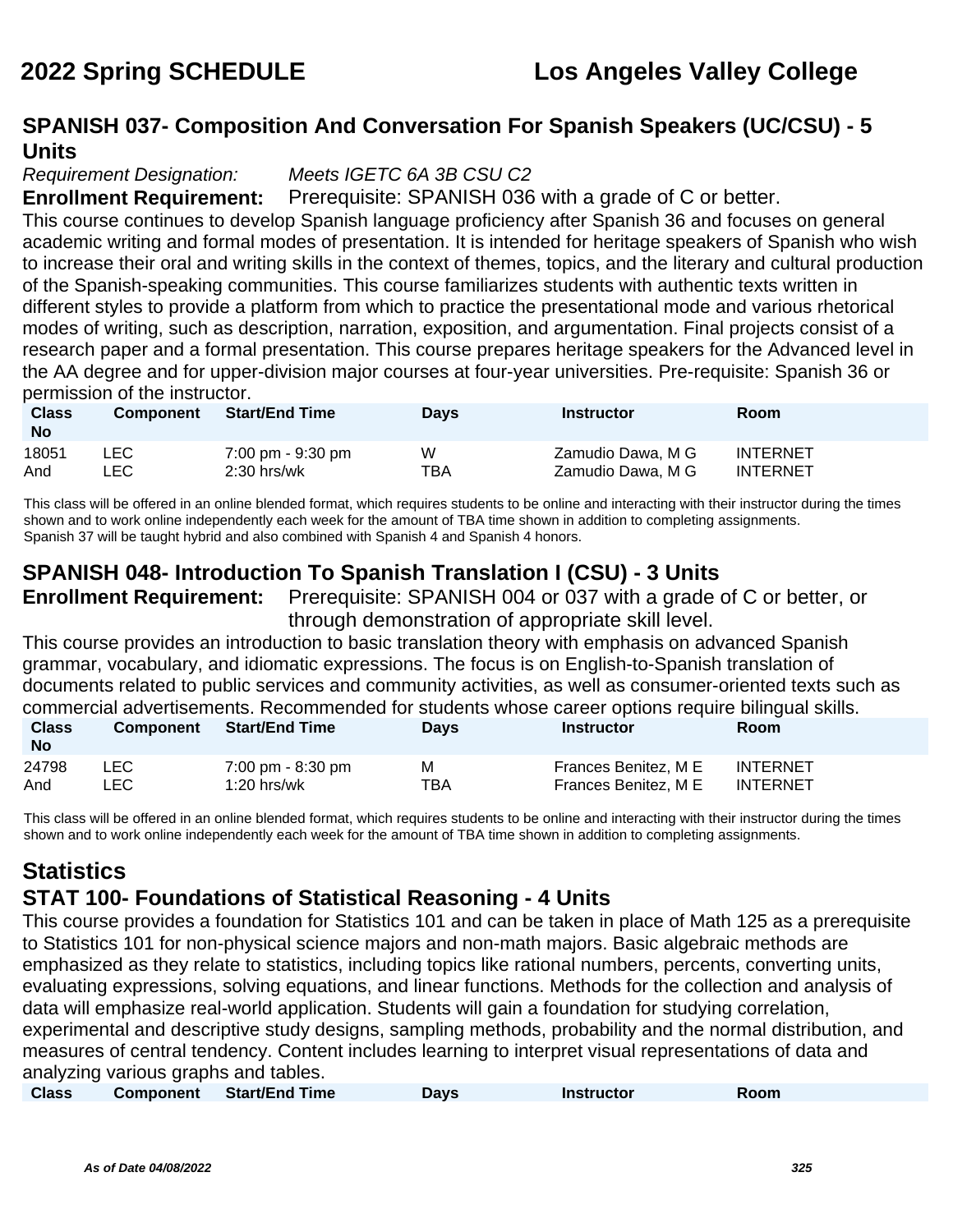| <b>No</b> |     |                   |           |            |                 |
|-----------|-----|-------------------|-----------|------------|-----------------|
| 27671     | LEC | 1:00 pm - 2:25 pm | <b>MW</b> | Peter, C R | <b>INTERNET</b> |
| And       | LEC | $1:35$ hrs/wk     | TBA       | Peter, C R | <b>INTERNET</b> |

This class will be offered in an online blended format, which requires students to be online and interacting with their instructor during the times shown and to work online independently each week for the amount of TBA time shown in addition to completing assignments. (Starts 02/21/2022, Ends 06/06/2022)

26520 LEC 4:15 hrs/wk TBA Rosales, A N INTERNET

This class requires students to work online independently each week for the amount of TBA time shown in addition to completing assignments.

### **STAT 101- Statistics For The Social Sciences (UC/CSU) - 4 Units**

Requirement Designation: Meets IGETC 2A CSU B4

**Enrollment Requirement:** Prerequisite: STAT 100 or MATH 125 with a grade C or better or equivalent, or placement via the Math placement process.

This course focuses on data collection, hypothesis testing and predictive techniques to facilitate decisionmaking. Topics include descriptive statistics; probability and sampling distributions; statistical inference; correlation and linear regression; analysis of variance, chi-square and t-tests; and application of technology for statistical analysis including the interpretation of the relevance of the statistical findings. Applications using data from disciplines including business, social sciences, psychology, life science, health science, and education.

| <b>Class</b><br><b>No</b> | <b>Component</b> | <b>Start/End Time</b> | <b>Davs</b> | Instructor  | <b>Room</b>     |
|---------------------------|------------------|-----------------------|-------------|-------------|-----------------|
| 12916                     | ∟EC              | 8:00 am - 9:25 am     | МW          | Raskoff, SA | <b>INTERNET</b> |
| And                       | _EC              | $0:50$ hrs/wk         | TBA         | Raskoff, SA | <b>INTERNET</b> |

This class will be offered in an online blended format, which requires students to be online and interacting with their instructor during the times shown and to work online independently each week for the amount of TBA time shown in addition to completing assignments.

| 12935 | $8:00$ am - $9:25$ am | ⊤Th | Raskoff, S A | <b>INTERNET</b> |
|-------|-----------------------|-----|--------------|-----------------|
| And   | 0:50 hrs/wk           | тва | Raskoff, S A | <b>INTERNET</b> |

This class will be offered in an online blended format, which requires students to be online and interacting with their instructor during the times shown and to work online independently each week for the amount of TBA time shown in addition to completing assignments.

| 27100 | 8:00 am - 9:25 am | МW   | Bajwa, N M | <b>INTERNET</b> |
|-------|-------------------|------|------------|-----------------|
| And   | $0:50$ hrs/wk     | тва. | Bajwa, N M | <b>INTERNET</b> |

This class will be offered in an online blended format, which requires students to be online and interacting with their instructor during the times shown and to work online independently each week for the amount of TBA time shown in addition to completing assignments.

| 25364 | LEC.                                        | $8:30$ am - 10:00 am                                                                                                                | <b>MW</b> | Chase, M K  | <b>BIRM HIGH</b> |  |  |  |
|-------|---------------------------------------------|-------------------------------------------------------------------------------------------------------------------------------------|-----------|-------------|------------------|--|--|--|
| And   | I FC.                                       | $1:05$ hrs/wk                                                                                                                       | TBA       | Chase, M K  | <b>BIRM HIGH</b> |  |  |  |
|       |                                             | This course is part of the LAVC Dual Enrollment program and will take place on the Birmingham Community Charter High School campus. |           |             |                  |  |  |  |
|       | Enrollment is restricted to BCCHS students. |                                                                                                                                     |           |             |                  |  |  |  |
|       | 28 of 28 LAVC Advanced Collg Enrollment     |                                                                                                                                     |           |             |                  |  |  |  |
|       | (Starts 02/07/2022, Ends 05/27/2022)        |                                                                                                                                     |           |             |                  |  |  |  |
|       |                                             |                                                                                                                                     |           |             |                  |  |  |  |
| 27119 | LEC.                                        | $8:30$ am - 10:00 am                                                                                                                | <b>MW</b> | Sakhon, S N | <b>BIRM HIGH</b> |  |  |  |
| And   | LEC.                                        | $1:05$ hrs/wk                                                                                                                       | TBA       | Sakhon, S N | <b>BIRM HIGH</b> |  |  |  |

This course is part of the LAVC Dual Enrollment program and will take place on the Birmingham Community Charter High School campus. Enrollment is restricted to BCCHS students. 23 of 28 LAVC Advanced Collg Enrollment (Starts 02/07/2022, Ends 05/27/2022)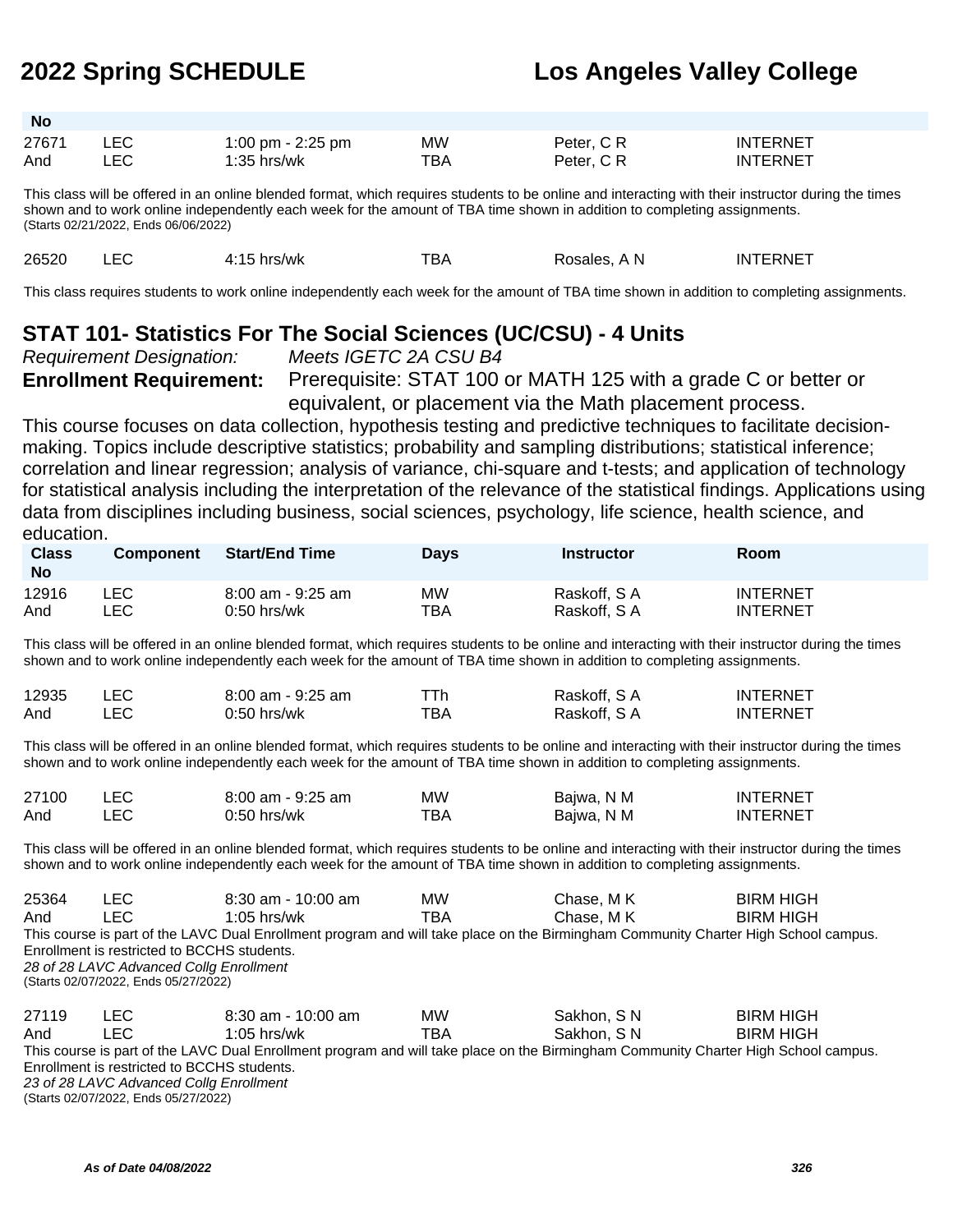| 12890 | $9:00$ am - 12:00 pm |     | Meneshian. L | <b>BSC 110</b>  |
|-------|----------------------|-----|--------------|-----------------|
| And   | $1:15$ hrs/wk        | тва | Meneshian. L | <b>INTERNET</b> |

This class will be offered in a hybrid format, which requires students to meet in-person, face-to-face with their instructor during the times shown AND to work online during the scheduled times and/or independently each week for the amount of TBA hours shown on schedule in addition to completing assignments.

This class section will meet in-person or in a hybrid format (in-person and online). Prior to enrolling in this class section, students must create a Cleared4 account and do one of the following:

1. Present proof they have been fully vaccinated against the SARS-CoV-2 virus (Covid-19); OR

2. Request a vaccination exemption for medical/religious reasons and undergo regular, weekly testing for COVID-19 infection. Medical/religious exempt students must start testing one-week before the class begins.

Please click the To Do□s List & Holds tile on the MyCollege.laccd.edu homepage and click the COVID-19 Enrollment Restriction item for additional instructions on how to comply with the vaccination requirement for all in-person class sections. 28 of 28 LAVC ICVD

| 12812 | <b>LEC</b> | $9:40$ am - 11:05 am |     | Bajwa, N M | ACA 1801        |
|-------|------------|----------------------|-----|------------|-----------------|
| And   |            | 0:50 hrs/wk          | тва | Bajwa, N M | <b>INTERNET</b> |

This class will be offered in a hybrid format, which requires students to meet in-person, face-to-face with their instructor during the times shown AND to work online during the scheduled times and/or independently each week for the amount of TBA hours shown on schedule in addition to completing assignments.

This class section will meet in-person or in a hybrid format (in-person and online). Prior to enrolling in this class section, students must create a Cleared4 account and do one of the following:

1. Present proof they have been fully vaccinated against the SARS-CoV-2 virus (Covid-19); OR

2. Request a vaccination exemption for medical/religious reasons and undergo regular, weekly testing for COVID-19 infection. Medical/religious exempt students must start testing one-week before the class begins.

Please click the To Do□s List & Holds tile on the MyCollege.laccd.edu homepage and click the COVID-19 Enrollment Restriction item for additional instructions on how to comply with the vaccination requirement for all in-person class sections. 28 of 28 LAVC ICVD

| 12827 | $9:40$ am - 11:05 am | ΜW  | Chu, W | <b>BSC 110</b>  |
|-------|----------------------|-----|--------|-----------------|
| And   | 0:50 hrs/wk          | тва | Chu, W | <b>INTERNET</b> |

This class will be offered in a hybrid format, which requires students to meet in-person, face-to-face with their instructor during the times shown AND to work online during the scheduled times and/or independently each week for the amount of TBA hours shown on schedule in addition to completing assignments.

This class section will meet in-person or in a hybrid format (in-person and online). Prior to enrolling in this class section, students must create a Cleared4 account and do one of the following:

1. Present proof they have been fully vaccinated against the SARS-CoV-2 virus (Covid-19); OR

2. Request a vaccination exemption for medical/religious reasons and undergo regular, weekly testing for COVID-19 infection. Medical/religious exempt students must start testing one-week before the class begins.

Please click the To Do□s List & Holds tile on the MyCollege.laccd.edu homepage and click the COVID-19 Enrollment Restriction item for additional instructions on how to comply with the vaccination requirement for all in-person class sections. 28 of 28 LAVC ICVD

| 16988 | LEC. | $9:40$ am - 11:05 am | TTh. | Christian-Brougham, R | <b>BSC 110</b>  |
|-------|------|----------------------|------|-----------------------|-----------------|
| And   | ∟EC⊹ | $0:50$ hrs/wk        | TBA  | Christian-Brougham, R | <b>INTERNET</b> |

This class will be offered in a hybrid format, which requires students to meet in-person, face-to-face with their instructor during the times shown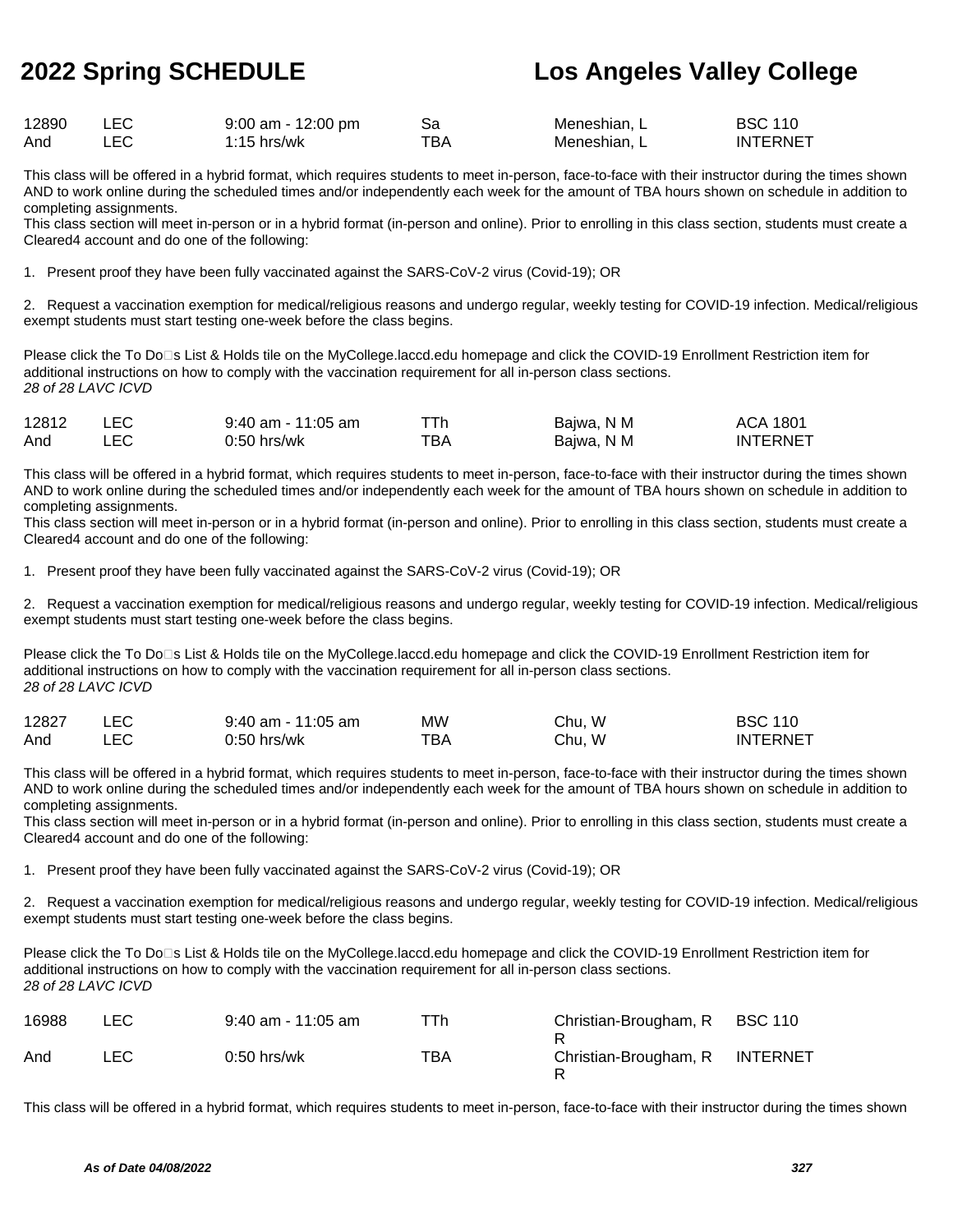AND to work online during the scheduled times and/or independently each week for the amount of TBA hours shown on schedule in addition to completing assignments.

This class section will meet in-person or in a hybrid format (in-person and online). Prior to enrolling in this class section, students must create a Cleared4 account and do one of the following:

1. Present proof they have been fully vaccinated against the SARS-CoV-2 virus (Covid-19); OR

2. Request a vaccination exemption for medical/religious reasons and undergo regular, weekly testing for COVID-19 infection. Medical/religious exempt students must start testing one-week before the class begins.

Please click the To Do⊡s List & Holds tile on the MyCollege.laccd.edu homepage and click the COVID-19 Enrollment Restriction item for additional instructions on how to comply with the vaccination requirement for all in-person class sections. 28 of 28 LAVC ICVD

| 17878 | <b>LEC</b> | $9:40$ am - 11:05 am | ⊤Тh | Peter, C R | E 101           |
|-------|------------|----------------------|-----|------------|-----------------|
| And   | LEC.       | 0:50 hrs/wk          | ™ВА | Peter, C R | <b>INTERNET</b> |

This class will be offered in a hybrid format, which requires students to meet in-person, face-to-face with their instructor during the times shown AND to work online during the scheduled times and/or independently each week for the amount of TBA hours shown on schedule in addition to completing assignments.

This class section will meet in-person or in a hybrid format (in-person and online). Prior to enrolling in this class section, students must create a Cleared4 account and do one of the following:

1. Present proof they have been fully vaccinated against the SARS-CoV-2 virus (Covid-19); OR

2. Request a vaccination exemption for medical/religious reasons and undergo regular, weekly testing for COVID-19 infection. Medical/religious exempt students must start testing one-week before the class begins.

Please click the To Do<sup>n</sup>s List & Holds tile on the MyCollege.laccd.edu homepage and click the COVID-19 Enrollment Restriction item for additional instructions on how to comply with the vaccination requirement for all in-person class sections. 28 of 28 LAVC ICVD

| 12818 | 11:20 am - 12:45 pm | MW  | Herrera, R | E 101           |
|-------|---------------------|-----|------------|-----------------|
| And   | $0:50$ hrs/wk       | ТВА | Herrera, R | <b>INTERNET</b> |

This class will be offered in a hybrid format, which requires students to meet in-person, face-to-face with their instructor during the times shown AND to work online during the scheduled times and/or independently each week for the amount of TBA hours shown on schedule in addition to completing assignments.

This class section will meet in-person or in a hybrid format (in-person and online). Prior to enrolling in this class section, students must create a Cleared4 account and do one of the following:

1. Present proof they have been fully vaccinated against the SARS-CoV-2 virus (Covid-19); OR

2. Request a vaccination exemption for medical/religious reasons and undergo regular, weekly testing for COVID-19 infection. Medical/religious exempt students must start testing one-week before the class begins.

Please click the To Do⊡s List & Holds tile on the MyCollege.laccd.edu homepage and click the COVID-19 Enrollment Restriction item for additional instructions on how to comply with the vaccination requirement for all in-person class sections. 28 of 28 LAVC ICVD

| 12833 | LEC. | 11:20 am - 12:45 pm | ⊤Th | Christian-Brougham, R | <b>BSC 110</b>  |
|-------|------|---------------------|-----|-----------------------|-----------------|
| And   | ∟EC⊹ | $0:50$ hrs/wk       | TBA | Christian-Brougham, R | <b>INTERNET</b> |

This class will be offered in a hybrid format, which requires students to meet in-person, face-to-face with their instructor during the times shown AND to work online during the scheduled times and/or independently each week for the amount of TBA hours shown on schedule in addition to completing assignments.

This class section will meet in-person or in a hybrid format (in-person and online). Prior to enrolling in this class section, students must create a Cleared4 account and do one of the following: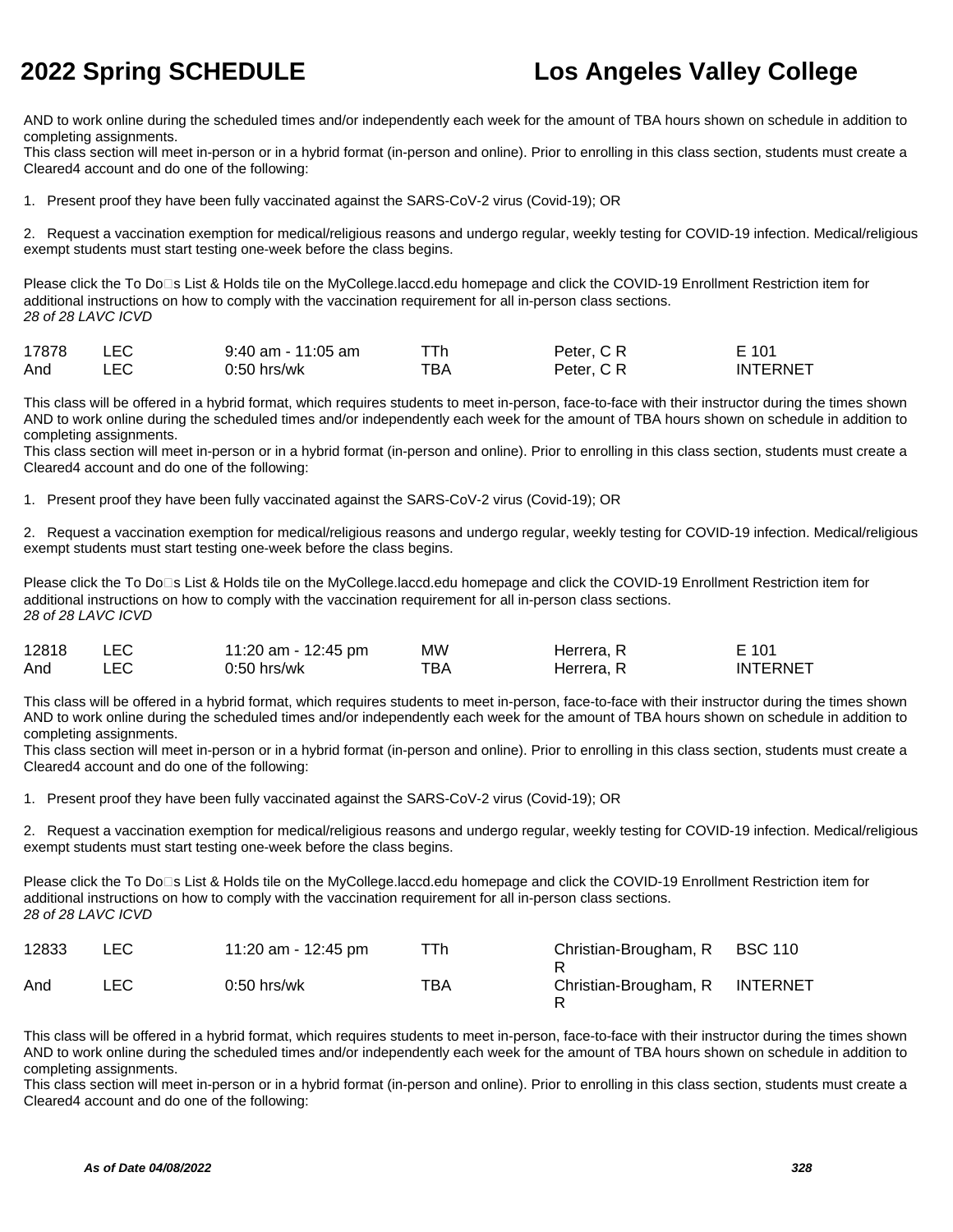1. Present proof they have been fully vaccinated against the SARS-CoV-2 virus (Covid-19); OR

2. Request a vaccination exemption for medical/religious reasons and undergo regular, weekly testing for COVID-19 infection. Medical/religious exempt students must start testing one-week before the class begins.

Please click the To Do<sup>n</sup>s List & Holds tile on the MyCollege.laccd.edu homepage and click the COVID-19 Enrollment Restriction item for additional instructions on how to comply with the vaccination requirement for all in-person class sections. 28 of 28 LAVC ICVD

| 27601 |     | 1:00 pm - 2:20 pm | МW  | Chu. W | INTERNET |
|-------|-----|-------------------|-----|--------|----------|
| And   | LEC | $1:50$ hrs/wk     | тва | Chu. W | INTERNET |

This class will be offered in an online blended format, which requires students to be online and interacting with their instructor during the times shown and to work online independently each week for the amount of TBA time shown in addition to completing assignments. (Starts 02/21/2022, Ends 06/06/2022)

| 12967 | $3:30 \text{ pm} - 6:30 \text{ pm}$ | M   | Peter, C R | <b>BSC 110</b>  |
|-------|-------------------------------------|-----|------------|-----------------|
| And   | 0:50 hrs/wk                         | ТВА | Peter, C R | <b>INTERNET</b> |

This class will be offered in a hybrid format, which requires students to meet in-person, face-to-face with their instructor during the times shown AND to work online during the scheduled times and/or independently each week for the amount of TBA hours shown on schedule in addition to completing assignments.

This class section will meet in-person or in a hybrid format (in-person and online). Prior to enrolling in this class section, students must create a Cleared4 account and do one of the following:

1. Present proof they have been fully vaccinated against the SARS-CoV-2 virus (Covid-19); OR

2. Request a vaccination exemption for medical/religious reasons and undergo regular, weekly testing for COVID-19 infection. Medical/religious exempt students must start testing one-week before the class begins.

Please click the To Do<sup>n</sup>s List & Holds tile on the MyCollege.laccd.edu homepage and click the COVID-19 Enrollment Restriction item for additional instructions on how to comply with the vaccination requirement for all in-person class sections. 28 of 28 LAVC ICVD

| 17881 | <b>LEC</b> | 7:00 pm - 10:00 pm | М   | Farah, Y N | ACA 1801        |
|-------|------------|--------------------|-----|------------|-----------------|
| And   | _EC        | 1:15 hrs/wk        | тва | Farah, Y N | <b>INTERNET</b> |

This class will be offered in a hybrid format, which requires students to meet in-person, face-to-face with their instructor during the times shown AND to work online during the scheduled times and/or independently each week for the amount of TBA hours shown on schedule in addition to completing assignments.

This class section will meet in-person or in a hybrid format (in-person and online). Prior to enrolling in this class section, students must create a Cleared4 account and do one of the following:

1. Present proof they have been fully vaccinated against the SARS-CoV-2 virus (Covid-19); OR

2. Request a vaccination exemption for medical/religious reasons and undergo regular, weekly testing for COVID-19 infection. Medical/religious exempt students must start testing one-week before the class begins.

Please click the To Do⊡s List & Holds tile on the MyCollege.laccd.edu homepage and click the COVID-19 Enrollment Restriction item for additional instructions on how to comply with the vaccination requirement for all in-person class sections. 28 of 28 LAVC ICVD

| 28627 | 7:00 pm - 10:15 pm |     | Lin, ME  | <b>INTERNET</b> |
|-------|--------------------|-----|----------|-----------------|
| And   | 1:20 hrs/wk        | тва | Lin. M E | <b>INTERNET</b> |

This class will be offered in an online blended format, which requires students to be online and interacting with their instructor during the times shown and to work online independently each week for the amount of TBA time shown in addition to completing assignments. (Starts 02/21/2022, Ends 06/06/2022)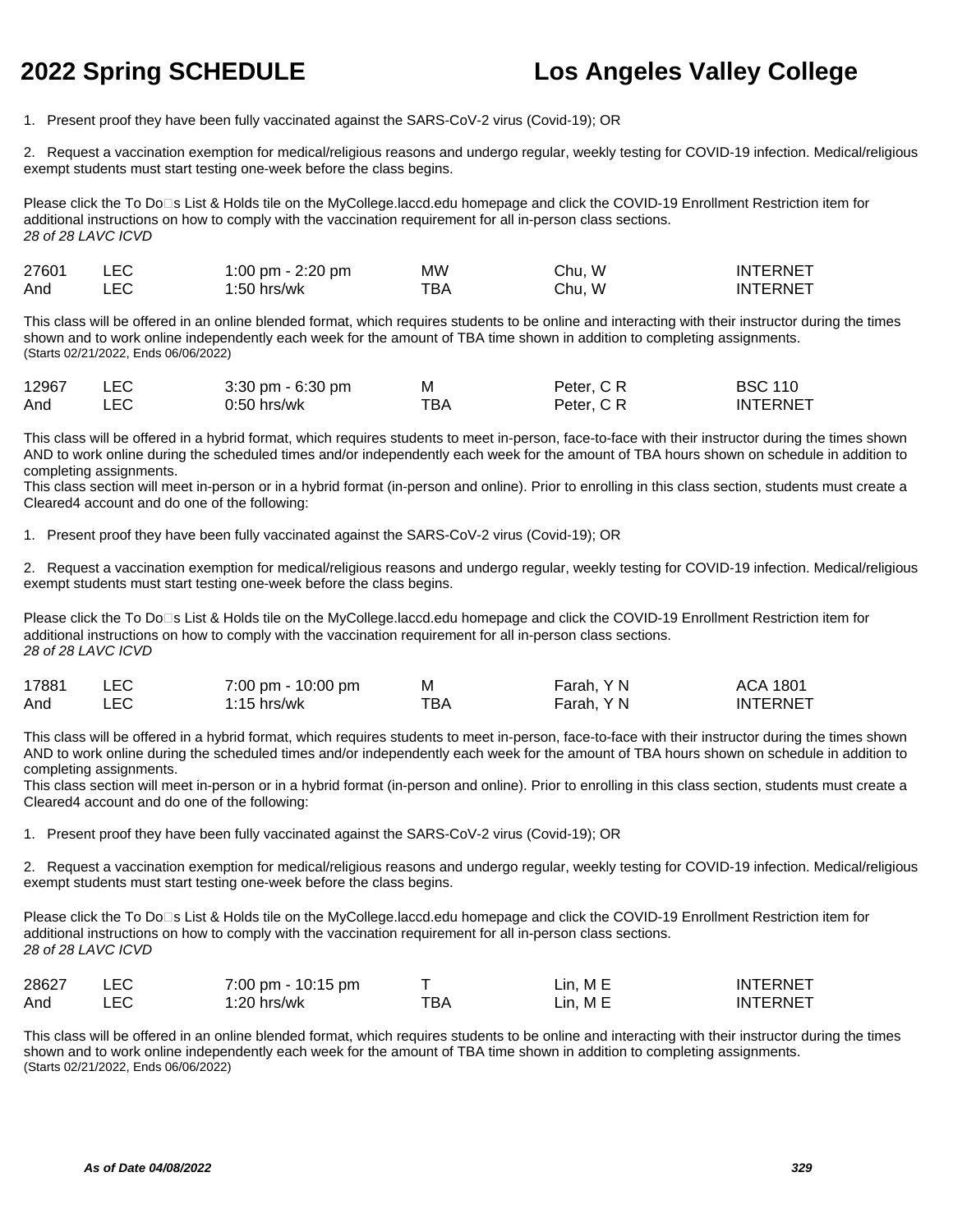| 12944                                                                                                                                       | <b>LEC</b> | $4:15$ hrs/wk                                                                                                                               | <b>TBA</b> | Gardin, SK    | <b>INTERNET</b> |  |
|---------------------------------------------------------------------------------------------------------------------------------------------|------------|---------------------------------------------------------------------------------------------------------------------------------------------|------------|---------------|-----------------|--|
|                                                                                                                                             |            | This class requires students to work online independently each week for the amount of TBA time shown in addition to completing assignments. |            |               |                 |  |
| 24797                                                                                                                                       | <b>LEC</b> | 4:15 hrs/wk                                                                                                                                 | <b>TBA</b> | Chu, W        | <b>INTERNET</b> |  |
|                                                                                                                                             |            | This class requires students to work online independently each week for the amount of TBA time shown in addition to completing assignments. |            |               |                 |  |
| 17880                                                                                                                                       | <b>LEC</b> | $4:15$ hrs/wk                                                                                                                               | TBA        | Habibi, S     | <b>INTERNET</b> |  |
|                                                                                                                                             |            | This class requires students to work online independently each week for the amount of TBA time shown in addition to completing assignments. |            |               |                 |  |
| 26322                                                                                                                                       | <b>LEC</b> | 4:15 hrs/wk                                                                                                                                 | TBA        | Spillman, K M | <b>INTERNET</b> |  |
|                                                                                                                                             |            | This class requires students to work online independently each week for the amount of TBA time shown in addition to completing assignments. |            |               |                 |  |
| 27047                                                                                                                                       | <b>LEC</b> | 4:15 hrs/wk                                                                                                                                 | TBA        | Bajwa, N M    | <b>INTERNET</b> |  |
|                                                                                                                                             |            | This class requires students to work online independently each week for the amount of TBA time shown in addition to completing assignments. |            |               |                 |  |
| 27040                                                                                                                                       | <b>LEC</b> | 4:15 hrs/wk                                                                                                                                 | TBA        | Peter, CR     | <b>INTERNET</b> |  |
| This class requires students to work online independently each week for the amount of TBA time shown in addition to completing assignments. |            |                                                                                                                                             |            |               |                 |  |
| 27037                                                                                                                                       | <b>LEC</b> | 4:15 hrs/wk                                                                                                                                 | TBA        | Chu, W        | <b>INTERNET</b> |  |
|                                                                                                                                             |            |                                                                                                                                             |            |               |                 |  |

### **Supervised Learning Assistance TUTOR 001T- Supervised Tutoring (Repeatable) - 0 Unit**

|                           | <b>Supervised Tutoring</b> |                       |             |                   |                 |  |  |  |
|---------------------------|----------------------------|-----------------------|-------------|-------------------|-----------------|--|--|--|
| <b>Class</b><br><b>No</b> | <b>Component</b>           | <b>Start/End Time</b> | <b>Days</b> | <b>Instructor</b> | <b>Room</b>     |  |  |  |
| 24170                     | <b>LAB</b>                 |                       |             |                   |                 |  |  |  |
| 24169                     | LAB                        | 22:15 hrs/wk          | <b>TBA</b>  | Weigand, S M      | <b>INTERNET</b> |  |  |  |

This class requires students to work online independently each week for the amount of TBA time shown in addition to completing assignments.

## **Theater**

## **THEATER 100- Introduction To The Theater (UC/CSU) - 3 Units**

Requirement Designation: Meets IGETC 3A CSU C1 Students will survey and appreciate the art of theatre. The students are provided a wider basis for both evaluation and enjoyment of the theatrical experience. Students examine all elements of live theatre, its cultural and historical background, the contributions of various theatre artists, and its overall purpose and influence within our society. Students explore all aspects of play production: playwriting, directing, acting, criticism, theatre architecture, set design, costume design, lighting design, and the role of the audience. **Class No Component Start/End Time Days Instructor Room**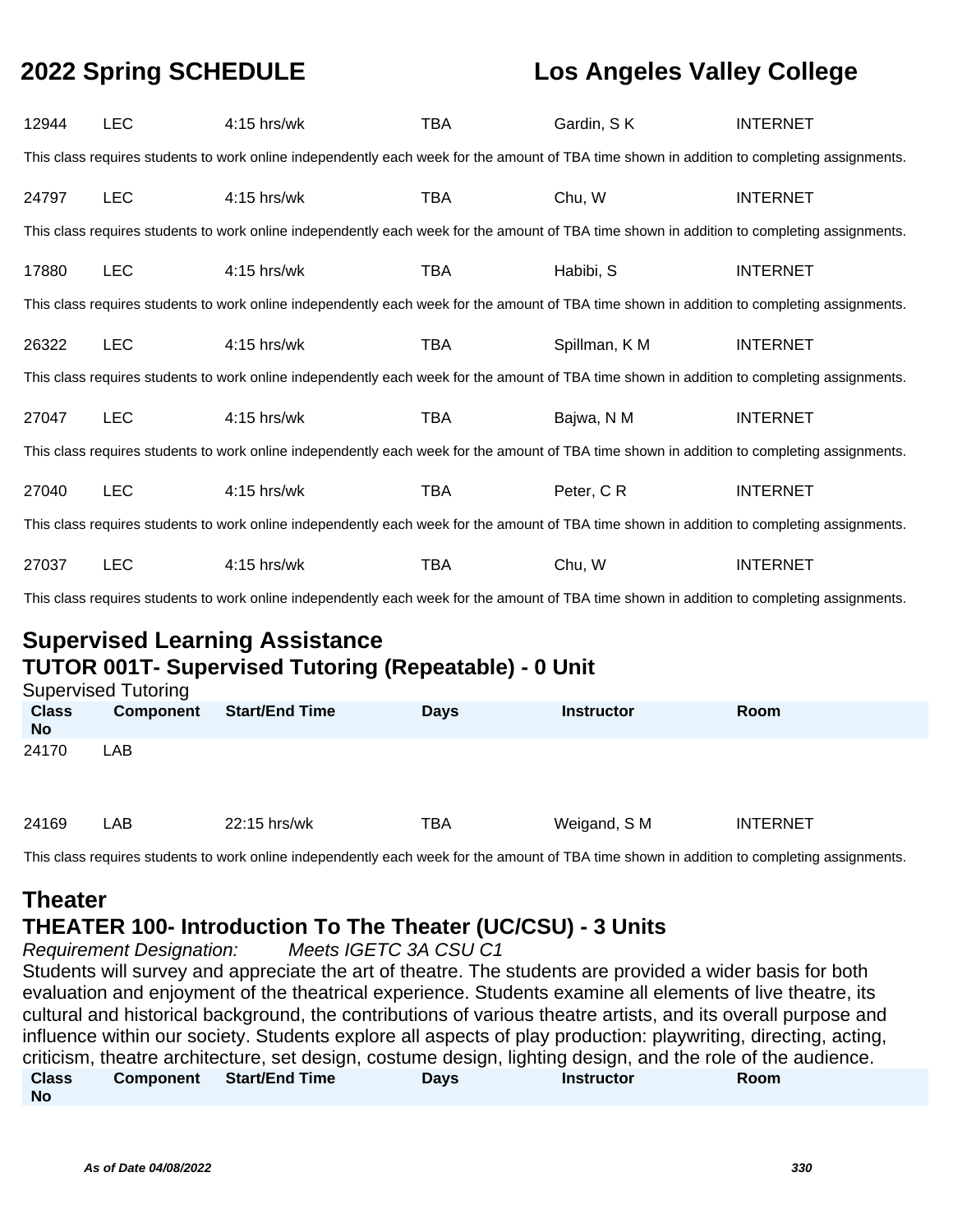11427 LEC 9:40 am - 11:05 am MW Pyles, C S TA 102 This class section will meet in-person or in a hybrid format (in-person and online). Prior to enrolling in this class section, students must create a Cleared4 account and do one of the following:

1. Present proof they have been fully vaccinated against the SARS-CoV-2 virus (Covid-19); OR

2. Request a vaccination exemption for medical/religious reasons and undergo regular, weekly testing for COVID-19 infection. Medical/religious exempt students must start testing one-week before the class begins.

Please click the To Do⊡s List & Holds tile on the MyCollege.laccd.edu homepage and click the COVID-19 Enrollment Restriction item for additional instructions on how to comply with the vaccination requirement for all in-person class sections. 28 of 28 LAVC ICVD

## **THEATER 110- History Of The World Theater (UC/CSU) - 3 Units**

Requirement Designation: Meets IGETC 3A CSU C1

Students examine the origins and development of world theater from ancient beginnings to modern times. Students will encounter topics that include the relationship of theater to the historical, political, social and religious events of the day, major authors and their works, the evolution of acting styles, changes in the use of the theatrical space and innovations in staging techniques.

| <b>Class</b><br>No | <b>Component</b> | Start/End Time       | <b>Days</b> | Instructor      | <b>Room</b> |  |
|--------------------|------------------|----------------------|-------------|-----------------|-------------|--|
| 16704              |                  | $9:40$ am - 11:05 am |             | Coddington, C R | INTERNET    |  |

This class requires students to be online and interacting with their instructor during the times shown in class schedule in addition to completing assignments.

### **THEATER 114- Script Analysis (UC/CSU) - 3 Units**

|                           |      |                          |             |                 | This course provides principles, theories, and techniques of play script analysis for theatrical production. |  |
|---------------------------|------|--------------------------|-------------|-----------------|--------------------------------------------------------------------------------------------------------------|--|
| <b>Class</b><br><b>No</b> |      | Component Start/End Time | <b>Davs</b> | Instructor      | <b>Room</b>                                                                                                  |  |
| 20172                     | LEC. | 11:20 am - 12:45 pm      | TTh.        | Coddington, C R | <b>INTERNET</b>                                                                                              |  |

This class requires students to be online and interacting with their instructor during the times shown in class schedule in addition to completing assignments.

### **THEATER 185- Directed Study - Theater - 1 Unit**

**Enrollment Requirement:** Maximum of 4 enrollments in the Theater - Acting for the Camera Course Family.

This course allows students to pursue directed study in Theater on a contract basis under the direction of a supervising instructor. Special studies will be undertaken with the guidance of weekly faculty meetings. Topics or projects must be approved by the faculty member in charge.

| <b>Class</b><br><b>No</b> | <b>Component</b> | <b>Start/End Time</b>                                                                                                                                 | <b>Davs</b> | <b>Instructor</b> | <b>Room</b> |
|---------------------------|------------------|-------------------------------------------------------------------------------------------------------------------------------------------------------|-------------|-------------------|-------------|
| 22129                     | LEC              | $1:05$ hrs/wk                                                                                                                                         | ТВА         | Coddinaton, C R   | TA 104      |
|                           |                  | This class section will meet in-person or in a hybrid format (in-person and online). Prior to enrolling in this class section, students must create a |             |                   |             |

Cleared4 account and do one of the following:

1. Present proof they have been fully vaccinated against the SARS-CoV-2 virus (Covid-19); OR

2. Request a vaccination exemption for medical/religious reasons and undergo regular, weekly testing for COVID-19 infection. Medical/religious exempt students must start testing one-week before the class begins.

Please click the To Do<sup>n</sup>s List & Holds tile on the MyCollege.laccd.edu homepage and click the COVID-19 Enrollment Restriction item for additional instructions on how to comply with the vaccination requirement for all in-person class sections.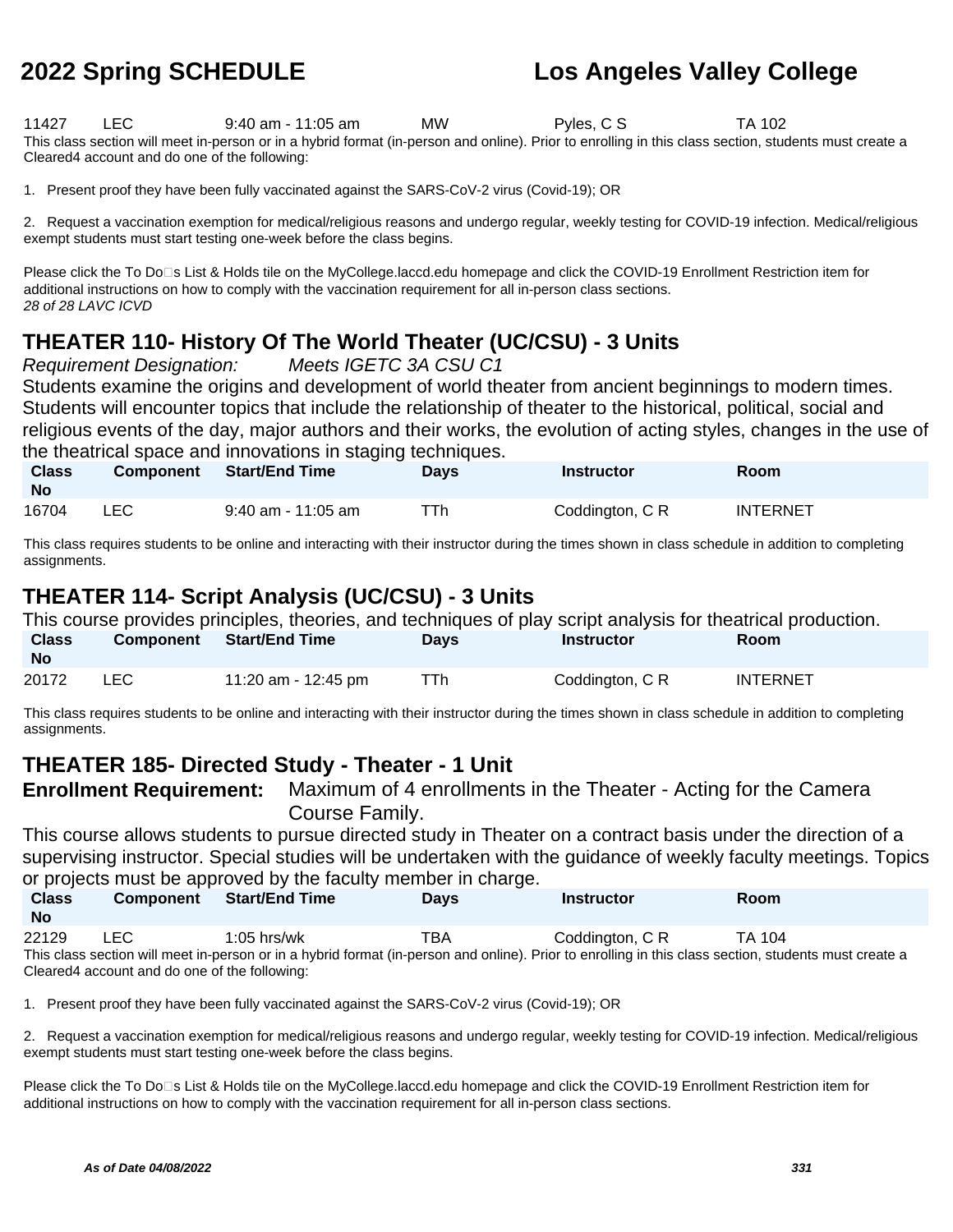28 of 28 LAVC ICVD (Starts 02/21/2022, Ends 06/06/2022)

## **THEATER 232- Play Production II (UC/CSU) (RPT 3) - 2 Units**

**Enrollment Requirement:** Maximum of 4 enrollments in the Theater - Ensemble Performance Course Family.

Students create and perform in a production before a live audience of the general public and community. Students participate in all areas, including acting, stage management, assistant directing, light and sound operation, costuming, props, and makeup in this collaborative process. Students must be available to meet all scheduled technical rehearsal and performance dates. The students' study culminates in a college public performance entered in the intercollegiate competition of the American College Theatre Festival.

| <b>Class</b>                                                                                                                                          | <b>Component</b>                              | <b>Start/End Time</b> | <b>Days</b> | <b>Instructor</b> | <b>Room</b> |  |
|-------------------------------------------------------------------------------------------------------------------------------------------------------|-----------------------------------------------|-----------------------|-------------|-------------------|-------------|--|
| <b>No</b>                                                                                                                                             |                                               |                       |             |                   |             |  |
| 21291                                                                                                                                                 | _AB                                           | $7:25$ hrs/wk         | TBA         | Coddinaton, C R   | TA 104      |  |
| This class section will meet in-person or in a hybrid format (in-person and online). Prior to enrolling in this class section, students must create a |                                               |                       |             |                   |             |  |
|                                                                                                                                                       | Cleared4 account and do one of the following: |                       |             |                   |             |  |

1. Present proof they have been fully vaccinated against the SARS-CoV-2 virus (Covid-19); OR

2. Request a vaccination exemption for medical/religious reasons and undergo regular, weekly testing for COVID-19 infection. Medical/religious exempt students must start testing one-week before the class begins.

Please click the To Do<sup>n</sup>s List & Holds tile on the MyCollege.laccd.edu homepage and click the COVID-19 Enrollment Restriction item for additional instructions on how to comply with the vaccination requirement for all in-person class sections. Audition or Interview for enrollment. 40 of 40 LAVC ICVD (Starts 02/21/2022, Ends 06/06/2022)

## **THEATER 240- Voice And Articulation For The Theater (UC/CSU) - 3 Units**

**Enrollment Requirement:** Maximum of 4 enrollments in the Theater - Voice Theory Course Family.

The student focuses on the fundamentals of voice production and overall vocal effectiveness for the stage. Through theory, practice, exercises and performance, the student incorporates the following elements: relaxation, breath support, physical alignment, resonance, projection, pitch, articulation, variety and expressiveness.

| <b>Class</b><br><b>No</b> | <b>Component</b> | <b>Start/End Time</b>                                                                                                                                 | <b>Davs</b> | <b>Instructor</b> | Room          |
|---------------------------|------------------|-------------------------------------------------------------------------------------------------------------------------------------------------------|-------------|-------------------|---------------|
| 11700                     | LEC.             | 1:00 pm $-$ 2:25 pm                                                                                                                                   | <b>MW</b>   | Pyles, C S        | <b>TA 131</b> |
|                           |                  | This class section will meet in-person or in a hybrid format (in-person and online). Prior to enrolling in this class section, students must create a |             |                   |               |

Cleared4 account and do one of the following:

1. Present proof they have been fully vaccinated against the SARS-CoV-2 virus (Covid-19); OR

2. Request a vaccination exemption for medical/religious reasons and undergo regular, weekly testing for COVID-19 infection. Medical/religious exempt students must start testing one-week before the class begins.

Please click the To Do⊡s List & Holds tile on the MyCollege.laccd.edu homepage and click the COVID-19 Enrollment Restriction item for additional instructions on how to comply with the vaccination requirement for all in-person class sections. 28 of 28 LAVC ICVD

## **THEATER 270- Beginning Acting (UC/CSU) - 3 Units**

**Enrollment Requirement:** Maximum of 4 enrollments in the Theater - Acting Study & Professional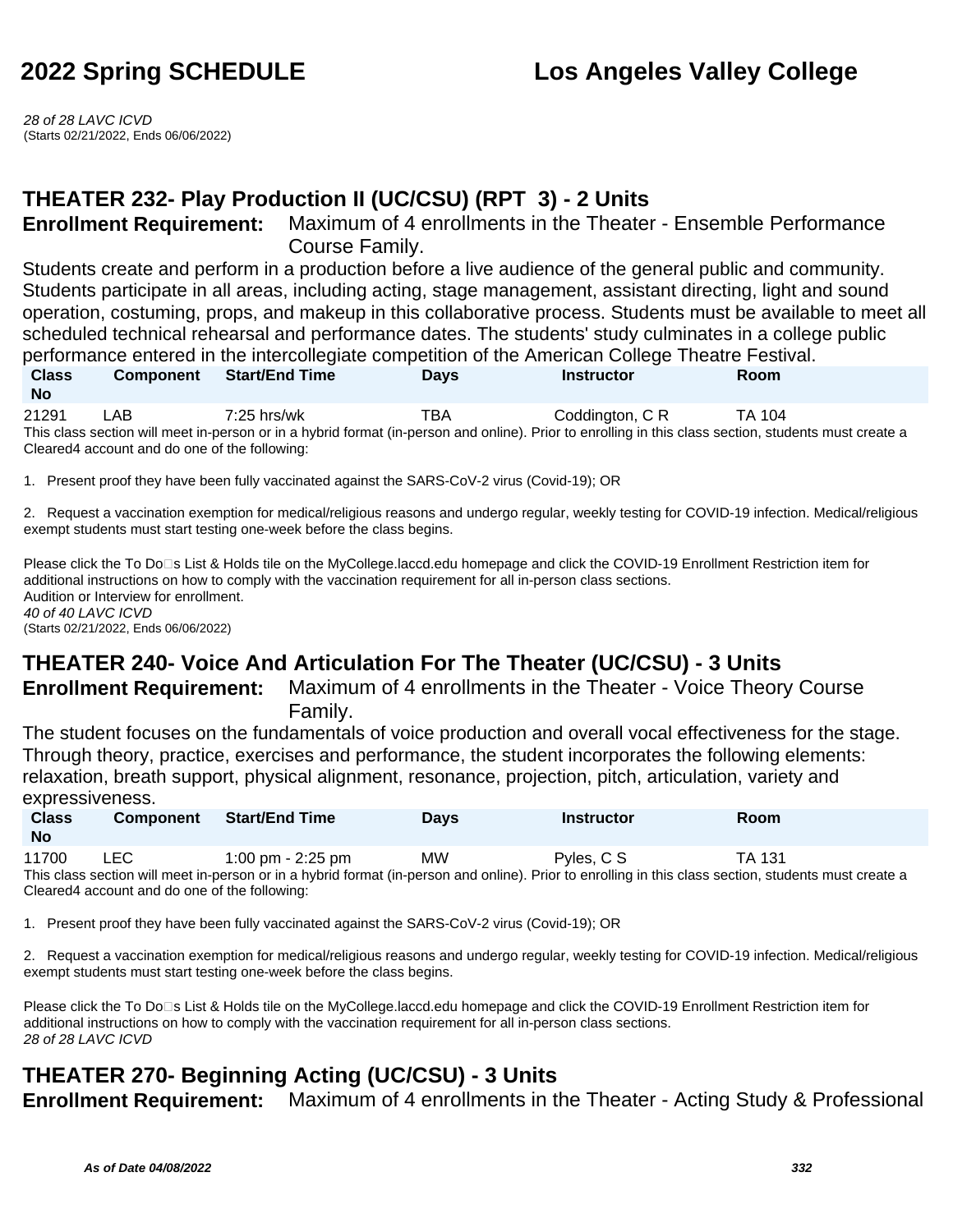#### Applied Acting Course Family.

This course provides instruction in the basic fundamentals of acting theory and practice. It prepares students for subsequent acting courses and fulfills one of the requirements for production classes. Relaxation,

concentration, physical and vocal expressiveness, improvisation, scene and monologue performances, acting terminology, script analysis, and character development are primary areas of focus.

| <b>Class</b>                                                                                                                                          | <b>Component</b>                              | <b>Start/End Time</b> | <b>Davs</b> | <b>Instructor</b> | <b>Room</b> |  |
|-------------------------------------------------------------------------------------------------------------------------------------------------------|-----------------------------------------------|-----------------------|-------------|-------------------|-------------|--|
| <b>No</b>                                                                                                                                             |                                               |                       |             |                   |             |  |
| 11781                                                                                                                                                 | LEC.                                          | 11:20 am - 12:45 pm   | <b>MW</b>   | Pvles, C S        | TA 131      |  |
| This class section will meet in-person or in a hybrid format (in-person and online). Prior to enrolling in this class section, students must create a |                                               |                       |             |                   |             |  |
|                                                                                                                                                       | Cleared4 account and do one of the following: |                       |             |                   |             |  |

1. Present proof they have been fully vaccinated against the SARS-CoV-2 virus (Covid-19); OR

2. Request a vaccination exemption for medical/religious reasons and undergo regular, weekly testing for COVID-19 infection. Medical/religious exempt students must start testing one-week before the class begins.

Please click the To Do<sup>n</sup>s List & Holds tile on the MyCollege.laccd.edu homepage and click the COVID-19 Enrollment Restriction item for additional instructions on how to comply with the vaccination requirement for all in-person class sections. 28 of 28 LAVC ICVD

28446 LEC 6:50 pm - 10:00 pm MW Pyles, C S TA 131 This class section will meet in-person or in a hybrid format (in-person and online). Prior to enrolling in this class section, students must create a Cleared4 account and do one of the following:

1. Present proof they have been fully vaccinated against the SARS-CoV-2 virus (Covid-19); OR

2. Request a vaccination exemption for medical/religious reasons and undergo regular, weekly testing for COVID-19 infection. Medical/religious exempt students must start testing one-week before the class begins.

Please click the To Do□s List & Holds tile on the MyCollege.laccd.edu homepage and click the COVID-19 Enrollment Restriction item for additional instructions on how to comply with the vaccination requirement for all in-person class sections. 28 of 28 LAVC ICVD (Starts 04/11/2022, Ends 06/06/2022)

### **THEATER 285- Directed Study - Theater (CSU) - 2 Units**

**Enrollment Requirement:** Maximum of 4 enrollments in the Theater - Acting for the Camera Course Family.

This course allow students to pursue directed study in Theater on a contract basis under the direction of a supervising instructor. Special studies will be undertaken with the guidance of weekly faculty meetings. Topics or projects must be approved by the faculty member in charge.

| <b>Class</b><br><b>No</b> | Component  | $\sim$ projection there is only provided by the necessary themselves of the group<br><b>Start/End Time</b> | <b>Days</b> | <b>Instructor</b> | Room   |
|---------------------------|------------|------------------------------------------------------------------------------------------------------------|-------------|-------------------|--------|
| 21293                     | <b>LEC</b> | $0:00$ hrs/wk                                                                                              | TBA         | Coddington, C R   | TA 104 |

This class section will meet in-person or in a hybrid format (in-person and online). Prior to enrolling in this class section, students must create a Cleared4 account and do one of the following:

1. Present proof they have been fully vaccinated against the SARS-CoV-2 virus (Covid-19); OR

2. Request a vaccination exemption for medical/religious reasons and undergo regular, weekly testing for COVID-19 infection. Medical/religious exempt students must start testing one-week before the class begins.

Please click the To Do⊡s List & Holds tile on the MyCollege.laccd.edu homepage and click the COVID-19 Enrollment Restriction item for additional instructions on how to comply with the vaccination requirement for all in-person class sections. 28 of 28 LAVC ICVD (Starts 02/21/2022, Ends 06/06/2022)

**As of Date 04/08/2022 333**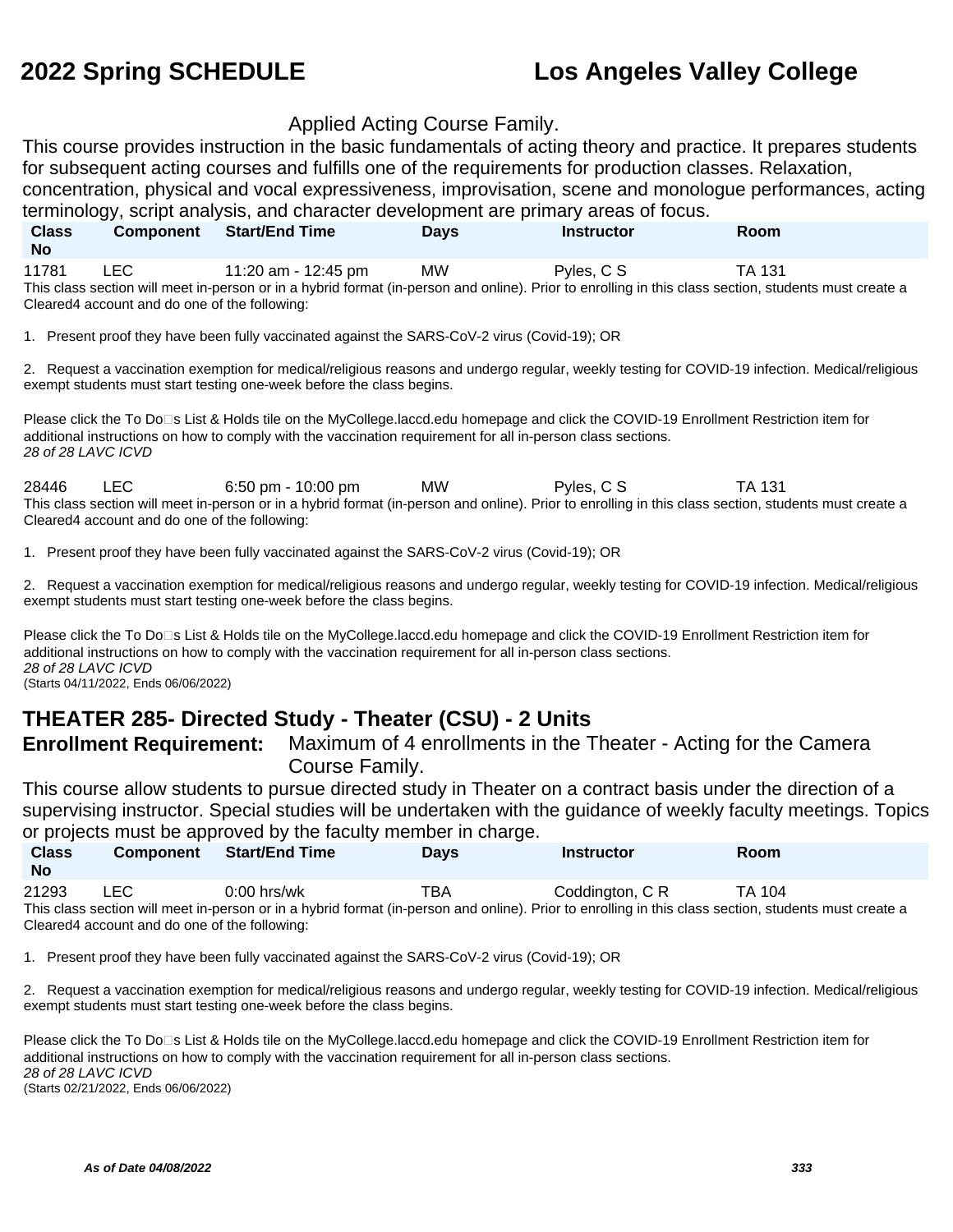## **THEATER 291- Rehearsals And Performances I (UC/CSU) (RPT 2) - 1 Unit**

**Enrollment Requirement:** Maximum of 4 enrollments in the Theater - Ensemble Performance Course Family.

In this course students are actively involved in the production of a Theatre department play presented before a public audience. All areas of the production process are incorporated, including acting, stage management, technical theatre and back stage crews, costumes, make up and house management. Students must be available to meet all scheduled technical rehearsal and performance dates. Study culminates in a college public performance entered in the American College Theatre Festival.

| <b>Class</b><br><b>No</b> | <b>Component</b> | <b>Start/End Time</b>                                                                                                                                 | Davs | Instructor    | <b>Room</b> |
|---------------------------|------------------|-------------------------------------------------------------------------------------------------------------------------------------------------------|------|---------------|-------------|
| 21290                     | LAB              | $3:35$ hrs/wk                                                                                                                                         | TBA  | Svastics. M I | TA 104      |
|                           |                  | This class section will meet in-person or in a hybrid format (in-person and online). Prior to enrolling in this class section, students must create a |      |               |             |

Cleared4 account and do one of the following:

1. Present proof they have been fully vaccinated against the SARS-CoV-2 virus (Covid-19); OR

2. Request a vaccination exemption for medical/religious reasons and undergo regular, weekly testing for COVID-19 infection. Medical/religious exempt students must start testing one-week before the class begins.

Please click the To Do<sup>n</sup>s List & Holds tile on the MyCollege.laccd.edu homepage and click the COVID-19 Enrollment Restriction item for additional instructions on how to comply with the vaccination requirement for all in-person class sections. Audition or interview for enrollment. 28 of 28 LAVC ICVD

(Starts 02/21/2022, Ends 06/06/2022)

## **THEATER 292- Rehearsals And Performances II (UC/CSU) (RPT 3) - 2 Units**

**Enrollment Requirement:** Maximum of 4 enrollments in the Theater - Ensemble Performance Course Family.

Students are actively involved in the production of a Theater department play presented before a public audience. All areas of the production process are incorporated, including acting, stage management, technical theater and back stage crews, costumes, make up and house management. Students must be available to meet all scheduled technical rehearsal and performance dates. Study culminates in a college public performance entered in the American College Theater Festival.

| <b>Class</b> | <b>Component</b>                              | <b>Start/End Time</b> | <b>Davs</b> | <b>Instructor</b>                                                                                                                                     | Room   |  |
|--------------|-----------------------------------------------|-----------------------|-------------|-------------------------------------------------------------------------------------------------------------------------------------------------------|--------|--|
| <b>No</b>    |                                               |                       |             |                                                                                                                                                       |        |  |
| 21289        | LAB.                                          | $7:25$ hrs/wk         | TBA         | Coddinaton, C R                                                                                                                                       | TA 104 |  |
|              |                                               |                       |             | This class section will meet in-person or in a hybrid format (in-person and online). Prior to enrolling in this class section, students must create a |        |  |
|              | Cleared4 account and do one of the following: |                       |             |                                                                                                                                                       |        |  |

1. Present proof they have been fully vaccinated against the SARS-CoV-2 virus (Covid-19); OR

2. Request a vaccination exemption for medical/religious reasons and undergo regular, weekly testing for COVID-19 infection. Medical/religious exempt students must start testing one-week before the class begins.

Please click the To Do<sup>n</sup>s List & Holds tile on the MyCollege.laccd.edu homepage and click the COVID-19 Enrollment Restriction item for additional instructions on how to comply with the vaccination requirement for all in-person class sections. Audition or interview for enrollment. 40 of 40 LAVC ICVD (Starts 02/21/2022, Ends 06/06/2022)

## **THEATER 293- Rehearsals And Performances III (UC/CSU) (RPT 3) - 3 Units**

**Enrollment Requirement:** Maximum of 4 enrollments in the Theater - Ensemble Performance Course Family.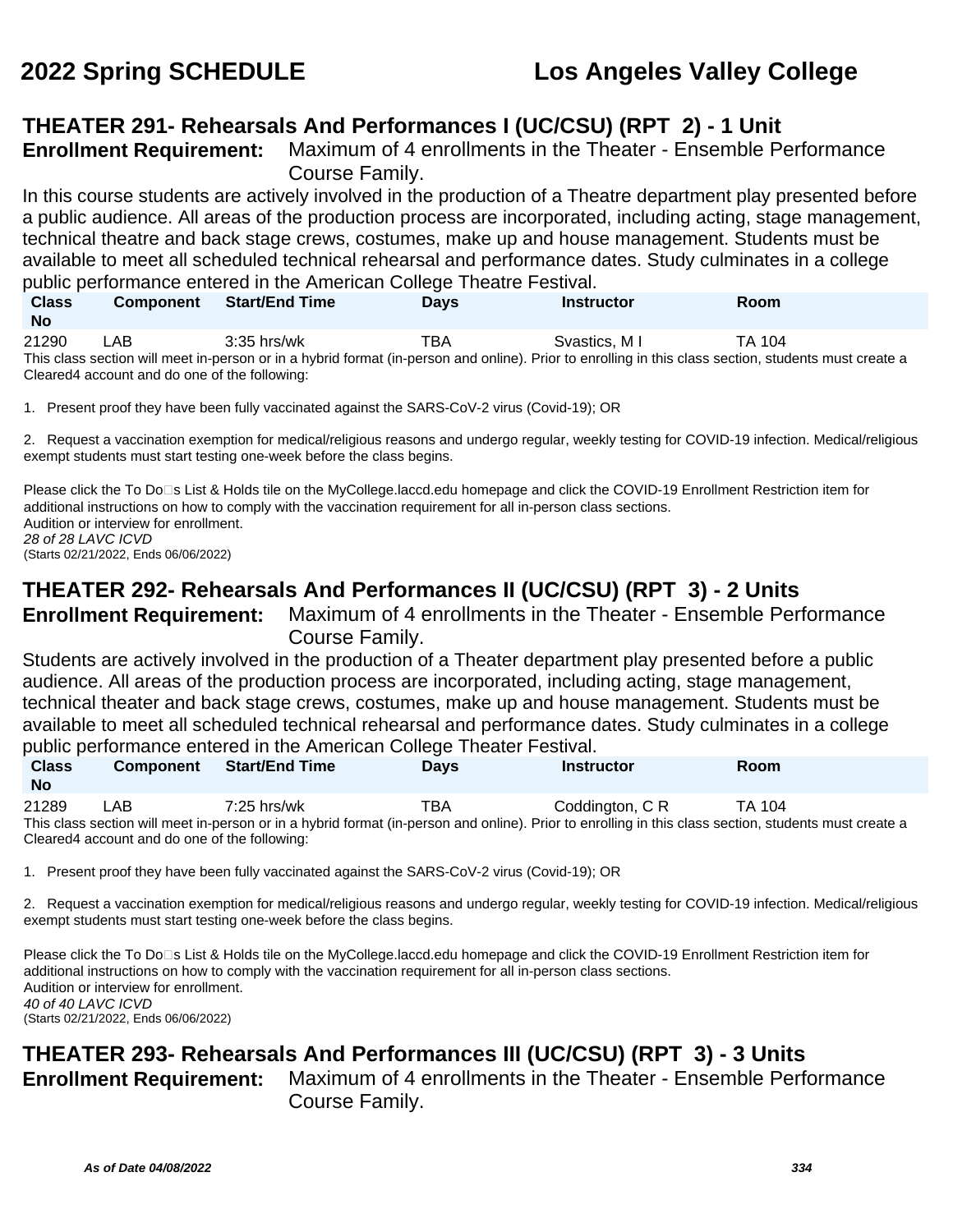Students practice performance in assigned roles, such as Actors, Directors, Designers, or Technicians, in theatre productions and deliver a college public performance entered in the intercollegiate competition known as American College Theatre Festival

| <b>Class</b><br><b>No</b> | <b>Component</b>                               | <b>Start/End Time</b> | <b>Davs</b> | <b>Instructor</b>                                                                                                                                     | <b>Room</b> |  |
|---------------------------|------------------------------------------------|-----------------------|-------------|-------------------------------------------------------------------------------------------------------------------------------------------------------|-------------|--|
| 28097                     | LAB.                                           | $11:20$ hrs/wk        | TBA         | Coddington, C R                                                                                                                                       | TA 104      |  |
|                           |                                                |                       |             | This class section will meet in-person or in a hybrid format (in-person and online). Prior to enrolling in this class section, students must create a |             |  |
|                           | Cleared 4 account and do one of the following: |                       |             |                                                                                                                                                       |             |  |

1. Present proof they have been fully vaccinated against the SARS-CoV-2 virus (Covid-19); OR

2. Request a vaccination exemption for medical/religious reasons and undergo regular, weekly testing for COVID-19 infection. Medical/religious exempt students must start testing one-week before the class begins.

Please click the To Do□s List & Holds tile on the MyCollege.laccd.edu homepage and click the COVID-19 Enrollment Restriction item for additional instructions on how to comply with the vaccination requirement for all in-person class sections. 28 of 28 LAVC ICVD (Starts 02/21/2022, Ends 06/06/2022)

## **THEATER 301- Stage Craft (UC/CSU) - 3 Units**

This course is an introduction and laboratory practice of technical theatre, including the creation of scenic elements and solving the practical problems involved in all technical aspects of mounting a stage production. Areas of concentration include painting techniques, set construction, set movement, prop construction,

backstage organization, lighting hang and focus, and basic sound set up.

| <b>Class</b><br><b>No</b> | <b>Component</b> | Start/End Time    | Davs | Instructor                                                                                                                                            | Room   |  |
|---------------------------|------------------|-------------------|------|-------------------------------------------------------------------------------------------------------------------------------------------------------|--------|--|
| 26306                     | LEC.             | 1:30 pm - 3:35 pm |      | Svastics, M I                                                                                                                                         | TA 102 |  |
|                           |                  |                   |      | This class section will meet in-person or in a hybrid format (in-person and online). Prior to enrolling in this class section, students must create a |        |  |

This class section will meet in-person or in a hybrid format (in-person and online). Prior to enrolling in this class section, students must create a Cleared4 account and do one of the following:

1. Present proof they have been fully vaccinated against the SARS-CoV-2 virus (Covid-19); OR

2. Request a vaccination exemption for medical/religious reasons and undergo regular, weekly testing for COVID-19 infection. Medical/religious exempt students must start testing one-week before the class begins.

Please click the To Do⊡s List & Holds tile on the MyCollege.laccd.edu homepage and click the COVID-19 Enrollment Restriction item for additional instructions on how to comply with the vaccination requirement for all in-person class sections. 28 of 28 LAVC ICVD

#### **AND**

26305 LAB 1:30 pm - 3:35 pm Th Svastics, M I TA 102 This class section will meet in-person or in a hybrid format (in-person and online). Prior to enrolling in this class section, students must create a Cleared4 account and do one of the following:

1. Present proof they have been fully vaccinated against the SARS-CoV-2 virus (Covid-19); OR

2. Request a vaccination exemption for medical/religious reasons and undergo regular, weekly testing for COVID-19 infection. Medical/religious exempt students must start testing one-week before the class begins.

Please click the To Do<sup>n</sup>s List & Holds tile on the MyCollege.laccd.edu homepage and click the COVID-19 Enrollment Restriction item for additional instructions on how to comply with the vaccination requirement for all in-person class sections.

### **THEATER 325- Advanced Stage Craft (UC/CSU) - 3 Units**

**Enrollment Requirement:** Prerequisite: THEATER 301 with a grade of C or better.

This course will provide the student with instruction in advanced methods, physical techniques, and crew responsibilities of the theatre technician in all the specialty areas. The process will include emphasis on practical solutions and leadership in crew and equipment management. Use of state-of-the-art stage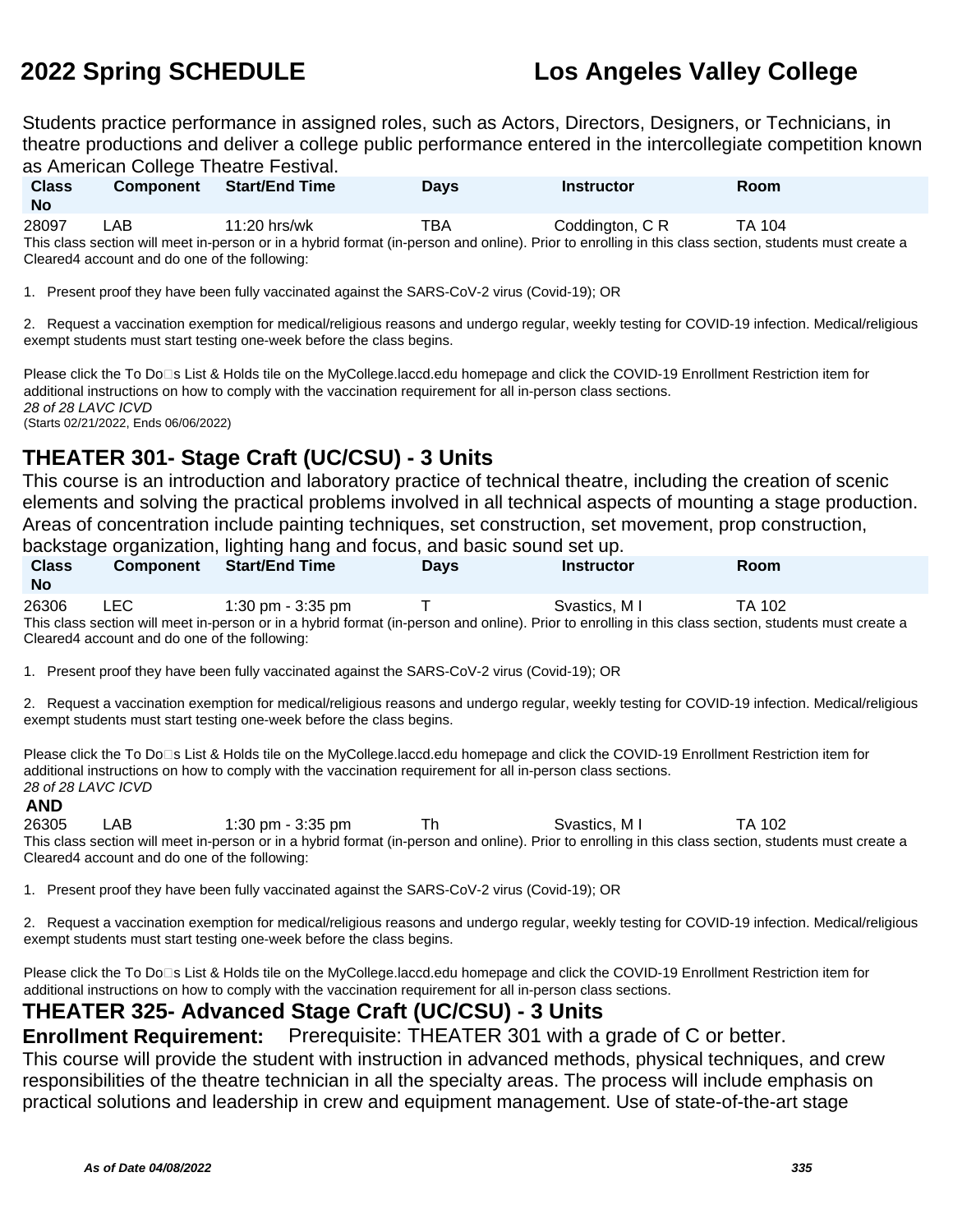equipment and show operation forms to execute a production in multiple entertainment medias is covered. The direct outcome is to prepare the student for work in the behind the scenes of the entertainment industry.

|                                                                                                                                                                                                                                                                                                 |                                                             | The direct outcome is to prepare the student for work in the benind the scenes of the entertainment industry.                                                                                                                                        |             |                   |               |
|-------------------------------------------------------------------------------------------------------------------------------------------------------------------------------------------------------------------------------------------------------------------------------------------------|-------------------------------------------------------------|------------------------------------------------------------------------------------------------------------------------------------------------------------------------------------------------------------------------------------------------------|-------------|-------------------|---------------|
| <b>Class</b><br><b>No</b>                                                                                                                                                                                                                                                                       |                                                             | <b>Component</b> Start/End Time                                                                                                                                                                                                                      | <b>Days</b> | <b>Instructor</b> | <b>Room</b>   |
| 28728                                                                                                                                                                                                                                                                                           | <b>LEC</b><br>Cleared4 account and do one of the following: | 1:30 pm - 3:35 pm<br>This class section will meet in-person or in a hybrid format (in-person and online). Prior to enrolling in this class section, students must create a                                                                           | $\top$      | Svastics, M I     | <b>TA 131</b> |
|                                                                                                                                                                                                                                                                                                 |                                                             | 1. Present proof they have been fully vaccinated against the SARS-CoV-2 virus (Covid-19); OR                                                                                                                                                         |             |                   |               |
|                                                                                                                                                                                                                                                                                                 |                                                             | 2. Request a vaccination exemption for medical/religious reasons and undergo regular, weekly testing for COVID-19 infection. Medical/religious<br>exempt students must start testing one-week before the class begins.                               |             |                   |               |
| <b>AND</b>                                                                                                                                                                                                                                                                                      | 28 of 28 LAVC ICVD                                          | Please click the To Do⊡s List & Holds tile on the MyCollege.laccd.edu homepage and click the COVID-19 Enrollment Restriction item for<br>additional instructions on how to comply with the vaccination requirement for all in-person class sections. |             |                   |               |
| 28729                                                                                                                                                                                                                                                                                           | LAB                                                         | 1:30 pm - 3:35 pm                                                                                                                                                                                                                                    | Th          | Svastics, M I     | <b>TA 102</b> |
|                                                                                                                                                                                                                                                                                                 |                                                             | <b>THEATER 385- Directed Study - Theater (CSU) - 3 Units</b>                                                                                                                                                                                         |             |                   |               |
|                                                                                                                                                                                                                                                                                                 |                                                             | <b>Enrollment Requirement:</b> Maximum of 4 enrollments in the Theater - Acting for the Camera<br>Course Family.                                                                                                                                     |             |                   |               |
| This course allow students to pursue directed study in Theater on a contract basis under the direction of a<br>supervising instructor. Special studies will be undertaken with the guidance of weekly faculty meetings. Topics<br>or projects must be approved by the faculty member in charge. |                                                             |                                                                                                                                                                                                                                                      |             |                   |               |
| <b>Class</b><br><b>No</b>                                                                                                                                                                                                                                                                       |                                                             | <b>Component</b> Start/End Time                                                                                                                                                                                                                      | <b>Days</b> | <b>Instructor</b> | Room          |
| 21292                                                                                                                                                                                                                                                                                           | <b>LEC</b><br>Cleared4 account and do one of the following: | $3:35$ hrs/wk<br>This class section will meet in-person or in a hybrid format (in-person and online). Prior to enrolling in this class section, students must create a                                                                               | TBA         | Coddington, C R   | TA 104        |

1. Present proof they have been fully vaccinated against the SARS-CoV-2 virus (Covid-19); OR

2. Request a vaccination exemption for medical/religious reasons and undergo regular, weekly testing for COVID-19 infection. Medical/religious exempt students must start testing one-week before the class begins.

Please click the To Do⊡s List & Holds tile on the MyCollege.laccd.edu homepage and click the COVID-19 Enrollment Restriction item for additional instructions on how to comply with the vaccination requirement for all in-person class sections. (Starts 02/21/2022, Ends 06/06/2022)

### **THEATER 450- Beginning Stage Make-Up (UC/CSU) - 3 Units**

Students are introduced to the basic techniques and materials of theatrical stage makeup and provides practice in its application. Students learn to create designs and apply straight, corrective, middle age, old age, character and fantasy makeups. The application of facial hair, scars, bruises, and prosthetics are also studied. Lab work may include work on current departmental productions.

|                                                                                                                                                       |                                               | otaanoan marriittiina jihanaa tionit on oanionit aopantinontal pioaaotionol |             |                   |             |  |
|-------------------------------------------------------------------------------------------------------------------------------------------------------|-----------------------------------------------|-----------------------------------------------------------------------------|-------------|-------------------|-------------|--|
| <b>Class</b><br><b>No</b>                                                                                                                             | <b>Component</b>                              | <b>Start/End Time</b>                                                       | <b>Davs</b> | <b>Instructor</b> | <b>Room</b> |  |
| 15557                                                                                                                                                 | LEC.                                          | $9:00$ am - 11:05 am                                                        |             | Pyles, C S        | TA 103      |  |
| This class section will meet in-person or in a hybrid format (in-person and online). Prior to enrolling in this class section, students must create a |                                               |                                                                             |             |                   |             |  |
|                                                                                                                                                       | Cleared4 account and do one of the following: |                                                                             |             |                   |             |  |

1. Present proof they have been fully vaccinated against the SARS-CoV-2 virus (Covid-19); OR

2. Request a vaccination exemption for medical/religious reasons and undergo regular, weekly testing for COVID-19 infection. Medical/religious exempt students must start testing one-week before the class begins.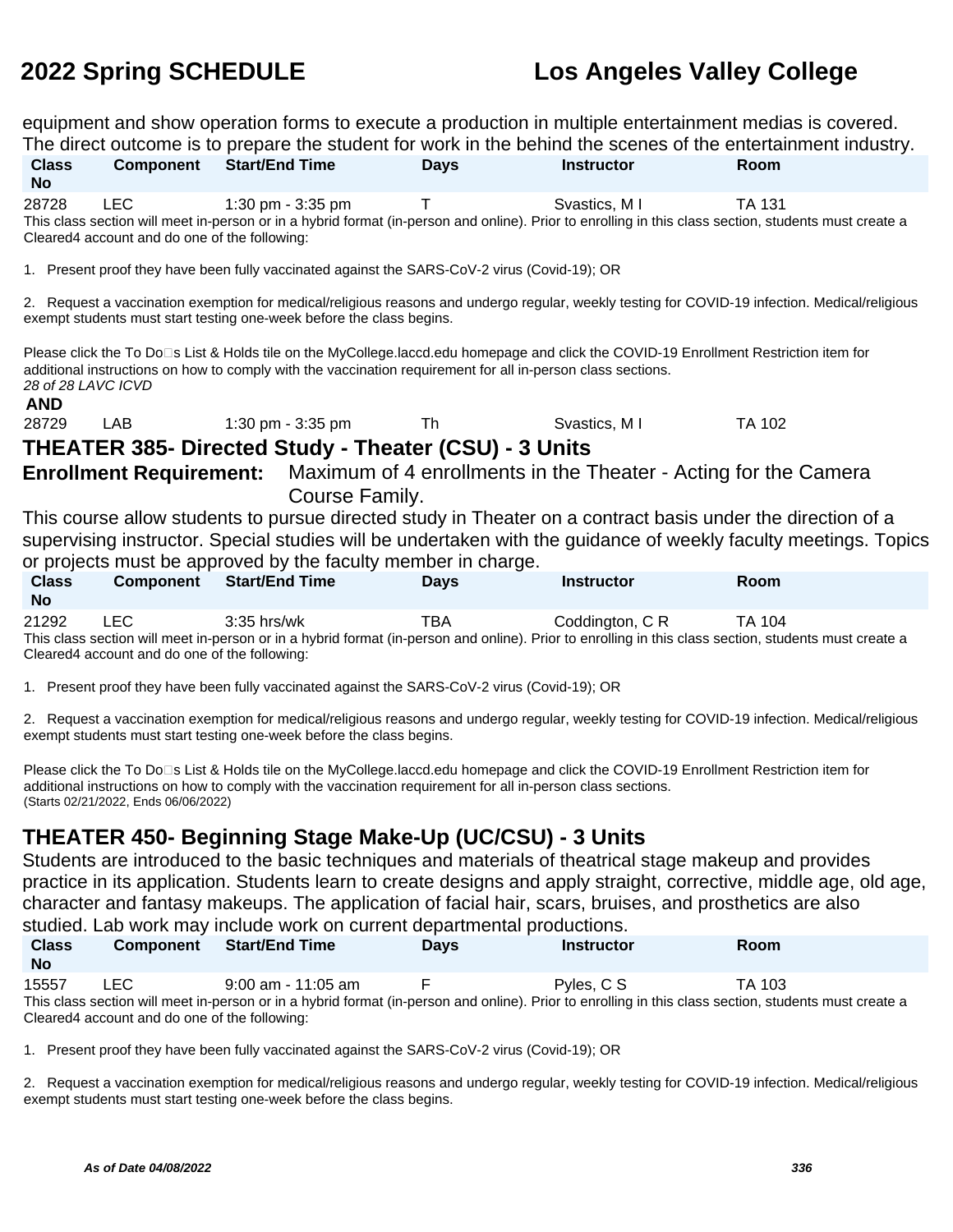Please click the To Do<sup>n</sup>s List & Holds tile on the MyCollege.laccd.edu homepage and click the COVID-19 Enrollment Restriction item for additional instructions on how to comply with the vaccination requirement for all in-person class sections. 28 of 28 LAVC ICVD

#### **AND**

15558 LAB 11:05 am - 1:10 pm F Pyles, C S TA 103 This class section will meet in-person or in a hybrid format (in-person and online). Prior to enrolling in this class section, students must create a Cleared4 account and do one of the following:

1. Present proof they have been fully vaccinated against the SARS-CoV-2 virus (Covid-19); OR

2. Request a vaccination exemption for medical/religious reasons and undergo regular, weekly testing for COVID-19 infection. Medical/religious exempt students must start testing one-week before the class begins.

Please click the To Do<sup>n</sup>s List & Holds tile on the MyCollege.laccd.edu homepage and click the COVID-19 Enrollment Restriction item for additional instructions on how to comply with the vaccination requirement for all in-person class sections.

## **Tool & Manufacturing Tech**

## **T & M 027- Basic Machine Shop Theory And Practice - 4 Units**

Provides an introduction to the fundamentals of machine shop theory and practice. Prescribed study and projects are designed to give experience with five basic machine tools. This course is the basic entry into many trade areas from machinist to numerical control.

| <b>Class</b><br><b>No</b> | <b>Component</b> | <b>Start/End Time</b>                                                                                                                                 | <b>Days</b> | Instructor  | <b>Room</b> |
|---------------------------|------------------|-------------------------------------------------------------------------------------------------------------------------------------------------------|-------------|-------------|-------------|
| 13012                     | LEC              | $9:00$ am - 11:05 am                                                                                                                                  | Sа          | Freesh. A V | E 110       |
|                           |                  | This class section will meet in-person or in a hybrid format (in-person and online). Prior to enrolling in this class section, students must create a |             |             |             |

Cleared4 account and do one of the following:

1. Present proof they have been fully vaccinated against the SARS-CoV-2 virus (Covid-19); OR

2. Request a vaccination exemption for medical/religious reasons and undergo regular, weekly testing for COVID-19 infection. Medical/religious exempt students must start testing one-week before the class begins.

Please click the To Do<sup>n</sup>s List & Holds tile on the MyCollege.laccd.edu homepage and click the COVID-19 Enrollment Restriction item for additional instructions on how to comply with the vaccination requirement for all in-person class sections. 24 of 24 LAVC ICVD

#### **AND**

13016 LAB 11:05 am - 3:20 pm Sa Freesh, A V E 110 This class section will meet in-person or in a hybrid format (in-person and online). Prior to enrolling in this class section, students must create a Cleared4 account and do one of the following:

1. Present proof they have been fully vaccinated against the SARS-CoV-2 virus (Covid-19); OR

2. Request a vaccination exemption for medical/religious reasons and undergo regular, weekly testing for COVID-19 infection. Medical/religious exempt students must start testing one-week before the class begins.

Please click the To Do<sup>n</sup>s List & Holds tile on the MyCollege.laccd.edu homepage and click the COVID-19 Enrollment Restriction item for additional instructions on how to comply with the vaccination requirement for all in-person class sections.

### **T & M 030- Machine Shop Practice I - 3 Units**

Concentration on 3 axis Horizontal and Vertical Milling Machines setup and operations. Includes fly-cutting, drilling, gang milling, contour and angular surfacing operations. Emphasis on speeds, feeds, cutter selection and applications. Surface grinding operations maintaining flatness, parallelism and finish to a high degree of accuracy. Heat treatment, case-hardening and hardness testing is included.

| Class | Component Start/End Time | Days | <b>Instructor</b> | Room |
|-------|--------------------------|------|-------------------|------|
| No    |                          |      |                   |      |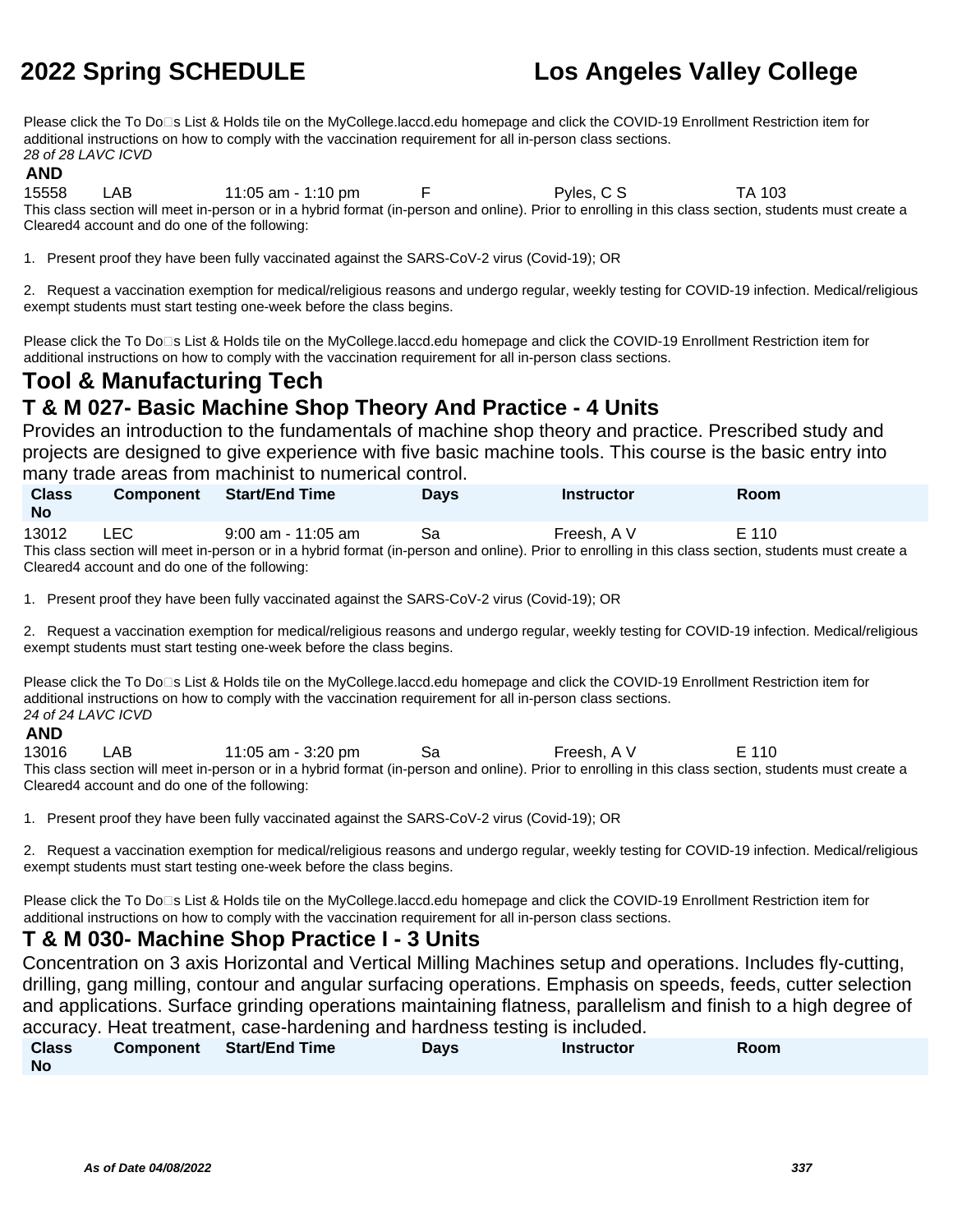13019 LEC 9:00 am - 10:05 am Sa Freesh, A V E 110 This class section will meet in-person or in a hybrid format (in-person and online). Prior to enrolling in this class section, students must create a Cleared4 account and do one of the following:

1. Present proof they have been fully vaccinated against the SARS-CoV-2 virus (Covid-19); OR

2. Request a vaccination exemption for medical/religious reasons and undergo regular, weekly testing for COVID-19 infection. Medical/religious exempt students must start testing one-week before the class begins.

Please click the To Do⊡s List & Holds tile on the MyCollege.laccd.edu homepage and click the COVID-19 Enrollment Restriction item for additional instructions on how to comply with the vaccination requirement for all in-person class sections. 24 of 24 LAVC ICVD

#### **AND**

13022 LAB 10:05 am - 3:25 pm Sa Freesh, A V E 110 This class section will meet in-person or in a hybrid format (in-person and online). Prior to enrolling in this class section, students must create a Cleared4 account and do one of the following:

1. Present proof they have been fully vaccinated against the SARS-CoV-2 virus (Covid-19); OR

2. Request a vaccination exemption for medical/religious reasons and undergo regular, weekly testing for COVID-19 infection. Medical/religious exempt students must start testing one-week before the class begins.

Please click the To Do⊡s List & Holds tile on the MyCollege.laccd.edu homepage and click the COVID-19 Enrollment Restriction item for additional instructions on how to comply with the vaccination requirement for all in-person class sections.

### **T & M 032- Machine Shop Practice III - 3 Units**

Provides extended training to increase knowledge and skills in the operation of machine tools and accessory equipment. Abrasives and their applications ar discussed. Includes use of precision grinding equipment.

Close tolerance work and precision inspection is emphasized.

| <b>Class</b><br><b>No</b>                                                                                                                             | <b>Component</b> | <b>Start/End Time</b> | <b>Davs</b> | Instructor  | <b>Room</b> |  |
|-------------------------------------------------------------------------------------------------------------------------------------------------------|------------------|-----------------------|-------------|-------------|-------------|--|
| 18569                                                                                                                                                 | LEC.             | $9:00$ am - $9:50$ am | Sa          | Freesh. A V | E 110       |  |
| This class section will meet in-person or in a hybrid format (in-person and online). Prior to enrolling in this class section, students must create a |                  |                       |             |             |             |  |

Cleared4 account and do one of the following:

1. Present proof they have been fully vaccinated against the SARS-CoV-2 virus (Covid-19); OR

2. Request a vaccination exemption for medical/religious reasons and undergo regular, weekly testing for COVID-19 infection. Medical/religious exempt students must start testing one-week before the class begins.

Please click the To Do<sup>n</sup>s List & Holds tile on the MyCollege.laccd.edu homepage and click the COVID-19 Enrollment Restriction item for additional instructions on how to comply with the vaccination requirement for all in-person class sections. 24 of 24 LAVC ICVD

#### **AND**

18570 LAB 10:05 am - 3:25 pm Sa Freesh, A V E 110 This class section will meet in-person or in a hybrid format (in-person and online). Prior to enrolling in this class section, students must create a Cleared4 account and do one of the following:

1. Present proof they have been fully vaccinated against the SARS-CoV-2 virus (Covid-19); OR

2. Request a vaccination exemption for medical/religious reasons and undergo regular, weekly testing for COVID-19 infection. Medical/religious exempt students must start testing one-week before the class begins.

Please click the To Do<sup>n</sup>s List & Holds tile on the MyCollege.laccd.edu homepage and click the COVID-19 Enrollment Restriction item for additional instructions on how to comply with the vaccination requirement for all in-person class sections.

## **Vocational Education VOC ED 114CE- Microcomputer Literacy I (Repeatable) - 0 Unit**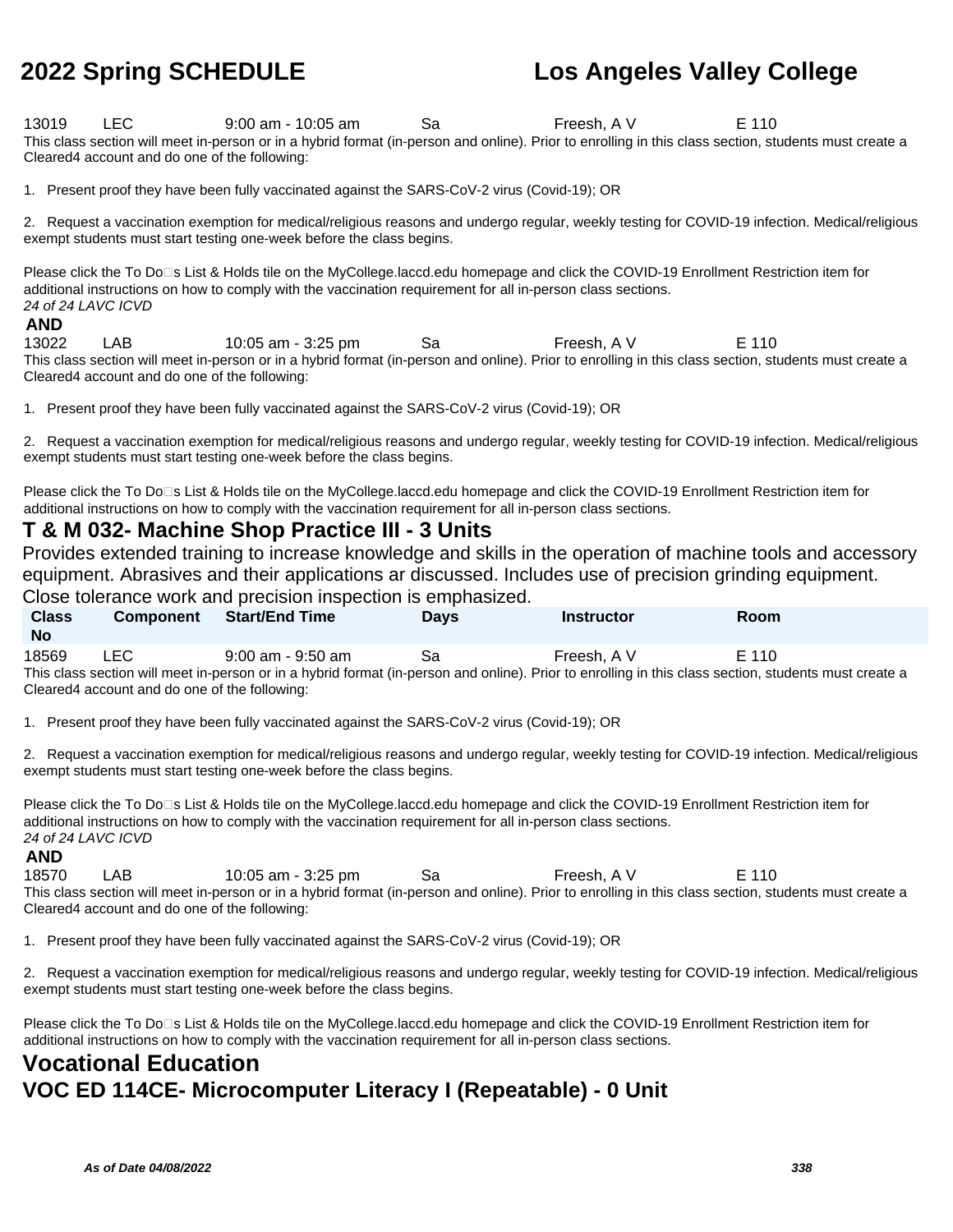This open-entry/open-exit course familiarizes students with computer workplace skills. Students will be exposed to a demonstration of word processing and the Internet.

| <b>Class</b><br><b>No</b> | <b>Component</b> | <b>Start/End Time</b> | Days | Instructor   | Room            |
|---------------------------|------------------|-----------------------|------|--------------|-----------------|
| 13693                     | ∟AB              | $8:00$ am - $9:30$ am |      | Aydedjian, V | <b>INTERNET</b> |
| And                       | _AB_             | $0:35$ hrs/wk         | TBA  | Aydedjian, V | INTERNET        |

This class will be offered in an online blended format, which requires students to be online and interacting with their instructor during the times shown and to work online independently each week for the amount of TBA time shown in addition to completing assignments.

| 13666<br>AВ | $9:40$ am - 12:00 pm |  | Avdediian. V | <b>INTERNET</b> |
|-------------|----------------------|--|--------------|-----------------|
|-------------|----------------------|--|--------------|-----------------|

This class will be offered in an online blended format, which requires students to be online and interacting with their instructor during the times shown and to work online independently each week for the amount of TBA time shown in addition to completing assignments.

13669 LAB 11:20 am - 1:25 pm T Aydediian. V ACA 1801 This class section will meet in-person or in a hybrid format (in-person and online). Prior to enrolling in this class section, students must create a Cleared4 account and do one of the following:

1. Present proof they have been fully vaccinated against the SARS-CoV-2 virus (Covid-19); OR

2. Request a vaccination exemption for medical/religious reasons and undergo regular, weekly testing for COVID-19 infection. Medical/religious exempt students must start testing one-week before the class begins.

Please click the To Do<sup>n</sup>s List & Holds tile on the MyCollege.laccd.edu homepage and click the COVID-19 Enrollment Restriction item for additional instructions on how to comply with the vaccination requirement for all in-person class sections. 28 of 28 LAVC ICVD

| 13679 | LAB | 11:20 am - 12:50 pm | W   | Aydedjian, V | <b>INTERNET</b> |
|-------|-----|---------------------|-----|--------------|-----------------|
| And   | .AB | 0:30 hrs/wk         | тва | Aydedjian, V | <b>INTERNET</b> |

This class will be offered in an online blended format, which requires students to be online and interacting with their instructor during the times shown and to work online independently each week for the amount of TBA time shown in addition to completing assignments.

| 13687 | ∟AB  | 11:20 am - 12:50 pm |     | Aydedjian, V | <b>INTERNET</b> |
|-------|------|---------------------|-----|--------------|-----------------|
| And   | _AB_ | 0:25 hrs/wk         | ™ВА | Aydedjian, V | <b>INTERNET</b> |

This class will be offered in an online blended format, which requires students to be online and interacting with their instructor during the times shown and to work online independently each week for the amount of TBA time shown in addition to completing assignments.

| 13704 | _AB   | 6:00 pm - 7:30 pm |     | Aydedjian, V | <b>INTERNET</b> |
|-------|-------|-------------------|-----|--------------|-----------------|
| And   | _AB . | $0:25$ hrs/wk     | тва | Aydedjian, V | INTERNET        |

This class requires students to be online and interacting with their instructor during the times shown in class schedule in addition to completing assignments.

### **VOC ED 115CE- Microcomputer Literacy 2 (Repeatable) - 0 Unit**

This open-entry/open-exit course will help to familiarize students with basic spreadsheet and PowerPoint applications. Students will distinguish between basic commands incuding: saving, deleting rows, and editing. The course will also cover the use of PowerPoint and its basic functions.

| <b>Class</b><br><b>No</b>                                                                                                                             | <b>Component</b> | <b>Start/End Time</b> | <b>Davs</b> | <b>Instructor</b> | <b>Room</b> |  |
|-------------------------------------------------------------------------------------------------------------------------------------------------------|------------------|-----------------------|-------------|-------------------|-------------|--|
| 13707                                                                                                                                                 | LAB              | $1:30$ pm - $3:35$ pm |             | Aydediian, V      | ACA 1801    |  |
| This class section will meet in-person or in a hybrid format (in-person and online). Prior to enrolling in this class section, students must create a |                  |                       |             |                   |             |  |
| Cleared4 account and do one of the following:                                                                                                         |                  |                       |             |                   |             |  |

1. Present proof they have been fully vaccinated against the SARS-CoV-2 virus (Covid-19); OR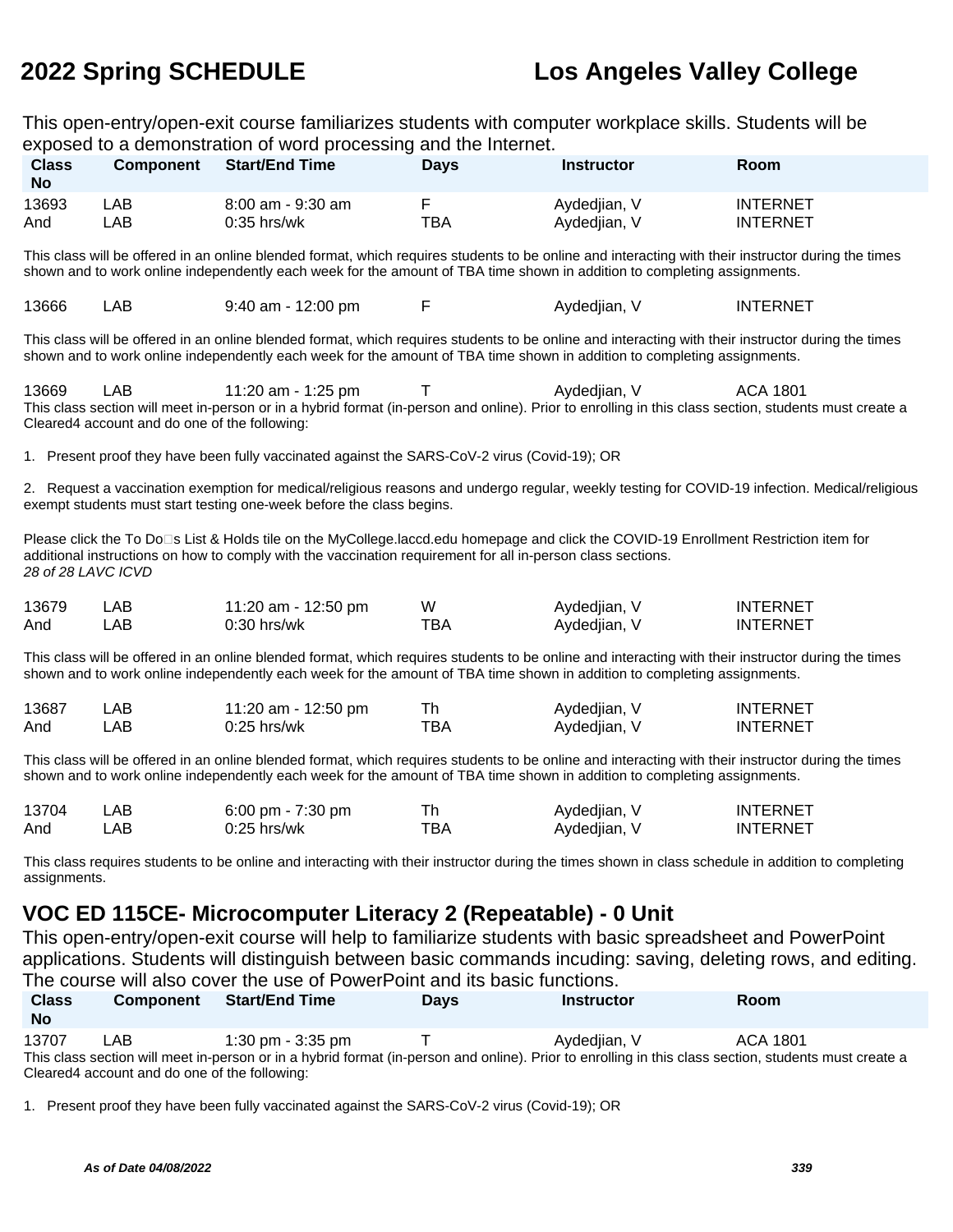2. Request a vaccination exemption for medical/religious reasons and undergo regular, weekly testing for COVID-19 infection. Medical/religious exempt students must start testing one-week before the class begins.

Please click the To Do<sup>n</sup>s List & Holds tile on the MyCollege.laccd.edu homepage and click the COVID-19 Enrollment Restriction item for additional instructions on how to comply with the vaccination requirement for all in-person class sections. 28 of 28 LAVC ICVD

13712 LAB 1:30 pm - 3:35 pm W Aydediian, V INTERNET

This class will be offered in an online blended format, which requires students to be online and interacting with their instructor during the times shown and to work online independently each week for the amount of TBA time shown in addition to completing assignments.

### **VOC ED 154CE- Gig Economy Careers in Entertainment: Post Production (Repeatable) - 0 Unit**

Gig Economy Careers in Entertainment: Post Production

**Class No Component Start/End Time Days Instructor Room** 21105 LEC 10:30 am - 2:45 pm Sa Thau, J H ACA 1807 This class section will meet in-person or in a hybrid format (in-person and online). Prior to enrolling in this class section, students must create a

Cleared4 account and do one of the following:

1. Present proof they have been fully vaccinated against the SARS-CoV-2 virus (Covid-19); OR

2. Request a vaccination exemption for medical/religious reasons and undergo regular, weekly testing for COVID-19 infection. Medical/religious exempt students must start testing one-week before the class begins.

Please click the □To Do□s List & Holds□ tile on the MyCollege.laccd.edu homepage and click the □COVID-19 Enrollment Restriction□ item for additional instructions on how to comply with the vaccination requirement for all in-person class sections. 28 of 28 LAVC ICVD (Starts 04/11/2022, Ends 04/24/2022)

### **VOC ED 155CE- Gig Economy Careers in Entertainment: Business Aspects (Repeatable) - 0 Unit**

Gig Economy Careers in Entertainment: Business Aspects

| $\frac{1}{2}$ = $\frac{1}{2}$ = $\frac{1}{2}$ = $\frac{1}{2}$ = $\frac{1}{2}$ = $\frac{1}{2}$ = $\frac{1}{2}$ = $\frac{1}{2}$ = $\frac{1}{2}$ = $\frac{1}{2}$ = $\frac{1}{2}$ = $\frac{1}{2}$ = $\frac{1}{2}$ = $\frac{1}{2}$ = $\frac{1}{2}$ = $\frac{1}{2}$ = $\frac{1}{2}$ = $\frac{1}{2}$ = $\frac{1$ |                  |                       |             |                   |          |  |
|-----------------------------------------------------------------------------------------------------------------------------------------------------------------------------------------------------------------------------------------------------------------------------------------------------------|------------------|-----------------------|-------------|-------------------|----------|--|
| <b>Class</b><br><b>No</b>                                                                                                                                                                                                                                                                                 | <b>Component</b> | <b>Start/End Time</b> | <b>Davs</b> | <b>Instructor</b> | Room     |  |
| 21106                                                                                                                                                                                                                                                                                                     | LEC.             | 10:30 am - 2:45 pm    | -Sa         | Thau. J H         | ACA 1807 |  |
| This class section will meet in-person or in a hybrid format (in-person and online). Prior to enrolling in this class section, students must create a                                                                                                                                                     |                  |                       |             |                   |          |  |
| Cleared4 account and do one of the following:                                                                                                                                                                                                                                                             |                  |                       |             |                   |          |  |

1. Present proof they have been fully vaccinated against the SARS-CoV-2 virus (Covid-19); OR

2. Request a vaccination exemption for medical/religious reasons and undergo regular, weekly testing for COVID-19 infection. Medical/religious exempt students must start testing one-week before the class begins.

Please click the □To Do□s List & Holds□ tile on the MyCollege.laccd.edu homepage and click the □COVID-19 Enrollment Restriction□ item for additional instructions on how to comply with the vaccination requirement for all in-person class sections. 28 of 28 LAVC ICVD (Starts 04/25/2022, Ends 05/08/2022)

# **VOC ED 284CE- Fundamentals of Robotics and Programmable Controllers (Repeatable)**

### **- 0 Unit**

| <b>Fundamentals of Robotics and Programmable Controllers</b> |  |                                 |             |            |             |  |  |
|--------------------------------------------------------------|--|---------------------------------|-------------|------------|-------------|--|--|
| <b>Class</b>                                                 |  | <b>Component</b> Start/End Time | <b>Davs</b> | Instructor | <b>Room</b> |  |  |
| <b>No</b>                                                    |  |                                 |             |            |             |  |  |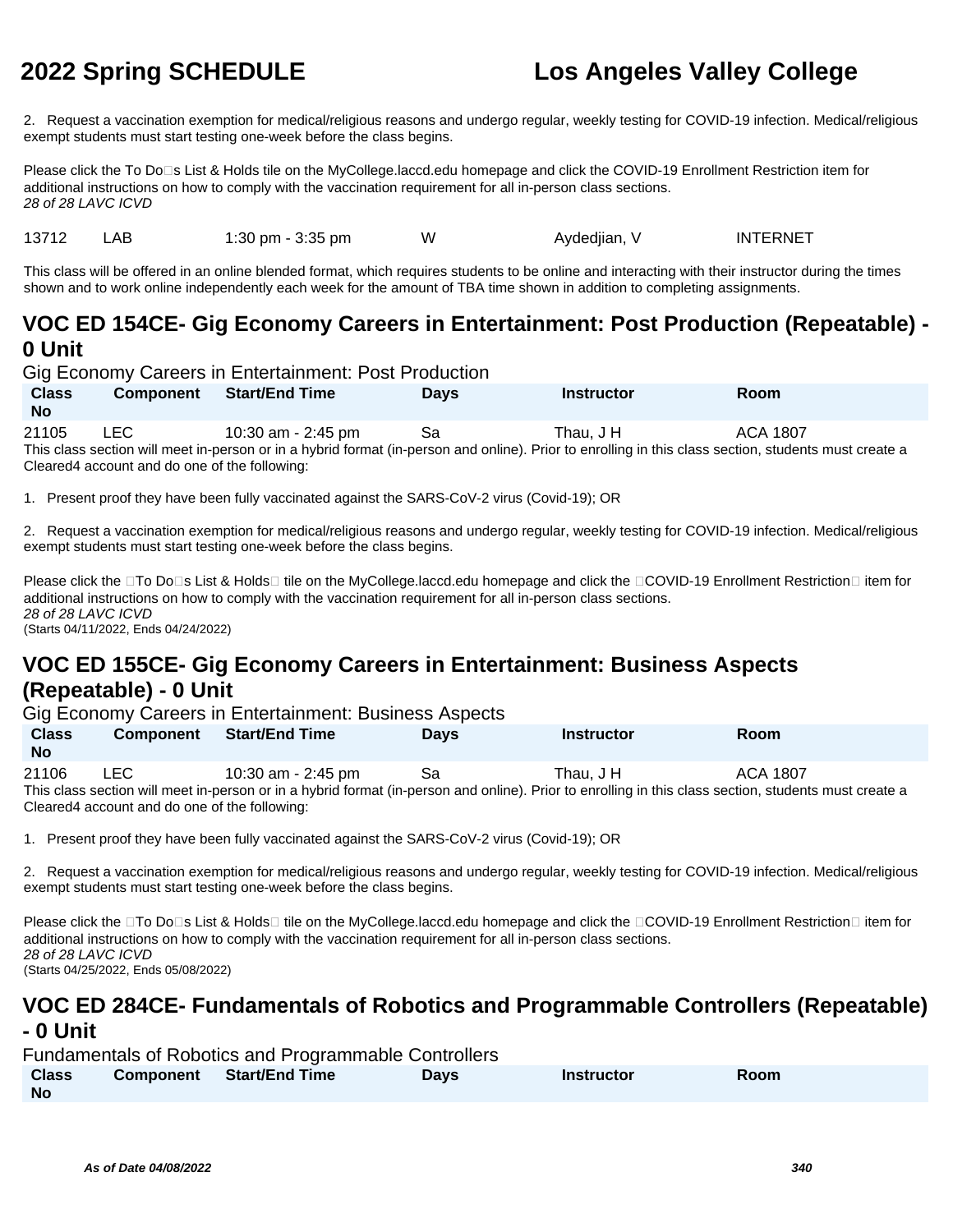26179 LEC 3:00 pm - 4:15 pm Th Krongold, R A E 113 This class section will meet in-person or in a hybrid format (in-person and online). Prior to enrolling in this class section, students must create a Cleared4 account and do one of the following:

1. Present proof they have been fully vaccinated against the SARS-CoV-2 virus (Covid-19); OR

2. Request a vaccination exemption for medical/religious reasons and undergo regular, weekly testing for COVID-19 infection. Medical/religious exempt students must start testing one-week before the class begins.

Please click the To Do<sup>n</sup>s List & Holds tile on the MyCollege.laccd.edu homepage and click the COVID-19 Enrollment Restriction item for additional instructions on how to comply with the vaccination requirement for all in-person class sections. 28 of 28 LAVC ICVD (Starts 02/28/2022, Ends 04/03/2022)

#### **AND**

26180 LAB 4:15 pm - 5:30 pm Th Krongold, R A E 113 This class section will meet in-person or in a hybrid format (in-person and online). Prior to enrolling in this class section, students must create a Cleared4 account and do one of the following:

1. Present proof they have been fully vaccinated against the SARS-CoV-2 virus (Covid-19); OR

2. Request a vaccination exemption for medical/religious reasons and undergo regular, weekly testing for COVID-19 infection. Medical/religious exempt students must start testing one-week before the class begins.

Please click the To Do<sup>n</sup>s List & Holds tile on the MyCollege.laccd.edu homepage and click the COVID-19 Enrollment Restriction item for additional instructions on how to comply with the vaccination requirement for all in-person class sections. (Starts 02/28/2022, Ends 04/03/2022)

### **VOC ED 285CE- Practical Robotics and Programmable Controllers (Repeatable) - 0 Unit**

Practical Robotics and Programmable Controllers

| <b>Class</b><br><b>No</b>                                                                                                                             | <b>Component</b> | <b>Start/End Time</b>               | <b>Davs</b> | <b>Instructor</b> | <b>Room</b> |  |
|-------------------------------------------------------------------------------------------------------------------------------------------------------|------------------|-------------------------------------|-------------|-------------------|-------------|--|
| 26183                                                                                                                                                 | LEC.             | $3:00 \text{ pm} - 3:50 \text{ pm}$ | Тh          | Krongold, R A     | E 113       |  |
| This class section will meet in-person or in a hybrid format (in-person and online). Prior to enrolling in this class section, students must create a |                  |                                     |             |                   |             |  |
| Cleared 4 account and do one of the following:                                                                                                        |                  |                                     |             |                   |             |  |

1. Present proof they have been fully vaccinated against the SARS-CoV-2 virus (Covid-19); OR

2. Request a vaccination exemption for medical/religious reasons and undergo regular, weekly testing for COVID-19 infection. Medical/religious exempt students must start testing one-week before the class begins.

Please click the To Do<sup>n</sup>s List & Holds tile on the MyCollege.laccd.edu homepage and click the COVID-19 Enrollment Restriction item for additional instructions on how to comply with the vaccination requirement for all in-person class sections. 28 of 28 LAVC ICVD (Starts 04/11/2022, Ends 05/22/2022)

#### **AND**

26184 LAB 3:50 pm - 4:40 pm Th Krongold, R A E 113 This class section will meet in-person or in a hybrid format (in-person and online). Prior to enrolling in this class section, students must create a Cleared4 account and do one of the following:

1. Present proof they have been fully vaccinated against the SARS-CoV-2 virus (Covid-19); OR

2. Request a vaccination exemption for medical/religious reasons and undergo regular, weekly testing for COVID-19 infection. Medical/religious exempt students must start testing one-week before the class begins.

Please click the To Do<sup>n</sup>s List & Holds tile on the MyCollege.laccd.edu homepage and click the COVID-19 Enrollment Restriction item for additional instructions on how to comply with the vaccination requirement for all in-person class sections. (Starts 04/11/2022, Ends 05/22/2022)

### **VOC ED 423CE- Introduction to Insurance (Repeatable) - 0 Unit**

Introduction to Insurance